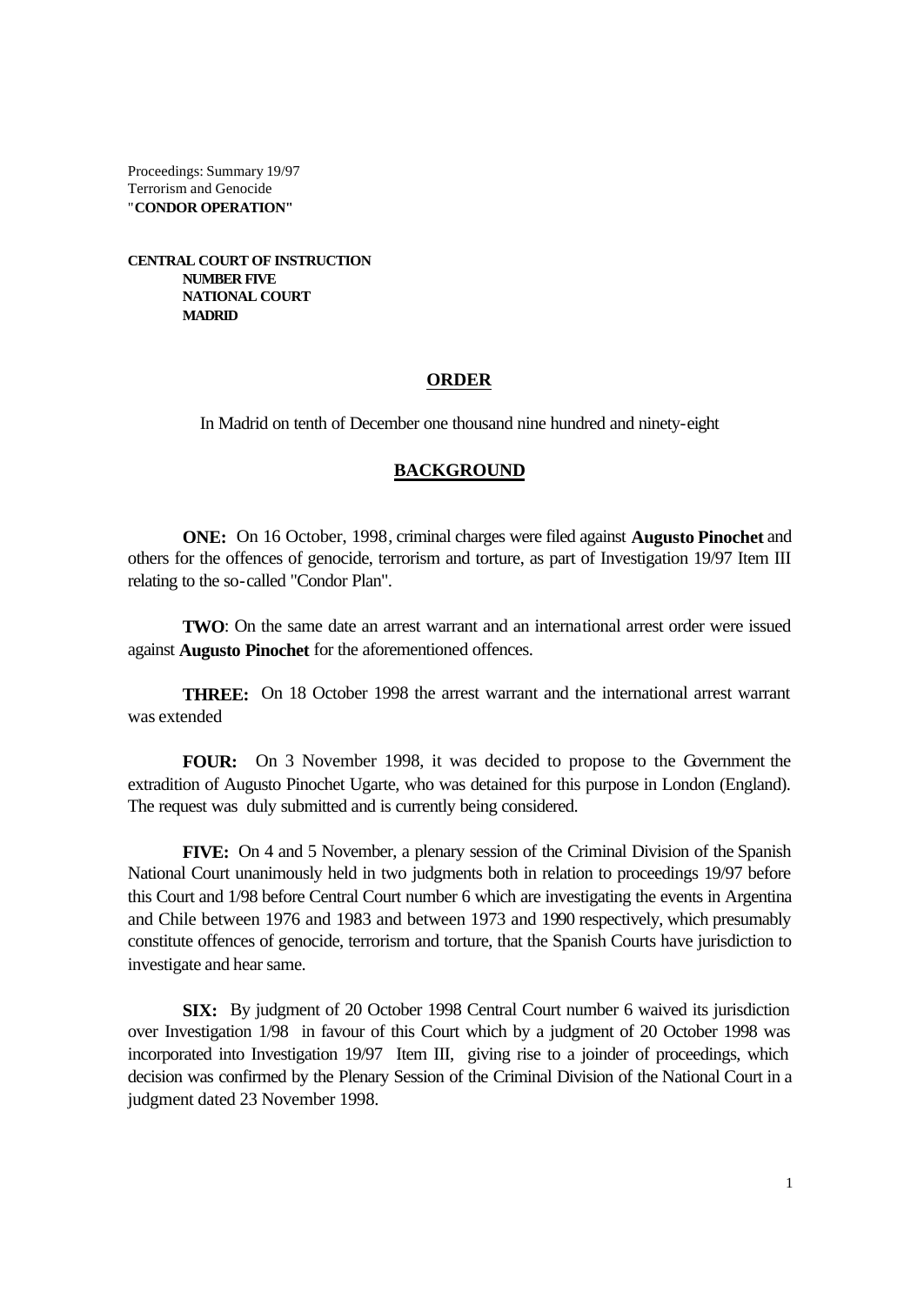### **FACTS**

**ONE: Augusto Pinochet Ugarte**, born in Valparaiso (Chile) on 25 November 1915, with Chilean identification number 1.128.923-1, then Commander-in-Chief of the Armed Forces, by an agreement with other senior military personnel, so as to fulfil the prior plan clandestinely arranged to bring down Chile's constitutional government and end the life of the President of the Republic Salvador Allende Gossens and establish a de facto military government, led a coup d'état on 11 (eleventh) September 1973 which led to the overthrow and death of President Allende in the *Palacio de la Moneda*, after which the latter, loyal to the current legal order, rejected the false offers of safe-conduct made to him by Augusto Pinochet, which in reality formed part of a plan, corroborated by an oral recording, to assassinate him by sabotaging the plane offered to him once it was airborne.

That same day and without a continuity solution the go-ahead was given by Mr. Pinochet Ugarte, and those who with him were directing the initiative, for a campaign of fierce repression against the lives, safety and freedom of persons and their property which would last from that date (11 September 1973) until 1990 -the year in which the accused left power-, and which was to reach the greatest levels of intensity during 1974 and 1975.

**TWO: Augusto Pinochet Ugarte**, from his commanding position, but pursuing an activity unrelated to the public duties entrusted to him as President and member of the Governing Junta formed after the coup d'état of the night of 11 September 1973, using and taking advantage of this position, created and led within his country, in co-ordination with other Chilean military and civilian leaders, and abroad, in conjunction with the military leaders holding power at that time in other countries in the area, such as Paraguay, Uruguay, Bolivia, Brazil and Argentina, an international criminal organisation whose only purpose was to conspire, develop and execute a systematic criminal plan of illegal detentions, abductions, torture followed by the death of the persons concerned, the forced removal of persons and the selective disappearance of over 3,000 people, who are hereinafter listed, in order to achieve a series of political and economic objectives so as to reaffirm the bases of the conspiracy and spread terror among the citizens.

Thus, on the one hand, the main objective of the conspirators was the partial destruction of the Chilean national group formed by all of those who were ideologically opposed to them by means of the selective elimination of the leaders of each sector forming the group through abduction followed by disappearance, detention, torture and death so as to inflict extremely serious physical and mental injury on the group victims and on the group itself. However, this main objective was strengthened or complemented by the persecution, by the same means and orders, of Chileans abroad who were considered targets to be eliminated.

The criminal action also sought partially to destroy the group by targetting persons who were either contrary to the official religious position adopted by the Governing Junta, presided over by Mr. Pinochet Ugarte, -this is the case of the members of the "Christians for Socialism"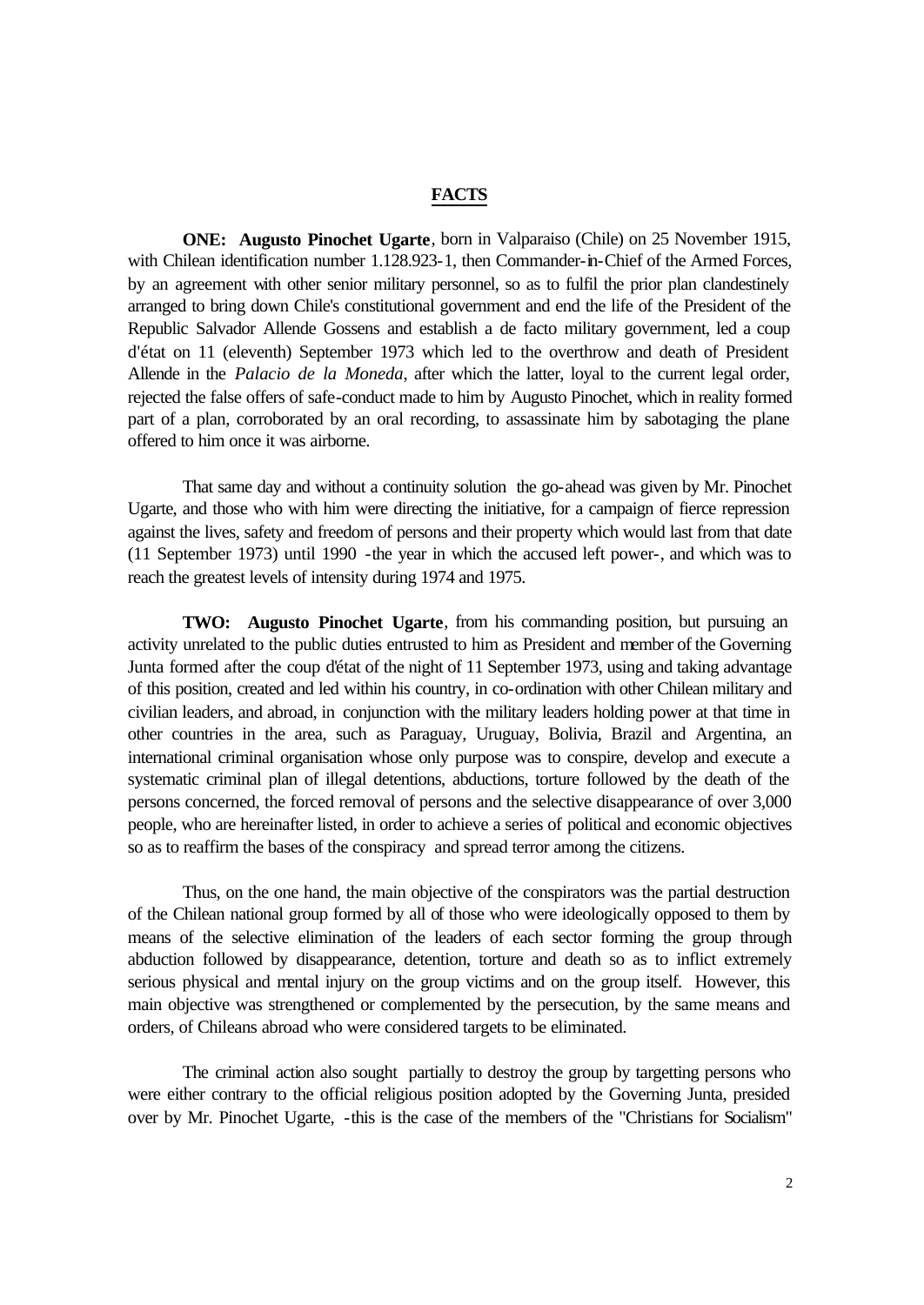movement, who were to be annihilated-, or those whose beliefs were non-theistic, and who identified themselves ideologically as members of the international Marxist movement.

Finally, there is also evidence of the application of more "humiliating" and "degrading" treatment where the victim belonged to certain ethnic groups (natives -for example- the Mapuches) or religion (Jews). According to the estimates studied in the cause, more than 300.000 people were deprived of liberty; more than 100.000 persons were expelled or obliged to go into exile; those killed and/or disappeared amount to almost 5.000, although only those cases which are certain are listed and those who were victims of political violence were excluded; more than 500.000 persons were submitted to torture. Additional to these cases were all the other violations of other fundamental rights such as information, education etc..

**THREE: Augusto Pinochet** and the other members of the Governing Junta engaged in this multi-faceted criminal activity, which was unrelated to the inherent tasks of government, with the support and active collaboration of other Chilean, Argentinian, Uruguayan, Bolivian, Brazilian and Paraguayan senior military personnel, in the case of the latter five within the framework of the so-called "Condor" Operation/Plan designed for the exchange of information and intelligence relating to political opponents, aimed at identifying and locating such persons in order to have them physically eliminated or moved to anywhere which was considered advisable by the assisting member country in order to have them interrogated, disappear or executed.

The Condor Plan was a plan personally conceived by Colonel Manuel Contreras (Condor I),following the orders of Augusto Pinochet, and other leaders of countries committed at that time to the struggle against international communism, such as Uruguay, Paraguay, Bolivia, Brazil and subsequently Argentina. The first meeting, according to the information disclosed in the proceedings, was held in October 1975 in Santiago, Chile which was followed by others in other capital cities, such as Asuncion, as shown by the documents forming the so-called Paraguayan Terror Files. This National Intelligence meeting was attended by the Director of the **DINA,** Colonel Manuel Contreras Sepúlveda, the Paraguayan Head of Investigation, Pastor Colonel and the Head of the Paraguayan Militarised Police, Francisco Brites. It was stated that one of the fundamental grounds for establishing this organisation was *"to confront this psycho-political war"* and for this purpose it is necessary *"to have in the international area not a centralised command in its internal operations, but rather effective co-ordination so as to allow an appropriate exchange of information and experiences as well as a certain degree of personal acquaintance between the Heads of Security".* However, as will be seen, it would not be confined to mere intelligence work, but would also extend to detentions and the hand-over of persons followed by disappearances, on the pretext that they were engaged in subversive activities.

The clandestine detention centre known as "Automotores Orletti" in Buenos Aires, would be used under the Condor Plan as a transit centre for persons detained in Argentina, Uruguay, Bolivia, Paraguay or Chile who were afterwards handed over to each of the persons in charge in those countries who executed them or gave orders for their disappearance. Other centres were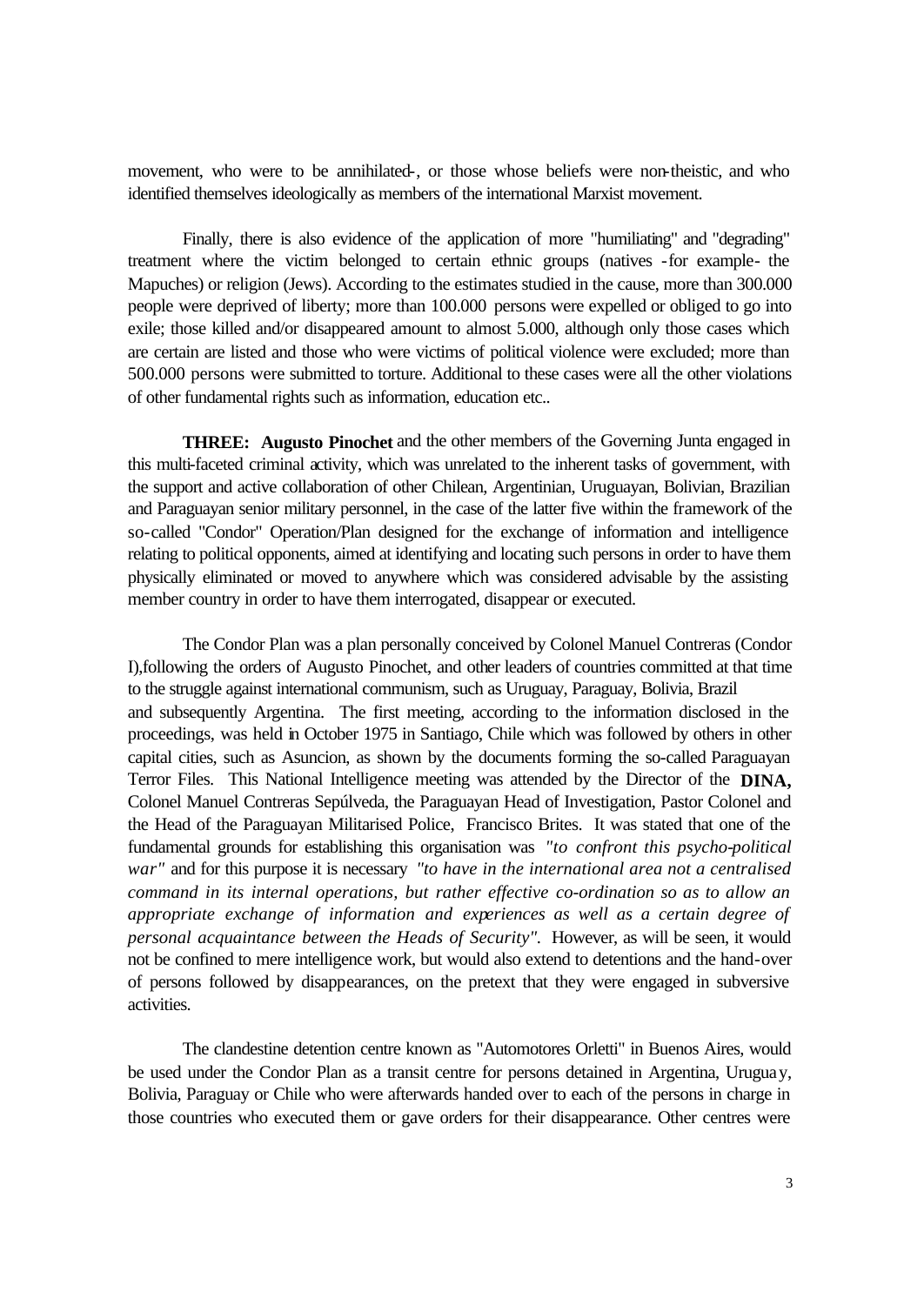also used by the Paraguayan police such as ESMA (the Escuela Mec nica de la Armada in Buenos Aires)

On other occasions, the members of the services belonging to CONDOR would take direct action against the victims, putting them to death by the use of explosives or by some other equally effective means, as occurred in the case of General Prats in Buenos Aires, which will be referred to later.

This modus operandi constitutes the essence of the strategy of the aforementioned CONDOR PLAN which, according to the document dated 28 September 1976 -which was declassified in the U.S.- would concentrate on the execution of a full co-ordinated terrorist effort which could be carried out in any country, even non-CONDOR member countries, against persons or organisations considered to be "left-wing, Communists and Marxists". One of the sections of this document literally states as follows: *"a third and more secret phase of the "CONDOR OPERATION" was the training of member countries special groups who travel to any part of the world, to countries not included in the agreement, in order to inflict punishment, including murder, on terrorists or supporters of terrorist organisations from member countries of the "CONDOR OPERATION". For example, if a terrorist or a supporter of a terrorist organisation of a member country of the "CONDOR OPERATION"*  was sighted in a European country, a special "CONDOR OPERATION" team would be sent *to locate and trail the target, and a second group would be sent to inflict the punishment".*

The Condor Plan formed part of the system designed by Pinochet Ugarte and his delegate Manuel Contreras to track down and deal with Chilean exiles abroad to the point of putting them to death or having them handed over so as to have them subsequently disappear.

**FOUR:** The foregoing shows that the criminal plan designed by **Augusto Pinochet**  Ugarte and the other senior military personnel was drawn up in meticulous detail, and that its primary objective was the seizure of power in Chile. In this respect Augusto Pinochet, then Commander-in-Chief of the Armed Forces, together with the other accused, about 8.20 on 11 September 1973, demanded, under threat of violence, that the President elected in acordance with the Constitution, Salvador Allende, hand over power to the self-proclaimed illegal "Government of Commanders-in-Chief of the Armed Forces".

When this was rejected by the Head of State, they stormed the *Palacio de la Moneda*, the Headquarters of the Presidency of the Republic, by artillery and aerial bombardment, and around 13.45 the infantry entered to find the President dead.

That same night, a "Governing Junta of the Commanders-in-Chief of the Armed Forces and Forces of Order" was formed which was to be embodied in Decree-Law 1/1973 of 11 September 1973 and published in the Official Gazette of 18 September under the description " Establishment of Governing Junta" and **Augusto Pinochet** Ugarte was named its President, but the effective powers were held by the Governing Junta, which was to adopt resolutions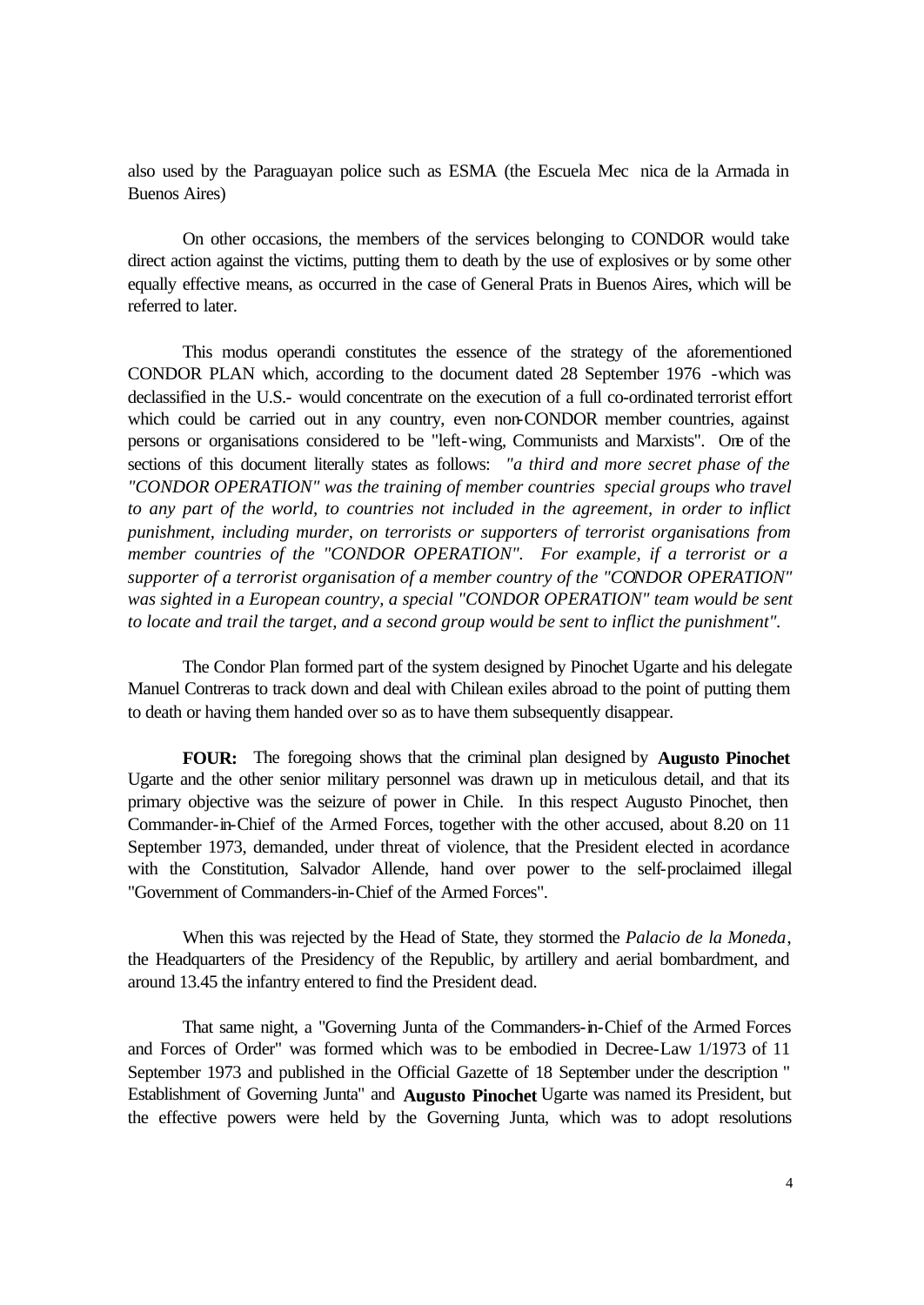unanimously. This situation was maintained by Decree-Law 527 of 17 June 1974 published on 26 June 1974 and until Decree-Law 806 of 17 December 1974 amending section 7 of Decree-Law 527 so as to make the President of the Governing Junta President of the Republic. All the acts described above were carried out outside the limits of what the Law established as the inherent powers of a Head of State, incurring clearly in illegality.

On 11 September 1973, Augusto Pinochet, together with the other accused, in order to initiate the plan designed, the first step of which was achieved with the military uprising, ordered the detention and subsequent disappearance - up to this day- of the following persons, the majority of whom were supporters of President Allende, who were taken from the *Palacio de la Moneda* and

driven to the Tacna Regiment where they were tortured and subsequently taken out, presumably to be executed. Among these persons were nine advisers and members of the Presidency of the Republic and 15 members of the G.A.P. (Presidential Security Unit).

1. **Jaime Barrios Meza,** 47 years old, General Manager of Banco Central and Adviser to the President;

**2. Daniel Escobar Cruz,** 37 years old, member of the Communist Party, Head of Section of the Undersecretariat for the Interior;

3. **Egidio Enrique Huerta Corvalan,** 48 years old, Palace Superintendent;

4. **Claudio Jimeno Grendi,** 33 years old, sociologist, executive member of the Socialist Party, adviser to the President;

**5. Jorge Max Klein Pipper,** 27 years old, psychiatrist, executive member of the Communist Party, adviser to the President;

6. **Eduardo Paredes Barrientos,** 34 years old, doctor, executive member of the Socialist Party, adviser to the President;

**7. Egidio Enrique París Roa,** 40 years old, psychiatrist, executive member of the Communist Party, adviser to the President;

8. **Hector Picheira Nuñez,** 28 years old, doctor, adviser to the President;

9. **Arsensio Poupin Dissel,** 38 years old, lawyer, member of the Central Committee of the Socialist Party, adviser to the President;

10.**Manuel Castro Zamorano,** 23 years old, member of the G.A.P.;

11.**Sergio Contreras,** 40 years old, journalist, member of the G.A.P.;

12.**José Freire Medina,** 20 years old;

13.**Daniel Antonio Gutiérrez Ayala,** 25 years old;

14.**Oscar Lagos Ríos,** 21 years old, executive member of "Socialist Youth";

15.**Oscar Marambio Araya,** 20 years old;

16. **Juan Mandiglio Murua,** 24 years old;

17.**Julio Moreno Pulgar,** 24 years old, office worker and telegraph operator;

18.**Jorge Orrego Gonz lez,** 29 years old;

19.**Oscar Luis Ramírez Barría,** 23 years old;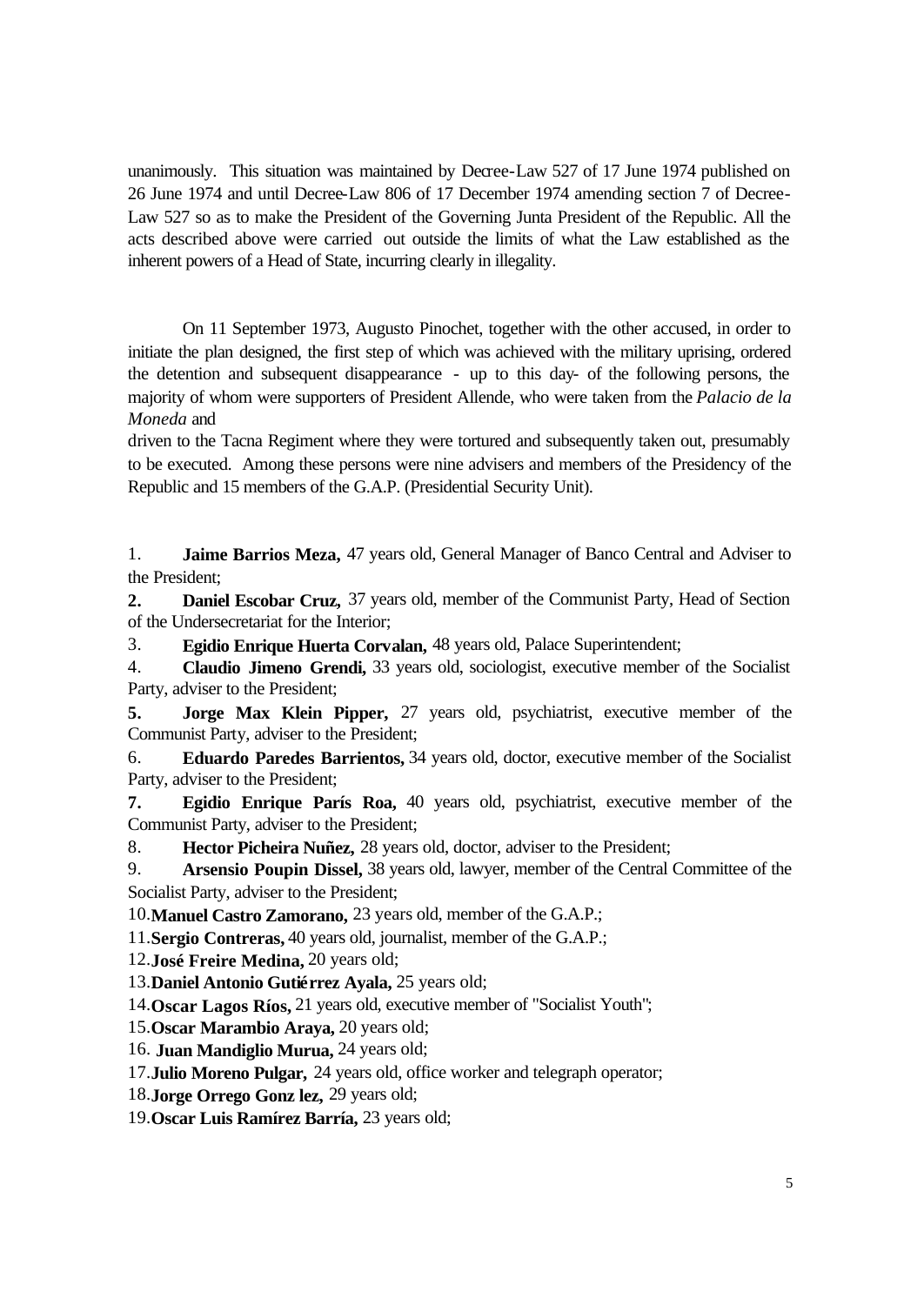20.**Luis Fernando Rodríguez Riquelame,** 26 years old, member of the Security Guard of President Allende;

21.**Jaime Sotelo Ojeda,** 33 years old, Head of the Presidential Escort;

22.**Julio Fernando Tapia Martínez,** 24 years old, chauffeur of the garages of the Presidency and member of the President's Personal Guard;

23.**Oscar Enrique Valladares Caroca,** 23 years old; and

24.**Juan Vargas Contreras,** 23 years old.

Oscar Ivan Soto Guzmán, President Allende's personal doctor, was also detained with theabove-mentioned persons.

Immediately after being detained they were taken from the Presidential Palace to C/ Morandé where they were lined up together with their hands behind their heads against the facade of the Presidential Palace and then hurled face down on the ground. Around 17.00 they were ordered to stand up and a list of names and personal data was prepared. Some, such as Mr. Soto Guzm n, were told that they were being set free; however, others, among them all of those listed the last 15, members of the Socialist Party-, had their arms and legs tied and were taken by truck to the Tacna Regiment in Santiago, and from there to an unknown destination.

As Mr. Soto Guzmán was informed by Colonel Castro while he was awaiting his personal fate in the Military Intelligence Service, the orders for the detention and torture of President Allende's associates were given by **Augusto Pinochet**.

Another group of persons, members of the Socialist Party, was detained by the carabineros (militarised police) around 8.45 on 11 September 1973:

25. **Domingo Blanco Torres,** 32 years old;

26. **Carlos Alfonso Cruz Zavalla,** 30 years old;

27. **Gonzalo Jorquera Leyton,** 27 years old;

28. **Enrique Ropert Contreras,** 20 years old, member of the Socialist Party, son of President Allende's secretary, Mirian Contreras.

The last four detained, after being taken to the Superintendent's Office in Santiago, were moved to the Sixth Militarised Police Station. All of them, except Domingo Blanco, who remains missing, were found dead at the end of September on the banks of the River Mapocho, under Bulnes Bridge.

## 29. **Antonio Aguirre Vázquez,** 29 years; and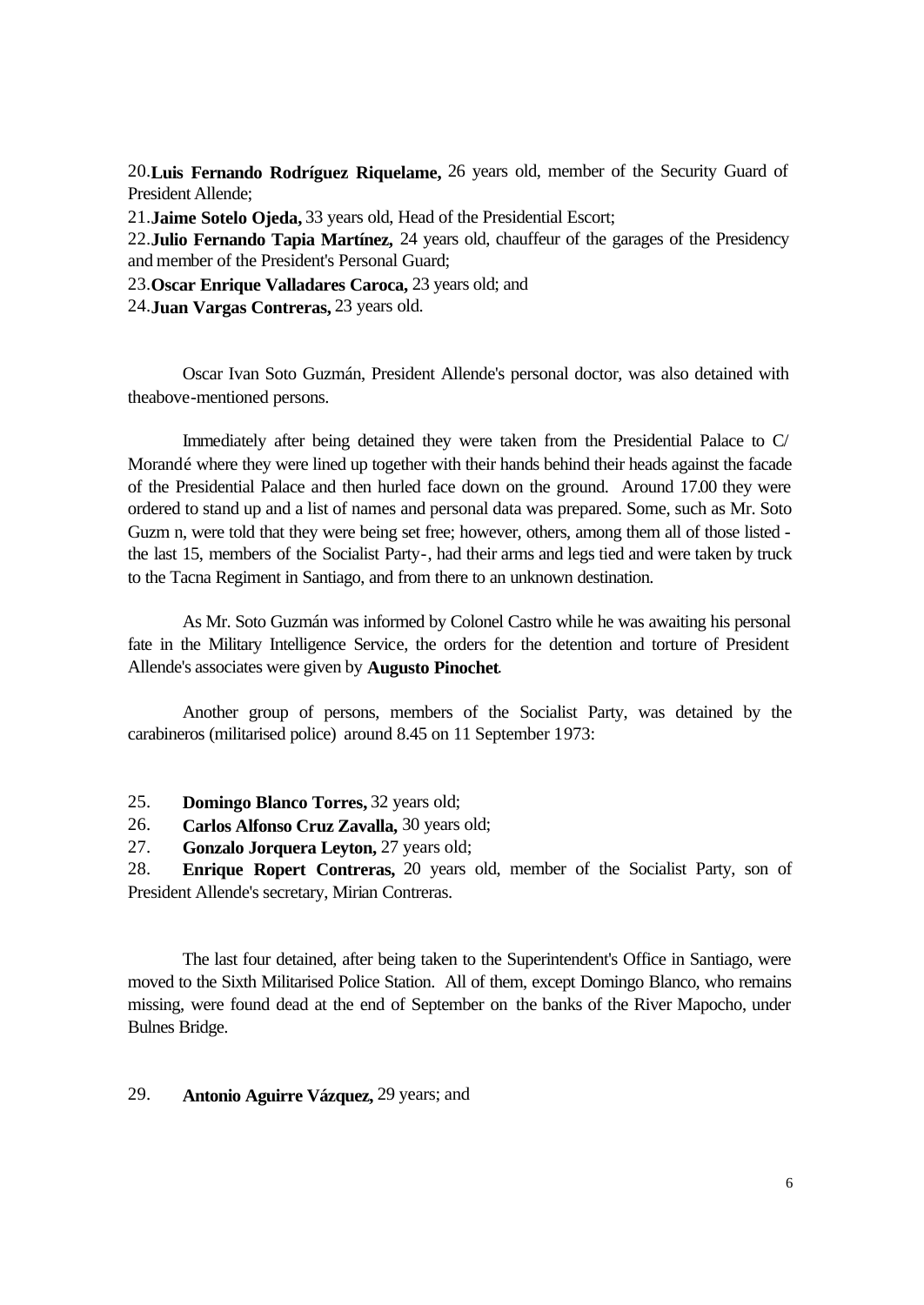30. **Osvaldo Ramos Rivera,** 22 years old, members of the G.A.P. and of the Socialist Party, were taken from the *Palacio de la Moneda* to the **Posta Central** by military personnel, from where they disappeared due to military action.

31. **Francisco Lara Ruiz,** 22 years old, and

32. **Wagner Herid Salinas Muñoz,** 30 years old, both members of the Socialist Party and of the G.A.P. were stopped on the outskirts of the city of Curicó by the military who put them to death around 5 October 1973.

33. **Guillermo Jesús Arenas Díaz,** 25 years old, accountant and member of the Socialist Party, was driven to the Chile Stadium and then to the National Stadium, from where he disappeared;

34. **Emperatriz del Transito Villagra,** 38 years old, housewife, disappeared when taking food to her husband;

35. **Ivan Octavio Miranda Sepúlveda,** 28 years old, mechanic, trade union representative, missing since 11 September 1973;

36. **Oscar Luis del Carmen Avilés Jofre,** 28 years old, municipal worker, detaineddisappeared when leaving the *Palacio de la Moneda* which he had entered that day as a member of the security team of Minister Pedro Wstovic. Around 18.00 on 11 September he was taken to the Tacna Regiment and imprisoned in the section known as Boxes where he was subjected to torture and mistreatment until 13 September 1973, when together with 26 or 27 other persons, whose arms and legs were bound, he was taken from the regiment to an unknown location. Subsequently, in 1994 his body was identified, the death certificate stating that he died on 24 October 1973 due to a thoracic traumatism caused by bullets "on the public highway";

37. **Juan Garcés Portigliati,** 20 years old, member of the G.A.P., disappeared around 8.40 in the vicinity of the *Palacio de la Moneda*, after being detained by the carabineros and driven with others to the grounds of the local authority (intendencia) in Santiago;

38. **Domingo Antonio Norambuena Inostroza,** 38 years, worker, detained-missing from that date (11 September 1973) in the El Abanico area of Bio-Bio Province, in Monte Negro sawmill;

39. **José Adolfo Rojas Méndez,** 20 years old, salesman, detained on 11 September 1973 in Chillán around 21.00 at his home by military personnel who took him to Montaña Infantry Regiment No. 9 from where he was taken and has been missing since around 05.00 the next day; and

40. **Hector Daniel Urruta Molina,** 22 years old, member of the Socialist Party, student, member of the G.A.P., detained at 14.00 of that day in the *Palacio de la Moneda* by military personnel and driven to Tacna Regiment, from where he was taken to an unknown location.

**FIVE:** The repression and selective elimination of persons of the same national group for ideological reasons, continued with greater or lesser intensity from 12 September 1973 onwards, following the orders of the Governing Junta, formed by Augusto Pinochet Ugarte, as President, Admiral José T. Merino Castro, Commander-in-Chief of the Navy; General Gustavo Leigh Guzmán, Commander-in-Chief of the Air Force; and General Cesar Mendoza Duran, Director General of the Carabineros, who continued to unanimously adopt decisions until 17 December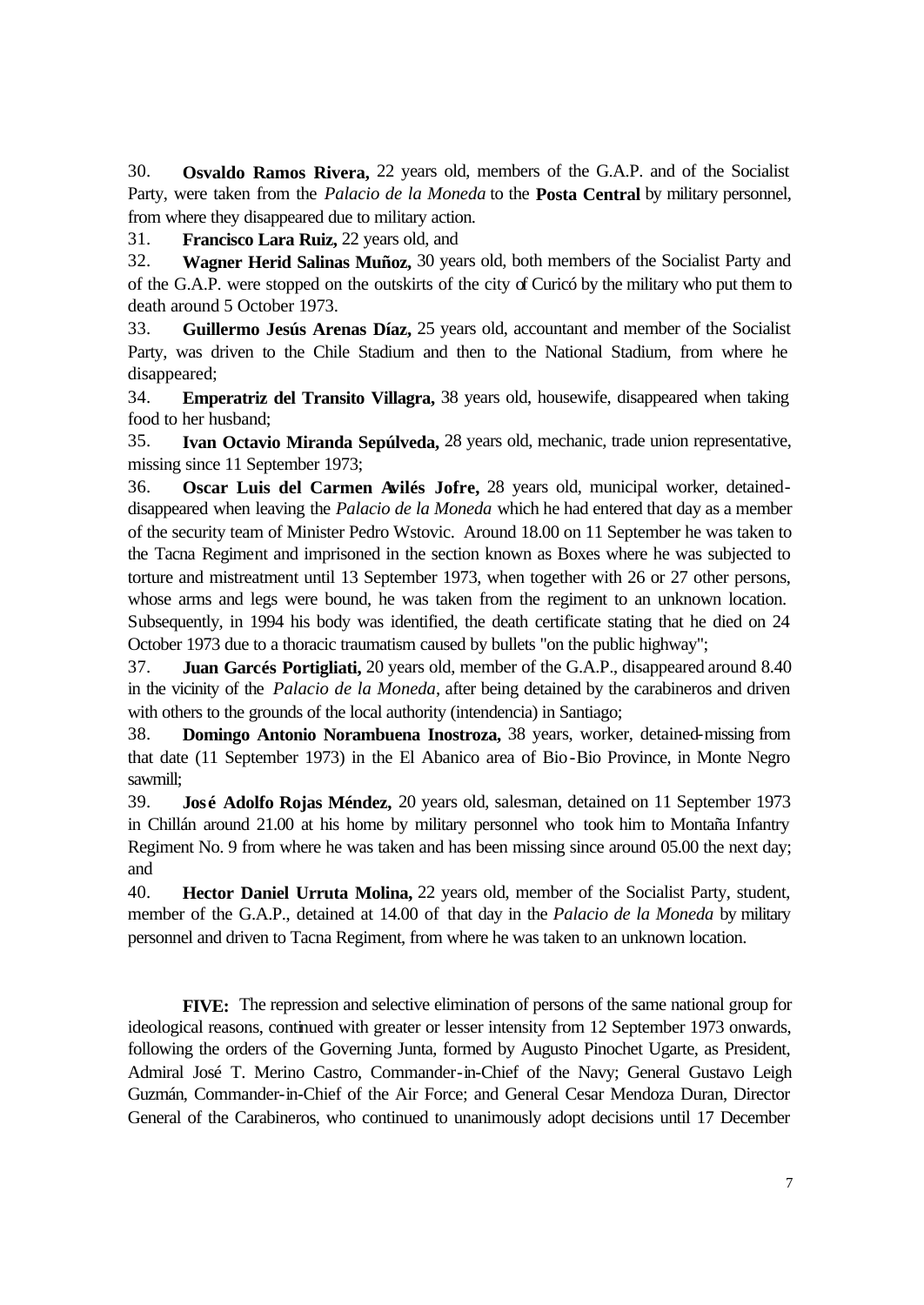1974 when Augusto Pinochet was appointed President of the Republic (Decree-Law 806 which amended Decree-Law 527 of 17 June 1974).

Intense violence continued:

41. **Benito Torres Torres,** 57 years old, sanitation fitter, detained by the Carabineros on 11 September 1973 around 21.00 at his home in Santiago, was killed the following day and his body was found with a bullet in the thorax abandoned in a place known as Los Barrancos;

42. **Juan Manuel Lira Morales,** 23 years old, an employee, died of a bullet wound in the abdomen in the La Legua area caused by military personnel;

43. **Alberto Mariano Fonteta Alonso,** Uruguayan, 26 years old, fisherman, detained on 12 September 1973 and has not since appeared;

44. **Julio Roberto Quintiliano Cordozo,** Brazilian, 29 years old, engineer, member of the Communist Party, arrested on 12 September 1973, and driven to the Military School where trace of him was lost;

45. **Tito Guillermo Kumze Durán,** 42 years, employee, President of the textile trade union Burguer, socialist activist, detained by members of the 4th Carabinero Station and was killed after being hit several times by a burst of gunfire from the weapon of one of the members of the unit;

46. **Drago Vinko Gojanovic Arias,** Chilean-Yugoslavian, 23 years old, chauffeur of the Embassy of the German Democratic Republic and a Communist activist. Detained on 12 September 1973 in his parents' home, was driven to his own home, and after searching it the military took him to an unknown location; he was found dead with numerous bullet wounds.

47. **Hugo Araya González,** 37 years old, graphic reporter and socialist activist. Died of injuries caused by shots fired by the military while he was taking photographs on 12 September 1973.

48. **Luis Alberto Merchant Herchant,** 43 years old, detained on 13 September 1973 on the public highway by a military patrol, was beaten by soldiers and taken away in a vehicle, his whereabouts since then being unknown.

49. **Ernesto Trambraun Riegelhaupt,** 49 years old, Communist activist, detained early in the morning of 13 September 1973 and driven to the 7th Police Station and from there to the Ministry of Defence; nothing has been heard of him since then.

50. **Enrique Ernesto Morales Melzer,** 21 years old, chauffeur, killed by a bullet on 13 September 1973 in the José María Caro area.

51. **Jorge Gutiérrez San Martín,** 41 years old, mechanic, killed by a bullet on 12 September 1973.

52. **Fernando Sofanor Flores Acevedo,** 42 years old, bricklayer, killed on 13 September 1973 in the José Maria Caro area, by the gunfire of a military patrol;

53. **Sócrates Ponce Pacheco,** 30 years old, Ecuadorian, lawyer, detained on 11 September, by the Carabineros who took him to the Tacna Regiment. He was moved to the Chile Stadium, was called by loudspeaker in the early morning of 13 September 1973 and found outside the stadium with 8 gunshot wounds;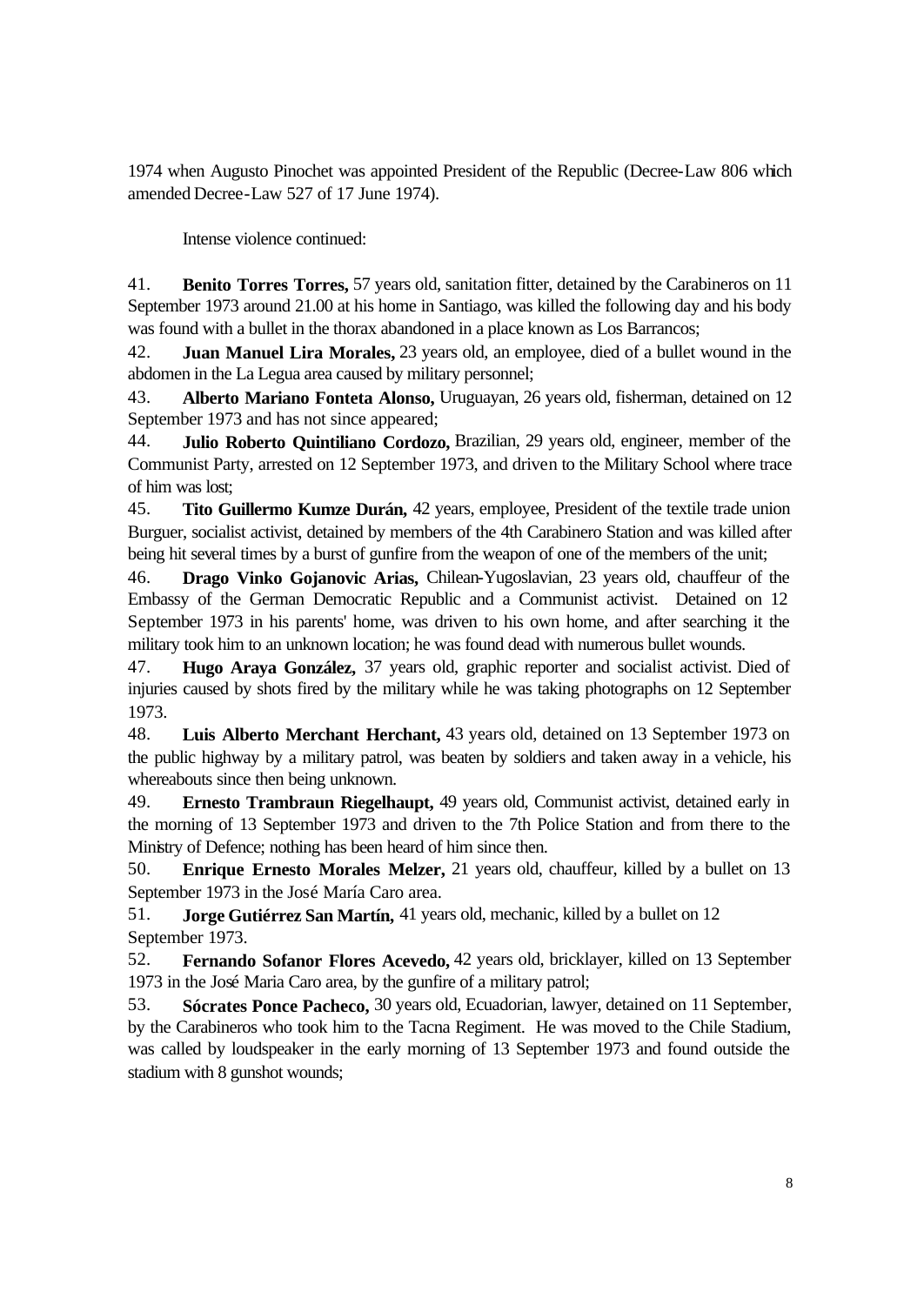54. **Gregorio Mónica Argote,** 22 years, student, Communist activist, detained at his home on 14 September 1973, by a military patrol, after having been freed from the Chile Stadium; nothing is known of him since then;

55. **Herman Cea Figueroa,** 38 years old, labourer, Communist activist, detained on 11 September 1973 at his workplace, and, like many others, was taken to the Stadium. He was executed by the Carabineros on 15 September 1973;

56. **Victor Lidio Jara Martínez,** 40 years old, singer, theatre director and member of the Central Committee of the "Communist Youth", was detained between 12 and 15 September 1973 by army personnel. His body appeared on 16 September near the Metropolitan Cemetery together with five corpses, amongst them

57. **Littre Quiroga Carvajal,** lawyer, National Director of Prisons, Communist activist, detained on 12 September 1973 and sent to the Chile Stadium on 13 September 1973;

58. **Charles Edmund Horman Lazar,** 31 years old, North American, filmmaker and writer. He was detained at his home in the Vicuña Mackenna area on 17 September 1973 by a group of five members of the army. The same day he was imprisoned in the National Stadium, where he was interrogated, tortured and subsequently executed on 18 September 1973; his body was found in the general cemetery.

**SIX:** In October 1973 General Sergio Arellano Stark, fulfilling direct orders given by Augusto Pinochet, travelled to the north of the country, to unify criteria in proceedings pursued in the military courts throughout the country.-

**A)** On 16 October 1973, around 11.00 General Sergio Arellano Stark, Delegate of the Commander-in-Chief of the Army and of the Governing Junta, arrived at the local airport and was received by the Commandant of the Motorised Regiment "ARICA", Lieutenant Colonel Ariostel Lapostol Orrego. On that same day General Arellano ordered the shooting of 15 detainees of La Serena Prison in the Arica Regiment:

1.- Oscar Gastón Aedo Herrero who had been detained on 6 October 1973.

2.- Carlos Enrique Alcayaga Varela, Governor of Vicuña and member of MAPU, detained on 12 September 1973.

3.- José Eduardo Araya Gonz lez, detained on 12 October 1973.

4.- Marcos Enrique Barrantes Alcayaga, detained on 16 September 1973.

5.- Jorge Abel Contreras Godoy, detained by the Carabineros, was driven to the Illapel Militarised Police Station and from there to La Serena Prison.

6.- Hipólito Pedro Cortés Alvarez, detained in his workplace in Ovalle, where he was a representative of the construction trade union and driven to La Serena Prison.

7.- Oscar Armando Cortéz Cortéz, detained on 22 September 1973 in Ovalle.

8.- Victor Fernando Escobar Astudillo, detained on 1 October 1973 in Salamanca.

9.- Roberto Guzmán Santa Cruz, lawyer, member of MIR, detained on 14 September 1973 after voluntarily giving himself up in Incahuasi.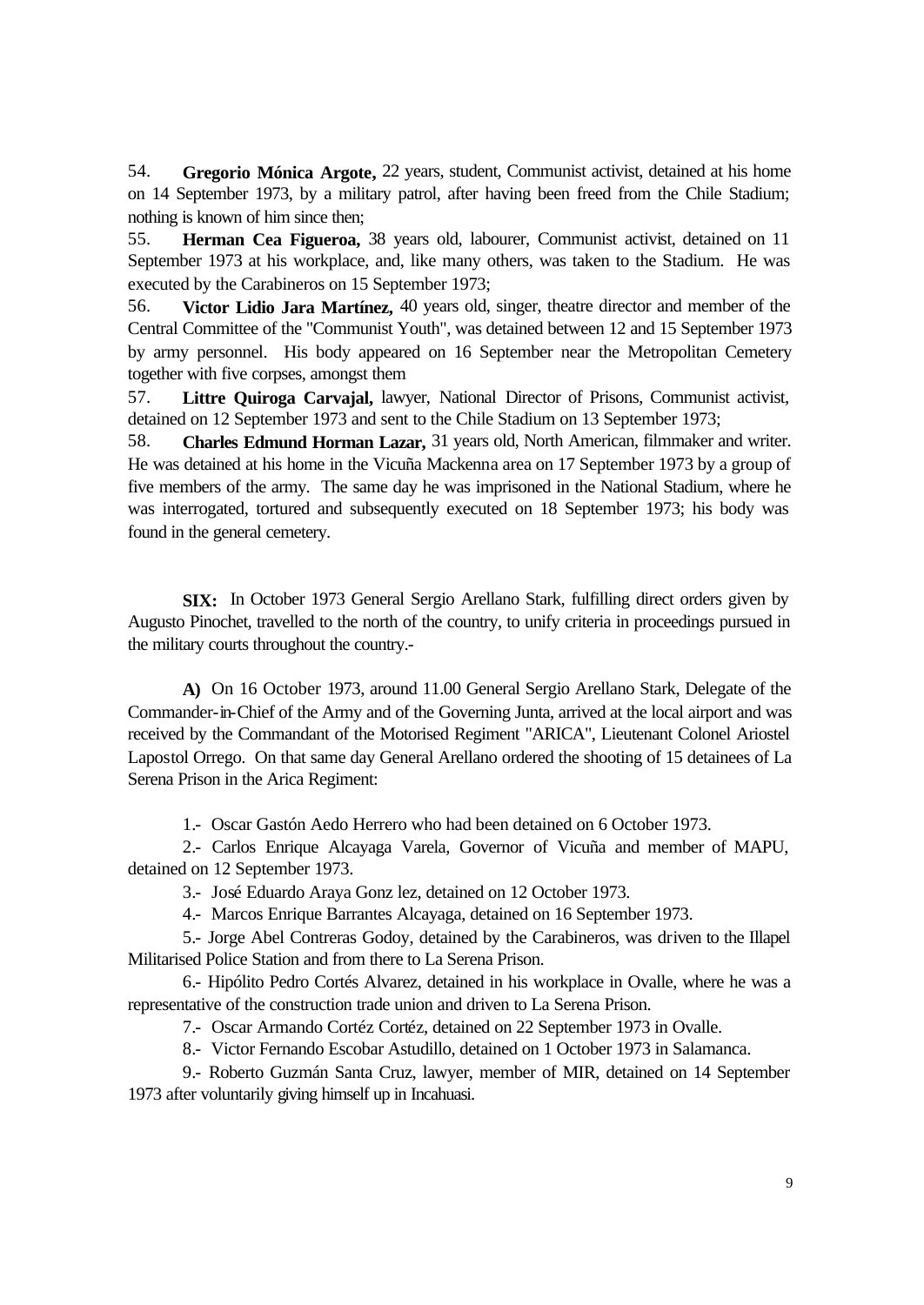10.- Jorge Mario Jord n Domic, doctor, detained on 12 September 1973 when he voluntarily gave himself up in Ovalle Police Station.

11.- Manuel Jachadur Marcarian Jamett, detained on 16 September 1973 in Los Vilos.

12.- Jorge Ovidio Osorio Zamora, detained on 17 September in Manresa.

13.- Jorge Washington Peña Hen, musician, detained on 19 September 1973 in Serena Prison.

14.- Mario Alberto Ramírez Sepúlveda, university lecturer, detained on 27 September 1973, after voluntarily giving himself up in Serena Prison, and

15.- Gabriel Gonzalo Vergara Muñoz, agricultural worker, member of MAPU, detained on 12 October 1973 in Ovalle.

**B)** On the night of 17 October 1973, General Arellano ordered the execution of 13 civilians detained in Copiapó, which he concealed from General Lagos Osorio, the military head of the area.

The persons are identified below:

16.- Winston Dwight CABELLO BRAVO, engineer, detained in Copiapo on 12 September 1973.

17.- Agapito del Carmen CARVAJAL GONZALEZ, civil servant, detained in Copiapo, in October 1973.

18.- Manuel Roberto CORTAZAR HERNANDEZ, student, detained in Copiapo, on 17 September 1973.

19.- Alfonso Ambrosio GAMBOA FARIAS, director of Radio, detained in Copiapo, on 15 September 1973.

20.- Raúl del Carmen GUARDIA OLIVARES, member of the Socialist Party.

21.- Raúl Leopoldo de Jesús LARRAVIDE LOPEZ, student, detained in Copiapo, on 12 September 1973.

22.- Edwin Ricardo MANCILLA HESS, student, detained in Copiapo on 15 October, 1973.

23.- Adolfo Mario PALLERAS MORAMBUENA, trader, detained in Copiapo on 15 October 1973.

24.- Jaime Iv n SIERRA CASTILLO, broadcaster, detained in Copiapo on 20 September 1973.

25.- Atilio Ernesto UGARTE GUTIERREZ, student, detained in Copiapo on 14 October, 1973. 26.- Nestor Leonell VICENT CARTAGENA, teacher, detained in Copiapo.

27.- Pedro Emilio PEREZ FLORES, mining engineer, detained in Copiapo on September 25, 1973.

28.- Benito TAPIA TAPIA, mine worker, detained on 17 September 1973 in Copiapo.

**C)** On the next day, 18 October 1973, without informing General Lagos, General Arellano Stark ordered the execution of another 14 persons detained in Antofagasta Prison pending trial.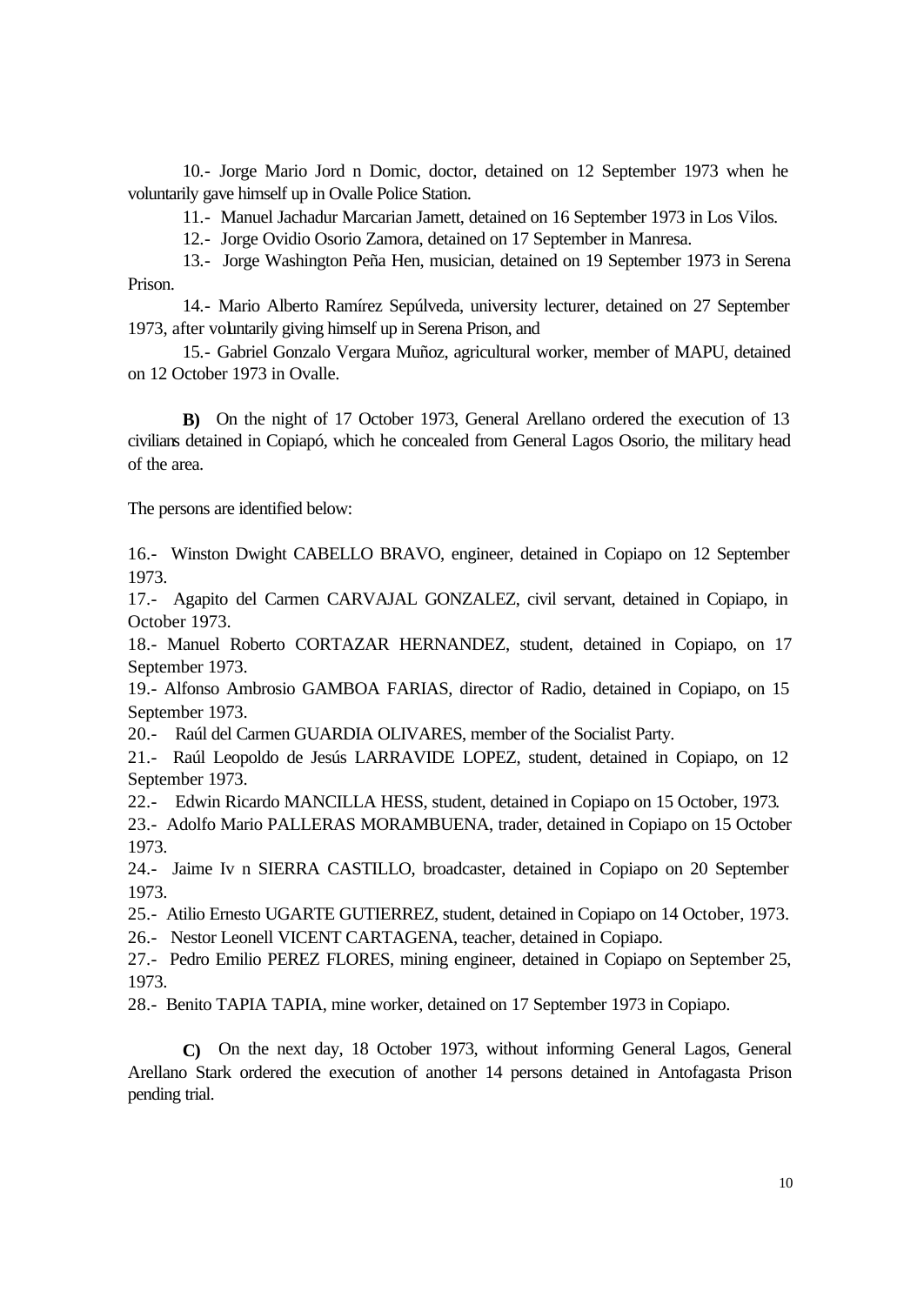The victims were taken from the prison to "Quebrada El Way" in military vehicles. Around 1.20 they were shot by machine guns and repeater rifles. The victims are identified below:

- 29.- Luis Eduardo Alaniz Alvarez (student).
- 30.- Nelson Guillermo Cuello Alvarez.
- 31.- Mario Silva Iriarte (Manager of Corporación de Fomento-Norte, lawyer).
- 32.- Miguel Manrique Díaz (worker of the company INACESA).
- 33.- Daniel Alberto Moreno Acevedo (worker of Corporación de Fomento).
- 34.- Washington Muñoz Donoso (supervisor of the company CCV).
- 35.- Eugenio Ruiz Tagle Orrego (Manager of INACESA).
- 36.- Mario Arqueras Silva (Governor of Tocopilla).
- 37.- Marcos de la Vega Rivera (Mayor of Tocopilla, engineer).
- 38.- Dinator Avila Rocco (worker of the "Maria Elena" mine).
- 39.- Segundo Flores Antivilo (social assistant at the company Soquimich).
- 40.- José García Barrios (suprvisor of the company CCV).
- 41.- Dario Godoy Mancilla, and
- 42.- Alicia Valenzuela Flores (Councillor of Tocopilla).

The bodies were thrown on the street in front of Antofagasta Hospital Morgue.

**D)** The next morning, 19 October 1973, the same General Arellano Stark set off for Calama where he ordered the execution of 26 detainees who are identified below:

43.- Mario ARGUELLEZ TORO, chauffeur and trader, detained on 30 September 1973 in Calama.

44.- Carlos BERGER GURALNIK, lawyer and journalist, detained on 11 September 1973, on the 13th he was set free and detained again on 14 September 1973.

45.- Haroldo CABRERA ABARZUA, Assistant Finance Manager of Compañía de Cobre de Chuquicamata, detained on 12 September 1973, and tortured repeatedly.

46.- Carlos Alfredo ESCOBEDO CARIS, chauffeur, detained on 24 September 1973 in Chuquicamata.

47.- Daniel GARRIDO MUÑOZ, ex-army official, detained on 5 October 1973 in Calama.

48.- Luis Alberto HERNANDEZ NEIRA, employee, detained on 29 September 1973 in Calama.

49.- Hernán Elizardo MORENO VILLARROEL, Secretary of Gobernación of ELLOA, detained on 12 October 1973.

50.- Luis Alfonso MORENO VILLARROEL, employee, detained on 12 October 1973 in Calama.

51.- David MIRANDA LUNA, Assistant Manager of Cía. Chuquicamata, detained on 16 September 1973, when he voluntarily gave himself up.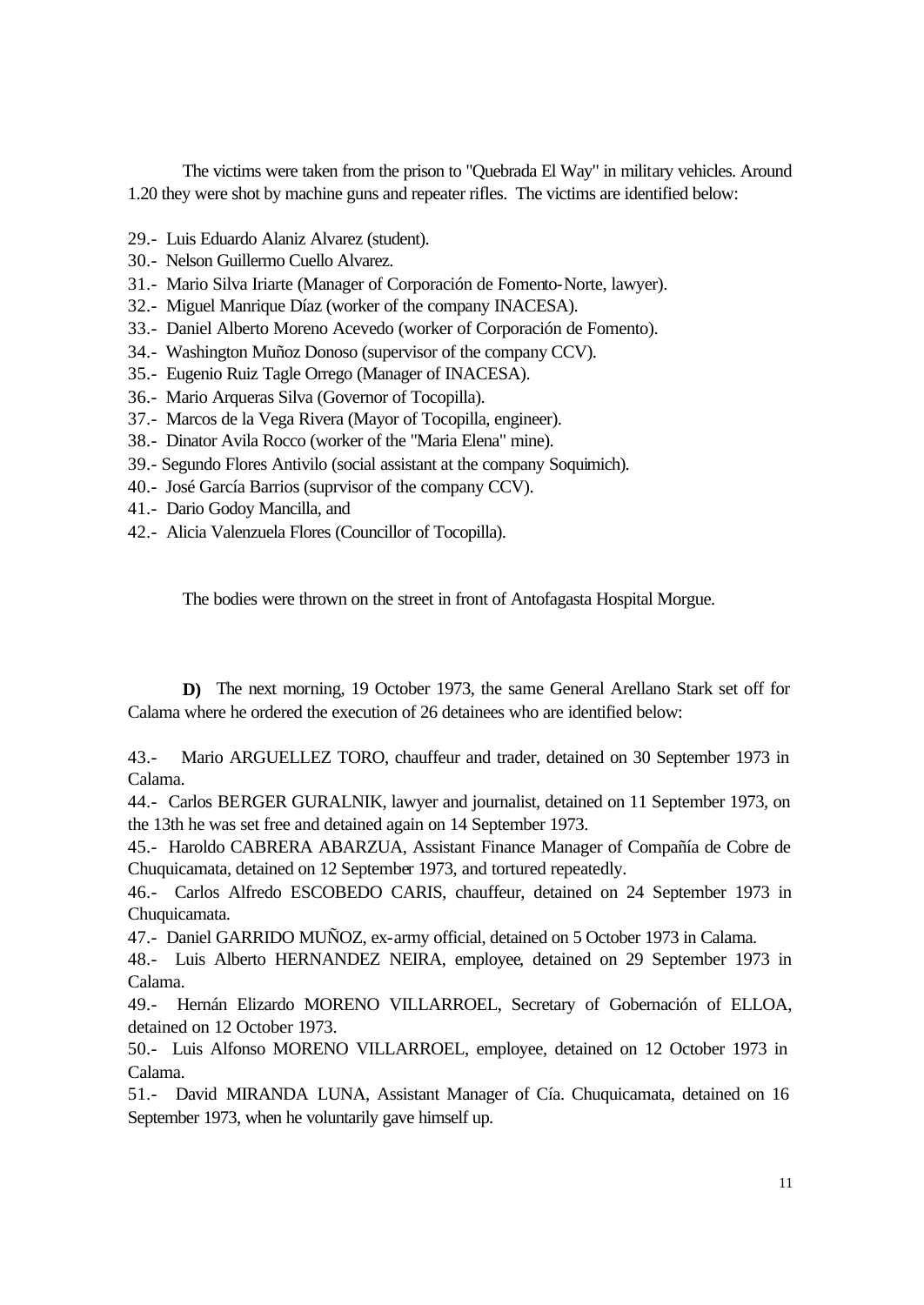52.- Carlos Alfonso PIÑERO LUCERO, chauffeur, detained on 5 October 1973 in Calama.

53.- Fernando Roberto RAMIREZ SANCHEZ, teacher, detained on 10 October 1973 in Calama.

54.- Sergio Moisés RAMIREZ ESPINOZA, employee, detained and executed in Calama.

55.- Alejandro RODRIGUEZ RODRIGUEZ, employee, detained on 17 September 1973 in Calama.

56.- José Gregorio SAAVEDRA GONZALEZ, 18 years old, student, detained on 24 September 1973, taken to Calama Militarised Police Station, where he remained incommunicado for 5 days, during which he was taken daily to "La Dupont" torture centre.

57.- Domingo Manuel MAMANI LOPEZ, Head of Social Welfare of Cía RIOZOA, DUPONT, detained on 30 September 1973, and tortured.

58.- Jerónimo CARPANCHI CHOQUE, labourer, detained on 12 October 1973 in Calama.

59.- Bernardino CAYO CAYO, labourer, detained on 12 October 1973 in Calama.

60.- Manual HIDALGO RIVAS, labourer, detained 12 October 1973 in Calama.

61.- José Rolando HOYOS SALAZAR, mechanic, detained on 12 October 1973 in Calama.

62.- Rosario Aguid MUÑOZ CASTILLO, labourer, detained on 12 October 1973 in Calama.

63.- Milton Alfredo ORTEGA CUEVAS, labourer, detained on 12 October 1973 in Calama.

64.- Roberto Segundo ROJAS ALCAYAGA, labourer, detained on 12 October 1973.

65.- Jorge Rubén YUENG ROJAS, detained incommunicado in Calama Prison until he was executed.

66.- Rafael Enrique PINEDA IBACACHE, labourer, detained on 17 September 1973 in Calama.

67.- Luis Alberto GAHONA OCHOA, labourer, detained on 12 October 1973 in Calama.

68.- Milton Alfredo MUÑOZ MUÑOZ, labourer, detained on 11 October 1973 in Calama.

Due to protests about what had happened, General Lagos called General Arellano to account who furnished to him a document signed by the Commander-in-Chief of the Army Augusto Pinochet Ugarte in which he named him Special Delegate to review and accelerate proceedings being pursued in the Military Courts.

Subsequently General Lagos met **Augusto Pinochet** and informed him of the events but only received the reply that he try "to overcome the serious situation which has arisen in relation to public opinion" due to the impact of the executions which were not ordered by courts.

On 31 October 1973 General Lagos received a telex from COFFA -Commando of the Armed Forces created, outside the institutional organisation of the armed forces, directly under the control of **Augusto Pinochet** Ugarte, in order to facilitate, as later occurred with the **DINA**, abductions, executions and mass disappearances- ordering him to draw up a list of the executions in his area of jurisdiction. Since the list -which General Lagos personally presented to Pinochet Ugarte on 1 November 1973- included the 53 cases referred to in numbers 16 to 68 (sections B, C and D), he received an order that same night from Augusto Pinochet's Assistant to remove all reference to the commission by General Arellano, as Delegate of Augusto Pinochet, of the above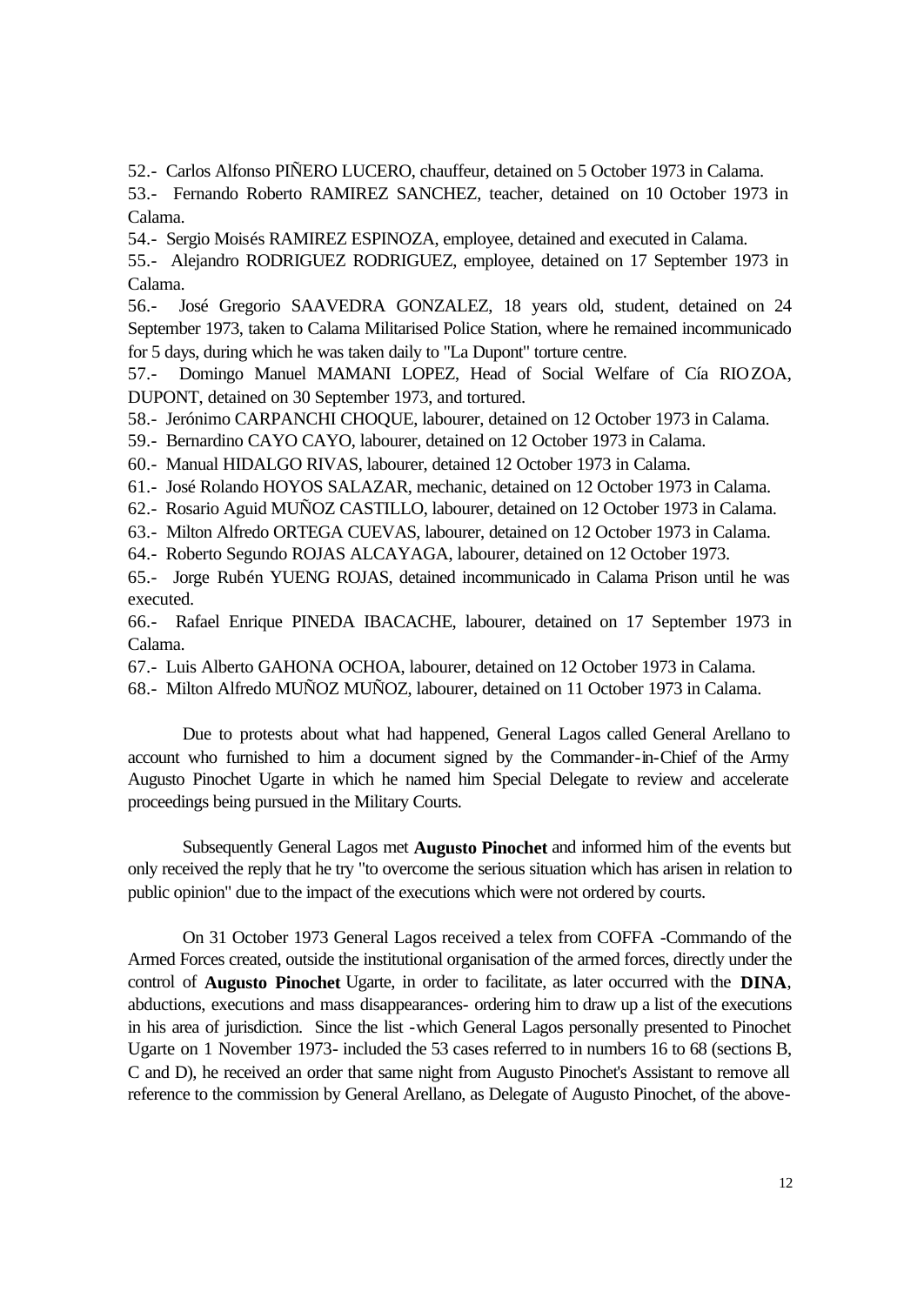mentioned acts at Copiapó, Antofagasta and Calama. The new list was drawn up in the office of the Commander in Chief of the Army, Augusto Pinochet.

**SEVEN:** Although those specifically referred to and those who will be referred to in other Facts are mentioned here, it is necessary to list the disappeared, tortured and executed according to the Rettig Report and the Report of the National Corporation on Reparation and Reconciliation, attached to these proceedings, classified by districts and according to whether the acts were commited before or after the appointment of **Augusto Pinochet** Ugarte as President of the Republic on December 17, 1974, who is the person responsible for the acts described since he, together with the other members of the Governing Junta, had absolute control of the situation, eliminating any dissidence or dispute. In this list of persons, whose disappearance and deaths are attributed to them, the deceased who were victims of Political Violence (P.V.) have been excluded.

**Abbreviations:** Identity, sex, age, date of birth, profession, activity, number of identity document, date of kidnapping, place, date of assasination, place, page of Report. D.D. = Detained disappeared;  $CVR =$  Commission of Truth and Reconciliation or Rettig Report; CNRR = Corporation of National Reparation and Reconciliation.

# List of persons killed or detained-missing between 11th September 1973 and 11th March 1990

Source: Rettig Report Report of the National Corporation of Reparation and Reconciliation to whose volumes and pages reference is made.

Abbreviations: identity, sex, age, date of birth, profession, activity, number of identity document, date of kidnapping, place, date of assasination, place, page of Report.

DETAINED-MISSING= Detained-missing (Detenido desaparecido);

CVR = Commision of Truth and Reconciliation or Rettig Report (Comision de Verdad and Reconciliación or Informe Rettig);

CNRR = National Corporation of Compensation and Reconciliation (Corporación Nacional de Reparación AND Reconciliación);

Cases of Political Violence (V.P.) are excluded.

### A. MAYORS AND MUNICIPAL COUNCILLORS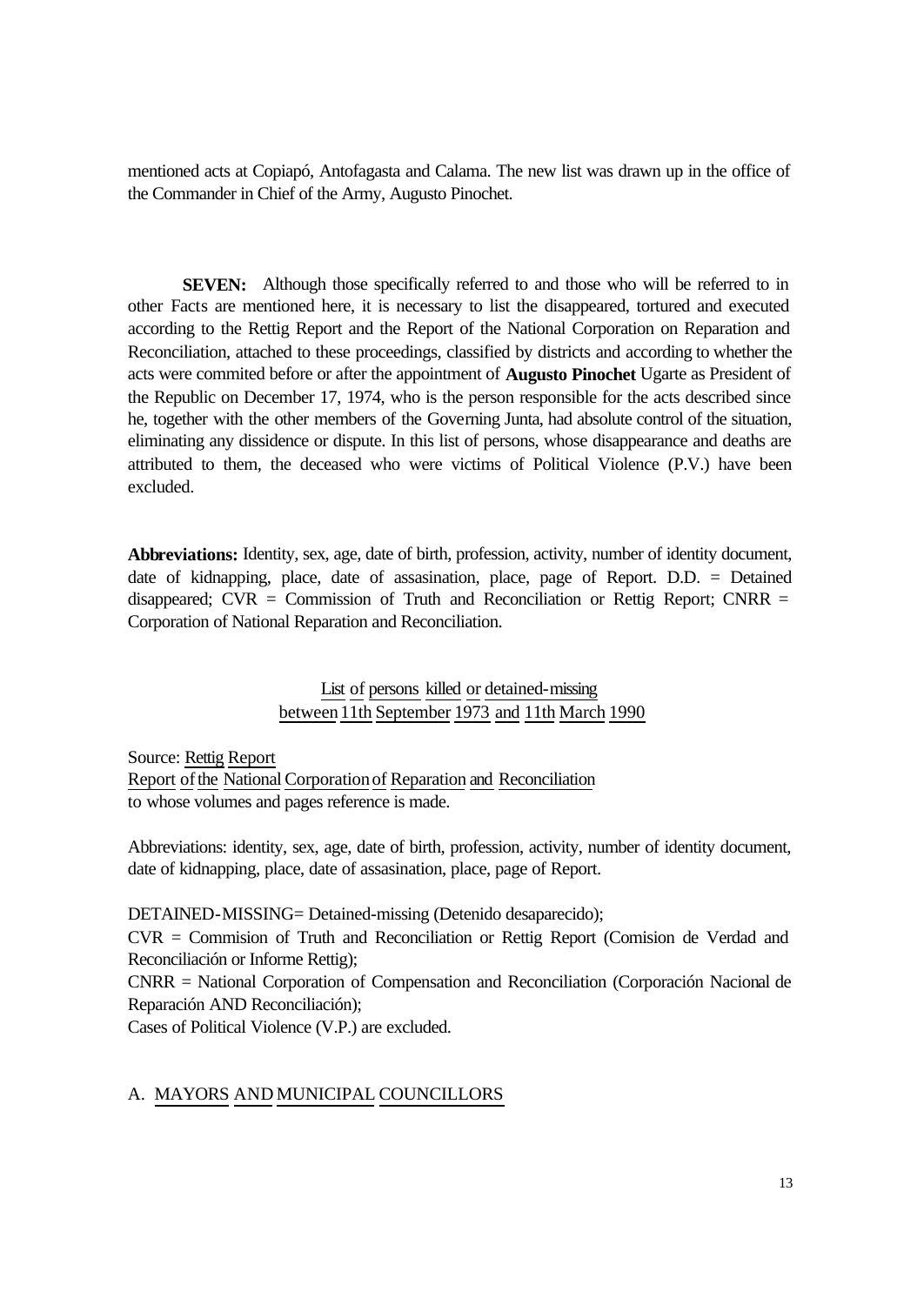Murdered or detained-missing between 12th September 1993 and 16th December 1974

1.- ACEVEDO ANDRADES LUIS BERNARDO, M, 31, 05/02/43, FOREST WORKER, EX-MAYOR OF COELEMU, 4.258.275-1, 30/04/74,,ÑUBLE,,08,,DETAINED-MISSING CVR, CVR VOLUME 2 PAGE 488.

2.- ALDONEY VARGAS JAIME, M, 30, 08/06/43, CIVIL BUILDER, COUN-CILOR LIMACHE, MANAGER CCU, 4.902.888-1,12/09/73, QUILLOTA,,05,,DETAINED-MISSING CVR,CVR VOLUME 1 PAGE

3.- ALVARADO ARAYA MARIO, M, 34, 09/12/38, EMPLOYEE SADEMI, EX-MAYOR CABILDO, 31.057-,08/10/73, 11/10/73,PETORCA, SAN FELIPE, 05,05,KILLED CVR,CVR VOLUME 1 PAGE 300,OFFICIALLY EXECUTED.

4.- BLANCO UBILLA VICENTE RAMON, M, 37, 05/10/35, MERCHANT, SECRETARY COUNCILOR, COMMITTEE PRESIDENT PO, , 3.609.644-6,20/09/73, MAIPO, 13,,DETAINED-MISSING CVR,CVR VOLUME 1 PAGE 167,DETAINED-MISSING OFFICIAL LIST,,

5.- CAMPOS LOPEZ RUBEN ANTONIO, M, 39, 02/08/44, TEACHER, COUNCI-LOR OF LAJA, SCHOLL DIRECTOR CONSOL,03.051.067-4, 16/09/73, 18/09/73, BIO,08,08,KILLED CVR,CVR VOLUME 1 PAGE 366,DETAINED-MISSING CLARIFIED

6.- DE LA VEGA RIVERA MARCO FELIPE, M, 46, 20/07/27, CHEMICAL ENGINEER (D.O.S.), MAYOR TOCOPILLA, ,02.705.735-7,15/09/73, 19/10/73, TOCOPILLA, ANTOFAGASTA, 02, 02, KILLED CVR,CVR VOLUME 1 PAGE 265,OFFICIALLY EXECUTED.

7.- GONZALEZ MARDONES DANILO, M, 39, 02/05/34, TEACHER, MAYOR LOTA, 5.005.087-4, /09/73, 22/10/73, CONCEPCION, CONCEPCION, 08, 08, KILLED CVR,CVR VOLUME 1 PAGE 331,OFFICIALLY EXECUTED.,

8.- LAGOS REYES RICARDO RAUL, M, 48, 10/10/25, MAYOR OF CHILLAN, 02.098.874-6, 16/09/73, 16/09/73, ÑUBLE, ÑUBLE, 08, 08, KILLED CVR, CVR VOLUME 1 PAGE 335,OFFICIALLY EXECUTED.

9.- LOPEZ TORRES JUAN SEGUNDO, M, 41, 27/01/32, MAYOR VALLENAR, 02.630.299-4, 14/12/73, 14/12/73, HUASCO, HUASCO,03,03,KILLED CVR,CVR VOLUME 1 PAGE 283,OFFICIALLY EXECUTED.,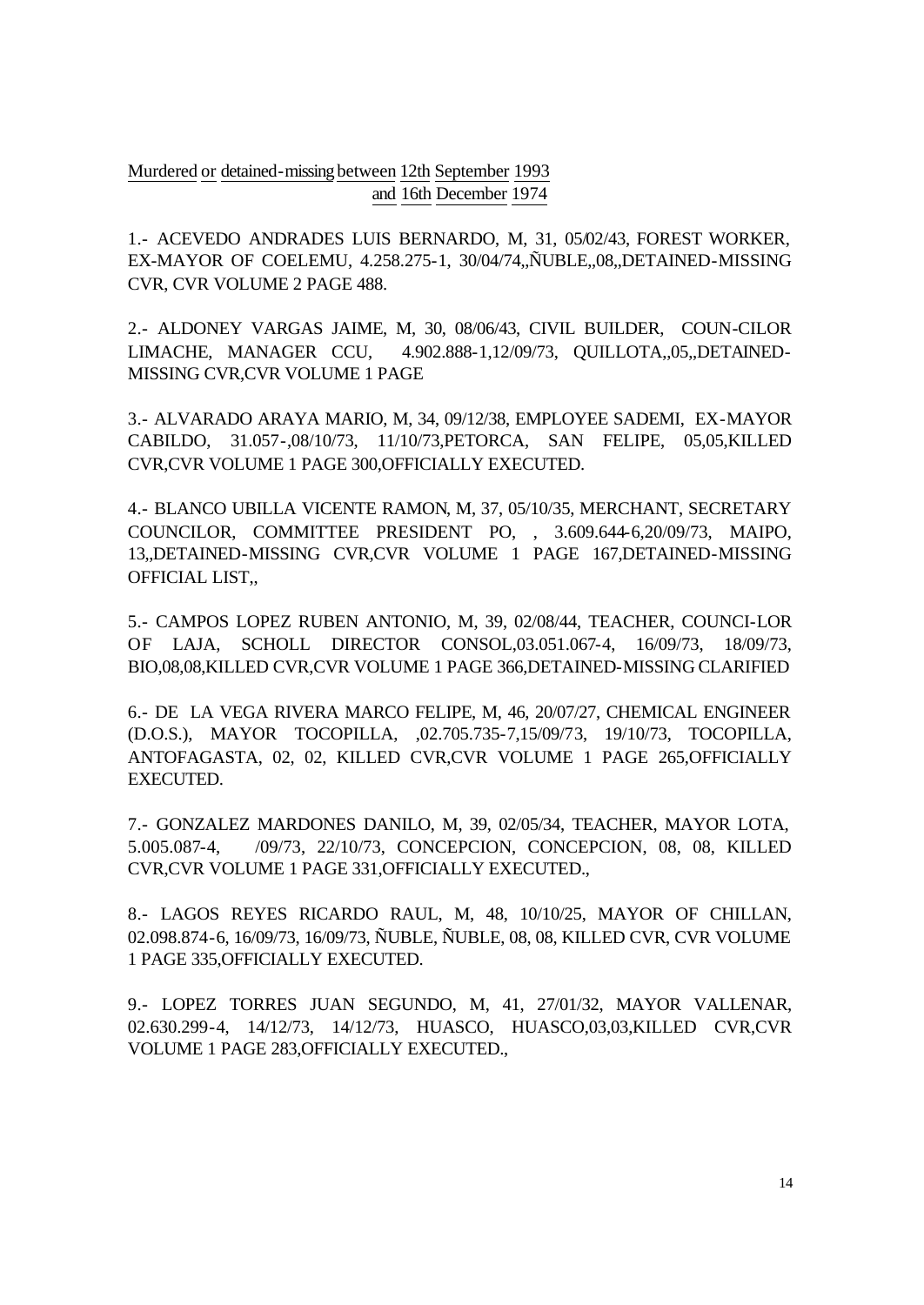10.- NORAMBUENA FERNANDOY LUIS FERNANDO,M,31,23/08/42,EMPLOYEE ESSO, COUNCILOR, 4.492.015-8,14/09/73, SAN ANTONIO,,05,,DETAI-NED-MISSING CVR, CVR VOLUME 1 PAGE 297...

11.- RODRIGUEZ RODRIGUEZ ALEJANDRO,M,47,10/03/26,WORKER,COUNCILOR CALAMA, 1.180.603-1, /10/73, 19/10/73, EL LOA, EL LOA,02,02,KILLED CVR,CVR VOLUME 1 PAGE 270,

12.- VALDERAS ANGULO ARTURO JESUS,M,22,08/12/50,WORKER,COUNCILOR ENTRE LAGOS, 6.821.600-,16/09/73,,OSORNO,,10,,DETAINED-MISSING CVR,CVR VOLUME 1 PAGE 409, DETAINED-MISSING OFFICIAL LIST,

13.- VALENZUELA FLORES ALEXIS ALBERTO,M,29,10/01/44,WORKER SOQUI-MICH, COUNCILOR TOCOPILLA, TREASURER UNITED TRADE UNIONS CONFEDE-RATION (CUT), PDTE. S, 17/09/73, 19/10/73, TOCOPILLA, ANTOFAGAS-TA,02,02,KILLED CVR,CVR VOLUME 1 PAGE 265, OFFICIALLY EXECUTED.,

14.- TENORIO FUENTES EINAR ENRIQUE,M,42,16/07/31,HIGH SCHOOL TEACHER, COUNCILOR, LOCAL DIRECTOR EDUCATION, SECRE, 2.294.031- 7,15/09/73,,CAUTIN,,09,,DETAINED-MISSING CVR,CVR VOLUME 1 PAGE 387,DETAINED-MISSING OFFICIAL LIST,

15.- VALLEJOS RAMOS JORGE,M,34,22/04/39, FOREST WORKER, TOWN COUNCIL COUNCILOR PANGUIPULLI, 4.436-,19/10/73,,VALDIVIA,,10,,DETAINED-MISSING CNRR, CNRR PAGE 226,,,MILIT.AND CARABINERO(PARA-MILITARY POLICE) (PARAMILITARY POLICE),

16.- VARGAS DIAZ FLORENCIO ASCENCIO, M, 65, 23/05/08, MAYOR, .492.192-5, 23/10/73, 24/10/73, CHAÑARAL, CHAÑARAL, 03, 03, KILLED CVR, CVR VOLUME 1 PAGE 283,

## Murdered or detained-missing between 17th December 1974 and 11th March 1990

17.- ANDRADE BALCAZAR LUIS HUMBERTO, M, 55, 12/02/21, MEDICAL SURGEON, COUNCILOR SAN BERNARDO, 1.597.516-4, 19/02/76, CONCEP-CION, 13, KILLED CNRR, CNRR PAGE 396,,TORTURE OR BAD TREATMENT FOLLOWED BY DEATH,MILITARY

18.- FUENTES RODRIGUEZ HUMBERTO OF LAS NIEVES, M, 59, 23/10/16, LOCKSMITH, EX-COUNCILOR OF RENCA, FORMER UNION LEADER, .955.616-8,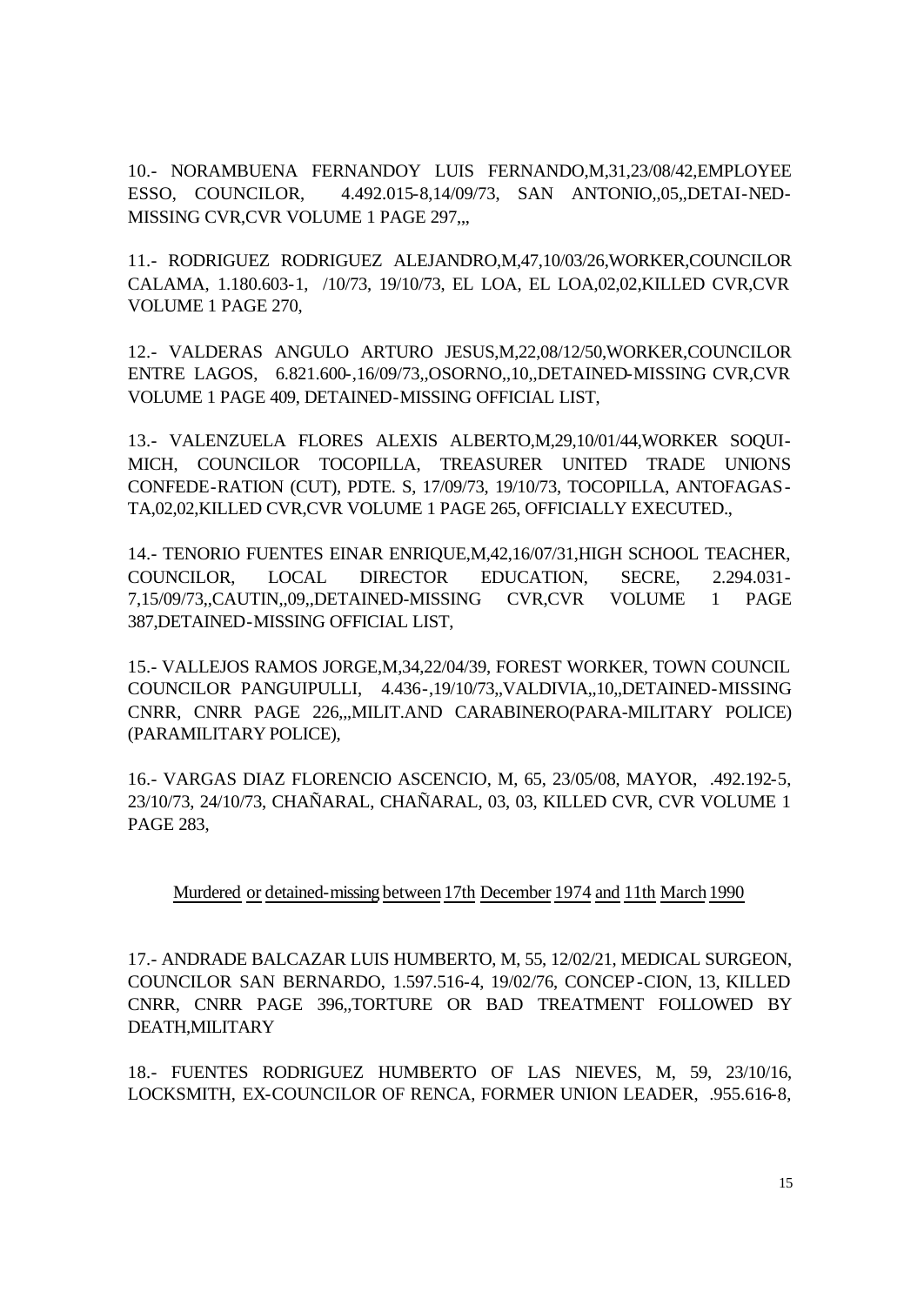04/11/75, SANTIAGO,,13,,DETAINED-MISSING CVR,CVR VOLUME 2 PAGE 557,DETAINED-MISSING OFFICIAL LIST,, COMANDO CONJUNTO,

19.- JANA SANTIBAÑEZ MANUEL ELIAS,M,46,15/09/28,MERCHANT,EX-MAYOR CAÑETE, 3.492.372-8, 12/02/75, 17/02/75, ARAUCO, CONCEPCION, 08, 08,KILLED CVR,CVR VOLUME 2 PAGE 578,OFFICIALLY EXECUTED.,

## B. STUDENTS

1. Murdered or detained-missing on 11th September 1973

20.- SCHNEUER YUBERO WALTER CARLOS, M, 21, 02/11/51, UNIVERSITY STUDENT, 05.745.756-, 11/09/73, 11/09/73, SANTIAGO, SANTIAGO, 13, 13, KILLED CVR,CVR VOLUME 1 PAGE 153,OFFICIALLY EXECUTED.

2.- Murdered or detained missing between 12th September 1973 and 16th December 1974

21.- ACUÑA CASTILLO MIGUEL ANGEL, M, 19, 13/09/54, HIGH SCHOOL STUDENT, 7.542.249-0, 08/07/74, SANTIAGO, 13, DETAINED-MISSING CVR,CVR VOLUME 2 PAGE 506,DETAINED-MISSING OFFICIAL LIST,,

22.- AGUAYO OLAVARRIA HECTOR DOMINGO, M, 17, 10/06/56, STUDENT, 13/09/73, CAUTIN, 09, DETAINED-MISSING CVR,CVR VOLUME 1 PAGE393,DETAINED-MISSING OFFICIAL LIST,,

23.- AGUILAR CARVAJAL ALICIA MARCELA, F, 6, 15/03/67, SCHOOL STUDENT, 18/09/73,,SANTIAGO,,13,KILLED CNRR,CNRR PAGE 300,,UNDUE USE OF FORCE,MILITARY

24.- CAMPOS CARRILLO FELIPE PORFIRIO, M, 23, 25/02/50, UNIVERSITY STUDENT, FROM ECUADOR, /09/73, 20/09/73, CONCEPCION, CONCEPCION, 08, 08, KILLED CVR,CVR VOLUME 1 PAGE 328,OFFICIALLY EXECUTED.,

25.- CARCAMO ROJAS SAUL SEBASTIAN, M, 19, 29/01/53, HIGH SCHOOL STUDENT,,,16/09/73, 16/09/73, MAIPO, MAIPO,13,13,KILLED CVR,CVR VOLUME 1 PAGE 227,DETAINED-MISSING CLARIFIED,,CARCIV,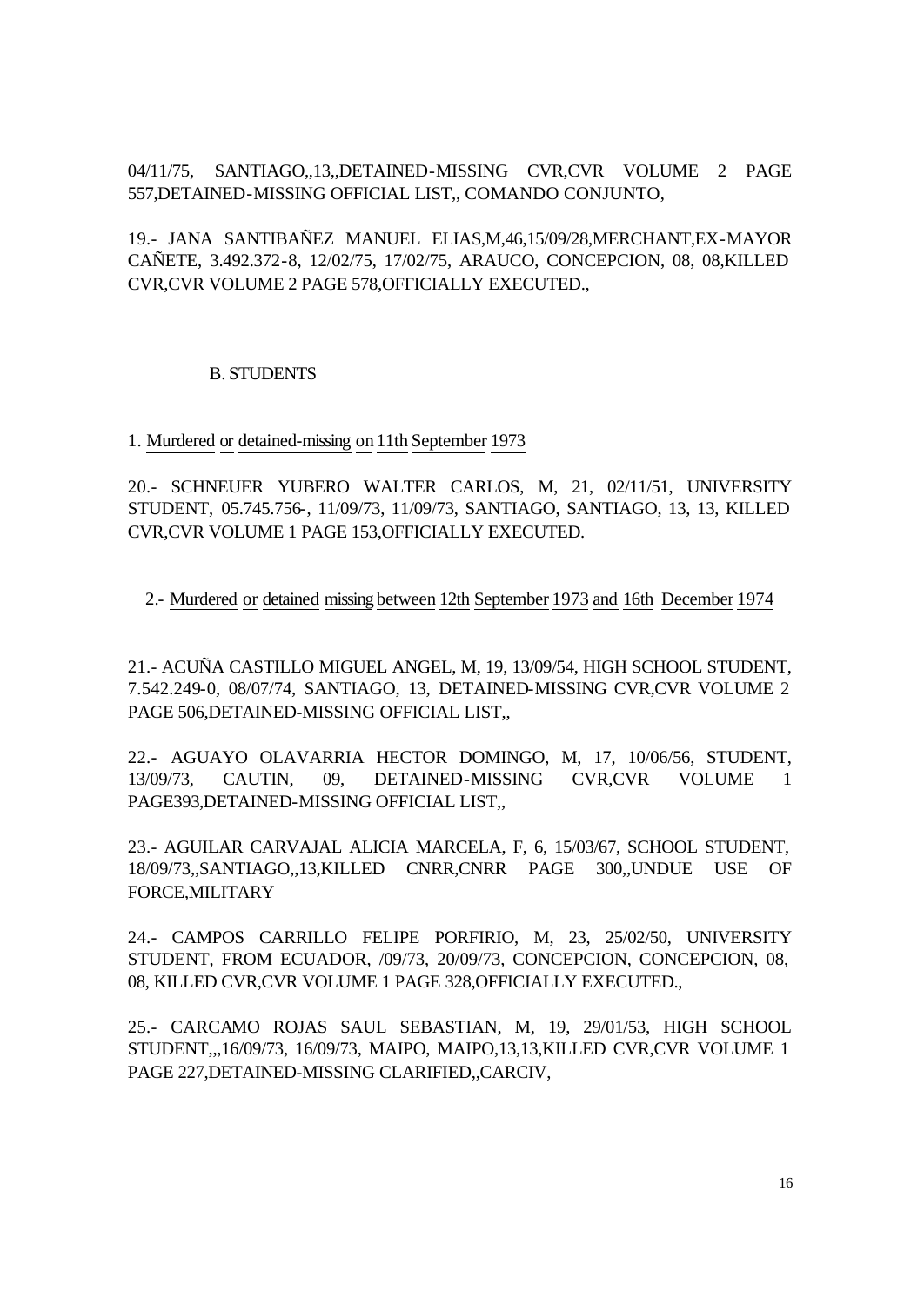26.- CARRASCO BARRIOS RICARDO EDUARDO, M, 19, 18/10/53, HIGH SCHOOL STUDENT,, 6.539.784-6, 16/09/73, 16/09/73, MAIPO, MAIPO, 13, 13, KILLED CVR,CVR VOLUME 1 PAGE 227,DETAINED-MISSING CLARI-FIED,,CARCIV,

27.- CARRASCO DIAZ MARIO EDRULFO, M, 18, 16/05/56, HIGH SCHOOL STUDENT,, 6.696.949-5, 16/09/74, SANTIAGO,,13,,DETAINED-MISSING CVR,CVR VOLUME 2 PAGE 582,DETAINED-MISSING OFFICIAL LIST,

28.- CARRASCO PEÑA BLANCA MARINA DE LA LUZ, F, 27, 13/12/45, UNIVERSITY STUDENT,, 3.716.181-, 15/09/73, 15/09/73, SANTIAGO, SANTIAGO, 13, 13,KILLED CVR,CVR VOLUME 1 PAGE 149, STATE FUNCTIO-NARY,

29.- CARREÑO AGUILERA IVAN SERGIO, M, 15, 15/08/58, HIGH SCHOOL STUDENT,, 7.625.597-0, 13/08/74,,SANTIAGO,,13,,DETAINED-MISSING CVR,CVR VOLUME 2 PAGE 540,DETAINED-MISSING OFFICIAL LIST,

30.- CARREÑO GONZALEZ ENRIQUE DEL ANGEL, M, 22, 04/01/51, UNIVER-SITY STUDENT,, 6.042.905-7, 18/09/73, LINARES,,07,,DETAINED-MISSING CVR,CVR VOLUME 2 PAGE 486,

31.- CASTRO CASTRO SAMUEL ROBERTO, M, 13, 20/09/60, STUDENT, 7.213.742-6, 24/09/73, SANTIAGO, 13,KILLED CNRR,CNRR PAGE 303,,UNDUE USE OF FORCE,MILITARY,

32.- CASTRO SALVADORES CECILIA GABRIELA, F, 23, 02/07/51, UNIVER-SITY STUDENT,, 6.287.541-0, 17/11/74, SANTIAGO,,13,,DETAINED-MISSING CVR,CVR VOLUME 2 PAGE 519,DETAINED-MISSING OFFICIAL LIST,

33.- CATALAN FEBRERO MIGUEL ANGEL, M, 24, 31/12/49, UNIVERSITY STUDENT,, 6.257.304-K, 27/09/73, 09/10/73, CONCEPCION, CONCEP-CION, 08, 08, KILLED CVR,CVR VOLUME 1 PAGE 330,

34.- CERDA ANGEL EDUARDO ELIAS, M, 8, 07/02/65, SCHOOL STUDENT, 12/10/73, SANTIAGO,,13,KILLED CVR,CVR VOLUME 1 PAGE 197,OFFI-CIALLY EXECUTED.,,MILITARY

35.- CID URRUTIA WASHINGTON, M, 24, 03/12/49, STUDENT DUOC,EX-STUDENT UNIVERSITY OF CONCEPCION, 3.738.707-K,02/12/74, SANTIAGO,,13,,DETAINED-MISSING CVR,CVR VOLUME 2 PAGE 522,DETAI-NED-MISSING OFFICIAL LIST,

36.- CISTERNA BOCAZ MIGUEL ANGEL, M, 17, 28/09/55, STUDENT, 7.689.249-0, 12/09/73, SANTIAGO,,13,KILLED CNRR V.P.,CNRR PAGE 458,MILITARY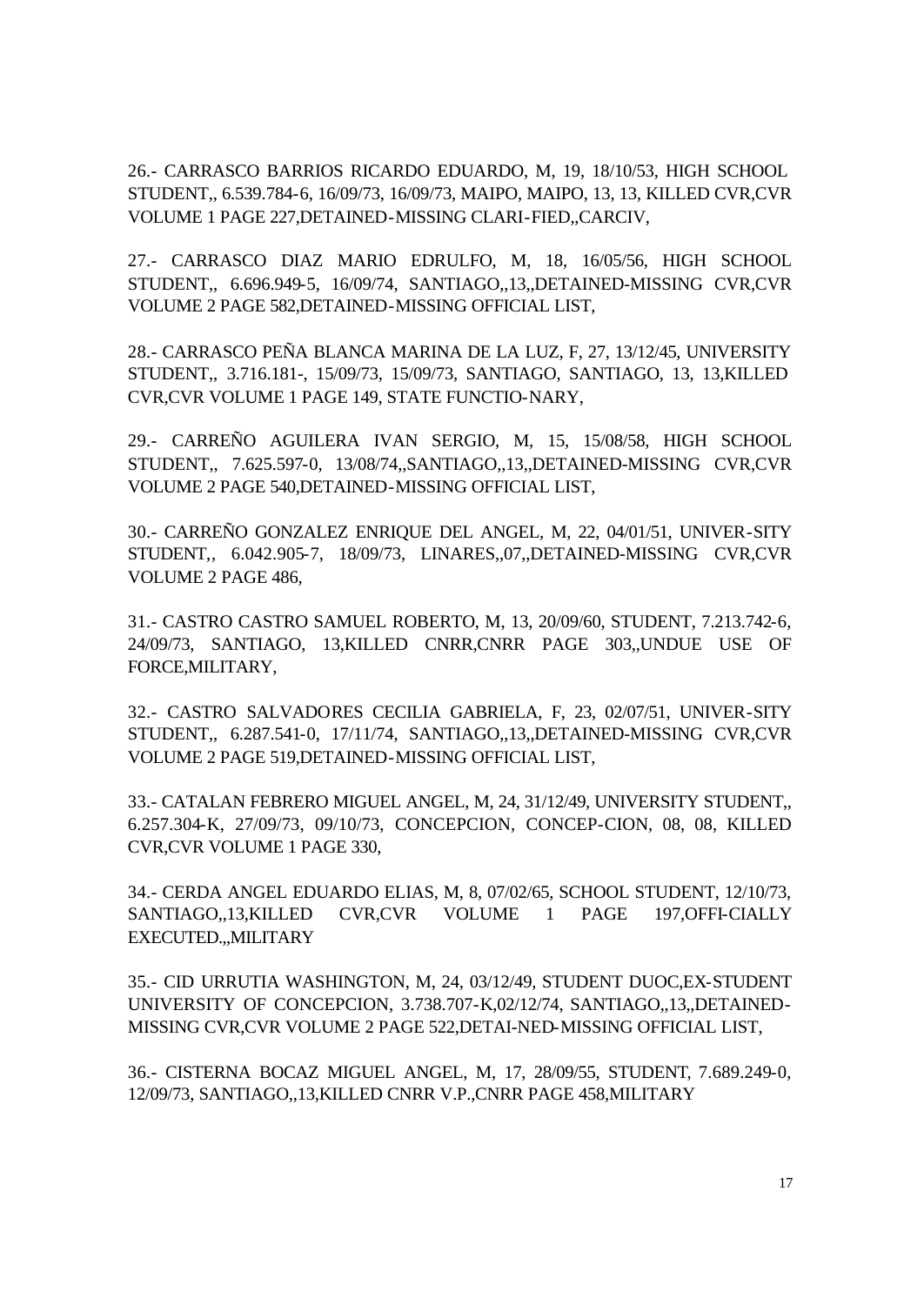37.- DEL CANTO RODRIGUEZ JOSE ENRIQUE, M, 17, 15/07/56, HIGH SCHOOL STUDENT, 5.877.862-1, 06/10/73,,SANTIAGO,,13,,DETAINED-MISSING CNRR,CNRR PAGE 246, DETAINED-MISSING CLARIFIED, IDENTI-FIED CEMETERY YARD 29,MILITARY,

38.- DIAZ DIAZ LEONIDAS ISABEL, F, 14, 03/10/59, STUDENT, 13/10/73, 14/10/73, CORDILLERA, SANTIAGO, 13, 13, KILLED CVR,CVR VOLUME 1 PAGE200, OFFICIALLY EXECUTED.,

39.- DIAZ LOPEZ JUAN JONAS, M, 24, STUDENT, 26/11/73,27/11/73,SANTIAGO, SANTIAGO,13,13,KILLED CVR, CVR VOLUME 1 PAGE 214, OFFICIALLY EXECUTED.,

40.- DROUILLY YURICH JACQUELINE PAULETTE, F, 24, 03/12/49, UNI-VERSITY STUDENT, 6.853.430-5, 30/10/74, SANTIAGO,,13,,DETAINED-MISSING CVR,CVR VOLUME 2 PAGE 519, DETAINED-MISSING OFFICIAL LIST,

41.- ELGUETA PINTO MARTIN, M, 21, 01/07/53, UNIVERSITY STUDENT, 6.505.202- 4, 15/07/74, SANTIAGO,,13,,DETAINED-MISSING CVR,CVR VOLUME 2 PAGE 508, DETAINED-MISSING OFFICIAL LIST,,

42.- ELTIT CONTRERAS MARIA TERESA, F, 22, 01/09/52, STUDENT DUOC,, 7.076.730-9, 12/12/74, SANTIAGO, 13, DETAINED-MISSING CVR,CVR VOLUME 2 PAGE 523, DETAINED-MISSING OFFICIAL LIST,

43.- ESCANILLA ESCOBAR CLAUDIO JESUS, M, 16, 02/11/56, SCHOOL STUDENT, SHOE SHINER, 65.615-, 13/09/73, LINARES,,07,,DETAINED-MISSING CVR,CVR VOLUME 1 PAGE 318, DETAINED-MISSING OFFICIAL LIST,

44.- ESCOBAR SALINAS RUTH MARIA, F, 27, 21/08/46, UNIVERSITY STUDENT, 5.257.259-2, 30/06/74, SANTIAGO, 13,,DETAINED-MISSING CNRR, CNRR PAGE 271,DETAINED-MISSING OFFICIAL LIST,,

45.- ESCOBAR VASQUEZ ALEJANDRO, M, 18, 11/10/54, STUDENT, 7.461.556-2, 13/09/73, CAUTIN, 09,,DETAINED-MISSING CVR,CVR VOLUME 1 PAGE 393, DETAINED-MISSING OFFICIAL LIST,,

46.- ESPEJO GOMEZ RODOLFO ALEJANDRO, M, 18, 31/07/56, HIGH SCHOOL STUDENT, 7.100.013-3, 15/08/74, ,SANTIAGO, 13,DETAINED-MISSING CVR, CVR VOLUME 2 PAGE 569,DETAINED-MISSING OFFICIAL LIST,,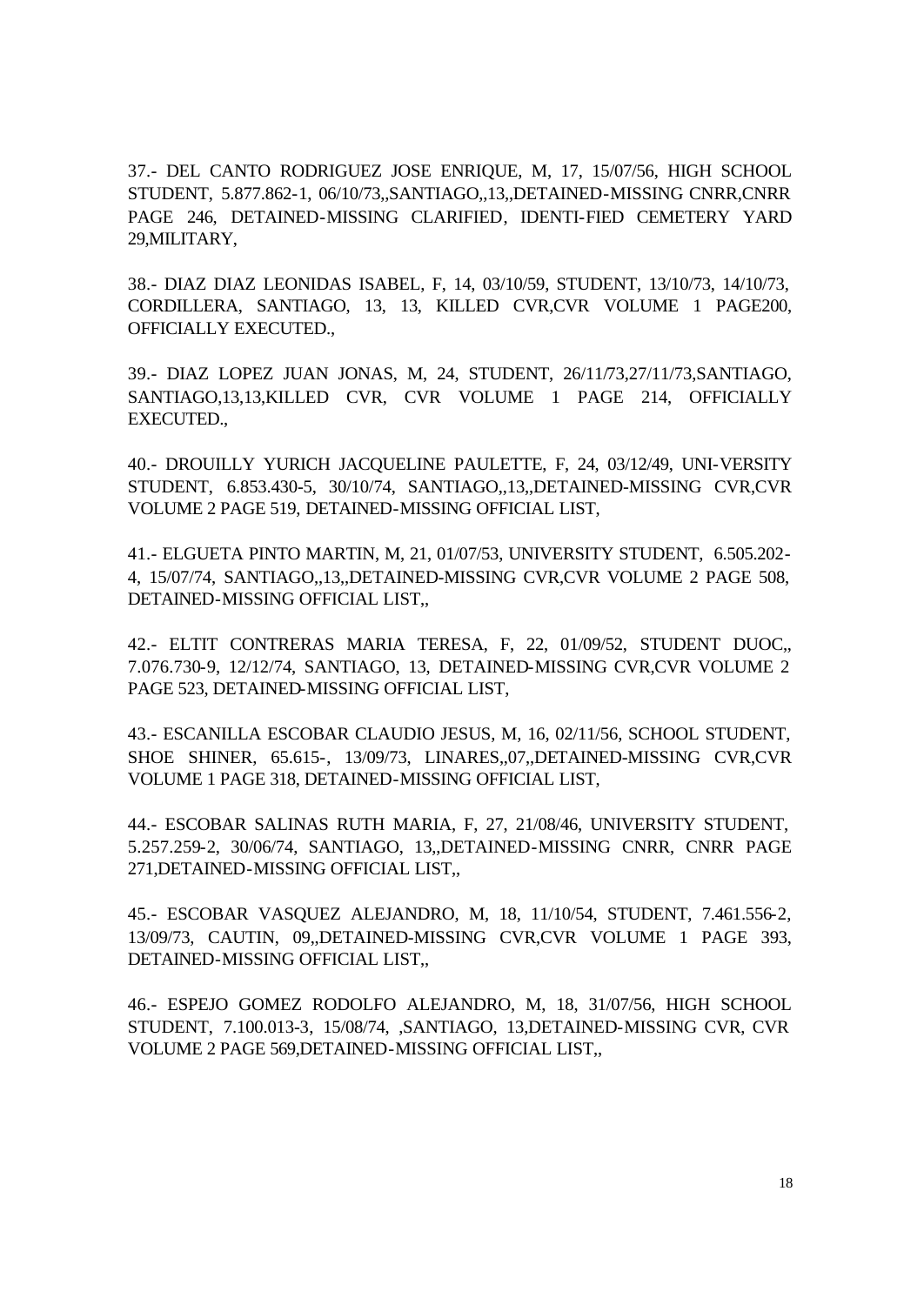47.- ESPINOSA MENDEZ JORGE ENRIQUE, M, 24, 01/11/49, UNIVERSITY STUDENT, 6.344.061-2 , 18/06/74, SANTIAGO,,13,,DETAINED-MISSING CVR, CVR VOLUME 2 PAGE 505, DETAINED-MISSING OFFICIAL LIST.

48.- ESPINOZA HENRIQUEZ MAMERTO EULOGIO, M, 26, 11/05/48, UNIVER-SITY STUDENT, BODYGUARD MIGUEL ENRIQUEZ, 5.597.068-8, 17/09/74, SANTIAGO, 13,,DETAINED-MISSING CVR,CVR VOLUME 2 PAGE 515,DETAI-NED-MISSING OFFICIAL LIST,

49.- FARIÑA OYARCE CARLOS PATRICIO, M, 13, 06/11/59, SCHOOL STUDENT, 13/10/73, SANTIAGO, 13, DETAINED-MISSING CVR,CVR VOLUME 1 PAGE 199,DETAINED-MISSING OFFICIAL LIST,,

50.- FAUNDEZ BUSTOS SANTIAGO OMAR, M, 23, 23/05/50, UNIVERSITY STUDENT, 06.425.532-0, 27/11/73, 30/11/73, CAUTIN, CAUTIN, 09, 09, KILLED CVR,CVR VOLUME 1 PAGE 380,OFFICIALLY EXECUTED.,,

51.- FELMER KLENNER JOSE LUIS, M, 20, 05/02/53, UNIVERSITY STU-DENT, 6.043.938-9, 20/09/73, 19/10/73, LLANQUIHUE, LLANQUIHUE, 10, 10,KILLED CVR,CVR VOLUME 1 PAGE 422,OFFICIALLY EXECUTED.,,

52.- FLORES ARAYA JOSE ORLANDO, M, 19, 05/08/55, HIGH SCHOOL STUDENT, 7.248.189-5, 23/08/74, SANTIAGO, 13,,DETAINED-MISSING CVR,CVR VOLUME 2 PAGE 542,DETAINED-MISSING OFFICIAL LIST,,MILI-TARY/DINA,

53.- FUENTES GARIN EUGENIO DEL CARMEN, M, 17, 02/06/56, STUDENT, 7.369.984-3, 15/09/73, SANTIAGO, 13,KILLED CNRR,CNRR PAGE 269,,UNDUE USE OF FORCE,CARABINEROS(PARA-MILITARY POLICE),

54.- FUENTES RIQUELME LUIS FERNANDO, M, 23, 13/07/51, UNIVERSITY STUDENT, 6.021.461-1, 20/09/74, SANTIAGO, 13, DETAINED-MISSING CVR, CVR VOLUME 2 PAGE 515,DETAINED-MISSING OFFICIAL LIST,

55.- GAETE FARIAS GREGORIO ANTONIO, M, 22, 07/10/51, WORKER, STUDENT HIGH-SCHOOL, 5.529.661-8, 15/08/74, SANTIAGO,13,,DETAI-NED-MISSING CVR,CVR VOLUME 2 PAGE 569, DETAINED-MISSING OFFICIAL LIST,

56.- GAJARDO HIDALGO SERGIO ALBERTO, M, 15, 10/09/58, STUDENT, 7.891.647-8, 15/09/73, 30/10/73, SANTIAGO,SANTIAGO,13,13,KILLED CNRR (DD),CNRR PAGE 65,DETAINED-MISSING CLARIFIED,IDENTIFIED IN CEMETERY YARD 29,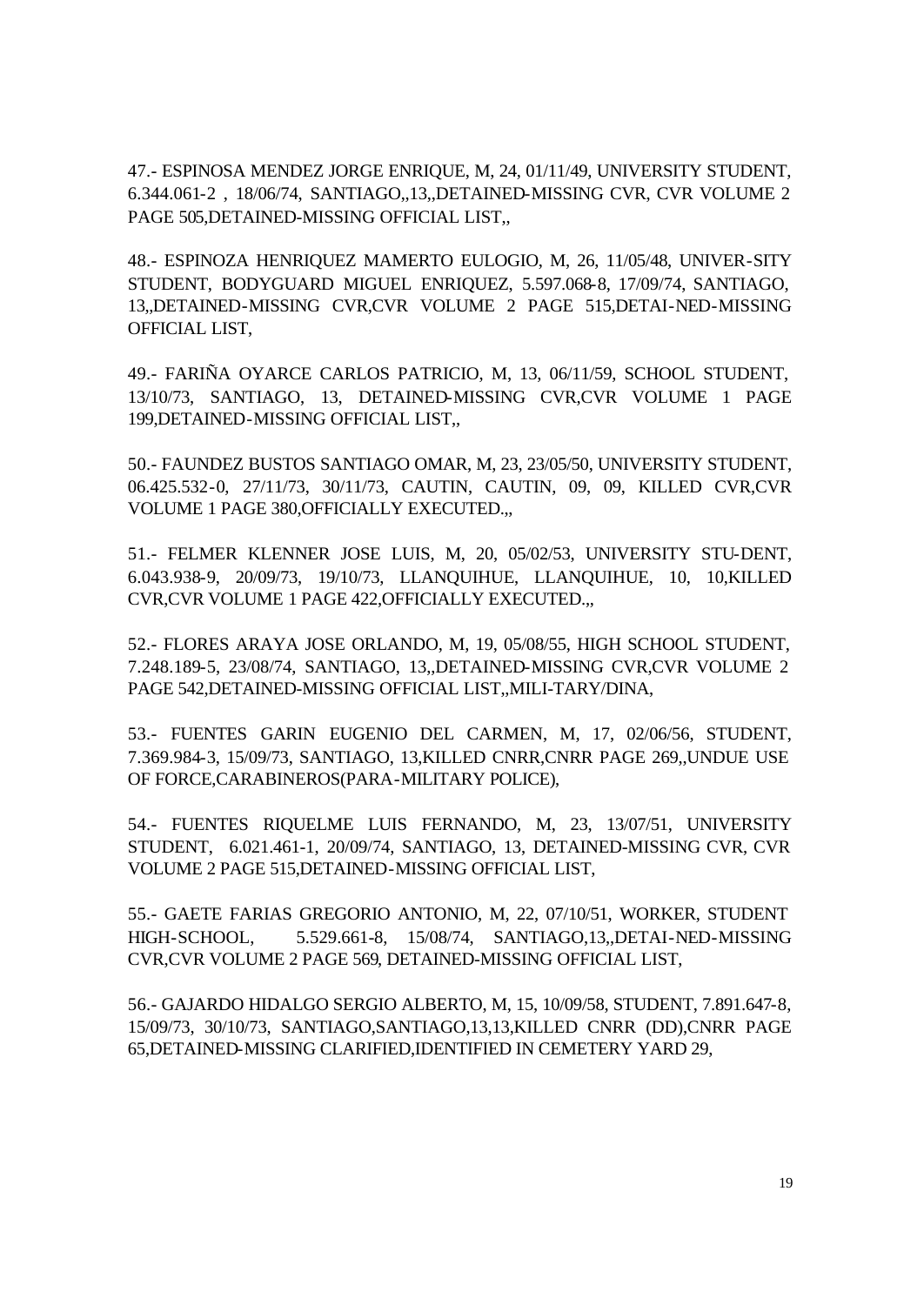57.- GARAY HERMOSILLA HECTOR MARCIAL, M, 19, 06/03/55, UNIVERSITY STUDENT,, 7.694.786-4, 08/07/74, SANTIAGO, 13, DETAINED-MISSING CVR,CVR VOLUME 2 PAGE 506,DETAINED-MISSING OFFICIAL LIST,

58.- GARCIA FRANCO JOSE FELIX, M, 31, 23/02/42, UNIVERSITY STU-DENT, FROM ECUADOR, 7.198.571-7, 13/09/73, CAUTIN, 09, DETAINED-MISSING CVR,CVR VOLUME 1 PAGE 370,DETAINED-MISSING OFFICIAL LIST,

59.- GODOY MANSILLA DARIO ARMANDO, M, 18, 22/08/55, HIGH SCHOOL STUDENT,, 6.489.171-5, /10/73, 19/10/73, TOCOPILLA, ANTOFAGAS-TA, 02, 02, KILLED CVR, CVR VOLUME 1 PAGE 264, OFFICIALLY EXECU-TED.,

60.- GOMEZ CONCHA JOSE DOMINGO, M, 17, STUDENT, 17/09/73, ÑUBLE, 08, KILLED CVR, CVR VOLUME 1 PAGE 345, OFFICIALLY EXECUTED.,,

61.- GONZALES GONZALES RAMIRO CARLOS, M, 18, 20/03/55, UNIVERSITY STUDENT, CHILEAN-BOLIVIAN,, 7.423.354-6, 15/09/73, SANTIAGO, 13,,DETAINED-MISSING CVR,CVR VOLUME 1 PAGE 150,DETAINED-MISSING CLARIFIED,,

62.- GONZALEZ ALLENDE MANUEL JOSE, M, 16, 13/08/57, STUDENT, 21/09/73, 21/09/73, SANTIAGO, SANTIAGO, 13, 13,KILLED CVR,CVR VOLUME 1 PAGE 169, OFFICIALLY EXECUTED.,,

63.- GONZALEZ MELLA LUIS GENARO, M, 25, 27/01/49, UNIVERSITY STUDENT,, 5.934.084-0, 22/11/74, SANTIAGO, 13, DETAINED-MISSING CVR, CVR VOLUME 2 PAGE 526,DETAINED-MISSING OFFICIAL LIST,,

64.- GONZALEZ YAÑEZ HECTOR ENRIQUE, M, 8, 12/11/65, SCHOOL STU-DENT, 26/12/73, SANTIAGO, 13,KILLED CNRR,CNRR PAGE 281, UNDUE USE OF FORCE, **MILITARY** 

65.-GUAJARDO ZAMORANO LUIS JULIO, M, 22, 16/05/52, UNIVERSITY STUDENT, LOCAL LEADER, CYCLIST, 6.314.039-2,20/07/74, SANTIAGO,,13,,DETAINED-MISSING CVR,CVR VOLUME 2 PAGE 508,DETAI-NED-MISSING OFFICIAL LIST,

66.- GUERRERO GUTIERREZ CARLOS EDUARDO, M, 20, 30/03/54, UNIVER-SITY STUDENT,, 5.894.777-6, 31/12/74, ,SANTIAGO,,13,,DETAINED-MISSING CVR,CVR VOLUME 2 PAGE 523,DETAINED-MISSING OFFICIAL LIST,,

67.- GUTIERREZ ARAVENA DOMINGO RAMON, M, 16, 16/03/58, STUDENT, 23/09/73, 24/09/73, SANTIAGO, SANTIAGO,13,13,KILLED CNRR,CNRR PAGE 98,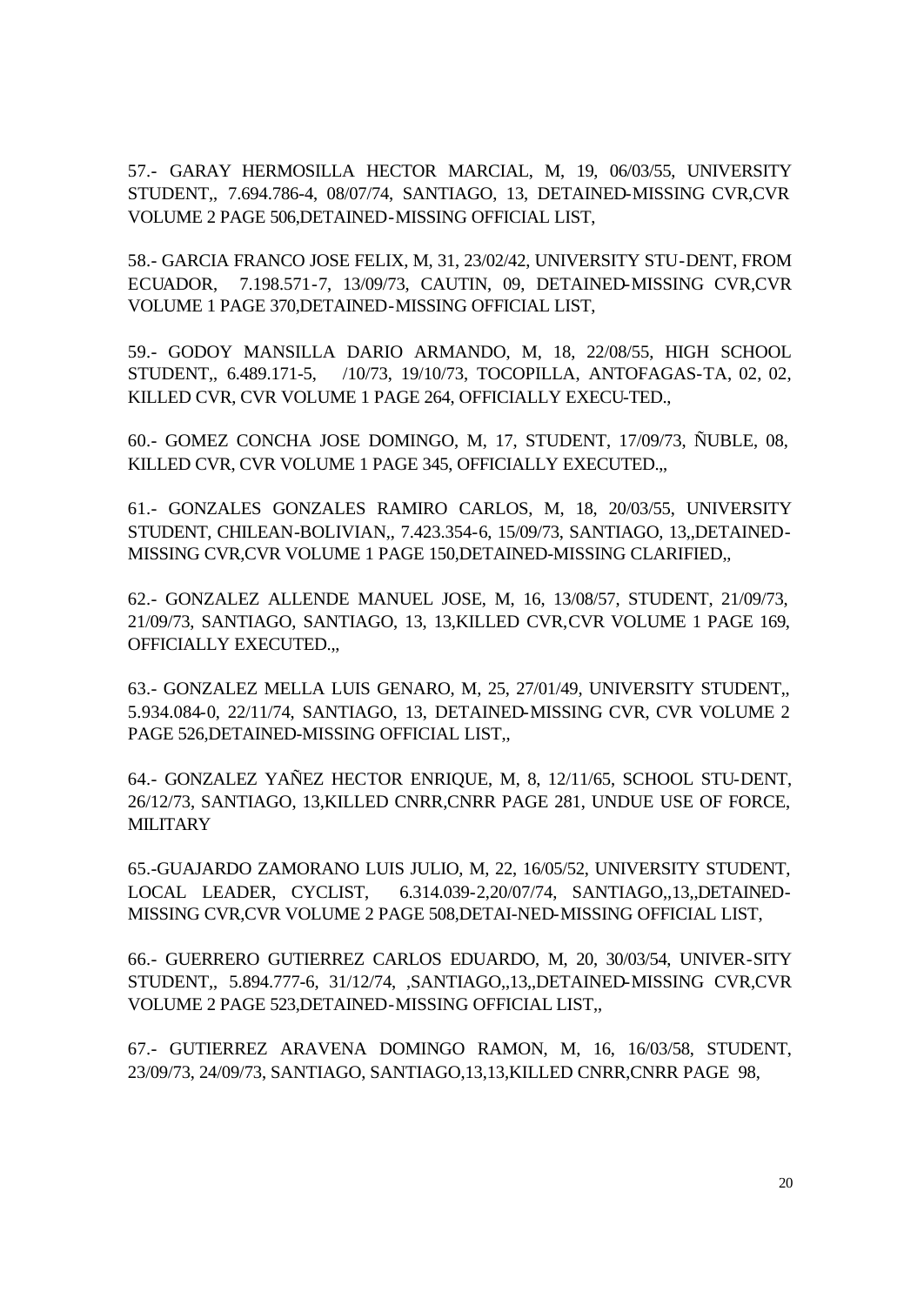68.- GUTIERREZ SOTO CARMEN, F, 14, 17/07/59, STUDENT, 14/09/73, SANTIAGO, 13, KILLED CNRR,CNRR PAGE 266,,UNDUE USE OF FORCE, CARABINEROS(PARA-MILITARY POLICE)

69.- HERNANDEZ GARCES HECTOR ENRIQUE, M, 17, 09/12/55, HIGH SCHOOL STUDENT, 28/09/73, 06/10/73, MAIPO, MAIPO, 13, 13, KILLED CVR,CVR VOLUME 1 PAGE 239,,,MILITARY

70.- HERRERA COFRE JORGE ANTONIO, M, 18, 11/01/56, HIGH SCHOOL STUDENT,, 7.475.179-2, 13/12/74, SANTIAGO,,13,,DETAINED-MISSING CVR,CVR VOLUME 2 PAGE 528, DETAINED-MISSING OFFICIAL LIST,,

71.- HORMAZABAL PINO NELSON LUIS, M, 11, 08/03/62, SCHOOL STU-DENT, 13/09/73, SANTIAGO,,13,KILLED CNRR,CNRR PAGE 265,,UNDUE USE OF FORCE,MILITARY

72.- IBARRA ECHEVERRIA CARLOS LEONARDO, M, 20, 06/11/52, UNIVER-SITY STUDENT, LEADER INSTITUTO PEDAGOGICO, 6.868.892-2,05/10/73, 08/10/73, SANTIAGO,SANTIAGO,13,13,KILLED CVR,CVR VOLUME 1 PAGE 186,OFFICIALLY EXECUTED.,MILITARY.

73.- IBARRA TOLEDO JUAN ERNESTO, M, 21, 12/02/53, UNIVERSITY STUDENT, 5.832.312-8, 25/07/74,,SANTIAGO,,13,,DETAINED-MISSING CVR, CVR VOLUME 2 PAGE 509,DETAINED-MISSING OFFICIAL LIST,,

74.- IGOR SPORMAN GUSTAVO BERNARDO, M, 22, 23/09/51, STUDENT, 06.798.739-K, 29/09/73, /09/73, OSORNO, OSORNO, 10, 10,KILLED CVR, CVR VOLUME 1 PAGE 413,OFFICIALLY EXECUTED.,,

75.- JARA HERRERA JOSE JUAN CARLOS, M, 17, 20/04/56, HIGH SCHOOL STUDENT, 2.014.156-, 17/09/73, 18/09/73, BIO, 08, 08, KILLED CVR, CVR VOLUME 1 PAGE 366,DETAINED-MISSING CLARIFIED,,

76.- JARA LATORRE JOSE ORLANDO, M, 13, 11/08/50, STUDENT, 26/09/73, SANTIAGO, 13, KILLED CNRR V.P., CNRR PAGE 463, MILITARY

77.- JORQUERA ENCINA MAURICIO EDMUNDO, M, 19, 05/08/55, UNIVER-SITY STUDENT, 6.376.132-K, 05/08/74, SANTIAGO, 13,,DETAINED-MISSING CNRR, CNRR PAGE 243,DETAINED-MISSING OFFICIAL LIST,,

78.- JUANTOCK GUZMAN YACTONG ORLANDO, M, 26, 24/08/47, UNIVERSITY STUDENT, ARCHITECTURE STUDENTS UNION PDT. UNIVERSITY VALPARAISO,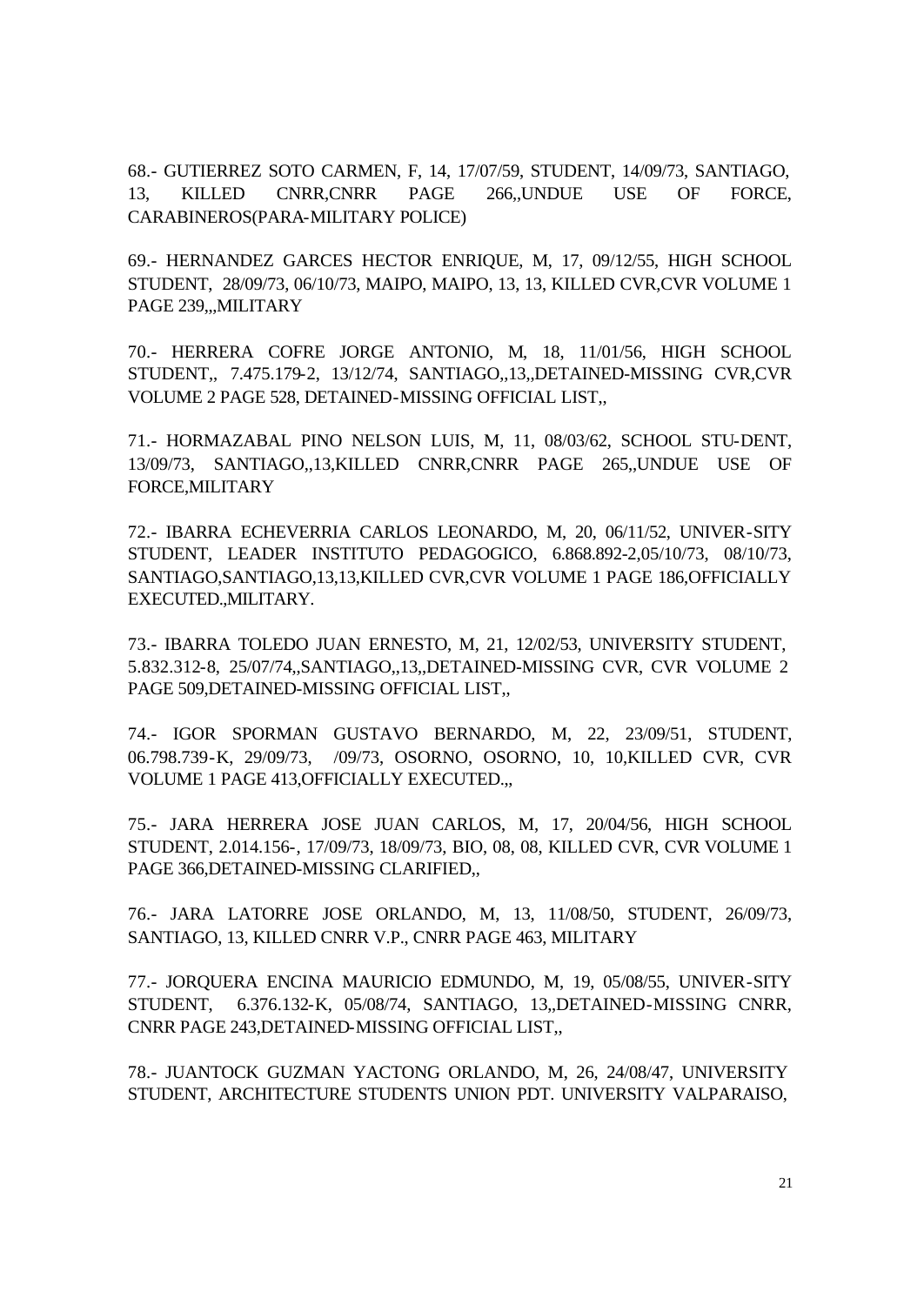5.906.402-9, 12/09/73, VALPARAISO,,05,,DETAINED-MISSING CVR,CVR VOLUME 1 PAGE 293,DETAINED-MISSING OFFICIAL LIST,,

79.- KONOBA KRUL TEODORO, M, 22, 05/01/51, UNIVERSITY STUDENT, ARGENTINA, /09/73, 14/09/73, SANTIAGO,SANTIAGO,13,13,KILLED CNRR, CNRR PAGE 58,

80.- KRAUSS ITURRA VICTOR FERNANDO, M, 24, 17/10/48, UNIVERSITY STUDENT, REGIONAL SECRETARY 22/09/73, 04/10/73, VALDIVIA, VALDIVIA, 10, 10, KILLED CVR,CVR VOLUME 1 PAGE 397, OFFICIALLY EXECUTED.,,

81.- LAGOS MARIN OGAN ESTEBAN, M, 20, 17/03/53, UNIVERSITY STU-DENT, EX-STUDENT LEADER, 5.975.615-K, 15/03/74, 28/04/74, CHI-LLAN, CHILLAN, 08, 08, KILLED CVR,CVR VOLUME 2 PAGE 499,DETAINED-MISSING OFFICIAL LIST,,

82.- LAGOS SALINAS CARLOS EDUARDO, M, 20, 02/11/52, UNIVERSITY STUDENT,,05.463.496-K, 16/09/73, 16/09/73, ÑUBLE, ÑUBLE, 08,08, KILLED CVR, CVR VOLUME 1 PAGE 335,OFFICIALLY EXECUTED.,,

83.- LARA ESPINOZA GABRIEL VALENTIN, M, 18, 22/02/55, HIGH SCHOOL STUDENT,, 7.584.767-K, 22/09/73, BIO,,08,,DETAINED-MISSING CVR,CVR VOLUME 1 PAGE 358,DETAINED-MISSING OFFICIAL LIST,,

84.- LARGO VERA LUIS ALEJANDRO, M, 26,07/03/47, STUDENT, 5.799.071-6, 14/09/73, SANTIAGO,,13,,DETAINED-MISSING CVR,CVR VOLUME 1 PAGE 147,DETAINED-MISSING CLARIFIED,,

85.- LARRAVIDE LOPEZ RAUL LEOPOLDO DE JESUS, M, 20, 25/09/52, UNIVERSITY STUDENT,,05.065.044-, 12/09/73, 17/10/73, COPIAPO, COPIAPO, 03, 03, KILLED CVR,CVR VOLUME 1 PAGE 279,OFFICIALLY EXECUTED.,,

86.- LEIVA VARGAS ALBERTO, M, 33, 04/04/40, UNIVERSITY STUDENT, POLITICAL SECRETARY MAPU BUIN, 89.481-, 14/09/73, MAIPO, 13, DETAINED-MISSING CVR,CVR VOLUME 1 PAGE 226,DETAINED-MISSING OFFICIAL LIST,,

87.- LIRA YAÑEZ JORGE NICOLAS, M, 24, 03/10/48, STUDENT, 6.055.180-4, 23/09/73, 23/09/73, SANTIAGO,SANTIAGO,13,13,KILLED CNRR,CNRR PAGE 97,

88.- LOPEZ STEWART MARIA CRISTINA, F, 21, 23/11/52, UNIVERSITY STUDENT,, 9.254.020-0,22/09/74,,SANTIAGO,,13,,DETAINED-MISSING CVR,CVR VOLUME 2 PAGE 516,DETAINED-MISSING OFFICIAL LIST,,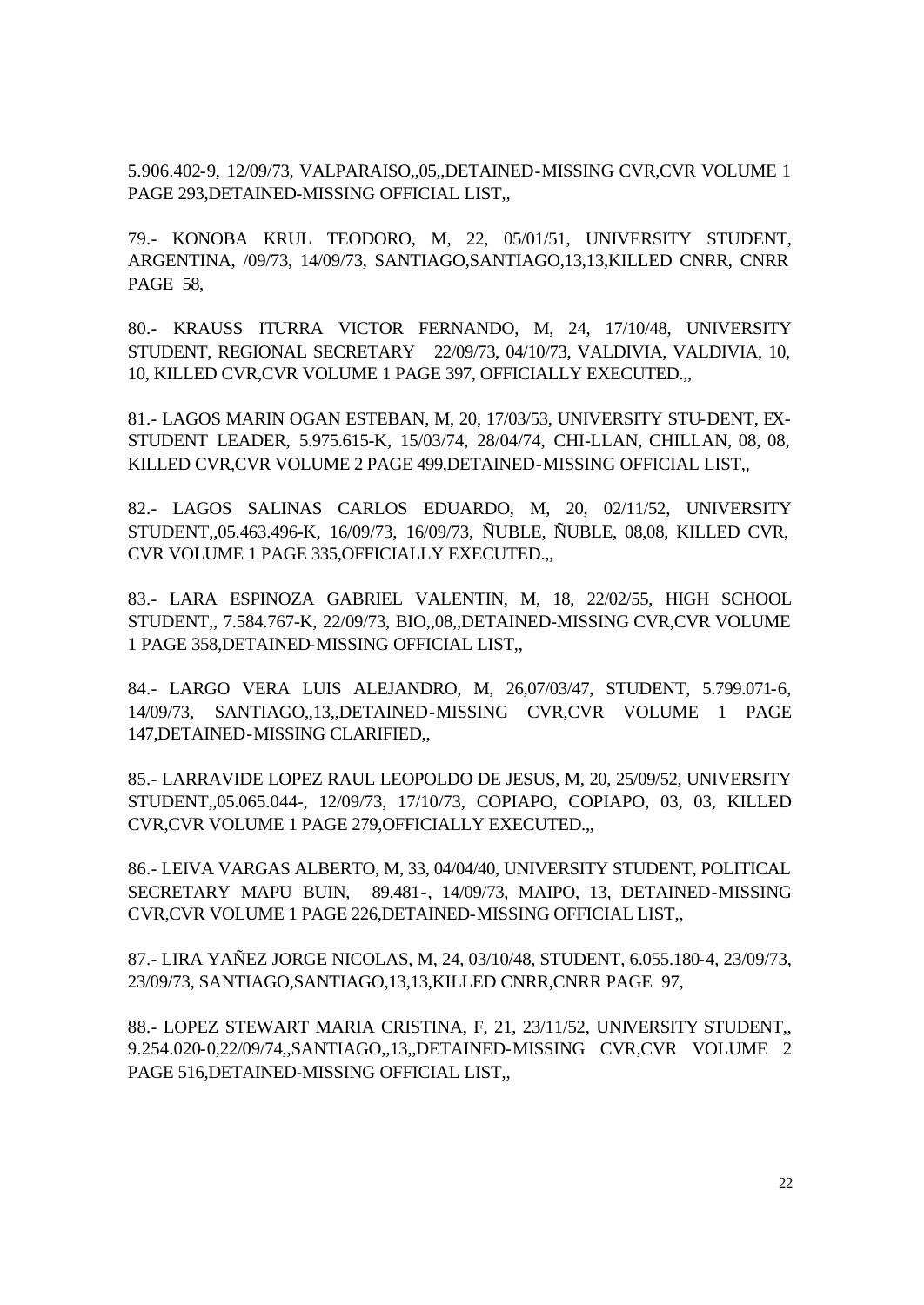89.-LLANOS GUZMAN HECTOR HORACIO, M, 18, 28/03/55, HIGH SCHOOL STUDENT, 07.450.756-5, 23/10/73, 23/10/73, CACHAPOAL, CACHAPOAL, 06, 06, KILLED CNRR,CNRR PAGE 279,,UNDUE USE OF FORCE, CARABINE-ROS(PARA-MILITARY POLICE)

90.- MALDONADO AVILA LUIS BERNARDO, M, 24, 11/02/49, UNIVERSITY STUDENT, 5.776.317-5,26/09/73,,CAUTIN,,09,,DETAINED-MISSING CVR,CVR VOLUME 1 PAGE 272,

91.- MALDONADO GATICA VICTOR JOAQUIN, M, 21, 13/04/52, HIGH SCHOOL STUDENT, 18/09/73, 19/09/73, CHACABUCO, SANTIAGO, 13, KILLED CVR, CVR VOLUME 1 PAGE 158,OFFICIALLY EXECUTED.,,

92.- MANCILLA HESS EDWIN RICARDO, M, 21, 11/10/52, STUDENT NORMA-LISTA, REGIONAL SECRETARY 06.019.830-6, 15/10/73, 17/10/73, COPIAPO, COPIAPO,03,03,KILLED CVR,CVR VOLUME 1 PAGE 279,OFFI-CIALLY EXECUTED.,,

93.- MANRIQUEZ NORAMBUENA PATRICIO ENRIQUE, M, 17, 05/02/56, HIGH SCHOOL STUDENT, 20/09/73, 21/09/73, SANTIAGO, SANTIAGO, 13, 13,KILLED CVR,CVR VOLUME 1 PAGE 168, CARABINEROS(PARA-MILITARY POLICE)

94.- MARDONES JOFRE PEDRO JUAN, M, 22, 09/09/51, UNIVERSITY STUDENT, 6.272.409-9, /11/73, 10/11/73, CAUTIN, CAUTIN, 09,09, KILLED CVR,CVR VOLUME 1 PAGE 378, OFFICIALLY EXECUTED...

95.- MARDONES ROMAN ERNESTO DOMINGO, M, 19, 29/07/54, UNIVERSITY STUDENT, 6.865.828-4, 03/12/73, 19/12/73, SANTIAGO, SANTIAGO, 13, 13, KILLED CNRR,CNRR PAGE 160,,,

96.- MARFULL GONZALEZ GABRIEL AUGUSTO, M, 22, 25/07/51, STUDENT, 06.389.983-, 14/09/73, 15/09/73, SANTIAGO, MELIPILLA, 13, 13, KILLED CVR,CVR VOLUME 1 PAGE 150,OFFICIALLY EXECUTED.,,

97.- MARTINEZ LEYTON GABRIEL RICARDO NELSON, M, 15, 26/02/58, SCHOOL STUDENT, 26/09/73, 26/09/73, SANTIAGO, SANTIAGO, 13, 13, KILLED CNRR,CNRR PAGE 102,,,

98.- MARTINEZ VERA GUSTAVO HERNAN, M, 18, HIGH SCHOOL STUDENT, EX-PRESIDENT YOUNG SOCIALISTS (P.S.) PAINE, 6.887.408-4, 24/09/73, 06/10/73, MAIPO, SANTIAGO, 13, 13,KILLED CVR,CVR VOLUME 1 PAGE 229,OFFICIALLY EXECUTED.,,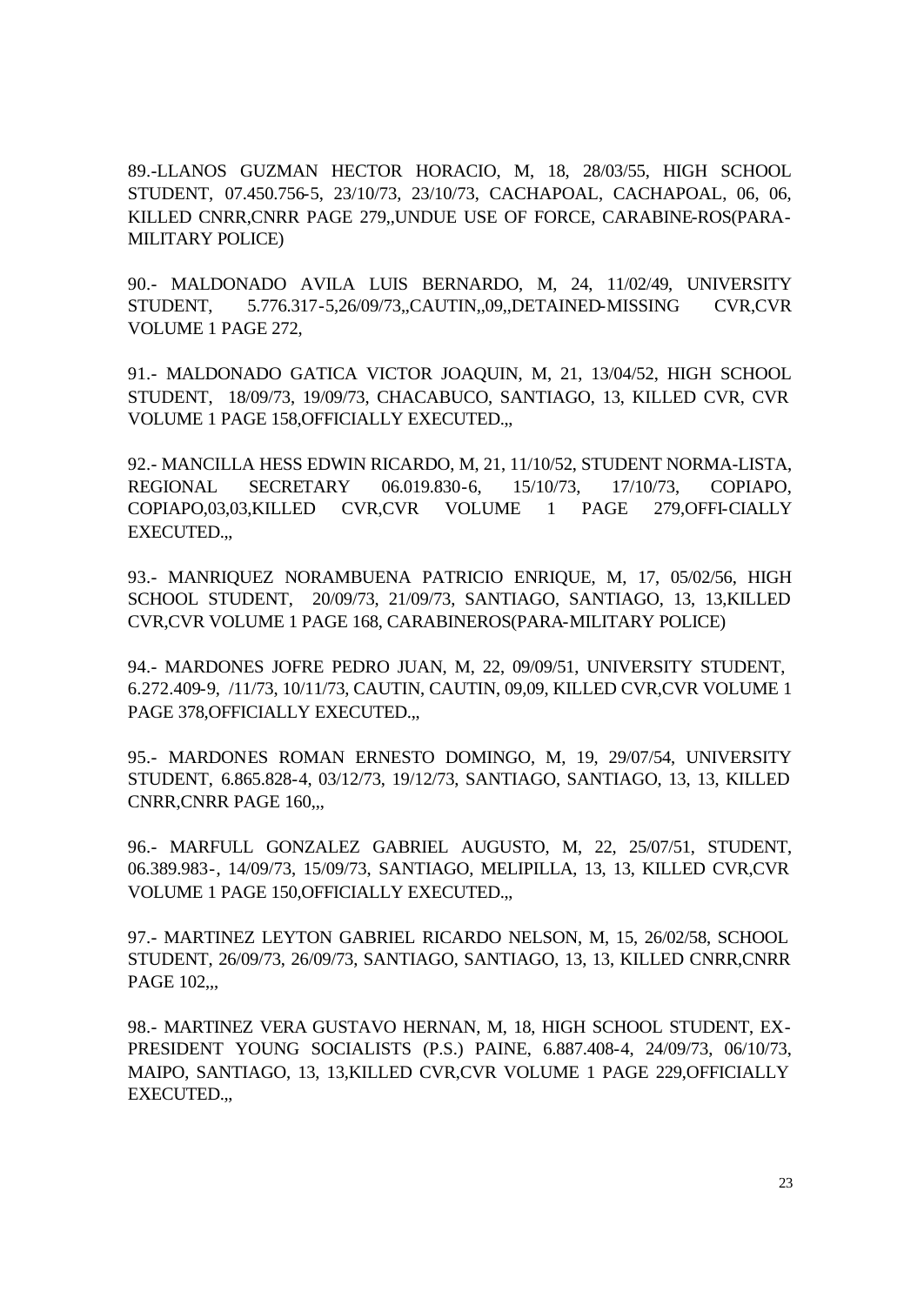99.- MASCAREÑA DIAZ CARLOS, M, 22, 27/10/51, UNIVERSITY STUDENT, 06.663.242-3, 01/11/73,01/05/74, PUERTO MONTT, 10,KILLED CVR, CVR VOLUME 2 PAGE 500,OFFICIALLY EXECUTED.

100.- MAZA CARVAJAL ENRIQUE ANTONIO, M, 24, UNIVERSITY STUDENT, FROM VENEZUELA,, 4.026.195-8, 12/09/73, 12/09/73, SANTIAGO, SANTIAGO, 13, 13, KILLED CVR V.P.,CVR VOLUME 1 PAGE 140,OFFI-CIALLY EXECUTED.,,

101.- MELLA FLORES ALEJANDRO ROBINSON, M, 19, 24/08/54, STUDENT, 7.583.780-1, 19/09/73, LINARES,,07,,DETAINED-MISSING CVR,CVR VOLUME 1 PAGE 314, DETAINED-MISSING OFFICIAL LIST,,

102.- MENESES REYES JUAN ANICETO, M, 27, 01/07/47, UNIVERSITY STUDENT, 5.122.572-4, 03/08/74, SANTIAGO, 13, DETAINED-MISSING CVR, CVR VOLUME 2 PAGE582, DETAINED-MISSING OFFICIAL LIST,,

103.- MILLAHUINCA ARAYA FRANCISCO SEGUNDO, M, 18, 16/06/55, HIGH-SCHOOL STUDENT, 13/09/73, SANTIAGO, 13, KILLED CNRR V.P.,CNRR PAGE 437, OFFICIALLY EXECUTED, CURFEW, MILIT, CARABINEROS(PARA-MILITARY POLICE)

104.- MIMICA ARGOTE GREGORIO, M,22, 20/12/50, UNIVERSITY STUDENT, PRESIDENT STUDENT CENTER ENGINEERING, 5.927.653-0, 14/09/73, ,SANTIAGO,,13,,DETAINED-MISSING CVR,CVR VOLUME 1 PAGE 143, DETAI-NED-MISSING OFFICIAL LIST,,MILITARY PATR.

105.- MONTERO MOSQUERA AMADOR FRANCISCO, M, 21, 08/05/52, UNIVER-SITY STUDENT, 06.546.777-1, 06/11/73, 10/11/73, CAUTIN, CAUTIN, 09, 09, KILLED CVR,CVR VOLUME 1 PAGE 378,OFFICIALLY EXECUTED.,,

106.- NARVAEZ SALAMANCA JORGE PATRICIO,M,15,09/10/57,HIGH SCHOOL STUDENT, 6.836.537-6,28/09/73,,BIO BIO,,08,,DETAINED-MISSING CVR,CVR VOLUME 1 PAGE 358, DETAINED-MISSING OFFICIAL LIST,,

107.- MORALES MORALES ARMANDO EDELMIRO, M, 19, 14/01/54, HIGH SCHOOL STUDENT, 6.530.487-2, 04/10/73, LINARES, 07,,DETAINED-MISSING CVR, CVR VOLUME 1 PAGE 317, DETAINED-MISSING OFFICIAL LIST,,

108.- MORENO CAMPUSANO HECTOR LEONARDO, M, 19, 18/04/54, HIGH SCHOOL STUDENT, SECRETARY ORGANIZATION YOUNG SOCIALISTS (P.S.), 6.885.702-3,19/09/73,21/09/73, BIO,08,08,KILLED CVR,CVR VOLUME 1 PAGE 352, OFFICIALLY EXECUTED.,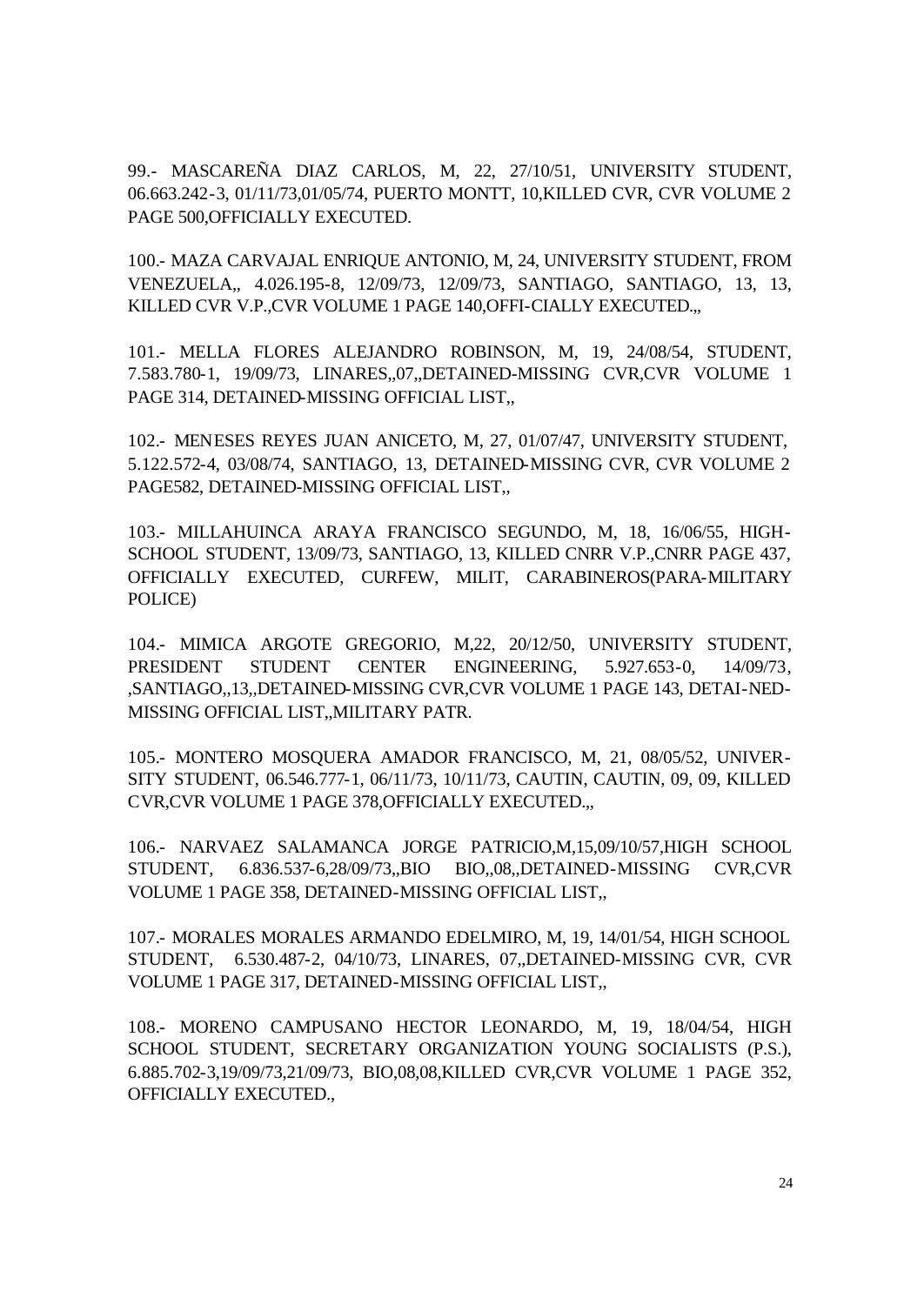109.- MORENO DIAZ MANUEL ERNESTO, M, 18, 15/11/54, HIGH SCHOOL STUDENT, .64.069-, 18/09/73, 19/09/73, TOCOPILLA, TOCOPILLA, 02, 02, KILLED CVR,CVR VOLUME 1 PAGE 274,OFFICIALLY EXECUTED.,,

110.- MOSCOSO MOENA FERNANDO HUMBERTO, M, 20, 24/11/53, UNIVER-SITY STUDENT, 06.516.417-5, 06/10/73, 20/12/73, CONCEPCION, CONCEPCION, 08, 08, KILLED CVR,CVR VOLUME 1 PAGE 334, OFFICIALLY EXECUTED., NAVY

111.- MOYA ROJAS ANGEL GABRIEL, M, 15, 20/09/57, HIGH SCHOOL STUDENT, 14/09/73,14/09/73, SANTIAGO, SANTIAGO,13,13,KILLED CVR, CVR VOLUME 1 PAGE146/T, OFFICIALLY EXECUTED.,,

112 .- MUNITA CASTILLO PATRICIO, M, 22, 18/12/50, UNIVERSITY STUDENT, 05.627.427-8, 13/12/73, 14/12/73, SANTIAGO, SANTIAGO,13,13,KILLED CVR,CVR VOLUME 1 PAGE 217,OFFICIALLY EXECU-TED.,,

113.-MUÑOZ ANDRADE LEOPOLDO DANIEL, M, 22, 12/12/51, STUDENT INDUSTRY SCHOOL, 6.553.584-K, 20/07/74, SANTIAGO,,13,,DETAINED-MISSING CVR,CVR VOLUME 2 PAGE 508,DETAINED-MISSING OFFICIAL LIST,,

114.- MUÑOZ BIZAMA JOSE MIGUEL, M, 21, 04/11/51, MUSIC SCHOOL STUDENT,, 6.550.620-3, 17/10/73, 30/10/73, SANTIAGO, SANTIAGO, 13,13,DETAINED-MISSING CVR,CVR VOLUME 1 PAGE 207,DETAINED-MISSING CLARIFIED, CIVILES

115.- MUÑOZ BRAVO LUIS ALBERTO, M, 28, 07/09/45, UNIVERSITY STUDENT,, 5.566.753-5, /09/73, 15/09/73, ANTOFAGASTA, ANTOFAGAS-TA, 02, 02, KILLED CVR,CVR VOLUME 1 PAGE 262,OFFICIALLY EXECUTED.,,

116.- MUÑOZ MELLA JORGE RODRIGO, M, 18, 19/12/54, HIGH SCHOOL STUDENT,,,, 6.342.434-K, 18/09/73,,SANTIAGO,,13,,DETAINED-MISSING CVR,CVR VOLUME 1 PAGE 162,DETAINED-MISSING OFFICIAL LIST,,CARABI-NEROS(PARA-MILITARY POLICE)

117.- MUÑOZ APABLAZA PEDRO MARIO ALONSO, M, 21, 27/04/52, STU-DENT,06.463.879-3, 27/10/73, 27/10/73, MALLECO,MALLECO,09,09,KILLED CVR,CVR VOLUME 1 PAGE 369,,,

118.- ÑANCUFIL REUQUE JUAN HECTOR, M, 21, 19/04/52, STUDENT,EX-CIVIL OFFICIAL I.N.E., 6.544.934-K, 20/09/73, CAUTIN, 09,,DETAI-NED-MISSING CVR, CVR VOLUME 1 PAGE 387, DETAINED-MISSING OFFICIAL LIST,,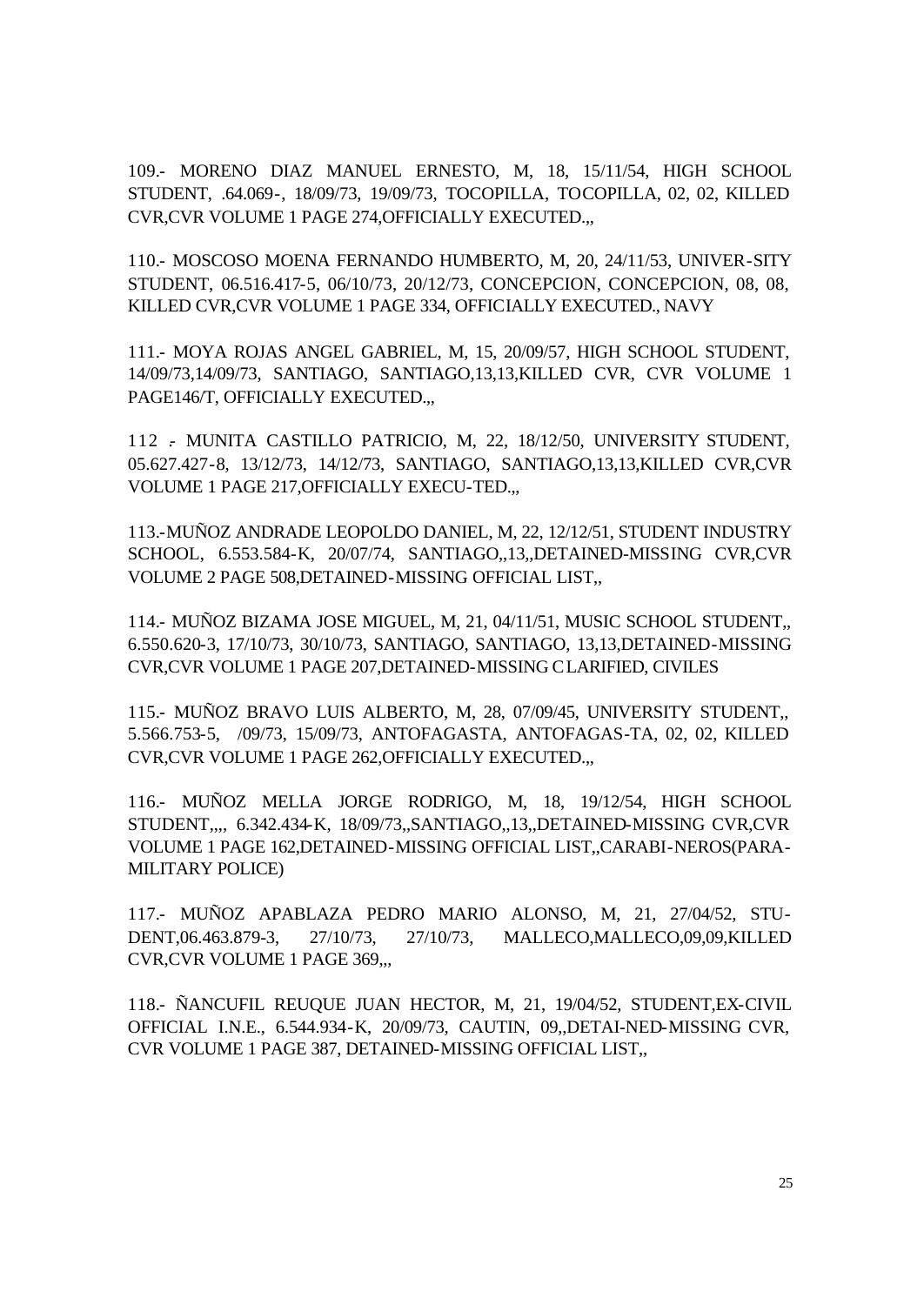119.- NARVAEZ SALAMANCA JORGE PATRICIO, M, 15, 09/10/57, HIGH SCHOOL STUDENT, 6.836.537-6, 28/09/73, BIO,,08,,DETAINED-MISSING CVR,CVR VOLUME 1 PAGE 358,DETAINED-MISSING OFFICIAL LIST,,

120.- NAVARRETE CLAVIJO MARCO ANTONIO, M, 10, 03/05/63, SCHOOL STUDENT, 12/09/73,,SANTIAGO,,13,KILLED CNRR V.P., CNRR PAGE 427,,,

121.- NAVARRO PALMA CARLOS MANUEL, M, 19, 28/02/54, STUDENT, 06.385.826- 9,23/09/73, SANTIAGO, 13,KILLED CNRR V.P.,CNRR PAGE 521,

122.- NUÑEZ ESPINOZA RAMON OSVALDO, M, 20, 07/11/53, UNIVERSITY STUDENT,, 6.593.751-4, 25/07/74, SANTIAGO,,13,,DETAINED-MISSING CVR,CVR VOLUME 2 PAGE 509,DETAINED-MISSING OFFICIAL LIST,,

123.- OJEDA JARA JORGE LUIS, M, 20, 25/02/53, UNIVERSITY STUDENT, EX-SECRETARY CONGRESSMAN SOCIALIST PARTY, EX-PRESIDENT, 05.783.420-, 16/09/73, 05/10/73, MELIPILLA, SAN ANTONIO,,05,DETAINED-MISSING CVR,CVR VOLUME 1 PAGE 297/,DETAINED-MISSING CLARIFIED,,

124.- ORTIZ MORAGA JORGE EDUARDO, M, 20, 05/06/54, UNIVERSITY STUDENT, 6.300.119-8, 12/12/74, SANTIAGO,,13,,DETAINED-MISSING CVR, CVR VOLUME 2 PAGE 527, DETAINED-MISSING OFFICIAL LIST,,

125.- ORTIZ ORELLANA RAMON REMIGIO, M, 16, 30/05/57, HIGH SCHOOL STUDENT, 6.974.289-0, 18/01/74, SANTIAGO,,13,,DETAINED-MISSING CVR,CVR VOLUME 2 PAGE 489,DETAINED-MISSING OFFICIAL LIST,,CARABI-NEROS(PARA-MILITARY POLICE)

126.-ORTIZ VALENZUELA RAUL MAURICIO, M, 15, 01/07/58, STUDENT, 18/09/73, SANTIAGO,,13,KILLED CNRR V.P.,CNRR PAGE 453,,,

127.- PAGARDOY SAQUIERES ENRIQUE JULIO, M, 21, 01/02/52, STUDENT, FROM URUGUAY, 01.152.632-, /09/73, PUENTE ALTO,,13,,DETAINED-MISSING CNRR,CNRR PAGE 214,,,

128.- PALMA DONOSO GREGORIO, M, 21, 05/07/53, STUDENT, 6.705.135-1,03/12/74, SANTIAGO,,13,,DETAINED-MISSING CVR,CVR VOLUME 2 PAGE 521,DETAINED-MISSING OFFICIAL LIST,,

129.- PALMA RODRIGUEZ JUAN PATRICIO, M, 17, 14/07/56, SCHOOL STUDENT, 7.685.025-9, 11/09/73, 27/09/73, SANTIAGO, SANTIAGO, 13, 13, KILLED CVR, CVR VOLUME 1 PAGE 176,OFFICIALLY EXECUTED.,,CARABINERO(PARA-MILITARY POLICE)S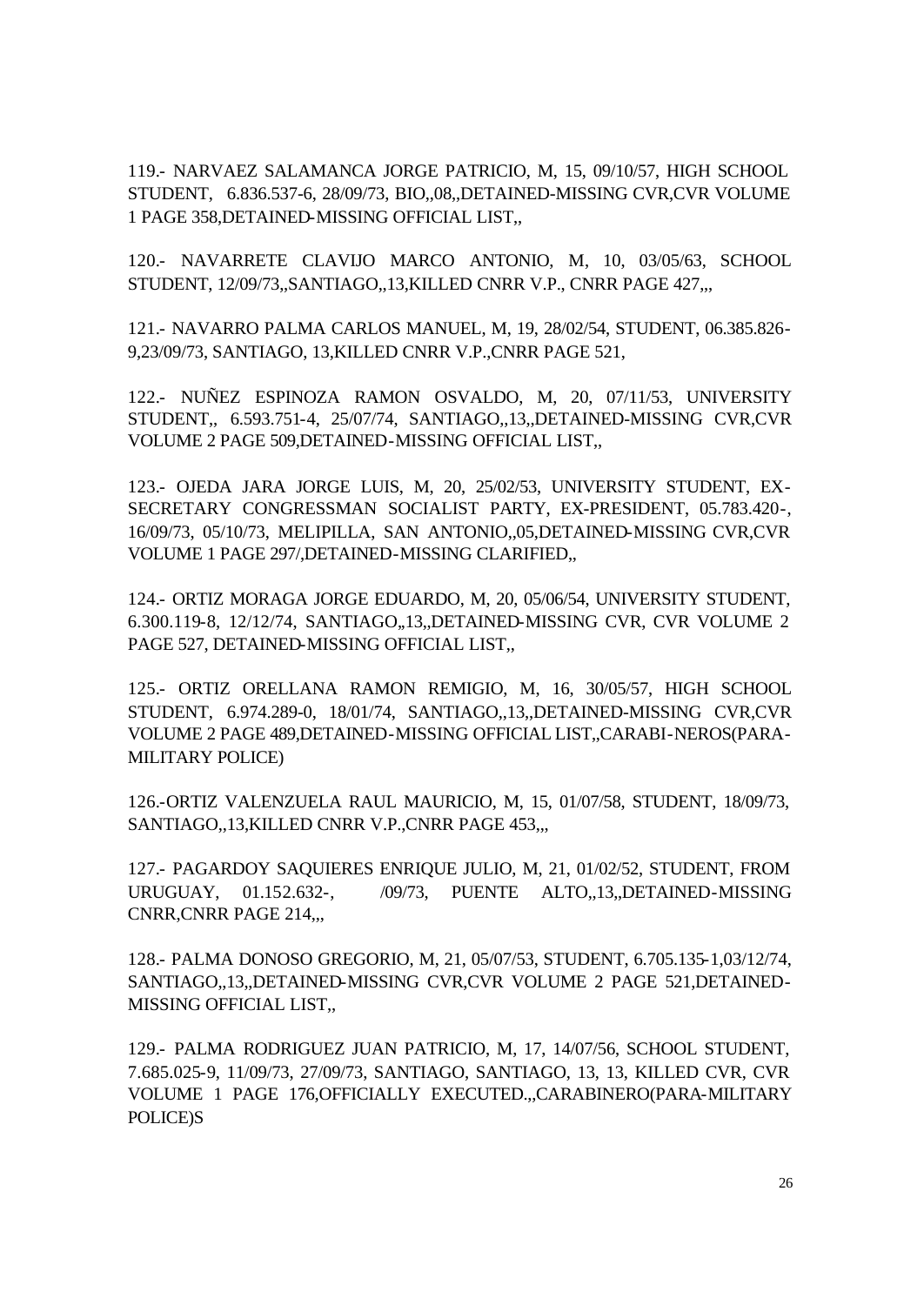130.- PALOMINOS ROJAS LUIS JAIME, M, 23, 09/10/51, MUSIC SCHOOL STUDENT, 5.546.096-5, 07/12/74, SANTIAGO,,13,,DETAINED-MISSING CVR, CVR VOLUME 2 PAGE 522,DETAINED-MISSING OFFICIAL LIST,,

131.- PARDO ROJAS SILVIO VICENTE, M, 26, 17/12/47, UNIVERSITY STUDENT, 5.969.597-5, 04/04/74, VALPARAISO,,05,,DETAINED-MISSING CVR, CVR VOLUME 2 PAGE 487,DETAINED-MISSING OFFICIAL LIST,,

132.- PARGA ORTEGA LEONARDO PATRICIO, M, 17, 24/10/55, STUDENT, 7.312.252- K, 14/09/73, 14/09/73, SANTIAGO, SANTIAGO, 13, 13, KILLED CNRR, CNRR PAGE 267,,UNDUE USE OF FORCE,MILITARY

133.- PARRA QUINTANILLA PATRICIO HUMBERTO, M, 14, 10/02/59, STUDENT, 7.415.350-K, 27/09/73, 28/09/73, SANTIAGO, 13,13,KILLED CVR,CVR VOLUME 1 PAGE 177, OFFICIALLY EXECUTED...

134.- PEÑA SOLARI MARIO FERNANDO, M, 21, 01/01/53, UNIVERSITY STUDENT, 5.922.332-1, 09/12/74, SANTIAGO,,13,,DETAINED-MISSING CVR, CVR VOLUME 2 PAGE 527,DETAINED-MISSING OFFICIAL LIST,,

135.- PEÑA SOLARI PATRICIA NILDA, F, 23, 22/12/50, UNIVERSITY STUDENT, 6.494.786-9, 10/12/74, ,SANTIAGO,,13,,DETAINED-MISSING CVR,CVR VOLUME 2 PAGE 527...

136.- PEREZ GODOY PEDRO HUGO, M, 15, 03/09/58, SCHOOL STUDENT, 17/10/73, SANTIAGO, 13,,DETAINED-MISSING CVR,CVR VOLUME 1 PAGE 205,DETAINED-MISSING CLARIFIED,,CARABINEROS(PARA-MILITARY POLICE) COM

137.- PIZARRO NOVA CARMEN XIMENA, F, 10, 07/01/63, SCHOOL STU-DENT, 18/09/73, SANTIAGO, 13,KILLED CNRR V.P.,CNRR PAGE 454, CARABINEROS(PARA-MILITARY POLICE)

138.- PORTUGUEZ MAULEN LUIS ANTONIO, M, 17, 23/09/56, STUDENT, 02/10/73, 03/10/73, SANTIAGO, SANTIAGO, 13, 13, KILLED CNRR,CNRR PAGE 114,

139.- PRAT MARTI ARTURO LORENZO ALBERTO, M, 21, 10/08/52, STUDENT NORMALISTA, 6.589.225-1, 01/10/73, ÑUBLE, 08,,DETAINED-MISSING CVR,CVR VOLUME 1 PAGE 339,DETAINED-MISSING OFFICIAL LIST,,

140.- QUINTEROS MIRANDA ABELARDO OF JESUS, M, 21, 22/07/52, TAYLOR STUDENT,, 6.364.777-2, 06/10/73, SANTIAGO,,13,,DETAINED-MISSING CVR,CVR VOLUME 1 PAGE 190,DETAINED-MISSING OFFICIAL LIST,,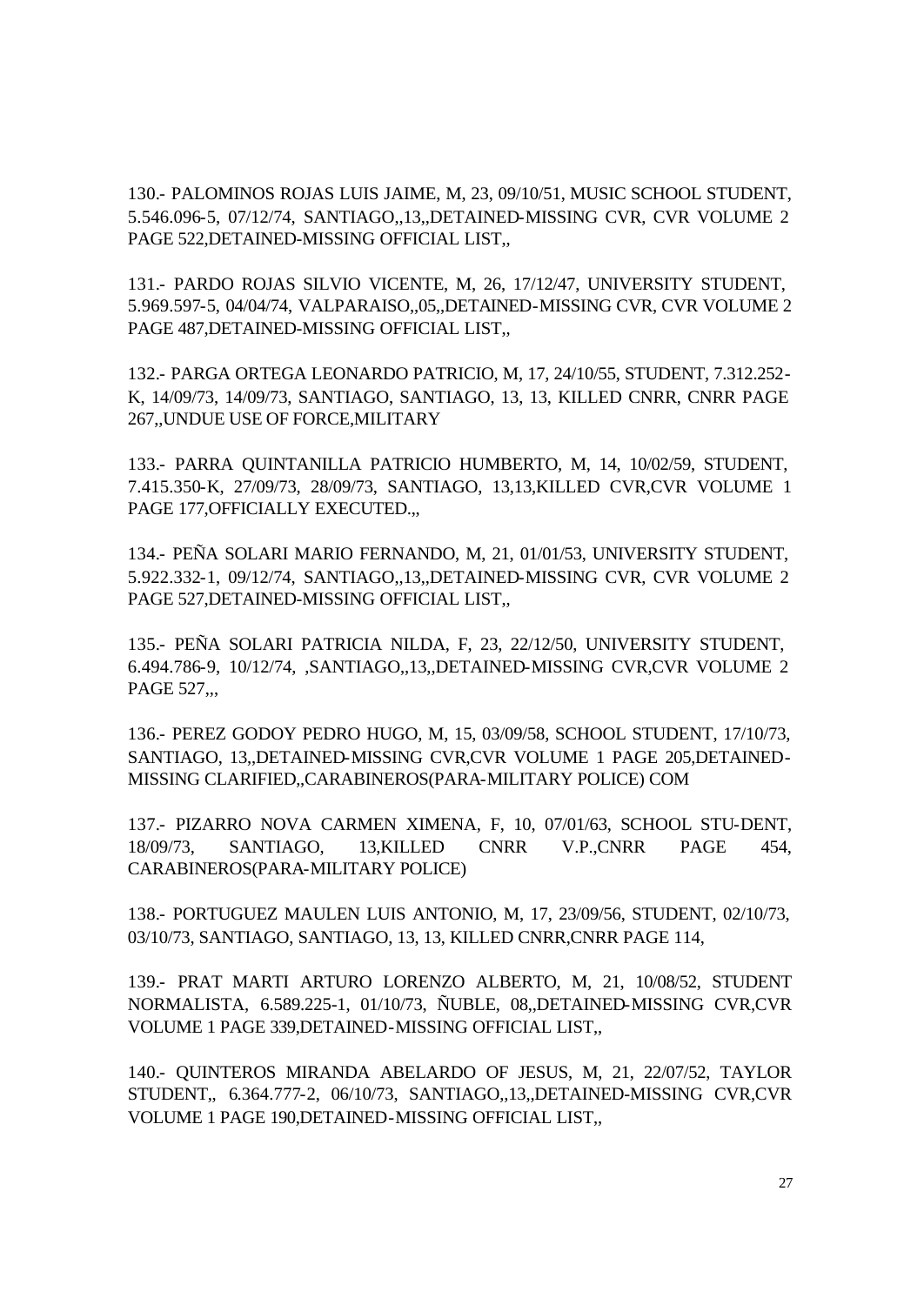141.- QUINTEROS MIRANDA EDUARDO SANTOS, M, 19, 04/06/54, HIGH SCHOOL STUDENT, STUDENT LEADER, 06.364.776-, 06/10/73, 08/10/73, SANTIAGO, SANTIAGO, 13, 13, KILLED CVR,CVR VOLUME 1 PAGE 190,OFFICIALLY EXECUTED.,,

142.- RADRIGAN PLAZA ANSELMO OSVALDO, M, 25, 02/03/49, UNIVERSITY STUDENT, MEMBER CENTRAL COMMITTEE 6.253.101-0, 12/12/74, SANTIA-GO,,13,,DETAINED-MISSING CVR,CVR VOLUME 2 PAGE 522,DETAINED-MISSING OFFICIAL LIST,,

143.- RAMIREZ AMESTICA ROGELIO GUSTAVO, M, 18, STUDENT, 01/10/73, 01/10/73, SANTIAGO, SANTIAGO,13, 13,KILLED CVR,CVR VOLUME 1 PAGE 182, OFFICIALLY EXECUTED.,,

144.- RAMIREZ PEÑA SERGIO HERNAN, M, 17, 15/07/56, SCHOOL STU-DENT, 06/12/73, SANTIAGO, 13,KILLED CVR,CVR VOLUME 1 PAGE 215, OFFICIALLY EXECUTED.,

145.- RETAMAL CORNEJO DIXON, M, 24, 27/08/49, UNIVERSITY STUDENT, 06.101.622-8, 03/10/73, CAUTIN, 09, DETAINED-MISSING CVR,CVR VOLUME 1 PAGE 375,DETAINED-MISSING OFFICIAL LIST,,

146.- RETAMAL PARRA LUIS ALEJANDRO, M, 14, 28/10/58, SCHOOL STUD-ENT, 07.513.525-4, 12/09/73, SANTIAGO,,13,KILLED CVR,CVR VOLUME 1 PAGE 140, OFFICIALLY EXECUTED.,,

147.- RETAMAL PEREZ OSCAR ABDON, M, 19, 25/05/54, HIGH SCHOOL STUDENT, 6.630.474-4, 25/09/73, LINARES,,07,,DETAINED-MISSING CVR,CVR VOLUME 1 PAGE 318,DETAINED-MISSING OFFICIAL LIST,,

148.- RETAMAL VELASQUEZ JOSE GREGORIO, M, 21, 10/05/52, EX STU-DENT TEACHING PROFESSION, 06.522.856-4, 01/10/73, 01/10/73, ÑUBLE, 08, 08, KILLED CVR,CVR VOLUME 1 PAGE 339,OFFICIALLY EXECU-TED..

149.- RIOS BUSTOS MARCOS ORLANDO, M, 14, 08/06/58, HIGH SCHOOL STUDENT, .IG 01/10/73, 01/10/73, SANTIAGO, SANTIAGO,13,13,KILLED CVR,CVR VOLUME 1 PAGE .IG 182,OFFICIALLY EXECUTED.,,

150.- RIOS TRASLAVIÑA MIGUEL ANGEL, M, 16, 25/11/56, SCHOOL STUD-ENT, 01/10/73, 01/10/73, SANTIAGO, SANTIAGO,13,13,KILLED CVR, CVR VOLUME 1 PAGE 182,OFFICIALLY EXECUTED.,,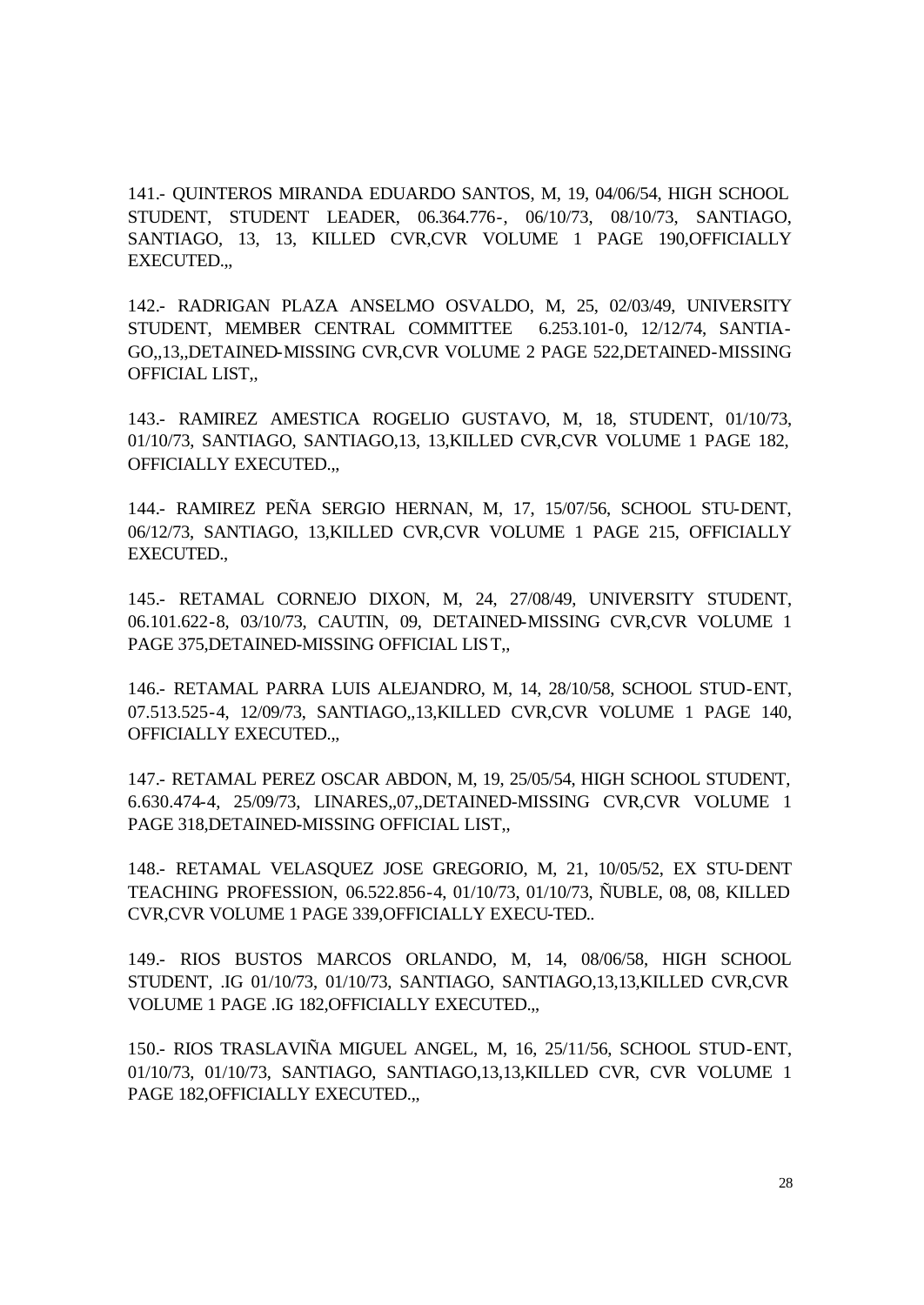151.- RIOSECO MONTOYA RICARDO GUSTAVO, M, 22, 01/03/51, UNIVER-SITY STUDENT, EX-COUNCILOR PC SON, 04/10/73, 05/10/73, MALLECO, MALLECO,09,09,KILLED CVR,CVR VOLUME 1 PAGE 390,OFFICIALLY EXECU-TED.,,

152.- RIQUELME AVILES ROBERTO ADAN, M, 20, 30/10/53, STUDENT, 6.610.452-4, 10/10/73, 10/10/73, SANTIAGO, SANTIAGO, 13, 13, KILLED CNRR,CNRR PAGE 127,,,

153.- RIQUELME RAMOS NOLBERTO MAURICIO, M, 16, 06/07/57, HIGH SCHOOL STUDENT, 20.629-,,14/09/73,,SANTIAGO,,13,KILLED CNRR, CNRR PAGE 263, OFFICIALLY EXECUTED.,UNDUE USE OF FORCE,CARABINERO(PARA-MILITARY POLICE)S (PARA-MILITARY POLICE)AND MILITAR

154.- RODRIGUEZ ARAYA JUAN CARLOS, M, 30, 07/07/44, UNIVERSITY STUDENT, 4.806.865-0, 17/11/74, SANTIAGO,,13,,DETAINED-MISSING CVR, CVR VOLUME 2 PAGE 519,DETAINED-MISSING OFFICIAL LIST,,

155.- RODRIGUEZ CARCAMO HECTOR ROBERTO, M, 25, 18/09/48, UNIVER-SITY STUDENT, 4.763.076-2, 19/09/73, CONCEPCION,,08,,DETAINED-MISSING CVR, CVR VOLUME 1 PAGE 327, DETAINED-MISSING OFFICIAL LIST,,

156.- RODRIGUEZ LAZO DANIEL ELISEO, M, 15, 26/11/57, SCHOOL STUDENT, 25/09/73, SANTIAGO,,13,,DETAINED-MISSING CNRR,CNRR PAGE 209,DETAINED-MISSING OFFICIAL LIST,,

158.- ROJAS ARANCIBIA SANTIAGO RUBEN, M, 16, 30/12/56, STUDENT, 7.314.478- 7, 17/10/73, 18/10/73, SANTIAGO, SANTIAGO, 13, 13, KILLED CVR V.P.,CVR VOLUME 1 PAGE 208, OFFICIALLY EXECUTED.,,PRESUMIBLY MILITARY PATROL.

159.- ROMERO LAGOS JOSE FERNANDO, M, 22, 30/06/51, STUDENT, 5.610.106-3, 14/09/73,,ÑUBLE,,08,,DETAINED-MISSING CVR,CVR VOLUME 1 PAGE 345,DETAINED-MISSING OFFICIAL LIST,,

160.-ROSAS ASENJO REINALDO PATRICIO, M, 17, 04/08/56, HIGH SCHOOL STUDENT, PRESIDENT STUDENT CENTER LICEO OSORNO, 12/09/73, 13/09/73, OSORNO, OSORNO,10,10,KILLED CVR,CVR VOLUME 1 PAGE 407,OFFICIALLY EXECUTED.,,

161.-ROSS HERNANDEZ LUIS ALBERTO, M, 20, 28/10/52, STUDENT, 7.392.642-4, 12/09/73, SANTIAGO, 13, KILLED CNRR V.P.,CNRR PAGE 521,,,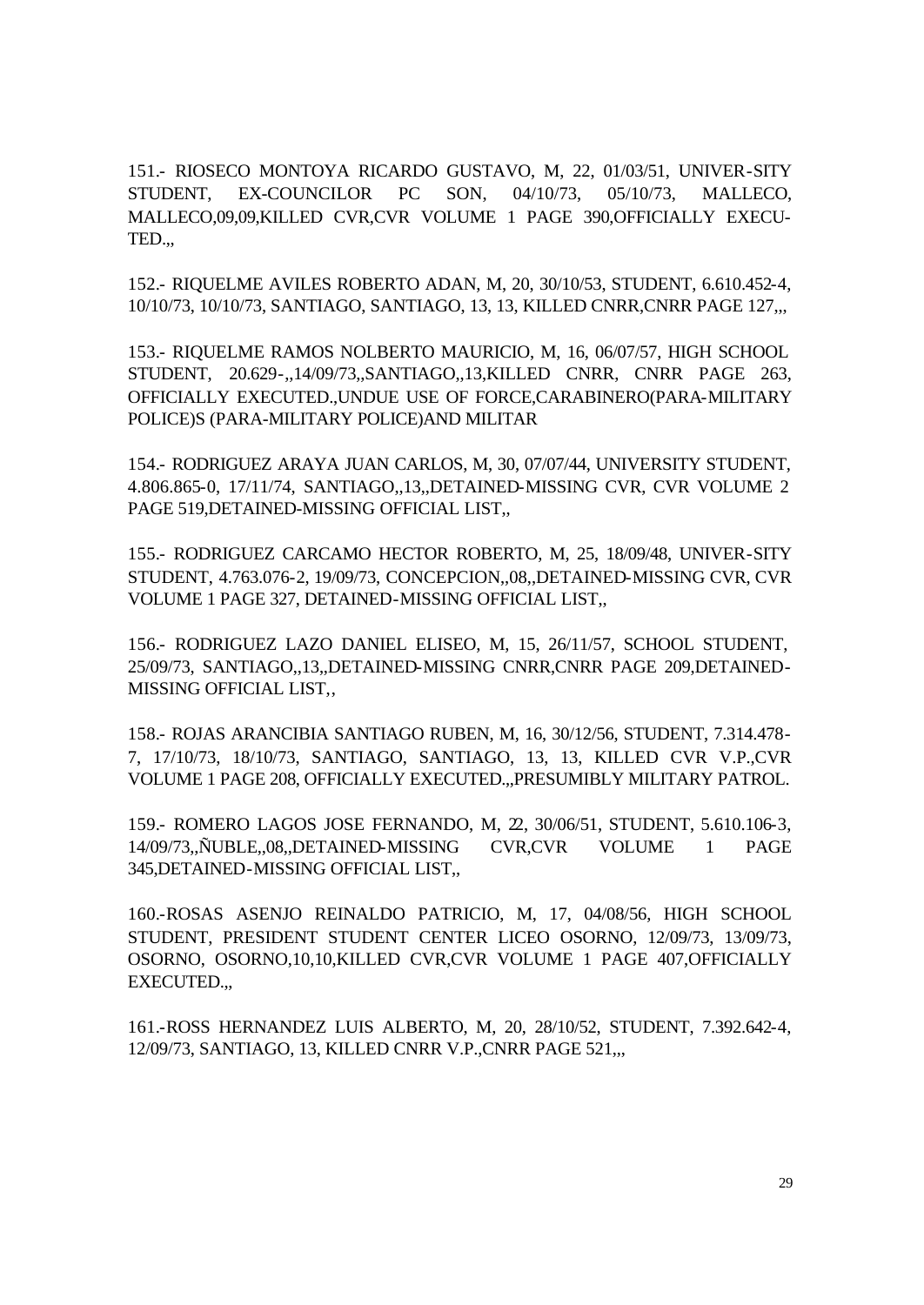162.- RUIZ MANCILLA JUAN CARLOS, M, 21, 17/04/52, UNIVERSITY STUDENT, 6.483.229-8,07/11/73, 10/11/73, CAUTIN, 09,09, KILLED CVR,CVR VOLUME 1 PAGE 378,OFFICIALLY EXECUTED.

163.- SAAVEDRA GONZALEZ ENRIQUE ANTONIO, M, 18, 13/06/55, UNIVER-SITY STUDENT,,, 7.777.409-2, 15/09/73, SANTIAGO, 13, DETAINED-MISSING CVR,CVR VOLUME 1 PAGE 150,DETAINED-MISSING CLARIFIED,

164.- SAAVEDRA GONZALEZ JOSE GREGORIO, M, 18, 10/02/55, HIGH SCHOOL STUDENT, STUDENT LEADER, 6.134.350-4, 24/09/73, 19/10/73,EL LOA,EL LOA,02,02,KILLED CVR,CVR VOLUME 1 PAGE 270,OFFICIALLY EXECUTED.

165.- SALAMANCA MORALES ERNESTO GUILLERMO,M,20,30/03/53,ELECTRI-CIAN, UNIVERSITY STUDENT, YOUNG LEADER UNITED TRADE UNIONS CONFE-DERATION (CUT), 7.250.760-6, 25/01/74, SANTIAGO, 13,,DETAINED-MISSING CVR,CVR VOLUME 2 PAGE 539,,,

166.- SALAS PARADISI JORGE MIGUEL, M, 25, 07/12/47, UNIVERSITY STUDENT, 16/10/73, 17/10/73, SANTIAGO, SANTIAGO, 13,13,KILLED CVR,CVR VOLUME 1 PAGE 205,OFFICIALLY EXECUTED.

167.-SALAZAR AGUILERA JOSE ALBERTO, M, 23, 02/09/51, UNIVERSITY STUDENT, 5.759.469-1, 22/11/74, VALPARAISO,,05,,DETAINED-MISSING CVR,CVR VOLUME 2 PAGE 519,DETAINED-MISSING OFFICIAL LIST,,

168.- SALINAS ARGOMEDO ARIEL MARTIN, M, 26, 09/06/48, UNIVERSITY STUDENT, STUDENT LEADER UNIV. OF CONCEPCION,, VINCULADO 6.049.089-9, 25/09/74, SANTIAGO,,13,,DETAINED-MISSING CVR,CVR VOLUME 2 PAGE 516,DETAINED-MISSING OFFICIAL LIST,

169.- SALINAS VERA MARIO, M, 16, 14/12/56, SCHOOL STUDENT, 5.879.235-7, 20/10/73, SANTIAGO,,13,,DETAINED-MISSING CVR,CVR VOLUME 1 PAGE 210,DETAINED-MISSING OFFICIAL LIST,,MILITARY

170.-SAN MARTIN VERGARA LUIS DAGOBERTO, M, 21, 10/01/53, UNIVER-SITY STUDENT, 6.008.528-5, 17/12/74, SANTIAGO,,13,,DETAINED-MISSING CVR, CVR VOLUME 2 PAGE 528,DETAINED-MISSING OFFICIAL LIST,

171.- SANCHEZ CARRERA MANUEL ANTONIO, M, 20, 08/04/53, STUDENT, 6.283.175-8, 11/09/73,14/09/73, SANTIAGO, SANTIAGO, 13,13,KILLED CNRR, CNRR PAGE 60,...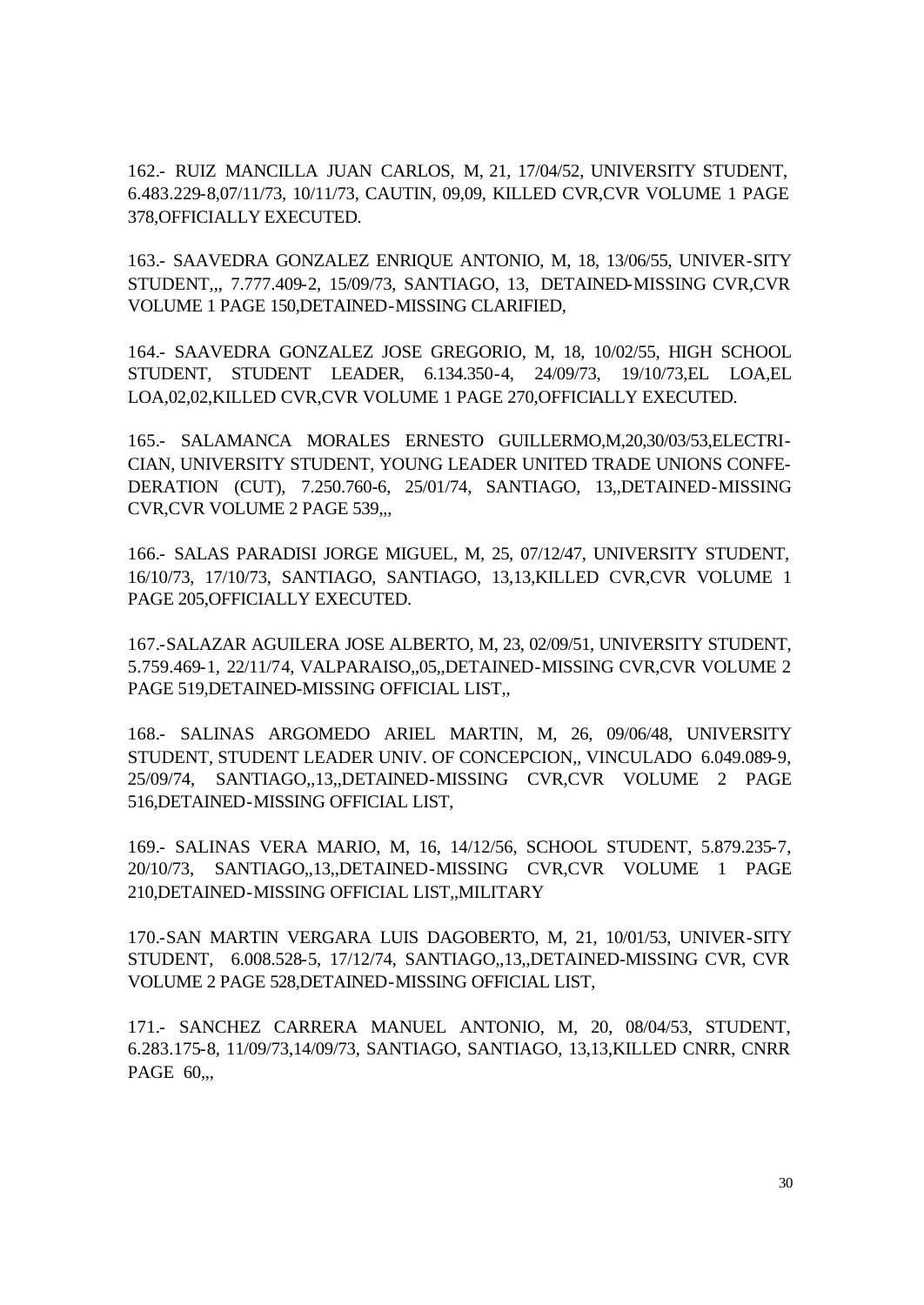172.-SANCHEZ PEREZ SIMON ELADIO, M, 17, 15/03/56, SCHOOL STUDENT, 20/09/73, SANTIAGO, 13,,DETAINED-MISSING CVR,CVR VOLUME 1 PAGE 167,DETAINED-MISSING CLARIFIED,,FACH

173.- SANDOVAL GOMEZ SEGUNDO ABELARDO, M, 19, 11/07/54, HIGH SCHOOL STUDENT,, 6.458.387-5, 13/09/73, 02/10/73, LINARES, LINA-RES, 07, 07, KILLED CVR,CVR VOLUME 1 PAGE 313,OFFICIALLY EXECU-TED.

174.- SANTANDER ALBORNOZ IGNACIO DEL TRANSITO, M, 17, 22/03/56, STUDENT, FARM WORKER, 24/09/73, MAIPO,,13,,DETAINED-MISSING CVR,CVR VOLUME 1 PAGE 229,DETAINED-MISSING CLARIFIED,

175.-SARMIENTO SABATER HERNAN, M, 26, 10/08/47, UNIVERSITY STU-DENT, 5.966.823-4, 28/07/74, LINARES, 07,,DETAINED-MISSING CVR,CVR VOLUME 2 PAGE 509,DETAINED-MISSING OFFICIAL LIST,,

176.-SEPULVEDA BAEZA JOSE ESTEBAN, M, 22, 16/05/51, UNIVERSITY STUDENT,, 6.038.917-9, 12/09/73, 02/10/73, LINARES, LINARES, 07, 07, KILLED CVR, CVR VOLUME 1 PAGE 313,OFFICIALLY EXECUTED.,,

177.-SEPULVEDA BRAVO RICARDO DEL CARMEN, M, 16, 29/01/57, STU-DENT, 16/09/73, 16/09/73, SANTIAGO, SANTIAGO, 13, 13,KILLED CVR, CVR VOLUME 1 PAGE 156, OFFICIALLY EXECUTED.

178.- SEPULVEDA CONTRERAS DANIEL MAURICIO, M, 23, 24/11/49, UNIVERSITY STUDENT, 6.171.753-6, 20/09/73, CAUTIN,,09,,DETAINED-MISSING CVR,CVR VOLUME 1 PAGE 388,DETAINED-MISSING OFFICIAL LIST,,CARABINEROS(PARA-MILITARY POLICE)

179.- SEPULVEDA GONZALES JUAN DE DIOS, M, 21, 01/01/52, UNIVER-SITY STUDENT, STUDENT LEADER, 7.002.121-8, 23/09/73, BIO BIO, 08,,DETAINED-MISSING CNRR,CNRR PAGE 207, MILITARY

180.- SEPULVEDA GUAJARDO RENATO ALEJANDRO, M, 21, 15/07/53, UNIVERSITY STUDENT,, 6.025.494-K, 12/12/74, SANTIAGO,,13,,DETAI-NED-MISSING CVR, CVR VOLUME 2 PAGE 527, DETAINED-MISSING OFFICIAL LIST,

181.- SEPULVEDA TRONCOSO MARCELA SOLEDAD, F, 18, 03/10/55, UNI-VERSITY STUDENT,, 6.890.602-4, 26/06/74,,CHACABUCO,,13,,DETAINED-MISSING CVR,CVR VOLUME 2 PAGE 505,DETAINED-MISSING OFFICIAL LIST,,DINA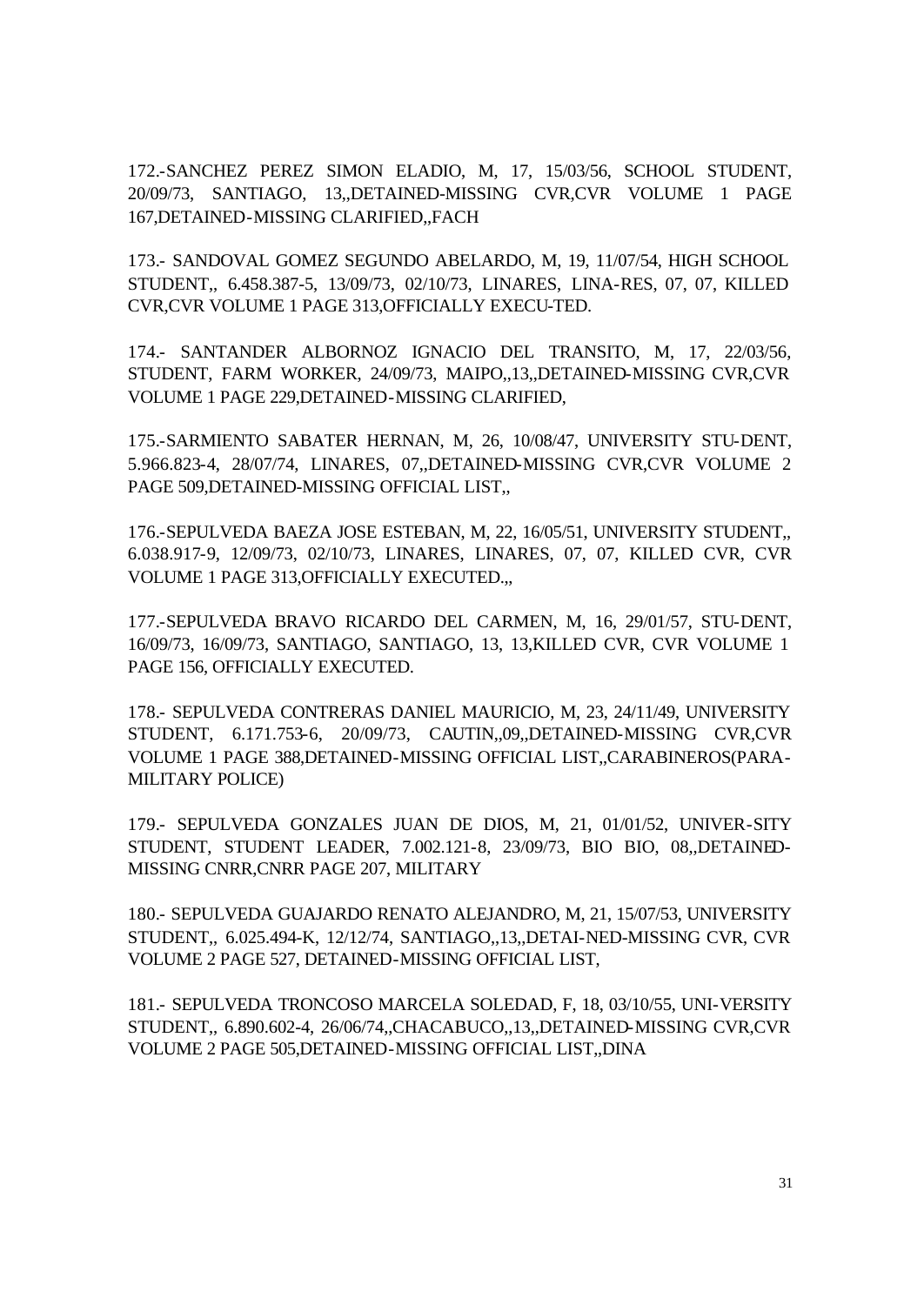182.- SILVA PERALTA CLAUDIO GUILLERMO, M, 23, 21/12/50, UNIVER-SITY STUDENT, 6.347.659-5, 26/11/74, SANTIAGO,,13,,DETAINED-MISSING CVR, CVR VOLUME 2 PAGE 521,DETAINED-MISSING OFFICIAL LIST,

183.- SILVA SALDIVAR GERARDO ERNESTO, M, 23, 12/05/51, UNIVERSITY STUDENT, 6.222.736-2, 10/12/74, SANTIAGO, 13,DETAINED-MISSING CVR, CVR VOLUME 2 PAGE 527,DETAINED-MISSING OFFICIAL LIST,

184.- SOLAR WELCHS LUIS PEDRO, M, 18, 21/06/55, STUDENT, 6.759.686-2,22/10/73, 22/10/73, ARICA, ARICA,01,01,KILLED CVR,CVR VOLUME 1 PAGE 251,OFFICIALLY EXECUTED.

185.- SOTO CAMPOS HUGO ENRIQUE, M, 18, 07/09/55, HIGH SCHOOL STUDENT, 13/09/73, LINARES, 07,,DETAINED-MISSING CVR,CVR VOLUME 1 PAGE 316,,,

186.- TEODOROVIC SERTIC NENAD, M, 24, 18/09/48, UNIVERSITY STU-DENT, FROM AUSTRIA, 5.415.986-2, /09/73, 15/09/73, ANTOFAGASTA, ANTOFAGASTA, 02, 02, KILLED CVR, CVR VOLUME 1 PAGE 261, OFFI-CIALLY EXECUTED.,,

187.- TERAN OF LA JARA CARLOS ALBERTO, M, 25, 16/01/49, UNIVER-SITY STUDENT, 5.622.911-6, 11/12/74, SANTIAGO,,13,,DETAINED-MISSING CVR, CVR VOLUME 2 PAGE 522,DETAINED-MISSING OFFICIAL LIST,,

188.- TERUGGI BOMBATCH FRANK RANDALL, M, 24, 14/03/49, STUDENT, FROM THE UNITED STATES, 07.478.706-1, 20/09/73, 22/09/73, SANTIA-GO, SANTIAGO, 13, 13, KILLED CVR, CVR VOLUME 1 PAGE 160,,,

189.- TORRES VILLALVA JINMY FREDDY, M, 19, 29/04/54, UNIVERSITY STUDENT,,FROM ECUADOR, /09/73, 20/09/73, CONCEPCION, CONCEPCION, 08, 08, KILLED CVR, CVR VOLUME 1 PAGE 328,..

190.- UGARTE GUTIERREZ ATILIO ERNESTO, M, 25, 03/11/47, UNIVER-SITY STUDENT,, 5.030.640-2, 14/10/73, 17/10/73, COPIAPO, COPIAPO, 03,03,KILLED CVR,CVR VOLUME 1 PAGE 280,OFFICIALLY EXECUTED.,,

191.- ULLOA PINO VICTOR ADOLFO, M, 16, 03/03/57, HIGH SCHOOL STUDENT, 7.461.892-8,18/09/73,,BIO BIO,,08,,DETAINED-MISSING CVR,CVR VOLUME 1 PAGE 351, DETAINED-MISSING OFFICIAL LIST,,

192.- VALENZUELA FIGUEROA LUIS ARMANDO, M, 23, 14/11/50, STUDENT TRADE SCHOOL,, 6.496.175-, 28/07/74, SANTIAGO, 13, DETAINED-MISSING CVR ,CVR VOLUME 2 PAGE 510,DETAINED-MISSING OFFICIAL LIST,,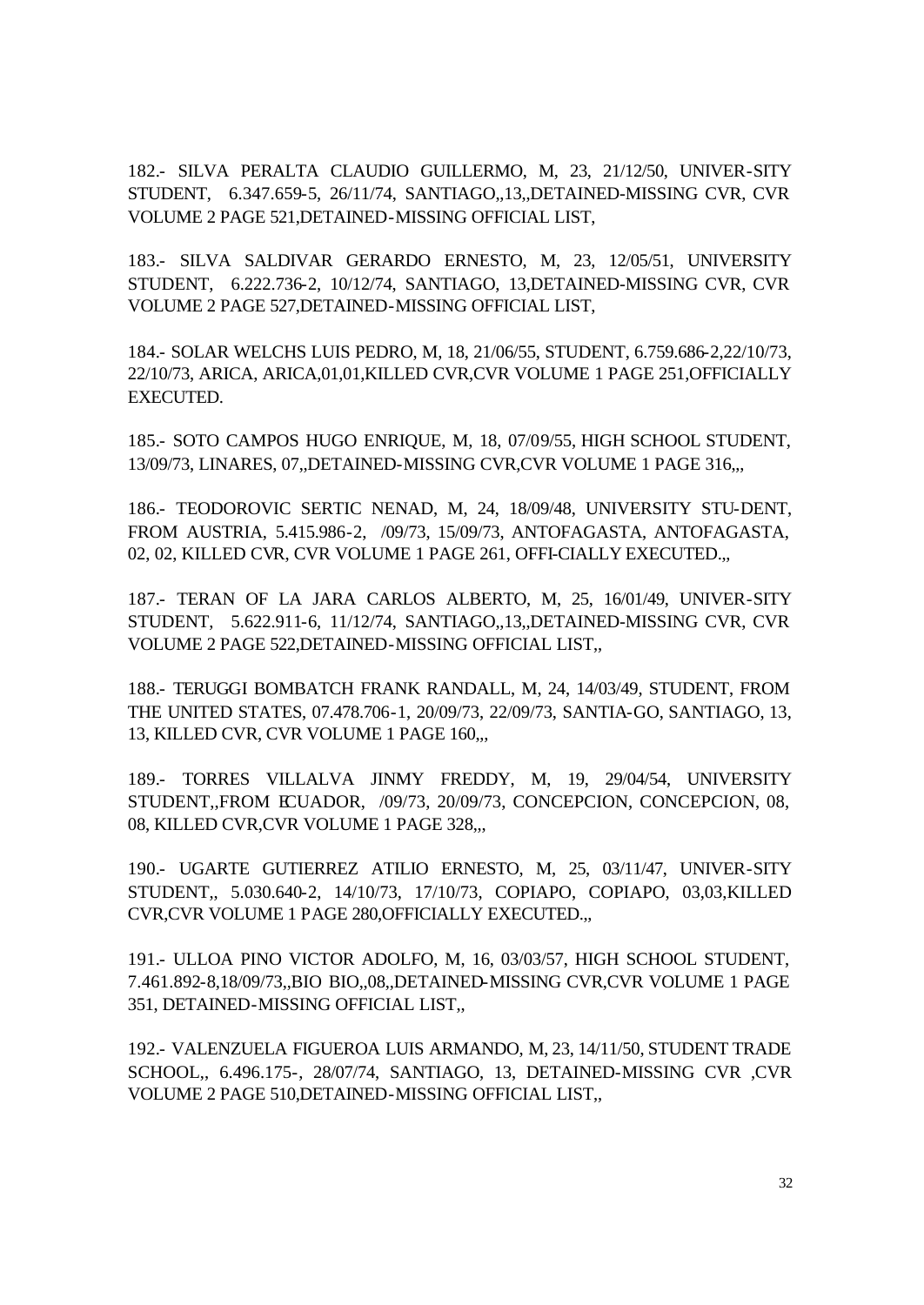193.- VALENZUELA VELASQUEZ CLAUDIA ANDREA, M, 6, 29/01/67, SCHOOL STUDENT, / /,14/09/73,,TALCA,,07,KILLED CVR,CVR VOLUME 1 PAGE 310, OFFICIALLY EXECUTED.,,

194.- VALLE PEREZ JOSE MIGUEL, M, 15, 12/12/57, HIGH SCHOOL STUDENT, 7.770.826-K, 17/10/73, SANTIAGO, 13,,DETAINED-MISSING CVR,CVR VOLUME 1 PAGE 207,DETAINED-MISSING OFFICIAL LIST,,CARABI-NERO(PARA-MILITARY POLICE) COMI

195.- VALLEJOS VILLAGRAN ALVARO MODESTO, M, 25, 18/04/49, UNIVER-SITY STUDENT, MEMBER CENTRAL COMMITTEE 5.413.060-0,20/05/74, SANTIAGO, 13,,DETAINED-MISSING CVR,CVR VOLUME 2 PAGE 504,DETAI-NED-MISSING OFFICIAL LIST,,

196.- VASQUEZ MARTINEZ HUGO RIBOL, M, 21, 13/10/52, UNIVERSITY STUDENT, 06.299.137-2, 23/12/73, VALDIVIA,,10,KILLED CVR,CVR VOLUME 1 PAGE 407,

197.- VENEGAS LAZZARO CLAUDIO SANTIAGO, M, 17, 26/10/56, HIGH-SCHOOL STUDENT, 7.254.242-8, 10/09/74, SANTIAGO, 13, DETAINED-MISSING CVR, CVR ,VOL 2, PAGE 570, DETAINED-MISSING L. OFFICIAL

198.- VENEGAS MUÑOZ ELIZABETH DEL CARMEN, F, 13, 30/06/60, SCHOOL STUDENT, 13/09/73, SANTIAGO, 13,KILLED CNRR,CNRR PAGE 263,,UNDUE USE OF FORCE,CARABINERO(PARA-MILITARY POLICE)S (PARA-MILITARY POLICE)AND MILITAR

199.- VERA TORRES PABLO RENAN, M, 22, 09/02/51, UNIVERSITY STU-DENT, LEADER YOUNG SOCIALISTS (P.S.) CAUQUENES, 19/09/73, 04/10/73, CAUQUENES, CAUQUENES, 07, 07, KILLED CVR,CVR VOLUME 1 PAGE 315,OFFICIALLY EXECUTED.,,

200.- VIDAL TEJEDA VICTOR IVAN, M, 16, HIGH SCHOOL STUDENT, 13/10/73, 13/10/73, SANTIAGO, SANTIAGO, 13,13,KILLED CVR,CVR VOLUME 1 PAGE 200,OFFICIALLY EXECUTED.,,MILITARY.2A.UNIDAD

201.- VIDELA MOYA LUMI, M, 26, 11/02/48, UNIVERSITY STUDENT, ,22/09/74, 03/11/74, SANTIAGO, SANTIAGO, 13,13,KILLED CVR,CVR VOLUME 2 PAGE 515,OFFICIALLY EXECUTED.,,DINA

202.- VIERA OVALLE FRANCISCO EUGENIO, M, 19, 23/12/52, UNIVERSITY STUDENT, STUDENT LEADER STATE TECHNICAL UNIVERSITY, 02/10/73, 11/10/73, SANTIAGO, MAIPO, 13, 13,KILLED CVR,CVR VOLUME 1 PAGE 241,,,MILITARY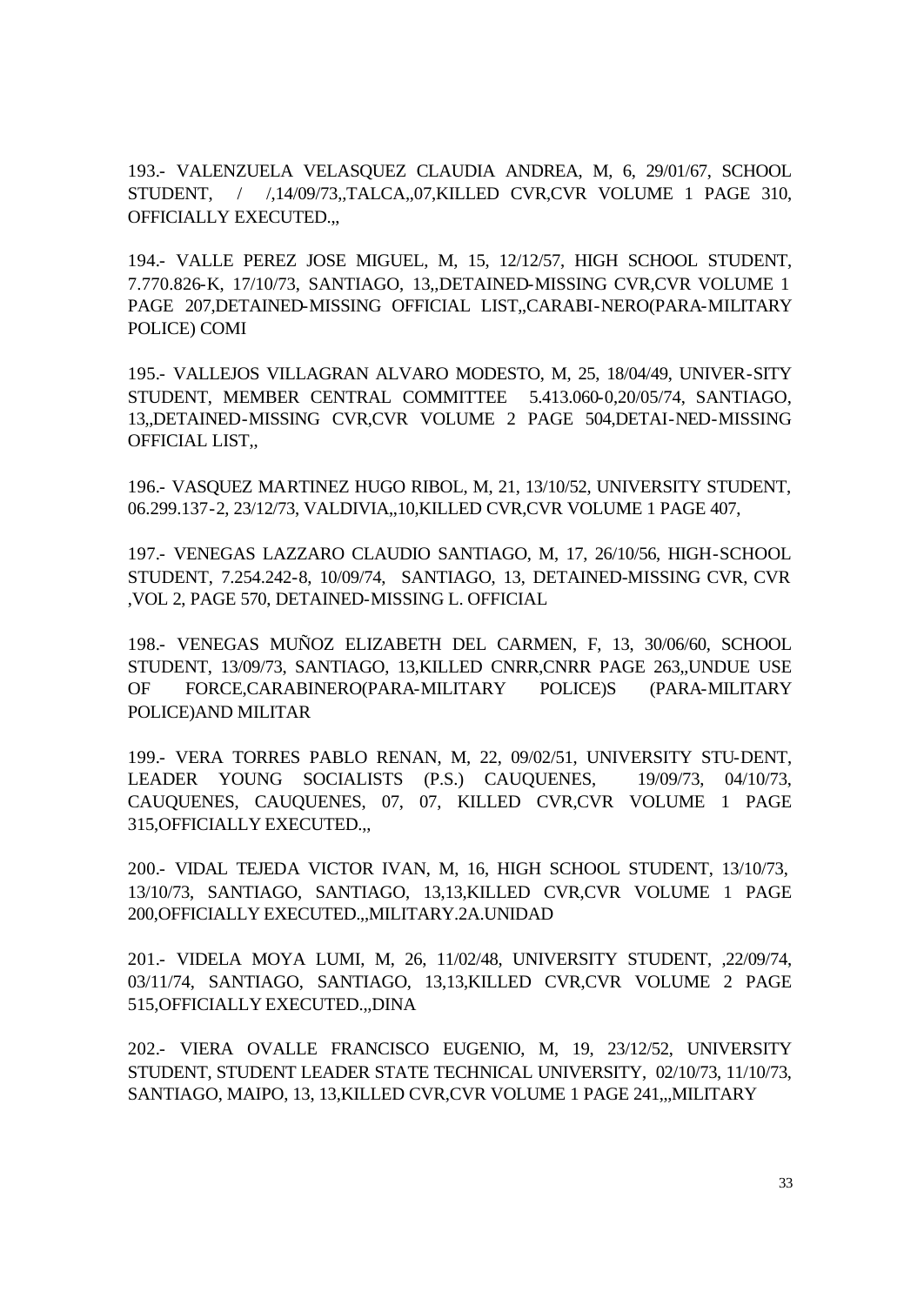203.-VIVANCO VASQUEZ VICTOR JULIO, M, 19, 03/05/54, HIGH SCHOOL STUDENT,, 6.626.758-K, 08/10/73,,LINARES,,07,,DETAINED-MISSING CVR,CVR VOLUME 1 PAGE 319,DETAINED-MISSING OFFICIAL LIST,,

204.- ZAMORANO CORTES MARIO FRANCISCO, M, 34, 19/02/39, STUDENT, 2.733.378-, 26/11/73, 27/11/73, SANTIAGO, SANTIAGO,13,13,KILLED CVR,CVR VOLUME 1 PAGE 214,OFFICIALLY EXECUTED.

205.- ZEREGA PONCE VICTOR OSVALDO, M, 26, 13/08/47, UNIVERSITY STUDENT, .172.557-, 22/06/74, /07/74, SANTIAGO, VALPARAISO,,05,KILLED CVR,CVR VOLUME 2 PAGE 576,OFFICIALLY EXECU-TED.,,

### 3.- Murdered or detained-missing between 17th December 1974 and 11th March 1990

206.- ABARCA ALARCON RAMON ALFONSO, M, 17, 20/12/65, HIGH SCHOOL STUDENT,,,,10.415.165-5, 16/09/83, SANTIAGO, 13,KILLED CNRR,CNRR PAGE 430,, ATTEMPT TO LIFE BY CITIZENS UNDER POLITICAL PRETEXT ,

207.- ACEVEDO GALLARDO PEDRO GABRIEL, M, 19, 24/03/56, UNIVERSITY STUDENT,, 6.520.256-5, 28/04/75, COPIAPO, 03,,DETAINED-MISSING CVR,CVR VOLUME 2 PAGE 537,DETAINED-MISSING OFFICIAL LIST,,

208.- ACOSTA VELASCO MARIA ELIANA, F, 34, 11/02/42, UNIVERSITY STUDENT,, 4.775.868-8, 26/09/76, FROM ARGENTINA,,AR,,DETAINED-MISSING CNRR,CNRR PAGE 285DETAINED-MISSINGARGENTINA,,

209.- ACUÑA BALLESTEROS REINALDO ENRIQUE, M, 23, 04/01/60, STU-DENT, 8.312.633-7,04/09/83, 04/09/83, SANTIAGO, SANTIAGO, 13,13, KILLED CVR,CVR VOLUME 2 PAGE 743,OFFICIALLY EXECUTED.,,

210.- ACUÑA REYES RENE ROBERTO, M, 22, 17/06/52, STUDENT, 5.961.215-8, 14/02/75, SANTIAGO, 13, DETAINED-MISSING CVR,CVR VOLUME 2 PAGE 525,DETAINED-MISSING OFFICIAL LIST,,

211.- CACERES MORALES JAIME ANDRES, M, 11, 08/02/72, SCHOOL STUDENT, 11/08/83, SANTIAGO, 13,KILLED CVR,CVR VOLUME 2 PAGE 715,OFFICIALLY EXECUTED.,,CNI

212.- CALDERON PINEDA JUAN MANUEL, M, 17, 23/08/67, HIGH SCHOOL STUDENT, 10.691.421-4, 18/01/85, QUILLOTA, 05,KILLED CNRR,CNRR PAGE 339,,UNDUE USE OF FORCE,CARABINEROS(PARA-MILITARY POLICE)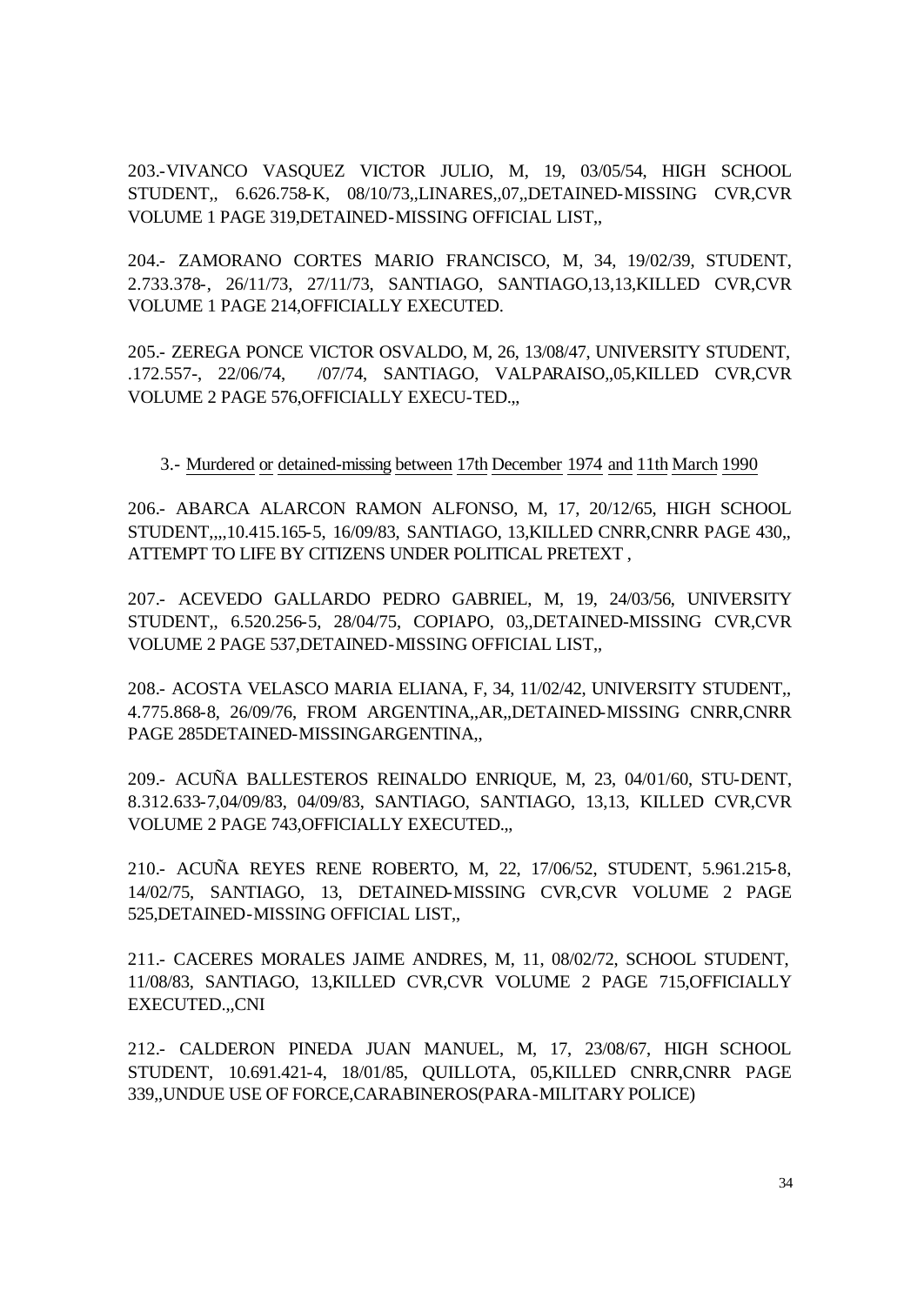213.- CAMPOS CIFUENTES JOSE ALEJANDRO, M, 30, 28/10/50, UNIVER-SITY STUDENT, 5.943.880-8, 19/02/81, AR,,DETAINED-MISSING CVR,CVR VOLUME 2 PAGE 664,DETAINED-MISSING OFFICIAL LIST,

214.- CARDENAS ARIEL ALBERTO IVAN, M, 19, 23/01/65, STUDENT, 10.118.732-2, 28/09/84,,SANTIAGO,,13,KILLED CNRR V.P.,CNRR PAGE 549, NATIONAL PROTEST DAY,CARABINEROS(PARA-MILITARY POLICE),

215.- CARO BENITEZ RICARDO ALEJANDRO, M, 22, 06/08/53, STUDENT, 14/10/75, SANTIAGO,,13,KILLED CVR,CVR VOLUME 2 PAGE 743,OFFI-CIALLY EXECUTED.,,CARABINERO(PARA-MILITARY POLICE)S,

216.- CARRASCO VALDIVIA MAURICIO JEAN, M, 25, 22/04/51, UNIVER-SITY STUDENT,, 5.693.813-3, 20/10/76, SANTIAGO, 13,KILLED CVR,CVR VOLUME 2 PAGE 536,OFFICIALLY EXECUTED.,

217.- CARRASCO VASQUEZ JOSE HERNAN, M, 28, 04/04/47, UNIVERSITY STUDENT, EX-STUDENT LEADER UNIVERSITY, 04.388.982-6, 20/11/75, 01/12/75, SANTIAGO, MAIPO, 13,13,KILLED CVR, CVR VOLUME 2 PAGE 534,OFFICIALLY EXECUTED.,,DINA

218.- CASTRO SEGUEL ALEX ROBINSON, M, 16, 28/06/68, HIGH SCHOOL STUDENT, 05/09/84,,SANTIAGO,,13,KILLED CVR,CVR VOLUME 2 PAGE 725,OFFICIALLY EXECUTED.,

219.- CERDA APARICIO HUMBERTO PATRICIO, M, 20, 07/09/54, STUDENT,, 7.492.952-4, 10/02/75,SANTIAGO,,13,,DETAINED-MISSING CVR,CVR VOLUME 2 PAGE 525,DETAINED-MISSING OFFICIAL LIST,

220.- CONTRERAS HERNANDEZ CLAUDIO ENRIQUE, M, 27, 21/09/47, CIVIL BUILDER, EX-STUDENT LEADER, 5.883.809-8, 07/01/75, SANTIAGO, 13,,DETAINED-MISSING CVR,CVR VOLUME 2 PAGE623,DETAINED-MISSING OFFICIAL LIST,

221.- CONTRERAS OVIEDO LUIS ALBERTO, M, 17, 02/01/67, HIGH SCHOOL STUDENT, 10.632.057-8, 30/10/84, ARICA,,01,KILLED CVR V.P.,CVR VOLUME 2 PAGE726,OFFICIALLY EXECUTED.,

222.- CORNEJO CAMPOS RAUL GUILLERMO, M, 28, 17/10/47, UNIVERSITY STUDENT, 6.024.920-2, 16/06/76, SANTIAGO,,13,,DETAINED-MISSING CVR,CVR VOLUME 2 PAGE 535,DETAINED-MISSING OFFICIAL LIST,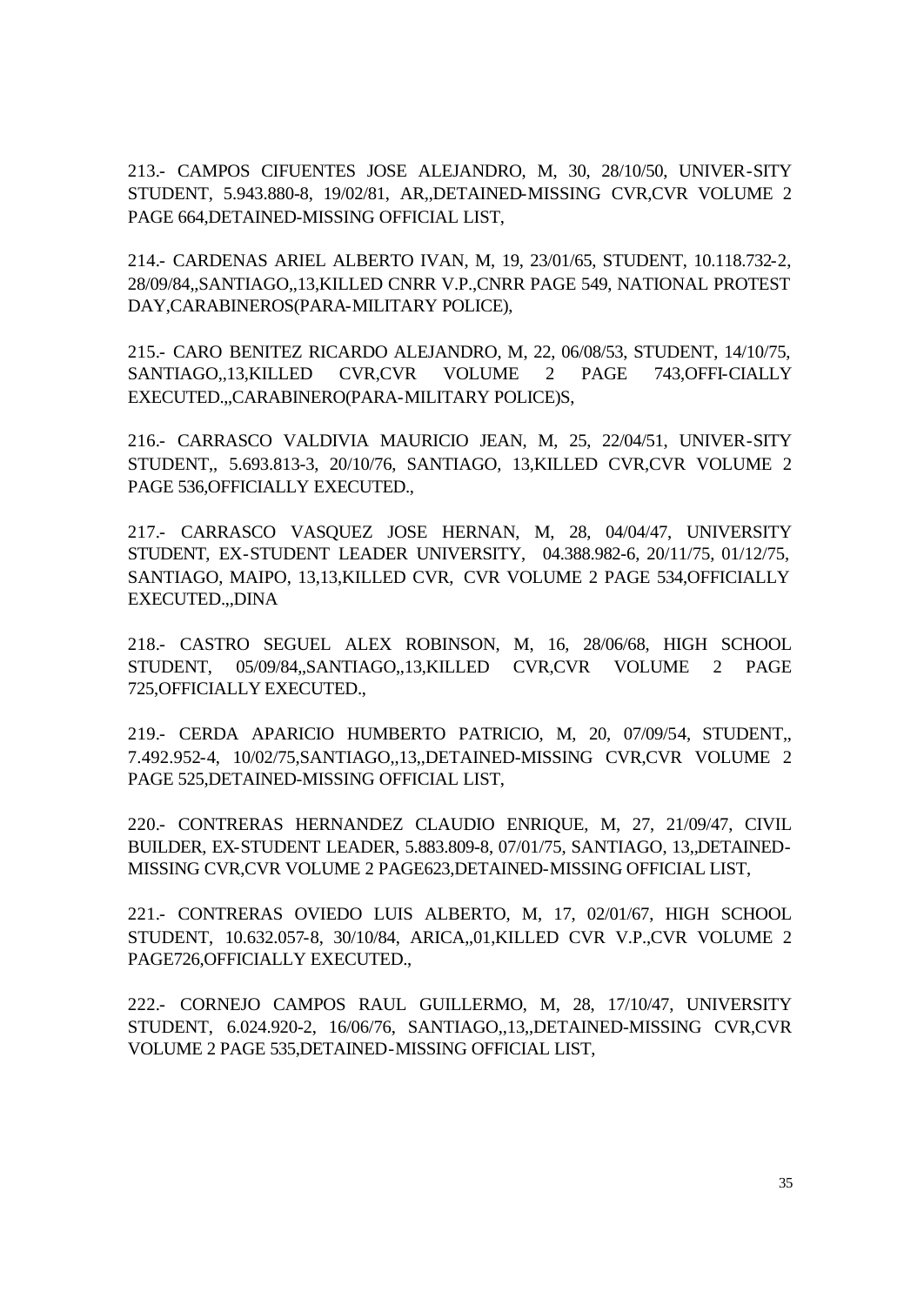223.- CORREDERO REYES MERCEDES DEL PILAR, F, 9, 21/12/63, SCHOOL STUDENT, 12/09/73, SANTIAGO, 13,KILLED CVR V.P.,CVR VOLUME 1 PAGE 138, OFFICIALLY EXECUTED.,

224.- CORTAZAR HERNANDEZ MANUEL ROBERTO, M, 20, 03/05/53, HIGH SCHOOL STUDENT,, 6.519.768-5, 17/09/73, 17/10/73, COPIAPO,COPIA-PO,03,03,KILLED CVR,CVR VOLUME 1 PAGE 279,OFFICIALLY EXECUTED.,

225.- COTAL ALVAREZ LUIS RAUL, M, 15, 28/02/58, STUDENT, 05/10/73, 05/10/73, MALLECO,MALLECO, 09, 09, KILLED CVR,CVR VOLUME 1 PAGE 390,OFFICIALLY EXECUTED.,,

226.- CRISOSTOMO SALGADO EDUARDO SEGUNDO, M, 24, 23/11/48, UNI-VERSITY STUDENT,, 6.201.365-6, 01/10/73,,ÑUBLE,,08,,DETAINED-MISSING CVR, CVR VOLUME 1 PAGE 340,DETAINED-MISSING OFFICIAL LIST,

227.- CURIÑIR LINCOQUEO NELSON WLADIMIRO, M, 22, 10/09/51, UNI-VERSITY STUDENT,,06.535.765-8, 05/10/73, 14/10/73, CAUTIN, CAU-TIN,09,09,DETAINED-MISSING CVR,CVR VOLUME 1 PAGE 377,DETAINED-MISSING CLARIFIED,

228.- CHAER VASQUEZ ROBERTO SALOMON, M, 21, 07/06/53, EMPLOYEE,EX-STUDENT UNIVERSITY OF CONCEPCION, 6.413.171-0,06/09/74, SANTIAGO,,13,,DETAINED-MISSING CVR,CVR VOLUME 2 PAGE 512,DETAINED-MISSING OFFICIAL LIST,

229.- CHAVEZ LOBOS ISMAEL DARIO, M, 22, 26/09/51, UNIVERSITY STUDENT, 5.522.155-3, 26/07/74, SANTIAGO,,13,,DETAINED-MISSING CVR,CVR VOLUME 2 PAGE 509,DETAINED-MISSING OFFICIAL LIST,

230.- DELARD CABEZAS CARMEN ANGELICA, F, 23, 24/01/53, UNIVERSITY STUDENT, 5.789.900-K, 10/01/77,,ARGENTINA,,AR,,DETAINED-MISSING CVR,CVR VOLUME 2 PAGE 601DETAINED-MISSINGARGENTINA,

231.- DELARD CABEZAS GLORIA XIMENA, F, 22, 30/06/54, UNIVERSITY STUDENT, 5.789.901-8, 17/01/77, ARGENTINA,,AR,,DETAINED-MISSING CVR,CVR VOLUME 2 PAGE 601DETAINED-MISSINGARGENTINA,

232.- DIAZ DARRICARRERE CARMEN MARGARITA, F, 24, 15/06/50, UNI-VERSITY STUDENT, 5.198.627-K, 13/02/75, SANTIAGO,,10,,DETAINED-MISSING CVR,CVR VOLUME 2 PAGE 525,DETAINED-MISSING OFFICIAL LIST,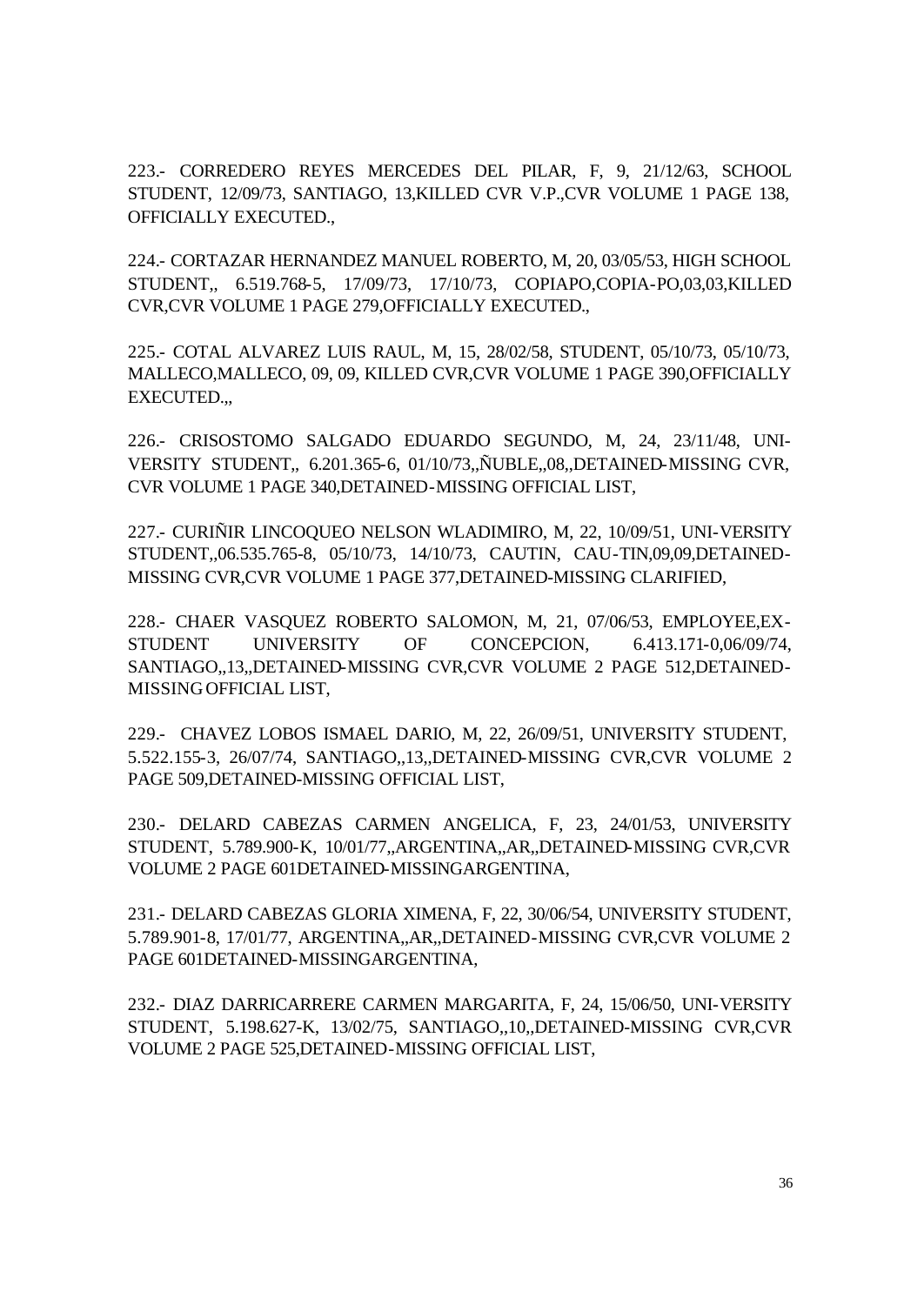233.- DONOSO PALACIOS SARA DE LOURDES, F, 25, 11/02/50, UNIVER-SITY STUDENT, 5.920.612-5, 15/07/75, SANTIAGO,13, DETAINED-MIS-SING CVR,CVR VOLUME 2 PAGE 575, DETAINED-MISSING OFFICIAL LIST,

234.- ESPINOLA MUÑOZ JUAN CARLOS, M, 18, 02/07/67, STUDENT, 10.167.424-K, 17/11/85, SANTIAGO, 13, KILLED CVR,CVR VOLUME 2 PAGE 743, OFFICIALLY EXECUTED.,

235.- FERNANDEZ RIVERA JORGE ANTONIO, M, 18, 13/05/67, STUDENT, 10.492.149-3, 05/09/85, SANTIAGO, 13, KILLED CVR, CVR VOLUME 2 PAGE 731,OFFICIALLY EXECUTED.,

236.- FLORES ECHEVERRIA ARNALDO, M, 21, 07/12/63, STUDENT, 9.865.354-6, 10/06/84, SANTIAGO, 13, KILLED CVR,CVR VOLUME 2 PAGE 661, OFFICIALLY EXECUTED.,

237.- FLORES GARRIDO JOSE EDILIO, M, 28, 08/12/47, UNIVERSITY STUDENT, 5.527.967-5, 11/08/76, SANTIAGO, 13,,DETAINED-MISSING CVR,CVR VOLUME 2 PAGE 566,DETAINED-MISSING OFFICIAL LIST,,

238.- FUENTES CONCHA NADIA DEL CARMEN, F, 13, 07/04/73, SCHOOL STUDENT, 02/07/86, SANTIAGO, 13, KILLED CVR,CVR VOLUME 2 PAGE 735,OFFICIALLY EXECUTED.,

240.-FUENTES FERNANDEZ OSCAR VICENTE, M, 19, 19/09/65, STUDENT USACH, UNIVERSITY DEMOCRATIC COMMITTEE 9.341.481-0, 09/04/85, 09/04/85,,SANTIAGO,13,13,KILLED CVR,CVR VOLUME 2 PAGE 728,OFFI-CIALLY EXECUTED.,,

241.- FUENZALIDA MORALES FRANCISCO ANTONIO, M, 12, 09/02/72, SCHOOL STUDENT, 27/03/84, SANTIAGO, 13, KILLED CVR,CVR VOLUME 2 PAGE 722,OFFICIALLY EXECUTED.,

242.- GALLARDO ARANCIBIA RAFAEL ANTONIO, M, 6, 16/03/79, SCHOOL STUDENT, 06/09/85, MAIPO, ,13,KILLED CVR V.P.,CVR VOLUME 2 PAGE 732,OFFICIALLY EXECUTED.,

243.- GALLARDO MUÑOZ JOSE MANUEL, M, 17, 14/03/66, STUDENT, 19/12/83, SANTIAGO, 13, KILLED CNRR, CNRR PAGE 338, EXECUTED INVE.,POWER ABUSE,CARABINEROS(PARA-MILITARY POLICE),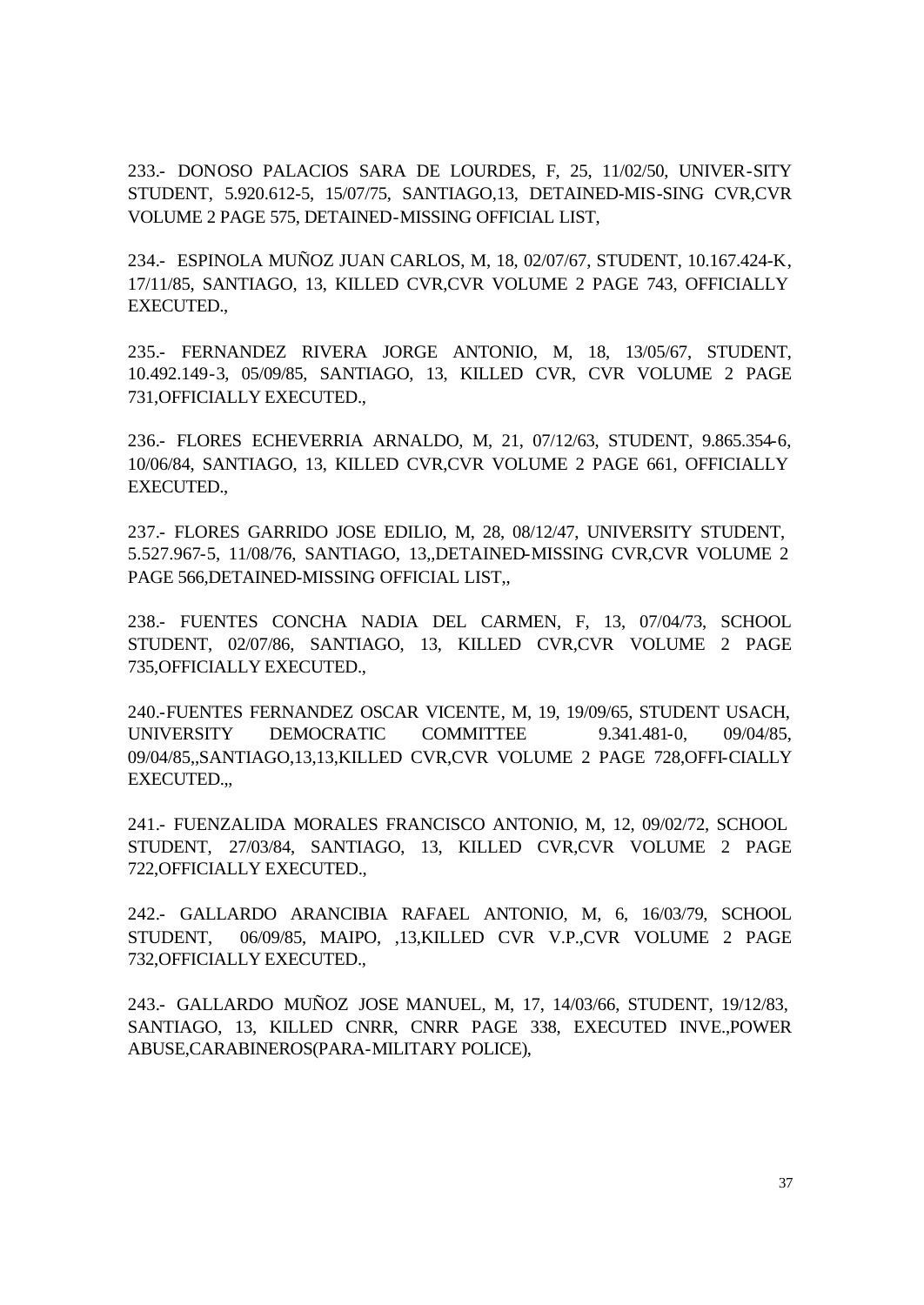244.- GARCIA RAMIREZ VICENTE ISRAEL, M, 19, 07/09/57, STUDENT, 6.756.554-1, 30/04/77, SANTIAGO,,13,,DETAINED-MISSING CVR,CVR VOLUME 2 PAGE 576, DETAINED-MISSING OFFICIAL LIST...

245.- GARRIDO QUEULO CHRISTIAN LEANDRO, M, 21, 25/01/62, STUDENT, 9.400.152-8, 18/09/83, SANTIAGO,,13,KILLED CVR,CVR VOLUME 2 PAGE 743, OFFICIALLY EXECUTED.,,

246.- GODOY ECHEGOYEN CARLOS GABRIEL, M, 23, 01/11/61, UNIVERSITY STUDENT, 07.697.389-K, 20/02/85, 22/02/85, VALPARAISO, VALPARAI-SO, 05, 05, KILLED CVR, CVR VOLUME 2 PAGE 653, OFFICIALLY EXECU-TED.

247.- GONZALEZ BRAVO MIGUEL ANGEL, M, 18, 27/01/66, STUDENT, 9.349.376-1, 12/05/84, SANTIAGO, 13,KILLED CVR,CVR VOLUME 2 PAGE 723, OFFICIALLY EXECUTED.,

248.- GONZALEZ ESPINOZA IGNACIO ORLANDO, M, 24, 28/11/51, UNIVER-SITY STUDENT, 5.540.891-2, 04/12/75, SANTIAGO, 13,DETAINED-MISSING CVR, CVR VOLUME 2 PAGE 558,DETAINED-MISSING CLARIFIED,COMANDO CONJUNTO

249.- GONZALEZ GONZALEZ LUIS ENRIQUE, M, 26, 03/04/48, UNIVER-SITY STUDENT, WAITER,,,MAPU, 5.324.249-9, 15/03/75, SANTIAGO, 13, DETAINED-MISSING CVR, CVR VOLUME 2 PAGE 581, DETAINED-MISSING OFFICIAL LIST,,

250.- GONZALEZ MOENA ANA JEANETTE, F, 19, 28/04/59, STUDENT, 8.803.132-6, 01/10/78, CACHAPOAL, 06,KILLED CNRR,CNRR PAGE 333, POWER ABUSE, CARABINEROS(PARA-MILITARY POLICE)

251.- GONZALEZ VALDERIA PEDRO DE NAZARET, M, 18, 20/10/62, STU-DENT, 20/06/81, SANTIAGO,,13,KILLED CNRR,CNRR PAGE 301,,UNDUE USE OF FORCE MILITAR

252.- GUARATEGUA QUINTEROS ORLANDO PATRICIO, M, 23, 09/01/53, UNIVERSITY STUDENT, 6.064.303-2, 25/06/76, SANTIAGO, 13, DETAI-NED-MISSING CVR,CVR VOLUME 2 PAGE 539,DETAINED-MISSING OFFICIAL LIST,

253.- GUERRERO CARRILLO ANGEL GABRIEL, M, 24, 26/02/52, STUDENT DUOC, 5.712.335-4, 25/05/76, SANTIAGO,,13,,DETAINED-MISSING CVR,CVR VOLUME 2 PAGE 535,DETAINED-MISSING OFFICIAL LIST,,

254.- HENRIQUEZ AGUILAR SANDRA JANET, F, 14,, SCHOOL STUDENT, 12/08/83,,SANTIAGO,,13, KILLED CVR,CVR VOLUME 2 PAGE 715,OFFI-CIALLY EXECUTED.,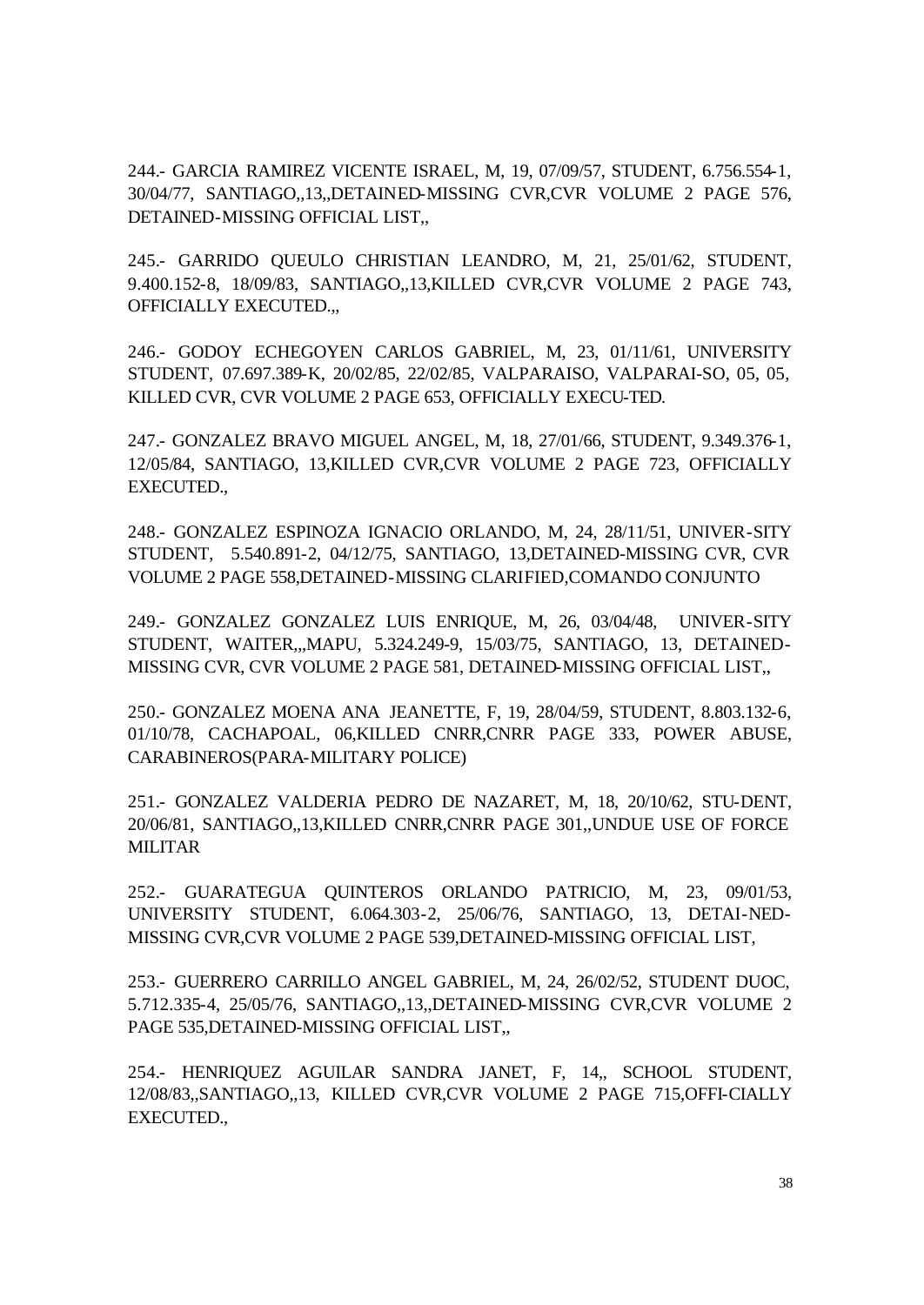255.- INOSTROZA LAMAS CAUPOLICAN HUMBERTO, M, 26, 21/03/58, UNIVERSITY STUDENT, 07.871.304-6, ,27/03/84, CONCEPCION,,08,KILLED CVR, CVR VOLUME 2 PAGE 721, OFFICIALLY EXECUTED.,,

256.- ITURRA CONTRERAS CARLOS DE LA CRUZ, M, 25, 09/06/58, STU-DENT INACAP, 07.996.785-8, 09/09/83 ,CONCEPCION,,08,KILLED CVR,CVR VOLUME 2 PAGE 718,

257.- JACCARD SIEGLER ALEXEI VLADIMIR, M, 25, 30/03/52, UNIVER-SITY STUDENT, CHILEAN-SWISS, 5.004.765-2, 17/05/77, ARGENTINA, AR, DETAINED-MISSING CVR,CVR VOLUME 2 PAGE 598DETAINED-MISSINGAR-GENTINA,

258.- JARA ARAVENA JOSE EDUARDO,M,28,23/09/51,STUDENT UNIVERSIT, 32.854-, 23/07/80, 02/08/80, SANTIAGO, 13, 13, KILLED CVR, CVR VOLUME 2 PAGE 651,OFFICIALLY EXECUTED.,INV

259.- JOUI PETERSEN MARIA ISABEL, F, 19, 22/06/55, UNIVERSITY STUDENT, 6.872.216-0, 20/12/74,,SANTIAGO,,13,,DETAINED-MISSING CVR, CVR VOLUME 2 PAGE 527, DETAINED-MISSING OFFICIAL LIST,,

260.- LABRA SAURE PEDRO CLAUDIO, M, 23, 19/06/51, UNIVERSITY STUDENT, 5.743.007-, 08/02/75, 08/02/75, SANTIAGO, SANTIAGO, 13, 13, KILLED CVR,CVR VOLUME 2 PAGE 525,OFFICIALLY EXECUTED., DINA

261.- LARENAS MOLINA CARMEN GLORIA, F, 19, 06/07/64, STUDENT, 9.733.280-0, 12/07/83,,VALPARAISO,,05,KILLED CVR,CVR VOLUME 2 PAGE 711,OFFICIALLY EXECUTED.,CNI

262.- LAZO ROJAS ALONSO, M, 24, 19/12/50, UNIVERSITY STUDENT, 5.739.409- 9,14/11/75,,COPIAPO,,03,,DETAINED-MISSING CVR,CVR VOLUME 2 PAGE 538,DETAINED-MISSING OFFICIAL LIST,,

263.- LEAL RIVEROS VICTOR RICARDO, M, 19, 25/06/67, HIGH SCHOOL STUDENT, 9.981.824-7, 21/12/86, SANTIAGO,,13,KILLED CNRR,CNRR PAGE 315,OFFICIALLY EXECUTED.,UNDUE USE OF FORCE, CARABINEROS(PARA-MILITARY POLICE)

264.- LOPEZ OLMEDO ENRIQUE,M, 35, UNIVERSITY STUDENT, /10/77, 11/11/77, VALPARAISO, VALPARAISO, 05, 05, KILLED CVR,CVR VOLUME 2 PAGE 628,OFFICIALLY EXECUTED.,,CNI?DINA?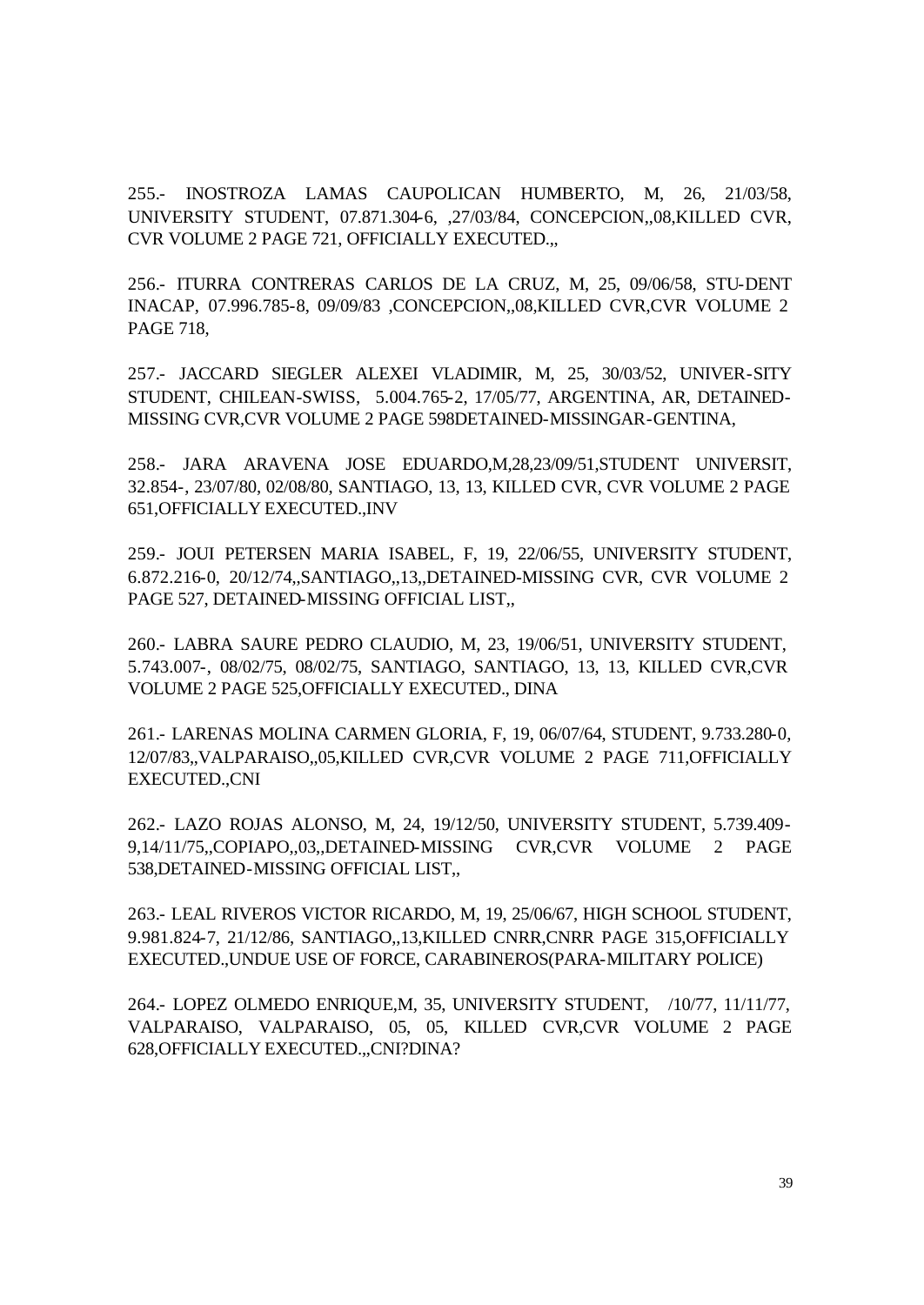265.- MAIGRET BECERRA MAURICIO ARMANDO, M, 18, 22/03/66, HIGH SCHOOL STUDENT, 09.384.252-9, 29/03/84,,SANTIAGO,,13,KILLED CVR,CVR VOLUME 2 PAGE 743, OFFICIALLY EXECUTED...

266.- MAINO CANALES JUAN BOSCO,M,27,19/02/49, PHOTOGRAPHER, STUDENT UNIVERSITY, 6.053.723-2,26/05/76,,SANTIAGO,,13,,DETAI-NED-MISSING CVR,CVR VOLUME 2 PAGE 581, DETAINED-MISSING OFFICIAL LIST,,

267.- MANZANO GONZALEZ PATRICIO ENRIQUE, M, 21, 09/01/64, UNIVER-SITY STUDENT, 9.795.026-1, 08/02/85, 09/02/85, LOS ANDES, SANTIA-GO, 13, 13, KILLED CVR, CVR VOLUME 2 PAGE 744,OFFICIALLY EXECU-TED.,,

268.- MARCHANT VIVAR MARCELA ANGELICA, F, 8, 06/01/75, SCHOOL STUDENT, 11/08/83, SANTIAGO, 13, KILLED CVR,CVR VOLUME 2 PAGE 714, OFFICIALLY EXECUTED.,,CNI

269.- MARIQUEO MARTINEZ PEDRO ANDRES, M, 16, 26/01/68, STUDENT, 01/05/84,,SANTIAGO,,13,KILLED CVR,CVR VOLUME 2 PAGE 723,OFFI-CIALLY EXECUTED.,

270.- MARTINEZ GONZALEZ RAMON HUGO, M, 23, 17/01/51, UNIVERSITY STUDENT,MEMBER CENTRAL COMMITTEE 5.718.744-, 06/01/75, 13/01/75, SANTIAGO, SANTIAGO,13,13,KILLED CVR,CVR VOLUME 2 PAGE 524,OFFICIALLY EXECUTED.,,

271.- MARTINEZ RODRIGUEZ MARIO DANIEL, M, 24, 25/06/62, UNIVER-SITY STUDENT, STUDENT LEADER, 9.150.952-0, 06/08/86, SAN ANTONIO, 05, KILLED CNRR,CNRR PAGE 189,EXECUTED INVE.,,

272.- MEDINA HERNANDEZ RODRIGO ALEJANDRO, M, 18, 11/03/58, UNI-VERSITY STUDENT, 7.965.465-5, 27/05/76, SANTIAGO,,13,,DETAINED-MISSING CVR, CVR VOLUME 2 PAGE 535,DETAINED-MISSING OFFICIAL LIST,,

273.- MENANTEAU ACEITUNO HUMBERTO JUAN CARLOS, M, 24, 04/11/51, UNIVERSITY STUDENT, EX-LEADER FINE ARTS SCHOOL,06.821.460-2,19/11/75, 01/12/75,SANTIAGO,MAIPO,13,13,KILLED CVR,CVR VOLUME 2 PAGE 534, OFFICIALLY EXECUTED.,,DINA

274.- MONTECINOS SAN MARTIN MARCOS HERNAN, M, 25, 29/05/50, UNIVERSITY STUDENT,,05.471.044-5, 03/09/75, CONCEPCION, 08,KILLED CVR V.P.,CVR VOLUME 2 PAGE 538,OFFICIALLY EXECUTED.,,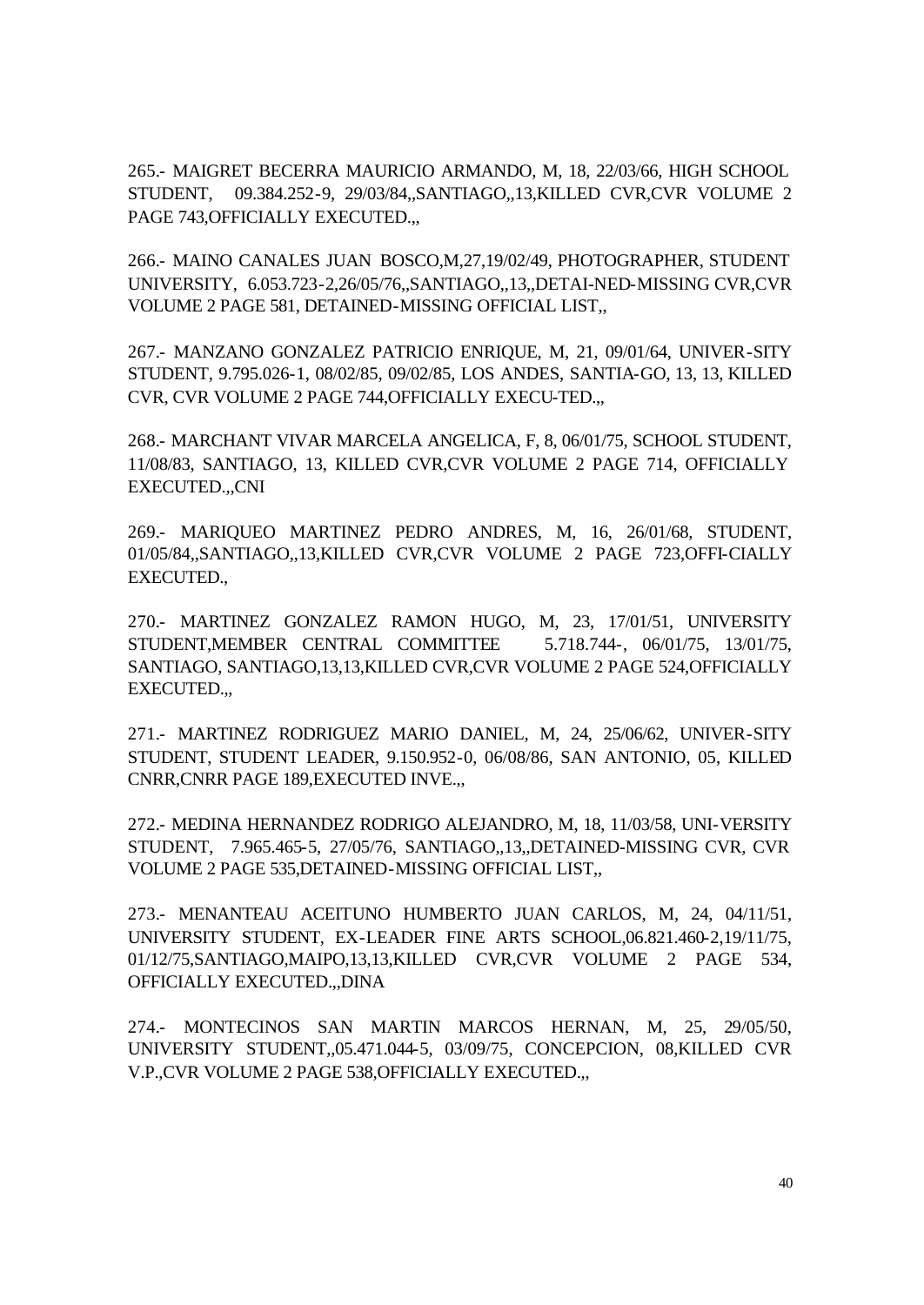275.- MORA GONZALEZ JOSE TOMAS, M, 17, 15/07/72, STUDENT, 13.934.280-1, ,02/12/89, SANTIAGO, 13,KILLED CNRR,CNRR PAGE 325, UNDUE USE OF FORCE,CARABINEROS(PARA-MILITARY POLICE)

276.- MORALES CHAVEZ ENRIQUE SEGUNDO, M, 15, 06/08/68, STUDENT, 29/11/83, SANTIAGO, 13,KILLED CVR,CVR VOLUME 2 PAGE 743,OFFI-CIALLY EXECUTED.,,

277.- MORALES MUÑOZ HENRY ANIBAL, M, 15, 05/04/69, SCHOOL STU-DENT, 10.756.149-8,,05/11/84,,SANTIAGO,,13,KILLED CVR V.P., CVR VOLUME 2 PAGE 727, OFFICIALLY EXECUTED.,,

278.- MUÑOZ ARAVENA GONZALO RODRIGO, M, 19, 21/04/66, UNIVERSITY STUDENT,, 9.883.356-0, 08/02/85, 19/11/85, VALPARAISO, VALPARAI-SO, 05,05,KILLED CNRR V.P.,CNRR PAGE 516,,KILLED IN PRISON BY CRIMINALS **PRISONERS** 

279.- NAVARRO SUBIABRE NIBALDO ALFREDO, M, 26, 28/07/63, UNIVER-SITY STUDENT, 08.750.577-4, 13/11/89, VALPARAISO,,05,KILLED CVR,CVR VOLUME 2 PAGE 743...

280.- NUÑEZ ROJAS LUIS HERNAN, M, 24, 13/11/51, UNIVERSITY STU-DENT, 6.240.343-8, 26/05/76, SANTIAGO,,13,,DETAINED-MISSING CVR,CVR VOLUME 2 PAGE 535,DETAINED-MISSING OFFICIAL LIST,,

281.- OLIVARES CORONEL IVAN NELSON, M, 18, 02/12/56, STUDENT, 6.923.363-, 21/10/75, /10/75,SANTIAGO,SANTIAGO,13,13,KILLED CVR, CVR VOLUME 2 PAGE 531,OFFICIALLY EXECUTED.,,

282.- OLIVA TRONCOSO VICTOR EDUARDO, M, 23, 02/10/51, STUDENT, 02/07/75, AR, KILLED CVR,CVR VOLUME 2 PAGE 599,OFFICIALLY EXECU-TED.,,CIV

283.- ORELLANA ROJAS HECTOR AVELINO, M, 21, 03/07/57, UNIVERSITY STUDENT, 7.882.065-9, 07/10/78, ANTOFAGASTA, 02,KILLED CNRR,CNRR PAGE 294,,UNDUE USE OF FORCE,CARABINEROS(PARA-MILITARY POLICE)

284.- ORTIZ CID GIOVANNA OF LAS MERCEDES, F, 21, 25/11/60, HIGH SCHOOL STUDENT, 06/11/82, SANTIAGO,,13,KILLED CVR,CVR VOLUME 2 PAGE 743,OFFICIALLY EXECUTED.,,

285.- PARDO ABURTO JORGE ENRIQUE, M, 15, 01/10/69, HIGH SCHOOL STUDENT, 11.649.251-2, 04/09/85, SANTIAGO, 13, KILLED CVR,CVR VOLUME 2 PAGE 730, OFFICIALLY EXECUTED.,,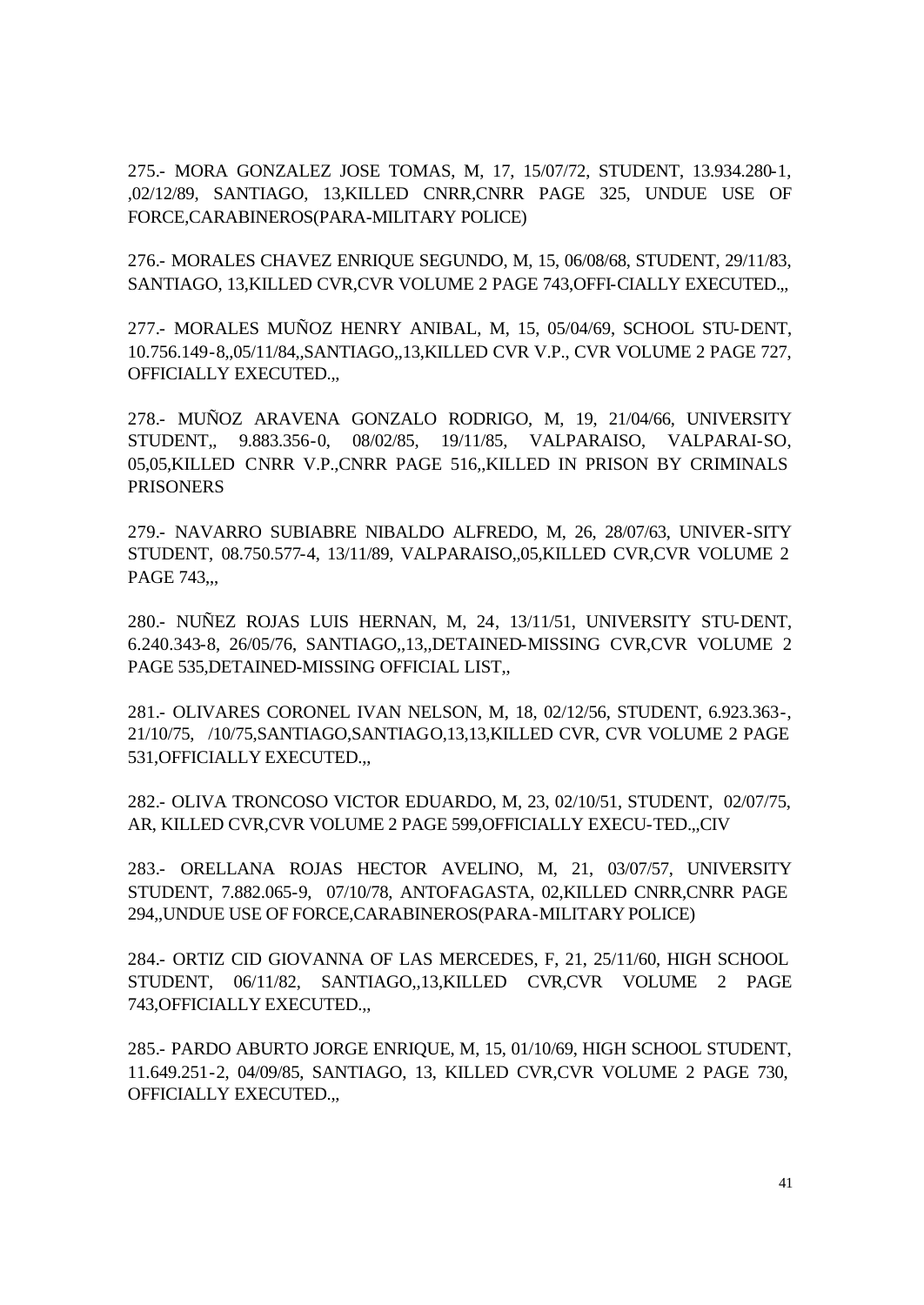286.- PEÑA HERREROS MICHELLE, F, 27, 27/07/47, UNIVERSITY STU-DENT, FORMER EMPLOYEE CHILE-VIETNAM INSTITUTE, SPANISH, 6.199.338-K, /06/75, SANTIAGO,,13,,DETAINED-MISSING CVR,CVR VOLUME 2 PAGE 574,,

287.- PEREZ ARAVENA JERONIMO JONADAC, M, 18, 26/05/67, HIGH SCHOOL STUDENT, 10.499.513-6, 29/06/85, LINARES, ,07,,DETAINED-MISSING CNRR,CNRR PAGE 259DETAINED-MISSINGCIVIL POLICE,,

288.- PEREZ VARGAS IVAN RENATO, M, 21, 06/12/54, UNIVERSITY STUDENT, 24/02/76, SANTIAGO, 13,KILLED CVR V.P.,CVR VOLUME 2 PAGE 534,OFFICIALLY EXECUTED.,,

289 .- PEREZ VARGAS MIREYA DE LOURDES, F, 21, 06/12/54, UNIVER-SITY STUDENT, 7.042.176-, 24/02/76, 24/02/76, SANTIAGO, SANTIAGO, 13, 13,KILLED CVR,CVR VOLUME 2 PAGE 534,OFFICIALLY EXECUTED.,,

290.- PIÑONES VEGA LUIS HUMBERTO, M, 21, 13/02/53, STUDENT INDUSTRIALIST STUDIES 08/01/75, SANTIAGO, 13,,DETAINED-MISSING CNRR,CNRR PAGE 250, DETAINED-MISSING OFFICIAL LIST,,DINA

291.- POLDEN PEHUEN MERCEDES LUZMIRA, F, 17, 15/06/61, STUDENT, 05/05/79, SANTIAGO, ,13,KILLED CNRR,CNRR PAGE 296, OFFICIALLY EXECUTED., UNDUE USE OF FORCE,CARABINEROS(PARA-MILITARY POLICE)

292.- QUEZADA CAPETILLO DANILO WILFREDO, M, 26,16/01/57, UNIVER-SITY STUDENT, 7.170.210-3, 11/02/83, ,VALPARAISO,,05,KILLED CNRR,CNRR PAGE 185,EXECUTED INVE.,,CIVIL POLICE

293.- QUEZADA YAÑEZ MARCOS, M, 17, 30/09/71, HIGH SCHOOL STUDENT, 11.782.300-8, 24/06/89, 24/06/89, MALLECO, MALLECO, 09, 09, KILLED CVR,CVR VOLUME 2 PAGE 653,OFFICIALLY EXECUTED.,,CARABINE-RO(PARA-MILITARY POLICE)S

294.- QUIROZ NILO PATRICIA ANGELICA, F, 28, 26/10/58, UNIVERSITY STUDENT,, 8.775.336-0, 16/06/87, SANTIAGO,,13,KILLED CVR,CVR VOLUME 2 PAGE 642,OFFICIALLY EXECUTED.,,

295.- RANDOLPH SEGOVIA JOSE RODOLFO RIGOBERTO, M, 24, 11/04/61, UNIVERSITY STUDENT, 07.698.161-2, 26/05/85, 26/05/85, CONCEP-CION, CONCEPCION, 08, 08, KILLED CVR,CVR VOLUME 2 PAGE 743,OFFI-CIALLY EXECUTED.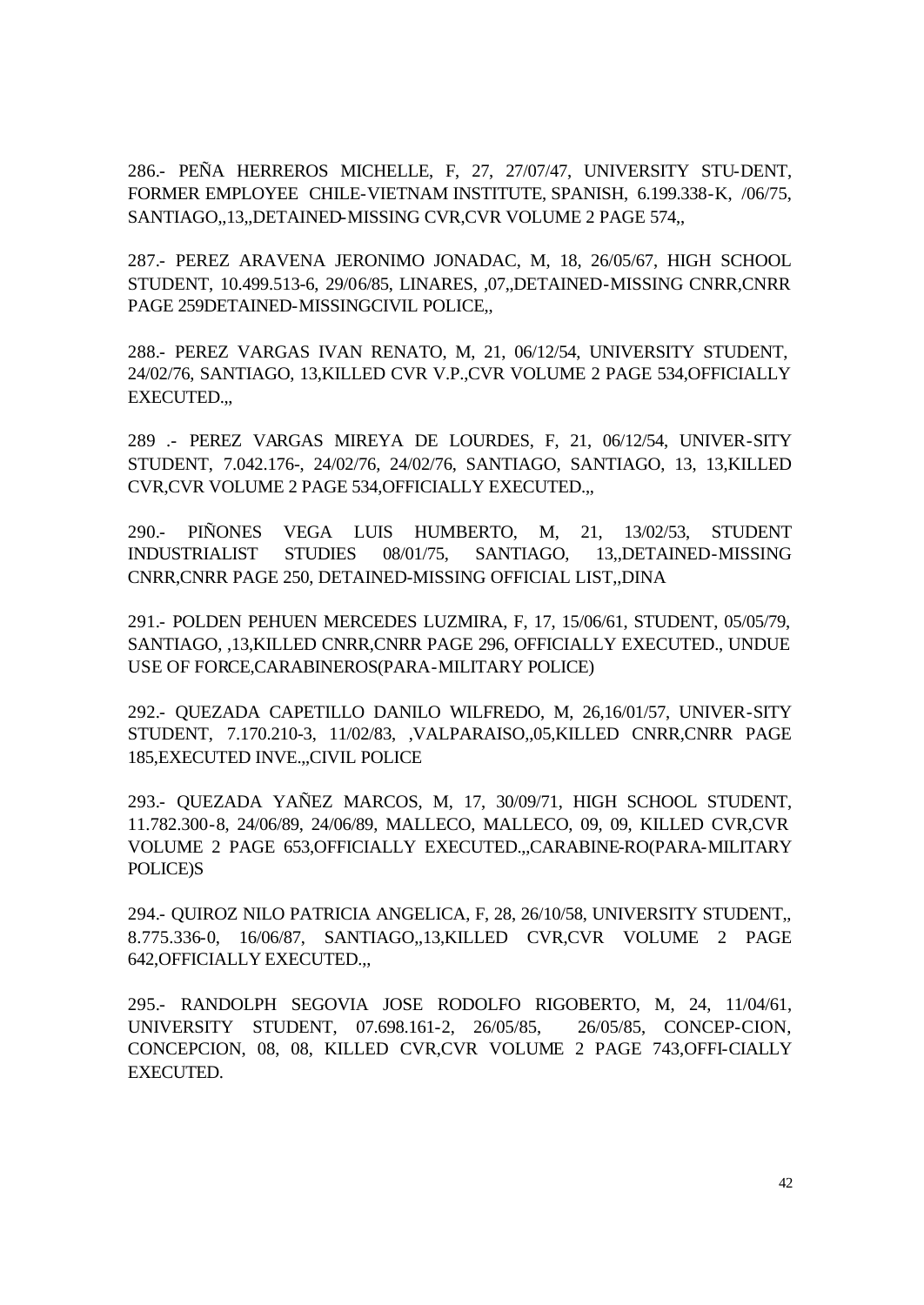296.- REYES ARZOLA MARCO AURELIO, M, 20, 27/04/66, STUDENT, 10.484.819-2, 21/09/86, SANTIAGO, 13, KILLED CVR,CVR VOLUME 2 PAGE 743,OFFICIALLY EXECUTED.,,

297.- RIOS CESPEDES ERNESTO IGOR, M, 18, 16/12/67, UNIVERSITY STUDENT, 11.269.398-K, 03/07/86, SANTIAGO, 13, KILLED CVR, CVR VOLUME 2 PAGE 735, OFFICIALLY EXECUTED.,,

298.- RIOS CROCCO ALICIA VIVIANA, F, 25, 02/10/58, UNIVERSITY STUDENT, 8.615.083-2,, 12/12/84, ,SANTIAGO, ,13,KILLED CNRR, CNRR PAGE 188,EXECUTED INVE.,,

299.- RIOS PACHECO SONIA DEL TRANSITO, F, 30, 14/08/44, UNIVER-SITY STUDENT, 6.292.588-4, 17/01/75, VALPARAISO, 05,,DETAINED-MISSING CVR, CVR VOLUME 2 PAGE 528,DETAINED-MISSING OFFICIAL LIST,,

300.- RIOS SOTO HERBIT GUILLERMO, M, 24, 30/12/50, UNIVERSITY STUDENT,, 5.696.032-5, 03/01/75, SANTIAGO,,13,,DETAINED-MISSING CVR,CVR VOLUME 2 PAGE 523,DETAINED-MISSING OFFICIAL LIST,,

301.- RIOS VIDELA HUGO DANIEL, M, 21, 12/12/53, UNIVERSITY STU-DENT, 6.494.858-K, 14/02/75,,SANTIAGO,,13,,DETAINED-MISSING CVR,CVR VOLUME 2 PAGE 525,DETAINED-MISSING OFFICIAL LIST,,

302.-RIQUELME CASTILLO LUIS FERNANDO, M, 14, 03/10/70, SCHOOL STUDENT, 13.474.617-3, / /, 04/08/85, SANTIAGO, 13, KILLED CVR, CVR VOLUME 2 PAGE 743,OFFICIALLY EXECUTED.,,

303.- RIQUELME LEMUS MARCELO AUGUSTO, M, 17, 23/04/67, STUDENT, 14/08/84, SANTIAGO, 13,KILLED CVR V.P.,CVR VOLUME 2 PAGE 723,OFFICIALLY EXECUTED.,,

304.- ROBLES ORTEGA PABLO MARCELO, M, 16, 09/03/73, HIGH SCHOOL STUDENT, 12.507.924-5, 26/11/89, CORDILLERA,,13,KILLED CVR,CVR VOLUME 2 PAGE 659,OFFICIALLY EXECUTED.,,

305.- RODRIGUEZ CELIS VICTOR RENE, M, 16, 17/03/67, SCHOOL STU-DENT, , / /, 11/05/83,,SANTIAGO,,13,KILLED CVR V.P., CVR VOLUME 2 PAGE 710,OFFICIALLY EXECUTED.,,INV?

306.- RODRIGUEZ HERRERA NIBALDO MANUEL, M, 14, 01/10/69, HIGH SCHOOL STUDENT, . . -, / /, 04/09/84, SANTIAGO, 13, KILLED CVR, CVR VOLUME 2 PAGE 725,OFFICIALLY EXECUTED.,,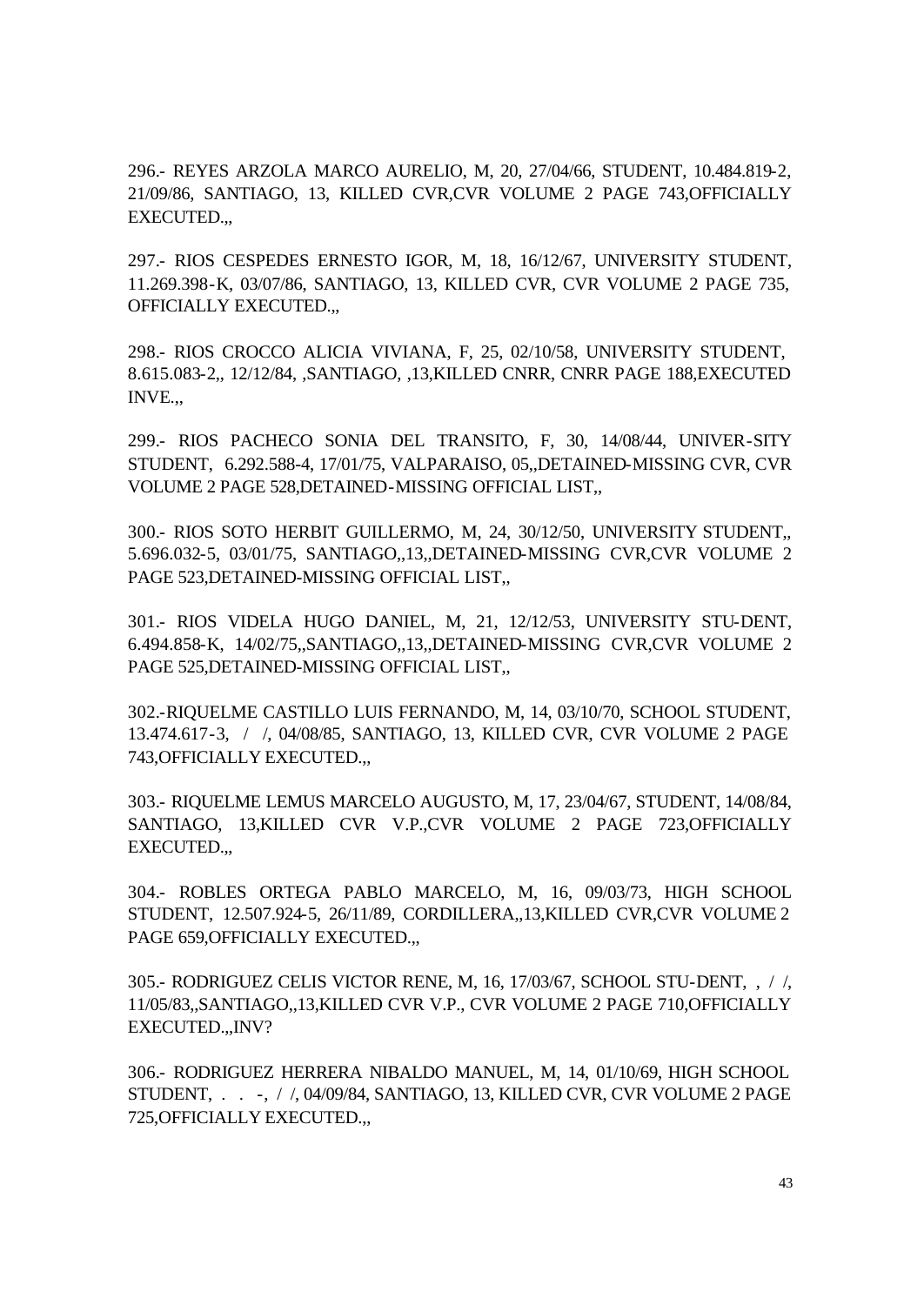307.- RODRIGUEZ LEAL PABLO, M, 18, STUDENT, 15/11/81, SANTIAGO, 13,DETAINED-MISSING CVR, CVR VOLUME 2 PAGE 656,,,CIVIL POLICE

308.- RODRIGUEZ MENA HUGO ABRAHAM, M, 8, 22/07/76, SCHOOL STU-DENT, . . -, / /, 30/10/84,,SANTIAGO,,13,KILLED CVR,CVR VOLUME 2 PAGE 728,OFFICIALLY EXECUTED.,,

312.- ROJAS ROJAS JAIME IGNACIO, M, 9, 19/06/74, SCHOOL STUDENT, . -, / /,11/08/83, VALPARAISO,,05,KILLED CVR, CVR VOLUME 2 PAGE 714,OFFICIALLY EXECUTED.,,

313.- RUBILAR OCAMPO CLARA LUZ, F, 25, 21/05/49, UNIVERSITY STUDENT, 6.716.563-2, /03/76, SANTIAGO,,13,,DETAINED-MISSING CNRR,CNRR PAGE 254,,,DINA

314.- SAEZ PEREZ ORLANDO JOSE, M, 10, 16/11/69, SCHOOL STUDENT, 24/03/80, SANTIAGO,,13,KILLED CVR,CVR VOLUME 2 PAGE 673,

315.- SALINAS MARTIN ISIDRO HERNAN, M, 18, 12/02/68, HIGH SCHOOL STUDENT, 9.668.681-1, / /,01/07/86, SANTIAGO, 13,KILLED CVR,CVR VOLUME 2 PAGE 647,OFFICIALLY EXECUTED.

316.- SANDOVAL CARO ERICA DEL CARMEN, F, 15, 14/08/68, HIGH SCHOOL STUDENT, 28/03/84, SANTIAGO,,13,KILLED CVR,CVR VOLUME 2 PAGE 722,OFFICIALLY EXECUTED.

317.- SILVA SOTO RICARDO CRISTIAN, M, 28, 04/02/59, UNIVERSITY STUDENT, 8.072.223-0, 16/06/87, SANTIAGO,,13,KILLED CVR,CVR VOLUME 2 PAGE 643, OFFICIALLY EXECUTED.

318.- SOLIZ POVEDA ROSA ELVIRA, F, 24, 27/07/51, UNIVERSITY STUDENT, EX-STUDENT LEADER, 6.496.426-7, 07/07/75, SANTIAGO, 13, DETAINED-MISSING CVR,CVR VOLUME 2 PAGE 575,DETAINED-MISSING OFFICIAL LIST,,

319.- SOTO HERRERA JOSE ANTONIO, M, 15, 10/02/70, STUDENT, 11.527.558-5, / /, 04/09/85, SANTIAGO,,13,KILLED CVR V.P.,CVR VOLUME 2 PAGE 731, OFFICIALLY EXECUTED.

320.- STOCKLE POBLETE GLORIA ANA, F, 21, 28/08/62, UNIVERSITY STUDENT, 8.983.985-8, 30/01/84,,COPIAPO,,03, KILLED CNRR, CNRR PAGE 338, OFFICIALLY EXECUTED.,POWER ABUSE,MILITARY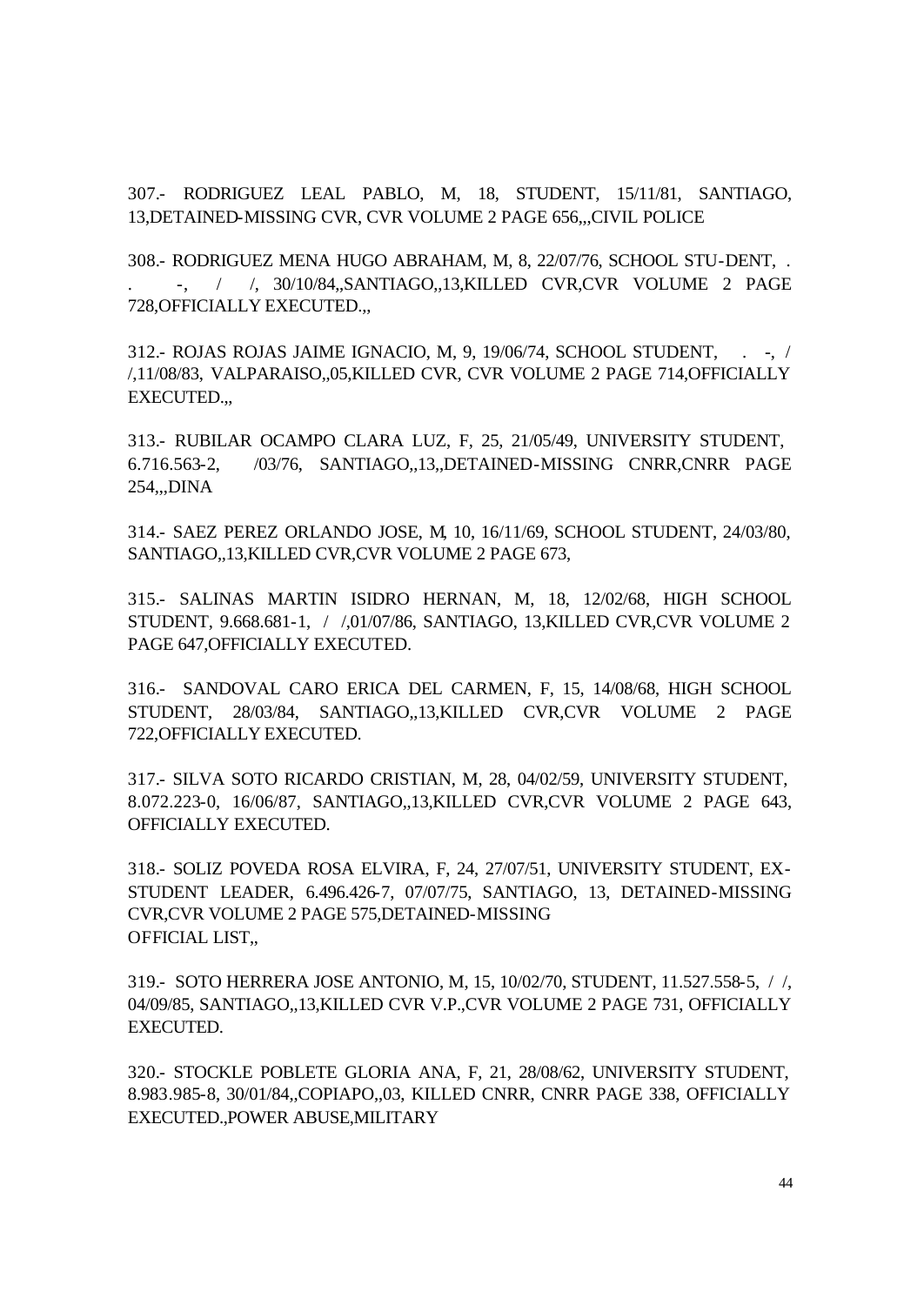321.- TAMAYO MARTINEZ MANUEL JESUS, M, 24, 06/05/51, UNIVERSITY STUDENT, EX-STUDENT LEADER, 5.543.248-1, 03/04/76, ARGENTINA,,AR,,DETAINED-MISSING CVR,CVR VOLUME 2 PAGE 597DETAI-NED-MISSINGARGENTINA,,

322.- THAUBY PACHECO CLAUDIO FRANCISCO, M, 24, 15/11/50, UNIVER-SITY STUDENT, 5.392.364-k,31/12/74,, SANTIAGO,,13,,DETAINED-MISSING CVR,CVR VOLUME 2 PAGE 571,DETAINED-MISSING OFFICIAL LIST,,

323.- TOBAR MARTINEZ JESSICA ALEJANDRA, F, 21, 06/11/63, STUDENT, 9.785.380-0, 25/05/85, SANTIAGO,,13,KILLED CVR,CVR VOLUME 2 PAGE 683,

324.- TORRES TELLO MACARENA DENISSE, F, 6, 20/08/83, SCHOOL STUDENT, 15.700.316-K, 23/05/89, SANTIAGO,,13,KILLED CVR,CVR VOLUME 2 PAGE 659,OFFICIALLY EXECUTED.

325.- UGAS MORALES RODRIGO EDUARDO, M, 22, 25/08/52, STUDENT, 6.529.076- 6, 07/02/75,,SANTIAGO,,13,,DETAINED-MISSING CVR,CVR VOLUME 2 PAGE 523,DETAINED-MISSING OFFICIAL LIST,

326.- URBINA CHAMORRO JILBERTO PATRICIO, M, 25, 06/07/49, UNIVER-SITY STUDENT, EX-LOCAL AND STUDENT LEADER, 5.865.078-1, 06/01/75, SANTIAGO, 13,,DETAINED-MISSING CVR,CVR VOLUME 2 PAGE 523,DETAI-NED-MISSING OFFICIAL LIST,,

327.- URRUTIA GALAZ DAVID EDISON, M, 26, 04/12/49, CARPENTER, STUDENT DUOC,, 5.309.807-K, /12/75,,SANTIAGO,,13,,DETAINED-MISSING CVR,CVR VOLUME 2 PAGE 558,DETAINED-MISSING OFFICIAL LIST,,

328.- VALENZUELA LEIVA LUIS OSCAR, M, 20, 22/01/54, UNIVERSITY STUDENT, EX-CANDIDATO PRESIDENT FESES, 7.189.947-0, 10/01/75, SANTIAGO,,13,,DETAINED-MISSING CNRR,CNRR PAGE 249,DETAINED-MIS-SING OFFICIAL LIST,,

329.- VALENZUELA LEVI JOSE JOAQUIN, M, 29, 15/04/58, UNIVERSITY STUDENT, 5.124.944-5, / /, 16/06/87, SANTIAGO, 13, KILLED CVR,CVR VOLUME 2 PAGE 643,OFFICIALLY EXECUTED.,,

330.- VARGAS GALLARDO GUILLERMO CIRILO, M, 21, 05/03/63, UNIVER-SITY STUDENT, 08.837.456-8, / /,05/09/84,,COPIAPO,,03,KILLED CVR,CVR VOLUME 2 PAGE 724,OFFICIALLY EXECUTED.,,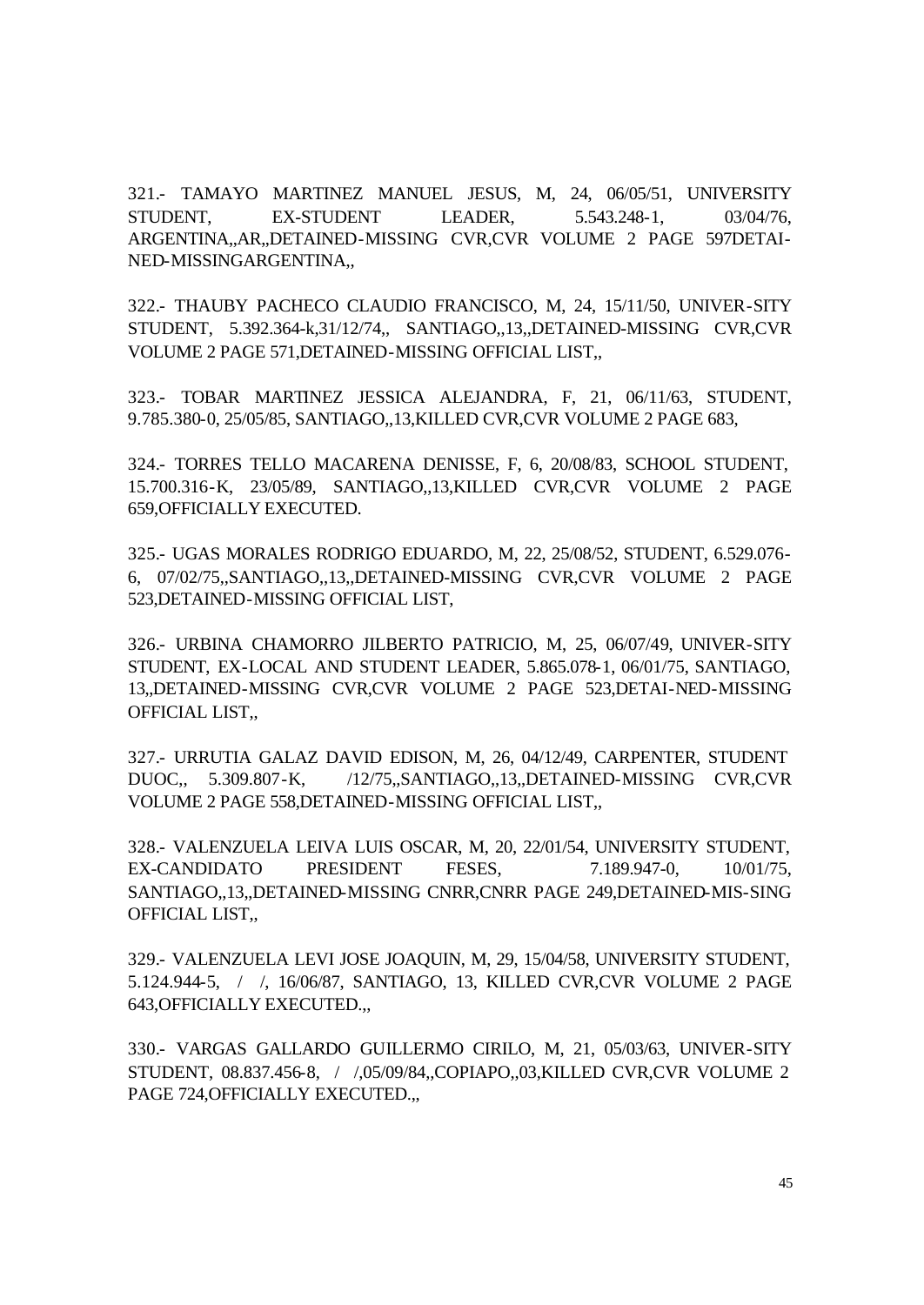331.- VASQUEZ SAENZ JAIME ENRIQUE, M, 27, 24/11/47, UNIVERSITY STUDENT,, 5.718.595-3, 13/02/75, SANTIAGO, 13,,DETAINED-MISSING CVR,CVR VOLUME 2 PAGE 525,DETAINED-MISSING OFFICIAL LIST,

332.- VERA LINARES MARISOL DE LAS MERCEDES, F, 22, 14/10/62, UNIVERSITY STUDENT, 09.474.939-5, / /,04/09/85,,SANTIAGO,,13,KILLED CVR,CVR VOLUME 2 PAGE 730,OFFI-CIALLY EXECUTED.

333.- VERGARA TOLEDO RAFAEL MAURICIO, M, 18, 26/01/67, STUDENT, 10.782.746-3, / /,29/03/85,,SANTIAGO,,13,KILLED CVR,CVR VOLUME 2 PAGE 640,OFFICIALLY EXECUTED.

334.- VILLAR QUIJON ELIAS RICARDO, M, 20, 23/07/54, UNIVERSITY STUDENT, 6.179.139-6, 27/01/75, VALPARAISO,,05,,DETAINED-MISSING CVR, CVR VOLUME 2 PAGE 529,DETAINED-MISSING OFFICIAL LIST,

335.- WOOD GWIAZDON RONALD WILLIAM, M, 20, 04/11/65, STUDENT I.P.S., 8.906.180-6, / /,23/05/86,,SANTIAGO,,13,KILLED CVR,CVR VOLUME 2 PAGE 733,OFFICIALLY EXECUTED.,,

336.- YAÑEZ FIGUEROA PATRICIO ALEJANDRO, M, 14, 14/09/68, HIGH SCHOOL STUDENT, . . -, / /, 14/06/83, SANTIAGO, 13, KILLED CVR V.P., CVR VOLUME 2 PAGE 710,OFFICIALLY EXECUTED.,,CNI

337.- ZAMORA PORTILLA PEDRO GERMAN, M, 16, 15/01/67, STUDENT, 11.165.554- 5, / /,13/10/83,,SANTIAGO,,13,KILLED CVR,CVR VOLUME 2 PAGE 719,OFFICIALLY EXECUTED.,,

#### C. OFFICIALS

1. Murdered or detained-missing on 11th September 1973

338.- ARENAS DIAZ GUILLERMO JESUS, M, 25, 20/08/48, ACCOUNTANT (SOCORA), 5.626.984-3, 11/09/73, SANTIAGO,,13,,DETAINED-MISSING CVR,CVR VOLUME 1 PAGE 136, DETAINED-MISSING OFFICIAL LIST,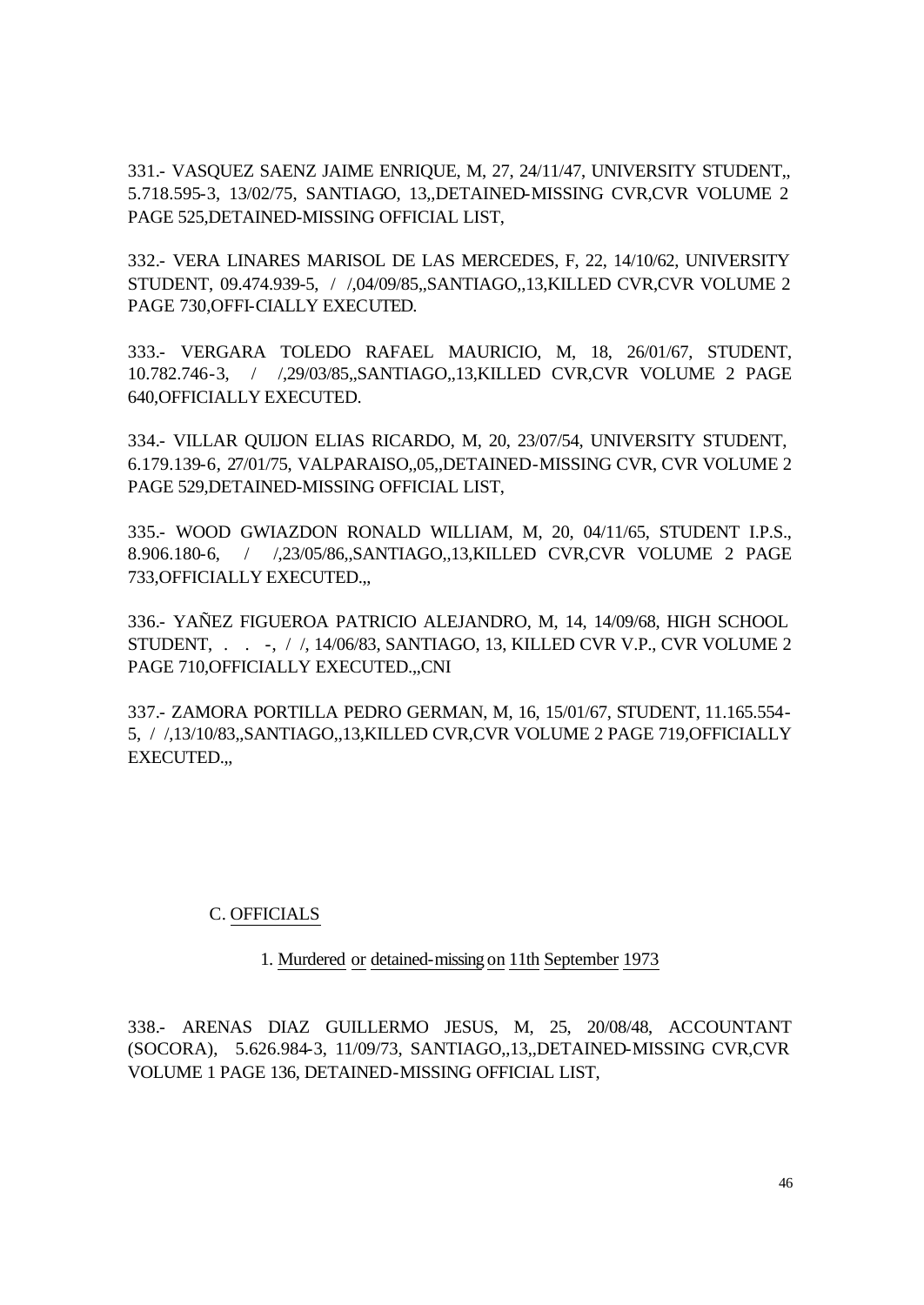339.- MUÑOZ CORNEJO MANUEL DEL CARMEN, M, 32, 21/10/40, HEAD OF PERSONNEL SOQUIMICH, 3.694.511-7, 11/09/73, TOCOPILLA,,02,,DETAI-NED-MISSING CVR,CVR VOLUME 1 PAGE 273,DETAINED-MISSING OFFICIAL LIST,

#### 2. Murdered or detained-missing between 12th September 1973 and 16th December 1974

340.- ACUÑA ALVAREZ CARLOS PATRICIO, M, 26, 26/05/47, SUPERVISOR CHUQUICAMATA, 5.203.033-1, 11/09/73, 13/10/73, EL LOA, ANTOFA-GASTA, 02, 02, KILLED CVR,CVR VOLUME 1 PAGE 264,OFFICIALLY EXECU-TED.

341.- AEDO HERRERA OSCAR GASTON, M, 23, 17/12/49, FOREST EXPERT CONAF, AREA HEAD SAG, 5.867.633-0, 06/10/73, 16/10/73, CHOAPA,ELQUI,04,04,KILLED CVR,CVR VOLUME 1 PAGE 286,OFFICIALLY EXECUTED.

342.- AGUAD PEREZ FARUC JIMMI, M, 26, 29/09/47, EMPLOYEE SADEMI, 00.132.447-,08/10/73,11/10/73,PETORCA,SAN FELIPE,05,05,KILLED CVR,CVR VOLUME 1 PAGE 300,OFFICIALLY EXECUTED.,,

343.- AGUILAR CUBILLOS JORGE RICARDO, M, 28, 26/05/45, HEAD OF SERVICE CORA, 4.692.596-3, 05/10/73, 05/10/73, OSORNO, OSORNO, 10, 10, KILLED CVR, CVR VOLUME 1 PAGE 415,OFFICIALLY EXECUTED.

344.- AGUIRRE PRUNEDA REINALDO ARMANDO, M, 28, 30/12/44, CIVIL OFFICIAL SOQUIMICH, 4.823.648-0, /09/73, 04/10/73, TOCOPILLA, TOCOPILLA, 02, 02,KILLED CVR,CVR VOLUME 1 PAGE 275,OFFICIALLY EXECUTED.,,CARABINERO(PARA-MILITARY POLICE)S

345.- ANGULO MATAMALA ROLANDO GASTON, M, 26, 16/02/48, SOCIAL ASSISTANT (D.A.S. HEAD), .322.757-, 19/04/74, /04/74, ÑUBLE, ÑUBLE,08,08,KILLED CVR,CVR VOLUME 2 PAGE 500,OFFICIALLY EXECUTED.,

346.- ARCE TOLOZA TEOFILO SEGUNDO, M, 26, 04/11/46, CIVIL OFFI-CIAL CORA, 04.860.570-2, 12/09/73, 02/10/73, LINARES, LINARES, 07, 07, KILLED CVR,CVR VOLUME 1 PAGE 312,OFFICIALLY EXECUTED.,

347.- AVILA LARA CESAR OSVALDO DEL CARMEN, M, 36, 11/01/37, TEACHER, PROVINCIAL DIRECTOR OF EDUCATION, 3.116.935-6, 27/09/73, OSORNO,,10,,DETAINED-MISSING CVR,CVR VOLUME 1 PAGE 413,DETAINED-MISSING OFFICIAL LIST,,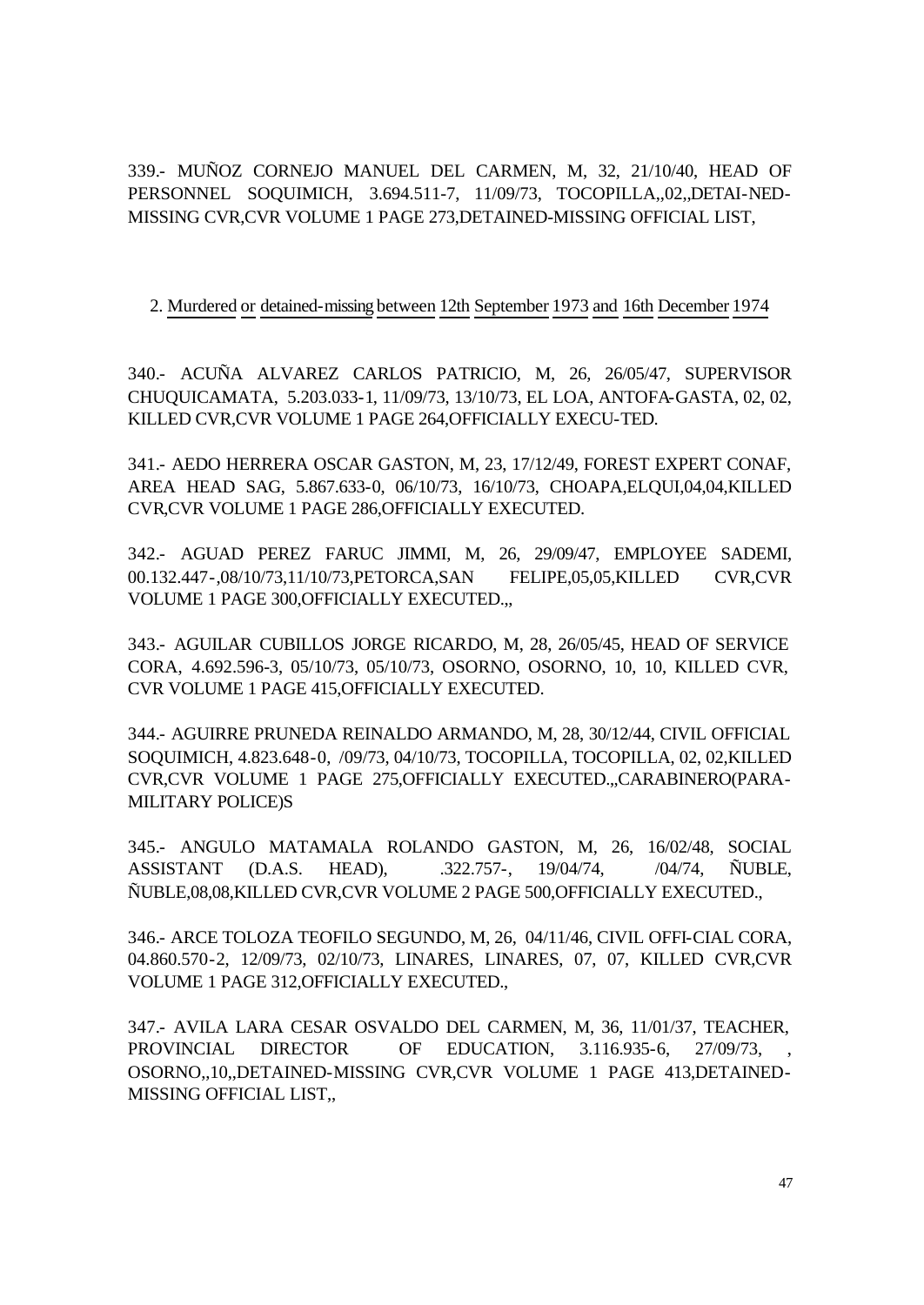348.- AVILA MALDONADO MARIO ALBERTO, M, 27, 11/03/46, EMPLOYEE SOCIAL DEVELOPMENT OFFICE, 09/10/73, /10/73, CONCEPCION, CONCEP-CION, 08, 08, KILLED CVR,CVR VOLUME 1 PAGE 333,OFFICIALLY EXECU-TED.,,CARABINERO(PARA-MILITARY POLICE).

349.- BETTANCOURT BAHAMONDE SILVIO FRANCISCO, M, 22, 19/12/50, OIL ENGINEER ENAP,SECRETARY GENERAL MAPU PUNTA ARENAS, 5.226.891-5, 13/09/73,,PUNTA ARENAS,,12,,DETAINED-MISSING CNRR,CNRR PAGE 227DETAINED-MISSINGCIVIL POLICE

350.- BURGOS LAVOZ OSVALDO, M, 43, 01/05/30, OFFICER BANCO DEL ESTADO, 3.024.705-1, 15/09/73,,CAUTIN,,09,,DETAINED-MISSING CVR,CVR VOLUME 1 PAGE 387,DETAINED-MISSING OFFICIAL LIST,,

351.- BURGOS SEPULVEDA ANIBAL SEGUNDO, M, 00, EMPLOYEE BANCO DEL ESTADO,,, 27/09/73, 27/09/73, CAUTIN, CAUTIN,09,09,KILLED CVR,CVR VOLUME 1 PAGE 381...

352.- BUSTAMANTE MANCILLA CARLOS ALBERTO, M, 23, 15/04/50, EMPLO-YEE ARGENTINA EMBASSY, 5.741.130-9, 14/09/73,,SANTIAGO,,13,KILLED CVR,CVR VOLUME 1 PAGE 146,OFFICIALLY EXECUTED.,,MILITARY PATR.

353.- BUSTOS MARCHANT JUAN RAMON, M, 47, 22/10/26, CIVIL POLICE CHIEF, 29/04/74, 02/05/74, SANTIAGO, VALPARAISO, 05, KILLED CNRR,CNRR PAGE 443,EXECUTED INVE., SUICIDE AS A CONSEQUENCE OF REPRESSION, NAVY INTELLIGENCE SERVICE (S.I.N.)

354.- CABEZAS GACITUA JULIO CESAR, M, 45, 27/08/28, LAWYER, PROCURADOR PROSECUTOR COUNCIL FOR THE STATE DEFENSE, 02.793.031-K, 14/09/73, 11/10/73, IQUIQUE,IQUIQUE,01,01,KILLED CVR,CVR VOLUME 1 PAGE 253,OFFICIALLY EXECUTED.

355.- CABRERA ABARZUA HAROLDO RUPERTO, M, 34, 21/03/39, COMMERCIAL ENGINEER, SUBMANAGER FINANZAS CHUQUICAMATA, 3.218.859-1,12/09/73, 19/10/73, EL LOA, EL LOA, 02, 02,KILLED CVR,CVR VOLUME 1 PAGE 269,OFFICIALLY EXECUTED.

356.- CABRERA BALARRIZ ELIZABETH DEL CARMEN, F, 23, 19/11/49, SOCIAL ASSISTANT, HEAD WELFARE DEPARTAMENT UNIV. DEL NORTE, 05.940.984-0, /09/73, 15/09/73, ANTOFAGASTA, ANTOFAGASTA,02,02,KILLED CVR,CVR VOLUME 1 PAGE 262,OFFICIALLY EXECUTED.,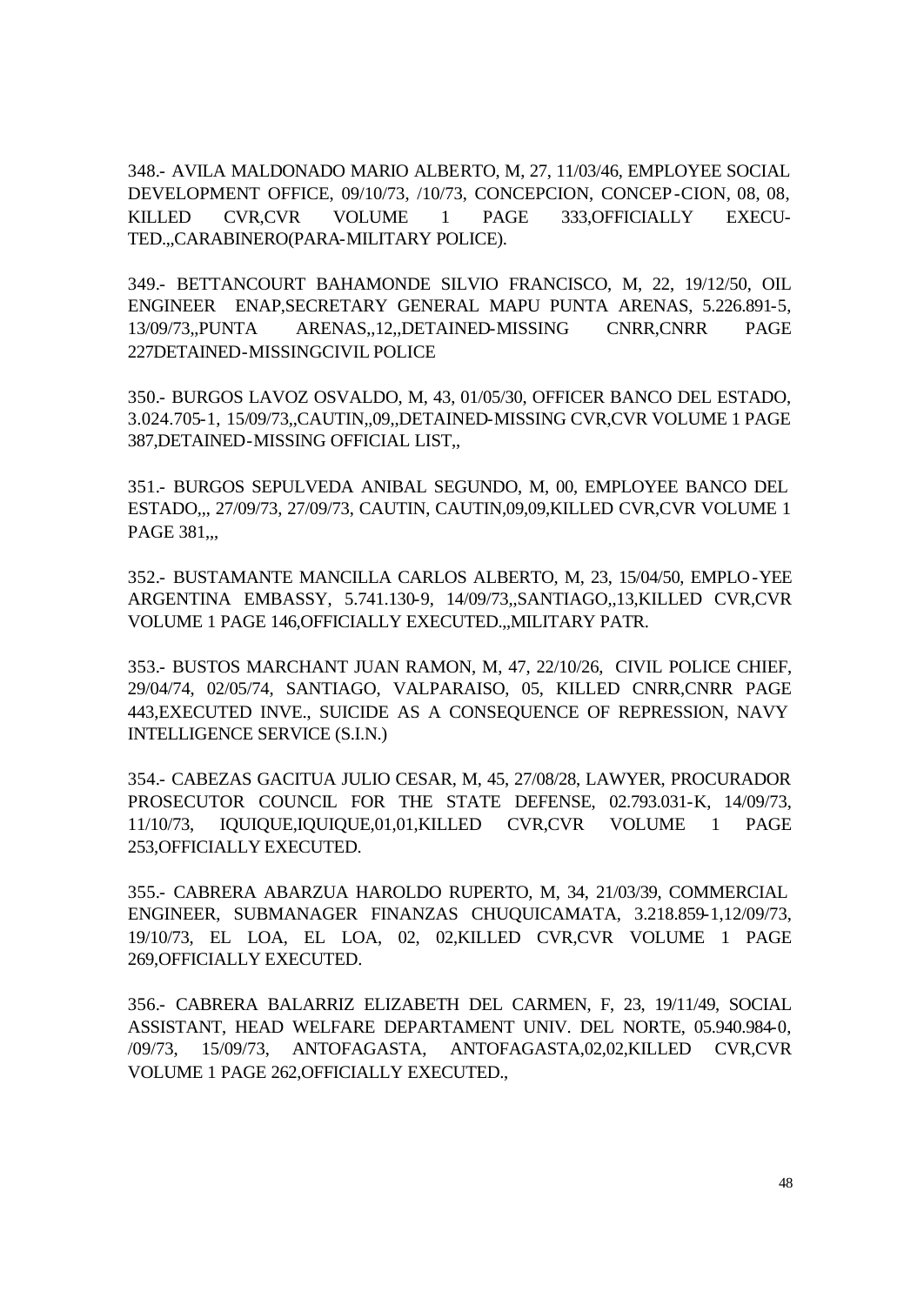357.- CACERES GATICA JORGE ROLANDO, M, 28, 13/08/45, EMPLOYEE HOSPITAL S.JUAN DE DIOS, 17/09/73, 21/09/73, SANTIAGO, SANTIAGO,13,13,KILLED CVR,CVR VOLUME 1 PAGE 153,OFFICIALLY EXECU-TED.,,MILITARY.REG.YUNGAY

358.- CALDERON VILLALON JUAN EFRAIN, M, 25, 08/12/47, CUSTOMS CIVIL OFFICIAL, EX-MARINE, 05.301.773-8, 14/09/73, 29/09/73, VALPARAISO, IQUIQUE,,01,KILLED CVR,CVR VOLUME 1 PAGE 247,OFFI-CIALLY EXECUTED.,

359.- CAÑAS NOLBERTO JESUS, M, 48, 15/10/24, FISH CENTER MANAGER, 11/09/73, 29/09/73, IQUIQUE, IQUIQUE,01,01,KILLED CVR,CVR VOLUME 1 PAGE 247,

360.- CARCAMO RODRIGUEZ JULIO ANTONIO, M, 37, 04/03/36, TEACHER NORMALISTA, 6.570.574-5, 02/10/73, 02/10/73, AYSEN, AYSEN, 11, 11, KILLED CVR,CVR VOLUME 1 PAGE 425,OFFICIALLY EXECUTED.,

361.- CARCAMO RUIZ RUDY, M, 28, 10/10/46, INSPECTOR SOCOAGRO, EX-MEMBER GAP, 5.056.181-K, 27/11/74,,CONCEPCION,,08,,DETAINED-MISSING CVR,CVR VOLUME 2 PAGE 537,DETAINED-MISSING OFFICIAL LIST,

362.- CARRILLO TORNERIA ISIDORO DEL CARMEN, M, 48, 20/05/27, MANAGER ENACAR, 2.544.164-8, 22/09/73, 22/10/73, CONCEPCION, CONCEPCION, 08, 08, KILLED CVR,CVR VOLUME 1 PAGE 331,

363.- CIENFUEGOS CAVIERES SERGIO EDUARDO JOSE, M, 23, 04/02/50, CIVIL OFFICIAL UNIVERSITY OF CHILE,, 4.777.108-0, 07/01/74, SANTIAGO,,13,,DETAINED-MISSING CVR,CVR VOLUME 2 PAGE 486,DETAI-NED-MISSING OFFICIAL LIST,

364.- CONCHA BASCUÑAN MARCELO RENAN, M, 30, 26/10/45, AGRONOMIST ENGINEER CORFO, 4.945.518-6, 10/05/76, SANTIAGO,,13,,DETAINED-MISSING CVR,CVR VOLUME 2 PAGE 547,DETAINED-MISSING OFFICIAL LIST,

365.- CONSTANZO VERA JOSE ALFONSO, M, 26, 09/10/46, TECHNICIAN CAP, 04.861.727-1, 13/09/73, 21/09/73, TALCAHUANO,08,08,KILLED CVR,CVR VOLUME 1 PAGE 328,OFFICIALLY EXECUTED.,

366.- CONTRERAS LEON LUIS EDUARDO, M, 33, 26/08/40, EMPLOYEE CODELCO,EX-LEADER UNITED TRADE UNIONS CONFEDERATION (CUT), 04.570.348-7, 22/10/73, EL LOA,,02,,DETAINED-MISSING CVR,CVR VOLUME 1 PAGE 272,DETAINED-MISSING CLARIFIED,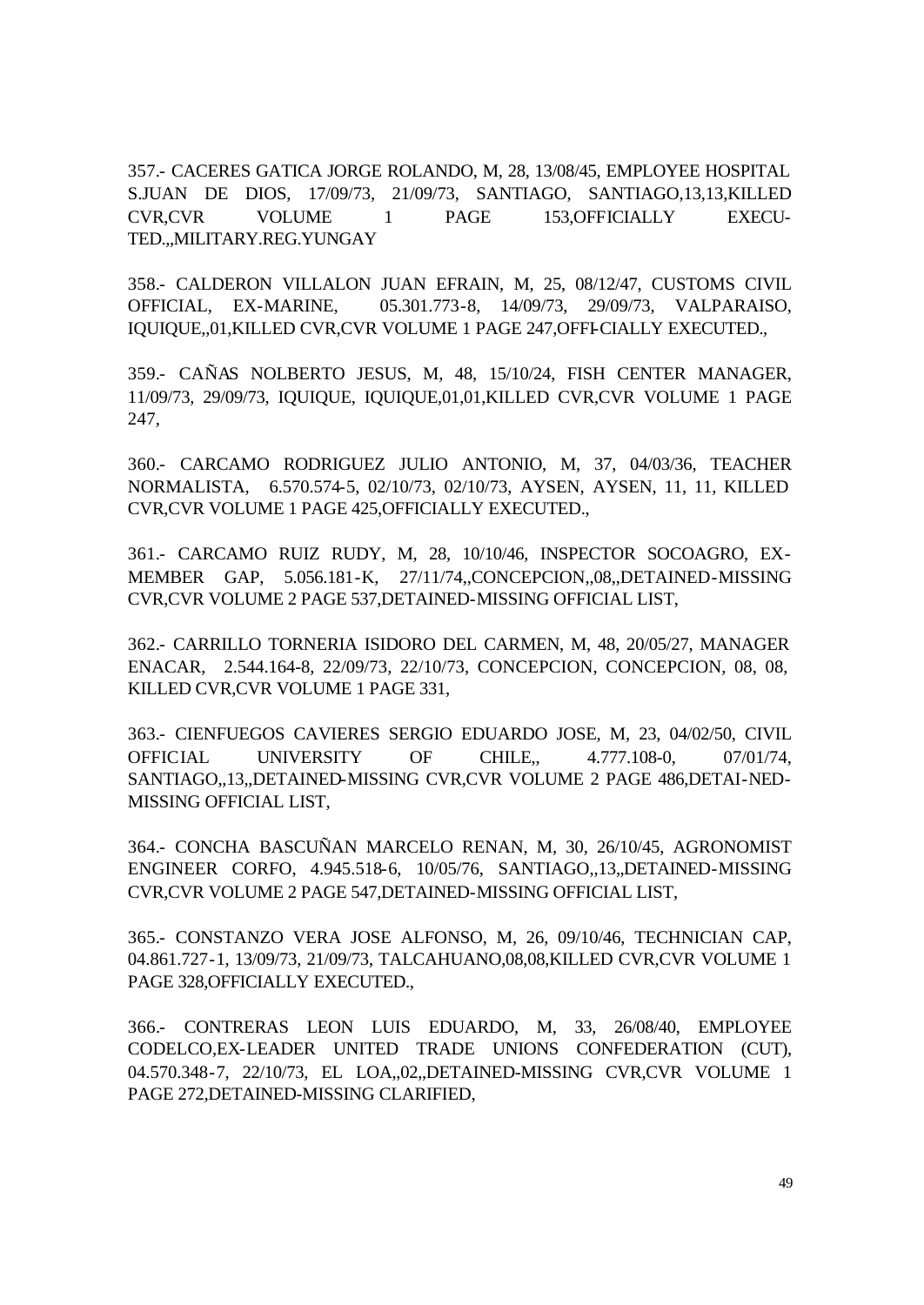367.-CORDOVA CROXATO JOSE RUFINO, M, 35, 05/12/37, ADMINISTRATOR EMPORCHI, 03.852.128-4, 11/09/73, 11/10/73, IQUIQUE, IQUIQUE, 01,01,KILLED CVR, CVR VOLUME 1 PAGE 253,OFFICIALLY EXECUTED.,

368.- CORNEJO CARVAJAL JORGE ANTONIO, M, 26, 06/07/73, INSPECTOR DIRINCO, 16/09/73, 18/11/73, MELIPILLA, SAN ANTONIO, 05,KILLED CVR,CVR VOLUME 1 PAGE 296,OFFICIALLY EXECUTED.,,MILITARY,

369.- CRISOSTOMO TORO MANUEL HUMBERTO, M, 25, 05/03/49, ACCOUN-TANT SEAM-CORFO, 5.118.596-K,02/10/73,,ÑUBLE,,08,,DETAINED-MIS-SING CVR,CVR VOLUME 1 PAGE 340,DETAINED-MISSING OFFICIAL LIST,

370.- CUEVAS DIAZ BRENO BENICIO, M, 45, 10/01/28, HEALTH INSPEC-TOR, 02.621.992-2, 16/09/73, 23/10/73,TOCOPILLA,TOCOPILLA, 02, 02, KILLED CVR, CVR VOLUME 1 PAGE 277,OFFICIALLY EXECUTED.

371.- CUEVAS PARRA QUERUBIN BERNARDO, M, 38, 27/06/35, TEACHER, OFFICIAL CORFO LINARES, .127.084-, 12/09/73, 04/01/74, LINARES, LINARES, 07, 07, KILLED CVR, CVR VOLUME 2 PAGE 494,OFFICIALLY EXECUTED.,

372.- DE ALMEIDA LUIZ CARLOS, M, 00, TEACHER PHYSICS STATE TECH-NICAL UNIVERSITY,,FROM BRASIL, BRASIL, 14/09/73, SANTIAGO,,13,,DETAINED-MISSING CNRR,CNRR PAGE 228,

373.- DEL CANTO RAMIREZ GUILLERMO, M, 30, 11/03/43, AGRONOMIST (CORA),REGIONAL LEADER MIR, EX-DIRECTOR COMI, 4.825.653-8, 02/01/74, SANTIAGO,,13,,DETAINED-MISSING CVR,CVR VOLUME 2 PAGE 486,DETAINED-MISSING OFFICIAL LIST,,MILITARY

374.- DE SOUZA KHOL NELSON, M, 33, 25/01/40, TEACHER,,FROM BRA-SIL, BRASIL, 7.687.971-0, 15/09/73, 16/09/73, SANTIAGO, SANTIAGO, 13,13,KILLED CNRR,CNRR PAGE 92,

375.- DURAN DURAN ALFREDO RICARDO, M, 44, 05/05/39, OFFICIAL REGISTRO CIVIL,, 4.401.556-0, 13/10/73, LINARES,,07,,DETAINED-MISSING CNRR,CNRR PAGE 259,

376.- FARIAS URZUA OSCAR ARMANDO, M, 33, 13/01/40, SCHOOL TEA-CHER, MANAGER CERVECERA PARMA, 04.585.039-0, 12/09/73, 20/09/73, QUILLOTA, VALPARAISO,05,05,KILLED CVR,CVR VOLUME 1 PAGE 293,

377.- FETIS SABELLE OSCAR ENRIQUE, M, 35, 24/09/38, CIVIL OFFI-CIAL SAG, ENTOMOLOGIST, EX-MANAGER FARM PROPERTIES, 4.151.996-7, 05/11/73,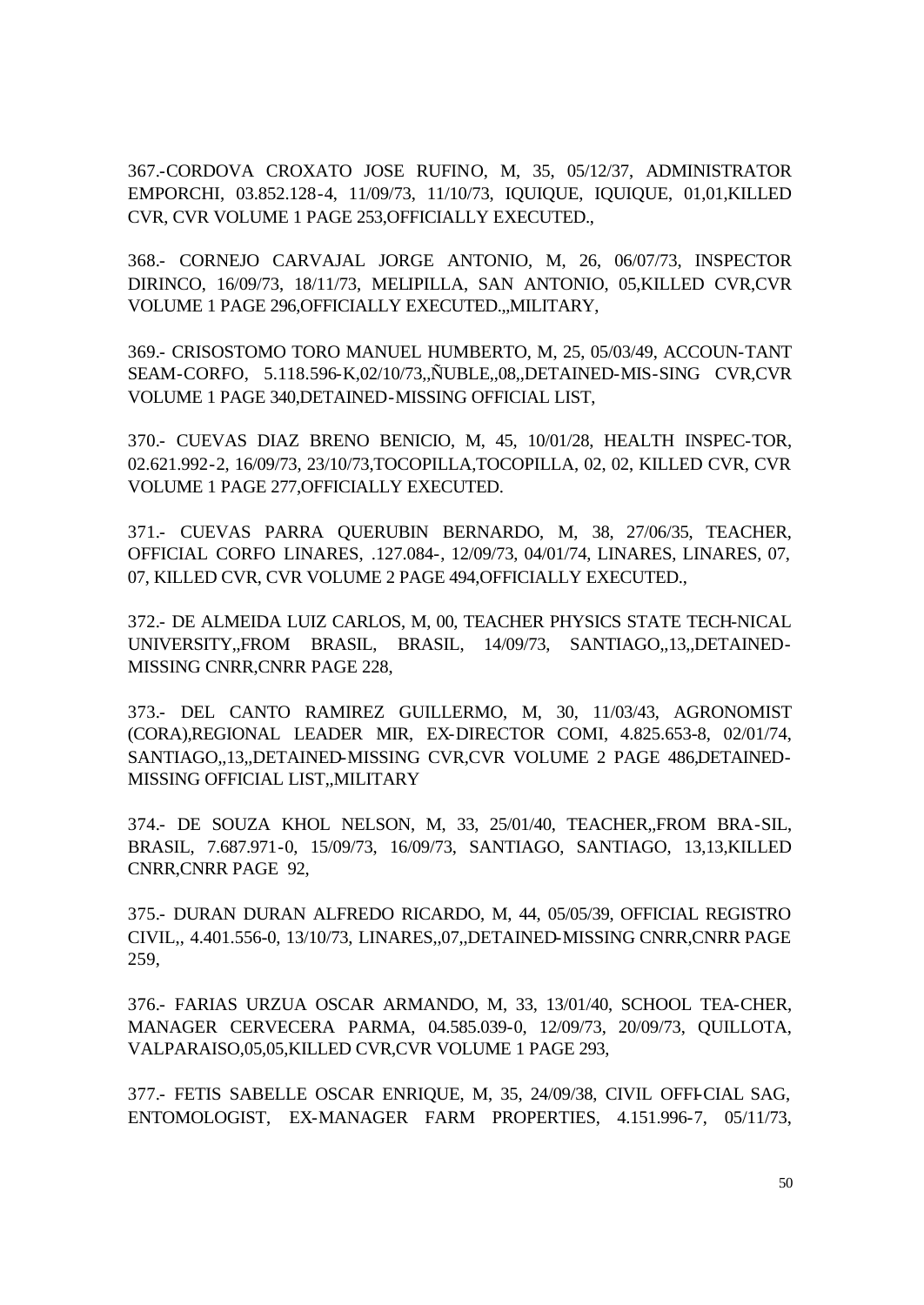ÑUBLE,,08,,DETAINED-MISSING CVR,CVR VOLUME 1 PAGE 343,DETAINED-MISSING OFFICIAL LIST,

378.- FETIS VALENZUELA SERGIO IVAN, M, 27, 25/08/46, CIVIL OFFI-CIAL SAG, 5.761.369-6, 05/11/73,,ÑUBLE,,08,,DETAINED-MISSING CVR,CVR VOLUME 1 PAGE 343,DETAINED-MISSING OFFICIAL LIST,,

379.- FIERRO FIERRO JOSE ARMANDO, M, 24, 08/09/49, EMPLOYEE SADEMI, 18/09/73, 11/10/73, QUILLOTA, SAN FELIPE, 05,05,KILLED CVR,CVR VOLUME 1 PAGE 301,OFFICIALLY EXECUTED.,,

380.- FIORASO CHAU ALBANO AGUSTIN, M, 23, 12/09/50, HIGH SCHOOL TEACHER, 6.386.623-7, 17/06/74, SANTIAGO, 13,,DETAINED-MISSING CVR,CVR VOLUME 2 PAGE 505,DETAINED-MISSING OFFICIAL LIST,,

381.- FLORES ZAPATA NELSON JORGE, M, 29, 28/08/44, EMPLOYEE INDAP, SECR. REGIONAL,05.082.159-, 02/10/73, 02/10/73,, SANTIAGO, 13, 13, KILLED CVR,CVR VOLUME 1 PAGE 183,OFFICIALLY EXECUTED.,,MILITARY.CARABINERO(PARA-MILITARY POLICE)S.1 CIVIL

382.- FUENZALIDA FUENZALIDA VICTOR ENRIQUE, M, 35,, AGRONOMIST CORA, SECRETARY LOCAL PC, 04.340.594-, 15/09/73, 18/01/74, QUI-LLOTA, QUILLOTA,05,05,KILLED CVR,CVR VOLUME 2 PAGE 495,OFFICIALLY EXECUTED.

383.- GALDAMES ROJAS ORLANDO, M, 41, 10/08/32, CIVIL OFFICIAL ENAMI, MANAGER MINA LAS PALMAS, COUNCILOR PET, 03.124.982-1, 06/10/73, 06/10/73, PETORCA, PETORCA,05,05,KILLED CVR,CVR VOLUME 1 PAGE 303,OFFICIALLY EXECUTED.,,

384.- GAC ESPINOZA PABLO, M, 43, 09/12/30, CIVIL OFFICIAL INDAP,EX-COUNCILOR AND MAYOR, SECR.REGIONAL SOCIALIST PARTY, 2.568.638- 1,17/01/74, QUILLOTA, 05, DETAINED-MISSING CVR,CVR VOLUME 2 PAGE 495,DETAINED-MISSING OFFICIAL LIST,

385.- GARFIAS GATICA DAGOBERTO ENRIQUE, M, 23, 30/07/50, EMPLOYEE CMPC, 5.285.817-, 15/09/73, 18/09/73, BIO, 08,08,KILLED CVR,CVR VOLUME 1 PAGE 366,DETAINED-MISSING CLARIFIED,

386.- GONZALEZ NORAMBUENA LEOPOLDO MAURICIO, M, 20, 25/11/52, CIVIL OFFICIAL CORA, 6.742.468-9, 13/09/73, 02/10/73, LINARES, LINARES, 07, 07, KILLED CVR,CVR VOLUME 1 PAGE 313,OFFICIALLY EXECUTED.,,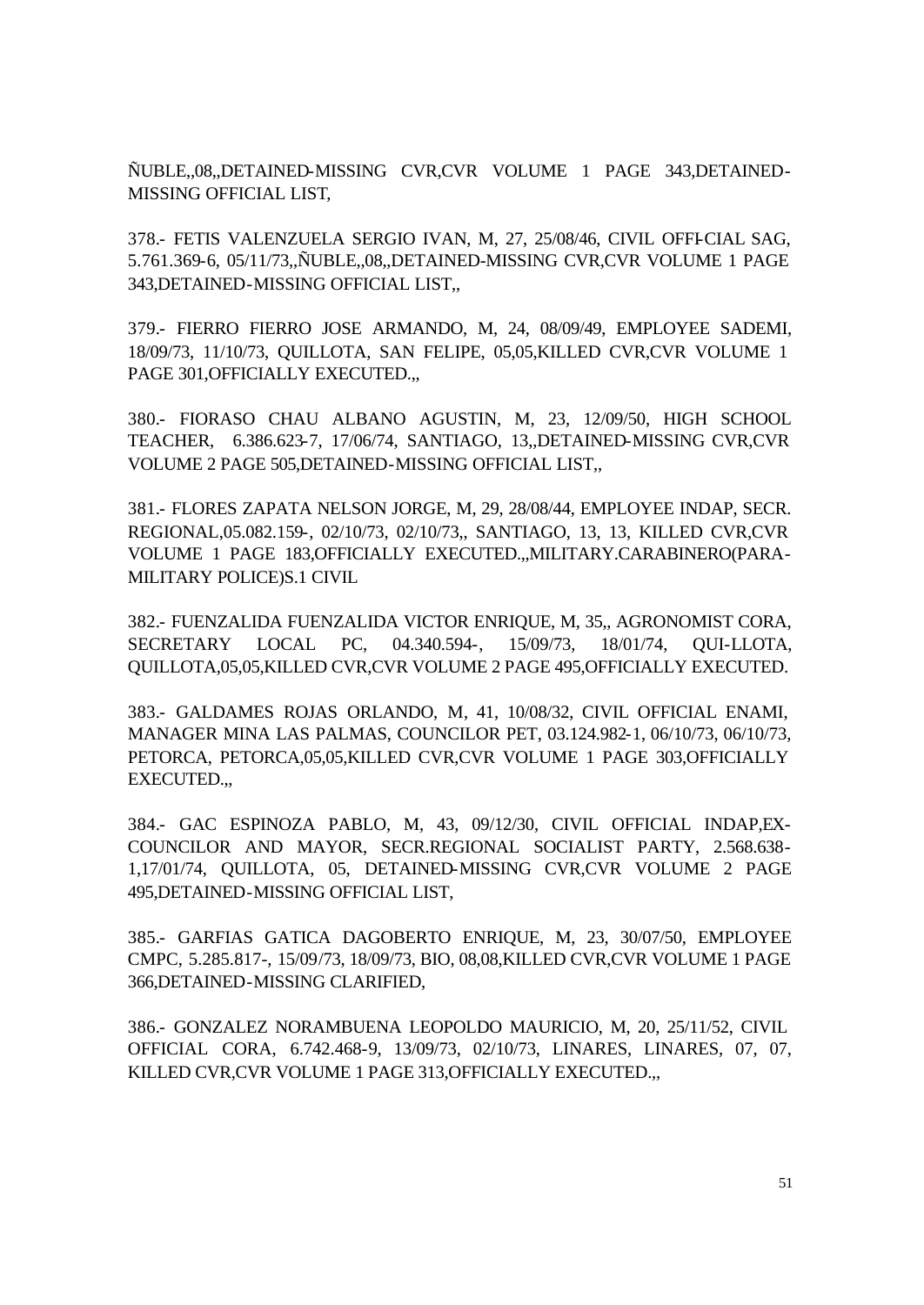387.- GONZALEZ ORTEGA RAMON DOMINGO, M, 37, 31/08/36, CIVIL OFFICIAL S.I.I.,MANAGER FISH COOPERATIVE, .111.094-, 11/09/73, 29/10/73, MAGALLANES, TIERRA DEL FUEGO, 12,12,KILLED CVR, CVR VOLUME 1 PAGE 431,OFFICIALLY EXECUTED.,,

388.- GUERRERO MUÑOZ ENRIQUE RENATO, M, 30, 30/08/43, CIVIL OFFICIAL S.N.S., 4.882.629-6, 21/09/73,,SANTIAGO,,13,,DETAINED-MISSING CNRR,CNRR PAGE 204, D.D.CIVIL POLICE,,

389.- HERNANDEZ ELGUETA GUILLERMO, M, 32, 16/07/41, PUBLI CIVIL OFFICIAL, SUBDELEGATE OF CUNCO, 4.780.274-1, /10/73, 15/10/73, CAUTIN, CAUTIN, 09, 09, KILLED CVR,CVR VOLUME 1 PAGE 388,OFFI-CIALLY EXECUTED.,,

390.- HUENUL LOPEZ LINCOYAN CARLOS, M, 25, 15/11/47, CIVIL OFFI-CIAL MINISTRY OF INTERIOR, 5.121.860-4, 15/09/73, 15/09/73, SAN-TIAGO, SANTIAGO, 13, 13, KILLED CNRR, CNRR PAGE 66,,, CARABINEROS (PARA-MILITARY POLICE)

391.- HURTADO MARTINEZ MANUEL HERNAN, M, 34, 20/09/38, TREASURY CIVIL OFFICIAL, SECRETARY SECCIONAL SOCIALIST PARTY, 18/09/73, 18/01/74, QUILLOTA, QUILLOTA,05,05,KILLED CVR,CVR VOLUME 2 PAGE 495,OFFICIALLY EXECUTED.,

392.- JARA RIOS ELISEO SEGUNDO, M, 38, 11/08/35, CIVIL OFFICIAL INDAP, REGIONAL SECRETARY SOCIALIST PARTY, 03.978.911-6, 12/09/73, 27/10/73, MALLECO, MALLECO, 09, 09,KILLED CVR,CVR VOLUME 1 PAGE 389,OFFICIALLY EXECUTED.,,

393.- JELDRES RIVEROS REINALDO LUIS, M, 33, 01/02/40, CIVIL OFFICIAL INDAP,IN COMISION OF SERVICIO SEAM-CORFO, 4.451.669-1, 19/09/73, ÑUBLE, 08, DETAINED-MISSING CVR,CVR VOLUME 1 PAGE 338,DETAINED-MISSING OFFICIAL LIST,,

394.- MIRANDA LUNA DAVID ERNESTO, M, 47, 15/11/25, SUBMANAGER CHUQUICAMATA MINES, 1.935.208-0, 17/09/73, 19/10/73, EL LOA, EL LOA,02,02,KILLED CVR,CVR VOLUME 1 PAGE 269,OFFICIALLY EXECUTED.,

395.- MONTECINOS SLAUGHTER RICARDO CRISTIAN, M, 27, 31/01/46, CIVIL OFFICIAL F.M.I., 5.439.880-8, 16/10/73, 17/10/73, SANTIAGO, SANTIAGO, 13, 13, KILLED CVR, CVR VOLUME 1 PAGE 205,OFFICIALLY EXECUTED.,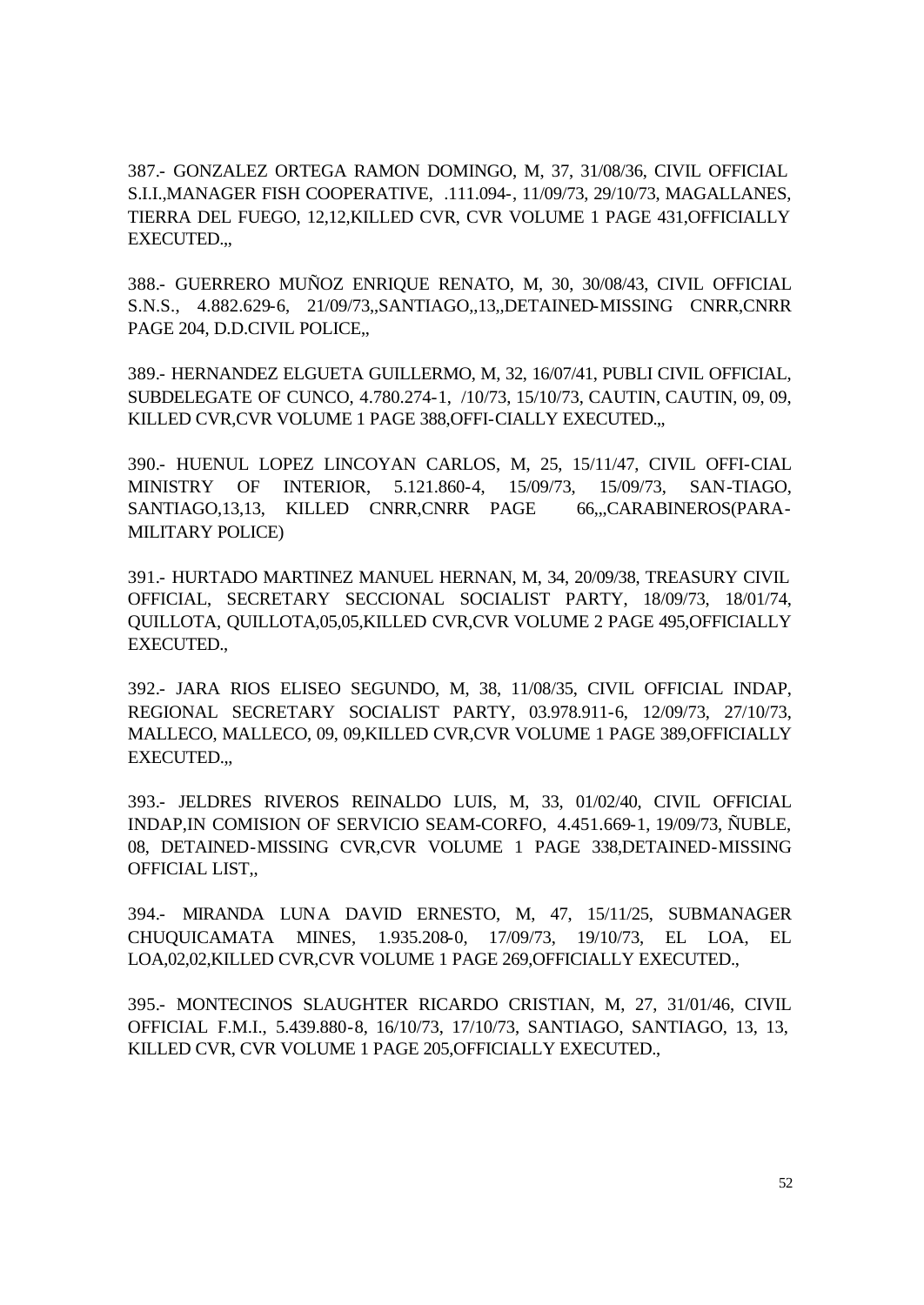396.- MORAN ARAYA IVAN FLORENCIO, M, 21, 23/06/52, EMPLOYEE SOQUIMICH, 18/09/73, 19/09/73, TOCOPILLA, TOCOPILLA, 02,02,KILLED CVR,CVR VOLUME 1 PAGE 274,OFFICIALLY EXECUTED.

397.- MORENO CASTRO MARIO FERNANDO, M, 38, 23/08/34, EMPLOYEE SEAM-CORFO, 3.013.390-0, 02/10/73, ÑUBLE,,08,,DETAINED-MISSING CVR,CVR VOLUME 1 PAGE 340,DETAINED-MISSING OFFICIAL LIST,

398.- MUÑOZ FLORES MIGUEL ENRIQUE, M, 21, 11/11/51, CIVIL OFFI-CIAL CORA, 13/09/73, 04/10/73,CAUQUENES,CAUQUENES,07,07,KILLED CVR,CVR VOLUME 1 PAGE 315, OFFICIALLY EXECUTED.,,

399.- NEHGME CORNEJO JECAR, M, 33, 25/10/40, HEALTH EDUCATOR S.N.S., 04.102.034-2, 26/10/73, 25/10/73, CAUTIN, CAUTIN, 09, 09, KILLED CVR,CVR VOLUME 1 PAGE 377,

400.- OJEDA GRANDON SONIA, F, 29, 25/01/44, OFFICIAL SERCOTEC, 4.894.917-7, 16/09/73, 16/09/73, ÑUBLE,ÑUBLE,08,08,KILLED CVR,CVR VOLUME 1 PAGE 334,,,

401.- OLIVARES MORI FERNANDO DE LA CRUZ, M, 27, 22/07/46, CIVIL OFFICIAL CELADE, 5.047.881-5, 05/10/73, SANTIAGO,,13,,DETAINED-MISSING CVR,CVR VOLUME 1 PAGE 188, DETAINED-MISSING OFFICIAL LIST,,

402.- PARRA ALARCON JORGE MANUEL, M, 38, 15/07/35, MECHANICAL WORKSHOP HEAD OF ENAP, 3.325.438-5, 15/10/73, 24/10/73, CERRO SOMBRERO, CERRO SOMBRERO,12,12,KILLED CVR,CVR VOLUME 1 PAGE 431,OFFICIALLY EXECUTED.,,

403.- QUIÑONES LEMBACH MARCOS ESTEBAN, M, 26, 11/12/47, PUBLIC CIVIL OFFICIAL, HEALTH UNION EX-LEADER, 6.050.565-9, 17/07/74, SANTIAGO,,13,,DETAINED-MISSING CVR,CVR VOLUME 2 PAGE 507,DETAI-NED-MISSING OFFICIAL LIST,,

404.- RETAMAL MATAMALA FRANCISCO DE ASIS, M, 26, 04/07/47, EMPLO-YEE PUBLIC WORKS CORPORATION, 5.906.136-4, 09/10/73, ÑUBLE,,08,,DETAINED-MISSING CVR,CVR VOLUME 1 PAGE 342,DETAINED-MISSING OFFICIAL LIST,

405.- RUIZ-TAGLE ORREGO EUGENIO, M, 26, 17/09/47, MANAGER OF INACESA, 05.745.558-6, 12/09/73, 19/10/73, ANTOFAGASTA, ANTOFA-GASTA, 02, 02, KILLED CVR, CVR VOLUME 1 PAGE 265,OFFICIALLY EXECUTED.,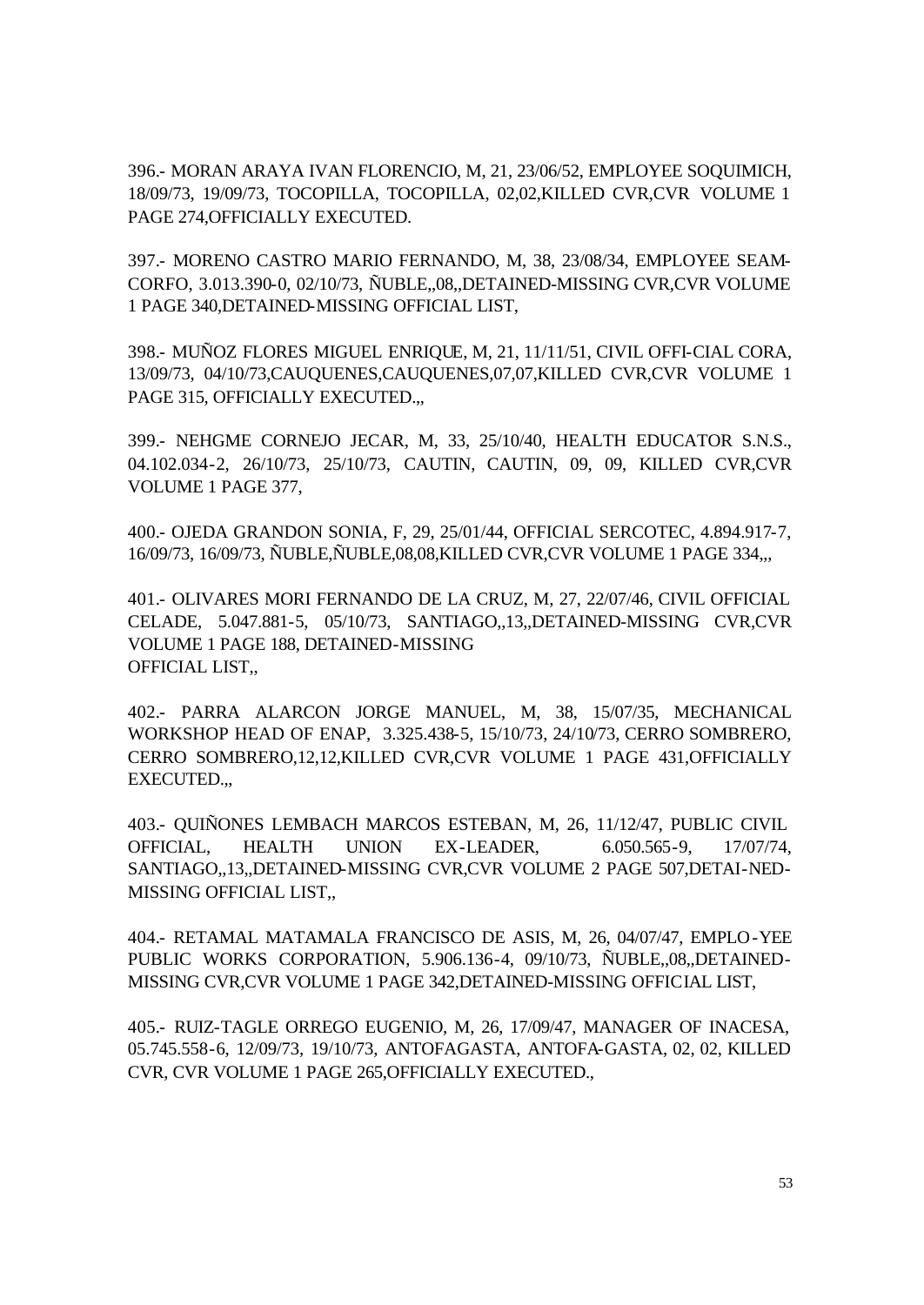406.- SAGAUTE HERRERA JORGE, M, 51, 10/08/25, EX-DIRECTOR AERO-NAUTICS FACH, CHILENO,, 2.065.495-3, 06/04/77, FROM ARGENTINA,,AR,,DETAINED-MISSING CVR,CVR VOLUME 2 PAGE 600, D.D.ARGENTINA,

407.- SAN MARTIN BENAVENTE JOSE ISAIAS, M, 23, 25/10/49, HEAD DIRINCO TEMUCO, 6.396.676-2, 19/09/73, CAUTIN,,09,,DETAINED-MISSING CVR,CVR VOLUME 1 PAGE 370,DETAINED-MISSING OFFICIAL LIST,

408.- SANDOVAL VASQUEZ MARIO, M, 35, 22/08/38, CIVIL OFFICIAL ROADS,COUNCILOR RIO NEGRO, 4.204.168-8, 17/09/73, OSORNO, ,10,,DETAINED-MISSING CVR,CVR VOLUME 1 PAGE 417,DETAINED-MISSING OFFICIAL LIST,,

409.- SANGUINETTI FUENZALIDA LUIS ENRIQUE, M, 38, 28/05/35, PUBLIC ADMINISTRATOR, HEAD OF DEPARTAMENT OF CIVIL POLICE, 3.046.298-K, 12/09/73, 14/09/73, VALPARAISO, VALPARAISO, 05,05,KILLED CVR,CVR VOLUME 1 PAGE 294,,,

410.- SILVA IRIARTE HECTOR MARIO, M, 37, 15/10/35, LAWYER, MANA-GER CORFO, PRESIDENT UP AN, 35.345.3 -, 12/09/73, 19/10/73, ANTOFAGASTA, ANTOFAGASTA, 02, 02, KILLED CVR,CVR VOLUME 1 PAGE 265,OFFICIALLY EXECUTED.,

411.- SILVA PACHECO SEGUNDO PATRICIO, M, 22, 05/06/51, EMPLOYEE ECA, 6.022.393-9, 29/09/73, SANTIAGO, 13,KILLED CNRR,CNRR PAGE 275, UNDUE USE OF FORCE,CARAB.AND MILITAR,

412.- SOBARZO SEPULVEDA JAVIER ENRIQUE, M, 28, 20/06/45, EMPLOYEE DINAC, EX-BLACK BERETS PELDEHUE EXPELED, 5.519.227-8, /09/73, SANTIAGO,,13,,DETAINED-MISSING CVR,CVR VOLUME 1 PAGE 235,DETAI-NED-MISSING CLARIFIED, MILITARY,

413.- TOLEDO GARAY ENRIQUE ALFONSO, M, 28, 04/05/45, CIVIL OFFI-CIAL DINAC, ARMY EX-MEMBER, EXPELED, 4.607.186-7, 15/09/73, 15/09/73, CHACABUCO,SANTIAGO,13,13,KILLED CNRR (DD),CNRR PAGE 61,DETAINED-MISSING CLARIFIED, IDENTIFIED IN CEMETERY YARD 29,MILITARY PELDE

414.- VALENZUELA RIVERA FERNANDO ABRAHAM, M, 39, 28/12/34, LAW-YER, SECRETARY PROSECUTOR CORFO, 3.460.058-9, / /, 19/11/74, SANTIAGO, 13, KILLED CVR,CVR VOLUME 2 PAGE 519,OFFICIALLY EXECU-TED.,,

415.- VALLEJO BUSCHMANN MARTA ANA DE MONSERRAT, F, 32, 18/04/41, OFFICIAL STATE TECHNICAL UNIVERSITY, 4.157.296-5, 12/09/73, SANTIAGO, 13,KILLED CNRR V.P., CNRR PAGE 431,,,MILITARY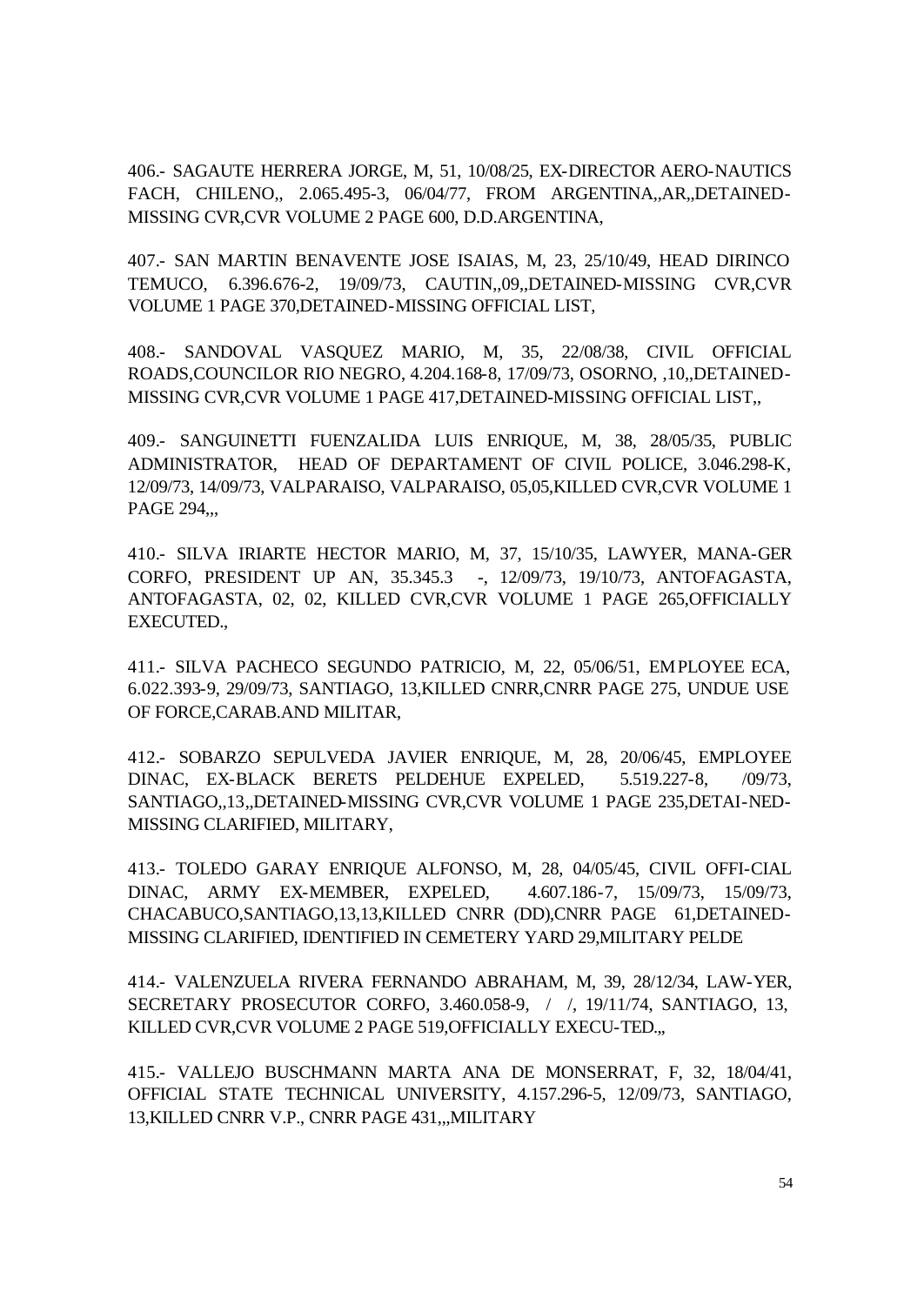416.- VEGA TAPIA JAIME ALBERTO, M, 33, 25/01/40, PUBLIC EMPLOYEE, 4.358.924- 5, / /,08/10/73, ÑUBLE,, 08,KILLED CVR,CVR VOLUME 1 PAGE 347, OFFICIALLY EXECUTED.,

417.- VERGARA CORSO LUIS EDUARDO, M, 33, 06/09/40, TEACHER, CIVIL OFFICIAL INDAP, MANAGER HACIENDA LAGO LAJA, 4.610.299-1, 18/09/73, BIO BIO,,08,,DETAINED-MISSING CVR,CVR VOLUME 1 PAGE 364,DETAINED-MISSING OFFICIAL LIST,,

418.- VIDAL HINOJOSA FLORINDO ALEX, M, 25, 09/03/48, CIVIL OFFICIAL ROADS, MEMBER FTR, 6.072.647-7, 27/09/73, 05/10/73, SAN ANTONIO, 05, 05, KILLED CVR,CVR VOLUME 1 PAGE 297,OFFICIALLY EXECUTED.,,MILITARY

419.- YAÑEZ CARVAJAL ALBERTO AMADOR, M, 31, 04/08/42, PRISONS CIVIL OFFICIAL, 04.271.954-4, 05/01/74, 11/02/74, IQUIQUE, IQUI-QUE, 01, 01,KILLED CVR,CVR VOLUME 1 PAGE 257,OFFICIALLY EXECU-TED.,,

#### 3.- Murdered or detained-missing between 17th December 1974 and 11th March 1990

420.- CASTRO VIDAL LUIS EMILIO, M, 36, 29/04/49, ADMINISTRATION EMPLOYEE S.N.S.,5.297.819-K, 23/12/83, SANTIAGO, 13, KILLED CNRR, CNRR PAGE 431, KILLED BY CITIZENS UNDER POLITICAL PRETEXT,

421.- CORTES ALRUIZ JUAN ELIAS, M, 31, 04/03/45, EMPLOYEE HOSPI-TAL S.J.OF DIOS, EX-LEADER S.J.OF DIOS UNION, EX-E, 4.568.351-6, 07/05/76,,SANTIAGO,,13,,DETAINED-MISSING CVR,CVR VOLUME 2 PAGE 565,DETAINED-MISSING OFFICIAL LIST,

422.- SORIA ESPINOZA CARMELO LUIS, M, 54, 05/11/21, CIVIL OFFI-CIAL UNITED NATIONS, FROM SPAIN, 2.898.403-, 14/07/76, 16/07/76, SANTIAGO, SANTIAGO, 13, 13, KILLED CVR,CVR VOLUME 2 PAGE 575,

#### D.-INTELLECTUALS AND ARTISTS

1.- Murdered or detained-missing between12th September 1973 and 17th December 1974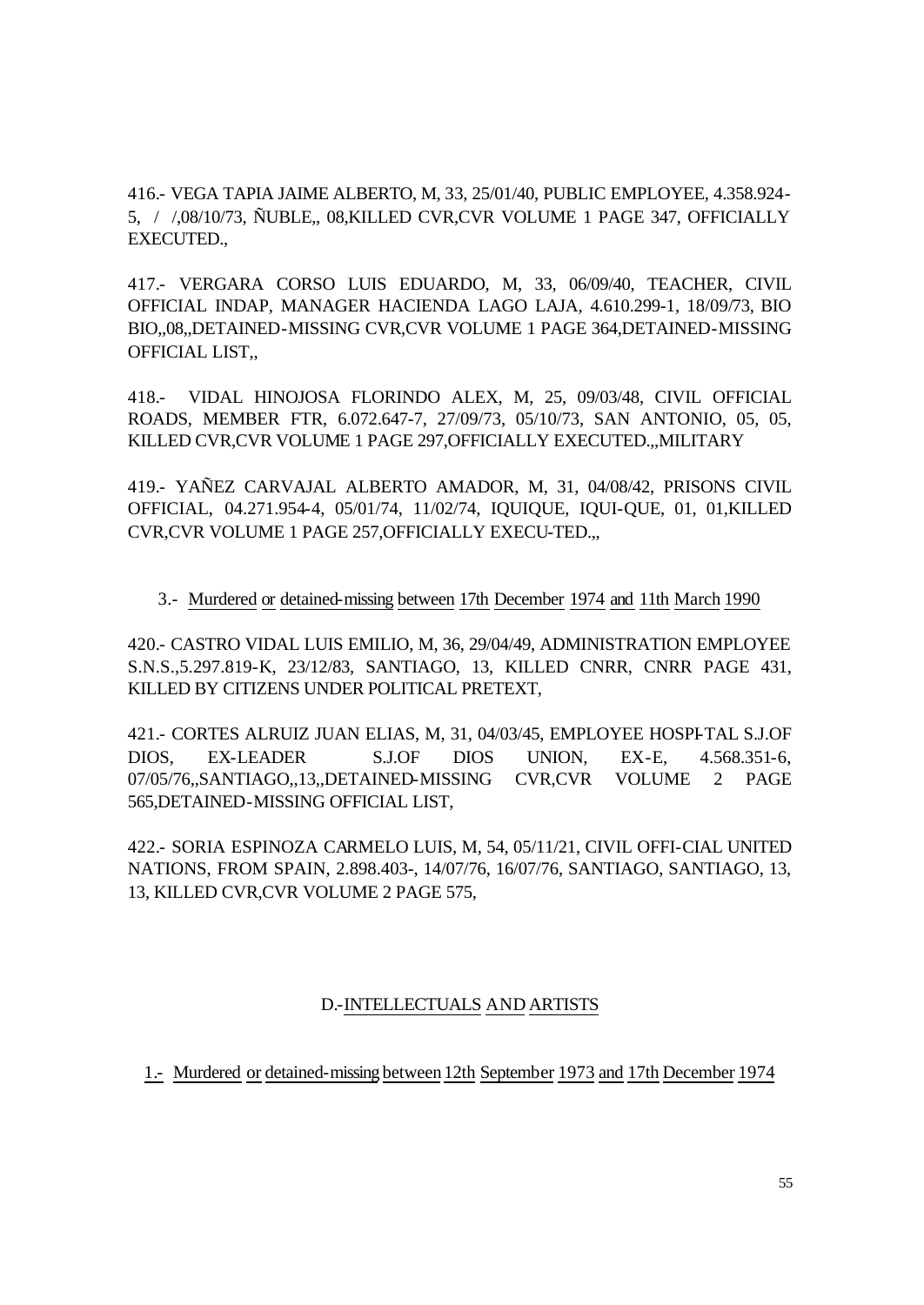423.- ALVARADO NEIRA CARLOS SEGUNDO, M, 53, 09/04/20, PAINTER, 1.857.869- 7, 26/10/73, SANTIAGO,,13,KILLED CNRR,CNRR PAGE 179,,,

424.- BARRIA ARANEDA ARTURO, M, 38, 28/10/35, MUSIC TEACHER , 3.400.191-K, 28/08/74, SANTIAGO,,13,,DETAINED-MISSING CVR,CVR VOLUME 2 PAGE 542,DETAINED-MISSING OFFICIAL LIST,,

425.- BARRIENTOS WARNER JOSE RENE, M, 29, 06/01/44, TEACHER, MUSIC, STUDENT U, STUDENT LEADER, INTEGRANTE ORQUES, /09/73, 04/10/73, VALDIVIA, VALDIVIA,10,10,KILLED CVR,CVR VOLUME 1 PAGE 397,OFFICIALLY EXECUTED.,,

426.- JARA MARTINEZ VICTOR LIDIO, M, 40, 28/09/32, SONG-AUTHOR-SINGER, THEATER DIRECTOR ,CIVIL OFFICIAL EXTENSION DEPARTAMENT UNIVERSITY T.E,03.353.894-, 12/09/73, 14/09/73,SANTIA-GO,SANTIAGO,13,13,KILLED CVR,CVR VOLUME 1 PAGE 144,OFFICIALLY EXECUTED.,,

427.- NUÑEZ VALENZUELA MIGUEL ANGEL, M, 23, 30/06/50, FOLK SIN-GER, 6.441.315-5, 30/10/73, SANTIAGO,,13,KILLED CNRR V.P.,CNRR PAGE 489,,CEMETERY YARD 29 IDENTIFIED EL 9/9/94,

428.- PUGA ROJAS ANA MARIA IRENE, F, 26, 14/08/48, ACTRESS, 6.343.720- ,03/12/74, 03/12/74, SANTIAGO, SANTIAGO,13,13,KILLED CVR,CVR VOLUME 2 PAGE 522,OFFICIALLY EXECUTED.,,DINA

429.- REYES CASTILLO JAVIER ESTEBAN, M, 27,09/10/55, FOLK MUSI-CIAN, 07.156.538-6,12/07/83, 14/07/83, SANTIAGO, SANTIAGO, 13, 13,KILLED CVR, CVR VOLUME 2 PAGE 743,OFFICIALLY EXECUTED.,,CNI

430.- RIVEROS GOMEZ HUGO EDUARDO, M, 29, 03/11/52, ARTIST PAIN-TER, 6.969.572-8, 07/07/81, 08/07/81,SANTIAGO,SANTIAGO,13,13,KILLED CVR, CVR VOLUME 2 PAGE 646,OFFICIALLY EXECUTED.,,CIV

431.- SOLOVERA GALLARDO JORGE GERARDO, M, 27, 16/08/48, MUSICIAN, MEMBER FENSIMET, PDTE. DEPTO.CULTURA IN, 6.199.024-0, 30/07/76, SANTIAGO, 13, DETAINED-MISSING CVR,CVR VOLUME 2 PAGE 550,DETAI-NED-MISSING OFFICIAL LIST,,

432.- VALDEBENITO JUICA WILSON FERNANDO, M, 28, 25/03/62, MUSI-CIAN, SECRETARY SINDICATO PIRQUINEROS, 9.940.639-9, 15/12/88, 15/12/88, OVALLE, PETORCA, 05,KILLED CNRR,CNRR PAGE 391,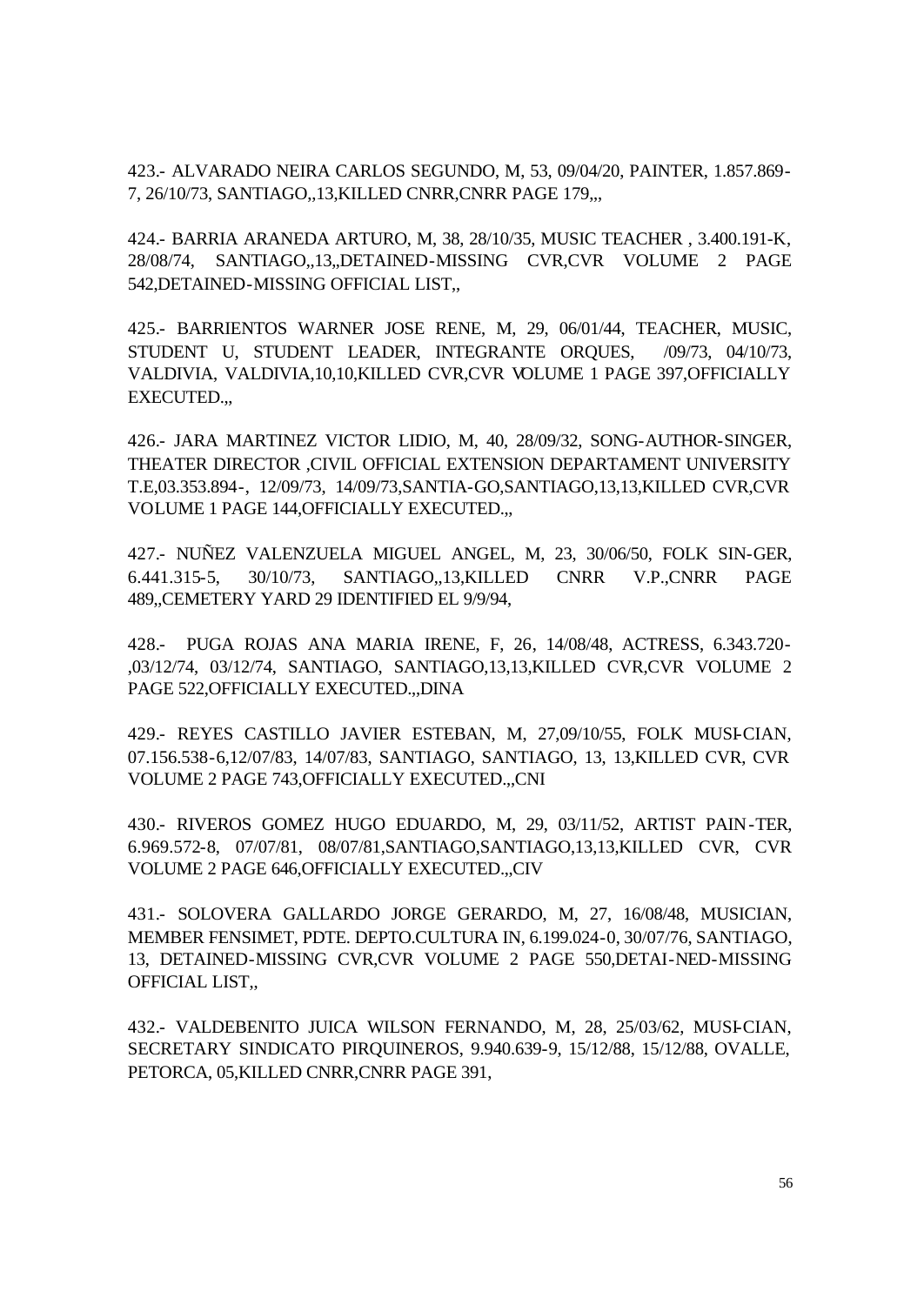2.- Murdered or detained-missing between 17th December 1974 and 11th March 1990

433.- ARIAS MATAMALA ISIDRO SEGUNDO, M, 35, 11/01/40, MUSICIAN FILARMONIC ORCHESTRA , 22.506-, 04/04/75, 06/04/75, SANTIAGO, SANTIAGO, 13, 13, KILLED CVR,CVR VOLUME 2 PAGE 537,OFFICIALLY EXECUTED.,,INV

434.- MENDOZA TORO FELIX ALBERTO, M, 33, 08/11/53, MUSICIAN, 6.964.435-K, 22/06/87, 22/06/87, SANTIAGO, SANTIAGO,13,13,KILLED CNRR,CNRR PAGE 317, OFFICIALLY EXECUTED.,UNDUE USE OF FORCE,CARABINEROS(PARA-MILITARY POLICE)

435.- MIRANDA GODOY DARIO FRANCISCO, M, 22, 21/08/53, EMPLOYEE AND THEATER ACTOR ,PERSON IN CHARGE OF CULTURE FENSIMET, MEMBER DEPA, 6.563.094-K, 30/07/76,,SANTIAGO,,13,,DETAINED-MISSING CVR,CVR VOLUME 2 PAGE 550,DETAINED-MISSING OFFICIAL LIST,

436.- NATTINO ALLENDE SANTIAGO ESTEBAN, M, 63, 12/09/21, PUBLI-CITY DESIGNER,, 1.426.883-9, 28/03/85, 30/03/85, SANTIAGO, SAN-TIAGO, 13, 13, KILLED CVR,CVR VOLUME 2 PAGE 650,OFFICIALLY EXECU-TED.,,

## E. LOCAL GOVERNMENT EXECUTIVES AND CENTRAL GOVERNMENT DELEGATES

# 1.- Murdered or detained-missing on 11th September 1973

437.- CASTRO ROJAS GERMAN GUSTAVO, M, 33, 27/05/40, ACCOUNTANT, INTENDENTE TALCA, 02.535.430-3, 11/09/73, 27/09/73, TALCA, TALCA, 07,07,KILLED CVR,CVR VOLUME 1 PAGE 311,OFFICIALLY EXECUTED.

438.- CONTRERAS CONTRERAS SERGIO, M, 40, 02/02/33, JOURNALIST, HEAD OF PRESS INTENDENCIA SANTIAGO, 2.742.226-, 11/09/73, SANTIA-GO, 13, DETAINED-MISSING CVR,CVR VOLUME 1 PAGE 133,

2.- Murdered or detained-missing between 12th December 1973 and 16th December 1974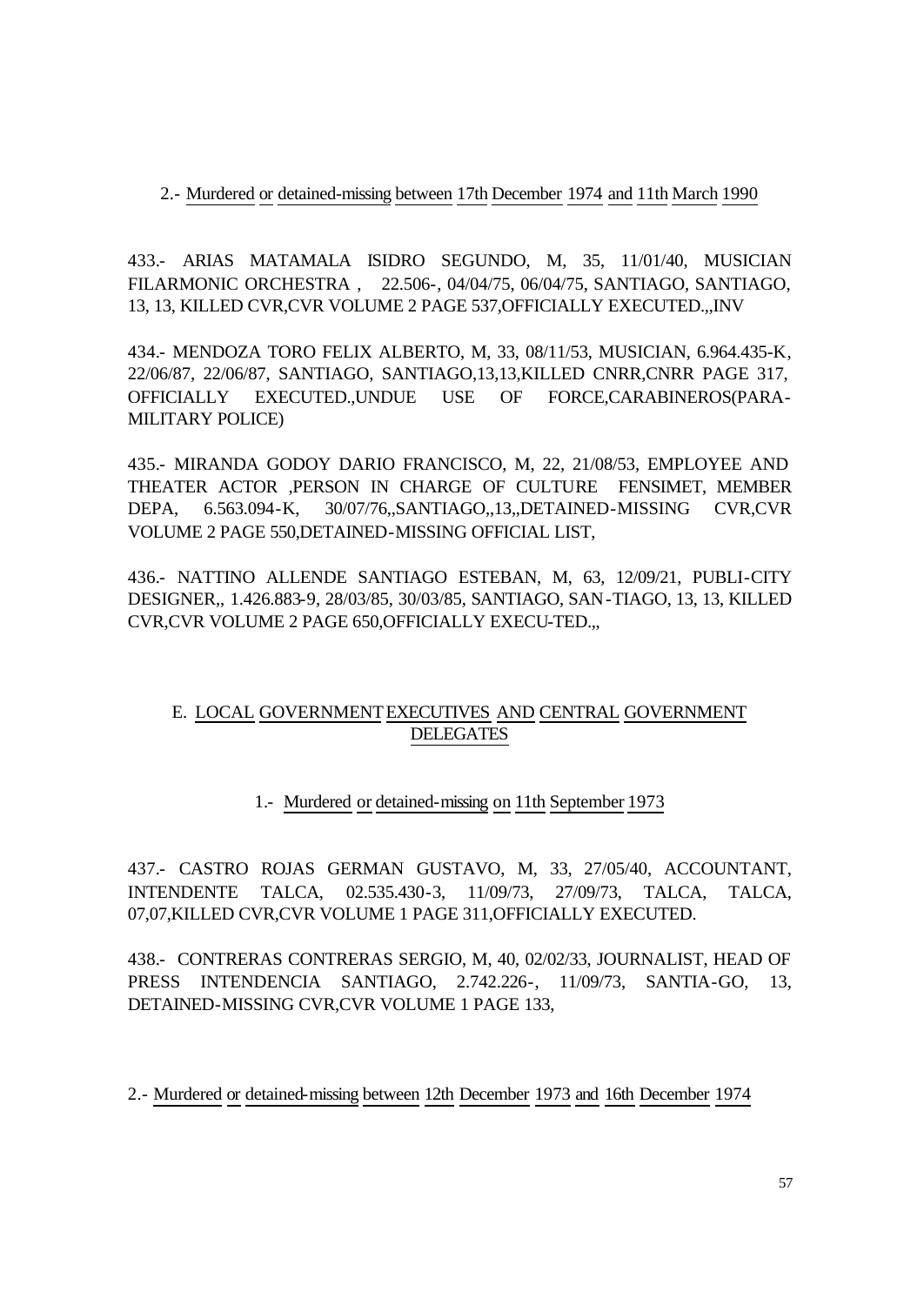439.- AGUAYO FERNANDEZ LUIS EVANGELISTA, M, 21, 17/06/52, INSPEC-TOR LICEO, ASSISTANT GOVERNOR, 6.396.038-1, 14/09/73, LINARES, , 07,,DETAINED-MISSING CVR,CVR VOLUME 1 PAGE 317,DETAINED-MISSING OFFICIAL LIST

440.- AGUILAR DUHAU SANTIAGO DOMINGO, M, 41, 06/12/31, ACCOUN-TANT, GOVERNOR LA UNION, 3.183.393-0, 17/09/73, OSORNO,,10,,DETAINED-MISSING CVR,CVR VOLUME 1 PAGE 411,DETAINED-MISSING OFFICIAL LIST,,

441.- ARQUEROS SILVA MARIO DEL CARMEN, M, 45, 06/05/28, GOVERNOR TOCOPILLA, 02.216.223-3, /09/73, 19/10/73, TOCOPILLA, ANTOFAGAS-TA, 02, 02, KILLED CVR, CVR VOLUME 1 PAGE 265,OFFICIALLY EXECU-TED.,

442.- CANTU SALAZAR MANUEL BELTRAN, M, 36, 24/08/37, TEACHER, ADVISER INTENDENCIA OF SANTIAGO, 2.756.369-, 16/09/73, 18/09/73, SANTIAGO, SANTIAGO, 13, 13, KILLED CVR,CVR VOLUME 1 PAGE 159, OFFICIALLY EXECUTED.,,CARAB./MILITAR.

443.- SAN MARTIN JULIO, M, 39, 19/07/34, GOVERNMENT UNDERDELEGA-TE, LOCAL SECRETARY PC, 3.609.340-4,29/09/73,,MALLECO,,09,,DETAI-NED-MISSING CVR, CVR VOLUME 1 PAGE 392,,,

444.-SOTO GATICA HERMINIO, M, 44, 27/06/29, GOVERNMENT UNDERDELE-GATE, 2.525.046-K, 12/09/73, COYHAIQUE, 11,,DETAINED-MISSING CVR,CVR VOLUME 1 PAGE 425,

445.- TOLEDO CARTES EDUARDO, M, 35, 14/03/38, TAYLOR, GOVERNOR SUBDELEGATE OF NEGRETE, VICE-PD, 4.202.687-5, 09/08/74, BIO-BIO, 08, KILLED, CNRR, CNRR PAGE 355, TORTURE FOLLOWED BY DEATH, PARA-MILITARY POLICE (CARABINERO(PARA-MILITARY POLICE)S),

446.- VASQUEZ MATAMALA JORGE MANUEL, M, 51, 16/12/21, CONSTRUC-TION WORKER, GOVERNOR OF ELQUI, 16/09/73, ELQUI, 04, KILLED CVR, CVR VOL 1 PAGE 285, OFFICIALLY EXECUTED,

#### F. MEMBERS OF THE ARMED FORCES

1.- Murdered or detained-missing on 11th September 1973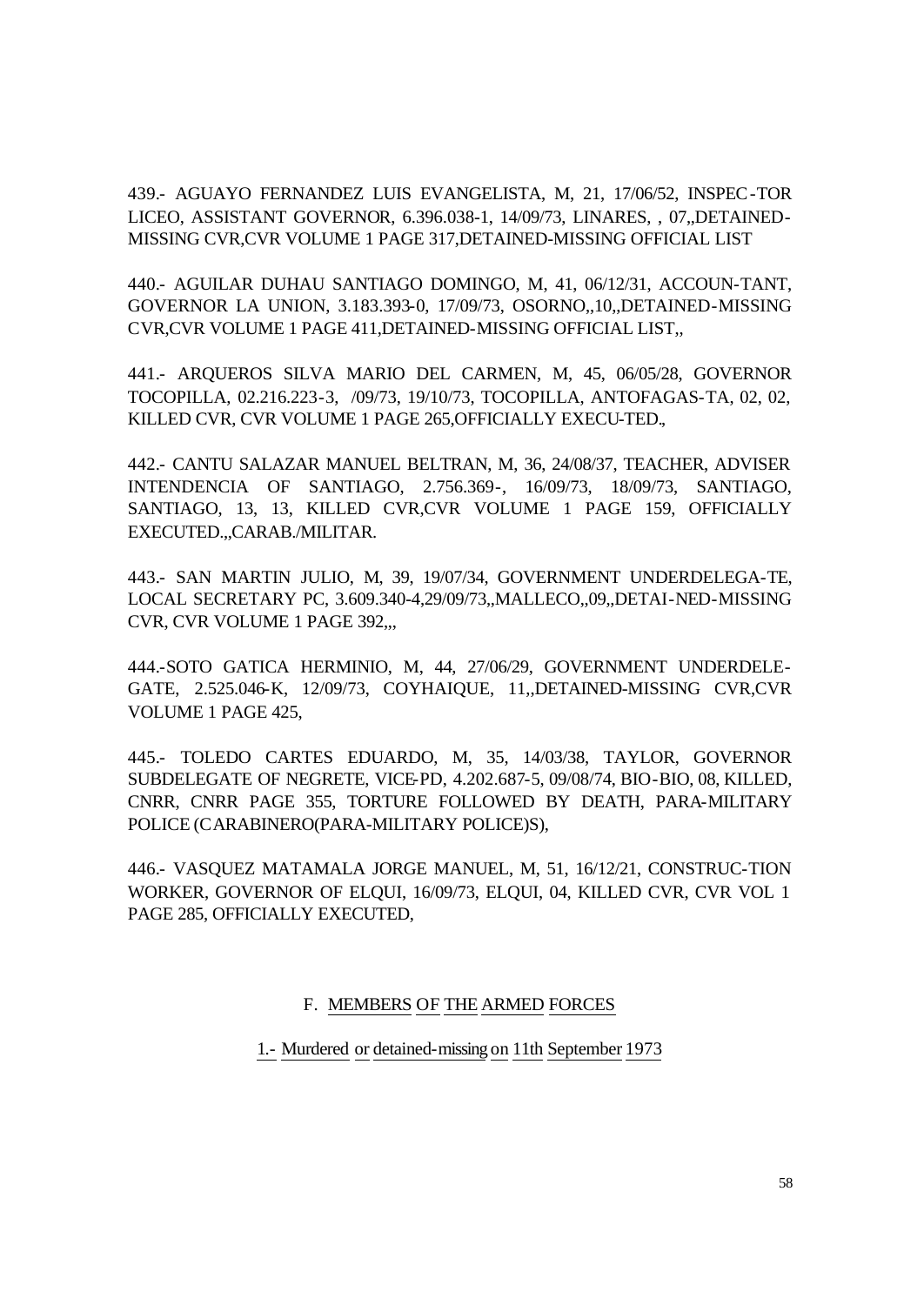447.- DAVILA RODRIGUEZ JOSE HECTOR, M, 38, 05/09/35, CAPTAIN CARABINEROS(PARA-MILITARY POLICE), 3.793.530-1, 11/09/73, ANTOFA-GASTA, 02,KILLED CVR,CVR VOLUME 1 PAGE 438,OFFICIALLY EXECUTED.,,

448.- MUÑOZ CARRASCO OSVALDO MARIO, M, 44, 09/01/29, MAYOR CARA-BINEROS(PARA-MILITARY POLICE), 02.965.295-3, 11/09/73, ANTOFAGAS-TA, 02,KILLED CVR,CVR VOLUME 1 PAGE 438,

449.- SCHMIDT GODOY GUILLERMO EUGENIO, M, 23, 04/01/50, CARABINE-RO(PARA-MILITARY POLICE), 5.149.381-8, 11/09/73, 12/09/73, ANTO-FAGASTA, ANTOFAGASTA, 02, 02, KILLED CVR, CVR VOLUME 1 PAGE 261,OFFICIALLY EXECUTED.,,

#### Murdered or detained-missing between 12th September 1973 and 17th December 1974

450.- PRATS GONZALEZ CARLOS, M, 59, 02/02/15, EX ARMY COMMANDER IN CHIEF, EX HOME OFFICE AND DEFENSE MINISTER, 9.207.885-, 30/09/74, AR, KILLED CVR,CVR VOLUME 2 PAGE 590,

451.- AMPUERO ANGEL ALBERTO ARNOLDO, M, 28, 06/04/45, EMPLOYEE DINAC, ARMY EX-MEMBER, 5.551.591-3, 13/09/73, 15/09/73,CHACABU-CO, SANTIAGO, 13, 13, KILLED CNRR, CNRR PAGE 84, OFFICIALLY EXECUTED., MILITARY

452.- BACHELET MARTINEZ ALBERTO ARTURO MIGUEL, M, 50, 27/04/23, AIR FORCE GENERAL, . 87.949-, 18/12/73, 12/03/74, SANTIAGO, SANTIAGO, 13, 13, KILLED CVR,CVR VOLUME 2 PAGE 498,,,

453.- BARRA UMAÑA LUIS ARTURO, M, 31, 29/03/42, CORPORAL CARABI-NEROS(PARA-MILITARY POLICE), 21.100-, 11/12/73, VALDIVIA, 10,KILLED CNRR,CNRR PAGE 361,EXECUTED INVE. POWER ABUSE,CARABINE-ROS(PARA-MILITARY POLICE)

454.- BARRAZA RUHL LUIS ALBERTO, M, 27, 21/06/46, EMPLOYEE SEAM-CORFO, ARMY EX-MEMBER, EX-GAP, 5.483.334-2, 29/10/73, SANTIAGO,,13,,DETAINED-MISSING CVR,CVR VOLUME 1 PAGE 237,DETAI-NED-MISSING OFFICIAL LIST,,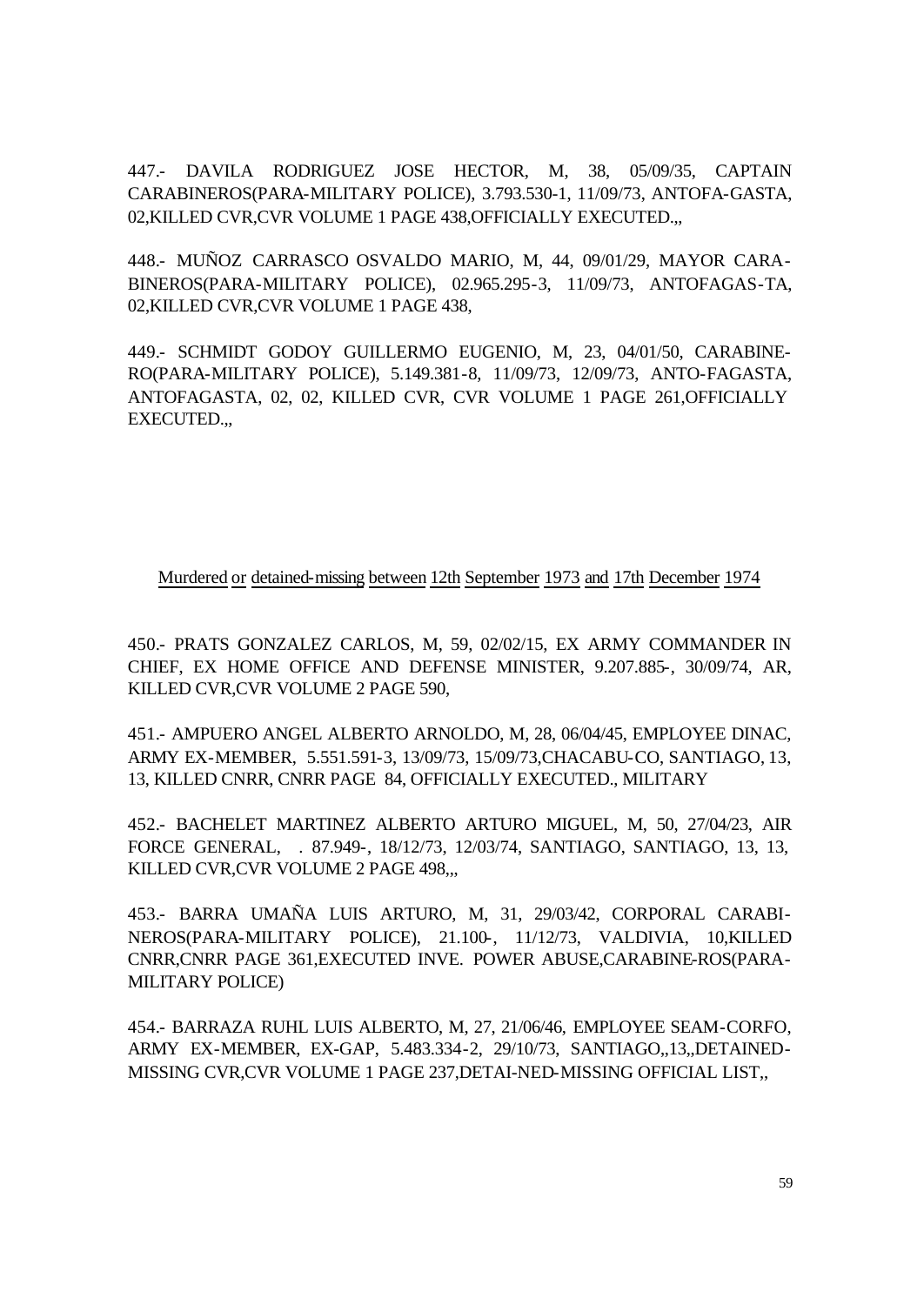455.- BIOLLEY OJEDA MANUEL ORLANDO, M, 20, 13/07/53, ARMY SOL-DIER, 5.875.875-2, /11/73,,CAUTIN,,09,,DETAINED-MISSING CVR,CVR VOLUME 1 PAGE 380,,,

456.- BUCHHORSTS FERNANDEZ JOSE GASTON, M, 19, 30/08/54, ARMY SOLDIER, 7.323.979-6, /09/73, VALDIVIA,,10,,DETAINED-MISSING CVR, CVR VOLUME 1 PAGE 397, OFFICIALLY EXECUTED.,

457.- CABELLO CABELLO TOMAS ORLANDO, M, 44, 07/03/29, MERCHANT, EX CORPORAL CARABINEROS(PARA-MILITARY POLICE), 2.992.359-0, 01/11/73, 15/01/74, IQUIQUE, IQUIQUE, 01, 01, KILLED CVR,CVR VOLUME 1 PAGE 252,DETAINED-MISSING CLARIFIED,,

458.- CANTUARIAS GRANDON GUSTAVO ANTONIO, M, 45, 24/02/28, ARMY COLONEL, DIRECTOR ESCUELA DE ALTA MONTAÑA, LOS ANDES, 2.129.718-6, 05/10/73, SANTIAGO,,13,KILLED CVR,CVR VOLUME 1 PAGE 184, OFFICIALLY EXECUTED.,,

459.- CARIAGA MATELUNA PEDRO, M, 23, CARABINERO(PARA-MILITARY POLICE)(PARA-MILITARY POLICE), 13/09/73, SANTIAGO, , 13, KILLED CVR,CVR VOLUME 1 PAGE 437,

460.- ESPINOZA SANTIC JOSE ENRIQUE, M, 24, 04/04/49, AIR FORCE CORPORAL, 5.651.184-, 19/10/73, 26/10/73, SANTIAGO, SANTIAGO, 13, 13,KILLED CVR, CVR VOLUME 1 PAGE 212,OFFICIALLY EXECUTED.,,

461.- GHO ALARCON MARIO ARMANDO, M, 19, 22/08/54, ARMY SOLDIER, 06.224.761-4, /10/73, 16/10/73, SANTIAGO, SANTIAGO, 13,13,KILLED CVR,CVR VOLUME 1 PAGE 203,OFFICIALLY EXECUTED.,,

462.- GONZALEZ PEREZ RODOLFO VALENTIN, M, 19, 24/09/54, AIR FORCE SOLDIER, INTELLIGENCE SERVICE, DINA, 7.078.027-5, 24/07/74, SANTIAGO, 13, DETAINED-MISSING CVR, CVR VOLUME 2 PAGE 589, DETAI-NED-MISSING OFFICIAL LIST,

463.- JARA ALVAREZ AQUILES JUAN, M, 30, 27/11/42, CARABINERO(PARA-MILITARY POLICE)(PARA-MILITARY POLICE), 4.575.119-8,15/10/73, 16/10/73, SAN ANTONIO, SAN ANTONIO,05,05,KILLED CVR,CVR VOLUME 1 PAGE 298,OFFICIALLY EXECU-TED.

464.- LAVANDEROS LATASTE MARIO LUIS IVAN, M, 37, 24/11/35, ARMY MAYOR, 3.220.960-2, 18/10/73, SANTIAGO, 13, KILLED CNRR,CNRR PAGE 144, EXECUTED INVE.,,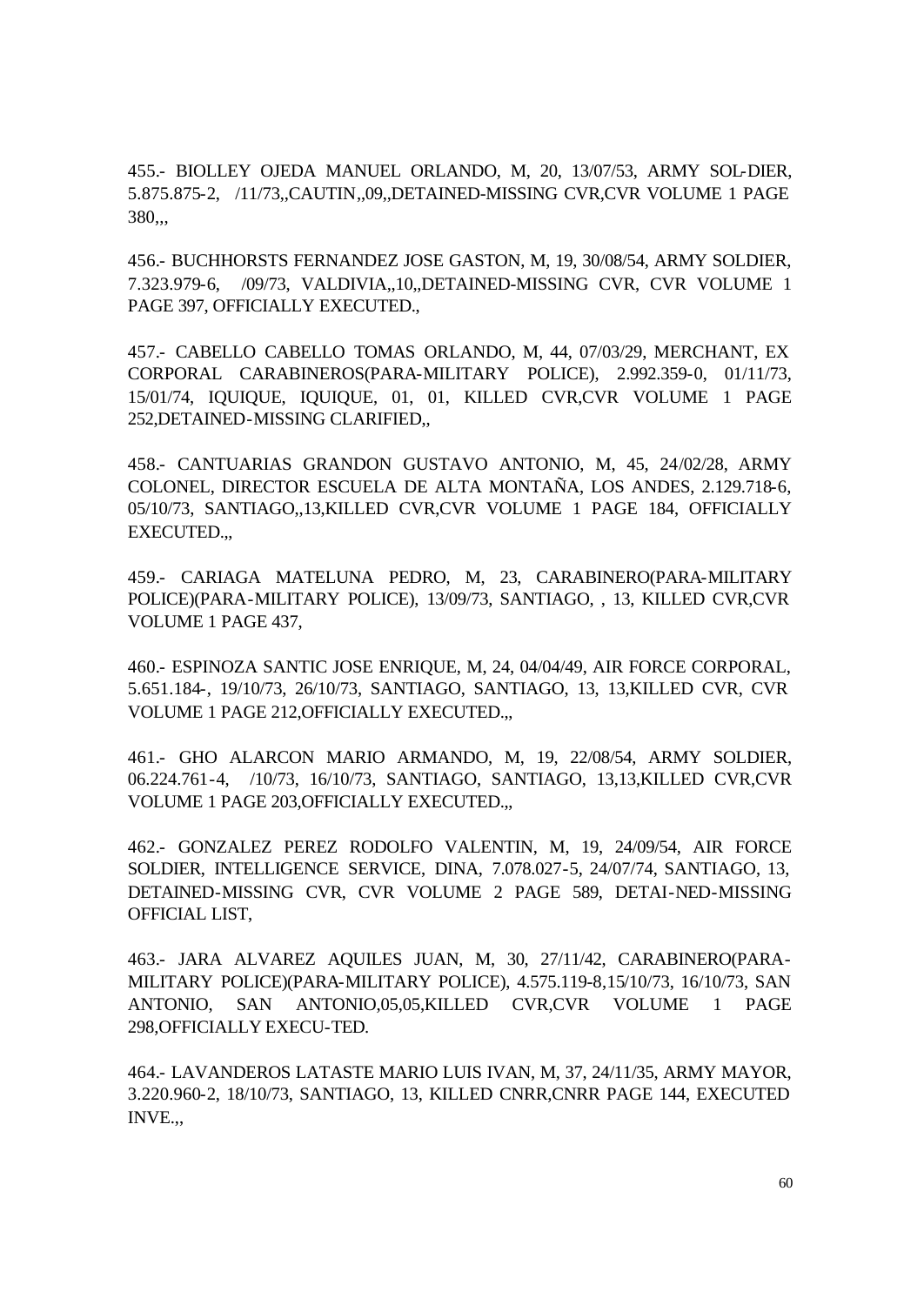465.- MALDONADO SEPULVEDA JORGE EUGENIO, M, 20, 29/09/53, ARMY RESERVE SOLDIER, . 57.114-, 12/03/74, VALDIVIA,,10,KILLED CNRR V.P.,CNRR PAGE 499, SUICIDIO?,

466.- MARTINEZ ALISTE RENE MAXIMO, M, 20, 18/11/53, ARMY RESERVE SOLDIER, 03/12/73, 08/12/73, MAIPO, SANTIAGO, 13, 13, KILLED CVR, CVR VOL 1 PAGE 243, OFFICIALLY EXECUTED, MILITARY

467.- MELO PRADENAS MARIO RAMIRO, M, 27, 26/03/46, ADVISER PRESI-DENCE OF THE REPUBLIC, EX ARMY OFFICER, EX-GAP, 4.842.171-7, 29/09/73, SANTIAGO, 13, DETAINED-MISSING, CVR, CVR VOL 1 PAGE 178, DETAINED-MISSING OFFICIAL LIST

468.- MENDOZA VILLAVICENCIO JENARO RICARDO, M, 25, 10/06/48, CARABINERO(PARA-MILITARY POLICE) (PARA-MILITARY POLICE), 5.683.615-2, 15/10/73, 16/10/73, SAN ANTONIO, SAN ANTONIO, 05, 05, KILLED CVR, CVR VOL 1 PAGE 298, EXECUTD INVE.,

469.- MOLINA CANDIA ENRIQUE SEGUNDO, M, 31, 20/12/41, NAVY SAR-GENT, 4.348.658-6, 19/09/73, 19/11/73, VALPARAISO, VALPARAISO, 05, 05, KILLED CNRR, CNRR PAGE 406,SUICIDIO COMO SECUELA OF LA REPRESION,

470.-MONTOYA TORRES DARIO HUGO BELISARIO, M, 19, 23/12/53, ARMY SOLDIER, 07.238.275-7, 20/09/73, 20/09/73, ÑUBLE, ÑUBLE, 08, 08, KILLED CVR, CVR VOLUME 1 PAGE 345, OFFICIALLY EXECUTED.,,

471.- NASH SAEZ MICHEL SELIM, M, 19, 01/07/54, ARMY SOLDIER, 6.614.269-8, 13/09/73, 29/09/73, IQUIQUE, IQUIQUE, 01, 01, KILLED CVR, CVR VOLUME 1 PAGE 248,OFFICIALLY EXECUTED.,,

472.- NAVARRETE JIMENEZ DAVID, M, 20, 19/10/54, ARMY CORPORAL, 13/12/74, SANTIAGO, 13, KILLED CVR, CVR VOLUME 2 PAGE 605,..

473.- PANTOJA RIVERA SERGIO AMADOR, M, 19, 29/12/54, ARMY SOL-DIER, 6.654.664-0, /10/74,,PARINACOTA, 01,,DETAINED-MISSING CVR,CVR VOLUME 2 PAGE 492, DETAINED-MISSING OFFICIAL LIST,,

474.- PAVEZ DIAZ SERGIO OSVALDO, M, 19, 19/07/54, ARMY SOLDIER, 6.558.835- 8,,12/09/73,,SANTIAGO,,13,KILLED CNRR,CNRR PAGE 262, UNDUE USE OF FORCE,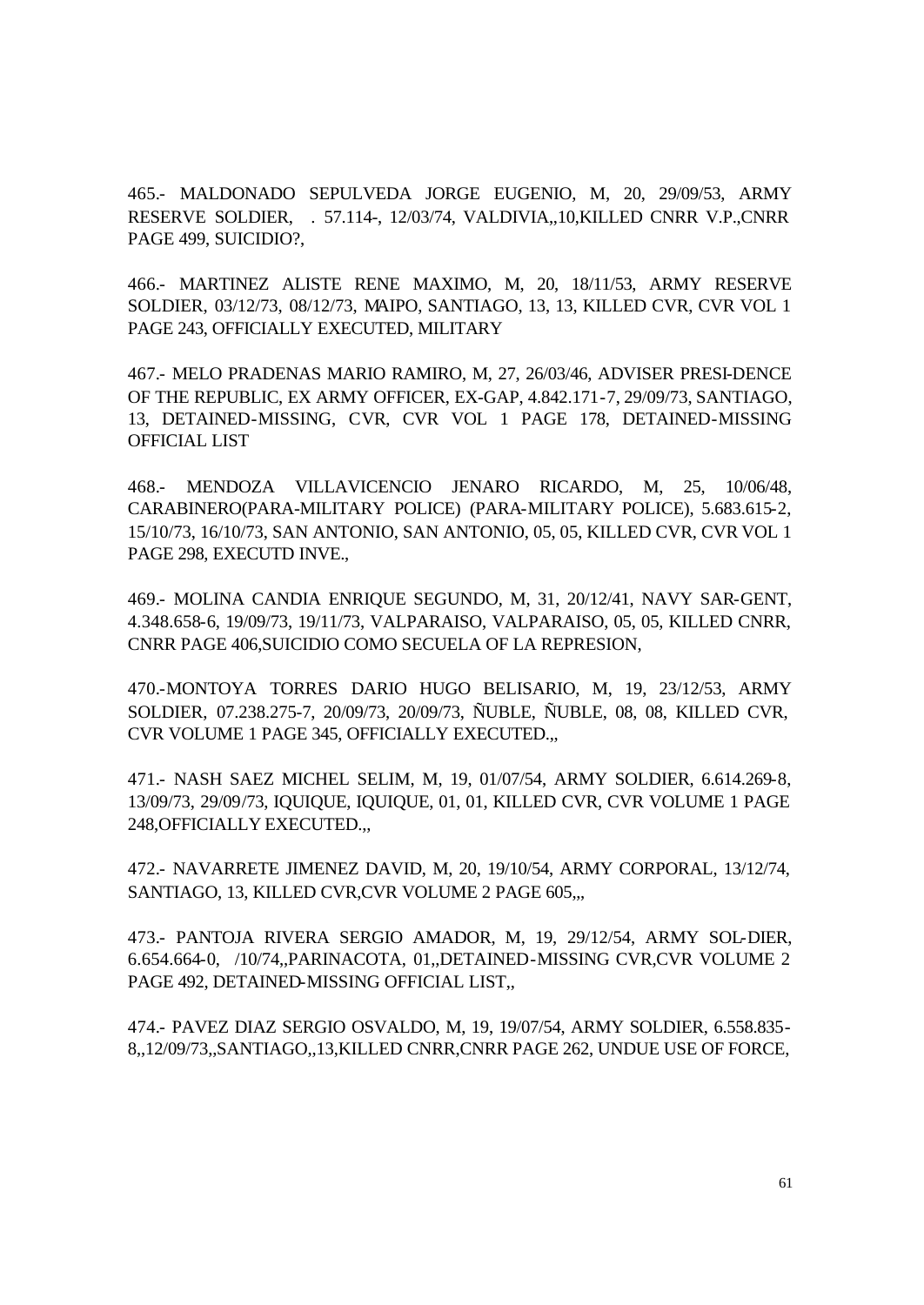475.- PEÑA FUENZALIDA JUAN FRANCISCO, M, 21, 18/02/53, ARMY SOLDIER, 6.750.454-2, /10/74,,PARINACOTA, 01,,DETAINED-MISSING CVR,CVR VOLUME 2 PAGE 492, DETAINED-MISSING OFFICIAL LIST.

476.- ROJAS FUENTES MANUEL TOMAS, M, 20, 03/05/53, ARMY (R), 6.875.530-, 03/12/73,07/12/73, MAIPO, MAIPO, 13, 13, KILLED CVR,CVR VOLUME 1 PAGE 243, OFFICIALLY EXECUTED.,,MILITARY

477.- VALDES GALAZ MANUEL NEMESIO, M, 20, 08/02/54, ARMY CORPO-RAL, 6.021.761-0, 17/11/74, QUILLOTA, 05,,DETAINED-MISSING CVR,CVR VOLUME 2 PAGE 488, DETAINED-MISSING OFFICIAL LIST,,

478.- VEGA SALAZAR SERGIO ROLANDO, M, 19, 18/12/56, ARMY SOLDIER, 7.411.046-0, 05/09/75, MAIPO,,13,KILLED CNRR,CNRR PAGE 182,,,

### 3. Murdered or detained-missing between17th December 1974 and 11th March 1990

479.- CARRASCO MATUS CARLOS ALBERTO, M, 21, 30/12/53, ARMY CORPO-RAL, DINA; 7.202.425-7, 14/03/75, SANTIAGO, 13,,DETAINED-MISSING CVR, CVR VOLUME 2 PAGE 589, DETAINED-MISSING OFFICIAL LIST,,

480.- CORTES DIAZ JUSTO BENEDICTO, M, 27, 18/12/47, CORPORAL CARABINEROS(PARA-MILITARY POLICE), +5.339.538-4, 02/01/75, LIMA-RI, 04, KILLED CNRR,CNRR PAGE 365, POWER ABUSE /ALLEGED SUICIDE, CARABINEROS(PARA-MILITARY POLICE)

481.- GUTIERREZ CONTRERAS GUMERCINDO, M, 19, 09/02/62, ARMY SOLDIER, 8.928.873-8, 20/03/81,,CAUTIN,,09,KILLED CNRR,CNRR PAGE 335, POWER ABUSE,MILITARY

482.- JORQUERA GUTIERREZ GUILLERMO, M, 38, 24/07/39, ARMY WARRANT OFFICER, INTELLIGENCE SERVICE, 4.423.736-9, 23/01/78, SANTIAGO, 13, DETAINED-MISSING CVR,CVR VOLUME 2 PAGE 654,DETAINED-MISSING OFFICIAL LIST,,

483.- SALINAS CALDERON HERNAN PATRICIO, M, 19, 23/06/56, ARMY SOLDIER, 6.224.616-0, 18/11/75,,SANTIAGO,,13,KILLED CVR,CVR VOLUME 2 PAGE 604,

#### G. PARLAMENTARIANS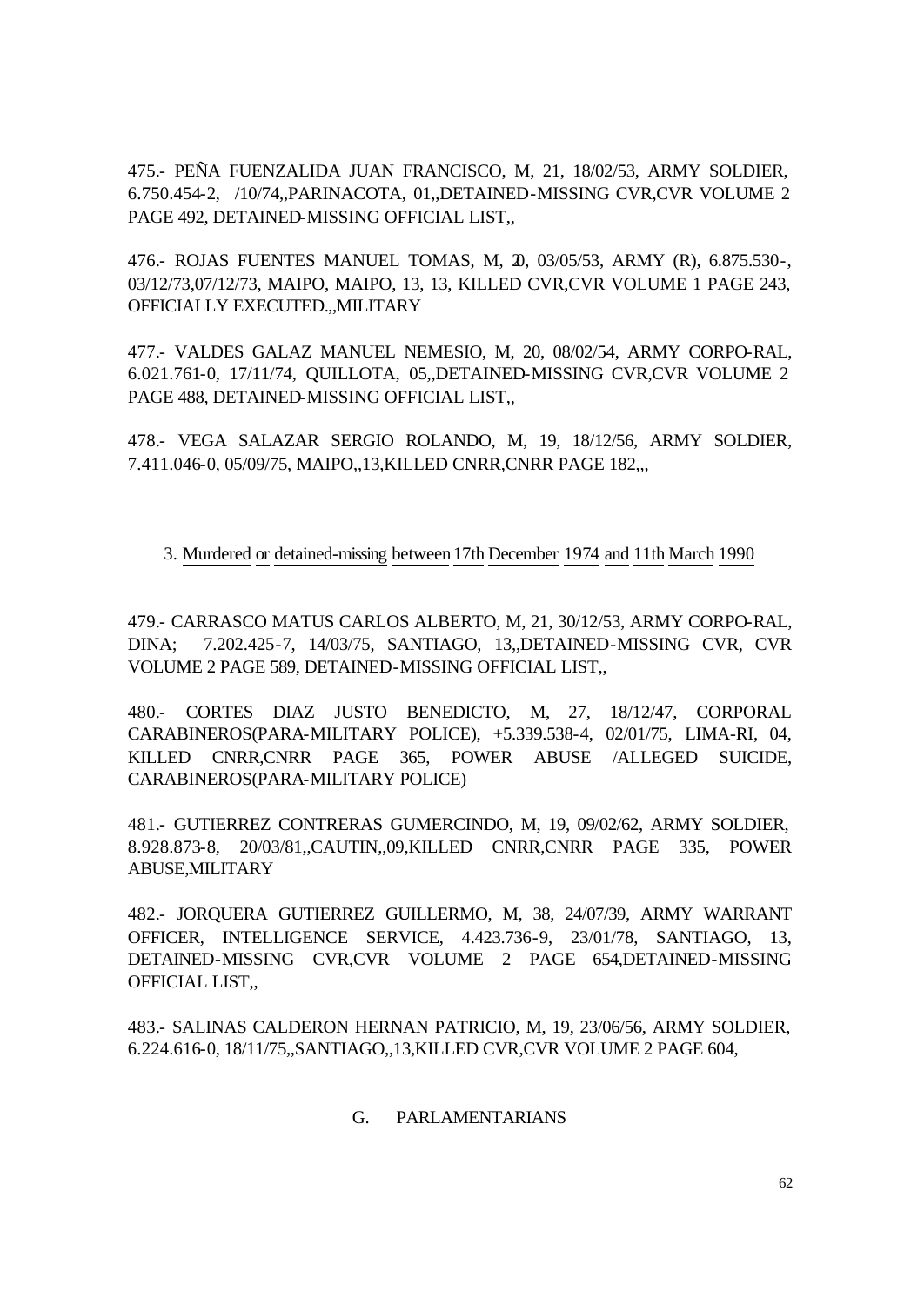### 1.- Murdered or detained-missing between 12th December 1973 and 16th December 1994

484.- ESPINOZA VILLALOBOS LUIS UBERLINDO, M, 33, 19/10/40, FAR-MER, EX-CONGRESSMAN PUERTO MONTT, 4.498.223-4, 27/09/73, 02/12/73, LLANQUIHUE, LLANQUIHUE, 10, 10, KILLED CVR,CVR VOLUME 1 PAGE 423, OFFICIALLY EXECUTED.,

485.- LOBOS BARRIENTOS LUIS GASTON, M, 46, 15/11/26, CONGRESSMAN, EX-INTENDENT OF CAUTIN, 2.219.392-9, 05/10/73, CAUTIN, 09, DETAI-NED-MISSING CVR, CVR VOLUME 1 PAGE 375, DETAINED-MISSING OFFICIAL LIST,

## 2.- Murdered or detained-missing between 17th December 1974 and 11th March 1990

486.-ARAYA ZULETA BERNARDO, M, 64, 01/12/11, RETIRED, EX-MEMBER OF PARLIAMENT, 2.189.374-9, 02/04/76, VALPARAISO, 05, DETAINED-MISSING CVR, CVR VOLUME 2 PAGE 545,DETAINED-MISSING OFFICIAL LIST,,

487.- SOTO GALVEZ HERNAN, M, 52, 08/12/24, MERCHANT, EX-SECRETARY HOUSE OF DEPUTIES, EX-CONGRESSMAN, 2.173.716-K, 07/06/77, SANTIA-GO, 13,,DETAINED-MISSING CVR,CVR VOLUME 2 PAGE 555,DETAINED-MISSING OFFICIAL LIST.

# H. OFFICIALS OF POLITICAL PARTIES

# 1.- Murdered or detained-missing between12th September 1973 and 16th December 1994

488.- ACHU LIENDO RIGOBERTO DEL CARMEN,M,31,16/07/42, SOCIAL DEVELOPMENT CHIEF, EX DETECTIVE, REGIONAL SECRETARY YOUNG SOCIA-LISTS (P.S.),,SOCIALIST PARTY, 4.641.372-5, 12/09/73, 13/12/73,SAN FELIPE,SAN FELIPE,05,05,KILLED CVR,CVR VOLUME 1 PAGE 301,OFFICIALLY EXECUTED.,

489.- AILLON LARA JORGE,M,33,18/12/39,CIVIL OFFICIAL ECA,MEMBER REGIONAL DIRECTION PC, 4.154.217-9,27/09/73,,MALLECO,,09,,DETAI-NED-MISSING CVR,CVR VOLUME 1 PAGE 392,DETAINED-MISSING OFFICIAL LIST,,

490.- ALARCON VALENZUELA CECIL PATRICIO,M,23,05/09/50,CIVIL OFFICIAL INDAP, MEMBER REGIONAL COMMISSION SOCIALIST PARTY, EX-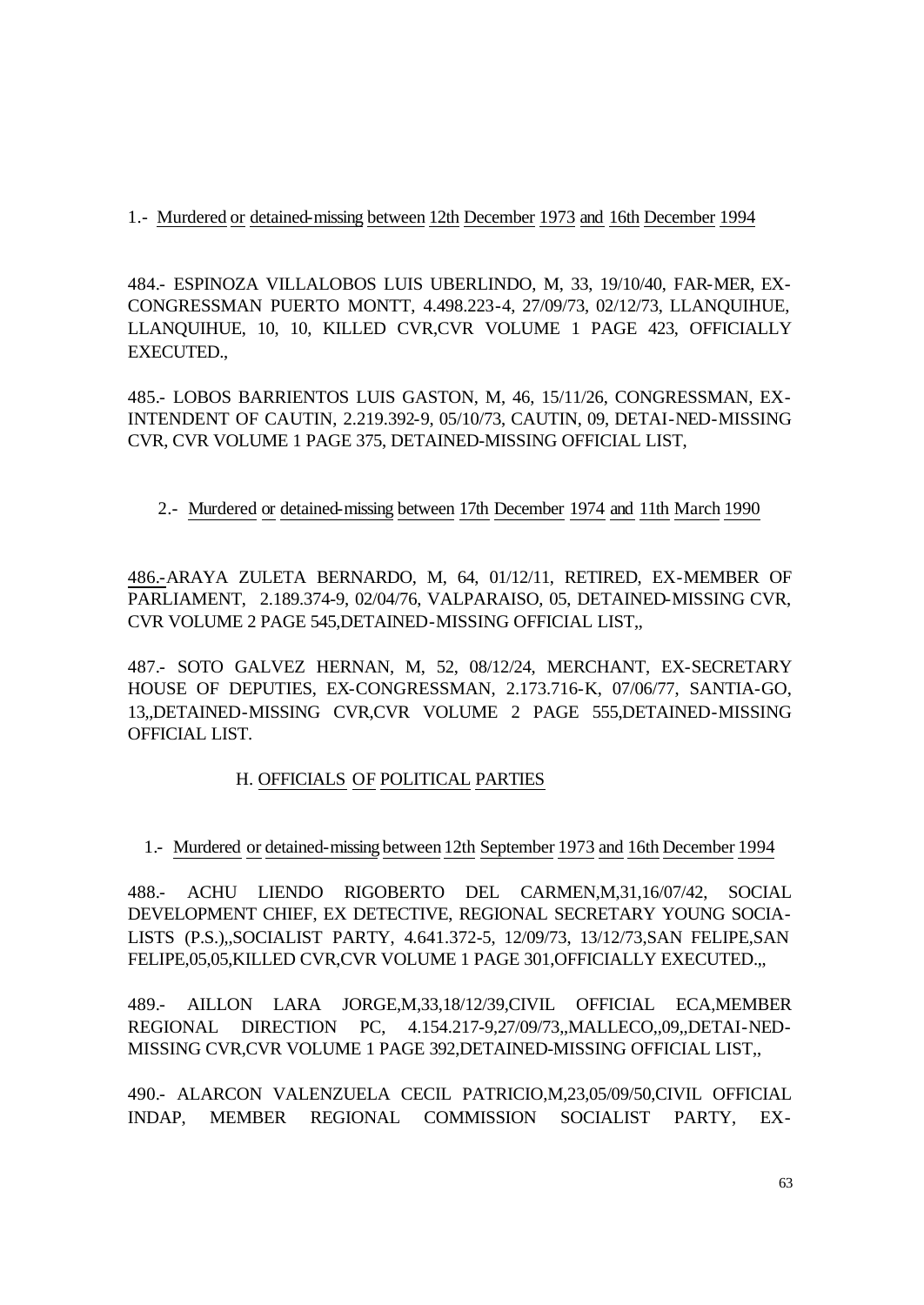LEADER,SOCIALIST PARTY, 5.963.542-5, 16/09/73,,ÑUBLE,,08,,DETAI-NED-MISSING CVR,CVR VOLUME 1 PAGE 336,DETAINED-MISSING OFFICIAL LIST,,

491.- ANDREOLI BRAVO MARIA ANGELICA,F,27,10/01/47,SECRETARY, SECRETARY POLITICAL COMMISSION MIR, EX-EST, MIR, 5.864.244-4, 06/08/74,,SANTIAGO,,13,,DETAINED-MISSING CVR,CVR VOLUME 2 PAGE 510,DETAINED-MISSING OFFICIAL LIST,,DINA

492.- ANINAO MORALES ANTONIO,M,48,12/12/24,SMALL FARMER, PRESI-DENT JAP, MAPUCHE LEADER, 2.331.316-2, 24/09/73, CAUTIN,,09,,DETAINED-MISSING CVR,CVR VOLUME 1 PAGE 392,DETAINED-MISSING OFFICIAL LIST,

493.- BACCIARINI ZORRILLA RAUL ENRIQUE,M,49,30/09/23,EX-CIVIL OFFICIAL CIVIL POLICE,REGIONAL LEADER SOCIALIST PARTY,,SOCIALIST PARTY, 1.846.782-8,13/09/73,22/09/73,SAN ANTONIO,SAN ANTONIO,05,05,KILLED CVR,CVR VOLUME 1 PAGE 295,OFFICIALLY EXECUTED.,,MILITARY

494.- BRAVO ALVAREZ FIDEL ALFONSO,M,22,14/03/51,WORKER,EX-MEMBER GAP,,SOCIALIST PARTY,06.231.977-1,22/09/73,22/09/73,SAN ANTONIO,SAN ANTONIO, 05, 05, KILLED CVR,CVR VOLUME 1 PAGE 296,OFFICIALLY EXECUTED.,,MILITARY

495.- BUSCH OYARZUN ALFREDO ERARDO,M,56,19/05/18, MUNICIPAL MAINTENANCE CHIEF, PROPAGANDA REGIONAL DIRECTOR PC, PC, 14/08/74, OSORNO, 10,,DETAINED-MISSING CNRR,CNRR PAGE 274,,,

496.- BUSTOS REYES SONIA OF LAS MERCEDES,F,30,13/05/44, TELLER CASINO CIVIL POLICE, CHRISTIAN DEMOCRAT MILITANT, LINKED TO MIR,,CHRISTIAN DEMOCRAT, 5.226.393-K, 05/09/74, SANTIAGO, 13,,DETAINED-MISSING CVR,CVR VOLUME 2 PAGE 512,DETAINED-MISSING OFFICIAL LIST,,

497.- BUZIO LORCA JAIME MAURICIO,M,21,08/11/52, UNIVERSITY STU-DENT, LIGA COMUNISTA, 6.326.315-K, 13/07/74, SANTIAGO,,13,,DETAI-NED-MISSING CVR,CVR VOLUME 2 PAGE 506,DETAINED-MISSING OFFICIAL LIST,,

498.- CALDERON OTAIZA JORGE EDUARDO,M,28,24/03/45, EMPLOYEE NATIONAL ASSOCIATION OF PUBLIC OFFICERS, SECRETARY OF ORGANIZA-TION YOUNG SOCIALISTS (P.S.),,SOCIALIST PARTY, 5.518.579- 4,30/09/73,,CAUTIN,,09,,DETAINED-MISSING CVR,CVR VOLUME 1 PAGE 372,DETAINED-MISSING OFFICIAL LIST,,

499.- CAMU VELOSO ARNOLDO,M,36,01/06/37, LAWYER, MEMBER POLITICAL COMMISSION CENTRAL COMMITTEE SOCIALIST PARTY, SOCIALIST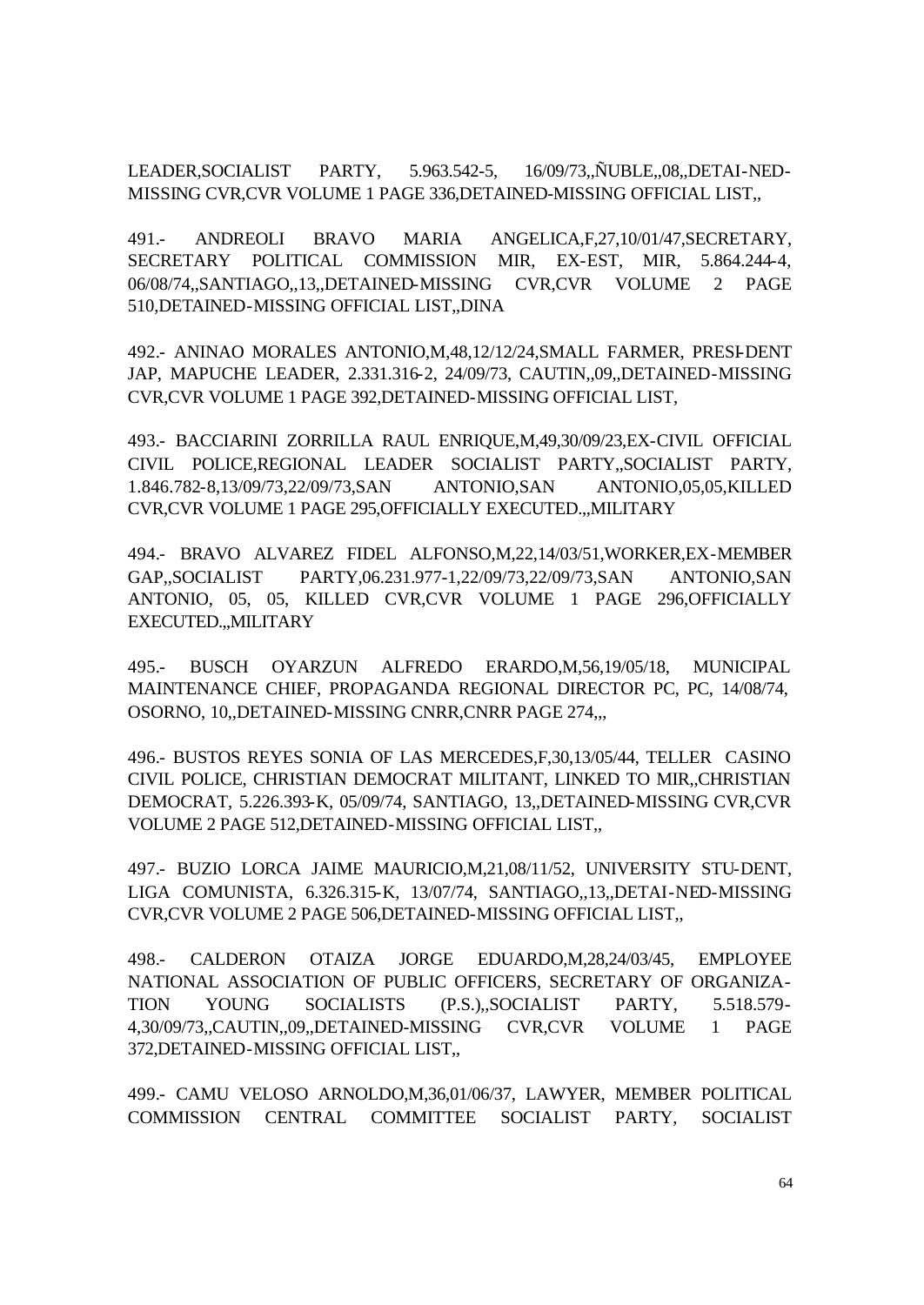PARTY,03.406.072-K, 24/09/73, 24/09/73, SANTIAGO, SANTIAGO, 13, 13,KILLED CVR,CVR VOLUME 1 PAGE 174,OFFICIALLY EXECUTED.,

500.- CARREÑO DIAZ ANDRES ALFONSO,M,54,15/07/20,LINOTYPE WORKER, SECRETARY REGIONAL COMMITTEE PC, PC, 792.584-0, 08/07/74, 31/07/74, SANTIAGO, SANTIAGO,13,13,KILLED CNRR,CNRR PAGE 388,OFFICIALLY EXECUTED.,TORTURE OR BAD TREATMENT FOLLOWED BY DEATH,SIFA

501.- CARREÑO ZUÑIGA VICTOR HUGO,M,22,17/09/51,STUDENT,REGIONAL SECRETARY YOUNG SOCIALISTS (P.S.) VALDIVIA,,SOCIALIST PARTY, .123.302-, 04/10/73, 05/10/73, VALDIVIA, VALDIVIA, 10, 10, KILLED CVR, CVR VOLUME 1 PAGE 398, OFFICIALLY EXECUTED.,

502.- CASTILLO SEPULVEDA NESTOR HERNAN,M,23,26/06/50,,REGIONAL SECRETARY YOUNG COMMUNISTS (C.P.), 5.477.506-7,27/10/73,,COYHAI-QUE,,11,,DETAINED-MISSING CVR,CVR VOLUME 1 PAGE 428,DETAINED-MISSING OFFICIAL LIST,

503.- CURIÑANCO REYES MAURICIO SEGUNDO, M, 38, 30/07/35, CARPEN-TER, LOCAL LEADER SOCIALIST PARTY,,SOCIALIST PARTY,,10/10/73,,VALDIVIA,,10,,DETAINED-MISSING CVR,CVR VOLUME 1 PAGE 401,DETAINED-MISSING OFFICIAL LIST,

504.- CHAMORRO AREVALO JUAN GUILLERMO,M,23,21/10/49,ACCOUNTANT, MILITANT PCR, .101.390-,16/09/73,,BIO BIO,,08,,DETAINED-MISSING CVR,CVR VOLUME 1 PAGE 350,DETAINED-MISSING OFFICIAL LIST,,

505.- CHAMORRO GOMEZ MANUEL NATALIO,M,41,01/02/33, LOOM MECHANIC,,,SOCIALIST PARTY SYMPATHIZER, 3.448.464-3,03/04/74, SANTIAGO, , 13,, DETAINED-MISSING CNRR,CNRR PAGE 269,DETAINED-MISSING OFFICIAL LIST,,MILITARY

506.- DE LA BARRA VILLARROEL ALEJANDRO,M,24,01/04/50,,MEMBER POLITICAL COMMISSION MIR,,MIR, 5.711.066-K, 03/12/74, 03/12/74, SANTIAGO, SANTIAGO,13,13,KILLED CVR,CVR VOLUME 2 PAGE 522,OFFI-CIALLY EXECUTED.,,DINA

507.- ENCINA PEREZ GERARDO ANTONIO,M,33,15/08/40,FARMER, AREA LEADER SOCIALIST PARTY,,SOCIALIST PARTY, 4.651.107- 7,02/10/73,,LINARES,,07,,DETAINED-MISSING CVR,CVR VOLUME 1 PAGE 322,DETAINED-MISSING OFFICIAL LIST,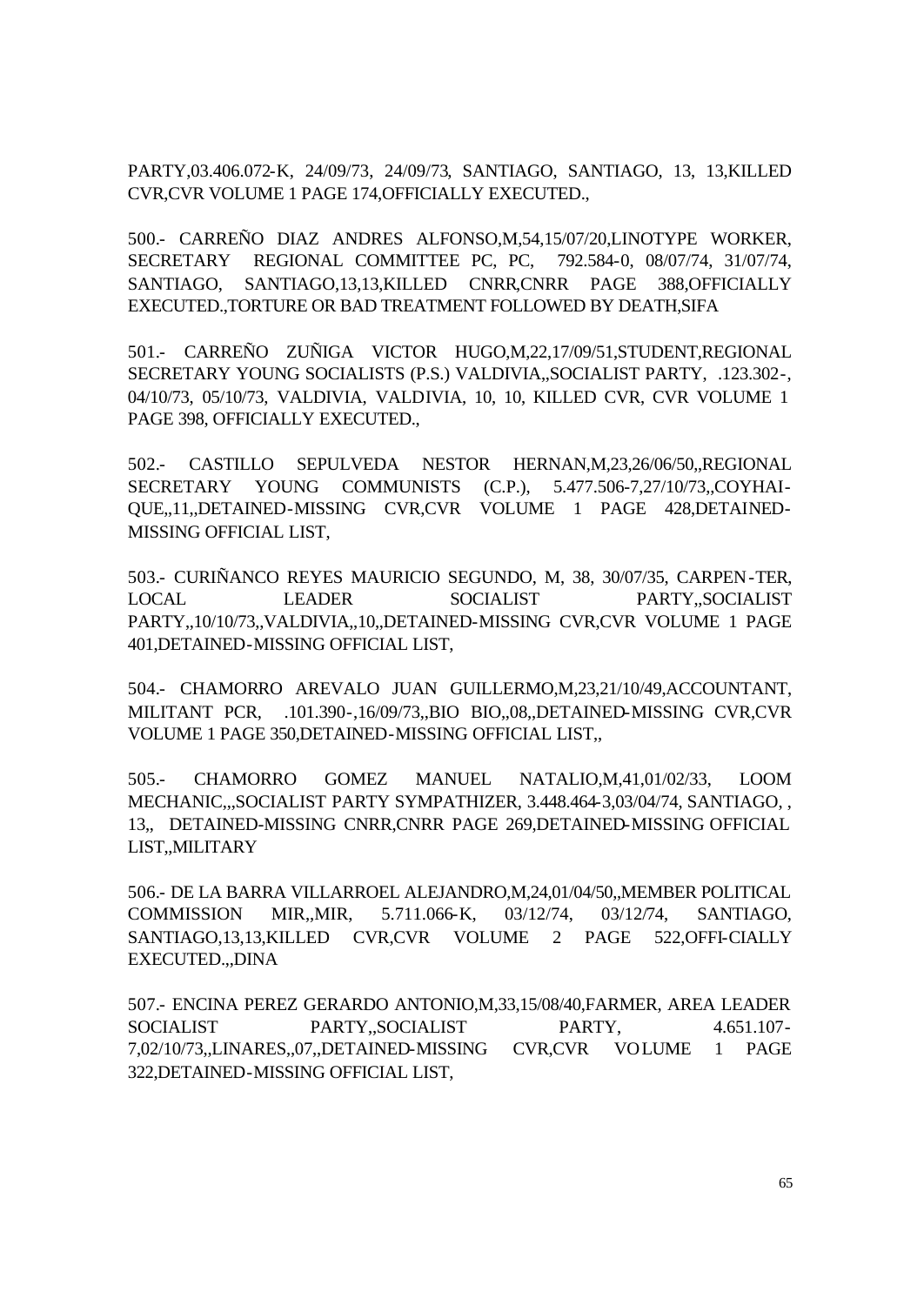508.- FERNANDEZ ACUM MARIO,M,19,05/10/53,WATCHMAKER,SECRETARY YOUNG COMMUNISTS (C.P.) OSORNO, 6.845.346-1,28/09/73,,OSORNO,,10,,DETAINED-MISSING CVR,CVR VOLUME 1 PAGE 413,DETAINED-MISSING OFFICIAL LIST,

509.- FUENTEALBA CALDERON ISAIAS JOSE,M,29,07/04/44, CHIEF OF AREA, FOREST WORKER, MCR MILITANT MCR, MIR, 25.220-, 10/10/73, VALDIVIA, 10, DETAINED-MISSING CVR, CVR VOLUME 1 PAGE 401,DETAI-NED-MISSING OFFICIAL LIST,,

510.- GARCIA BERRIOS JOSE BOESLINDO, M, 66,25/11/06,RETIRED,SECRETARY LOCAL COMMITTE PC, .254.660-4, 12/09/73, 19/10/73, TOCOPILLA, ANTOFAGASTA, 02, 02, KILLED CVR, CVR VOLUME 1 PAGE 265, OFFICIALLY EXECUTED.,

511.- GARCIA OVANDO VENANCIO BERNABE,M,25,02/07/48,SMALL FARMER, MEMBER YOUNG LEADERSHIP POPULAR UNITY,,, 6.158.030-1,08/10/73, OSORNO, 10, DETAINED-MISSING CVR, CVR VOLUME 1 PAGE 417,DETAINED-MISSING OFFICIAL LIST,

512.- HUAIQUIÑIR BENAVIDES JOEL,M,28,02/02/46, INDUSTRIAL SECU-RITY INSTRUCTOR, REGIONAL SECRETARY AND MEMBER CENTRAL COMMITTEE CEN, SOCIALIST PARTY, 5.287.586-2,27/07/74, , SANTIAGO,,13,,DETAINED-MISSING CVR,CVR VOLUME 2 PAGE 568,DETAI-NED-MISSING OFFICIAL LIST,,

513.- JEREZ MEZA VICTOR,M,31,15/06/42,DRIVER ENDESA,REGIONAL SECRETARY SOCIALIST PARTY, UNION PRESIDENT, SOCIALIST PARTY,,22/09/73,,BIO BIO,,08,,DETAINED-MISSING CVR,CVR VOLUME 1 PAGE 362/, DETAINED-MISSING OFFICIAL LIST,,

514.- LABRADOR URRUTIA RAMON ISIDRO,M,24,07/06/50,MERCHANT, LOCAL COMMITTEE HEAD MIR, MIR, 5.626.648-8, 14/12/74, SANTIAGO, 13,,DETAINED-MISSING CVR,CVR VOLUME 2 PAGE 528,DETAINED-MISSING OFFICIAL LIST,,

515.- LAMANA ABARZUA JORGE ANDRES,M,27,04/06/46,EMPLOYEE CMPC, WELFARE DELEGATE UNION CMPC; INTEG,,MAPU, 27.715-, 15/09/73, /09/73, BIO BIO, BIO BIO,08,08,KILLED CVR,CVR VOLUME 1 PAGE 366,DETAINED-MISSING CLARIFIED,

516.- LARA PETROVICH EDUARDO ENRIQUE,M,35,10/11/38,MECHANIC INDUSTRIAL MAINTENANCE, UNION LEADER, 3.747.590-4, 15/07/74, SANTIAGO, 13,,DETAINED-MISSING CVR,CVR VOLUME 2 PAGE 540,DETAI-NED-MISSING OFFICIAL LIST,,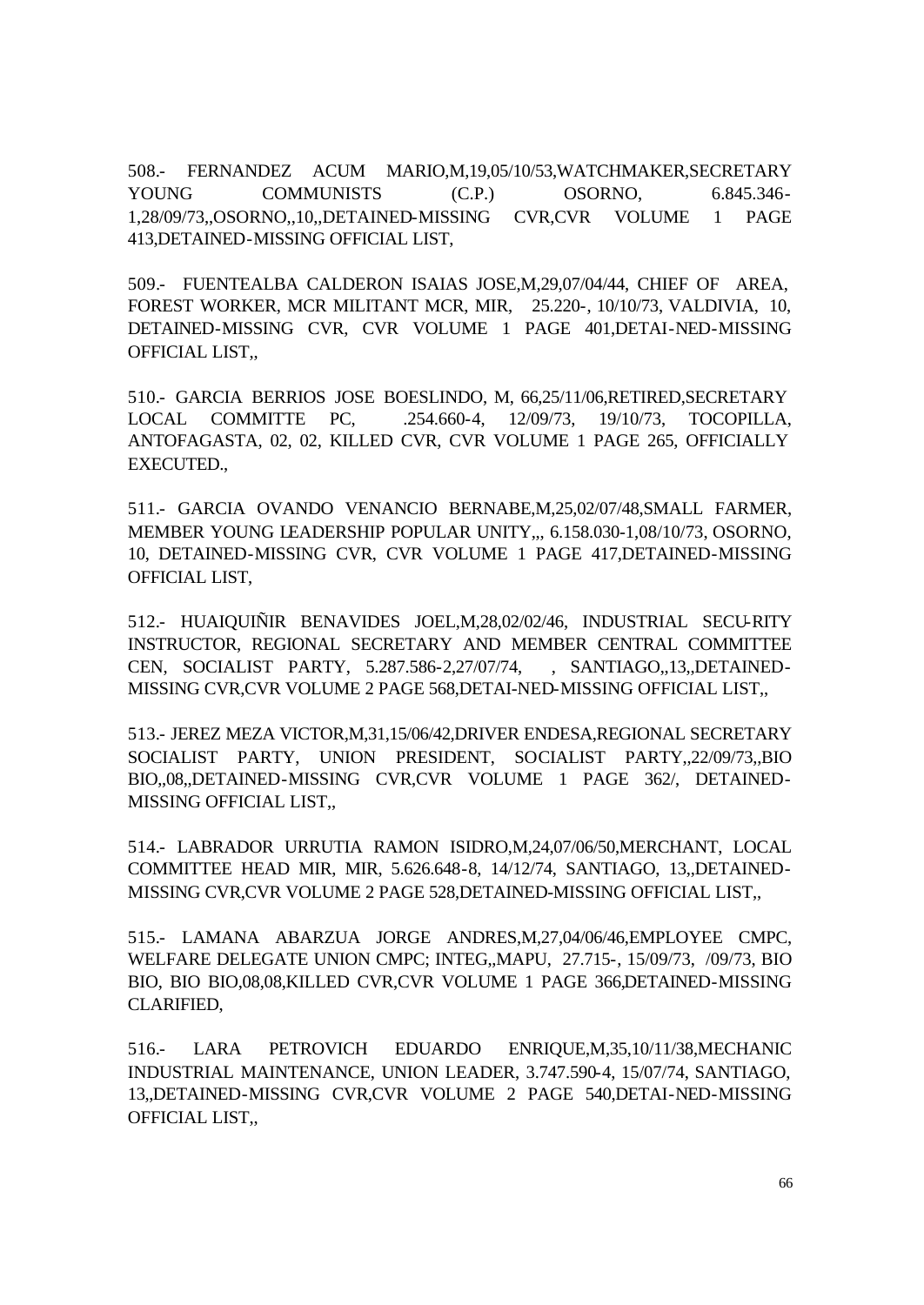517.- LEVEQUE CARRASCO RODOLFO IVAN,M,22,08/06/51,PAINTER, REGIO-NAL SECRETARY YOUNG COMMUNISTS (C.P.), 6.100.955-8, 15/09/73, OSORNO, 10, DETAINED-MISSING CVR, CVR VOLUME 1 PAGE 408,DETAINED-MISSING OFFICIAL LIST,,

518.- LOBOS CAÑAS LUIS ALBERTO,M,31,03/07/42,DRIVER,DRIVER CEN-TRAL COMMITTE PC,04.768.700-, 17/09/73, 18/09/73, SANTIAGO, SANTIAGO, 13, 13, KILLED CVR,CVR VOLUME 1 PAGE 158,OFFICIALLY EXECUTED.,

519.- MANRIQUEZ DIAZ MIGUEL HERNAN,M,24,25/10/48,EMPLOYEE INACE-SA, MEMBER POLITICAL COMMISSION YOUNG SOCIALISTS (P.S.), EX-MEMBER,,SOCIALIST PARTY,05.935.217-2, 20/09/73, 19/10/73, ANTOFA-GASTA, ANTOFAGASTA,02,02,KILLED CVR, CVR VOLUME 1 PAGE 265,OFFI-CIALLY EXECUTED.,,

520.- MOLINA RUIZ FLORENTINO ALBERTO,M,44,29/12/28,CIVIL OFFICIAL PC, REGIONAL LEADER PC, MEMBER COMMITTEE CE,,PC, 2.314.784-K, 05/11/73, 10/11/73, CAUTIN, CAUTIN,09,09,KILLED CVR,CVR VOLUME 1 PAGE 378, OFFICIALLY EXECUTED.,,

521.- OBREQUE OBREQUE DOMINGO ANTONIO,M,36,16/10/36,ACCOUNTANT SOQUIMICH, SECRETARY FOR ORGANIZATION SOCIALIST PARTY,,SOCIALIST PARTY, 4.002.039-K, 28/09/73, CAUTIN, 09, DETAINED-MISSING CVR,CVR VOLUME 1 PAGE 388,DETAINED-MISSING OFFICIAL LIST,,

522.- PEREIRA SALSBERG ANDRES,M,54,15/02/19,TECHNICIAN INDUS-TRIAL, MANAGER, EX-PRESIDENT RADICAL PARTY ASSEMBLY, EX-PDTE. PR, 823.813- 8,16/10/73,,MAIPO,,13,,DETAINED-MISSING CVR,CVR VOLUME 1 PAGE 233, DETAINED-MISSING OFFICIAL LIST,

523.- PIZARRO VICENCIO OSCAR ERNESTO,M,25,24/10/47,EMPLOYEE, MANAGER FABRICA AEROLITE, LEADER, SOCIALIST PARTY, 19/09/73, 19/09/73, SANTIAGO, SANTIAGO, 13, 13,KILLED CNRR,CNRR PAGE 81,,,

524.- REINANTE RAIPAN ALBERTO SEGUNDO,M,39,,WORKER FOREST WORKER, MCR MILITANT,MIR,,10/10/73,,VALDIVIA,,10,,DETAINED-MISSING CVR, CVR VOLUME 1 PAGE 401, DETAINED-MISSING OFFICIAL LIST,,CARAB/MILITARY

525.- REINANTE RAIPAN ERNESTO,M,29,,FOREST WORKER,MILITANT MCR, MIR,,10/10/73,,VALDIVIA,,10,,DETAINED-MISSING CVR,CVR VOLUME 1 PAGE 401,DETAINED-MISSING OFFICIAL LIST, CARAB/MILITARY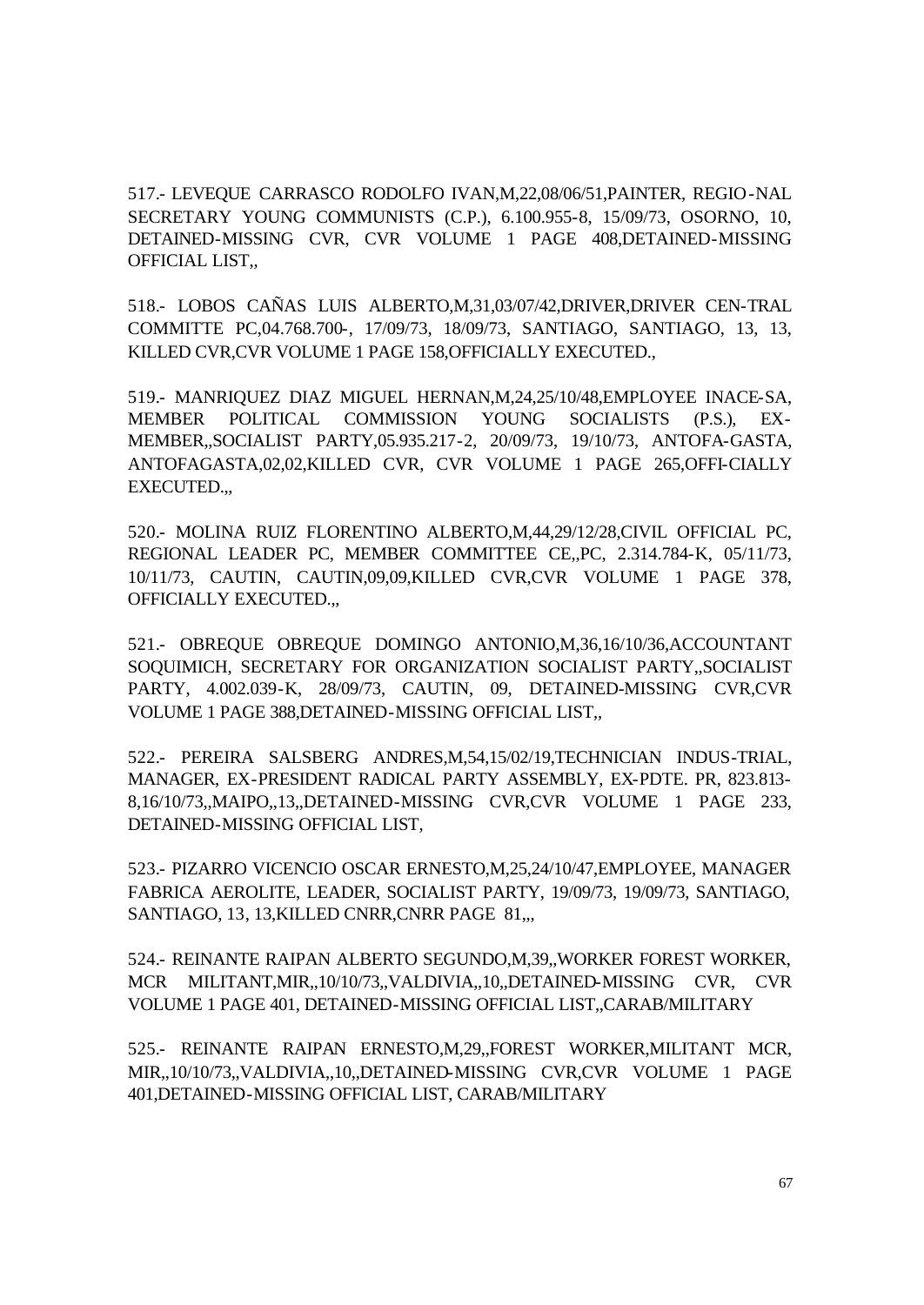526.- REINANTE RAIPAN MODESTO JUAN,M,18,,FOREST WORKER,MILITANT MCR, MIR, 10/10/73,,VALDIVIA,,10,,DETAINED-MISSING CVR,CVR VOLUME 1 PAGE 402, DETAINED-MISSING OFFICIAL LIST,,CARAB/MILITARY

527.- REYES JARA JUAN MANUEL,M,30,25/07/53,CIVIL OFFICIAL OF POLITICAL PARTY, HEAD GPM (MIR),,MIR, 4.964.888-K, 22/09/73, 22/09/73, SANTIAGO,SANTIAGO,13,13,KILLED CNRR,CNRR PAGE 92,EXECUTED F.L., CARABINEROS(PARA-MILITARY POLICE)?

528.- SANHUEZA MELLADO MANUEL EDUARDO,M,30,22/11/43,WORKER,REGIO-NAL SECRETARY YOUNG COMMUNISTS (C.P.), EX-MEMBER COM, 4.637.223-9, 10/07/74, ARICA, 01, DETAINED-MISSING CVR,CVR VOLUME 2 PAGE 488,DETAINED-MISSING CLARIFIED,,

529.- VAN SCHOUWEN VASEY BAUTISTA,M,30,03/04/43,MEDICAL SURGEON,MEMBER CENTRAL COMMITTEE MIR,,MIR, 4.824.875-6, 13/12/73, 14/12/73, SANTIAGO, SANTIAGO, 13, 13, DETAINED-MISSING CVR,CVR VOLUME 1 PAGE 217,DETAINED-MISSING OFFICIAL LIST,

530 VILLARROEL CARMONA AGUSTIN OF LA CRUZ, M, 34, 07/03/39, MINER, SECRETARY ORGANIZATION PC, 4.425.730-0, /09/73, 04/10/73, TOCOPILLA, TOCOPILLA,02,02,KILLED CNRR (DD),CNRR PAGE 116,DETAI-NED-MISSING CLARIFIED, REMAINS IDENTIFIED IN 1991,

3.- Murdered or detained-missing between 17th December 1974 and 11th March 1990

531.- ACEVEDO FARIÑA GERMAN,M,35,22/11/41,MERCHANT,MEMBER SECU-RITY STAFF CENTRAL COMMITTEE, SOCIALIST PARTY, 4.553.475-8, 08/11/77, 08/11/77, SANTIAGO,SANTIAGO,13,13,KILLED CNRR,CNRR PAGE 402,,TORTURE OR BAD TREATMENT FOLLOWED BY DEATH, CARABINEROS(PARA-MILITARY POLICE)

532.- AEDO ARIAS LUCIANO HUMBERTO,M,34,07/07/50,CIVIL OFFICIAL MIR, MEMBER CENTRAL COMMITTEE MIR, MIR, 6.437.896-1,,23/08/84, CONCEPCION, , 08, KILLED CVR,CVR VOLUME 2 PAGE 637,OFFICIALLY EXECUTED.,,

533.- ARIAS PINO LUIS FIDEL,M,29,29/10/45,LATHE OPERATOR MECHA-NIC, LOGISTICS HEAD MIR,,MIR, 5.278.066-, 19/02/75, 19/02/75, SANTIAGO, SANTIAGO, 13, 13,KILLED CVR V.P.,CVR VOLUME 2 PAGE 525,OFFICIALLY EXECUTED.,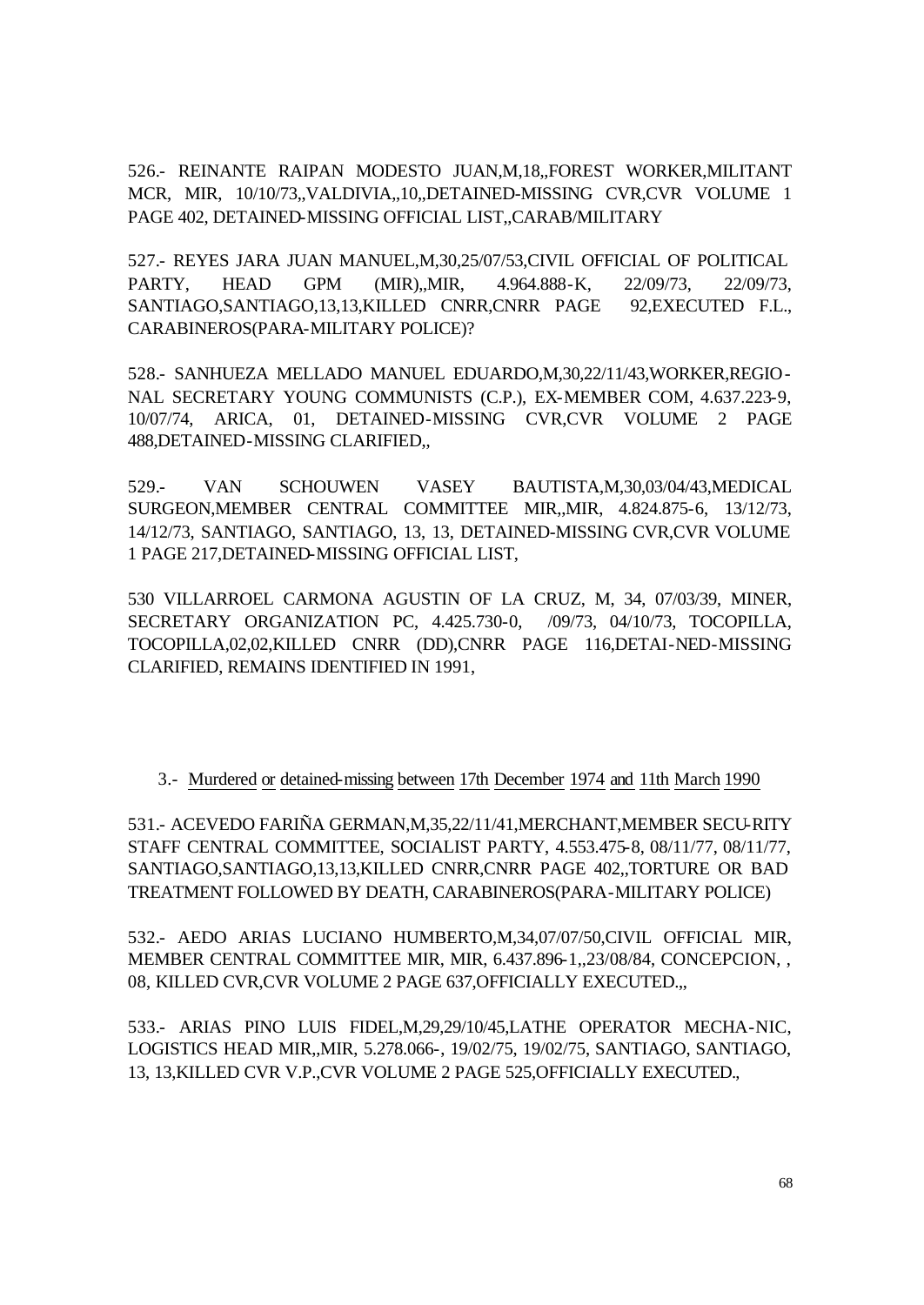534.- ASCENCIO SUBIABRE JOSE RAMON,M,30,01/11/45,CRAFTSMAN, PRESIDENT JAP CONCHALI, PC, 6.006.291-9, 29/12/75, , SANTIAGO,,13,,DETAINED-MISSING CVR, CVR VOLUME 2 PAGE 544,DETAI-NED-MISSING OFFICIAL LIST,,

535.- BOETTIGER VERA OCTAVIO JULIOM,28,10/08/47, POLITICAL SCIENCES BACHELOR, ORGANIZATION HEAD SOCIALIST PARTY, SOCIALIST PARTY, 4.779.325-4,17/01/76, SANTIAGO,,13,,DETAINED-MISSING CVR,CVR VOLUME 2 PAGE 575,DETAINED-MISSING OFFICIAL LIST,,

536.- CEPEDA MARINKOVIC HORACIO,M,54,14/05/22,CIVIL BUILDER,MEMBER CENTRAL COMMITTEE PC, EX-DIRECTOR E, 1.846.038-6, 15/12/76, SANTIAGO,,13,,DETAINED-MISSING CVR,CVR VOLUME 2 PAGE 553,DETAINED-MISSING OFFICIAL LIST,,

537.- CONTRERAS MALUJE CARLOS HUMBERTO,M,29,05/12/46, PHARMACY CHEMIST, EX-COUNCILOR CONCEPCION. MEMBER CENTRAL COMMETTEE, 4.503.418-6, 02/11/76,,SANTIAGO,,13,, DETAINED-MISSING CVR,CVR VOLUME 2 PAGE 561,DETAINED-MISSING OFFICIAL LIST,,COMANDO CONJUN-TO

538.- CORDANO LOPEZ HUMBERTO,M,24,08/11/52, NURSE ASSISTANT, MEMBER COMACHI (COMMITTEE OF HELP TO CHILE, 6.742.256-2, 23/05/77, ARGENTINA, AR,,DETAINED-MISSING CVR,CVR VOLUME 2 PAGE 598,,,DINA

539.- CORTES GUAJARDO DAGOBERTO,M,33,21/10/49,,LEADER MIR, MIR, 06.133.430-0, 28/11/82,,SANTIAGO,,13,KILLED CVR V.P.,CVR VOLUME 2 PAGE 661,OFFICIALLY EXECUTED.

540.- CORTES RODRIGUEZ GERMAN DEF JESUS,M,29,01/11/48,NOT KNOWN,MEMBER POLITICAL COMMISSION MIR, EX-SEMINA, MIR, 16/01/78, 18/01/78, SANTIAGO, SANTIAGO,13,13,KILLED CVR,CVR VOLUME 2 PAGE 629,OFFICIALLY EXECUTED.,,DINA?

541.- CHARME BARROS EDUARDO,M,34,26/01/42, PUBLIC ADMINISTRATOR, MEMBER POLITICAL COMMISSION SOCIALIST PARTY, SOCIALIST PARTY, 4.943.564-9, 14/09/76, 14/09/76, SANTIAGO,SANTIAGO,13,13,KILLED CVR,CVR VOLUME 2 PAGE 576,,,

542.- DIAZ LOPEZ VICTOR MANUEL,M,56,10/11/19, GRAPHIC WORKER, EX-NATIONAL LEADER UNITED TRADE UNIONS CONFEDERATION (CUT), UNDERSE-CRETARY, PC, 1.001.421-2,12/05/76, SANTIAGO, 13, DETAINED-MISSING CVR,CVR VOLUME 2 PAGE 547,DETAINED-MISSING OFFICIAL LIST,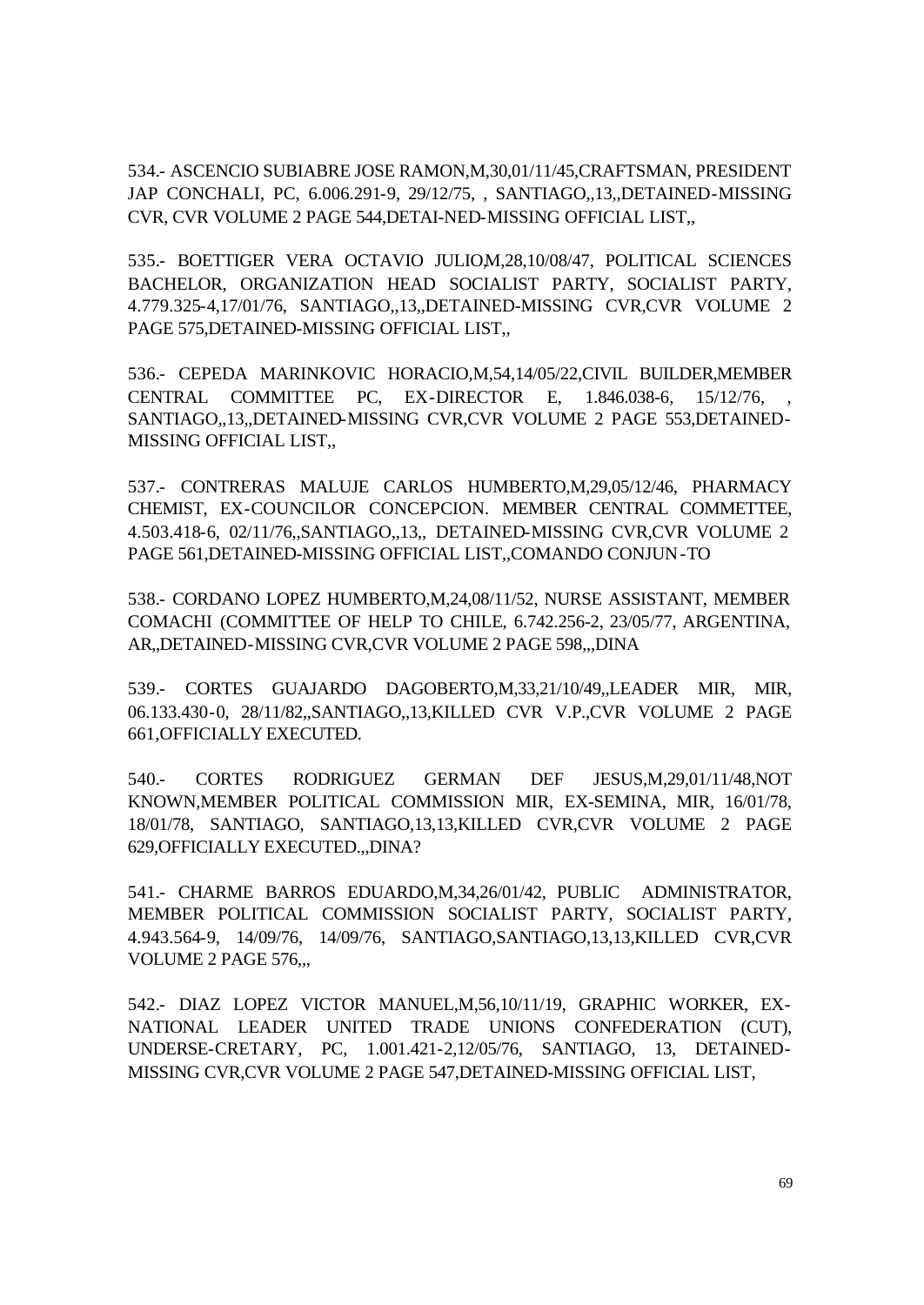543.- DONAIRE CORTEZ ULDARICO,M,51,28/10/24,GRAPHIC WORKER,MEMBER CENTRAL COMMITTEE PC, 2.095.711-5,05/05/76, , SANTIAGO, , 13, ,DETAINED-MISSING CVR,CVR VOLUME 2 PAGE 546, DETAINED-MISSING OFFICIAL LIST,,

544.- DONATO AVENDAÑO JAIME PATRICIO,M,41,30/05/34, ELECTRICAL MECHANIC, MEMBER CENTRAL COMMITTEE PC, EX-DIRECTOR N, PC, 3.317.762- 3,05/05/76,,SANTIAGO,,13,,DETAINED-MISSING CVR,CVR VOLUME 2 PAGE 546,DETAINED-MISSING OFFICIAL LIST,,

545.- ENRIQUEZ ESPINOZA EDGARDO,M,34,15/12/41,ENGINEER,MEMBER POLITICAL COMMISSION MIR,,MIR, 4.674.185-4,10/04/76, ARGENTINA, AR, DETAINED-MISSING CVR,CVR VOLUME 2 PAGE 596DETAINED-MISSINGAR-GENTINA,

546.- ESPEJO ESPEJO JOSE GABRIEL,M,26,20/10/49,MINER, SECRETARY POLITICO YOUNG COMMUNISTS (C.P.), 6.096.174-3, 20/03/76, 20/03/76, COPIAPO, COPIAPO, 03, 03, KILLED CNRR,CNRR PAGE 210,EXECUTED INVE.,,MILITARY

547.- ESPINOZA FERNANDEZ ELIANA MARINA, F ,44, 02/12/31, MERCHANT, MEMBER NATIONAL COMMISSION OF PROPAGANDA, PC, 3.649.311-9, 12/05/76,,SANTIAGO,,13,,DETAINED-MISSING CVR,CVR VOLUME 2 PAGE 548,DETAINED-MISSING OFFICIAL LIST,

548.- FERRUZ LOPEZ SANTIAGO ABRAHAM, M, 73, 23/05/02, RETIRED, TREASURY MANAGER PC, 1.948.002-K, 11/12/75, , SANTIAGO, ,13, ,DETAINED-MISSING CVR,CVR VOLUME 2 PAGE 544,DETAINED-MISSING OFFICIAL LIST,

549.- FLORES REYES SERGIO RAUL,M,28,14/10/47,NOT KNOWN, PROPAGANDA AND ORGANIZATION SOCIALIST PARTY MANAGER,,SOCIALIST PARTY, 5.890.364-7, 20/12/75, SANTIAGO,,13,,DETAINED-MISSING CNRR,CNRR PAGE 252DETAINED-MISSINGCIVIL POLICE,,

550.- FUENTES ALARCON JORGE ISAAC,M,28,05/02/47,SOCIOLOGIST, MEMBER CENTRAL COMMITTEE MIR, EX-LEADER,,MIR, 5.453.067-6, 17/05/75, PARAGUAY, PY, DETAINED-MISSING CVR,CVR VOLUME 2 PAGE 595,DETAINED-MISSING OFFICIAL LIST

551.-JIMENEZ ALFARO TUCAPEL FRANCISCO,M,60,04/08/21,,PRESIDENT ANEF, SOCIALIST PARTY, 1.382.056-, 25/02/82, SANTIAGO,,13,KILLED CVR,CVR VOLUME 2 PAGE 649, OFFICIALLY EXECUTED.,,

552.- LAGOS SALINAS RICARDO ERNESTO, M, 24, 09/04/51, ACCOUNTANT, MEMBER POLITICAL COMMISSION SOCIALIST PARTY,,SOCIALIST PARTY,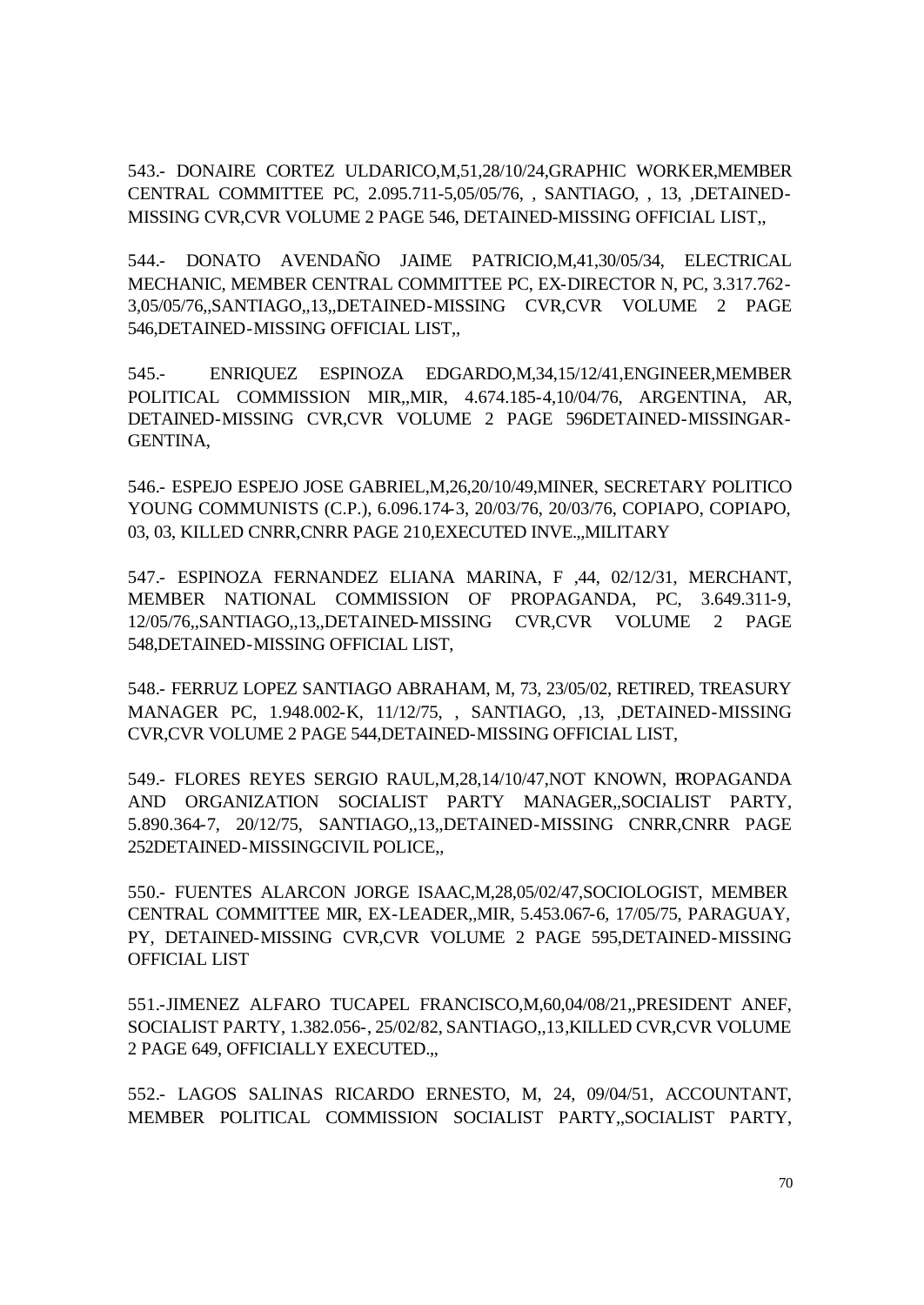5.463.497-8, /06/75, SANTIAGO, 13, DETAINED-MISSING CVR, CVR VOLUME 2 PAGE 573,DETAINED-MISSING OFFICIAL LIST,,

553.- LARA ROJAS FERNANDO ANTONIO,M,27,12/03/49,AGRONOMIST,REGIONAL LEADER PC, 6.175.429-6, 07/05/76, SANTIAGO, 13, DETAINED-MISSING CVR,CVR VOLUME 2 PAGE 547,DETAINED-MISSING OFFICIAL LIST,,

554.- LAZO SANTANDER LUIS SEGUNDO,M,61,10/11/15,RETIRED,MEMBER CENTRAL COMMITTEE PC, EX-LEADER, 1.253.774-3, 15/12/76, SANTIAGO, 13, DETAINED-MISSING CVR,CVR VOLUME 2 PAGE 553,DETAINED-MISSING OFFICIAL LIST,,

555.- LOPEZ ARELLANO JAIME EUGENIO,M,24,11/07/51,CIVIL OFFICIAL POLITICAL PARTY, MEMBER CENTRAL COMMITTEE AND POLITICAL COMMISSION,,SOCIALIST PARTY,05.460.697-4, /12/75, SANTIAGO,,13,,DETAINED-MISSING CNRR,CNRR PAGE 252,

556.-MANCILLA RAMIREZ ADOLFO ARIEL,M,26,24/11/48,CIVIL BUILDER, MEMBER CENTRAL COMMITTEE SOCIALIST PARTY, EX-LEADER,,SOCIALIST PARTY, 5.249.056-1, 06/03/75, SANTIAGO,,13,,DETAINED-MISSING CVR,CVR VOLUME 2 PAGE 572,DETAINED-MISSING L .OFICIAL,

557.- MATURANA GONZALEZ LUIS EMILIO GERARDO,M,26,14/09/49, SCHOOL TEACHER, REGIONAL LEADER PC,,PC, 5.192.381-2, 08/06/76, SANTIAGO,,13,,DETAINED-MISSING CVR,CVR VOLUME 2 PAGE 560,DETAINED-MISSING OFFICIAL LIST, COMANDO CONJUNTO

558.- MORAGA CRUZ LUIS DESIDERIO,M,40,04/06/35,DRIVER, SECURITY STAFF CENTRAL COMMITTEE PC, 3.401.655-0,20/10/75,,SANTIAGO,,13,,DETAINED-MISSING CVR,CVR VOLUME 2 PAGE 556,DETAINED-MISSING OFFICIAL LIST,,COMANDO CONJUNTO

559.-MUÑOZ ALARCON JUAN RENE,M,34,,NOT KNOWN,EX-LEADER SOCIALIST PARTY, MEMBER CENTRAL COMMITTEE, 4.824.557-9,,23/10/77,,SANTIAGO,,13,KILLED CNRR, CNRR PAGE 394, OFFICIALLY EXECUTED., KILLED BY CIVILIANS UNDER POLITICAL PRETEXTS,

560.- MUÑOZ NAVARRO JORGE EDUARDO,M,28,05/08/55,, SOCIAL BRANCH HEAD LOCAL COMMITTEE MIR,,MIR, 6.614.822-K, 16/05/84, 17/05/84, SANTIAGO, SANTIAGO, 13, 13,KILLED CNRR,CNRR PAGE 187,EXECUTED INVE.,,

561.- NAVARRO ALLENDES FERNANDO ALFREDO, M,49,16/11/27,RETIRED,MEMBER CENTRAL COMMITTEE PC, EX-LEADER,

71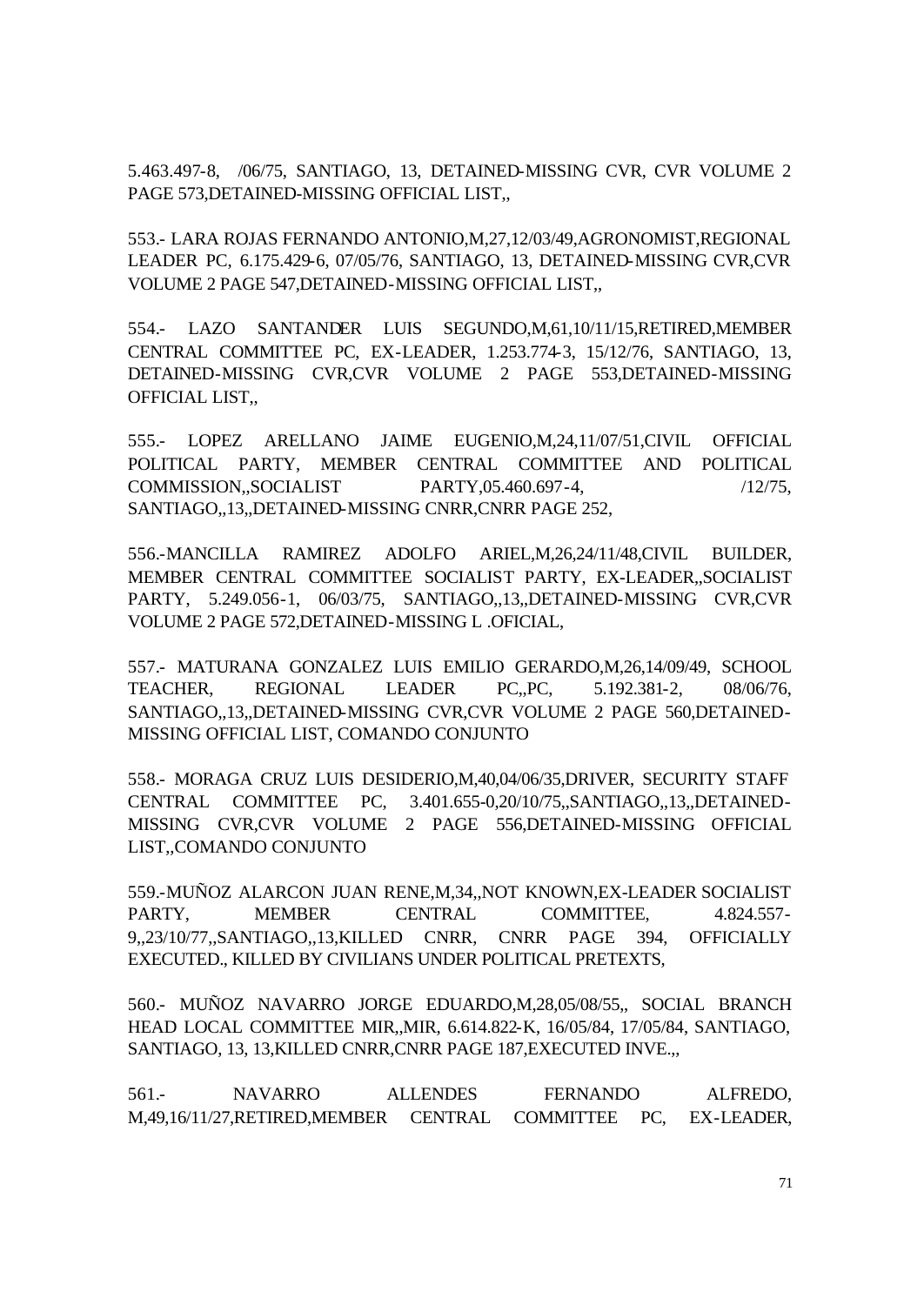2.333.561-1, 13/12/76, SANTIAGO, 13, DETAINED-MISSING CVR,CVR VOLUME 2 PAGE 553,DETAINED-MISSING OFFICIAL LIST,,

562.- NAZAL QUIROZ MIGUEL,M,44,21/09/31,WORKER BUILDING,MEMBER CENTRAL COMMITTEE PC, EX-LEADER, 3.262.756-0, 11/08/76, SANTIAGO, 13,,DETAINED-MISSING CVR,CVR VOLUME 2 PAGE 551,DETAINED-MISSING OFFICIAL LIST,,

563.- OLIVARES GUERRA ZOILO GALVARINO,M,35,10/07/39,WORKER, JRR MILITANT (YOUNG RADICAL PARTY),,PIR, 3.965.207-2,02/06/75,, VALPARAISO,,05,,DETAINED-MISSING CVR,CVR VOLUME 2 PAGE 586,DETAINED-MISSING OFFICIAL LIST,,

564.- OLIVARES PEREZ JUAN RAMON,M,37,21/01/43,EMPLOYEE,MEMBER CENTRAL COMMITTEE MIR,,MIR, 4.642.334-,,07/11/80,,SANTIAGO,,13,KILLED CVR, CVR VOLUME 2 PAGE 630,OFFICIALLY EXECUTED.,,

565.- ORELLANA CATALAN JUAN RENE,M,34,01/04/42,FURNITURE WORKER,MEMBER CENTRAL COMMITTEE YOUNG COMMUNISTS (C.P.),04.037.100-1,08/06/76,,SANTIAGO,,13,,DETAINED-MISSING CVR, CVR VOLUME 2 PAGE 560, DETAINED-MISSING CLARIFIED,,COMANDO CONJUNTO

566.- PARADA VALENZUELA JAVIER ERNESTO,M,24,14/12/51,CIVIL OFFICIAL POLITICAL PARTY, MIR,,11/11/76,,SANTIAGO,,13,,DETAINED-MISSING CNRR,CNRR PAGE 256 DETAINED-MISSING CIVIL POLICE,,

567.- PINTO ARROYO EDRAS OF LAS MERCEDES,M,48,04/02/28,DRIVER,MEMBER CENTRAL COMMITTEE PC, EX-DRIVER CAM, 2.471.076- 9,20/12/76,,SANTIAGO,,13,,DETAINED-MISSING CVR,CVR VOLUME 2 PAGE 554,DETAINED-MISSING OFFICIAL LIST,,

568.- PIZARRO MOLINA WALDO ULISES,M,42,25/04/34, MINES TECHNICIAN, MEMBER CENTRAL COMMITTEE PC, EX-LEADER, 2.951.237-K, 15/12/76, SANTIAGO,,13,,DETAINED-MISSING CVR,CVR VOLUME 2 PAGE 553,DETAINED-MISSING OFFICIAL LIST,,

569.- ROJAS RAMIREZ ALADIN ESTEBAN,M,30,15/03/45, MINER, SECRETARY LOCAL COMMITTEE YOUNG COMMUNISTS (C.P.), 5.244.513- 2,10/04/75,,COPIAPO,,03,,DETAINED-MISSING CVR,CVR VOLUME 2 PAGE 563,DETAINED-MISSING OFFICIAL LIST,,

72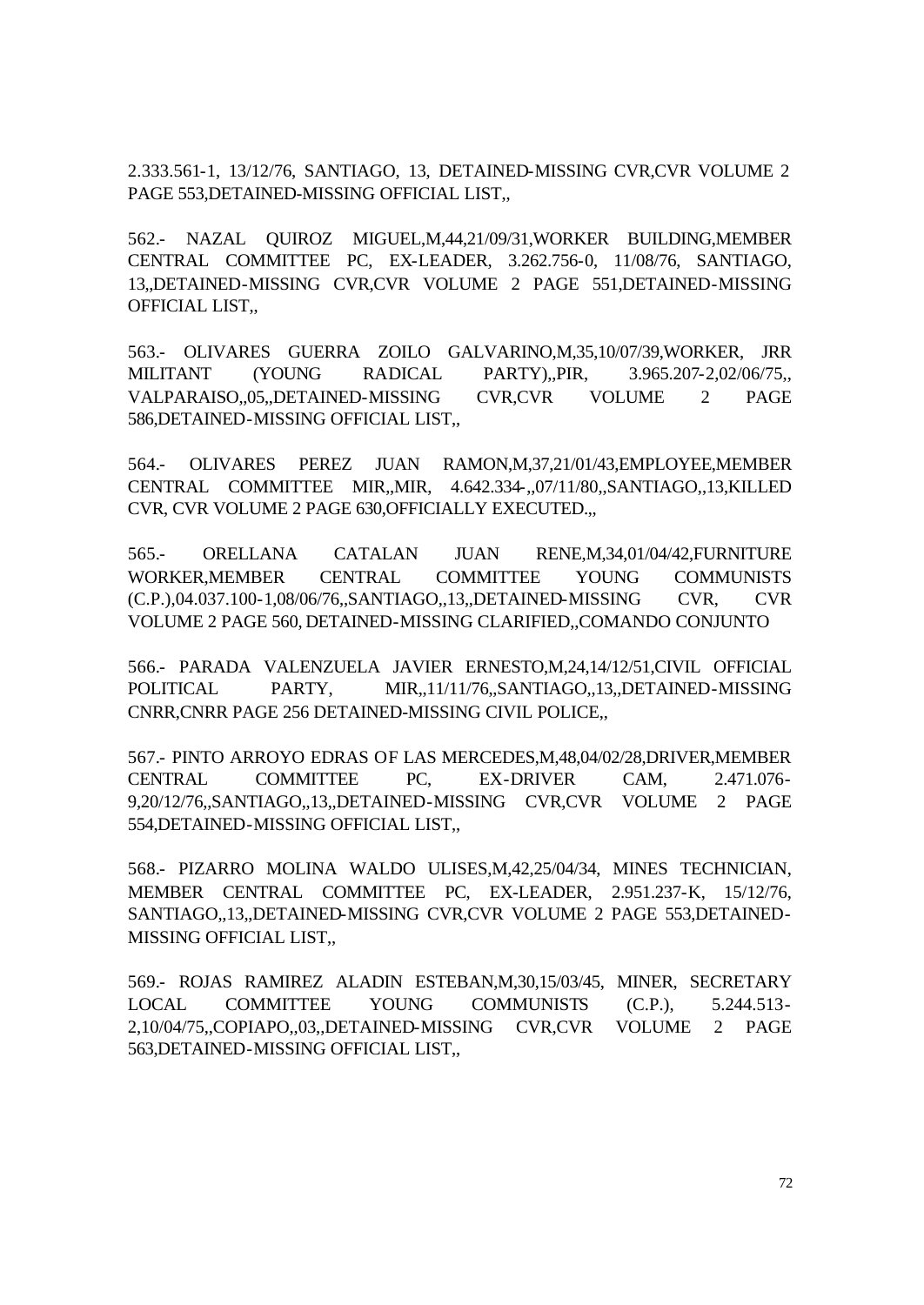570.- UGARTE ROMAN MARTA LIDIA,F,42,29/06/34,DRESSMAKER,MEMBER CENTRAL COMMITTEE PC, 3.927.133-, 09/08/76, 09/09/76, SANTIAGO, PETORCA, 13, DETAINED-MISSING CVR,CVR VOLUME 2 PAGE 551,OFFICIALLY EXECUTED.,,

571.- ZAMORANO DONOSO MARIO JAIME,M,44,05/05/31,WORKER,MEMBER CENTRAL COMMITTEE PC, PC, 2.596.100-5,04/05/76,,SANTIAGO,,13,,DETAINED-MISSING CVR,CVR VOLUME 2 PAGE 546, DETAINED-MISSING OFFICIAL LIST,,

## I) HEAD OF STATE AND GOVERNMENT

Dead or detained-missing on 11th September 1973

572.- BARRIOS MEZA JAIME,M,47,23/09/25,ECONOMIST, ADVISER TO THE PRESIDENCE OF THE REPUBLIC, 2.333.011-3,11/09/73, SANTIAGO, 13,,DETAINED-MISSING CVR,CVR VOLUME 1 PAGE 133,

573.- ESCOBAR CRUZ DANIEL FRANCISCO,M,37,04/10/35, STAFF DIRECTOR HOME OFFICE UNDERSECRETARY, PC, 3.102.636-9,11/09/73,,SANTIAGO,,13,, DETAINED-MISSING CVR, CVR VOLUME 1 PAGE 133,DETAINED-MISSING OFFICIAL LIST,

574.- JIMENO GRENDI CLAUDIO,M,33,29/05/40,SOCIOLOGIST, ADVISER TO THE PRESIDENCE OF THE REPUBLIC, 4.555.064-8,11/09/73, , SANTIAGO,,13,,DETAINED-MISSING CVR,CVR VOLUME 1 PAGE 133,

575.- KLEIN PIPPER GEORGES, M,27,29/12/45, PHYSICIAN PSYCHIATRIST, ADVISER SECRETARY GENERAL OF GOVERNMENT, FRANCO-CHILEAN, 4.812.198-5, 11/09/73, SANTIAGO, 13, DETAINED-MISSING CVR,CVR VOLUME 1 PAGE 133, DETAINED-MISSING OFFICIAL LIST,,

576.- PAREDES BARRIENTOS JUAN ANTONIO EDUARDO,M,34,23/12/38,MEDICAL SURGEON, ADVISER TO THE PRESIDENT, EX-DIRECTOR CIVIL POLICE, 3.467.340- 3, 11/09/73, SANTIAGO,,13,, DETAINED-MISSING CVR,CVR VOLUME 1 PAGE 133,DETAINED-MISSING CLARIFIED,

577.- PARIS ROA EGIDIO ENRIQUE,M,40,05/03/33, PHYSICIAN PSYCHIATRIST, ADVISER TO THE PRESIDENCE OF THE REPUBLIC, MIEM, 3.402.140-6, 11/09/73, SANTIAGO, 13,,DETAINED-MISSING CVR,CVR VOLUME 1 PAGE 133,DETAINED-MISSING CLARIFIED,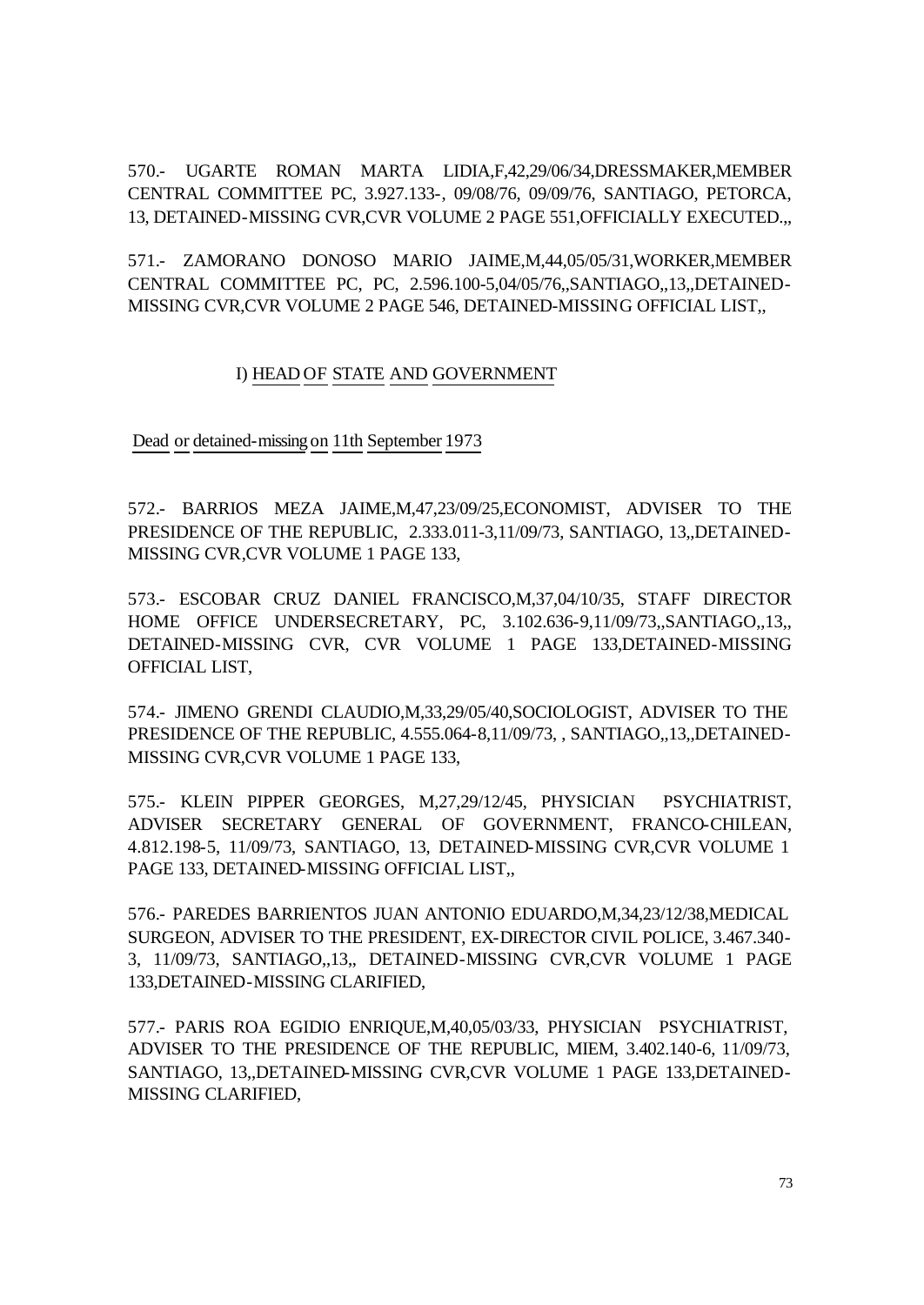578.- PINCHEIRA NUÑEZ HECTOR RICARDO, M, 28, 09/11/44, UNIVERSITY STUDENT, ADVISER TO THE PRESIDENCE OF THE REPUBLIC, 5.199.525-2, 11/09/73, SANTIAGO, 13, DETAINED-MISSING CVR,CVR VOLUME 1 PAGE 133,DETAINED-MISSING,

579.- POUPIN OISSEL ARSENIO,M,38,17/11/34,LAWYER, MINISTER SECRETARY GENERAL OF GOVERNMENT, 2.937.679-4,11/09/73, , SANTIAGO,,13,,DETAINED-MISSING CVR, CVR VOLUME 1 PAGE 133,DETAINED-MISSING OFFICIAL LIST,

J)ESCORTS OF THE HEAD OF STATE (GAP):

580.- BLANCO TARRES DOMINGO BARTOLOME,M,32,12/07/42, 4.432.554-3, 11/09/73, SANTIAGO,,13,,DETAINED-MISSING CVR,CVR VOLUME 1 PAGE 134,DETAINED-MISSING OFFICIAL LIST,

581.- CASTRO ZAMORANO MANUEL RAMON,M,23,20/05/50, 6.540.226-2,11/09/73, SANTIAGO, 13,,DETAINED-MISSING CVR,CVR VOLUME 1 PAGE 133,DETAINED-MISSING CLARIFIED,

582.- CRUZ ZAVALLA CARLOS ALFONSO,M,30,28/02/43, 6.902.581-1, 11/09/73, 19/09/73, SANTIAGO,SANTIAGO,13,13,KILLED CVR, CVR VOLUME 1 PAGE 134,OFFICIALLY EXECUTED.,

583.- FREIRE MEDINA JOSE,M,20,28/04/53, 7.281.556-4, 11/09/73, SANTIAGO, 13,,DETAINED-MISSING CVR,CVR VOLUME 1 PAGE 133,DETAINED-MISSING CLARIFIED,

584.-GAMBOA PIZARRO LUIS ALFREDO,M,19,01/02/54, 7.502.332-4, 11/09/73, 19/09/73, SANTIAGO, SANTIAGO, 13, 13, KILLED CNRR, CNRR PAGE 79,

585.- GARCES PORTIGLIATI PEDRO JUAN,M,20,28/05/53, 7.071.201-6, 11/09/73, ,SANTIAGO,,13,,DETAINED-MISSING CNRR,CNRR PAGE 195,DETAINED-MISSING L .OFICIAL,,

586.- GUTIERREZ AYALA DANIEL ANTONIO,M,25,26/10/47,FARM WORKER, 5.686.352-4, 11/09/73,,SANTIAGO,,13,,DETAINED-MISSING CVR,CVR VOLUME 1 PAGE 133, DETAINED-MISSING CLARIFIED,

587.- JORQUERA LEYTON GONZALO MARIO,M,27,04/04/46, 11/09/73, 20/09/73, SANTIAGO, SANTIAGO,13,13,KILLED CVR,CVR VOLUME 1 PAGE 134,OFFICIALLY EXECUTED.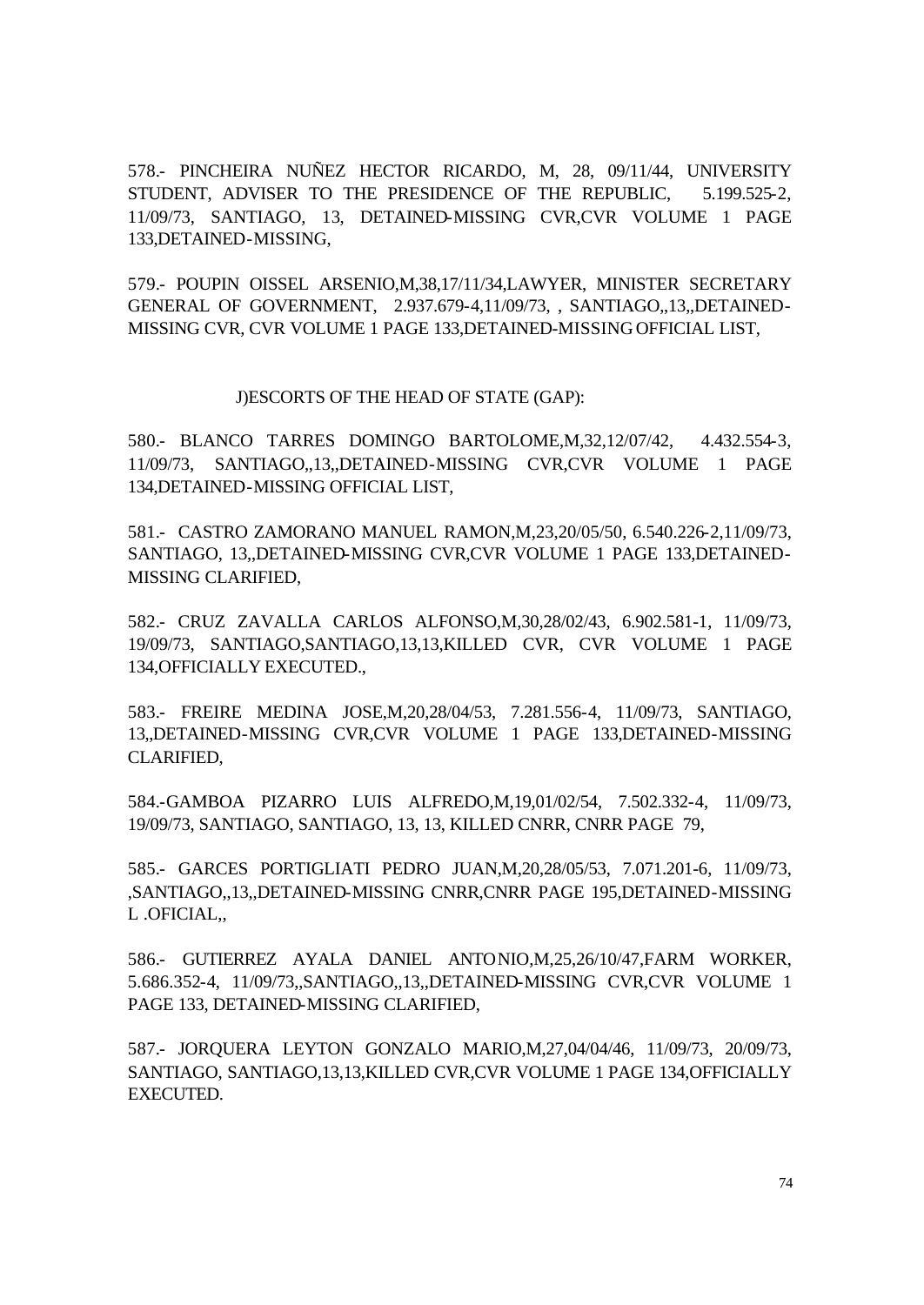588.- MONTIGLIO MURUA JUAN JOSE,M,24,24/06/49, 5.479.924-1, 11/09/73, SANTIAGO,,13,,DETAINED-MISSING CVR,CVR VOLUME 1 PAGE 134, DETAINED-MISSING OFFICIAL LIST,,

589.- MORENO PULGAR JULIO HERNAN,M,24,18/11/48, PRESIDENTIAL PALACE CONCIERGE, 6.141.258-1,11/09/73,,SANTIAGO,,13,,DETAINED-MISSING CVR,CVR VOLUME 1 PAGE 134,DETAINED-MISSING OFFICIAL LIST,,

590.- RODRIGUEZ RIQUELME LUIS FERNANDO,M,26,11/07/47, PHOTOGRAPHER, 6.028.356-7,11/09/73,,SANTIAGO,,13,,DETAINED-MISSING CVR,CVR VOLUME 1 PAGE 134, DETAINED-MISSING CLARIFIED,,

591.- SOTELO OJEDA JAIME GILSON,M,33,04/11/39, HEAD PRESIDENTIAL ESCORT, 4.016.990-3, 11/09/73, 20/09/73, SANTIAGO, SANTIAGO, 13, 13, DETAINED-MISSING CVR,CVR VOLUME 1 PAGE 134,DETAINED-MISSING CLARIFIED,,

592.- TAPIA MARTINEZ JULIO FERNANDO,M,24,10/02/49,DRIVER, 6.096.217-0, 11/09/73, SANTIAGO, 13, DETAINED-MISSING CVR,CVR VOLUME 1 PAGE 134, DETAINED-MISSING OFFICIAL LIST,

593.- URRUTIA MOLINA HECTOR DANIEL,M,22,27/09/51, 6.045.937-1, 11/09/73, SANTIAGO, 13,,DETAINED-MISSING CNRR,CNRR PAGE 196,DETAINED-MISSING CLARIFIED,,

594.- VALLADARES CAROCA OSCAR ENRIQUE,M,23,09/09/50,FARM WORKER, 6.210.891-6, 11/09/73,,SANTIAGO,,13,,DETAINED-MISSING CVR,CVR VOLUME 1 PAGE 134, DETAINED-MISSING OFFICIAL LIST,,

595.- VARGAS CONTRERAS JUAN ALEJANDRO,M,23,31/01/50, 5.590.850-8, 11/09/73, SANTIAGO, 13,,DETAINED-MISSING CVR,CVR VOLUME 1 PAGE 134,DETAINED-MISSING OFFICIAL LIST,

Dead or detained-missing between 12th September 1973 and 16th December 1974

596.- LETELIER DEL SOLAR ORLANDO,M,44,13/04/32, ECONOMIST, MINISTER OF DEFENSE, 21/09/76,WASHINGTON, US, KILLED CVR,CVR VOLUME 2 PAGE 593,

597.- TOHA GONZALEZ JOSE,M,55, LAWYER, MINISTER OF DEFENSE, , SOCIALIST PARTY, 2.454.470-, 11/09/73, 15/03/74, SANTIAGO, SANTIAGO,13,13,KILLED CVR, CVR VOLUME 2 PAGE 498,OFFICIALLY EXECUTED.,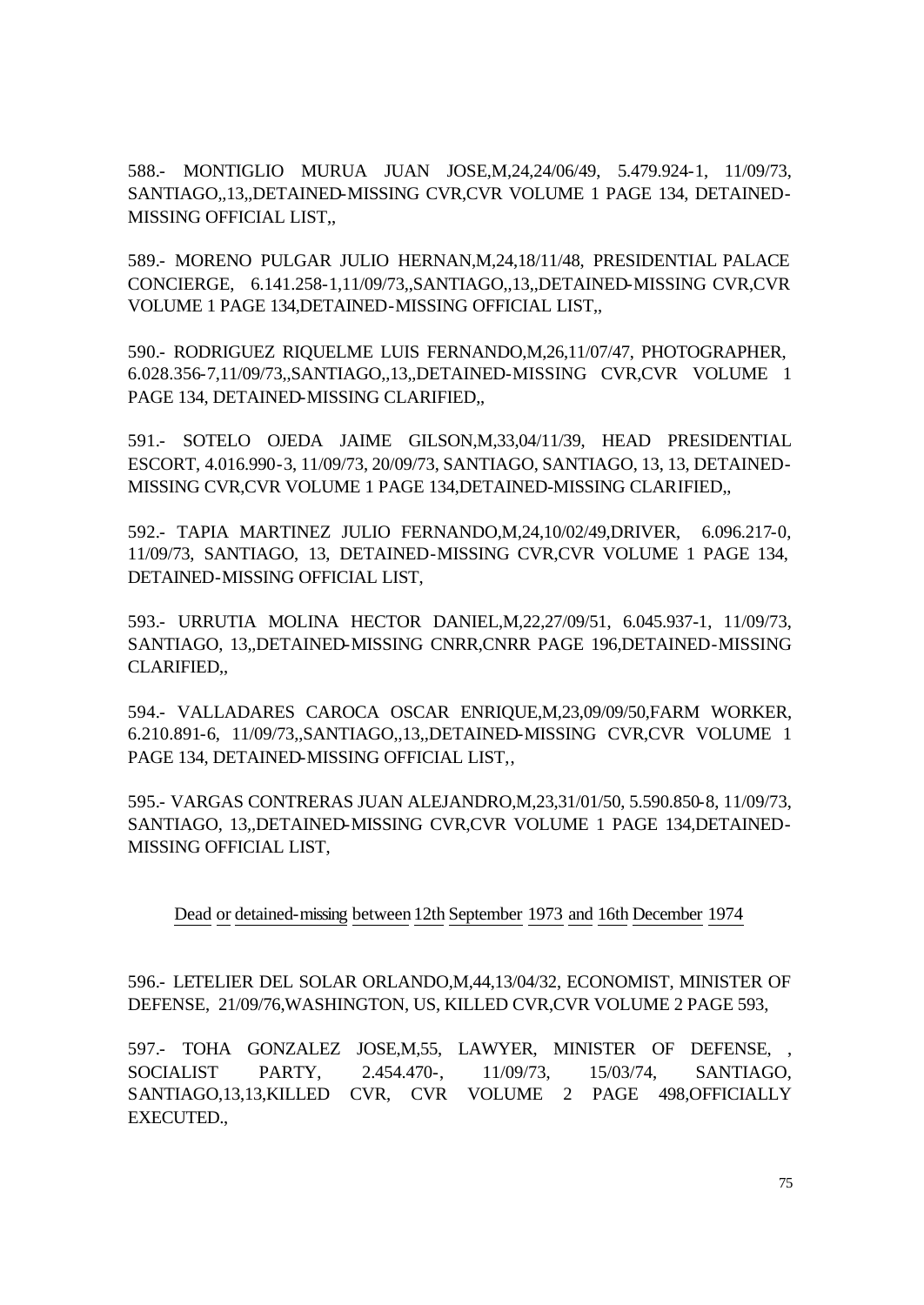#### K) ESCORTS OF THE HEAD OF STATE:

598.- ALARCON JARA EDUARDO ENRIQUE,M,28,23/11/45, MASON, 4.851.211-9, 30/07/74, SANTIAGO,,13,,DETAINED-MISSING CVR,CVR VOLUME 2 PAGE 509, DETAINED-MISSING OFFICIAL LIST,

599.-CARREÑO CALDERON JOSE BELISARIO,M,19,17/11/53, 6.471.397-3, 11/09/73, 19/09/73, SANTIAGO,SANTIAGO,13,13,KILLED CNRR, CNRR PAGE 101,OFFICIALLY EXECUTED.,

600.- CRUZ ZAVALLA CARLOS ALFONSO,M,30,28/02/43, 6.902.581-1, 11/09/73, 19/09/73, SANTIAGO,SANTIAGO,13,13,KILLED CVR, CVR VOLUME 1 PAGE 134,OFFICIALLY EXECUTED.,

601.- CHACON HORMAZABAL JULIO,M,26,18/10/46, SECRETARY GOVERNOR SANTA CRUZ,,SOCIALIST PARTY, 4.731.020-2, 27/09/73, SANTIAGO, 13,,DETAINED-MISSING CVR,CVR VOLUME 1 PAGE 176,DETAINED-MISSING OFFICIAL LIST,

602.- GAMBOA PIZARRO LUIS ALFREDO,M,19,01/02/54, 7.502.332-4, 11/09/73, 19/09/73, SANTIAGO, SANTIAGO, 13, 13, KILLED CNRR, CNRR PAGE 79,

603.- JORQUERA LEYTON GONZALO MARIO,M,27,04/04/46, 11/09/73, 20/09/73,SANTIAGO,SANTIAGO,13,13,KILLED CVR,CVR VOLUME 1 PAGE 134,OFFICIALLY EXECUTED.

604.- LARA RUIZ FRANCISCO URCISINIO,M,22,20/02/51, 11/09/73, 05/10/73, CURICO,SANTIAGO,,13,KILLED CVR,CVR VOLUME 1 PAGE 135, OFFICIALLY EXECUTED.,,

605.- LEPE MORAGA HECTOR MANUEL,M,29,21/05/44, 05.233.326-1, 27/09/73, 09/10/73,CONCEPCION, CONCEPCION, 08, 08, KILLED CVR, CVR VOLUME 1 PAGE 330/,OFFICIALLY EXECUTED.,,

606.- MARAMBIO ARAYA OSCAR OSVALDO,M,38,20/05/48, 6.072.981-6, 11/09/73, 19/09/73, SANTIAGO, SANTIAGO,13,13,KILLED CVR, CVR VOLUME 1 PAGE 133,OFFICIALLY EXECUTED.,,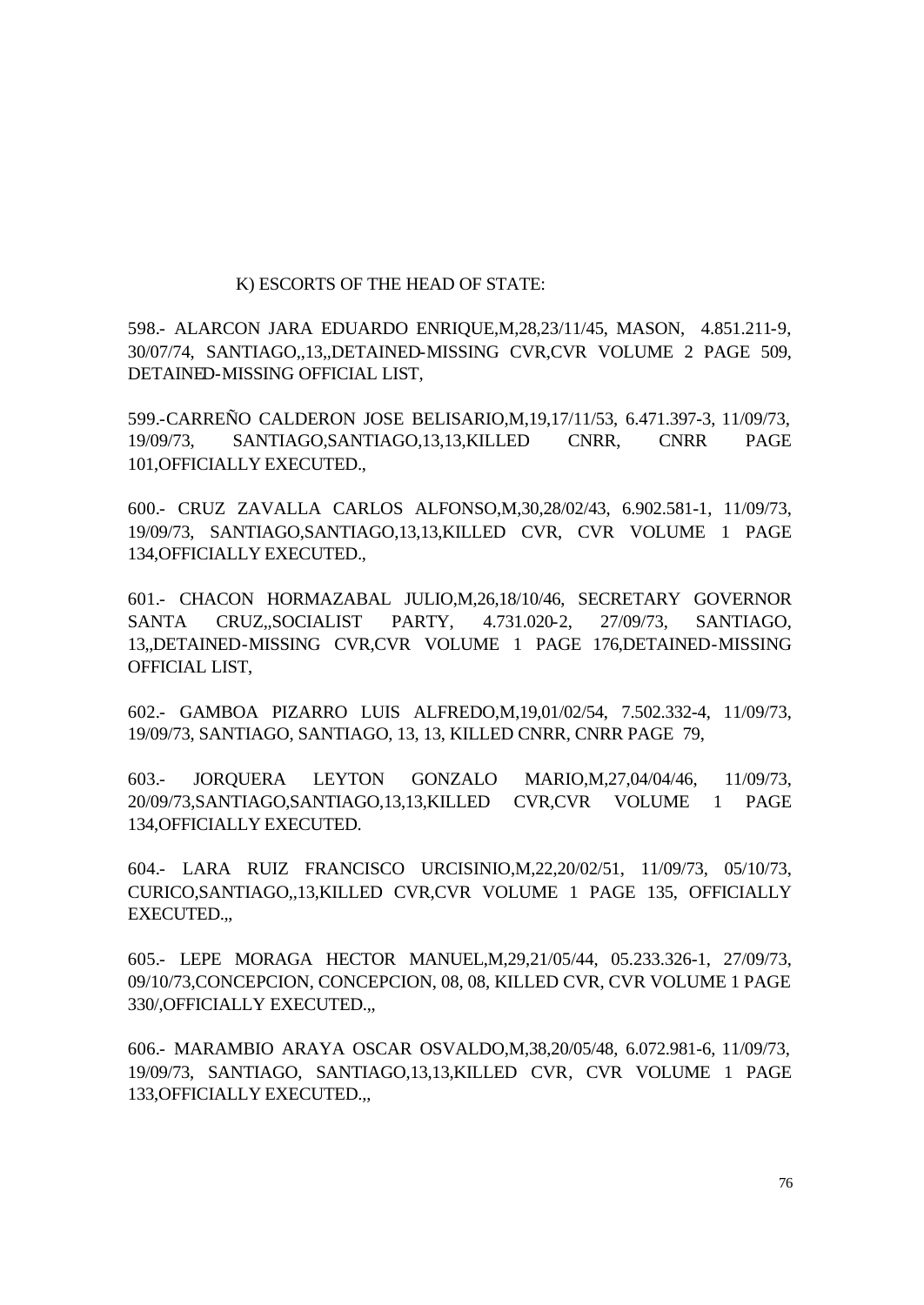607.- MONTERO SALAZAR EDMUNDO ENRIQUE,M,21,01/08/52, 6.969.491-8, 11/09/73, 19/09/73, SANTIAGO, SANTIAGO, 13, 13, KILLED CNRR, CNRR PAGE 80, OFFICIALLY EXECUTED.,IDENTIFIED BY FINGERPRINT, BURIED WITHOUT FAMILIY KNOWLEDGE, CARABINEROS(PARA-MILITARY POLICE)

608.- ORREGO GONZALEZ JORGE OSVALDO,M,29,25/12/43, 4.758.902-9, 11/09/73, 20/09/73,SANTIAGO,SANTIAGO,13,13,DETAINED-MISSING CVR, CVR VOLUME 1 PAGE 134, OFFICIALLY EXECUTED.,,

609.- PACHECO MONSALVE JAVIER ANTONIO,M,31, 4.482.884-7, 05/10/73, 06/10/73, SANTIAGO, MAIPO, 13, 13, KILLED CVR,CVR VOLUME 1 PAGE 240, OFFICIALLY EXECUTED.,,MILITARY.ESC.INFANT.

610.- RAMIREZ BARRIA WILLIAM OSVALDO,M,23,23/07/50, 4.708.858-5, 11/09/73, 19/09/73, SANTIAGO, SANTIAGO, 13, 13, DETAINED-MISSING CVR, CVR VOLUME 1 PAGE 134,DETAINED-MISSING CLARIFIED,

611.- RAMOS RIVERA OSVALDO DEL CARMEN,M,22,04/06/51, 5.921.366-0, 28/09/73, SANTIAGO, 13,,DETAINED-MISSING CVR,CVR VOLUME 1 PAGE 132, DETAINED-MISSING OFFICIAL LIST,,

612.- SALINAS MUÑOZ WAGNER HERID,M,30,27/11/42, 00.789.585-, 11/09/73, 05/10/73,CURICO,MAIPO,,13,KILLED CVR,CVR VOLUME 1 PAGE 135,OFFICIALLY EXECUTED.,,

613.- SOTELO OJEDA JAIME GILSON,M,33,04/11/39, PRESIDENTIAL ESCORT CHIEF, 4.016.990-3, 11/09/73, 20/09/73, SANTIAGO, SANTIAGO, 13, 13, DETAINED-MISSING CVR,CVR VOLUME 1 PAGE 134,DETAINED-MISSING CLARIFIED,,

## L) PROFESSIONALS

1.- Murdered or detained-missing on 11th September 1973

614.- HUERTA CORVALAN ENRIQUE LELIO, M, 38, 26/02/35, PHYSICIAN,INTENDENTE PALACIO OF GOBIERNO, INTERVEN,,, 3.234.562-K, 11/09/73, SANTIAGO, 13,,DETAINED-MISSING CVR,CVR VOLUME 1 PAGE 133,DETAINED-MISSING OFFICIAL LIST,,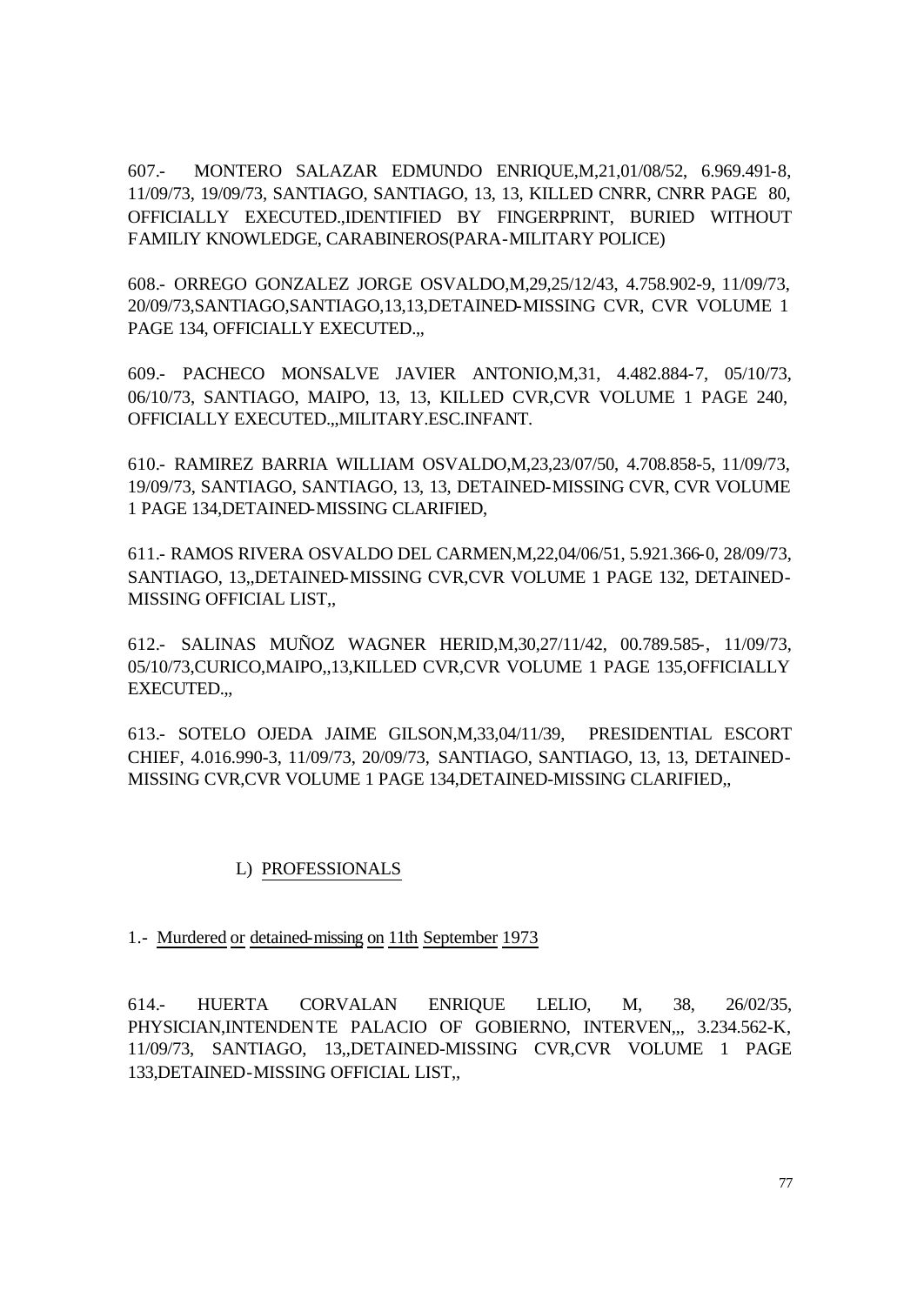615.- LAGOS RIOS OSCAR REINALDO, M, 21, 16/08/52, MEMBER GAP, LEADER YOUNG SOCIALISTS (P.S.), 6.490.796-4, 11/09/73, SANTIAGO,,13,,DETAINED-MISSING CVR,CVR VOLUME 1 PAGE 133, DETAINED-MISSING OFFICIAL LIST,

616.- SEGOVIA VILLALOBOS LUIS OROCIMBO, M, 28, 11/01/45, ENGINEER, SUPERVISOR COBRECHUQUI, 04.842.108-3, 11/09/73, 04/10/73, TOCOPILLA, TOCOPILLA, 02, 02, DETAINED-MISSING CVR,CVR VOLUME 1 PAGE 275,DETAINED-MISSING CLARIFIED,,

617.- PONCE LAZCANO ARMANDO ENRIQUE, M, 23, 27/07/50, TEXTILE WORKER, 6.350.349-5, 11/09/73, SANTIAGO, 13, KILLED CNRR, CNRR PAGE 56, OFFICIALLY EXECUTED., CARABINEROS(PARA-MILITARY POLICE)

618.- ROJAS MENDEZ JOSE ADOLFO, M, 21, 17/08/53, SELLER, 11/09/73, ÑUBLE, 08, DETAINED-MISSING CNRR, CNRR PAGE 196, MILITARY

2.- Murdered or detained-missing between12th September 1973 and 16th December 1974

619.- AEDO CARRASCO FRANCISCO EDUARDO, M, 63, 23/10/10, ARCHITECT, 525.257-1, 07/09/74, SANTIAGO, 13,,DETAINED-MISSING CVR,CVR VOLUME 2 PAGE 514, DETAINED-MISSING OFFICIAL LIST,,

620.- ARANEDA CONTRERAS VLADIMIR DANIEL, M, 23, 15/05/40, SCHOOL TEACHER, 3.048.367-7, 23/09/73,22/10/73, CONCEPCION, CONCEPCION, 08, 08, KILLED CVR,CVR VOLUME 1 PAGE 331,OFFICIALLY EXECUTED.,,

621.- ARIAS NAVARRETE HUGOLINO HUMBERTO, M, 35, 29/09/38, RURAL TEACHER, 3.632.877-4,01/10/73,02/10/73, MAIPO, MAIPO,13,13,KILLED CVR,CVR VOLUME 1 PAGE 238,OFFICIALLY EXECUTED.,,MILITARY

622.- ARRIAGADA JEREZ MARIA, F, 40, 28/01/33, SCHOOL TEACHER, LEADER TEACHING PROFESSION, 2.281.748-5, 27/09/73, MALLECO, 09,,DETAINED-MISSING CVR,CVR VOLUME 1 PAGE 372,DETAINED-MISSING OFFICIAL LIST,,

623.- AVILA PIZARRO JORGE, M, 27, 25/07/46, PHYSICIAN PSYCHIATRIST SOCIALIST PARTY, 4.435.578-7, 17/09/73, 18/09/73, SANTIAGO, SANTIAGO, 13,13,KILLED CVR, CVR VOLUME 1 PAGE 159, OFFICIALLY EXECUTED.,,CARABINEROS(PARA-MILITARY POLICE)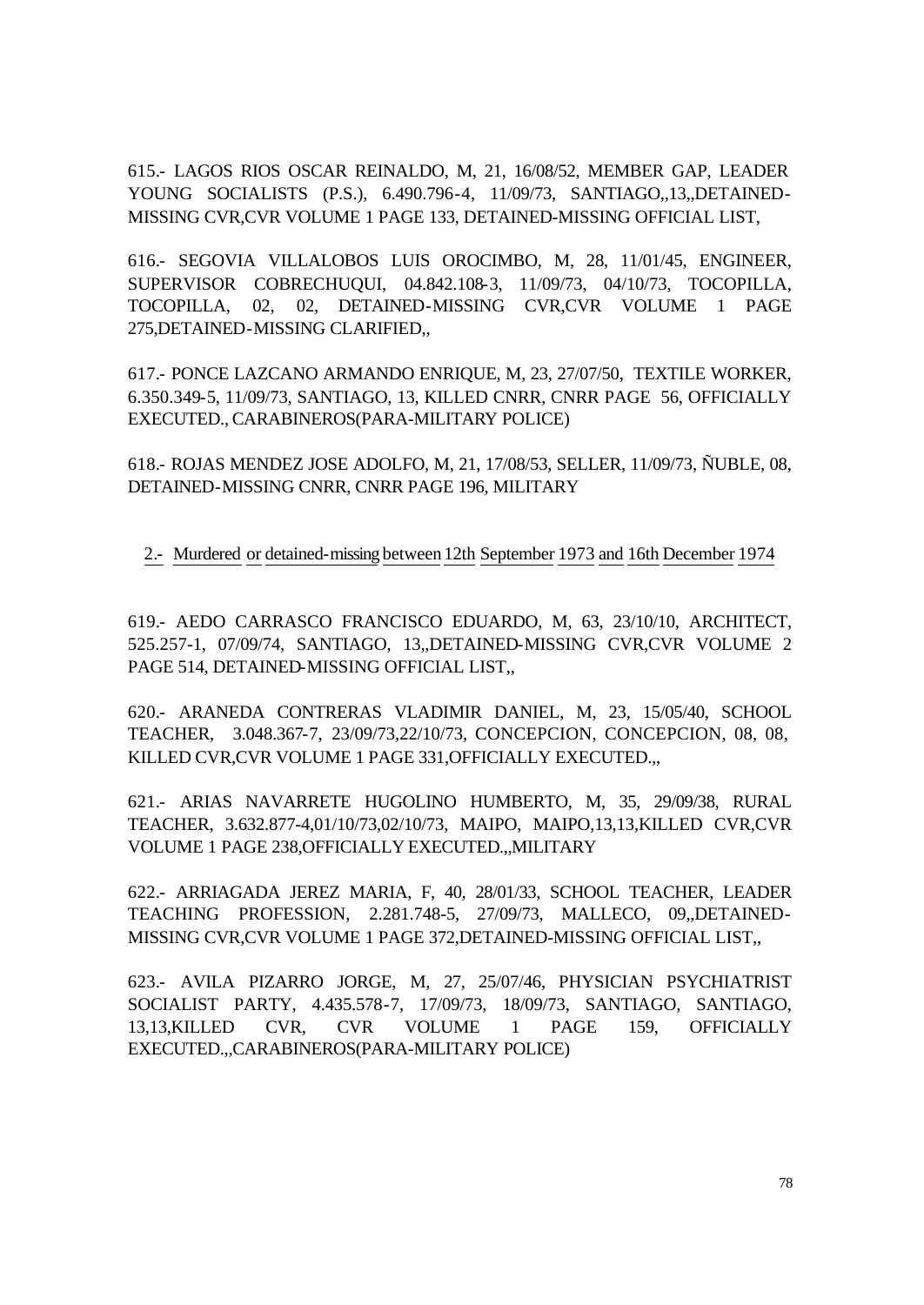624.- BAIGORRI HERNANDEZ CARLOS RAUL, M, 31, 16/08/42, SCHOOL TEACHER, 4.816.133-2, /09/73, 30/10/73, TIERRA DEL FUEGO, TIERRA DEL FUEGO, 12,12,KILLED CVR,CVR VOLUME 1 PAGE 431,OFFICIALLY EXECUTED.,,

625.- BENITEZ HERRERA LEOPOLDO RAUL, M, 37, 12/03/36, ARCHITECT, TEACHER UNIVERSITY C., 3.422.231-2, 17/09/73, 18/09/73, SANTIAGO, SANTIAGO, 13,13, KILLED CVR,CVR VOLUME 1 PAGE 161,OFFICIALLY EXECUTED.,,

626.- BERGER GURALNIK CARLOS, M, 30, 01/06/43, LAWYER, JOURNALIST,DIRECTOR RADIO EL LOA, JEFE RR.PP. CHUQU, 4.489.453-K, 11/09/73, 19/10/73, EL LOA, EL LOA, 02,02, KILLED CVR,CVR VOLUME 1 PAGE 269,

627.- BRUHN FERNANDEZ AMELIA ANA, F, 34, 13/06/40, DECORATOR, 3.706.164-6, 04/10/74, SANTIAGO,,13,,DETAINED-MISSING CVR,CVR VOLUME 2 PAGE 517,DETAINED-MISSING OFFICIAL LIST,

628.- BUENO CIFUENTES CARMEN CECILIA, F, 24, 16/07/50, FILM MAKER, 5.196.451-9, 29/11/74, SANTIAGO,,13,,DETAINED-MISSING CVR,CVR VOLUME 2 PAGE 521,DETAINED-MISSING OFFICIAL LIST,,

629.- BUSCH MORALES LUIS, M, 29, 25/09/44, ENGINEER AGRONOMIST, BOLIVIAN, 7.516.072-0, 05/10/73, 06/10/73, EL LOA, EL LOA,02,02, KILLED CVR,CVR VOLUME 1 PAGE 267,OFFICIALLY EXECUTED.,,

630.- CALDERON TAPIA MARIO EDUARDO, M, 31,23/05/43, JOURNALIST, 4.610.483-8, 25/09/74, SANTIAGO,,13,,DETAINED-MISSING CVR,CVR VOLUME 2 PAGE 516,DETAINED-MISSING OFFICIAL LIST,,

631.- CARCAMO GARAY JOSE MARIO, M, 26, 01/10/46, AGRONOMIST, 05.620.166- 1, 20/09/73, 19/10/73, LLANQUIHUE, LLANQUIHUE, 10,10,KILLED CVR,CVR VOLUME 1 PAGE 422,OFFICIALLY EXECUTED.,

632.- CARTAGENA PEREZ CRISTIAN VICTOR, M, 30, 28/01/43, SCHOOL TEACHER,, 4.946.718-4, 18/09/73, ,MAIPO, ,13,,DETAINED-MISSING CVR,CVR VOLUME 1 PAGE 228,DETAINED-MISSING OFFICIAL LIST,,

633.- CATALAN LINCOLEO SAMUEL ALFONSO, M, 29, 21/08/45, AGRONOMIST, 5.118.008-9, 27/08/74, CAUTIN,,09,,DETAINED-MISSING CVR,CVR VOLUME 2 PAGE 490,DETAINED-MISSING OFFICIAL LIST,

634.- CELEDON LAVIN LEON EDUARDO, M, 33, 06/10/39, LAWYER, 4.439.920- 2,30/09/73, 02/10/73, SANTIAGO, SANTIAGO, 13,13,KILLED CVR,CVR VOLUME 1 PAGE 183,OFFICIALLY EXECUTED.,,CARABINEROS(PARA-MILITARY POLICE)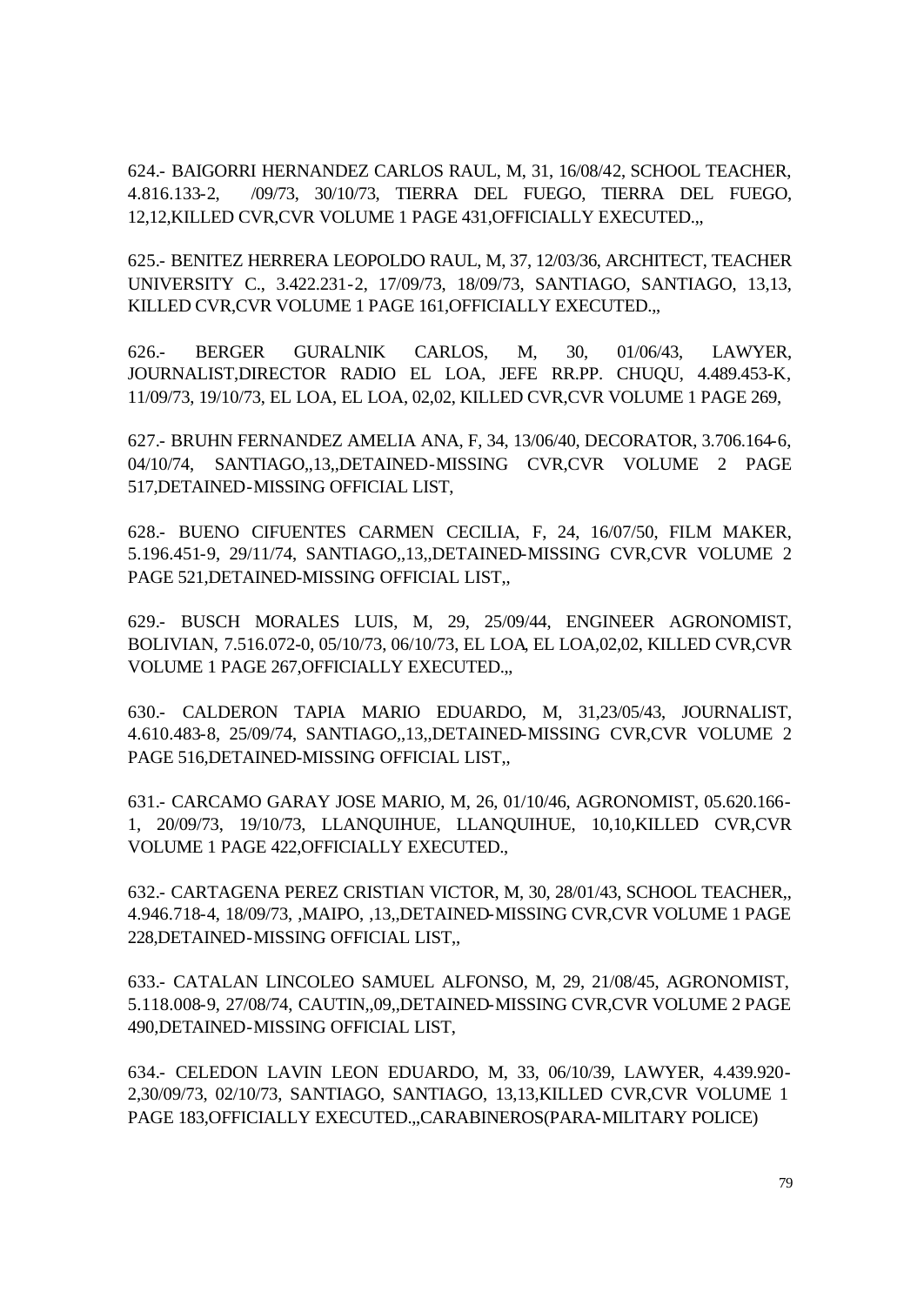635.- CEPEDA SOTO VICENTE RAMON, M, 31, 23/08/42, MEDICAL SURGEON, 04.687.720-9, 14/09/73, 23/10/73, TOCOPILLA, TOCOPILLA, 02, 02, KILLED CVR,CVR VOLUME 1 PAGE 277,OFFICIALLY EXECUTED.,,

636.- CERDA ALBARRACIN JORGE ANTONIO, M, 29, 24/12/43, PHYSICIAN GENERAL OF ZONA, 12/09/73, 20/09/73, TOCOPILLA, ANTOFAGASTA,02,02,KILLED CVR,CVR VOLUME 1 PAGE 263,OFFICIALLY EXECUTED.,,

637.- CHACON OLIVARES JUAN ROSENDO, M, 29, 24/06/45, PHYSICIAN VETERINARY, EX AREA OFFICER SOCOAGRO, 5.216.058-8, 15/07/74, SANTIAGO,,13,,DETAINED-MISSING CVR,CVR VOLUME 2 PAGE 508,DETAINED-MISSING OFFICIAL LIST,,

638.-DIAZ BRIONES ALFONSO DOMINGO, M, 22, 02/02/52, ENGINEER, 5.572.888-7, 01/09/74, SANTIAGO, 13,,DETAINED-MISSING CNRR, CNRR PAGE 275, DETAINED-MISSING OFFICIAL LIST,,

639.- DONOSO DAÑOBEITIA MANUEL FRANCISCO, M, 25, 05/11/47, SOCIOLOGIST, 05.144.145-1, 09/10/73, 20/10/73, ARICA, ARICA, 01,01,KILLED CVR,CVR VOLUME 1 PAGE 249,OFFICIALLY EXECUTED.,,

640.- D'ORIVAL BRICEÑO JORGE HUMBERTO, M, 26, 06/06/48, PHYSICIAN VETERINARY, 5.746.173-K, 31/10/74, SANTIAGO,,13,,DETAINED-MISSING CVR,CVR VOLUME 2 PAGE 518,DETAINED-MISSING OFFICIAL LIST,,

641.- GAJARDO WOLFF CARLOS ALFREDO, M, 34, 06/08/40, ARCHITECT, 4.325.983-0, 20/09/74, SANTIAGO, 13, DETAINED-MISSING CVR,CVR VOLUME 2 PAGE 515,DETAINED-MISSING OFFICIAL LIST,,

642.- GALVEZ NORAMBUENA VICTOR OMAR, M, 21, 23/08/52, TEACHER RURAL, 6.443.702-, 01/10/73, 02/10/73, MAIPO, MAIPO, 13,13,KILLED CVR,CVR VOLUME 1 PAGE 238, EXECUTED OFIC.,,MILITARY

643.- GALLEGOS SANTIS CARLOS OSCAR, M, 30, 28/08/43, TEACHER TEACHING PROFESSION, LEADER SUTE, SCHOOL DIRECTOR, 05.058.347-3, 17/09/73, 23/10/73, TOCOPILLA, TOCOPILLA, 02,02,KILLED CVR,CVR VOLUME 1 PAGE 277,OFFICIALLY EXECUTED.

644.- GAMBOA FARIAS ALFONSO AMBROSIO, M, 34, 02/11/38, TEACHER AND JOURNALIST, DIRECTOR RADIO ATACAMA, 03.251.413-8, 16/09/73, 17/10/73, COPIAPO, COPIAPO,03,03,KILLED CVR,CVR VOLUME 1 PAGE 279,OFFICIALLY EXECUTED.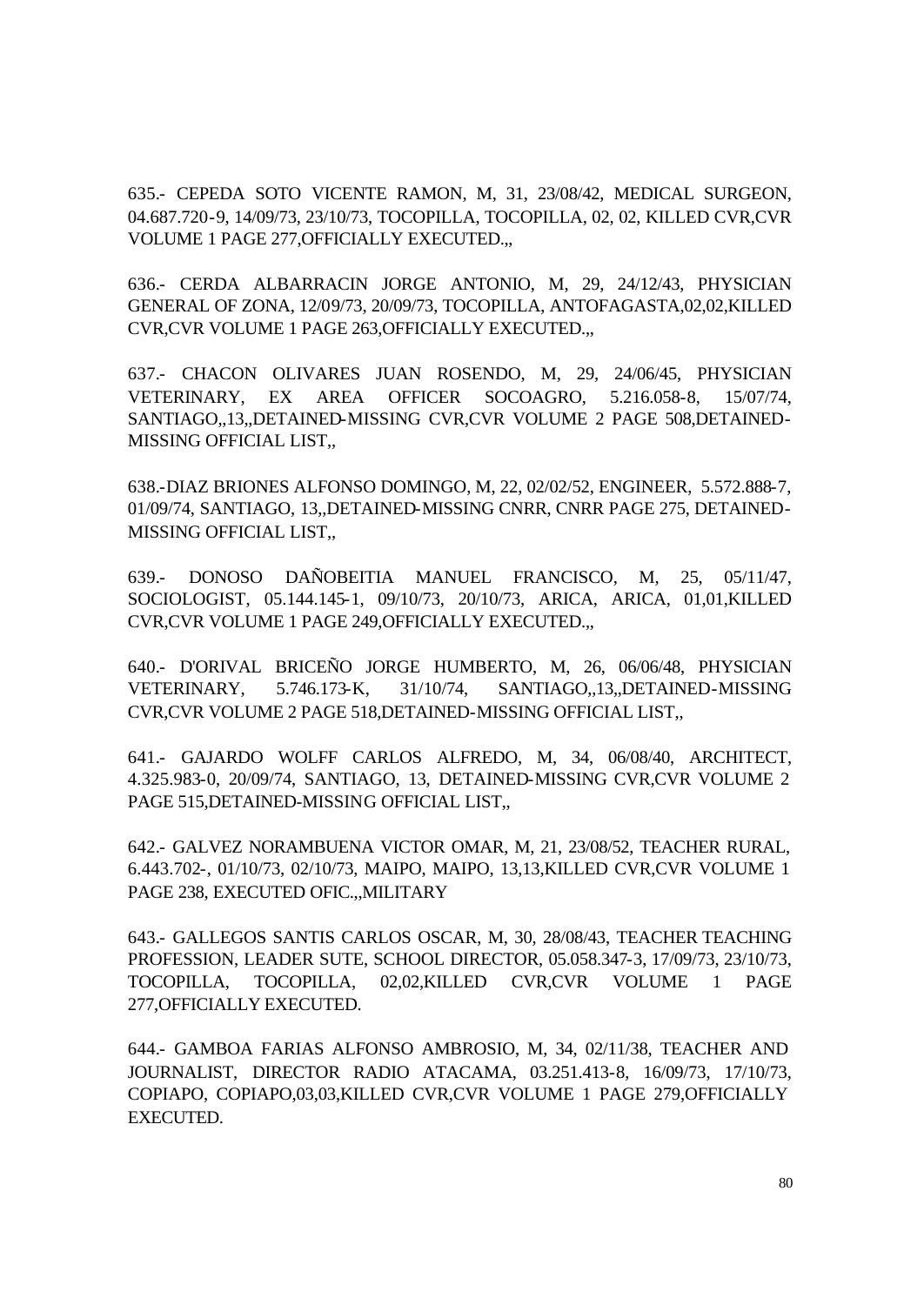645.- GARCIA GARCIA HECTOR VICTORIANO, M, 50, 24/01/24, MEDICAL SURGEON, EX-COUNCILOR BUIN, . 60.116-, 13/08/74, 13/08/74, MAIPO, MAIPO, 13, 13, KILLED CVR,CVR VOLUME 2 PAGE 501, OFFICIALLY EXECUTED.,,

646.- GARCIA POSADA RICARDO HUGO, M, 43, 22/06/30, ECONOMIST, MANAGER COBRESARL, ADVISER UNITED TRADE UNIONS CONFEDERATION (CUT), 2.695.922-5, 12/09/73, 17/10/73, COPIAPO, COPIAPO, 03,03, KILLED CVR,CVR VOLUME 1 PAGE 281,OFFICIALLY EXECUTED.,,

647.- GEDDA ORTIZ MAXIMO ANTONIO, M, 26, 19/12/47, JOURNALIST TVN, 5.752.612-2, 16/07/74, SANTIAGO,,13,,DETAINED-MISSING CVR, CVR VOLUME 2 PAGE 507,DETAINED-MISSING OFFICIAL LIST,,

648.- GIANELLI COMPANY JUAN ANTONIO, M, 29, 26/10/46, SCHOOL TEACHER, NATIONAL LEADER UNION OF SCHOOL WORKERS, 5.086.166-K, 26/07/76, SANTIAGO,,13,,DETAINED-MISSING CVR,CVR VOLUME 2 PAGE 560,DETAINED-MISSING OFFICIAL LIST,,COMANDO CONJUNTO

649.- GODOY LAGARRIGUE CARLOS ENRIQUE, M, 39, 09/02/37, MEDICAL SURGEON, 3.426.804-5, 04/08/76, SANTIAGO, 13,,DETAINED-MISSING CVR,CVR VOLUME 2 PAGE 550,DETAINED-MISSING OFFICIAL LIST,,

650.- GONZALEZ INOSTROZA MARIA ELENA, F, 22, 02/01/52, SCHOOL TEACHER, 5.614.248-7, 15/08/74, SANTIAGO,,13,,DETAINED-MISSING CVR,CVR VOLUME 2 PAGE 511,DETAINED-MISSING OFFICIAL LIST,,

651.- GONZALEZ RAMOS NESTOR, M, 43, DESIGNER TECHNICIAN, 02.306.272-, 17/10/73, 17/10/73, SANTIAGO, SANTIAGO, 13,13,KILLED CVR,CVR VOLUME 1 PAGE 206, AIR FORCE

652.- GUENDELMAN WISNIAK LUIS ALBERTO, M, 24, 28/09/49, ARCHITECT, 5.712.546-2, 02/09/74, SANTIAGO, 13,,DETAINED-MISSING CVR,CVR VOLUME 2 PAGE 512,DETAINED-MISSING OFFICIAL LIST,,

653.- GUZMAN FUENTES MARCELO OMAR, M, 34, 28/04/39, TEACHER, HEALTH EDUCATION HEAD HOSPITAL IQUIQUE, 04.880.173-0, 16/09/73, 29/09/73, IQUIQUE, IQUIQUE,01,01,KILLED CVR,CVR VOLUME 1 PAGE 247,OFFICIALLY EXECUTED.,,

654.- GUZMAN SANTA CRUZ ROBERTO, M, 35, 25/09/37, LAWYER, 3.185.508-K, 14/09/73, 16/10/73, ELQUI, ELQUI, 04,04,KILLED CVR,CVR VOLUME 1 PAGE 287, OFFICIALLY EXECUTED.,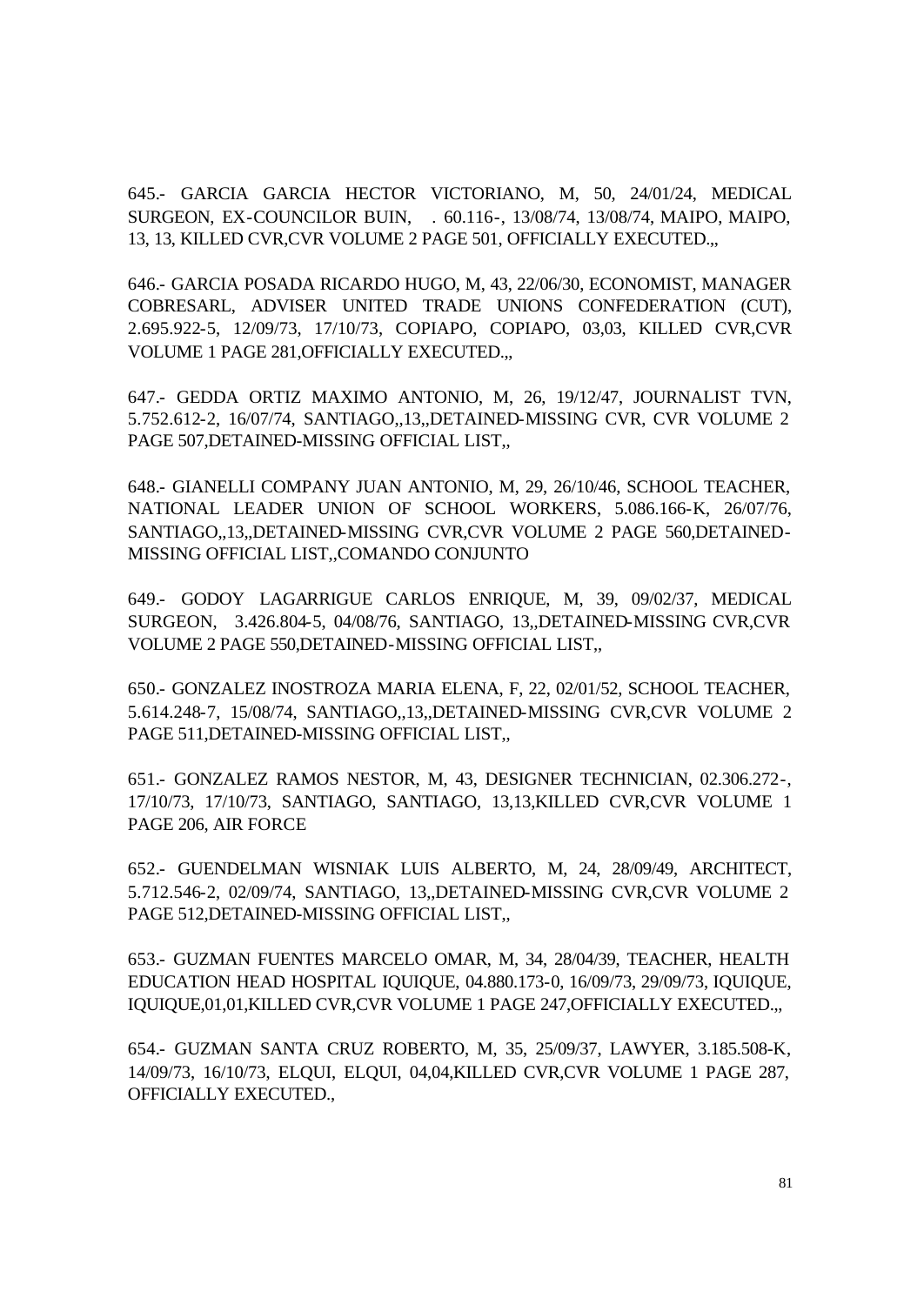655.- HENRIQUEZ ARAVENA HERNAN ARTURO, M, 35, 27/09/37, MEDICAL SURGEON, HEALTH AREA DIRECTOR; DIRECTOR OF HOSPITAL, 4.031.981- 6,25/09/73, 05/10/73, CAUTIN, CAUTIN,09,09,KILLED CVR,CVR VOLUME 1 PAGE 374,OFFICIALLY EXECUTED.,,

656.- HEREDIA OLIVARES JUAN ISAIAS, M, 41, 01/04/32, SCHOOL TEACHER, VICEPRESIDENT JAP, 3.296.851-1, 16/09/73, BIO BIO, 08, DETAINED-MISSING CVR, CVR VOLUME 1 PAGE 350,DETAINED-MISSING OFFICIAL LIST,,

657.- HERNANDEZ ANDRADE JOSE GREGORIO, M, 27, 13/11/45, TEACHER, O5.519.098-,16/09/73, 18/09/73, SANTIAGO, SANTIAGO, 13,13,KILLED CVR,CVR VOLUME 1 PAGE 163,OFFICIALLY EXECUTED.,,

658.- HILLERNS LARRAÑAGA ARTURO ENRIQUE, M, 29, 16/12/43, MEDICAL SURGEON, RURAL HEALTH PROGRAM CHIEF CAUTIN, 3.268.006-2, 15/09/73, CAUTIN, 09,,DETAINED-MISSING CVR,CVR VOLUME 1 PAGE 370,DETAINED-MISSING OFFICIAL LIST,,

659.- HORMAN LAZAR CHARLES EDMUND, M, 31, 15/05/42, JOURNALIST AND FILM MAKER, NORTHEAMERICAN,, 7.517.220-, 17/09/73, 18/09/73, SANTIAGO, SANTIAGO, 13,13,KILLED CVR,CVR VOLUME 1 PAGE 160,OFFI-CIALLY EXECUTED.,,

660.- JARA CASTRO JOSE HIPOLITO SEGUNDO, M, 29, 23/02/45, CHEMIST-PHARMACY, 5.292.321-2, 14/09/74, SANTIAGO,,13,,DETAINED-MISSING CVR,CVR VOLUME 2 PAGE 514, DETAINED-MISSING OFFICIAL LIST,,

661.- JIMENEZ CORTES LUIS CARLOS, M, 25, 02/12/47, DESIGNER TECHNICIAN, 4.779.937-6, 15/09/73, SANTIAGO,,13,,DETAINED-MISSING CNRR,CNRR PAGE 201,DETAINED-MISSING CLARIFIED, IDENTIFIED CEMETERY YARD 29,

662.- JORDAN DOMIC JORGE MARIO, M, 28, 15/09/44, PHYSICIAN, AREA PHYSICIAN GENERAL, 4.961.131-5, 16/09/73, 16/10/73, LIMARI, ELQUI, 04,04,KILLED CVR,CVR VOLUME 1 PAGE 287,OFFICIALLY EXECUTED.,,

663.- LEIVA NARVAEZ RAMON NONATO, M, 53, TEACHER, 25/10/73, 25/10/73, LINARES, LINARES,07,07, KILLED CVR, CVR VOLUME 1 PAGE 323,OFFICIALLY EXECUTED.,,CARABINERO(PARA-MILITARY POLICE)S

664.- LEJDERMAN KONUJOWSKA BERNARDO MARIO, M, 30, 24/03/43, GEOLOGIST, ARGENTINA, 5.876.297-0, 08/12/73, ELQUI,,04,KILLED CVR,CVR VOLUME 1 PAGE 290,DETAINED-MISSING CLARIFIED,,MILITARY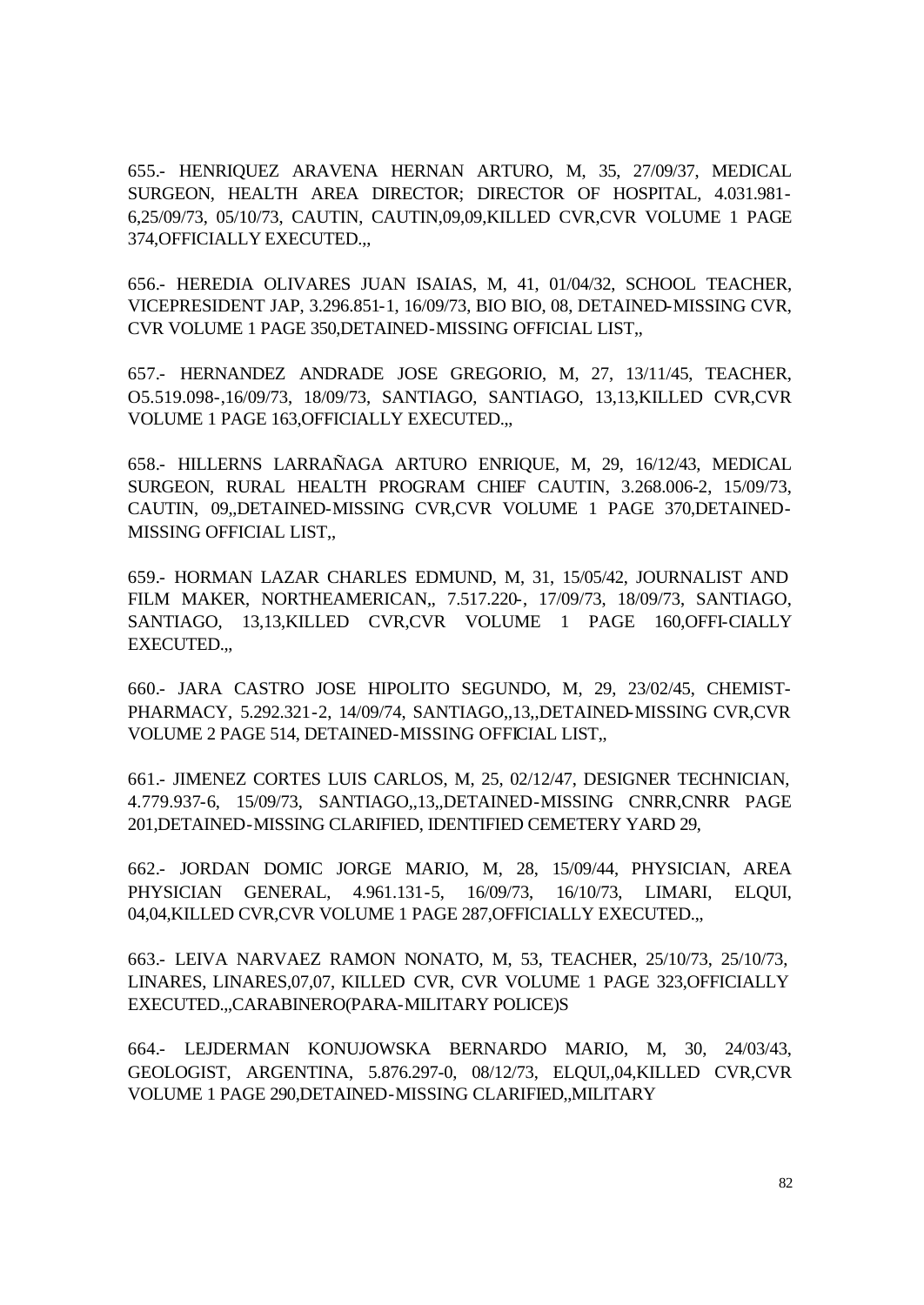665.- LEUTHNER MUÑOZ ELSA VICTORIA, F, 32, 05/05/42, TEACHER, EX-SECRETARY COMUNIST MEMBER OF PARLIAMENT, 4.509.917-2, 15/08/74, SANTIAGO,,13,,DETAINED-MISSING CVR,CVR VOLUME 2 PAGE 570,DETAINED-MISSING OFFICIAL LIST,,

666.- MAHUIDA ESQUIVEL LUIS OMAR,M,25,27/06/49, TEACHER OF ENGLISH, MIR, 4.997.821-9,20/11/74,,SANTIAGO,,13,,DETAINED-MISSING CVR,CVR VOLUME 2 PAGE 526,DETAINED-MISSING OFFICIAL LIST,,

667.- MARDONES GARCES FRANSK,M,23,01/01/50,TEACHER SCHOOL PROFESSION, 06.844.220-6, 6/10/73,,CORONEL,,08,KILLED CVR,CVR VOLUME 1 PAGE 329, OFFICIALLY EXECUTED.,,

668.- MARTINEZ VICTOR ALFONSO,M,22,17/02/52,ENGINEER, 13/09/74,,SANTIAGO,,13,,DETAINED-MISSING CVR,CVR VOLUME 2 PAGE 514,,,

669.- MEDINA LETELIER NELSON JOAQUIN,M,23,02/03/50, RURAL TEACHER, 5.665.408-, 01/10/73, 02/10/73, MAIPO, MAIPO,13,13,KILLED CVR,CVR VOLUME 1 PAGE 238, OFFICIALLY EXECUTED.

670.- MENESES CISTERNA JAIME,BM, 28, 30/10/44,PHOTOGRAPHER,,,,05.328.146-, 23/09/73, 23/09/73, SANTIAGO, SANTIAGO,13,13,KILLED CVR,CVR VOLUME 1 PAGE 171,.,

671.- MIRANDA LOBOS EDUARDO FRANCISCO,M,27,06/01/47,TOPOGRAPHER,,,MIR, 5.660.829-K, 07/10/74, SANTIAGO, 13, DETAINED-MISSING CVR,CVR VOLUME 2 PAGE 518, DETAINED-MISSING OFFICIAL LIST,,

672.- MORALES SAAVEDRA NEWTON LARRIN,M,39,30/08/34, ELECTRICAL ENGINEER, EX UNION LEADER, EX NAVY PETTY OFFICER, 2.920.768-2,13/08/74, SANTIAGO,,13,,DETAINED-MISSING CVR,CVR VOLUME 2 PAGE 510,DETAINED-MISSING OFFICIAL LIST,,

673.- MORALES HERRERA JUAN JOSE MANUEL, M, 24, TEACHER, 26/09/73, 26/09/73, SANTIAGO,SANTIAGO,13, 13, KILLED CNRR,CNRR PAGE 102,CARABINEROS(PARA-MILITARY POLICE)

675.- MORALES VILLANUEVA ARCHIBALDO, M, 43, 15/10/30, RADIO ANNOUNCER, JOURNALIST, SHAREHOLDER "EL GUERRILLERO" NEWSPAPER; /09/73, 12/11/73, SANTIAGO, COLCHAGUA,,06,KILLED CVR,CVR VOLUME 1 PAGE 307,OFFICIALLY EXECUTED.,,MILITARY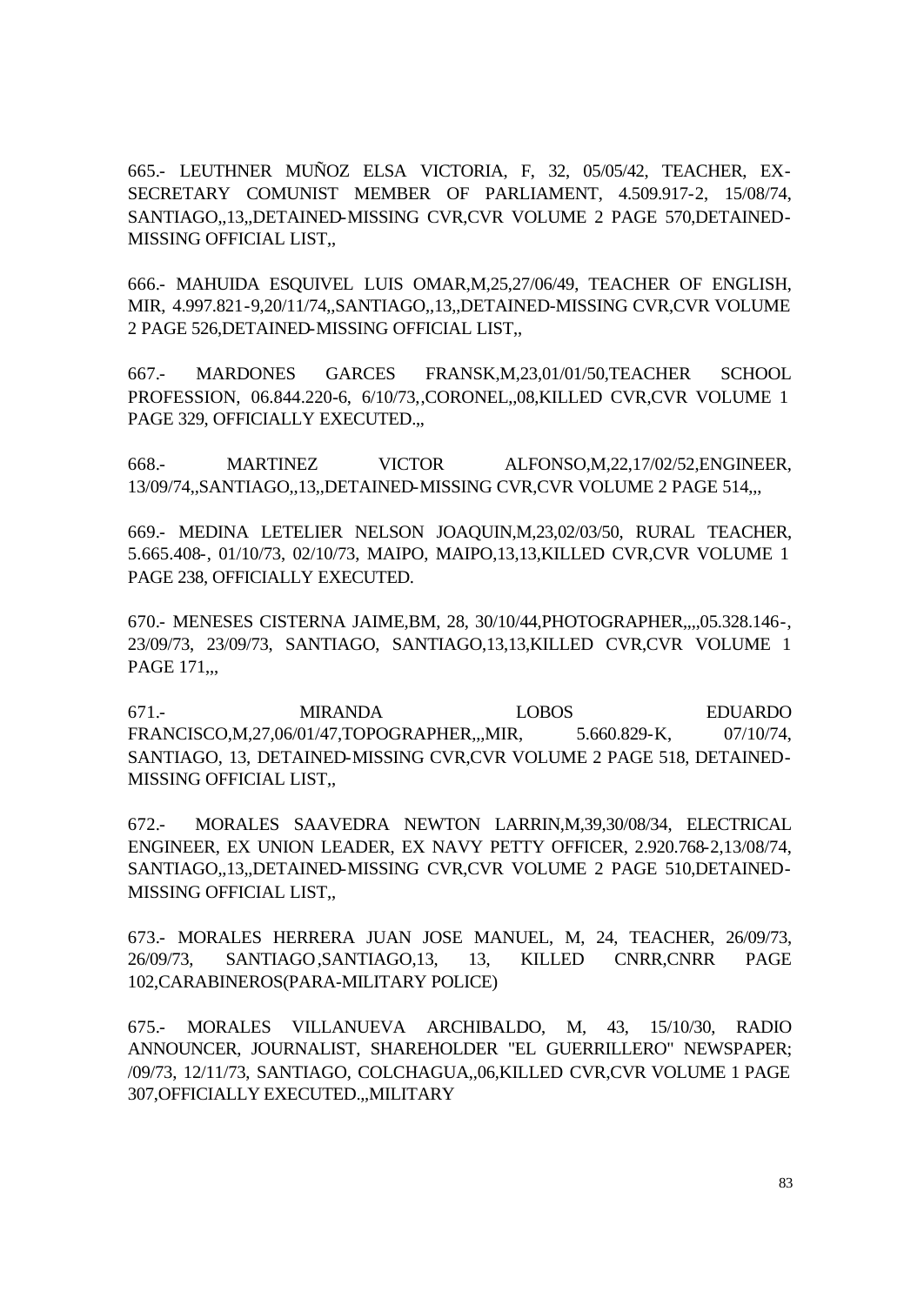676.- MUÑOZ DONOSO WASHINGTON RADOMIL, M, 25, 07/04/48, TEACHER, MANAGER CCU, 05.761.205-3, / /73, 19/10/73, ANTOFAGASTA, ANTOFAGASTA,02,02,KILLED CVR,CVR VOLUME 1 PAGE 265,,,

677 NEGRETE PEÑA CESAR ARTURO EMILIANO, M, 25, 17/08/49, ECONO-MIST, 6.129.980-7, 09/12/74, SANTIAGO,,13,,DETAINED-MISSING CVR,CVR VOLUME 2 PAGE 527,DETAINED-MISSING OFFICIAL LIST,,

678.-NICHOLLS RIVERA CARLOS ENRIQUE MARIO, M, 27, 08/06/46, CHEMICAL ENGINEER C.C.U., 05.076.877-, 24/09/73, 24/09/73, SANTIAGO, SANTIAGO, 13, 13, KILLED CVR, CVR VOLUME 1 PAGE 173,

679.- PERALTA MARTINEZ SERGIO ORLANDO, M, 39, 01/10/33, TOPOGRAPHER, ADVISER INTENDENT OF SANTIAGO, 02.068.621-, 16/09/73, 18/09/73, SANTIAGO, SANTIAGO,13,13,KILLED CVR,CVR VOLUME 1 PAGE 162,,,AIR FORCE

680.- PEREZ FLORES PEDRO EMILIO, M, 29, 01/09/44, MINES ENGINEER, MANAGER MINES PLATEFORM, 25/09/73, 17/10/73, COPIAPO, COPIAPO, 03,03,KILLED CVR,CVR VOLUME 1 PAGE 280,...

681.- PEREZ HERMOSILLA JOSE LEONARDO, M, 32, 08/12/41, JOURNALIST, EX CIVIL OFFICIAL INDAP, 4.792.242-9, 03/01/74, SANTIAGO,,13,,DETAINED-MISSING CVR, CVR VOLUME 2 PAGE 815,DETAINED-MISSING OFFICIAL LIST,,

682.- PEREZ MOLINA SERGIO ALFREDO, M, 30, 01/11/43, ENGINEER, 4.544.026-5, 21/09/74, SANTIAGO, 13,,DETAINED-MISSING CVR,CVR VOLUME 2 PAGE 515,DETAINED-MISSING OFFICIAL LIST,,

683.- PINTO VIEL GUILLERMO, M, 81, 12/12/91, LAWYER, . 8.462-, /10/73, 23/11/73, VALDIVIA, VALDIVIA, 10, 10, KILLED CNRR,CNRR PAGE 350, TORTURE OR BAD TREATMENT FOLLOWED BY DEATH,

684.- POSECK PEDREROS REINALDO SALVADOR, M, 49, 08/07/24, LAWYER, AREA HEAD INDAP, 1.857.243-5, 07/10/73, ÑUBLE,,08,,DETAINED-MISSING CVR,CVR VOLUME 1 PAGE 342/,DETAINED-MISSING OFFICIAL LIST,,

685.- PONCE PACHECO SOCRATES, M, 30, 25/05/43, LAWYER, MANAGER INDUMET, FROM ECUADOR, 5.477.675-6, 11/09/73, 12/09/73, SANTIAGO, SANTIAGO, 13, 13, KILLED CVR,CVR VOLUME 1 PAGE 143,OFFICIALLY EXECUTED.,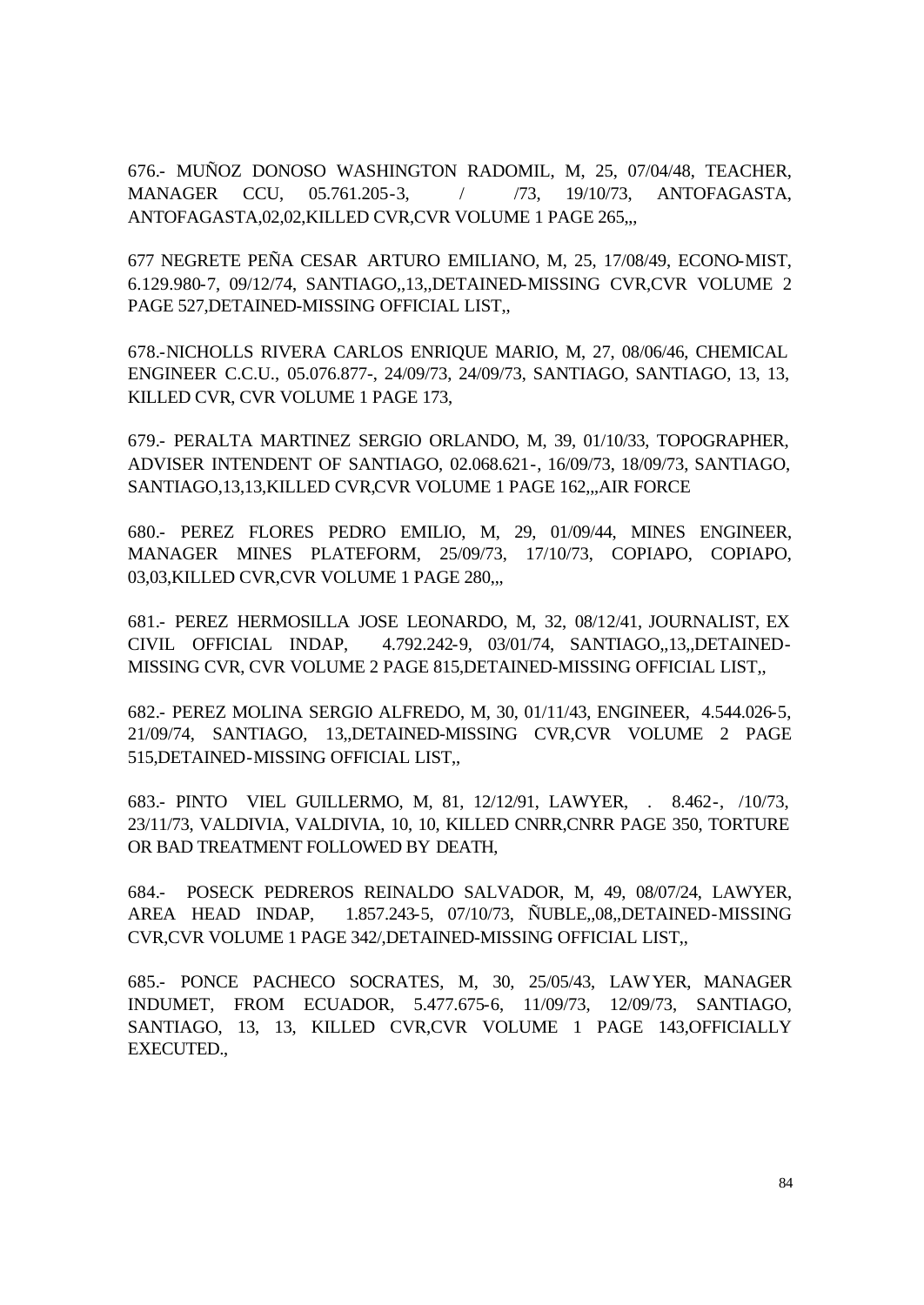686.- QUILAGAYZA OXA HERNAN ANTONIO, M, 38, 05/03/35, TOPOGRAPHER AND RADIO OPERATOR, 03.003.256-K, 06/10/73, CONCEPCION,,08,,DETAINED-MISSING CVR,CVR VOLUME 1 PAGE 329,

687.- QUINTILIANO CARDOSO TULIO ROBERTO, M, 29, 06/09/44, ENGINEER CORA, FROM BRASIL, BRASIL, 7.073.090-1, 12/09/73, SANTIAGO, 13, DETAINED-MISSING CVR, CVR VOLUME 1 PAGE 139,DETAINED-MISSING OFFICIAL LIST,,

688.- QUIROGA CARVAJAL LITTRE ABRAHAM, M, 33, 30/12/39, LAWYER, DIRECTOR NATIONAL SERVICE OF PRISONS, 04.101.654-, 11/09/73, 15/09/73, SANTIAGO, SANTIAGO,13,13,KILLED CVR,CVR VOLUME 1 PAGE 144/, OFFICIALLY EXECUTED.,,CARABINEROS(PARA-MILITARY POLICE)

689.- RAMIREZ SANCHEZ FERNANDO ROBERTO, M, 25, 08/10/47, TEACHER, 5.952.760-6, 10/10/73, 19/10/73, EL LOA, EL LOA, 02,02,KILLED CVR, CVR VOLUME 1 PAGE 270,OFFICIALLY EXECUTED.,,

690.-REYES NAVARRETE SERGIO ALFONSO, M, 26, 17/03/48, ECONOMIST, 5.574.473-4, 16/11/74,,SANTIAGO,,13,,DETAINED-MISSING CVR,CVR VOLUME 2 PAGE 519, DETAINED-MISSING OFFICIAL LIST,,

691.-RIOS CASTILLO PEDRO ALVARO, M, 43, 22/06/30, ECONOMIST, DIRECTOR UNIVERSITY OF CONCEPCION AT LOS ANGELES, 02.924.923-7, 16/09/73, 02/10/73, BIO BIO, CAUTIN, 09, KILLED CVR,CVR VOLUME 1 PAGE 373, OFFICIALLY EXECUTED.,,

692.- RIOS DALENZ JORGE, M, 32, 25/07/41, DENTIST, BOLIVIAN, BOLIVIAN, 6.978.391-0, /09/73, 14/09/73, SANTIAGO, SANTIAGO, 13, 13, KILLED CNRR, CNRR PAGE 60,,,MILITARY

693.- RIPOLL CODOCEO OSCAR WALTER PEDRO, M, 38, 31/08/35, METALURGIC ENGINEER SERCOTEC, 03.351.974-5, 09/10/73, 20/10/73, ARICA, ARICA, 01, 01, KILLED CVR,CVR VOLUME 1 PAGE 249,OFFICIALLY EXECUTED.,,

694.- RIQUELME RIQUELME JUAN DE DIOS, M, 31, HIGH SCHOOL TEACHER, /12/73, CAUTIN,,09,,DETAINED-MISSING CVR,CVR VOLUME 1 PAGE 380,,,

695.- RIVAS RACHITOFF JOSE MIGUEL MARIO MANUEL, M, 35, 01/12/38, JOURNALIST, EX-CIVIL OFFICIAL INDAP, 2.225.328-K, 05/01/74, SANTIAGO, 13, DETAINED-MISSING CVR,CVR VOLUME 2 PAGE 567,DETAINED-MISSING OFFICIAL LIST,,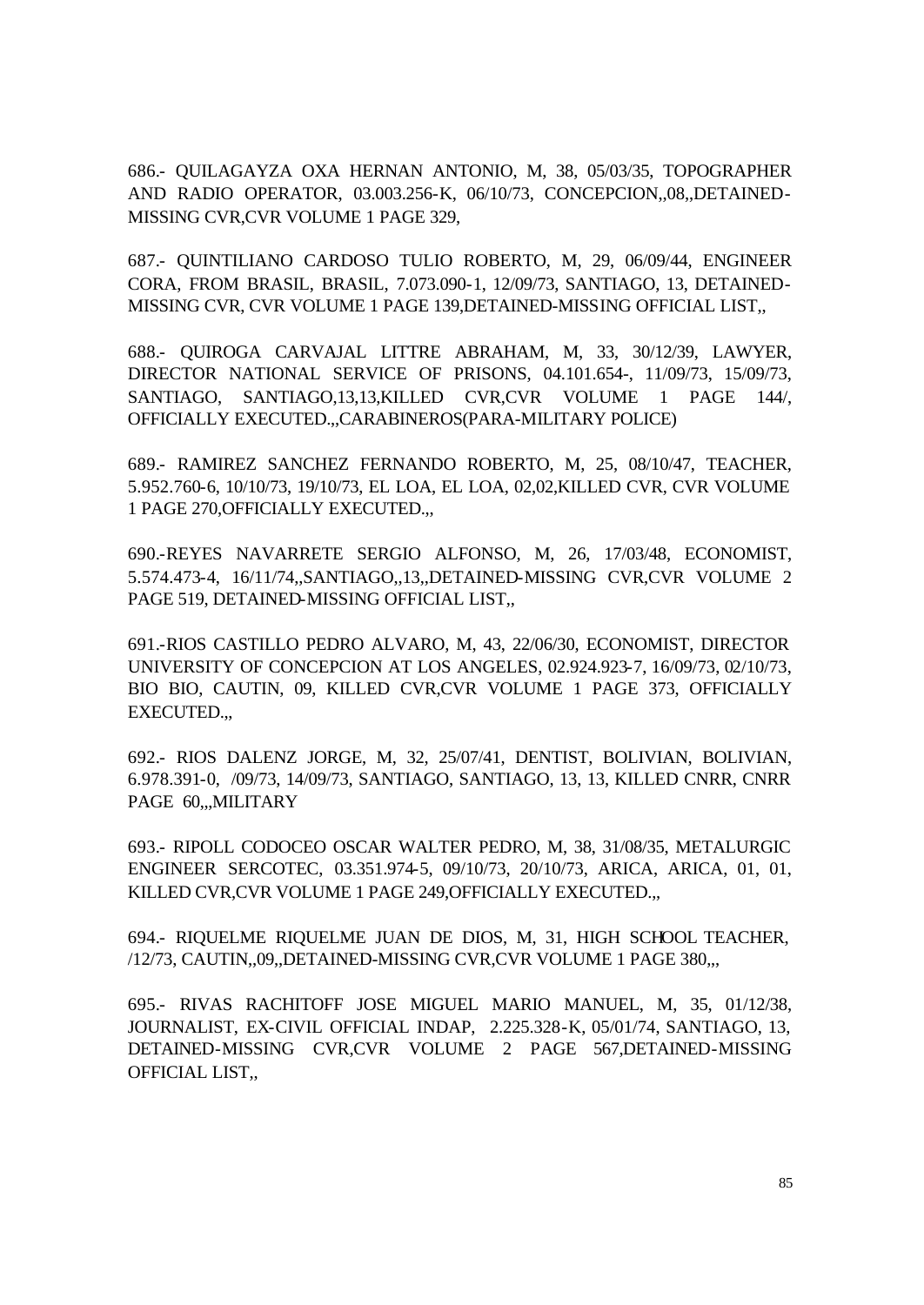696.- RIVERA BARRA HERIBERTO, M, 47, 20/09/25, TYPESETTER, 2.458.579-4, 16/09/73, BIO BIO, 08,,DETAINED-MISSING CVR,CVR VOLUME 1 PAGE 350,DETAINED-MISSING OFFICIAL LIST,

697.- ROJAS ZAMORA GUILLERMO HAROLDO, M, 36, 06/03/38, HIGH SCHOOL TEACHER, 4.276.945-2, 06/08/74, CHAÑARAL,,03,,DETAINED-MISSING CNRR,CNRR PAGE 243, D.D.CIVIL POLICE,,

698.- RUZ ZUÑIGA JORGE CARLOS ROMUALDO, M, 26, 07/02/47, HYDRAULICS ENGINEER SERCOTEC, 5.742.071-5, 20/09/73, 21/09/73, SANTIAGO, SANTIAGO, 13, 13, DETAINED-MISSING CVR,CVR VOLUME 1 PAGE 166,DETAINED-MISSING CLARIFIED, MILITARY REG.G

699.- SAA PIZARRO JULIO ANDRES, M, 37, 28/02/36, DENTIST, 3.252.807-16/10/73, 17/10/73, SANTIAGO, SANTIAGO,13,13,KILLED CVR,CVR VOLUME 1 PAGE 205,OFFICIALLY EXECUTED.,,

700.- SAAVEDRA GONZALEZ LUIS EDUARDO, M, 24, 16/10/48, PHOTOGRAP-HER, 05.863.877-, 16/09/73, 16/09/73, SANTIAGO, SANTIAGO, 13, 13, KILLED CVR,CVR VOLUME 1 PAGE 154,,,STATE AGENTS

701.- SALAZAR CONTRERAS CARLOS HELEN, M, 46, 25/04/27, LAWYER, TEACHER UNIVERSITY OF CHILE. EX-PRESIDENT JAP, 2.339.348-, 05/10/73, 11/10/73, SANTIAGO, SANTIAGO, 13, 13, KILLED CVR,CVR VOLUME 1 PAGE 196, OFFICIALLY EXECUTED.,,

702.- SALAZAR VELIZ BARTOLOME AMBROSIO, M, 31, 24/08/42, TEACHER, 81.701-, 17/04/74, 27/04/74, ÑUBLE, ÑUBLE,08,08,KILLED CVR,CVR VOLUME 2 PAGE 499,

703.- SALINAS VELASQUEZ JAVIER ALBERTO, M, 48, 26/04/26, TEACHER, 3.459.750-2, 28/06/74, 30/06/74, SANTIAGO, SANTIAGO, 13, 13, KILLED CVR,CVR VOLUME 2 PAGE 503,OFFICIALLY EXECUTED.,,MILITARY

704.- SANHUEZA CONTRERAS OSCAR OMAR, M, 23, 01/01/50, TEACHER, 14.433-, 15/09/73, 18/09/73, BIO ,08,08,KILLED CVR,CVR VOLUME 1 PAGE 366,DETAINED-MISSING CLARIFIED,,

705.- SANTANA GOMEZ HECTOR ARTURO HILDEBRANDO, M, 24, 27/02/49, ENGINEER AGRONOMIST, HEAD OF AREA INDAP, 5.843.071-4, 16/09/73, 16/09/73, CHILOE, CHILOE, 10, 10, KILLED CVR, CVR VOLUME 1 PAGE 419,..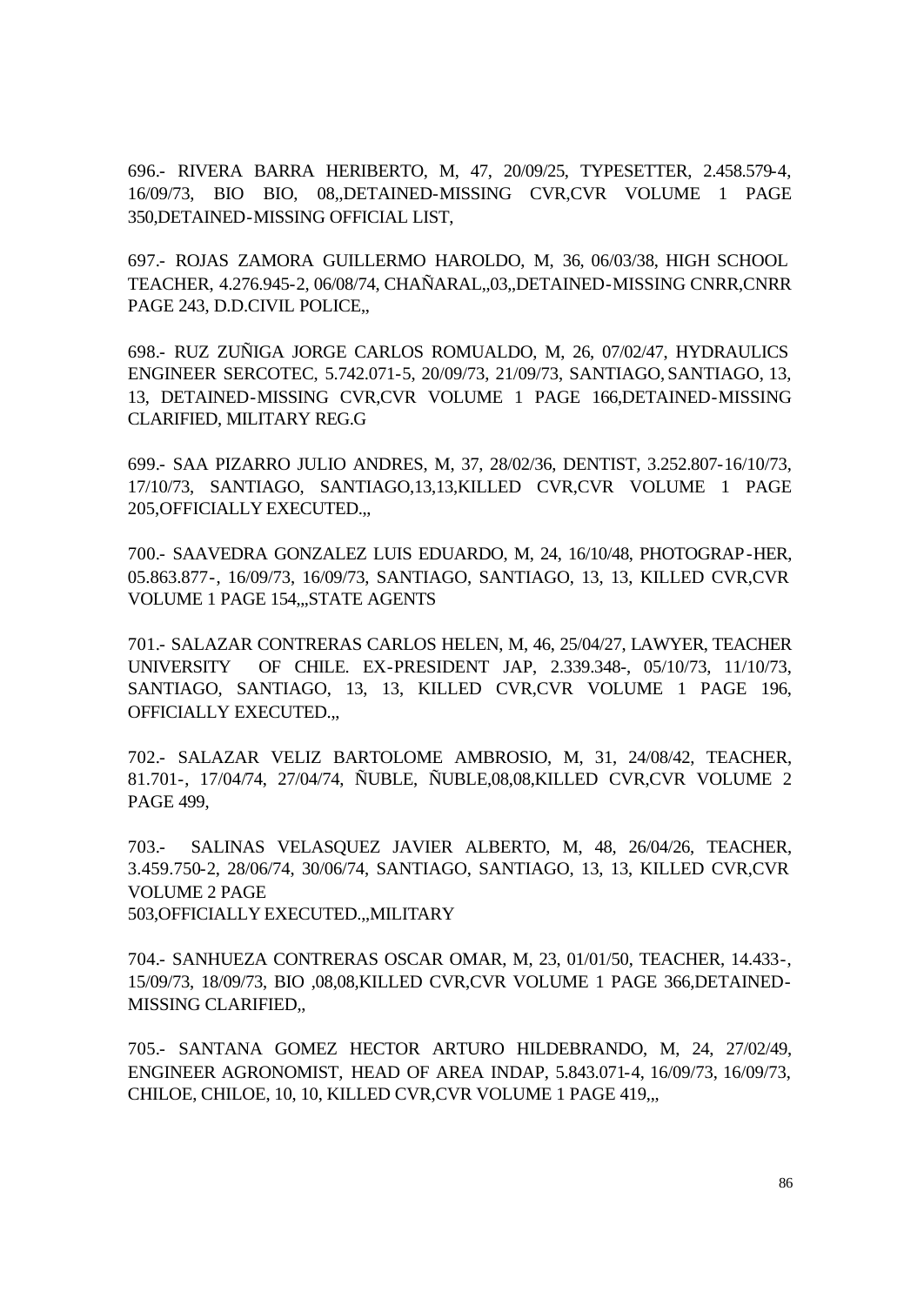706.- SANTIBAÑEZ ESTAY ARIEL DANTON, M, 25, 15/11/48, HIGH SCHOOL TEACHER, 6.142.668-K, 13/11/74, ,SANTIAGO,,13,,DETAINED-MISSING CVR,CVR VOLUME 2 PAGE 518,DETAINED-MISSING OFFICIAL LIST,,

707.- SEPULVEDA PALAVECINO CARLOS ALBERTO, M, 33, 30/07/40, SCHOOL TEACHER, GOVERNMENT UNDERDELEGATE COMUNA NINHUE, .125.935-, / /, 14/09/73, ÑUBLE,,08,KILLED CVR,CVR VOLUME 1 PAGE 344,,,

708.- SILBERMAN GUROVICH DAVID, M, 33, 10/06/39, ENGINEER, MANAGER COBRECHUQUICAMATA, 3.830.399-6, 04/10/74, SANTIAGO, 13,,DETAINED-MISSING CVR,CVR VOLUME 2 PAGE 543,DETAINED-MISSING OFFICIAL LIST,,

709.- TABERNA GALLEGOS FREDDY MARCELO, M, 30, 20/01/43, GEOGRAPHER, DIRECTOR ORPLAN, DIRECTOR ORPLAN, 4.832.206-9, 16/09/73, 30/10/73, IQUIQUE, IQUIQUE,01,01,KILLED CVR,CVR VOLUME 1 PAGE 255,OFFICIALLY EXECUTED.,,

710.- TELLO GARRIDO TEOBALDO ANTONIO, M, 25, 27/10/48, PHOTOGRAPHER, EX-CIVIL OFFICIAL CIVIL POLICE, 5.327.220-7, 22/08/74, SANTIAGO,,13,,DETAINED-MISSING CVR,CVR VOLUME 2 PAGE 511,DETAINED-MISSING OFFICIAL LIST,,

711.- TOGNOLA RIOS CLAUDIO ROMULO, M, 42, 08/08/31, CHILD PHYSICIAN, MATERNITY HOSPITAL HEAD, 03.069.005-2, 16/09/73, 04/10/73, TOCOPILLA, TOCOPILLA, 02, 02, DETAINED-MISSING CVR,CVR VOLUME 1 PAGE 275,DETAINED-MISSING CLARIFIED,,

712.- TORRES ARAVENA RUPERTO ORIOL, M, 58, 27/03/15, FARMER, CHEMICAL ENGINEER, LEADER SMALL FARMERS, 1.256.535-6, 13/10/73, LINARES, 07,,DETAINED-MISSING CVR,CVR VOLUME 1 PAGE 323,DETAINED-MISSING OFFICIAL LIST,,

713.- TRAN HUYNH QUE PHUONG, M, 32, BIOCHIMIST,,VIETNAM, 7.572.776-3, 26/11/73, 27/11/73, SANTIAGO, SANTIAGO,13,13,KILLED CVR,CVR VOLUME 1 PAGE 214, OFFICIALLY EXECUTED.,,

714.- TRONCOSO LEON RICARDO, M, 30, 10/11/42, PHOTOGRAPHER, CORRESPONDENT "PURO CHILE" AND "VEA", 4.497.528-9, 01/10/73,,ÑUBLE,,08,,DETAINED-MISSING CVR,CVR VOLUME 1 PAGE 340,DETAINED-MISSING OFFICIAL LIST,,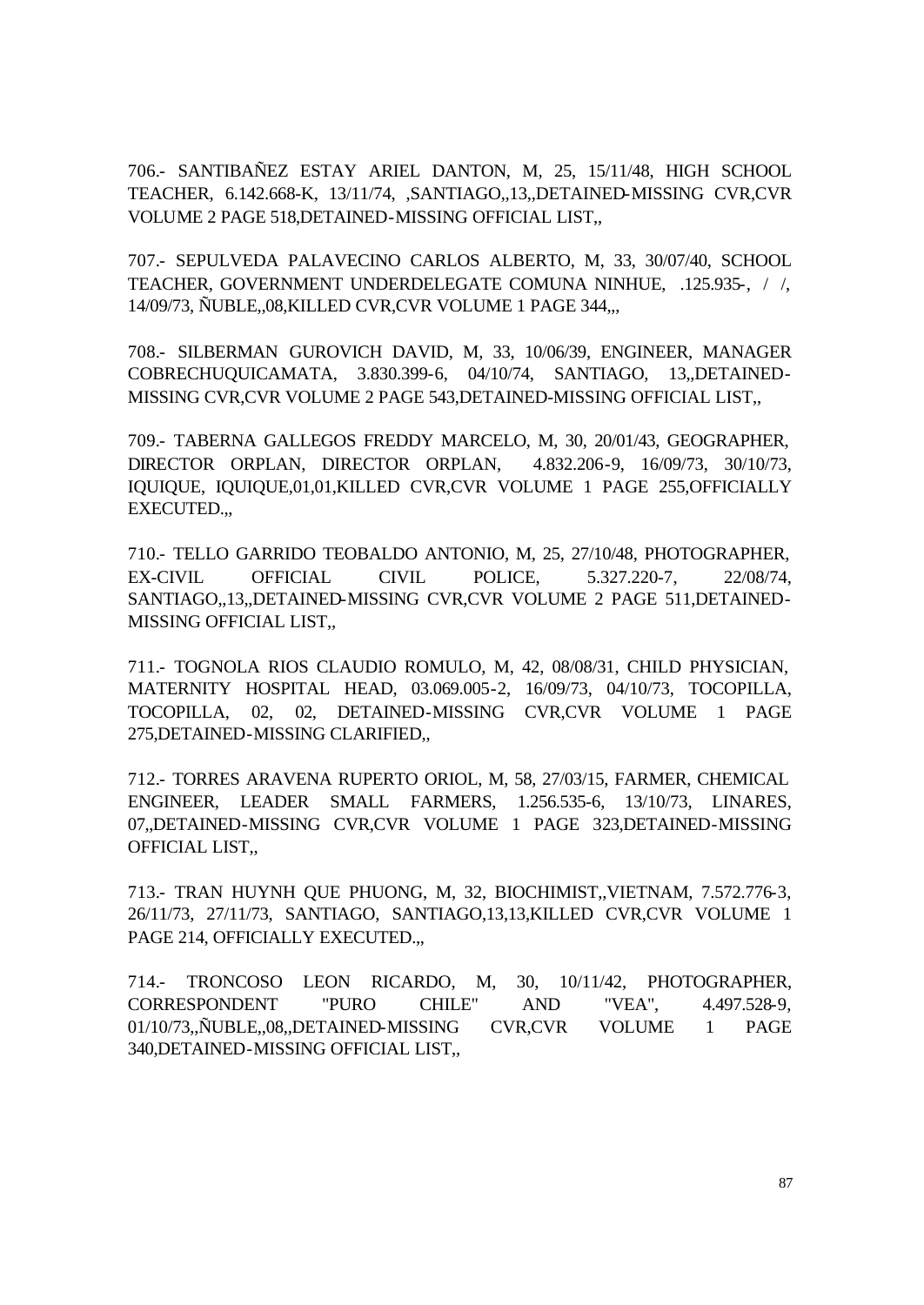715.- TRONCOSO MUÑOZ RICARDO AURELIO, M, 26, 29/10/47, HIGH SCHOOL TEACHER, 5.405.604-4, 15/08/74, SANTIAGO,,13,,DETAINED-MISSING CVR,CVR VOLUME 2 PAGE 511,DETAINED-MISSING OFFICIAL LIST,,

716.- ULLOA PINO JUAN ELADIO, M, 26, 08/02/47, TOPOGRAPHER, HEAD C.O.U., 5.330.508-3, 18/09/73, BIO BIO,,08,,DETAINED-MISSING CVR,CVR VOLUME 1 PAGE 351, DETAINED-MISSING OFFICIAL LIST,,

717.- VALLEJO FERDINAND GUILLERMO OSVALDO, M, 38, 29/01/35, LAWYER, ADVISER OF MANAGER AEROLITE, 3.429.120-9, 19/09/73, 22/09/73, SANTIAGO, SANTIAGO, 13,13,KILLED CVR,CVR VOLUME 1 PAGE 165,OFFICIALLY EXECUTED,, CARABINERO(PARA-MILITARY POLICE)S.COM.P.CHAC.

718.- VALLEJOS AGUILERA NILSON HERNANDO, M, 27, 02/03/46, SCHOOL TEACHER, 19/09/73, 22/09/73, SANTIAGO, CORDILLERA, 13, 13, KILLED CNRR,CNRR PAGE 93,OFFICIALLY EXECUTED.,,CARABINEROS(PARA-MILITARY POLICE)

718.- VALLEJOS PARRA RENE DANIEL, M, 24, 07/01/49, FREE LANCE PHOTOGRAPHER, 5.765.483-K, 04/10/73, ANTOFAGASTA,,02,,DETAINED-MISSING CNRR,CNRR PAGE 216, CARABINEROS(PARA-MILITARY POLICE)

720.- VASQUEZ MUÑOZ LUIS JUSTINO, M, 34, 29/06/39, SCHOOL TEACHER, EX-COUNCILOR, 3.938.849-9, 20/11/73, COLCHAGUA,,06,,DETAINED-MISSING CVR,CVR VOLUME 1 PAGE 307,DETAINED-MISSING OFFICIAL LIST,,

721.- VELASQUEZ CALDERON HILDA ISOLINA, F, 31, 09/06/42, UNIVERSITY NURSE, 04.873.801-K, / /,14/09/73,,TALCA,,07,KILLED CVR,CVR VOLUME 1 PAGE 310,OFFICIALLY EXECUTED.,,

722.- VELASQUEZ MOLINA HECTOR FERNANDO, M, 37, 27/07/36, SCHOOL TEACHER,,,PR,03.673.280-6, 06/11/73, 08/11/73, CONCEPCION, CONCEPCION, 08, 08, KILLED CVR,CVR VOLUME 1 PAGE 333,OFFICIALLY EXECUTED.,,

723.- VERA ALMARZA IDA AMELIA, F, 30, 05/12/43, ARCHITECT, CHILEAN-BOLIVIAN, 14.859-,19/11/74, SANTIAGO,,13,,DETAINED-MISSING CVR,CVR VOLUME 2 PAGE 526,DETAINED-MISSING OFFICIAL LIST,,

724.- VERA CONTARDO BERNARDA ROSALBA, F, 27, 04/02/46, SCHOOL TEACHER, 5.416.447-5, 10/10/73,,VALDIVIA,,10,,DETAINED-MISSING CVR,CVR VOLUME 1 PAGE401,DETAINED-MISSING OFFICIAL LIST,,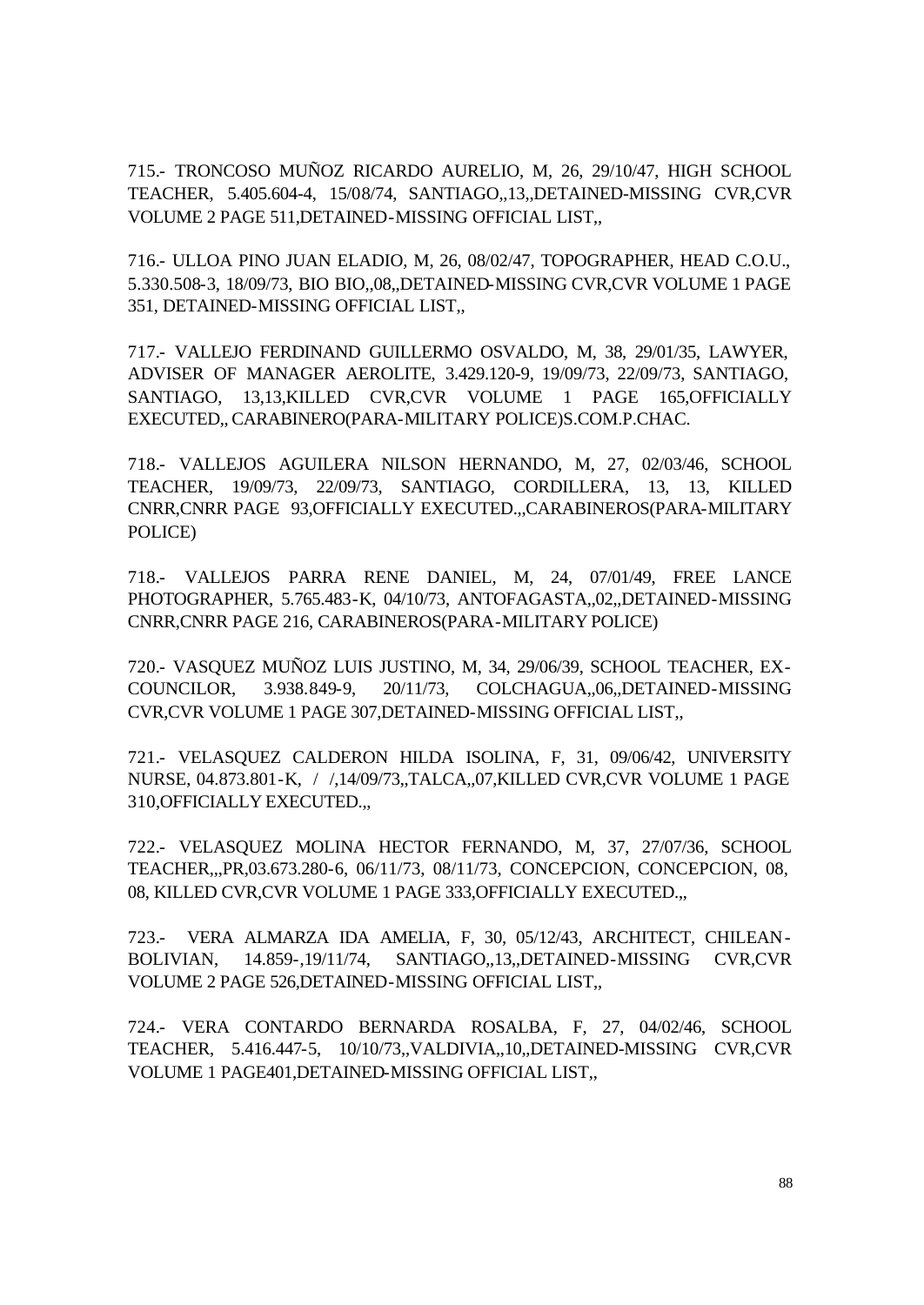725.- VERGARA DOXRUD HECTOR PATRICIO, M, 32, 14/07/42, ENGINEER, EX-MANAGER, EX OFFICIAL CORFO, 4.592.223-5, 17/09/74, SANTIAGO, 13, DETAINED-MISSING CVR,CVR VOLUME 2 PAGE 580,DETAINED-MISSING OFFICIAL LIST,,

726.- VICENTI CARTAGENA NECTOR LEONELO, M, 33, 27/04/40, TEACHER, 4.489.289-8, /09/73, 17/10/73, COPIAPO, COPIAPO, 03,03,KILLED CVR, CVR VOLUME 1 PAGE 280, OFFICIALLY EXECUTED.,,

727.- VILUGRON REYES JORGE ORLANDO, M, 27, 19/07/46, TEACHER, 4.290.424-4, 01/10/73, 08/10/73, AYSEN, AYSEN,11,11,KILLED CVR,CVR VOLUME 1 PAGE 425,OFFICIALLY EXECUTED.,,

728.- WEGNER MILLAR ABSALON DEL CARMEN, M, 31, 16/07/42, MEDICAL SURGEON, HEALTH AREA DIRECTOR, 4.582.370-9, /11/73, 13/12/73, SAN FELIPE, SAN FELIPE,05,05,KILLED

CVR,CVR VOLUME 1 PAGE 301,OFFICIALLY EXECUTED.,,

#### 3. Dead or detained-missing between 17th December 1974 and 11th March1990

729.- ALFARO CASTRO HUGO ENRIQUE, M, 43, 07/10/31, TEACHER, TECHNICIAN IN MINES, 2.954.449-2, 27/01/75, 31/01/75, TOCOPILLA, TOCOPILLA, 02, 02, KILLED CVR,CVR VOLUME 2 PAGE 578,OFFICIALLY EXECUTED.,,

730.- ALVAREZ SANTIBAÑEZ FEDERICO RENATO, M, 32, 25/02/47, HIGH SCHOOL TEACHER, 94.574-, 15/08/79, 21/08/79, SANTIAGO, SANTIAGO,13,13,KILLED CVR,CVR VOLUME 2 PAGE 651,OFFICIALLY EXECU-TED.,,

731.- ARAYA GONZALEZ HUGO, M, 37, 09/10/35, GRAPHIC JOURNALIST (STATE TECHNICAL UNIVERSITY),, 3.720.561-3,,12/09/76,,SANTIAGO,,13,KILLED CVR,CVR VOLUME 1 PAGE 141,OFFI-CIALLY EXECUTED.,,MILITARY

732.- ARRATIA REYES LEANDRO ABRAHAM, M, 35, 01/07/45, PHOTOGRAPHER, 5.021.348-K, 16/01/81, 18/01/81, SANTIAGO, SANTIAGO, 13,13,KILLED CVR,CVR VOLUME 2 PAGE 630,OFFICIALLY EXECUTED.,,CNI

733.- ARREDONDO BAEZ ENRIQUE DANTE, M, 40, 30/05/45, ARCHITECT, 5.296.892- 5,,03/11/85, VALPARAISO, 05,KILLED CNRR V.P.,CNRR PAGE 553, BOMB, CIVILIANS

734.- BIEDMA SCHADEWALDT PATRICIO ANTONIO, M, 31, 13/05/45, SOCIOLOGIST, EX-RESEARCHER UC, TEACHER RESEARCHER CEREN CATHOLIC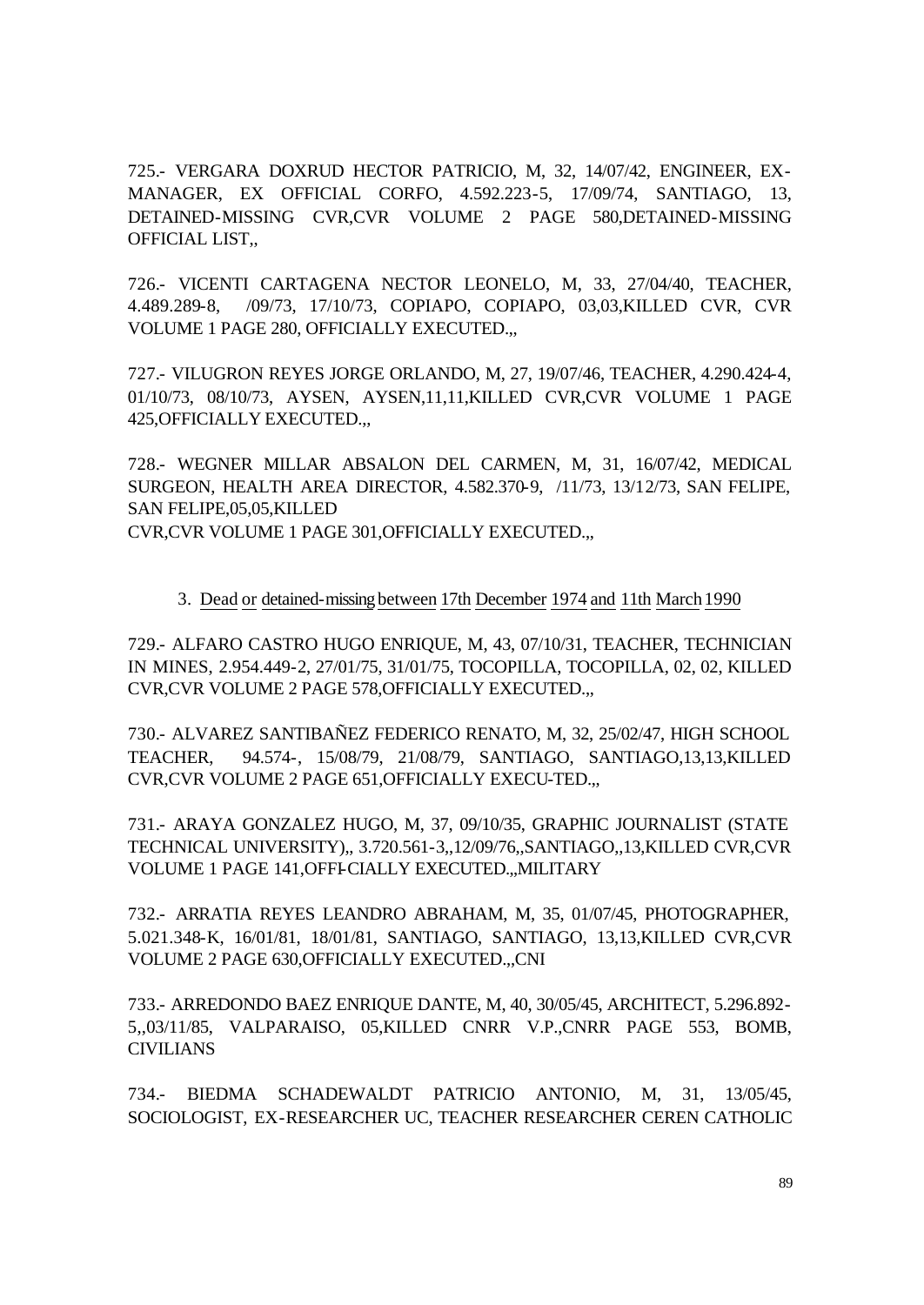UNIVERSITY,ARGENTINE, 6.345.032-4, /07/76, ARGENTINA, AR,,DETAINED-MISSING CVR,CVR VOLUME 2 PAGE 596,,,

735.- BOBADILLA MANUEL ANTONIO, M, 42, 18/02/32, PHOTOGRAPHER, HEAD JAP LA FAENA, 3.923.487-4, 23/12/74, SANTIAGO,,13,,DETAINED-MISSING CVR,CVR VOLUME 2 PAGE 577,,,

736.- CARMONA ACEVEDO AUGUSTO HERIBERTO TADEO, M, 38, 26/09/39, JOURNALIST, 4.334.052-2, 07/12/77, SANTIAGO, 13,KILLED CVR,CVR VOLUME 2 PAGE 629,OFFICIALLY EXECUTED.,,CNI

737.- CARRASCO TAPIA JOSE HUMBERTO, M, 43, 28/08/43, JOURNALIST, 4.945.687-5, 08/09/86, 08/09/86, SANTIAGO, SANTIAGO, 13,13,KILLED CVR,CVR VOLUME 2 PAGE 648,OFFICIALLY EXECUTED.

738.- CASTILLO CERNA GABRIEL, M, 43, 04/12/32, PHYSICIAN SOCIALIST PARTY, 3.340.854-4, 11/10/76, SANTIAGO,,13,,DETAINED-MISSING CVR,CVR VOLUME 2 PAGE 567,DETAINED-MISSING OFFICIAL LIST,,

739.- CLAUDET FERNANDEZ JEAN IVES, M, 36, 30/01/39, CHEMICAL ENGINEER, FRANCO-CHILEAN, 3.642.911-9, 01/11/75, ARGENTINA, AR, DETAINED-MISSING CVR,CVR VOLUME 2 PAGE 595DETAINED-MISSINGARGENTINA,,

740.- CORVALAN CASTILLO LUIS ALBERTO, M, 28, 02/08/47, ENGINEER AGRONOMIST, 268.420-, 26/10/75, BULGARIA, BG, KILLED CVR,CVR VOLUME 2 PAGE 563,, DEAD FOLLOWING TORTURES RECIEVED IN THE YEAR 1973,

741.- DELGADO TAPIA ANA ALICIA, F, 29, 28/07/53, ENGINEER AGRONOMIST, 7.324.624-5, 03/07/84, SANTIAGO, 13, KILLED CVR,CVR VOLUME 2 PAGE 636,OFFICIALLY EXECUTED.,

742.- GALVEZ RIVADENEIRA GUILLERMO, M, 49, 20/10/26, JOURNALIST, 1.905.224-9, 28/07/76, SANTIAGO, 13, DETAINED-MISSING CVR,CVR VOLUME 2 PAGE 548,DETAINED-MISSING OFFICIAL LIST,,

743.- GUERRERO CEBALLOS MANUEL LEONIDAS, M, 36, 25/06/48, TEACHER, 5.390.869-1, 29/03/85, 30/03/85, SANTIAGO, SANTIAGO, 13,13,KILLED CVR,CVR VOLUME 2 PAGE 650,OFFICIALLY EXECUTED.,,

744.- GUGGIANA ESPOZ JOSE MANUEL, M, 40, 30/11/35, SCHOOL TEACHER, EX REGIONAL COORDINATOR OF EDUCATION; 3.738.266-3,07/05/76, SANTIAGO, 13,,DETAINED-MISSING CVR,CVR VOLUME 2 PAGE 565,DETAINED-MISSING OFFICIAL LIST,,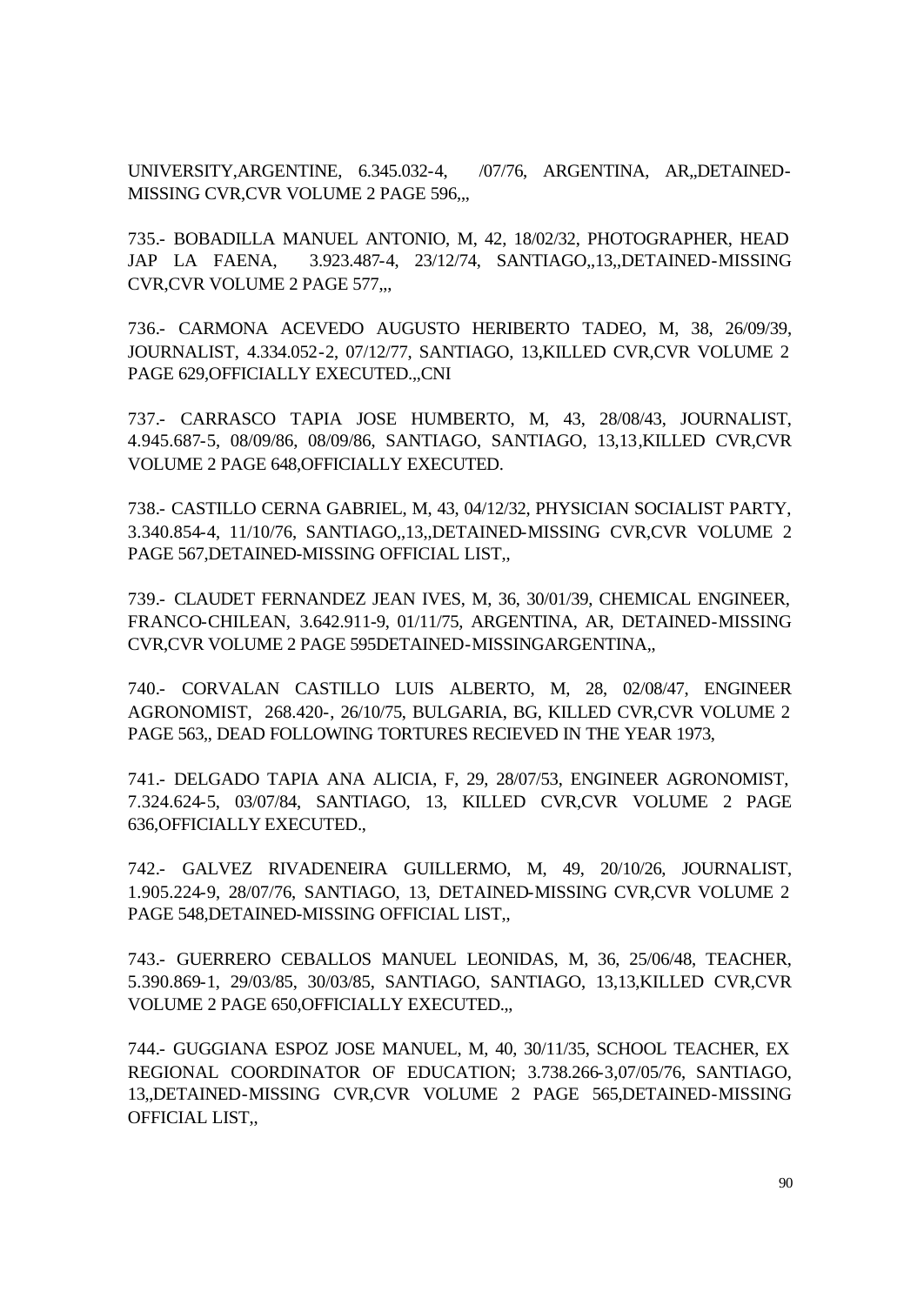745.- GUTIERREZ MARTINEZ MARIA ISABEL, F, 26, 11/10/48, GEOGRAPHER, 5.987.215-K, 24/01/75, VALPARAISO, 05,,DETAINED-MISSING CVR, CVR VOLUME 2 PAGE 529,DETAINED-MISSING OFFICIAL LIST,,

746.- HERRERA MANRIQUEZ GUILLERMO HERNAN, M, 28, 15/01/47, HIGH SCHOOL TEACHER, 5.396.316-, 03/05/75, 05/05/75, SANTIAGO, SANTIAGO, 13, 13, KILLED CVR,CVR VOLUME 2 PAGE 572,OFFICIALLY EXECUTED., DINA

747.- INSUNZA BASCUÑAN IVAN SERGIO, M, 43, 08/07/33, MEDICAL SURGEON, 3.402.166-K, 04/08/76, SANTIAGO,,13,,DETAINED-MISSING CVR,CVR VOLUME 2 PAGE 550, DETAINED-MISSING OFFICIAL LIST,,

748.- LEON GALVEZ JOSE PATRICIO DEL CARMEN, M, 29, 12/09/45, TEACHER, 4.858.307-5, 16/01/75, SANTIAGO,,13,,DETAINED-MISSING CVR,CVR VOLUME 2 PAGE 524,DETAINED-MISSING OFFICIAL LIST,,

749.- LORCA TOBAR CARLOS ENRIQUE, M, 30, 19/11/44, PHYSICIAN SOCIALIST PARTY, MEMBER POLITICAL COMMISSION CENTRAL COMMITTEE SOCIALIST PARTY, EX-MEMBER OF PARLIAMENT, SOCIALIST PARTY, 5.006.438-7, 25/06/75, SANTIAGO,,13,,DETAINED-MISSING CVR,CVR VOLUME 2 PAGE 574,DETAINED-MISSING OFFICIAL LIST,,

750.- MAGNET FERRERO MARIA CECILIA,F,27,03/12/48,SOCIOLOGIST, MAPU, 5.540.036-9, 16/07/76,,ARGENTINA,,AR,,DETAINED-MISSING CVR,CVR VOLUME 2 PAGE 601, DETAINED-MISSING ARGENTINA,,

751.- MAGNI CAMINO CECILIA,F,32,24/02/56,SOCIOLOGIST,,,FPMR, 6.691.270-1, /10/88, 29/10/88,COLCHAGUA,COLCHAGUA,06,06,KILLED CVR,CVR VOLUME 2 PAGE 649, OFFICIALLY EXECUTED...

752.- MARTINEZ MEZA AGUSTIN ALAMIRO,M,27,26/03/47,ENGINEER, NEIGHBORHOOD LEADER,,MIR, 5.125.812-6, 01/01/75, SANTIAGO,,13,,DETAINED-MISSING CVR,CVR VOLUME 2 PAGE 523,DETAINED-MISSING OFFICIAL LIST,,

753.- MARTINEZ QUIJON GUILLERMO ALBINO,M,68,21/04/08,TYPESETTER,EX-SECRETARY UNION OF PUBLISHERS,,PC,00.677.758-9, 21/07/76, SANTIAGO,,13,,DETAINED-MISSING CVR,CVR VOLUME 2 PAGE 547,DETAINED-MISSING OFFICIAL LIST,,

755.- MATURANA ESPINOZA HECTOR,M,27,15/05/47,SCHOOL TEACHER, 5.027.863-8, 23/12/74,,SANTIAGO,,13,,DETAINED-MISSING CVR,CVR VOLUME 2 PAGE 585,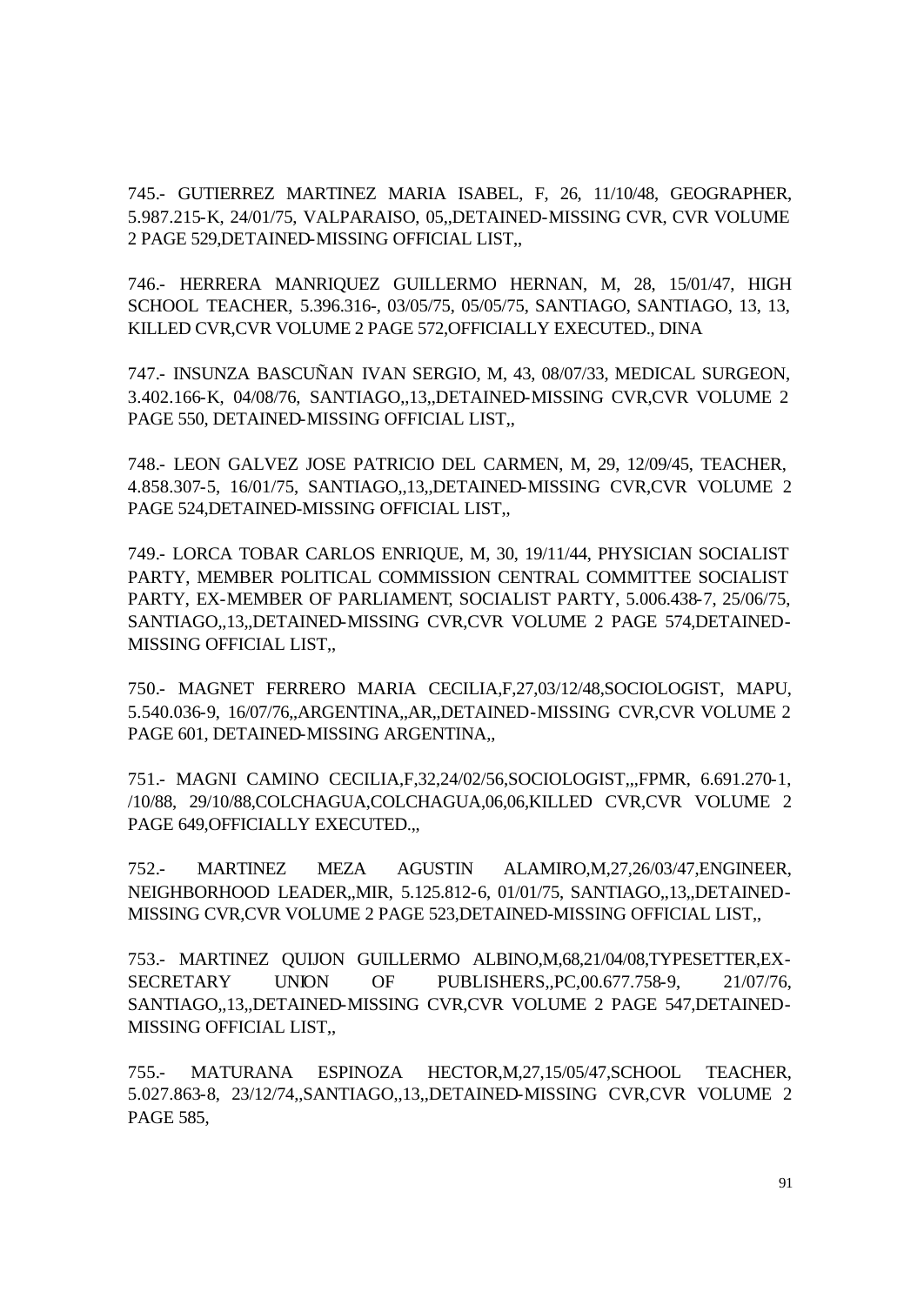756.- MATUS DE LA MAZA DIEGO,M,32,06/01/44,ENGINEER, 4.104.420-9, 01/07/76, SAN ANTONIO,,05,KILLED CVR,CVR VOLUME 2 PAGE 560, EXECUTED INVE.,

757.- MELLA VERGARA PEDRO SEGUNDO,M,37,18/01/40,TOPOGRAPHER, 4.084.962-9, 14/05/77, ARICA,,01,,DETAINED-MISSING CVR,CVR VOLUME 2 PAGE 588, DETAINED-MISSING OFFICIAL LIST,,

758.- MONTTI CORDERO EUGENIO IVAN,M,29,04/01/46,ENGINEER MECHANIC, MIR, 5.641.906-3,13/02/75,,SANTIAGO,,13,,DETAINED-MISSING CVR,CVR VOLUME 2 PAGE 525, DETAINED-MISSING OFFICIAL LIST,,

759.- MUÑOZ POUTAYS ONOFRE JORGE, M, 42, 16/12/33, ENGINEER MINES, 2.595.417-3, 04/05/76, SANTIAGO,,13,,DETAINED-MISSING CVR,CVR VOLUME 2 PAGE546,DETAINED-MISSING OFFICIAL LIST,,

760.- OBREGON TORRES RAUL RODRIGO, M, 31, 27/08/50, TECHNICIAN TOPOGRAPHER, 5.329.693-9, 13/09/81, VALDIVIA, 10,KILLED CVR,CVR VOLUME 2 PAGE 631, OFFICIALLY EXECUTED.,CNI

761.- PACHECO SANCHEZ MONICA DEL CARMEN, F, 26, 03/11/49, SCHOOL TEACHER, 6.297.710-, 18/11/75, 19/11/75, SANTIAGO, SANTIAGO, 13, 13, KILLED CVR,CVR VOLUME 2 PAGE 533,OFFICIALLY EXECUTED.,,

762.- PALLINI GONZALEZ ROSETTA GIANNA, F, 22, 06/06/53, TEACHER, 6.731.605- 3, 02/08/75, MEXICO, ,MX,KILLED CNRR,CNRR PAGE 394,,TORTURE OR BAD TREATMENT FOLLOWED BY DEATH,DINA

763.- PARADA MALUENDA JOSE MANUEL, M, 34, 05/05/50, SOCIOLOGIST, 6.050.964-6, 29/03/85, 30/03/85, SANTIAGO, SANTIAGO,13,13,KILLED CVR,CVR VOLUME 2 PAGE 650,OFFICIALLY EXECUTED.,,

764.- PARDO PEDEMONTE SERGIO RAUL, M, 25, 21/09/50, BIOLOGO MARINO, 5.392.668-1, 16/06/76, SANTIAGO, 13, DETAINED-MISSING CVR, CVR VOLUME 2 PAGE 535,DETAINED-MISSING OFFICIAL LIST,,

765.- PELLEGRIN FRIEDMANN RAUL ALEJANDRO, M, 30, 28/10/58, ENGINEER, 06.617.865-K, /10/88, 30/10/88, COLCHAGUA, COLCHAGUA, 06, 06, KILLED CVR, CVR VOLUME 2 PAGE 649,OFFICIALLY EXECUTED.,,

766.- PEÑA DIAZ SERGIO, M, 36, 21/12/46, PHYSICIAN VETERINARY, 4.903.129-7, 07/09/83, SANTIAGO, 13, KILLED CVR,CVR VOLUME 2 PAGE 634, OFFICIALLY EXECUTED.,,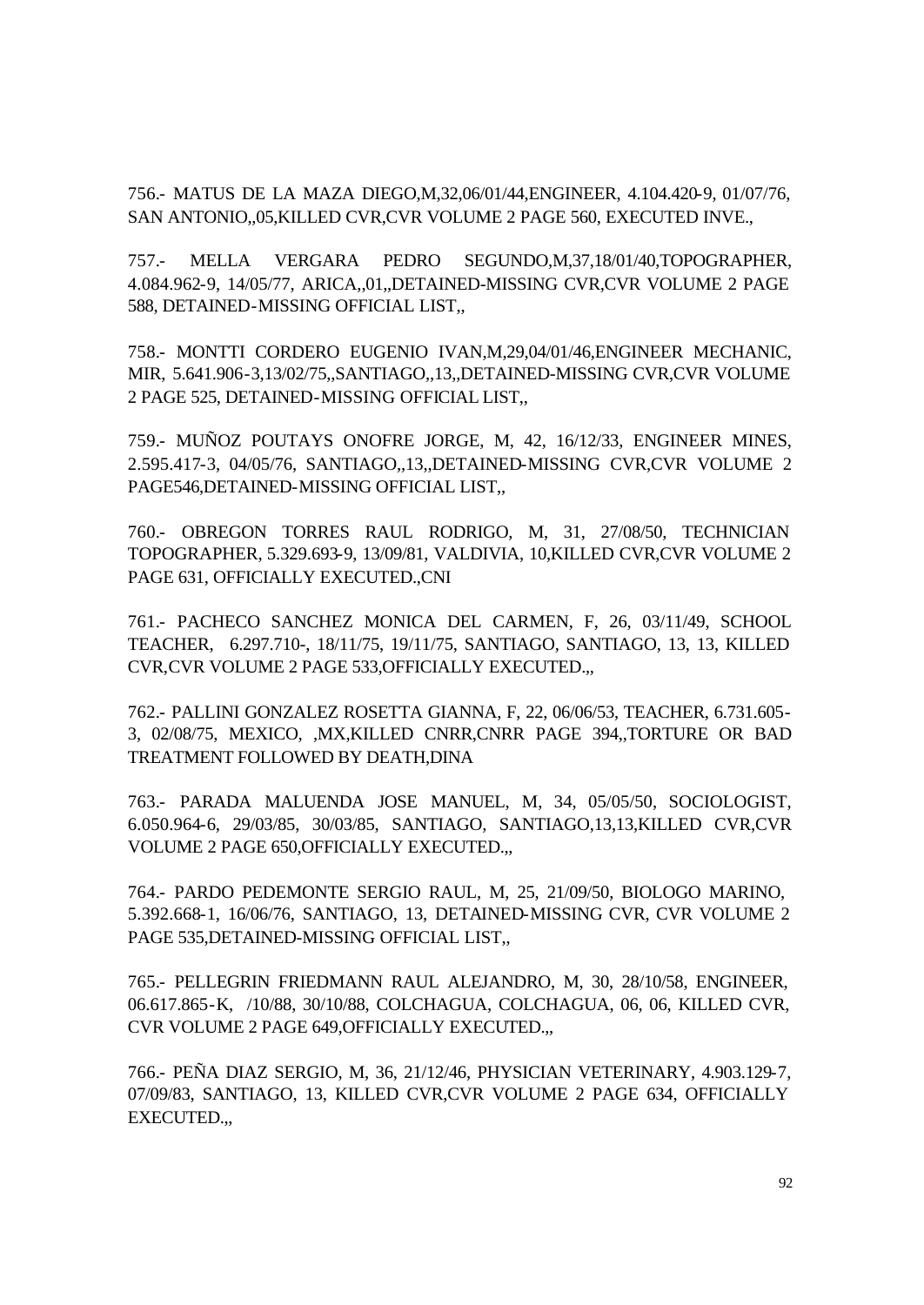767.- PEÑA MALTES JOSE JULIAN, M, 37, 25/08/50, ENGINEER ELECTRONICS, 6.060.361-8, 09/09/87, SANTIAGO,,13,,DETAINED-MISSING CVR, CVR VOLUME 2 PAGE 657,DETAINED-MISSING OFFICIAL LIST,,

768.- PEREIRA PLAZA REINALDA DEL CARMEN, F, 29, 05/05/47, PHYSICIAN TECHNOLOGIST, EX-LEADER HEALTH UNION, 5.319.316-1,15/12/76, SANTIAGO,,13,,DETAINED-MISSING CVR,CVR VOLUME 2 PAGE 554,DETAINED-MISSING OFFICIAL LIST,,

769.- PERELMAN IDE JUAN CARLOS, M, 31, 07/01/44, CHEMICAL ENGINEER, 4.810.842-3, 20/02/75, SANTIAGO,,13,,DETAINED-MISSING CVR,CVR VOLUME 2 PAGE 526,DETAINED-MISSING OFFICIAL LIST,,

770.- PEREZ ALVAREZ HERNAN SANTOS, M, 24, 26/12/52, PHOTOGRAPHER, EX-LEADER SETTLEMENT SANTIAGO PINO, 6.074.999-K,19/10/77, SANTIAGO, 13,,DETAINED-MISSING CVR,CVR VOLUME 2 PAGE 654,DETAINED-MISSING OFFICIAL LIST,,CNI

771.- PEREZ CORREA MARIO SERGIO, M, 48, 26/12/36, PHYSIOTHERAPIST, 4.013.281-3, 19/07/85, SANTIAGO,,13,KILLED CVR,CVR VOLUME 2 PAGE 684,

772.- QUINCHAVIL SUAREZ LUIS, M, 42, 26/08/38, TEACHER MAPUCHE LANGUAGE, EX-PEASANT LEADERCOMMUNAL COUNCIL, 4.302.538-4, 19/02/81, AR, DETAINED-MISSING CVR,CVR VOLUME 2 PAGE 664,DETAINED-MISSING OFFICIAL LIST,,

773.- RETAMAL SEPULVEDA JULIA DEL ROSARIO, F, 54, 21/09/21, TEACHER, 1.729.886-0, 13/08/76, ,SANTIAGO,,13,,DETAINED-MISSING CVR, CVR VOLUME 2 PAGE 551,DETAINED-MISSING OFFICIAL LIST,,

774.- RODRIGUEZ PACHECO ALAN WILLIAMS, M, 28, 20/09/56, MATHEMATICIAN, 6.891.336-5, / /,03/01/85, SANTIAGO,,13,KILLED CVR ,CVR VOLUME 2 PAGE 638,OFFICIALLY EXECUTED.,,

775.- RODRIGUEZ URZUA ALEJANDRO, M, 49, 28/01/27, ARCHITECT, EX-COUNCILOR, EX-PDT, 2.281.478-8, 27/07/76, SANTIAGO,,13,,DETAINED-MISSING CVR,CVR VOLUME 2 PAGE 549,DETAINED-MISSING OFFICIAL LIST,,

776.- RIVEROS VILLAVICENCIO SERGIO ALBERTO, M, 32, 06/06/42, TYPESETTER, DELEGATE UNITED TRADE UNIONS CONFEDERATION (CUT), 4.339.612- 9,15/08/74,,SANTIAGO,,13,,DETAINED-MISSING CVR,CVR VOLUME 2 PAGE 540,DETAINED-MISSING OFFICIAL LIST,,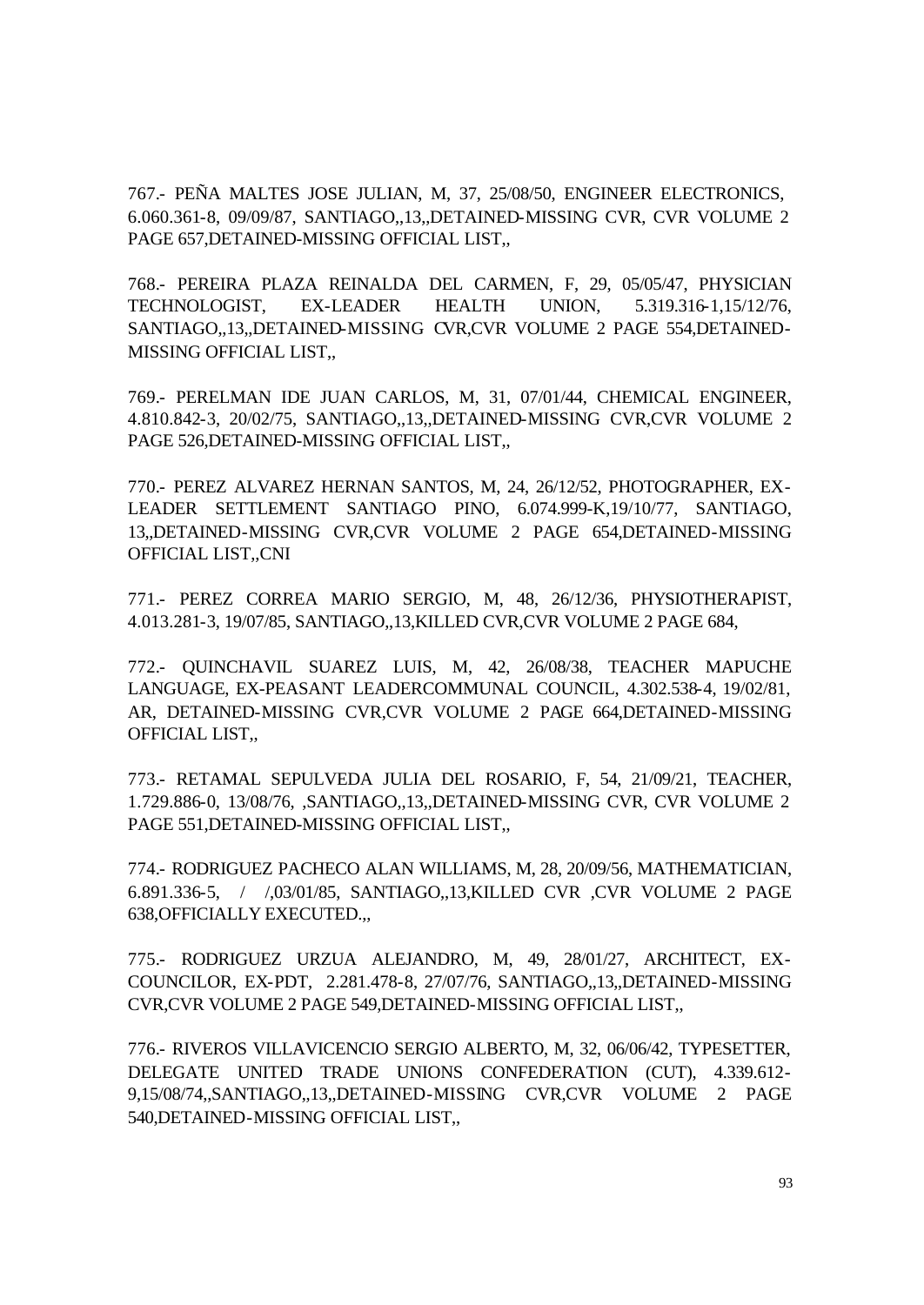777.-ROJAS CASTAÑEDA ALFREDO, M, 34, 22/09/40, ENGINEER, EX-RAILWAYS DIRECTOR, 4.019.953-5,04/03/75,,SANTIAGO,,13,,DETAINED-MISSING CVR,CVR VOLUME 2 PAGE 572,DETAINED-MISSING OFFICIAL LIST,,

778.- ROJAS CUELLAR OSCAR ELIECER, M, 35, 16/12/46, DESIGNER TECHNICIAN, EX-TREASURER "IVESA" UNION, 4.863.185-1, 28/12/81, SANTIAGO, 13, DETAINED-MISSING CVR, CVR VOLUME 2 PAGE 656, DETAI-NED-MISSING OFFICIAL LIST,,

779.- ROJAS DE NEGRI RODRIGO ANDRES, M, 19, 07/03/67, PHOTOGRAPHER, 8.494.706-7, / /,06/07/86, SANTIAGO,,13,KILLED CVR,CVR VOLUME 2 PAGE 734, OFFICIALLY EXECUTED.,,

780.- ROZAS CONTADOR FRANCISCO JAVIER ALEJANDR, M, 22, 08/03/52, FREE LANCE PHOTOGRAPHER,, 6.595.234-3, 20/12/74, SANTIAGO,,13,,DETAINED-MISSING CVR,CVR VOLUME 2 PAGE 527,,,

781.- SALGADO TROQUIAN ALEJANDRO, M, 30, 08/07/53, PHYSICIAN VETERINARY, 6.550.520-7, / /,07/09/83, SANTIAGO,,13,KILLED CVR,CVR VOLUME 2 PAGE 635, OFFICIALLY EXECUTED.,,

782.- SOBARZO NUÑEZ HECTOR PATRICIO, M, 31, 08/09/52, TEACHER,EX-STUDENT LEADER, 5.997.235-9, 03/07/84, 03/07/84, SANTIAGO, SANTIAGO, 13, 13, KILLED CVR,CVR VOLUME 2 PAGE 636,OFFICIALLY EXECUTED.,,

783.- SOTO CERDA JUAN RAMON, M, 30, 25/10/51, LAWYER, TAXIDRIVER, 6.689.043-0, / /,10/11/81, CORDILLERA,,13,KILLED CVR, CVR VOLUME 2 PAGE 633,OFFICIALLY EXECUTED.,,CNI

784.- TAMBURINI GUILLERMO ALFREDO, M, 32, 02/10/41, PHYSICIAN, ARGENTINA, 16/07/76,ARGENTINA,,AR,,DETAINED-MISSING CVR,CVR VOLUME 2 PAGE 601...

785.- TAPIA DE LA PUENTE ROGELIO HUMBERTO, M, 31, 12/03/53, FOREST ENGINEER, 6.373.636-8, 23/08/84, VALDIVIA,,10,KILLED CVR,CVR VOLUME 2 PAGE 638, OFFICIALLY EXECUTED.,

786.- TURIEL PALOMERA MARIANO LEON, M, 30, 07/11/45, ENGINEER HYDRAULICS, 4.649.784-8, 15/07/76, SANTIAGO,,13,,DETAINED-MISSING CVR,CVR VOLUME 2 PAGE 560,DETAINED-MISSING OFFICIAL LIST,,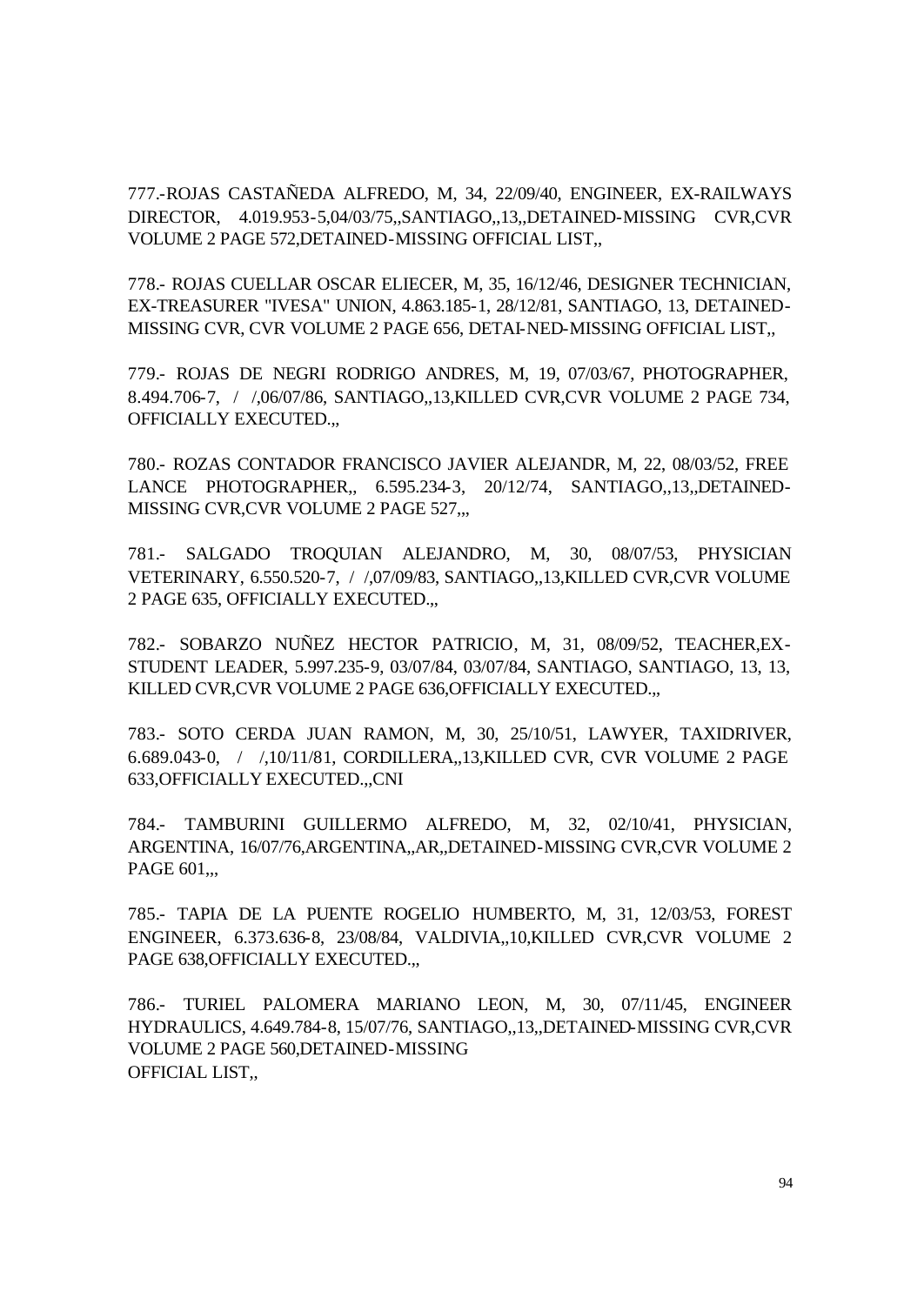787.- VALENZUELA POHORECKY RECAREDO IGNACIO, M, 30, 02/11/56, ECONOMIST, 7.685.557-9, 15/06/87, SANTIAGO,,13,KILLED CVR,CVR VOLUME 2 PAGE 641, OFFICIALLY EXECUTED...

788.- VENEGAS ILLANES RATCHEL ELISABETH, F, 24, 27/03/52, TEACHER, 5.931.311-4, /09/76,,ARGENTINA,,AR,,DETAINED-MISSING CVR,CVR VOLUME 2 PAGE 600,

789.- VIDAURRAZAGA MANRIQUEZ GASTON FERNANDO, M, 30, 04/08/56, SCHOOL TEACHER, 7.771.833-8, 08/09/86, 08/09/86, MAIPO, SANTIAGO, 13, 13, KILLED CVR, CVR VOLUME 2 PAGE 648, OFFICIALLY EXECUTED.,,

790.- VILAVELLA ARAUJO ARTURO JORGE, M, 38, 10/11/44, CHEMICAL ENGINEER, 5.031.991-1, / /,07/09/83, SANTIAGO,,13,KILLED CVR,CVR VOLUME 2 PAGE 635, OFFICIALLY EXECUTED...

#### M) CLERGY

1.- Murdered or detained-missing between 12th September 1973 and 16th December 1974

791.- ALSINA HURTOS JUAN, M, 31, 28/04/42, PRIEST, EMPLOYEE HOSPITAL, SPANISH,, 6.468.343- 19/09/73, 19/09/73, SANTIAGO, SANTIAGO, 13, 13, KILLED CVR, CVR VOLUME 1 PAGE 152,OFFICIALLY EXECUTED.,,

792.- AVILA MARQUEZ ROBERTO SEGUNDO, M, 59, 08/05/14, RAILWAYS WORKER, EVANGELIC PRIEST, 1.558.394-0, 27/09/73, 01/10/73, SAN BERNARDO, 13, 13, KILLED CVR,CVR VOLUME 1 PAGE 238,OFFICIALLY EXECUTED.,,

793.- LLIDO MENGUAL ANTONIO, M, 38, 29/04/36, PRIEST, SPANISH, 6.703.513-5, 24/09/74, SANTIAGO,13,,DETAINED-MISSING CVR,CVR VOLUME 2 PAGE 516, DETAINED-MISSING OFFICIAL LIST,,

794.- MATIAS ÑANCO JOSE,M,60, PESCADOR, ASSISTANT EVANGELIC PRIEST, 31/10/73, 31/10/73, VALDIVIA, VALDIVIA, 10, 10, KILLED CVR,CVR VOLUME 1 PAGE405,OFFICIALLY EXECUTED.,,MILITARY.

795.- POBLETE FERNANDEZ GERARDO FRANCISCO, M, 31, 13/05/42, SALESIAN PRIEST, 04.889.035-0, 21/10/73, 21/10/73, IQUIQUE, IQUIQUE, 01, 01, KILLED CVR,CVR VOLUME 1 PAGE 250,OFFICIALLY EXECUTED.,,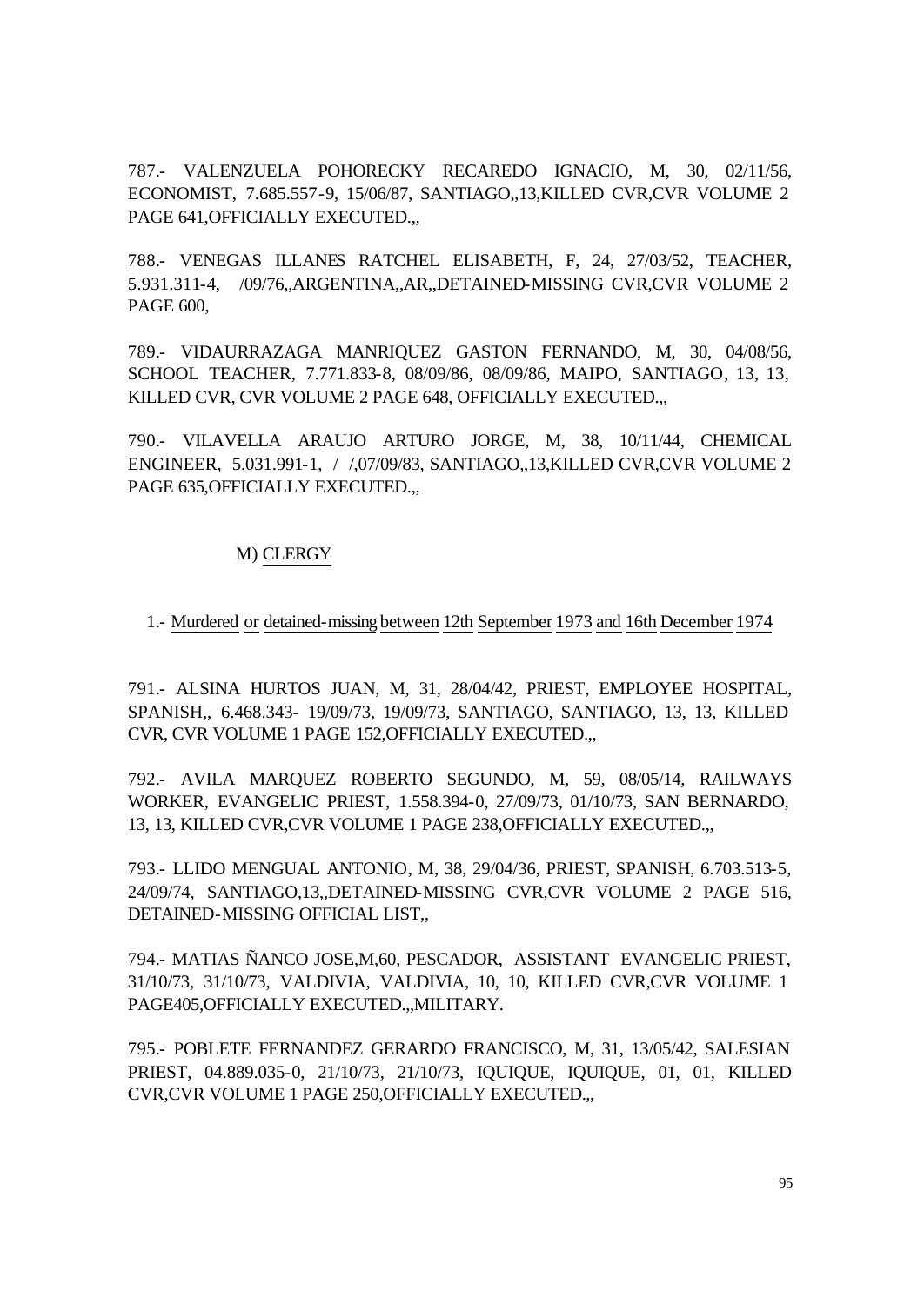796.- WOODWARD IRIBERRI MICHAEL ROY, M, 42, 25/01/32, PRIEST, CHILEAN-BRITISH, 2.282.124-5, /09/73, 22/09/73, VALPARAISO, VALPARAISO, 05, 05, KILLED CVR, CVR VOLUME 1 PAGE 294,

2.- Dead or detained-missing between 17th December 1974

797.- JARLAN POURCEL ANDRE, M, 43, 25/05/41, PRIEST, FRENCH, 10.099.923-4, 04/09/84, SANTIAGO, 13,KILLED CVR,CVR VOLUME 2 PAGE 724,,,

# N) TRADES UNIONISTS

# 1.- Dead or detained.missing between 12th September 1973 and 16th December 1974

798.- ACEVEDO ESPINOZA RENE, M, 42, 06/04/31, BUILDINGS CHIEF, UNION LEADER, 2.732.135-6, 11/11/73, 14/11/73, VALPARAISO, VALPARAISO, 05,05,KILLED CNRR,CNRR PAGE 383,OFFICIALLY EXECUTED.,TORTURE OR BAD TREATMENT FOLLOWED BY DEATH,MILITARY

799.- ACUÑA YAÑEZ JOSE SALVADOR, M, 29, 01/03/44, WORKER, TREASURER UNION FABRICA DE VIVIENDAS HOGAR, 4.985.192-8,04/10/73, ÑUBLE, 08,,DETAINED-MISSING CVR,CVR VOLUME 1 PAGE 341,DETAINED-MISSING OFFICIAL LIST,,

800.-AEDO HIDALGO LUCIANO, M, 37, 13/12/35, SHOEMAKER, PRESIDENT RURAL SUPPLYING CENTER (CAR), 4.053.650-7, 11/10/73, CAUTIN,,09,,DETAINED-MISSING CVR,CVR VOLUME 1 PAGE 391,DETAINED-MISSING OFFICIAL LIST,

801.- AGUILERA AGUILERA MANUEL ANTONIO, M, 45, 17/12/27, WORKER ENDESA, UNION LEADER, 2.761.416-7,27/09/73,,BIO BIO,,08,,DETAINED-MISSING CVR,CVR VOLUME 1 PAGE 362,DETAINED-MISSING OFFICIAL LIST,,

802.- AGUILERA PEREIRA UBERLINDO DEL ROSARIO, M, 26, 02/08/47, FARM WORKER, PEASANT LEADER, 15/09/73, 15/09/73, CAUQUENES, CAUQUENES,07,07,KILLED CVR,CVR VOLUME 1 PAGE 324,OFFICIALLY EXECUTED.,,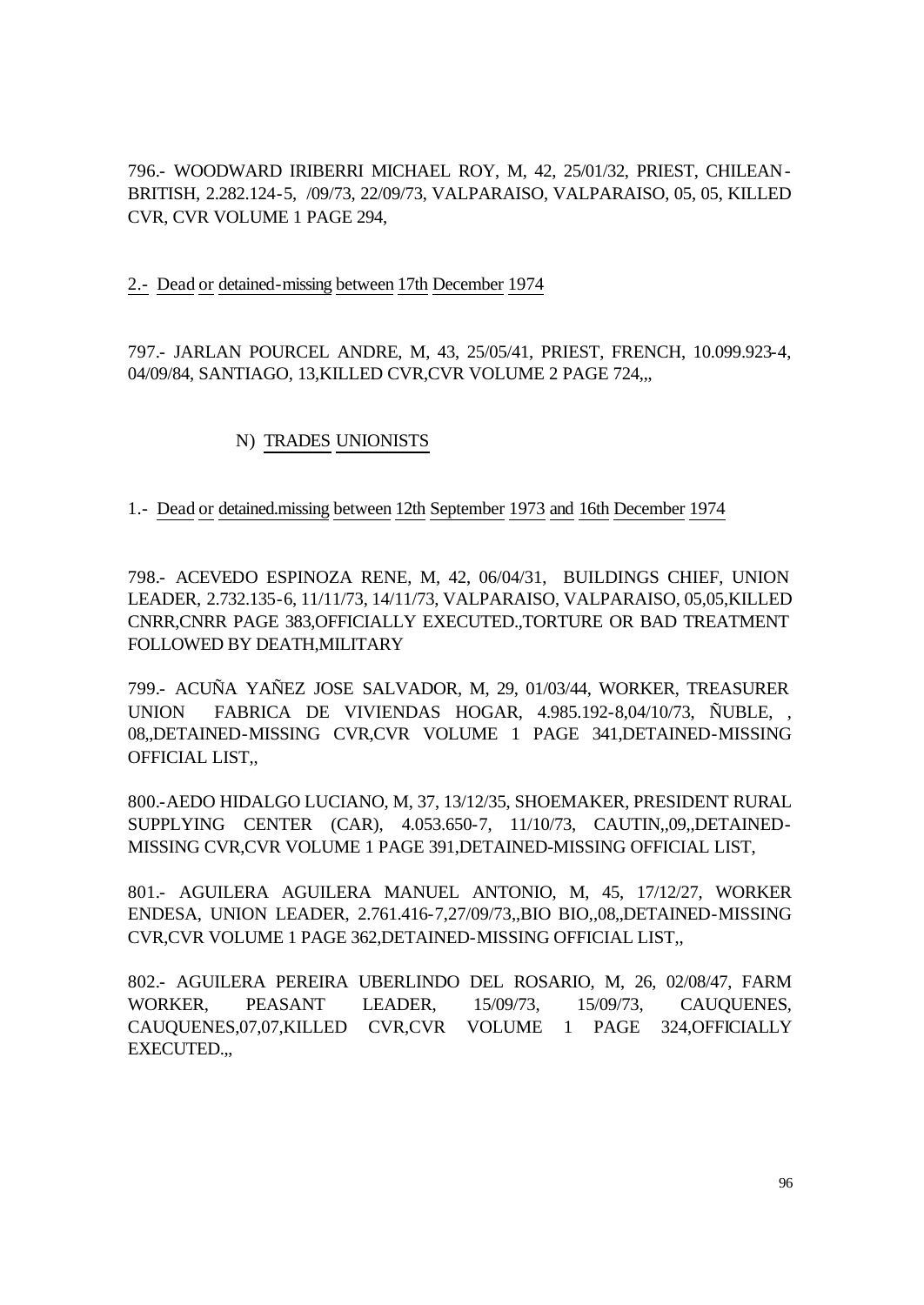803.- AGUILERA SALAS HERNALDO, M, 28, 17/02/45, FARM WORKER, SETTLEMENT LEADER, 6.680.113-6, 17/10/73, 18/10/73, CAUTIN, CAUTIN,09,09, KILLED CVR, CVR VOLUME 1 PAGE 386...

804.- ALBORNOZ PRADO HERNAN FERNANDO, M, 23, 02/03/50, FARM WORKER, LEADER SETTLEMENT UNION, 5.956.549-4, 15/09/73, SANTIAGO,,13,,DETAINED-MISSING CVR,CVR VOLUME 2 PAGE 226,DETAINED-MISSING CLARIFIED,,CARABIN/CIVILES

805.- ALBORNOZ PRADO JUAN HUMBERTO, M, 25, 12/06/48, FARM WORKER, SECRETARY SETTLEMENT UNION, 5.956.548-6, 15/09/73, SANTIAGO,,13,,DETAINED-MISSING CVR,CVR VOLUME 1 PAGE 226,DETAINED-MISSING CLARIFIED,,CARABIN/CIVILES

806.- ALCAYAGA ALDUNATE AUGUSTO ANDINO, M, 42, 15/08/31, ACCOUNTANT, PRESIDENT ELECMETAL EMPLOYEES UNION, 2.899.823-, 17/09/73, 18/09/73, SANTIAGO, SANTIAGO,13,13,KILLED CVR,CVR VOLUME 1 PAGE 157,OFFICIALLY EXECUTED.,,

807.- ALCAYAGA VARELA CARLOS ENRIQUE, M, 37, 05/01/36, MASON, UNION LEADER, 3.445.650-K, 12/09/73, 16/10/73, ELQUI, ELQUI,04,04,KILLED CVR,CVR VOLUME 1 PAGE 286,OFFICIALLY EXECUTED.,,

808.- ALMONACID ARELLANO LUIS ALFREDO, M, 42, 19/08/31, TEACHER, PROVINCIAL SECRETARY CUT, LEADER SUT, 3.368.032-5, 16/09/73,17/09/73,CACHAPOAL, CACHAPOAL,06,06,KILLED CVR,CVR VOLUME 1 PAGE 306, OFFICIALLY EXECUTED.,

809.- ALMONACID DUMENEZ LUIS JORGE, M, 22, 05/03/51, UNIVERSITY STUDENT, STUDENT LEADER, 6.722.824-3, 16/09/73, CAUTIN,,09,,DETAINED-MISSING CVR, CVR VOLUME 1 PAGE 371,,,

810.-ALTAMIRANO VARGAS JORGE LADIO, M, 19, 11/07/54, FARM WORKER, SECRETARY PEASANT UNION, 6.990.870-5, 15/09/73, OSORNO, 10,,DETAINED-MISSING CVR,CVR VOLUME 1 PAGE 408,DETAINED-MISSING OFFICIAL LIST,,

811.- ALVAREZ CAÑAS GUILLERMO AMADOR, M, 49, 15/03/24, , PRESIDENT STEVEDORES UNION, 21/09/73, 22/09/73, SAN ANTONIO,SAN ANTONIO,05,05,KILLED CVR,CVR VOLUME 1 PAGE 296,OFFICIALLY EXECUTED.,,MILITARY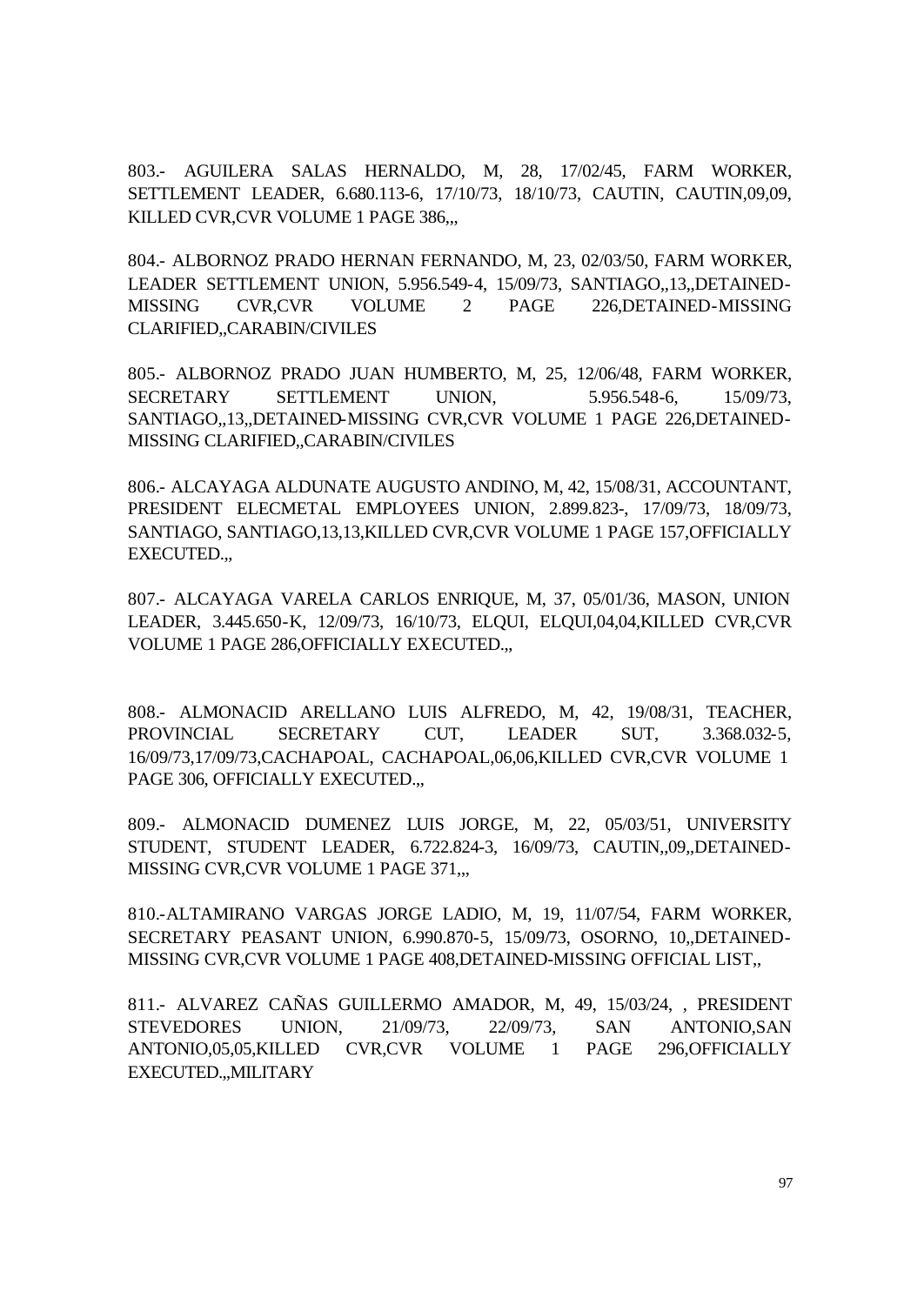812.- ALVEAR ESPINOSA JAVIER SEGUNDO, M, 32, 09/04/41, MECHANIC, LOCAL LEADER, 04.890.612-5, 20/10/73, 20/10/73, TALCA, TALCA, 07,07,KILLED CVR,CVR VOLUME 1 PAGE 312,OFFICIALLY EXECUTED.,,

813.- ANCAO PAINE ALEJANDRO, M, 42, 20/06/31, FARMER, LEADER CERA "L.CRUZ", COUNCIL MEMBER, 4.671.091-6, 26/09/73, CAUTIN, 09, DETAINED-MISSING CVR,CVR VOLUME 1 PAGE 391,DETAINED-MISSING OFFICIAL LIST,,

814.- ANGULO CARRILLO LUCIO HERNAN, M, 37, 27/09/35, FARM WORKER, PRESIDENT SETTLEMENT UNION, 3.905.008-0, 15/09/73, OSORNO, 10,,DETAINED-MISSING CVR,CVR VOLUME 1 PAGE 408,DETAINED-MISSING OFFICIAL LIST,,

815.-APABLAZA HENRIQUEZ CLORINDA DEL CARMEN, F, 35, 17/08/38, DRESSMAKER, 4.042.542-K, 21/09/73, 21/09/73, SANTIAGO, SANTIAGO, 13, 13, KILLED CNRR, CNRR PAGE 110,...

816.- ARANDA ROMERO ROBERTO ENRIQUE, M, 37, 08/05/37, ITINERANT SELLER, LOCAL LEADER, 4.095.559-3, 23/08/74, SANTIAGO,,13,,DETAINED-MISSING CVR,CVR VOLUME 2 PAGE 541,DETAINED-MISSING OFFICIAL LIST,,MILITARY

817.- ARANEDA CONTRERAS VLADIMIR DANIEL, M, 23,15/05/40,SCHOOL TEACHER, DI, 3.048.367-7, 23/09/73, 22/10/73, CONCEPCION, CONCEPCION, 08,08,KILLED CVR,CVR VOLUME 1 PAGE 331,OFFICIALLY EXECUTED.,,

818.- ARANEDA REYES LUIS ALBERTO, M, 43, 20/08/30, RAILWAYS MACHINIST, LEADER FEDERATION S.WATTS, . 13.850-, 15/09/73, 18/09/73,BIO BIO,BIO BIO,08,08,KILLED CVR,CVR VOLUME 1 PAGE 366,DETAINED-MISSING CLARIFIED,,

819.- ARIAS VEGA ALBERTO BLADIMIR, M, 19, 28/09/54, MECHANIC WORKER, UNION LEADER, 6.694.842-0, 22/08/74, SANTIAGO,,13,,DETAINED-MISSING CVR,CVR VOLUME 2 PAGE 541,DETAINED-MISSING OFFICIAL LIST,,

820.- ARIAS ZUÑIGA MANUEL JESUS, M, 43, 27/03/30, MECHANIC ENDESA, UNION LEADER, 2.711.645-0, 13/11/73, BIO BIO,,08,,DETAINED-MISSING CVR,CVR VOLUME 1 PAGE 365,DETAINED-MISSING OFFICIAL LIST,,

821.- ARISMENDI MEDINA OSCAR, M, 46, 18/11/26, FARM WORKER, SETTLEMENT LEADER EL TORO, 2.432.091-K, 19/09/73, 19/10/73, LLANQUIHUE, LLANQUIHUE, 10, 10, KILLED CVR,CVR VOLUME 1 PAGE 421,OFFICIALLY EXECUTED.,,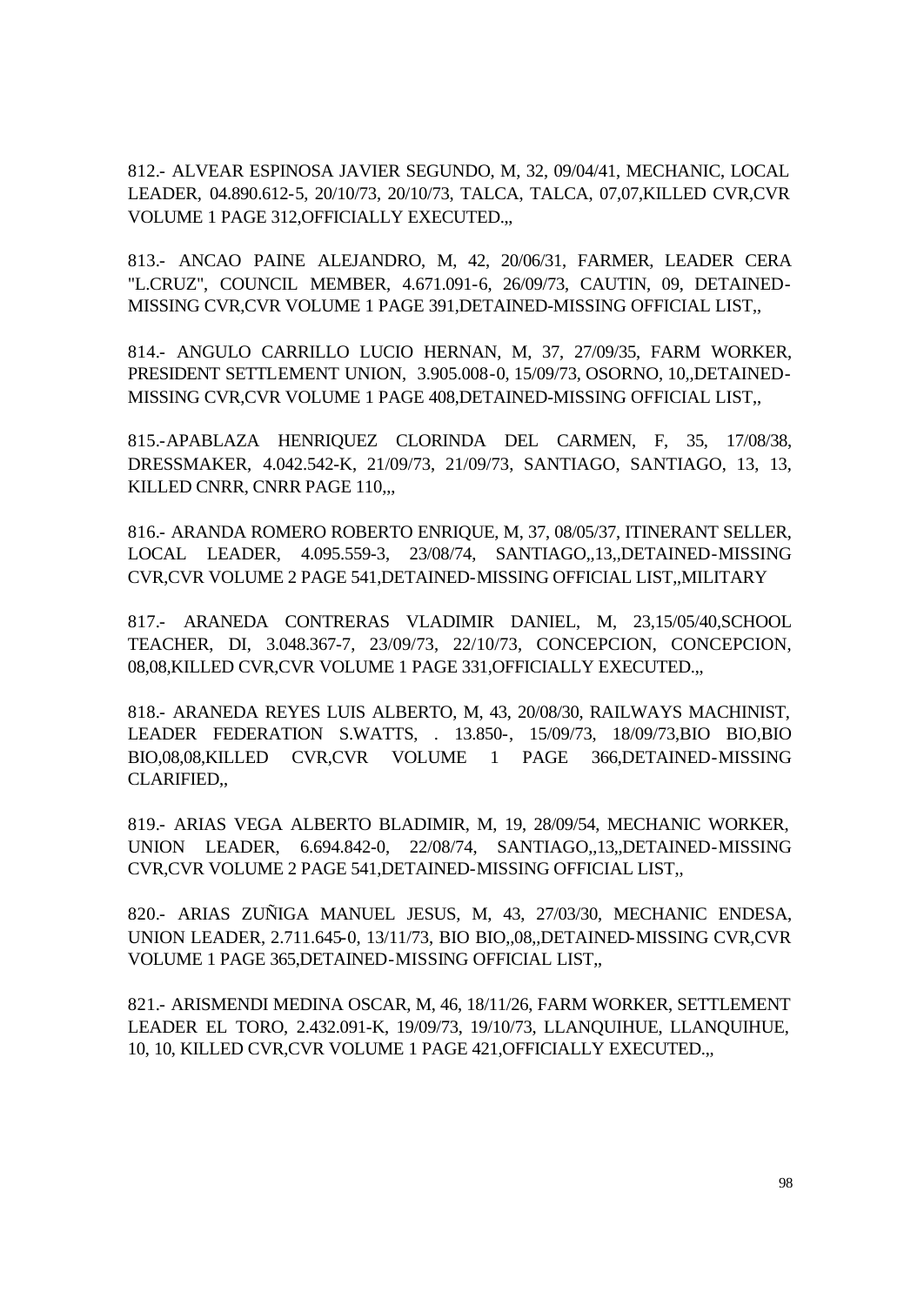822.- ARRAÑO SANCHO LEVY SEGUNDO, M, 27, 20/10/46, FARM WORKER, PRESIDENT SETTLEMENT, 4.934.384-1, 05/01/74, QUILLOTA, 05,,DETAINED-MISSING CVR,CVR VOLUME 2 PAGE 847,DETAINED-MISSING OFFICIAL LIST,,

823.- ARRIAGADA JEREZ MARIA, F, 40, 28/01/33, SCHOOL TEACHER, LEADER TEACHER PROFESSION, 2.281.748-5, 27/09/73, MALLECO,,09,,DETAINED-MISSING CVR,CVR VOLUME 1 PAGE 372,DETAINED-MISSING OFFICIAL LIST,,

824.- ARRIAGADA ZUÑIGA JOSE GABRIEL, M, 30, 09/05/43, TOPOGRAPHER, UNION PRESIDENT BUILDING ENTERPRISES, 5.102.246-, 10/10/73, 12/10/73, VALDIVIA, VALDIVIA, 10,10,KILLED CVR,CVR VOLUME 1 PAGE 403,OFFICIALLY EXECUTED.,,

825.- ARROYO PADILLA RUBEN DAVID, M, 24, 24/03/50, CRAFTSMAN, LOCAL LEADER, 5.378.979-K, 25/11/74, SANTIAGO,,13,,DETAINED-MISSING CVR, CVR VOLUME 2 PAGE 520,DETAINED-MISSING OFFICIAL LIST,,

826.- ASTORGA NANJARI JOSE BRAULIO, M, 55, 15/12/18, FURNITURE WORKER, LEADER JAP, 1.239.028-9, 19/12/73,,SANTIAGO,,13,,DETAINED-MISSING CVR,CVR VOLUME 1 PAGE 218,DETAINED-MISSING OFFICIAL LIST,,

827.- ASTUDILLO ALVAREZ ENRIQUE RENE, M, 51, 11/04/22, FARM WORKER, PEASANT LEADER, 2.081.476-4, 07/10/73, TALAGANTE,,13,,DETAINED-MISSING CVR,CVR VOLUME 1 PAGE 223,DETAINED-MISSING CLARIFIED,,

828.- AVENDAÑO ALARCON CELSO SEGUNDO, M, 47, 02/04/26, CRAFTSMAN FURNITURE WORKER, PRESIDENT SETTLEMENT, 2.497.459-6, 21/10/73, CAUTIN, 09, DETAINED-MISSING CVR, CVR VOLUME 1 PAGE 388.,

829.- AVENDAÑO BORQUEZ FRANCISCO DEL CARMEN, M, 20, 06/12/52, STUDENT TEACHER PROFESSION, LEADER SUTE, 06.412.152-9, 19/09/73, 19/10/73, LLANQUIHUE, LLANQUIHUE, 10, 10, KILLED CVR, CVR VOLUME 1 PAGE 421,OFFICIALLY EXECUTED.,,

830.- BAEZA CRUCES JOSE LUIS, M, 41, 21/07/32, MERCHANT, LEADER UNITED TRADE UNIONS CONFEDERATION (CUT), 2.471.897-2, 09/07/74, SANTIAGO, 13,,DETAINED-MISSING CVR,CVR VOLUME 2 PAGE 562,DETAINED-MISSING OFFICIAL LIST,,AGA/FACH

831.- BARRALES GONZALEZ VICTOR MANUEL, M, 25, 10/07/48, WORKER, LEADER SETTLEMENT SANTIAGO PINO, 5.970.249-1, 30/09/73, 30/09/73, SANTIAGO, SANTIAGO,13,13,KILLED CVR,CVR VOLUME 1 PAGE 178,OFFI-CIALLY EXECUTED.,,MILITARY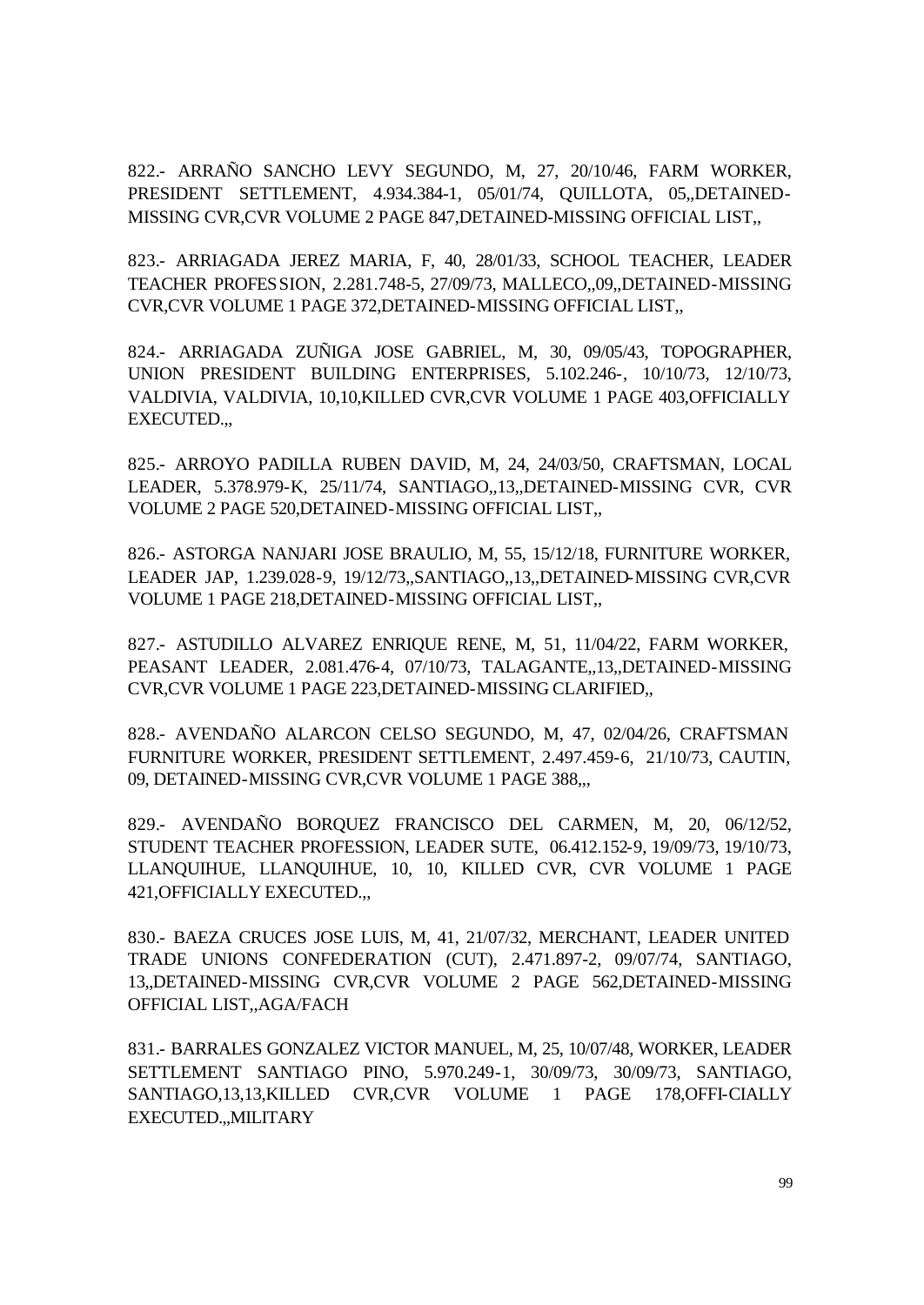832.- BARRERA BARRERA JOSE GUILLERMO, M, 30, 14/07/43, , LEADER TRUCK DRIVERS UNION, 4.544.417-1, 14/03/74, MELIPILLA,,13,,DETAINED-MISSING CVR,CVR VOLUME 2 PAGE 583,DETAINED-MISSING OFFICIAL LIST,,

833.- BARRIGA SOTO JOSE ORLANDO, M, 32, 21/10/40, FOREST WORKER, UNION LEADER, 4.685.044-0, 09/10/73, 09/10/73, VALDIVIA, VALDIVIA, 10,10,KILLED CVR,CVR VOLUME 1 PAGE 399,OFFICIALLY EXECUTED.

834.- BARRIOS BARROS JUAN BAUTISTA, M, 27, 16/06/47, SHOEMAKER WORKER, UNION LEADER, 5.277.598-1, 27/07/74, SANTIAGO, 13,,DETAINED-MISSING CVR,CVR VOLUME 2 PAGE 509,DETAINED-MISSING OFFICIAL LIST,,

835.- BASTIAS RIQUELME JUAN BAUTISTA, M, 25, 09/06/48, SMALL FARMER, SETTLEMENT LEADER, 6.154.161-6, 08/10/73, CAUTIN,,09,,DETAINED-MISSING CVR,CVR VOLUME 1 PAGE 389,,,

836.- BELMAR SOTO MARIO OMAR, M, 30, 13/08/43, WORKER ENDESA, UNION LEADER, 4.998.291-7, 14/09/73, BIO BIO,,08,,DETAINED-MISSING CVR,CVR VOLUME 1 PAGE 363,DETAINED-MISSING OFFICIAL LIST,,MILITARY

837.- BREWE TORRES JULIO ENRIQUE, M, 26, 07/01/47, TEACHER, LEADER SUTE, 04.821.999-3, 18/09/73, 23/10/73, TOCOPILLA, TOCOPILLA, 02,02,KILLED CVR,CVR VOLUME 2 PAGE 810,,,

838.- BURDILES ALMONACID RENE, M, 21, 14/08/52, FARM WORKER, SECRETARY PEASANT UNION, 6.722.628-3, 16/09/73, OSORNO, 10,,DETAINED-MISSING CVR,CVR VOLUME 1 PAGE 408,DETAINED-MISSING OFFICIAL LIST,,

839.- BURGOS SAEZ ELBA, F, 29, 04/11/43, PHYSICIAN ASSISTANT, LEADER J.A.P., 6.112.227-3, 17/09/73,,BIO-BIO,,08,,DETAINED-MISSING CNRR,CNRR PAGE 241,,,CARABINEROS(PARA-MILITARY POLICE)

840.- BUSTAMANTE LLANCAMIL MARIA ESTER, F, 28, 17/05/55, NURSE ASSISTANT, SECRETARY WORKERS FEDERATION AUCAR, 6.913.024-0, /10/73, 05/10/73, OSORNO, OSORNO, 10,10,KILLED CVR,CVR VOLUME 1 PAGE 415,OFFICIALLY EXECUTED.,,

841.- BUSTAMANTE SOTELO GUILLERMO DEL CARMEN, M, 39, 18/09/33, FARM WORKER, LOCAL LEADER, UNION PRESIDENT, 4.253.288-6, 14/09/73, SANTIAGO,,13,,DETAINED-MISSING CVR,CVR VOLUME 1 PAGE 148,DETAINED-MISSING OFFICIAL LIST,,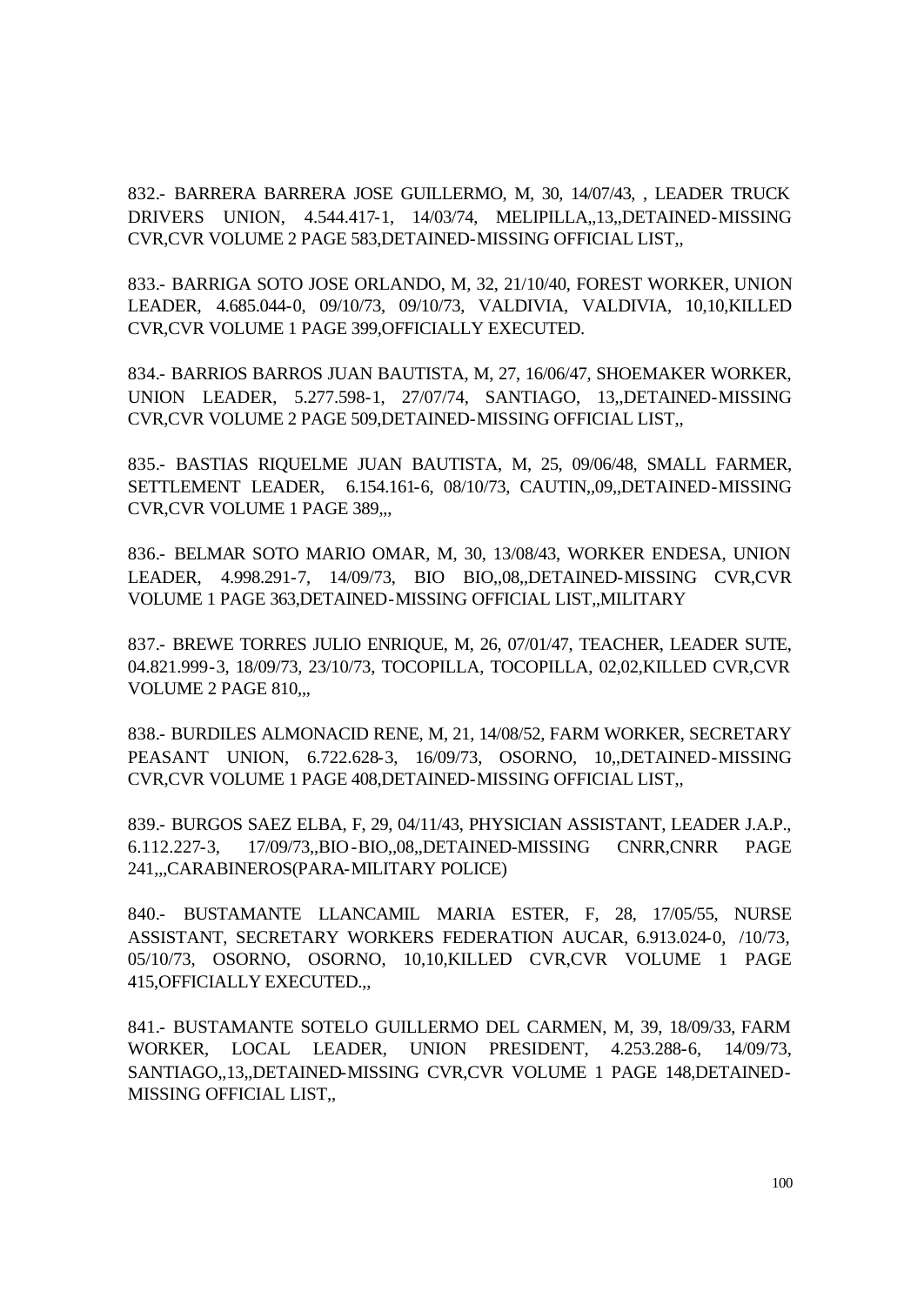842.- CABRERA NEIRA BERNABE, M, 39, 20/02/34, EMPLOYEE, LEADER CELULOSA ARAUCO UNION, 03.676.851-7, /09/73, 22/10/73, CONCEPCION, CONCEPCION,08,08,KILLED CVR,CVR VOLUME 1 PAGE 331,OFFICIALLY EXECUTED.,,

843.- CADIZ CORTES SERGIO ENRIQUE, M, 28, 20/05/45, FARM WORKER, SECRETARY FEDERATION OF PEASANT UNIONS, 5.282.219-K, 22/10/73, ÑUBLE,,08,,DETAINED-MISSING CVR,CVR VOLUME 1 PAGE 343,DETAINED-MISSING OFFICIAL LIST,,

844.- CAMPOS BARRA EDUARDO ALEJANDRO ALBERTO, M, 29, 07/08/44, CAR TECHNICIAN, LEADER JAP, 2.627.553-9, 13/09/73, SANTIAGO, 13,,DETAINED-MISSING CVR,CVR VOLUME 1 PAGE 143,DETAINED-MISSING CLARIFIED

845.- CAMPOS MORALES JOSE GABRIEL, M, 26, 04/06/47, FARM WORKER, PEASANT UNION LEADER, 5.808.444-1, 18/09/73, LINARES, 07,,DETAINED-MISSING CVR,CVR VOLUME 1 PAGE 321,DETAINED-MISSING OFFICIAL LIST,,

846.- CANCINO ARAVENA ANSELMO ANTONIO, M, 26, 08/11/47, FARM WORKER, UNITED TRADE UNIONS CONFEDERATION (CUT) DELEGATE, PEASANT LEADER (MCR), 5.839.906-K, 08/12/73, CAUQUENES,,07,,DETAINED-MISSING CVR,CVR VOLUME 1 PAGE 314,DETAINED-MISSING

847.- CANIO CONTRERAS JOSE, M, 34, 10/11/40, FARM WORKER, PEASANT SETTLEMENT LEADER, 4.253.824-8, 14/01/74, CAUTIN,,09,KILLED CNRR, CNRR PAGE 385,,TORTURE OR BAD TREATMENT FOLLOWED BY DEATH,CARABINEROS(PARA-MILITARY POLICE)

848.- CARCAMO CARRASCO GERMAN SIMON, M, 24, 16/08/49, EMPLOYEE SOCOAGRO, SECRETARY SOCOAGRO UNION, 06.220.333-1, /09/73, 30/10/73, TIERRA DEL FUEGO,TIERRA DEL FUEGO,12,12,KILLED CVR,CVR VOLUME 1 PAGE 431,OFFICIALLY EXECUTED.,,

849.- CARCAMO SALDAÑA JAIME JUAN, M, 25, 12/01/49, WORKER, PRESIDENT J.A.P., 6.154.929-3, 20/11/74, LINARES, 07,KILLED CNRR,CNRR PAGE 204,

850.- CARDENAS ARRIAGADA VALENTIN, M, 29, 20/05/44, FARM WORKER, SETTLEMENT LEADER, 5.374.274-2, 02/10/73, 09/10/73, OSORNO, OSORNO,10,10,KILLED CVR,CVR VOLUME 1 PAGE 414,OFFICIALLY EXECUTED.,,

851.- CARFURQUIR VILLALON LUIS CAUPOLICAN, M, 49, 23/05/24, ADMINISTRATOR HOSPITAL, EX-COUNCILOR, LEADER FENATS AND UNITED TRADE UNIONS CONFEDERATION (CUT), 2.052.732-3, 19/09/73,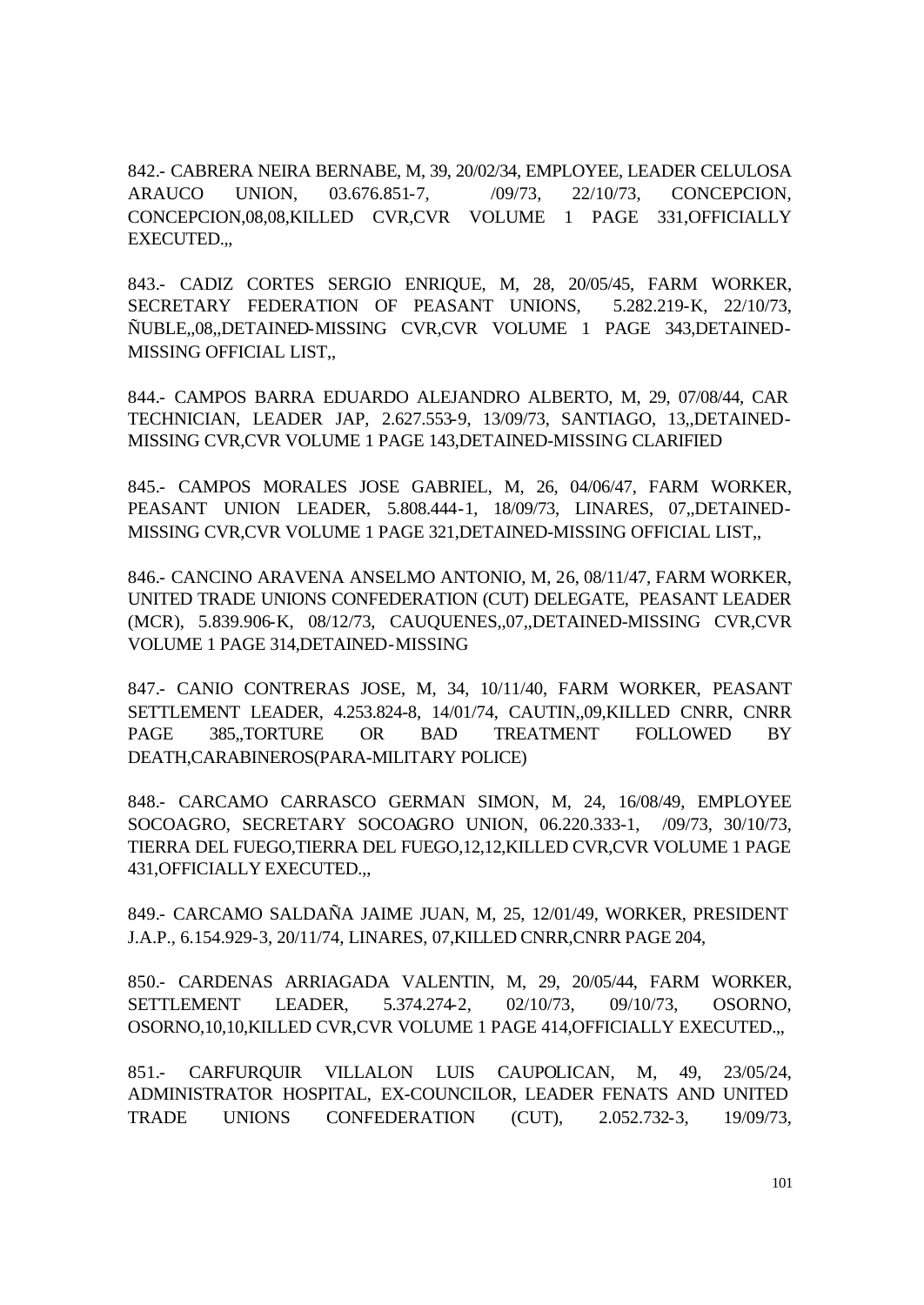PITRUFQUEN,,09,,DETAINED-MISSING CVR,CVR VOLUME 1 PAGE 387,DETAINED-MISSING OFFICIAL LIST,,

852.- CARRASCO MALDONADO RENE CLAUDIO ROBERTO, M, 27, 06/12/46, CHIEF OF PERSONNEL HOSPITAL DEL RIO, UNION LEADER, 05.746.255-8, 21/12/73, 29/12/73, SANTIAGO, CHACABUCO, 13,13,KILLED CVR,CVR VOLUME 1 PAGE 222,OFFICIALLY EXECUTED.,,

853.- CARRASCO TORRES JOSE MANUEL, M, 43, 20/08/30, ACCOUNTANT, MALLECO PEASANT SETTLEMENTS COORDINATOR, 02.985.307-K, 10/10/73, 12/10/73, VALDIVIA, VALDIVIA, 10, 10, KILLED CVR,CVR VOLUME 1 PAGE 403,OFFICIALLY EXECUTED.,

854.- CASTILLO GAETE ROGELIO JOSE, M, 32, 29/10/40, AGRONOMIST, MEMBER JAP, 04.617.389-9, 13/09/73, TALCA, 07,KILLED CVR,CVR VOLUME 1 PAGE 310,OFFICIALLY EXECUTED.,,CARABINERO(PARA-MILITARY POLICE)S

855.- COFRE MARTINEZ GERMAN RENE, M, 30, 01/01/43, EMPLOYEE MUNICIPAL, LOCAL LEADER, 6.548.333-5, 24/09/73, SANTIAGO, 13, DETAINED-MISSING CNRR, CNRR PAGE 236,DETAINED-MISSING CLARIFIED,IDENTIFIED IN CEMETERY YARD 29,FACH

856.- COFRE OBADILLA JOSE LORENZO, M, 42, 20/09/31, FARM WORKER, LEADER PEASANT UNION, 28/09/73, ÑUBLE,,08,,DETAINED-MISSING CVR,CVR VOLUME 1 PAGE 346,DETAINED-MISSING OFFICIAL LIST,,

857.- CORTES ALVAREZ HIPOLITO PEDRO, M, 43, 30/01/30, MUNICIPAL WORKER, UNION LEADER, 3.215.962-1, 22/09/73, 16/10/73, LIMARI, ELQUI, 04,04,KILLED CVR,CVR VOLUME 1 PAGE 287,OFFICIALLY EXECUTED.,,

858.- CORTES CASTRO BERNARDO DEL TRANSITO, M, 20, 08/08/53, UNIVERSITY STUDENT,STUDENT LEADER, MEMBER GRUPO LIT, 6.010.206-6, 04/04/74, 05/04/74, ELQUI,ELQUI,04,04,KILLED CVR,CVR VOLUME 2 PAGE 499,OFFICIALLY EXECUTED.,,

859.- CORTES CORTES OSCAR ARMANDO, M, 48, 25/07/25, TAYLOR, LOCAL LEADER, 2.346.075-0, 23/09/73, 16/10/73, LIMARI, ELQUI, 04,04,KILLED CVR,CVR VOLUME 1 PAGE 287,OFFICIALLY EXECUTED.,,

860.- CORTES DIAZ JOSE ROSAMEL, M, 35, 04/05/38, FOREST WORKER, UNION LEADER, 4.244.520-7, 09/10/73, 09/10/73, VALDIVIA, VALDIVIA, 10, 10, KILLED CVR,CVR VOLUME 1 PAGE 399,OFFICIALLY EXECUTED.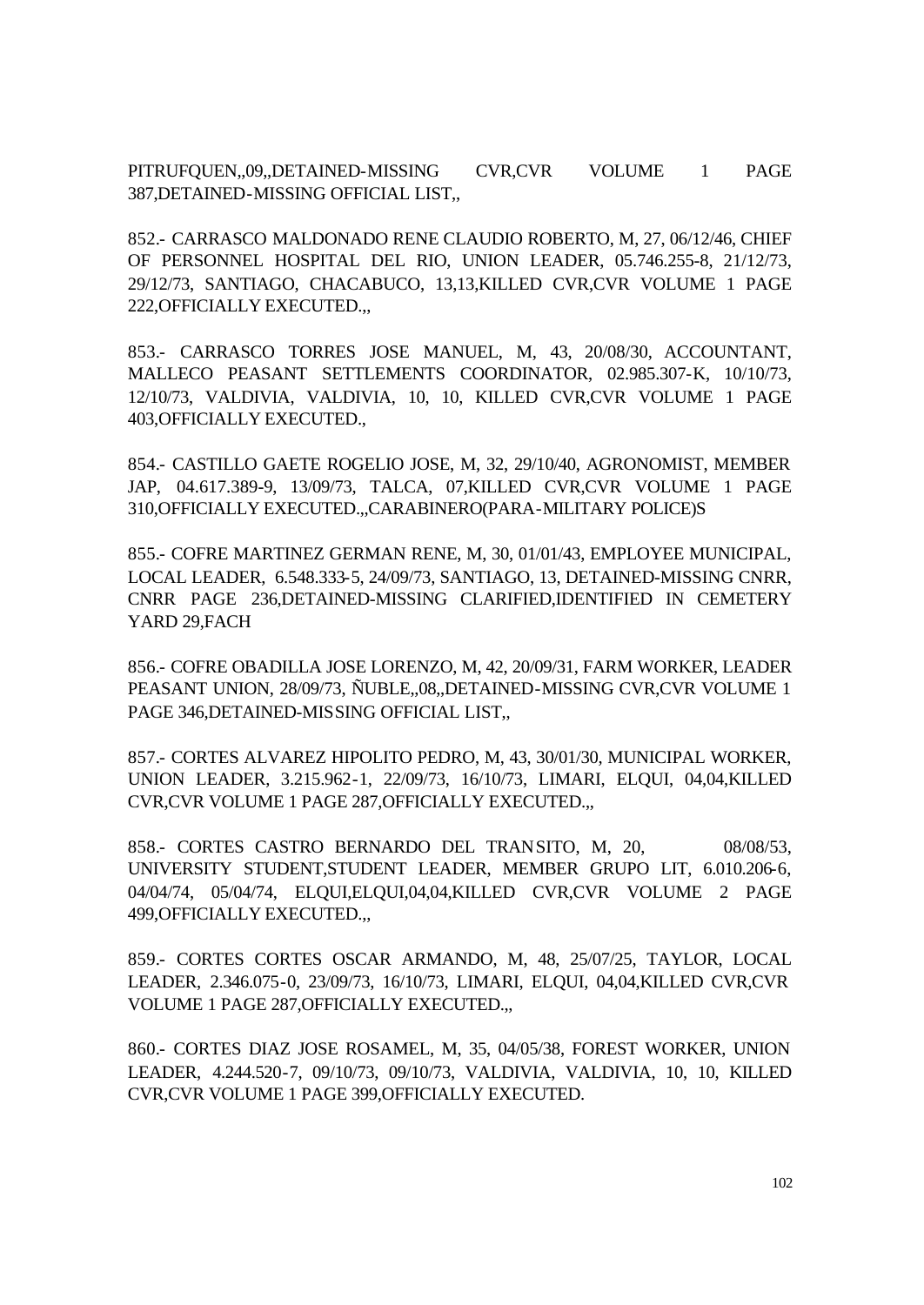861.- CORTES VALDIVIA GASTON OF JESUS, M, 39, 01/08/34, WORKER, SECRETARY INDUSTRIAL UNION CCU, 3.472.874-7, 29/12/73, ANTOFAGASTA,,02,,DETAINED-MISSING CVR,CVR VOLUME 2 PAGE 485,DETAINED-MISSING OFFICIAL LIST,,

862.- COUSSY BENAVIDES PLUTARCO ENRIQUE, M, 32, 22/06/41, WORKER ENDESA, UNION LEADER, 4.641.919-7, 21/09/73, BIO BIO,,08,,DETAINED-MISSING CVR, CVR VOLUME 1 PAGE 361/,DETAINED-MISSING OFFICIAL LIST,,

863.- CUEVAS MOYA CARLOS ALBERTO, M, 21, 25/04/52, UNIVERSITY STUDENT, LEADER VEC, 05.761.424-2, 20/12/73, 21/12/73, SANTIAGO, SANTIAGO, 13, 13, KILLED CVR, CVR VOLUME 1 PAGE 219,OFFICIALLY EXECUTED.,,DINA

864.- CURIHUAL PAILLAN PEDRO, M, 24, 22/10/48, FARM WORKER, SECRETARY FARM WORKERS UNION, 6.237.606-6, 15/09/73, CAUTIN, 09,,DETAINED-MISSING CVR,CVR VOLUME 1 PAGE 387,DETAINED-MISSING OFFICIAL LIST,,

865.- CHACON SALGADO ARTURO, M, 40, 27/07/33, SMALL FARMER, SECRETARY COMMITTEE PEASANT UNION, 3.612.183-1,17/09/73, OSORNO, 10,,DETAINED-MISSING CVR,CVR VOLUME 1 PAGE 410,DETAINED-MISSING OFFICIAL LIST,,

866.- CHANFREAU OYARCE ALFONSO RENE, M, 23, 22/12/50, UNIVERSITY STUDENT, STUDENT LEADER, REGIONAL LEADER 5.770.991-K, 30/07/74,,SANTIAGO,,13,,DETAINED-MISSING CVR,CVR VOLUME 2 PAGE 510,DETAINED-MISSING OFFICIAL LIST,,

867.- DE CASTRO LOPEZ BERNARDO, M, 35, 01/11/38, PUBLICITY DESIGNER, UNION LEADER, 4.182.895-1, 14/09/74, SANTIAGO, 13,,DETAINED-MISSING CVR,CVR VOLUME 2 PAGE 514,DETAINED-MISSING OFFICIAL LIST,,

868.- DEVIA DEVIA JOSE ROSA, M, 27, 24/02/46, SOLDERER, UNION LEADER ELECMETAL, 5.087.823-, 17/09/73, 17/09/73, SANTIAGO, SANTIAGO, 13, 13, KILLED CVR,CVR VOLUME 1 PAGE 157,OFFICIALLY EXECUTED.,,

869.- DIAZ FIERRO JUAN CARLOS, M, 27, 08/10/45, EMPLOYEE, LEADER FENATRADECO AND UNITED TRADE UNIONS CONFEDERATION (CUT), 04.856.893-9, 19/09/73, 20/09/73, SANTIAGO, SANTIAGO, 13, 13, KILLED CVR,CVR VOLUME 1 PAGE 167,OFFICIALLY EXECUTED.,,MILITARY

870.- DIAZ TORO JOSE ABEL, M, 28, 05/12/44, FARM WORKER, UNION LEADER, 5.349.305-K, 27/09/73, CAUTIN, 09,,DETAINED-MISSING CVR,CVR VOLUME 1 PAGE 383,,,CARABINEROS(PARA-MILITARY POLICE)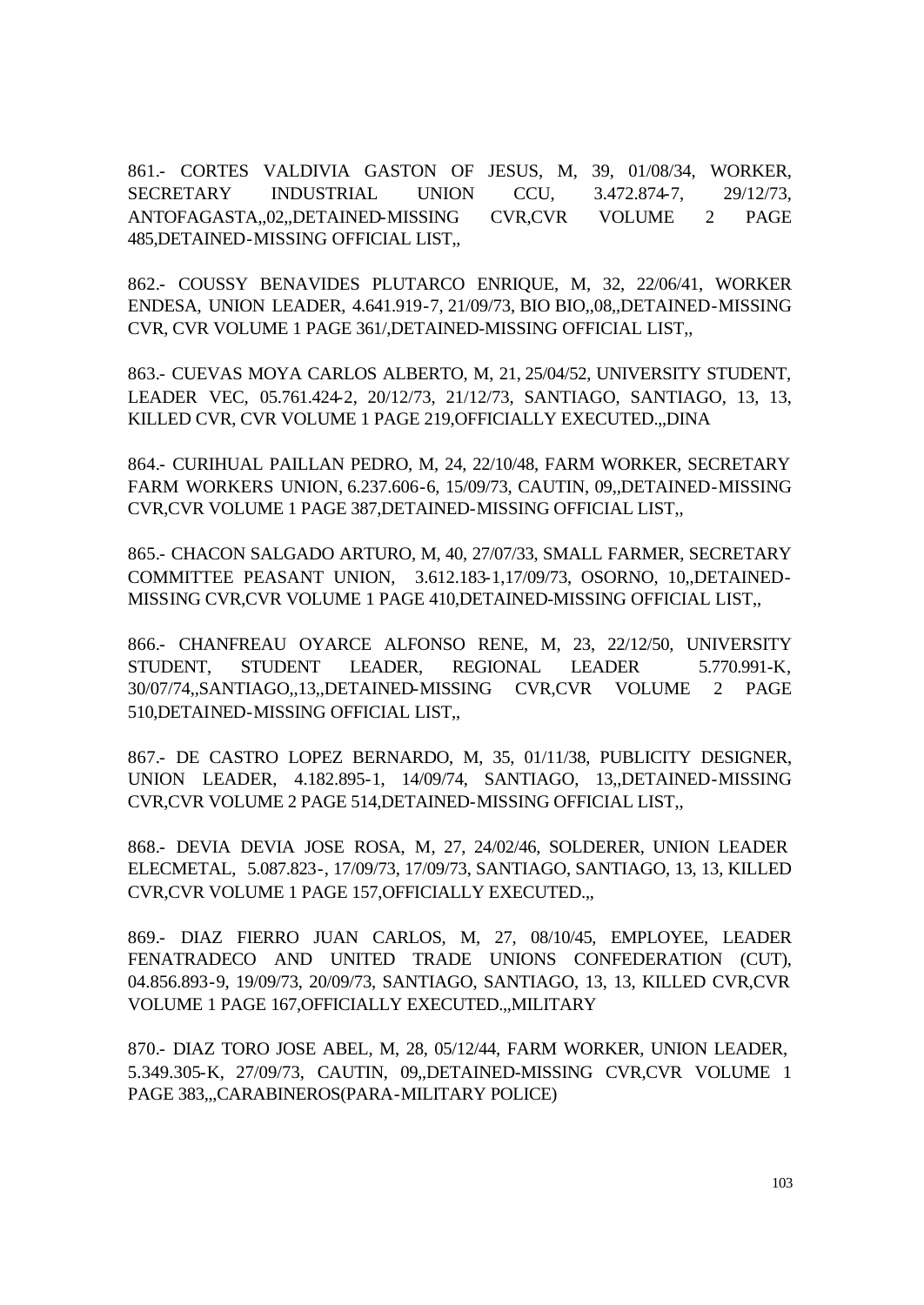871.- DOCKENDORFF NAVARRETE MURIEL, F, 23, 02/03/51, UNIVERSITY STUDENT, STUDENT LEADER, 6.814.402-7, 06/08/74, SANTIAGO,,13,,DETAINED-MISSING CVR,CVR VOLUME 2 PAGE510,DETAINED-MISSING OFFICIAL LIST,,

872.- DOMINGUEZ JARA GUSTAVO EFRAIN, M, 28, 21/11/45, FARM WORKER, SETTLEMENT LEADER, 5.335.519-6, 11/10/73, ÑUBLE,,08,,DETAINED-MISSING CVR,CVR VOLUME 1 PAGE 347,DETAINED-MISSING OFFICIAL LIST,,

873.- DOMINGUEZ JARA TOMAS ROGELIO, M, 25, 24/10/49, FARM WORKER, SETTLEMENT LEADER, 6.183.065-0, 11/10/73,,ÑUBLE,,08,,DETAINED-MISSING CVR,CVR VOLUME 1 PAGE 347,DETAINED-MISSING OFFICIAL LIST,,

874.- ELGUETA ELGUETA MANUEL GASTON, M, 27, 27/09/46, HEALTH PROFESSOR S.N.S., LEADER FENATS, 05.737.737-2, 26/10/73, 25/10/73, CAUTIN, CAUTIN,09,09,KILLED CVR,CVR VOLUME 1 PAGE 377,OFFICIALLY EXECUTED.,,

875.- ESPINOZA BARRIENTOS PEDRO SEGUNDO, M, 32, 21/01/41, FARM WORKER, FARM UNION PRESIDENT, . 75.520-18/10/73, VALDIVIA,,10,,DETAINED-MISSING CNRR,CNRR PAGE 253,IN CIVIL POLICE,,MILITARY

876.- FERNANDEZ BARRERA LUIS ANSELMO, M, 32, 28/11/40, CRAFTSMAN, LEADER TOLOSA FARM OCCUPATION, 4.188.133-K, 25/09/73, CAUTIN,,09,,DETAINED-MISSING CVR,CVR VOLUME 1 PAGE 387,,,

877.- FERNANDEZ COLOMA VICTORIANO SEGUNDO, M, 28, 23/09/45, TRACTOR DRIVER,PRESIDENT SETTLEMENT "POR LA RAZON O LA FUERZA", . 29.530-, 12/12/73, 12/12/73, CAUTIN, CAUTIN, 09, 09, KILLED CNRR,CNRR PAGE 350,OFFICIALLY EXECUTED.,TORTURE OR BAD TREATMENT FOLLOWED BY DEATH,MILITARY,

878.- FERNANDEZ CUEVAS JUAN DAGOBERTO, M, 24, 07/01/49, SOLDERER, SECRETARY ELECMETAL UNION, 17/09/73, 17/09/73, SANTIAGO, SANTIAGO, 13, 13, KILLED CVR,CVR VOLUME 1 PAGE 157,OFFICIALLY EXECUTED.,,

879.- FERNANDEZ CUEVAS MIGUEL ALBERTO, M, 22, 11/07/51, WORKER, ELECMETAL UNION COORDINATOR, 17/09/73, 17/09/73, SANTIAGO, SANTIAGO, 13, 13, KILLED CVR,CVR VOLUME 1 PAGE 157,OFFICIALLY EXECUTED.,,

880.- FERRADA SANDOVAL LUIS ARNALDO, M, 41, 28/10/31, FARM WORKER, SETTLEMENT LEADER, 09/10/73, 09/10/73, VALDIVIA, VALDIVIA, 10, 10,KILLED CVR,CVR VOLUME 1 PAGE 399,,,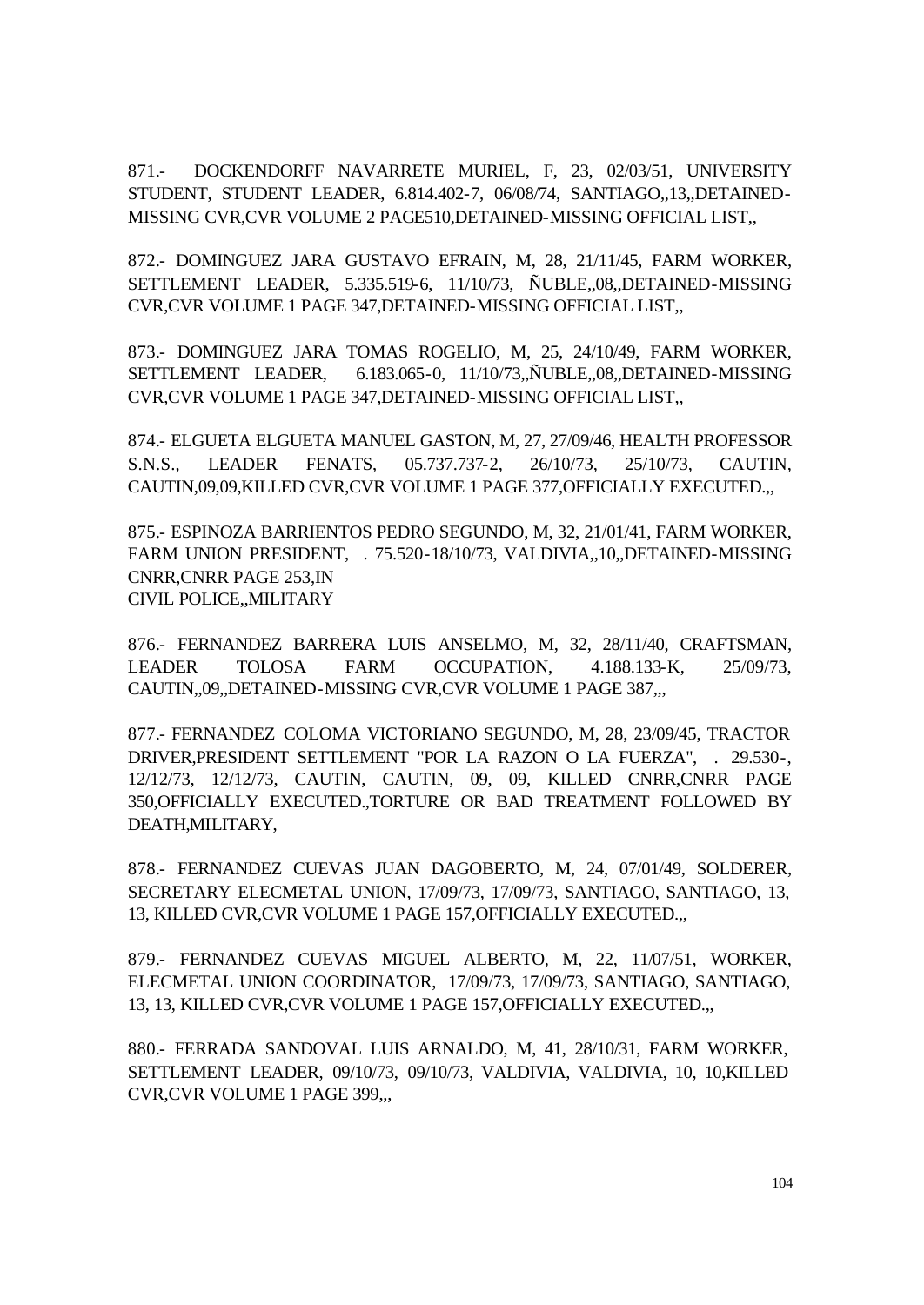881.- FIERRO INOSTROZA JOEL, M, 50, 17/09/23, FOREST WORKER, UNION LEADER, EX-COUNCILOR ENTRE LAGOS, 3.823.413-7, 17/09/73, OSORNO,,10,,DETAINED-MISSING CVR,CVR VOLUME 1 PAGE 410,DETAINED-MISSING OFFICIAL LIST,,

882.- FLORES RIVERA ALEJANDRO, M, 33, 17/07/40, CIVIL OFFICIAL S.N.S., UNION LEADER, REGIONAL PRESIDENT F, 3.783.886-1, 02/10/73, 05/10/73, CAUTIN, CAUTIN, 09,09,KILLED CVR,CVR VOLUME 1 PAGE 374,OFFICIALLY EXECUTED.,,

883.- FUENTEALBA HERRERA CARLOS ROBERTO, M, 29, 13/08/45, ELECTRICIAN PLANTA IANSA, UNION LEADER, 5.258.253-9, 22/06/74, 22/06/74, TALCA,TALCA,07,07,KILLED CNRR,CNRR PAGE 172,

884.- GALLARDO AGUERO NESTOR ALFONSO, M, 25, 12/05/49, ACCOUNTANT, 5.911.205-8, 28/09/74, SANTIAGO, 13, DETAINED-MISSING CVR,CVR VOLUME 2 PAGE 515...

885.- GARCIA CANCINO NARCISO SEGUNDO, M, 31, 13/03/42, WORKER, UNION LEADER, 4.508.549-K, 07/10/73, 09/10/73, VALDIVIA, VALDIVIA, 10, 10, KILLED CVR, CVR VOLUME 1 PAGE 399,OFFICIALLY EXECUTED.,,

886.- GARCIA MORALES SANTIAGO SEGUNDO, M, 26, 29/07/47, FOREST WORKER, MEMBER FOREST WORKERS UNION, 05.955.869-2, 25/09/73, 04/10/73, VALDIVIA, VALDIVIA,10,10,KILLED CVR,CVR VOLUME 1 PAGE 397, OFFICIALLY EXECUTED.,,

887.- GODOY ACUÑA JOSE DOMINGO, M, 20, 30/07/53, FARM WORKER, UNION LEADER, 7.346.862-0, 20/09/73, BIO BIO,,08,,DETAINED-MISSING CVR,CVR VOLUME 1 PAGE 355, DETAINED-MISSING OFFICIAL LIST,,

888.- GODOY ACUÑA JOSE MARIANO, M, 25, 28/10/47, FARM WORKER, UNION LEADER, 5.733.710-9, 20/09/73, BIO BIO,,08,,DETAINED-MISSING CVR,CVR VOLUME 1 PAGE 355 ,DETAINED-MISSING OFFICIAL LIST,,

889.- GODOY ACUÑA JOSE NAZARIO, M, 22, 12/06/51, FARM WORKER, UNION LEADER, 6.760.976-K, 20/09/73, BIO BIO,,08,,DETAINED-MISSING CVR,CVR VOLUME 1 PAGE 355,DETAINED-MISSING OFFICIAL LIST,,

890.- GODOY ROMAN FRANCISCO BALTAZAR, M, 49, 01/05/24, SMALL FARMER, LEADER SMALL FARMERS, SECRETARY, 2.159.629-9, 18/09/73, MAIPO, 13, DETAINED-MISSING CVR,CVR VOLUME 1 PAGE 228,DETAINED-MISSING OFFICIAL LIST, CARABINERO(PARA-MILITARY POLICE)S. PAINE/CIVIL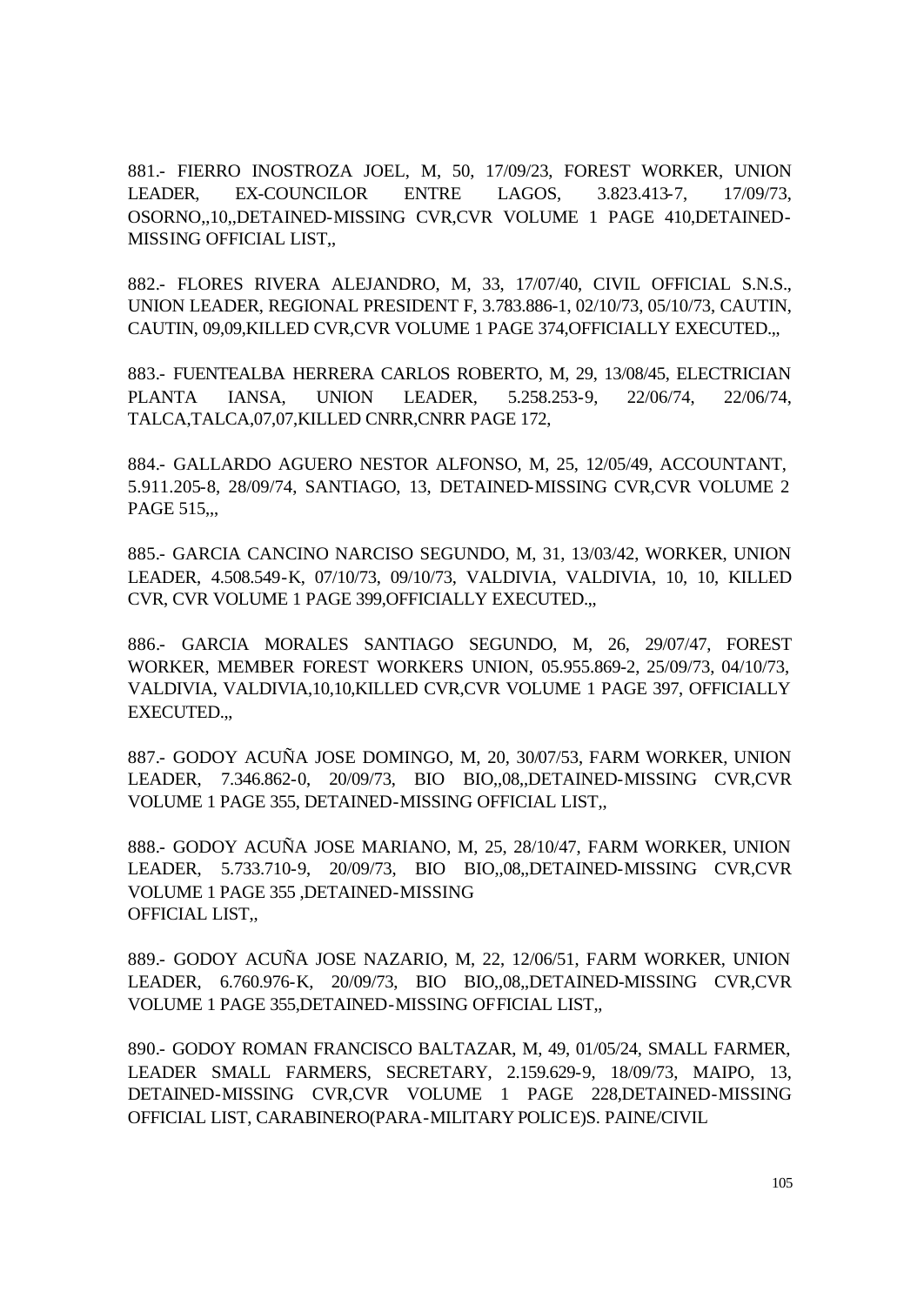891.- GOMEZ FARIAS OSCAR ARMANDO, M, 31, 25/02/42, EMPLOYEE HEALTH WORKS, 4.238.324-4, 12/09/73, 27/12/73, SAN ANTONIO, SAN ANTONIO, 05, 05, KILLED CVR,CVR VOLUME 1 PAGE 299,OFFICIALLY EXECUTED.,,MILITARY

892.- GONZALEZ DELGADO JUAN WALTER,M,31,23/12/41, ADMINISTRATIVE EMPLOYEE, UNION LEADER, 5.727.748-3, 08/10/73, 09/10/73, VALDIVIA,VALDIVIA,10,10,KILLED CVR,CVR VOLUME 1 PAGE 399, OFFICIALLY EXECUTED.,,

893.- GONZALEZ MAUREIRA SERVANDO ANTONIO, M, 27, 01/03/46, CALDRON WORKER, PRESIDENT RAYON S.A. UNION, 5.804.593-4, 24/09/73, 25/09/73, SANTIAGO, SANTIAGO, 13,13,KILLED CNRR, CNRR PAGE 101,OFFICIALLY EXECUTED.,,MILITARY

894.- GONZALEZ SANDOVAL ISELCIO ENRIQUE, M, 24, 13/01/49, FARM WORKER, LEADER J.A.P., 5.734.951-4, 27/09/73, 27/09/73, MAIPO, MAIPO,,13,KILLED CNRR (DD),CNRR PAGE 107,DETAINED-MISSING CLARI-FIED,IN 1991 SE IDENTIFICARON SUS RESTOS POR PERICIA,MILITARY SAN B

895.- GUAJARDO BETTANCOURT CELSO ALAMIRO, M, 51, 14/11/22, WORKER BUILDING, MEMBER BUILDING WORKERS UNION, 1.704.578-4, 12/01/74,,SANTIAGO,,13,KILLED CNRR,CNRR PAGE 283, UNDUE USE OF FORCE,CARAB.AND MILITAR

896.- HEREDIA VASQUEZ MIGUEL ANDRES, M, 23, 29/10/50, PLUMBER HOSPITAL BARROS LUCO,LOCAL LEADER, 6.008.192-1, 26/12/73, SANTIAGO, 13,, DETAINED-MISSING CVR,CVR VOLUME 1 PAGE 213,DETAINED-MISSING OFFICIAL LIST,,FACH

897.- HERNANDEZ HERNANDEZ JOSE ABRAHAM, M, 51, 01/11/21, FARM WORKER, LEADER SETTLEMENT, 2.018.995-9,01/10/73,,BIO BIO, 08,,DETAINED-MISSING CVR, CVR VOLUME 1 PAGE359,..

898.- HIDALGO RIVAS MANUEL SEGUNDO, M, 23, 28/05/50, WORKER, UNION LEADER, 6.309.339-4, 12/10/73, 19/10/73, RIO LOA,RIO LOA, 02, 02, KILLED CVR,CVR VOLUME 1 PAGE 270,OFFICIALLY EXECUTED.,,

899.- HOYOS SALAZAR ROLANDO JORGE, M, 38, 20/03/35, WORKER MECHANIC, UNION LEADER AND SPORTSMAN, 3.436.984-4, 12/10/73, 19/10/73, RIO LOA,RIO LOA,02,02,KILLED CVR,CVR VOLUME 1 PAGE 271,,,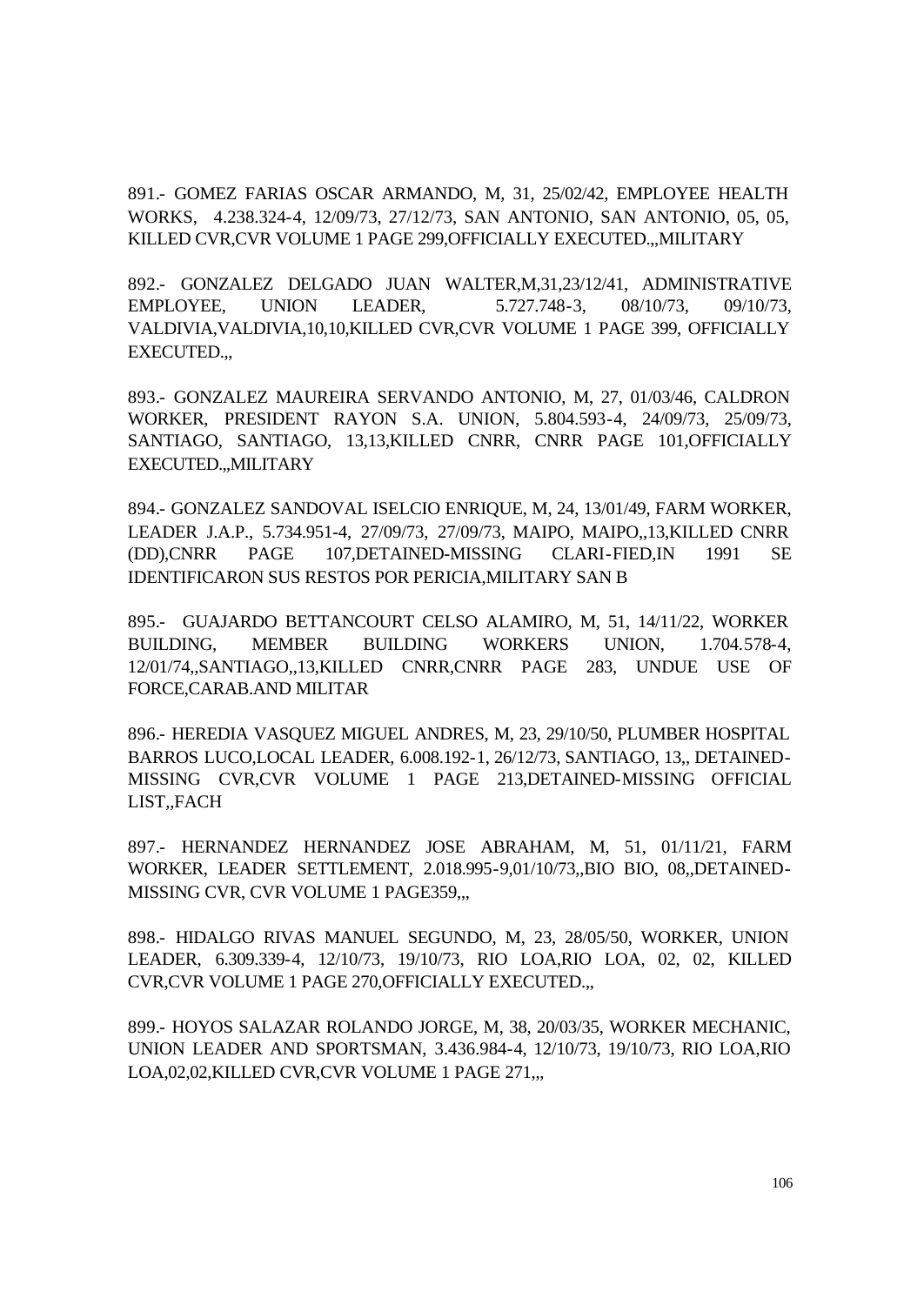900.- HUENTEQUEO ALMONACID REINALDO, M, 30, 10/12/42, SMALL FARMER, SECRETARY COMMITTEE SMALL FARMERS, 5.872.323-1, 06/10/73, VALDIVIA,,10,,DETAINED-MISSING CVR,CVR VOLUME 1 PAGE 416,DETAINED-MISSING OFFICIAL LIST,,

901.- IRIBARREN LEONARDO ANTONIO, M, 41, 23/12/31, MINER, UNION LEADER, 3.274.250-5, 26/10/73, HUASCO,,03,,DETAINED-MISSING CNRR,CNRR PAGE 228,

902.- JIMENEZ JIMENEZ JAIME, M, 29, 13/04/44, WORKER, UNION LEADER, 5.653.466-, 17/10/73, 21/10/73, SANTIAGO, SANTIAGO, 13,13, KILLED CVR, CVR VOLUME 1 PAGE 204,OFFICIALLY EXECUTED.,,

903.- JIMENEZ MACHUCA ARMANDO ENRIQUE, M, 38, 23/04/35, STEVEDORE, UNION LEADER, NOT KNOWN, 03.502.642-8, 22/09/73, 22/09/73, TEJAS VERDES, 05, 05,KILLED CVR,CVR VOLUME 1 PAGE 296,OFFICIALLY EXECUTED., MILITARY

904.- JOFRE JOFRE JOSE SILVERIO, M, 44, 20/06/29, FARM WORKER, UNION LEADER, 04/10/73, 27/10/73, BIO BIO,BIO BIO, 08, 08, KILLED CVR, CVR VOLUME 1 PAGE 365...

905.- KUNZE DURAN TITO GUILLERMO, M, 42, 22/09/30, EMPLOYEE, PRESIDENT TEXTILE UNION BURGER, 02.746.742-, 12/09/73, 12/09/73, SANTIAGO, SANTIAGO,13,13,KILLED CVR,CVR VOLUME 1 PAGE 140, CARABINEROS(PARA-MILITARY POLICE)

906.- KRUTELER QUIJADA ALBERTO SEGUNDO, M, 47, 15/01/26, FARMER, 14/09/73,,VILLARRICA,,09,,DETAINED-MISSING CVR,CVR VOLUME 1 PAGE 394, DETAINED-MISSING OFFICIAL LIST,,

907.- KUNZE DURAN TITO GUILLERMO, M, 42, 22/09/30, EMPLOYEE, PRESIDENT TEXTILE UNION BURGER, 02.746.742-, 12/09/73, 12/09/73, SANTIAGO, SANTIAGO, 13, 13, KILLED CVR,CVR VOLUME 1 PAGE 140, CARABINEROS(PARA-MILITARY POLICE)

908.- LAMANA ABARZUA JORGE ANDRES, M, 27, 04/06/46, EMPLOYEE CMPC, WELFARE UNION DELEGATE CMPC; INTEG, . 27.715-, 15/09/73, /09/73, BIO BIO,BIO BIO,08,08,KILLED CVR,CVR VOLUME 1 PAGE 366,DETAINED-MISSING CLARIFIED,,

909.- LAMICH VIDAL JORGE RUBEN, M, 48, 24/05/26, BUILDING CONTRACTOR, LEADER BUILDING UNION BUIN, . 24.276-, 13/08/74, 14/08/74, MAIPO, MAIPO,13,13,KILLED CVR,CVR VOLUME 2 PAGE 501,OFFICIALLY EXECUTED.,,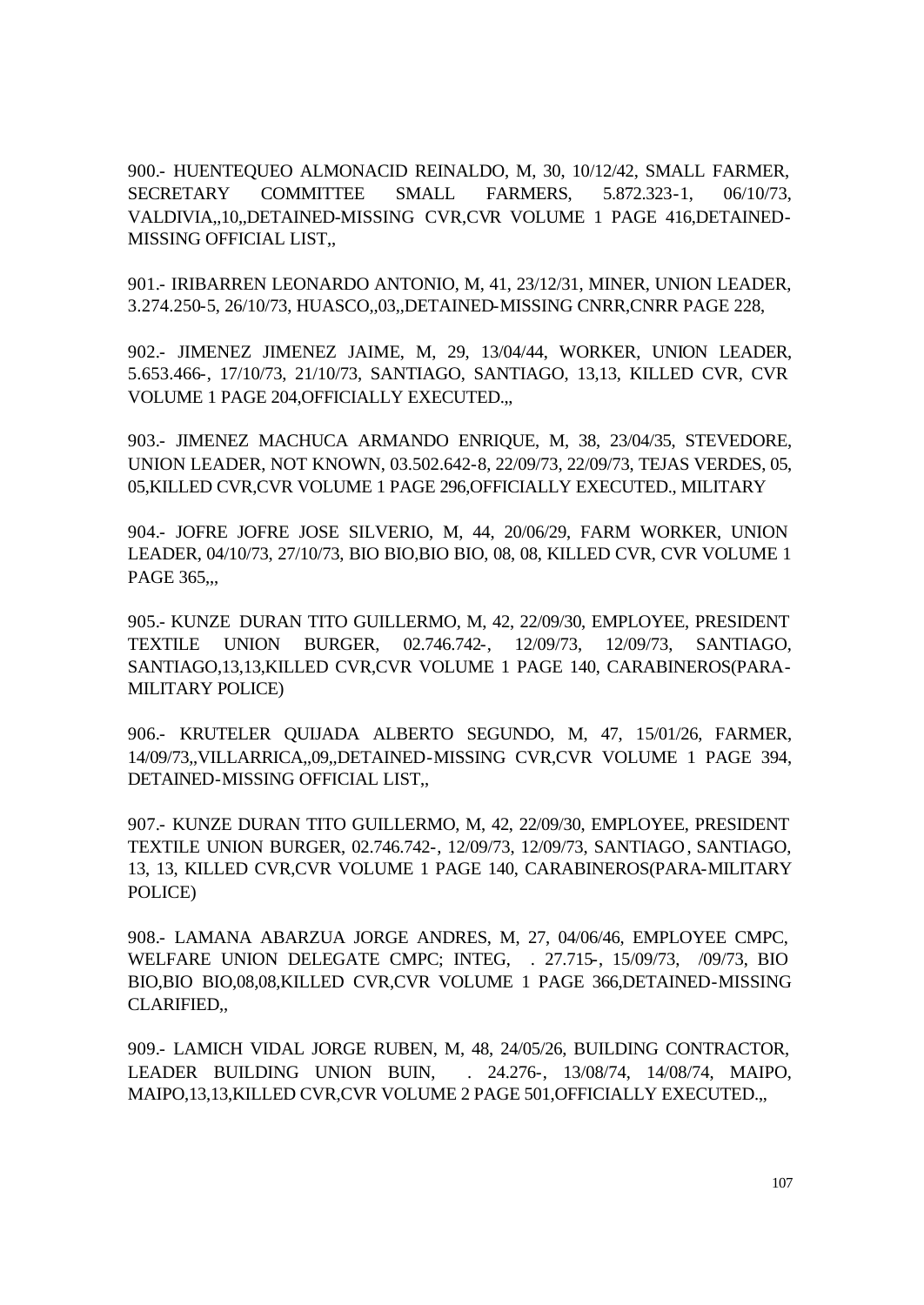910.- LARA PETROVICH EDUARDO ENRIQUE, M, 35, 10/11/38, INDUSTRIAL MECHANIC MAINTENANCE, UNION LEADER, 3.747.590-4, 15/07/74, SANTIAGO, 13,,DETAINED-MISSING CVR,CVR VOLUME 2 PAGE 540,DETAINED-MISSING OFFICIAL LIST,,

911.- LAZO QUINTEROS CARLOS ENRIQUE, M, 41, 11/09/32, FARM WORKER, SETTLEMENT LEADER, 4.254.293-8, 16/10/73, MAIPO,,13,,DETAINED-MISSING CVR, CVR VOLUME 1 PAGE 233, DETAINED-MISSING OFFICIAL LIST,,MILITARY

912.- LEPIN ANTILAF SEGUNDO, M, 30, 21/05/43, SMALL FARMER,MEMBER JAP, 05.872.413-0, 07/10/73,08/10/73, CAUTIN, CAUTIN, 09, 09, KILLED CVR, CVR VOLUME 1 PAGE 384,,,MILIT/CARAB/CIV

913.- LINCOPAN CALFULAF FRANCISCO JAVIER, M, 41, 03/05/32, FOREST WORKER,LEADER OF LA UNITED TRADE UNIONS CONFEDERATION (CUT)- VALDIVIA, 3.126.336-0, /09/73, 09/10/73, VALDIVIA, VALDIVIA,10,10,KILLED CNRR,CNRR PAGE 348, TORTURE OR BAD TREATMENT FOLLOWED BY DEATH,MILITARY

914.- LIZAMA CARIQUEO MANUEL, M, 30, 23/04/44, FARM WORKER, SECRETARY UNITED TRADE UNIONS CONFEDERATION (CUT) TEMUCO, SETTLEMENT LEADER,,, 4.739.682-4, /10/73, CAUTIN, 09, DETAINED-MISSING CVR,CVR VOLUME 1 PAGE 383,,,

915.- LIZAMA IRARRAZABAL FRANCISCO JAVIER, M, 34, 07/06/39, FARM WORKER, PRESIDENT SETTLEMENT EL PATAGUAL, 04.115.360-1, 13/10/73, 13/11/73, MAIPO, SANTIAGO,13,13,KILLED CVR,CVR VOLUME 1 PAGE 232, OFFICIALLY EXECUTED.,,

916.- LONCOPAN CANIUQUEO MARIANO, M, 43, 06/12/30, SMALL FARMER, LEADER SMALL FARMERS, 2.836.100-9, /10/73, CAUTIN, 09, DETAINED-MISSING CVR, CVR VOLUME 1 PAGE 394,,,CARABINEROS(PARA-MILITARY POLICE)

917.- LOPEZ ALIAGA MARIO, M, 35, 22/03/38, TRACTOR DRIVER CORA, LEADER FARM COOPERATIVE, 3.988.916-1, 19/09/73, BIO BIO,,08,,DETAINED-MISSING CVR, CVR VOLUME 1 PAGE 352,,,

918.- LLANCALEO CALFULEN LEANDRO, M, 30, 24/05/44, FARMER, UNION LEADER, /12/74, ARGENTINA,,AR,,DETAINED-MISSING CVR,CVR VOLUME 2 PAGE 600,

919.- LLANQUILEF VELASQUEZ NELSON NOLBERTO, M, 25, 19/07/48, WORKER M.O.P., UNION LEADER, AREA LEADER YOUNG SOCIALISTS (P.S.), 5.984.299-4,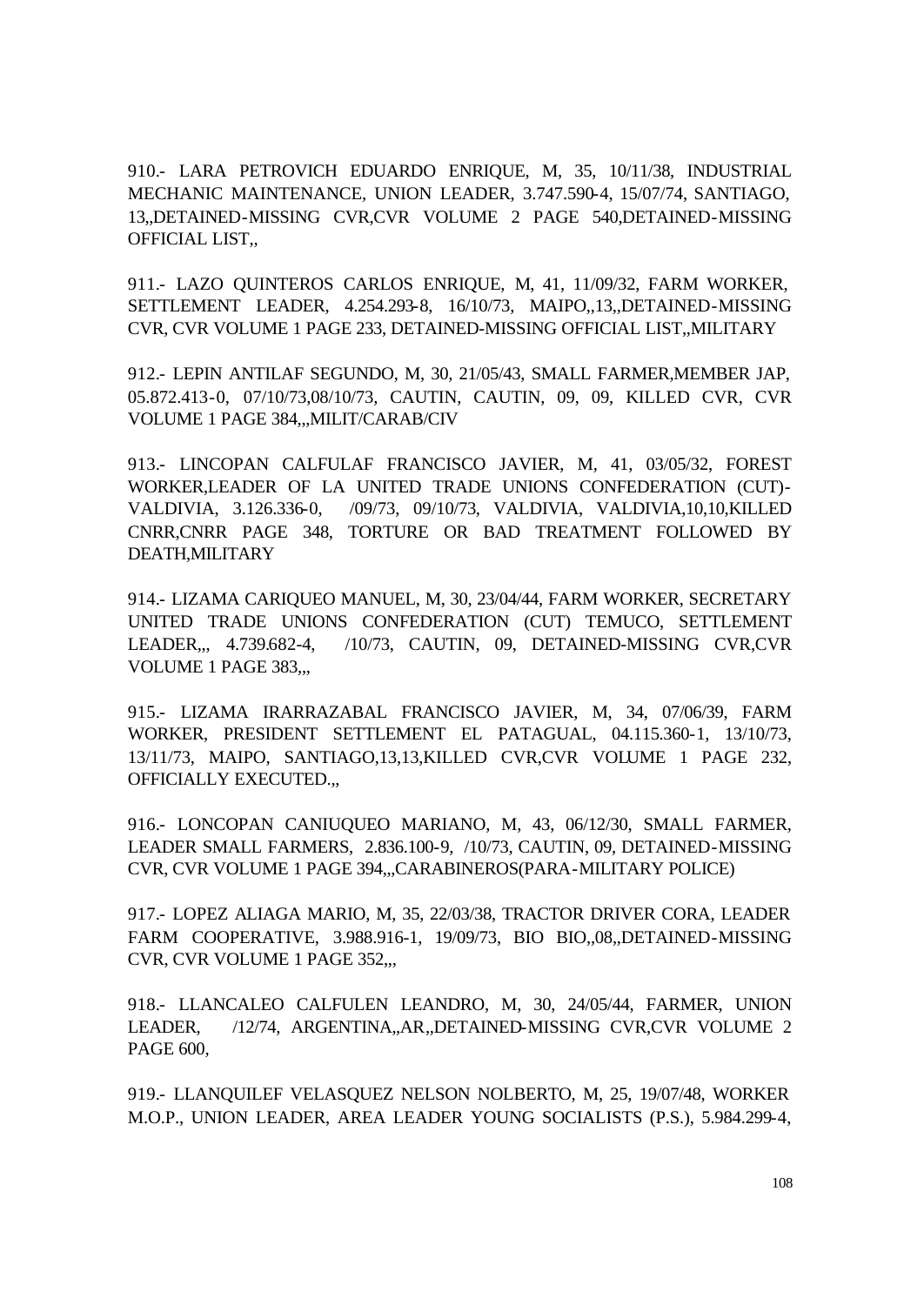/10/73, PALENA, 10,,DETAINED-MISSING CVR,CVR VOLUME 1 PAGE 420,DETAINED-MISSING OFFICIAL LIST,,

 920.- MADRID GALVEZ RAFAEL ANTONIO, M, 23, 03/03/50, UNIVERSITY STUDENT, SUDENT LEADER UNION STATE TECHNICAL UNIVERSITY, 5.311.777-, 03/10/73, 04/10/73, SANTIAGO, SANTIAGO, 13,13,KILLED CVR,CVR VOLUME 1 PAGE 185, OFFICIALLY EXECUTED.,,MILITARY.GUARDIA VIEJA

921.- MAMANI LOPEZ DOMINGO, M, 41, 12/05/32, EMPLOYEE (ENAEX), UNION LEADER, 2.915.772-3, 30/09/73, 19/10/73, CALAMA, CALAMA, 02, 02, KILLED CVR, CVR VOLUME 1 PAGE 270,OFFICIALLY EXECUTED.,,

922.- MANZANO CORTES OSVALDO MARIO, M, 32, TEXTILE WORKER , PRESIDENT UNION RAYON SAID, 00.090.663-, 17/09/73, 18/01/74, QUILLOTA, QUILLOTA, 05, 05, KILLED CVR,CVR VOLUME 2 PAGE 495,

923.- MANZO SANTIBAÑEZ GASTON RAIMUNDO, M, 34, 04/12/38, WORKER, LOCAL LEADER, EX-CANDIDATO A RE, 12/09/73, 12/09/73, MELIPILLA, MELIPILLA,

13, 13, KILLED CVR,CVR VOLUME 1 PAGE 155, OFFICIALLY EXECUTED.,,

924.- MARIN ROSSEL JORGE ROGELIO, M, 19, 05/07/54, TECHNICIAN SHIPYARD EMPORCHI, LEADER YOUNG SOCIALISTS (P.S.), 6.901.273-6, 28/09/73, IQUIQUE, 01, DETAINED-MISSING CVR, CVR VOLUME 1 PAGE 248,DETAINED-MISSING OFFICIAL LIST,,

925.- MARTINEZ ALDANA JUAN DOMINGO, M, 42, 31/05/31, TECHNICIAN SHOES AND LEATHER, LEADER SHOES AND LEATHER CONFEDERATION DO, 2.932.373-, 03/12/73, 07/12/73, SANTIAGO, SANTIAGO, 13, 13,KILLED CVR,CVR VOLUME 1 PAGE 243, OFFICIALLY EXECUTED...

926.- MATURANA PEREZ JUAN BAUTISTA, M, 29, 18/07/45, MERCHANT, NEIGHBORHOOD LEADER, 5.272.452-K, 24/08/74, SANTIAGO,,13,,DETAINED-MISSING CVR, CVR VOLUME 2 PAGE 542,DETAINED-MISSING OFFICIAL LIST,,

927.- MAUREIRA GAJARDO RENE DEL ROSARIO, M, 40, 01/10/33, MER-CHANT, MEMBER JAP, 2.955.539-7, 16/10/73, MAIPO,,13,,DETAINED-MISSING CVR,CVR VOLUME 1 PAGE 233, DETAINED-MISSING OFFICIAL LIST,,

928.- MENDEZ MENDEZ DANIEL, M, 42, 31/08/31, FOREST WORKER, UNION LEADER, 3.077.309-8, 09/10/73, 09/10/73, VALDIVIA, VALDIVIA, 10, 10, KILLED CVR,CVR VOLUME 1 PAGE 400,OFFICIALLY EXECUTED.,,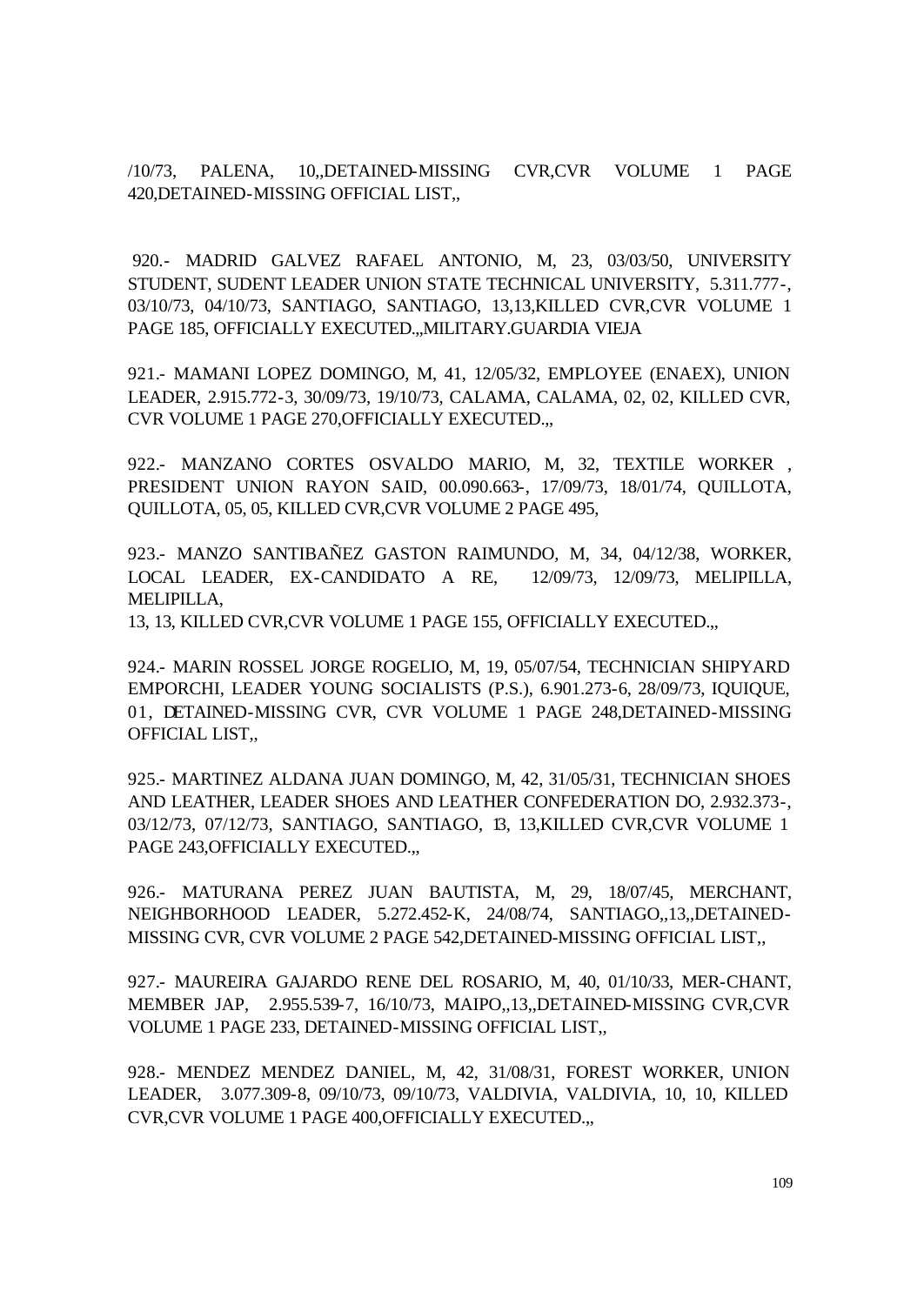929.- MERINO FIGUEROA JUAN CARLOS, M, 20, 03/12/53, STUDENT, LEADER YOUNG SOCIALISTS (P.S.), LEADER JAP, 26/11/73, 27/11/73, SANTIAGO, SANTIAGO, 13, 13,KILLED CVR,CVR VOLUME 1 PAGE 214,OFFICIALLY EXECUTED.,,

930.- MILLAR SANHUEZA WILLIAM ROBERT, M, 41, 28/09/31, RAILWAYS EMPLOYEE , UNION LEADER , 2.615.777-3, 24/09/73, IQUIQUE,,01,,DETAINED-MISSING CVR, CVR VOLUME 1 PAGE 248,DETAI-NED-MISSING OFFICIAL LIST,,

931.- MOLINA GUERRERO JOSE GABRIEL, M, 31, 25/04/42, LOCKSMITH, LOCAL LEADER, 4.182.595-2, 22/09/73, 22/09/73, SANTIAGO, SANTIA-GO, 13, 13,KILLED CVR,CVR VOLUME 1 PAGE

170, OFFICIALLY EXECUTED.,,CARABINEROS(PARA-MILITARY POLICE)

932.- MONROY SEGUEL LEOMERES, M, 25, 17/10/48, FARM WORKER, SETTLEMENT LEADER, 6.158.261-4, 17/10/73, 18/10/73, CAUTIN, CAUTIN, 09, 09,KILLED CVR,CVR VOLUME 1 PAGE 386, OFFICIALLY EXECUTED.,,

933.- MONSALVE TOLEDO WALDEMAR SEGUNDO, M, 26, 12/04/47, MECHA-NIC INDUSTRIAL, LOCAL LEADER, MEMBER JAP, 5.406.942-1, 12/10/73, SANTIAGO,,13,,DETAINED-MISSING CVR,CVR VOLUME 1 PAGE 198,,,

934.- MONSALVES MARTINEZ ADIEL, M, 41, 11/08/32, MECHANIC RAILWAY SHOP, LEADER CONSEJO WORKER SHOP, 28/09/73, 05/10/73, MAIPO, MAIPO,13,13,KILLED CVR,CVR VOLUME 1 PAGE 240, OFFICIALLY EXECU-TED.,

935.- MONTECINOS URRA CARLOS ROBERTO, M, 43, 20/10/29, CRAFTSMAN, COUNCILOR COMMUNIST PARTY COIHUECO, LEADER PEASANT, 2.758.427-6, 27/09/73, ÑUBLE, 08, DETAINED-MISSING CVR,CVR VOLUME 1 PAGE 346,DETAINED-MISSING OFFICIAL LIST,,

936.- MORA OSSES SEBASTIAN, M, 47, 18/05/26, FOREST WORKER,PEA-SANT LEADER, 2.490.962-K, 09/10/73, 09/10/73, VALDIVIA, VALDIVIA, 10, 10, KILLED CVR,CVR VOLUME 1 PAGE 400,OFFICIALLY EXECUTED.,,

937.- MORALES ALVAREZ JOSE LENINGRADO, M, 31, 07/10/41, WORKER, COUNCIL LEADER RAILROAD EMPLOYEES , 3.648.671-2, 28/09/73, 06/10/73, MAIPO, MAIPO, 13, 13,KILLED CVR,CVR VOLUME 1 PAGE 240, OFFICIALLY EXECUTED.,,

938.- MORENO FUENZALIDA GERMAN RODOLFO, M, 26, 07/03/48, WORKER AND UNIVERSITY STUDENT ., UNION LEADER HEALTH AREA, 5.277.604-K, 15/07/74,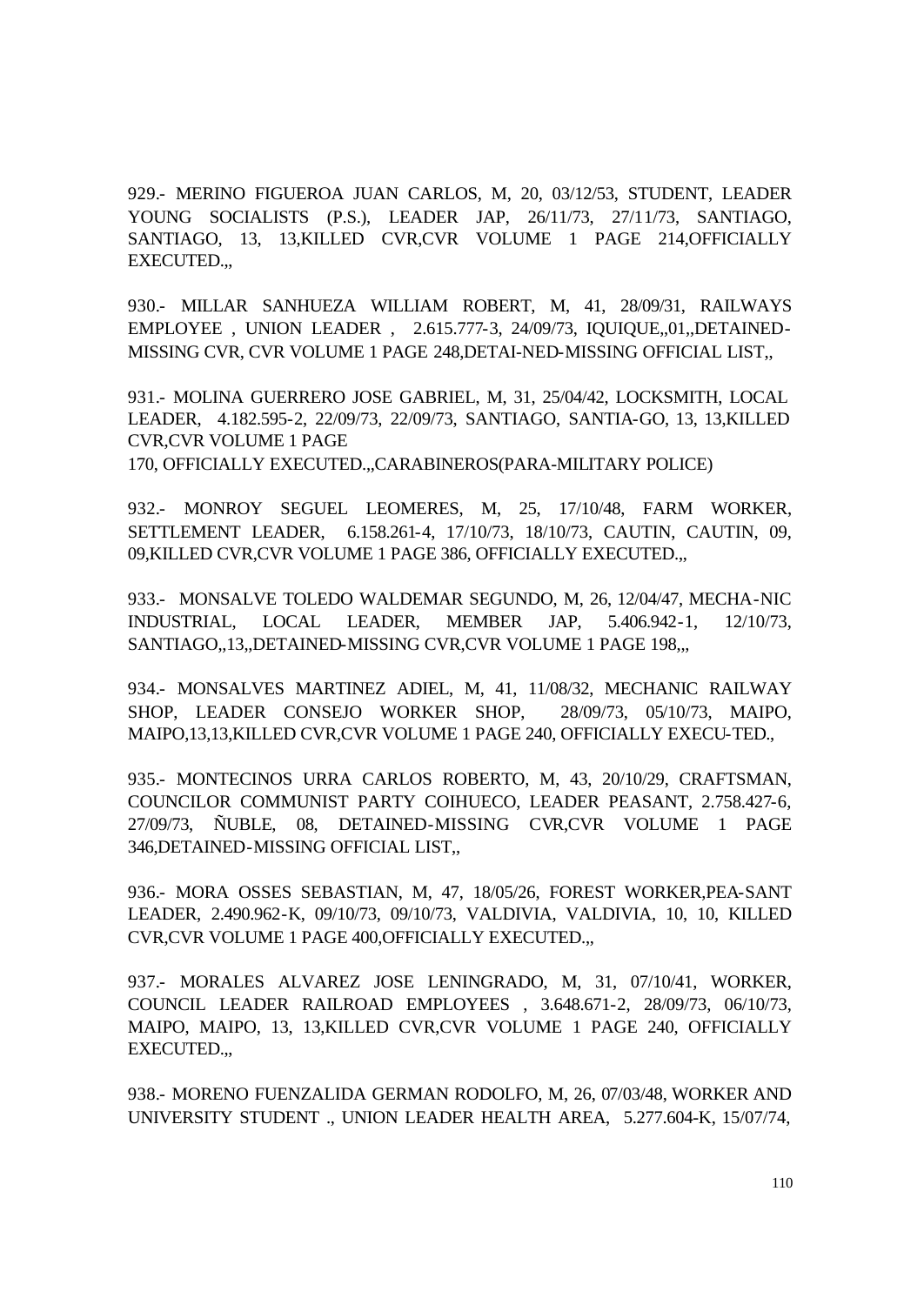SANTIAGO, 13,,DETAINED-MISSING CVR,CVR VOLUME 2 PAGE 507, DETAINED-MISSING OFFICIAL LIST,,

939.- MOSCOSO QUIROZ RAUL ELISEO, M, 24, 28/07/49, WORKER, LEADER SETTLEMENT SANTIAGO PINO, 7.165.069-3, 30/09/73, 30/09/73, SAN-TIAGO, SANTIAGO, 13, 13, KILLED CVR,CVR VOLUME 1 PAGE 178, OFFI-CIALLY EXECUTED.,,MILITARY

940.- MOYANO SANTANDER MIGUEL ANGEL, M, 24, 05/03/49, WORKER,UNION DELEGATE STANDARD ELECTRIC, 06.086.257-5, 16/01/74, 04/02/74, SANTIAGO, SAN ANTONIO, 05, KILLED CVR,CVR VOLUME 2 PAGE 497, OFFICIALLY EXECUTED.,,

941.- MUÑOZ CONCHA JOSE EDULIO, M, 21, 04/01/52, WORKER, LOCAL LEADER, /09/73, CAUTIN,,09,,DETAINED-MISSING CVR,CVR VOLUME 1 PAGE 371,

942.- MUÑOZ MESIAS CARLOS ABEL, M, 39, 20/03/34, WORKER CENTRAL EL TORO, UNION LEADER EL TORO, .129.470-, 28/11/73, 28/11/73, TALCA, TALCA, 07, 07, KILLED CNRR,CNRR PAGE 157,,,MILITARY

943.- MUÑOZ MUÑOZ MILTON ALFREDO, M, 33, 29/06/40, WORKER, UNION LEADER, 4.341.554-9, 12/10/73, 19/10/73, EL LOA, EL LOA, 02, 02, KILLED CVR,CVR VOLUME 1 PAGE 271,OFFICIALLY EXECUTED.,,

944.- MUÑOZ PEÑALOZA JORGE HERNAN, M, 28, 08/08/45, FARM WORKER, SETTLEMENT LEADER, 5.305.510-9, 16/10/73, MAIPO,,13,,DETAINED-MISSING CVR, CVR VOLUME 1 PAGE 233,DETAINED-MISSING OFFICIAL LIST,,MILITARY

945.- MUÑOZ PEÑALOZA MARIO ENRIQUE, M, 24, 15/01/49, FARM WORKER, SETTLEMENT LEADER, 5.969.277-1, 16/10/73, MAIPO,,13,,DETAINED-MISSING CVR, CVR VOLUME 1 PAGE 233,DETAINED-MISSING CLARIFIED,,CARABINEROS(PARA-MILITARY POLICE)/MILITARY

947.- MUÑOZ MUÑOZ HERALDO DEL CARMEN, M, 27, 20/12/45, PLUMBER CMPC, LEADER JAP, . 16.707-, 13/09/73, 18/09/73, BIO BIO,BIO BIO, 08, 08, KILLED CVR,CVR VOLUME 1 PAGE 366,DETAINED-MISSING CLARIFIED,,

948.- MUÑOZ MUÑOZ MILTON ALFREDO, M, 33, 29/06/40, WORKER, UNION LEADER, 4.341.554-9, 12/10/73, 19/10/73, EL LOA, EL LOA, 02, 02, KILLED CVR,CVR VOLUME 1 PAGE 271,OFFICIALLY EXECUTED.,,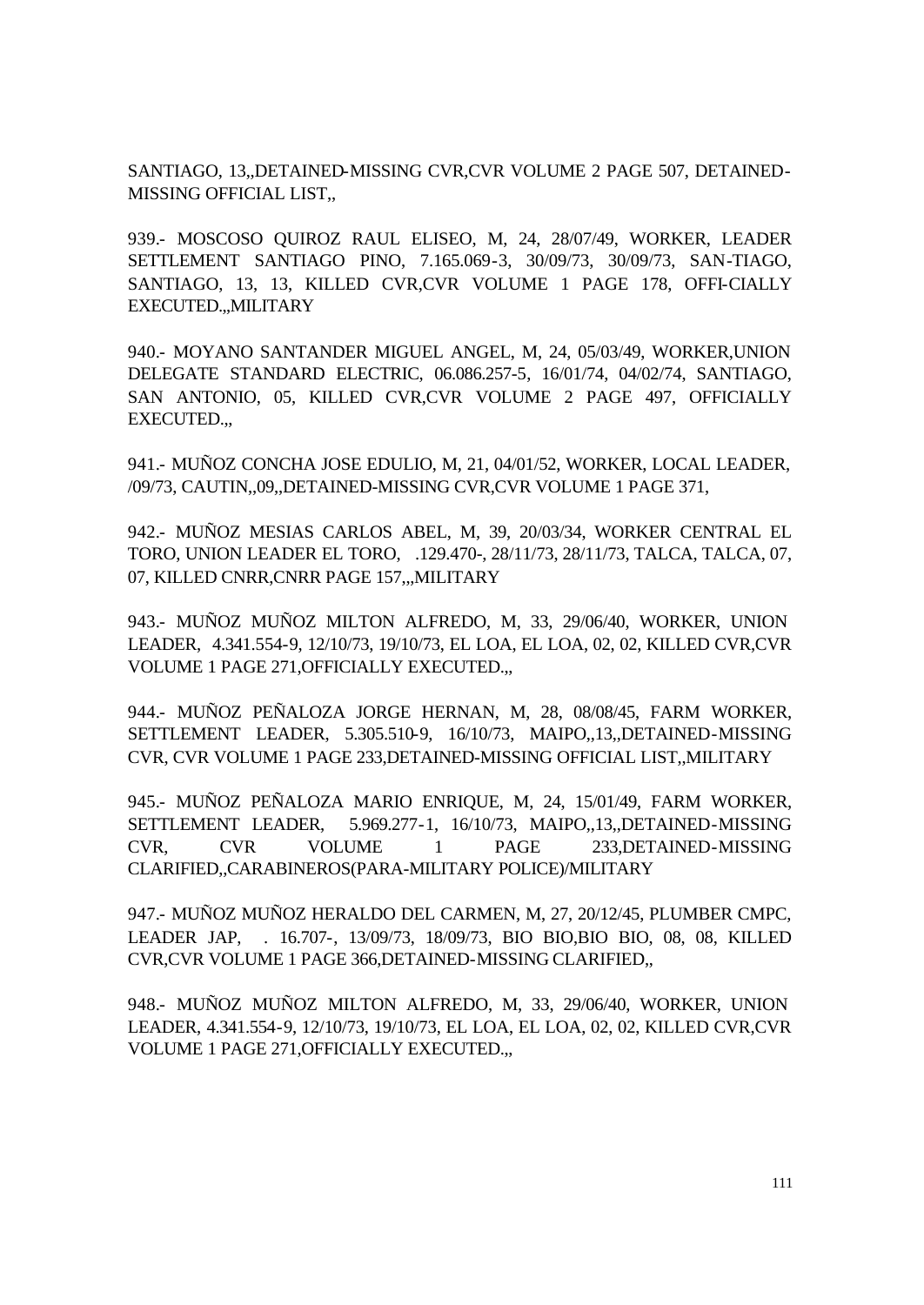949.- MUÑOZ MUÑOZ RAUL ANTONIO, M, 50, 12/10/22, EMPLOYEE HARDWA-RE STORE MONTERO, UNION LEADER, 1.508.020-5, 29/09/73, SANTIAGO, 13,,DETAINED-MISSING CVR,CVR VOLUME 1 PAGE 177,,,

950.- MUTARELLO SOZA VITALIO ORLANDO, M, 28, 26/05/45, WORKER SOQUIMICH, UNION PRESIDENT SOQUIMICH, 4.920.179-6, 12/09/73, TOCOPILLA,,02,,DETAINED-MISSING CVR,CVR VOLUME 1 PAGE 273,DETAI-NED-MISSING OFFICIAL LIST,,

951.- NAVARRETE SOLAR JUAN GUILLERMO, M, 37, 26/02/36, EMPLOYEE, UNION LEADER, 3.698.727-8, 21/01/74, 21/01/74, SANTIAGO, SANTIA-GO, 13, 13, KILLED CVR, CVR VOLUME 2 PAGE 496, OFFICIALLY EXECU-TED.,,

952.- NEIRA SALAS MAXIMO SEGUNDO, M, 34, 22/08/39, ADMINISTRATIVE EMPLOYEE, UNION LEADER SIGDO KOPPER, 04.426.600-8, /09/73, 11/10/73, CONCEPCION, CONCEPCION, 08, 08,KILLED CVR,CVR VOLUME 1 PAGE 331, OFFICIALLY EXECUTED.,,

953.- NUÑEZ GONZALEZ ELOY EMILIO,M,35,06/12/37,CONCIERGE,LEADER JAP, 5.542.508-6, 17/12/73, 21/09/73, SANTIAGO, SANTIAGO,13,13,KILLED CNRR,CNRR **PAGE 89...** 

954.- NUÑEZ GONZALEZ SAMUEL ALFREDO, M, 47, 11/11/26, STEVEDORE, UNION LEADER STEVEDORES , /09/73, 22/09/73, SAN ANTONIO, SAN ANTONIO, 05, 05,KILLED CVR,CVR VOLUME 1 PAGE 296,OFFICIALLY EXECUTED. MILITARY

955.- OLIVA ESPINOZA ABRAHAM, M, 41, 21/08/32, FARM WORKER, PRESIDENT SETTLEMENT PEASANT, 3.997.386-3, 02/12/73, 02/12/73, LLANQUIHUE,LLANQUIHUE,10,10,KILLED CVR,CVR VOLUME 1 PAGE 423,OFFICIALLY EXECUTED.,

956.- OLIVARES PEREZ MARIO SAMUEL, M, 27, 19/11/45, WORKER MECHA-NIC ENDESA, UNION LEADER CENTRAL EL TORO, 5.456.453-8, 17/09/73, BIO BIO,,08,,DETAINED-MISSING CVR,CVR VOLUME 1 PAGE 361/,DETAINED-MISSING OFFICIAL LIST,,

957.- ORELLANA GATICA JOSE, M, 23, 27/04/50, FARM WORKER, PEASANT LEADER, 23/09/73, BIO BIO, 08,,DETAINED-MISSING CVR,CVR VOLUME 1 PAGE 358,

958.- ORELLANA MEZA JOSE GUILLERMO, M, 35, 19/08/38, WORKER HOSPITAL BARROS LUCO, UNION LEADER, 4.141.446-4, 22/01/74, SAN-TIAGO, 13,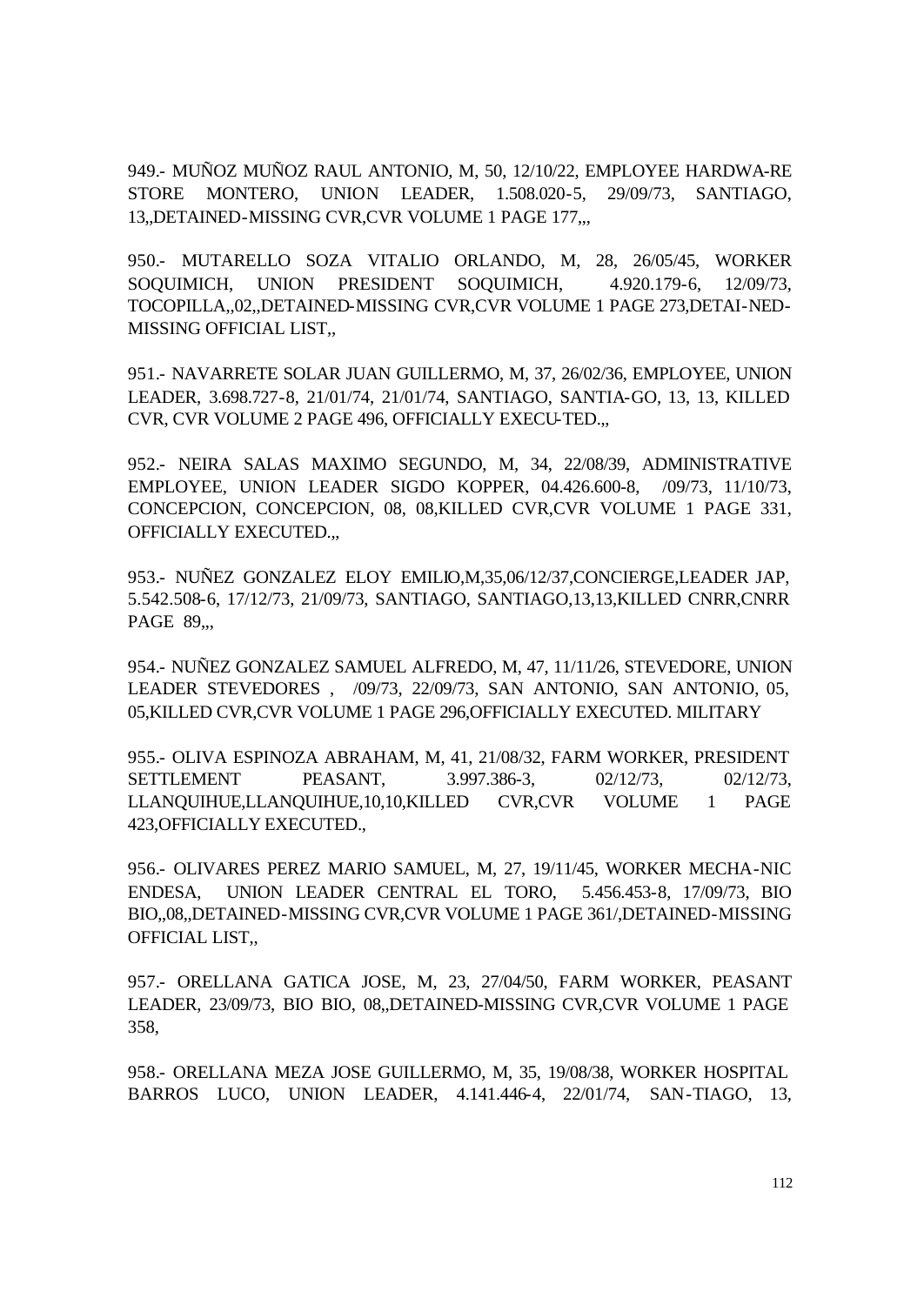DETAINED-MISSING CVR,CVR VOLUME 2 PAGE 568,DETAINED-MISSING OFFICIAL LIST,,

959.- ORTEGA ALEGRIA GILBERTO ANTONIO, M, 39, 10/07/34, EMPLOYEE, UNION LEADER, NOT KNOWN, 10/10/73, 12/10/73, 10,10,KILLED CVR,CVR VOLUME 1 PAGE 403,OFFICIALLY EXECUTED.,,

960.- ORTIZ ACEVEDO JUAN MANUEL, M, 38, 04/06/35, FARM WORKER, PRESIDENT SETTLEMENT, 03.862.269-2, 13/10/73, 13/11/73, MAIPO, CORDILLERA, 13,13,KILLED CVR,CVR VOLUME 1 PAGE 232,OFFICIALLY EXECUTED.,

961.- ORTIZ ACEVEDO LUIS CELERINO, M, 36, 05/01/37, FARM WORKER, PRESIDENT JAP, VICEPRESIDENT ASENTAMIE, 4.001.077-7, 13/10/73, 13/11/73, MAIPO, CORDILLERA, 13, 13,KILLED CVR,CVR VOLUME 1 PAGE 232, OFFICIALLY EXECUTED.,,

962.- OYARCE JUAN, M, 50, 16/11/22, SELLER, TREASURER UNIONCATO SUPLEMENTEROS, 2.836.598-5, 28/09/73, SANTIAGO, 13,KILLED CNRR, CNRR PAGE 348,,,

963.- PALLERAS NORAMBUENA ADOLFO MARIO, M, 26, 18/11/46, MER-CHANT, LEADER SETTLEMENT ARNOLDO RIOS, 05.931.780-6, 11/10/73, 17/10/73, COPIAPO, COPIAPO, 03, 03,KILLED CVR,CVR VOLUME 1 PAGE 280, OFFICIALLY EXECUTED.,,

964.- PANGUINAMUN AILEF JOSE ROSARIO SEGUNDO, M, 31, 10/09/42, WORKER, EX-CANDIDATE COUNCILOR, LEADER SETTLEMENT, 100.696, 09/10/73, OSORNO, 10,,DETAINED-MISSING CVR,CVR VOLUME 1 PAGE 418,DETAINED-MISSING OFFICIAL LIST,,

965.- PARADA GONZALEZ ALEJANDRO ARTURO, M, 22, 08/01/52, UNIVER-SITY STUDENT, REGIONAL LEADER YOUNG SOCIALISTS (P.S.), 6.616.170-6, 30/07/74, SANTIAGO, 13,,DETAINED-MISSING CVR,CVR VOLUME 2 PAGE 568,DETAINED-MISSING OFFICIAL LIST,,

966.- PARRA GUZMAN MARIO, M, 29, 08/12/43, WORKER, UNION LEADER "CHILEAN AUTOS", 04.491.881-, 27/09/73, 27/09/73, SANTIAGO, SANTIAGO, 13, 13,KILLED CVR,CVR VOLUME 1 PAGE 177,OFFICIALLY EXECUTED., MILITARY PATR.

967.- PAVEZ HENRIQUEZ JORGE MANUEL, M, 25, 30/06/48, FARM WORKER, VICEPRESIDENT SETTLEMENT EL PATAGUAL, 5.458.972-7, 13/10/73, MAIPO,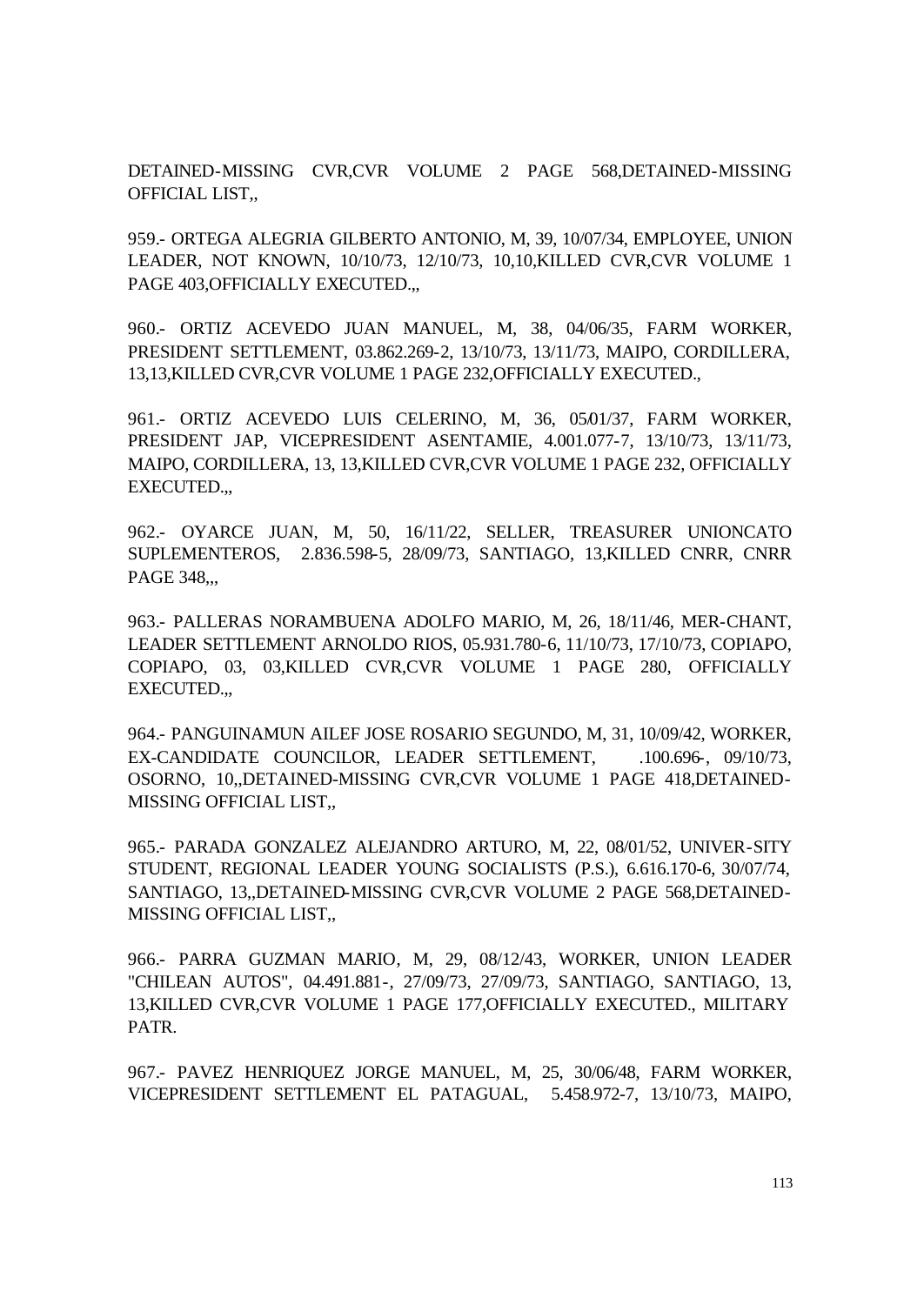13,,DETAINED-MISSING CVR,CVR VOLUME 1 PAGE 232,DETAINED-MISSING CLARIFIED, MILITARY. INFANTERY SCHOOL,

968.- PERALTA GAJARDO CALIXTO JUAN OF DIOS, M, 29, 08/03/44, UNEMPLOYED, UNION LEADER, 4.607.626-5, 29/01/74, 29/01/74, SAN-TIAGO, SANTIAGO, 13,13,KILLED CVR,CVR VOLUME 2 PAGE 496,OFFI-CIALLY EXECUTED.,,

969.- PEREZ NAVARRETE ADELINO ALFONSO, M, 36, 18/11/36, FARM WORKER, NEIGHBORHOOD AND UNION LEADER , DELEGATE C, 3.816.715-4, 15/09/73,,BIO BIO,,08,,DETAINED-MISSING CVR,CVR VOLUME 1 PAGE 350,DETAINED-MISSING OFFICIAL LIST,,

970.- PINO BAEZA GILBERTO OF LA CRUZ, M, 32, 21/06/41, FARM WORKER, UNION PEASANT LEADER, TREASURER A,,, 4.686.679-7, 22/10/73, ÑUBLE,,08,,DETAINED-MISSING CVR,CVR VOLUME 1 PAGE 343,DETAINED-MISSING OFFICIAL LIST,,

971.- PINTO PINTO JOSE FELIDOR, M, 52, 12/01/21, FARM WORKER, PRESIDENT SETTLEMENT CAMPO LINDO, 2.619.806-2, 19/09/73, BIO-BIO, 08, DETAINED-MISSING CVR, CVR VOLUME 1 PAGE 357,DETAINED-MISSING OFFICIAL LIST, CARABINEROS(PARA-MILITARY POLICE)

972.- POBLETE CORDOVA PEDRO ENRIQUE, M, 27, 24/05/47, METALURGIC WORKER , UNION LEADER, 5.205.522-9, 19/07/74, SANTIA-GO,,13,,DETAINED-MISSING CVR, CVR VOLUME 2 PAGE 508,DETAINED-MISSING OFFICIAL LIST,,

973.- QUIROZ PEZOA LAUREANO, M, 42, 20/10/30, FARM WORKER, MEMBER JAP, 4.570.858-6, 16/10/73, MAIPO,,13,,DETAINED-MISSING CVR,CVR VOLUME 1 PAGE 233, DETAINED-MISSING OFFICIAL LIST,,MILITARY

974.- REBOLLEDO MENDEZ ROSENDO, M, 40, 03/05/33, WORKER, UNION LEADER, 4.142.986-0, 07/10/73, 09/10/73, VALDIVIA, VALDIVIA, 10, 10, KILLED CVR, CVR VOLUME 1 PAGE 400,OFFICIALLY EXECUTED.,,

975.- REYES PIÑA DANIEL ABRAHAM, M, 24, 30/12/49, BARBER, NEIGH-BORHOOD LEADER, EX-LEADER JAP, 6.131.636-1, 18/07/74, SANTIAGO, 13, DETAINED-MISSING CVR,CVR VOLUME 2 PAGE 508,DETAINED-MISSING OFFICIAL LIST,,

976.- RIVERA CATRICHEO LUIS ALFREDO, M, 52, 28/12/18, FOREST WORKER, PEASANT LEADER, 2.185.370-4, 10/10/73, VALDIVIA,,10,,DETAINED-MISSING CVR, CVR VOLUME 1 PAGE 401, DETAI-NED-MISSING OFFICIAL LIST,,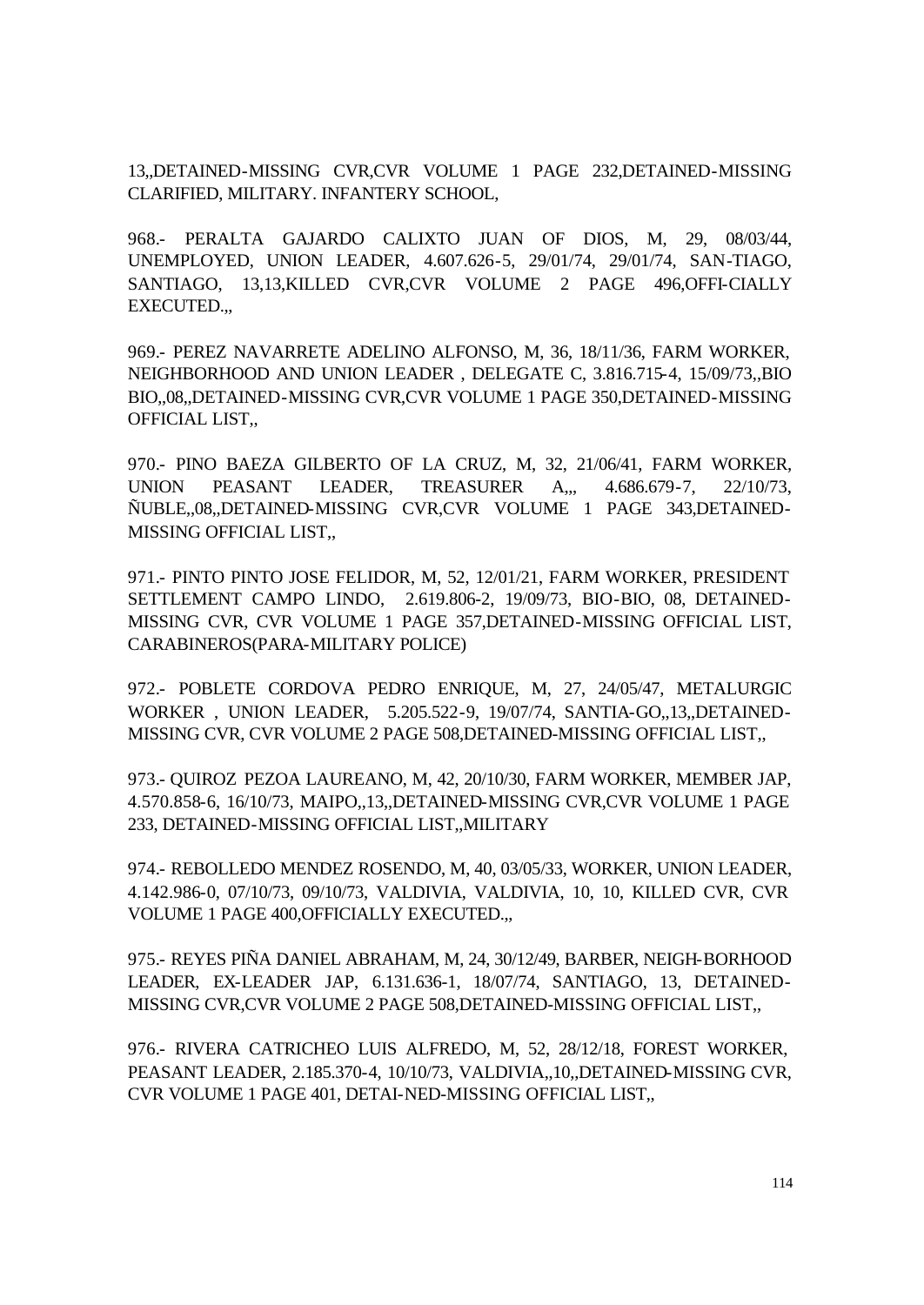977.- ROBLES PANTOJA ROBERTO ATZEL, M, 38, 04/07/35, TEXTILE WORKER , UNION LEADER INDUSTRIA SUMAR, 3.145.142-, 12/09/73, SANTIAGO, 13,KILLED CNRR,CNRR PAGE 261,,UNDUE USE OF FORCE,

978.- RODRIGUEZ GONZALEZ ARTAGNAN, M, 27, 19/07/47, LOCKSMITH, LEADER SECRETARY HOMELESS SETTLERS , 5.119.091-2, 24/08/74, SANTIAGO, 13,,DETAINED-MISSING CVR,CVR VOLUME 2 PAGE 511,DETAI-NED-MISSING OFFICIAL LIST,,

979.- RODRIGUEZ VILLANUEVA SERGIO GERVASIO, M, 37, 19/06/36, SOLDERER, UNION LEADER, 3.785.174-4, /09/73,,VALDIVIA,,10,,DETAINED-MISSING CNRR, CNRR PAGE 214,,,CARABINEROS(PARA-MILITARY POLICE)?

980.- ROJAS CORTES JOSE EXEQUIEL, M, 39, 10/04/34, MERCHANT, LOCAL LEADER, FINANCES HEAD REG, 3.255.471-7, 12/09/73, 16/09/73, CHOAPA, CHOAPA,04,04,KILLED CVR,CVR VOLUME 1 PAGE 290, CARABINE-RO(PARA-MILITARY POLICE)(PARA-MILITARY POLICE)

981.- ROJO ALFARO HECTOR, M, 43, 15/02/30, STEVEDORE, SECRETARY COMACH, NATIONAL LEADER SI, 02.485.550-3, 22/09/73, 22/09/73, SAN ANTONIO, SAN ANTONIO, 05, 05, KILLED CVR,CVR VOLUME 1 PAGE 295, OFFICIALLY EXECUTED.,,MILITARY

982.- RUBILAR MORALES GERARDO ISMAEL, M, 25, 13/04/48, WORKER BUILDING, UNION LEADER, 6.195.188-1, 25/01/74, SANTIAGO, 13, DETAINED-MISSING CVR, CVR VOLUME 2 PAGE 539,DETAINED-MISSING OFFICIAL LIST,,

983.- RUBIO LLANCAO JUAN OF DIOS, M, 38, 06/12/34, SMALL FARMER, LEADER INDIAN COMMUNITY , 3.864.796-2, 12/09/73, BIO BIO, 08,,DETAINED-MISSING CNRR,CNRR PAGE 198,,,CARABINEROS(PARA-MILI-TARY POLICE)

984.- RUBIO LLANCAO JULIO ALBERTO, M, 36, 06/06/37, FARMER, LEADER INDIAN COMMUNITY , 4.199.850-4, 12/09/73, BIO BIO, 08,,DETAINED-MISSING CNRR, CNRR PAGE 198,,,CARABINEROS(PARA-MILITARY POLICE)

985.- SAAVEDRA BETANCOURT JOSE ALFONSO, M, 37, 21/10/35, SMITH, UNION LEADER, 3.863.730-4, 13/09/73, TALCA,,07,,DETAINED-MISSING CVR,CVR VOLUME 1 PAGE 320, DETAINED-MISSING OFFICIAL LIST,,

986.- SAEZ ESPINOZA LUIS ONOFRE, M, 37, 13/09/36, WORKER CMPC, UNION SECRETARY CMPC, MEMBER UNITED TRADE UNIONS CONFEDERATION (CUT) P, .223.637-, 20/09/73, /09/73, BIO BIO,BIO BIO,08,08,KILLED CVR,CVR VOLUME 1 PAGE 367,DETAINED-MISSING CLARIFIED,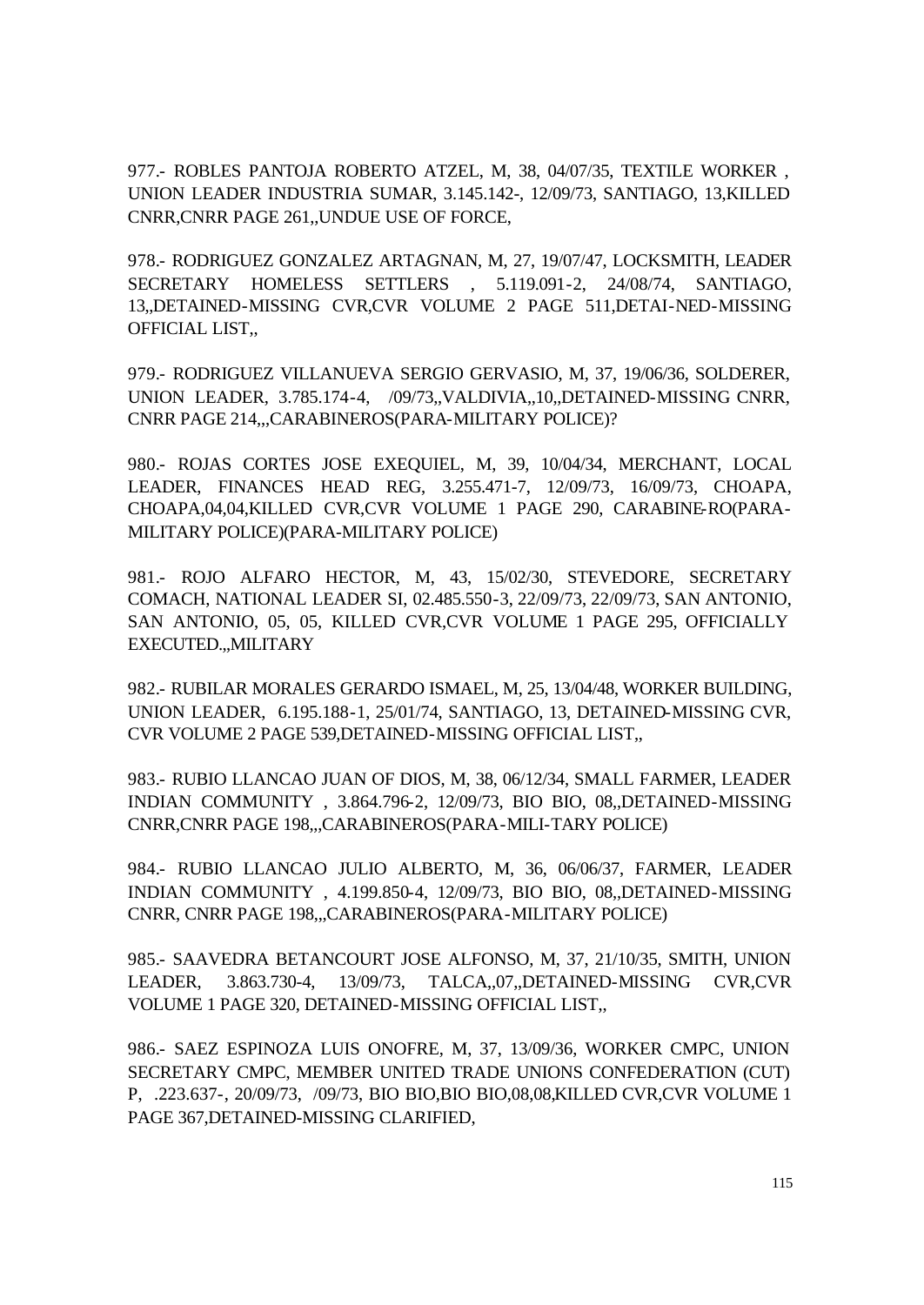987.- SAEZ FUENTES ZENON, M, 42, 30/03/31, DRIVER MECHANIC HOSPI-TAL, UNION LEADER, 2.947.084-7, 03/10/73, CONCEPCION, 08, DETAINED-MISSING CVR,CVR VOLUME 1 PAGE 329,DETAINED-MISSING OFFI-CIAL LIST,,

988.- SALAS RIQUELME MARIO GABRIEL, M, 24, 05/06/49, WORKER, LOCAL LEADER, 5.475.194-K, 30/09/73, 30/09/73, SANTIAGO, SANTIA-GO, 13, 13, KILLED CVR,CVR VOLUME 1 PAGE 178,OFFICIALLY EXECUTED. MILITARY

989.- SALAZAR SALAZAR ERNESTO RAUL, M, 38, 20/02/35, WORKER, PRESIDENT UNION HOME BUILDING ENTERPRISE , 3.893.269-1, 04/10/73, ÑUBLE, 08, DETAINED-MISSING CVR, CVR VOLUME 1 PAGE 341,,,

990.- SANTANA ALARCON RAUL, M, 29, 15/10/43, ASSISTANT UNIVERSITY OF CHILE, LOCAL LEADER, DELEGATE UNITED TRADE UNIONS CONFEDERA-TION (CUT), 04.740.442-8, 17/09/73, /09/73, OSORNO, OSORNO, 10, 10, KILLED CVR, CVR VOLUME 1 PAGE 412,OFFICIALLY EXECUTED.,,

991.- SANTIS QUIJADA CEFERINO DEL CARMEN, M, 31, 18/03/42, WOR-KER, PRESIDENT UNION RAYONHIL, MEMBER F, 4.739.997-1, 12/09/73, SAN ANTONIO,,05,,DETAINED-MISSING CVR,CVR VOLUME 1 PAGE 297,DETAINED-MISSING OFFICIAL LIST, MILITARY

992.- SEGUEL MUÑOZ NIBALDO CAYETANO, M, 32, 07/08/41, WORKER MUNICIPAL, COUNCILOR MULCHEN, LEADER UNITED TRADE UNIONS CONFEDE-RATION (CUT), 4.831.360-4, 27/09/73, BIO BIO,,08,,DETAINED-MIS-SING CVR,CVR VOLUME 1 PAGE 358,DETAINED-MISSING OFFICIAL LIST,,

993.- SERRANO GALAZ ROBERTO RAUL, M, 34, 02/09/39, FARM WORKER, LEADER PEASANT FEDERATION , 4.417.389-1, 16/10/73, MAIPO, 13,,DETAINED-MISSING CVR,CVR VOLUME 1 PAGE 233,,,

994.- SILVA CARREÑO LUIS, M, 43, 19/08/30, FARM WORKER, SETTLE-MENT LEADER, 24.362-, 16/10/73, MAIPO, 13,,DETAINED-MISSING CVR,CVR VOLUME 1 PAGE 233, DETAINED-MISSING OFFICIAL LIST,,MILITARY

995.- SEPULVEDA NUÑEZ LUIS LEOPOLDO, M, 27, 17/05/46, SOLDERER ENDESA, UNION LEADER, 5.034.151-8, 17/09/73, BIO BIO,,08,,DETAI-NED-MISSING CVR, CVR VOLUME 1 PAGE 361,DETAINED-MISSING OFFICIAL LIST,,

996.- SOLAR MIRANDA RICARDO JORGE, M, 23, 01/06/50, WORKER, LOCAL LEADER, 6.111.679-, 19/09/73, 11/10/73, MAIPO, MAIPO, 13, 13, KILLED CVR, CVR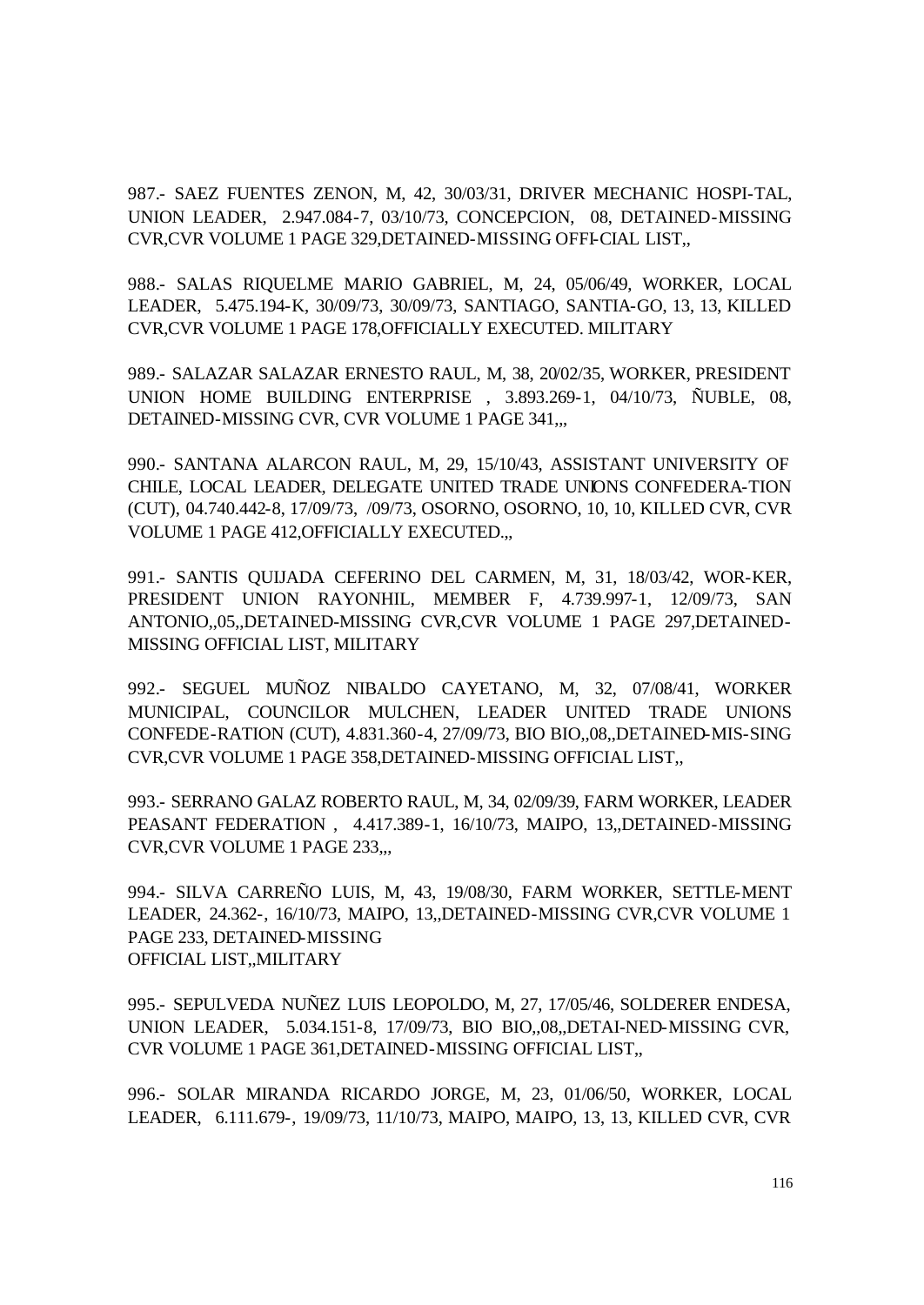VOLUME 1 PAGE 241,OFFICIALLY EXECUTED.,,CARABINE-ROS (PARA-MILITARY POLICE).

997.- SOTO PEREDO GUSTAVO, M, 50, 29/09/22, SHOEMAKER, LOCAL LEADER, 1.092.227-5, 13/09/73, SANTIAGO, 13, DETAINED-MISSING CVR, CVR VOLUME 1 PAGE 155,,

998.- TAPIA TAPIA BENITO OF LOS SANTOS, M, 32, 02/02/41, EMPLOYEE COBRESAL, UNION LEADER, MEMBER CENTRAL COMMITTEE , 4.158.558-7, 17/09/73, 17/10/73, ATACAMA,COPIAPO,03,03,KILLED CVR,CVR VOLUME 1 PAGE 287, OFFICIALLY EXECUTED.,,

999.- TORO ROMERO ENRIQUE SEGUNDO, M, 28, 12/11/45, WORKER RAIL-ROAD , UNION VICEPRESIDENT RAILROAD WORKERS , 4.660.882-, 10/07/74, SANTIAGO, 13,,DETAINED-MISSING CVR,CVR VOLUME 2 PAGE 540,DETAINED-MISSING OFFICIAL LIST,,

1000.- TORRES SALAZAR JAIME BERNARDO, M, 21, 21/07/52, WORKER, SECRETARY REGIONAL COMMITTEE MIR, 6.890.465-K, 16/09/73, CAUQUE-NES, 07, DETAINED-MISSING CVR, CVR VOLUME 1 PAGE 320,DETAINED-MISSING OFFICIAL LIST,,

1001.- VALDIVIA FRANCISCO GABRIEL, M, 34, 04/10/39, WORKER ENAEX, UNION PRESIDENT WORKERS DUPONT-ENAE, 4.006.624-1, 04/10/73, 06/10/73, EL LOA, EL LOA, 02, 02, KILLED CVR, CVR VOLUME 1 PAGE 267,,

1002.- VARGAS QUEZADA RUBEN, M, 51, 06/06/22, WORKER, UNION LEADER, 2.943.233-3, 09/10/73, 09/10/73, VALDIVIA, VALDIVIA,10,10,KILLED CVR, CVR VOLUME 1 PAGE 400,OFFICIALLY EXECUTED.,,MILITARY

1003.- VEGA GONZALEZ OSCAR, M, 67, 31/08/06, FARM WORKER, UNION PEASANT LEADER, 19/09/73, 22/11/73, COPIAPO, ANTOFAGASTA,, 02,KILLED CNRR,CNRR PAGE 406,EXECUTED INVE., SUICIDE FOLLOWING REPRESSION ,

1004.- VERGARA MUÑOZ GABRIEL GONZALO, M, 22, 10/01/51, FARM WORKER, PEASANT LEADER, 6.801.735-1, 12/10/73, 16/10/73, LIMARI, ELQUI, 04,04, KILLED CVR, CVR VOLUME 1 PAGE 287,OFFICIALLY EXECU-TED.,,

1005.- VIDAL PANGUILEF JOSE MATEO SEGUNDO, M, 26, 23/02/47, CARPENTER, LEADER UNITED TRADE UNIONS CONFEDERATION (CUT) OSORNO, SETTLERS LEADER , 05.214.167-2, 17/09/73, OSORNO,,10,,DETAINED-MISSING CVR,CVR VOLUME 1 PAGE 412,DETAINED-MISSING OFFICIAL LIST,,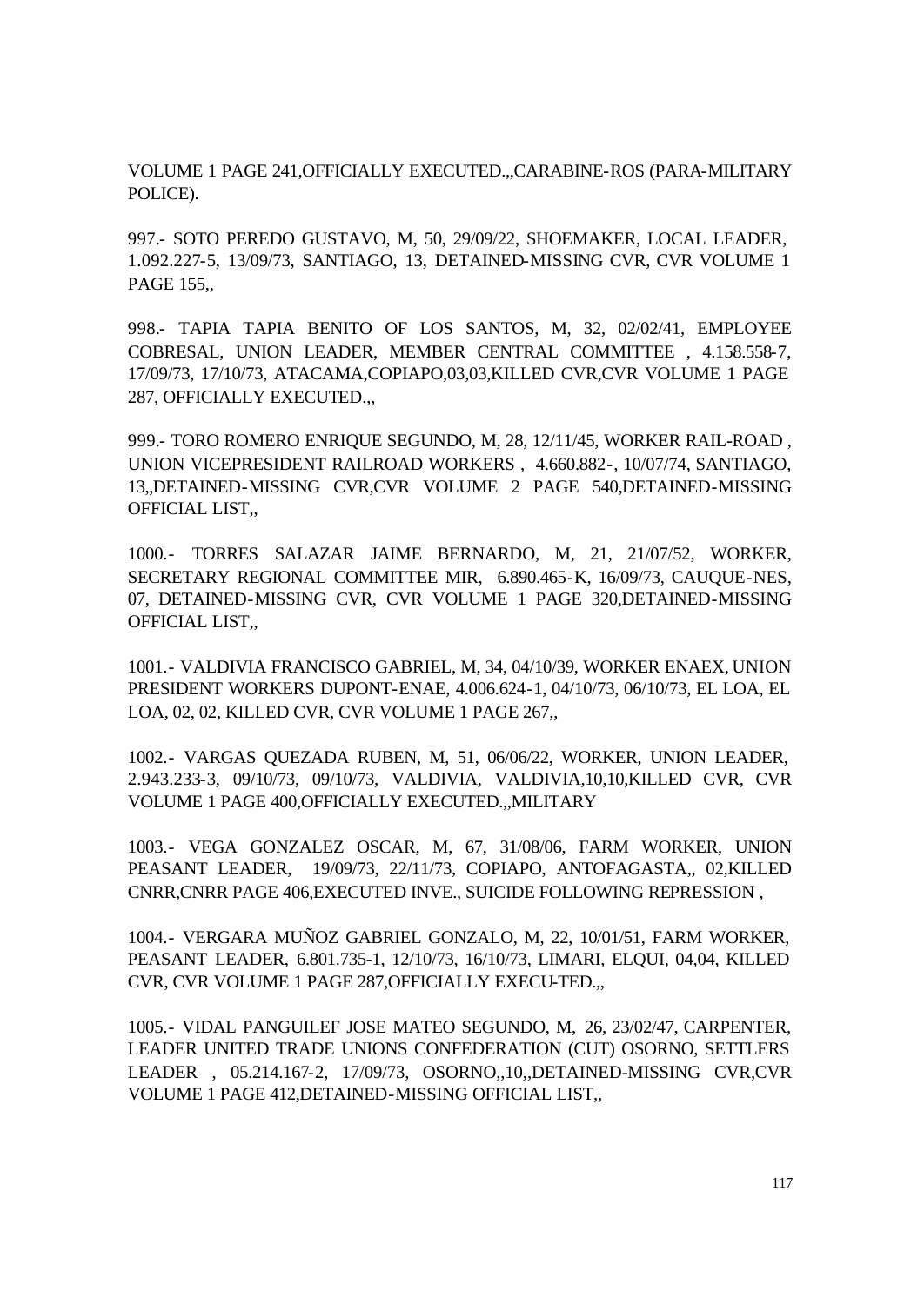1006.- VIDAL PEREIRA RUDY FREDDY, M, 27, 29/11/45, EMPLOYEE,LOCAL LEADER, 22/11/73, 22/11/73, MAIPO, MAIPO, 13,13,KILLED CVR, CVR VOLUME 1 PAGE 243,OFFICIALLY EXECUTED.,,MILITARY

1007.- VILLARROEL ESPINOZA JUAN OF DIOS, M, 33, 06/11/39, WORKER CMPC, UNION LEADER CMPC, . 13.330-,14/09/73,18/09/73,BIO BIO, BIO BIO, 08,08,KILLED CVR,CVR VOLUME 1 PAGE 367,DETAINED-MISSING CLARIFIED,,

1008.- ZAPATA AGUILA CARLOS, M, 28, 31/03/45, TRACTOR DRIVER, COMMUNAL LEADER SOCIALIST PARTY, UNION PRESIDENT , 5.269.544-9, 17/09/73, OSORNO, 10, DETAINED-MISSING CVR, CVR VOLUME 1 PAGE 409,DETAINED-MISSING OFFICIAL LIST,,

1009.- ZELAYA SUAZO CARLOS HUGO, M, 40, 20/02/33, WORKER, UNION LEADER VIÑA CARAFI, 3.344.153-3, 07/02/74, SANTIAGO,,13,,DETAI-NED-MISSING CVR,CVR VOLUME 2 PAGE 583,DETAINED-MISSING OFFICIAL LIST,,MILITARY

1010.- YAÑEZ OLAVE JORGE BERNABE, M, 29, 02/09/44, JOURNALIST, PEASANT LEADER, 5.349.832-9, 16/09/73, CAUQUENES, 07,,DETAINED-MISSING CVR,CVR VOLUME 1 PAGE 320,DETAINED-MISSING OFFICIAL LIST.

## 2.- Dead or detained-missing between 17th December 1974 and 11th March1990

1011.- ARAYA ARAYA PASCUAL ANTONIO, M, 25, 07/11/50, PEASANT LEADER, 6.109.628-0,,24/02/76,,CANADA,,CA,KILLED CNRR,CNRR PAGE 397,,TORTURE OR BAD TREATMENT FOLLOWED BY DEATH,MILITARY

1012.- ARAYA CASTILLO ALFONSO DEL CARMEN, M, 27, 17/09/48, FURNI-TURE WORKER, UNION LEADER BUILDING, 5.347.584-1, 09/09/76, SANTIAGO, 13,,DETAINED-MISSING CVR,CVR VOLUME 2 PAGE 566,DETAI-NED-MISSING OFFICIAL LIST,,

1013.- ARAYA VILLANUEVA RAFAEL SEGUNDO, M, 34, 19/07/41, PIRQUI-NERO, UNION LEADER, 4.739.244-6,06/04/76,,COPIAPO,,03,,DETAINED-MISSING CVR,CVR VOLUME 2 PAGE 564,,,SECURITY AGENTS .

1014.- ASCENCIO SUBIABRE JOSE RAMON, M, 30, 01/11/45, CRAFTSMAN, PRESIDENT JAP CONCHALI, 6.006.291-9,29/12/75, SANTIAGO,,13,,DETAINED-MISSING CVR, CVR VOLUME 2 PAGE 544,DETAI-NED-MISSING OFFICIAL LIST,,

1015.- ATENCIO CORTEZ VICENTE, M, 46, 16/09/29, WORKER BUILDING WORKER, EX-PARLAMENTARY, LEADER UNITED TRADE UNIONS CONFEDERATION (CUT),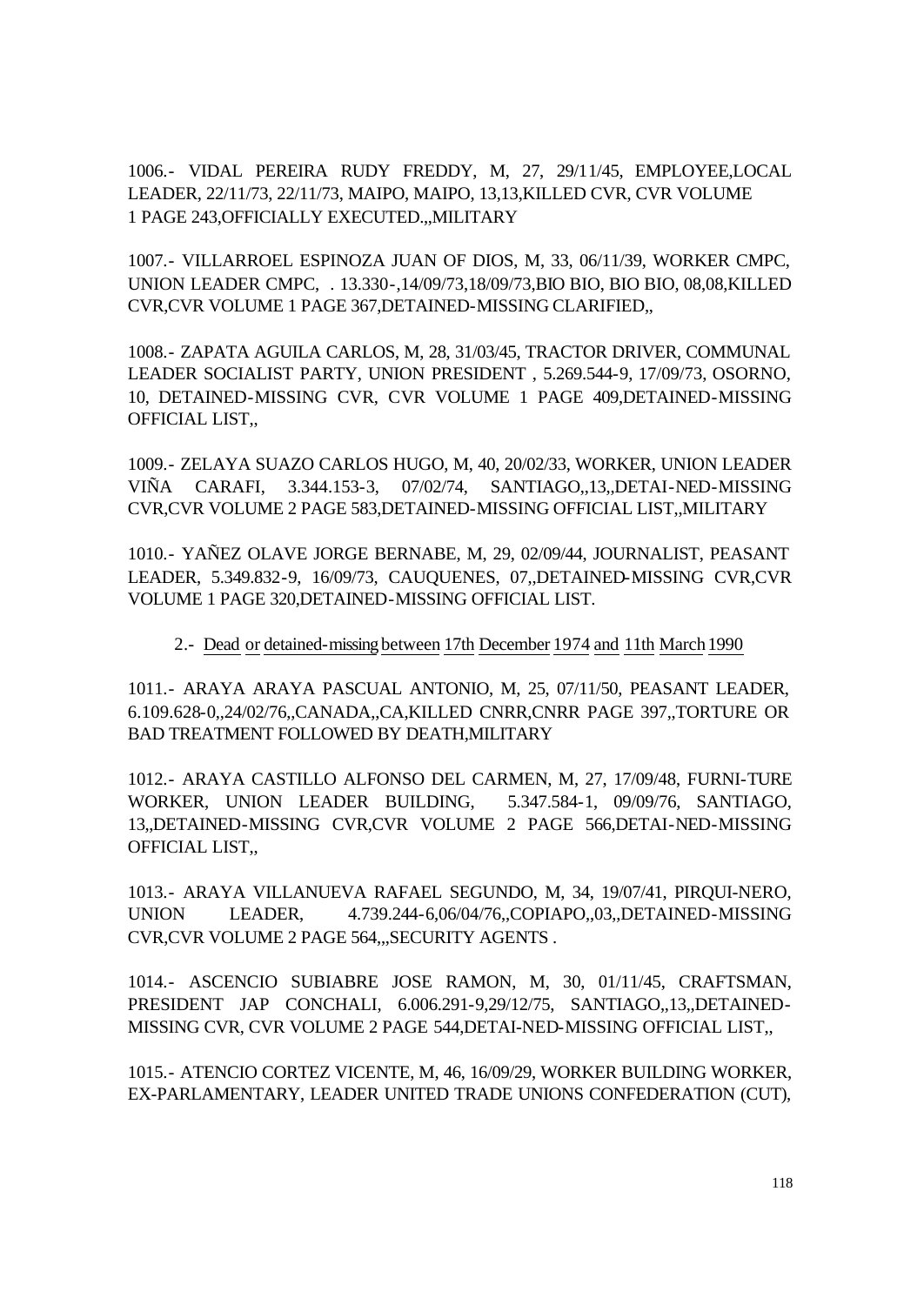2.865.638-6, 11/08/76, SANTIAGO, ,13,,DETAINED-MISSING CVR,CVR VOLUME 2 PAGE 549,,,

1016.- CARRASCO TAPIA JOSE HUMBERTO, M, 43, 28/08/43, JOURNALIST, JOURNALIST UNION LEADER , 4.945.687-5, 08/09/86, 08/09/86, SANTIAGO, SANTIAGO,

13, 13, KILLED CVR,CVR VOLUME 2 PAGE 648,OFFICIALLY EXECUTED.,,

1017.- CORTES JELVEZ PEDRO BLAS, M, 38, 12/08/37, WORKER, UNION LEADER DISPUTADA OF LAS COND, 3.637.732-1, /11/75, 19/11/75, SANTIAGO, SANTIAGO,13,13,KILLED CVR,CVR VOLUME 2 PAGE 533,OFFI-CIALLY EXECUTED.,,

1018.- DALL ORSO BADILLA CARLOS PATRICIO, M, 36, 15/10/50, CRAFTSMAN, UNION LEADER CRAFTSMEN, 6.176.911-0, 03/07/86, VALPA-RAISO,,05,KILLED CNRR,CNRR PAGE 416,,,

1019.- FARIAS NARANJO JOSE CARLOS, M, 26, 26/10/57, WORKER BUIL-DING, SECRETARY UNION BUILDING, 8.447.686-2, 13/11/83, MELIPI-LLA, 13,KILLED CVR,CVR VOLUME 2 PAGE 743,OFFICIALLY EXECUTED.,,

1020.- FERNANDEZ LOPEZ MARIO GILBERTO, M, 49, 15/11/34, CARRIER WORKER, TRUCK DRIVERS LEADER NO, 3.144.569-8, 17/10/84, 18/10/87, LA SERENA, 04, 04,KILLED CVR,CVR VOLUME 2 PAGE 652,OFFICIALLY EXECUTED.,,

1021.- GONZALEZ ORTIZ FRANCISCO JUAN, M, 27, 01/08/49, HARDWARE INSTALLER , NATIONAL LEADER CONSTRUCTION FEDERATION , 5.743.956-4, 09/09/76, SANTIAGO,,13,,DETAINED-MISSING CVR,CVR VOLUME 2 PAGE 566,DETAINED-MISSING OFFICIAL LIST,,

1022.- JERIA SILVA ENRIQUE, M, 37, 06/04/39, WORKER BUILDING, 4.257.329-, 18/08/76, SANTIAGO,,13,,DETAINED-MISSING CVR,CVR VOLUME 2 PAGE 552, DETAINED-MISSING OFFICIAL LIST,,

1023.- LARA ROJAS FERNANDO ANTONIO, M, 27, 12/03/49, AGRONOMIST, 6.175.429-6, 07/05/76, SANTIAGO, 13, DETAINED-MISSING CVR, CVR VOLUME 2 PAGE 547, DETAINED-MISSING OFFICIAL LIST,,

1025.- LEIVA JIMENEZ OSCAR ARMANDO, M, 27, 24/12/47, PHOTOGRAP-HER, . 2.179-, 14/11/75, 14/11/75, ANTOFAGASTA, ANTOFAGASTA, 02, 02, KILLED CVR,CVR VOLUME 2 PAGE 538, OFFICIALLY EXECUTED.,,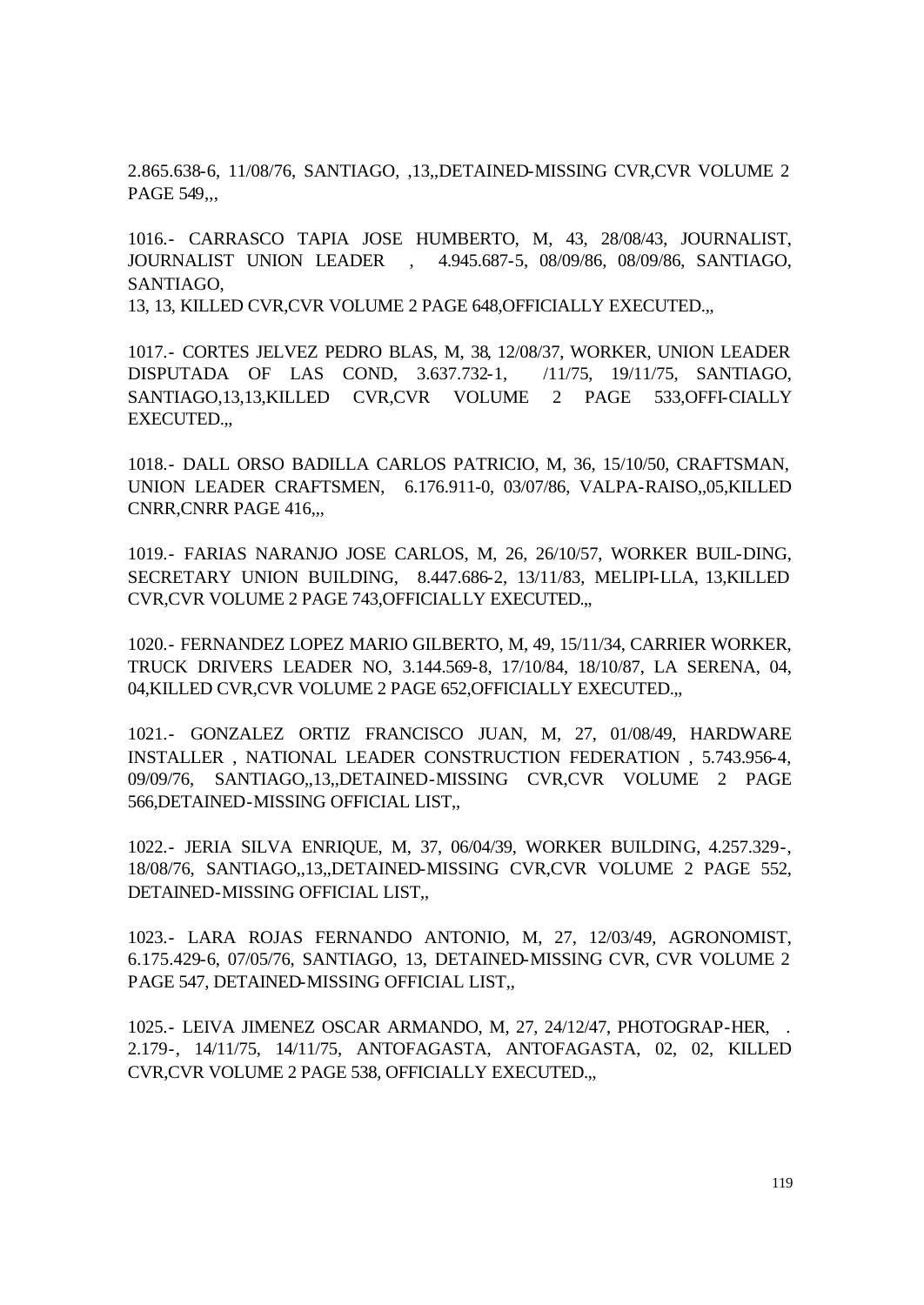1026.- MATURANA GONZALEZ LUIS EMILIO GERARDO, M, 26, 14/09/49, SCHOOL TEACHER, 5.192.381-2, 08/06/76, SANTIAGO,,13,,DETAINED-MISSING CVR, CVR VOLUME 2 PAGE 560,DETAINED-MISSING OFFICIAL LIST, COMANDO CONJUNTO

1027.- MOLINA MOGOLLONES JUAN RENE, M, 29, 08/06/45, AGRONOMIST CONAF, PRESIDENT UNION EMPLOYEES CONAF, 5.086.347-6, 29/01/75, SANTIAGO, 13,,DETAINED-MISSING CVR,CVR VOLUME 2 PAGE 524,DETAI-NED-MISSING OFFICIAL LIST,,

1028.- MORALES MAZUELA VICTOR HUGO, M, 45, 17/01/31, HEAD OF BUILDING WORKERS, UNION LEADER BUILDING, 2.632.423-8, 09/08/76, SANTIAGO, 13, DETAINED-MISSING CVR,CVR VOLUME 2 PAGE 551,DETAI-NED-MISSING OFFICIAL LIST

1029.- MORALES RAMIREZ MIGUEL LUIS, M, 31, 11/10/44, ITINERANT MERCHANT, SECRETARY UNION SELLERS MOTE CON HUESILLO, 5.083.545-6, 03/05/76, SANTIAGO, 13, DETAINED-MISSING CVR, CVR VOLUME 2 PAGE 565, DETAINED-MISSING OFFICIAL LIST,,

1030.- NEHGME CRISTI JECAR ANTONIO, M, 28, 25/03/61, POLITIC LEA-DER , 8.962.053-8, 04/09/89, 13, 13, KILLED CVR, CVR VOLUME 2 PAGE 649,

1031.- NUÑEZ CANTILLANA FRANCISCO RAFAEL, M, 61, 27/09/27, WORKER BUILDING, UNION LEADER OF LA BUILDING, 2.618.546-7, 28/11/89, ,SANTIAGO,,13,KILLED CNRR,CNRR PAGE 400, KILLED BY CIVILIANS UNDER POLITICAL PRETEXTS,

1032.- PACHECO AVENDAÑO HECTOR SEGUNDO, M, 54, 20/01/35, LATHE OPERATOR MECHANIC, NEIGHBORHOOD LEADER, HUMAN RIGHTS GROUP CAPI-LLA, 3.748.669-8, 14/11/89, SANTIAGO,,13,,DETAINED-MISSING CVR,CVR VOLUME 2 PAGE 657,,,

1033.- SEPULVEDA MALBRAN ALEJANDRO RODRIGO, M, 27, 02/05/53, TECHNICIAN MECHANIC, 5.714.172-7, 24/12/80, SANTIAGO, 13, KILLED CNRR,CNRR PAGE 300, OFFICIALLY EXECUTED.,UNDUE USE OF FORCE, CARABINEROS(PARA-MILITARY POLICE)

1034.- SOBARZO LUQUE PEDRO SEGUNDO, M, 55, 24/11/27, RETIRED, NEIGHBORHOOD LEADER, 01.982.538-8, 01/11/83, SANTIAGO, 13,KILLED CNRR,CNRR PAGE 395, EXECUTED F.L.,KILLED BY CIVILIANS UNDER POLITICAL PRETEXTS, "FRENTE CERO"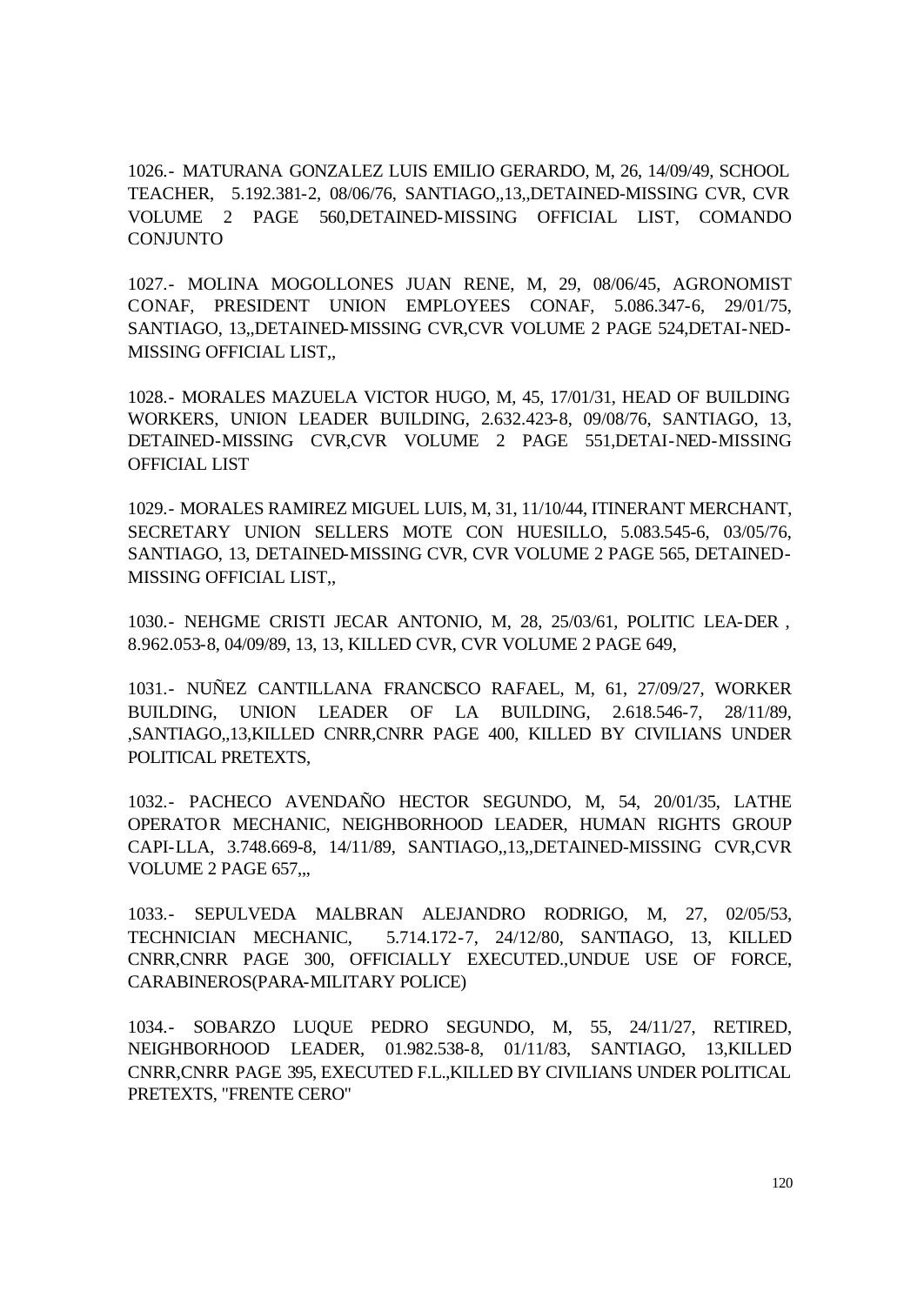1035.- TOLOZA VASQUEZ JOSE VICENTE, M, 30, 17/07/45, LINOTYPE WORKER, LEADER YOUTH DEPARTAMENT UNITED TRADE UNIONS CONFEDERA-TION (CUT), 5.019.913-4, 15/07/76, SANTIAGO, 13, DETAINED-MISSING CVR,CVR VOLUME 2 PAGE 548,DETAINED-MISSING OFFICIAL LIST,,

1036.- TREJO SAAVEDRA LUIS HERNAN, M, 46, 24/03/29, MUNICIPAL WORKER , LEADER MUNICIPAL WORKERS , 2.950.604-3, 15/09/75, CURI-CO, 07, DETAINED-MISSING CVR, CVR VOLUME 2 PAGE 586, DETAINED-MISSING OFFICIAL LIST,,

1037.- VALENCIA CASTILLO JULIO SEGUNDO, M, 32, 08/09/51, TAXIDRI-VER, LEADER COMMITTEE ALLEGADOS, 6.243.330-2, / /, 28/09/84, CORDILLERA, 13, KILLED CVR,CVR VOLUME 2 PAGE 726,OFFICIALLY EXECUTED.,,

1038.- VARGAS ARANCIBIA CARLOS ANTONIO, M, 34, 15/04/41, ELECTRI-CIAN, UNION LEADER; JRR MILITANT(YOUNG RADICAL PARTY), 3.914.837-4, 29/05/75, QUILLOTA, 05,,DETAINED-MISSING CVR,CVR VOLUME 2 PAGE 586,DETAINED-MISSING OFFICIAL LIST,,

1039.- VEGA RAMIREZ LUIS EDUARDO, M, 26, 08/01/49, FARM WORKER, VICEPRESIDENT PEASANT CONFEDERATION R, 5.646.177-9, 12/09/75, CURICO,07,,DETAINED-MISSING CVR,CVR VOLUME 2 PAGE 579,DETAINED-MISSING OFFICIAL LIST,,

1040.- VERDUGO HERRERA SERGIO ORLANDO, M, 50, 18/12/25, BUILDER, PRESIDENT UNION SOC.CONSTRUCT.ESTAB, 41.978. -, 20/07/76, 21/07/76, SANTIAGO, SANTIAGO, 13, 13, KILLED CNRR,CNRR PAGE 364,OFFICIALLY EXECUTED.,TORTURE OR BAD TREATMENT FOLLOWED BY DEATH,

1041.- YEVENES YEVENES SIMON EDUARDO, M, 42, 17/06/43, MERCHANT, LOCAL LEADER, 04.465.612-4, / /, 02/04/86, SANTIAGO, 13, KILLED CVR,CVR VOLUME 2 PAGE 687,,,

## O) MEMBERS OF UNIVERSITY STAFF

1.- Murdered or disappeared between 12th September 1973 and 16th December 1974

1042.- LIZARDI FLORES HUMBERTO, M, 26, 10/04/47, UNIVERSITY TEACHER, 04.999.175-4, 11/09/73, 11/10/73, IQUIQUE, IQUIQUE,01,01,KILLED CVR,CVR VOLUME 1 PAGE 253,OFFICIALLY EXECU-TED.,,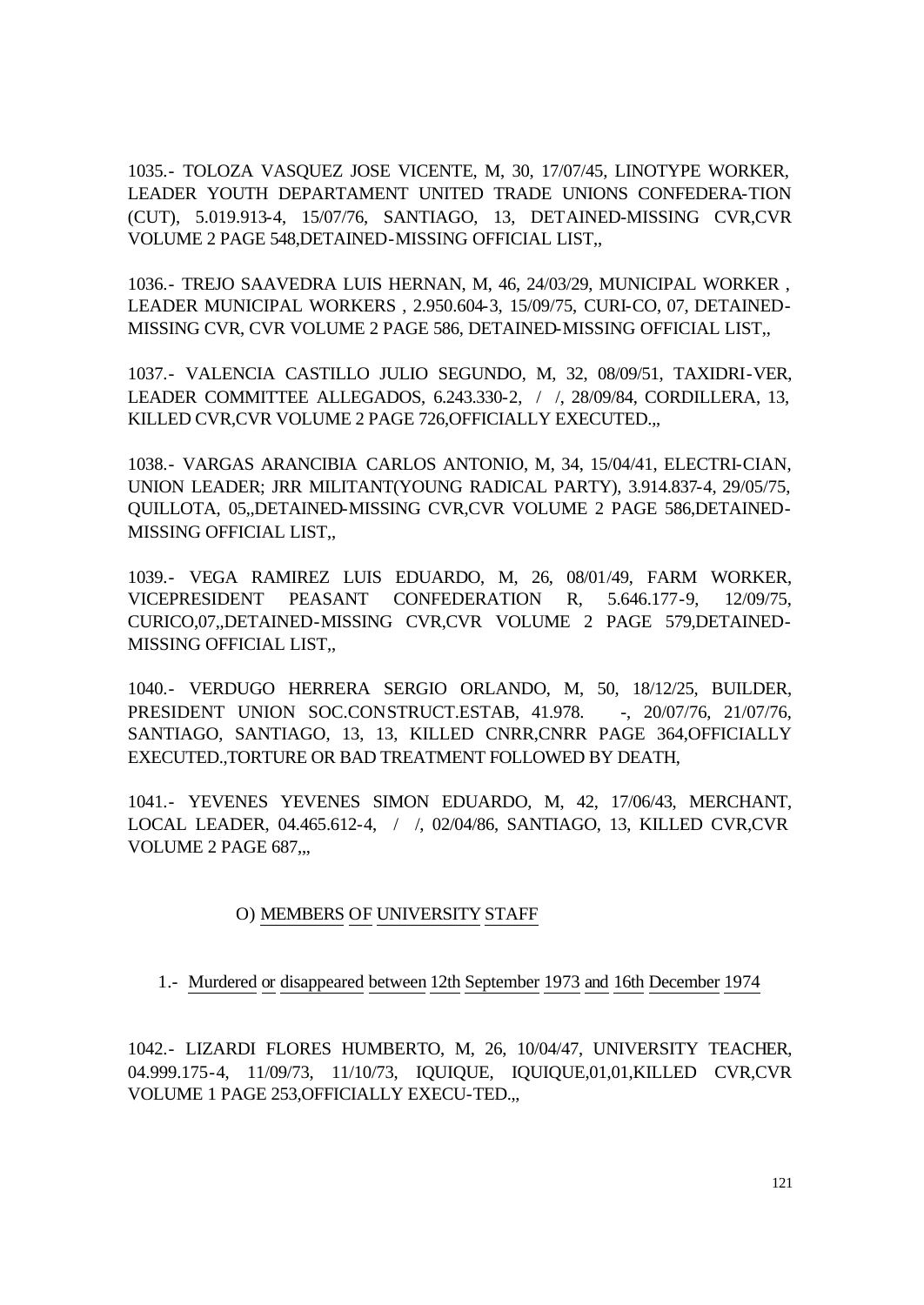1043.- MORALES JARA RUBEN EDUARDO, M, 29, 11/10/44, UNIVERSITY TEACHER, 5.249.032-4, TEMUCO,,09,,DETAINED-MISSING CVR,CVR VOLUME 1 PAGE 375, DETAINED-MISSING OFFICIAL LIST...

1044.- PALOMINO BENITEZ VICENTE SEGUNDO, M, 30, 10/08/44, UNIVER-SITY TEACHER, 4.485.460-0, 16/09/74, SANTIAGO, 13,,DETAINED-MISSING CVR,CVR VOLUME 2 PAGE 514,DETAINED-MISSING OFFICIAL LIST,,

1045.- PEÑA HEN JORGE WASHINGTON, M, 45, 16/01/28, UNIVERSITY TEACHER, MUSICIAN, SYMPHONIC ORCHESTRA CONDUCTOR UNIVERSITY OF CHILE, 2.366.128-4, 19/09/73, 16/10/73, ELQUI, ELQUI, 04, 04,KILLED CVR,CVR VOLUME 1 PAGE 287,OFFICIALLY EXECUTED.,,

1046.- RAMIREZ SEPULVEDA MARIO ALBERTO, M, 44, 25/08/29, UNIVER-SITY TEACHER, 2.749.414-5, 27/09/73, 16/10/73, ELQUI, ELQUI, 04, 04, KILLED CVR,CVR VOLUME 1 PAGE 287,OFFICIALLY EXECUTED.,,

1047.- SANCHEZ ARGUEN FRANCISCO SEGUNDO, M, 43, 25/10/29, UNIVER-SITY TEACHER, 2.661.761-8, 01/10/73, ÑUBLE,,08,,DETAINED-MISSING CVR,CVR VOLUME 1 PAGE 340,DETAINED-MISSING OFFICIAL LIST,,

1048.- TORO GARLAND GONZALO MARCIAL, M, 47, 11/08/27, UNIVERSITY TEACHER, 2.443.249-1, 04/04/74, SANTIAGO,,13,,DETAINED-MISSING CVR,CVR VOLUME 2 PAGE 504,DETAINED-MISSING OFFICIAL LIST,,DINA

1049.- VALENZUELA SALAZAR HECTOR DARIO, M, 27, 06/04/46, UNIVER-SITY TEACHER, 5.347.004-1, / /, 14/09/73, TALCA,,07,KILLED CVR,CVR VOLUME 1 PAGE 310,OFFICIALLY EXECUTED.,,

1050.- VENTURELLI LEONELLI OMAR ROBERTO, M, 31, 01/02/42, UNIVER-SITY TEACHER UNIVERSITY C., FORMER PRIEST, ITALIAN-CHILEAN,, 4.304.329- 3,25/09/73,,CAUTIN,,09,,DETAINED-MISSING CVR,CVR VOLUME 1 PAGE 375,DETAINED-MISSING OFFICIAL LIST,,

## 2.- Dead or detained.missing betwen 17th December 1974 and 11th March1990

1051.- AVALOS DAVIDSON ALEJANDRO JUAN, M, 31, 16/12/44, UNIVER-SITY TEACHER, 4.908.195-2, 20/11/75, SANTIAGO,,13,,DETAINED-MISSING CVR,CVR VOLUME 2 PAGE 544,DETAINED-MISSING CLARIFIED,,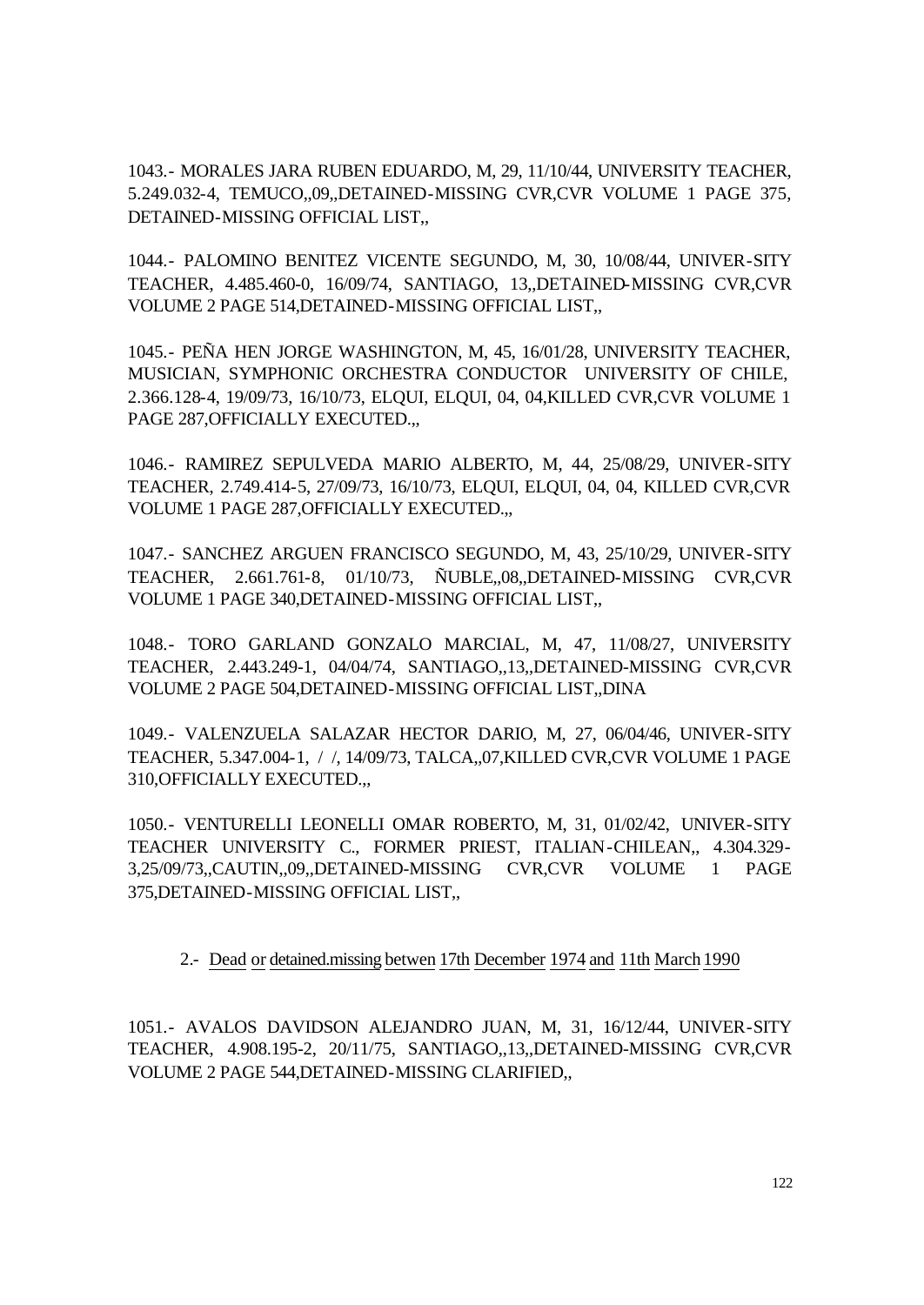1052.- GARCIA VEGA ALFREDO GABRIEL, M, 30, 13/08/44, UNIVERSITY TEACHER, 4.939.772-0, 18/01/75, VALPARAISO, 05,,DETAINED-MISSING CVR,CVR VOLUME 2 PAGE 528, DETAINED-MISSING OFFICIAL LIST.

1053.- ORTIZ LETELIER JUAN FERNANDO, M, 54, 24/06/22, UNIVERSITY TEACHER, COUNCIL NORMA, 1.611.532-0,15/12/76, SANTIAGO,,13,,DETAINED-MISSING CVR,CVR VOLUME 2 PAGE 553,DETAI-NED-MISSING OFFICIAL LIST,,

1054.- OSSA GALDAMEZ JAIME IGNACIO, M, 32, 02/10/43, UNIVERSITY TEACHER, 4.529.032-, 20/10/75, 25/10/75, SANTIAGO, SANTIAGO, 13,13,KILLED CVR,CVR VOLUME 2 PAGE 532,OFFICIALLY EXECUTED.,,

## P) OTHERS

1.- Murdered or detained-missing on 11th September 1973

1055.- NORAMBUENA INOSTROZA DOMINGO ANTONIO, M, 38, 16/06/35, FOREST WORKER, 3.884.739-2, 11/09/73, BIO BIO, 08,,DETAINED-MISSING CNRR, CNRR PAGE 195,, MILITARY

1056.- ROJAS MENDEZ JOSE ADOLFO, M, 21, 17/08/53, SELLER, 11/09/73, ÑUBLE, 08, DETAINED-MISSING CNRR, CNRR PAGE 196, MILI-TARY

1057.- TORRES TORRES BENITO, M, 57, 17/12/15, HARDWARE INSTALLER , .617.816-, 11/09/73, 12/09/73, SANTIAGO, SANTIAGO, 13, 13, KILLED CVR, CVR VOLUME 1 PAGE 138,

1058.- VALENCIA HINOJOSA JUAN, M, 51, 09/09/22, PROVINCIAL HEAD ECA, 02.170.808-9, 11/09/73, 11/10/73, IQUIQUE, IQUIQUE, 01, 01, KILLED CVR, CVR VOLUME 1 PAGE 253, OFFICIALLY EXECUTED.,,

1059.- VALDIVIA ARAYA JAVIER EDGARDO, M, 25, 10/01/48, MECHANIC, 5.696.051-1, 11/09/73, HUASCO, 03, KILLED CVR, CVR VOLUME 1 PAGE 283, OFFICIALLY EXECUTED.,,

2.- Murdered or missing betwen12th September 1973 and 16th December 1974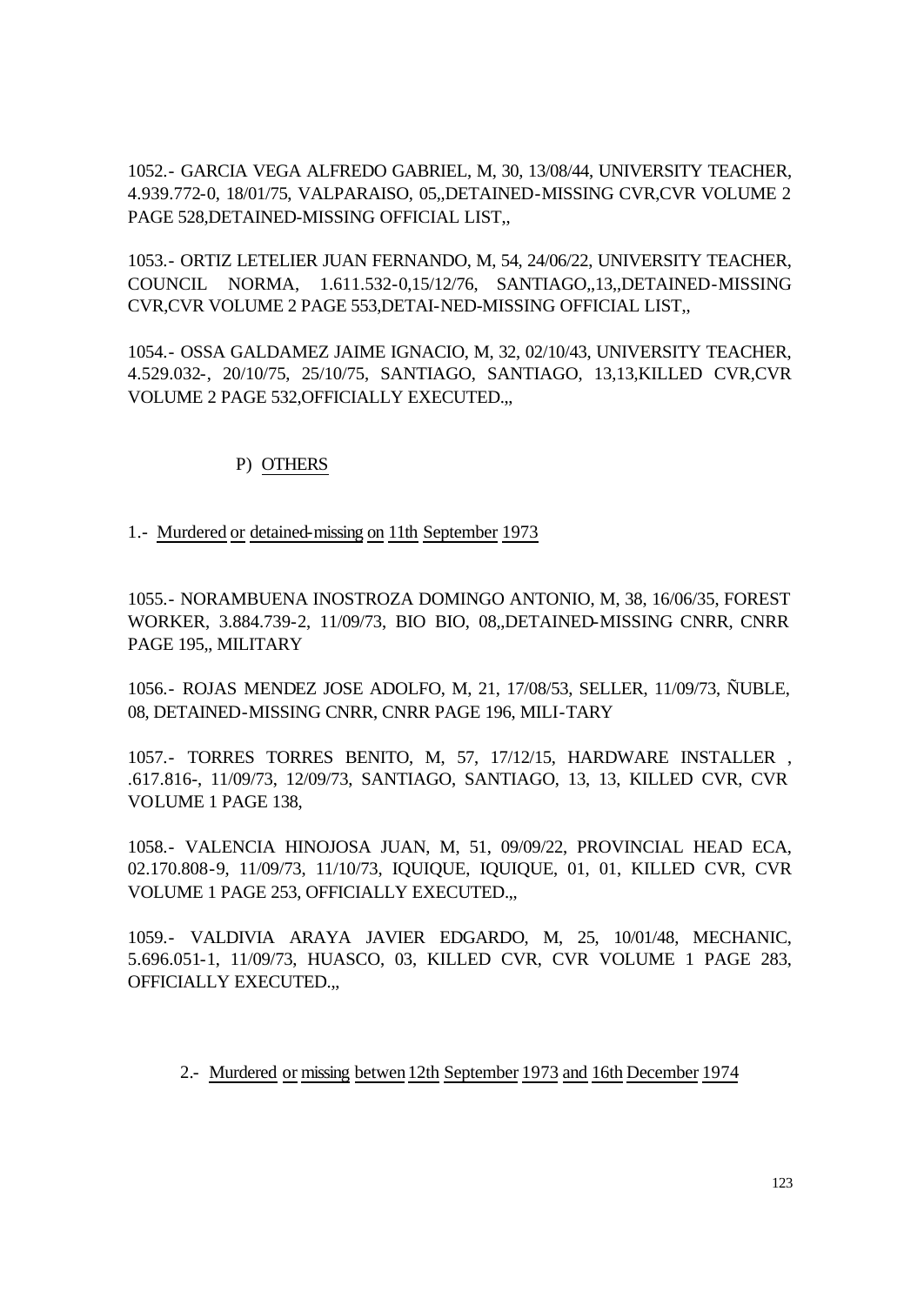1060.- ABARCA SANCHEZ LUIS ANTONIO, M, 22, 17/08/51, TEXTILE WORKER, 6.597.177-1, 26/11/73, 27/11/73, SANTIAGO, SANTIAGO, 13,13,KILLED CVR, CVR VOLUME 1 PAGE 212,OFFICIALLY EXECUTED.,,

1061.- ACEVEDO PEREIRA ALFREDO, M, 27, 21/10/45, WORKER RAILWAY SHOP, 28/09/73, 06/10/73, MAIPO, SANTIAGO,13,13,KILLED CVR,CVR VOLUME 1 PAGE 239,OFFICIALLY EXECUTED.,,

1062.- ACUÑA INOSTROZA CARLOS MAXIMILIANO, M, 46, 08/11/26, FOREST WORKER, 2.584.018-6, 09/10/73, 09/10/73, VALDIVIA, VALDI-VIA, 10, 10, KILLED CVR,CVR VOLUME 1 PAGE 399,OFFICIALLY EXECU-TED.,,

1063.- ACUÑA PACHECO EJIDIO ROESPIER, M, 24, 25/07/49, FARM WORKER, .112.270-, 16/09/73, BIO BIO,,08,,DETAINED-MISSING CVR,CVR VOLUME 1 PAGE 350, DETAINED-MISSING OFFICIAL LIST,,

1064.- ACUÑA SEPULVEDA DANIEL, M, 69, 18/04/10, RETIRED, 13/08/79, ELQUI, 04, KILLED CVR,CVR VOLUME 2 PAGE 645,,,

1065.- ACUÑA TORRES ALVARO JAVIER, M, 25, ITINERANT MERCHANT, 5.164.242-2, 23/09/73, 24/09/73, SANTIAGO, SANTIAGO, 13,13,KILLED CNRR,CNRR PAGE 122, OFFICIALLY EXECUTED...

1066.- ADASME MORA JOSE ABRAHAM, M, 21, 21/04/52, ITINERANT SELLER, 5.876.057-9, /10/73, 22/10/73, SANTIAGO, SANTIAGO, 13, 13, KILLED CNRR,CNRR PAGE 176,OFFICIALLY EXECUTED.,,

1067.- ADASME NUÑEZ JOSE DOMINGO, M, 37, 04/03/36, FARM WORKER, 4.062.237-3, 16/10/73, MAIPO, 13, DETAINED-MISSING CVR,CVR VOLUME 1 PAGE 233,DETAINED-MISSING OFFICIAL LIST,,MILITARY

1068.- ADLER ZULUETA CARLOS RODOLFO, M, 25, 17/07/48, NOT KNOWN, ARGENTINA, 16/10/73, 17/10/73, SANTIAGO,SANTIAGO,13,13,KILLED CVR,CVR VOLUME 1 PAGE 205,OFFICIALLY EXECUTED.,,

1069.- AEDO GUERRERO SERGIO, M, 35, 13/04/38, ITINERANT MERCHANT, 14/09/73, SANTIAGO,,13,KILLED CVR,CVR VOLUME 1 PAGE 141, OFFI-CIALLY EXECUTED.,,MILITARY.

1070.- AEDO LANDEROS MANUEL JESUS, M, 24, 10/11/48, CARPENTER, 6.092.676- K, 18/09/73, BIO BIO,,08,,DETAINED-MISSING CVR,CVR VOLUME 1 PAGE 357,DETAINED-MISSING OFFICIAL LIST,,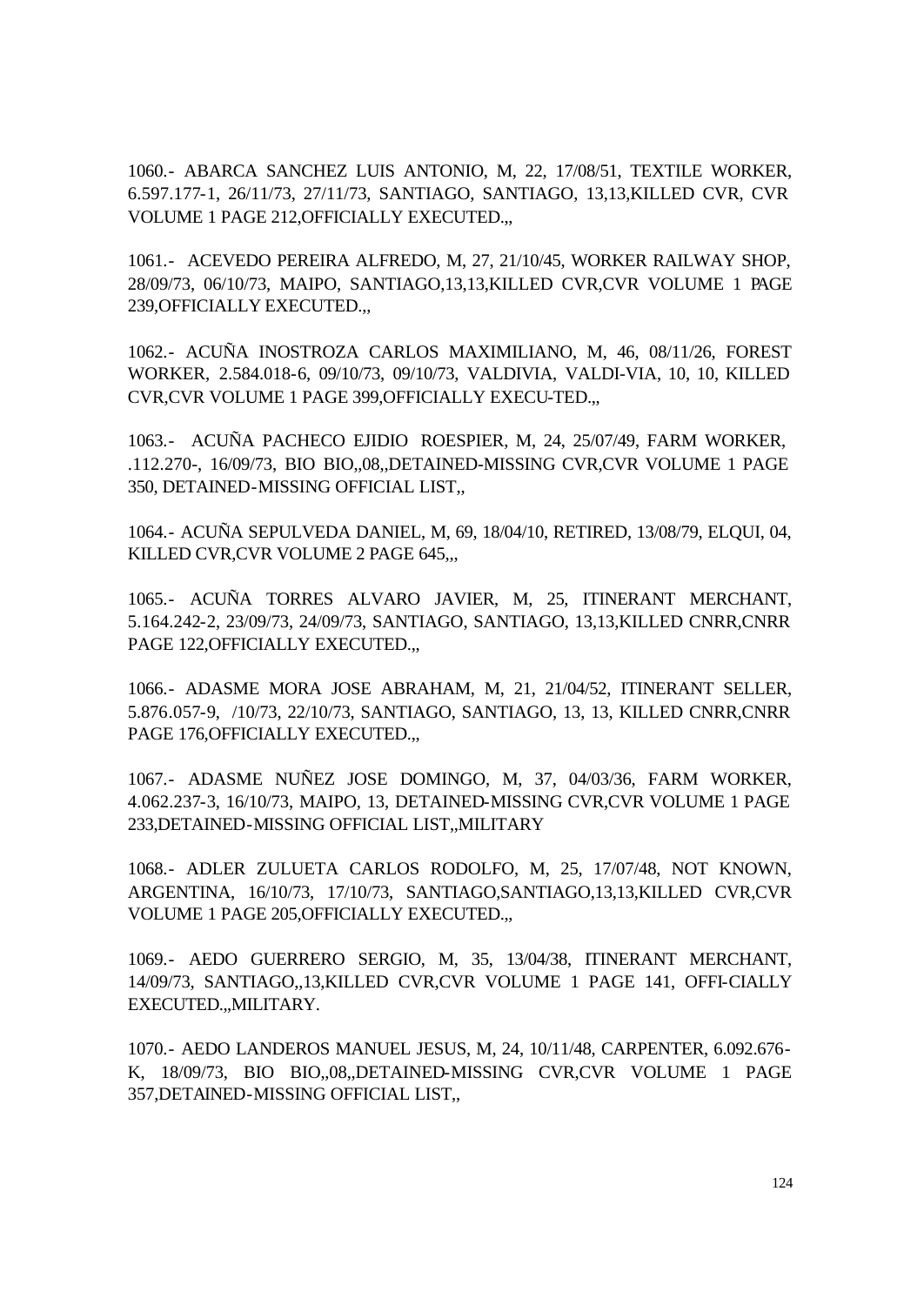1071.- AGUILAR NUÑEZ SERGIO EMILIO, M, 27, 20/10/45, MERCHANT, 5.195.100-K, 22/09/73, 23/09/73, SANTIAGO, SANTIAGO,13,13,KILLED CNRR,CNRR PAGE 118,,,

1072.- AGUILERA SOLIS DESIDERIO, M, 42, 10/02/31, FARM WORKER, 3.234.091-1, 20/09/73, BIO BIO,,08,,DETAINED-MISSING CVR,CVR VOLUME 1 PAGE 355,DETAINED-MISSING OFFICIAL LIST,,

1073.- ARIAS RAMIREZ LUIS ARMANDO, M, 22, 20/08/51, CRAFTSMAN, 6.878.570- 7, 22/09/73, 22/09/73, SANTIAGO, SANTIAGO, 13, 13,KILLED CNRR,CNRR PAGE 115,OFFICIALLY EXECUTED.,,CARABINEROS(PARA-MILITARY POLICE)

1074.- ARREDONDO GONZALEZ JUAN GUILLERMO, M, 33, 25/06/40, LATHE OPERATOR MECHANIC, 04.188.305-, 22/09/73, 23/09/73, SANTIAGO, SANTIAGO,13,13,KILLED CVR,CVR VOLUME 1 PAGE 170,OFFICIALLY EXECU-TED.,,CARABINEROS(PARA-MILITARY POLICE)

1075.- ARRIAGADA CORTES JOSE MANUEL, M, 19, SELLER, /10/73, 12/10/73, VALDIVIA, VALDIVIA, 10,10,KILLED CVR,CVR VOLUME 1 PAGE 403,,,

1076.- ASTUDILLO CELEDON JOSE LUIS, M, 16, 16/06/57, MOVER WORKER , 17/10/73, SANTIAGO, 13,,DETAINED-MISSING CNRR,CNRR PAGE 251,DETAINED-MISSING OFFICIAL LIST,,CARABINEROS(PARA-MILITARY POLICE)

1077.- ASTUDILLO MONSALVE CARLOS HUMBERTO, M, 38, 26/09/73, PRESS WORKER , 3.288.403-2, 25/09/73, 26/09/73, SANTIAGO, SANTIA-GO,13,13,KILLED CNRR,CNRR PAGE 126,,,CARABINEROS(PARA-MILITARY POLICE)

1078.- BARRIA BASSAY HECTOR ALEJANDRO, M, 27, 25/04/46, SCHOOL ASSISTANT , 5.760.307-0, 16/10/73, OSORNO,,10,,DETAINED-MISSING CVR,CVR VOLUME 1 PAGE 418,DETAINED-MISSING OFFICIAL LIST,,

1079.- BECERRA HIDALGO MIGUEL ANGEL, M, 00, BUILDING CONTRACTOR, INFORMERE DINA LINARES, PATRIA AND LIBERTAD, 29/07/74, LINA-RES,,07,KILLED CVR,CVR VOLUME 2 PAGE 501,OFFICIALLY EXECUTED.,,

1080.- BRAVO RIVAS GUILLERMO ALBERTO, M, 21, 26/05/52, UNEMPLO-YED, 06.518.228-9, 06/10/73, SANTIAGO, 13,,DETAINED-MISSING CNRR,CNRR PAGE 245DETAINED-MISSINGCIVIL POLICE,,CARABINEROS(PARA-MILITARY POLICE)

1081.- BRAVO ZUÑIGA CARLOS RAUL, M, 24, 28/03/49, PIONETA, 5.663.199-2, 17/09/73, 18/09/73, SANTIAGO, SANTIAGO, 13, 13, KILLED CNRR, CNRR PAGE 95,,,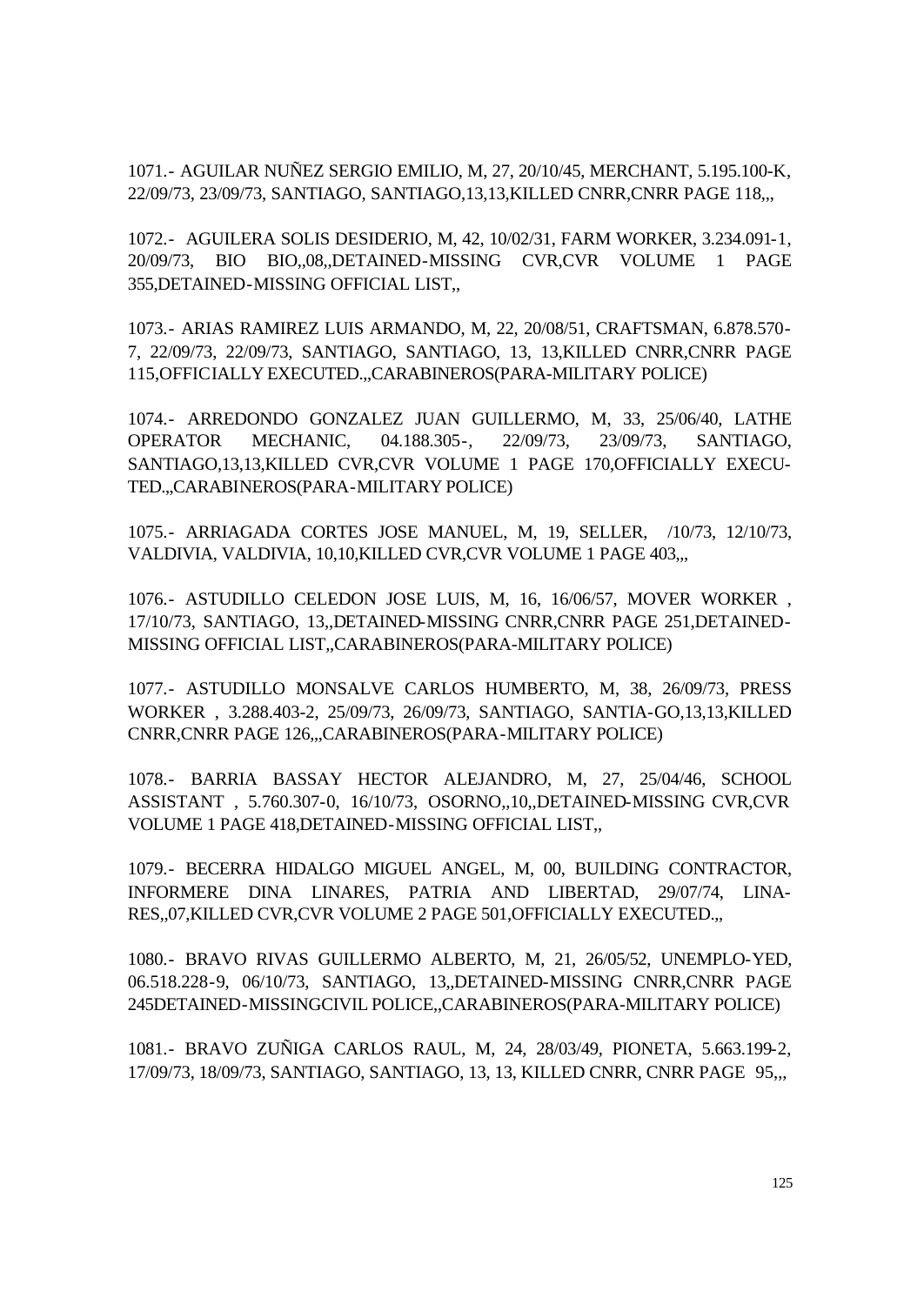1082.- CABRERA ORTIZ TRANSITO DEL CARMEN,M,28,04/05/45,TEXTILE WORKER, 4.879.129-8,27/09/73,09/10/73,CONCEPCION,CONCEPCION,08,08,KILLED CVR,CVR VOLUME 1 PAGE 330,OFFICIALLY EXECUTED.,,

1083.- CACERES MUÑOZ MANUEL DAVID, M, 60, 12/11/13, MUNICIPAL WORKER, 1.480.620-2, 19/12/73, 21/12/73, SANTIAGO, SANTIAGO,13,13,KILLED CVR,CVR VOLUME 1 PAGE 221,OFFICIALLY EXECU-TED.,,

1084.- CACERES PAVEZ GUILLERMO OF JESUS, M, 36, 04/06/37, ITINE-RANT MERCHANT, 4.150.085-9, 20/09/73, 21/09/73, SANTIAGO, SAN-TIAGO, 13,13, KILLED CNRR,CNRR PAGE 111,,,

1085.- CACERES PEREDO DANIEL ENRIQUE, M, 17, 03/03/57, NO ACTI-VITY, 20/07/74, 21/07/74, MAIPO, MAIPO,13,13,KILLED CVR,CVR VOLUME 2 PAGE 503,OFFICIALLY EXECUTED.,,MILITARY

1086.- CACERES SANTIBAÑEZ ROBERTO HERNAN, M, 16, 29/07/57, ITINE-RANT MERCHANT, 24/09/73, 24/09/73, SANTIAGO, SANTIAGO,13,13,KILLED CVR,CVR VOLUME 1 PAGE 174,OFFICIALLY EXECU-TED.,,CARABINEROS(PARA-MILITARY POLICE)

1087.- CADIZ MOLINA LUIS NELSON, M, 28, 23/07/45, MERCHANT, 5.870.255-2, 14/09/73, MAIPO,,13,,DETAINED-MISSING CVR,CVR VOLUME 1 PAGE 226,DETAINED-MISSING CLARIFIED,,

1088.- CADIZ NORAMBUENA JAIME DEL TRANSITO, M, 23, 07/03/51, WORKER, EX-GAP, 6.052.376-2, 17/07/74, SANTIAGO,,13,,DETAINED-MISSING CVR,CVR VOLUME 2 PAGE 508,DETAINED-MISSING OFFICIAL LIST,,

1089.- CALDERON CORTES LUIS ERNESTO, M, 22, 26/08/51, WORKER BUILDING, 6.854.185-9, 14/09/73, VALPARAISO, 05,KILLED CNRR,CNRR PAGE 81,

1090.- CALDERON NILO FRANCISCO JAVIER, M, 19, 23/01/54, FARM WORKER, 7.270.136-4, 03/10/73, 03/10/73, MAIPO, MAIPO, 13,13,KILLED CVR,CVR VOLUME 1 PAGE 230,DETAINED-MISSING CLARI-FIED,,MILITARY

1091.- CALDERON SALDAÑO SANTOS PASCUAL, M, 27, 26/12/45, FARM WORKER, 5.625.030-, 20/10/73, 23/10/73, MAIPO, MAIPO, 13, 13, KILLED CVR,CVR VOLUME 1 PAGE 234, OFFICIALLY EXECUTED...

1092.- CALFIL HUICHAMAN LORENZO MAXIMILIANO, M, 50, 05/09/24, MERCHANT, 3.209.948-3, 10/10/73, SANTIAGO,,13,,DETAINED-MISSING CNRR,CNRR PAGE 246,,,CARABINEROS(PARA-MILITARY POLICE)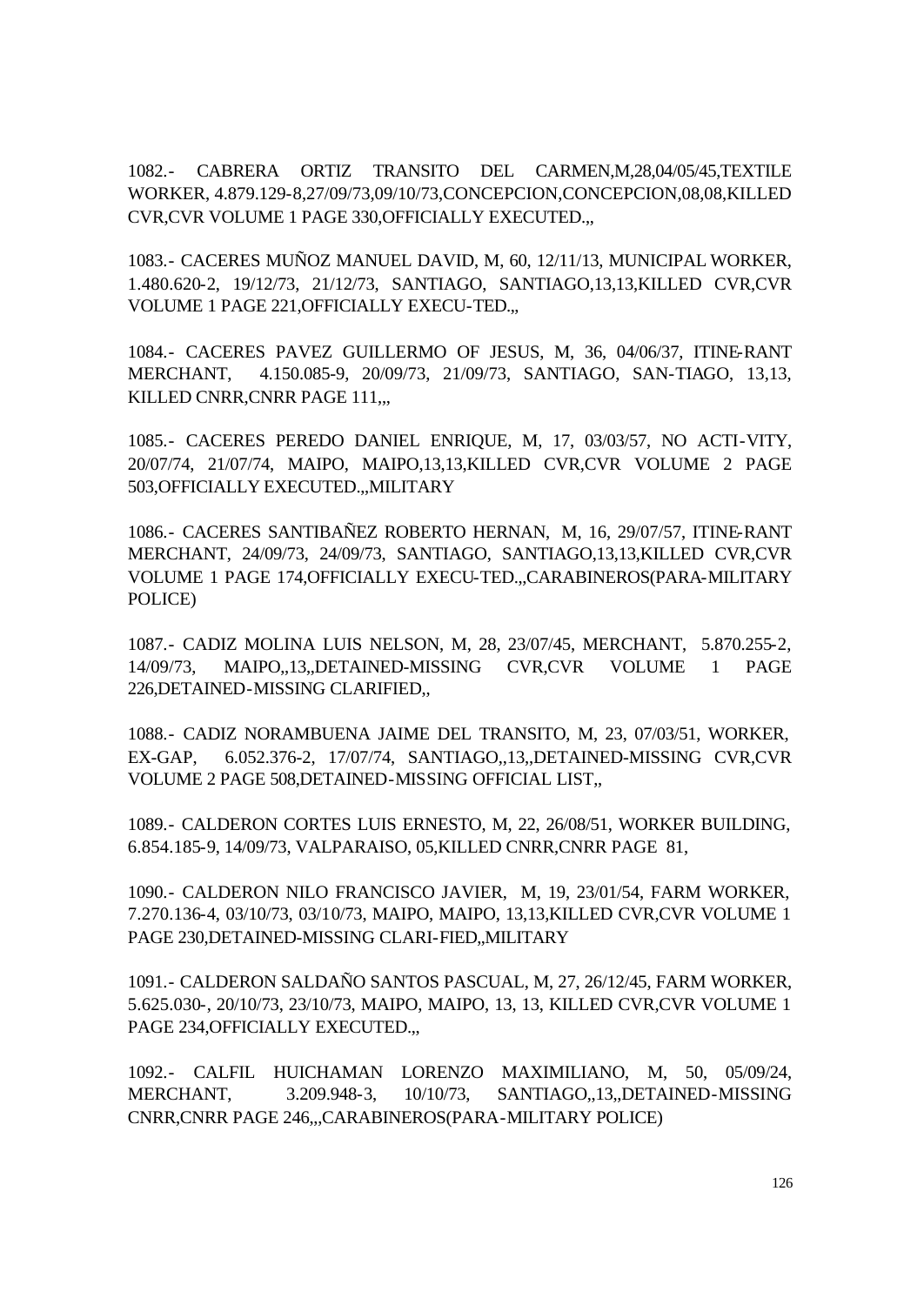1093.- CALZADILLA ROMERO IRAN DEL TRANSITO, M, 22, 17/11/51, TEXTILE WORKER, 06.467.697-0, 05/10/73, 20/12/73, CONCEPCION, CONCEPCION, 08,KILLED CVR,CVR VOLUME 1 PAGE 333,,,

1094.- CAMPOS DIAZ SEBASTIAN HERNALDO, M, 24, 10/04/49, ASSISTANT ELECTRICIAN, 2.387.046-0, 16/09/73, BIO BIO,,08,,DETAINED-MISSING CVR,CVR VOLUME 1 PAGE 354,DETAINED-MISSING OFFICIAL LIST,,

1095.- CAMPOS GATICA JUAN FERNANDO, M, 31, 26/01/42, ITINERANT MERCHANT, 02/10/73, 02/10/73, SANTIAGO, SANTIAGO, 13,13,KILLED CNRR,CNRR PAGE 138,,,

1096.- CAMPOS ROJAS ELSA OF LAS MERCEDES, F, 18, 22/02/55, WOR-KER, 7.511.643-8, 14/09/73, SANTIAGO, 13,KILLED CNRR,CNRR PAGE 296,OFFICIALLY EXECUTED.,UNDUE USE OF FORCE /EXHUMED FROM CEME-TERY YARD 29,CARABINEROS(PARA-MILITARY POLICE)

1097.- CAMPOS VINES HERIBERTO, M, 71, 02/07/02, FARMER, .805.167-4, 16/09/73, BIO BIO,,08,,DETAINED-MISSING CNRR,CNRR PAGE 230DETAINED-MISSING CIVIL POLICE,,

1098.- CAMUS SILVA BENJAMIN ADOLFO, M, 31, 28/08/42, FARM WORKER, 48.838. -, 20/10/73, 23/10/73, MAIPO, MAIPO,13,13,KILLED CVR,CVR VOLUME 1 PAGE 234, OFFICIALLY EXECUTED...

1099.- CANALES VENEGAS ISAIAS RODOLFO, M, 23, 02/06/50, CONCIERGE MADEMSA, 6.395.969-3, 04/10/73, SANTIAGO, 13,KILLED CVR V.P.,CVR VOLUME 1 PAGE 187,OFFICIALLY EXECUTED.,,

1100.- CANALES VIVANCO LUIS ALBERTO, M, 27, 10/06/46, EMPLOYEE, 05.575.850-6, 20/12/73, 21/12/73, SANTIAGO, SANTIAGO, 13, 13,KILLED CVR,CVR VOLUME 1 PAGE 220,OFFICIALLY EXECUTED.,,

CAÑAS ACEVEDO JUAN RAMIRO, M, 18, 21/04/55, ITINERANT MERCHANT, 6.924.032-1,20/09/73, 21/09/73, SANTIAGO, SANTIAGO, 13,13,KILLED CNRR,CNRR PAGE 111,OFFICIALLY EXECUTED.,,MILITARY

1101.- CANCINO ALCAINO EDUARDO GUILLERMO, M, 26, 04/05/48, WOR-KER, .158.390-, 21/08/74, 30/08/74, RANCAGUA, SANTIAGO (CERTIF.), 13, KILLED CVR, CVR VOLUME 2 PAGE 512,OFFICIALLY EXECUTED.,,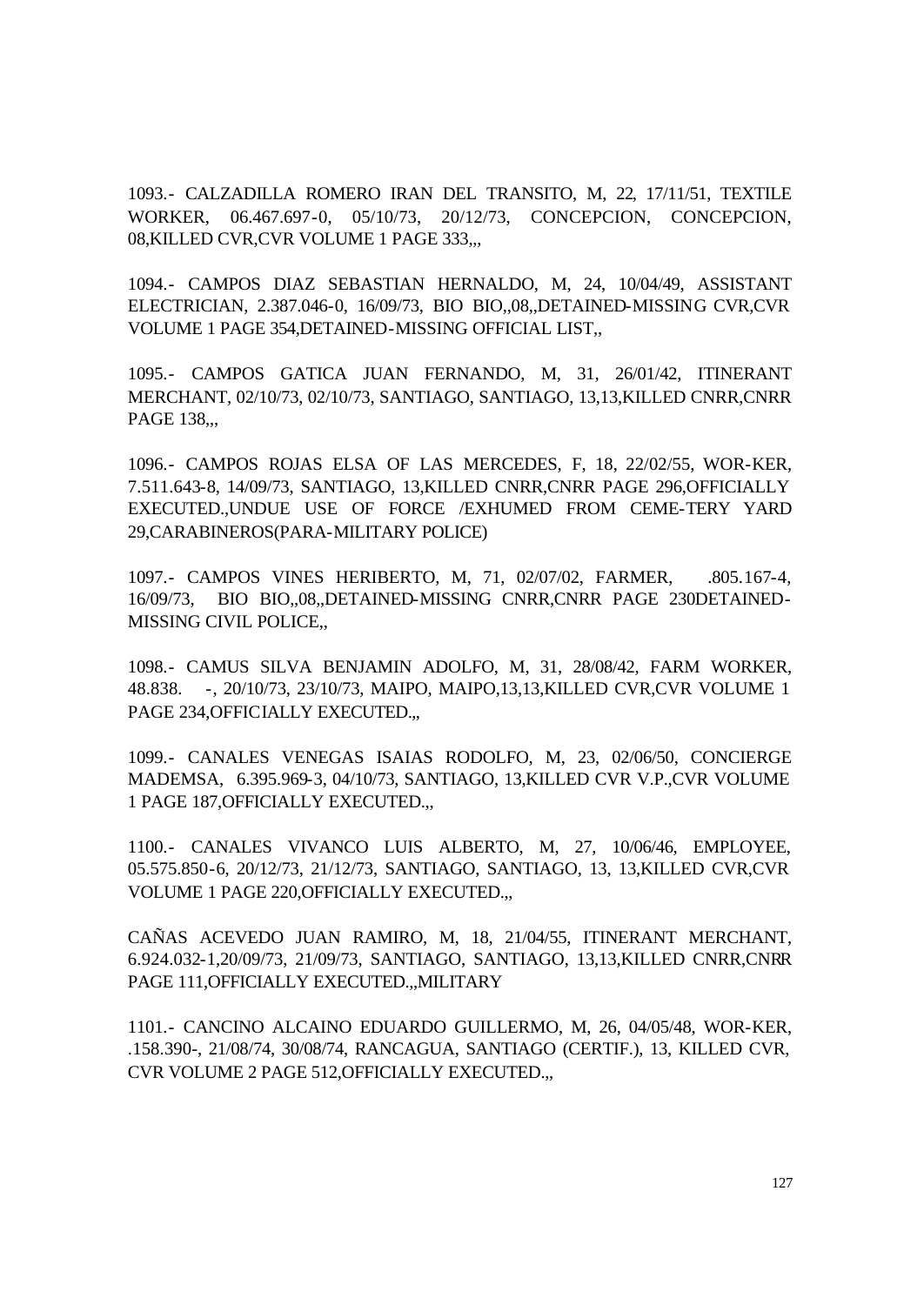1102.- CANDIA ACEVEDO MARIO ANGEL, M, 26, 10/08/47, ITINERANT MERCHANT, 6.694.844-7, 02/10/73, 02/10/73, SANTIAGO, SANTIAGO,13,13,KILLED CNRR,CNRR PAGE 139,OFFICIALLY EXECUTED.,,

1103.-CANDIA NUÑEZ HUGO DEL ROSARIO, M, 21, 07/10/52, EMPLOYEE, 06.090.763-3, 26/09/73, 11/10/73, CONCEPCION, CONCEPCION, 08,08,KILLED CVR,CVR VOLUME 1 PAGE 331,OFFICIALLY EXECUTED.,,

1104.- CANDIA SALINAS SERGIO ORLANDO, M, 28, 04/07/45, BUTCHER, 06.225.529-3, 20/10/73, 20/10/73, SANTIAGO, SANTIAGO, 13, 13, KILLED CVR,CVR VOLUME 1 PAGE 209,OFFICIALLY EXECUTED.,,CARABINE-ROS(PARA-MILITARY POLICE)

1105.- CANDIA VASQUEZ CARLOS GERMAN, M, 17, 07/07/56, ITINERANT MERCHANT, 7.695.612-K, 16/10/73, 18/10/73, SANTIAGO, SANTIAGO, 13,13,KILLED CNRR,CNRR PAGE 169,OFFICIALLY EXECUTED.,SETTLEMENT INTERVENTION ,FACH

1106.- CANELO MAUREIRA LUIS ENRIQUE, M, 22, 26/02/51, WORKER, .554.502-, 02/01/74, 02/01/74, VALPARAISO, VALPARAISO, 05, 05, KILLED CNRR,CNRR PAGE 189,,,

1107.- CANTO GUTIERREZ MANUEL FERNANDO, M, 18, 06/05/55, ITINE-RANT SELLER, 7.799.916-7, 05/10/73, 06/10/73, SANTIAGO, SANTIAGO, 13,13,DETAINED-MISSING CVR,CVR

VOLUME 1 PAGE 187,DETAINED-MISSING CLARIFIED,,MILITARY

1108.- CAPETILLO MORA RAMON ALFREDO, M, 25, 15/06/48, FARM WOR-KER, 6.063.209-K, 08/10/73, MAIPO,,13,,DETAINED-MISSING CVR,CVR VOLUME 1 PAGE 231,DETAINED-MISSING OFFICIAL LIST,,

1109.- CARCAMO NAVARRO DAGOBERTO SEGUNDO, M, 20, 21/07/53, WOR-KER, 07.269.257-8, 17/10/73, 17/10/73, LLANQUIHUE, LLANQUIHUE, 10, 10,KILLED CVR,CVR VOLUME 1 PAGE 421,OFFICIALLY EXECUTED.,,

1110.- CARDENAS GOMEZ EDGARD EUGENIO, M, 24, 03/02/49, RADIOTECH-NICIAN, 6.308.311-9, 05/10/73, OSORNO, 10,10,KILLED CVR,CVR VOLUME 1 PAGE 415,OFFICIALLY EXECUTED.,,

1111.- CARDENAS PEREZ JUAN CARLOS, M, 25, 28/08/49, WORKER BUIL-DING, 6.291.676-1, 05/02/74, MAGALLANES,,12,KILLED CNRR,CNRR PAGE 362,,POWER ABUSE,MILITAR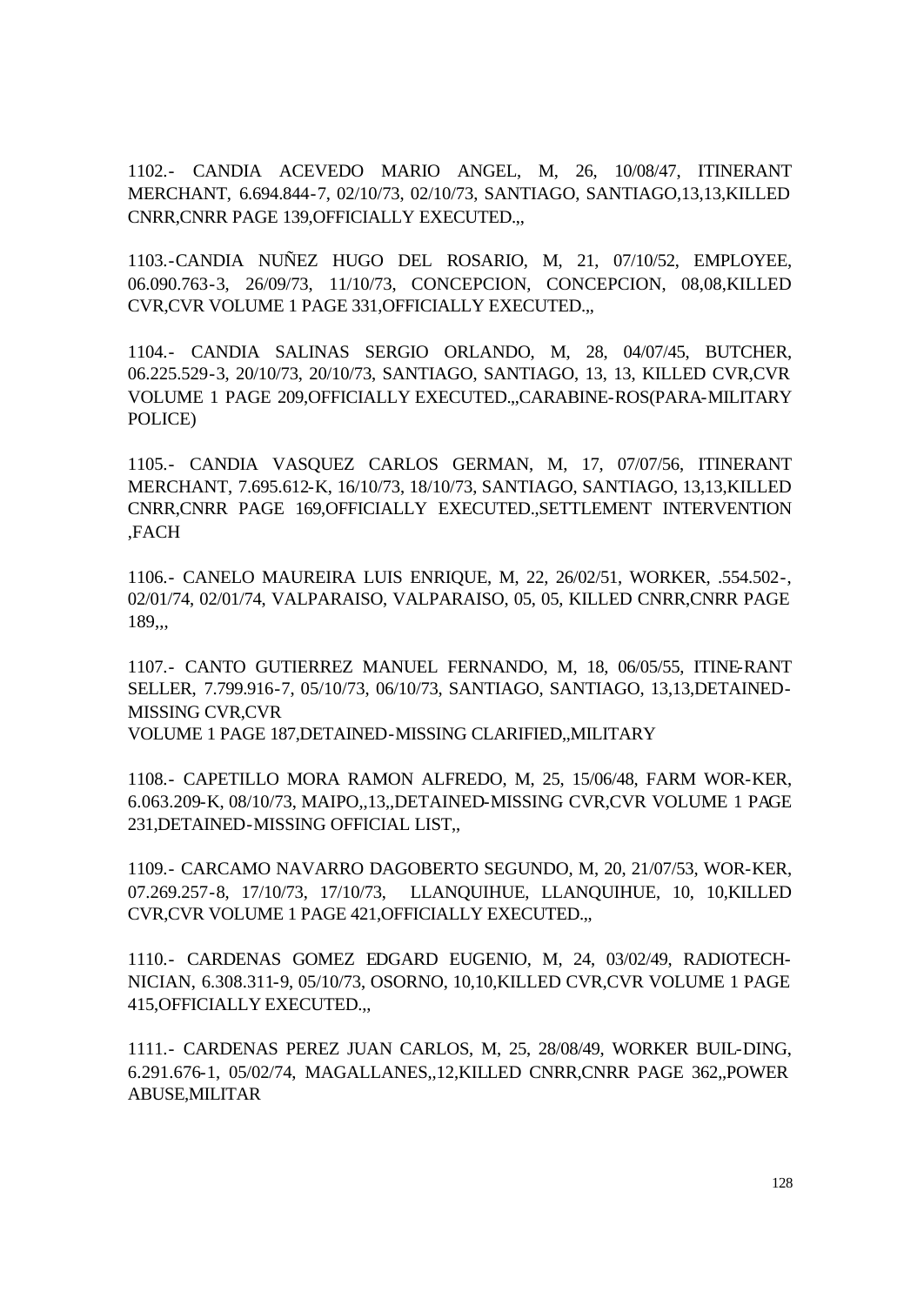1112.- CARDENAS SOTO HERNAN, M, 34, SHOEMAKER, 4.608.897-, 15/10/73, 15/10/73, SANTIAGO, SANTIAGO,13,13,KILLED CVR,CVR VOLUME 1 PAGE 209,OFFICIALLY EXECUTED.,,

1113.- CARDENAS VILLEGAS MARCELINO, M, 40, 06/01/33, TRACTOR DRIVER, 3.449.135-6, 30/12/73, OSORNO,,10,,DETAINED-MISSING CNRR,CNRR PAGE 266,DETAINED-MISSING OFFICIAL LIST,,

1114.- CARILAF HUENCHUPAN GREGORIA, F, 72, 20/10/, LADY OF THE HOUSE, 03.734.062-6, 16/11/73, CAUTIN,,09,KILLED CVR,CVR VOLUME 1 PAGE 384,,,CARABINEROS(PARA-MILITARY POLICE)

1115.- CARMONA PARADA ANGEL PATRICIO, M, 24, 19/01/50, ITINERANT SELLER, 6.416.642-5, 01/05/74, SANTIAGO,,13,KILLED CNRR,CNRR PAGE 362,OFFICIALLY EXECUTED.,POWER ABUSE,MILITARY

1116.- CARO BASTIAS LUIS HUMBERTO, M, 30, 03/08/43, LOADING WORKER, 4.947.515-2, 15/09/73, 15/09/73, SANTIAGO, SANTIAGO, 13,13, KILLED CNRR, CNRR PAGE 86, OFFICIALLY EXECUTED...

1117.- CARPANCHAI CHOQUE JERONIMO JORGE, M, 28, 30/09/45, DRIVER ENAEX, 5.580.824-4, 12/10/73, 19/10/73, EL LOA, EL LOA, 02, 02,KILLED CVR, CVR VOLUME 1 PAGE 270,OFFICIALLY EXECUTED.,,

1118.- CARRASCO CACERES CARLOS AURELIO, M, 26, 03/08/47, DRIVER, 05.407.710-6, 14/12/73, 31/12/73, SAN ANTONIO, SAN ANTONIO, 05, 05, KILLED CVR,CVR VOLUME 1 PAGE 299,OFFICIALLY EXECUTED.,,MILI-TARY

1119.- CARRASCO PEREIRA FERNANDO ALBINO, M, 25, 09/07/48, TAXI-DRIVER, 06.209.168-1, 14/09/73, 14/09/73, ÑUBLE, ÑUBLE,08,08,KILLED CVR,CVR VOLUME 1 PAGE

344,OFFICIALLY EXECUTED.,,CARABINERO(PARA-MILITARY POLICE)

1120.- CARRASCO RIVEROS JORGE, M, 27, WORKER BUILDING, 5.572.147-5, 20/09/73, 05/10/73, SANTIAGO, SANTIAGO, 13, 13,KILLED CNRR,CNRR PAGE 142,,,

1121.- CARRASCO TOLOZA ROBUSTIANO, M, 45, 12/12/27, FARMER, 02.720.845-2, 18/10/73, CONCEPCION, 08, KILLED CVR, CVR VOLUME 1 PAGE 331,,,

1122.- CARRASCO VARGAS ABEL, M, 39, 12/10/33, WORKER ENDESA, EX UNION LEADER, 3.382.395-9, 27/09/73,,BIO BIO,,08,,DETAINED-MIS-SING CVR,CVR VOLUME 1 PAGE 362,,,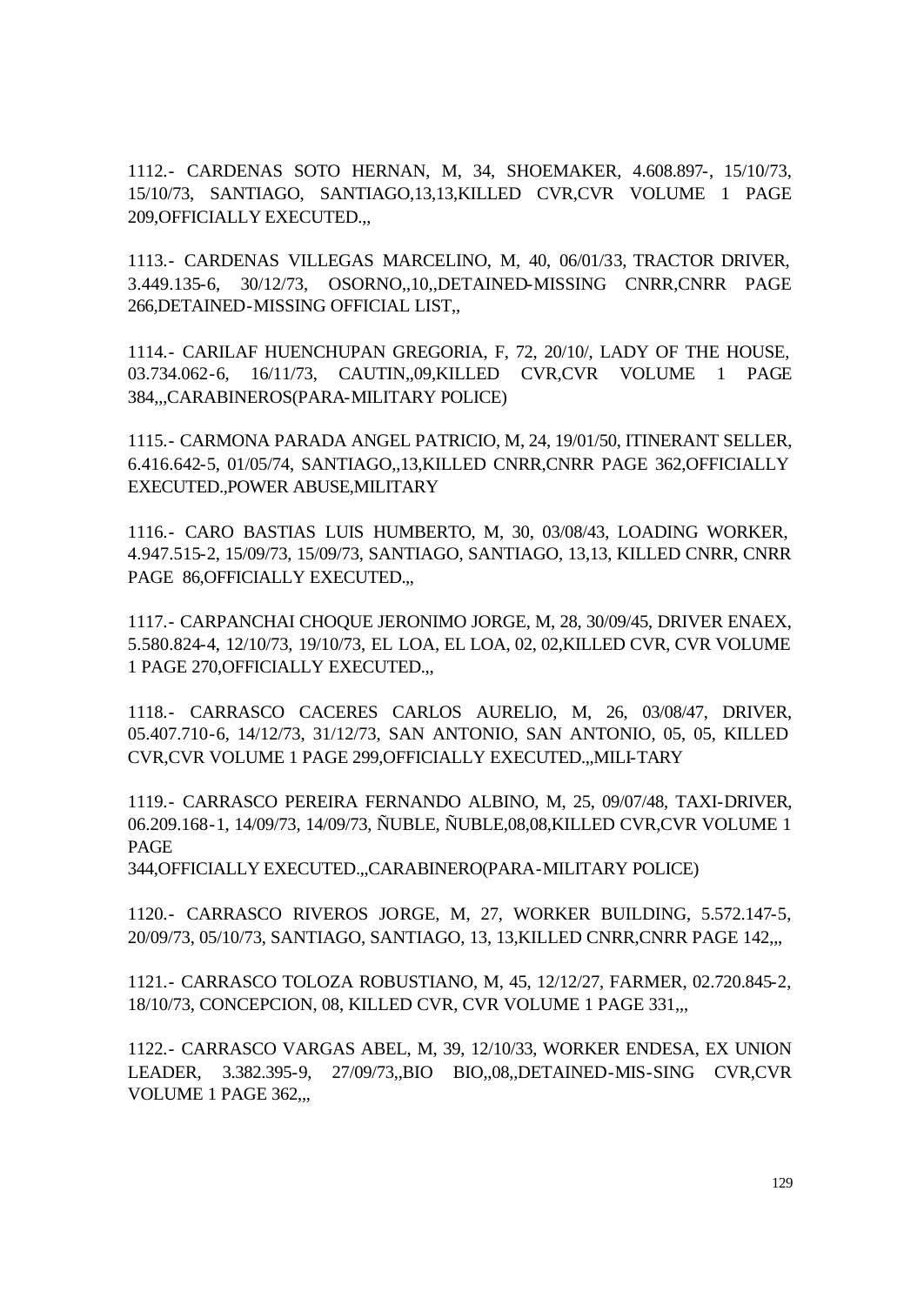1123.- CARRERO CHANQUEO RAMON, M, 53, 31/08/20, FARM WORKER, 5.874.383- 6, 21/11/73, 21/11/73, CAUTIN, CAUTIN,09,09,KILLED CNRR,CNRR PAGE 183,,,MILITARY

1124.- CARVAJAL GONZALEZ AGAPITO DEL CARMEN, M, 31, 28/11/41, DRIVER SANITARY WORKS , 04.730.948-4, /10/73, 17/10/73, COPIA-PO, COPIAPO, 03, 03, KILLED CVR,CVR VOLUME 1 PAGE 279,OFFICIALLY EXECUTED.,,

1125.- CARVAJAL GONZALEZ FERNANDO DEL CARMEN, M, 30, 05/07/43, OFFICE EMPLOYEE , 04.913.199-2, 22/09/73,1 6/10/73, COPIAPO, COPIAPO, 03,03, KILLED CVR,CVR VOLUME 1 PAGE 279,OFFICIALLY EXECUTED.,,

1126.- CARVALLO LIRA ENRIQUE ARMANDO, M, 21, 13/11/51, NO ACTI-VITY, 6.464.486-6, /09/73, 27/09/73, SANTIAGO, SANTIAGO, 13, 13, KILLED CNRR, CNRR PAGE 129, OFFICIALLY EXECUTED...

1127.- CASANOVA PINO MARIO EDUARDO, M, 34, 29/07/39, TEMPORARY WORKS , 4.441.476-7, 17/09/73, 26/09/73, SANTIAGO, SANTIAGO, 13,13, KILLED CNRR (DD),CNRR PAGE 123 DETAINED-MISSINGCIVIL POLI-CE,DEATH NON REGISTERED, REMAINS NOT DELIVERED,CARABINEROS(PARA-MILITARY POLICE) 4TA

1128.- CASTAÑEDA ESCOBAR MARIO ANTONIO, M, 51, 25/05/22, ELECTRI-CIAN, 1.511.252-2, 23/09/73, 24/09/73, SANTIAGO, SANTIAGO, 13,13,KILLED CNRR,CNRR PAGE 124, OFFICIALLY EXECUTED...

1129.- CASTILLO AHUMADA LUIS ANTONIO, M, 22, 15/03/51, NOT KNOWN, 06.485.316-3, /09/73, 03/10/73, BIO BIO,BIO BIO,08,08,KILLED CNRR,CNRR PAGE 306,,UNDUE USE OF FORCE,CARABINEROS(PARA-MILITARY POLICE)

1130.- CASTILLO ALEGRIA VICTOR MOISES, M, 27, 25/07/46, WATCHMA-KER, EX-LOCAL LEADER, 5.785.047-7, 09/10/73, 10/10/73, SANTIAGO, SANTIAGO,13,13,KILLED CVR,CVR VOLUME 1 PAGE 195,OFFICIALLY EXECU-TED.,,CARABINERO(PARA-MILITARY POLICE)S.RENCA

1131.- CASTILLO ANDRADE MAGUINDO ANTONIO, M, 40, 14/04/33, EMPLO-YEE, 3.531.803-8, 15/09/73, 17/10/73, COPIAPO, COPIAPO, 03,03,KILLED CVR,CVR VOLUME 1 PAGE 281,OFFICIALLY EXECUTED.,,

1132.- CASTILLO BARRUETO VICTOR MANUEL, M, 27, 03/02/46, MER-CHANT, 5.019.923-1, 19/09/73, 19/09/73, SANTIAGO, SANTIAGO, 13,13,KILLED CNRR, CNRR PAGE 102,EXECUTED F.L.,,CARABINEROS(PARA-MILITARY POLICE)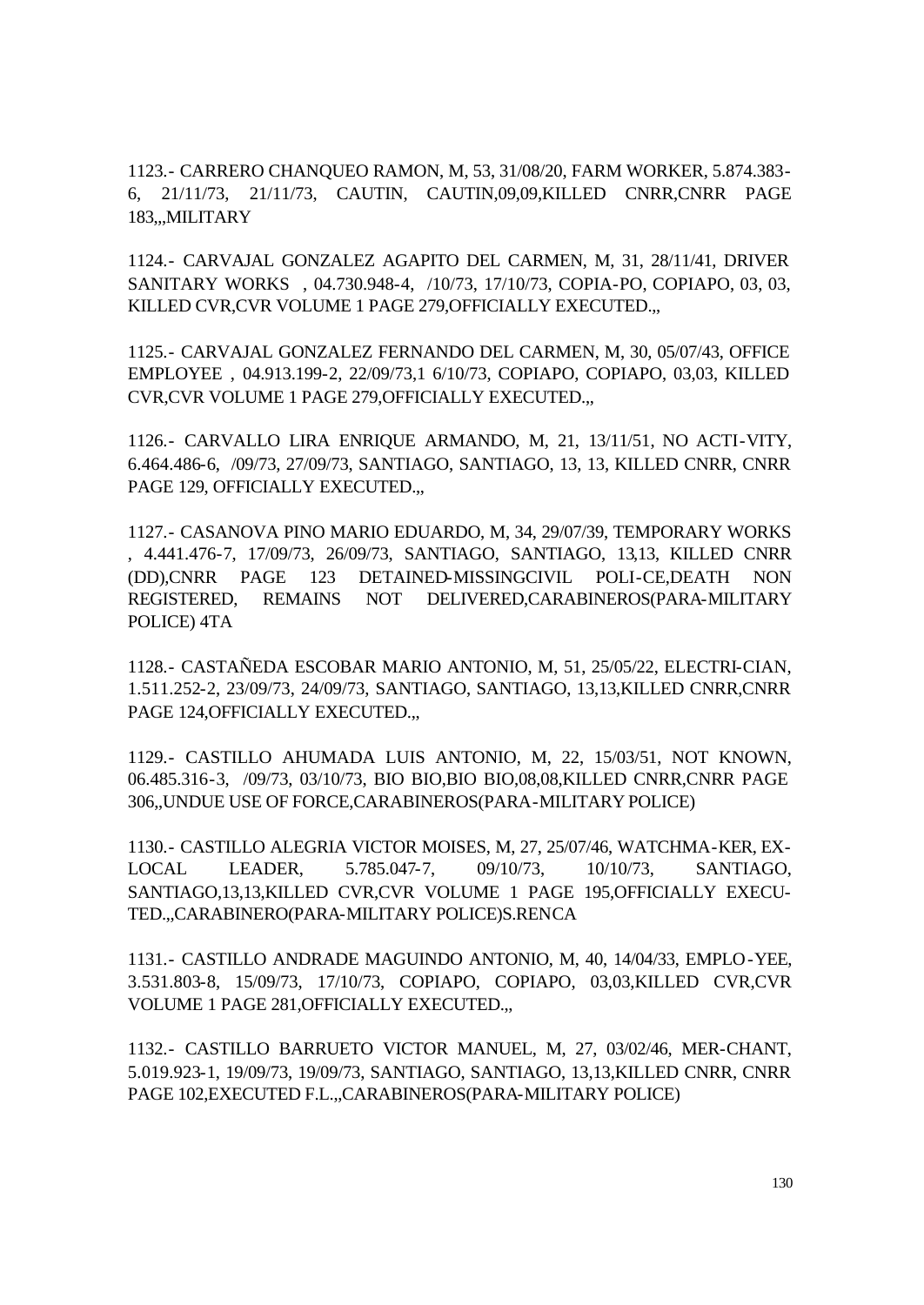1133.- CASTILLO CASTILLO ROMAN ARMANDO, M, 18, 17/09/55, ITINE-RANT SELLER, 7.689.150-8, 19/09/73, 19/09/73, SANTIAGO, SANTIAGO, 13, 13, KILLED CNRR,CNRR PAGE 102,OFFICIALLY EXECUTED.,,CARABINE-ROS(PARA-MILITARY POLICE)

1134.- CASTILLO SOTO MANUEL SEGUNDO, M, 27, 06/08/46, UPHOLSTE-RER, 4.447.264-, 01/02/74, 02/02/74, SANTIAGO, SANTIAGO, 13,13, KILLED CNRR,CNRR PAGE 192,OFFICIALLY EXECUTED.,,

1135.- CASTRO ALVAREZ JOSE EUGENIO, M, 21, 19/12/51, SHOEMAKER, 5.877.125- 2, 14/09/73, CONCEPCION,,08,,DETAINED-MISSING CVR,CVR VOLUME 1 PAGE 327,DETAINED-MISSING OFFICIAL LIST,,CARABINEROS(PARA-MILITARY POLICE)

1136.- CASTRO BRITO JUAN ISAIAS, M, 28, 23/10/45, WORKER BUIL-DING, 4.778.877-3, 19/05/74, SANTIAGO,,13,,DETAINED-MISSING CVR,CVR VOLUME 2 PAGE 490,DETAINED-MISSING OFFICIAL LIST,,

1137.- CASTRO CALDERA RAUL HUMBERTO, M, 23, 17/05/50, EMPLOYEE RAILWAY SHOP, 5.741.842-, 28/09/73, 06/10/73, MAIPO, MAIPO, 13, 13, KILLED CVR,CVR VOLUME 1 PAGE 240,OFFICIALLY EXECUTED.,,

1138.- CASTRO LOPEZ CARLOS ALBERTO, M, 20, 16/11/52, ITINERANT MERCHANT, 7.697.864-6, 15/09/73, 15/09/73, SANTIAGO, SANTIAGO, 13,13,KILLED CVR,CVR VOLUME 1 PAGE 148,OFFICIALLY EXECUTED.,,MILITARY

1139.- CASTRO LOPEZ DANIEL ANTONIO, M, 68, 13/06/05, MERCHANT AND CORRESPONDENT, EX-COUNCILOR, . 83.626-5, 10/10/73,, VALDIVIA, 10, DETAINED-MISSING CVR,CVR VOLUME 1 PAGE 401,DETAINED-MISSING OFFICIAL LIST,,

1140.- CASTRO SAAVEDRA SERGIO MANUEL, M, 15, 29/10/57, ASSISTANT ITINERANT MARKET , 15/10/73, 15/10/73, SANTIAGO, SANTIAGO, 13,13,KILLED CVR,CVR VOLUME 1 PAGE 201,OFFICIALLY EXECUTED.,,CARABINERO(PARA-MILITARY POLICE)S.MILITARY.CO.RENC

1141.- CASTRO SAEZ HECTOR GUILLERMO, M, 16, 24/12/56, FARM WOR-KER, 7.641.477-7, 24/09/73, 08/03/74, MAIPO, MAIPO,13,13,DETAI-NED-MISSING CVR,CVR VOLUME 1 PAGE 229,DETAINED-MISSING CLARI-FIED,,MILITARY

1142.- CATALAN LIZANA LUIS ELOY, M, 46, 06/05/27, WORKER, 2.499.664-6, 16/09/73, SANTIAGO,,13,KILLED CNRR,CNRR PAGE 91,,,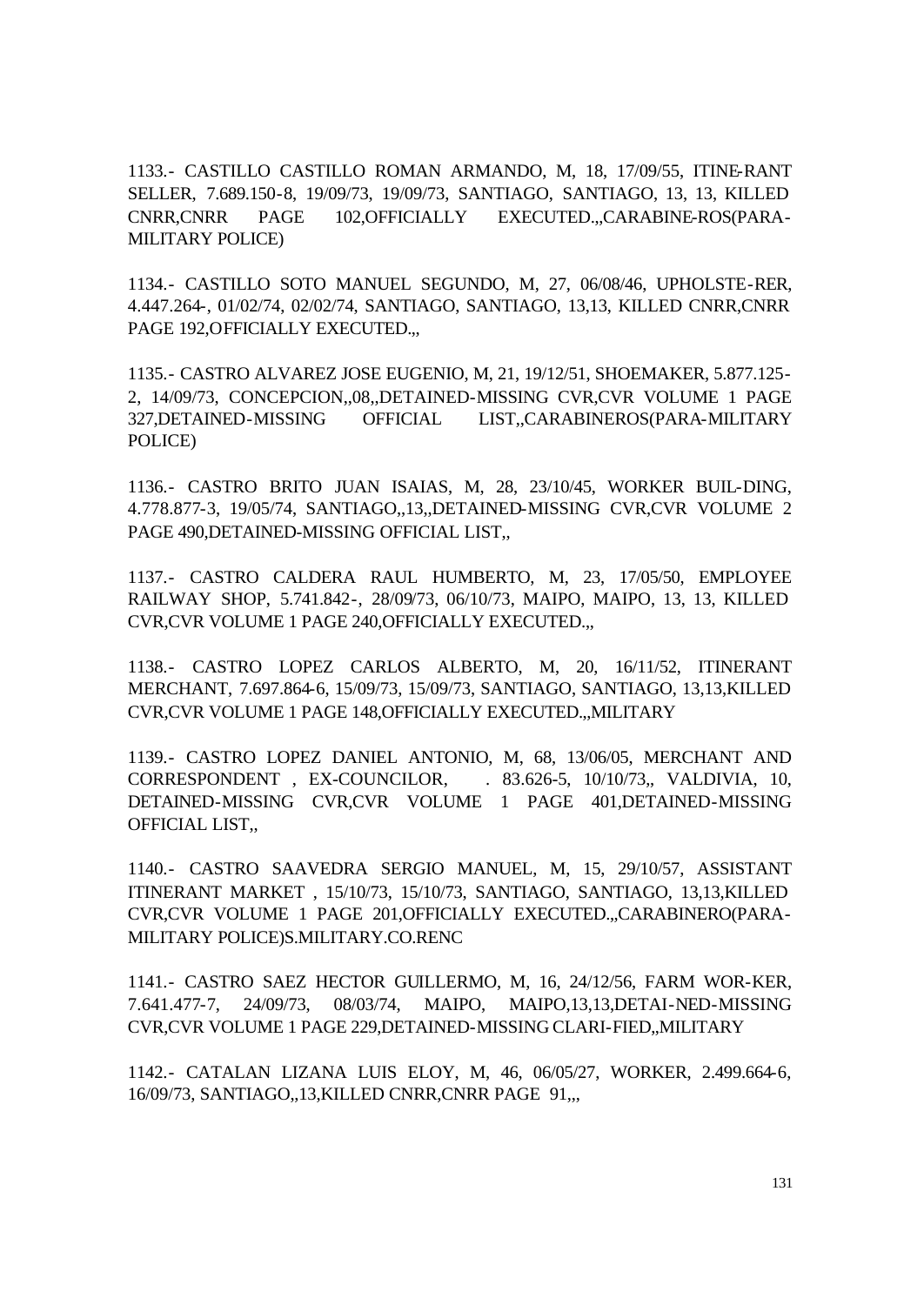1143.- CATALAN PAILLAL MANUEL ELIAS, M, 27, 26/07/46, SMALL FARMER, 5.493.847-0, 13/09/73, CAUTIN,,09,,DETAINED-MISSING CVR,CVR VOLUME 1 PAGE 381,DETAINED-MISSING OFFICIAL LIST,,

1144.- CAYUAN CANIUQUEO MAURICIO SEGUNDO, M, 22, 28/06/51, WOR-KER, 6.282.059-4, 02/10/73, 02/10/73, SANTIAGO, SANTIAGO, 13,13,KILLED CVR,CVR VOLUME 1 PAGE 183,OFFICIALLY EXECUTED.,,CARAB.COMI 12

1145.- CAYUL TRANAMIL SEGUNDO, M, 34, 23/08/39, SMALL FARMER, 4.444.667- 7, /05/74, 03/06/74, CAUTIN, CAUTIN, 09, 09, KILLED CNRR,CNRR PAGE 198,,,

1146.- CAYUMAN CAYUMAN CARLOS ALBERTO, M, 31, 05/08/42, WORKER FOREST WORKER, 7.028.627-0, 10/10/73, VALDIVIA,,10,,DETAINED-MISSING CVR, CVR VOLUME 1 PAGE 401,..

1147.- CEA CABEZAS PEDRO PASCUAL, M, 50, 10/11/23, PEASANT , 3.753.094-8, 12/10/73, BIO BIO,,08,,DETAINED-MISSING CVR,CVR VOLUME 1 PAGE 353,DETAINED-MISSING OFFICIAL LIST,,

1148.- CEA FIGUEROA HERNAN, M, 38, 25/05/35, TEXTILE WORKER, 03.555.031-, 12/09/73, 15/09/73, SANTIAGO, SANTIAGO, 13,13,KILLED CVR,CVR VOLUME 1 PAGE 144,,,CARABINEROS(PARA-MILITARY POLICE)

1149.- CENDAN ALMADA JUAN ANGEL, M, 22, 28/01/51, EMPLOYEE HOTEL TUPAHUE, FROM URUGUAY, MOVIMIENTO TUPAMARO, 12/09/73, SANTIAGO, 13, DETAINED-MISSING CNRR, CNRR PAGE 225, MILITARY

1150.- CEPEDA VENEGAS AUGUSTO RAMON, M, 20, 06/05/53, ELECTRICIAN, 6.360.252-3, 19/09/73, 20/09/73, SANTIAGO, SANTIAGO, 13,13, KILLED CNRR,CNRR PAGE 107...

1151.- CERDA LUCERO JUAN BAUTISTA, M, 27, 15/10/45, BUSDRIVER , /09/73, 16/09/73, SANTIAGO, SANTIAGO,13,13,KILLED CVR,CVR VOLUME 1 PAGE155,OFFICIALLY EXECUTED.,,

1152.- CERDA ZUÑIGA PEDRO ANTONIO, M, 33, 28/04/40, FARM WORKER, 4.450.618-1, 13/09/73, 13/09/73, MELIPILLA, MELIPILLA, 13,13, KILLED CNRR (DD), CNRR PAGE 93,DETAINED-MISSING OFFICIAL LIST,DEATH NON REGISTERED, REMAINS NOT DELIVERED,MILITARY

1153.- CERNA HUARD OSVALDO DEL CARMEN, M, 22, 18/09/52, ACCOUN-TANT, HEAD OF SALES SOCOAGRO, 6.916.637-7, 15/11/74, CAUTIN,,09,,DETAINED-MISSING CVR,CVR VOLUME 2 PAGE 563,DETAINED-MISSING OFFICIAL LIST,,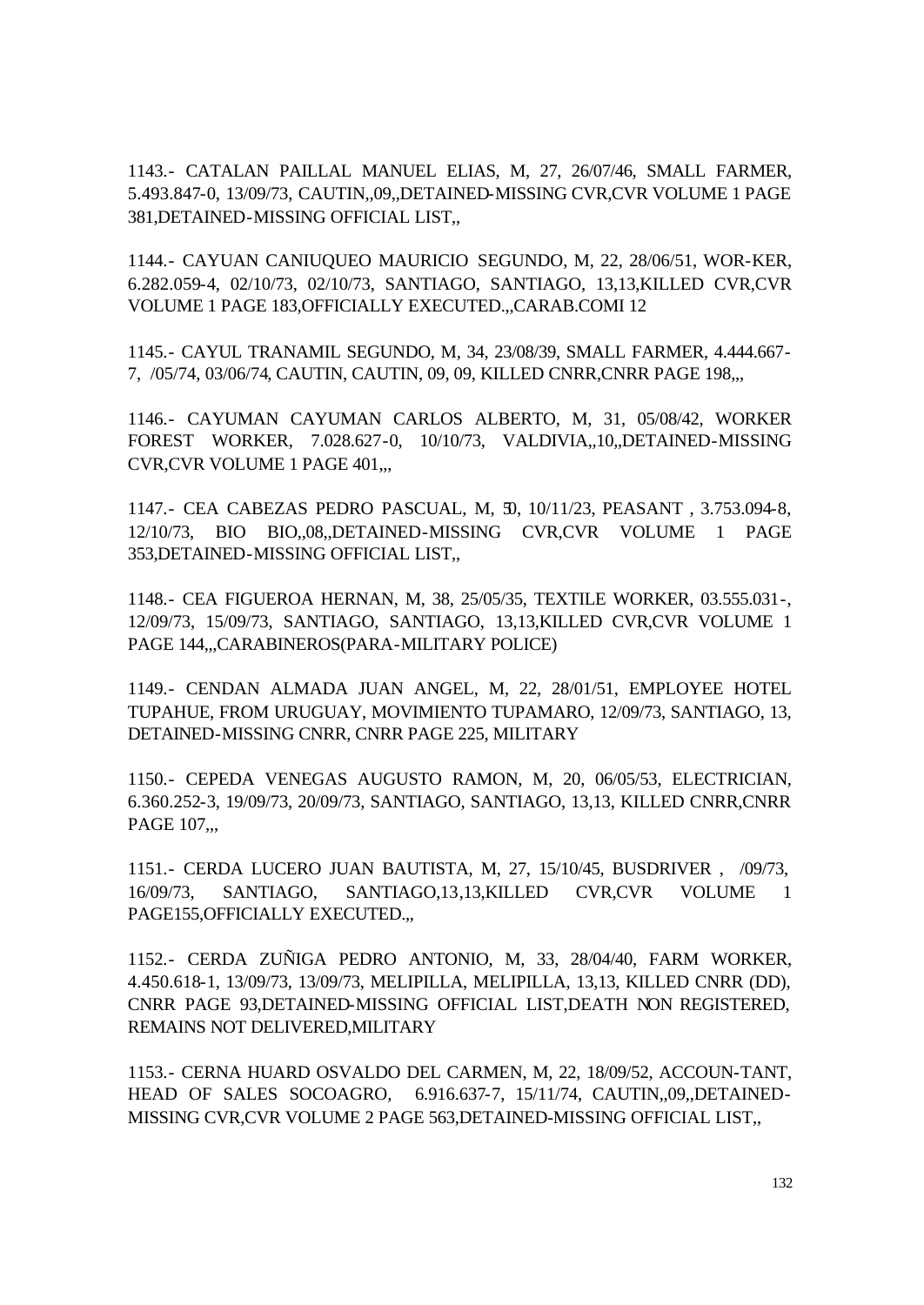1154.- CERON BARROS JUAN ARTURO, M, 32, ITINERANT MERCHANT, 19/09/73, 26/09/73, SANTIAGO, SANTIAGO, 13, 13, KILLED CVR,CVR VOLUME 1 PAGE 175,OFFICIALLY EXECUTED.,,CARMIL

1155.- CESPEDES PINTO ALFONSO, M, 54, 11/05/19, SHOEMAKER, .561.635-2, 19/09/73, CAUTIN, 09,,DETAINED-MISSING CNRR,CNRR PAGE 232,,,CARABINEROS(PARA-MILITARY POLICE)

1156.- CID CID LUIS ALBERTO, M, 47, 07/07/26, FARM WORKER, . 41.241-, 20/09/73, BIO BIO,,08,,DETAINED-MISSING CVR,CVR VOLUME 1 PAGE 357,DETAINED-MISSING OFFICIAL LIST,,

1157.- CID FUENTEALBA CRISTINO HUMBERTO, M, 41, 22/01/32, FARM WORKER, 3.257.523-4, 13/09/73, BIO-BIO,,08,,DETAINED-MISSING CVR,CVR VOLUME 1 PAGE 356,,,

1158.- CIFUENTES NORAMBUENA GASTON EDUARDO, M, 25, 28/01/49, MERCHANT, 6.025.839-2, 03/12/74, SANTIAGO,,13,,DETAINED-MISSING CVR,CVR VOLUME 2 PAGE 571,DETAINED-MISSING OFFICIAL LIST,,

1159.- CLAVERIA INOSTROZA JORGE CRISTIAN, M, 19, 01/09/54, SE-LLER, 10/10/73, 18/10/73, SANTIAGO, SANTIAGO, 13, 13, KILLED CVR,CVR VOLUME 1 PAGE 207,OFFICIALLY EXECUTED.,,

1160.- COBO AHUMADA JORGE RAUL, M, 28, 09/01/45, NO ACTIVITY, /09/73, 27/09/73, SANTIAGO, SANTIAGO, 13, 13,KILLED CNRR,CNRR PAGE 131,OFFICIALLY EXECUTED.,,

1161.- COLPIHUEQUE LICAN ELEUTERIO RAMON, M, 26, 28/06/47, SMALL FARMER, 5.919.268-K, /10/73, CAUTIN,,09,,DETAINED-MISSING CNRR,CNRR PAGE 259,,,MILITARY

1162.- COLPIHUEQUE NAVARRETE ALBERTO, M, 57, 01/01/16, SMALL FARMER, 2.716.650-4, /10/73, ,CAUTIN,,09,,DETAINED-MISSING CNRR,CNRR PAGE 259,,,MILITARY

1163.- COLLIO NAIN HERIBERTO, M, 50, FARMER, 08/10/73, 08/10/73, CAUTIN, CAUTIN, 09, 09, KILLED CVR, CVR VOLUME 1 PAGE 384,MILIT/CARAB/CIV

1164.- CONCHA VILLEGAS HUGO ANTONIO, M, 29, 11/08/45, WORKER MECHANIC, EX-UNION LEADER COMANDARI, 4.963.758-6, 13/08/74, SANTIAGO,,13,,DETAINED-MISSING

133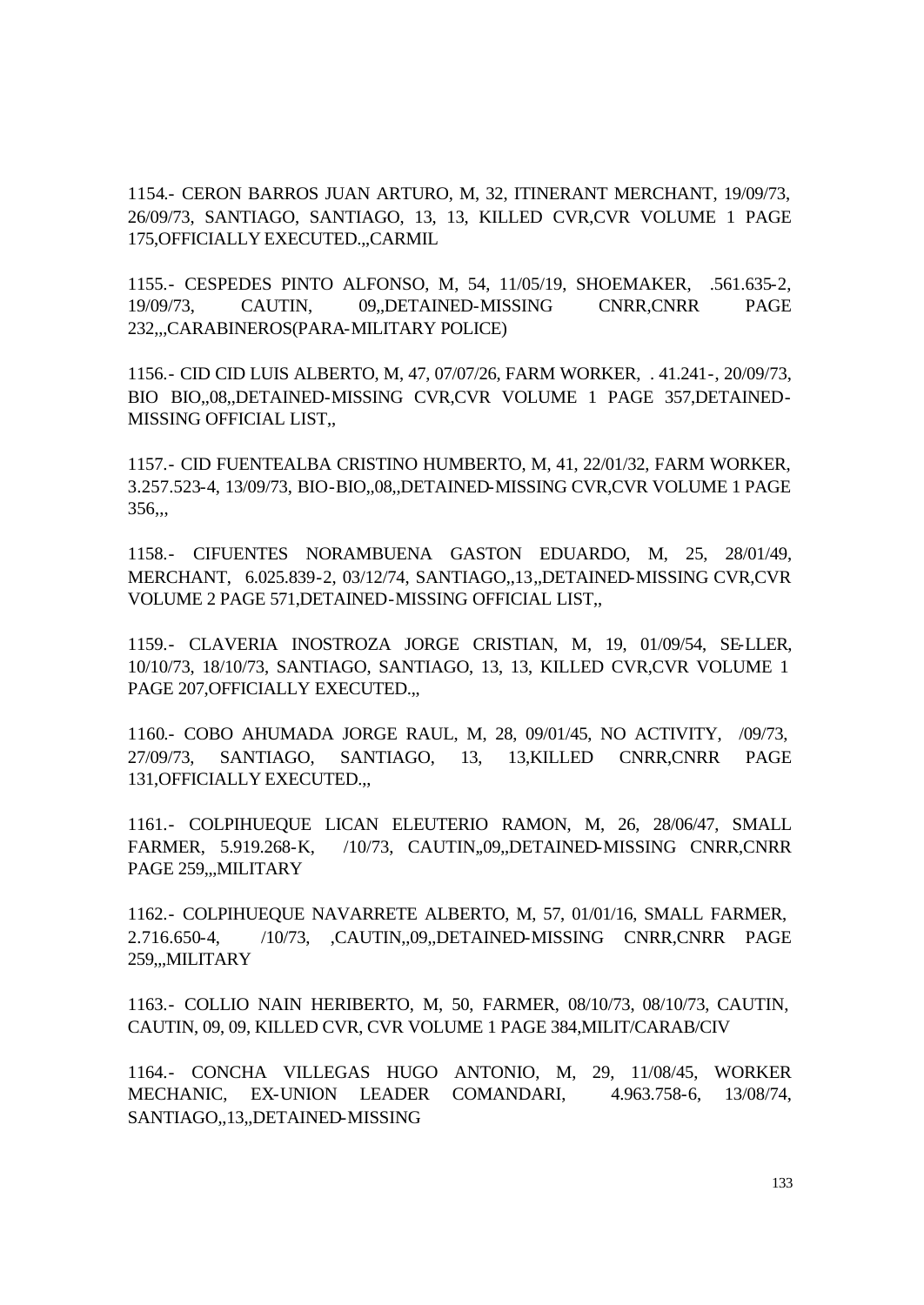CVR,CVR VOLUME 2 PAGE 548,DETAINED-MISSING OFFICIAL LIST,,

1165.- CONEJEROS TRONCOSO JOSE ENRIQUE, M, 32, 18/08/41, FARM WORKER, 4.693.259-5, 02/10/73, CAUTIN,,09,,DETAINED-MISSING CVR,CVR VOLUME 1 PAGE 383,,,

1166.- CONTRERAS CACERES AUDITO NEFTALI, M, 21, 19/06/53, FURNI-TURE WORKER, 6.965.328-6, 23/09/73, 05/10/73, SANTIAGO, SANTIAGO, 13,13,KILLED CNRR,CNRR PAGE 143,OFFICIALLY EXECUTED.,,MILITARY

1167.- CONTRERAS ESCAMILLA LUIS HERIBERTO, M, 43, 01/10/30, ELECTRICAL TECHNICIAN , 2.871.685-, 10/11/73, 15/11/73, SANTIAGO, SANTIAGO, 13, 13, KILLED CVR,CVR VOLUME 1 PAGE 243,,,

1168.- CONTRERAS GODOY JORGE ABEL, M, 31, 27/09/42, ELECTRICIAN, 4.743.713-K, 01/10/73, 16/10/73, CHOAPA, ELQUI, 04,04,KILLED CVR,CVR VOLUME 1 PAGE 287,OFFICIALLY EXECUTED.,,

1169.- CONTRERAS PLOTSQUI EXEQUIEL ZIGOMAR, M, 21, 09/07/52, SPORTSMAN, 987.509-2, 30/03/74, CAUTIN,,09,KILLED CVR,CVR VOLUME 2 PAGE 743,,,EFECT.EJERCITO

1170.- CONTRERAS SANTANDER AGUSTIN, M, 32, 15/05/42, WORKER, 4.369.516-9, 09/09/74, 11/09/74, SANTIAGO, SANTIAGO, 13, 13, KILLED CNRR,CNRR PAGE 201,

1171.- CORDERO MUÑOZ LUIS ALBERTO, M, 33, 06/05/40, DRIVER, 4.372.855-5, 20/03/74, SANTIAGO, 13,,DETAINED-MISSING CVR,CVR VOLUME 2 PAGE 489,DETAINED-MISSING OFFICIAL LIST,,MILITARY

1172.- CORDOVA YAÑEZ JUAN MIGUEL, M, 38, 12/06/35, MASON, 07/10/73, 07/10/73, SANTIAGO, SANTIAGO, 13, 13, KILLED CNRR,CNRR PAGE 148,OFFICIALLY EXECUTED.,,CARABINEROS(PARA-MILITARY POLICE)

1173.- CORIA CALDERON JUAN JORGE, M, 19, 07/06/54, WORKER, 23/09/73, 23/09/73, SANTIAGO, SANTIAGO,13,13,KILLED CNRR,CNRR PAGE 119,OFFICIALLY EXECUTED.,,F.CONJUNTAS

1174.- CORONADO ASTUDILLO JOSE ABEL, M, 20, 19/12/52, WORKER ENDESA, 6.528.173-2, 17/09/73, BIO BIO,,08,,DETAINED-MISSING CVR,CVR VOLUME 1 PAGE 351,DETAINED-MISSING OFFICIAL LIST,,

1175.- CORTES AMAYA RUBEN DEL CARMEN, M, 26, 09/04/47, SHOEMAKER, 10/10/73,11/10/73, SANTIAGO, SANTIAGO, 13, 13, KILLED CNRR,CNRR PAGE 155,,,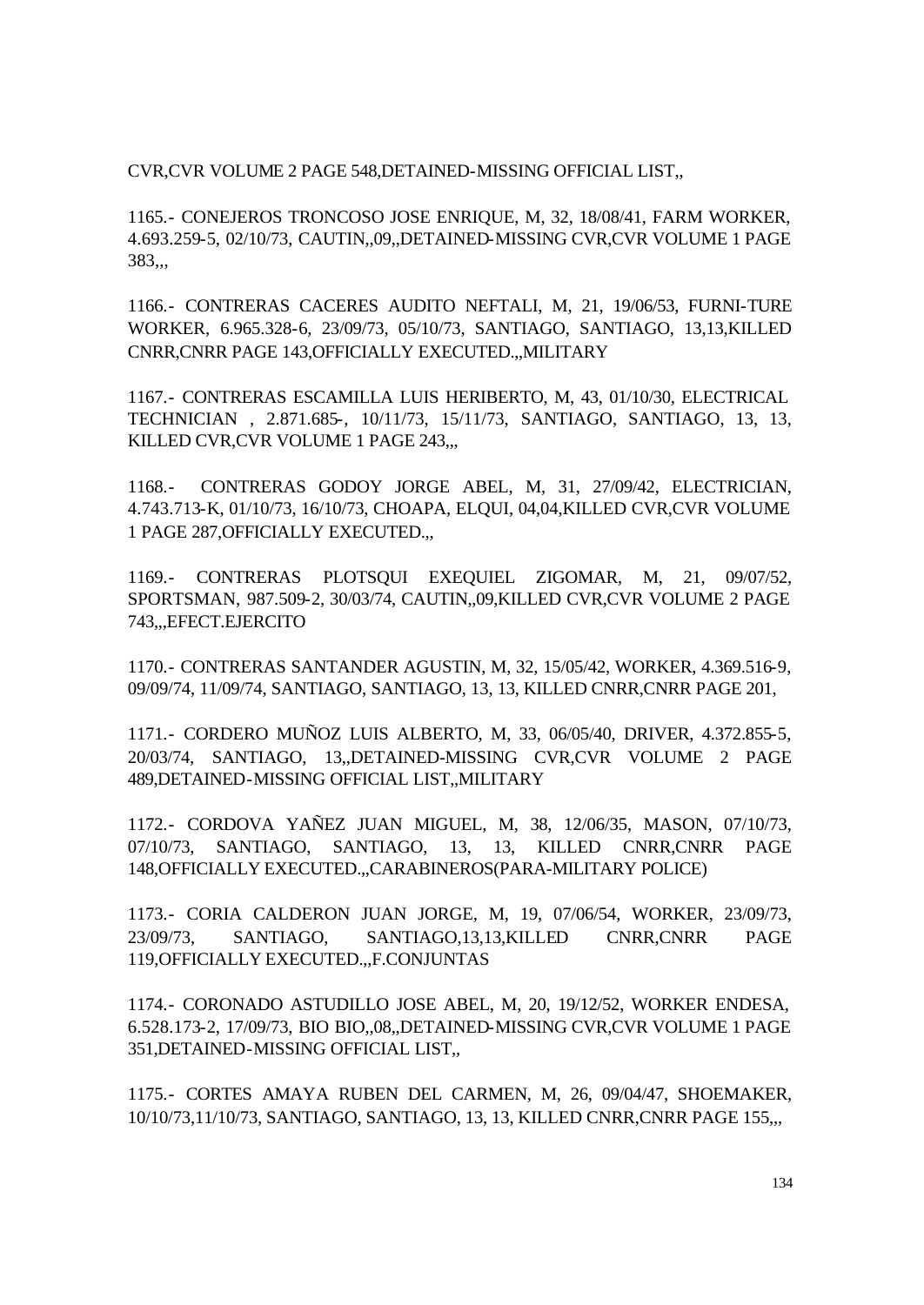1176.- CORTES CONTRERAS ABELARDO OF LA CRUZ, M, 39, ITINERANT SELLER, 3.339.552-3, 19/09/73, 19/09/73, SANTIAGO, SANTIAGO, 13, 13, KILLED CNRR, CNRR PAGE 112, OFFICIALLY EXECUTED.,,CARABINE-ROS(PARA-MILITARY POLICE)

1177.- CORTES MORALES HIJO NONATO OF M. ANGELICA, N, /09/73, VALPARAISO, 05,KILLED CNRR (H.NON.),CNRR PAGE 437, INTRAUTERINE LIFE INTERRUPTED, CONSCRIPT

1178.- CORTES PINTO LUIS ENRIQUE, M, 25, 12/05/48, LOADING WORKER VEGA, 6.082.743-5, 17/01/74, 17/01/74, SANTIAGO, SANTIAGO, 13, 13, KILLED CVR,CVR VOLUME 2 PAGE 502,OFFICIALLY EXECUTED.,,

1179.- CORVALAN CERDA AGUSTIN SERGIO, M, 20, 28/08/53, WORKER, 6.614.528- K, 19/01/74, 26/01/74, SANTIAGO, SANTIAGO, 13, 13, KILLED CNRR,CNRR PAGE 192,OFFICIALLY EXECUTED.,,

1180.- COSSIO PEREZ MOISES DEL CARMEN, M, 32, 12/03/41, NOT KNOWN, 04.361.549-, 12/09/73, 12/09/73, SANTIAGO, SANTIAGO, 13, 13, KILLED CVR, CVR VOLUME 1 PAGE236,OFFICIALLY EXECUTED.,,

1181.- CUADRA ESPINOZA JUAN GUILLERMO, M, 26, 22/08/47, FARM WORKER, 5.484.366-6, 24/09/73, 05/10/73, MAIPO, MAIPO, 13, 13, KILLED CVR,CVR VOLUME 1 PAGE 229, OFFICIALLY EXECUTED...

1182.- CUBILLOS GALVEZ CARLOS LUIS, M, 20, 02/09/53, ITINERANT MERCHANT, EX-LOCAL LEADER SETTLEMENT VIET, 5.717.894-9, 04/06/74, SANTIAGO, 13,,DETAINED-MISSING CVR,CVR VOLUME 2 PAGE 505,DETAINED-MISSING OFFICIAL LIST,,DINA

1183.- CUBILLOS GUAJARDO DOMINGO CLEMENTE, M, 19, 04/08/54, WORKER, 7.314.872-3, 18/01/74, SANTIAGO,,13,,DETAINED-MISSING CVR,CVR VOLUME 2 PAGE 489,DETAINED-MISSING OFFICIAL LIST,,CARABI-NEROS(PARA-MILITARY POLICE)

1184.- CUELLAR ALBORNOZ FLORENCIO ESTEBAN, M, 21, 29/09/52, ITINERANT MERCHANT, 7.079.960-K, 13/10/73, 14/10/73, SANTIAGO, SANTIAGO, 13, 13, KILLED CNRR, CNRR PAGE 159,OFFICIALLY EXECUTED.,,MILITARY

1185.- CUELLO ALVAREZ GUILLERMO NELSON, M, 30, 19/02/43, HEAD JEFE OF GARAGE CORFO, 05.009.727-7, 13/09/73, 19/10/73, ANTOFA-GASTA,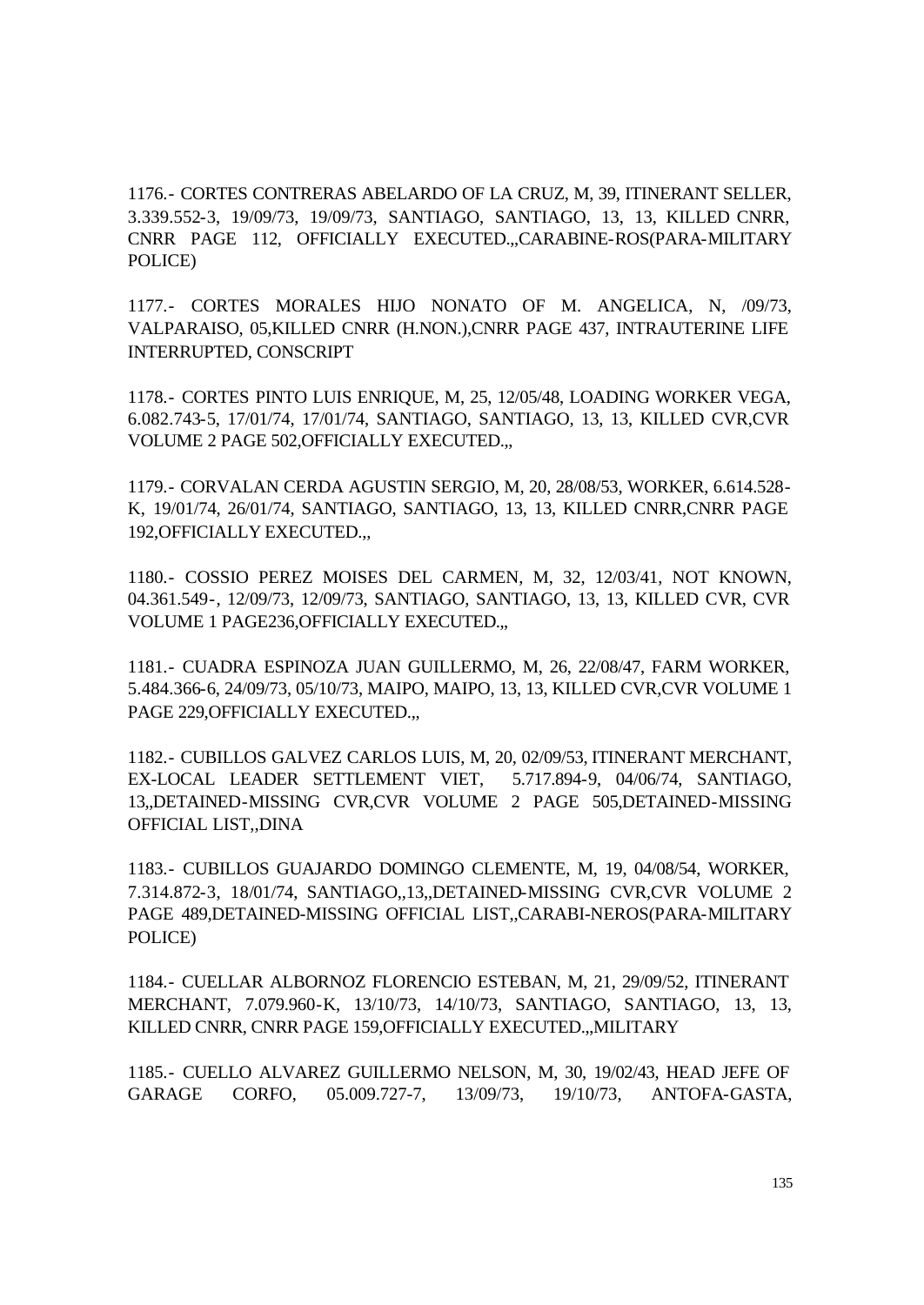ANTOFAGASTA, 02, 02, KILLED CVR, CVR VOLUME 1 PAGE 264,OFFICIALLY EXECUTED.,,

1186.- CUEVAS CIFUENTES JOSE BERNARDINO, M, 47, 05/08/26, FARM WORKER, 5.373.974-, /11/73, CAUTIN, 09,,DETAINED-MISSING CVR,CVR VOLUME 1 PAGE 383,,,CARABINEROS(PARA-MILITARY POLICE)

1187.- CUEVAS JOSE EMILIANO, M, 52, 05/01/22, BUILDING CONTRA-CTOR, 19.693, 14/05/74, BIO BIO,,08,,DETAINED-MISSING CVR,CVR VOLUME 2 PAGE

1188.- CUEVAS PINCHEIRA MIGUEL, M, 41, 24/06/32, FARM WORKER, SHOEMAKER, 2.995.092-K, 20/09/73,,BIO BIO,,08,,DETAINED-MISSING CVR,CVR VOLUME 1 PAGE 355,DETAINED-MISSING OFFICIAL LIST,,

1189.- CURAMIL CASTILLO FRANCISCO SEGUNDO, M, 18, 08/02/55, FARM WORKER, 7.526.094-6, /09/73, 20/10/73, CAUTIN, CAUTIN, 09, 09, KILLED CVR, CVR VOLUME 1 PAGE 385,,,MILITARY

1190.- CURIVIL TRANAMIL LUIS, M, 20, 15/10/52, NOT KNOWN, 6.941.178-9, 13/09/73, SANTIAGO, 13, KILLED CNRR,CNRR PAGE 80,,,

1191.- CUTHBERT CHIARLEONI SOFIA, F, 56, 28/11/17, LADY OF THE HOUSE, 2.143.177-k, 30/09/74, BUENOS AIRES, AR,KILLED CVR,CVR VOLUME 2 PAGE 890,,,

1192.- CHACON VILLANUEVA SERGIO GASTON, M, 35, 29/07/38, TEXTILE WORKER, HEAD OF CULTURE SUMAR, 4.095.557-7, 14/09/73, 15/09/73, SANTIAGO, SANTIAGO, 13, 13, KILLED CNRR,CNRR PAGE 88, EXECUTED INVE.,,

1193.- CHAMORRO AREVALO JUAN GUILLERMO, M, 23, 21/10/49, ACCOUN-TANT AUDITOR, 101.390-,16/09/73,,BIO BIO,,08,,DETAINED-MISSING CVR,CVR VOLUME 1 PAGE 350,DETAINED-MISSING OFFICIAL LIST,,

1194.- CHAMORRO GOMEZ MANUEL NATALIO, M, 41, 01/02/33, MECHANIC IN LOOMS, 3.448.464-3,03/04/74,,SANTIAGO,,13,,DETAINED-MISSING CNRR,CNRR PAGE 269,DETAINED-MISSING OFFICIAL LIST,,MILITARY

1195.- CHAMORRO MONARDEZ HERNAN, M, 29, 03/03/44, TECHNICIAN RAILWAY SHOP, 4.373.410-, 28/09/73, 06/10/73, MAIPO, MAIPO, 13,13,KILLED CVR,CVR VOLUME 1 PAGE 240,,,

1196.- CHAMORRO SALINAS CARLOS OCTAVIO, M, 18, 20/05/55, TAYLOR ASSISTANT , 20/10/73, 20/10/73, SANTIAGO, SANTIAGO, 13, 13, KILLED CVR,CVR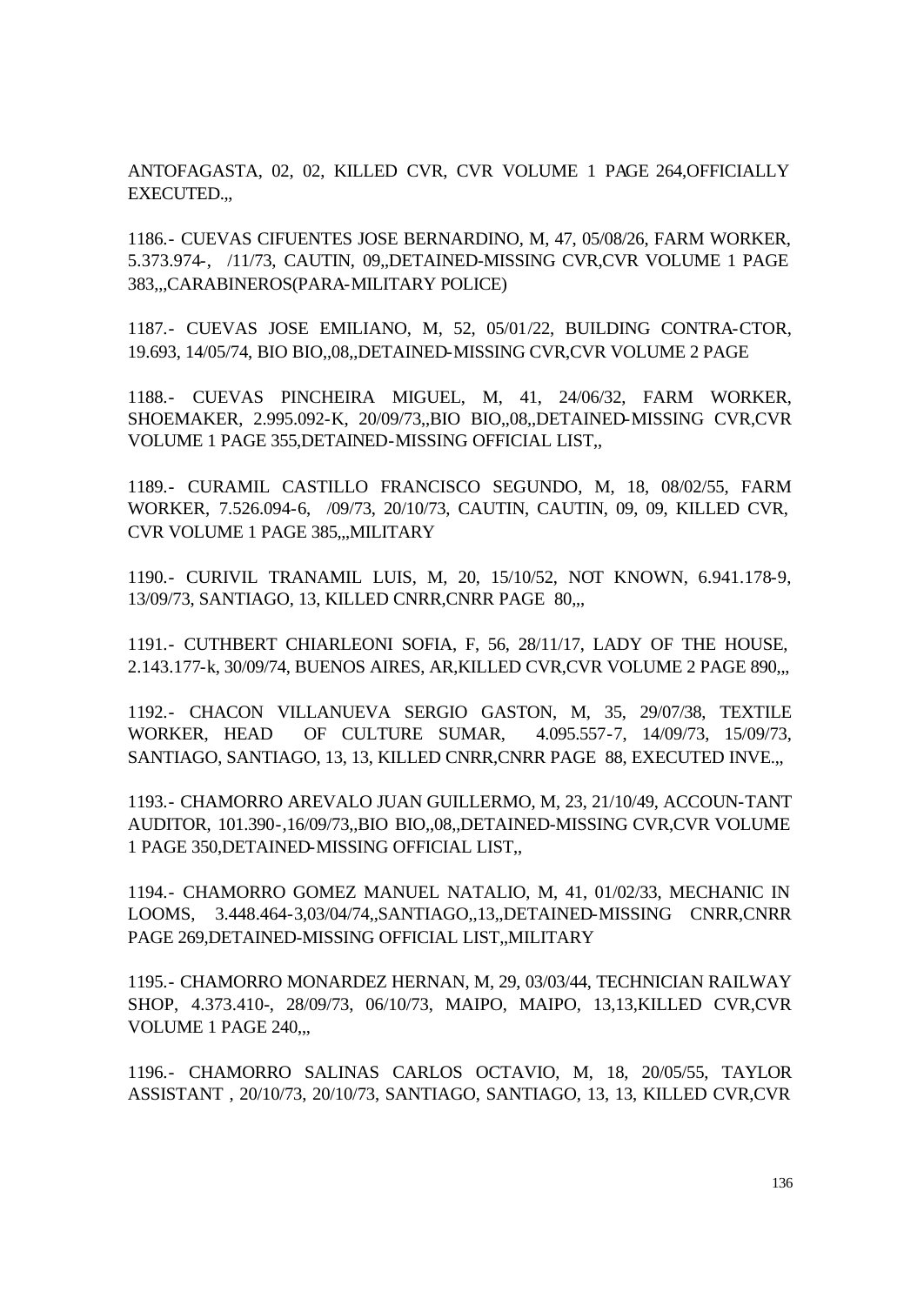VOLUME 1 PAGE 209,,,CARABINERO(PARA-MILITARY POLICE)S.13 SAN GREGORIO

1197.- CHANDIA MIRANDA LUIS FERNANDO, M, 23, 05/02/50, WORKER BUILDING, 5.523.561-9, 16/09/73, 16/09/73, SANTIAGO, SANTIAGO, 13, 13, KILLED CNRR, CNRR PAGE 92,,,

1198.- CHANEZ CHANEZ NICOLAS, M, 42, 06/12/30, TRANSPORTATION MANAGER 2.724.167-0, 19/10/73, 15/01/74, IQUIQUE, IQUIQUE, 01, 01,KILLED CVR,CVR VOLUME 1 PAGE 252,DETAINED-MISSING CLARIFIED,,

1199.- CHAVEZ OYARZUN COSME RICARDO, M, 23, 01/06/50, WORKER BUILDING, /11/73, 08/11/73, VALDIVIA, VALDIVIA,10,10, KILLED CVR,CVR VOLUME 1 PAGE 406,OFFICIALLY EXECUTED.,,

1200.- CHAVEZ REYES CARLOS, M, 54, / /19, FARM WORKER, 01.915.899-3, 17/09/73, 29/09/73, MAIPO, MAIPO, 13, 13, KILLED CVR,CVR VOLUME 1 PAGE 228,OFFICIALLY EXECUTED.,,

1201.- DAVILA GARCIA LUIS HERMINIO, M, 18, 15/09/55, ITINERANT MERCHANT, 15/10/73, SANTIAGO, 13, DETAINED-MISSING CNRR, CNRR PAGE 249,DETAINED-MISSING CLARIFIED,IDENTIFIED CEMETERY YARD 29,CARABINEROS(PARA-MILITARY POLICE)

1202.- DE LA BARRA DE LA BARRA SERGIO OSVALDO, M, 26, 09/05/47, POST OFFICIAL , PRESIDENT SETTLEMENT SANTIAGO PINO, 5.789.837-2, 30/09/73, 30/09/73, SANTIAGO, SANTIAGO, 13,13,KILLED CVR,CVR VOLUME 1 PAGE 178,OFFICIALLY EXECUTED.,,MILITARY

1203.- DE LA JARA GOYENECHE FELIX SANTIAGO, M, 24, 21/02/50, MERCHANT, EX-STUDENT UNIVERSITY OF CHILE, 6.002.075-2, 27/11/74, ,SANTIAGO,,13,,DETAINED-MISSING CVR,CVR VOLUME 2 PAGE 526,DETAI-NED-MISSING OFFICIAL LIST,,

1204.- DE MATTOS SANTOS WANNIO JOSE, M, 47, 27/04/26, NOT KNOWN, FROM BRASIL, 07.041.218-7, / /73, 16/10/73, SANTIAGO, SANTIAGO, 13, 13, KILLED CVR,CVR VOLUME 1 PAGE 202,,,

1205.- DEILA SANTOS ARTURO, M, 20, 03/03/53, NO ACTIVITY, 14/10/73, 15/10/73, SANTIAGO, SANTIAGO, 13, 13, KILLED CNRR,CNRR PAGE 160, OFFICIALLY EXECUTED.,,MILITARY REGIMENT BUIN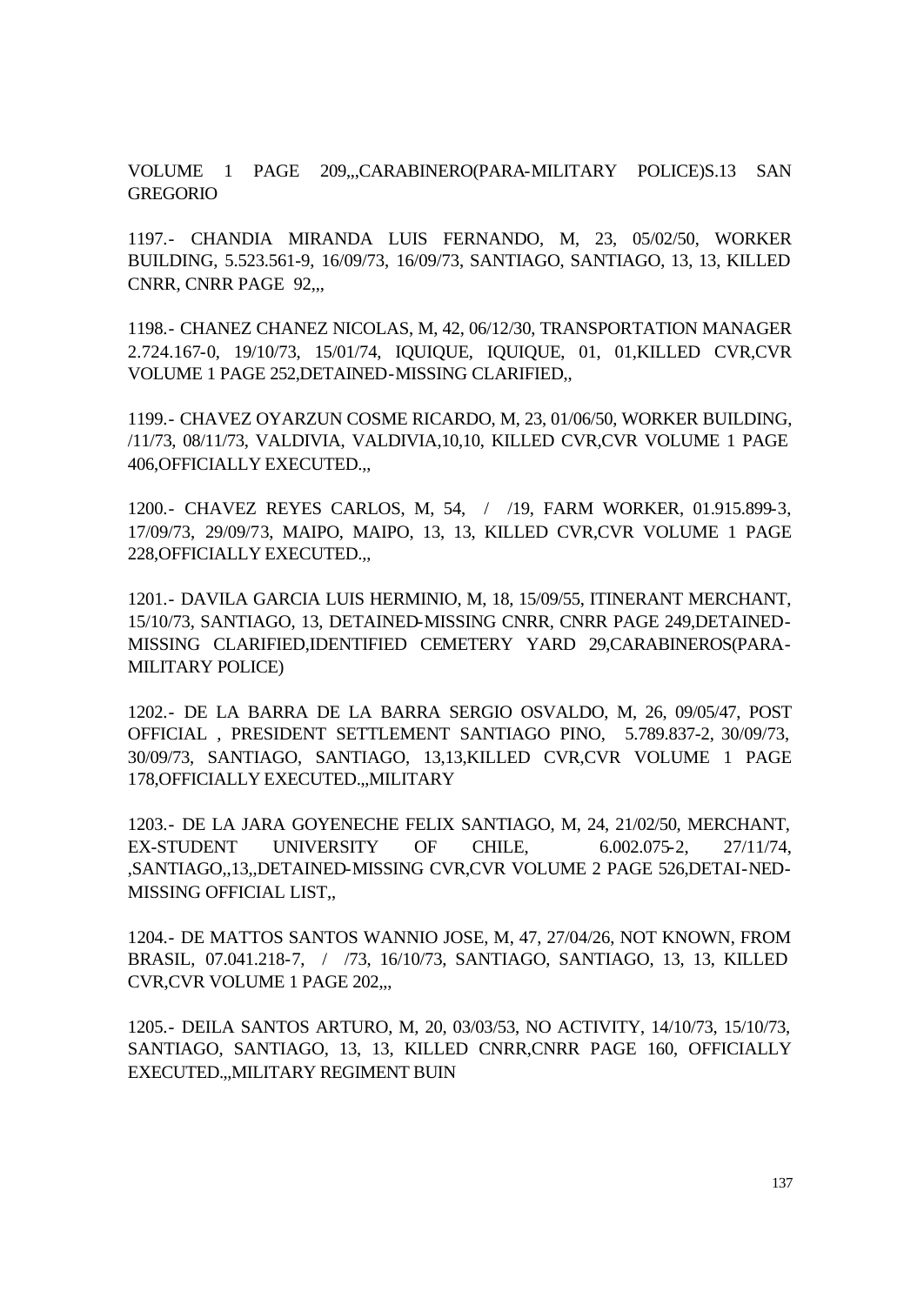1206.- DEILA SANTOS FRANCISCO, M, 20, 03/03/53, NO ACTIVITY, 14/10/73, 14/10/73, SANTIAGO, SANTIAGO, 13, 13, KILLED CNRR, CNRR PAGE 160, OFFICIALLY EXECUTED.,, MILITARY REGIMENT BUIN

1207.- DEL PERO BUSTOS JOSE ANTONIO, M, 20, ITINERANT MERCHANT, 11/09/73, 19/09/73, SANTIAGO, SANTIAGO, 13, 13, KILLED CNRR,CNRR PAGE 99,OFFICIALLY EXECUTED.,,

1208.- DIAZ AGUERO BEATRIZ ELENA, F, 26, NOT KNOWN, FROM ARGENTI-NA, 7.685.539-, 17/10/73, 17/10/73, SANTIAGO, SANTIAGO,13,13,KILLED CVR,CVR VOLUME 1 PAGE 205,OFFICIALLY EXECU-TED.,,

1209.- DIAZ CASTRO ANGEL MARIO, M, 41, WORKER, 11/09/73, 18/01/74, QUILLOTA, QUILLOTA, 05, 05, KILLED CVR, CVR VOLUME 2 PAGE 495, OFFICIALLY EXECUTED.,,

1210.- DIAZ INOSTROZA JOSE MANUEL, M, 29, 24/12/50, FARM WORKER, 6.319.314-3, 13/10/73, 23/10/73, MAIPO, MAIPO,13,13,KILLED CVR,CVR VOLUME 1 PAGE 232, OFFICIALLY EXECUTED...

1211.- DIAZ JERIA LUIS ALFREDO, M, 20, 12/08/53, WORKER, 5.877.749-8, 20/09/73, MELIPILLA,,13,,DETAINED-MISSING CVR,CVR VOLUME 1 PAGE 168,DETAINED-MISSING OFFICIAL LIST,,CARABINEROS(PARA-MILITARY POLICE) CUR

1212.- DIAZ JIMENEZ ARTURO FERNANDO, M, 49, 08/02/25, TEXTILE WORKER, 9.765.933-8, 01/01/74, SANTIAGO,,13, KILLED CNRR,CNRR PAGE 313,OFFICIALLY EXECUTED.,UNDUE USE OF FORCE /DOOR OF DOM. NEW YEAR ,MILITARY

1213.- DIAZ LEON MIGUEL ANTONIO, M, 18, 09/06/55, MERCHANT, 12/09/73, 15/09/73, SANTIAGO, SANTIAGO, 13, 13, KILLED CNRR, CNRR PAGE 87,,,CARABINEROS(PARA-MILITARY POLICE)

1214.- DIAZ LOPEZ JORGE ENRIQUE, M, 23, 14/09/50, CARRIER WORKER, 05.819.142-, 16/09/73, 16/09/73, SANTIAGO, SANTIAGO, 13, 13, KILLED CVR,CVR VOLUME 1 PAGE 156,OFFICIALLY EXECUTED.,,CARABINE-RO(PARA-MILITARY POLICE)S.PINCOYA POLICE STATION

1215.-DINAMARCA VIDAL NELSON ARMANDO, M, 20, 25/02/53, LOCKSMITH, 7.257.919-4, 15/10/73, 16/10/73, SANTIAGO, SANTIAGO, 13, 13, KILLED CNRR,CNRR PAGE 165...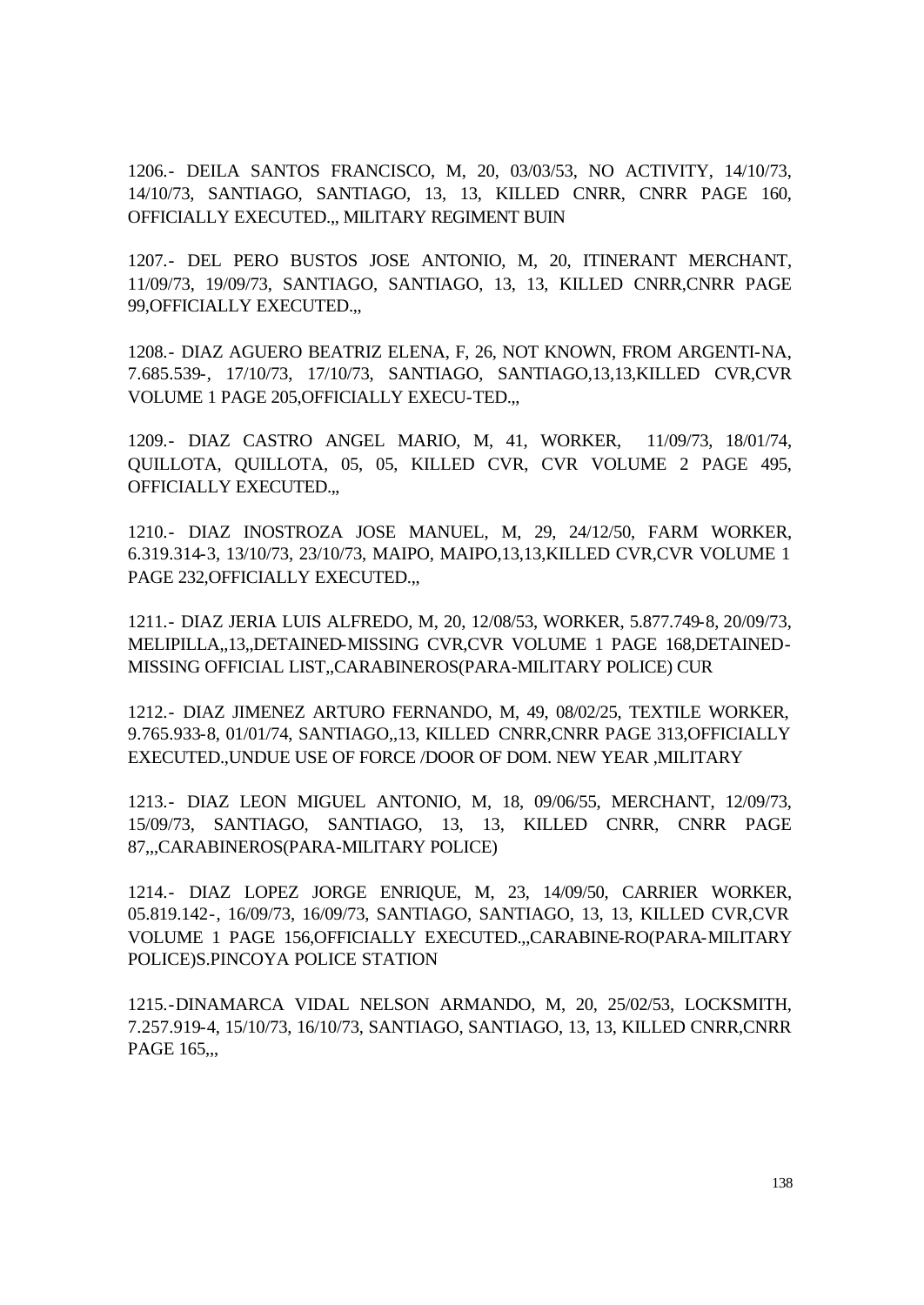1216.- DONAIRE RODRIGUEZ ROLANDO ANASTASIO, M, 49, 21/01/24, FARM WORKER, 02.257.826-K, 20/10/73, 13/11/73, MAIPO, CORDILLERA, 13, 13, KILLED CVR,CVR VOLUME 1 PAGE 234,OFFICIALLY EXECUTED.,,

1217.- DONOSO AVILA CARLOS EMILIO, M, 30, 12/06/43, ITINERANT MERCHANT, 5.777.339-1, 30/09/73, 01/10/73, SANTIAGO, SANTIAGO, 13, 13, KILLED CVR,CVR VOLUME 1 PAGE 179,OFFICIALLY EXECUTED.,,CARABINERO(PARA-MILITARY POLICE)S.COMI 12

1218.- DONOSO CORTES MANUEL GILBERTO, M, 20, 08/06/53, NO ACTI-VITY, 5.876.019-6, 13/10/73, 14/10/73, SANTIAGO, SANTIAGO, 13,13,KILLED CNRR,CNRR PAGE 161,OFFICIALLY EXECUTED.,,CARABINE-ROS(PARA-MILITARY POLICE)?

1219.- DORNER CAIMAPU MARIO ENRIQUE, M, 24, 02/06/61, FARM WOR-KER, 9.295.312-2, 23/09/85, LLANQUIHUE, 10,KILLED CNRR,CNRR PAGE 372, POWER ABUSE,CARABINEROS(PARA-MILITARY POLICE)

1220.- DUQUE DUQUE CARLOS ENRIQUE, M, 24, 27/11/48, SELLER, 5.870.003-7, 12/10/73, 12/10/73, CORDILLERA, CORDILLERA, 13,13,KILLED CNRR,CNRR PAGE 157,OFFICIALLY EXECUTED.,,CARABINE-ROS(PARA-MILITARY POLICE)

1221.- DUQUE ORELLANA PATRICIO LORETO, M, 25, 01/12/47, FARM WORKER, 5.693.440-5, 16/10/73, MAIPO,,13,,DETAINED-MISSING CVR,CVR VOLUME 1 PAGE 233,DETAINED-MISSING CLARIFIED,,MILITARY

1222.- DURAN CASTILLO NELSON GONZALO, M, 22, 15/10/50, UNEMPLO-YED,EX-MARINES , 06.362.527-, 21/09/73, 22/09/73, SANTIAGO, SANTIAGO, 13, 13, KILLED CVR,CVR VOLUME 1 PAGE 170,OFFICIALLY EXECUTED.,,

1223.- DURAN RIVAS LUIS EDUARDO, M, 29, 16/02/45, SELLER, EX-STUDENT LEADER, 5.177.340-, 14/09/74, SANTIAGO,,13,DETAINED-MISSING CVR,CVR VOLUME 2 PAGE 580,DETAINED-MISSING OFFICIAL LIST,,

1224.- DURAN ZUÑIGA RUBEN NEFTALI, M, 22, WORKER FOREST WORKER, 09/10/73, 09/10/73, VALDIVIA, VALDIVIA, 10, 10, KILLED CVR,CVR VOLUME 1 PAGE 399...

1225.- D'APOLLONIO PETERMANN SERGIO, M, 48, 08/06/25, FARM WOR-KER, 2.335.977-4, 23/10/73, BIO BIO,,08,,DETAINED-MISSING CVR,CVR VOLUME 1 PAGE 356,,,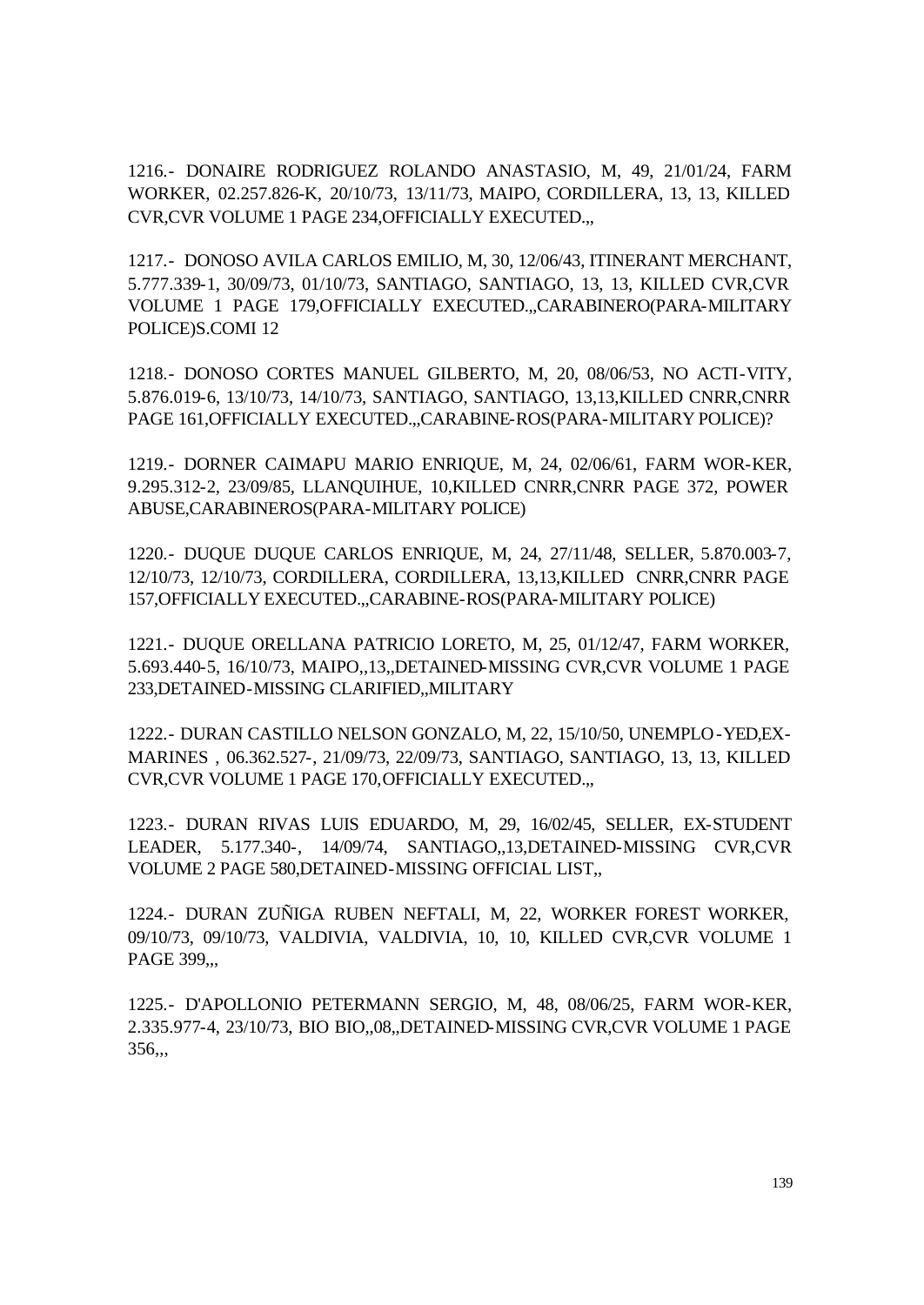1226.- D'APOLLONIO ZAPATA CARLOS JACINTO, M, 22, 22/06/51, WAI-TER, 6.570.298-3, 23/10/73, BIO BIO, 08,,DETAINED-MISSING CVR,CVR VOLUME 1 PAGE 356,DETAINED-MISSING OFFICIAL LIST,,CARAB.RETEN BIO

1227.- ELLIS VENEGAS PATRICIO ORLANDO, M, 19, 23/03/55, GOLDSMITH ASSISTANT , 7.019.672-7, 16/06/74, 18/06/74, SANTIAGO, SANTIAGO, 13, 13, KILLED CNRR,CNRR PAGE 318,OFFICIALLY EXECUTED.,UNDUE USE OF FORCE,MILITARY

1228.- ESCOBAR ASTUDILLO VICTOR FERNANDO, M, 21, 26/10/51, AGRO-NOMIST (ECA), COMMUNAL SECRETARY COMMUNIST PARTY , 6.393.665-0, 01/10/73, 16/10/73, CHOAPA, ELQUI, 04,04,KILLED CVR,CVR VOLUME 1 PAGE 287,OFFICIALLY EXECUTED.,,

1229.- ESCOBAR CAMUS JUAN, M, 31, 01/05/42, MERCHANT, 04.365.431-4, 30/09/73, 30/09/73, SANTIAGO, SANTIAGO, 13, 13,KILLED CVR,CVR VOLUME 1 PAGE 180,OFFICIALLY EXECUTED.,,MILITARY PATR.

1230.- ESCOBAR CHAVARRIA RAMON LUIS, M, 33, 04/12/39, TAXIDRIVER, 04.063.873-3, 19/09/73, SANTIAGO, 13,KILLED CVR,CVR VOLUME 1 PAGE 164,OFFICIALLY EXECUTED.,,

1231.- ESCOBAR ESCOBAR HUMBERTO DEL CARMEN, M, 25, 16/07/48, WORKER BUILDING, 5.716.833-1, 14/10/73, 14/10/73, SANTIAGO, SANTIAGO, 13, 13, KILLED CNRR, CNRR PAGE 162,EXECUTED F.L.,,

1232.- ESCOBEDO CARIS CARLOS ALFREDO, M, 24, 26/05/49, DRIVER, 5.864.826-4, 25/09/73, 19/10/73, CALAMA, CALAMA, 02, 02,KILLED CVR,CVR VOLUME 1 PAGE 269,OFFICIALLY EXECUTED.,,

1233.- ESPINOSA SEPULVEDA REBECA MARIA, F, 40, 06/11/33, SECRE-TARY,EX-OFFICIAL INDAP, 2.038.140-K, 04/01/74,,SANTIAGO,,13,,DETAINED-MISSING CVR,CVR VOLUME 2 PAGE 567,

1234.- ESPINOZA DURAN JAIME DEL CARMEN, M, 22, 12/10/50, FARM WORKER, 6.430.441-0, 01/10/73, ÑUBLE,,08,,DETAINED-MISSING CVR,CVR VOLUME 1 PAGE 340,DETAINED-MISSING OFFICIAL LIST,,

1235.- ESPINOZA FARIAS JORGE, M, 19, 09/10/54, WORKER, 07/10/73, SANTIAGO, 13,,DETAINED-MISSING CVR,CVR VOLUME 1 PAGE 195,,,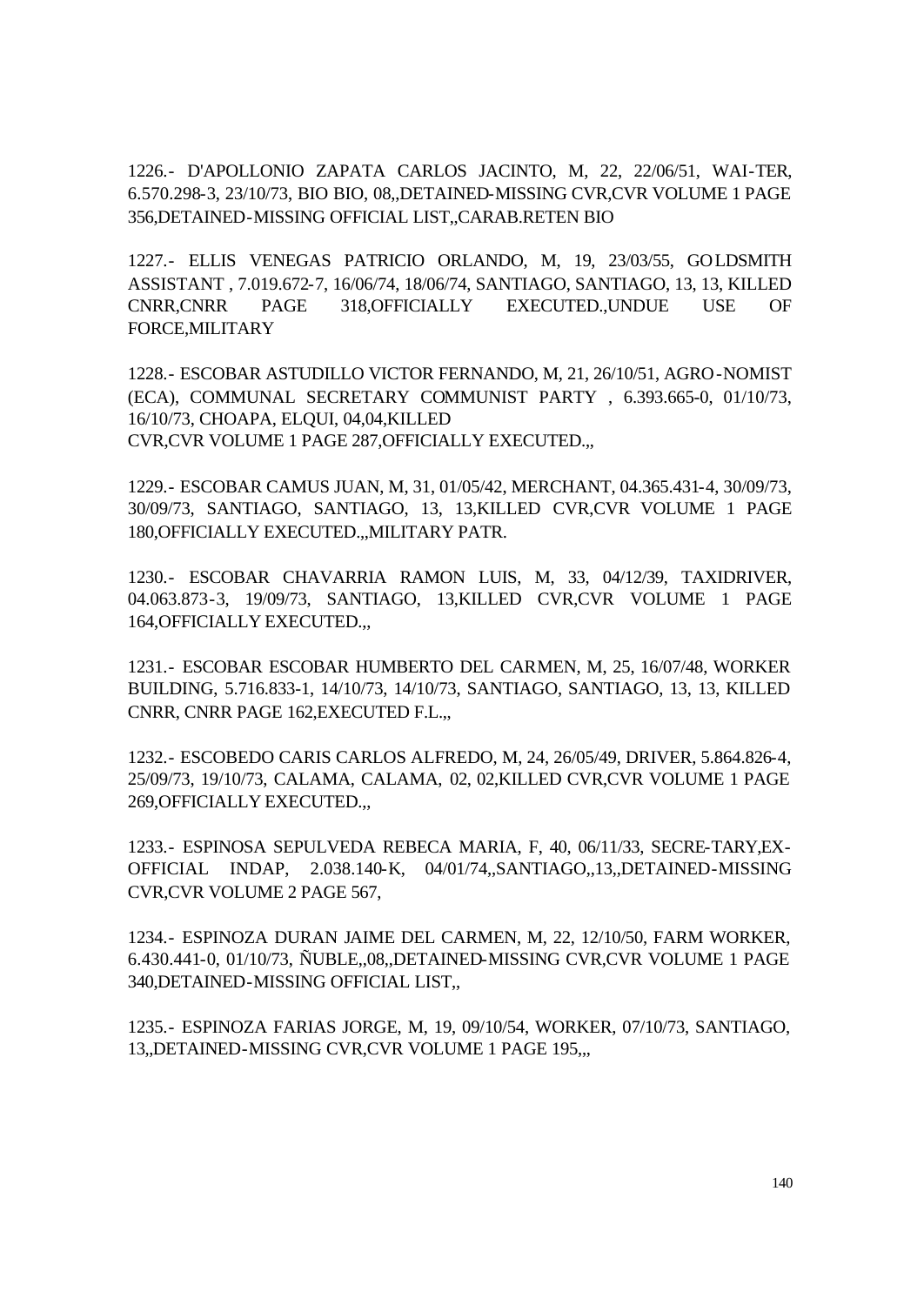1236.- ESPINOZA MEDEL FLORENTINO DEL CARMEN, M, 27, 18/09/46, MASON, 5.207.475-4, 07/10/73, 07/10/73, SANTIAGO, SANTIAGO,13,13, KILLED CNRR,CNRR PAGE 123,OFFICIALLY EXECUTED.,,CARABINEROS(PARA-MILITARY POLICE)

1237.- ESPINOZA OJEDA JOAQUIN SEGUNDO, M, 35, 24/09/37, SAILOR OF BAHIA, 4.029.911-4, 15/09/73, 15/09/73, ANTOFAGASTA, ANTOFAGASTA, 02, 02, KILLED CVR,CVR VOLUME 1 PAGE 262,OFFICIALLY EXECUTED.,,

1238.- ESPINOZA POZO MODESTO SEGUNDO, M, 32, 24/04/42, RONDIN, NEIGHBORHOOD EX-LEADER UNION EX-LEADER , 4.545.453-3, 22/08/74, SANTIAGO, 13,,DETAINED-MISSING CVR,CVR VOLUME 2 PAGE 513,,DETAI-NED-MISSING OFFICIAL LIST,,MILITARY

1239.- ESPINOZA TRONCOZO GUIDO ARTURO, M, 20, 16/11/52, WORKER, 25/09/73, SANTIAGO, 13, KILLED CNRR, CNRR PAGE 100,...

1240.- ESPINOZA VALENZUELA ANGEL DANIEL, M, 21, 20/09/52, MER-CHANT, 12/09/73, 14/09/73, SANTIAGO, SANTIAGO, 13, 13, KILLED CNRR,CNRR PAGE 64,,,CARABINEROS(PARA-MILITARY POLICE)

1241.- ESPINOZA VALENZUELA JUAN SEGUNDO, M, 27, 25/10/46, FARM WORKER, 5.941.840-8, 30/08/73, 10/10/73, CAUTIN, CAUTIN, 09,09, KILLED CNRR,CNRR PAGE 349DETAINED-MISSING NOT IN LIST,TORTURE OR BAD TREATMENT FOLLOWED BY DEATH,MILITARY

1242.- ESTAY ESTAY GILBERTO DEL CARMEN, M, 46, 16/08/27, ASSIS-TANT HOSPITAL BARROS LUCO, 30/09/73, 01/10/73, SANTIAGO, SANTIA-GO, 13,13,KILLED CVR, CVR VOLUME 1 PAGE 181,..

1243.- ESTOL MERY MIGUEL EMILIO, M, 49, 27/07/24, BUILDER, FAR-MER, 1.700.088-8, 23/10/73, SANTIAGO, 13,KILLED CNRR,CNRR PAGE 151,,,

1244.- ESTRADA BUSTOS DANIEL GERMAN, M, 28, 26/01/45, MERCHANT, EX-MEMBER EJERCITO DADO OF BAJA, 5.457.424-K, 12/09/73, 15/09/73, SANTIAGO, SANTIAGO, 13, 13,KILLED CNRR,CNRR PAGE 61,OFFICIALLY EXECUTED.,,

1245.- FARIAS VARGAS GUSTAVO MANUEL, M, 23, 08/09/50, MONEY COLLECTOR (SANITARY WORKS , 6.436.152-K, 22/09/73, TRASLADO SAN ANTONIO, 05,,DETAINED-MISSING CVR, CVR VOLUME 1 PAGE 297,DETAI-NED-MISSING OFFICIAL LIST,,

1246.- FAUNDEZ MUÑOZ FERNANDO OMAR, M, 22, 23/10/50, BUILDING WORKER , 07/10/73,08/10/73, SANTIAGO, SANTIAGO, 13,13,KILLED CNRR,CNRR PAGE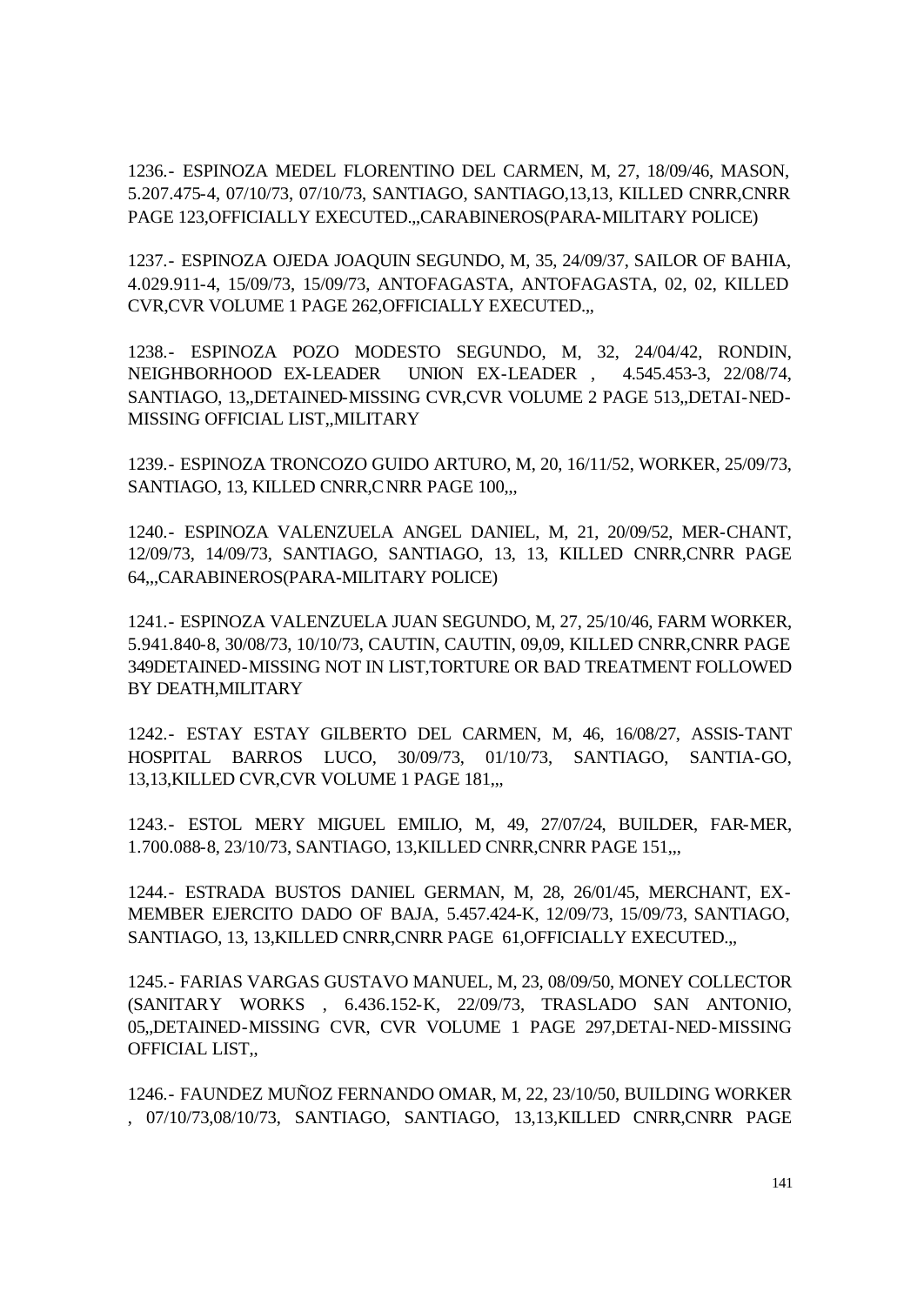124,OFFICIALLY EXECUTED.,,CARABINEROS (PARA-MILITARY POLICE)LA LEGUA

1247.- FERNANDEZ BURGOS PEDRO ANTONIO, M, 54, 08/09/19, MERCHANT ITINERANT MARKET , 30/10/73, 30/10/73, TALAGANTE, TALAGANTE, 13, 13, KILLED CVR, CVR VOLUME 1 PAGE 212,OFFICIALLY EXECUTED.,,MILITARY

1248.- FERNANDEZ FERNANDEZ JULIO CESAR, M, 24, 12/12/48, CRAFTS-MAN, FROM URUGUAY, MOVIMIENTO TUPAMARO, 11/10/73,,SANTIAGO,,13,,DETAINED-MISSING CVR,CVR VOLUME 1 PAGE 196,,,

1249.- FERNANDEZ GONZALEZ MARIO, M, 26, 25/11/47, MINES FOREMAN , 5.900.970-2, 26/11/73, ÑUBLE, 08, DETAINED-MISSING CVR,CVR VOLUME 1 PAGE 346,DETAINED-MISSING OFFICIAL LIST,,

1250.- FERNANDEZ LAGOS JOSE MIGUEL, M, 22, 11/05/51, WORKER, 6.594.862-, 12/09/73, 12/09/73, SANTIAGO, SANTIAGO, 13, 13, KILLED CNRR, CNRR PAGE 56,,,

1251.- FERNANDEZ PAVEZ SERGIO FERNANDO, M, 18, 27/11/54, LOADING WORKER, 05/10/73, 13/10/73, SANTIAGO, SANTIAGO, 13, 13, DETAINED-MISSING CVR,CVR VOLUME 1 PAGE 187,DETAINED-MISSING CLARI-FIED,,MILITARY

1252.- FERNANDEZ ZAPATA CARLOS JULIO, M, 26, 15/11/47, WORKER , EX-STUDENT UNIVERSITY OF CONCEPCION, 5.331.961-0, 10/09/74, SANTIAGO, 13, DETAINED-MISSING CVR,CVR VOLUME 2 PAGE 513,DETAI-NED-MISSING OFFICIAL LIST,,

1253.- FERRADA PIÑA LUIS HUMBERTO, M, 34, 23/01/39, LOADING WORKER, 04/12/73, SANTIAGO, 13, KILLED CNRR,CNRR PAGE 281,,UNDUE USE OF FORCE /CUR-FEW,FACH

1254.- FLORES LORENZO, M, 39, 10/08/34, SELLER, 3.535.035-7, /10/73, PETORCA, 05,,DETAINED-MISSING CNRR,CNRR PAGE 231, DETAI-NED-MISSING CIVIL POLICE,,CARABINEROS(PARA-MILITARY POLICE)

1255.- FLORES ACEVEDO FERNANDO SOFANOR, M, 42, 29/10/30, MASON, 03.350.091-2, 13/09/73, SANTIAGO, 13,KILLED CVR,CVR VOLUME 1 PAGE 143,OFFICIALLY EXECUTED.,,MILITARY

1256.- FLORES ANTIVILO SEGUNDO NORTON, M, 25, 20/08/48, SOCIAL ASSISTANT, 04.934.188-1, 01/10/73, 19/10/73, TOCOPILLA, ANTOFA-GASTA, 02, 02, KILLED CVR,CVR VOLUME 1 PAGE 264,OFFICIALLY EXECU-TED.,,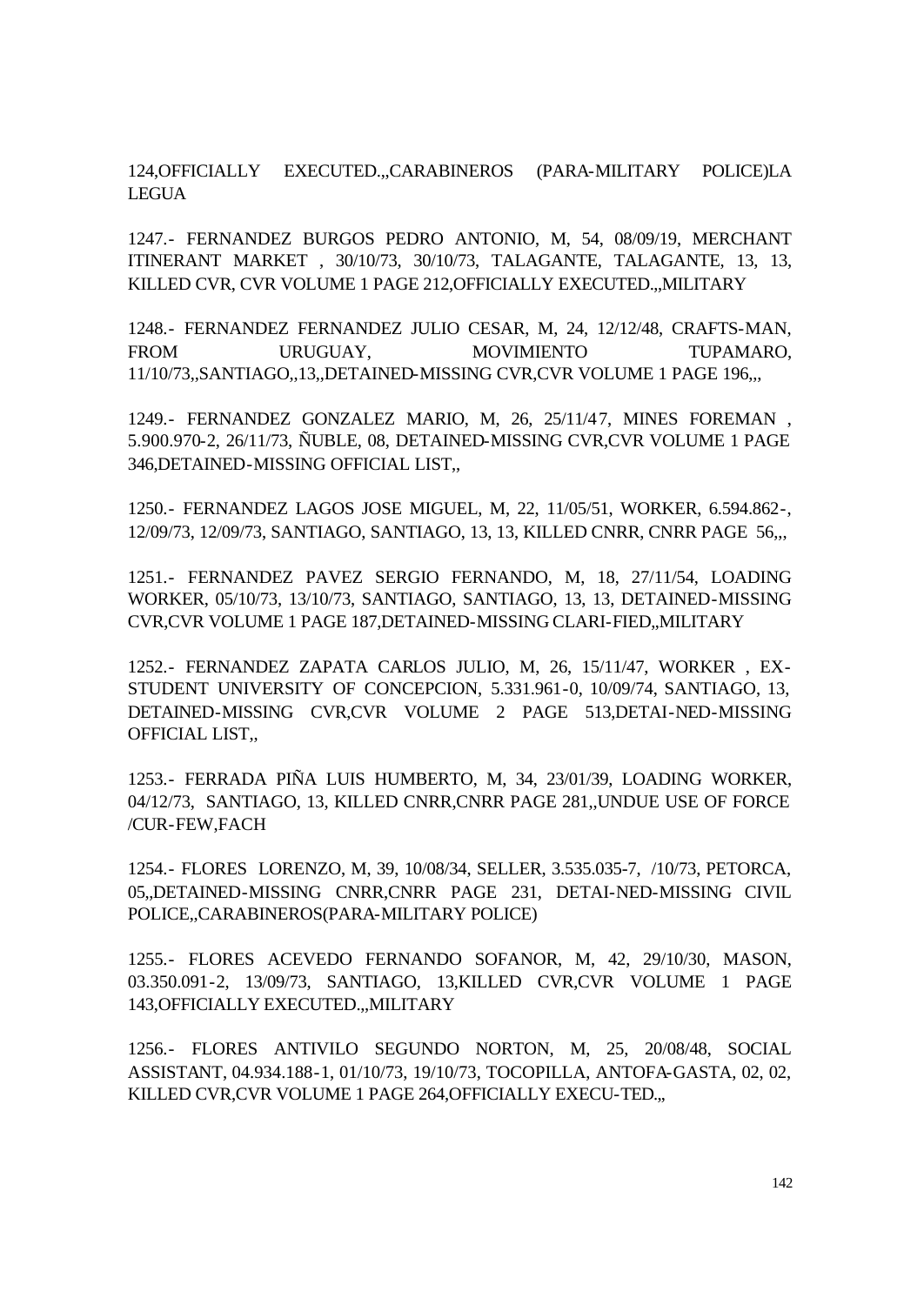1257.- FLORES BAEZA CESAR AUGUSTO, M, 30, 15/02/43, ADMINISTRATI-VE EMPLOYEE CORA, 5.139.783-5, 12/09/73, BIO BIO, 08, DETAINED-MISSING CVR, CVR VOLUME 1 PAGE 349,DETAINED-MISSING OFFICIAL LIST,,

1258.- FLORES CAROCA FLORIDOR OF JESUS, M, 24, 07/02/49, WORKER, 6.050.491-1, 13/10/73, 13/10/73, SANTIAGO, SANTIAGO, 13, 13, KILLED CVR,CVR VOLUME 1 PAGE 199,OFFICIALLY EXECUTED.,,

1259.-FLORES FRANCISCO GUILLERMO, M, 45, 01/08/28, CONCIERGE ELECMETAL, 2.827.855-1, 17/09/73, 18/09/73, SANTIAGO, SANTIAGO, 13, 13, KILLED CNRR,CNRR PAGE 72,,,

1260.- FLORES ROJAS JOSE SEGUNDO, M, 40, 05/11/33, BARBER, 3.454.198-1, 22/08/74, SANTIAGO, 13,,DETAINED-MISSING CVR,CVR VOLUME 2 PAGE 541,DETAINED-MISSING OFFICIAL LIST,,MILITARY

1261.- FLORES SEPULVEDA CARLOS FRANCISCO, M, 16, 06/03/57, ITINE-RANT MERCHANT, 7.384.685-4, 26/09/73, SANTIAGO, 13,KILLED CNRR,CNRR PAGE 274,,UNDUE USE OF FORCE,CARABINEROS(PARA-MILITARY POLICE)

1262.- FONSECA CASTRO EDUARDO ANTONIO, M, 26, 20/01/47, ITINERANT MERCHANT, 05.164.381-K, 20/10/73, 21/10/73, SANTIAGO, SANTIAGO, 13, 13, KILLED CVR,CVR VOLUME 1 PAGE 210,OFFICIALLY EXECUTED.,,CARABINERO(PARA-MILITARY POLICE)S.COMI 11

1263.- FONSECA FAUNDEZ CARLOS, M, 25, 06/11/47, SOLDERER INDUS-TRIA SUMAR, 5.743.282-9, 17/09/73, 26/09/73, SANTIAGO, SANTIAGO, 13, 13,DETAINED-MISSING CNRR,CNRR PAGE 203,DETAINED-MISSING CLARIFIED,,MILITARY

1264.- FONTELA ALONSO ALBERTO MARIANO, M, 26, 13/02/47, CRAFTS-MAN, FISHERMAN , EX-STUDENT LEADER IN URUGUAY, FROM URUGUAY, SYMPATHIZER TUPAMARO, 7.687.981-8, 12/09/73, SANTIAGO,,13,,DETAI-NED-MISSING CVR,CVR VOLUME 1 PAGE 138,DETAINED-MISSING OFFICIAL LIST,,

1265.- FRANCOVICH PEREZ MARIA OF LA LUZ, M, 46, 25/09/26, LADY OF THE HOUSE, 5.098.468-0, 13/09/73, SANTIAGO, 13, KILLED CNRR,CNRR PAGE 264,,,

1266.- FREDES GARCIA JOSE GERMAN, M, 29, 17/01/44, FARM WORKER, 5.116.363- K, 16/10/73, MAIPO,,13,,DETAINED-MISSING CVR,CVR VOLUME 1 PAGE 233,DETAINED-MISSING OFFICIAL LIST,,MILITARY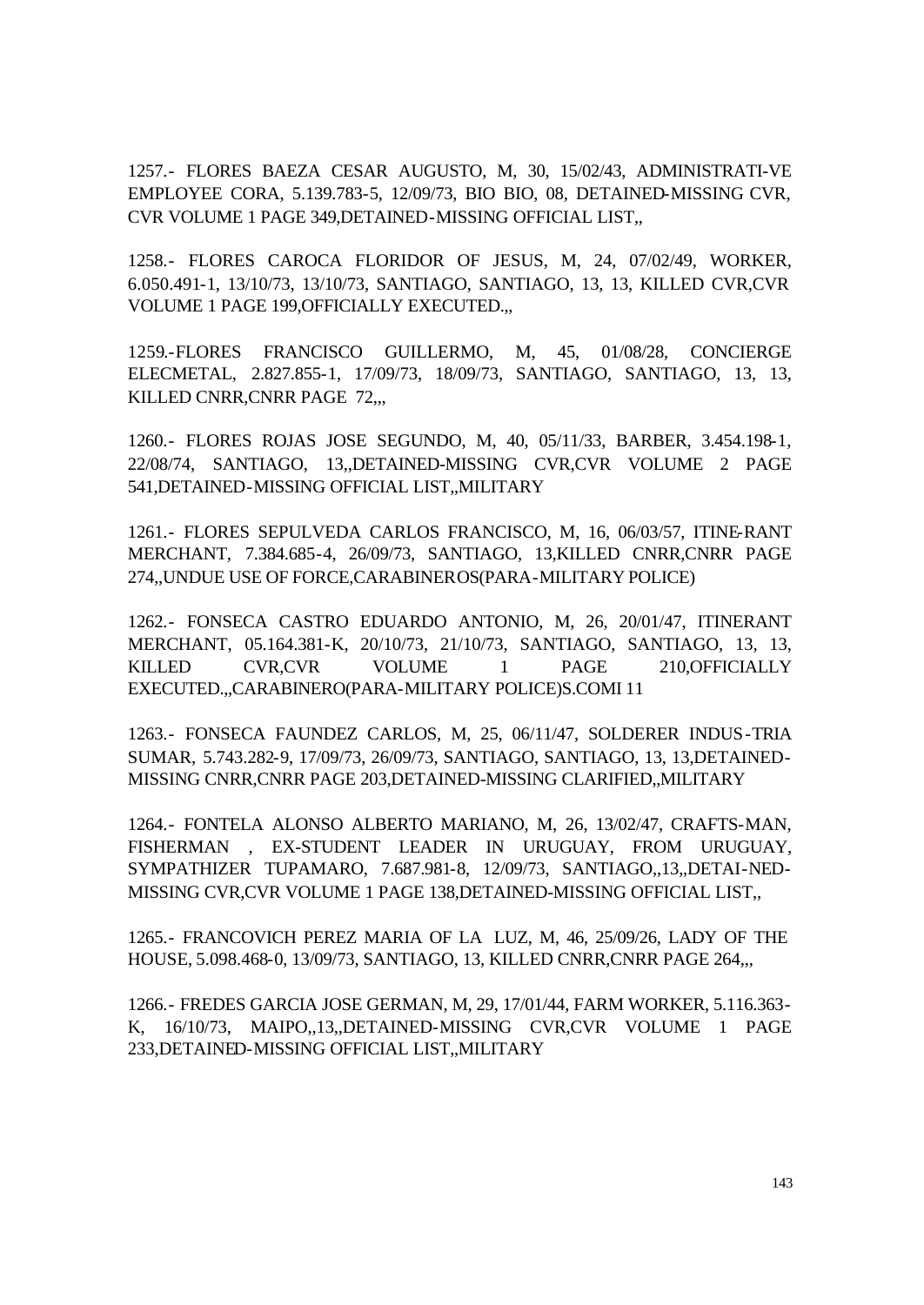1267.- FREIRE CAAMAÑO ELIACER SIGISFREDO, M, 20, 08/09/73, FOREST WORKER, 7.394.949-1, 09/10/73, 09/10/73, VALDIVIA, VALDIVIA, 10, 10, KILLED CVR,CVR VOLUME 1 PAGE 399,OFFICIALLY EXECUTED.,,

1268.- FUENTEALBA FUENTEALBA FRANCISCO JAVIER E, M, 26, 03/10/47, GOLDSMITH , EX-STUDENT UNIVERSITY AUSTRAL, 5.587.698-3, 13/07/74,, SANTIAGO, 13,,DETAINED-MISSING CVR,CVR VOLUME 2 PAGE 507,DETAINED-MISSING OFFICIAL LIST,,

1269.- FUENTES FUENTES JOSE ALBERTO, M, 44, 10/07/29, SMALL INDUSTRY FIRM OWNER, 2.875.380-2, 13/10/73, CAUTIN,,09,,DETAINED-MISSING CVR,CVR VOLUME 1 PAGE 376,DETAINED-MISSING OFFICIAL LIST,,

1270.- FUENTES GONZALEZ LUIS HERNAN, M, 21, 04/03/54, RAILROAD EMPLOYEE , 4.841.296-3, 05/12/74, MAIPO,,13,,DETAINED-MISSING CVR,CVR VOLUME 2 PAGE 585,DETAINED-MISSING OFFICIAL LIST,,

1271.- FUENTES LIZAMA JUAN DE DIOS, M, 78,, FARM WORKER, 14/09/73, BIO BIO,,08,,DETAINED-MISSING CVR,CVR VOLUME 1 PAGE 354,,,

1272.- FUENTES LIZAMA JUAN FRANCISCO, M, 67, ,FARM WORKER, 14/09/73, BIO BIO,,08,,DETAINED-MISSING CVR,CVR VOLUME 1 PAGE 354,,,

1273.- FUENTES RAVANAL JUAN GUILLERMO, M, 24, 31/03/49, WORKER, 07.189.231-K, 18/09/73, 18/09/73, ÑUBLE, ÑUBLE, 08,08, KILLED CVR,CVR VOLUME 1 PAGE 337,OFFICIALLY EXECUTED.,,

1274.- FUENTES SORIANO LUIS ALBERTO, M, 39, ITINERANT SELLER, /10/73, 16/10/73, SANTIAGO, SANTIAGO, 13,13, KILLED CNRR,CNRR PAGE 150,OFFICIALLY EXECUTED.,,CARABINERO(PARA-MILITARY POLICE)S.COMI **GONEL** 

1275.- FUENTES VERA RAUL RENE, M, 42, 11/06/31, LOADING WORKER SLAUGHTERHOUSE , 3.012.009-4, /09/73, SANTIAGO, 13,,DETAINED-MISSING CVR,CVR VOLUME 1 PAGE 181,DETAINED-MISSING CLARIFIED,,MILITARY

1276.- FUENZALIDA FERNANDEZ RODOLFO JACINTO, M, 43, 22/09/30, CIVIL PILOT , 2.031.821-K, 11/09/73, 30/10/73, IQUIQUE, IQUIQUE, 01, 01, KILLED CVR,CVR VOLUME 1 PAGE 255,OFFICIALLY EXECUTED.,,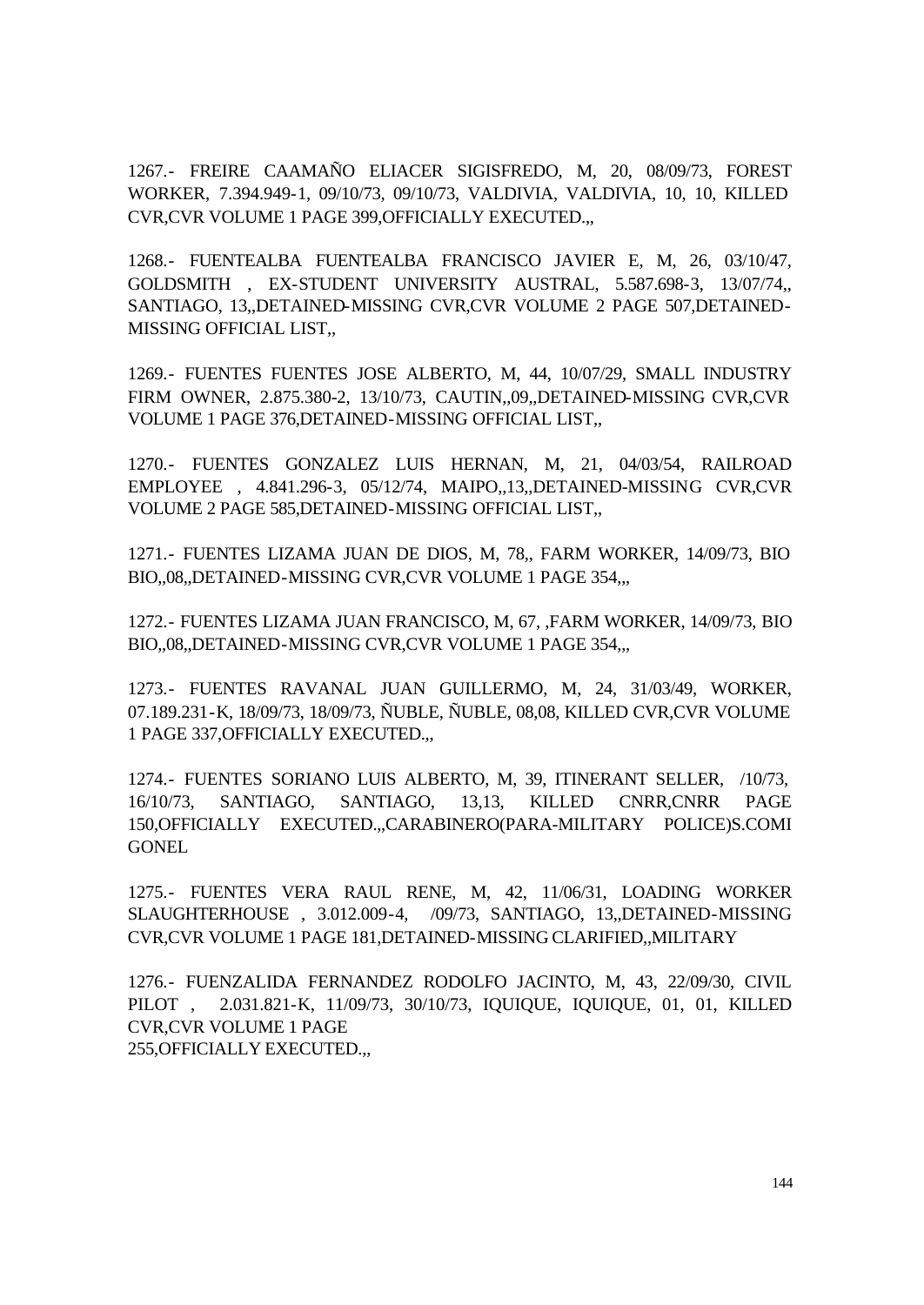1277.- FUENZALIDA MADRID JOSE ORLANDO, M, 27, 01/12/45, WORKER, 5.325.360-1, 21/10/73, 22/10/73, SANTIAGO, SANTIAGO, 13,13,KILLED CNRR,CNRR PAGE 151...

1278.- GAETE BALMACEDA LUIS ALBERTO, M, 20, 29/06/53, FARM WOR-KER, 6.565.471-7, 16/10/73, MAIPO, 13,,DETAINED-MISSING CVR,CVR VOLUME 1 PAGE 233, DETAINED-MISSING CLARIFIED,,MILITARY

1279.- GAETE CELIS LUIS, M, 54, 25/12/19, MASON, 1.162.425-1, 03/06/74, MAIPO, 13, KILLED CNRR,CNRR PAGE 286,,UNDUE USE OF FORCE,MILITARY

1280.- GAETE ESPINOZA JORGE LEONEL, M, 26, 10/01/47, LABORATORY-CHEMIST, 5.201.339-9, 15/09/73, 21/09/73, SANTIAGO, SANTIAGO, 13,13, KILLED CNRR,CNRR PAGE 87,EXECUTED INVE.,,

1281.- GAETE LOPEZ CARLOS ENRIQUE, M, 28, 14/01/45, FARM WORKER, 5.338.556-7, 16/10/73, MAIPO, 13,,DETAINED-MISSING CVR,CVR VOLUME 1 PAGE 233,DETAINED-MISSING OFFICIAL LIST,,MILITARY

1282.- GAHONA OCHOA LUIS ALBERTO, M, 28, 14/09/45, WORKER, 5.345.125-K, 12/10/73, 19/10/73, EL LOA, EL LOA, 02,02, KILLED CVR,CVR VOLUME 1 PAGE 270,OFFICIALLY EXECUTED.,,

1283.- GALAZ SALAS DOMINGO OCTAVIO, M, 23, 10/09/50, FARM WORKER, 6.278.976-K, 03/10/73, 03/10/73, PAINE, MAIPO, 13,13,KILLED CVR,CVR VOLUME 1 PAGE 230,DETAINED-MISSING CLARIFIED,,MILITARY

1284.- GALAZ VERA CARLOS ALBERTO, M, 22, 04/11/51, WORKER BUIL-DING, 04/01/74, 05/01/74, SAN ANTONIO, SAN ANTONIO, 05, 05, KILLED CVR, CVR VOLUME 2 PAGE 494,OFFICIALLY EXECUTED.,,

1285.- GALARCE LEON LUIS HUMBERTO, M, 27, 05/04/46, PAINTER, 05.167.334-, 15/10/73, 15/10/73, SANTIAGO, SANTIAGO, 13, 13, KILLED CNRR,CNRR PAGE 139,

1286.- GALLARDO NUÑEZ JUAN JORGE, M, 19, 24/06/54, LOADING WOR-KER, 10/10/73, 10/10/73, SANTIAGO, SANTIAGO,13,13,KILLED CNRR,CNRR PAGE 128,

1287.- GALLARDO VARGAS HUMBERTO EUGENIO, M, 44, 02/06/29, NOT KNOWN, 2.928.180-7, 23/11/73, CACHAPOAL, 06,KILLED CVR,CVR VOLUME 1 PAGE 307,

1288.- GALLARDO VILLAGRAN MARIO ANTONIO, M, 23, ITINERANT MER-CHANT, 6.304.818-6, /09/73, 19/09/73, SANTIAGO, SANTIAGO,13,13,KILLED CNRR,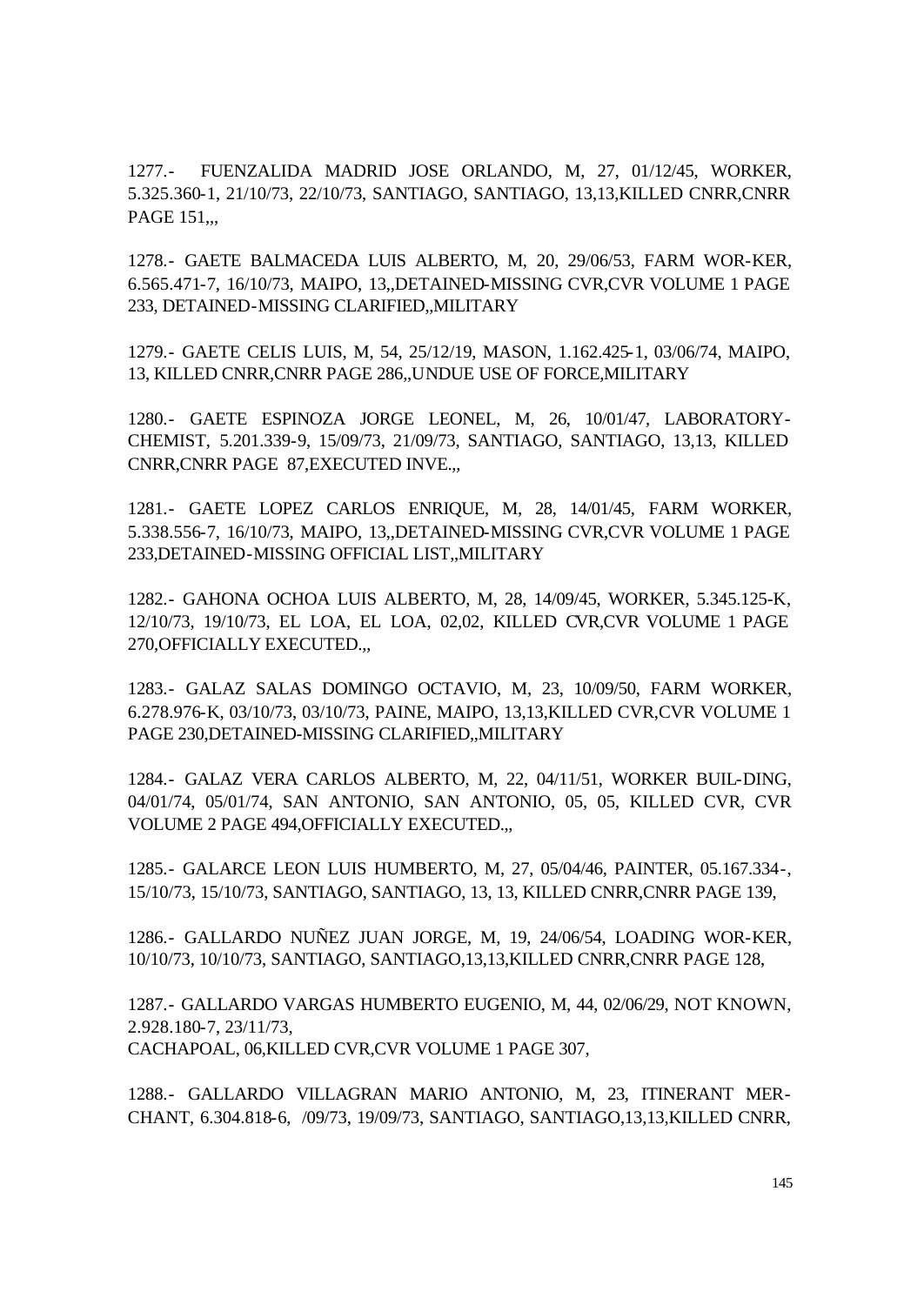CNRR PAGE 76, EXECUTED F.L., CARABI-NEROS (PARA-MILITARY POLICE AND MILITARY.

1289.- GALLARDO ZARATE ERNESTO, M, 43, CONDEMNED IN PRISON, . 22.488- ,,24/09/73, ARAUCO, 08,KILLED CNRR,CNRR PAGE 273,,UNDUE USE OF FORCE,CARABINEROS (PARA-MILITARY POLICE)AND GENDAR.

1290.- GALLEGOS GALLEGOS JUAN ANGEL, M, 37, 15/11/35, TAYLOR, PRESIDENT OF NEIGHBORHOOD SETTLEMENT COUNCIL SA, 4.364.212-, 16/10/73, SANTIAGO, 13,,DETAINED-MISSING CVR,CVR VOLUME 1 PAGE 203,DETAINED-MISSING CLARIFIED,,MILITARY,CARABINEROS (PARA-MILITARY-POLICE),

1291.- GAMONAL SUAREZ JOSE ADOLFO, M, 15, 21/12/58, NO ACTIVITY, 22/12/73, CAUTIN, 09, DETAINED-MISSING CNRR,CNRR PAGE 235,,,MILITARY

1292.- GARATE TORRES SEGUNDO NICOLAS, M, 28, 05/10/45, WORKER BUILDING, RETIRED MILITAR , .231.405-, 12/09/73, MELIPILLA, 13, DETAINED-MISSING CVR,CVR VOLUME 1 PAGE155,DETAINED-MISSING OFFI-CIAL LIST,,

1293.- GARAY BENAVIDES CARLOS MIGUEL, M, 25, 23/06/48, SUPERVISOR CODELCO, 5.607.380-9, 12/09/73, 04/10/73, TOCOPILLA, TOCOPILLA, 02,02,DETAINED-MISSING CVR,CVR VOLUME 1 PAGE 275,DETAINED-MISSING CLARIFIED,,

1294.- GARCIA GARAY ANTONIO JESUS DEL TRANSITO, M, 28, 20/09/45, CAR PAINTER , 5.669.105-7, 18/01/74, 21/01/74, SANTIAGO, SANTIA-GO, 13, 13, KILLED CNRR,CNRR PAGE 164,,,

1295.- GARCIA GONZALEZ MANUEL ANTONIO, M, 26, 20/11/47, SOLDERER, 05.732.375-2, 20/07/74, EL LOA, 02, KILLED CNRR,CNRR PAGE 331,, POWER ABUSE,MILITARY

1296.- GARCIA LAZO JOSE ANDRES, M, 29, 30/08/44, TECHNICIAN IN T.V., 5.168.677-2, 18/09/73, 30/09/73, SANTIAGO, SANTIAGO, 13, 13,DETAINED-MISSING CVR, CVR VOLUME 1 PAGE 162,DETAINED-MISSING CLARIFIED,,CARABINEROS(PARA-MILITARY POLICE)

1297.- GARRETON ROMERO VICTOR ALEJANDRO, M, 56, 21/07/17, MER-CHANT, 667.037-16/10/73, 17/10/73, SANTIAGO, SANTIAGO, 13, 13, KILLED CVR, CVR VOLUME 1 PAGE 205,OFFICIALLY EXECUTED.,,

1298.- GARRIDO BARRIOS SERGIO ENRIQUE, M, 31, 07/11/41, SLAUGH-TERHOUSE WORKER , 4.730.125-4, 13/09/73, SANTIAGO, 13, KILLED CNRR, CNRR PAGE 264,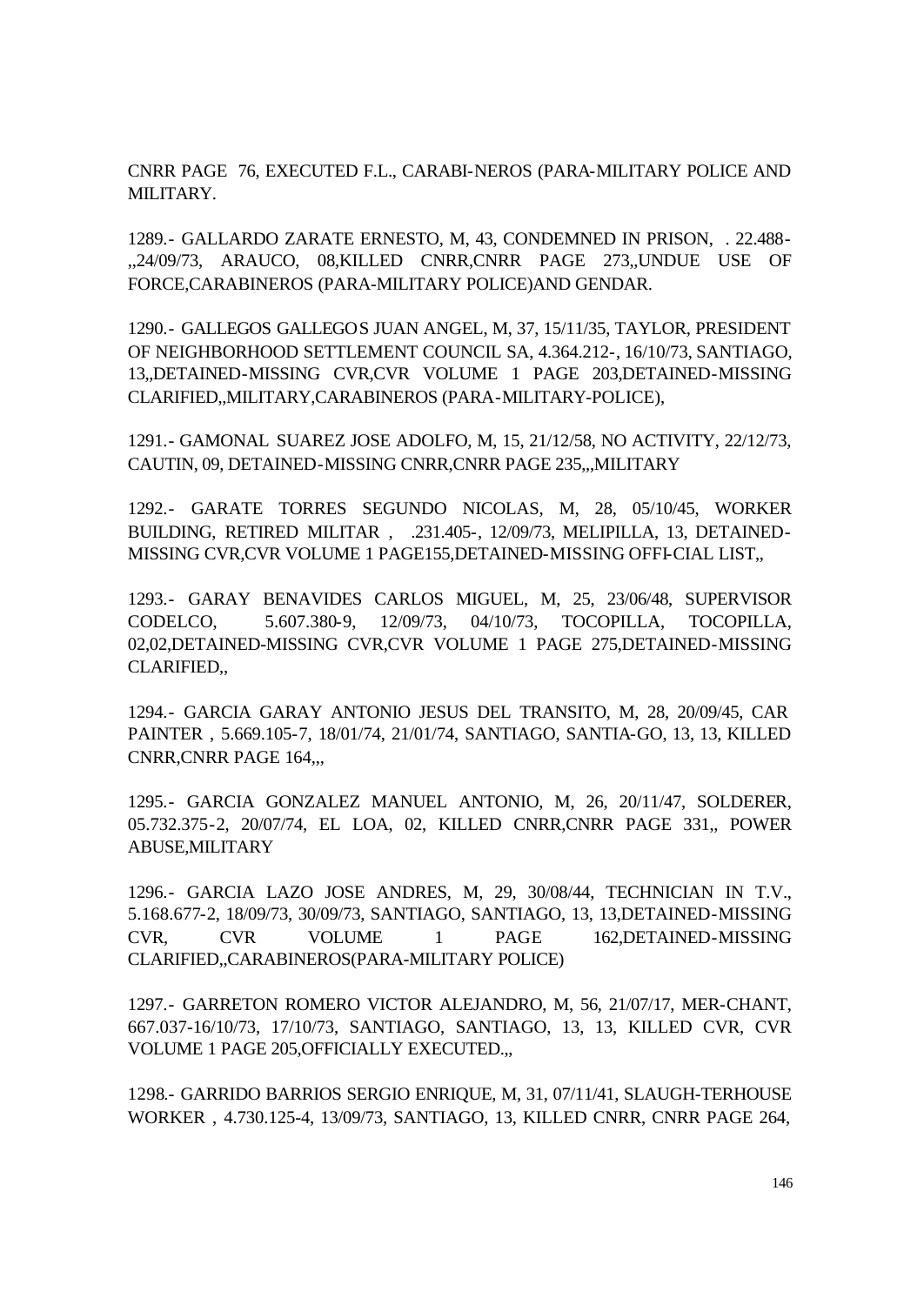OFFICIALLY EXECUTED.,UNDUE USE OF FORCE /CUR-FEW .ALTO PALENA,MILITARY

1299.- GARRIDO MUÑOZ DANIEL JACINTO, M, 22, 13/03/51, UNEMPLOYED, 7.267.878-8, 05/10/73, 19/10/73,EL LOA, EL LOA, 02,02, KILLED CVR,CVR VOLUME 1 PAGE 269,OFFICIALLY EXECUTED.,,

1300.- GARRIDO OCAREZ CARLOS HUMBERTO, M, 19, 10/06/54, ASSISTANT ITINERANT MARKET , 02/10/73, 02/10/73, SANTIAGO, SANTIAGO, 13, 13, KILLED CVR, CVR VOLUME 1 PAGE 183,,,

1301.- GARZON MORILLO BENJAMIN, M, 35, 05/12/31, DRIVER, FROM ARGENTINA, 23/09/73, 23/09/73, ANTOFAGASTA, ANTOFAGASTA, 02, 02, KILLED CNRR, CNRR PAGE 95,,,

1302.- GATICA CORONADO VICTOR JOEL, M, 18, ITINERANT MERCHANT, / /73, 08/11/73, VALDIVIA, VALDIVIA,10,10,KILLED CVR,CVR VOLUME 1 PAGE 406,OFFICIALLY EXECUTED.,,

1303.- GAYOSO GONZALEZ DAVID OLIBERTO, M, 19, 17/12/53, WORKER, 6.959.551-0, 13/10/73, 14/10/73, CORDILLERA, SANTIAGO, 13, 13, KILLED CNRR,CNRR PAGE 137, OFFICIALLY EXECUTED.,,CARABINEROS(PARA-MILITARY POLICE)

1304.- GODOY BELLO GERARDO, M, 26, 03/10/47, WORKER, 05.640.442-, 07/12/73, 08/12/73, SANTIAGO, SANTIAGO, 13, 13, KILLED CVR, CVR VOLUME 1 PAGE 216,OFFICIALLY EXECUTED.,,MILITARY

1305.- GODOY GODOY JULIO CESAR, M, 56, 03/09/17, FARM WORKER, . 54.876-, 20/09/73, BIO BIO, 08,,DETAINED-MISSING CVR,CVR VOLUME 1 PAGE 355,DETAINED-MISSING OFFICIAL LIST,,

1306.- GODOY SANDOVAL LUIS ALBERTO, M, 23, 13/12/49, FARM WORKER, 6.408.402-K, 06/10/73, 06/10/73, BIO BIO, BIO BIO,08,08,KILLED CVR,CVR VOLUME 1 PAGE 359,DETAINED-MISSING CLARIFIED,,

1307.- GOJANOVIC ARIAS DRAGO VINKO, M, 23, 23/10/49, DRIVER RDA EMBASSY , 05.127.173-, 12/09/73, 12/09/73, SANTIAGO, SANTIAGO, 13, 13, KILLED CVR, CVR VOLUME 1 PAGE 141,OFFICIALLY EXECUTED.,,MILITARY

1308.- GOMEZ CERDA LUIS ALBERTO, M, 33, 05/11/39, SUPERVISOR CHUQUICAMATA, WORKER DELEGATE THERMOELECTRICAL ENTERPRISE ,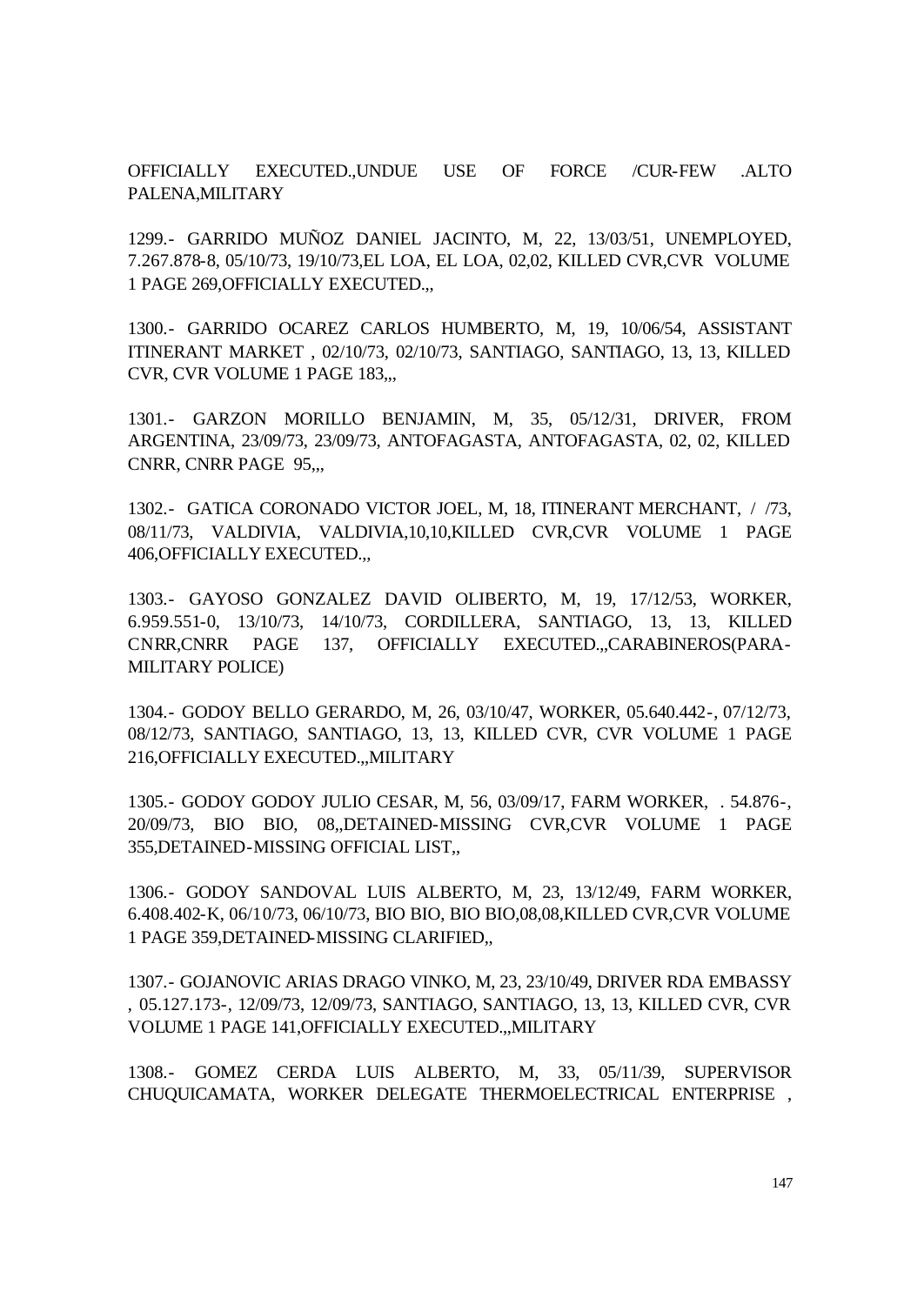4.036.610-5,13/09/73, TOCOPILLA,,02,,DETAINED-MISSING CVR,CVR VOLUME 1 PAGE 274,DETAINED-MISSING OFFICIAL LIST,,

1309.- GOMEZ FARIAS OSCAR ARMANDO, M, 31, 25/02/42, EMPLOYEE SANITARY WORKS , 4.238.324-4, 12/09/73, 27/12/73, SAN ANTONIO, SAN ANTONIO, 05, 05, KILLED CVR, CVR VOLUME 1 PAGE 299,OFFICIALLY EXECUTED.,,MILITARY

1311.- GOMEZ MONSALVE VICTOR SEBASTIAN, M, 17, 02/01/56, TEMPO-RARY WORKS , 133.867-, 19/10/73, 25/10/73, VALDIVIA, VALDIVIA, 10, 10,KILLED CNRR,CNRR PAGE 152,,,

1312.- GOMEZ RETAMALES JORGE GUSTAVO, M, 28, 04/12/50, TECHNICIAN IN RADIOS, 7.041.779-0, /09/73, 16/09/73, MELIPILLA, MELIPILLA, 13, 13,KILLED CVR,CVR VOLUME 1 PAGE 155,OFFICIALLY EXECUTED.,,

1313.- GOMEZ VEGA ALEJANDRO PATRICIO, M, 22, 01/11/51, UNEMPLO-YED, 06.381.311-, 20/12/73, 21/12/73, SANTIAGO, SANTIAGO, 13, 13, KILLED CVR,CVR VOLUME 1 PAGE 220,OFFICIALLY EXECUTED.,,

1314.- GOMEZ VELASQUEZ JOSE RENE, M, 42, 25/03/31, FARMER, . 17.047-, 17/09/73, ÑUBLE,,08,KILLED CVR,CVR VOLUME 1 PAGE 345, OFFICIALLY EXECUTED.,,

1315.- GONZALEZ ALBORNOZ MARIO ANTONIO, M, 34, 03/10/39, FARM WORKER, EX-PRESIDENT UNIONAGRICOLA, 18/10/73, 18/10/73, LINARES, LINARES, 07, 07, KILLED CVR,CVR VOLUME 1 PAGE 322,OFFICIALLY EXECUTED.,,

1316.- GONZALEZ ANGULO ENRIQUE, M, 22, 08/12/50, FARM WORKER, 7.370.147- 3, 03/10/73, 09/10/73, OSORNO, OSORNO, 10, 10, KILLED CNRR, CNRR PAGE 126,OFFICIALLY EXECUTED.,,

1317.- GONZALEZ BUSTAMANTE ILUCINIO, M, 48, 25/12/25, FURNITURE WORKER, 1.584.132-K, 15/01/74, OSORNO, 10,,DETAINED-MISSING CNRR,CNRR PAGE 238,,,

1318.- GONZALEZ CALFULEF TEOFILO ZARAGOZO, M, 24, 28/07/49, MOVER WORKER , 6.152.724-9, 16/10/73, VALDIVIA, 10,,DETAINED-MISSING CVR,CVR VOLUME 1 PAGE 404,OFFICIALLY EXECUTED.,,

1319.- GONZALEZ DE LA TORRE JOSE JILBERTO, M, 44, 15/07/29, FARM WORKER, 3.036.346-9, /01/74, OSORNO, 10,,DETAINED-MISSING CNRR,CNRR PAGE 236,,,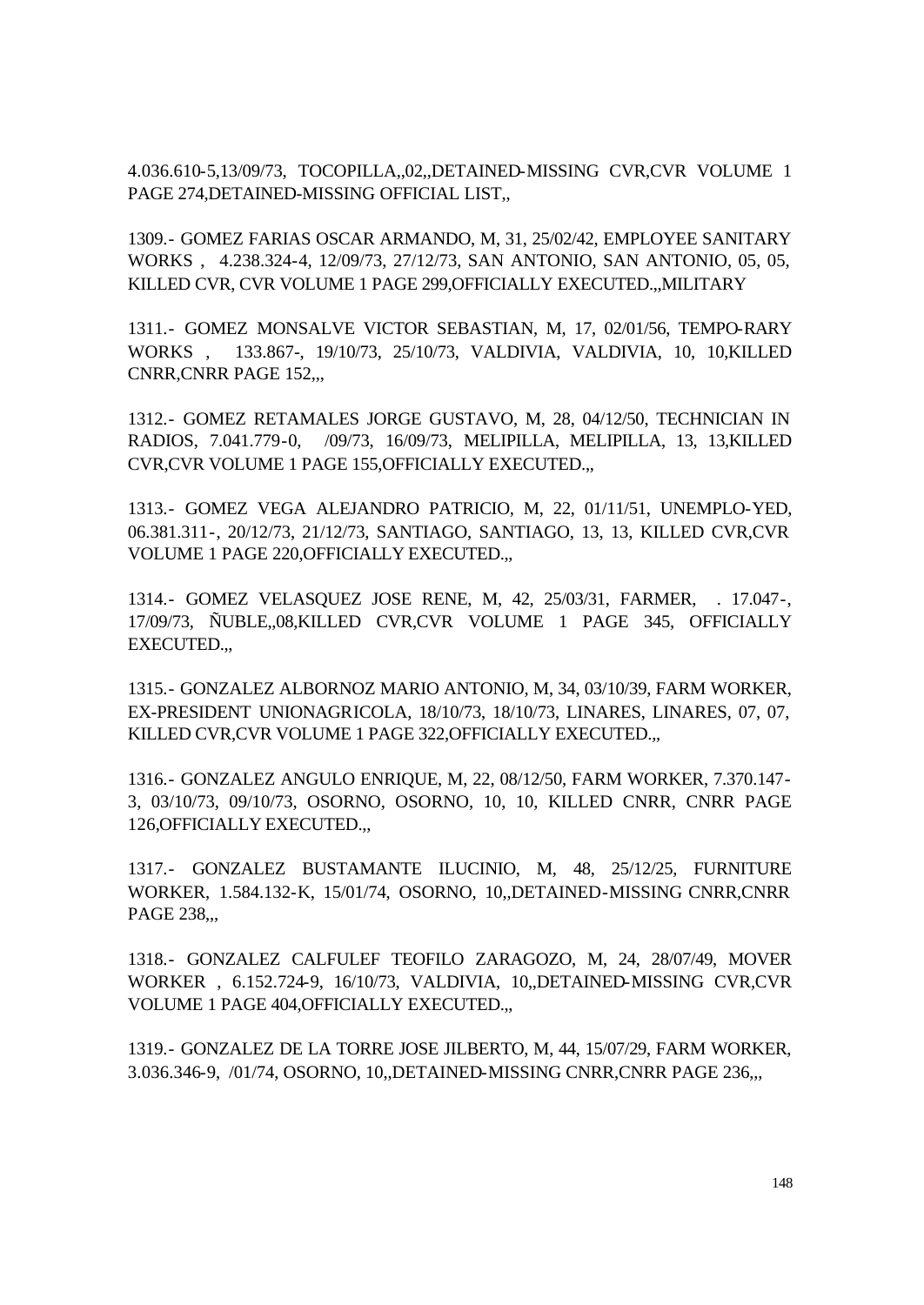1320.- GONZALEZ ESPINOZA JOSE EMILIO, M, 32, 25/04/41, FARM WORKER, 4.543.508-3, 03/10/73, 08/03/74, MAIPO, MAIPO, 13,13,DETAINED-MISSING CVR,CVR VOLUME 1 PAGE 230,DETAINED-MISSING CLARIFIED,,MILITARY

1321.- GONZALEZ FERNANDEZ HECTOR JENARO, M, 27, 19/09/46, EMPLO-YEE, EX-STUDENT UNIVERSITY OF CONCEPCION, 5.752.804-4, 06/09/74, SANTIAGO, 13, DETAINED-MISSING CVR,CVR VOLUME 2 PAGE 513,DETAINED-MISSING OFFICIAL LIST,,

1322.- GONZALEZ INOSTROZA HERNAN GALO, F, 26, 05/11/47, EMPLOYEE, 5.297.543-3, 15/08/74, SANTIAGO, 13,,DETAINED-MISSING CVR,CVR VOLUME 2 PAGE 511,DETAINED-MISSING OFFICIAL LIST,,

1323.- GONZALEZ LORCA NESTOR ARTEMIO IVAN, M,37, 11/01/36, MER-CHANT, 03.629.261-K, 15/10/73, CARDENAL CARO, 06, KILLED CVR,CVR VOLUME 1 PAGE 306,OFFICIALLY EXECUTED.,,

1324.- GONZALEZ MANRIQUEZ LUIS FRANCISCO, M, 27, 09/10/46, ELEC-TRONIC TECHNICIAN , 5.110.397-1, 03/10/74, SANTIAGO, 13,,DETAI-NED-MISSING CVR,CVR VOLUME 2 PAGE 517,DETAINED-MISSING OFFICIAL LIST,,

1325.- GONZALEZ MONDACA LUIS OSVALDO, M, 32, 05/10/41, FARM WORKER, EX-PRESIDENT SETTLEMENT, 04.593.318-, 20/10/73, 23/10/73, MAIPO, MAIPO, 13, 13 ,KILLED CVR,CVR VOLUME 1 PAGE 234,OFFICIALLY EXECUTED.,,

1326.- GONZALEZ MORALES FRANCISCO RAFAEL, M, 22, 04/10/51, DRI-VER, 6.825.112-5, 25/11/73, 26/11/73, SANTIAGO, SANTIAGO, 13, 13, KILLED CNRR,CNRR PAGE 407,EXECUTED INVE.,SUICIDE FOLLOWING RE-PRESSION ,

1327.- GONZALEZ MORAN RAUL, M, 31, 16/03/42, EMPLOYEE HOSPITAL S.J. DE DIOS, 4.553.077-9, 17/09/73, 18/09/73, SANTIAGO, SANTIA-GO, 13, 13, KILLED CVR,CVR VOLUME 1 PAGE 152,,,

1328.- GONZALEZ NICOLAU HERNAN SERGIO, M, 28, 28/10/44, NOT KNOWN, 4.881.639-8, 26/09/73, 26/09/73, SANTIAGO, SANTIAGO, 13, 13, KILLED CNRR,CNRR PAGE 102...

1329.- GONZALEZ NUÑEZ CLAUDIO ENRIQUE, M, 25, 16/08/49, CLEANING ASSISTANT , 5.661.860-0, 09/12/74,,SANTIAGO, 13, DETAINED-MISSING CVR,CVR VOLUME 2 PAGE 585,DETAINED-MISSING OFFICIAL LIST,,

1330.- GONZALEZ ORTEGA ELIAS DAGOBERTO, M, 24, 28/12/48, EMPLO-YEE, IN CHARGE PROPAGANDA SOCIALIST PARTY VILLARRICA, 5.420.685-2, 13/09/73,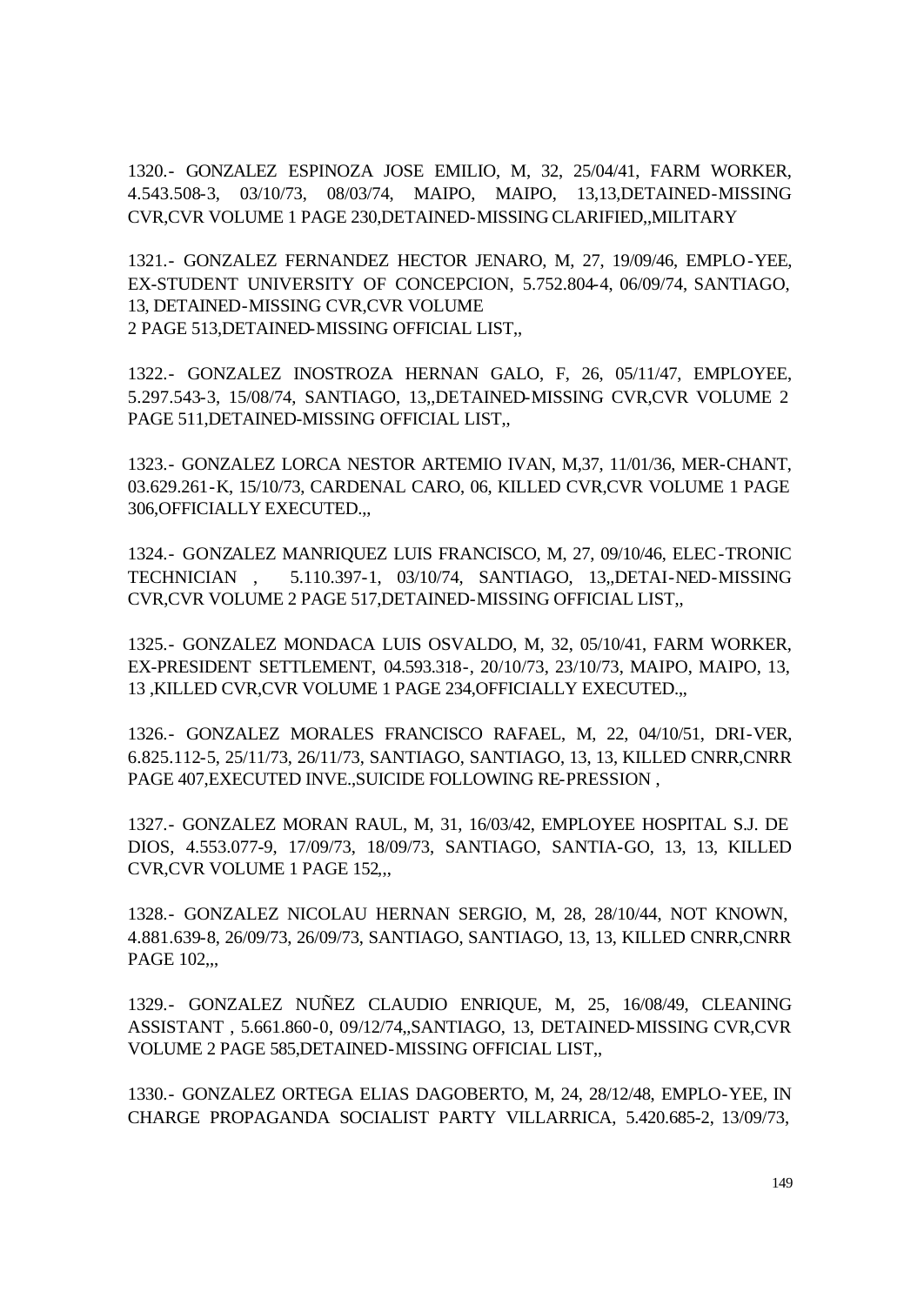CAUTIN, 09,,DETAINED-MISSING CVR,CVR VOLUME 1 PAGE 393,DETAINED-MISSING OFFICIAL LIST,,

1331.- GONZALEZ ORTEGA HUGO ARNER, M, 23, 06/06/50, HEAD OF ROADS AND MUNICIPALITY WORKS ,SECRETARY LOCAL SOCIALIST PARTY, 5.363.749-3, 13/09/73, CAUTIN, 09,,DETAINED-MISSING CVR,CVR VOLUME 1 PAGE 393,DETAINED-MISSING OFFICIAL LIST,,

1332.- GONZALEZ OSORIO CARLOS MANUEL, M, 18, 04/11/55, WORKER, 7.015.058-1,12/06/74, SANTIAGO, 13,,DETAINED-MISSING CVR,CVR VOLUME 2 PAGE 491,DETAINED-MISSING OFFICIAL LIST,,

1333.- GONZALEZ PEREZ JUAN ROSENDO, M, 23, 01/09/50, FARM WORKER, 6.419.622-7, 03/10/73, 03/10/73, MAIPO, MAIPO, 13, 13, KILLED CVR,CVR VOLUME 1 PAGE 230,DETAINED-MISSING CLARIFIED,,MILITARY

1334.- GONZALEZ ROJAS ANTONIO SEGUNDO, M, 23, 27/08/50, SELLER, 5.874.485- 9, 15/09/73, SANTIAGO, 13, KILLED CNRR,CNRR PAGE 63,,,

1335.- GONZALEZ SAAVEDRA ALAMIRO SEGUNDO, M, 41, 23/09/31, MER-CHANT, 02.976.470-0, 21/09/73, 21/09/73, SANTIAGO, SANTIAGO, 13, 13, KILLED CVR,CVR VOLUME 1 PAGE 169,OFFICIALLY EXECUTED.,,

1336.- GONZALEZ SALVADOR, M, 63, 21/10/09, ITINERANT MERCHANT, 1.517.493- , 18/09/73, SANTIAGO, 13, KILLED CNRR,CNRR PAGE 270,,,

1337.- GONZALEZ SANHUEZA SEGUNDO, M, 37, DRIVER, 3.433.469-2, 10/09/73, 06/10/73, LINARES, LINARES, 07, 07, KILLED CVR, CVR VOLUME 1 PAGE 317, STATE AGENTS

1338.- GONZALEZ SEPULVEDA JOSE GUMERCINDO, M, 32, MECHANIC, 10/10/73, 09/10/73, MAIPO, MAIPO, 13,13, KILLED CVR,CVR VOLUME 1 PAGE 231,OFFICIALLY EXECUTED.,,

1339.- GONZALEZ VARGAS MANUEL ZACARIAS, M, 45, 13/11/27, EMPLOYEE RAILWAY SHOP, 28/09/73, 06/10/73, MAIPO, MAIPO, 13, 13, KILLED CVR,CVR VOLUME 1 PAGE 240,OFFICIALLY EXECUTED.,,

1340.- GONZALEZ VENEGAS DAVID HECTOR, M, 27, 29/11/46, EMPLOYEE DINAC, EX-MEMBER ARMY EXPELLED , 5.734.777-5, 13/09/73, 15/09/73, CHACABUCO, SANTIAGO, 13, 13, KILLED CNRR,CNRR PAGE 61, OFFI-CIALLY EXECUTED.,,MILITARY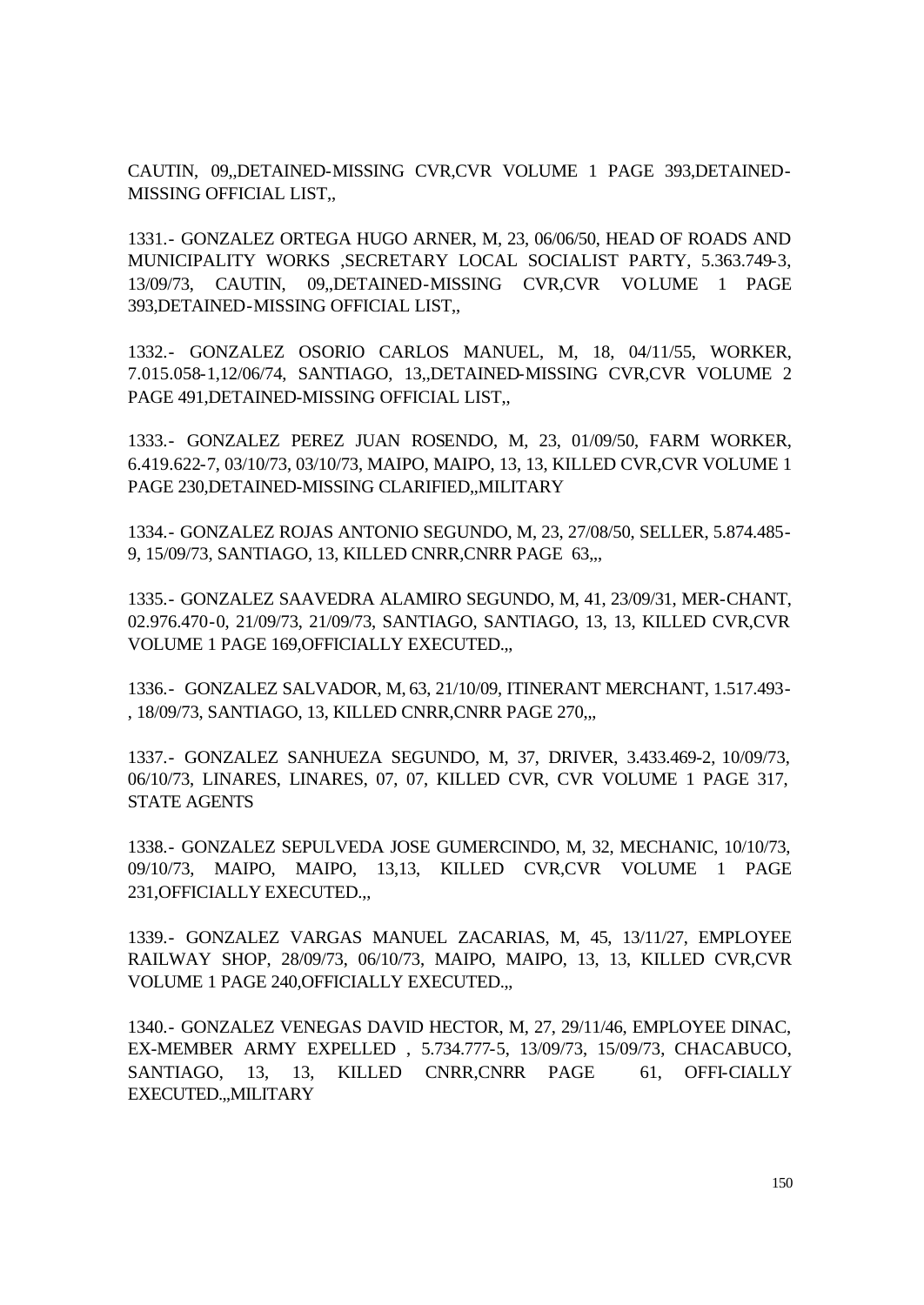1341.- GRANDON GALVEZ FERNANDO, M, 34, 24/03/39, EMPLOYEE CMPC, 79.232-, 14/09/73, 18/09/73, LAJA, 08, 08, KILLED CVR, CVR VOLUME 1 PAGE 366,DETAINED-MISSING CLARIFIED,,

1342.- GREZ ABURTO JORGE ARTURO, M, 29, CRAFTSMAN, EX-STUDENT UNIVERSITY OF CONCEPCION; 23/05/74, SANTIAGO, 13, DETAINED-MIS-SING CVR,CVR VOLUME 2 PAGE 504,DETAINED-MISSING OFFICIAL LIST,,

1343.- GUAJARDO BETTANCOURT CELSO ALAMIRO, M, 51, 14/11/22, WORKER BUILDING, MEMBER DIRECTION UNION BUILDING, 1.704.578-4, 12/01/74, SANTIAGO, 13, KILLED CNRR,CNRR PAGE 283, UNDUE USE OF FORCE,CARABINEROS (PARA-MILITARY POLICE )AND MILITARY

1344.- GUAJARDO CASTRO JUAN DEL CARMEN, M, 21, 06/10/51, UNEMPLO-YED, . 68.858-, 12/09/73, SANTIAGO, 13, KILLED CNRR, CNRR PAGE 56,,

1345.- GUAJARDO PIZARRO JUAN SEGUNDO, M, 18, WORKER SALITRERA, 21/09/74, ELQUI, 04,,DETAINED-MISSING CVR,CVR VOLUME 2 PAGE 491,DETAINED-MISSING OFFICIAL LIST,,CARABINERO(PARA-MILITARY POLICE)S

1346.- GUARDIA OLIVARES RAUL DEL CARMEN, M, 23, 22/05/50, MECHA-NIC, 5.961.087-2, / /73, 17/10/73, COPIAPO, COPIAPO,03,03,KILLED CVR,CVR VOLUME 1 PAGE 279,OFFICIALLY EXECU-TED.,,

1347.- GUERRERO GUERRERO PASCUAL ANTONIO, M, 76, 06/02/97, MINER, .827.033-3, 07/10/73, 07/10/73, ELQUI, ELQUI, 04, 04, KILLED CVR, CVR VOLUME 1 PAGE 286, OFFICIALLY EXECUTED...

1348.- GUERRERO VAGANAY ENRIQUE, M, 39, 05/06/34, ELECTRONIC TECHNICIAN , 3.515.342-K, /10/73, 06/10/73, SANTIAGO, SANTIAGO, 13, 13, KILLED CNRR, CNRR PAGE 120,,,CARABINEROS(PARA-MILITARY POLICE)

1349.- GUTIERREZ ASCENCIO JOSE FERNANDO, M, 25, 02/11/47, FARM WORKER, 5.963.446-1, 07/10/73, 07/10/73, BIO BIO,BIO BIO, 08, 08, KILLED CVR, CVR T OMO 1 PAGE 360,DETAINED-MISSING CLARIFIED,,

1350.- GUTIERREZ AVILA ARTEMIO SEGUNDO, M, 23, 24/04/51, GOLDS-MITH, 6.647.706-1, 14/07/74, SANTIAGO, 13, DETAINED-MISSING CVR,CVR VOLUME 2 PAGE 507,DETAINED-MISSING OFFICIAL LIST,,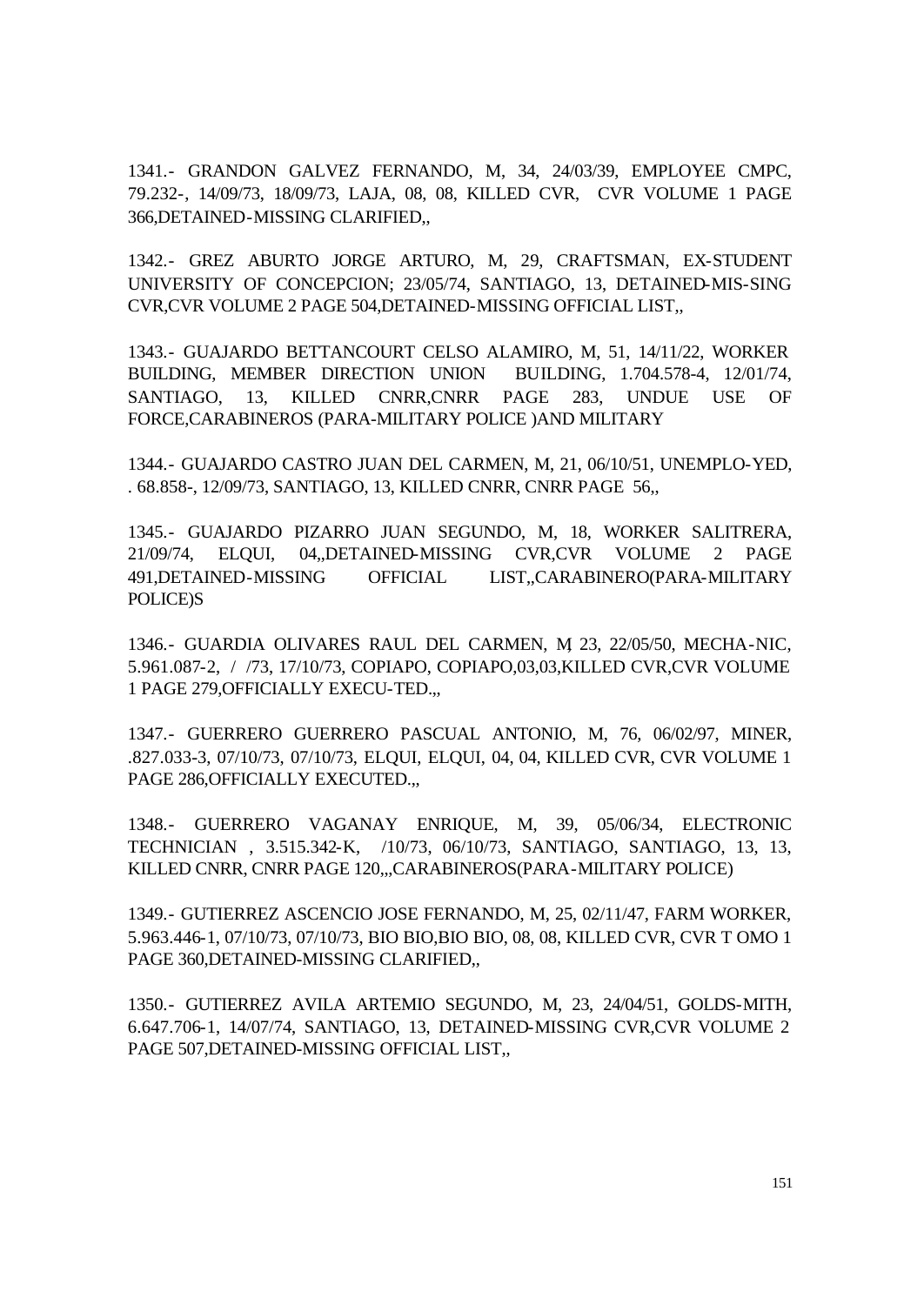1351.- GUTIERREZ GOMEZ MARCELO DEL CARMEN, M, 17, 11/12/55, BUILDING WORKER , 6.522.228-0, 05/10/73, OSORNO, 10,,DETAINED-MISSING CVR,CVR VOLUME 1 PAGE 416,DETAINED-MISSING OFFICIAL LIST,,

1352.- GUTIERREZ GUTIERREZ OSCAR ARMANDO, M, 28, 28/11/44, AGRO-NOMIST (CORFO), 07/12/73, MALLECO,,09,,DETAINED-MISSING CVR,CVR VOLUME 1 PAGE390,DETAINED-MISSING OFFICIAL LIST,,

1353.- GUTIERREZ RIVAS LUIS SERGIO, M, 29, 28/08/44, MINER, EX-CANDIDATE COUNCILOR; EX-SECRETARY REGI, 5.469.811-9, 02/10/73, SANTIAGO,,13,,DETAINED-MISSING CVR,CVR VOLUME 1 PAGE 179,DETAI-NED-MISSING CLARIFIED,,

1354.- GUTIERREZ RODRIGUEZ JACK EDUARDO, M, 44, 08/10/28, BUIL-DING CONTRACTOR, . 26.437-, 13/09/73, 18/09/73, BIO BIO, BIO BIO, 08, 08,KILLED CVR,CVR VOLUME 1 PAGE 366,DETAINED-MISSING CLARIFIED,,

1355.- GUTIERREZ SAN MARTIN JORGE, M, 41, 15/03/32, WORKER NOBIS, 3.338.311-, 13/09/73, SANTIAGO, 13, KILLED CVR,CVR VOLUME 1 PAGE 143,OFFICIALLY EXECUTED.,,CARABINEROS (PARA-MILITARY POLICE).3RD POLICE STATION .

1356.- GUTIERREZ SEGUEL SERGIO ENRIQUE, M, 18, 27/10/55, SHOEMA-KER, 18/01/74, SANTIAGO, 13, DETAINED-MISSING CVR,CVR VOLUME 2 PAGE 489,DETAINED-MISSING OFFICIAL LIST,,CARABINEROS(PARA-MILI-TARY POLICE)

1357.- GUZMAN SOTO ENRIQUE DEL CARMEN, M, 21, 10/12/51, FOREST WORKER, 19/09/73, 04/10/73, VALDIVIA, VALDIVIA, 10,10, KILLED CVR,CVR VOLUME 1 PAGE 397,OFFICIALLY EXECUTED.,,

1358.- HADAD RIQUELME JULIO, M, 47, 21/05/26, MERCHANT, 07.459.121-3, 26/09/73, 27/09/73, CAUTIN, CAUTIN, 09, 09, KILLED CVR, CVR VOLUME 1 PAGE 381,,,

1359.- HENRIQUEZ BRAVO JULIO ESTEBAN, M, 37, 16/06/36, MERCHANT, 3.707.563-9, 19/09/73, BIO BIO, 08, DETAINED-MISSING CVR,CVR VOLUME 1 PAGE 352,DETAINED-MISSING OFFICIAL LIST,,

1360.- HENRIQUEZ CALDERON HECTOR HUGO, M, 20, 29/01/53, ITINERANT SELLER, 20/09/73, 21/09/73, SANTIAGO, SANTIAGO, 13, 13, KILLED CNRR,CNRR PAGE 88, OFFICIALLY EXECUTED...CARAB./MILITAR.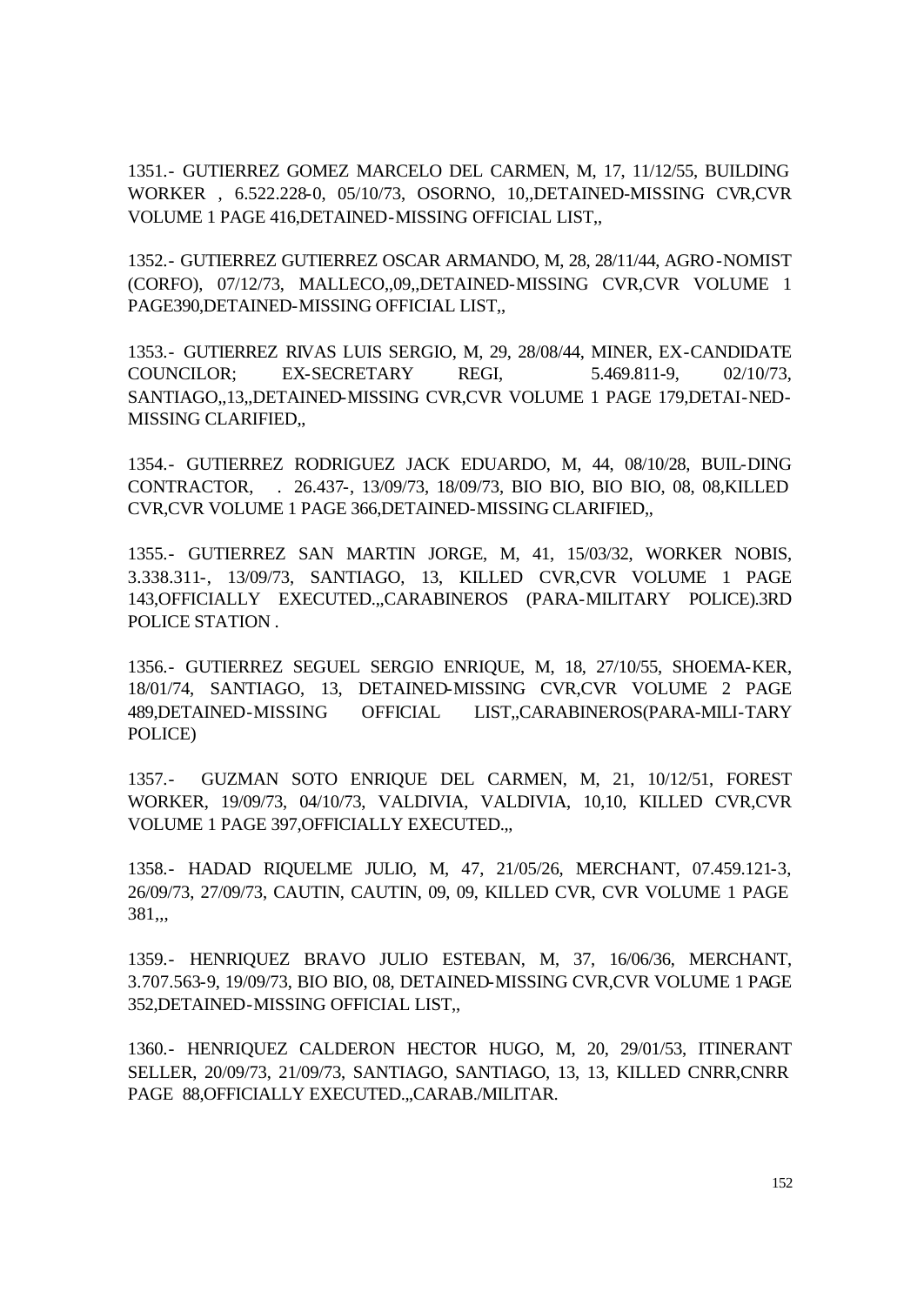1361.- HERMOSILLA MUÑOZ LUIS HILARIO, M, 45, 11/11/27, DRIVER, DRIVER SENATOR ORLANDO MILLAS, 02.756.369-4, 17/09/73, 18/09/73, SANTIAGO, SANTIAGO, 13, 13, KILLED CVR,CVR VOLUME 1 PAGE 163,,,CARABINEROS(PARA-MILITARY POLICE)

1362.- HERNANDEZ ANDRADE ROBERTO DARIO, M, 26, 03/01/47, EMPLOYEE CORFO, DRIVER OSCAR GARRETON, 05.587.539-, 16/09/73, 18/09/73, SANTIAGO, SANTIAGO, 13, 13, KILLED CVR, CVR VOLUME 1 PAGE 163,OFFICIALLY EXECUTED.,,

1363.- HERNANDEZ FLORES CARLOS, M, 39, 24/09/34, LOCKSMITH, 5.332.639-0, 07/10/73, TALAGANTE, 13,,DETAINED-MISSING CVR,CVR VOLUME 1 PAGE 223,,,

1364.- HERNANDEZ FLORES NELSON, M, 32, 06/03/41, FARM WORKER, . 32.063-, 07/10/73, TALAGANTE, 13,,DETAINED-MISSING CVR,CVR VOLUME 1 PAGE 223,DETAINED-MISSING CLARIFIED,,

1365.- HERNANDEZ FLORES OSCAR NIBALDO, M, 30, 17/05/43, FARM WORKER, 05.332.639-0, 07/10/73, TALAGANTE, 13,,DETAINED-MISSING CVR,CVR VOLUME 1 PAGE 223,DETAINED-MISSING CLARIFIED,,

1366.- HERNANDEZ GUAJARDO JUAN HUMBERTO FRANCIS, M, 39, 12/12/33, MERCHANT, 3.105.637-3, 03/10/73, 03/10/73, SANTIAGO, SANTIAGO, 13, 13, KILLED CNRR, CNRR PAGE 115,,,

1367.- HERNANDEZ INOSTROZA MANUEL, M, 42, 13/07/31, TAYLOR, EX-CANDIDATE COUNCILOR LAGO RANCO, .309.627-0, 16/10/73, VALDIVIA, 10,,DETAINED-MISSING CVR,CVR VOLUME 1 PAGE 404,,,

1368.- HERNANDEZ MANRIQUEZ GASPAR ANTONIO, M, 23, 04/07/50, FARM WORKER, 6.452.699-5, 14/10/73, LINARES, 07, DETAINED-MISSING CVR,CVR VOLUME 1 PAGE 319,DETAINED-MISSING OFFICIAL LIST,,MILI-TARY

1369.- HERNANDEZ MORALES GONZALO, M, 26, 27/07/47, DRIVER, SECRE-TARY LOCAL PR CHERQUENCO, 5.648.459-0, 23/09/73, CAUTIN, 09,,DETAINED-MISSING CNRR, CNRR PAGE 205, DETAINED-MISSING OFFI-CIAL LIST,,CARABINEROS(PARA-MILITARY POLICE)

1370.- HERNANDEZ NEIRA LUIS ALBERTO,M, 32, 06/05/41, EMPLOYEE, 2.593..895- K, 29/09/73, 19/10/73, EL LOA, EL LOA, 02, 02, KILLED CVR, CVR VOL 1 PAG 269, OFFICIALLY EXECUTED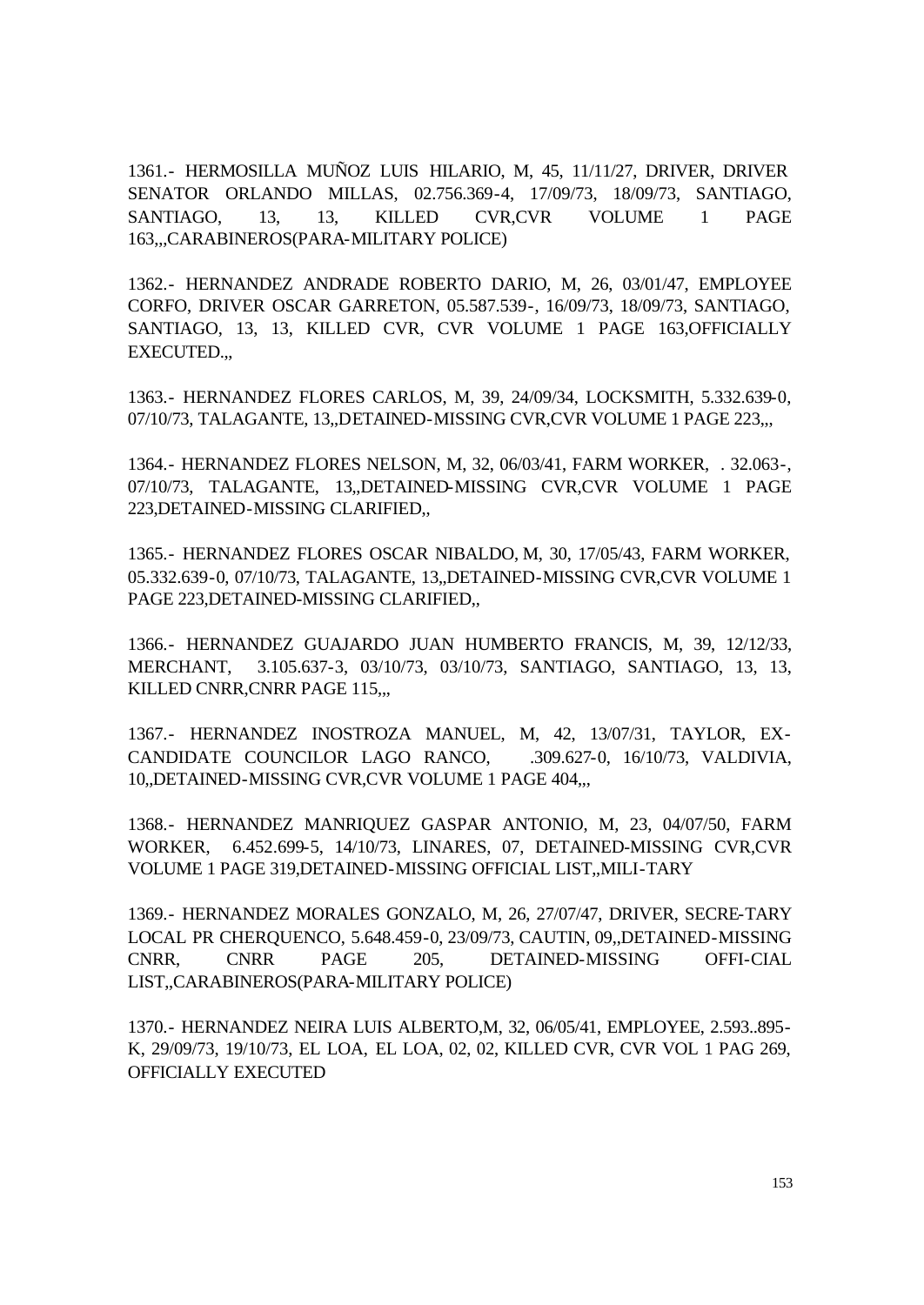1371.- HERNANDEZ ORREGO JOSE DANIEL, M, 31, 08/04/42, WORKER, 4.866.357-5, 16/10/73, 16/10/73, SANTIAGO, SANTIAGO, 13, 13, DETAINED-MISSING CVR,CVR VOLUME 1 PAGE 204,,,

1372.- HERRERA GONZALEZ LUIS RICARDO, M, 34, 25/09/39, WORKER MECHANIC, 00.111.849-, 27/09/73, 28/09/73, SANTIAGO, SANTIAGO, 13, 13, KILLED CVR,CVR VOLUME 1 PAGE 177,OFFICIALLY EXECUTED.,,MILITARY PATR.

1373.- HERRERA MUÑOZ ROSALINDO DELFIN, M, 22, 01/03/51, FARM WORKER, 6.820.070-9, 16/10/73, MAIPO, 13,,DETAINED-MISSING CVR,CVR VOLUME 1 PAGE 233,DETAINED-MISSING OFFICIAL LIST,,MILITARY

1374.- HERRERA VILLEGAS JOSE MANUEL, M, 17, 15/04/56, ASSISTANT OF MECHANIC, 06.925.857-3, 07/10/73, ,TALAGANTE, 13, DETAINED-MISSING CVR,CVR VOLUME 1 PAGE 223,DETAINED-MISSING CLARIFIED,,

1375.- HIDALGO GONZALEZ JUAN MANUEL, M, 23, 07/11/49, ASSISTANT CARPENTER, /09/73, 27/09/73, SANTIAGO, SANTIAGO, 13, 13, KILLED CNRR, CNRR PAGE 106,OFFICIALLY EXECUTED.,,CARABINEROS(PARA-MILI-TARY POLICE)

1376.- HIDALGO MELLA AURELIO ENRIQUE, M, 21, 28/11/51, FARM WORKER, 6.435.261-K, 03/10/73, 08/03/74, MAIPO, MAIPO, 13, 13, DETAINED-MISSING CVR, CVR VOLUME 1 PAGE 230,DETAINED-MISSING CLARIFIED,,MILITARY

1377.- HIDALGO RETAMAL CARLOS MIGUEL, M, 18, 11/01/56, FARM WORKER, 15/09/73, 16/09/73, SANTIAGO, SANTIAGO,13,13, KILLED CNRR, CNRR PAGE 63, OFFICIALLY EXECUTED., CARABINEROS(PARA-MILITARY POLICE)

1378.- HIGUERA ZUÑIGA ISAIAS, M, 39, 28/10/34, STATISTICIAN GENDARMERIE, PRISONS DELEGATE UNITED TRADE UNIONS CONFEDERATION (CUT), 3.616.140- K, 11/01/74, 17/01/74, IQUIQUE, IQUIQUE, 01, 01, KILLED CVR,CVR VOLUME 1 PAGE 251, OFFICIALLY EXECUTED...

1379.- HINOJOSA CESPEDES VICENTE ARMANDO, M, 19, 14/07/54, ITINE-RANT MERCHANT, 6.872.175-, 26/03/74, 02/04/74, SANTIAGO, SANTIA-GO, 13, 13, KILLED CVR,CVR VOLUME 2 PAGE 503,OFFICIALLY EXECUTED.,,

1380.- HORN ROA LUIS ARMANDO, M, 35, 19/07/38, FARM WORKER, 4.293.837-8, 27/11/73, CAUTIN,,09,,DETAINED-MISSING CNRR,CNRR PAGE 234, CHILEAN AIR **FORCE**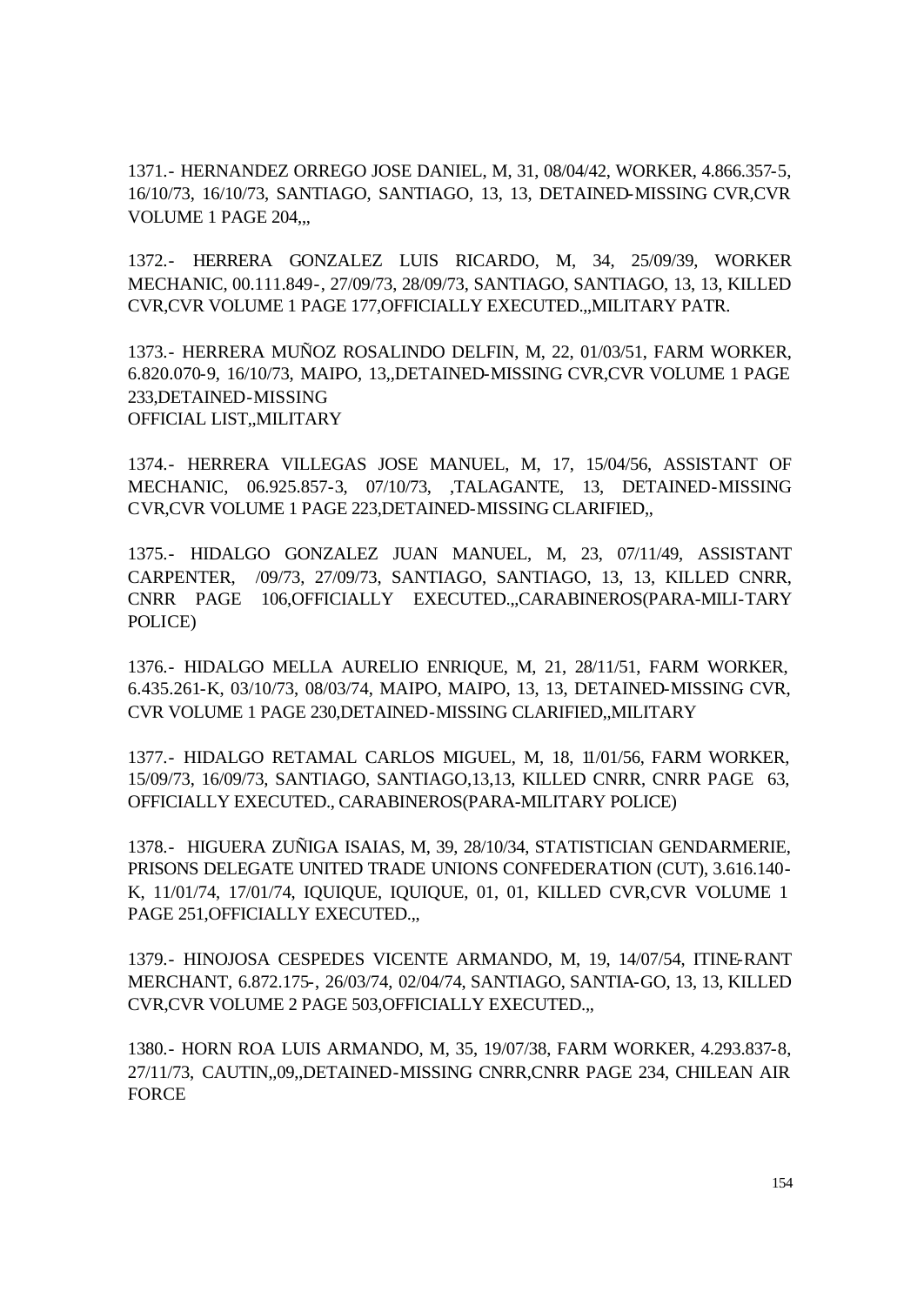1381.- HUAIQUI BARRIA ROBERTO EDER, M, 16, 14/10/51, NOT KNOWN, RIÑIÑAUE, 10,,DETAINED-MISSING CVR,CVR VOLUME 1 PAGE 396,EXECUTED INVE.,,

1382.- HUENCOI ANTIL MAURICIO, M, 00, FARM WORKER, /09/73, /09/73, CAUTIN, CAUTIN, 09, 09, KILLED CVR, CVR VOLUME 1 PAGE 385,

1383.- HUENUL HUAIQUIL DOMINGO, M, 42, 05/02/32, FARM WORKER, 7.038.983- 5, 15/06/74, CAUTIN, 09,,DETAINED-MISSING CNRR,CNRR PAGE 241,,,

1384.- HUENUMAN HUENUMAN JOSE RICARDO, M, 30, FARM WORKER, COUN-CILOR ENTRE LAGOS, 15/09/73, OSORNO,,10,,DETAINED-MISSING CVR,CVR VOLUME 1 PAGE 410,,,

1385.- HUICHALLAN LLANQUILEN SAMUEL, M, 00, FARM WORKER, 11/06/74, CAUTIN,,09,,DETAINED-MISSING CVR,CVR VOLUME 2 PAGE 490,,,

1386.- IBAÑEZ GARCIA MANUEL JESUS, M, 24, 29/12/48, EMPLOYEE, 15/09/73, 20/09/73, SANTIAGO, SANTIAGO, 13, 13, KILLED CVR,CVR VOLUME 1 PAGE 153, OFFICIALLY EXECUTED.,,MILITARY.REG.YUNGAY

1387.- IBARRA DURAN LUIS ANTONIO, M, 24, 13/06/49, ELECTRICIAN IANSA, PRESIDENT SETTLEMENT SIMON BOLIVAR, 6.108.674-9, 23/09/73, ÑUBLE, 08, DETAINED-MISSING CVR,CVR VOLUME 1 PAGE 338,DETAINED-MISSING OFFICIAL LIST,,

1388.- IBARRA ESPINOZA CARLOS ALEJANDRO, M, 27, 21/12/45, ITINE-RANT MERCHANT, 4.941.800-0, 20/09/73, 26/09/73, SANTIAGO, SANTIA-GO, 13, 13, KILLED CNRR,CNRR PAGE 103,,,

1389.- IBARRA FUENTES GUILLERMO, M, 32, 09/02/41, WORKER SERVIU, 04.428.474-, 11/11/73, SANTIAGO, 13, KILLED CVR, CVR VOLUME 1 PAGE 213, AIR FORCE

1390 .- IBARRA LOPEZ ROLANDO ANTONIO, M, 32, 08/10/42, SMALL FARMER, 4.920.863-4, 25/10/74, ,LINARES,,07,,DETAINED-MISSING CVR,CVR VOLUME 1 PAGE 493,DETAINED-MISSING OFFICIAL LIST,,

1391.- INAREJO IGOR LUCIANO JOSE, M, 21, 08/11/54, ITINERANT MERCHANT, 5.891.407-K, 05/12/73, 06/12/73, SANTIAGO, SANTIAGO, 13, 13, KILLED CNRR, CNRR PAGE 158,EXECUTED INVE.,,CARABINEROS(PARA-MILITARY POLICE)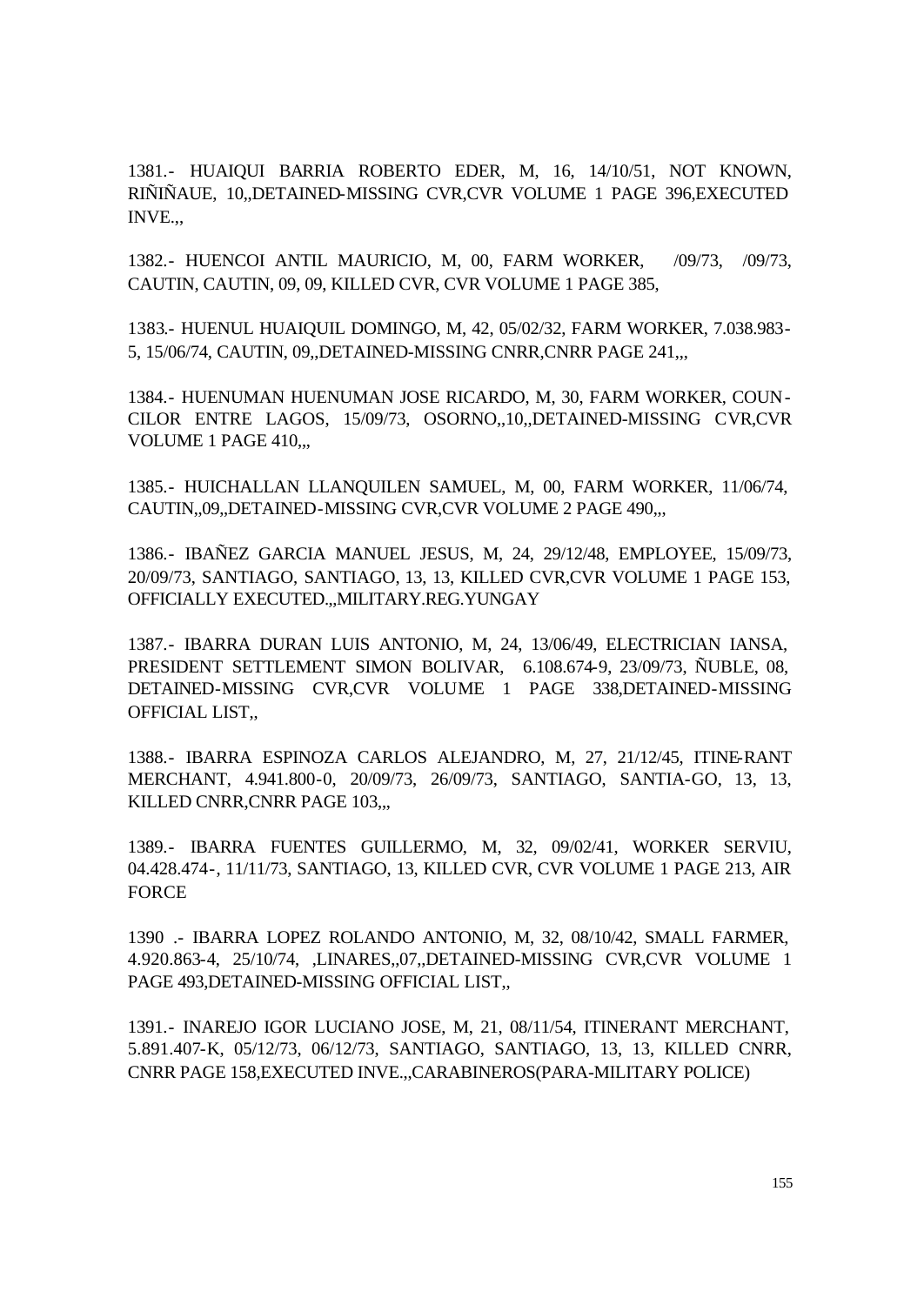1392.- INOSTROZA MALLEA JUAN LUIS, M, 19, 07/01/54, FARM WORKER, 25/09/73, 26/09/73, SANTIAGO, SANTIAGO, 13, 13, KILLED CNRR,CNRR PAGE 103,,,

1393.- INOSTROZA ÑANCO JOSE VICTOR, M, 19, 17/11/53, WORKER, 5.876.452-3, 21/10/73, 25/10/73, VALDIVIA, VALDIVIA, 10, 10, KILLED CVR,CVR VOLUME 1 PAGE 405,OFFICIALLY EXECUTED.,,

1394.- INOSTROZA ORELLANA LUIS ALBERTO, M, 23, 20/04/50, MOVER WORKER , . 56.440-, 19/10/73, 19/10/73, SANTIAGO, SANTIAGO, 13, 13, KILLED CNRR, CNRR PAGE 146, CARABINEROS(PARA-MILITARY POLICE)

1395.- INOSTROZA PAREDES HECTOR, M, 21, 02/08/52, UNEMPLOYED, 5.873.644-9, 24/09/73, BIO BIO, 08, DETAINED-MISSING CNRR,CNRR PAGE 208,,,CIVIL POLICE .AND MILIT.

1396.-ITURRA LILLO JUAN FELIX, M, 50, SMALL FARMER, 23/10/73, ÑUBLE, 08, DETAINED-MISSING CVR,CVR VOLUME 1 PAGE 348,DETAINED-MISSING OFFICIAL LIST,,CARABIN.TEN.PEM

1397.- JAQUE ARELLANO JUAN SANTOS, M, 16, 27/05/57, MOVER ITINE-RANT MARKETS , /09/73, 23/09/73, SANTIAGO, SANTIAGO, 13, 13, KILLED CNRR, CNRR PAGE 272, OFFICIALLY EXECUTED.,UNDUE USE OF FORCE / TAKEN TO EMERGENCY CENTER ,MILITARY

1398.- JARA ESPINOZA RAMON OSVALDO, M, 23, 29/11/49, PLUMBER, 05.749.512- K, 23/09/73, 23/09/73, SANTIAGO, SANTIAGO, 13, 13, KILLED CVR, CVR VOLUME 1 PAGE 172,OFFICIALLY EXECUTED.,,MILITARY.CARABINERO(PARA-MILITARY POLICE)S.INVEST.

1399.- JARA JARA MARIO, M, 21, 20/07/52, ASSISTANT FURNITURE WORKER, . 26.647-, 15/09/73, /09/73, BIO BIO, BIO BIO, 08, 08, KILLED CVR, CVR VOLUME 1 PAGE 366,DETAINED-MISSING CLARIFIED,,

1400.- JARA VALENZUELA JEREMIAS NOE, M, 21, 16/08/52, FRIGIDAIRE ASSISTANT , 08/10/73, 30/10/73, SANTIAGO, MAIPO, 13, 13, KILLED CNRR, CNRR PAGE 153, OFFICIALLY EXECUTED., CARABIN.S.GREG.

1401.- JARAMILLO FIGUEROA OSVALDO, M, 24, 17/07/49, FARM WORKER, 6.421.405-5, 04/10/73, 04/10/73, VALDIVIA, VALDIVIA, 10, 10, KILLED CNRR, CNRR PAGE 115, OFFICIALLY EXECUTED...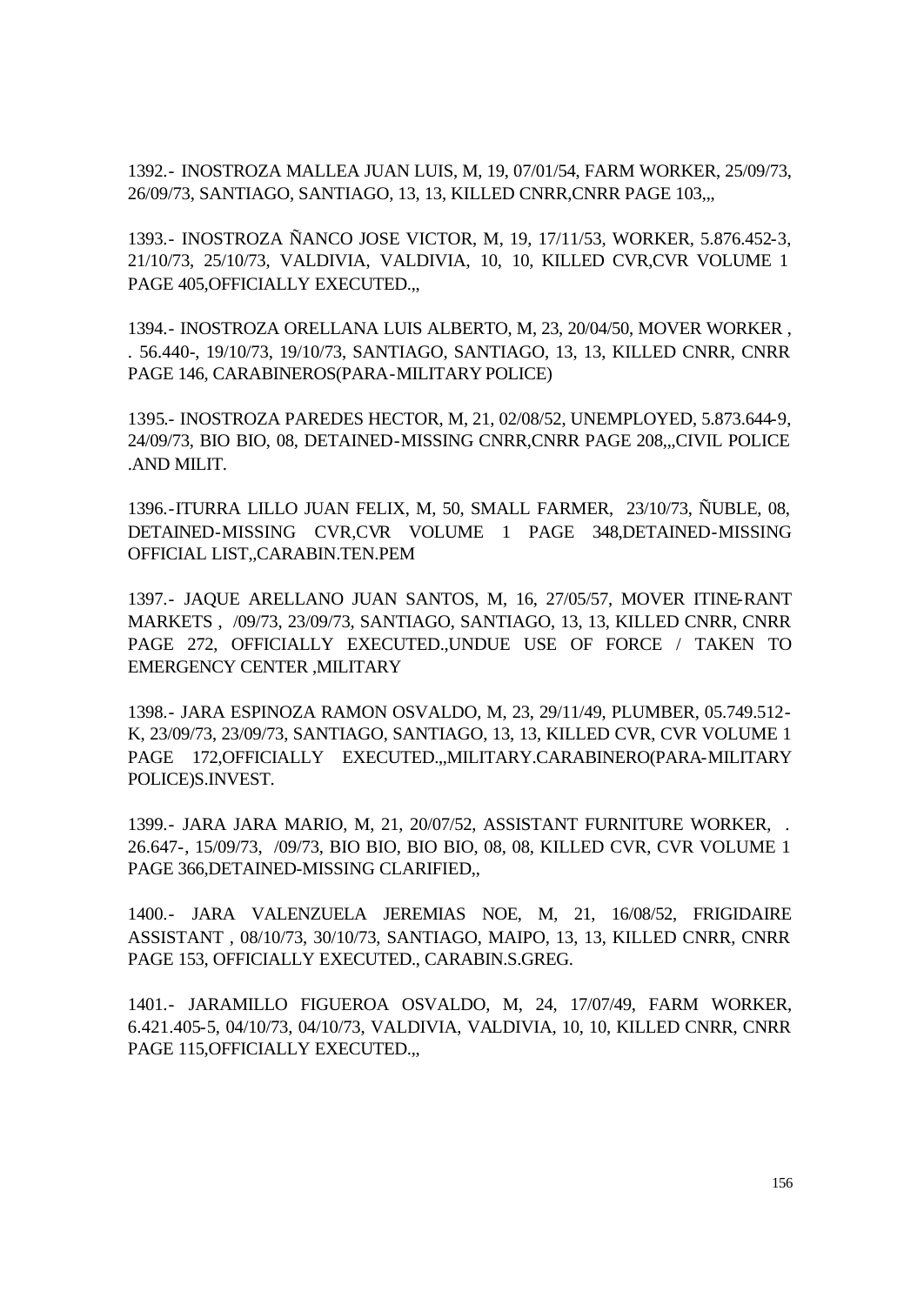1402.- JELDRES VALLEJOS FRANCISCO DEL ROSARIO, M, 25, 10/06/48, FOREST WORKER, 5.948.706-K, 23/10/73, ÑUBLE, 08, DETAINED-MISSING CVR,CVR VOLUME 1 PAGE 348,DETAINED-MISSING OFFICIAL LIST,,

1403.- JEREZ PADILLA RAUL ADRIAN DE LA CRUZ, M, 23, 26/08/50, MERCHANT, 06.388.867-, 25/11/73, SANTIAGO, 13,KILLED CNRR,CNRR PAGE 157,

1404.- JIMENEZ BARRERA RAUL LUIS, M, 25, 10/02/48, WORKER INDUS-TRIA CALAF, 5.436.550-0, 04/10/73, 04/10/73, SANTIAGO, SANTIAGO, 13, 13, KILLED CNRR (DD),CNRR PAGE 119,DETAINED-MISSING CLARI-FIED,IDENTIFIED IN CEMETERY YARD 29,MILITARY

1405.- JIMENEZ LUCERO BERNARDO SEGUNDO, M, 33, SELLER, 13/09/73, CACHAPOAL, 06, KILLED CVR, CVR VOLUME 1 PAGE 305,,,

1406.- JIMENEZ VIDAL JUAN FRANCISCO, M, 42, 13/07/31, CUSTOM EM-PLOYEE , 2.754.216-6, 15/09/73, 29/09/73, IQUIQUE, 01, 01,KILLED CVR, CVR VOLUME 1 PAGE 248,OFFICIALLY EXECUTED.,,

1407.- JORQUERA JORQUERA LUIS ALBERTO, M, 47, 25/10/28, LATHE OPERATOR MECHANIC,EX-PRESIDENT LATHE OPERATOR UNION SOQUIMI, 2.585.308-3, 14/06/74, 21/06/74, ANTOFAGASTA, ANTOFAGASTA, 02, 02, KILLED CVR,CVR VOLUME 2 PAGE 500,,DEATH FOLLOWING TORTURES SECURITY AGENTS

1408.-KOYCK FREDES ARTURO ENRIQUE, M, 48, 23/06/25, ELECTRICIAN, JEFE GRUPO RAILWAY SHOP, 1.705.712-K, 28/09/73, 28/09/73, MAIPO, MAIPO, 13, 13,KILLED CVR, CVR VOLUME 1 PAGE 239,,,

1409.- LABRADOR URRUTIA RAMON ISIDRO, M, 24, 07/06/50, MERCHANT, JEFE LOCAL COMMITTEE MIR, 5.626.648-8, 14/12/74, SANTIAGO, 13,,DETAINED-MISSING CVR, CVR VOLUME 2 PAGE 528,DETAINED-MISSING OFFICIAL LIST,,

1410.- LABRIN SASO MARIA CECILIA, F, 25, 15/05/49, SOCIAL ASSIS-TANT, EX-OFFICIAL CORVI, 5.922.759-9, 12/08/74, SANTIAGO,,13,,DETAINED-MISSING CVR, CVR VOLUME 2 PAGE 510,DETAI-NED-MISSING OFFICIAL LIST,,

1411.- LACORTE MIGUEL ANGEL, M, 28, 24/05/45, WORKER INDUMET, FROM ARGENTINA, 14/09/73, SANTIAGO, 13, KILLED CNRR, CNRR PAGE 58,

1412.- LAGOS BRAVO LUIS HUMBERTO, M, 24, 22/10/48, ITINERANT MERCHANT, 5.224.217-7, 30/09/73, 01/10/73, SANTIAGO, SANTIAGO, 13, 13, KILLED CNRR, CNRR PAGE 112,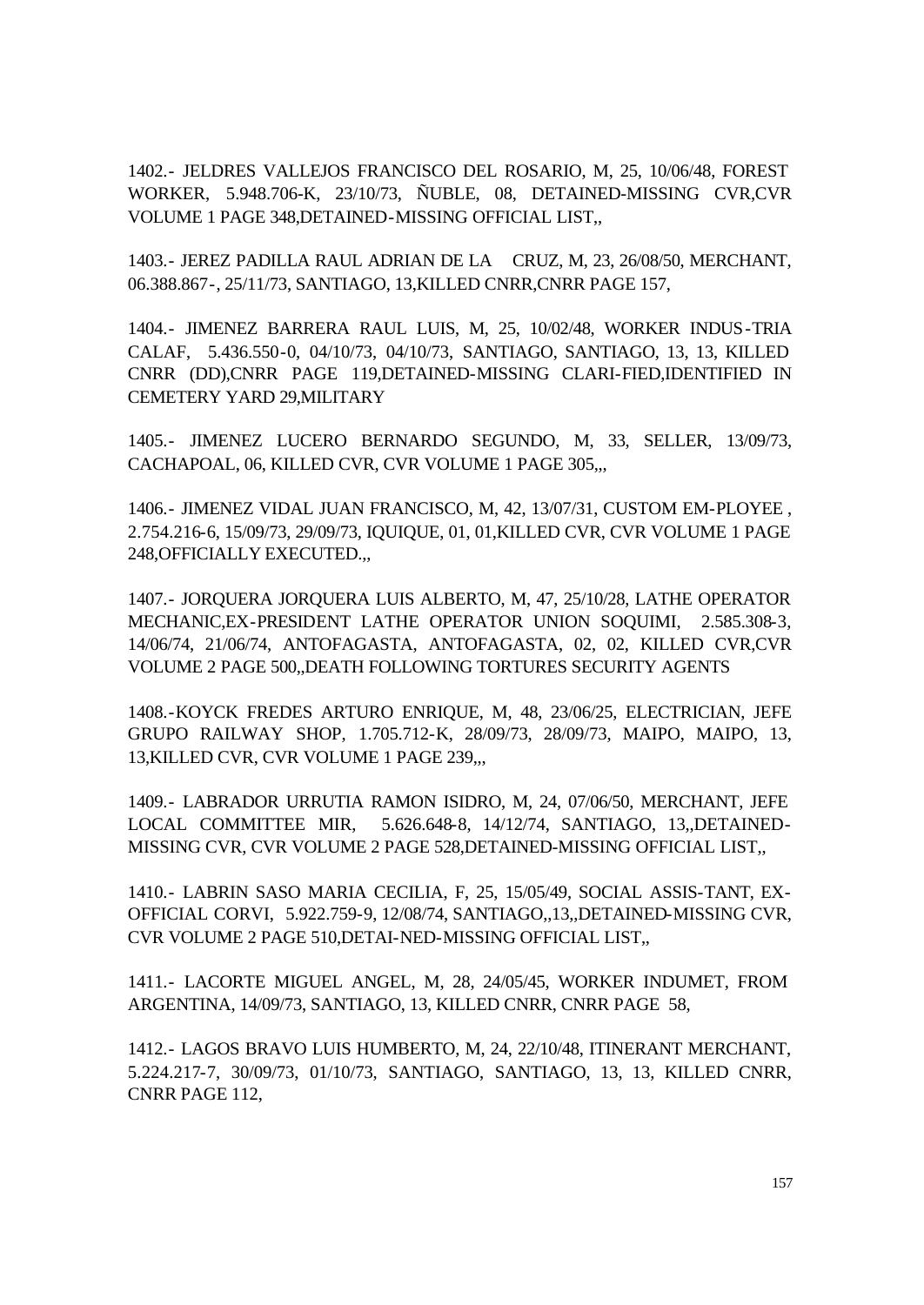1413.- LAGOS CID LUIS HUMBERTO, M, 40, 20/07/33, TAXIDRIVER, 3.472.271-4, 11/01/74, SANTIAGO, 13, DETAINED-MISSING CNRR,CNRR PAGE 237,DETAINED-MISSING OFFICIAL LIST,,

1414.- LAGOS HIDALGO SERGIO HERNAN, M, 30, 19/02/44, SELLER, 4.192.061-0, 14/09/74, SANTIAGO, 13, DETAINED-MISSING CVR, CVR VOLUME 2 PAGE 514,DETAINED-MISSING OFFICIAL LIST,,

1415.- LAGOS LAGOS VICTORIANO, M, 35, 15/04/38, FOREST WORKER, 4.100.495- 9, 17/09/73, BIO BIO, 08, DETAINED-MISSING CVR,CVR VOLUME 1 PAGE 364, DETAINED-MISSING OFFICIAL LIST,,

1416.- LAGOS NILSSON GLORIA ESTHER, F, 28, 29/09/45, EMPLOYEE, EX-SECRETARY PRESS OFFICE PALACE GOVERNMENT LA MONEDA, 4.332.602-3, 26/08/74, SANTIAGO, 13, DETAINED-MISSING CVR,CVR VOLUME 2 PAGE 511,DETAINED-MISSING OFFICIAL LIST,,

1417.- LAGOS TORRES LUIS ARMANDO, M, 50, 24/12/22, FOREST WORKER, 10/10/73, VALDIVIA, 10,,DETAINED-MISSING CVR,CVR VOLUME 1 PAGE 401,DETAINED-MISSING OFFICIAL LIST,,

1418.- LARA NUÑEZ MANUEL, M, 30, 03/09/43, FARM WORKER, 16/09/73, ÑUBLE, 08, KILLED CVR, CVR VOLUME 1 PAGE 336, OFFICIALLY EXECU-TED.,,CARABINERO(PARA-MILITARY POLICE)S

1419.- LARENAS INOSTROZA JOSE MIGUEL, M, 33, 17/05/40, NO ACTI-VITY, 4.449.111-7, /10/73, /10/73, BIO BIO, BIO BIO, 08,08, KILLED CNRR (DD), CNRR PAGE 154,, DEATH NOT REGISTERED,REMAINS NOT FOUND ,CIVIL POLICE

1420.- LAUBRA BREVIS JUAN DE DIOS, M, 26, 08/03/47, FARM WORKER, 05.959.452-4, 05/10/73, 05/10/73, BIO BIO, BIO BIO, 08, 08, KILLED CVR,CVR VOLUME 1 PAGE 359,DETAINED-MISSING CLARIFIED,,

1421.- LAURIE LUENGO AROLDO VIVIAN, M, 30, 12/07/44, ITINERANT SELLER , 5.288.648-1, 28/07/74, LINARES, 07,, DETAINED-MISSING CVR,CVR VOLUME 2 PAGE 509, DETAINED-MISSING OFFICIAL LIST,,

1422.- LAVIN LOYOLA CLAUDIO ARTURO MANUEL, M, 29, 21/02/44, AGRONOMIST, 02/10/73, 04/10/73, CAUQUENES, CAUQUENES, 07, 07, KILLED CVR, CVR VOLUME 1 PAGE 315,OFFICIALLY EXECUTED.,,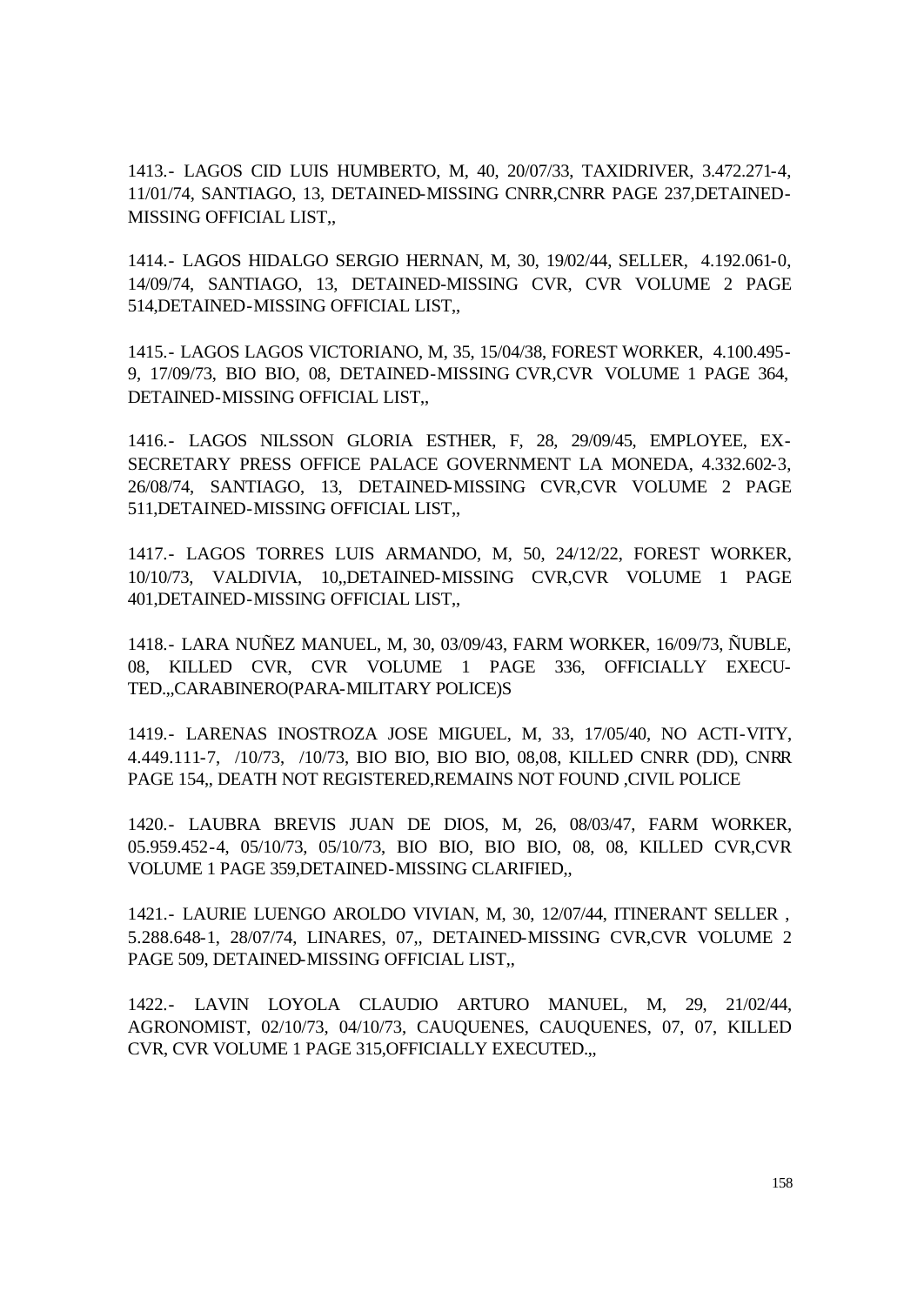1423.- LAZO LAZO OFELIO OF LA CRUZ, M, 43, 08/12/30, CARPENTER, EX-MEMBER GAP; 2.793.771-3, 30/07/74, SANTIAGO, 13, DETAINED-MISSING CVR, CVR VOLUME 2 PAGE 509...

1424.- LAZO MALDONADO LUIS RODOLFO, M, 20, 25/11/52, FARM WORKER, 6.563.639-5, 16/10/73, MAIPO,,13,,DETAINED-MISSING CVR,CVR VOLUME 1 PAGE 233, DETAINED-MISSING CLARIFIED, MILITARY

1425.- LAZO MALDONADO SAMUEL DEL TRANSITO, M, 24, 16/08/49, FARM WORKER, 6.563.637-9, 16/10/73, MAIPO, 13, DETAINED-MISSING CVR,CVR VOLUME 1 PAGE 233, DETAINED-MISSING OFFICIAL LIST,,MILI-TARY

1426.- LAZO QUINTEROS CARLOS ENRIQUE, M, 41, 11/09/32, FARM WORKER, SETTLEMENT LEADER, 4.254.293-8, 16/10/73, MAIPO,,13,,DETAINED-MISSING CVR, CVR VOLUME 1 PAGE 233,DETAINED-MISSING OFFICIAL LIST,,MILITARY

1427.- LAZO QUINTEROS RAUL DEL CARMEN, M, 38, 19/07/35, FARM WORKER, 17/09/73, 17/09/73, MAIPO, MAIPO, 13, 13, KILLED CVR, CVR VOLUME 1 PAGE 228, OFFICIALLY EXECUTED.,

1428.- LAZO QUINTEROS SAMUEL ALTAMIRO, M, 49, 25/09/24, FARM WORKER, 2.495.071-, 16/10/73, MAIPO, 13,, DETAINED-MISSING CVR,CVR VOLUME 1 PAGE 233, DETAINED-MISSING OFFICIAL LIST, MILI-TARY,

1429.- LEAL ARRATIA LUIS ALBERTO, M, 55, 13/08/18, SMALL FARMER, EX-LEADER PEASANT CONFEDERATION TRIUNFO , 1.842.154-2, 22/11/73, CAUTIN,,09,,DETAINED-MISSING CVR,CVR VOLUME 1 PAGE 379,DETAINED-MISSING OFFICIAL LIST,

1430.- LEFIQUEO ANTILEF DAGOBERTO DEL CARMEN, M, 22, 15/02/51, ITINERANT MERCHANT , 14/10/73, SANTIAGO, 13, KILLED CNRR,CNRR PAGE 138,

1431.- LEIVA MOLINA SERGIO GUSTAVO, M, 27, 15/09/46, EMPLOYEE, . 22.033-, 03/01/74, SANTIAGO, 13, KILLED CVR,CVR VOLUME 2 PAGE 494,

1432.- LEIVA MUÑOZ MANUEL ANTONIO, M, 33, 07/12/39, ITINERANT MERCHANT, 4.434.344-4, 20/09/73, 20/09/73, SANTIAGO, SANTIAGO, 13, 13, KILLED CNRR, CNRR PAGE 84,OFFICIALLY EXECUTED.,,F.CON-JUNTAS

1433.- LEMUS MUÑOZ EXEQUIEL ALEJANDRO, M, 17, 09/05/56, FURNITURE WORKER APPRENTICE , 7.474.744-2, 02/10/73, 02/10/73, SANTIAGO, SANTIAGO, 13, 13, KILLED CNRR, CNRR PAGE 114,..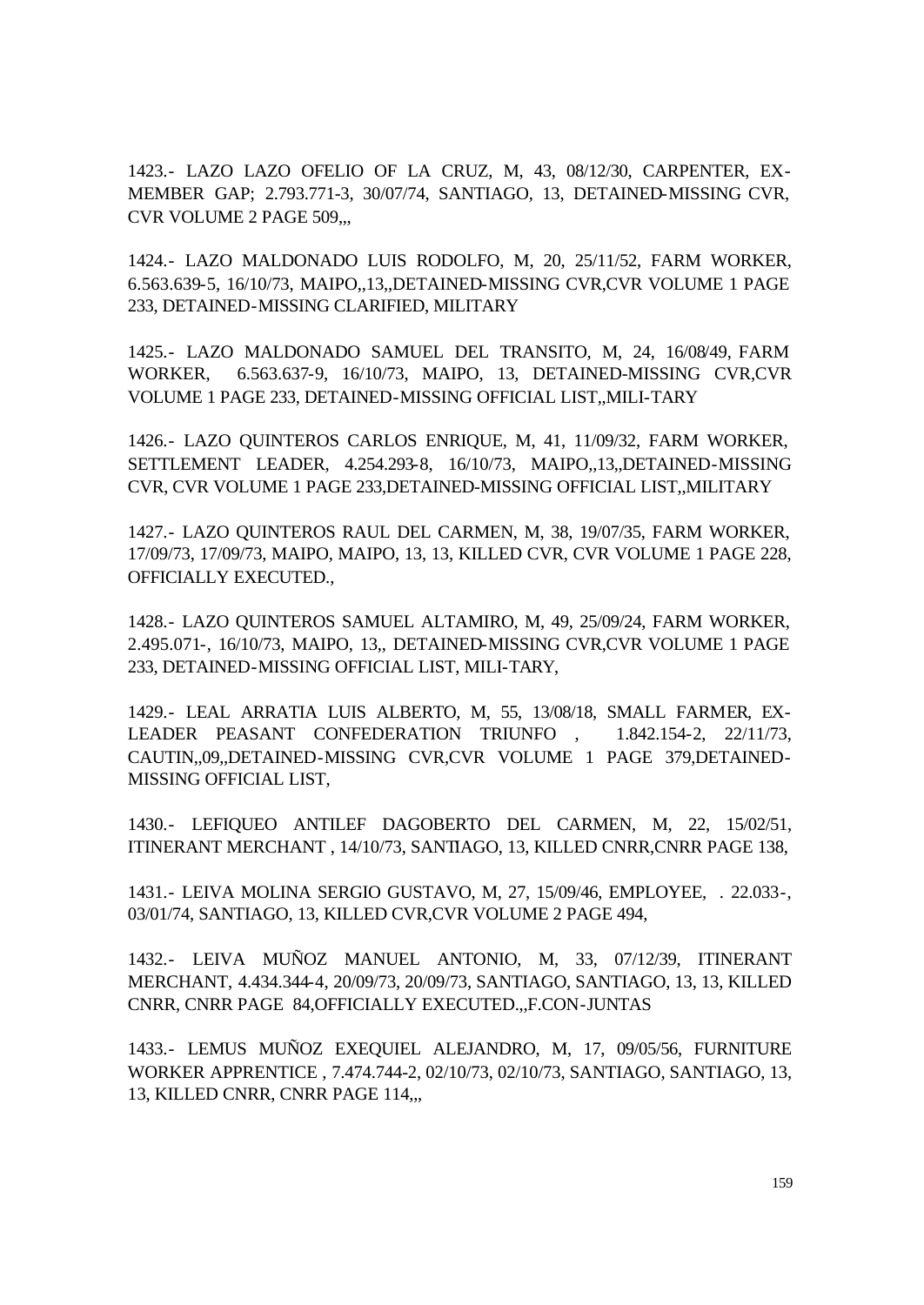1434.- LEON ESPINOZA SERGIO FRANCISCO, M, 23, 16/09/51, CRAFTS-MAN, 6.176.919-6, 29/03/74, 24/04/75, SANTIAGO, CAUTIN, 09, KILLED CNRR (DD), CNRR PAGE 446, D.D.CIVIL POLICE, SUICIDE AS A RESULT OF REPRESSION ,

1435.- LEON FARIAS DAVID ALEJANDRO, M, 23, 02/03/50, WORKER, 06.117.421- 4, 16/01/74, 20/01/74, SANTIAGO, SANTIAGO, 13, 13, KILLED CVR,CVR VOLUME 2 PAGE 502,OFFICIALLY EXECUTED.,,

1436.- LEON FUENTES PATRICIO WENCESLAO, M, 21, 11/07/52, NO ACTIVITY, 06.284.684-4, 12/10/73, 12/10/73, SANTIAGO, SANTIAGO, 13, 13, KILLED CNRR, CNRR PAGE 132,,,

1437.- LEON MORALES CARLOS RENE, M, 32, 18/02/43, SHOEMAKER, 4.705.276-9, 23/09/73, 23/09/73, SANTIAGO, SANTIAGO, 13, 13, KILLED CNRR, CNRR PAGE 96, EXECUTED F.L.,MILIT. AND CARABINEROS (PARAMILITARY POLICE).

1438.- LEON PAULSEN JAVIER OF JESUS, M, 35, 20/05/39, WORKER, EX-MANAGER MINE LA DISPUTADA, 4.429.216-5, 04/10/74, SANTIAGO, 13 KILLED CNRR,CNRR PAGE 175...

1439.- LEVEQUE CARRASCO RAUL BLADIMIR, M, 23, 23/09/49, NO ACTI-VITY, 5.874.896-K, 15/09/73, OSORNO, 10, DETAINED-MISSING CVR,CVR VOLUME 1 PAGE 408, DETAINED-MISSING OFFICIAL LIST,,

1440.- LEVICOY EMELCOY ALFREDO, M, 58, 07/05/17, CARPENTER, . 1.582-, 03/10/75, 04/10/75, CHILOE, CHILOE, 10, 10, KILLED CNRR,CNRR PAGE 361,

1441.- LEVIO LLAUPE SEGUNDO, M, 59, / /14, SMALL FARMER, 03.120.875-0, 02/10/73, 02/10/73, CAUTIN, CAUTIN, 09, 09, KILLED CVR, CVR VOLUME 1 PAGE 382,,,

1442.- LIENDO VERA GREGORIO JOSE, M, 28, 26/08/45, AGRONOMIST, 05.641.466-, 19/09/73, 03/10/73, VALDIVIA, VALDIVIA, 10, 10, KILLED CVR,CVR VOLUME 1 PAGE 398, OFFICIALLY EXECUTED.,

1443.- LILLO ALARCON LUIS HUMBERTO, M, 22, 08/04/52, ITINERANT SELLER, 6.612.803-2, /05/74, 20/05/74, SANTIAGO, SANTIAGO, 13, 13, KILLED CNRR,CNRR PAGE 170,,,AIR FORECE

1444.- LINARES GALARCE FRANCISCO SEGUNDO MIGUEL, M, 43, 29/09/30, DRIVER E.T.C. DEL Estado, , 16/07/74, 29/07/74, VALPARAISO, VALPARAISO, 05, 05, KILLED CVR, CVR VOLUME 2 PAGE 500,...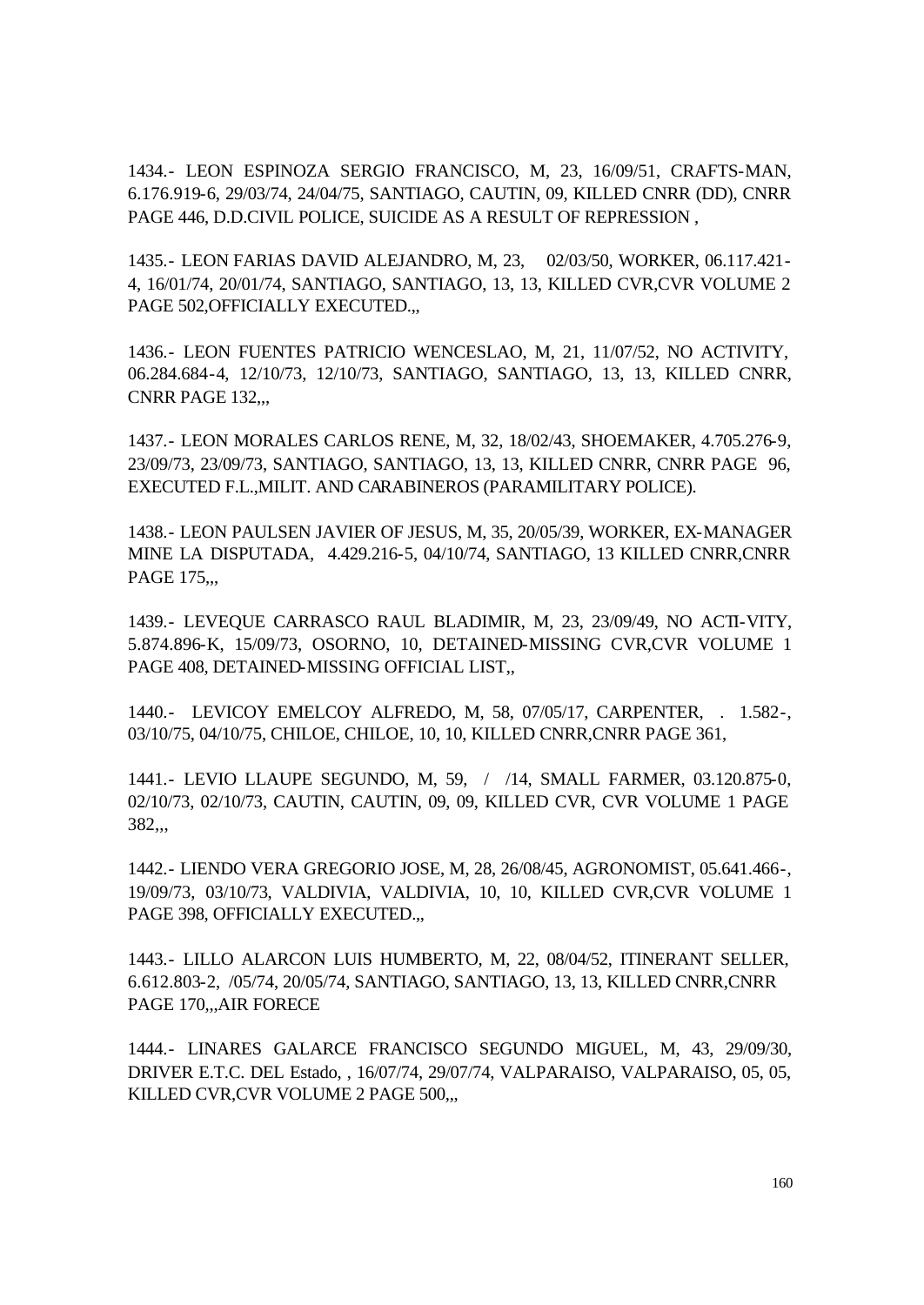1445.- LINSAMBARTH RODRIGUEZ RENE ANDRES, M, 27, 27/07/46, FARM WORKER, 39.511-, 22/10/73, EL LOA,,02,,DETAINED-MISSING CNRR,CNRR PAGE 227,DETAINED-MISSING OFFICIAL LIST,,

1446.- LIRA BRAVO SEGUNDO DEL CARMEN, M, 28, 24/06/45, PLUMBER, 05.082.573-6, 14/10/73, 14/10/73, SANTIAGO, SANTIAGO, 13, 13, KILLED CVR,CVR VOLUME 1 PAGE 201, OFFICIALLY EXECUTED.,, STATE AGENTS

1447.- LIRA MORALES JUAN MANUEL, M, 23, 17/04/50, DRIVER, 5.866.561-4, 12/09/73, SANTIAGO, 13, KILLED CVR, CVR VOLUME 1 PAGE 138, OFFICIALLY EXECUTED., MILITARY

1448.- LIZAMA TRAFILAF RENE ALEJANDRO, M, 24, 02/07/49, WAITER, 5.869.941-1, 18/09/73, SANTIAGO, 13, KILLED CNRR,CNRR PAGE 271, UNDUE USE OF FORCE,MILITARY

1449.- LIZARDI LIZARDI LUIS ALBERTO, M, 29, 09/06/44, HARBOR WORKER , 04.877.516-0, 11/09/73, 29/09/73, IQUIQUE, IQUIQUE, 01, 01, KILLED CVR, CVR VOLUME 1 PAGE 247, OFFICIALLY EXECUTED.,,

1450.- LOBOS GUTIERREZ LUIS RENE, M, 25, 20/02/48, FARM WORKER, 5.531.327- K, 21/10/73, SANTIAGO, 13, DETAINED-MISSING CVR,CVR VOLUME 1 PAGE 211, DETAINED-MISSING OFFICIAL LIST, MILIT.REG.G.VIE

1451.- LOBOS URBINA OSCAR ANTONIO, M, 24, 07/08/49, WORKER, 15/09/73, 26/09/73, SANTIAGO, SANTIAGO, 13, 13, KILLED CVR, CVR VOLUME 1 PAGE 175, OFFICIALLY EXECUTED., FACH

1452.-LOO PRADO ARTURO JULIO, M, 27, ,TEXTILE WORKER, 17/09/73, 18/01/74, QUILLOTA, QUILLOTA, 05, 05, KILLED CVR, CVR VOLUME 2 PAGE 495, OFFICIALLY EXECUTED.,,

1453.- LOPEZ ELGUEDA RICARDO OCTAVIO, M, 15, 15/12/57, ITINERANT SELLER, 20/09/73, SANTIAGO, 13, DETAINED-MISSING CVR,CVR VOLUME 1 PAGE 166,DETAINED-MISSING CLARIFIED, FACH

1454.- LOPEZ ESTAY CRISTINA DEL CARMEN, F, 28, 24/07/45, EMPLO-YEE, 05.078.497-5, 13/09/73, SANTIAGO, 13, KILLED CVR V.P.,CVR VOLUME 1 PAGE 142, OFFICIALLY EXECUTED., SNIPER

1455.- LOPEZ LOPEZ ARAZATI RAMON, M, 33, 30/05/40, CRAFTSMAN, FROM URUGUAY, 14/09/73, SANTIAGO, 13, DETAINED-MISSING CNRR,CNRR PAGE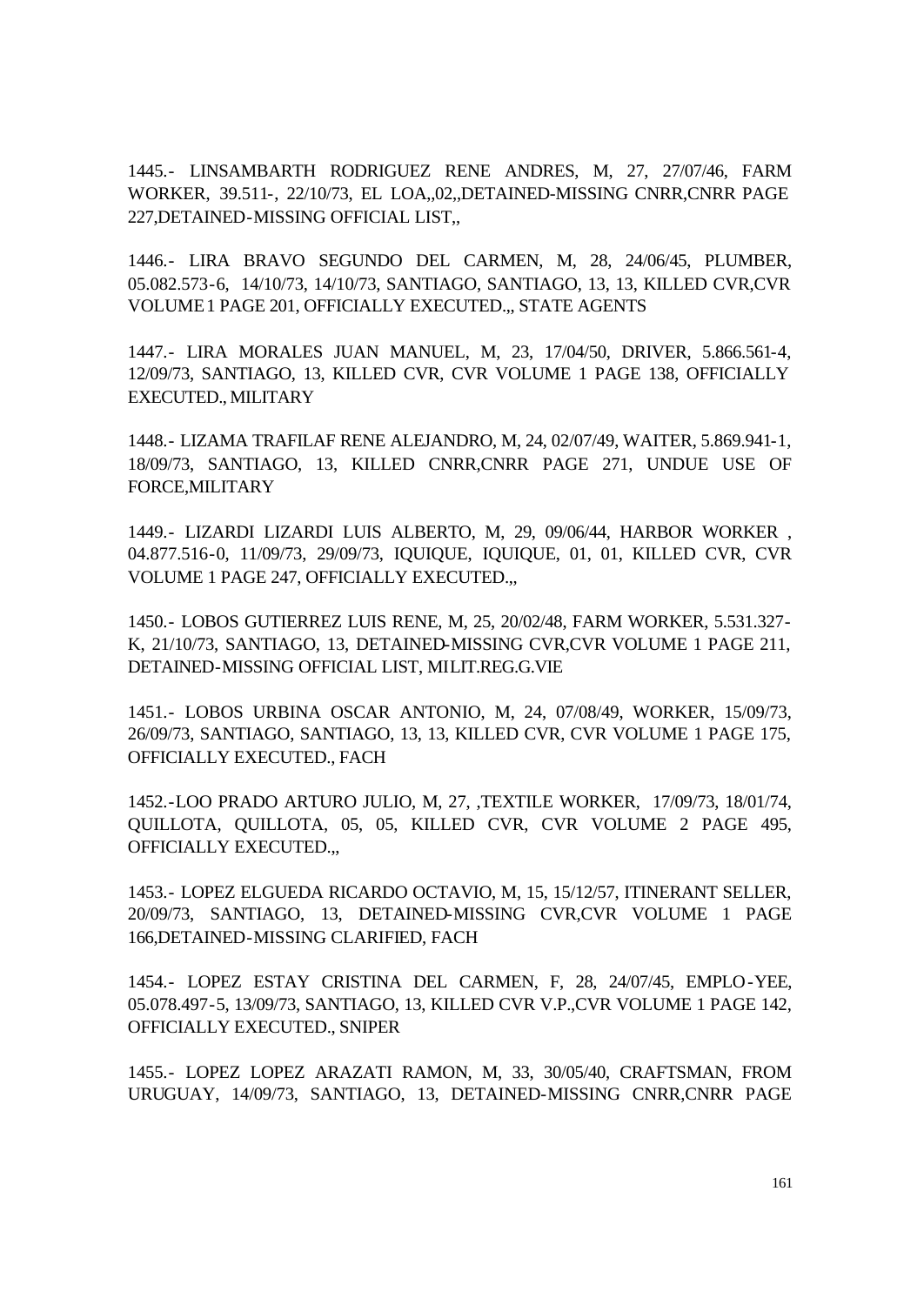200,DETAINED-MISSING CLARIFIED, IDENTIFIED IN CEMETERY YARD 29, **MILITARY** 

1456.- LOPEZ LOPEZ BERNABE DEL CARMEN, M, 23, 09/03/50, FARM WORKER, 6.531.337-5, 03/10/73, 03/10/73, MAIPO, MAIPO, 13, 13, DETAINED-MISSING CVR, CVR VOLUME 1 PAGE 230,DETAINED-MISSING CLARIFIED, MILITARY

1457.- LOPEZ LOPEZ ERNESTO ALFREDO, M, 25, 13/08/48, WORKER , 5.956.479-K, 16/09/73, PETORCA, 05,,DETAINED-MISSING CVR,CVR VOLUME 1 PAGE 303,DETAINED-MISSING OFFICIAL LIST,,

1458.- LOPEZ LOPEZ JOSE RICARDO, M, 32, 10/06/41, FOREST WORKER, 4.626.242- 5, 17/09/73, BIO BIO, 08,,DETAINED-MISSING CVR,CVR VOLUME 1 PAGE 364, DETAINED-MISSING OFFICIAL LIST,,

1459.- LOPEZ LOPEZ MANUEL ANTONIO, M, 00, NOT KNOWN, 13/10/73, 13/10/73, COLCHAGUA, COLCHAGUA, 06, 06, KILLED CVR,CVR VOLUME 1 PAGE 306, OFFICIALLY EXECUTED.,,

1460.- LOPEZ PINTO ABRAHAM, M, 54, 14/08/19, FARM WORKER, 2.112.669-1, 16/09/73, BIO BIO, 08, DETAINED-MISSING CVR, CVR VOLUME 1 PAGE 363, DETAINED-MISSING OFFICIAL LIST,,

1461.- LOPEZ RIVAS LEOPOLDO, M, 47, 28/02/26, SHOEMAKER, 1.995.736-5, 23/09/73, ÑUBLE, 08,,DETAINED-MISSING CVR,CVR VOLUME 1 PAGE 338,DETAINED-MISSING OFFICIAL LIST,,

1462.-LOPEZ SUAREZ NICOLAS ALBERTO, M, 40, 26/09/35, EMPLOYEE, EX-NATIONAL COUNCILOR UNITED TRADE UNIONS CONFEDERATION (CUT), EX-PRESIDENT, 3.435.603-3, 30/07/76,, SANTIAGO, 13,,DETAINED-MISSING CVR,CVR VOLUME 2 PAGE 561,DETAINED-MISSING OFFICIAL LIST,,

1463.- LOYOLA CID EDGARDO ORLANDO, M, 19, 23/12/54, SOLDERER ASSISTANT , 7.144.898-3, 03/12/74, SANTIAGO, 13, DETAINED-MISSING CVR,CVR VOLUME 2 PAGE 521,DETAINED-MISSING OFFICIAL LIST,,

1464.- LUCERO ALDANA OSCAR ROBERTO, M, 23, 26/12/49, WORKER, 6.348.905-, 12/10/73, 12/10/73, SANTIAGO, SANTIAGO, 13,13, KILLED CVR,CVR VOLUME 1 PAGE 197,OFFICIALLY EXECUTED.,,CARABINERO(PARA-MILITARY POLICE)S

1465.- LUQUE SCHURMAN JOSE, M, 33, DRIVER, FROM ARGENTINA, 23/09/73, 23/09/73, ANTOFAGASTA, ANTOFAGASTA, 02, 02, KILLED CNRR, CNRR PAGE 95,OFFICIALLY EXECUTED.,,CARABINEROS(PARA-MILI-TARY POLICE)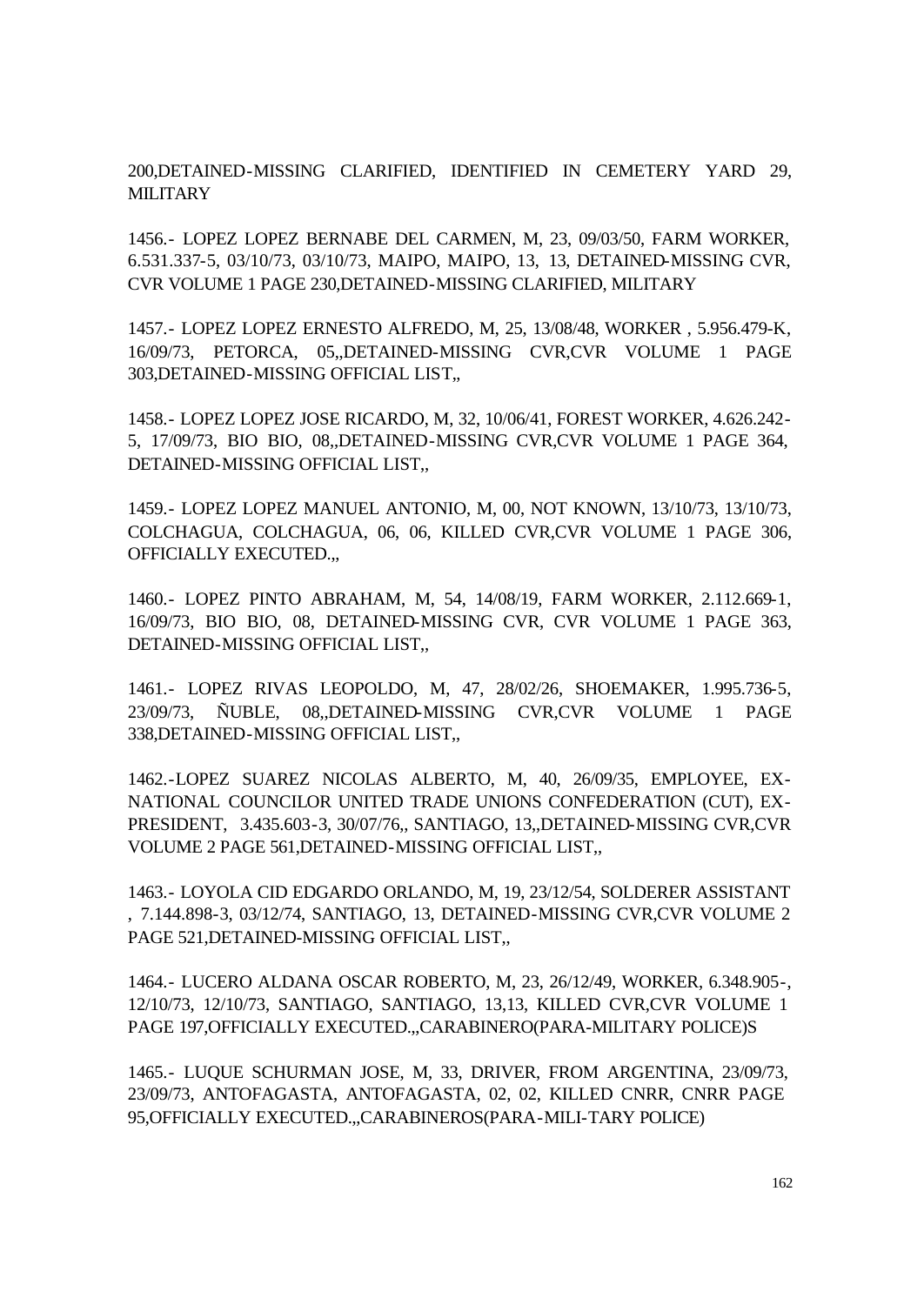1466.- LLABULEN PILQUINAO JOSE DOMINGO, M, 44, 05/05/29, FARMER, 3.027.900-K, 11/10/73, CAUTIN, 09, DETAINED-MISSING CNRR,CNRR PAGE 218, CARABINEROS(PARA-MILITARY POLICE)

1468.- LLANCA ITURRA MONICA CHISLAYNE, F, 23, 28/07/51, CIVIL REGISTRY EMPLOYEE , 5.542.886-7, 06/09/74, SANTIAGO, 13,,DETAI-NED-MISSING CVR,CVR VOLUME 2 PAGE 513,DETAINED-MISSING OFFICIAL LIST,,

1469.- LLANQUIEN VICTOR, M, 00, SMALL FARMER, 08/10/73, /10/73, CAUTIN, CAUTIN, 09, 09,KILLED CVR,CVR VOLUME 1 PAGE 384,,,

1470.- LLAULEN ANTILAO JOSE JULIO, M, 39, 05/07/34, FARM WORKER, 4.927.166- 2,11/06/74, CAUTIN,,09,,DETAINED-MISSING CVR,CVR VOLUME 2 PAGE 490, DETAINED-MISSING OFFICIAL LIST,,

1471.- LLEUCUN LLEUCUN JUAN, M, 56, 04/04/17, SMALL FARMER, 01.785.353-8, 09/10/73, 10/10/73, CHILOE, CHILOE, 10, 10, KILLED CVR, CVR VOLUME 1 PAGE 420,OFFICIALLY EXECUTED.,,

1472.- MAC LEOD TREVER JUAN RODRIGO, M, 29, 05/05/45, EMPLOYEE, 4.805.444- 7, 30/11/74, SANTIAGO, 13, DETAINED-MISSING CVR, CVR VOLUME 2 PAGE 521,

1473.- MACAYA BARRALES ALFONSO SEGUNDO, M, 32, 19/07/41, MER-CHANT, EX-COUNCILOR, . 30.312-, 15/09/73, 18/09/73, BIO BIO, BIO BIO, 08, 08, KILLED CVR,CVR VOLUME 1 PAGE 366,DETAINED-MIS-SING CLARIFIED,,

1474.- MACAYA FUENTES ROGELIO ANTONIO, M, 41, 27/11/32, EMPLOYEE, 2.813.857-1, 29/07/74, 26/08/74, SANTIAGO, SANTIAGO, 13, 13, KILLED CNRR, CNRR PAGE 356,,TORTURE OR BAD TREATMENT FOLLOWED BY DEATH,CARABINEROS(PARA-MILITARY POLICE)

1475.- MACHUCA ESPINOZA JOSE OSCAR, M, 27, 06/03/46, WORKER, 5.167.461-8, 22/09/73, 22/09/73, SANTIAGO, SANTIAGO, 13, 13, KILLED CNRR, CNRR PAGE 91,,,

1476.- MACHUCA MORALES GUMERCINDO FABIAN, M, 28, 13/04/46, PAIN-TER, 6.172.070-7, 30/07/74, TALAGANTE, 13, DETAINED-MISSING CVR, CVR VOLUME 2 PAGE 568,DETAINED-MISSING OFFICIAL LIST,,

1477.- MACHUCA MUÑOZ ZACARIAS ANTONIO, M, 22, 05/06/52, EMPLOYEE ENDESA, 5.715.089-0, 30/07/74, SANTIAGO, 13, DETAINED-MISSING CVR,CVR VOLUME 2 PAGE 509, DETAINED-MISSING OFFICIAL LIST,,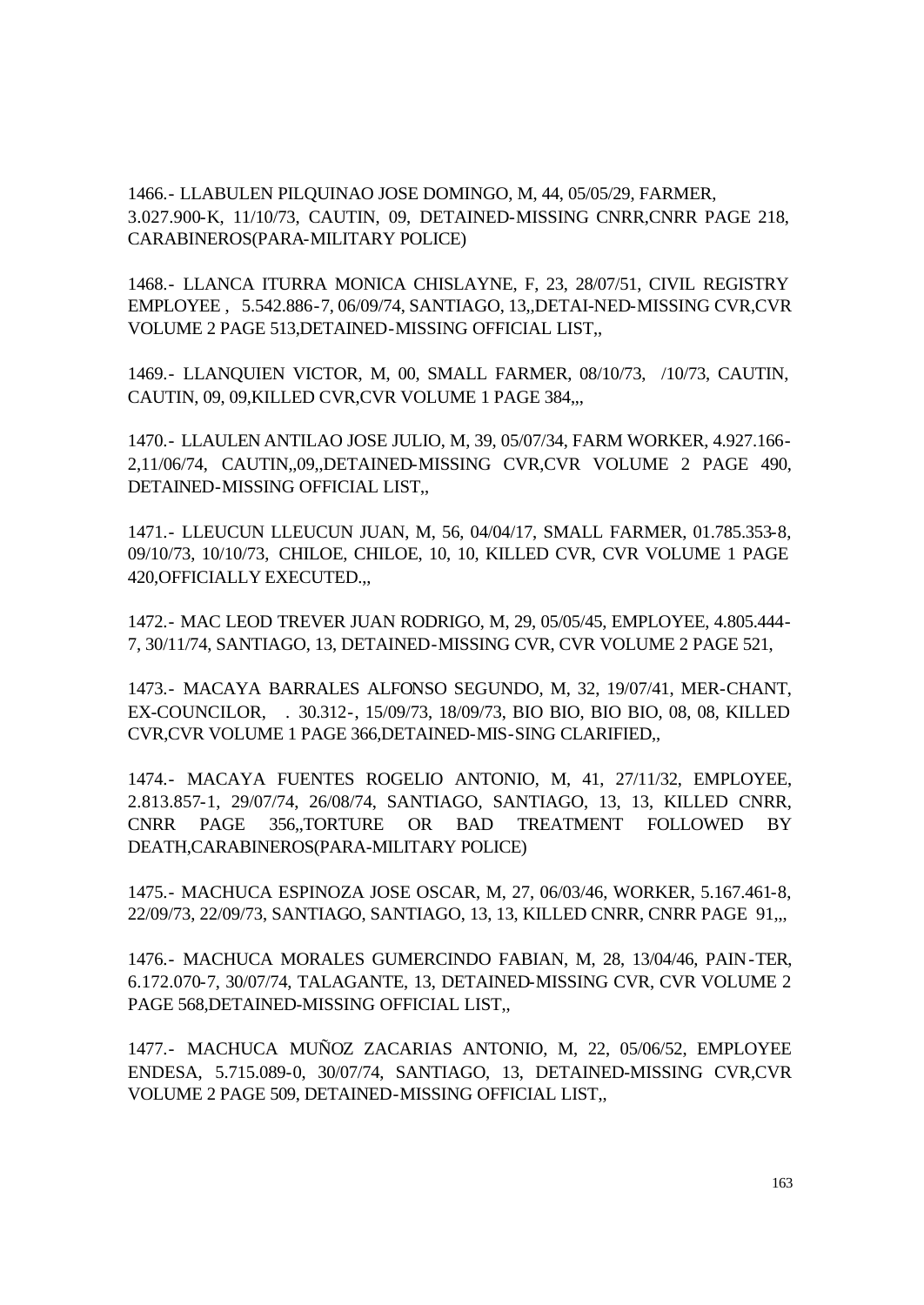1478.- MALDONADO BAO MIGUEL ENRIQUE, M, 23, 14/12/50, WORKER, 6.273.544- 9, 18/09/73, 18/09/73, ÑUBLE, ÑUBLE, 08, 08, KILLED CVR, CVR VOLUME 1 PAGE 337, OFFICIALLY EXECUTED.,,

1479.- MALDONADO FUENTES JOSE, M, 33, 22/07/40, SOLDERER, 4.306.975-, 17/09/73, 18/09/73, SANTIAGO, SANTIAGO, 13, 13, KILLED CVR, CVR VOLUME 1 PAGE 157, OFFICIALLY EXECUTED., MILITARY

1480.- MALDONADO GALLARDO LUIS ELEUTERIO, M, 21, 01/09/52, LOA-DING WORKER, 6.083.873-9, 12/10/73, SANTIAGO, 13, KILLED CNRR,CNRR PAGE 133,,,

1481.- MALDONADO MIRANDA MANUEL SEGUNDO, M, 43, 13/04/30, FARM WORKER, PRESIDENT SETTLEMENT "EL ESFUERZO PEASANT, 02.740.124-4, 18/09/73, 20/09/73, CHACABUCO, SANTIAGO, 13, 13, KILLED CVR,CVR VOLUME 1 PAGE 237, OFFICIALLY EXECUTED.,

1482.-MALDONADO NUÑEZ VICTOR FERNANDO, M, 17, 21/05/56, NO ACTI-VITY, 7.016.362-4, 23/09/73, 23/09/73, SANTIAGO, SANTIAGO, 13, 13, KILLED CNRR, CNRR PAGE 97...

1483.- MALDONADO TORRES CARLOS GERMAN, M, 41, 17/04/32, FARM WORKER, 3.528.765-5, 21/10/73, SANTIAGO,,13,,DETAINED-MISSING CVR,CVR VOLUME 1 PAGE 211,DETAINED-MISSING OFFICIAL LIST,,MILIT.REG.G.VIE

1484.- MALDONADO ULLOA HECTOR HUGO, M, 26, 06/02/47, EMPLOYEE CTC, 05.407.666-5, 31/01/74, 31/01/74, LLANQUIHUE, LLANQUIHUE, 10, 10, KILLED CVR, CVR VOLUME 2 PAGE 496,OFFICIALLY EXECUTED.,,

1485.- MALVINO CAMPOS HECTOR JUAN, M, 26, 24/06/47, NOT KNOWN, 04/10/73, 08/10/73, SANTIAGO, SANTIAGO, 13, 13, KILLED CVR, CVR VOLUME 1 PAGE 194, OFFICIALLY EXECUTED.,,

1486.- MAMANI GARCIA JUAN APOLINARIO, M, 27, 08/03/46, CARRIER WORKER, 05.608.382-0, 20/11/73, 15/01/74, IQUIQUE, IQUIQUE, 01, 01, KILLED CVR, CVR VOLUME 1 PAGE 252,DETAINED-MISSING CLARIFIED,,

1487.- MAÑAO AMPUERO JOSE HERNAN, M, 22, 06/05/51, ADMINISTRATIVE EMPLOYEE, 6.463.949-8,30/01/74, 31/01/74, LLANQUIHUE, LLANQUIHUE, 10, 10, KILLED CVR, CVR VOLUME 2 PAGE 496, OFFICIALLY EXECUTED.,,

1488.- MANCILLA DELGADO JUAN SEGUNDO, M, 40, 23/08/33, TRUCK DRI-VER , 3.627.265-1, 03/10/73, OSORNO, 10, DETAINED-MISSING CVR,CVR VOLUME 1 PAGE 414, OFFICIALLY EXECUTED.,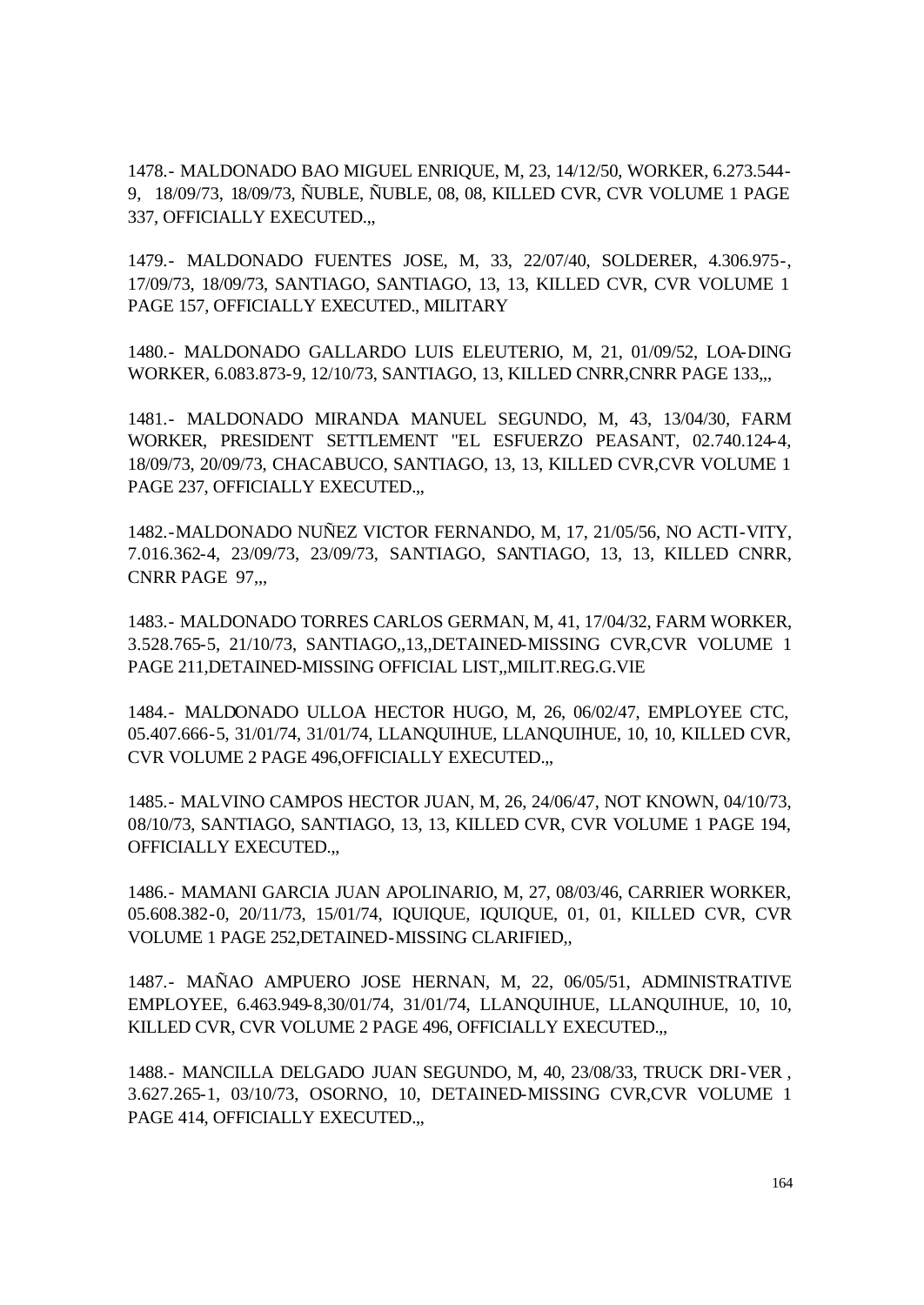1489.- MANSILLA COÑUECAR CARLOS HUMBERTO, M, 20, 01/10/53, BOXER, 7.343.244-8, 15/10/73, 17/10/73, LLANQUIHUE, LLANQUIHUE, 10, 10, KILLED CVR, CVR VOLUME 1 PAGE 421,,,

1490.- MANRIQUEZ LOPEZ HOMAR LAUTARO, M, 56, 08/01/18, RADIOTECH-NICIAN, COMMUNAL SECRETARY SOCIALIST PARTY, NEIGHBORHOOD LEADER, 1.292.817-3, 06/09/74, ÑUBLE, 08,,DETAINED-MISSING CVR,CVR VOLUME 2 PAGE 577,DETAINED-MISSING OFFICIAL LIST,,

1491.- MANRIQUEZ WILDEN LUIS ANIBAL, M, 44, 26/01/29, MERCHANT, 02.299.991-5, 02/11/73, 15/01/74, IQUIQUE, IQUIQUE, 01, 01, KILLED CVR, CVR VOLUME 1 PAGE 252,DETAINED-MISSING CLARIFIED,,

1492.- MARCHANT LUIS ALBERTO, M, 44, 08/10/28, SELLER, 2.746.256-1, 12/09/73,SANTIAGO, 13, DETAINED-MISSING CVR, CVR VOLUME 1 PAGE 142,,,

1493.- MARCHANT VILLASECA RODOLFO ARTURO, M, 29, 29/08/45, TECH-NICIAN AIR CONDITIONING , EX-UNION PRESIDENT ENAFRI, 5.122.917-7, 02/01/75, SANTIAGO, 13, DETAINED-MISSING CVR,CVR VOLUME 2 PAGE 571,DETAINED-MISSING OFFICIAL LIST,,

1494.- MARDONES SOTO ERNESTO ANTONIO, M, 00, NOT KNOWN, 14/09/73, CONCEPCION, 08, KILLED CVR,CVR VOLUME 1 PAGE 327,,,

1495.- MARIN ALVAREZ HECTOR GUSTAVO, M, 45, 26/10/28, MERCHANT, 2.193.935-8, 23/09/73, 23/09/73, ANTOFAGASTA, ANTOFAGASTA, 02, 02, KILLED CNRR, CNRR PAGE 96,OFFICIALLY EXECUTED.,,CARABINEROS(PARA-MILITARY POLICE)

1496.- MARIN CORTES GUILLERMO ENRIQUE, M, 36, 01/07/37, UNEMPLO-YED, 16/10/73, 17/10/73, SANTIAGO, MAIPO, 13, 13, KILLED CNRR, CNRR PAGE 142,OFFICIALLY EXECUTED.,,AIR FORCE

1497.- MARIN MEJIAS PEDRO VICENTE, M, 26, 20/12/46, FURNITURE WORKER, 07/10/73, 08/10/73, SANTIAGO, SANTIAGO, 13, 13, KILLED CNRR, CNRR PAGE 124, OFFICIALLY EXECUTED., CARABINEROS (PARA-MILITARY POLICE ) LA LEGUA

1498.- MARQUEZ AGUSTO NELSON JOSE, M, 31, 28/10/42, WORKER TRA-DING NAVY , 04.911.039-1, 12/73, 31/01/74, IQUIQUE, IQUIQUE, 01, 01, KILLED CVR, CVR VOLUME 1 PAGE 251,OFFICIALLY EXECUTED.,,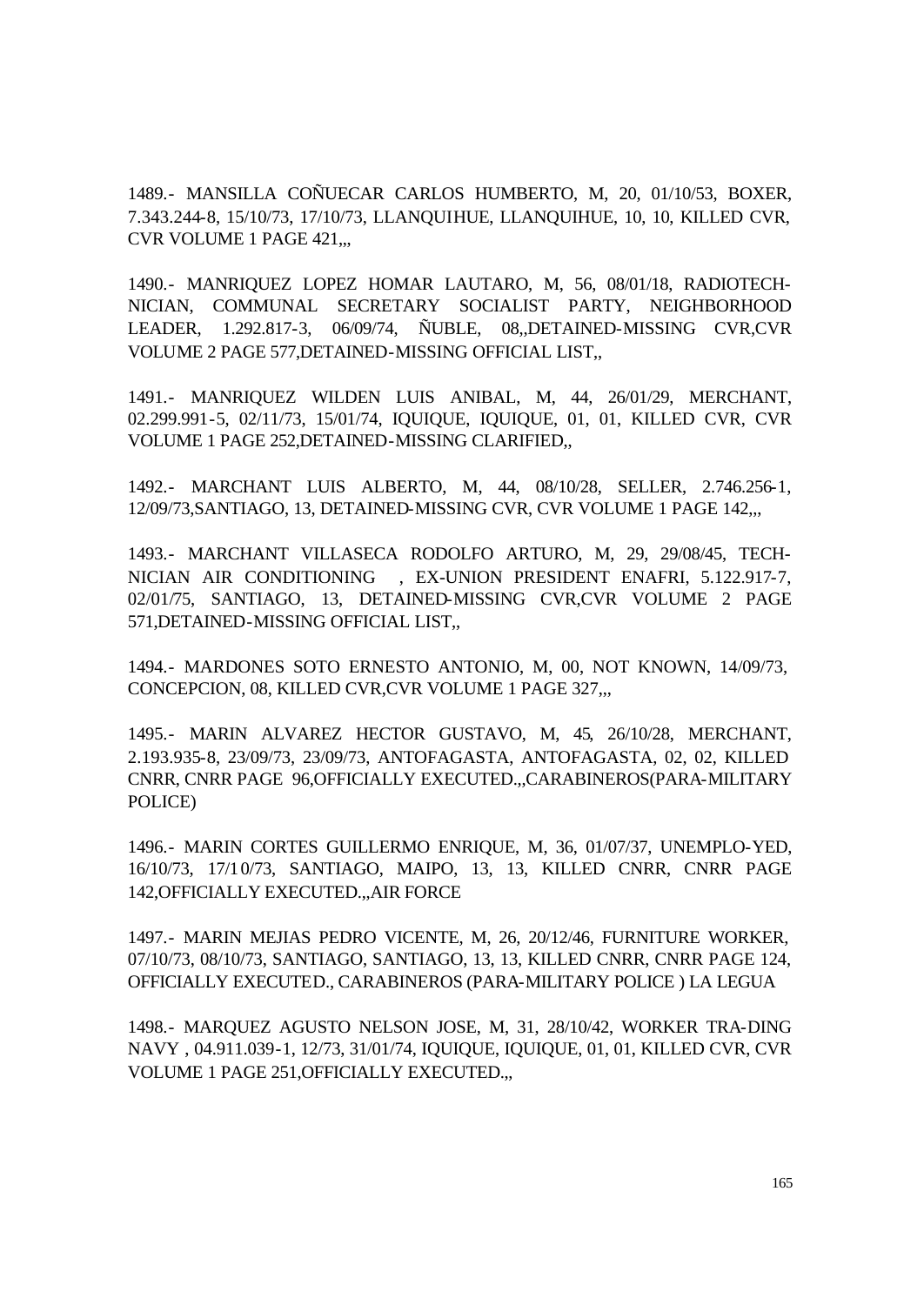1499.- MARTINEZ GUILLEN HUGO TOMAS, M, 36, 25/03/37, MERCHANT, 03.775.426-9, 02/11/73, 15/01/74, IQUIQUE, IQUIQUE, 01, 01, KILLED CVR, CVR VOLUME 1 PAGE 252,DETAINED-MISSING CLARIFIED,,

 1500.- MARTINEZ HERNANDEZ EUGENIA DEL CARMEN, F, 25, 30/09/49, TEXTILE WORKER, 5.816.392-9, 24/10/74, SANTIAGO, 13, DETAINED-MISSING CVR, CVR VOLUME 2 PAGE 518,DETAINED-MISSING OFFICIAL LIST,,

1501.- MARTINEZ HERRERA GENARO FERNANDO, M, 22, 04/06/51, ITINE-RANT MERCHANT, 5.665.788-, 17/09/73, 20/09/73, SANTIAGO, SANTIA-GO, 13, 13, KILLED CNRR, CNRR PAGE 83,EXECUTED INVE.,,

1502.- MARTINEZ NOCHES FRANCISCO HERMINIO, M, 24, 01/10/49, FARM WORKER, 6.307.175-7, 06/10/73, 06/10/73, VALDIVIA, VALDIVIA, 10, 10, KILLED CNRR (DD),CNRR PAGE 120DETAINED-MISSINGCIVIL POLICE, DEATH NOT REGISTERED, REMAINS NOT FOUND

1503.- MARTINEZ ROJAS JOSE VICTORINO, M, 41, 20/02/33, CARPENTER, 3.073.182-4, 14/07/74, 27/09/74, COLCHAGUA, CACHAPOAL, 06, 06, KILLED CNRR,CNRR PAGE 356,,TORTURE OR BAD TREATMENT FOLLOWED BY DEATH,

1504.- MARTINEZ TRASLAVIÑA MARCO ANTONIO, M, 15, 11/02/58, LOA-DING WORKER VEGA, 26/09/73, SANTIAGO,,13,,DETAINED-MISSING CNRR, CNRR PAGE 210,DETAINED-MISSING OFFICIAL LIST, CARABINEROS(PARA-MILITARY POLICE)?

1505.- MATAMALA VENEGAS LUIS GILBERTO, M, 16, 12/11/56, ITINERANT SELLER, 18/09/73, SANTIAGO, 13, KILLED CVR, CVR VOLUME 1 PAGE 165, OFFICIALLY EXECUTED. CARABINERO(PARA-MILITARY POLICE)S.12 COM.

1506.- MATELUNA GOMEZ DANIEL DE LOS ANGELES, M, 53, 16/01/20, HEALTH PRACTITIONER, COUNCIL UNITED TRADE UNIONS CONFEDERATION (CUT) TEMUCO, 01.729.223-1, /09/73, 02/10/73, CAUTIN, CAUTIN, 09, 09, KILLED CVR,CVR VOLUME 1 PAGE 373, OFFICIALLY EXECUTED.,

1507.- MATELUNA GUTIERREZ LUIS EDUARDO, M, 26, 03/10/46, NOT KNOWN, 4.881.420-4, 21/09/73, 21/09/73, SANTIAGO, SANTIAGO, 13, 13, KILLED CNRR, CNRR PAGE 88...

1508.- MATULIC INFANTE JUAN ESTANISLAO, M, 19, 27/06/54, 6.218.013-7, /10/73, 16/10/73, CALAMA, CALAMA, 02, 02, KILLED CVR, CVR VOLUME 1 PAGE 268,OFFICIALLY EXECUTED.,,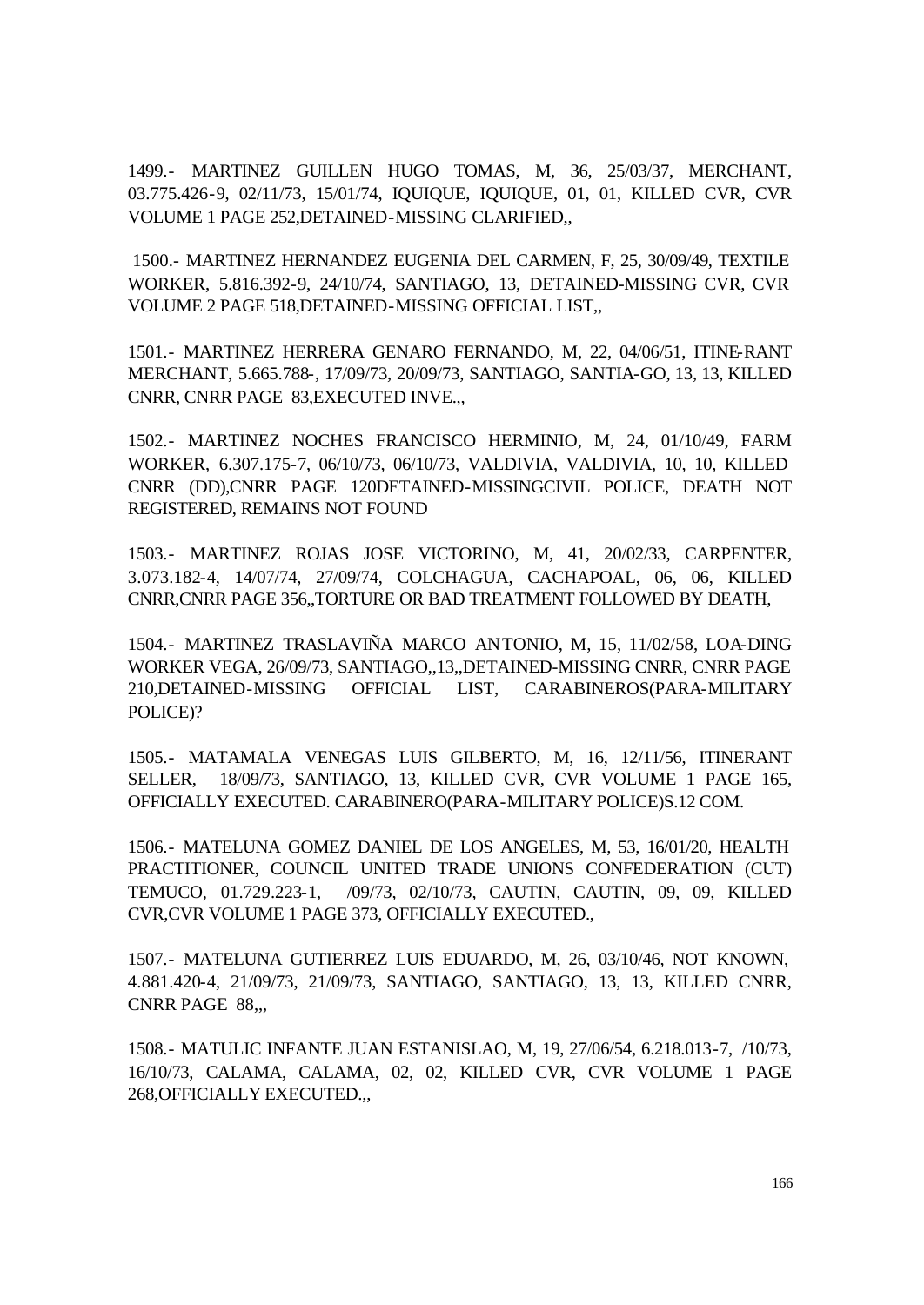1509.- MATURANA ESPINOZA HECTOR, M, 27, 15/05/47, SCHOOL TEACHER, 5.027.863-8, 23/12/74, SANTIAGO, 13, DETAINED-MISSING CVR,CVR VOLUME 2 PAGE 585...

1510.- MATURANA PEREZ WASHINGTON HERNAN, M, 25, 21/12/48, MER-CHANT, 6.082.115-1, 24/08/74, SANTIAGO, 13,,DETAINED-MISSING CVR, CVR VOLUME 2 PAGE542, DETAINED-MISSING OFFICIAL LIST,,

1511.- MATURANA VALDERRAMA SAMUEL EDUARDO, M, 21, 21/12/51, EMPLOYEE CANAEMPU, 5.630.120-8, 08/10/73, SANTIAGO, 13, DETAINED-MISSING CVR,CVR VOLUME 1 PAGE 194,DETAINED-MISSING CLARIFIED,,

1512.- MATUS HERMOSILLA VICTORIANO, M, 39, 16/08/34, FOREST WORKER, 3.449.741-9, 11/01/74, 15/01/74, VALDIVIA, VALDIVIA, 10, 10, KILLED CNRR, CNRR PAGE 163, CARABINEROS (PARA-MILITARY POLI-CE).AND MILITARY

1513.- MAUREIRA LILLO SERGIO ADRIAN, M, 46, 22/04/27, FARM WOR-KER, 02.182.669-3, 07/10/73, TALAGANTE, 13, DETAINED-MISSING CVR,CVR VOLUME 1 PAGE 223,DETAINED-MISSING CLARIFIED,,

1514.- MAUREIRA MIRANDA EDMUNDO ALEJANDRO, M, 27, 23/05/46, TAYLOR, 5.028.555-3, 04/10/73, 01/10/73, SANTIAGO, SANTIAGO, 13, 13, KILLED CVR, CVR VOLUME 1 PAGE 187,OFFICIALLY EXECUTED.,,

1515.- MAUREIRA MUÑOZ JOSE MANUEL, M, 26, 07/08/47, FARM WORKER, 06.017.427-K, 07/10/73,TALAGANTE, 13, DETAINED-MISSING CVR,CVR VOLUME 1 PAGE 223, DETAINED-MISSING CLARIFIED,,

1516.- MAUREIRA MUÑOZ RODOLFO ANTONIO, M, 22, 19/02/51, FARM WORKER, 06.574.312-4, 07/10/73, TALAGANTE, 13, DETAINED-MISSING CVR,CVR VOLUME 1 PAGE 223,DETAINED-MISSING CLARIFIED,,

1517.- MAUREIRA MUÑOZ SEGUNDO ARMANDO, M, 24, 19/03/49, FARM WORKER, 05.925.332-8, 07/10/73, TALAGANTE, 13, DETAINED-MISSING CVR,CVR VOLUME 1 PAGE 223,DETAINED-MISSING CLARIFIED,,

1518.- MAUREIRA MUÑOZ SERGIO MIGUEL, M, 27, 30/10/45, FARM WOR-KER, 05.213.511-7, 07/10/73, TALAGANTE, 13, DETAINED-MISSING CVR,CVR VOLUME 1 PAGE 223, DETAINED-MISSING CLARIFIED,,

1519.- MEDINA GODOY SERGIO NICOLAS, M, 30, 02/05/43, WORKER FIAT, 4.916.281-2, 08/12/73, CACHAPOAL, 06, KILLED CNRR, CNRR PAGE 327, POWER ABUSE,MILITARY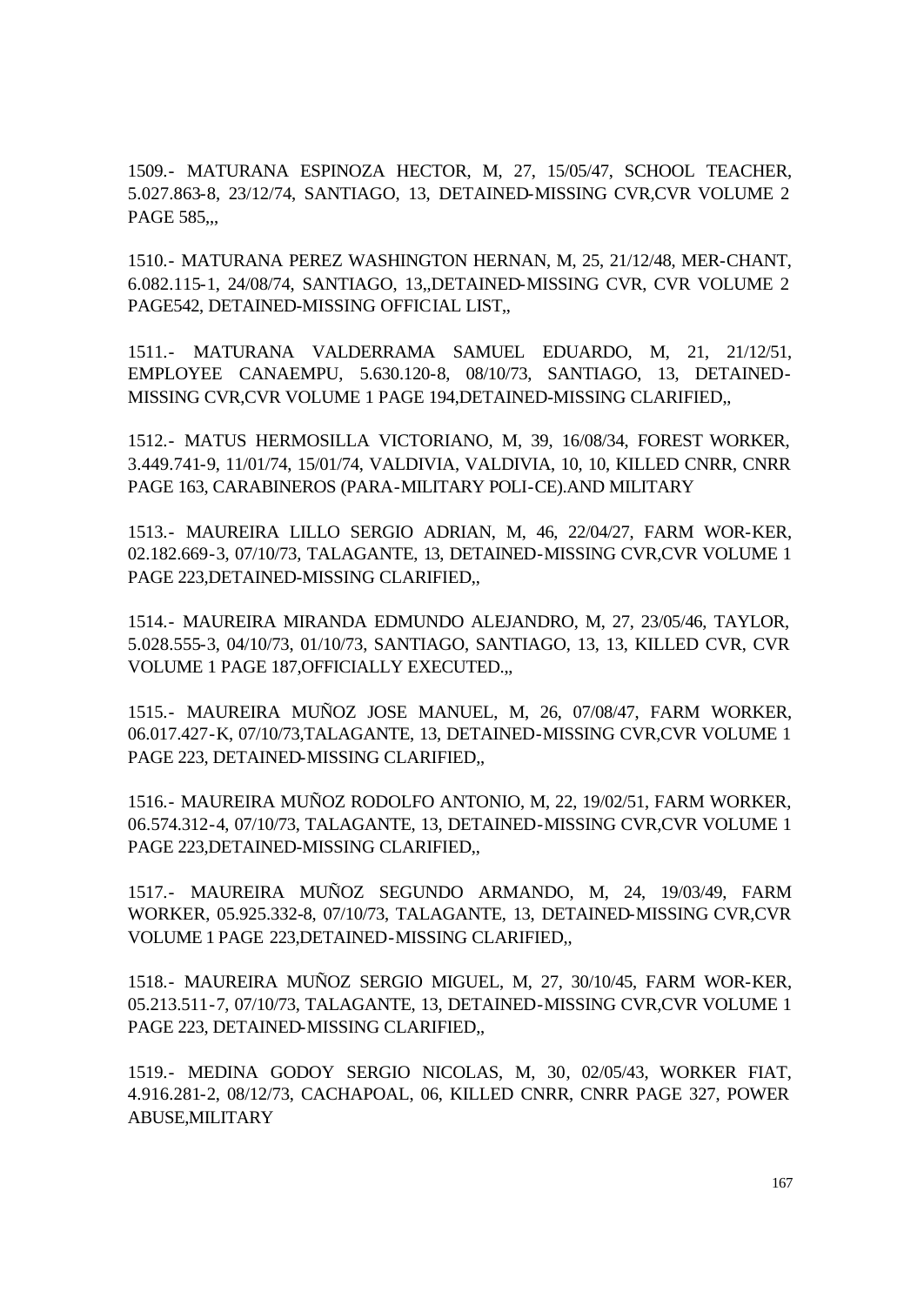1520.- MEDINA RIQUELME DOMINGO MANUEL, M, 25, 04/12/47, WORKER, 15/10/73, 15/10/73, SANTIAGO, MAIPO, 13, 13, KILLED CVR, CVR VOLUME 1 PAGE 202,OFFICIALLY EXECUTED.,,CARABINERO(PARA-MILITARY POLICE)S.COM.17,MILITARY

1521.- MELENDEZ RAMIREZ JOSE LUIS, M, 25, 10/06/48, NO ACTIVITY, 5.746.436-4, 18/09/73, 18/09/73, SANTIAGO, SANTIAGO,13, 13, KILLED CNRR, CNRR PAGE 74,,,

1522.- MELIPILLAN AROS JORGE, M, 34, 01/01/39, NOT KNOWN, /10/73, 17/10/73, LLANQUIHUE, LLANQUIHUE, 10, 10, KILLED CVR,CVR VOLUME 1 PAGE 421,OFFICIALLY EXECUTED.,,

1523.- MELIQUEN AGUILERA JOSE ANDRES, M, 44, 09/11/28, FARM WORKER, 3.900.278-7, 04/10/73, CAUTIN, 09, DETAINED-MISSING CVR,CVR VOLUME 1 PAGE 383,DETAINED-MISSING CLARIFIED,,

1524.- MENARES DIAZ RENE ERNESTO, M, 30, 02/08/44, ASSISTANT SHOE SHOP , EX-CANDIDATE COUNCILOR CHRISTIAN DEMOCRAT, 29/10/74, SANTIAGO,,13,,DETAINED-MISSING CNRR, CNRR PAGE 247, D.D.CIVIL POLICE,,CIVILS

1525.- MENDEZ HERNANDEZ IRENEO ALBERTO, M, 22, 01/03/51, UNEMPLO-YED, 6.821.092-5, 20/09/73, LINARES, 07, DETAINED-MISSING CVR,CVR VOLUME 1 PAGE 318...

1526.- MENDEZ ORTEGA LUIS SERGIO, M, 25, 20/04/48, MECHANIC, 21/09/73, 22/09/73, SANTIAGO, SANTIAGO, 13, 13, KILLED CVR,CVR VOLUME 1 PAGE 169, OFFICIALLY EXECUTED., CARABINEROS(PARA-MILI-TARY POLICE)

1527.- MENDEZ VALENZUELA JOSE ANTONIO, M, 24, FARM WORKER, /10/73, 03/10/73, TALCA,TALCA, 07, 07, KILLED CVR, CVR VOLUME 1 PAGE 311, OFFICIALLY EXECUTED.,

1528.- MENDEZ VENEGAS JOSE EGIDIO, M, 33, 12/12/39, AMBULANCE DRIVER , 18/09/73, 18/09/73, SANTIAGO, SANTIAGO, 13, 13, KILLED CNRR, CNRR PAGE 73,,,

1529.- MENDOZA SANTIBAÑEZ JUSTO JOAQUIN, M, 23, 12/06/50, WORKER, 12/09/73, 16/09/73, MELIPILLA, CURACAVI, 05, KILLED CVR, CVR VOLUME 1 PAGE 155, OFFICIALLY EXECUTED.,,

1530.- MENDOZA VILLAVICENCIO JENARO RICARDO, M, 25, 10/06/48, CARABINERO(PARA-MILITARY POLICE)683.615-2, 15/10/73, 16/10/73, SAN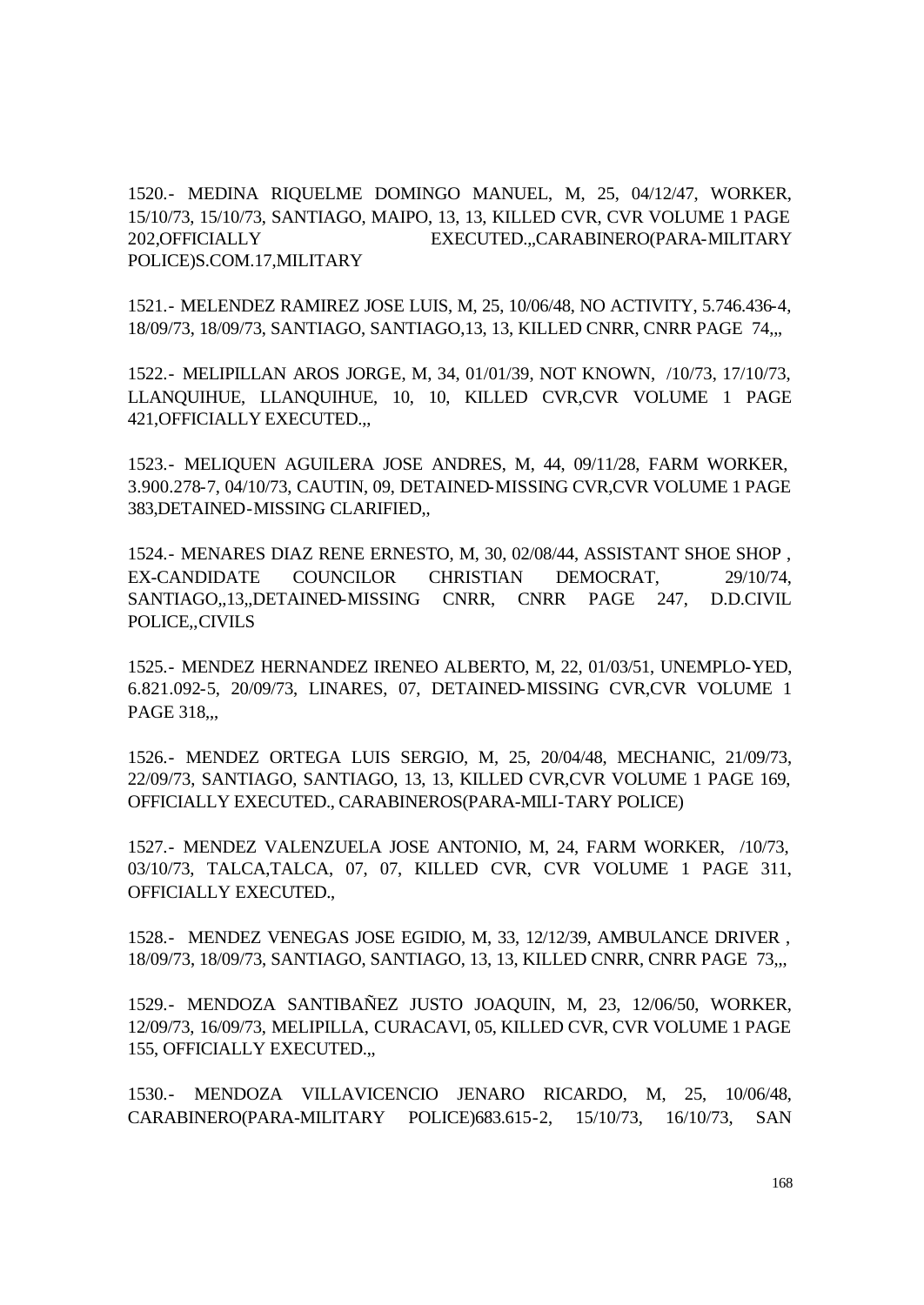ANTONIO, SAN ANTONIO, 05, 05, KILLED CVR,CVR VOLUME 1 PAGE 298,EXECUTED INVE.,,

1531.- MENESES BRITO PEDRO JUAN, M, 30, 12/11/42, FARM WORKER, PRESIDENT SETTLEMENT, 4.983.997-9, 21/10/73, 23/10/73, MAIPO, MAIPO, 13, 13, KILLED CVR, CVR VOLUME 1 PAGE 234, OFFICIALLY EXECUTED.,,

1532.- MERINO MOLINA PEDRO JUAN, M, 20, 08/11/53, TAYLOR, 5.926.225-4, 14/09/74, CONCEPCION, 08,,DETAINED-MISSING CVR,CVR VOLUME 2 PAGE 562,DETAINED-MISSING OFFICIAL LIST,,

1533.- MESINA ARAYA VICTOR FERNANDO, M, 25, 03/09/48, WORKER BAKER, 05.839.366-, 27/09/73, 05/10/73, SAN ANTONIO, SAN ANTONIO, 05, 05, DETAINED-MISSING CVR, CVR VOLUME 1 PAGE 297,DETAINED-MISSING CLARIFIED,,

1534.- MEZA ARRIAGADA VICTOR, M, 42, 14/05/32, SMALL FARMER, . 28.225-, 07/10/73, 15/02/74, VALDIVIA, VALDIVIA, 10, 10,KILLED CNRR, CNRR PAGE 352,OFFICIALLY EXECUTED.,TORTURE OR BAD TREATMENT FOLLOWED BY DEATH,CARABINEROS(PARA-MILITARY POLICE)

1535.- MEZA RUBILAR BERNARDO SAMUEL, M, 46, 20/08/27, FOREMAN ENDESA, MERCHANT, 2.734.840-8, 17/09/73, BIO BIO, 08,,DETAINED-MISSING CVR,CVR VOLUME 1 PAGE 363,DETAINED-MISSING OFFICIAL LIST, MILITARY

1536.- MEZQUITA RAMIREZ MANUEL NORBERTO, M, 30, 22/12/43, SELLER, FROM ARGENTINA, 6.247.893-4, 10/05/74, SANTIAGO, 13, KILLED CNRR, CNRR PAGE 285, EXECUTED INVE.,UNDUE USE OF FORCE / ARGENTINE, MILITARY

1537.- MIERES TORO MANUEL JESUS, M, 30, 01/01/44, WORKER, 5.248.697-1, 18/05/74, ÑUBLE, 08, DETAINED-MISSING CNRR, CNRR PAGE 240, CARABINEROS(PARA-MILITARY POLICE)

1538.- MILLA MONTUY JUAN, F, 40, 24/06/33, SMALL FARMER, 3.659.305-9, 08/11/73, CAUTIN,,09,,DETAINED-MISSING CVR,CVR VOLUME 1 PAGE 383, CARABINEROS(PARA-MILITARY POLICE)

1539.- MILLALEN HUENCHUÑIR PEDRO, M, 35, 09/09/38, FARM WORKER, EX-PRESIDENT SETTLEMENT, 4.159.290-7, 29/09/73, CAUTIN, 09, DETAINED-MISSING CVR, CVR VOLUME 1 PAGE 382,DETAINED-MISSING OFFICIAL LIST,,

1540.- MILLANAO CANIUHUAN JAIME PABLO, M, 24, 23/07/49, TEXTILE WORKER, 6.422.857-9, 23/09/73, 25/09/73, SANTIAGO, SANTIAGO, 13,13, DETAINED-MISSING CNRR, CNRR PAGE 206,DETAINED-MISSING CLARIFIED,,MILITARY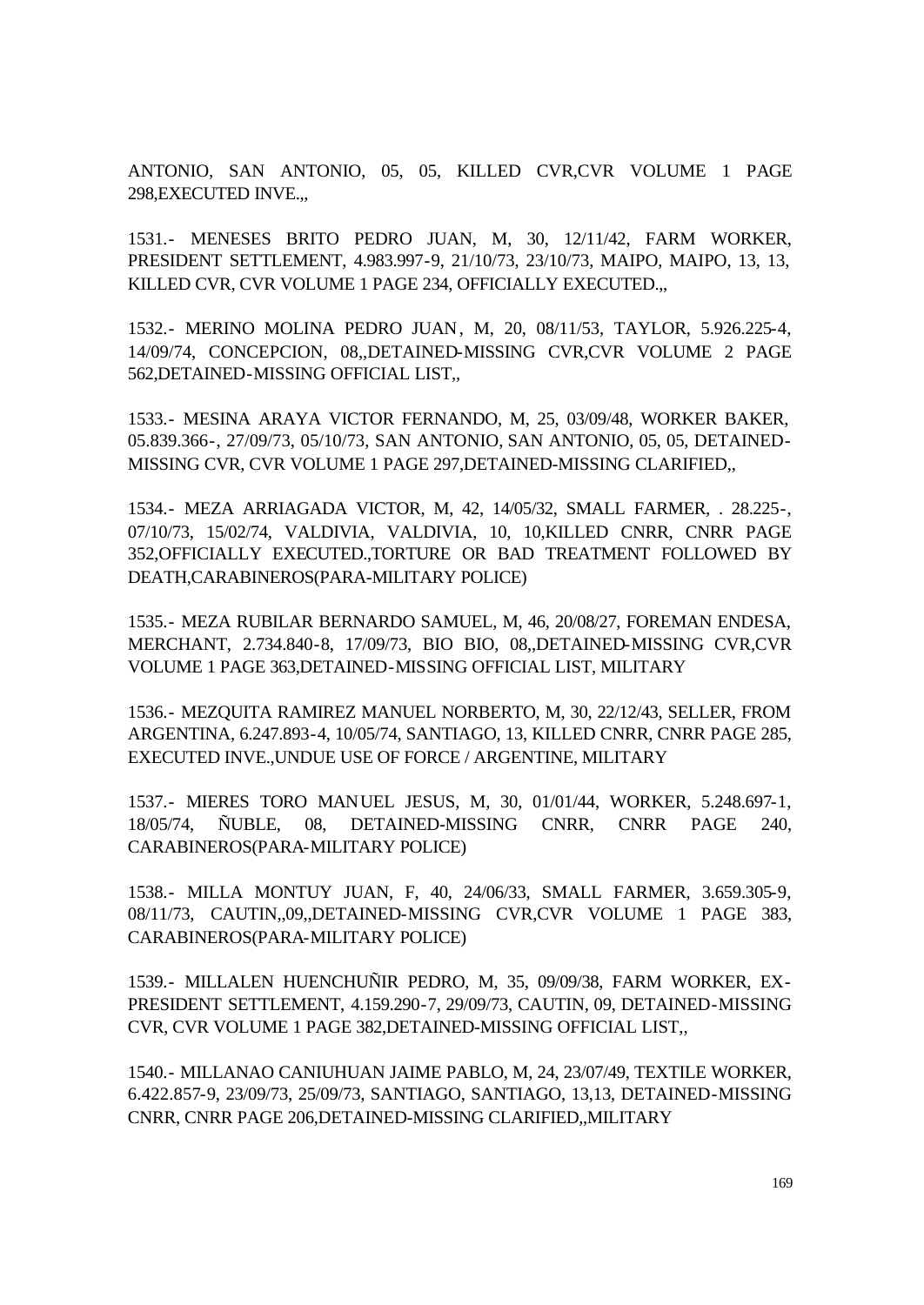1541.- MILLAS VELIZ JUAN FERNANDO, M, 31, 07/06/42, MECHANIC, 04.456.958- 18/11/73, SANTIAGO, 13, KILLED CVR, CVR VOLUME 1 PAGE 213, OFFICIALLY EXECUTED.,,

1542.- MIRANDA GALVEZ LUIS ALBERTO, M, 36, PLUMBER, 14/10/73, 14/10/73, SANTIAGO, SANTIAGO, 13, 13, KILLED CNRR, CNRR PAGE 135, OFFICIALLY EXECUTED.,,MILITARY

1543.- MIRANDA GONZALEZ CARLOS ENRIQUE, M, 33, 29/06/40, DRIVER, 4.284.662-7, 22/10/73, SANTIAGO, 13, DETAINED-MISSING CNRR, CNRR PAGE 228, DETAINED-MISSING CLARIFIED,,CARABINEROS(PARA-MILITARY POLICE)

1544.- MIRANDA LIZAMA MANUEL SEGUNDO, M, 25, 10/04/49, 19/05/74, 23/05/74, SANTIAGO, SANTIAGO, 13, 13, KILLED CVR, CVR VOLUME 2 PAGE 503- ,OFFICIALLY EXECUTED.,,MILITARY

1545.- MIRANDA MIRANDA FRANCISCO, M, 22, 01/03/51, NOT KNOWN, 6.000.157- K, 10/10/73, SANTIAGO, 13, DETAINED-MISSING CVR, CVR VOLUME 1 PAGE 195,DETAINED-MISSING OFFICIAL LIST, MILITARY

1546.-MIRANDA SEGOVIA OSCAR HERNAN ENRIQUE, M, 17, 15/06/56, SELLER, 17/10/73, MELIPILLA, 13, DETAINED-MISSING CNRR, CNRR PAGE 223, D.D.CIVIL POLICE, CARABINEROS(PARA-MILITARY POLICE)

1547.- MIRANDA SEPULVEDA IVAN OCTAVIO, M, 28, 19/01/45, MECHANIC LATHE OPERATOR, UNION TREASURER , 5.022.384-1, /09/73, 15/09/73, SANTIAGO, SANTIAGO, 13, 13, DETAINED-MISSING CVR, CVR VOLUME 1 PAGE 137,DETAINED-MISSING CLARIFIED,,

1548.- MISSENE BURGOS RENE, M, 45, 28/12/38, MECHANIC, 3.679.482-8, 08/05/74, ÑUBLE, 08,, DETAINED-MISSING CVR, CVR VOLUME 2 PAGE 489,DETAINED-MISSING OFFICIAL LIST,,

1549.- MOLINA GONZALEZ HIJO NONATO OF FLORIPA, N, No corresponde, /10/74, SANTIAGO, 13,KILLED CNRR (H.NON.), CNRR PAGE 403, INTRU-TERINE LIFE INTERRUPTED ,SIM,

1550.- MOLINA HERNAN SERGIO, M, 37, 17/05/36, WORKER, 3.922.917-K, 05/12/73, 06/12/73, SANTIAGO, SANTIAGO, 13, 13, KILLED CNRR,CNRR PAGE 159,,,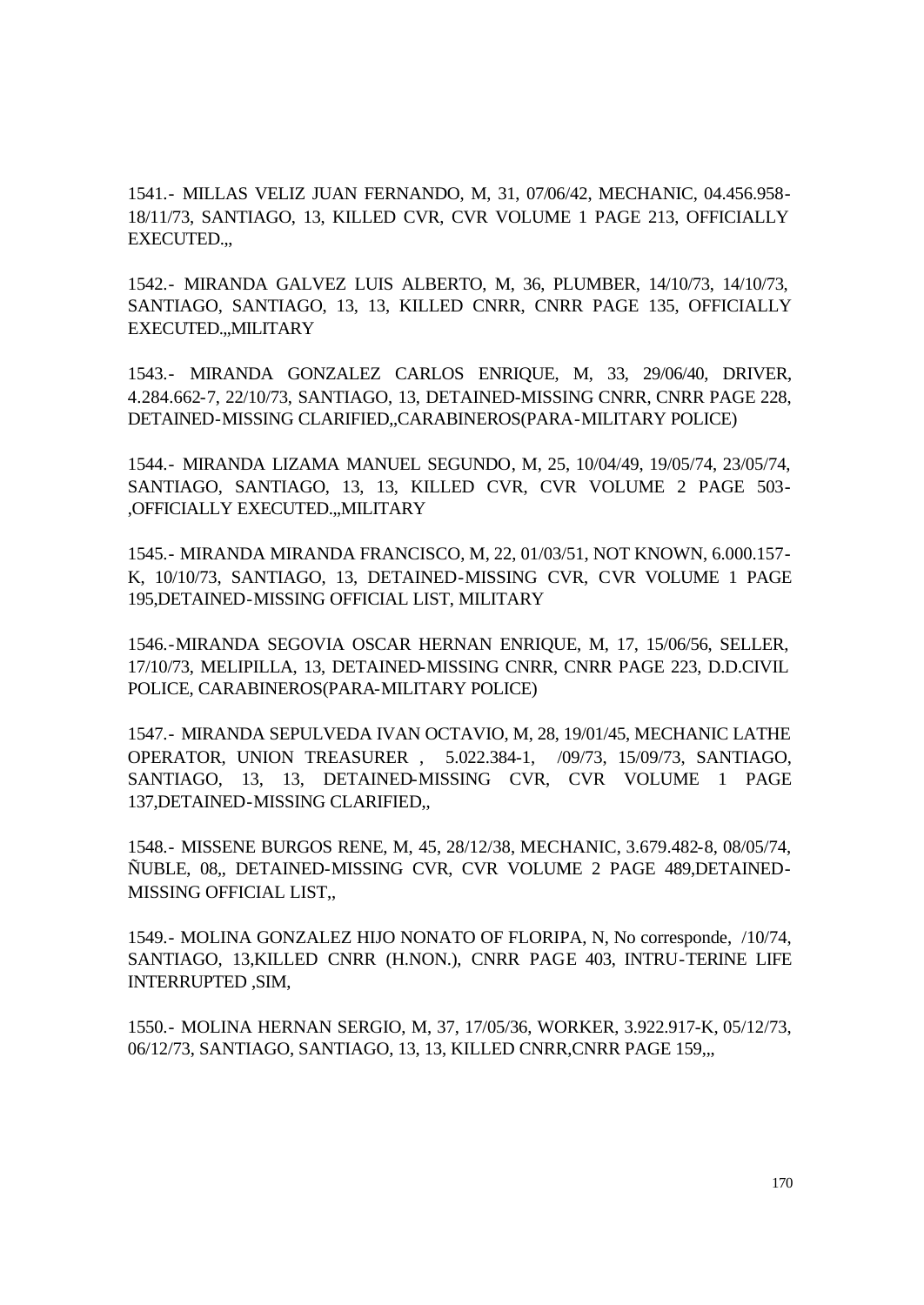1551.- MOLINA MONSALVE BIENVENIDO, M, 28, 25/03/45, FORESTAL,WORKER . 97.636-, /10/73, 05/11/73, VALDIVIA, VALDI-VIA, 10, 10, KILLED CNRR, CNRR PAGE  $155,$ 

1552.- MOLINA QUEZADA JOSE ROBERTO, M, 51, 23/01/22, FARM WORKER, 3.308.252-5, 03/11/73, BIO BIO, 08,, DETAINED-MISSING CVR,CVR VOLUME 1 PAGE 357,,,

1553.- MOLINA RODRIGUEZ FREDDY FLAVIO, M, 34, 24/06/39, BUILDING WORKER , 05.086.546-, 25/09/73, 26/09/73, SANTIAGO, SANTIAGO, 13, 13, KILLED CVR,CVR VOLUME 1 PAGE 175,OFFICIALLY EXECUTED.,,CARA-BINERO(PARA-MILITARY POLICE)S.MILITARY.INVES.

1554.- MOLINA ZAMBRANO ANASTASIO, M, 39, 24/10/33, FARM WORKER, PRESIDENT SETTLEMENT, 03.120.752-5, 09/10/73, 11/10/73, CAUTIN, CAUTIN, 09, 09, KILLED CVR, CVR VOLUME 1 PAGE 386,,,

1555.- MONDACA VEGA ERNESTO RAMON, M, 25, 18/12/48, WORKER, 1.274.926-, /03/74, 21/03/74, SANTIAGO, SANTIAGO, 13, 13, KILLED CVR, CVR VOLUME 2 PAGE 502, OFFICIALLY EXECUTED.,,

1556.- MONDACA VEGA JUAN FRANCISCO, M, 21, 04/10/52, MERCHANT, 6.341.699-1, /03/74,21/03/74, SANTIAGO, SANTIAGO, 13, 13, KILLED CVR, CVR VOLUME 2 PAGE 502, OFFICIALLY EXECUTED.,

1557.- MONSALVES MARTINEZ ADIEL, M, 41, 11/08/32, MECHANIC RAIL-WAY SHOP, LEADER COUNCIL WORKER SHOP, 28/09/73, 05/10/73, MAIPO, MAIPO, 13, 13, KILLED CVR, CVR VOLUME 1 PAGE 240,OFFI-CIALLY EXECUTED.,,

1558.- MONTECINOS ALFARO SERGIO SEBASTIAN, M, 28, 23/05/46, TAYLOR, EX-MANAGER ACEROS FRANKLIN, EX-COORD, 5.028.560-K, 01/08/74, SANTIAGO, 13, DETAINED-MISSING CVR, CVR VOLUME 2 PAGE 569,DETAINED-MISSING OFFICIAL LIST,,

1559.- MONTECINOS URRA CARLOS ROBERTO, M, 43, 20/10/29, CRAFTS-MAN, COUNCILOR COMUNIST PARTY COIHUECO, PEASANT LEADER, 2.758.427-6, 27/09/73, ÑUBLE, 08, DETAINED-MISSING CVR, CVR VOLUME 1 PAGE 346,DETAINED-MISSING OFFICIAL LIST,,

1560.- MONTERO MONTERO ENRIQUE SEGUNDO, M, 29, 22/10/43, ITINE-RANT MERCHANT, 4.740.373-1, 23/09/73, MAIPO, 13, DETAINED-MIS-SING CVR,CVR VOLUME 1 PAGE 172, DETAINED-MISSING CLARIFIED, CARABINEROS(PARA-MILITARY POLICE)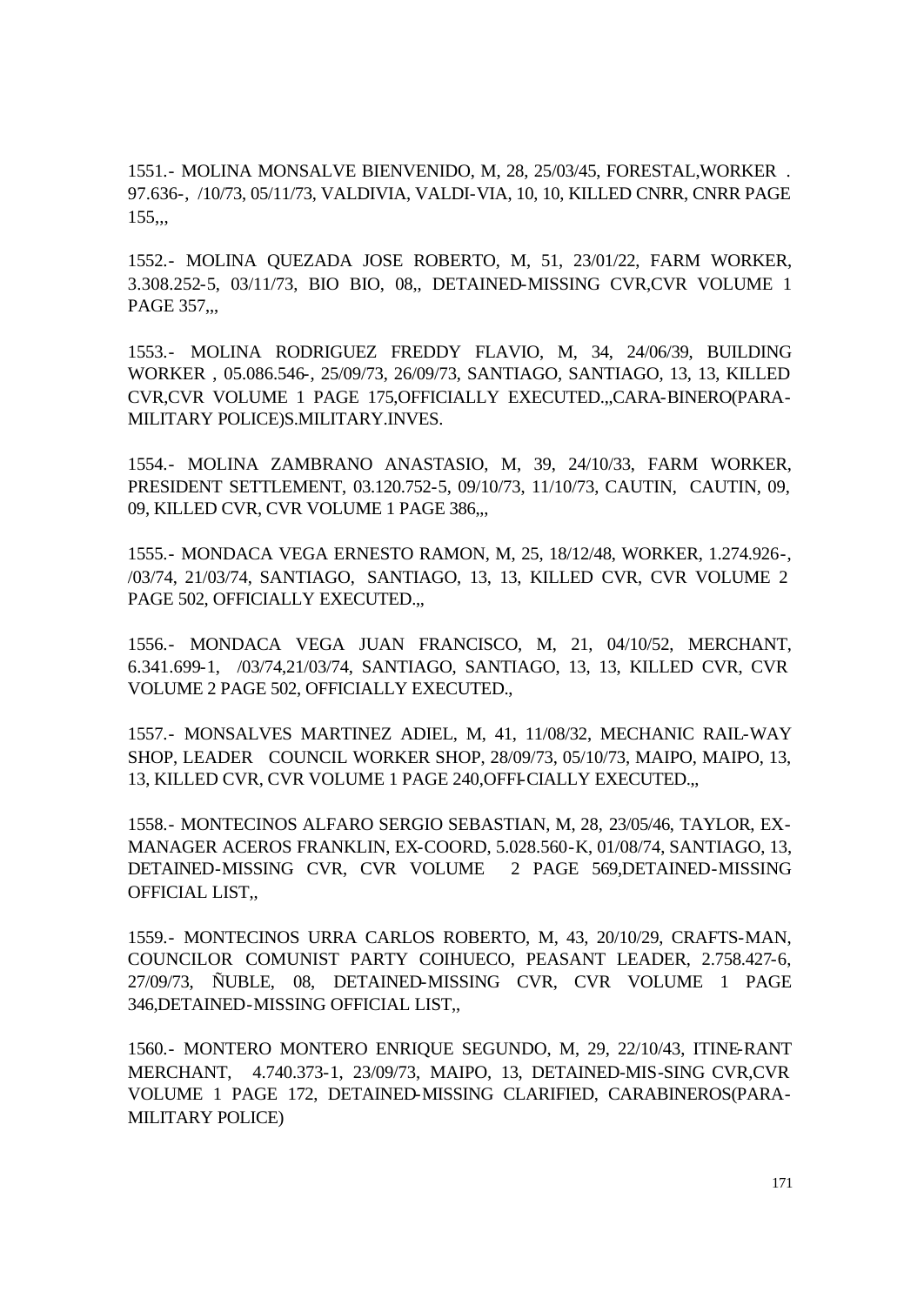1561.- MORA GUTIERREZ FERNANDO ADRIAN, M, 17, 03/11/55, FOREST WORKER, 7.487.450-9, 09/10/73, 09/10/73, VALDIVIA, VALDIVIA, 10, 10, KILLED CVR, CVR VOLUME 1 PAGE 400,OFFICIALLY EXECUTED.,,

1562.- MORA OSSES SEBASTIAN, M, 47, 18/05/26, FOREST WORKER, PEASANT LEADER, 2.490.962-K, 09/10/73, 09/10/73, VALDIVIA, VALDI-VIA, 10, 10, KILLED CVR, CVR VOLUME 1 PAGE 400, OFFICIALLY EXECU-TED.,,

1563.- MORA SAN JUAN LUIS DEL CARMEN, M, 43, 16/09/30, TRACTOR DRIVER, LIVESTOCK HEAD LAUTARO COUNCIL , 03.110.579-K, 27/09/73, 30/09/73, CAUTIN, CAUTIN,09, 09, KILLED CVR, CVR VOLUME 1 PAGE 381,OFFICIALLY EXECUTED.,,CARABINERO(PARA-MILITARY POLICE)S

1564.- MORALES BAÑARES MARIO RUBEN, M, 23, 11/01/50, TRACTOR DRIVER CONAF, 6.633.296-9, 25/09/73, CAUTIN, 09, DETAINED-MISSING CNRR, CNRR PAGE 231, CARABINEROS(PARA-MILITARY POLICE)

1565.- MORALES BUSTOS LUIS MIGUEL, M, 32, 26/11/40, ITINERANT SELLER, 4.705.032-4, 20/09/73, 20/09/73, SANTIAGO, SANTIAGO, 13, 13, KILLED CNRR, CNRR PAGE 84,,

1566.- MORALES CHAPARRO EDGARDO AGUSTIN, M, 37, 22/11/36, PLUM-BER, EX UNION LEADER, 3.968.027-0, 06/09/74, SANTIAGO, 13, DETAI-NED-MISSING CVR, CVR VOLUME 2 PAGE 570, DETAINED-MISSING OFFICIAL LIST,,

1567.- MORALES DIAZ DOMINGO DE LA CRUZ, M, 20, 03/05/53, ELECTRI-CIAN, 6.973.570-3, 13/10/73, 14/10/73, SANTIAGO, SANTIAGO, 13, 13, KILLED CVR, CVR VOLUME 1 PAGE 200, OFFICIALLY EXECUTED.,,STATE AGENTS

1568.- MORALES LOBOS EMILIO, M, 35, 02/10/38, LOADING WORKER FERIA, 5.635.718-1, 10/01/74, 21/01/74, SANTIAGO, 13, 13, KILLED CVR, CVR VOLUME 2 PAGE 502,OFFICIALLY EXECUTED.,,

1569.- MORALES MELZER ENRIQUE ERNESTO, M, 21, 29/09/51, DRIVER INDAP, 13/09/73, SANTIAGO, 13, KILLED CVR, CVR VOLUME 1 PAGE 142, OFFICIALLY EXECUTED.,

1570.- MORALES MUÑOZ LUIS EUGENIO, M, 27, NOT KNOWN, 5.306.307-1, 04/10/73, 05/10/73, SANTIAGO, SANTIAGO, 13, 13, KILLED CVR, CVR VOLUME 1 PAGE 188, OFFICIALLY EXECUTED., CARABINERO (PARAMILITARY POLICE)L.BARRA B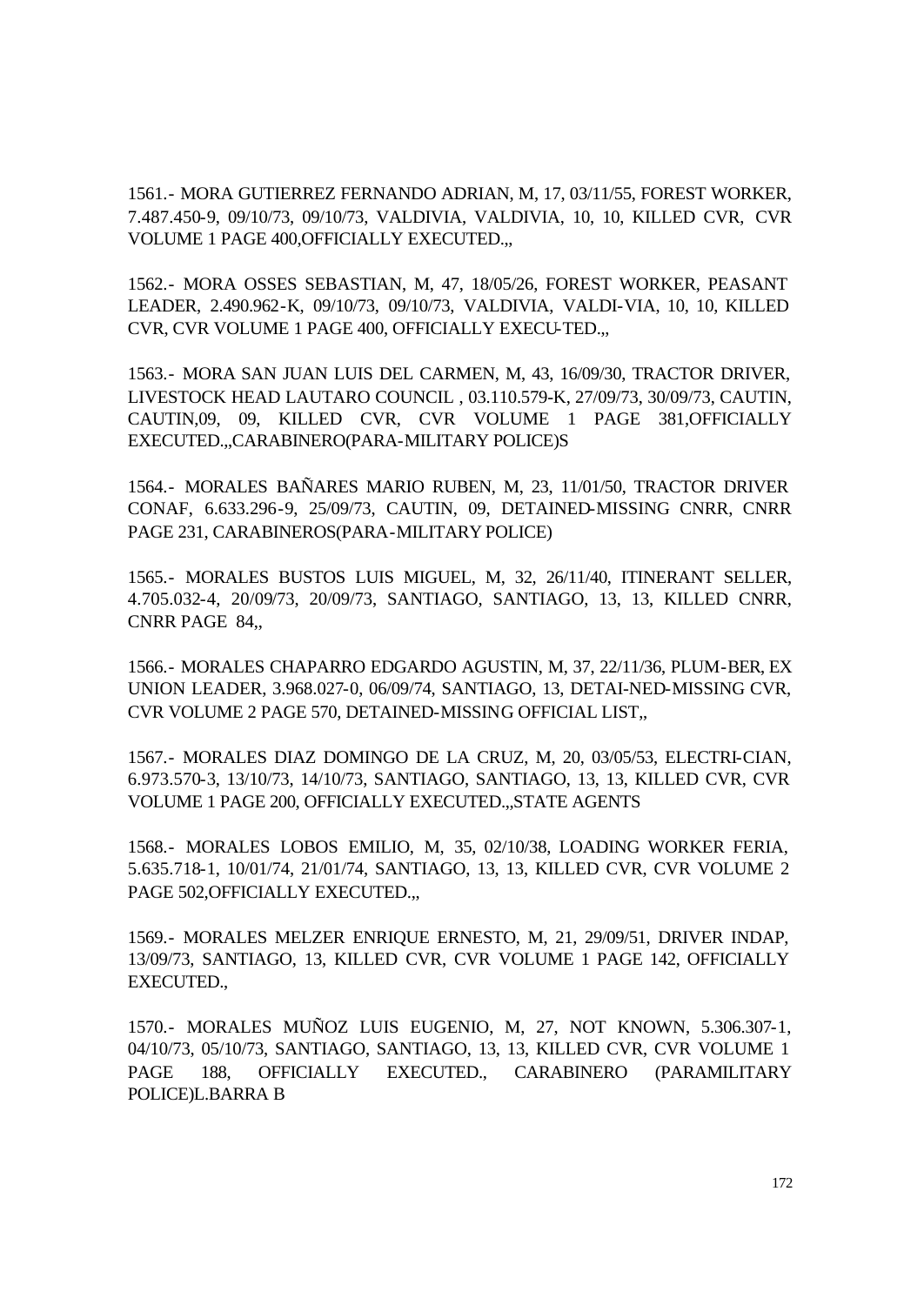1571.- MORALES RAMIREZ MIGUEL LUIS, M, 31, 11/10/44, ITINERANT MERCHANT, SECRETARY UNION MOTE CON HUESILLO, 5.083.545-6, 03/05/76, SANTIAGO, 13, DETAINED-MISSING

CVR, CVR VOLUME 2 PAGE 565,DETAINED-MISSING OFFICIAL LIST,

1572.- MORALES RETAMAL PEDRO ABRAHAM, M, 44, 01/06/29, FARM WORKER, 13/09/73, CURICO, 07, KILLED CVR,CVR VOLUME 1 PAGE 310, STATE AGENTS,

1573.- MORALES RUIZ JOSE LUIS, M, 20, 10/12/53, ITINERANT SELLER, 6.394.388-6, 01/08/74, LINARES, 07, DETAINED-MISSING CVR, CVR VOLUME 2 PAGE 562, DETAINED-MISSING OFFICIAL LIST,,

1574.- MORALES RUIZ PEDRO NOLASCO, M, 27, 05/02/46, PEONETA, 06.185.717-6, 26/09/73, SANTIAGO, 13, DETAINED-MISSING CNRR, CNRR PAGE 211, CARABINEROS(PARA-MILITARY POLICE)

1575.- MORENO ACEVEDO DANILO ALBERTO, M, 28, 31/01/45, DRIVER CORFO, 04.801.696-, 08/10/73, 19/10/73, ANTOFAGASTA, ANTOFAGASTA, 02, 02, KILLED CVR, CVR VOLUME 1 PAGE 265, OFFICIALLY EXECUTED.,,

1576.- MORENO CAVIEDES MIGUEL HERNAN, M, 17, 09/10/55, WORKER, 21/09/73, 23/09/73, SANTIAGO, SANTIAGO, 13, 13,KILLED CNRR, CNRR PAGE 98, CARABINEROS(PARA-MILITARY POLICE)

1577.- MORENO MENA ALFREDO ANDRES, M, 23, 10/04/50, CAR PAINTER , 6.320.627-K, 13/10/73, 14/10/73, CORDILLERA, SANTIAGO, 13, 13, KILLED CVR, CVR VOLUME 1 PAGE 200, OFFICIALLY EXECUTED., CARABI-NERO(PARA-MILITARY POLICE)S

1578.- MORENO VILLARROEL HERNAN ELIZARDO, M, 31, 18/04/44, WOR-KER, GOVERNOR SECRETARY , MANAGER, 4.950.793-3, 12/10/73, 19/10/73, EL LOA, EL LOA, 02, 02, KILLED CVR, CVR VOLUME 1 PAGE 269, OFFICIALLY EXECUTED., MILITARY

1579.- MORENO VILLARROEL LUIS ALFONSO, M, 30, 21/12/42, EMPLOYEE, 4.918.975-3, 24/09/73, 19/10/73, EL LOA, EL LOA, 02,02, KILLED CVR, CVR VOLUME 1 PAGE 269,,,

1580.- MORGADO OYARCE CARLOS ALBERTO, M, 28, 04/12/44, WORKER HOGAR DE CRISTO, 5.324.403-3, 13/10/73, SANTIAGO, 13, DETAINED-MISSING CNRR, CNRR PAGE 220,DETAINED-MISSING OFFICIAL LIST,,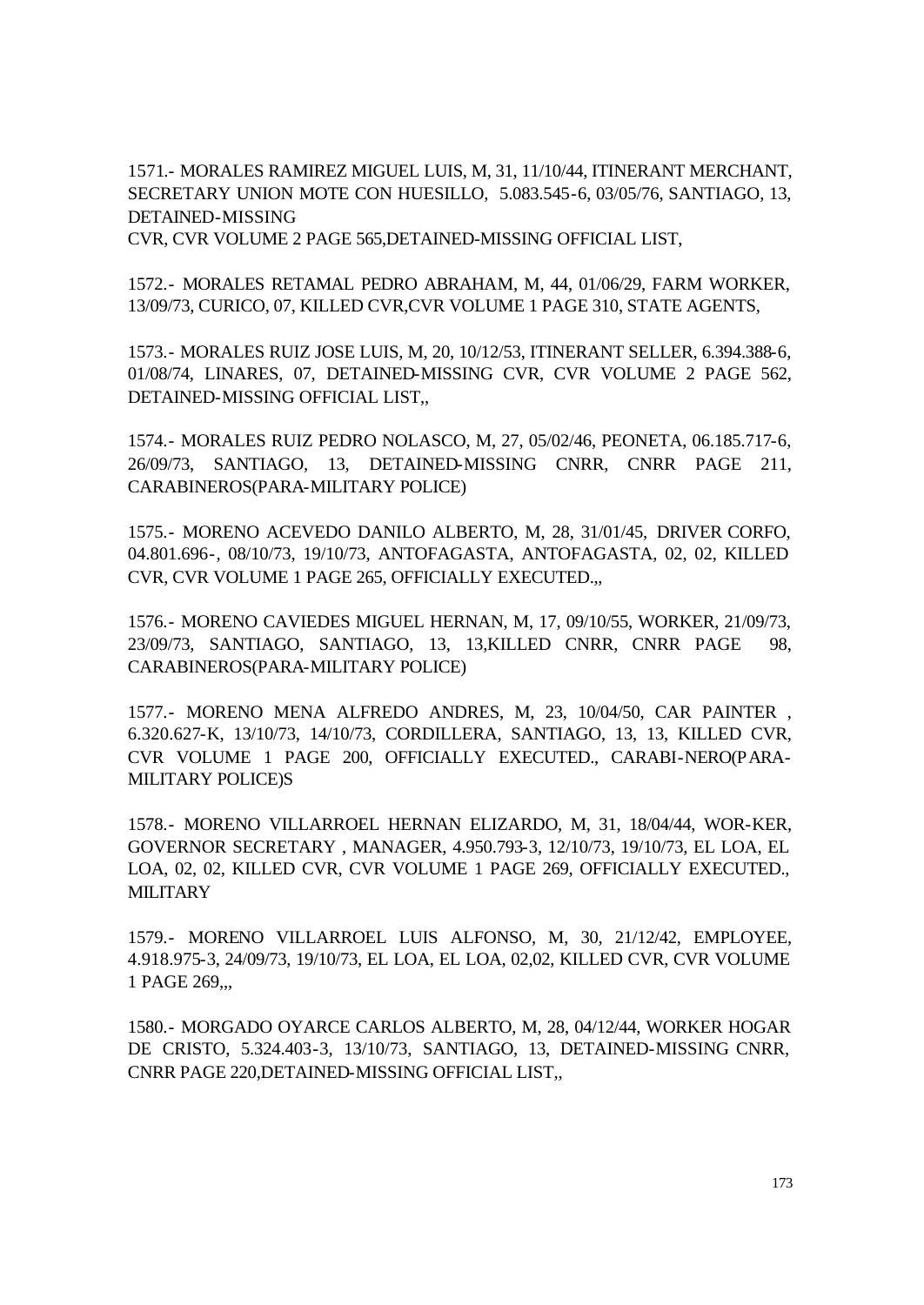1581.- MORRIS BARRIOS MARIO, M, 27, 20/04/46, CUSTOM EMPLOYEE , 5.691.400- 5, /09/73, 11/10/73, IQUIQUE, IQUIQUE, 01, 01, KILLED CVR, CVR VOLUME 1 PAGE 253,OFFICIALLY EXECUTED.,

1582.- MOYA ZURITA IVAN NELSON, M, 14, 08/12/58, 05/10/73, BIO BIO, 08, DETAINED-MISSING CVR, CVR VOLUME 1 PAGE 353,

1583.- MOYANO SANTANDER MIGUEL ANGEL, M, 24, 05/03/49, WORKER, UNION DELEGATE STANDARD ELECTRIC, 06.086.257-5, 16/01/74, 04/02/74, SANTIAGO, SAN ANTONIO, 05, KILLED CVR, CVR VOLUME 2 PAGE 497, OFFICIALLY EXECUTED.,,

1584.- MOYANO VALDES NICANOR, M, 49, 03/08/24, MERCHANT, 1.960.013-0, 10/11/73, CAUTIN, 09, DETAINED-MISSING CVR, CVR VOLUME 1 PAGE 389,,,

1585.- MULLER SILVA JORGE HERNAN, M, 27, 10/01/47, CAMERAMAN CHILE FILMS, 5.520.349-0, 29/11/74, SANTIAGO, 13, DETAINED-MISSING CVR, CVR VOLUME 2 PAGE 521,DETAINED-MISSING OFFICIAL LIST,,

1586.- MUÑOZ ALARCON ELISEO DEL CARMEN, M, 35, 28/11/38, STEVEDO-RE, 3.922.063-6, 18/12/73, ÑUBLE, 08, DETAINED-MISSING CNRR, CNRR PAGE 235,

1587.- MUÑOZ CASTILLO ROSARIO AGUID, M, 26, 10/02/47, WORKER, 5.644.674-5, 12/10/73, 19/10/73, EL LOA, EL LOA, 02, 02, KILLED CVR, CVR VOLUME 1 PAGE 271, OFFICIALLY EXECUTED.,,

1588.- MUÑOZ FLORES GERMAN EDUARDO, M, 17, 04/04/56, NO ACTIVITY, /03/74, 27/03/74, SANTIAGO, SANTIAGO, 13, 13, KILLED CNRR, CNRR PAGE 169, CARABINEROS(PARA-MILITARY POLICE)

1589.- MUÑOZ GONZALEZ HERNAN RIGOBERTO, M, 30, WAITER, 17/09/73, BIO-BIO, 08,,DETAINED-MISSING CNRR, CNRR PAGE 203,,,CARABINEROS(PARA-MILITARY POLICE)

1590.- MUÑOZ GONZALEZ JOSE SERGIO, M, 32, 18/09/41, MERCHANT, 04.368.376-, 30/09/73, 30/09/73, SANTIAGO, SANTIAGO, 13, 13, KILLED CVR, CVR VOLUME 1 PAGE 180, OFFICIALLY EXECUTED. MILITARY PATR.

1591.- MUÑOZ MATURANA SERGIO HUGO, M, 21, 23/10/51, MERCHANT, 5.578.581- 3, 23/09/73,24/09/73, SANTIAGO, SANTIAGO, 13, 13, KILLED CNRR, CNRR PAGE 94, OFFICIALLY EXECUTED., CARABINEROS(PARA-MILITARY POLICE)/MILITARY.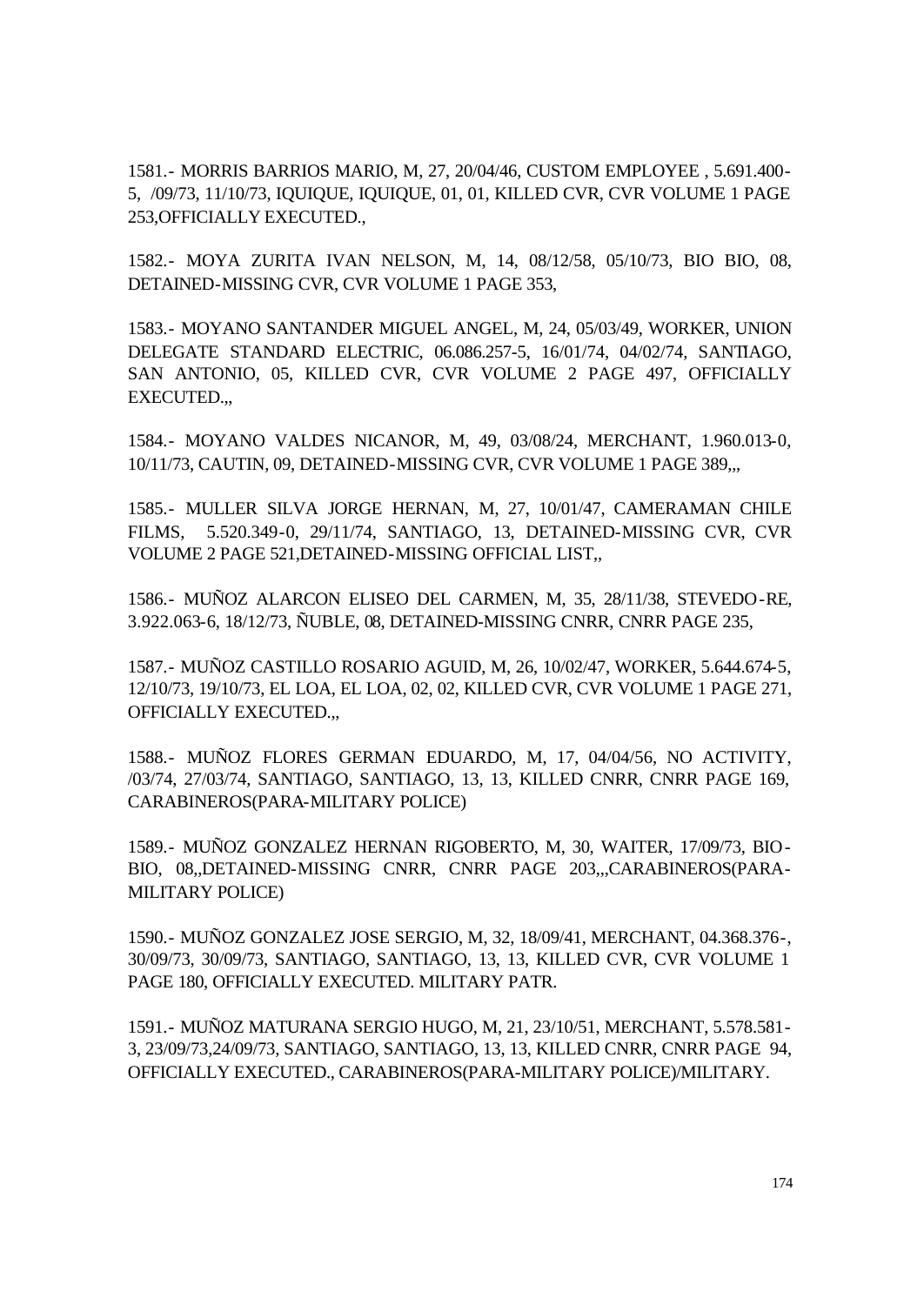1592.- MUÑOZ MUÑOZ MANUEL JESUS, M, 35, 12/06/39, FARM WORKER, /12/74, ÑUBLE, 08, DETAINED-MISSING CNRR, CNRR PAGE 248DETAINED-MISSINGCIVIL POLICE, CARABINEROS(PARA-MILITARY POLICE)

1593.- MUÑOZ PEÑALOZA RAMIRO ANTONIO, M, 32, 18/10/40, FARM WORKER, 4.533.351-5, 16/10/73, MAIPO, 13, DETAINED-MISSING CVR, CVR VOLUME 1 PAGE 233, DETAINED-MISSING OFFICIAL LIST, MILITARY

1594.- MUÑOZ PEÑALOZA SILVESTRE RENE, M, 31, 28/07/42, FARM WORKER, 4.721.925-6, 16/10/73, MAIPO, 13, DETAINED-MISSING CVR, CVR VOLUME 1 PAGE 233, DETAINED-MISSING OFFICIAL LIST, MILITARY

1595.- MUÑOZ RODRIGUEZ WUILZON GAMANIEL, M, 26, 13/07/47, EMPLO-YEE CMPC, 05.288.122-6, 14/09/73, 18/09/73, BIO BIO, BIO BIO,08,08, KILLED CVR, CVR VOLUME 1 PAGE 366,DETAINED-MISSING CLARIFIED,,

1596.- MUÑOZ ROJAS GILBERTO ANTONIO, M, 17, 10/11/56, ITINERANT SELLER, 23/03/74, 24/03/74, SANTIAGO, SANTIAGO, 13, 13, KILLED CNRR, CNRR PAGE 168, FACH

1597.- MUÑOZ ROJAS SEGUNDO HERNAN ANTONIO, M, 19, 06/02/54, FARM WORKER, 6.522.850-, 11/10/73, 14/10/73, MELIPILLA, 13, 13, KILLED CVR, CVR VOLUME 1 PAGE 201, OFFICIALLY EXECUTED.,,

1598.- MUÑOZ SEPULVEDA JOSE APOLINARIO, M, 33, 10/01/41, SMALL FARMER, 4.785.361-3, 18/10/74, LINARES, 07, DETAINED-MISSING CVR, CVR VOLUME 2 PAGE 492, DETAINED-MISSING OFFICIAL LIST,,

1599.- MUÑOZ SERPA JULIO ALBERTO, M, 21, 17/11/51, ITINERANT MERCHANT, 6.241.093-0, 16/10/73, 19/10/73, SANTIAGO, SANTIAGO, 13,13, KILLED CNRR, CNRR PAGE 144, OFFICIALLY EXECUTED., AIR FORCE

1600.- MUÑOZ TAPIA EDUARDO EXEQUIEL, M, 21, 04/09/52, MERCHANT, 6.711.251-, 01/08/74, 06/08/74, SANTIAGO, SANTIAGO, 13, 13, KILLED CVR, CVR VOLUME 2 PAGE 583, OFFICIALLY EXECUTED.,,CIV

1601.- MUÑOZ TORRES JULIO ALBERTO LUIS, M, 43, 10/11/29, MASON, 2.816.575- 7, 01/10/73, 01/10/73, SANTIAGO, SANTIAGO, 13, 13, KILLED CVR, CVR VOLUME 1 PAGE 181, OFFICIALLY EXECUTED., MILITARY

1602.- MUÑOZ VASQUEZ LUIS ALBERTO, M, 22, 15/11/50, WORKER, 6.092.227-6, 04/10/73, ÑUBLE, 08,,DETAINED-MISSING CVR, CVR VOLUME 1 PAGE 341, DETAINED-MISSING OFFICIAL LIST,,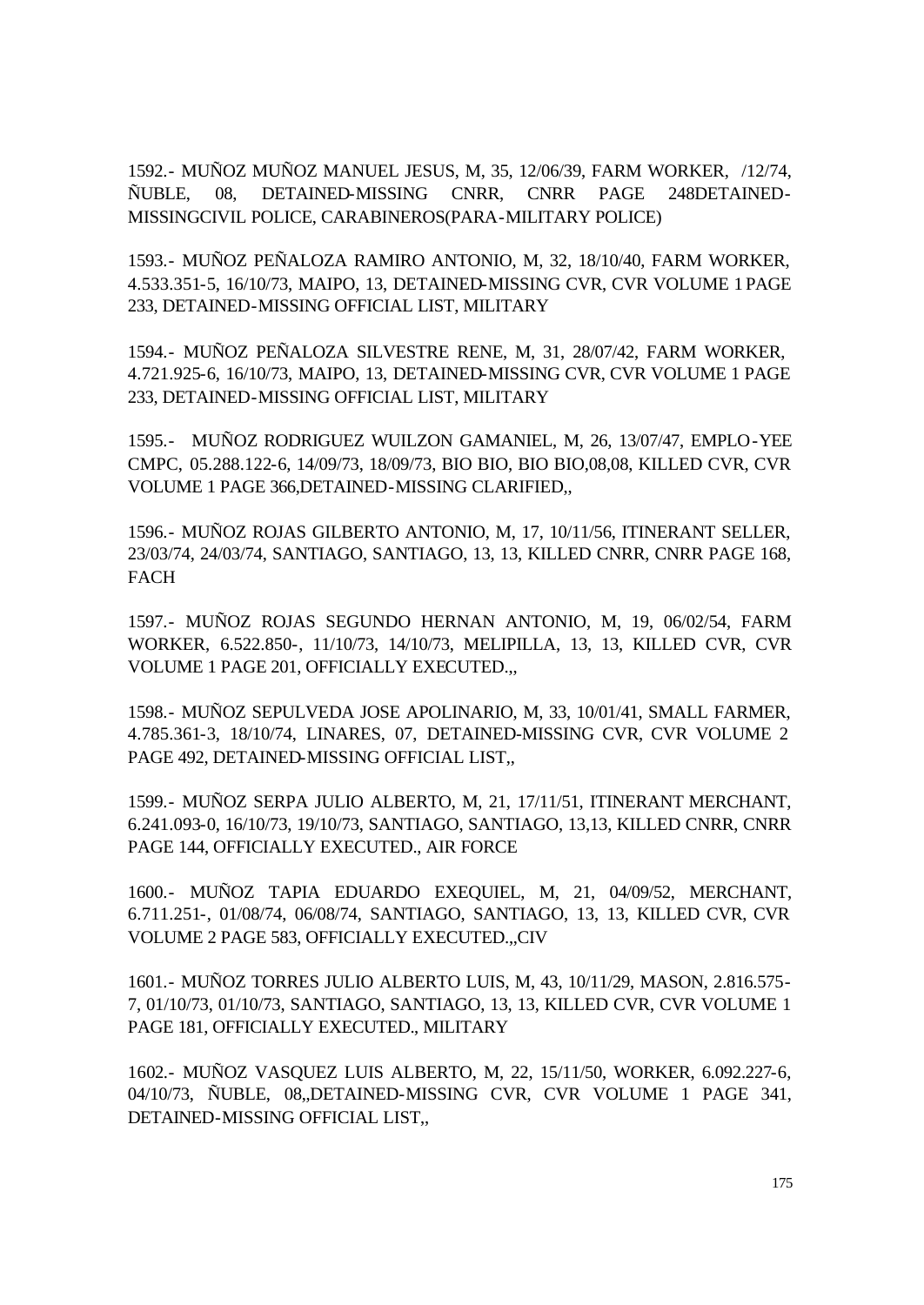1603.- MURA MORALES JUAN MIGUEL, M, 24, 13/12/49, SELLER COMMER-CIAL FIRM , 5.167.519-3, 16/08/74, SANTIAGO, 13, DETAINED-MISSING CVR, CVR VOLUME 2 PAGE 577,DETAINED-MISSING OFFICIAL LIST,,

1604.- NAHUEL HUAIQUIMIL JUAN SEGUNDO, M, 23, 16/07/50, SMALL FARMER, MEMBER J.A.P., 06.977.562-4, 07/10/73, 07/10/73, CAUTIN, CAUTIN, 09, 09, KILLED CVR, CVR VOLUME 1 PAGE 384, MILIT/CARAB/CIV

1605.- NAHUELCOY CHIHUAICURA BERNARDO, M, 32, 20/12/40, FARM WORKER, 04.836.421-7, /10/73, 19/10/73, CAUTIN, CAUTIN, 09,09, KILLED CVR, CVR VOLUME 1 PAGE 385,,,

1606.- ÑANCUMAN MALDONADO JOSE ARMANDO, M, 20, WORKER, 17/10/73, 17/10/73, LLANQUIHUE, LLANQUIHUE, 10,10, KILLED CVR, CVR VOLUME 1 PAGE 421, OFFICIALLY EXECUTED.,,

1607.- NASH SAEZ MICHEL SELIM, M, 19, 01/07/54, ARMY CONSCRIPT SOLDIER,614.269-8,13/09/73, 29/09/73, IQUIQUE, IQUIQUE, 01, 01, KILLED CVR, CVR VOLUME 1 PAGE 248, OFFICIALLY EXECUTED.,,

1608.- NAVARRETE LEIVA ARTURO ALEJANDRO, M, 21, 22/10/51, RAIL-ROAD WORKER, 6.608.431-0, 11/10/73, CAUTIN, 09, DETAINED-MISSING CVR, CVR VOLUME 1 PAGE 376,DETAINED-MISSING OFFICIAL LIST,,

1609.- NAVARRO CACERES JUAN FERNANDO, M, 24, 22/10/50, WORKER, 5.998.691-0, 01/12/74, 01/12/74, ARICA, ARICA, 01, 01, KILLED CNRR, CNRR PAGE 358, TORTURE OR BAD TREATMENT FOLLOWED BY DEATH, MILITARY

1610.- NAVARRO SALINAS MANUEL JESUS, M, 20, 08/12/52, MECHANIC ASSISTANT, 07.055.421-6, 07/10/73, ,TALAGANTE,,13,,DETAINED-MISSING CVR,CVR VOLUME 1 PAGE 223,DETAINED-MISSING CLARIFIED,,

1611.- NAVARRO SCHIFFERLI SERGIO DEL CARMEN, M, 37, 20/07/36, SMALL FARMER, 4.022.653-2, 04/10/73, CAUTIN,,09,,DETAINED-MISSING CVR, CVR VOLUME 1 PAGE 383,DETAINED-MISSING OFFICIAL LIST,,CARA-BINERO(PARA-MILITARY POLICE)S. POLICE STATION 3 ESQ.,

1612.-NAVIA MARTINEZ RAMON DONATO, M, 54, 31/08/19, 1.742.682-6, 14/10/73, 15/10/73, VALPARAISO, VALPARAISO, 05, 05, KILLED CNRR, CNRR PAGE 139, NAVY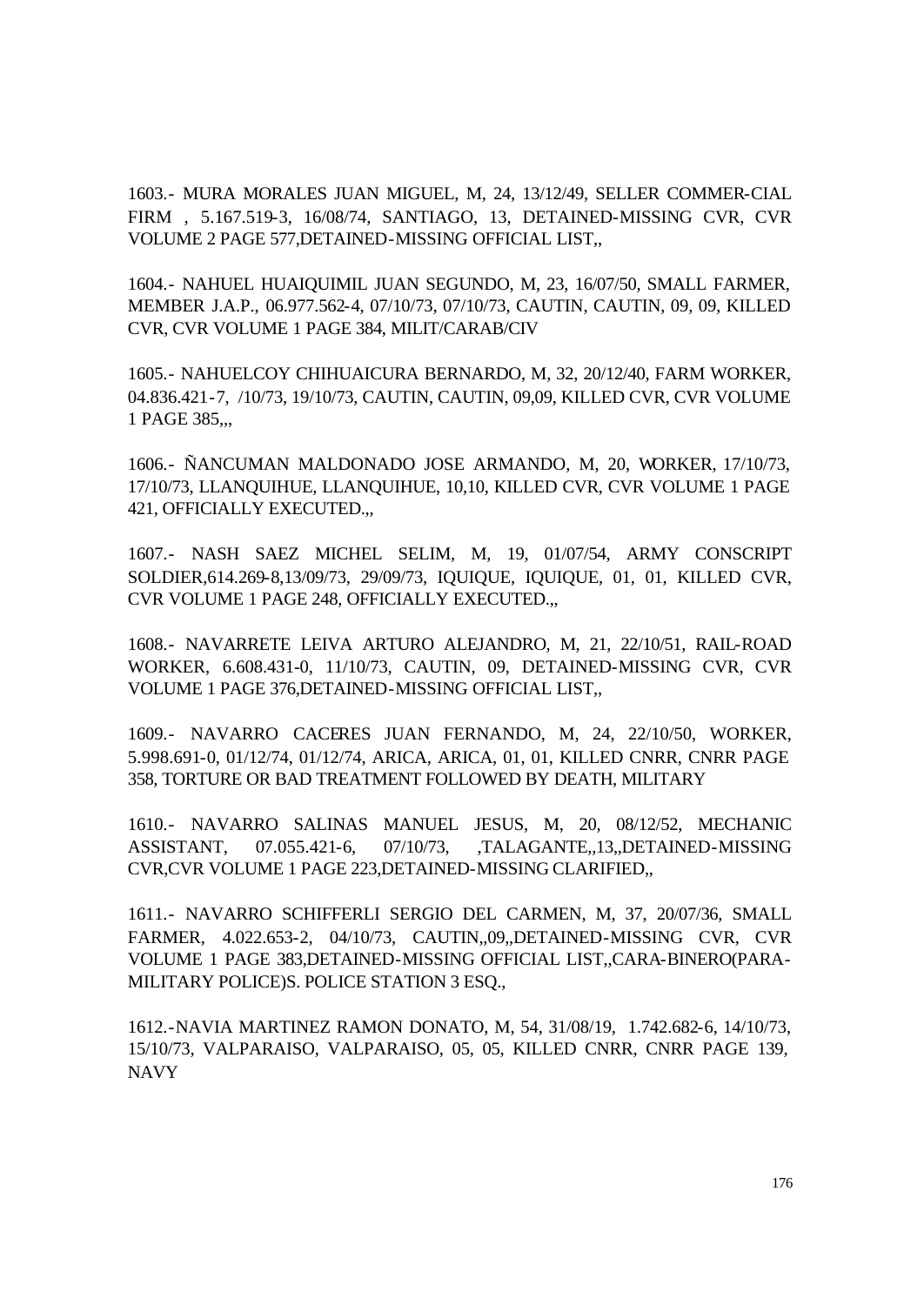1613.- NEGRETE CASTILLO SERGIO OSMAN, M, 19, 19/11/54, NOT KNOWN, 6.225.835-7, 17/11/73, SANTIAGO, 13, KILLED CNRR, CNRR PAGE 156,,,

1614.- NEGRETE HERNANDEZ MANUEL ESTANISLAO, M, 27, 13/03/46, FARM WORKER, 114.939-, 10/10/73, CURICO, 07, KILLED CNRR, CNRR PAGE 278, UNDUE USE OF FORCE, CARABINEROS(PARA-MILITARY POLICE)

1615.- NEICUL PAISIL JOSE LIGORIO, M, 45, 08/04/28, SMALL FARMER, EX-COUNCILOR ENTRE LAGOS, LEADER COPPER, 2.907.132-2, 16/09/73, OSORNO, 10,,DETAINED-MISSING CVR, CVR VOLUME 1 PAGE 409,,,

1616.- NIETO DUARTE CARLOS ALBERTO, M, 19, 27/11/53, FARM WORKER, 6.565.500-4, 16/10/73, MAIPO,,13,,DETAINED-MISSING CVR, CVR VOLUME 1 PAGE 233,DETAINED-MISSING OFFICIAL LIST, MILITARY

1617.- NILO AREVALO JUAN ANTONIO, M, 64, 03/09/09, MOVER WORKER, 1.104.545-6, 18/09/73, SANTIAGO, 13, KILLED CNRR, CNRR PAGE 271, UNDUE USE OF FORCE, CARABINEROS(PARA-MILITARY POLICE)

1618.- ÑIRIPIL PAILLAO JULIO AUGUSTO, M, 16, SMALL FARMER, 07/10/73, 07/10/73, GALVARINO, 09,09, KILLED CVR, CVR VOLUME 1 PAGE 384,,

1619.- NOVOA AGUILERA LUIS FERNANDO, M, 17, 10/10/56, NO ACTI-VITY, 15/10/73, ÑUBLE, 08, DETAINED-MISSING CNRR, CNRR PAGE 221, CARABINEROS(PARA-MILITARY POLICE)

1620.- NUÑEZ ALVAREZ LUIS FRANCISCO PASCUAL, M, 21, 13/04/52, DRIVER M.O.P., 6.023.251-2, 11/10/73, 12/10/73, SANTIAGO, SANTIA-GO, 13, 13, KILLED CNRR (DD), CNRR PAGE 133, DETAINED-MISSING CLARIFIED, IN 1991 FINGERPRINTS IDENTIF. OF REMAINS BY EXPERTS ,

1621.- NUÑEZ CANELO JORGE HUMBERTO, M, 25, 20/02/48, ITINERANT MERCHANT, 5.870.054-1, 30/09/73, 30/09/73, SANTIAGO, SANTIAGO, 13, 13, KILLED CVR, CVR VOLUME 1 PAGE 179, OFFICIALLY EXECUTED.,,CARABINEROS(PARA-MILITARY POLICE)

1622.- NUÑEZ MUÑOZ HECTOR JAIME, M, 27, 08/10/45, MERCHANT, 5.021.236-K, 22/09/73, BIO BIO, 08, DETAINED-MISSING CVR, CVR VOLUME 1 PAGE 356,DETAINED-MISSING OFFICIAL LIST,,

1623.- NUÑEZ ROSAS MARTIN, M, 33, 15/04/40, EMPLOYEE ECA, 5.385.925-9, 15/09/73, OSORNO, 10, DETAINED-MISSING CVR, CVR VOLUME 1 PAGE 411,DETAINED-MISSING OFFICIAL LIST,,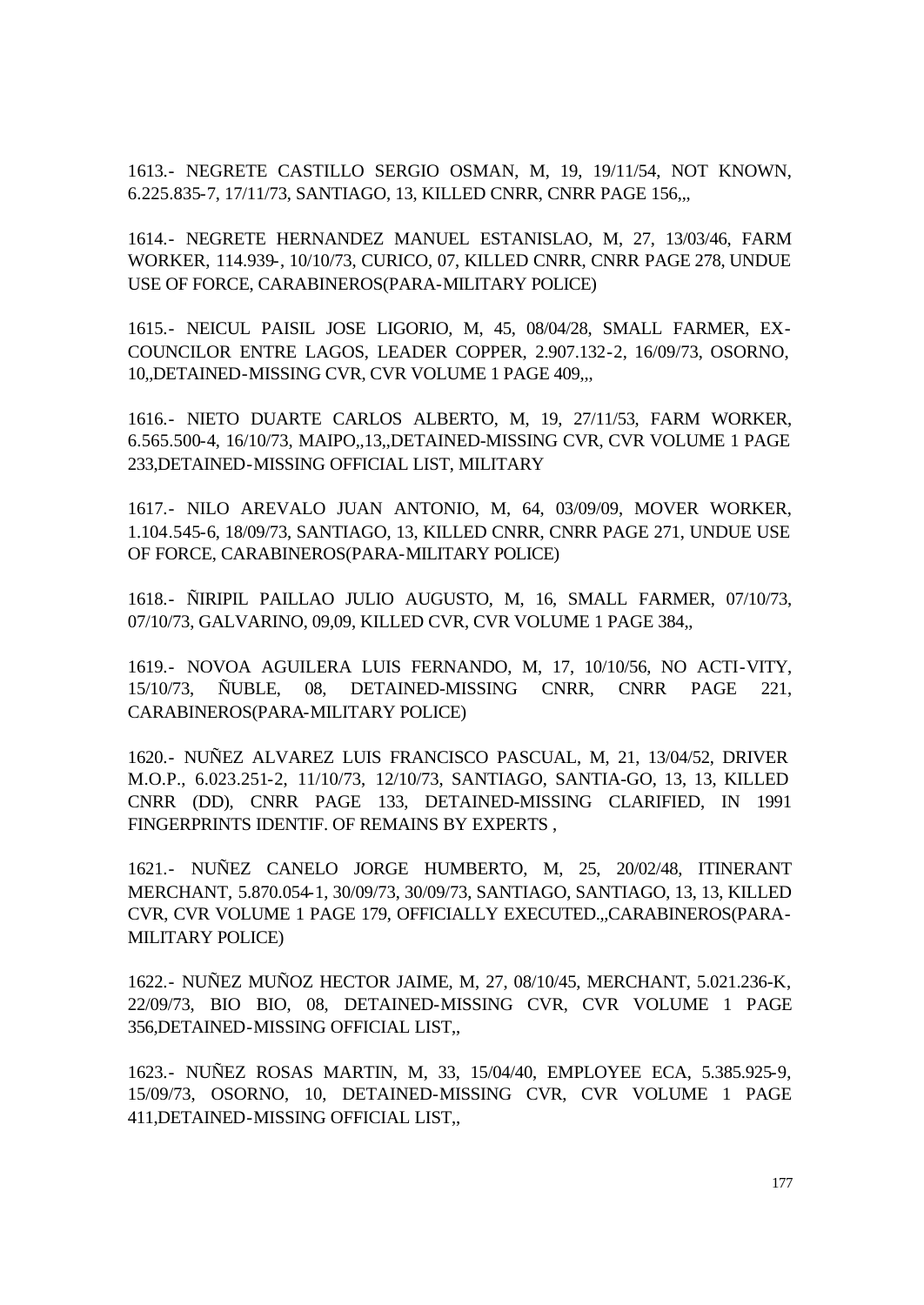1624.- NUÑEZ VARGAS JUAN BAUTISTA, M, 30, 11/06/43, FARM WORKER, PRESIDENT SETTLEMENT VIÑA EL ESCORIAL, 4.717.059-1, 24/09/73, 03/10/73,MAIPO, MAIPO, 13, 13, KILLED CVR, CVR VOLUME 1 PAGE 229, OFFICIALLY EXECUTED.,,

1625.- OLEA ALEGRIA VICTOR FERNANDO, M, 24, 17/06/50, WORKER, 5.788.334-0, 11/09/74, SANTIAGO, 13, DETAINED-MISSING CVR, CVR VOLUME 2 PAGE 585, DETAINED-MISSING OFFICIAL LIST,,

1626.- OLIVARES GRAINDORGE JORGE ALEJANDRO, M, 23, 14/09/50, GARDENER, 5.899.657-2, 27/07/74, SANTIAGO, 13, DETAINED-MISSING CVR, CVR VOLUME 2 PAGE 509, DETAINED-MISSING OFFICIAL LIST,,

1627.- OLIVARES JIMENEZ DANTE VALENTIN, M, 35, 05/12/37, WORKER, 4.445.394-0, 20/09/73, 21/09/73, SANTIAGO, SANTIAGO, 13, 13, KILLED CNRR, CNRR PAGE 89,

1628.- OLIVARES PEREZ BRUNO, M, 19, 21/08/54, NOT KNOWN, 7.269.617-4, 01/06/74, CAUTIN, 09, KILLED CNRR, CNRR PAGE 171,,,

1629.- OLMOS GUZMAN GARY NELSON, M, 33, 21/11/40, SHOE CRAFTSMAN , EX-LEADER JAP LA BANDERA, 4.036.793-4, 24/08/74, SANTIAGO, 13, DETAINED-MISSING CVR, CVR VOLUME 2 PAGE 584, DETAINED-MISSING OFFICIAL LIST,,

1630.- OPAZO ARAVENA CESAR DAGOBERTO, M, 23, 30/01/50, WORKER, 06.577.919-6, 10/11/73, TALCA, 07, KILLED CNRR, CNRR PAGE 156,

1631.-OPAZO GUARDA MARIO ARMANDO, M, 19, 22/09/53, FARM WORKER, IN CHARGE OF PROPAGANDA YOUNG COMMUNISTS (C.P.) OSORNO, 14/09/73, OSORNO, 10, DETAINED-MISSING CVR, CVR VOLUME 1 PAGE 409,DETAINED-MISSING OFFICIAL LIST,,

1632.- ORDENES SIMON JUAN MIGUEL, M, 20, 23/11/52, FARM WORKER, 6.922.926-3, 17/09/73, 16/09/73, CHACABUCO, SANTIAGO, 13, 13, KILLED CVR, CVR VOLUME 1 PAGE 158, OFFICIALLY EXECUTED.,

1633.- ORDENES SIMON PAULINO ERNESTO, M, 21, 28/09/51, FARM WORKER, 6.066.207-K,17/09/73, 16/09/73, CHACABUCO, SANTIAGO, 13, 13, KILLED CVR, CVR VOLUME 1 PAGE 158, OFFICIALLY EXECUTED.,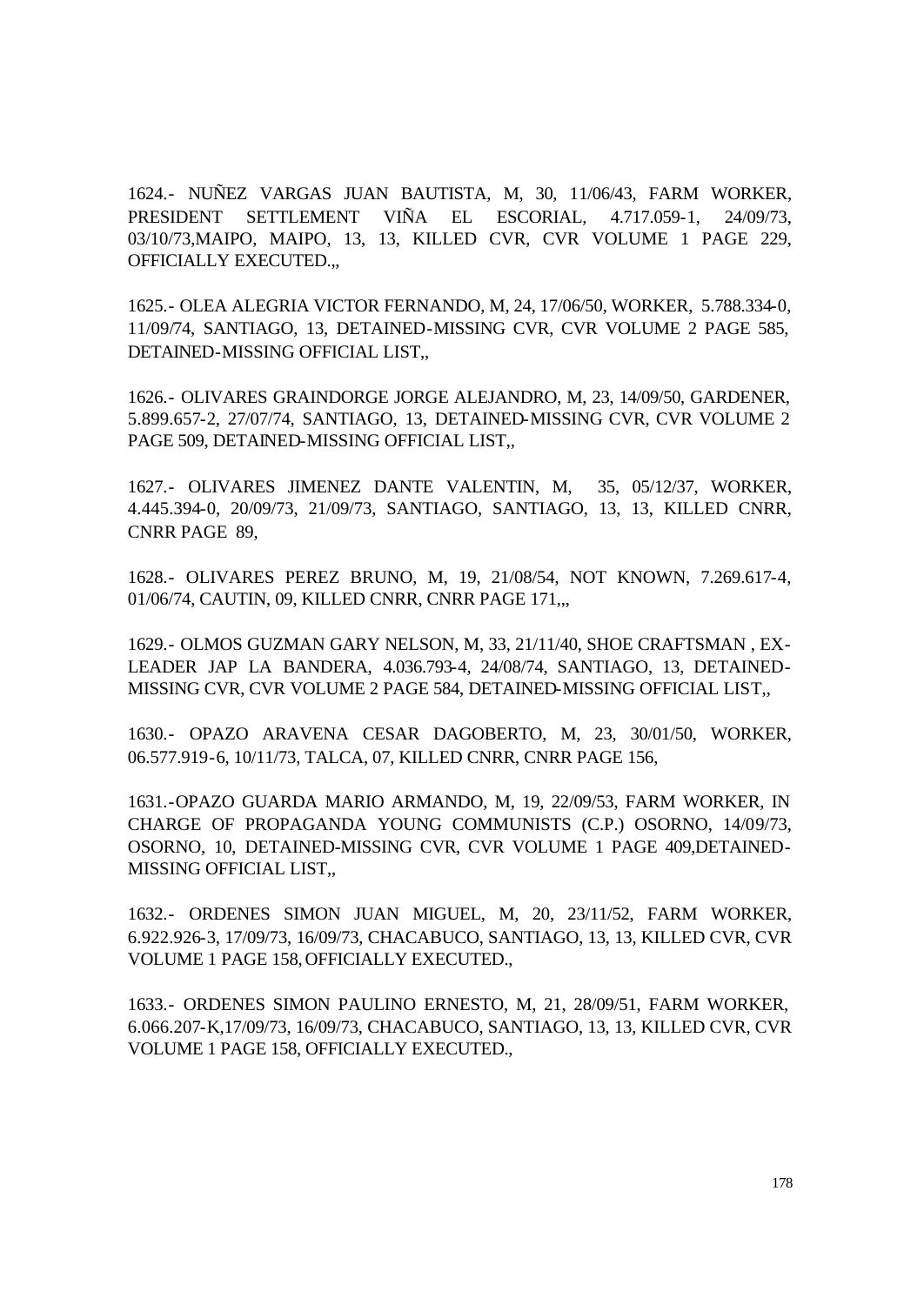1634.- ORDOÑEZ LAMA IVAN GERARDO, M, 17, 05/10/56, NO ACTIVITY, 06.368.080-K, 08/10/73, TALAGANTE, 13, DETAINED-MISSING CVR, CVR VOLUME 1 PAGE 223, DETAINED-MISSING CLARIFIED,,

1635.- ORELLANA ALARCON JUAN HUMBERTO ALBERTO, M, 31, 01/03/42, MASON, 4.440.372-, 23/09/73, 23/09/73, SANTIAGO, SANTIAGO, 13, 13, KILLED CVR, CVR VOLUME 1 PAGE 170, OFFICIALLY EXECUTED., MILITARY.CARABINERO(PARA-MILITARY POLICE)S.INVES.

1636.- ORELLANA APABLAZA DAVID, M, 51, 16/05/22, TAXIDRIVER, 1.563.029-9, 05/04/74, SANTIAGO, 13, KILLED CNRR, CNRR PAGE 284, EXECUTED F.L., UNDUE USE OF FORCE, CARABINEROS(PARA-MILITARY POLICE)

1637.- ORELLANA BARRERA MIGUEL SEGUNDO, M, 32, 22/08/41, DRIVER, 23/09/73, 24/09/73, SANTIAGO, SANTIAGO, 13, 13, KILLED CVR, CVR VOLUME 1 PAGE 171, OFFICIALLY EXECUTED., F.CONJ.CARABINERO(PARA-MILITARY POLICE)S.MILITARY.

1638.- ORELLANA JARA LUIS ALFONSO, M, 18, 24/02/65, WORKER POJH, 9.785.579-K, 04/12/83, SANTIAGO, 13, KILLED CNRR, CNRR PAGE 336, EXECUTED INVE., POWER ABUSE, CARABINERO(PARA-MILITARY POLICE)(PARA-MILITARY POLICE)

1639.- ORELLANA PEREZ LUIS EMILIO, M, 25, 07/06/48, EMPLOYEE, 5.811.852- 19/12/73, 21/12/73, SANTIAGO, SANTIAGO, 13, 13, KILLED CVR, CVR VOLUME 1 PAGE 219,OFFICIALLY EXECUTED.,,DINA

1641.- ORELLANA ROJAS SERAFIN DEL CARMEN, M, 33, 27/03/40, NO ACTIVITY, 5.403.400-8, 15/09/73, SANTIAGO, 13, DETAINED-MISSING CVR, CVR VOLUME 1 PAGE 148,DETAINED-MISSING OFFICIAL LIST, MILI-TARY BUIN

1642.- ORELLANA TAPIA NELSON RICARDO, M, 28, 29/10/44, WORKER, 5.049.796- 8, /09/73, SANTIAGO, 13, DETAINED-MISSING CVR, CVR VOLUME 1 PAGE 151, D.D.NOT IN LIST,,

1643.- ORELLANA VILLA PEDRO JUAN, M, 28, 20/03/45, CRAFTSMAN, 5.383.180-K, 01/10/73, CONCEPCION, 08, KILLED CNRR, CNRR PAGE 113, EXECUTED INVE.,,

1644.- ORMEÑO GAJARDO VASCO ALEJANDRO, M, 18, 16/06/55, LEATHER WORKER , 05.878.171-1,26/02/74, 28/02/74, CONCEPCION, CONCEPCION, 08, 08, KILLED CVR, CVR VOLUME 2 PAGE 497, OFFICIALLY EXECUTED., MILITARY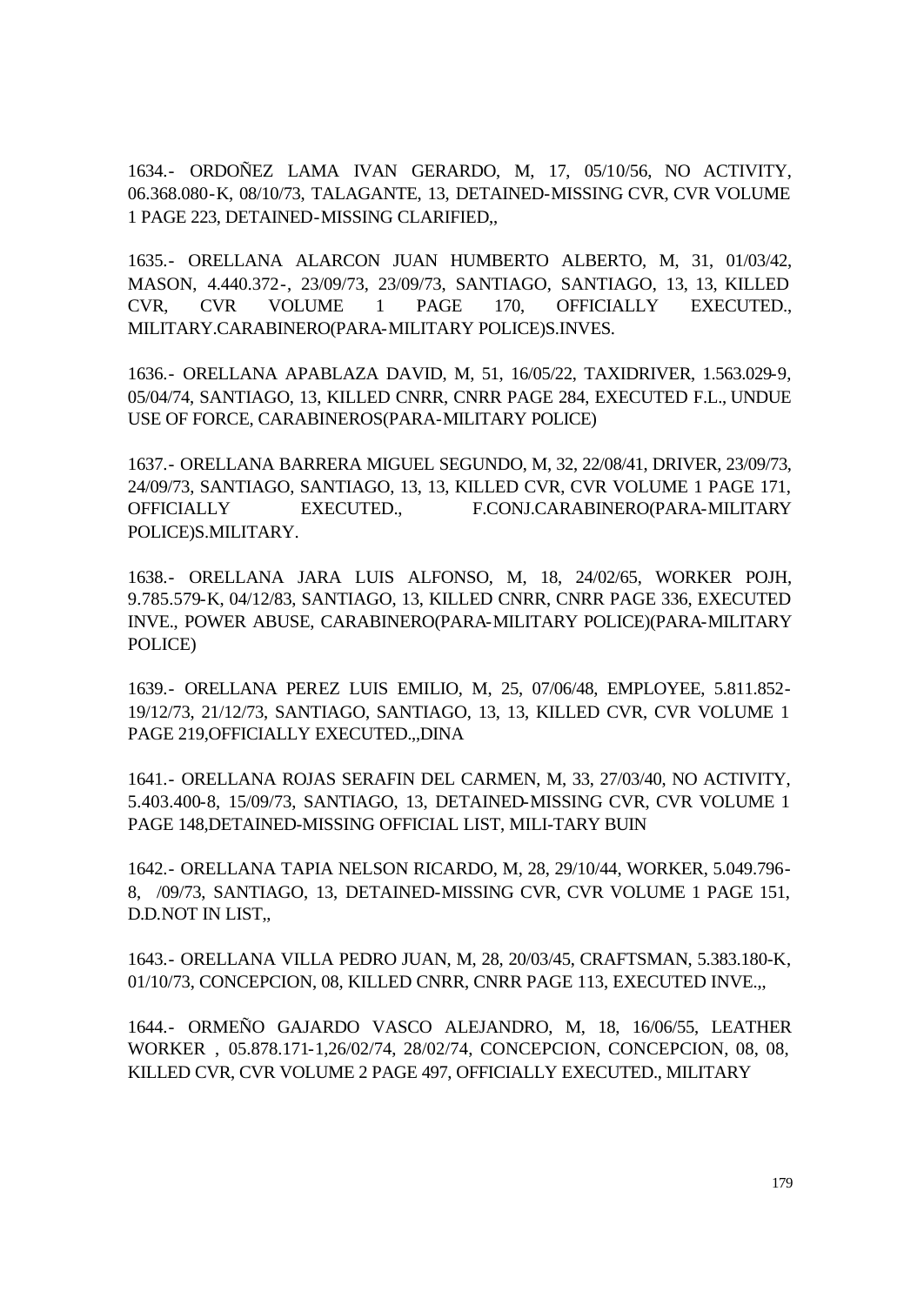1645.- ORREGO LILLO BENJAMIN ANTONIO, M, 42, 10/03/31, CARPENTER, 3.210.483-5, 19/09/73, BIO BIO, 08, DETAINED-MISSING CVR, CVR VOLUME 1 PAGE 364, DETAINED-MISSING OFFICIAL LIST.

1646.- ORTEGA ALVARADO RICARDO HERNAN, M, 19, 06/08/54, WORKER, 15/09/73, SANTIAGO, 13, KILLED CNRR, CNRR PAGE 63,,,

1647.- ORTEGA CUEVAS VICTOR ALFREDO, M, 34, 22/03/39, WORKER, 4.452.627-1, 12/10/73, 19/10/73, EL LOA, EL LOA, 02, 02, KILLED CVR, CVR VOLUME 1 PAGE 271, OFFICIALLY EXECUTED.,,

1648.- ORTEGA DONOSO JUAN LUIS, M, 23, ASSISTANT FURNITURE WOR-KER, 05/10/73, 05/10/73, SANTIAGO, SANTIAGO, 13, 13, KILLED CNRR, CNRR PAGE 118,,,

1649.- ORTEGA FERNANDEZ LUIS ALBERTO, M, 30, 24/12/42, EMPLOYEE CLINICA BANCARIA, 04.499.341-4, 21/09/73, 22/09/73, SANTIAGO, SANTIAGO, 13, 13, KILLED CVR, CVR VOLUME 1 PAGE 169, OFFICIALLY EXECUTED., CARABINEROS(PARA-MILITARY POLICE)

1650.- ORTIGOSA ANSOLEAGA JOSE MARIA, M, 42, 30/08/31, MANAGER, 00.146.082-, /09/73, 02/10/73, CAUTIN, CAUTIN, 09, 09, KILLED CVR, CVR VOLUME 1 PAGE 373, OFFICIALLY EXECUTED.,,

1651.- ORTIZ MIRANDA JUAN DE DIOS, M, 50, 02/06/24, CAR PAINTER , 01.559.576- 0, 01/10/74, 08/10/74, SANTIAGO, SANTIAGO, 13, 13, KILLED CNRR, CNRR PAGE 357, TORTURE OR BAD TREATMENT FOLLOWED BY DEATH, CARABINEROS(PARA-MILITARY POLICE)

1652.- ORTIZ MORAGA JUAN OSVALDO, M, 47, 16/01/26, WORKER, 2.354.611-6, 21/10/73, 21/10/73, SANTIAGO, SANTIAGO, 13, 13, KILLED CNRR (DD), CNRR PAGE 148,DETAINED-MISSING OFFICIAL LIST, CARABINEROS(PARA-MILITARY POLICE) COM

1653.- ORTIZ ORTIZ CARLOS MANUEL, M, 22, 01/01/51, FARM WORKER, 6.209.221-1, 02/10/73, 06/10/73, MAIPO, MAIPO, 13, 13, KILLED CVR, CVR VOLUME 1 PAGE 230, OFFICIALLY EXECUTED.,,

1654.- OSORIO RODRIGUEZ MARIA ELENA, F, 25, MAID, 25/12/73, SANTIAGO, 13, KILLED CVR, CVR VOLUME 1 PAGE 222, OFFICIALLY EXECUTED.,,

1655.- OSORIO ZAMORA JORGE OVIDIO, M, 35, 01/05/38, ACCOUNTANT, 4.280.284-0, 27/09/73, 16/10/73, ELQUI, ELQUI, 04, 04, KILLED CVR, CVR VOLUME 1 PAGE 287, OFFICIALLY EXECUTED.,,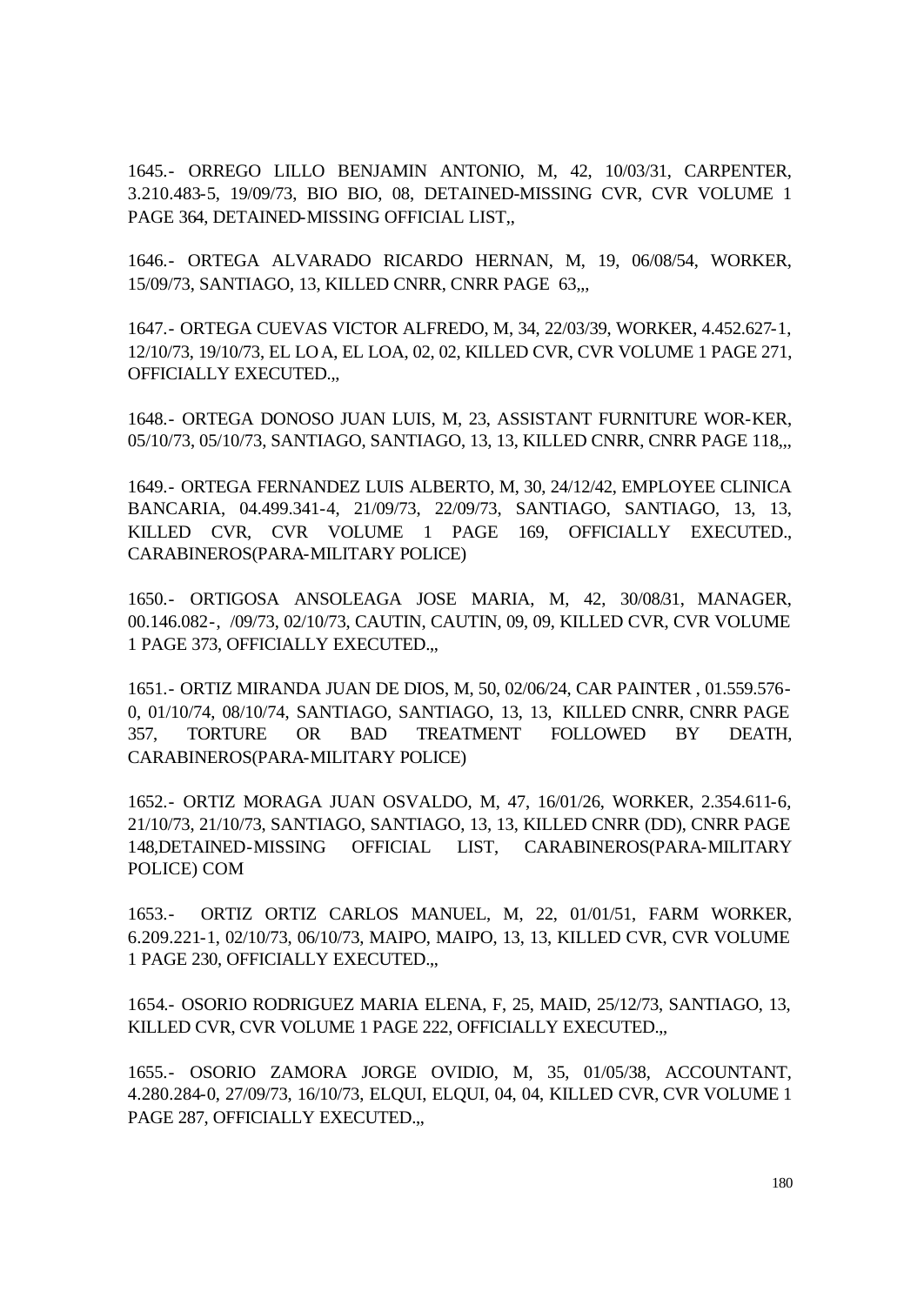1656.- OSSES MELGAREJO JUAN AGUSTIN, M, 22, 20/05/51, NO ACTI-VITY, 7.780.089-1, /10/73, /10/73, BIO BIO, BIO BIO, 08, 08, KILLED CNRR (DD), CNRR PAGE 154, D.D.CIVIL POLICE, DEATH NOT REGISTERED , REMAINS NOT FOUND , CIVIL POLICE

1657.- OTTS FLORES LUIS ENRIQUE, M, 28, 05/02/45, MERCHANT, 04.772.111-, 07/10/73, 07/10/73, SANTIAGO, SANTIAGO, 13, 13, KILLED CVR, CVR VOLUME 1 PAGE 192, OFFICIALLY EXECUTED., MILITARY

1658.- OYARZO TORRES BAUTISTA SEGUNDO, M, 52, 05/04/21, FARM WORKER, 01.944.728-6, 20/10/73, 23/10/73, MAIPO, MAIPO, 13, 13, KILLED CVR, CVR VOLUME 1 PAGE 234, OFFICIALLY EXECUTED.,,

1659.- OYARZUN ESCOBAR JORGE EDUARDO CRISTIAN, M, 23, 05/06/50, MERCHANT, 06.306.127-1, 30/09/73, 30/09/73, SANTIAGO, SANTIAGO, 13, 13, KILLED CVR, CVR VOLUME 1 PAGE 180, OFFICIALLY EXECUTED., MILITARY PATR.

1660.- OYARZUN SOTO FLAVIO ARQUIMIDES, M, 27, 08/09/47, SELLER, 5.413.940- 3, 02/10/74, SANTIAGO, 13, DETAINED-MISSING CVR, CVR VOLUME 2 PAGE 517, DETAINED-MISSING OFFICIAL LIST,,

1661.- OYARZUN ZAMORANO PEDRO ENRIQUE, M, 36, 08/05/37, WORKER RAILWAY SHOP, .385.618-,29/09/73, 06/10/73, MAIPO, MAIPO, 13, 13, KILLED CVR, CVR VOLUME 1 PAGE 240, OFFICIALLY EXECUTED.,,

1662.- PACHECO DURAN JORGE PEDRO, M, 21, 15/12/52, CRAFTSMAN,5.898.536-8, 03/12/73, 19/12/73, SANTIAGO, SANTIAGO, 13, 13, KILLED CVR, CVR VOLUME 1 PAGE 218...

1663.- PACHECO MOLINA ALFREDO, M, 24, 11/06/49, DRIVER, 6.233.176-3, 03/10/73, 09/10/73, OSORNO, OSORNO, 10, 10, KILLED CVR, CVR VOLUME 1 PAGE 414, OFFICIALLY EXECUTED.,,

1664.- PACHECO MOLINA EDUARDO, M, 29, 14/11/43, FARM WORKER, 5.308.934- 8, 03/10/73, 09/10/73, OSORNO, OSORNO, 10, 10, KILLED CVR, CVR VOLUME 1 PAGE 414, OFFICIALLY EXECUTED...

1665.- PACHECO SEPULVEDA MANUEL RICARDO, M, 19, ITINERANT MER-CHANT, 14/10/73, 14/10/73, SANTIAGO, SANTIAGO, 13, 13, KILLED CNRR, CNRR PAGE 135, OFFICIALLY EXECUTED., MILITARY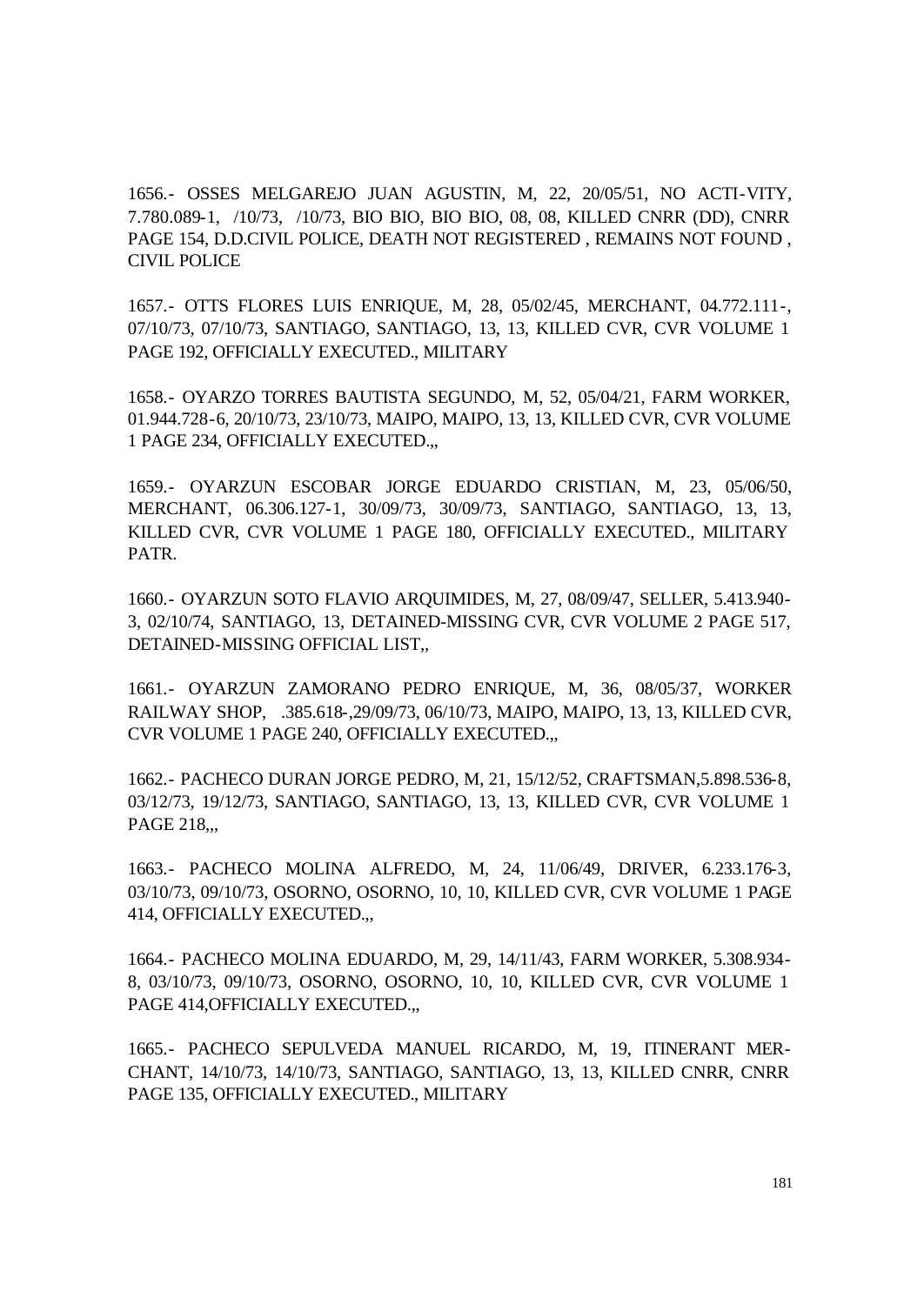1666.- PADILLA VILLOUTA JOSE REMIGIO, M, 23, 28/06/50, WORKER, 5.728.548-6, 04/10/73, ÑUBLE, 08, DETAINED-MISSING CVR, CVR VOLUME 1 PAGE 341,DETAINED-MISSING OFFICIAL LIST,,

1667.- PAILLACHEO CATALAN TEOBALDO JOSE, M, 58, 13/10/14, FARM WORKER, 1.684.188-9, 03/10/73, 09/10/73, OSORNO, OSORNO, 10, 10, KILLED CVR, CVR VOLUME 1 PAGE 414,,,

1668.- PAILLAMILLA TREULEN SERGIO LUIS, M, 28, 25/08/45, FOREST WORKER, 5.684.209-8, 10/10/73, VALDIVIA, 10, DETAINED-MISSING CNRR, CNRR PAGE 218, **MILITARY** 

1669.- PAINE LIPIN JULIO MANUEL, M, 27, 10/07/46, FARM WORKER, 5.189.584-3, 16/10/73, CAUTIN, 09, DETAINED-MISSING CVR, CVR VOLUME 1 PAGE 383,

1670.- PAINIQUEO TROPA ROBERTO, M, 41, 24/03/42, WORKER, 3.268.427-0, 09/12/73, 10/12/73, SANTIAGO, SANTIAGO, 13, 13, KILLED CNRR, CNRR PAGE 160,,,

1671.- PALACIOS EDGARDO IVAN, M, 33, 02/03/41, SOLDERER, 04.245.903-8, 16/06/74, CONCEPCION, 08, DETAINED-MISSING CNRR, CNRR PAGE 241,

1672.- PALMA AREVALO JUAN SEGUNDO, M, 29, 15/10/43, EMPLOYEE ECA, 04.445.560-9, /10/73, 10/10/73, CAUTIN, CAUTIN, 09, 09, KILLED CVR, CVR VOLUME 1 PAGE 385,,

1673.- PALMA CORTES RAMON ANTONIO, M, 30, 02/07/43, WORKER, 01/10/73, 01/10/73, SAN FELIPE, SAN FELIPE, 05, 05, KILLED CVR, CVR VOLUME 1 PAGE 300,,,

1674.- PALMA NAVARRETE ORLANDO GREGORIO, M, 18, 12/04/55, WORKER, 7.472.882-0, 21/12/73, SANTIAGO, 13, KILLED CNRR, CNRR PAGE 329, POWER ABUSE, CARABINEROS(PARA-MILITARY POLICE)

1675.- PALMA PALMA MANUEL FERMIN, M, 25, 05/08/48, MERCHANT, 6.424.291-1, 30/07/74, CAUTIN, 09, DETAINED-MISSING CVR, CVR VOLUME 2 PAGE 491, DETAINED-MISSING OFFICIAL LIST,,CARABINERO(PARA-MILITARY POLICE)S

1676.- PALOMINOS LAMAS GERMAN ELIDIO, M, 25, 13/04/48, CARPENTER FURNITURE WORKER, 05.940.889-5, 23/09/73, 01/12/73, IQUIQUE, IQUIQUE, 01, 01, KILLED CVR, CVR VOLUME 1 PAGE 256, OFFICIALLY EXECUTED.,,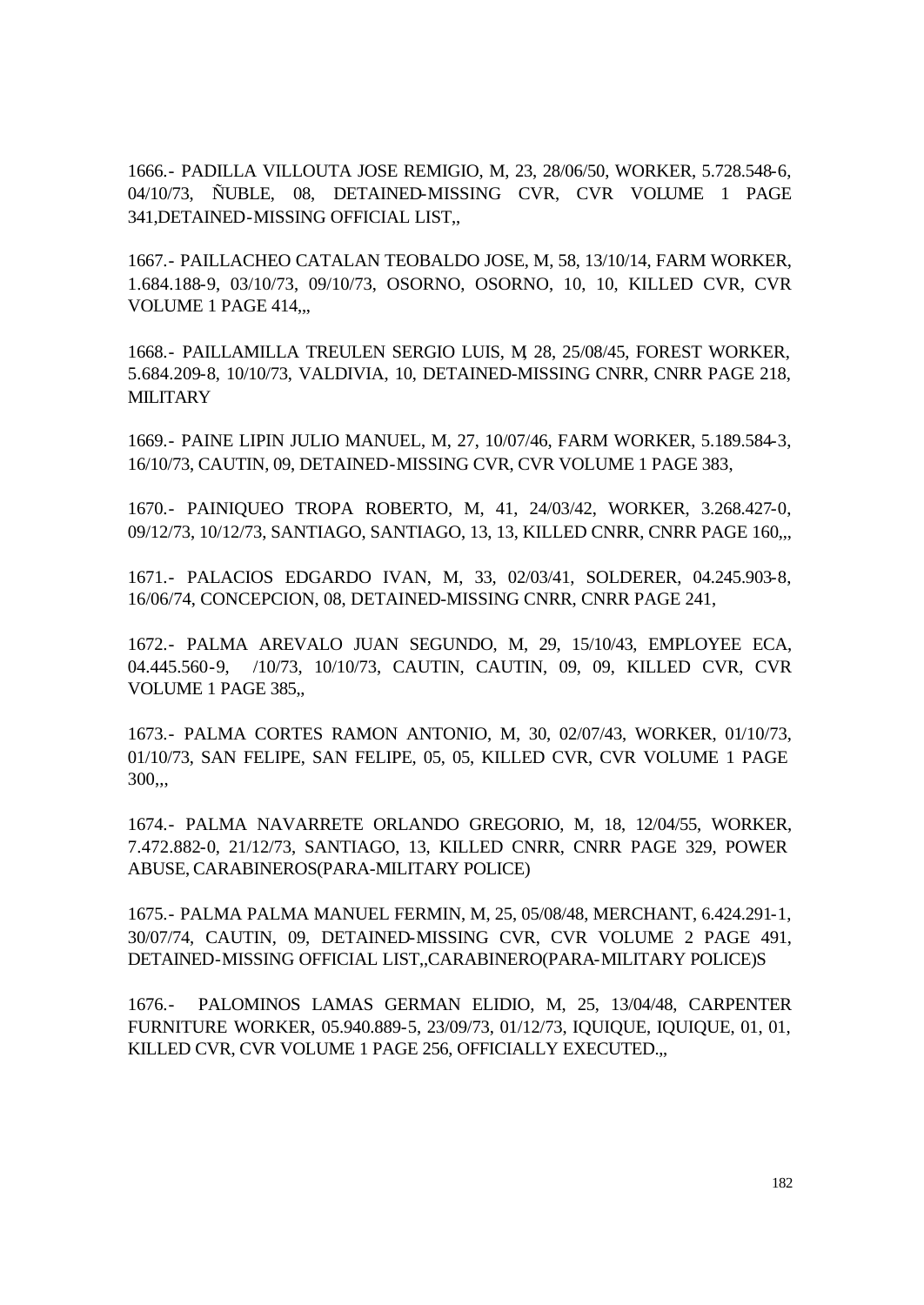1677.- PANES MUÑOZ GABRIEL GONZALO, M, 24, 11/06/49, TEXTILE WORKER, 5.964.738-8, 11/09/73, 14/09/73, SANTIAGO, SANTIAGO, 13, 13, KILLED CNRR, CNRR PAGE 59...

1678.- PARDO GONZALEZ ZACARIAS ENRIQUE, M, 25, 29/04/48, ITINE-RANT MERCHANT, 5.203.848-, 03/10/73, 08/10/73, SANTIAGO, SANTIA-GO, 13, 13, KILLED CVR, CVR VOLUME 1 PAGE 193, OFFICIALLY EXECU-TED., MILITARY

1679.- PARDO TOBAR RICARDO GUILLERMO, M, 28, 23/02/45, EMPLOYEE, EX-INSTRUCTOR PARACHUTIST SCHOOL PELDE, 5.039.954-0, 10/10/73, 10/10/73,SANTIAGO, SANTIAGO, 13, 13, KILLED CNRR, CNRR PAGE 129,

1680.- PAREDES CORTINEZ RENE, M, 21, 15/02/52, ITINERANT MER-CHANT, 6.158.849-3, 07/10/73, 07/10/73, TOCOPILLA, TOCOPILLA, 02, 02, KILLED CVR, CVR VOLUME 1 PAGE 276, OFFICIALLY EXECUTED.,

1681.- PAREDES LAZCANO CESAR WALDO, M, 37, 15/12/35, OFICIAL ADMIN. CIVIL POLICE, 3.764.164-2, 19/09/73, SANTIAGO, 13, KILLED CNRR, CNRR PAGE 80,,,

1682.- PEDREROS FERREIRA PEDRO SEGUNDO, M, 48, 29/10/24, ADMINIS-TRATIVE EMPLOYEE, 2.007.937-1, 09/10/73, 09/10/73, VALDIVIA, 10, 10, KILLED CVR, CVR VOLUME 1 PAGE 400, OFFICIALLY EXECUTED.,

1683.- PEÑA BRUNES DANIEL ENRIQUE, M, 45, 15/07/28, MINER, 2.492.831-4, 18/06/74, 28/06/74, ANTOFAGASTA, ANTOFAGASTA, 02, 02, KILLED CNRR, CNRR PAGE 409, SUICIDE AS RESULT OF REPRESSION ,

1684.- PEÑA CASTRO ONOFRE, M, 52, 01/04/21, FARMER, COUNCILOR CATEMU, 2.262.152-1, 09/10/73, 09/10/73, QUILLOTA, SAN FELIPE, 05, 05, KILLED CVR, CVR VOLUME 1 PAGE 303, OFFICIALLY EXECUTED.,,CARABINERO(PARA-MILITARY POLICE)S

1685.- PEÑA CATALAN HERNAN, M, 20, 09/03/53, PIONETA, 6.674.040-4, 15/10/73, 25/10/73, SANTIAGO, SANTIAGO, 13, 13, DETAINED-MISSING CVR, CVR VOLUME 1 PAGE 200, DETAINED-MISSING CLARIFIED, CARAB.COMI 13,G

1686.- PEÑAILILLO SEPULVEDA AURELIO CLODOMIRO, M, 30, 25/06/43, RETIRED FOR INVALIDITY , MEMBER JAP,,, 4.708.817-8, 16/09/73, LINARES, 07, DETAINED-MISSING CVR, CVR VOLUME 1 PAGE 316, DETAI-NED-MISSING OFFICIAL LIST,,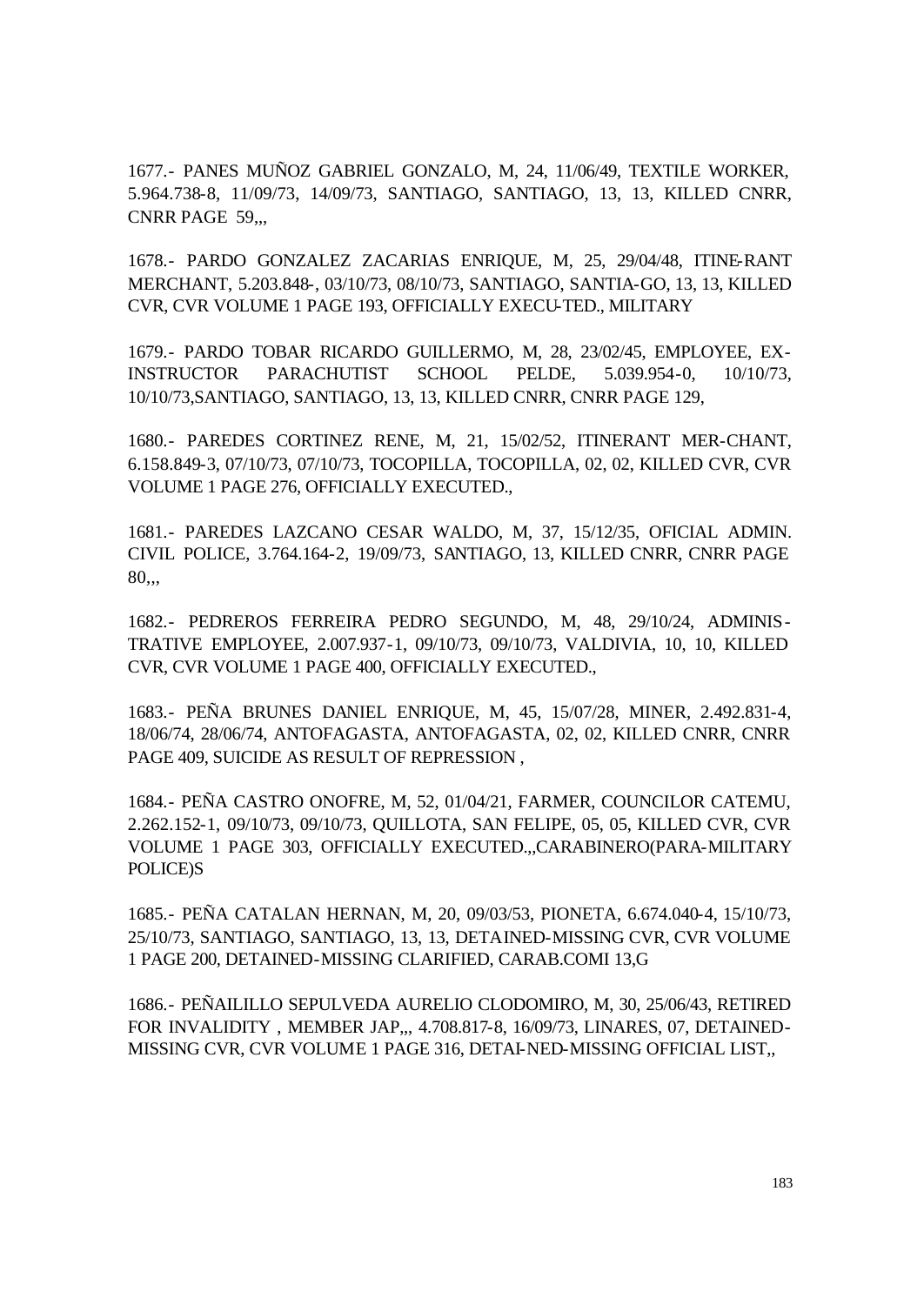1687.- PEPITO (PERSONA OF APODO), M, 28, NO ACTIVITY, 19/09/73, VALDIVIA, 10, KILLED CNRR V.P., CNRR PAGE 456, DUMB-DEAF AND MIND DEFICIENT , CUR-FEW, MILITARY

1688.- PERALTA CARDOZO JUAN, M, 31, 26/11/41, CARPENTER, 4.726.502-9, 14/10/73, 14/10/73, VALPARAISO, VALPARAISO, 05, 05, KILLED CNRR, CNRR PAGE 138,,,

1689.- PEREIRA CANCINO ORLANDO ENRIQUE, M, 31, 06/11/41, FARM WORKER, 04.653.916-8, 17/09/73, 17/09/73, MAIPO, MAIPO, 13, 13, KILLED CVR, CVR VOLUME 1 PAGE 228, OFFICIALLY EXECUTED.,,

1690.- PEREIRA HERNANDEZ LUIS ALCIDES, M, 31, 19/08/43, FARM WORKER, 4.826.719-K, 25/10/74, LINARES, 07, DETAINED-MISSING CVR, CVR VOLUME 2 PAGE 493, DETAINED-MISSING OFFICIAL LIST,,

1691.- PEREIRA MERIÑO AROLDO ARMANDO, M, 49, 18/07/25, FARM WORKER, 2.290.808-1, 25/10/74, LINARES, 07, DETAINED-MISSING CVR, CVR VOLUME 2 PAGE 493, DETAINED-MISSING OFFICIAL LIST,,

1692.- PEREZ BALBONTIN LUIS ENRIQUE, M, 22, 06/02/51, SELLER, 6.618.530-, 15/10/73, 16/10/73, SANTIAGO, MAIPO, 13, 13, KILLED CVR, CVR VOLUME 1 PAGE 203, OFFICIALLY EXECUTED., CARABINERO(PARA-MILITARY POLICE)S

1693.- PEREZ CARDENAS RICARDO ABRAHAM, M, 22, 04/04/51, MINER, 5.582.013- 9, 02/10/73, 05/10/73, EL LOA, EL LOA, 02, 02, KILLED CVR, CVR VOLUME 1 PAGE 267, OFFICIALLY EXECUTED.,,

1694.- PEREZ GALLARDO NOLBERTO, M, 35, 11/02/38, WORKER, 3.921.911-5, 18/09/73, 19/09/73, SANTIAGO, SANTIAGO, 13, 13, KILLED CNRR, CNRR PAGE 74,

1695.- PEREZ NAVARRETE ERNESTO ALFONSO, M, 24, 05/08/49, MUNCIPAL EMPLOYEE , 5.478.803-7, 14/09/73, SANTIAGO, 13, KILLED CNRR, CNRR PAGE 59, OFFICIALLY EXECUTED.,,

1696.- PEREZ RIOS JOSE ROSENDO, M, 24, 18/10/49, ADMINISTRATIVE EMPLOYEE HONSA, 6.254.647-6, 27/10/73, COYHAIQUE, 11, DETAINED-MISSING CVR, CVR VOLUME 1 PAGE 428, DETAINED-MISSING OFFICIAL LIST,,

1697.- PEREZ UBEDA JORGE SEGUNDO, M, 22, 19/01/51, WORKER, 07/10/73, 08/10/73, SANTIAGO, SANTIAGO, 13, 13, KILLED CVR, CVR VOLUME 1 PAGE 192, OFFICIALLY EXECUTED.,,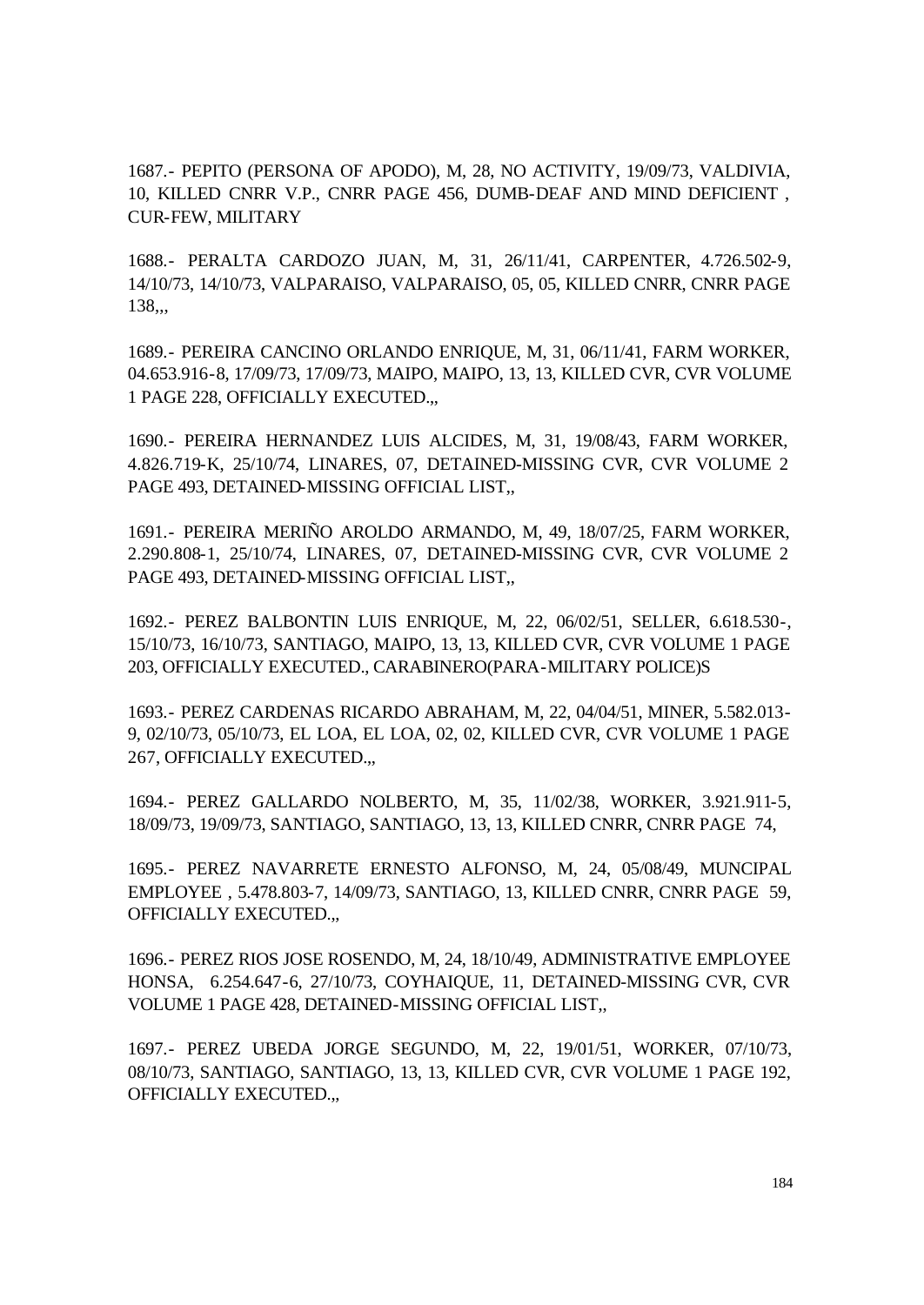1698.- PEREZ VARGAS ALDO GONZALO, M, 23, 06/09/51, ELECTRONIC TECHNICIAN , 23/09/74, SANTIAGO, 13, DETAINED-MISSING CVR, CVR VOLUME 2 PAGE 514,DETAINED-MISSING OFFICIAL LIST,,

1699.- PEREZ VARGAS CARLOS FREDY, M, 25, 08/09/49, PUBLICITY WORKER, PRESS PRINTER MANAGER MIR (CONDOR AND MINERV) 6.227.008-K, 10/09/74, SANTIAGO, 13, DETAINED-MISSING CVR, CVR VOLUME 2 PAGE 514,,,

1700.- PESLE DE MENIL ETIENNE MARIE LOUIS, M, 49, 07/01/24, TECHNICIAN COOPERATIVIST INDAP, MEMBER MOV.CHRISTIANOS POR EL SOCIALISMO, FRENCH, 3.837.205-K, 19/09/73, CAUTIN, 09, DETAINED-MISSING CVR, CVR VOLUME 1 PAGE 371,DETAINED-MISSING OFFICIAL LIST,,

1701.- PETERS CASAS GUILLERMO ERNESTO, M, 19, 25/06/54, MECHANIC, DRIVER COMMUNIST CONGRESSMAN , 7.248.379-0, 17/09/73, OSORNO, 10, DETAINED-MISSING CVR, CVR VOLUME 1 PAGE 410,DETAINED-MISSING OFFICIAL LIST,,

1702.- PEZO JARA LUIS HERNAN, M, 29, 06/09/54, FOREST WORKER, 6.502.264-8, 12/09/73, 04/10/73, VALDIVIA, VALDIVIA, 10, 10, KILLED CVR, CVR VOLUME 1 PAGE 398, OFFICIALLY EXECUTED.,,

1703.- PICARTE PATIÑO HUMBERTO, M, 30, 04/09/43, MERCHANT, 3.595.668- 18/09/73, 18/09/73, SANTIAGO, SANTIAGO, 13, 13, KILLED CVR, CVR VOLUME 1 PAGE 161, OFFICIALLY EXECUTED., CARABINEROS(PARA-MILITARY POLICE)

1704.- PIEROLA PIEROLA JORGE VICENTE, M, 26, 26/08/48, ADMINIS-TRATIVE EMPLOYEE CORFO, EX-ARMY MEMBER EXPELLED (PELDEH), 5.752.133-3, 10/10/74, SANTIAGO, 13, DETAINED-MISSING CNRR, CNRR PAGE 246, DETAINED-MISSING OFFICIAL LIST,,

1705.- PILGRIM ROA MARIO, M, 22, 22/11/50, DRIVER, . 21.079-, 05/10/73, ARAUCO, 08, KILLED CNRR, CNRR PAGE 278, UNDUE USE OF FORCE, CARABINEROS(PARA-MILITARY POLICE)

1706.- PIÑERO LUCERO CARLOS ALFONSO, M, 28, 13/10/44, SECRETARY DIRECTOR'S OFFICE , DRIVER AND SECRETARY MANAGER COBRECHUQUI, 4.885.080-4, 05/10/73, 19/10/73, EL LOA, EL LOA, 02, 02, KILLED CVR, CVR VOLUME 1 PAGE 270, OFFICIALLY EXECUTED.,

1707.- PINCHEIRA CHAVEZ JUAN DARIO, M, 28, 28/09/45, FARM WORKER, EX-SUBDELEGATE SANTA BARBARA, 4.687.267-3, 05/11/73, BIO BIO, 08, DETAINED-MISSING CVR, CVR VOLUME 1 PAGE 361,DETAINED-MISSING OFFICIAL LIST,,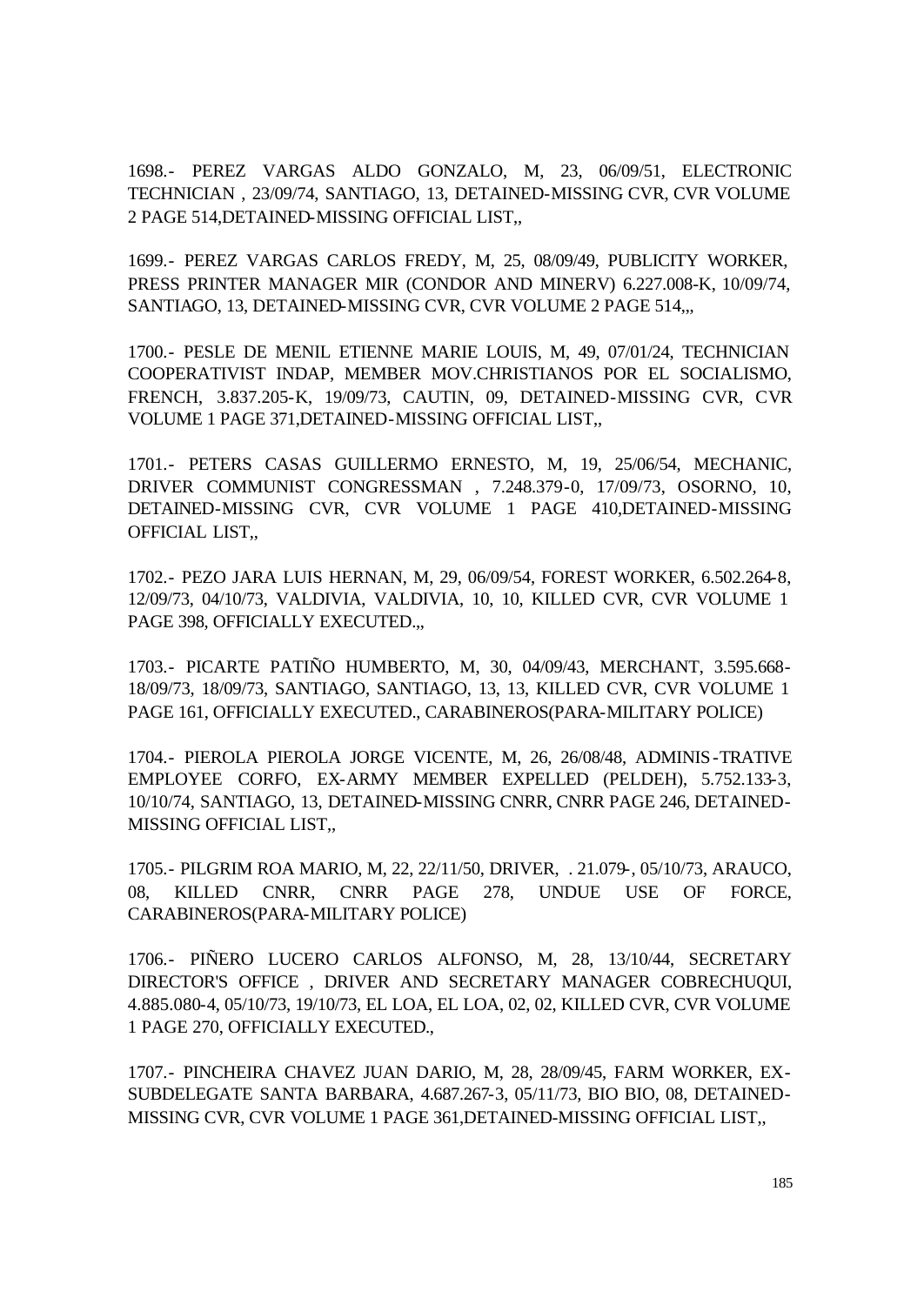1708.- PINEDA IBACACHE RAFAEL ENRIQUE, M, 24, 19/01/49, ELECTRO-NIC TECHNICIAN , 5.599.785-3, 17/09/73, 19/10/73, EL LOA, EL LOA, 02, 02, KILLED CVR, CVR VOLUME 1 PAGE 269, OFFICIALLY EXECUTED.,,

1709.- PINTO CAROCA HECTOR SANTIAGO, M, 33, 25/10/39, FARM WOR-KER, 4.717.058-3, 03/10/73, 03/10/73, MAIPO, MAIPO, 13, 13, KILLED CVR, CVR VOLUME 1 PAGE 230,DETAINED-MISSING CLARIFIED, **MILITARY** 

1710.- PINTO CAROCA HERNAN, M, 41, 17/12/31, FARM WORKER, 3.113.477-3, 03/10/73, 08/03/74, MAIPO, MAIPO, 13, 13, KILLED CVR, CVR VOLUME 1 PAGE 230,DETAINED-MISSING CLARIFIED, MILITARY

1711.- PINTO ESQUIVEL JORGE BERNARDINO, M, 46, 09/09/27, MER-CHANT, EX UNION LEADER, 23/09/73, 24/09/73, SANTIAGO, SANTIAGO, 13, 13, KILLED CVR, CVR VOLUME 1 PAGE 171, OFFICIALLY EXECUTED., MILITARY.BUIN

1712.- PINTO RODRIGUEZ LUIS ARMANDO, M, 17, LOADING WORKER, 12/09/73, SANTIAGO, 13, KILLED CNRR, CNRR PAGE 262, UNDUE USE OF FORCE,

1713.- PIZARRO ARANDA ARTEMIO, M, 37, 06/09/36, EMPLOYEE SADEMI, 00.029.031-, 09/10/73, 11/10/73, PETORCA,SAN FELIPE, 05, 05, KILLED CVR, CVR VOLUME 1 PAGE 301, OFFICIALLY EXECUTED.,,

1714.- PIZARRO HECTOR MANUEL, M, 35, 01/10/38, WAITER, 4.040.015-K, 18/09/73, 18/09/73, SANTIAGO, SANTIAGO, 13, 13, KILLED CNRR, CNRR PAGE 73,,,

1715.- PIZARRO MENICONI ISIDRO MIGUEL ANGEL, M, 21, 08/12/52, TECHNICIAN WRITING MACHINES , 6.223.627-2, 19/11/74, SANTIAGO, 13, DETAINED-MISSING CVR, CVR VOLUME 2 PAGE 526, DETAINED-MISSING OFFICIAL LIST,,

1716.- PIZARRO SAN MARTIN GABRIEL ALEJANDRO, M, 27, 10/08/46, FARM WORKER, 5.874.179-5, /10/73, CAUTIN, 09, DETAINED-MISSING CNRR, CNRR PAGE 213, CARABINEROS(PARA-MILITARY POLICE)

1717.- PIZARRO VICENCIO OSCAR ERNESTO, M, 25, 24/10/47, EMPLOYEE, MANAGER FABRICA AEROLITE, 19/09/73, 19/09/73, SANTIAGO, SANTIA-GO, 13, 13, KILLED CNRR, CNRR PAGE 81,

1718.- PLAZA ARELLANO MANUEL BENITO, M, 25, AGRONOMIST, 20/09/73, 04/10/73, CAUQUENES, CAUQUENES, 07, 07, KILLED CVR, CVR VOLUME 1 PAGE 315, OFFICIALLY EXECUTED.,,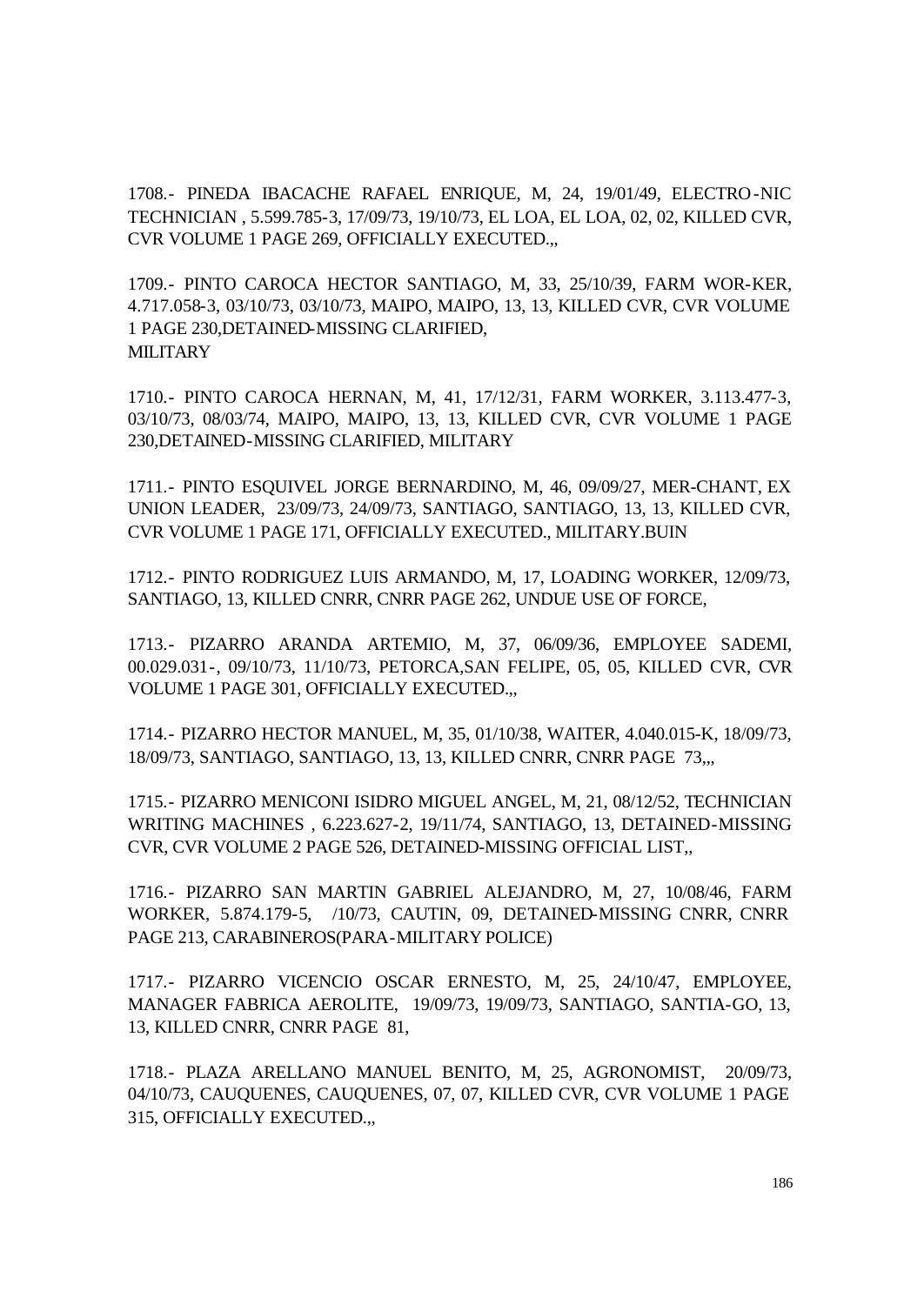1719.- POBLETE CARRASCO RAFAEL EDGARDO, M, 26, 20/06/48, METALUR-GIC WORKER , 5.868.456-2, 12/07/74, 13/07/74, SANTIAGO, SANTIAGO, 13, 13, KILLED CNRR, CNRR PAGE 287, UNDUE USE OF FORCE, MILITARY

1720.- POBLETE HORMAZABAL CARLOS ABEL, M, 17, 06/07/56, SELLER ASSISTANT , 15/10/73,16/10/73, SANTIAGO, SANTIAGO, 13, 13, KILLED CNRR, CNRR PAGE 141,,,

1721.- POBLETE TROPA JUAN MAURICIO, M, 20, 23/01/53, MERCHANT, 6.919.579- 2, 23/09/73, ÑUBLE, 08, DETAINED-MISSING CVR, CVR VOLUME 1 PAGE 338,DETAINED-MISSING OFFICIAL LIST,,

1722.- PONCE ARIAS ELIGEN, M, 38, 28/05/35, EMPLOYEE CORHABIT, 29.593. -, 27/09/73, 27/09/73, CAUTIN, CAUTIN, 09, 09, KILLED CVR, CVR VOLUME 1 PAGE 382,

1723.- PONCE CONTRERAS MIGUEL ANGEL, M, 18, 16/01/55, SLAUGHTER-HOUSE WORKER , 20/10/73, 20/10/73, SANTIAGO, SANTIAGO, 13, 13, KILLED CVR, CVR VOLUME 1 PAGE 209, OFFICIALLY EXECUTED., CARABI-NEROS(PARA-MILITARY POLICE)

1724.- PONCE QUEZADA ORLANDO MIGUEL, M, 16, 15/01/57, NO ACTI-VITY, 08/10/73, 08/10/73, SANTIAGO, SANTIAGO, 13, 13, KILLED CNRR (DD), CNRR PAGE 125, DETAINED-MISSING OFFICIAL LIST, DEATH NOT REGISTERED, REMAINS NOT FOUND, CARABINEROS(PARA-MILITARY POLICE)

1725.- PONCE VICENCIO EXEQUIEL, M, 39, 10/04/36, HARBOR WORKER , EX-HARBOR LEADER AND UNITED TRADE UNIONS CONFEDERATION (CUT), MEMBER CO, 3.617.995-3, 25/06/75, SANTIAGO, 13, DETAINED-MISSING CVR, CVR VOLUME 2 PAGE 574,DETAINED-MISSING OFFICIAL LIST,,

1726.- POO ALVAREZ BENEDICTO, M, 41, 29/07/32, SMALL FARMER, 3.373.429-8, 20/10/73, CAUTIN, 09, DETAINED-MISSING CNRR, CNRR PAGE 226, CARABINEROS(PARA-MILITARY POLICE)

1727.- PORMA CHEUQUECOY FRANCISCO PASCUAL, M, 42, 16/12/30, SMALL FARMER, 04.117.711-K, 22/10/73, /10/73, CAUTIN, CAUTIN, 09, 09, KILLED CVR, CVR VOLUME 1 PAGE 385, OFFICIALLY EXECUTED.,,

1728.- POVASCHUK GALEAZZO JUAN ANTONIO, M, 24, 05/01/49, PHOTO-GRAPHER, FROM URUGUAY, MOVIMIENTO TUPAMARO, 1.152.632-, /09/73,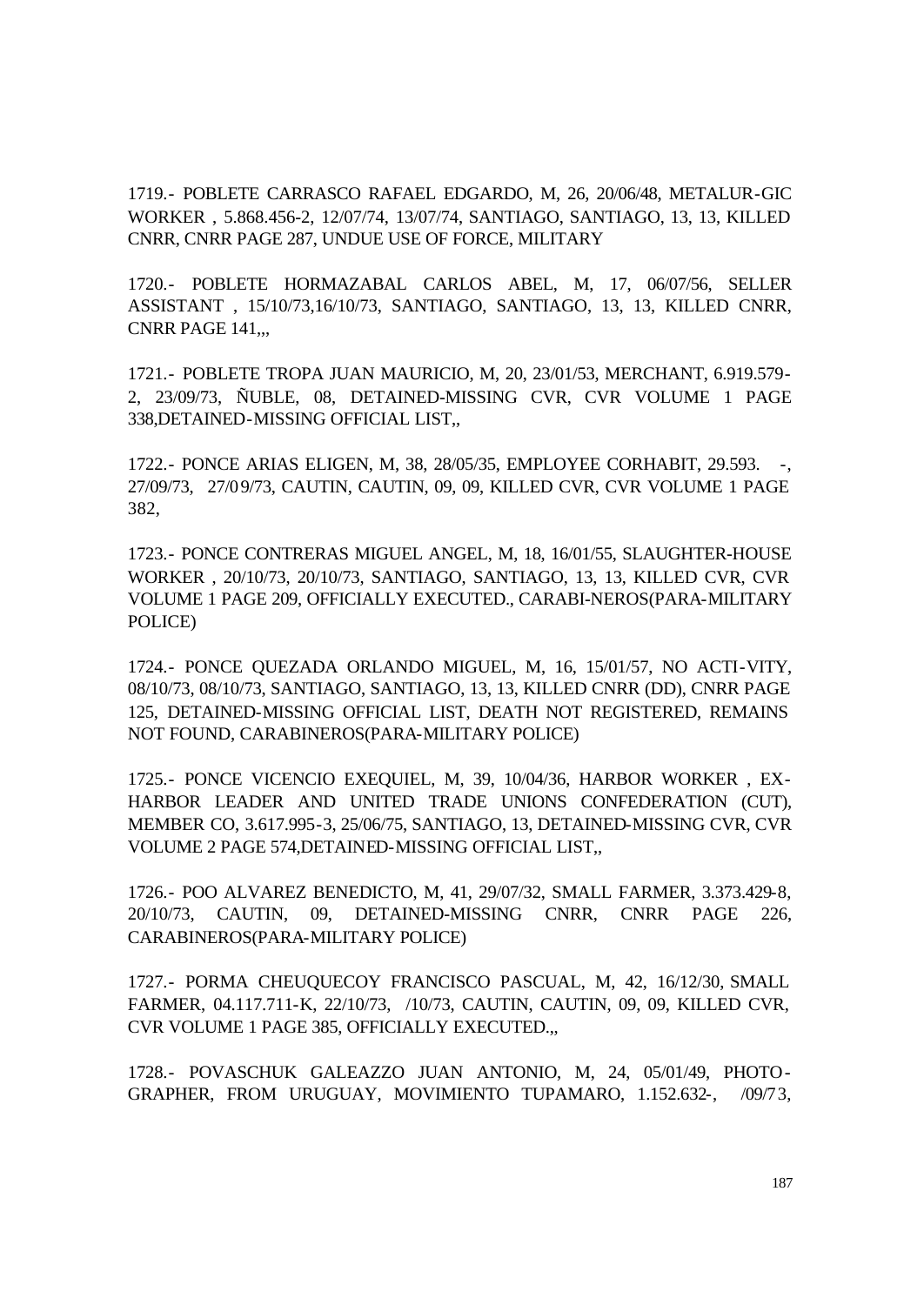PUENTE ALTO, 13, DETAINED-MISSING CNRR, CNRR PAGE 215, D.D.CIVIL POLICE, CARAB. AND MILIT.

1729.- PUEN VILLANUEVA SEGUNDO ROSAMEL, M, 23, 18/12/49, WORKER, 5.876.066-8, 06/10/73, 06/10/73, SANTIAGO, SANTIAGO, 13, 13, KILLED CNRR, CNRR PAGE 121,,,

1730.- PURRAN TRECA JOSE GUILLERMO, M, 38, 04/01/35, ADMINISTRA-TIVE EMPLOYEE CORA, LEADER INDIAN COMMUNITY , 3.864.053-4, 12/09/73, BIO BIO, 08, DETAINED-MISSING CNRR, CNRR PAGE 198, CARABINEROS(PARA-MILITARY POLICE)

1731.- QUEGLAS MATURANA HECTOR ANDRES, M, 21, 10/09/52, FURNITURE WORKER, 6.441.428-3, 04/10/73, 05/10/73, SANTIAGO, SANTIAGO, 13, 13, KILLED CVR, CVR VOLUME 1 PAGE 188, OFFICIALLY EXECUTED ., CARABINEROS (PARA-MILITARY POLICE),

1732.- QUEZADA NUÑEZ JOSE ELIAS, M, 28, 15/03/45, PIONETA, MEMBER JAP, 5.554.147-7, 08/10/73, 09/10/73, SANTIAGO, SANTIAGO, 13, 13, KILLED CVR, CVR VOLUME 1 PAGE 186, OFFICIALLY EXECUTED.,,MILITARY

1733.- QUEZADA O'KINGTON VICTOR HERNAN, M, 32, 21/12/40, SELLER, 4.491.141-8, 13/09/73, SANTIAGO, 13, KILLED CNRR, CNRR PAGE 265, OFFICIALLY EXECUTED., UNDUE USE OF FORCE /DEAD IN HOSP.BARROS LUCO, CARABINEROS(PARA-MILITARY POLICE)

1734.- QUIDEL REUMAY FRANCISCO, M, 31, 10/10/42, WORKER, 4.446.889-1, 09/12/73, 10/12/73, SANTIAGO, SANTIAGO, 13, 13, KILLED CNRR, CNRR PAGE 160,,,

1735.- QUINTANILLA ESCOBAR JAIME, M, 25, 30/07/48, WATCHMAN METRO, 05.528.646-9, 24/02/74, SANTIAGO, 13, KILLED CNRR, CNRR PAGE 353, TORTURE OR BAD TREATMENT FOLLOWED BY DEATH, CARABINE-ROS(PARA-MILITARY POLICE)

1736.- QUIROGA ROJAS CARLOS DESIDERIO, M, 32, 07/08/41, ADMINIS-TRATOR SALITRERA, 04.088.353-3, 12/09/73, 20/09/73, TOCOPILLA, ANTOFAGASTA, 02, 02, KILLED CVR, CVR VOLUME 1 PAGE 263, OFFI-CIALLY EXECUTED.,

1737.- QUIROZ PEREIRA WILFREDO HERNAN, M, 32, 22/09/41, WORKER ENDESA, EX-DIRECTOR UNIONINDUSTRIAL CENTRAL, 4.629.632-K, 21/09/73, BIO BIO, 08, DETAINED-MISSING CVR, CVR VOLUME 1 PAGE 352/, DETAINED-MISSING OFFICIAL LIST,,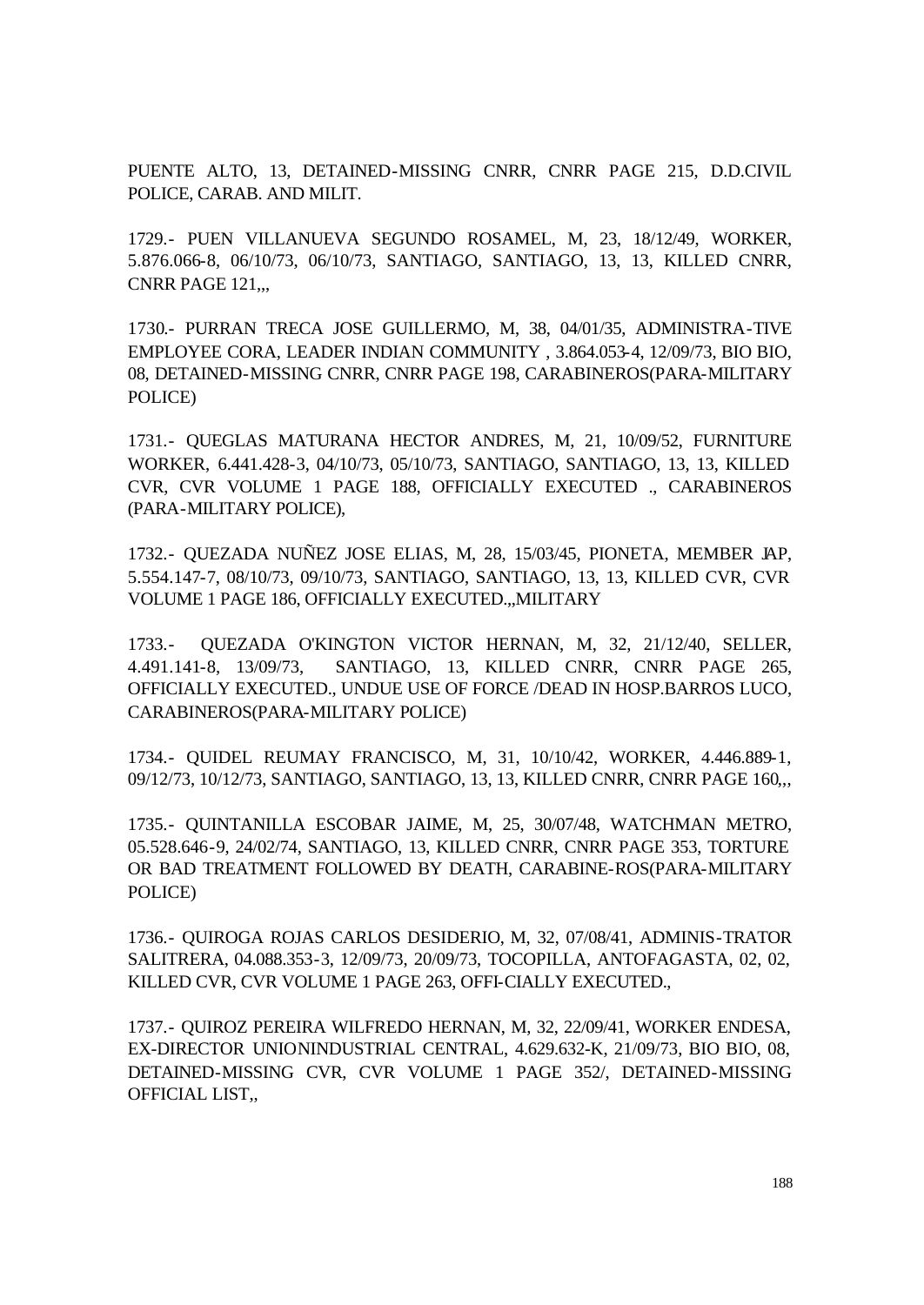1738.- QUISPE CHOQUE DONATO, M, 28, 12/12/45, WORKER, BOLIVIAN, 7.107.133-2, 22/09/73, 22/09/73, SANTIAGO, SANTIAGO, 13, 13, KILLED CVR, CVR VOLUME 1 PAGE 172, OFFICIALLY EXECUTED.,,

1739.- RAMIREZ DEL PRADO ROBINSON ENRIQUE, M, 36, 29/03/37, LEATHER WORKER , EX-PRESIDENT UNITED TRADE UNIONS CONFEDERATION (CUT) CHILLAN, 4.023.966-9, 25/09/73, ÑUBLE, 08, DETAINED-MISSING CVR, CVR VOLUME 1 PAGE 339,DETAINED-MISSING OFFICIAL LIST,,

1740.- RAMIREZ DIAZ JOSE ADRIAN, M, 20, 20/08/53, ASSISTANT ITINERANT SELLER, 7.381.213-5, 17/10/73, SANTIAGO, 13, DETAINED-MISSING CNRR, CNRR PAGE 223,DETAINED-MISSING OFFICIAL LIST,,

1741.- RAMIREZ ESPINOZA SERGIO MOISES, M, 29, 11/11/43, NOT KNOWN, 5.125.339-6, /10/73, 19/10/73, EL LOA, EL LOA, 02, 02, KILLED CVR, CVR VOLUME 1 PAGE 270, OFFICIALLY EXECUTED.,

1742.- RAMIREZ GALLEGOS MARIA JULIETA, F, 65, 17/05/09, LADY OF THE HOUSE, .811.644-K, 30/11/74, SANTIAGO, 13, DETAINED-MISSING CVR, CVR VOLUME 2 PAGE 521,DETAINED-MISSING OFFICIAL LIST,,

1743.- RAMIREZ ORELLANA TOMAS ENRIQUE, M, 25, 07/11/47, WORKER BUILDING, 5.980.153-8, 05/11/73, ÑUBLE, 08, DETAINED-MISSING CVR, CVR VOLUME 1 PAGE 343, DETAINED-MISSING OFFICIAL LIST,,

1744.- RAMIREZ ORTIZ VICTOR FERNANDO, M, 19, 06/12/53, ITINERANT MERCHANT, 07/10/73, 08/10/73, SANTIAGO, SANTIAGO, 13, 13, KILLED CVR, CVR VOLUME 1 PAGE 193, OFFICIALLY EXECUTED., MILITARY

1745.- RAMIREZ PEÑA JUAN GUILLERMO, M, 20, 14/03/53, WORKER, .573.852-, 01/01/74, VALPARAISO, 05, KILLED CNRR, CNRR PAGE 282, UNDUE USE OF FORCE, CARABINEROS(PARA-MILITARY POLICE)

1746.- RAMIREZ RAMIREZ JOSE SANTOS, M, 50, 04/04/23, BUILDING WORKER, 1.524.058-K, 28/09/73, 28/09/73, SANTIAGO, SANTIAGO, 13, 13, KILLED CNRR (DD), CNRR PAGE 109,DETAINED-MISSING CLARIFIED, IN 1994 IDENTIFIED IN CEMETERY YARD 29 AND CERT.DEFUNC,MILITARY OR FAC

1747.- RAMIREZ ROSALES JOSE MANUEL, M, 22, 25/04/52, CRAFTSMAN, IN CHARGE OF ORGANIZATION MIR, 6.797.509-K, 27/07/74, SANTIAGO, 13, DETAINED-MISSING CVR, CVR VOLUME 2 PAGE 508,DETAINED-MISSING OFFICIAL LIST,,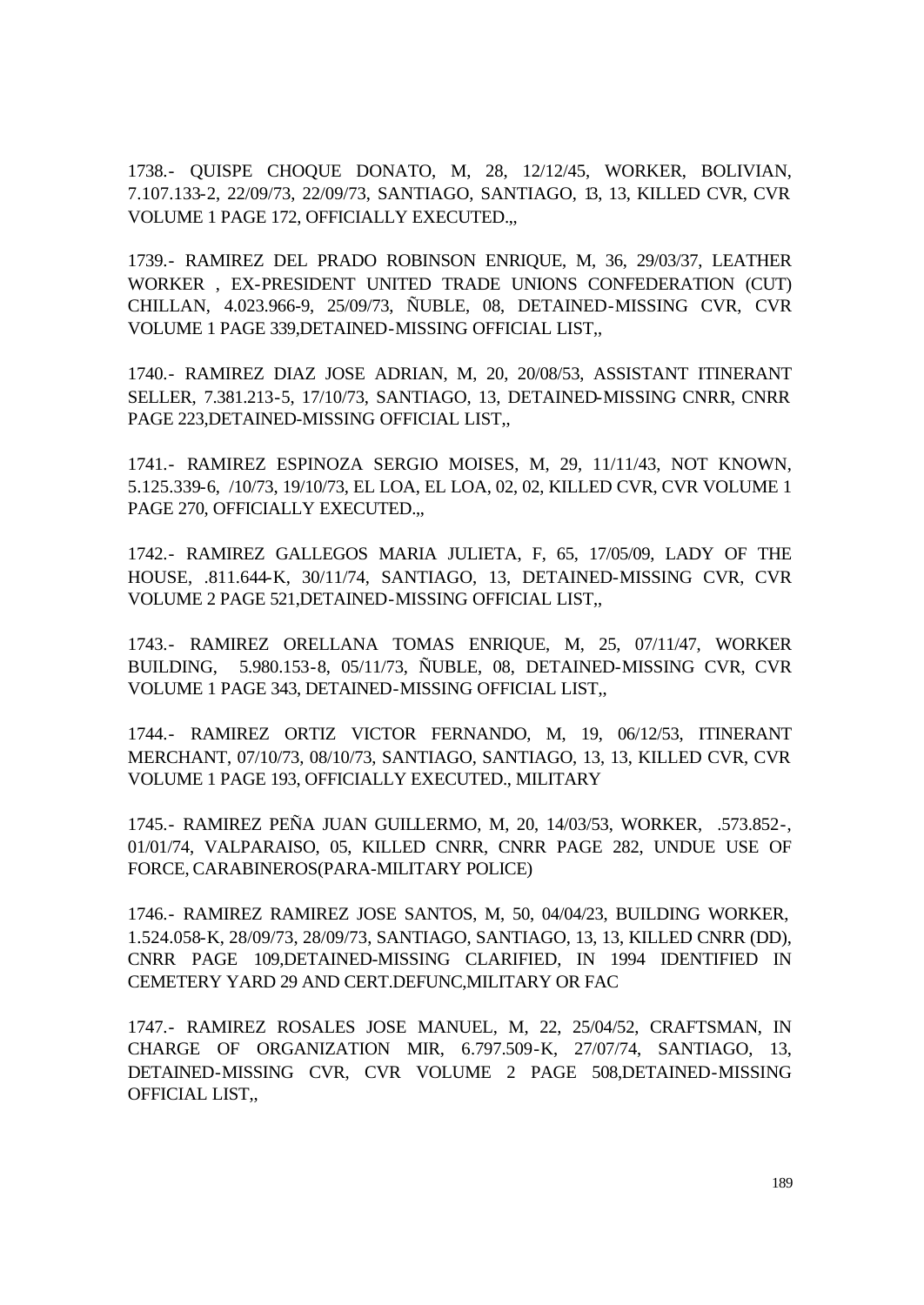1748.- RAMIREZ TORRES PEDRO LUIS, M, 34, 01/05/39, FARM WORKER, 4.685.238- 9, 17/09/73, 17/09/73, MAIPO, MAIPO, 13, 13, KILLED CVR, CVR VOLUME 1 PAGE 228, OFFICIALLY EXECUTED.,,

1749.- RAMOS HUINA GERARDO ALEJANDRO, M, 20, 16/10/52, FOREST WORKER , 6.457.497-3, 14/10/73, CAUTIN, 09, DETAINED-MISSING CVR, CVR VOLUME 1 PAGE 391, CARABINEROS(PARA-MILITARY POLICE)

1750.- RAMOS HUINA JOSE MOISES, M, 22, FOREST WORKER, 14/10/73, CAUTIN, 09, DETAINED-MISSING CVR, CVR VOLUME 1 PAGE 391, CARABI-NEROS(PARA-MILITARY POLICE)

1751.- RAMOS JARAMILLO JOSE ALEJANDRO, M, 46, 24/04/27, FOREST WORKER, 2.957.329-8, 14/10/73, SANTIAGO, 09, DETAINED-MISSING CVR, CVR VOLUME 1 PAGE 391, CARABINEROS(PARA-MILITARY POLICE)

1752.- REBOLLEDO ESPINOZA RAMON EDMUNDO, M, 41, 02/12/32, DAY LABORER , 3.207.017-5, 18/10/73, SANTIAGO, 13, DETAINED-MISSING CVR, CVR VOLUME 1 PAGE 208,DETAINED-MISSING OFFICIAL LIST, MILI-TARY

1753.- RETAMAL ROSALINDO DEL CARMEN, M, 64, 19/02/09, RENTISTA, .334.430-, 09/10/73, 09/10/73, SANTIAGO, SANTIAGO, 13, 13, KILLED CNRR, CNRR PAGE 127,

1754.- RETAMALES BRICEÑO ASRAEL LEONARDO, M, 44, 14/07/30, MECHA-NIC , EX-NEIGHBORHOOD LEADER, EX-CARABINERO(PARA-MILITARY POLICE)(PARA-MILITARY POLICE), 2.934.165-6, 07/09/74, SANTIAGO, 13, DETAINED-MISSING CVR, CVR VOLUME 2 PAGE 585,

1755.- REYES AVILA CARLOS RAMON, M, 19, 31/08/54, UNEMPLOYED, 7.517.804-2, /09/73, SANTIAGO, 13, DETAINED-MISSING CVR, CVR VOLUME 1 PAGE 181, DETAINED-MISSING CLARIFIED, CARABINEROS(PARA-MILITARY POLICE)

1756.- REYES GONZALEZ AGUSTIN EDUARDO, M, 23, 19/07/50, CRAFTS-MAN, 4.309.970-1, 25/05/74, SANTIAGO, 13, DETAINED-MISSING CVR, CVR VOLUME 2 PAGE 505, DETAINED-MISSING OFFICIAL LIST, DINA

1757.- REYES GONZALEZ SEGUNDO HERNAN, M, 28, 17/06/45, WAITER, 5.404.194- 2, 03/11/73, BIO-BIO, 08, DETAINED-MISSING CVR, CVR VOLUME 1 PAGE 360, DETAINED-MISSING OFFICIAL LIST,,

1758.- RIFFO PASTENES ORLANDO, M, 34, 28/07/39, WORKER BUILDING, PRESIDENT JUNTA OF VECINOS, 04.204.690-6, 18/09/73, 19/09/73, ÑUBLE, ÑUBLE, 08, 08, KILLED CVR, CVR VOLUME 1 PAGE 345,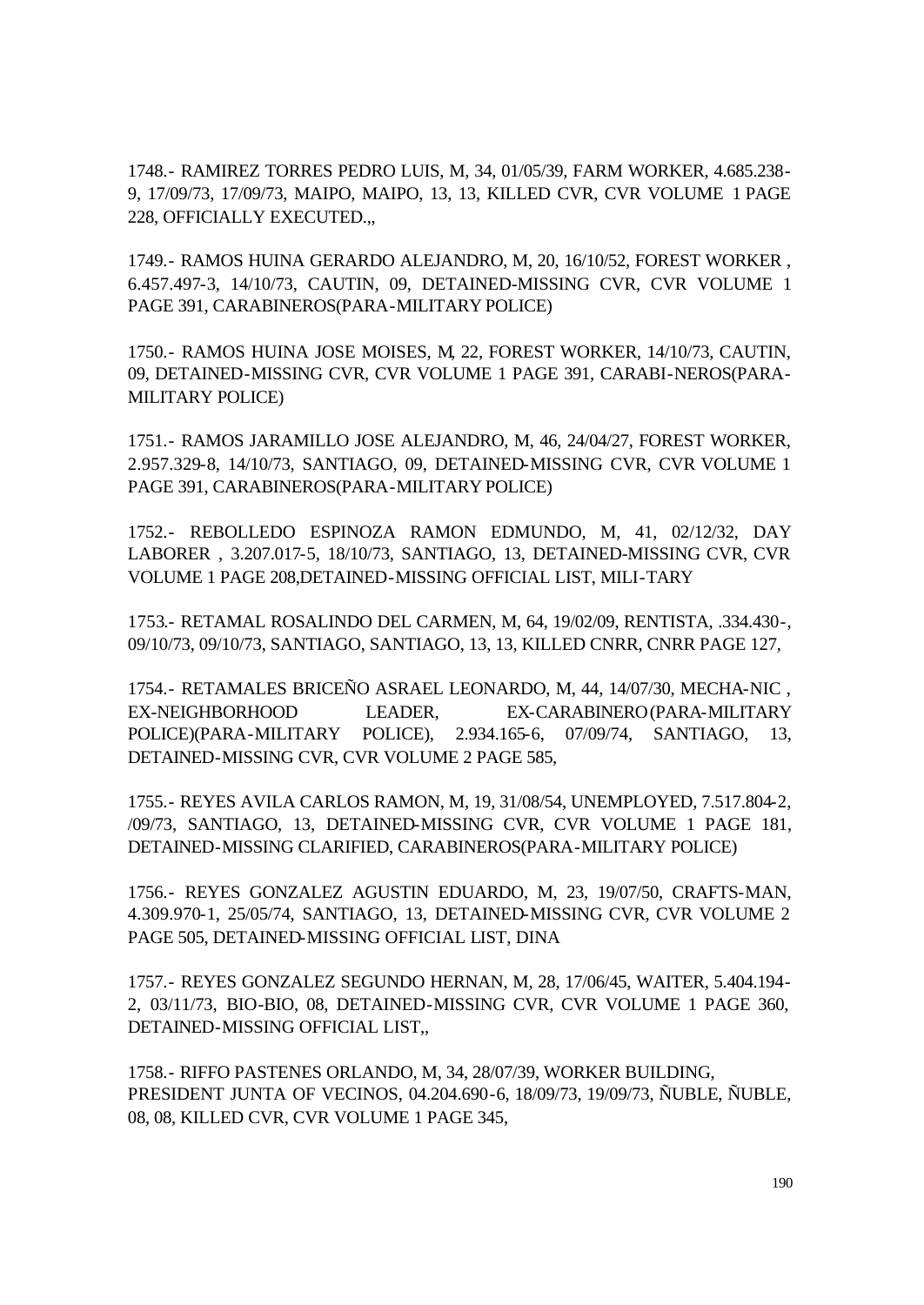1759.- RIFFO RAMOS SERGIO ALEJANDRO, M, 23, 09/11/51, CRAFTSMAN, EX-STUDENT LEADER UNIVERSITY OF, 6.294.463-3, 29/11/74, SANTIAGO, 13, DETAINED-MISSING CVR, CVR VOLUME 2 PAGE 521, DETAINED-MISSING OFFICIAL LIST,,

1760.- RIOS PEREZ CARLOS LUIS, M, 29, 21/02/44, ITINERANT MER-CHANT, 4.810.827-, 20/10/73, 20/10/73, SANTIAGO, MAIPO, 13, 13, KILLED CNRR, CNRR PAGE 147...

1761.- RIOS PRADENA AMADO DE JESUS, M, 20, 20/09/42, BUILDING WORKER , 15/09/73, 26/09/73, SANTIAGO, SANTIAGO, 13, 13, KILLED CVR, CVR VOLUME 1 PAGE 175,,,

1762.-RIQUELME AVILES WALDO ANTONIO, M, 23, 13/02/51, NOT KNOWN, 06.384.434-9, 18/03/74, 24/03/74, SANTIAGO, SANTIAGO, 13, 13, KILLED CVR, CVR VOLUME 2 PAGE 503, OFFICIALLY EXECUTED.,,

1763.- RIQUELME BRIONES ERIKA DEL CARMEN, F, 17, 04/12/55, ITINE-RANT MERCHANT, 7.137.256-1, /10/73, ÑUBLE, 08, DETAINED-MISSING CNRR, CNRR PAGE 232DETAINED-MISSINGCIVIL POLICE, CARABINEROS(PARA-MILITARY POLICE)

1764.- RIQUELME BRIONES JUAN ANTONIO, M, 14, 06/12/58, ITINERANT MERCHANT, /10/73, ÑUBLE, 08,,DETAINED-MISSING CNRR, CNRR PAGE 232, D.D.CIVIL POLICE, CARABINEROS(PARA-MILITARY POLICE)

1765.- RIQUELME CONCHA FEDERICO, M, 38, 10/02/35, CRANE ASSISTANT , DIRECTOR LOADING WORKERS UNION , . 17.714-,13/09/73, 18/09/73, BIO BIO, BIO BIO, 08, 08, KILLED CVR, CVR VOLUME 1 PAGE 366,DETAINED-MISSING CLARIFIED,,

1766.- RIQUELME GARATE IGNACIO HUMBERTO, M, 29, 31/07/44, MECHA-NIC, 5.324.667-2, 12/09/73, 12/09/73, SANTIAGO, SANTIAGO, 13, 13, KILLED CNRR, CNRR PAGE 57,EXECUTED F.L., CARABINEROS(PARA-MILI-TARY POLICE)

1767.- RIQUELME IBAÑEZ VIDAL DEL CARMEN, M, 45, 25/09/27, MER-CHANT, 2.717.283-0, 15/09/73, LINARES,,07,,DETAINED-MISSING CVR, CVR VOLUME 1 PAGE 322,DETAINED-MISSING OFFICIAL LIST,,

1768.- RIQUELME PACHECO ADAN ANTONIO, M, 43, 07/10/29, BUILDING CONTRACTOR, 1.977.967-K, /09/73, 17/09/73, SANTIAGO, SANTIAGO, 13, 13, KILLED CNRR, CNRR PAGE 70,..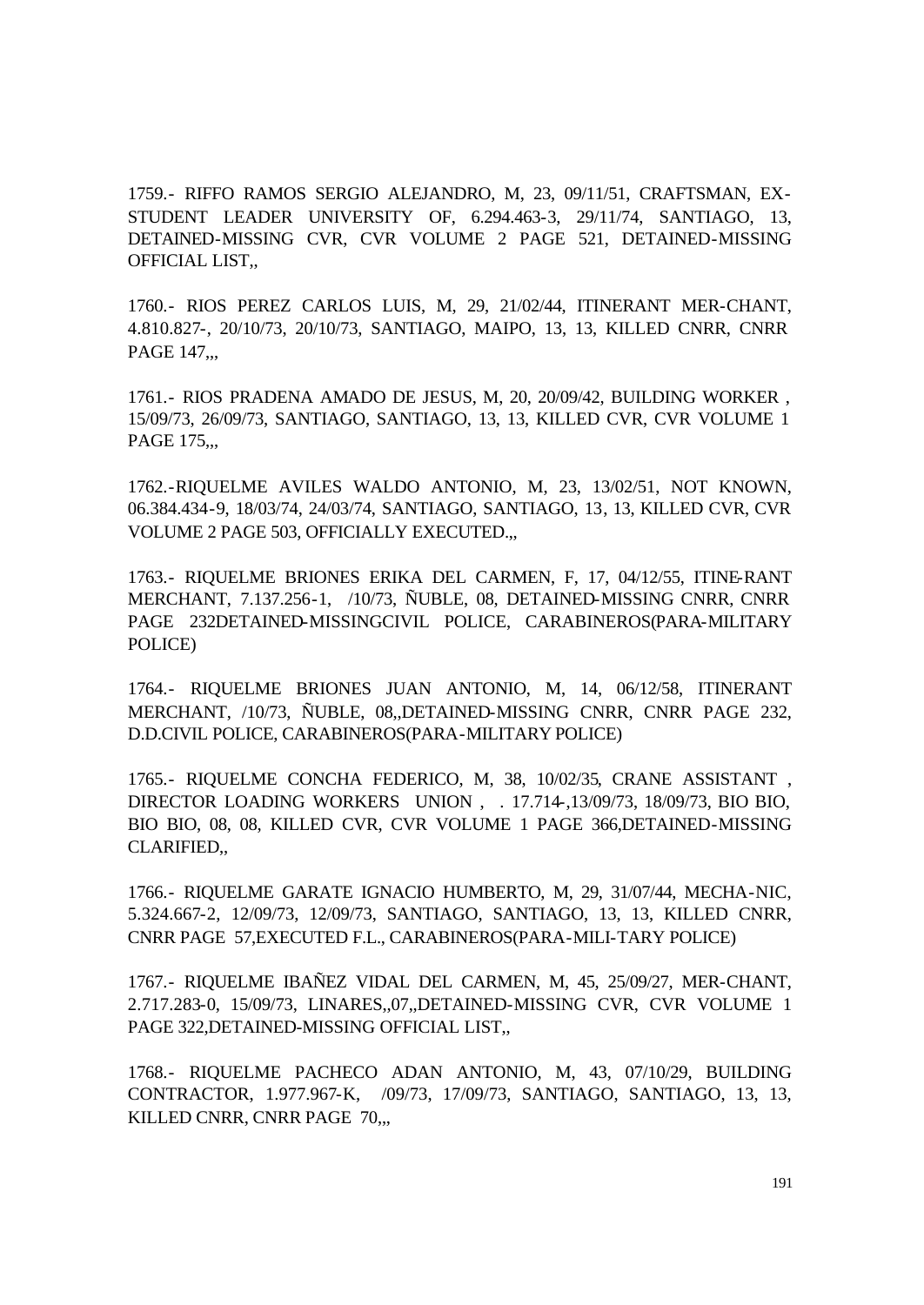1769.- RIQUELME PACHECO FRANCISCO JOSE, M, 37, 27/01/35, PAINTER, 3.310.631-9, /09/73, 21/09/73, SANTIAGO, SANTIAGO, 13, 13, KILLED CNRR, CNRR PAGE 70,.,

1770.- RIQUELME PACHECO JAIME BENJAMIN, M, 40, 25/03/33, WORKER, 2.933.364-5, /09/73,21/09/73, SANTIAGO, SANTIAGO, 13, 13, KILLED CNRR, CNRR PAGE 70,,,

1771.- RIQUELME RIQUELME MISAEL, M, 55, 27/12/17, MERCHANT, 1.377.823-K,, 14/09/73, LOS ANDES, 05, KILLED CNRR, CNRR PAGE 267, UNDUE USE OF FORCE, CARABINEROS(PARA-MILITARY POLICE)

1772.- RIVERA CARREÑO LUIS FRANCISCO, M, 29, 16/08/44, BUILDING WORKER , 4.868.651-6, 30/09/73, 30/09/73, SANTIAGO, SANTIAGO, 13, 13, KILLED CNRR, CNRR PAGE 111, OFFICIALLY EXECUTED., MILITARY

1773.- RIVERA COFRE LUIS ENRIQUE, M, 21, 09/04/52, WORKER, 7.279.413-3, 05/10/73, LINARES, 07, DETAINED-MISSING CVR, CVR VOLUME 1 PAGE 319,DETAINED-MISSING OFFICIAL LIST,,

1774.- RIVERA CONCHA WALDO ENRIQUE, M, 33, 23/01/41, EMPLOYEE SENDOS, 4.472.741-2, 30/04/74, CAUTIN, 09, KILLED CNRR, CNRR PAGE 285, OFFICIALLY EXECUTED.,UNDUE USE OF FORCE, MILITARY

1775.- RIVERA RAMIREZ LORENZO, M, 36, 23/10/37, PENSIONER, .477.644-, /10/73, CONCEPCION, 08, DETAINED-MISSING CNRR, CNRR PAGE 233, MILITARY

1776.- RIVEROS CHAVEZ JOSE HERNAN, M, 27, 15/04/46, BUILDING WORKER , 5.626.232-6, 12/10/73, LINARES, 07, DETAINED-MISSING CVR, CVR VOLUME 1 PAGE 319,DETAINED-MISSING OFFICIAL LIST,,

1777.- RIQUELME VENEGAS OCTAVIO SATURNINO, M, 30, 22/03/43, CARPENTER, LEADER PEASANT FEDERATION , TEACHER, 4.766.288-5, 30/10/73, ÑUBLE, 08, DETAINED-MISSING CVR, CVR VOLUME 1 PAGE343, DETAINED-MISSING OFFICIAL LIST,,

1778.- ROA RIQUELME JUAN OF DIOS, M, 35, 06/02/38, FARM WORKER, 04.570.723-7, 07/10/73, 07/10/73, BIO BIO,BIO BIO, 08, 08, KILLED CVR, CVR VOLUME 1 PAGE 360, DETAINED-MISSING CLARIFIED,,

1779.- ROBLES ROBLES JORGE, M, 43, 10/01/30, MERCHANT, 2.916.529-7, 18/10/73, BIO BIO, 08, DETAINED-MISSING CVR, CVR VOLUME 1 PAGE 354,,,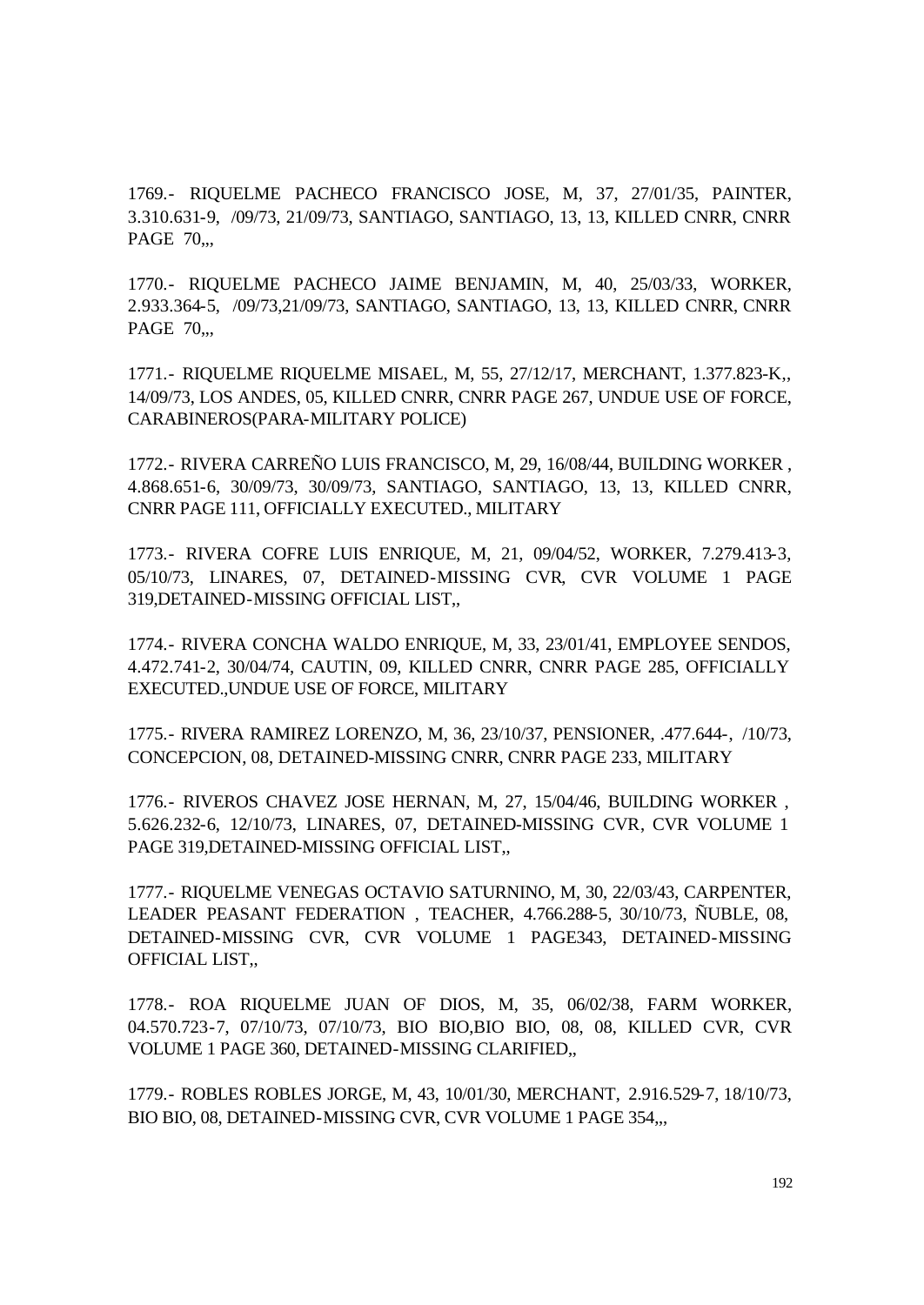1780.- ROCA PEREZ MAXIMO ANTONIO, M, 18, 08/02/55, BUILDING WORKER, 7.780.234-7, 11/10/73, BIO BIO, 08, KILLED CNRR, CNRR PAGE 130,,,

1781.- RODRIGUEZ ACOSTA JOSE, M, 55, 06/11/18, DAY LABORERLERO, 07/11/73, 08/11/73, LA SERENA, LA SERENA, 04, 04, KILLED CVR, CVR VOLUME 1 PAGE 289, STATE AGENTS

1782.- RODRIGUEZ AQUEVEQUE FLORENTINO AURELIO, M, 16, 03/06/57, SHOEMAKER, 03/10/73, 03/10/73, SANTIAGO, SANTIAGO, 13, 13, DETAI-NED-MISSING CVR, CVR VOLUME 1 PAGE 184, DETAINED-MISSING CLARI-FIED,,

1783.- RODRIGUEZ AQUEVEQUE JUAN ENRIQUE, M, 20, 15/07/53, SHOEMA-KER, 6.613.953-0, 03/10/73, 03/10/73, SANTIAGO, SANTIAGO, 13, 13, KILLED CVR, CVR VOLUME 1 PAGE 184, OFFICIALLY EXECUTED.,,

1784.- RODRIGUEZ ARANCIBIA LUIS MIGUEL, M, 23, 10/05/50, MERCHANT ITINERANT MARKET , 6.172.952-6, 13/10/73, 14/10/73, CORDILLERA, SANTIAGO, 13, 13, KILLED CVR, CVR VOLUME 1 PAGE 200, OFFICIALLY EXECUTED.,,

1785.- RODRIGUEZ CORTES BERNARDINO, M, 39, 20/08/34, LEATHER WORKER , 3.120.944-7, 06/03/74, VALPARAISO, 05, DETAINED-MISSING CVR, CVR VOLUME 2 PAGE 487,

1786.- RODRIGUEZ ESCOBAR JUAN, M, 33, 25/12/39, FARM WORKER, 01/10/73, CAUTIN, 09, DETAINED-MISSING CVR, CVR VOLUME 1 PAGE 383,,,

1787.- RODRIGUEZ GONZALEZ JESUS DE LA PAZ, M, 25, 27/12/48, WORKER, 6.804.999-7, 22/08/74, MAIPO, 13, DETAINED-MISSING CVR, CVR VOLUME 2 PAGE511, DETAINED-MISSING OFFICIAL LIST,,

1788.- RODRIGUEZ HERNANDEZ JOSE EUSEBIO, M, 24, 09/03/49, 6.142.593-4, /09/73, 14/09/73, SANTIAGO, SANTIAGO, 13, 13, KILLED CVR,CVR VOLUME 1 PAGE 147, OFFICIALLY EXECUTED.,,

1789.- RODRIGUEZ OLAVE ALFONSO VENICIO, M, 29, 11/09/44, WORKER, 7.848.442-, 20/01/74, 21/01/74,SANTIAGO, SANTIAGO, 13, 13, KILLED CNRR, CNRR PAGE 352, TORTURE OR BAD TREATMENT FOLLOWED BY DEATH, CARABINEROS(PARA-MILITARY POLICE),

1790.- RODRIGUEZ PEÑA JOSE OSCAR, M, 49, 10/02/24, NOT KNOWN, 2.458.544-1, 03/10/73, BIO BIO, 08, KILLED CVR, CVR VOLUME 1 PAGE 353, OFFICIALLY EXECUTED.,,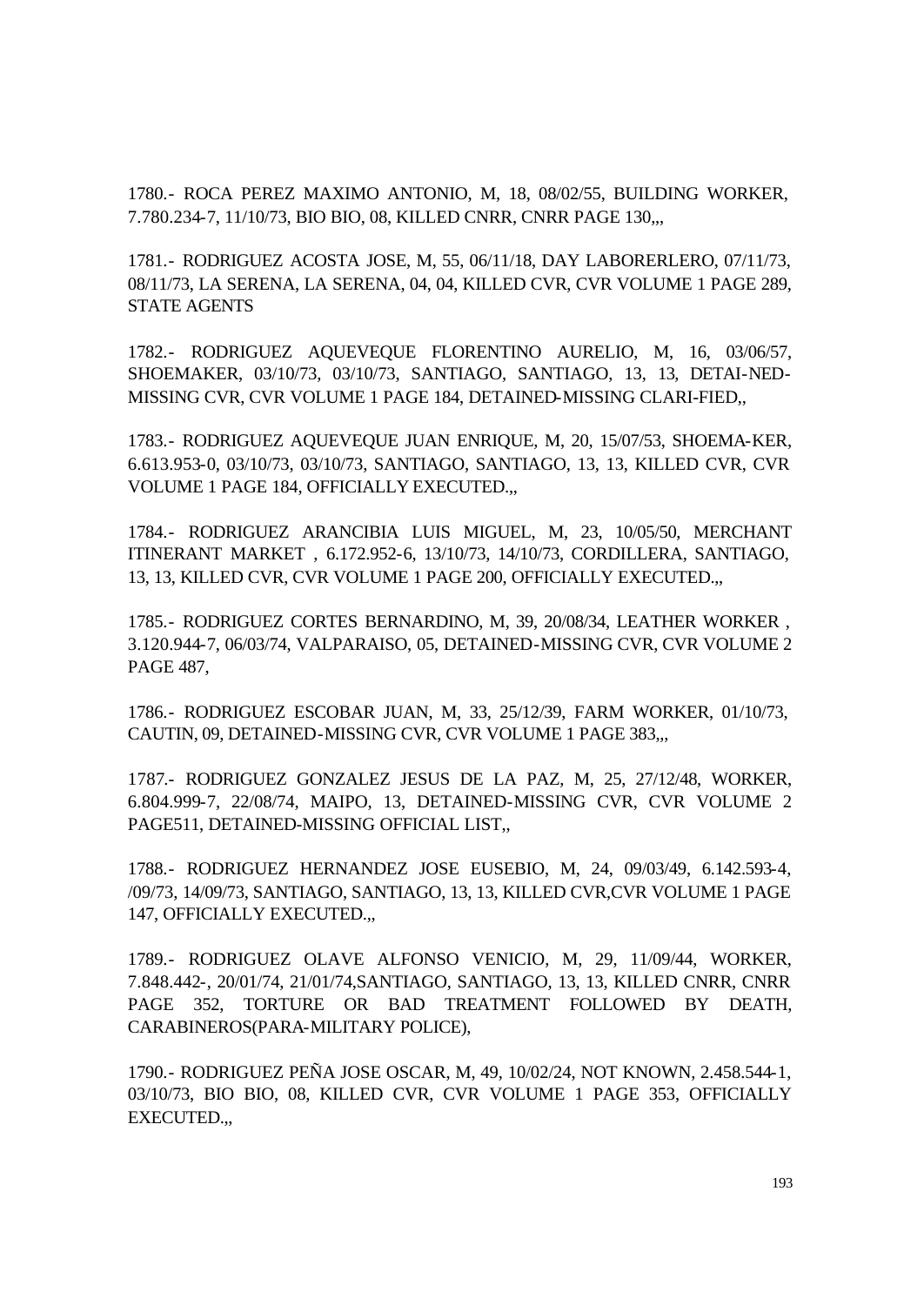1791.- RODRIGUEZ TORRES JOSE SEGUNDO, M, 23, 08/10/50, ITINERANT SELLER, 6.722.350-0, 30/10/73, 01/11/73, LA SERENA, LA SERENA, 04, 04, KILLED CVR, CVR VOLUME 1 PAGE 289, OFFICIALLY EXECUTED.,

1792.- ROJAS ALCAYAGA ROBERTO SEGUNDO, M, 36, 22/02/37, WORKER, 3.654.559-3, 12/10/73, 19/10/73, EL LOA, EL LOA, 02, 02, KILLED CVR, CVR VOLUME 1 PAGE 271, OFFICIALLY EXECUTED.,

1793.- ROJAS ARCE JEAN EDUARDO, M, 23, 02/05/50, EMPLOYEE, 5.838.074-1, /10/73, 10/10/73, QUILLOTA, QUILLOTA, 05, 05, KILLED CVR, CVR VOLUME 1 PAGE 304, OFFICIALLY EXECUTED.,

1794.- ROJAS CASTRO PEDRO, M, 21, 12/10/52, WORKER SUMAR, 20/12/73, 21/12/73, SANTIAGO, SANTIAGO, 13, 13, KILLED CVR, CVR VOLUME 1 PAGE 219,,,

1795.- ROJAS CORTES HUGO MANUEL, M, 33, 14/03/40, WORKER, 13/09/73, 03/10/73, SANTIAGO, SANTIAGO, 13, 13, KILLED CVR, CVR VOLUME 1 PAGE 184, OFFICIALLY EXECUTED.,,

1796.- ROJAS GERALDO LUIS EDUARDO, M, 21, 05/05/52, PIONETA, 05/10/73, 05/10/73, SANTIAGO, SANTIAGO, 13, 13, KILLED CVR, CVR VOLUME 1 PAGE 187, OFFICIALLY EXECUTED., MILITARY

1797.- ROJAS GONZALEZ PATRICIO DEL CARMEN, M, 21, 20/08/52, WORKER, 6.749.945-K, 16/09/73, 18/11/73, MELIPILLA, SAN ANTONIO, 05, KILLED CVR, CVR VOLUME 1 PAGE 298/, OFFICIALLY EXECUTED.,,MILITARY

1798.- ROJAS GONZALEZ RODOLFO ISMAEL, M, 24, 25/11/48, WORKER BUILDING, LEADER SETTLEMENT, 25/09/73, 26/09/73, SANTIAGO, SAN-TIAGO, 13, 13, KILLED CNRR, CNRR PAGE 103, OFFICIALLY EXECUTED.,

1799.- ROJAS GONZALEZ SERGIO WENCESLAO, M, 18, 04/04/55, JUNIOR UNIVERSITY OF CHILE, 26/09/73, 26/09/73, SANTIAGO, SANTIAGO, 13, 13, KILLED CNRR, CNRR PAGE 103,,,

1800.- ROJAS MARAMBIO ANDRES, M, 38, 14/08/35, DRIVER HOSPITAL CALAMA, 03.291.230-3, 05/10/73, 06/10/73, EL LOA, EL LOA, 02, 02, KILLED CVR, CVR VOLUME 1 PAGE 267, OFFICIALLY EXECUTED.,,

1801.- ROJAS MENDEZ JOSE ADOLFO, M, 21, 17/08/53, SELLER, 11/09/73, ÑUBLE, 08, DETAINED-MISSING CNRR, CNRR PAGE 196, MILI-TARY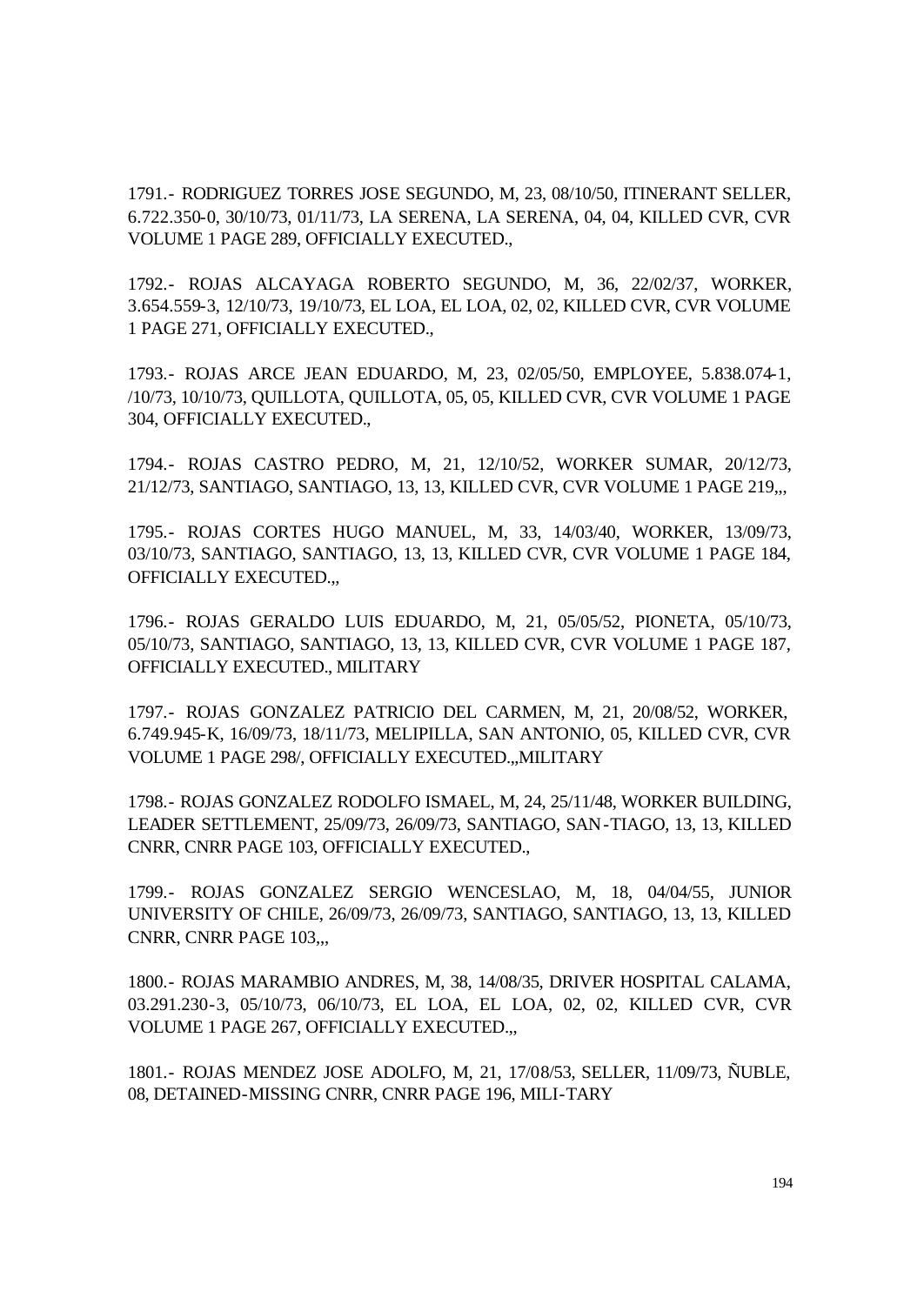1802.- ROJAS ORELLANA RAUL ORLANDO, M, 36, 08/10/36, HORSEMAN, 5.251.426-6, 14/09/73, ANTOFAGASTA, 02, KILLED CNRR, CNRR PAGE 268, UNDUE USE OF FORCE, MILITARY

1803.- ROJAS OSEGA JUAN ORLANDO, M, 38, 23/02/35, MERCHANT, 03.534.702-K, 01/11/73, 15/01/74, IQUIQUE, IQUIQUE, 01, 01, KILLED CVR, CVR VOLUME 1 PAGE 252, DETAINED-MISSING CLARIFIED,,

1804.- ROJAS PEÑA HERIBERTO, M, 23, 29/11/50, UNEMPLOYED, 5.598.327-5, 24/12/73, CONCEPCION, 08, DETAINED-MISSING CVR, CVR VOLUME 1 PAGE 334, DETAINED-MISSING OFFICIAL LIST, CARABINEROS(PARA-MILITARY POLICE)

1805.- ROJAS RAMON LUIS, M, 35, 03/10/37, ITINERANT MERCHANT, 4.140.707-7, 25/09/73, ARICA, 01, KILLED CNRR, CNRR PAGE 274,

1806.- ROJAS ROJAS MIGUEL, M, 52, 16/11/20, FARM WORKER, MEMBER UNION SETTLEMENT, 2.332.670-1, 13/10/73, LINARES, 07, DETAINED-MISSING CVR, CVR VOLUME 1 PAGE 323, DETAINED-MISSING OFFICIAL LIST,,

1807.- ROJAS VALENZUELA LUIS FERNANDO, M, 50, 18/09/23, HEALTH PRACTITIONER, 2.001.939-5, 02/10/73, 02/10/73, ARICA, ARICA, 01, 01, KILLED CVR, CVR VOLUME 1 PAGE 247, OFFICIALLY EXECUTED.,

1808.- ROJAS VASQUEZ GILBERTO ANTONIO, M, 28, 29/10/44, WORKER BUILDING, 5.181.832-6, 13/10/73, LINARES, 07, DETAINED-MISSING CVR, CVR VOLUME 1 PAGE 323, DETAINED-MISSING OFFICIAL LIST,,

1809.- ROMAN VERGARA ANGEL CLODOMIRO, M, 26, 20/02/47, WORKER, 5.526.773-, 30/12/73, 31/12/73, SANTIAGO, SANTIAGO, 13, 13, KILLED CVR, CVR VOLUME 1 PAGE 222, OFFICIALLY EXECUTED.,,

1810.- ROMEO GONZALEZ SANTOS VICTOR MANUEL, M, 33, 27/06/40, ACCOUNTANT,SECRETARY EMPLOYEES UNION PERLAK, . 46.827-, 11/09/73, 18/09/73, SANTIAGO, SANTIAGO,13, 13,KILLED CNRR, CNRR PAGE 74, OFFICIALLY EXECUTED.,

1811.- ROMERO CORRALES VICTOR ENRIQUE, M, 22, 07/12/50, WORKER, /11/73, 08/11/73, VALDIVIA, VALDIVIA, 10, 10, KILLED CVR, CVR VOLUME 1 PAGE 406, OFFICIALLY EXECUTED.,,

1812.- ROMERO GONZALEZ RAMIRO ANTONIO, M, 28, 22/10/44, FARM WORKER, MEMBER SETTLEMENT UNION , 5.180.769-3, 13/10/73, LINA-RES, 07, DETAINED-MISSING CVR, CVR VOLUME 1 PAGE 323, DETAINED-MISSING OFFICIAL LIST,,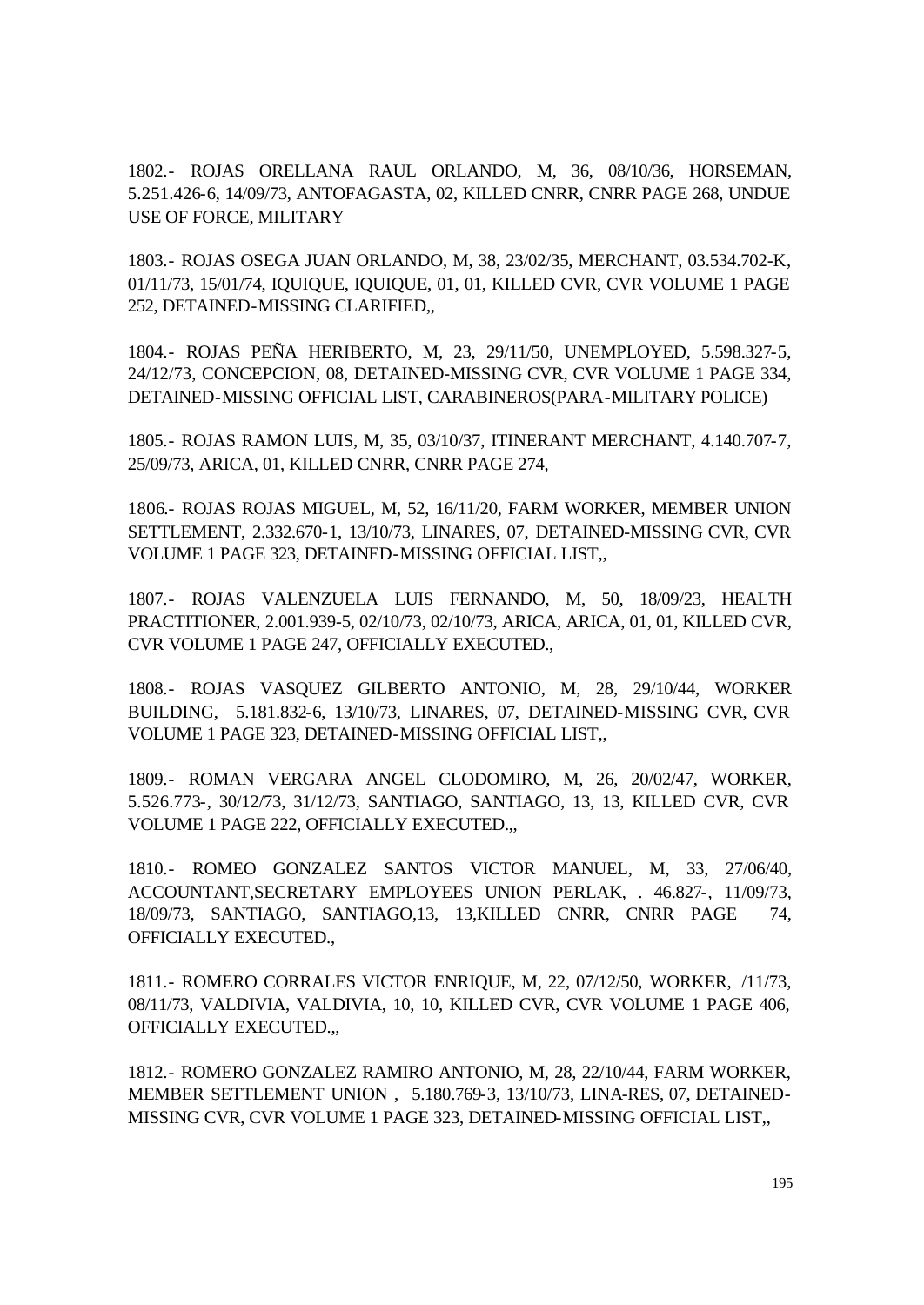1813.- ROMERO JELDRES ABRAHAM JOSE, M, 29, 22/12/43, ITINERANT MERCHANT, 4.889.497-6, /09/73, 27/09/73, SANTIAGO, SANTIAGO, 13, 13, KILLED CNRR, CNRR PAGE 108, EXECUTED INVE., BURIED AS N.N.AND SUBINSCRIPTED IN 1975, MILITARY?

1814.- ROMERO MUÑOZ ROBERTO DEL CARMEN, M, 23, 25/03/50, FARM WORKER, 6.173.703-0, 09/10/73, LINARES, 07, DETAINED-MISSING CVR, CVR VOLUME 1 PAGE 318, DETAINED-MISSING OFFICIAL LIST,,

1815.- ROMO ESCOBAR MANUEL LUIS, M, 20, 02/07/53, ITINERANT MERCHANT, 07.892.188-9, 01/02/74, 04/02/74, SANTIAGO, SANTIAGO, 13, 13, KILLED CVR, CVR VOLUME 2 PAGE 502, OFFICIALLY EXECUTED.,,

1816.- ROSAS AGUILA TEOBALDO, M, 27, 14/08/46, MERCHANT, 5.409.955-K, 20/01/74, 22/01/74, MELIPILLA, TALAGANTE, 13, 13, KILLED CNRR, CNRR PAGE 165, OFFICIALLY EXECUTED. ,CARABINEROS(PARA-MILITARY POLICE)

1817.- RUBILAR GUTIERREZ FLORENCIO, M, 24, 15/12/48, FARM WORKER, 6.161.024-3, 06/10/73, 06/10/73, BIO BIO, BIO BIO, 08, 08, KILLED CVR, CVR VOLUME 1 PAGE 359, DETAINED-MISSING CLARIFIED,,

1818.- RUBILAR GUTIERREZ JOSE LIBORIO, M, 28, 23/07/45, FARM WORKER, 5.261.006-0, 06/10/73, 06/10/73, BIO BIO, BIO BIO, 08, 08, KILLED CVR, CVR VOLUME 1 PAGE 359,DETAINED-MISSING CLARI-FIED,,

1819.- RUBILAR GUTIERREZ JOSE LORENZO, M, 33, 30/08/40, FARM WORKER, 4.627.446-6, 06/10/73, 06/10/73, BIO BIO, BIO BIO, 08, 08, KILLED CVR, CVR VOLUME 1 PAGE 359,DETAINED-MISSING CLARIFIED,,

1820.- RUBIO FAUNDEZ SERGIO MARIO, M, 21, 12/02/53, ASSISTANT MECHANIC, 6.692.430-0, /05/74, 20/05/74, SANTIAGO, SANTIAGO, 13, 13, KILLED CNRR, CNRR PAGE 170, OFFICIALLY EXECUTED.

1821.- RUDOLPH REYES VICTOR EUGENIO, M, 27, 10/05/46, EMPLOYEE, 17/09/73, 04/10/73,VALDIVIA, 10, 10, KILLED CVR, CVR VOLUME 1 PAGE 398, OFFICIALLY EXECUTED.,,

1822.- RUIZ OJEDA MARIA DEL CARMEN, F, 48, 23/06/25, MAID, 6.724.471-0, 31/12/73, OSORNO, 10, KILLED CNRR, CNRR PAGE 236, D.D.CIVIL POLICE, CARABINEROS(PARA-MILITARY POLICE)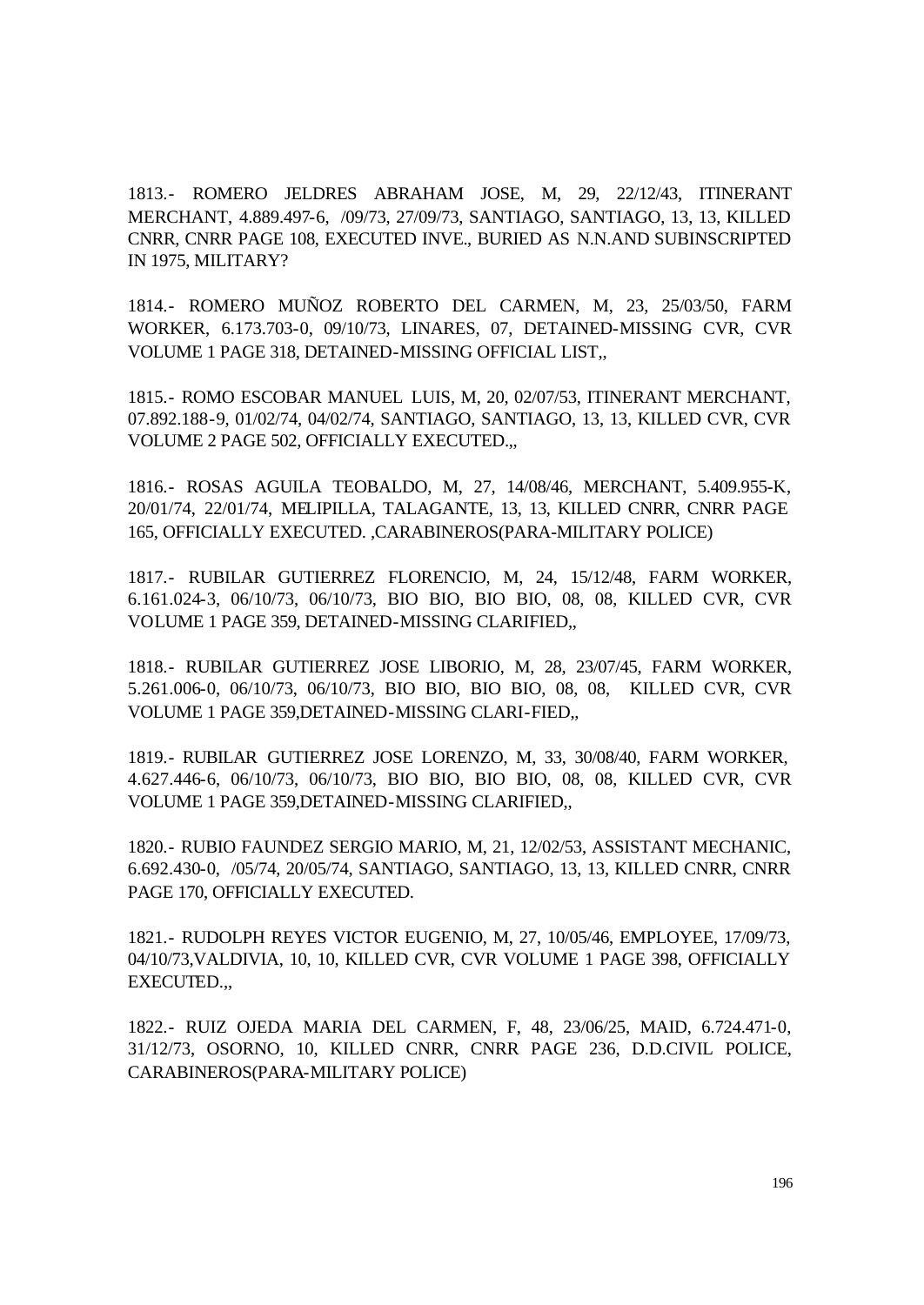1823.- RUIZ RODRIGUEZ RICARDO SEGUNDO, M, 24, 15/04/49, FARM WORKER, 7.244.032-3, 07/10/73, 09/10/73, VALDIVIA, VALDIVIA, 10, 10, KILLED CVR, CVR VOLUME 1 PAGE 400, OFFICIALLY EXECUTED.,

1824.- RUZ DIAZ JUAN ANTONIO, M, 32, 20/01/41, CUSTOMS EMPLOYEE , EX-COUNCILOR, 4.374.448-8, 14/09/73, 30/10/73, IQUIQUE, IQUIQUE, 01, 01, KILLED CVR, CVR VOLUME 1 PAGE 255, OFFICIALLY EXECUTED.,

1825.- SAAVEDRA BAHAMONDEZ RUDEMIR, M, 29, 25/06/44, WORKER FOREST WORKER, 12/09/73, 04/10/73, VALDIVIA, VALDIVIA, 10, 10, KILLED CVR, CVR VOLUME 1 PAGE 398, OFFICIALLY EXECUTED.,,

1826.- SAAVEDRA MUÑOZ VICTOR SEGUNDO, M, 19, 15/01/54, FOREST WORKER, 6.531.812-1, 17/09/73, 04/10/73, VALDIVIA, VALDIVIA, 10, 10, KILLED CVR, CVR VOLUME 1 PAGE 398, OFFICIALLY EXECUTED.,

1827.- SAEZ SAEZ LUIS ANTONIO, M, 45, MERCHANT, . 8.158-, 19/09/73, 19/09/73, SANTIAGO, SANTIAGO, 13, 13, KILLED CNRR, CNRR PAGE 78, EXECUTED INVE., CARABINEROS(PARA-MILITARY POLICE)

1828.- SAEZ VALENZUELA FRANCISCO, M, 38, MERCHANT, 3.543.799-, 07/10/73, 07/10/73, SANTIAGO, SANTIAGO, 13, 13, KILLED CVR, CVR VOLUME 1 PAGE 192, EXECUTED F.L., CARABINEROS(PARA-MILITARY POLICE)

1829.- SAEZ VICENCIO JORGE ROBERTO, M, 23, 27/02/50, GARDEMER, 6.214.120-4, 19/10/73, SANTIAGO, 13, DETAINED-MISSING CNRR, CNRR PAGE 225, D.D.CIVIL POLICE, CARABINEROS(PARA-MILITARY POLICE)

1830.- SALAMANCA MELLA MANUEL, M, 38, 10/03/35, FARM WORKER, 4.026.226- 1, 20/09/73, BIO BIO, 08, DETAINED-MISSING CVR, CVR VOLUME 1 PAGE 355, DETAINED-MISSING OFFICIAL LIST,,

1831.- SALAS OVALLE ROSAMEL DEL CARMEN, M, 53, SMALL FARMER,MEMBER JAP, 12/09/73, /09/73, CACHAPOAL, CACHAPOAL, 06, 06, KILLED CVR, CVR VOLUME 1 PAGE 305,,,

1832.- SALAS SALAS HUMBERTO, M, 32, 10/05/41, WOOD MERCHANT , 4.649.701-5, 24/09/73, OSORNO, 10, DETAINED-MISSING CVR, CVR VOLUME 1 PAGE 412, DETAINED-MISSING OFFICIAL LIST,,

1833.- SALAS SOTOMAYOR JOSE MANUEL, M, 21, 12/01/52, WORKER, 6.537.129-4, 14/09/73, ANTOFAGASTA, 02, KILLED CVR, CVR VOLUME 1 PAGE 261, OFFICIALLY EXECUTED.,,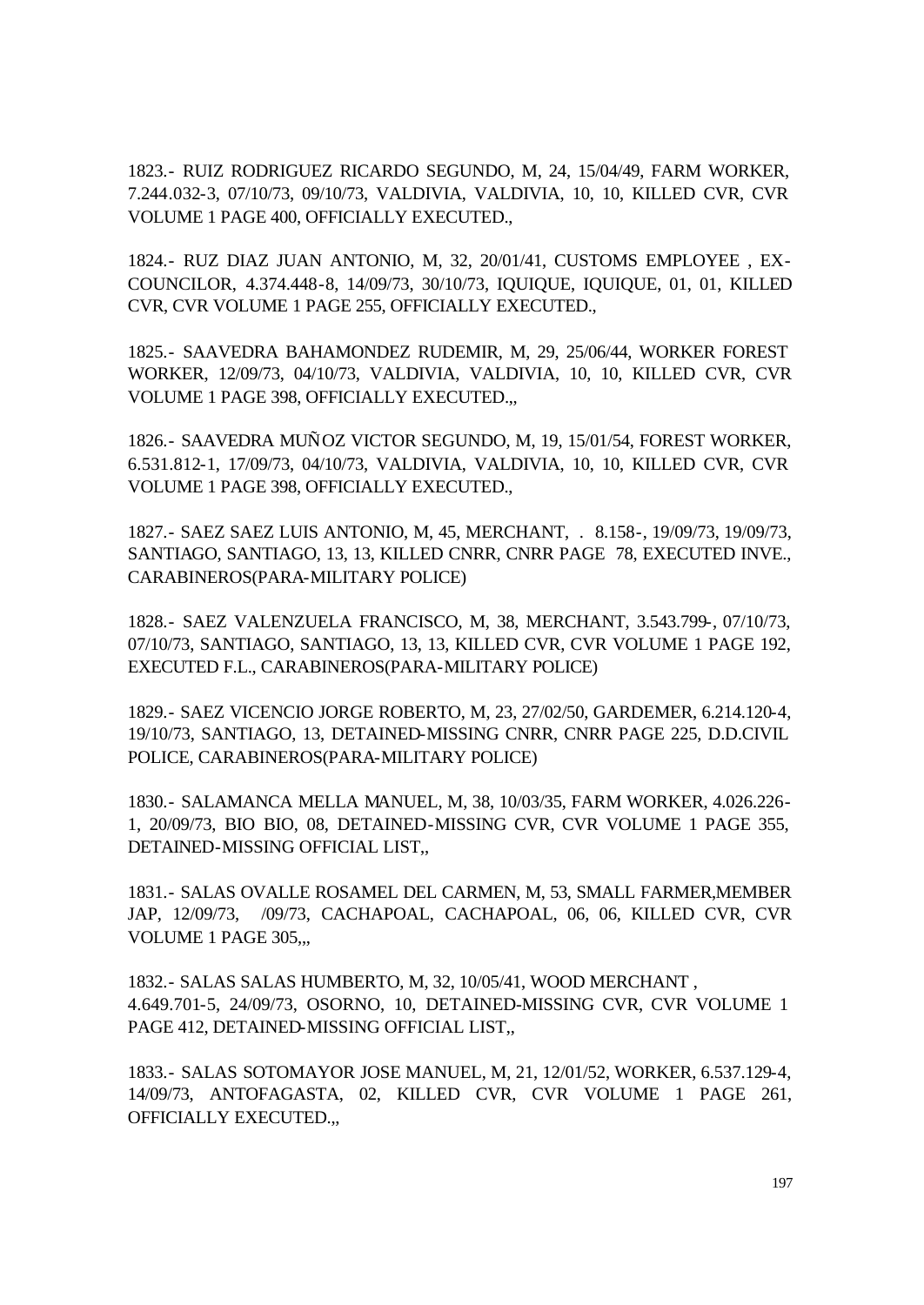1834.- SALAZAR BRICEÑO ALBERTO EUGENIO, M, 33, 01/09/45, CRAFTS-MAN, FORMER SAILOR, .274.434-, 23/06/79, 23/06/79, CONCEPCION, CONCEPCION, 08, 08, KILLED CVR, CVR VOLUME 2 PAGE 645, OFFICIALLY EXECUTED., CNI

1835.- SALAZAR LEAL TEOBALDO RENE, M, 50, 01/11/22, ADMINISTRATI-VE EMPLOYEE UNIVERSITY CH., PRESIDENT NEIGHBORHOOD COMMITTEE 01.862.107-, 10/10/73, 12/10/73, SANTIAGO, SANTIAGO, 13, 13, KILLED CVR, CVR VOLUME 1 PAGE 198, OFFICIALLY EXECUTED.,,

1836.- SALAZAR MUÑOZ RAIMUNDO, M, 46, 15/03/27, SMALL FARMER, 2.684.434- 7, 20/09/73, BIO BIO, 08, DETAINED-MISSING CVR, CVR VOLUME 1 PAGE 357,DETAINED-MISSING OFFICIAL LIST,,

1837.- SALCE ASCORRA ALVARO AGUSTIN, M, 48, 19/11/24, ADMINISTRA-TOR, / /, 19/09/73, SANTIAGO, 13, KILLED CVR, CVR VOLUME 1 PAGE 164, STATE AGENTS

1838.- SALCEDO MORALES CARLOS ELADIO, M, 21, 31/12/52, MERCHANT, 5.193.409-1, 16/08/74, SANTIAGO, 13, DETAINED-MISSING CVR, CVR VOLUME 2 PAGE 511, DETAINED-MISSING OFFICIAL LIST,,

1839.- SALDIAS DAZA OSCAR ELADIO, M, 22, 05/02/51, WORKER CARPEN-TER, 5.247.917-7, 20/09/73, LINARES, 07, DETAINED-MISSING CVR, CVR VOLUME 1 PAGE 316, DETAINED-MISSING OFFICIAL LIST,,

1840.- SALDIVIA SALDIVIA JOSE SOFANOR, M, 23, 09/04/50, FOREST WORKER, 37.127-, 28/09/73, 28/09/73, VALDIVIA, VALDIVIA, 10, 10, KILLED CNRR (DD), CNRR PAGE 112,DETAINED-MISSING OFFICIAL LIST, DEATH NOT REGISTERED , REMAINS NOT FOUND ,

1841.- SALDIVIA VILLALOBOS TEOBALDO, M, 26, 24/04/47, ITINERANT MERCHANT, 5.649.312-3, 17/09/73, 27/09/73, QUILLOTA, QUILLOTA, 05, 05, KILLED CVR, CVR VOLUME 1 PAGE 302, OFFICIALLY EXECUTED.,,

1842.- SALFATE SALFATE CARLOS JULIO, M, 28, 12/10/44, NO ACTI-VITY, 07/10/73, 07/10/73, SANTIAGO, SANTIAGO, 13, 13, KILLED CNRR, CNRR PAGE 123,

1843.- SALGADO MORALES MANUEL SEGUNDO, M, 36, 07/12/37, 3.529.696-4, 13/01/74, SANTIAGO, 13, KILLED CVR, CVR VOLUME 2 PAGE 501, EXECUTED INVE.,,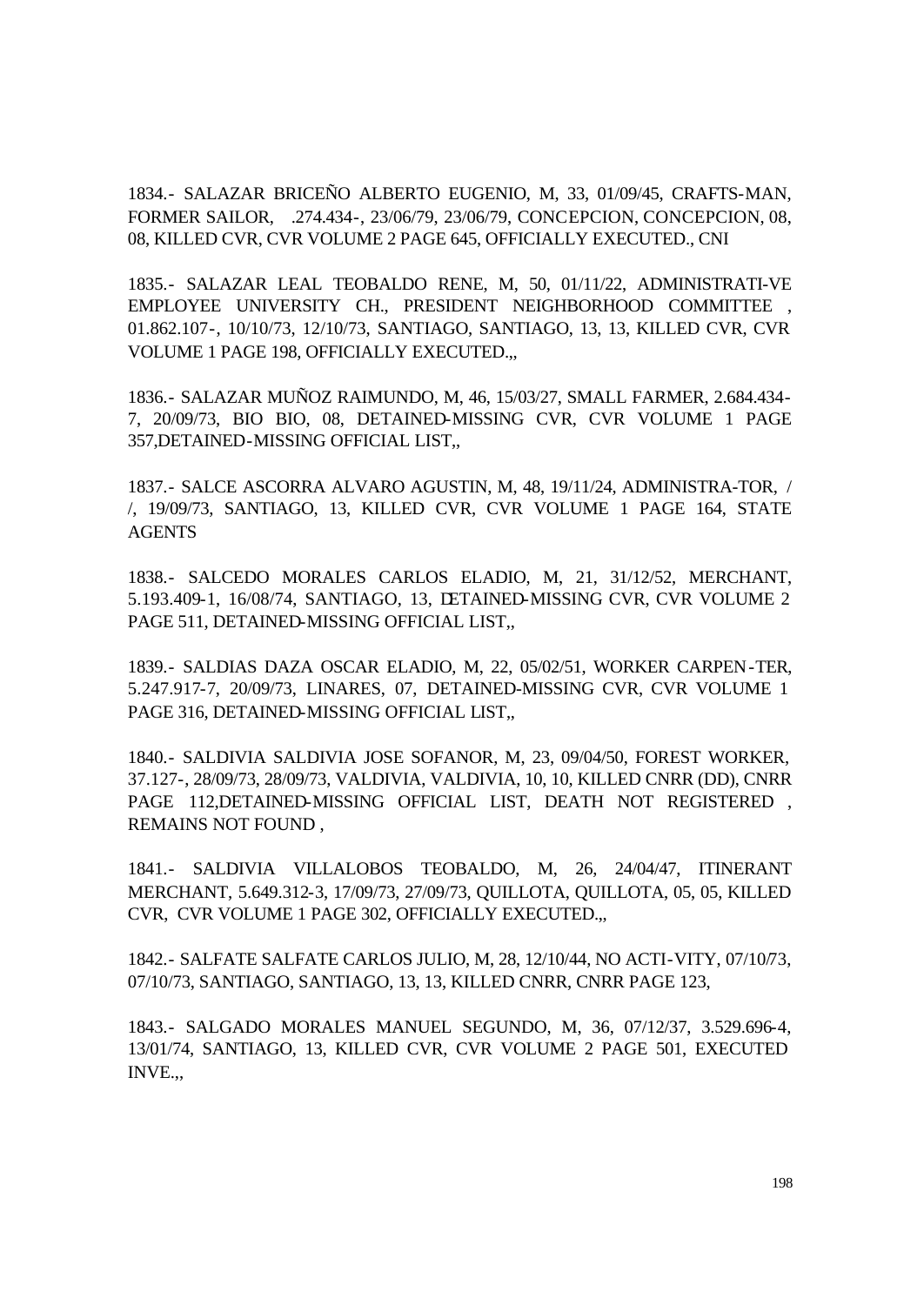1844.- SALGADO SALGADO RENE NOLBERTO, M, 27, 24/08/46, FARM WORKER, SECRETARY UNION CAMPESINA OF MAILE, 5.394.106-0, 17/09/73, OSORNO, 10,,DETAINED-MISSING CVR, CVR VOLUME 1 PAGE 409,DETAINED-MISSING OFFICIAL LIST, CARAB.TCIA.SAN

1845.- SALINAS EYTEL MARCELO EDUARDO, M, 31, 25/02/43, TECHNICIAN IN RADIO AND TV, 4.847.664-3, 31/10/74, SANTIAGO, 13, DETAINED-MISSING CVR, CVR VOLUME 2 PAGE 518, DETAINED-MISSING OFFICIAL LIST,,

1846.- SALINAS FLORES CARLOS VICENTE, M, 21, RADIO OPERATOR, 09/10/73, 09/10/73, VALDIVIA, VALDIVIA, 10, 10, KILLED CVR, CVR VOLUME 1 PAGE 400, OFFICIALLY EXECUTED.,,

1847.- SALINAS GARCIA OSCAR RENATO, M, 26, 09/12/46, LOADING WORKER, 4.881.811-0, 01/10/73, 04/10/73, SANTIAGO, SANTIAGO, 13, 13, KILLED CNRR, CNRR PAGE 116, EXECUTED F.L., MILITARY

1848.- SALINAS SALINAS JUAN OF DIOS, M, 29, 27/04/44, FARM WOR-KER, 5.100.160-5, 14/09/73, TALAGANTE, 13, DETAINED-MISSING CVR, CVR VOLUME 1 PAGE 148, DETAINED-MISSING OFFICIAL LIST, CARABINE-ROS(PARA-MILITARY POLICE)

1849.- SAMPSON OCARANZA JOSE DEMOSTENES ROSIER, M, 33, 27/06/40, MUNICIPAL EMPLOYEE , 3.869.163-5, 21/09/73, 30/10/73, IQUIQUE, IQUIQUE, 01, 01, KILLED CVR, CVR VOLUME 1 PAGE 255, OFFICIALLY EXECUTED.,

1850.- SAN MARTIN BARRERA RAUL BURIDAN, M, 20, 13/05/53, SHOE WORKER , EX-LEADER NEIGHBORHOOD COMMITTEE LA LEGUA, 7.696.226-K, 06/10/73, SANTIAGO, 13, DETAINED-MISSING CVR, CVR VOLUME 1 PAGE 190, DETAINED-MISSING OFFICIAL LIST,,

1851.- SAN MARTIN CARES LUIS HERNAN, M, 23, 05/10/50, WORKER, 6.295.028-5, 04/10/73, ÑUBLE, 08, DETAINED-MISSING CVR, CVR VOLUME 1 PAGE 341,DETAINED-MISSING OFFICIAL LIST,,

1852.- SAN MARTIN INOSTROZA EXEQUIEL OVIDIO, M, 35, 15/03/39, FARMER, 3.795.466-7, 14/08/74, 14/08/74, BIO BIO,BIO BIO, 08, 08, KILLED CNRR, CNRR PAGE 288, EXECUTED INVE., UNDUE USE OF FORCE, CARAB. IN CIVIL CLOTHES

1853.- SANCHEZ MEJIAS LUIS ALBERTO, M, 21, 06/07/52, COPERO, 03.630.320-, 07/10/73, 07/10/73, SANTIAGO, SANTIAGO, 13, 13, KILLED CVR, CVR VOLUME 1 PAGE 191, OFFICIALLY EXECUTED., MILITARY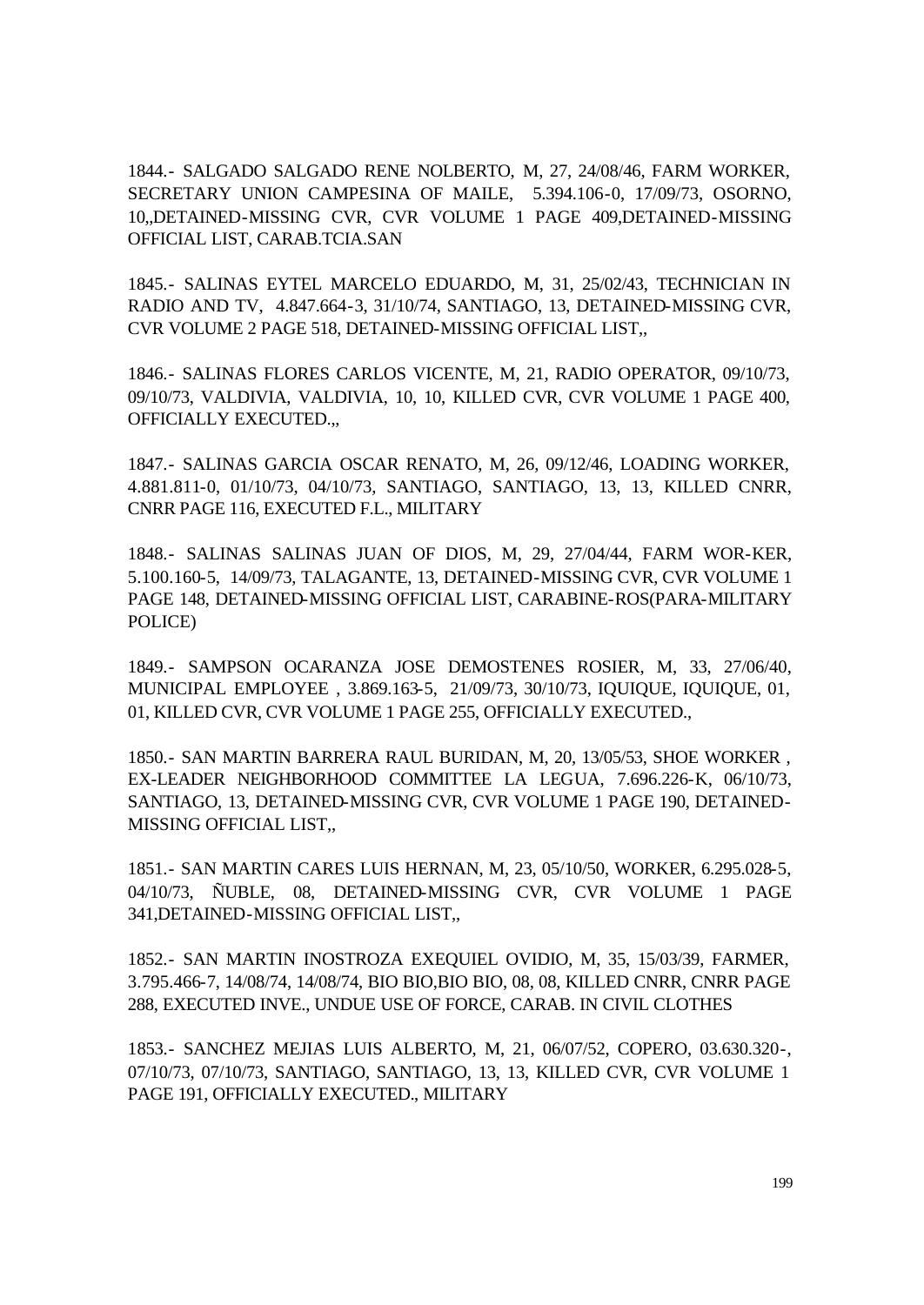1854.- SANCHEZ ROJO NELSON MIGUEL, M, 28, ITINERANT MERCHANT, 04.554.021-9, /09/73, 29/09/73, SANTIAGO, SANTIAGO, 13, 13, KILLED CVR, CVR VOLUME 1 PAGE 178, OFFICIALLY EXECUTED., MILITARY

1855.- SANCHEZ SILVA WILFREDO RAMON, M, 28, 26/09/45, EMPLOYEE SADEMI, 04.949.321-5, 08/10/73, 11/10/73, PETORCA, SAN FELIPE, 05, 05,KILLED CVR, CVR VOLUME 1 PAGE 300, OFFICIALLY EXECUTED.,,

1856.- SANDOVAL ASTORGA JORGE LUIS, M, 17, 06/04/56, ITINERANT MARKET ASSISTANT , 7.208.755-0, 23/03/74, 24/03/74, SANTIAGO, SANTIAGO, 13, 13, KILLED CNRR, CNRR PAGE 168,,,

1857.- SANDOVAL MEDINA GERONIMO HUMBERTO, M, 22, 20/12/50, FARM WORKER, 6.561.387-5, 07/10/73, 07/10/73,BIO BIO, BIO BIO, 08, 08, KILLED CVR, CVR VOLUME 1 PAGE 360, DETAINED-MISSING CLARIFIED,,

1858.- SANDOVAL MUÑOZ JOSE ORLANDO, M, 26, 22/11/47, FARM WORKER, TELLER SETTLEMENT, 6.685.319-5, 01/07/74, 01/07/74, ÑUBLE, ÑUBLE, 08, 08, KILLED CNRR, CNRR PAGE 173,..

1859.- SANDOVAL PALERMO, M, 41, 04/09/32, WORKER, . 61.068-, 03/10/73, BIO BIO, 08, KILLED CNRR, CNRR PAGE 276,,,

1860.- SANDOVAL PUGA SEGUNDO GUILLERMO, M, 23, 07/05/50, EMPLO-YEE, 5.433.603-9, 26/02/74, 28/02/74, SANTIAGO, SANTIAGO, 13, 13, KILLED CNRR, CNRR PAGE 167, OFFICIALLY EXECUTED.,,

1861.- SANDOVAL SANDOVAL MARIO EDUARDO, M, 31, 25/11/41, WORKER BUILDING, 4.602.123-1, 22/09/73, 22/09/73, SANTIAGO, SANTIAGO, 13, 13, KILLED CNRR, CNRR PAGE 92, OFFICIALLY EXECUTED. FACH

1862.- SANHUEZA SANHUEZA JUAN CARLOS, M, 35, MOVER WORKER , 21/09/73, CONCEPCION, 08, DETAINED-MISSING CNRR, CNRR PAGE 205, D.D.CIVIL POLICE,

1863.- SANTANA FIGUEROA ALAMIRO SEGUNDO, M, 23, 03/09/50, UNEM-PLOYED, EX-STUDENT LEADER, 7.039.795-1, 17/09/73, BIO BIO, 08, DETAINED-MISSING CVR, CVR VOLUME 1 PAGE 363, D.D.CIVIL POLICE, MILITARY

1864.- SANTANDER ALFARO PATRICIO, M, 21, 23/07/52, CARPENTER, 6.699.317-5, 07/10/73, 08/10/73, SANTIAGO, SANTIAGO, 13, 13, KILLED CNRR, CNRR PAGE 123, EXECUTED F.L.,,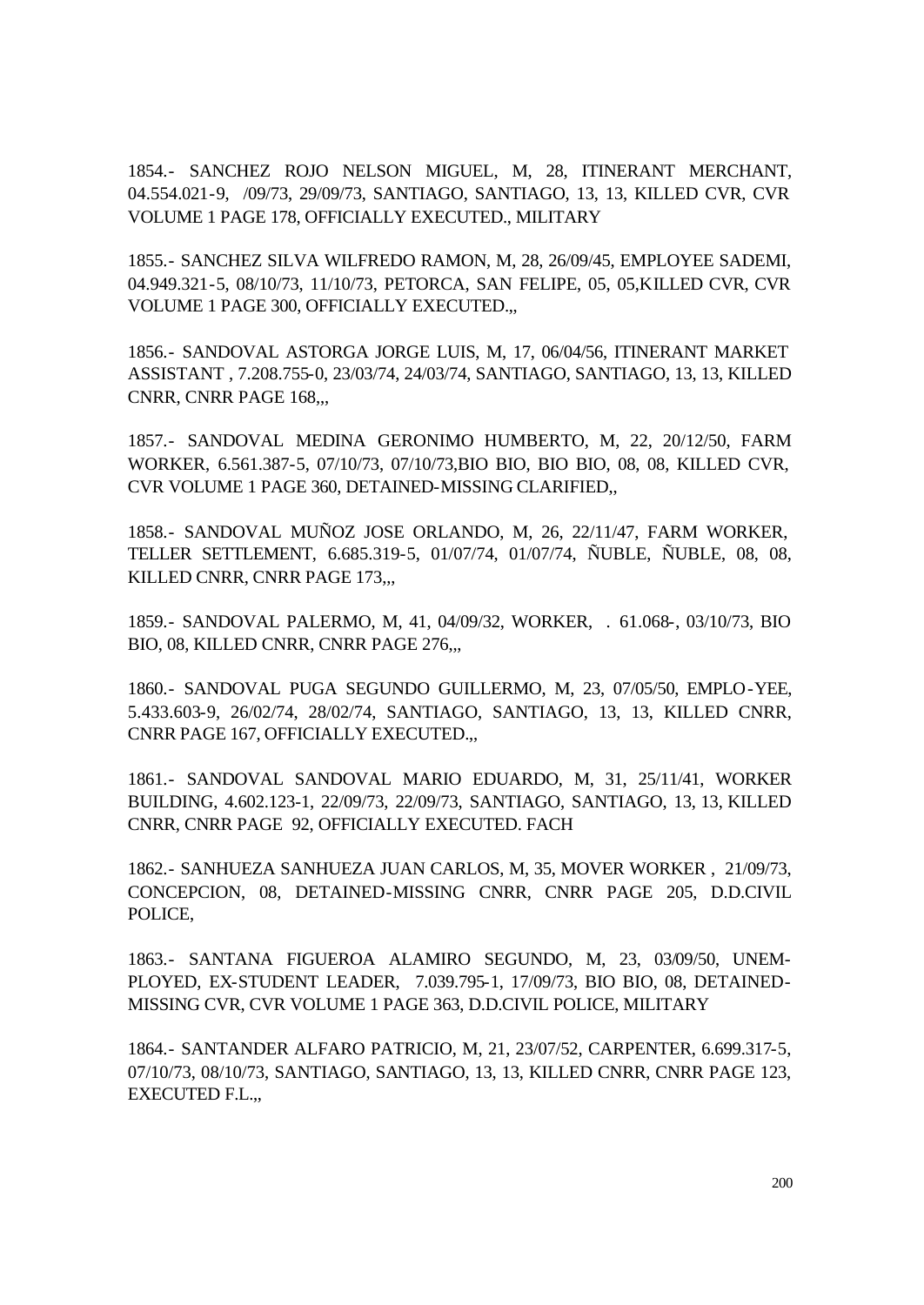1865.- SANTANDER VALDES MANUEL SEGUNDO, M, 31, 28/08/42, MER-CHANT, 4.288.571-1, /09/73, 26/09/73, SANTIAGO, SANTIAGO, 13, 13, KILLED CNRR, CNRR PAGE 104.

1866.- SANTIBAÑEZ DURAN MIGUEL ANGEL, M, 19, 25/10/54, MERCHANT, 7.219.757-7, /10/73, 05/10/73, SANTIAGO, SANTIAGO, 13, 13, KILLED CVR, CVR VOLUME 1 PAGE 187, OFFICIALLY EXECUTED., INV.P.J.M.CARO

1867.- SANTIS URRIOLA RAUL FERNANDO, M, 26, 07/09/47, MECHANIC, 05.667.899-, 05/10/73, 11/10/73, SANTIAGO, SANTIAGO, 13, 13, KILLED CVR, CVR VOLUME 1 PAGE 196, OFFICIALLY EXECUTED.,,

1868.- SANTONI DIAZ FRANCISCO JAVIER, M, 27, 10/12/45, CONDEMNED IN PRISON, 4.615.589-0, 26/11/73, ELQUI, 04, DETAINED-MISSING CNRR, CNRR PAGE 234, MILITARY

1869.- SARABIA FRITZ ARSENIO DEL CARMEN, M, 38, 25/04/35, NOT KNOWN, 03.491.857-0, /09/73, 11/10/73, CAUTIN, CAUTIN, 09, 09, KILLED CNRR, CNRR PAGE 131,,,

1870.- SARAO DIAZ JUAN IGNACIO, M, 17, 28/04/56, MERCHANT ITINE-RANT MARKET , 02/02/74, 02/02/74, SANTIAGO, SANTIAGO, 13, 13, KILLED CNRR, CNRR PAGE 166,.,

1871.- SARAVIA GONZALEZ MARTIN SEGUNDO, M, 39, 17/10/33, MECHA-NIC, 3.451.741-K, 23/09/73, 24/09/73, SANTIAGO, SANTIAGO, 13, 13, KILLED CNRR, CNRR PAGE 94, OFFICIALLY EXECUTED., MILITARY

1872.- SARMIENTO CANTILLANA LEONCIO DEL CARMEN, M, 36, 15/09/37, WORKER BUILDING, 3.311.274-2, 10/01/74, 14/01/74, SANTIAGO, SANTIAGO, 13, 13, KILLED CVR, CVR VOLUME 2 PAGE 501, OFFICIALLY EXECUTED.,

1873.- SCHMIDT ARRIAGADA CARLOS, M, 21, 24/10/51, EMPLOYEE CORVI, 5.879.584-4, 13/09/73, CAUTIN, 09, DETAINED-MISSING CVR, CVR VOLUME 1 PAGE 393,

1874.- SCHMIDT ARRIAGADA RICARDO AUGUSTO, M, 20, 25/12/52, UNEM-PLOYED, 06.816.771-K, 13/09/73, CAUTIN, 09, DETAINED-MISSING CVR, CVR VOLUME 1 PAGE 393, DETAINED-MISSING OFFICIAL LIST,,

1875.- SEGUEL REYES NOLBERTO, M, 34, 06/06/39, WAITER, 4.037.479-5, 27/09/73, MAIPO, 13, KILLED CNRR, CNRR PAGE 108,..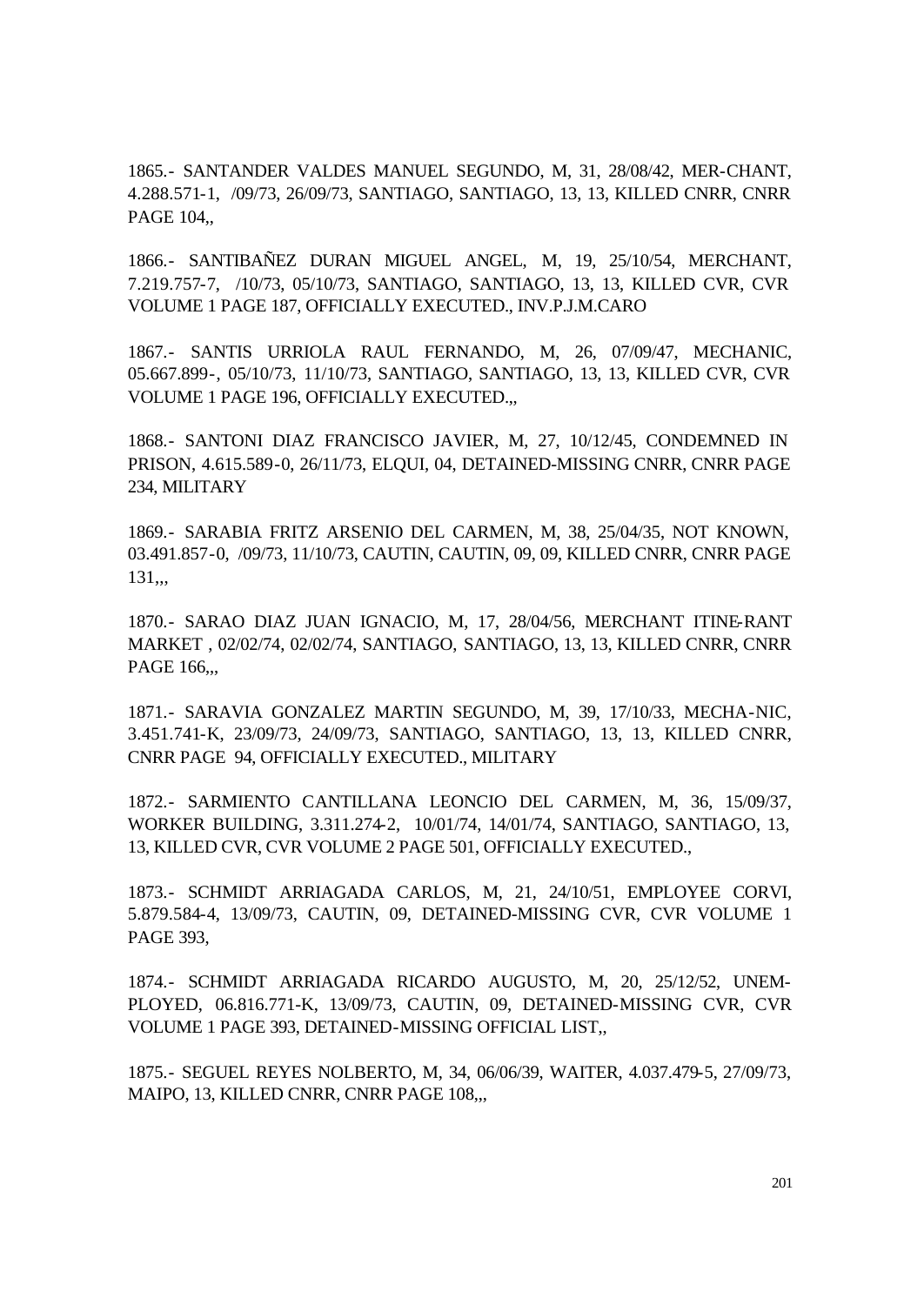1876.- SEGUEL VIDAL DEMOCRITO OF LA CRUZ, M, 22, 03/05/51, FURNI-TURE WORKER, 6.428.499-1, 22/10/73, SANTIAGO, 13, KILLED CNRR, CNRR PAGE 279, UNDUE USE OF FORCE, MILITARY

1877.- SEGURA HIDALGO CARLOS GUSTAVO, M, 22, 18/09/51, LOADING WORKER VEGA, 6.438.268-3, /10/73, BIO BIO, 08, DETAINED-MISSING CNRR, CNRR PAGE 233, DETAINED-MISSING CIVIL POLICE,,

1878.- SEPULVEDA BRAVO HERNAN RAFAEL, M, 27, 09/04/46, WORKER, 16/09/73, 16/09/73, SANTIAGO, SANTIAGO, 13, 13, KILLED CVR, CVR VOLUME 1 PAGE 156, OFFICIALLY EXECUTED.,,

1879.- SEPULVEDA BRAVO JUAN MANUEL, M, 25, 10/02/48, WORKER, 05.571.362- 6, 16/09/73, 16/09/73, SANTIAGO, SANTIAGO, 13, 13, KILLED CVR, CVR VOLUME 1 PAGE 156, OFFICIALLY EXECUTED...

1880.- SEPULVEDA CASTILLO DOMINGO, M, 29, 18/10/43, WORKER, 05.170.766-4, 05/10/73, 05/10/73, BIO BIO, BIO BIO, 08, 08, KILLED CVR, CVR VOLUME 1 PAGE 359,,,

1881.- SEPULVEDA CERDA MANUEL, M, 26, 20/01/47, WORKER ENDESA, 5.240.414-2, 06/11/73, BIO BIO, 08, DETAINED-MISSING CVR, CVR VOLUME 1 PAGE362, DETAINED-MISSING OFFICIAL LIST,,

1882.- SEPULVEDA FARIAS ADRIAN DEL CARMEN, M, 27, 29/01/46, WORKER SUMAR, BANDERA ROJA, 15/09/73, 23/09/73, SANTIAGO, SANTIA-GO, 13, 13, KILLED CVR, CVR VOLUME 1 PAGE 172, OFFICIALLY EXECUTED.,,

1883.- SEPULVEDA LABRA CELEDONIO DE LAS ROSAS, M, 26, 19/06/47, WORKER, EX-LOCAL LEADER, 05.971.422-8, 06/10/73, SANTIAGO, 13, DETAINED-MISSING CVR, CVR VOLUME 1 PAGE 190, DETAINED-MISSING OFFICIAL LIST,,

1884.- SEPULVEDA MANCILLA NARDO DEL CARMEN, M, 24, 21/01/49, WORKER, 05.712.819-, 23/09/73, 23/09/73, SANTIAGO, SANTIAGO, 13, 13,KILLED CVR, CVR VOLUME 1 PAGE 171, OFFICIALLY EXECUTED., MILITARY BUIN

1885.- SEPULVEDA MONTANARES ALFONSO RENE, M, 00, MERCHANT, 10/07/74, CAUTIN, 09, DETAINED-MISSING CVR, CVR VOLUME 2 PAGE 491, DETAINED-MISSING OFFICIAL LIST,,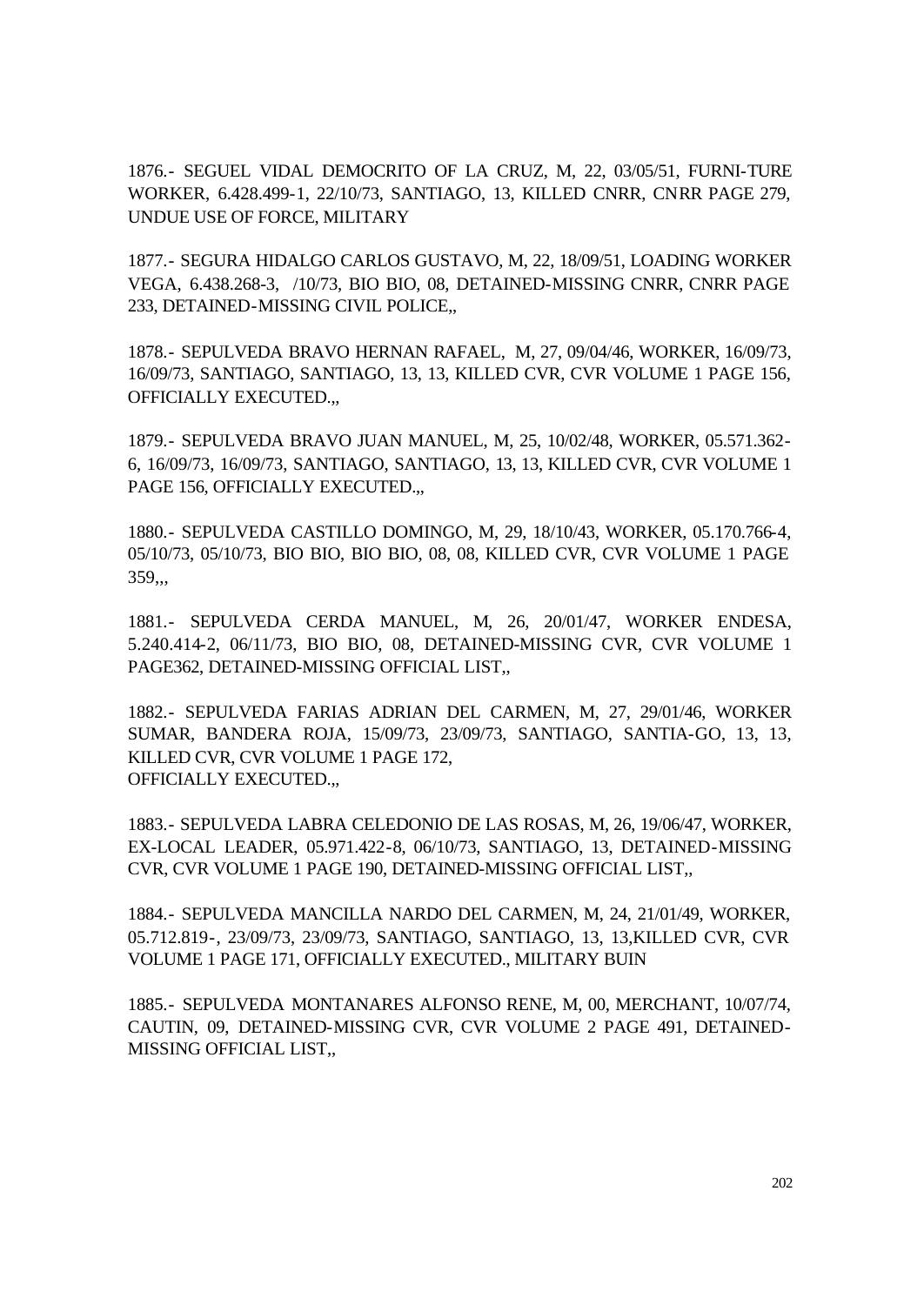1886.-SEPULVEDA REBOLLEDO MANUEL JESUS, M, 27, 12/10/45, FOREST WORKER, 4.460.921-5, 07/10/73, 09/10/73, VALDIVIA, VALDIVIA, 10, 10, KILLED CVR, CVR VOLUME 1 PAGE 400, OFFICIALLY EXECUTED.,

1887.- SEPULVEDA TORRES GARDENIO, M, 35, 18/11/39, FARM WORKER, 14/09/73, CAUTIN, 09, DETAINED-MISSING CVR, CVR VOLUME 1 PAGE 391, DETAINED-MISSING OFFICIAL LIST,,

1888.- SEPULVEDA TORRES OSVALDO, M, 30, 05/07/42, FARM WORKER, 4.447.646- 0, 20/09/73, CAUTIN, 09, DETAINED-MISSING CVR, CVR VOLUME 1 PAGE 391, DETAINED-MISSING OFFICIAL LIST,,

1889.- SEPULVEDA VALENZUELA BELLA AURORA, F, 62, 15/08/12, LADY OF THE HOUSE, 17/10/74, LINARES, 07, KILLED CNRR, CNRR PAGE 176, OFFICIALLY EXECUTED., CARABINEROS(PARA-MILITARY POLICE)

1890.- SEPULVEDA VALENZUELA BENEDICTO DE LA ROS, M, 64, 12/05/10, FARM WORKER, 1.966.774-K, 18/10/74, LINARES, 07, DETAINED-MISSING CVR, CVR VOLUME 2 PAGE 492,,,

1891.- SIERRA CASTILLO JAIME IVAN, M, 27, 27/10/45, RADIO ANNOUN-CER ATACAMA, 05.300.847-K, 20/09/73, 17/10/73, COPIAPO, COPIAPO, 03, 03, KILLED CVR, CVR VOLUME 1 PAGE 280, OFFICIALLY EXECUTED.,,

1892.- SILVA AGUIRRE JULIO EDUARDO, M, 23, 10/04/50, WORKER BUILDING, 5.922.959-1, 03/10/73, SANTIAGO, 13, KILLED CNRR, CNRR PAGE 277, UNDUE USE OF FORCE, MILITARY

1893.- SILVA CAMUS FERNANDO GUILLERMO, M, 60, 08/05/14, DECORATOR OF INTERIORS, .565.411-4, 27/11/74, SANTIAGO, 13, DETAINED-MISSING CVR, CVR VOLUME 2 PAGE 521, DETAINED-MISSING OFFICIAL LIST,,

1894.- SILVA CARREÑO MANUEL, M, 45, 19/06/28, FARM WORKER, 2.527.542-K, 29/11/73, MAIPO, 13, DETAINED-MISSING CVR, CVR VOLUME 1 PAGE 235, DETAINED-MISSING OFFICIAL LIST,,

1895.- SILVA CONTRERAS SAMUEL EDUARDO, M, 27, 18/05/46, ASSISTANT HOSPITAL, EX UNION LEADER, 5.274.324-9, 25/03/74, OSORNO, 10, DETAINED-MISSING CNRR, CNRR PAGE 239DETAINED-MISSINGCIVIL POLICE,,

1896.- SILVA DIAZ CARLOS JESUS, M, 17, 22/07/56, ITINERANT MER-CHANT, 7.324.606-7, 04/10/73, SANTIAGO, 13, KILLED CNRR, CNRR PAGE 277, UNDUE USE OF FORCE, MILITARY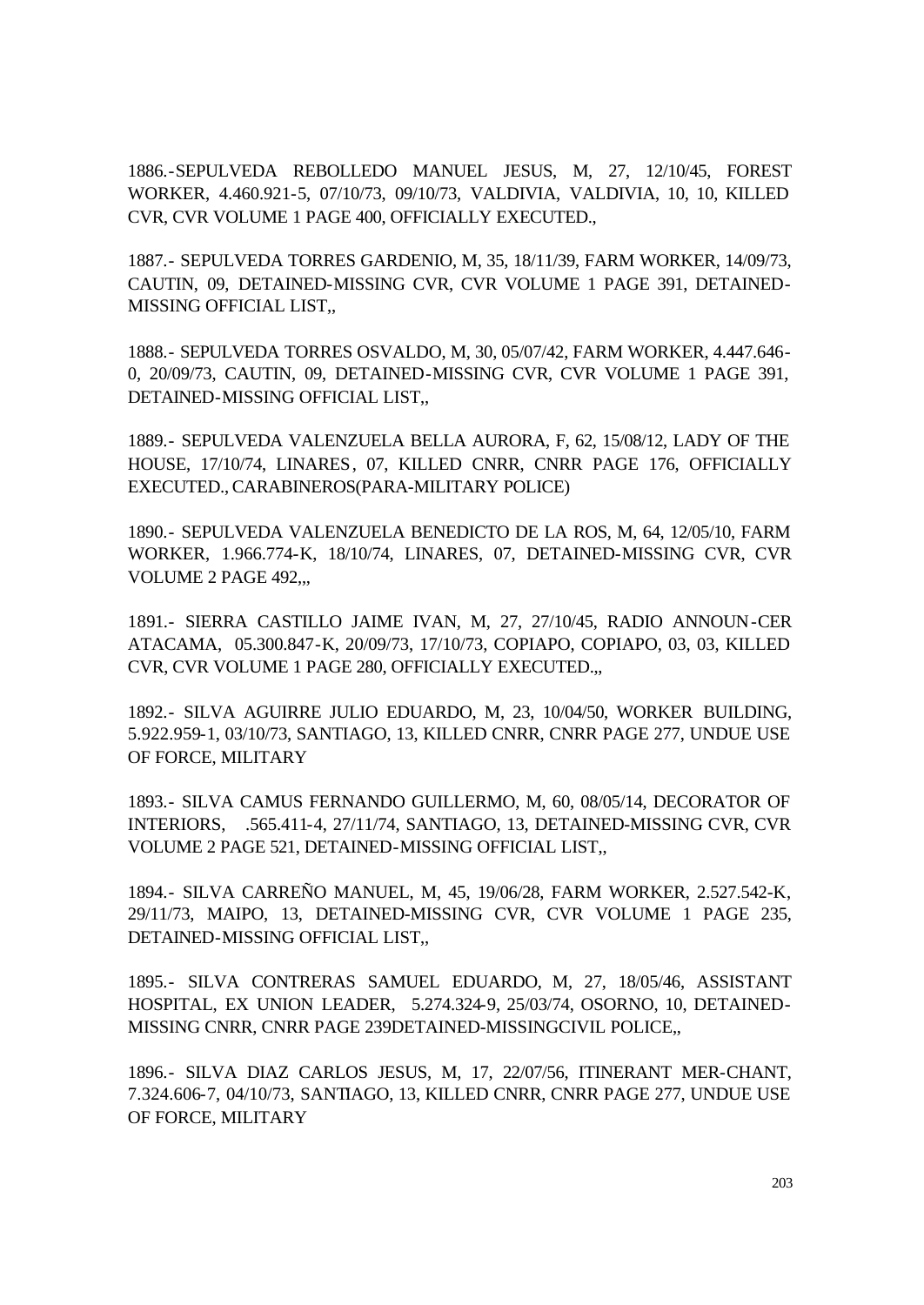1897.- SILVA DIAZ LUCIANO DEL CARMEN, M, 25, 16/07/48, ITINERANT MERCHANT, 5.692.590-2, 03/10/73, SANTIAGO, 13, KILLED CNRR, CNRR PAGE 277,,UNDUE USE OF FORCE, MILITARY

1898.- SILVA JARA LUIS HUMBERTO, M, 22, 22/10/52, LOADING HARBOR WORKER , .547.835-, 16/11/74, 16/11/74, VALPARAISO, VALPARAISO, 05, 05, KILLED CNRR, CNRR PAGE 289, UNDUE USE OF FORCE, CARAB.AND MILITAR

1899.- SILVA LOPEZ LUIS ALFONSO, M, 19, 18/11/53, PIONETA, .176.046-, 06/10/73, 06/10/73, SANTIAGO, SANTIAGO, 13, 13, KILLED CNRR, CNRR PAGE 122, OFFICIALLY EXECUTED.,,FACH

1900.- SILVA LOPEZ ROLANDO OF LA CRUZ, M, 21, 14/09/52, UNEMPLO-YED, 6.343.303-9, /10/73, /10/73, IQUIQUE, IQUIQUE, 01, 01, KILLED CNRR, CNRR PAGE 154,,,

1901.- SILVA LOPEZ VICTOR GALVARINO, M, 20, 19/10/52, WORKER, 06.599.888-2, 16/09/73, 16/09/73, SANTIAGO, SANTIAGO, 13, 13, KILLED CVR, CVR VOLUME 1 PAGE 156,

1902.- SILVA LUIS OSVALDO, M, 38, 31/05/35, ITINERANT MERCHANT, 03.804.710-, 20/09/73, 21/09/73, SANTIAGO, SANTIAGO, 13, 13, KILLED CVR, CVR VOLUME 1 PAGE 167...

1903.- SILVA OLIVA JOEL GUILLERMO, M, 37, 25/02/36, MECHANIC LATHE OPERATOR FF.CC., 28/09/73, 06/10/73, MAIPO, MAIPO, 13, 13, KILLED CVR, CVR VOLUME 1 PAGE 240, OFFICIALLY EXECUTED.,,

1904.- SILVA PEZO EMILIANO SEGUNDO, M, 25, 24/06/48, CARPENTER, 5.836.358- 8, 19/09/73, 19/09/73, SANTIAGO, SANTIAGO, 13, 13, KILLED CNRR, CNRR PAGE 82,

1905.- SILVA SILVA ANDRES, M, 33, 26/02/40, FOREST WORKER, 05.584.396-1, 06/10/73, 09/10/73, VALDIVIA, VALDIVIA, 10, 10, KILLED CVR, CVR VOLUME 1 PAGE 399, OFFICIALLY EXECUTED.,,

1906.- SILVA SILVA LUIS ARMANDO, M, 20, 23/01/54, ELECTRONIC TECHNICIAN , 5.896.330-5, 24/10/74, SANTIAGO, 13, DETAINED-MIS-SING CVR, CVR VOLUME 2 PAGE 570, DETAINED-MISSING OFFICIAL LIST,,

1907.- SOTO CERNA ANTONIO PATRICIO, M, 31, 14/06/43, CARPENTER, EX-LEADER JAP, LEADER COMMITTEE SIN C, 4.432.665-7, 22/11/74, SANTIAGO, 13,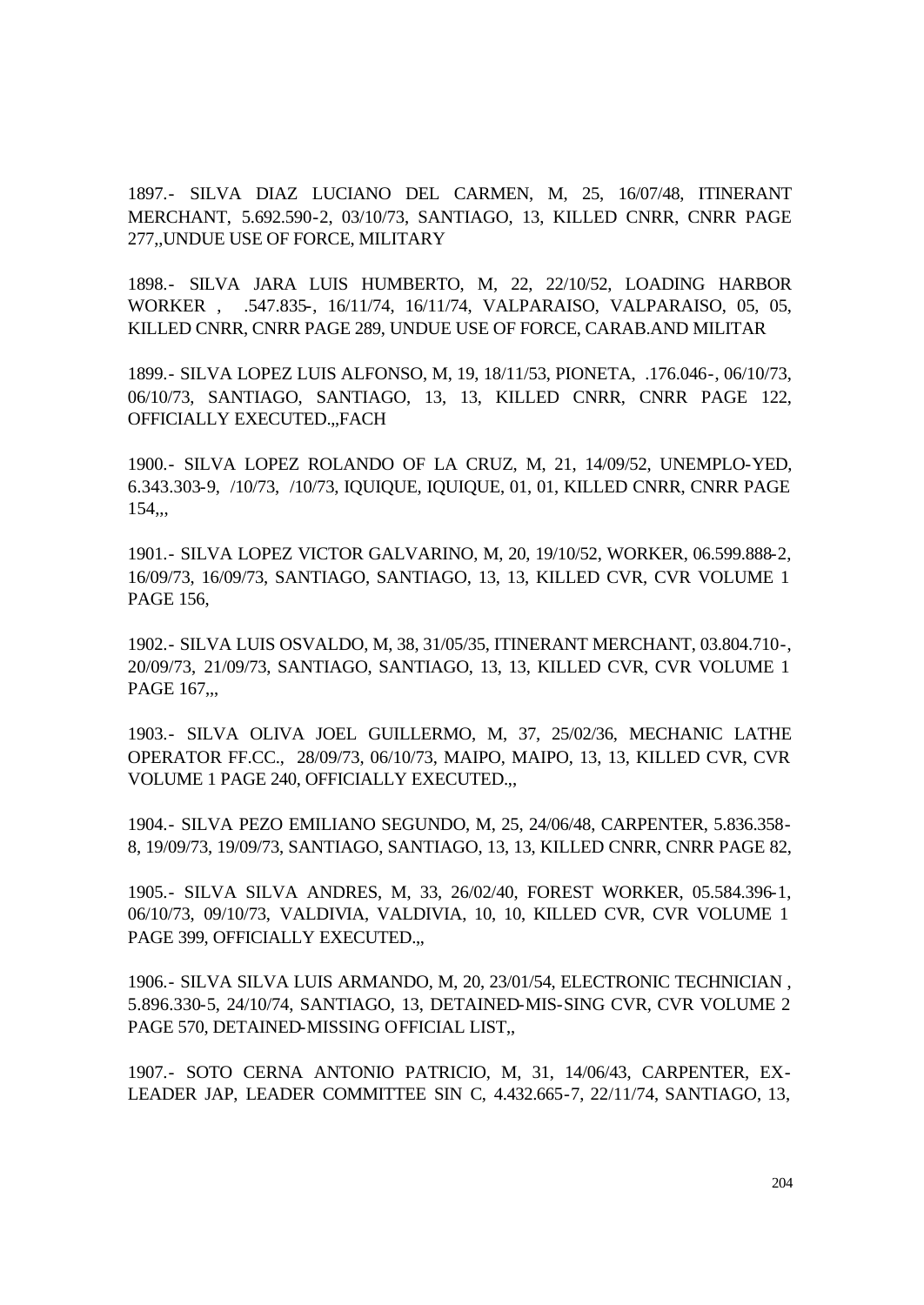DETAINED-MISSING CVR, CVR VOLUME 2 PAGE 526, DETAI-NED-MISSING OFFICIAL LIST,,

1908.- SOTO CHANDIA LUIS ALBERTO, M, 25, 10/11/47, TRACTOR DRI-VER, 5.859.536-5, /10/73, CAUTIN, 09, DETAINED-MISSING CVR, CVR VOLUME 1 PAGE 391,

1909.- SOTO GONZALEZ CESARIO DEL CARMEN, M, 60, FARM WORKER, 15/09/73,LINARES, 07, DETAINED-MISSING CVR, CVR VOLUME 1 PAGE 322, OFFICIALLY EXECUTED.,,

1910.- SOTO LUIS ALBERTO, M, 36, 07/05/37, MERCHANT, 3.598.032-6, 17/10/73, 18/10/73, SANTIAGO, SANTIAGO, 13, 13, KILLED CNRR, CNRR PAGE 143,,,

1911.- SOTO MUÑOZ JOSE SANTIAGO, M, 23, 27/11/50, BUTCHER EMPLO-YEE , 6.717.501-8, 31/01/74, 31/01/74, LLANQUIHUE, LLANQUIHUE, 10, 10, KILLED CVR, CVR VOLUME 2 PAGE 496, OFFICIALLY EXECUTED.,,

1912.- SOTO QUIJON SEGUNDO MARCIAL, M, 32, 02/09/41, FARM WORKER, 4.713.410-2, 20/09/73, BIO BIO, 08, DETAINED-MISSING CVR, CVR VOLUME 1 PAGE 257, DETAINED-MISSING OFFICIAL LIST,,

1913.- SOTO RIVERA HIJO NONATO OF CLEMENTINA OF, N, /09/73, SAN BERNARDO, 13, KILLED CNRR (H.NON.), CNRR PAGE 402, INTRAUTERINE LIFE INTERRUPTION ,

1914.- SOTO SILVA LUIS HORACIO, M, 19, NO ACTIVITY, 27/9/73, SANTIAGO, SANTIAGO, 13, 13, KILLED CNRR (DD), CNRR PAGE 105, DETAINED-MISSING CIVIL POLICE, DEATH NON REGISTERED, REMAINS NOT DELIVERED,

1915.- SOTO VALDES ALBERTO TORIBIO, M, 20, 15/08/53, PUBLICITY DELIVERY , 6.063.863-2, 08/10/73, 09/10/73, SANTIAGO, SANTIAGO, 13, 13, KILLED CVR, CVR VOLUME 1 PAGE 186, OFFICIALLY EXECUTED.,,MILITARY

1916.- SOTO VALDES RUBEN,M,66,15/09/07,MERCHANT,,,SOCIALIST PARTY, .599.373-3, /01/74, CAUTIN,,09,,DETAINED-MISSING CNRR,CNRR PAGE 213,,,CARABINEROS(PARA-MILITARY POLICE)

1917.- SPORMA SANTIBAÑEZ EDUARDO, M, 64, 30/03/10, SMALL FARMER, 554.402-5, 06/08/74, 06/08/74, OSORNO, OSORNO, 10, 10, KILLED CNRR, CNRR PAGE 173,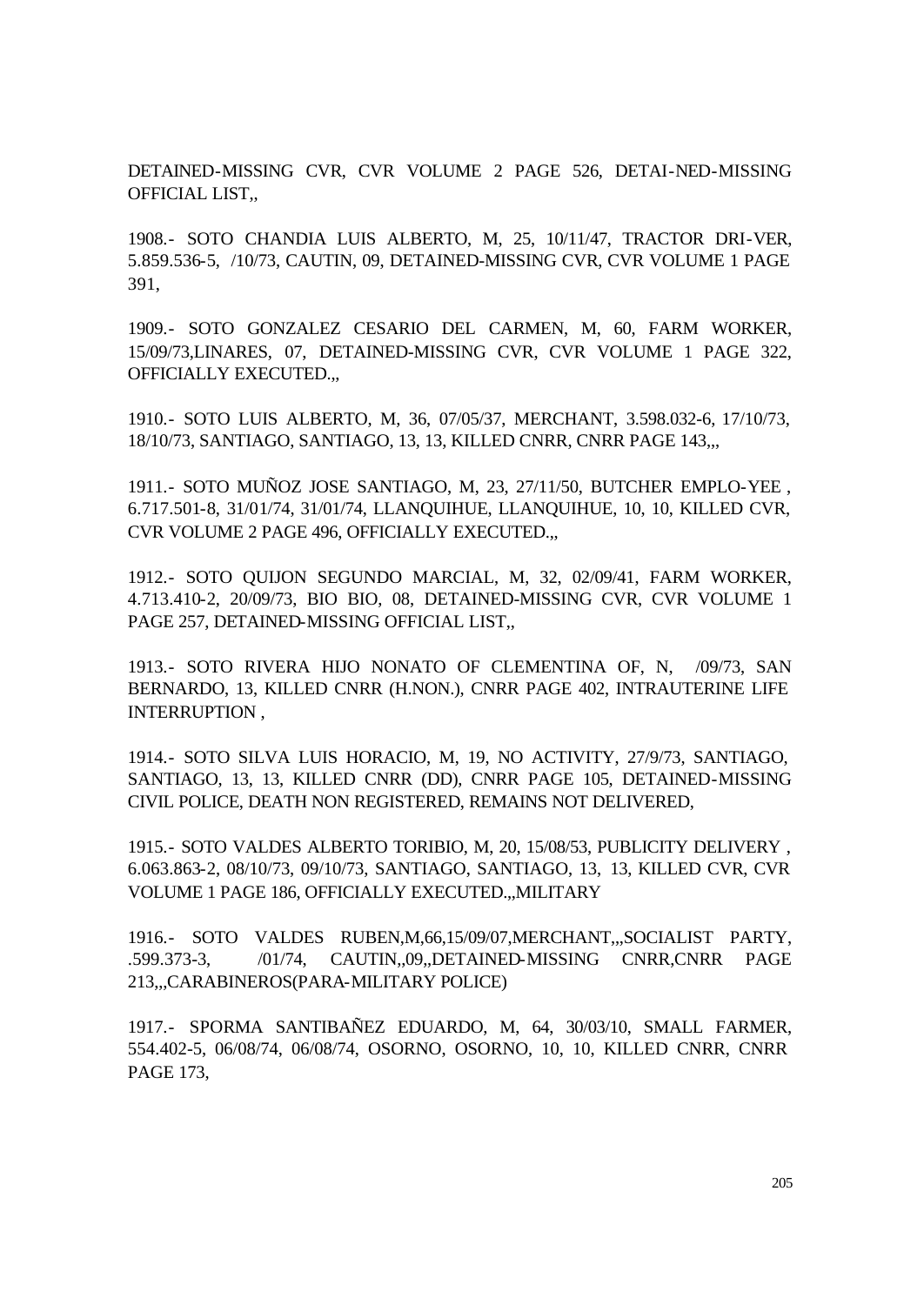1918.- STAPPUNG LOPEZ MARIO EMILIANO, M, 30, 20/10/42, WORKER, 04.337.098- , 30/09/73, 30/09/73, SANTIAGO, SANTIAGO, 13, 13, KILLED CVR, CVR VOLUME 1 PAGE 181, AIR FORCE

1919.- STEPKE MUÑOZ WALTER RAUL, M, 24, 12/03/49, FARMER, 5.404.305-8, 15/09/73, CAUTIN,09,,DETAINED-MISSING CVR, CVR VOLUME 1 PAGE 387,DETAINED-MISSING OFFICIAL LIST,

1920.- SUAZO SUAZO LUIS SEGUNDO, M, 20, 21/06/53, CAR PAINTER , 13/10/73, 14/10/73, CORDILLERA, SANTIAGO, 13, 13, KILLED CVR, CVR VOLUME 1 PAGE 200, OFFICIALLY EXECUTED., CARABINERO(PARA-MILITARY POLICE)S

1921.- SUIL FAUNDEZ JUAN ISMAEL, M, 25, 24/12/48, TECHNICIAN ELECTRICIAN, 6.008.856-K, 04/01/74, SANTIAGO, 13, DETAINED-MISSING CVR, CVR VOLUME 2 PAGE 486, DETAINED-MISSING OFFICIAL LIST,,

1922.- SUPERBY JELDRES MARIO EDMUNDO, M, 23, 12/04/50, 5.397.364-7, 14/09/73, VALDIVIA, 10, KILLED CVR, CVR VOLUME 1 PAGE 407,

1923.- TAMAYO REYES ANTONIO ARTEMIO, M, 31, 07/01/42, ASSISTANT CLINICA BANCARIA, 04.837.117-, 21/09/73, 22/09/73, SANTIAGO, SANTIAGO, 13, 13, KILLED CVR, CVR VOLUME 1 PAGE 169, OFFICIALLY EXECUTED., CARABINEROS(PARA-MILITARY POLICE)

1924.- TAPIA CONCHA LUIS ROLANDO, M, 37, 01/08/36, BUILDING CONTRACTOR CORA, TEACHER, 3.516.497-9, 20/04/74, LINARES, 07, DETAINED-MISSING CVR, CVR VOLUME 2 PAGE 487, DETAINED-MISSING OFFICIAL LIST,,

1925.- TAPIA MUÑOZ JOSE ALEJANDRO, M, 19, 07/08/54, ITINERANT MERCHANT, 5.879.044-3, 04/10/73, 08/10/73, SANTIAGO, SANTIAGO, 13, 13, KILLED CNRR, CNRR PAGE 125, EXECUTED F.L.,,

1926.- TAPIA ROJAS MIGUEL ANGEL, M, 17, 16/03/56, NO ACTIVITY, 26/09/73, SANTIAGO, 13, DETAINED-MISSING CNRR, CNRR PAGE 210, DETAINED-MISSING CLARIFIED, CARABINEROS(PARA-MILITARY POLICE) ?

1927.- TAQUIAS VERGARA MANUEL SEGUNDO, M, 38, 22/12/34, WORKER, 3.162.991-, / /, 15/10/73, SANTIAGO, 13, KILLED CVR, CVR VOLUME 1 PAGE 201, OFFICIALLY EXECUTED.,,

1928.- THATHER MUÑOZ JORGE SEGUNDO, M, 18, 31/03/55, UNEMPLOYED, 7.991.073-2, 28/12/73, 28/12/73, SANTIAGO, SANTIAGO, 13, 13, KILLED CNRR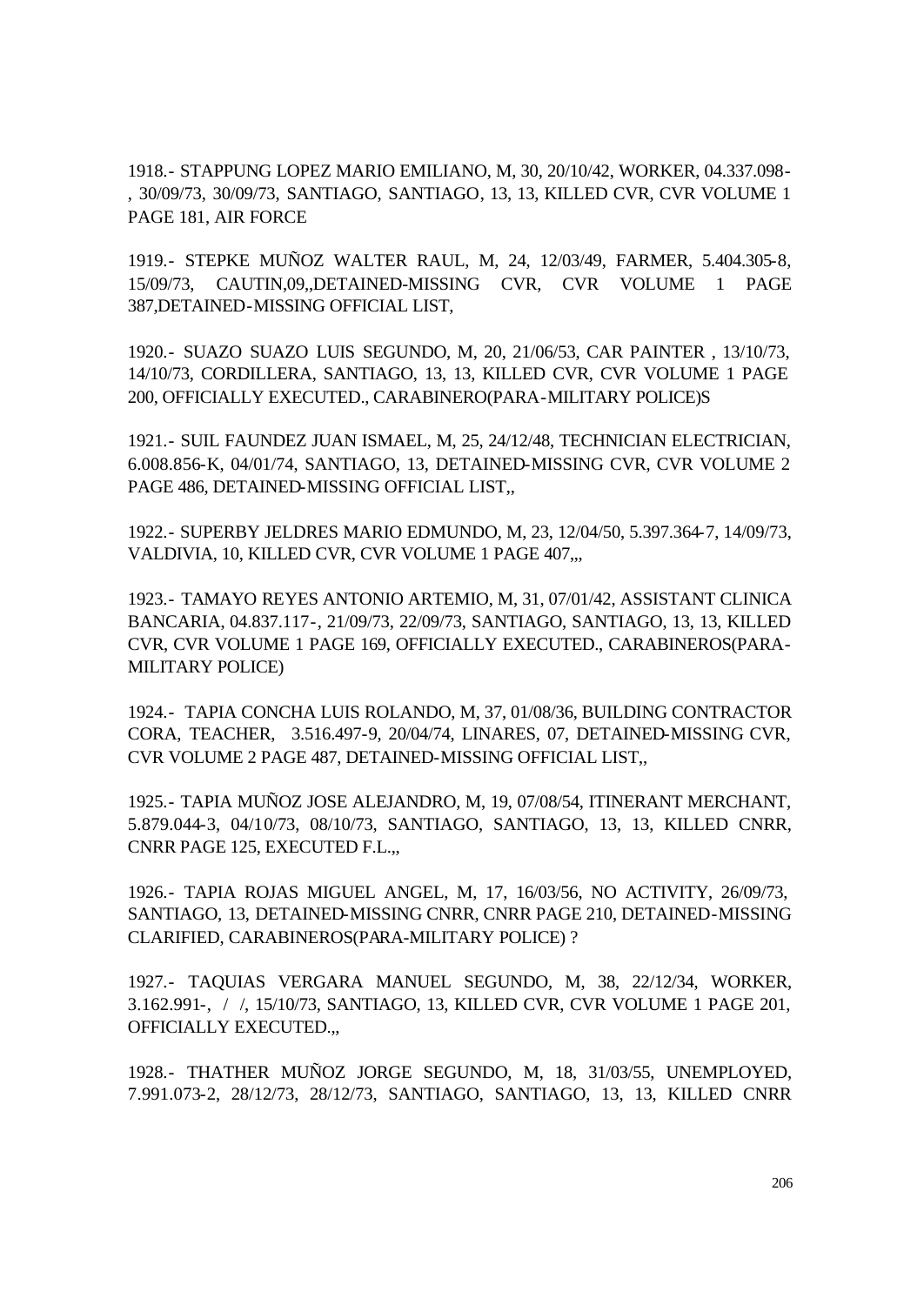(DD),CNRR PAGE 162, DETAINED-MISSING OFFICIAL LIST, 1993 FINGERPRINTS IDENTIFICATION BY EXPERTS /REMAINS NOT DELIVE-RED,

1929.-TOLEDO GONZALEZ LUIS SEGUNDO, M, 32, 08/12/41, WORKER, 4.453.302- 02/08/74, 06/08/74,SANTIAGO, SANTIAGO, 13, 13, KILLED CVR, CVR VOLUME 2 PAGE 583, OFFICIALLY EXECUTED.,,CIV

1930.- TORMEN MENDEZ SERGIO DANIEL, M, 25, 27/04/49, MECHANIC BICYCLES, NATIONAL CHAMPION OF CYCLISM , 5.203.175-3, 20/07/74, SANTIAGO, 13, DETAINED-MISSING CVR, CVR VOLUME 2 PAGE 508, DETAI-NED-MISSING OFFICIAL LIST,,

1931.- TORO CASTILLO LUIS ALBERTO, M, 34, 10/07/39, SOLDERER RAILROAD ,04.278.292-0, 01/10/73, 11/02/74, IQUIQUE, IQUIQUE, 01, 01, KILLED CVR , CVR VOLUME 1 PAGE 257, OFFICIALLY EXECUTED.,,

1932.- TORO TORO JORGE MANUEL, M, 30, 23/05/43, SELLER, 12/09/73, 15/09/73, MELIPILLA, SANTIAGO, 13, 13, KILLED CVR, CVR VOLUME 1 PAGE 155, OFFICIALLY EXECUTED.,,

1933.- TORO VELEZ EDUARDO EMILIO, M, 42, 18/05/31, ITINERANT SELLER , EX-EMPLOYEE DINAC, 3.090.527-K, 06/10/73, 28/10/73, SANTIAGO, CHACABUCO, 13, 13, DETAINED-MISSING CVR, CVR VOLUME 1 PAGE 190,DETAINED-MISSING CLARIFIED,,

1934.- TORO VELOSO LUIS ESTEBAN, M, 20, 30/05/53, MERCHANT ITINE-RANT MARKET , 13/10/73, 14/10/73, CORDILLERA, SANTIAGO, 13, 13, DETAINED-MISSING CVR, CVR VOLUME 1 PAGE 200, DETAINED-MISSING CLARIFIED, CARABINEROS(PARA-MILITARY POLICE)

1935.- TORRES ALBORNOZ OSVALDO ALFONSO, M, 24, 01/05/49, MER-CHANT, 5.870.226-9, 16/09/73, SANTIAGO, 13, DETAINED-MISSING CVR, CVR VOLUME 1 PAGE 156, DETAINED-MISSING OFFICIAL LIST, CARAB. TCIA.ROO

1936.- TORRES ANTINAO LUIS OMAR, M, 21, 11/08/52, ITINERANT SELLER, 07.162.294-0, 26/12/73, 26/12/73, CAUTIN, CAUTIN, 09, 09, KILLED CVR, CVR VOLUME 1 PAGE 380, OFFICIALLY EXECUTED.,,MILITARY

1937.- TORRES ARANGUIZ JORGE REINALDO, M, 19, 08/12/53, ASSISTANT ITINERANT SELLER, 6.222.050-3, 29/09/73, 29/09/73, SANTIAGO, SANTIAGO, 13, 13, KILLED CNRR, CNRR PAGE 110, OFFICIALLY EXECU-TED., AIR FORCE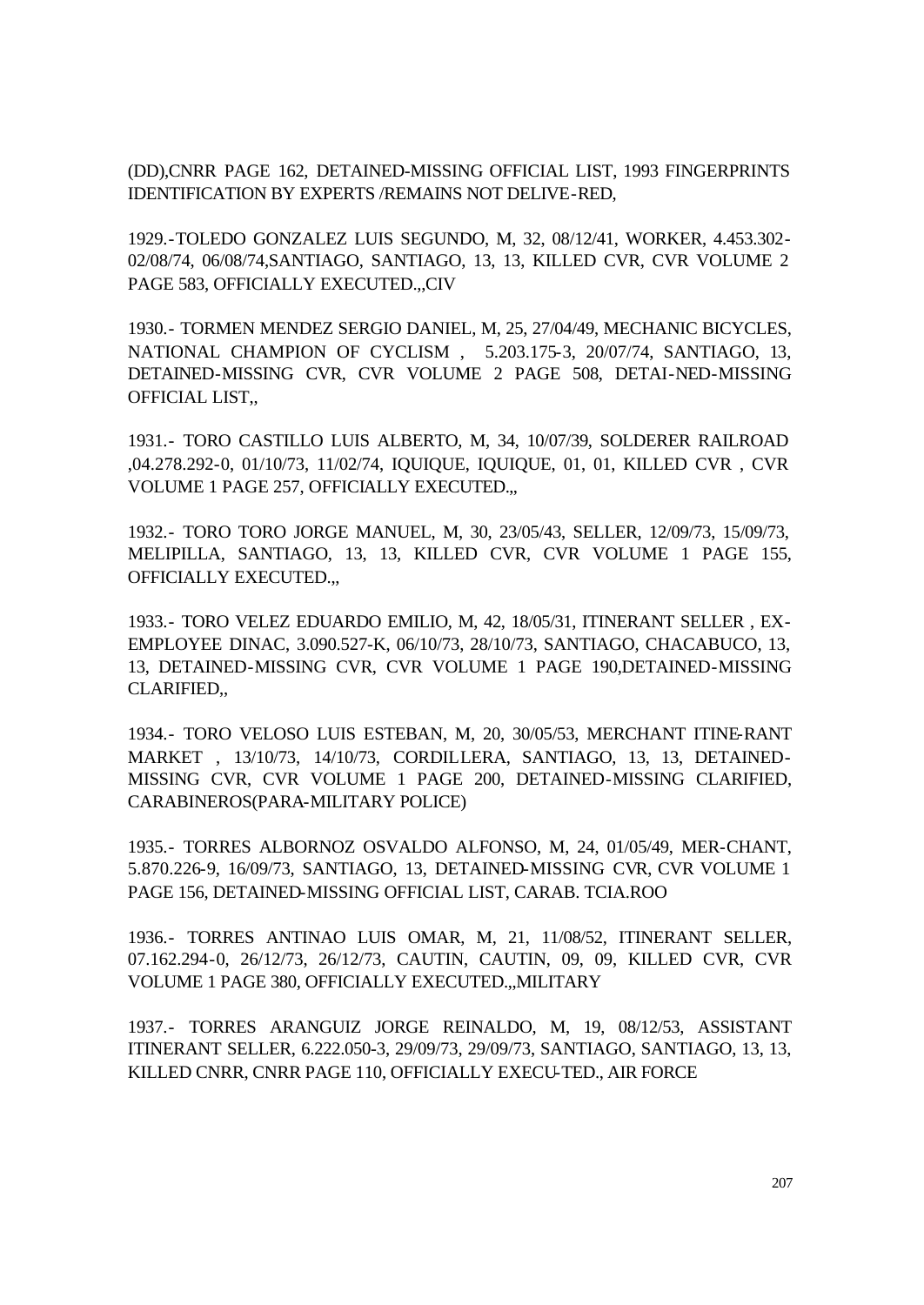1938.- TORRES ARENAS JOSE FERNANDO, M, 25, 31/12/47, INSPECTOR DIRINCO, 5.633.054-, 16/09/73, 18/09/73, SANTIAGO, SANTIAGO, 13, 13, KILLED CVR, CVR VOLUME 1 PAGE 159/, OFFICIALLY EXECUTED., CARAB./MILITAR.

1939.- TORRES FLORES HENRY FRANCISCO, M, 16, 17/03/58, PIONETA, 8.138.971- 3, /07/74, IQUIQUE, 01, DETAINED-MISSING CVR, CVR VOLUME 2 PAGE 491, D.D.CIVIL POLICE,,

1940.- TORRES GAETE OSCAR SEGUNDO, M, 29, NOT KNOWN, 5.224.861-2, 18/09/73, SANTIAGO, 13, KILLED CNRR, CNRR PAGE 271, UNDUE USE OF FORCE, **MILITARY** 

1941.- TORRES GUZMAN ERNESTO RENE, M, 22, 09/10/50, WORKER, EX-TREASURER WORKERS UNION HOGAR DE CRISTO, 6.357.934-3, 04/10/73, ÑUBLE, 08, DETAINED-MISSING CVR, CVR VOLUME 1 PAGE 341, DETAINED-MISSING OFFICIAL LIST,,

1942.- TORRES VELASQUEZ MARIO CESAR, M, 33, 19/10/40, LINOTYPE WORKER, 04.313.613-5, 19/09/73, 19/10/73, LLANQUIHUE, LLANQUIHUE, 10, 10, KILLED CVR, CVR VOLUME 1 PAGE 422, OFFICIALLY EXECUTED.,

1943.- TOY VERGARA JORGE ARTURO, M, 18, 06/03/55, MERCHANT, 22/12/73, MALLECO, 09, KILLED CNRR, CNRR PAGE 162,

1944.- TRACANAO PINCHEIRA ALEJANDRO ANTONIO, M, 22, FOREST WOR-KER, 19/10/73, VALDIVIA, 10, DETAINED-MISSING CVR, CVR VOLUME 1 PAGE 401, DETAINED-MISSING OFFICIAL LIST, CARABINEROS(PARA-MILITARY POLICE)

1945.- TRACANAO PINCHEIRA ELISEO MAXIMILIANO, M, 16, 29/10/56, WORKER FOREST WORKER, 10/10/73, VALDIVIA, 10, DETAINED-MISSING CVR, CVR VOLUME 1 PAGE 401, DETAINED-MISSING OFFICIAL LIST, CARABINEROS(PARA-MILITARY POLICE)

1946.- TRACANAO PINCHEIRA MIGUEL JOSE, M, 31, 04/04/42, FOREST WORKER, 19/10/73, VALDIVIA, 10, DETAINED-MISSING CVR, CVR VOLUME 1 PAGE 401, DETAINED-MISSING OFFICIAL LIST, CARABINEROS(PARA-MILITARY POLICE)

1947.- TRANAMIL PEREIRA JOSE MARIA, M, 47, 10/07/26, SMALL FAR-MER, LEADER JAP, CACIQUE COMUNIDAD PEHUENC, 2.267.895-7, 12/09/73, BIO BIO, 08, DETAINED-MISSING CNRR, CNRR PAGE 198, CARABINEROS(PARA-MILITARY POLICE)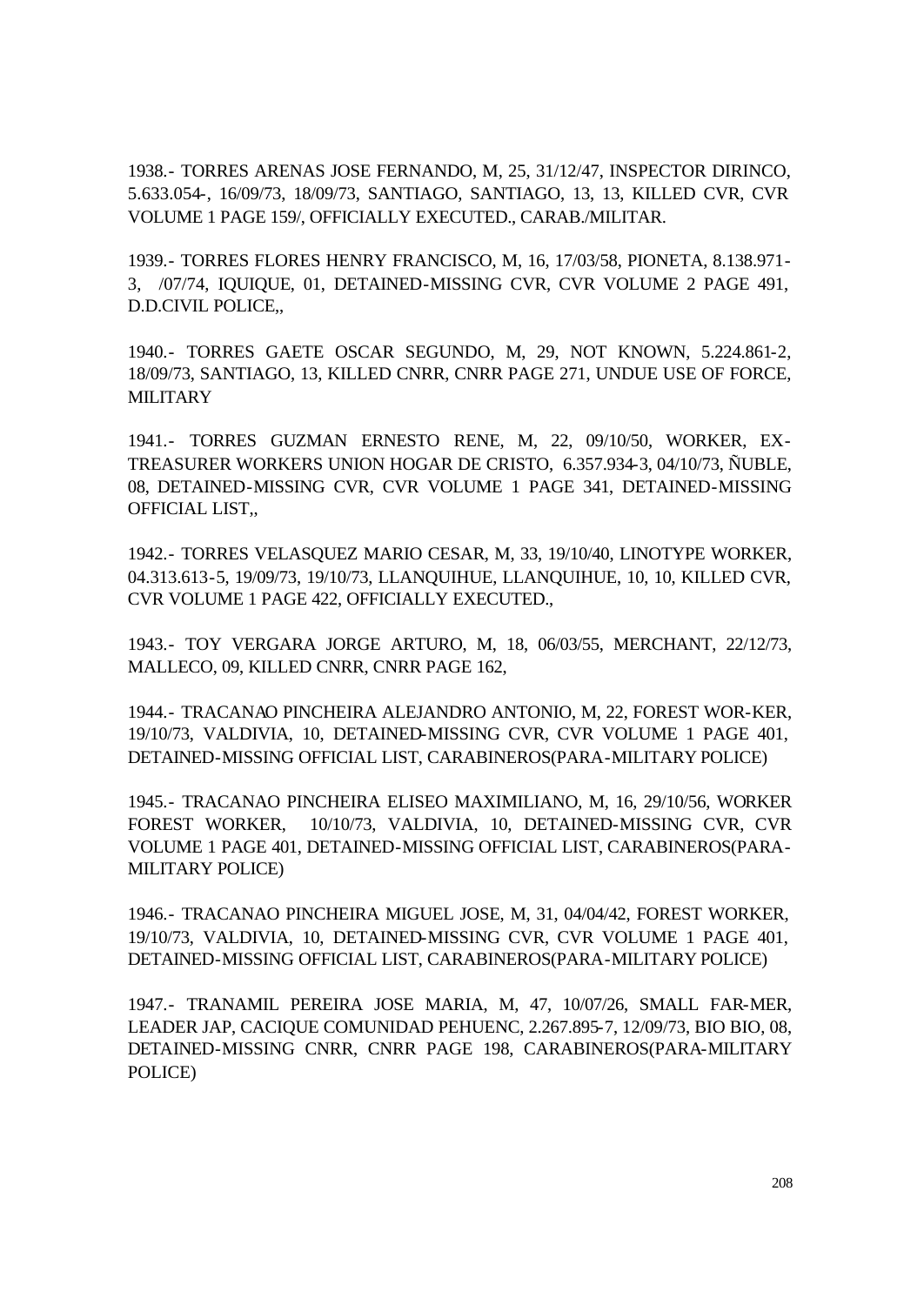1948.- TRAUBMANN RIEGELHAUPT ERNESTO, M, 49, 19/05/24, PUBLIC RELATIONS ENAMI, FROM CHECOSLOVAQUIA, 1.751.907-7, 13/09/73, SANTIAGO, 13, DETAINED-MISSING CVR, CVR VOLUME 1 PAGE 142, DETAI-NED-MISSING CLARIFIED,

1949.- TRECANAO MORA LUIS ALBERTO, M, 18, 05/10/54, WORKER, 6.560.854-5, 19/09/73, SANTIAGO, 13, KILLED CNRR, CNRR PAGE 82, EXECUTED INVE.,,

1950.- TRONCOSO PEREZ GUIDO RAUL, M, 21, 05/08/52, MECHANIC, 06.665.668-3, 02/10/73, 02/10/73, CAUTIN, CAUTIN, 09, 09, KILLED CVR, CVR VOLUME 1 PAGE 373 , OFFICIALLY EXECUTED.,,MILITARY

1951.- ULLOA CARRILLO JUAN CARLOS, M, 20, / /53, MERCHANT, 5.878.078-2, 10/10/73, 10/10/73, SANTIAGO, SANTIAGO, 13, 13, KILLED CNRR, CNRR PAGE 127,

1952.- ULLOA LUENGO BERNABE OF SAN JOSE, M, 21, 25/05/52, WORKER BUILDING,6.750.834-3, 15/10/73, ,ÑUBLE,,08,,DETAINED-MISSING CVR, CVR VOLUME 1 PAGE 342, DETAINED-MISSING OFFICIAL LIST, CIVIL POLICE

1953.- ULLOA VALENZUELA LUIS ARMANDO, M, 51, 01/04/22, FOREST WORKER, 01.448.098-6, 14/09/73, /09/73, BIO BIO, BIO BIO, 08, 08, KILLED CVR, CVR VOLUME 1 PAGE 366, DETAINED-MISSING CLARI-FIED,,

1954.- URBINA DIAZ DOMINGO ANTONIO, M, 47, 12/08/26, FARM WORKER, 03/10/73, 03/10/73, TALCA, TALCA, 07, 07, KILLED CVR, CVR VOLUME 1 PAGE 311, OFFICIALLY EXECUTED.,,

1955.- URBINA DIAZ LUIS ALBERTO, M, 50, FARM WORKER, 03/10/73, 03/10/73, TALCA, TALCA, 07, 07, KILLED CVR, CVR VOLUME 1 PAGE 311, OFFICIALLY EXECUTED.,,

1956.- URRA LAGOS MERCENORIO, M, 42, 10/01/31, ELECTRICIAN,3.108.820-8, 29/09/73, SANTIAGO, 13, KILLED CNRR, CNRR PAGE 275,,UNDUE USE OF FORCE, **MILITARY** 

1957.- URRA PARADA RAUL, M, 23, 23/02/50, WORKER CMPC, . 18.457-, 13/09/73, /09/73, BIO BIO, BIO BIO, 08, 08, KILLED CVR, CVR VOLUME 1 PAGE 367, DETAINED-MISSING CLARIFIED,,

1958.- URRUTIA ACEVEDO CLEOFE DEL CARMEN, M, 41, 15/01/32, TAXI-DRIVER, EX-CANDIDATE TO COUNCILOR, ARMY PENSIONIST , 2.724.454-8, 03/10/73, ÑUBLE, 08, DETAINED-MISSING CVR, CVR VOLUME 1 PAGE 341, DETAINED-MISSING OFFICIAL LIST,,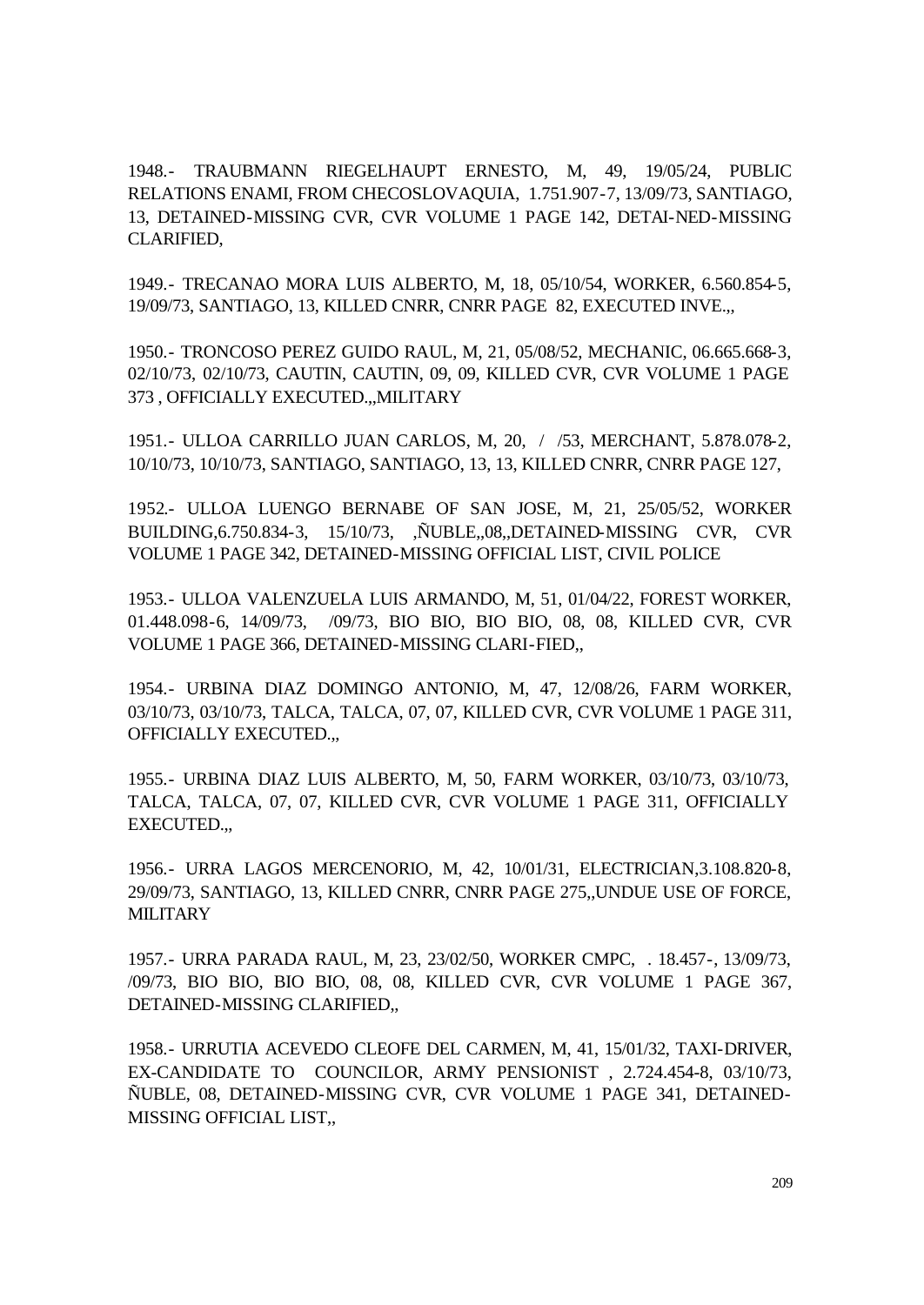1959.- URRUTIA SEPULVEDA LUIS ALBERTO, M, 43, 21/09/30, FARM WORKER, 3.029.911-6, /09/73, CAUTIN,,09,,DETAINED-MISSING CNRR, CNRR PAGE 213,DETAINED-MISSING OFFICIAL LIST,,

1960.- UTRERAS BELTRAN JUAN SEGUNDO, M, 23, 30/07/50, ITINERANT MERCHANT, 6.407.779-1, 17/09/73, SANTIAGO, 13,, DETAINED-MISSING CVR, CVR VOLUME 1 PAGE 158,,,

1961.- VALDEBENITO MEDINA FRANCISCO ANTONIO, M, 19, 04/10/54, NO ACTIVITY, 130.809-, 20/10/73, 21/10/73, CONCEPCION, CONCEPCION, 08, 08, KILLED CNRR, CNRR PAGE 149, CARABINEROS(PARA-MILITARY POLICE)

1962.- VALDERAS MANCILLA FLAVIO HERIBERTO, M, 28, 17/12/44, FARM WORKER, 5.384.362-K, 16/09/73, OSORNO, 10, DETAINED-MISSING CVR, CVR VOLUME 1 PAGE 409, DETAINED-MISSING OFFICIAL LIST,,

1963.- VALDES CHAVEZ MARIO ALEJANDRO, M, 19, 05/03/54, MERCHANT ITINERANT MARKET , 22/09/73, 22/09/73, SANTIAGO, SANTIAGO, 13, 13, KILLED CNRR,CNRR PAGE 91, OFFICIALLY EXECUTED., CARABI-NEROS(PARA-MILITARY POLICE)

1964.- VALDES MORALES LINO FIDEL, M, 24, 07/10/73, 07/10/73, TOCOPILLA, TOCOPILLA, 02, 02, KILLED CVR, CVR VOLUME 1 PAGE 276,

1965.- VALDES POZO JOVA DEL TRANSITO, F, 49, 02/08/25, HAIRDRES-SER , 3.802.629-1, 06/10/74,SANTIAGO, 13, KILLED CNRR, CNRR PAGE 288, UNDUE USE OF FORCE, CARABINEROS(PARA-MILITARY POLICE)

1966.- VALDES VALDES FRANKLIN ANTONIO, M, 28, 28/04/45, ACCOUN-TANT SANATORIUM EL PINO, 4.889.923-, 28/09/73, 04/10/73, SANTIA-GO, MAIPO, 13, 13, KILLED CVR, CVR VOLUME 1 PAGE 239, OFFICIALLY EXECUTED., MILITARY.SAN BERNARDO.

1967.- VALDEVENITO MIRANDA JUAN JOSE, M, 26, 18/02/47, CAR REPAIR WORKER, 5.335.617-6, 20/09/73, 20/09/73, SANTIAGO, SANTIAGO, 13, 13, KILLED CNRR (DD),CNRR PAGE 85, DETAINED-MISSING CLARIFIED, FINGERPRINTS IDENTIFIED IN 1991 BY EXPERTS , AIR FORCE CARABINER0S (PARA-MILITARY POLICE).

1968.- VALDEVENITO OLAVARRIA ADAN, M, 26, 10/05/48, MERCHANT, 5.620.815- 1, 25/09/74, CONCEPCION, 08, DETAINED-MISSING CVR, CVR VOLUME 2 PAGE 562, DETAINED-MISSING OFFICIAL LIST,,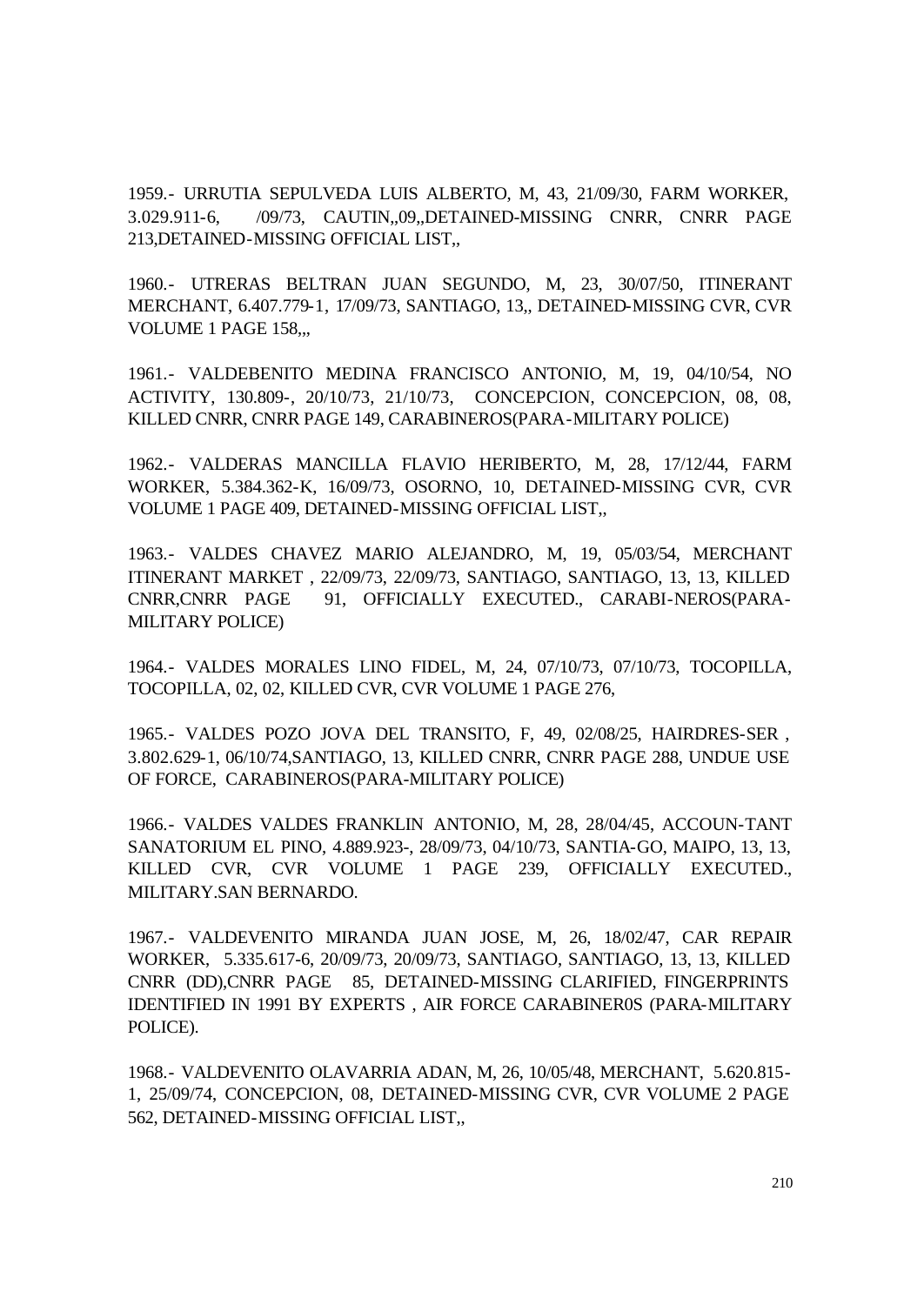1969.- VALDEZ SEPULVEDA EDELMIRO ANTONIO, M, 42, 22/09/32, FARM WORKER,3.124.224-K, 25/10/74, LINARES, 07, DETAINED-MISSING CVR, CVR VOLUME 2 PAGE 493, DETAINED-MISSING OFFICIAL LIST,,

1970.- VALDIVIA CONTRERAS LUIS ALBERTO, M, 36, 16/10/36, LOADING WORKER, 3.873.320-, / /, 29/09/73, SANTIAGO, 13, KILLED CVR, CVR VOLUME 1 PAGE 178, OFFICIALLY EXECUTED.,

1971.- VALDIVIA VALDIVIA ALIRO DEL CARMEN, M, 39, 16/07/34, FARM WORKER, 3.339.795-K, 03/10/73, 03/10/73, MAIPO, MAIPO, 13, 13, KILLED CVR, CVR VOLUME 1 PAGE 230, DETAINED-MISSING CLARIFIED, MILITARY

1972.- VALDIVIA VASQUEZ MIGUEL ANGEL, M, 16, 25/11/56, WORKER, 21/10/73, 21/10/73, SANTIAGO, MAIPO, 13, 13, KILLED CVR, CVR VOLUME 1 PAGE 242, OFFICIALLY EXECUTED., MILITARY

1973.- VALDIVIA VASQUEZ SEGUNDO FERNANDO, M, 20, 06/07/53, WOR-KER, 07.204.809-, 21/10/73, 21/10/73, SANTIAGO, MAIPO, 13, 13, KILLED CVR,CVR VOLUME 1 PAGE 242, OFFICIALLY EXECUTED.,,MILITARY

1974.- VALDIVIA VASQUEZ VICTOR EDUARDO, M, 18, 20/10/55, WORKER, 7.745.235-4, 22/10/73, MAIPO, 13, DETAINED-MISSING CVR, CVR VOLUME 1 PAGE 242,DETAINED-MISSING OFFICIAL LIST, CARABINEROS (PARA-MILITARY POLICE ) POLICE STATION SAN BERNARDO

1975.- VALDOVINOS PEREZ SERGIO HERNAN, M, 29, 17/01/44, PAINTER, 5.089.606- 4, 19/12/73, 21/12/73, SANTIAGO, SANTIAGO, 13, 13, KILLED CNRR, CNRR PAGE 161,,,

1976.- VALENCIA CACERES MANUEL JESUS, M, 49, 06/06/25, MASON , 1.012.537-5, 09/09/74, 11/09/74, SANTIAGO, SANTIAGO, 13, 13, KILLED CNRR, CNRR PAGE 174, OFFICIALLY EXECUTED.,,

1977.- VALENCIA LOPEZ JUAN FIDEL, M, 34, 30/07/39, NOT KNOWN, 04.915.554-9, 01/12/73,VALPARAISO, 05, KILLED CNRR, CNRR PAGE 280, UNDUE USE OF FORCE / MIND DEFICIENT , MILITARY

1978.- VALENCIA NORAMBUENA MANUEL ANTONIO, M, 39, 14/11/33, ITINERANT MERCHANT, 06/10/73, 07/10/73, SANTIAGO, 13, 13, KILLED CVR, CVR VOLUME 1 PAGE 191, OFFICIALLY EXECUTED.,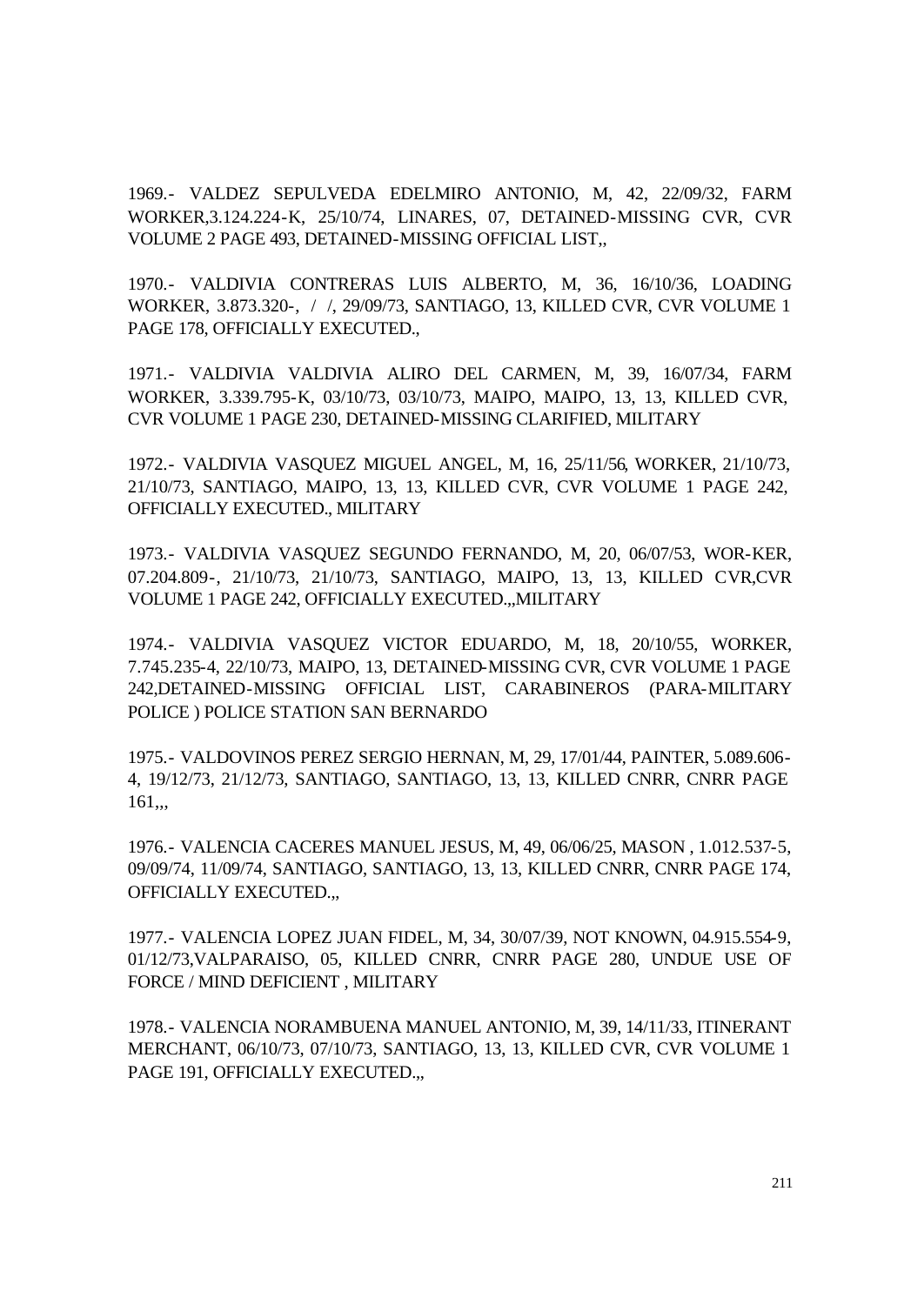1979.- VALENZUELA ALVAREZ BASILIO ANTONIO, M, 35, 16/11/37, FARM WORKER, 3.938.929-0, 16/10/73, MAIPO, 13, DETAINED-MISSING CVR, CVR VOLUME 1 PAGE 234, DETAINED-MISSING OFFICIAL LIST, MILITARY

1980.- VALENZUELA BASTIAS JULIO GASTON,M,28,08/01/45,RADIO OPERA-TOR,,,SOCIALIST PARTY, 5.016.597-3, 09/10/73, 20/10/73, ARICA, ARICA, 01, 01, KILLED CVR,CVR VOLUME 1 PAGE 249,OFFICIALLY EXECU-TED.,,

1981.- VALENZUELA FERRADA LUIS MARIO, M, 20, 22/10/52, WORKER FOREST WORKER, 07.400.441-5, 13/09/73, 04/10/73, 10, 10, KILLED CVR, CVR VOLUME 1 PAGE 398,

1982.- VALENZUELA RETAMAL ALCIBIADES, M, 23, 01/12/45, SMALL FARMER, 4.448.980-5, 18/10/74, LINARES, 07, DETAINED-MISSING CVR, CVR VOLUME 2 PAGE 493, DETAINED-MISSING OFFICIAL LIST,,

1983.- VALENZUELA SCHEUMANN RICARDO LUIS, M, 27, 05/10/46, CHE-MIST TECHNICIAN , 4.816.811-6, 11/03/74, SANTIAGO, 13, KILLED CNRR, CNRR PAGE  $167...$ 

1984.- VALENZUELA VALENZUELA JORGE ORLANDO, M, 30, 11/07/43, FARM WORKER, MEMBER PEASANT UNION, 5.967.816-7, 08/10/73, MAIPO, 13,,DETAINED-MISSING CVR, CVR VOLUME 1 PAGE 231, DETAINED-MISSING OFFICIAL LIST, CARABINEROS(PARA-MILITARY POLICE)/CIV

1985.- VALENZUELA VALENZUELA JULIO, M, 18, 04/08/55, WORKER, 6.280.372-K, 07/10/73, 08/10/73, SANTIAGO, SANTIAGO, 13, 13, KILLED CNRR, CNRR PAGE 123,,,

1986.- VALENZUELA VELASQUEZ VICTOR HUGO, M, 22, 07/08/51, ASSIS-TANT REAL STATE REGISTER, SECRETARY PROPAGANDA YOUNG COMMUNISTS (C.P.), JEFE BRP TEM, 5.739.102-2, 07/11/73, 10/11/73, CAUTIN, CAUTIN, 09, 09, KILLED CVR, CVR VOLUME 1 PAGE 378, OFFICIALLY EXECUTED.,,MILITARY

1987.- VALLE CORTES JUAN CARLOS, M, 22, 24/09/51, MESSAGER , 5.665.927-7, 21/10/73, 21/10/73, SANTIAGO, SANTIAGO, 13, 13, KILLED CNRR, CNRR PAGE 148, CARABINEROS(PARA-MILITARY POLICE)

1988.- VAN YURICK ALTAMIRANO EDWIN FRANCISCO, M, 20, 30/11/53, SELLER, 6.426.158-4,10/07/74, SANTIAGO, 13, DETAINED-MISSING CVR, CVR VOLUME 2 PAGE 506,DETAINED-MISSING OFFICIAL LIST,,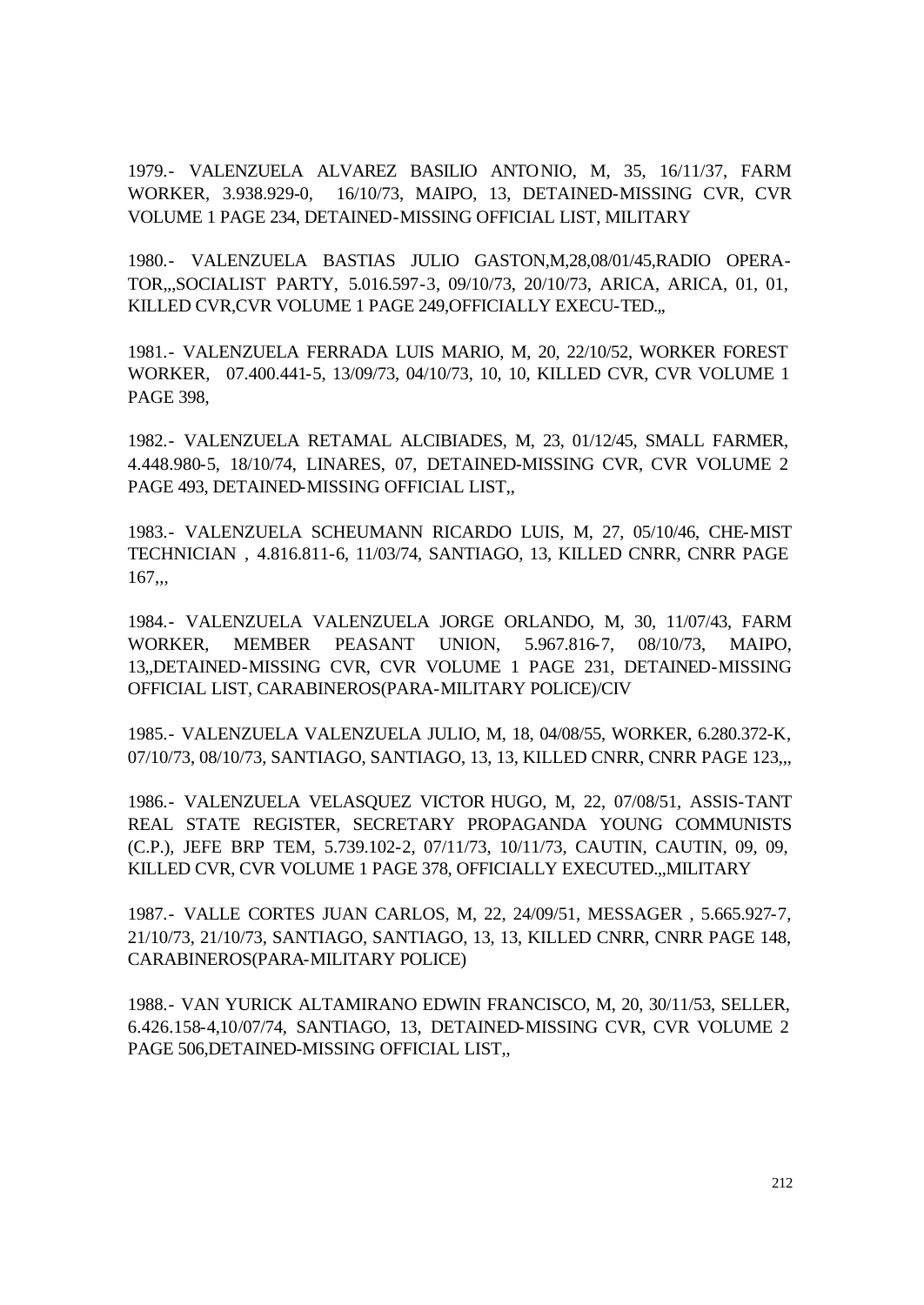1989.- VARAS ALEUY RUBEN, M, 21, 09/08/52, NOT KNOWN, 6.180.319-K, 14/09/73, ÑUBLE, 08, DETAINED-MISSING CVR, CVR VOLUME 1 PAGE 345, DETAINED-MISSING NOT IN LIST ,

1990.- VARGAS BARRIENTOS PEDRO LEON, M, 23, 11/04/50, WORKER AND STUDENT, 6.294.013-1, 13/09/73, 29/10/73, MAIPO, SANTIAGO, 13, 13, DETAINED-MISSING CVR, CVR VOLUME 1 PAGE 225, DETAINED-MISSING CLARIFIED,

1991.- VARGAS FERNANDEZ FELIX MARMADUKE, M, 31, 17/02/42, EX-MEMBER GAP, 4.511.520-8, /01/74, SANTIAGO, 13, DETAINED-MISSING CVR, CVR VOLUME 2 PAGE 582, DETAINED-MISSING OFFICIAL LIST,,

1992.- VASQUEZ CASTAÑEDA ENRIQUE ZENON, M, 22, 05/08/51, ITINE-RANT MERCHANT, 15/09/73, 15/09/73, SANTIAGO, SANTIAGO,13,13,KILLED CNRR,CNRR PAGE 63, OFFICIALLY EXECUTED...CARABINEROS (PARA-MILITARY POLICE)

1993.- VASQUEZ CASTAÑEDA VICENTE ARMANDO, M, 19, 10/08/54, ITINE-RANT MERCHANT, 6.871.556-3, 15/09/73, 16/09/73, SANTIAGO, SANTIA-GO, 13, 13, KILLED CNRR, CNRR PAGE 63, OFFICIALLY EXECUTED., CARABINEROS(PARA-MILITARY POLICE)

1994.- VASQUEZ ESCOBAR JORGE ENRIQUE, M, 22, 26/10/50, LOADING WORKER, 22/09/73, 22/09/73, SANTIAGO, SANTIAGO, 13, 13, KILLED CNRR, CNRR PAGE 91, OFFICIALLY EXECUTED.,,

1995.- VASQUEZ FREDES MARIA EDITH, F, 24, 15/11/48, MERCHANT ITINERANT MARKET , 06.739.635-9, 23/10/73, ARAUCO, 08, DETAINED-MISSING CVR, CVR VOLUME 1 PAGE 332, DETAINED-MISSING OFFICIAL LIST,,

1996.- VASQUEZ GODOY ERNESTO, M, 22, 25/12/50, WORKER AEROLITE, 04.602.123-, 19/09/73, 19/09/73, SANTIAGO, SANTIAGO, 13, 13, KILLED CVR, CVR VOLUME 1 PAGE 165, OFFICIALLY EXECUTED.,,

1997.- VASQUEZ GUAJARDO ROMELIO ANTONIO, M, 33, 31/08/40, MER-CHANT, 3.498.805-6, 30/09/73, 30/09/73, SANTIAGO, SANTIAGO, 13, 13, KILLED CVR, CVR VOLUME 1 PAGE 179, OFFICIALLY EXECUTED.,,CARAB.12 COMI

1998.- VASQUEZ ORTIZ JUAN RENE ALBERTO, M, 28, 16/05/45, WORKER, 09/12/73, 09/12/73, SANTIAGO, SANTIAGO, 13, 13, KILLED CVR, CVR VOLUME 1 PAGE 216,

1999.- VASQUEZ ROMO EMILIO GUILLERMO, M, 30, 02/02/43, BUTCHER, 23/09/73, 23/09/73, SANTIAGO, SANTIAGO, 13, 13, KILLED CNRR, CNRR PAGE 95, OFFICIALLY EXECUTED., CARABINEROS(PARA-MILITARY POLICE)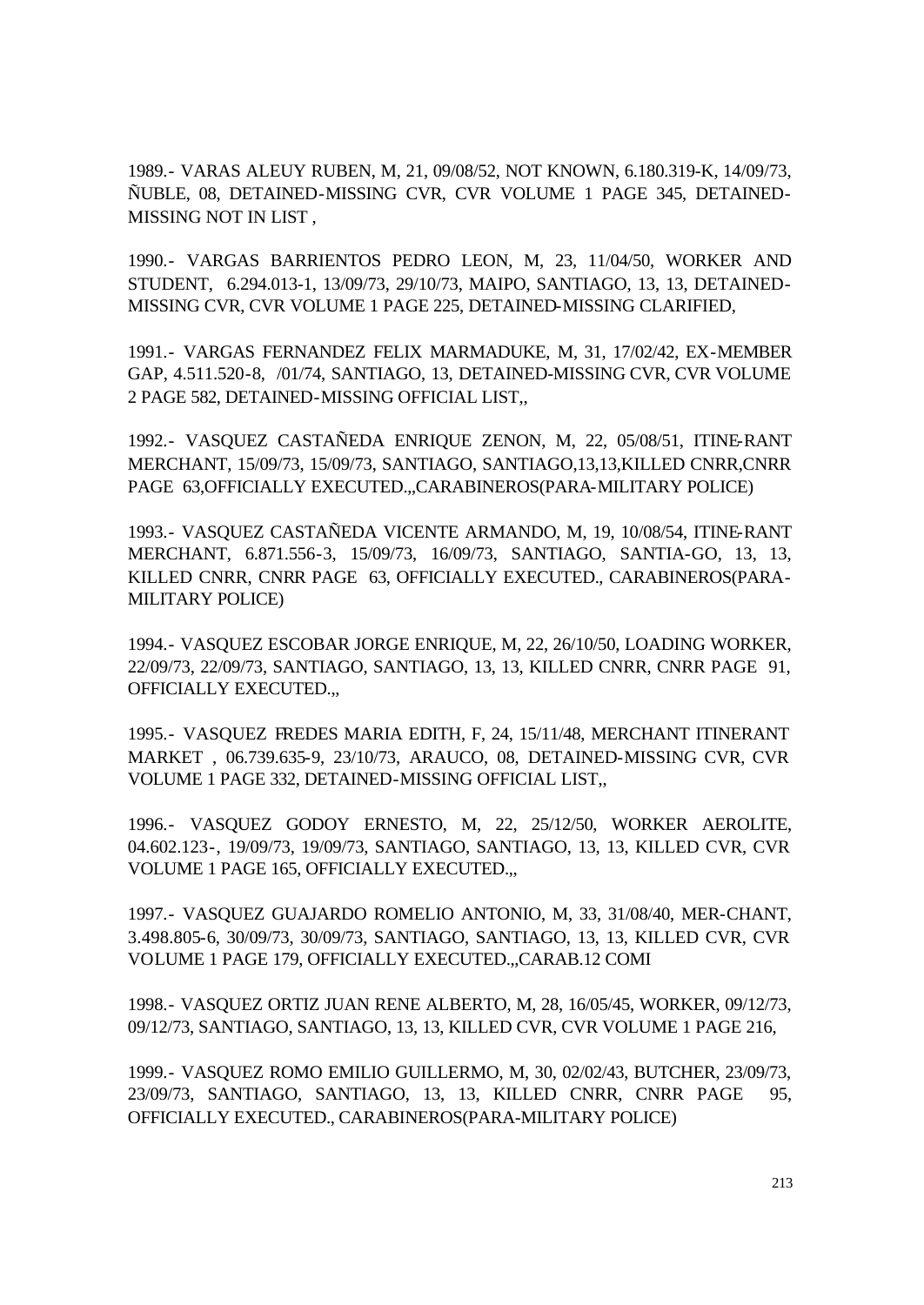2000.- VASQUEZ SEPULVEDA HECTOR MANUEL HUMBERTO, M, 18, 19/04/55, MERCHANT ITINERANT MARKET , MEMBER JAP, 18/10/73, SANTIAGO, 13, DETAINED-MISSING CNRR, CNRR PAGE 225, DETAINED-MISSING OFFICIAL LIST, CIVILES/NANO ME

2001.- VASQUEZ SILVA JUAN BAUTISTA, M, 19, 12/02/54, FOREST WORKER, 6.998.424-K, 16/09/73, ÑUBLE, 08, KILLED CNRR (DD), CNRR PAGE 67, DEATH NOT REGISTERED, REMAINS NOT DELIVERED,

2002.- VEAS SALINAS JAIME ALBERTO, M, 21, 14/02/52, BUTCHER SHOP WORKER, 7.075.375-8, 20/10/73, 20/10/73, SANTIAGO, SANTIAGO, 13, 13, KILLED CVR, CVR VOLUME 1 PAGE 209, OFFICIALLY EXECUTED.,,CARABINERO(PARA-MILITARY POLICE)

2003.- VEGA GONZALEZ ARTURO BENITO, M, 20, 26/06/53, WORKER BAKER, 7.730.318-9, 16/10/73, VALDIVIA, 10, DETAINED-MISSING CVR, CVR VOLUME 1 PAGE 404,

2004.- VELASQUEZ MARDONES HECTOR ERNALDO, M, 33, 25/03/44, FURNITURE WORKER, 5.231.883-1, 03/11/73, CAUTIN, 09, DETAINED-MISSING CVR, CVR VOLUME 1 PAGE 393,DETAINED-MISSING OFFICIAL LIST,,

2005.- VELASQUEZ VARGAS JOSE RAUL, M, 24, 16/07/49, RADIO OPERA-TOR (VIALIDAD), 6.034.405-1, 09/10/73, PALENA, 10, DETAINED-MISSING CVR, CVR VOLUME 1 PAGE 419,DETAINED-MISSING OFFICIAL LIST,,

2006.- VELASQUEZ VARGAS RUBEN ALEJANDRO, M, 28, 02/11/44, SMALL FARMER, 4.463.604-2, 05/10/73, PALENA, 10, DETAINED-MISSING CVR, CVR VOLUME 1 PAGE 419, DETAINED-MISSING OFFICIAL LIST,,

2007.- VELASQUEZ VELASQUEZ JOSE ESAU, M, 52, 21/12/20, FARMER, 05/10/73, PALENA, 10, KILLED CVR, CVR VOLUME 1 PAGE 419, OFFI-CIALLY EXECUTED.,,

2008.- VENEGAS ISLAS GROBER HUGO, M, 43, 01/02/31, MECHANIC ELECTRICIAN, EX-CARABINERO(PARA-MILITARY POLICE), 2.668.368-8, 25/05/74, ARICA, 01,,DETAINED-MISSING CVR, CVR VOLUME 2 PAGE 493, D.D. CIVIL POLICE, MILITARY

2009.- VERA CARCAMO JUAN BAUTISTA, M, 23, 03/06/50, SMALL FARMER, EX-CIVIL OFFICIAL CORA, . 17.461-, / /, 10/10/73, COYHAIQUE, 11, KILLED CVR, CVR VOLUME 1 PAGE 426, OFFICIALLY EXECUTED.,,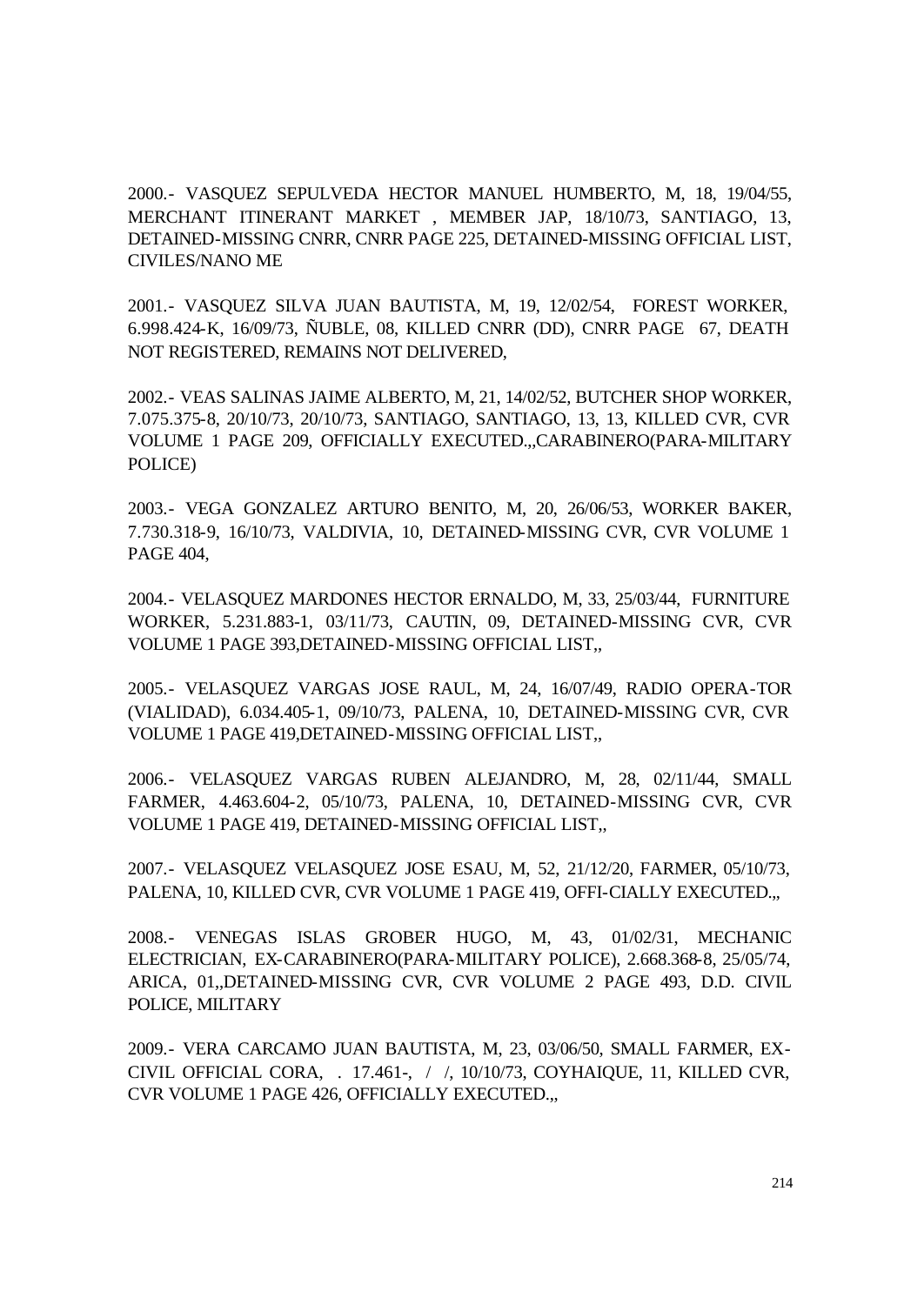2010.- VERA FIGUEROA SERGIO EMILIO, M, 28, 22/06/46, EMPLOYEE BOOKSTORE , 5.432.385-9, 16/08/74, SANTIAGO, 13, DETAINED-MISSING CVR, CVR VOLUME 2 PAGE 584, DETAINED-MISSING OFFICIAL LIST.

2011.- VERA ORTEGA FERNANDO ISIDRO, M, 18, 15/05/55, ASSISTANT STORE, 23/09/73, 23/09/73, SANTIAGO, SANTIAGO, 13, 13, KILLED CVR, CVR VOLUME 1 PAGE 173,.,

2012.- VERA OYARZUN JUAN, M, 53, 20/04/20, WORKER, REGIONAL SECRETARY PC, EX-COUNCILOR, DIRI, 1.448.280-6, 27/10/73, COY-HAIQUE, 11, DETAINED-MISSING CVR, CVR VOLUME 1 PAGE 428, DE-TAINED-MISSING OFFICIAL LIST,,

2013.- VERA SOTO JUAN SEGUNDO, M, 29, 13/01/44, WORKER, 5.287.899-3, 18/09/73, SANTIAGO, 13, KILLED CNRR, CNRR PAGE 271, UNDUE USE OF FORCE, CARABINEROS(PARA-MILITARY POLICE)

2014.- VERA VERGARA HECTOR FERNANDO, M, 30, 19/11/43, WORKER, 5.727.757- 2, 21/09/73, 21/09/73, SANTIAGO, SANTIAGO, 13, 13, KILLED CNRR, CNRR PAGE 90,,,

2015.- VERDEJO CONTRERAS LUIS ALBERTO, M, 26, 14/06/47, MERCHANT, 13/10/73, 14/10/73, CORDILLERA, SANTIAGO, 13, 13, KILLED CVR, CVR VOLUME 1 PAGE 200, OFFICIALLY EXECUTED.,,

2016.- VERDEJO VERDEJO EXEQUIEL DEL CARMEN, M, 49, 10/02/24, WORKER ENDESA, 2.439.914-1, 06/11/73, BIO BIO, 08, DETAINED-MISSING CVR, CVR VOLUME 1 PAGE 362, DETAINED-MISSING OFFICIAL LIST,,

2017.- VERDUGO BUSTOS OSCAR RENE, M, 33, 26/03/40, EMPLOYEE, 5.022.223-3, 18/09/73, 19/09/73, SANTIAGO, SANTIAGO, 13, 13, KILLED CNRR, CNRR PAGE 75,,,

2018.- VERGARA GONZALEZ LUIS ARMANDO, M, 22, 17/05/51, WORKER, 6.205.318-6, 15/10/73, SANTIAGO, 13, DETAINED-MISSING CVR, CVR VOLUME 1 PAGE 202, DETAINED-MISSING OFFICIAL LIST, CARAB.COMI 13

2019.- VERGARA INOSTROZA PEDRO JOSE, M, 22, 14/02/52, OCCASIONAL WORKER, 27/04/74, SANTIAGO, 13, DETAINED-MISSING CVR, CVR VOLUME 2 PAGE 489,DETAINED-MISSING OFFICIAL LIST, CARABINEROS(PARA-MILITARY POLICE)

2020.- VERGARA JOSE ADAN, M, 40, SHOEMAKER, /10/73, /10/73, LINARES, LINARES, 07, 07, KILLED CNRR, CNRR PAGE 71,..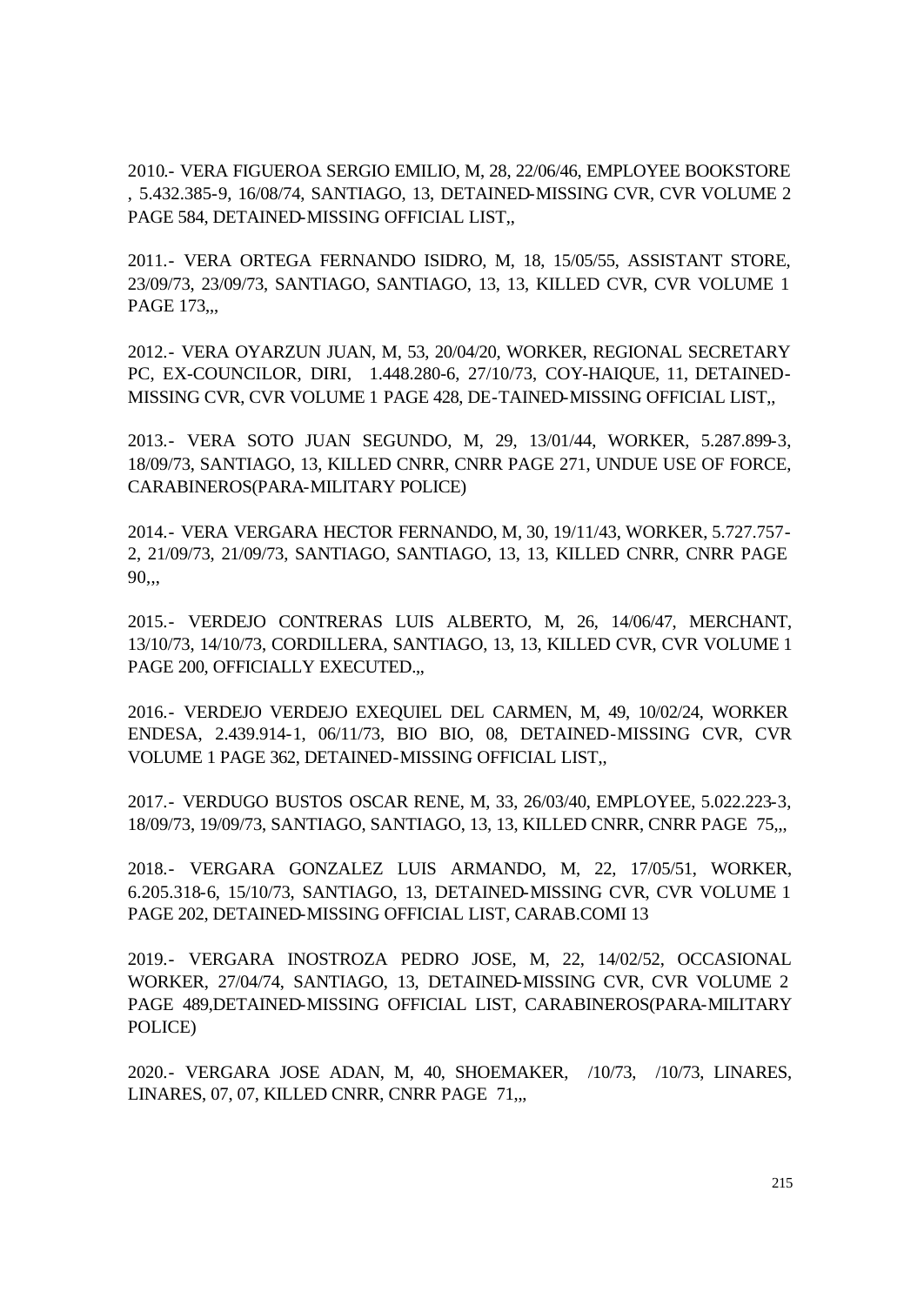2021.- VERGARA SEPULVEDA JULIO, M, 28, 15/07/44, WORKER, 4.775.670-7, 06/10/73, SANTIAGO, 13, KILLED CNRR, CNRR PAGE 122,,,

2022.- VERGARA UMAÑA JORGE ALBERTO, M, 30, 10/04/43, WORKER, 04.708.619- 25/09/73, 25/09/73, SANTIAGO, SANTIAGO, 13, 13, KILLED CVR, CVR VOLUME 1 PAGE 174, OFFICIALLY EXECUTED.,,MILI-TARY.CARABINERO(PARA-MILITARY POLICE)S.INVES.

2023.- VICENCIO GONZALEZ HECTOR ORLANDO, M, 24, 20/02/49, WORKER BUILDING, 7.438.795-0, 20/09/73, 21/10/73, SANTIAGO, SANTIAGO, 13, 13, DETAINED-MISSING CVR, CVR VOLUME 1 PAGE 166,DETAINED-MISSING CLARIFIED,,FACH

2024.- VIDAL AEDO EDMUNDO JOSE, M, 20, 01/11/52, FARM WORKER, 6.426.270- K, 05/10/73, 05/10/73, BIO BIO, BIO BIO, 08, 08, KILLED CVR, CVR VOLUME 1 PAGE 359, DETAINED-MISSING CLARIFIED,,

2025.- VIDAL ARENAS HUGO ALFREDO, M, 27, 04/05/46, FARM WORKER, 6.122.853-5, 03/10/73, 03/10/73, MAIPO, MAIPO, 13, 13, DETAINED-MISSING CVR, CVR VOLUME 1 PAGE 230, DETAINED-MISSING CLARIFIED, MILITARY

2026.- VIDAL IBAÑEZ JOSE ABRAHAM, M, 22, 23/07/51, FARM WORKER, ASSISTANT RADIO "EL SUR", 6.830.167-K, 04/10/73, CONCEPCION, 08, DETAINED-MISSING CVR, CVR VOLUME 1 PAGE 329,DETAINED-MISSING OFFICIAL LIST,,

2027.- VIDAL MOLINA JOSE ALFREDO, M, 27, 16/03/46, WORKER ECA, 5.399.068-, 23/09/73, SANTIAGO, 13, DETAINED-MISSING CVR, CVR VOLUME 1 PAGE 171, DETAINED-MISSING OFFICIAL LIST, CARABINEROS(PARA-MILITARY POLICE)/MILITARY

2028.- VIDAL PAREDES VICENTE DEL CARMEN, M, 25, 19/07/48, WORKER, 6.284.595-, 05/10/73, 05/10/73, SANTIAGO, SANTIAGO, 13, 13, KILLED CVR, CVR VOLUME 1 PAGE 189, OFFICIALLY EXECUTED.,,

2029.- VIDELA OVALLE BENJAMIN JAIME, M, 28, 02/05/45, EMPLOYEE, 5.071.378-4, 06/10/73, 23/10/73, SANTIAGO, SANTIAGO, 13, 13, DETAINED-MISSING CVR, CVR VOLUME 1 PAGE 191, DETAINED-MISSING CLARIFIED, CARABINEROS(PARA-MILITARY POLICE)

2030.- VILLAGRA ASTUDILLO JOSE CAUPOLICAN, M, 40, 06/11/33, WORK-ER, 3.060.023-1, 15/07/74, SANTIAGO, 13, DETAINED-MISSING CVR, CVR VOLUME 2 PAGE 540, DETAINED-MISSING OFFICIAL LIST,,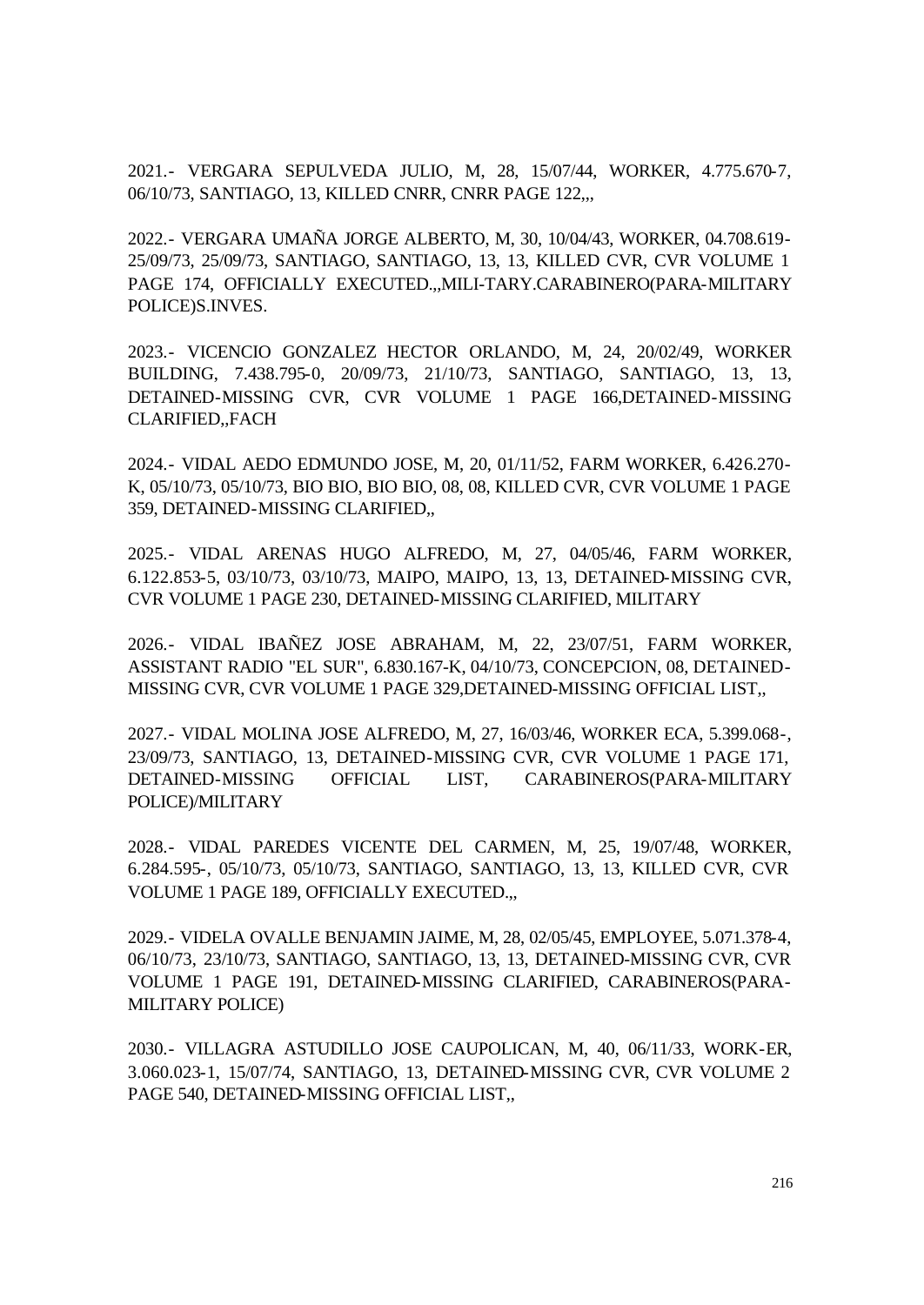2031.- VILLAGRA CRUZ HUMBERTO JAVIER, M, 17, 31/07/56, NOT KNOWN, 16/09/73, CONCEPCION, 08, KILLED CNRR, CNRR PAGE 269, UNDUE USE OF FORCE, MILITARY

2032.- VILLAGRA GARRIDO VICTOR SEGUNDO, M, 31, 09/02/42, TEXTILE WORKER, 4.946.118-6, 15/09/73, SANTIAGO, 13, KILLED CNRR, CNRR PAGE 269, UNDUE USE OF FORCE, CARABINEROS(PARA-MILITARY POLICE)

2033.- VILLAGRA ROJAS JUAN PEDRO, M, 22, 12/11/73, ITINERANT MERCHANT, 5.873.431-4, 22/10/73, 23/10/73, SANTIAGO, SANTIAGO, 13, 13, KILLED CNRR, CNRR PAGE 152, OFFICIALLY EXECUTED., DETEN-TION RECOGNIZED, CARABINEROS(PARA-MILITARY POLICE) RENCA

2034.- VILLAGRAN VILLAGRAN JOSE LUIS TITO, M, 53, 22/09/19, SHOEMAKER. ARMED FORCES RETIRED, LEADER NEIGHBORHOOD COMMITTEE, 29.212-, 16/09/73, 17/09/73, BIO BIO, BIO BIO, 08, 08, KILLED CVR, CVR VOLUME 1 PAGE 350,,,

2035.- VILLALOBOS DIAZ MANUEL JESUS, M, 22, 04/04/52, SELLER, 06.553.478-, 17/09/74, SANTIAGO, 13, DETAINED-MISSING CVR, CVR VOLUME 2 PAGE 515, DETAINED-MISSING OFFICIAL LIST,,

2036.- VILLALOBOS MORAGA WALDO RICARDO, M, 48, 12/08/25, WORKER, 2.480.353-8,23/12/73, LINARES, 07, DETAINED-MISSING CVR, CVR VOLUME 1 PAGE 313, CARAB/POLICEMAN

2037.- VILLARROEL GANGA VICTOR MANUEL, M, 18, 30/05/56, MECHANIC, 7.434.471-2, 25/06/74, SANTIAGO, 13, DETAINED-MISSING CVR, CVR VOLUME 2 PAGE 491, DETAINED-MISSING OFFICIAL LIST,,

2038.- VILLARROEL NAZARA PEDRO SEGUNDO, M, 27, 22/01/46, NOT KNOWN, 5.778.501-2, 16/10/73, SANTIAGO, 13, KILLED CNRR, CNRR PAGE 141, EXECUTED INVE.,,

2039.- VILLARROEL RIVERA LUIS ANTONIO, M, 19, 01/07/54, ITINERANT MERCHANT, 02/10/73, 03/10/73, SANTIAGO, SANTIAGO, 13, 13, KILLED CNRR, CNRR PAGE 114, OFFICIALLY EXECUTED., CARAB.

2040.- VILLASECA DIAZ JORGE BERNARDO, M, 48, 20/08/25, MERCHANT, 14/09/73, SANTIAGO, 13, KILLED CNRR, CNRR PAGE 268, UNDUE USE OF FORCE, **MILITARY**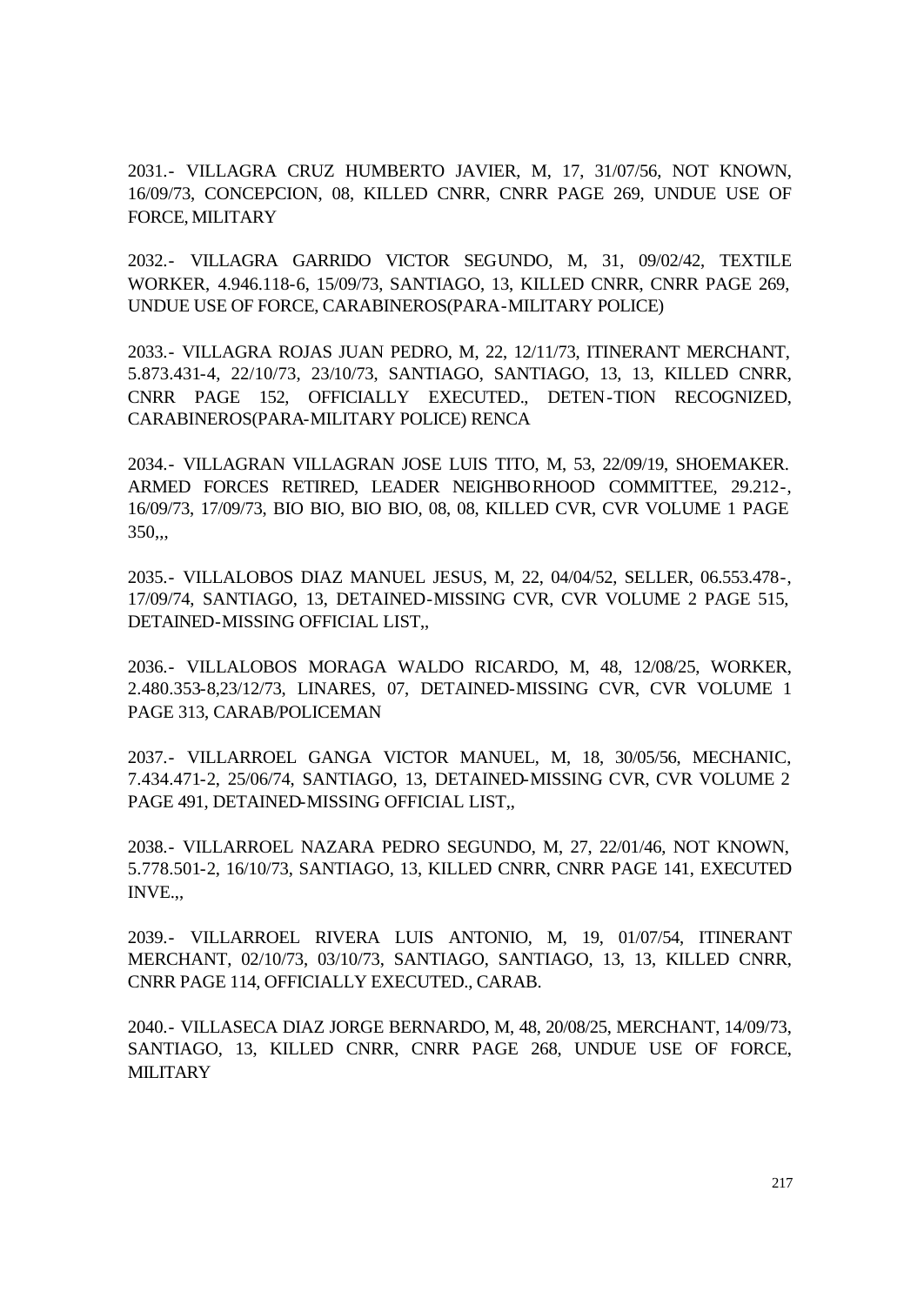2041.- VILLASEÑOR JARA JUAN ANTONIO, M, 37, DIVER , / /, 21/11/73, CAUQUENES, 07, KILLED CVR, CVR VOLUME 1 PAGE 324,

2042.- VILLAVICENCIO MEDEL JOSE EUSEBIO, M, 25, 25/06/48, WORKER, VICEPRESIDENT SANTIAGO PINO SETTLEMENT, 5.192.699-4, 30/09/73, 30/09/73, SANTIAGO, SANTIAGO, 13, 13, KILLED CVR, CVR VOLUME 1 PAGE 178, OFFICIALLY EXECUTED., MILITARY

2043.- VILLEGAS VILLAGRAN ARTURO SEGUNDO, M, 45, 10/09/28, TAXI-DRIVER, EX UNION LEADER FANALOZA, 2.291.366-2, 18/09/73, CONCEP-CION, 08,,DETAINED-MISSING CVR, CVR VOLUME 1 PAGE 327,DETAINED-MISSING OFFICIAL LIST,,

2044.- VIVANCO CARRASCO CELSIO NICASIO, M, 26, 25/12/46, FARM WORKER, 5.645.092-0, 05/10/73, 05/10/73, BIO BIO, BIO BIO, 08, 08, KILLED CVR, CVR VOLUME 1 PAGE 359, DETAINED-MISSING CLARI-FIED,

2045.- VIVANCO DIAZ RAMON LUIS, M, 44, 11/04/29, LATHE OPERATOR, 2.597.079-, 28/09/73, 06/10/73, MAIPO, MAIPO, 13, 13, KILLED CVR, CVR VOLUME 1 PAGE 240, OFFICIALLY EXECUTED.,,

2046.- VIVEROS FLORES GABRIEL JOSE, M, 29, 21/10/44, FARM WORKER, 5.699.188-3, 03/11/73, BIO BIO, 08, DETAINED-MISSING CVR, CVR VOLUME 1 PAGE 357,,,

2047.- WALKER ARANGUA JOAQUIN, M, 30, 21/02/43, EX-MEMBER GAP, 04.436.696-7, 30/12/73, SANTIAGO, 13, DETAINED-MISSING CNRR, CNRR PAGE 236, NAVY

2048.- WALL CARTES LUIS GUILLERMO, M, 22, 19/06/51, MECHANIC, 6.951.334-4, 05/11/73, ÑUBLE, 08, DETAINED-MISSING CVR, CVR VOLUME 1 PAGE 343, DETAINED-MISSING OFFICIAL LIST,,

2049.- WEITZEL PEREZ PATRICIO LAUTARO, M, 26, 20/04/47, WATCHMA-KER, PRESIDENT JRR(YOUNG RADICAL PARTY), 05.341.675-6, 01/10/73, 01/10/73, ÑUBLE, 08, 08, KILLED CVR, CVR VOLUME 1 PAGE 339, OFFICIALLY EXECUTED.,,

2050.- WENTEN VALENZUELA MANUEL, M, 49, 12/10/23, FARM WORKER, 04.116.543-K, 15/09/73, 18/09/73, BIO BIO, 08, 08, KILLED CVR, CVR VOLUME 1 PAGE 351, OFFICIALLY EXECUTED., CARABINEROS(PARA-MILITARY POLICE).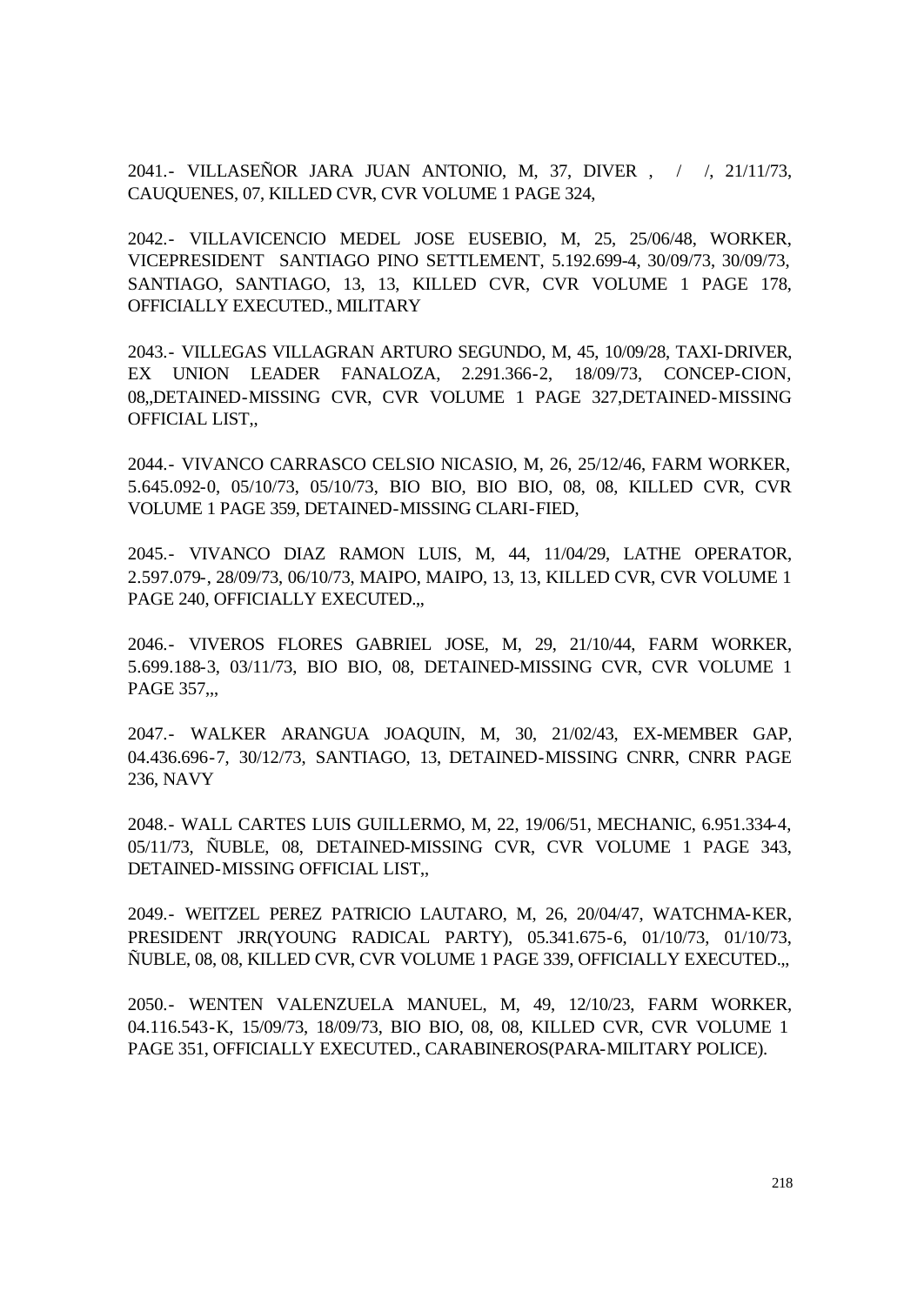2051.- YAÑEZ ASTUDILLO EVARISTO SEGUNDO, M, 34, 08/09/39, TECHNI-CIAN RADIO PRESIDENT JAP LAMPA, 17/09/73, 20/09/73, CHACABUCO, SANTIAGO, 13, 13, KILLED CVR, CVR VOLUME 1 PAGE 236, OFFICIALLY EXECUTED.,,

2052.- YAÑEZ DURAN JOSE FLORENCIO, M, 34, 26/10/38, FARM WORKER, 4.872.301-2, 05/10/73, 05/10/73, BIO BIO, BIO BIO, 08, 08, KILLED CVR, CVR VOLUME 1 PAGE 359, DETAINED-MISSING CLARIFIED,,

2053.- YAÑEZ FRANCO JUAN MIGUEL, M, 25, 06/03/48, CARPENTER, 4.780.088-9, 12/09/73, BIO BIO, 08, DETAINED-MISSING CVR, CVR VOLUME 1 PAGE 349, DETAINED-MISSING OFFICIAL LIST,,

2054.- YAÑEZ ORELLANA JUAN BELARMINO, M, 27, 28/05/47, BAKER, 19/11/74, SANTIAGO, 13, KILLED CVR, CVR VOLUME 2 PAGE 585, OFFI-CIALLY EXECUTED., MILITARY

2055.- YAÑEZ VASQUEZ LUIS ALBERTO, M, 22, 15/10/50, FARM WORKER, 6.479.383-7, 13/10/73, LINARES, 07, DETAINED-MISSING CVR, CVR VOLUME 1 PAGE 319, DETAINED-MISSING OFFICIAL LIST,,

2056.- YAUFULEM MAÑIL CEFERINO ANTONIO, M, 23, 04/10/50, FARM WORKER, 11/06/74, CAUTIN, 09, DETAINED-MISSING CVR, CVR VOLUME 2 PAGE 490, DETAINED-MISSING OFFICIAL LIST,,

2057.- YAUFULEM MAÑIL MIGUEL EDUARDO, M, 24, 10/05/49, FARM WORK-ER, 11/06/74, CAUTIN, 09, DETAINED-MISSING CVR, CVR VOLUME 2 PAGE 490, DETAINED-MISSING OFFICIAL LIST,,

2058.- YAUFULEM MAÑIL OSCAR RUMUALDO, M, 18, 06/02/56, FARM WORKER, 7.854.856-8, 11/06/74, CAUTIN, 09, DETAINED-MISSING CVR, CVR VOLUME 2 PAGE 490, DETAINED-MISSING OFFICIAL LIST,,

2059.- YUENG ROJAS JORGE RUBEN, M, 37, 04/03/36, WORKER, 3.622.331-6, 12/10/73, 19/10/73, EL LOA, EL LOA, 02, 02, KILLED CVR, CVR VOLUME 1 PAGE 271, OFFICIALLY EXECUTED.,

2060.- ZAMORANO GONZALEZ VICTOR MANUEL, M, 18, 12/07/55, FARM WORKER, -,03/10/73, 03/10/73, MAIPO, MAIPO, 13, 13, KILLED CVR, CVR VOLUME 1 PAGE 230, DETAINED-MISSING CLARIFIED,,

2061.- ZAMORANO VALLE MIGUEL ANGEL, M, 24, 12/06/49, CHILDREN CENTER ASSISTANT, 5.192.667-6, 12/09/73, SANTIAGO, 13, KILLED CNRR, CNRR PAGE 263, UNDUE USE OF FORCE, MILITARY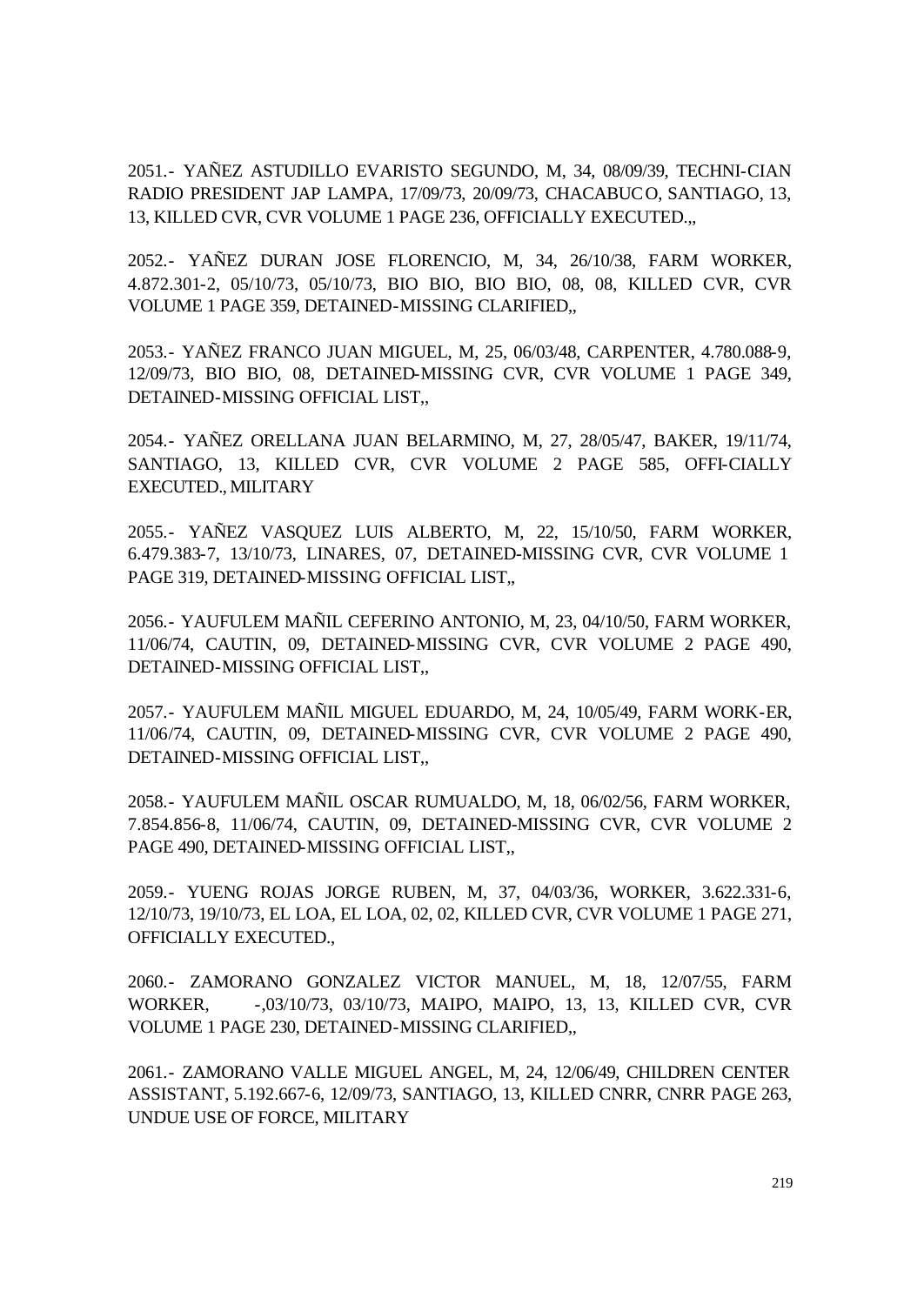2062.- ZANI ESPINOZA LUIS ARMANDO, M, 19, 10/07/54, NO ACTIVITY, 05.878.059-6, /09/73, 27/09/73, SANTIAGO, SANTIAGO, 13, 13, KILLED CNRR (DD), CNRR PAGE 105, D.D.CIVIL POLICE, DEATH NON REGISTERED, REMAINS NOT DELIVERED,

2063.- ZAPATA ANDRADE JOSE FRANCISCO, M, 24, 29/01/49, FARM WORKER, UNION DELEGATE CANTERAS FARM, 6.409.708-3, 04/10/73, 06/11/73, BIO BIO, BIO BIO, 08, 08, KILLED CVR, CVR VOLUME 1 PAGE 365,

2064.- ZAPATA BANDA LUIS ORLANDO, M, 47, 08/04/26, FARM WORKER, 25/09/73, 25/09/73, CURICO, CURICO, 07, 07, KILLED CNRR, CNRR PAGE 101,

2065.- ZIEDE GOMEZ EDUARDO HUMBERTO, M, 27, 31/10/46, UNEMPLOYED, 5.311.370-2, 15/06/74, SANTIAGO, 13, DETAINED-MISSING CVR, CVR VOLUME 2 PAGE 505, DETAINED-MISSING OFFICIAL LIST, DINA

2066.- ZORRILLA RUBIO JORGE LAUTARO, M, 25, 03/01/48, WORKER, . 20.927-, 15/09/73, 18/09/73, BIO BIO, BIO BIO, 08, 08, KILLED CVR, CVR VOLUME 1 PAGE 367, DETAINED-MISSING CLARIFIED,,

2067.- ZULOAGA ORELLANA CARLOS EDUARDO, M, 18, 13/08/55, ASSIS-TANT, 7.740.601-8, 07/10/73, 07/10/73, SANTIAGO, SANTIAGO, 13, 13, KILLED CNRR, CNRR PAGE 123, EXECUTED F.L.,,

2068.- ZUÑIGA ACELDINE JOSE RAFAEL, M, 49, 20/06/24, FARM WORKER, 2.995.097-0, 17/09/73, BIO BIO, 08, DETAINED-MISSING CVR, CVR VOLUME 1 PAGE 355, DETAINED-MISSING OFFICIAL LIST,,

2069.- ZUÑIGA ACELDINE JOSE SECUNDINO, M, 51, 01/07/22, FARM WORKER, 3.200.202-1, 17/09/73, BIO BIO, 08, DETAINED-MISSING CVR, CVR VOLUME 1 PAGE 355, DETAINED-MISSING OFFICIAL LIST,,

2070.- ZUÑIGA AGUILERA FRANCISCO ARNALDO, M, 22, 13/09/51, EMPLO-YEE CAFE BAR, 5.543.553-7, 12/10/73, 27/10/73, SANTIAGO, SANTIA-GO, 13, 13, DETAINED-MISSING CVR, CVR VOLUME 1 PAGE 198, DETAI-NED-MISSING CLARIFIED,,

2071.- ZUÑIGA SANCHEZ RAMON VICTOR, M, 31, 25/05/42, CRAFTSMAN, 4.528.159-0, 27/09/73, 19/10/73, SANTIAGO, SANTIAGO, 13, 13, KILLED CNRR, CNRR PAGE 146, OFFICIALLY EXECUTED.,,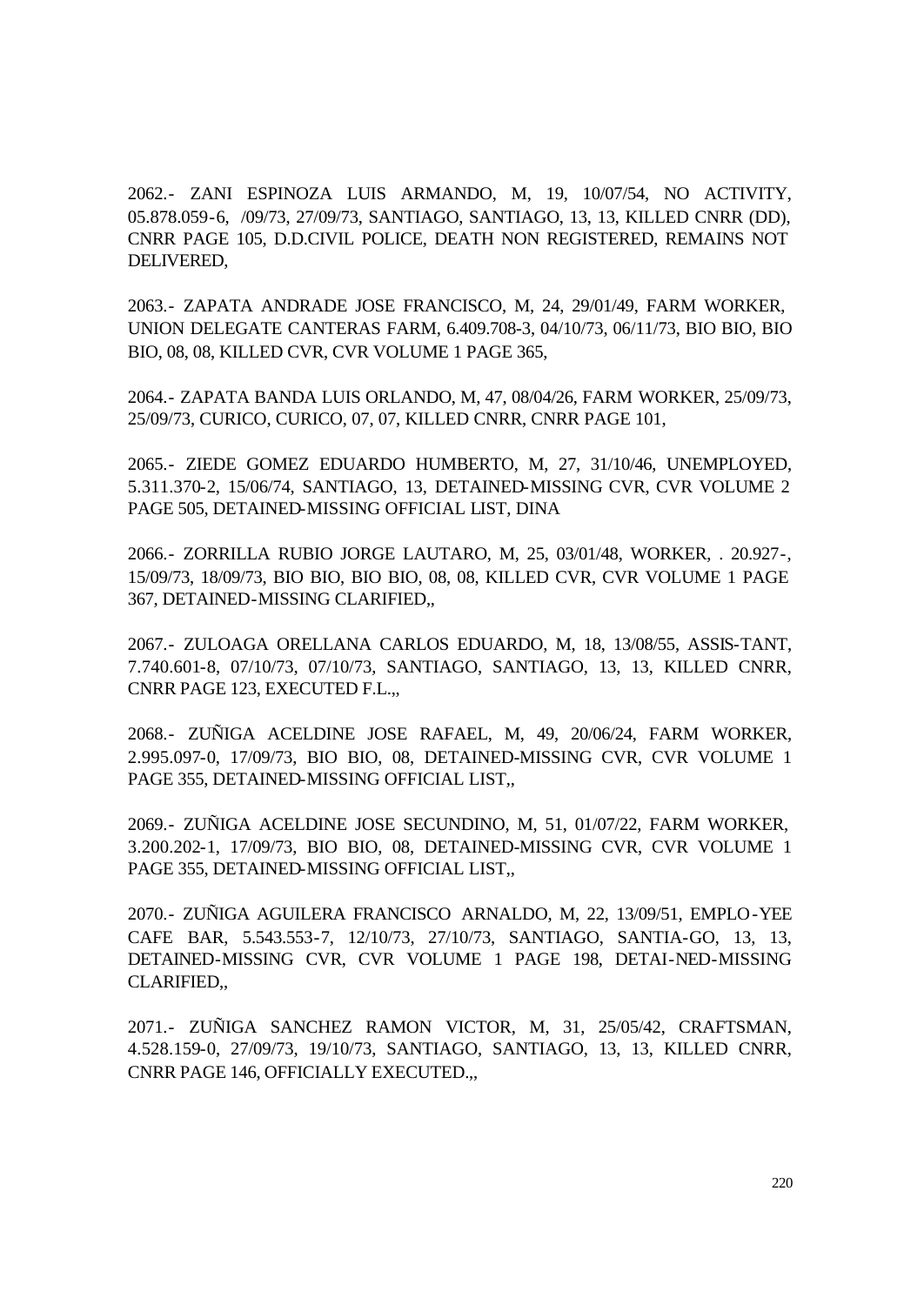2072.- ZUÑIGA TAPIA HECTOR CAYETANO, M, 27, 02/08/47, CRAFTSMAN, EX-STUDENT UNIVERSITY OF CONCEPCION, 5.907.675-2, 16/09/74, SANTIAGO, 13, DETAINED-MISSING CVR, CVR VOLUME 2 PAGE 514, DETAI-NED-MISSING OFFICIAL LIST,,

2073.- ZUÑIGA ZUÑIGA EDUARDO FERNANDO, M, 44, 25/06/30, CAR REPAIR WORKER, 2.258.634-3, 23/08/74, SANTIAGO, 13, DETAINED-MISSING CVR, CVR VOLUME 2 PAGE 541, DETAINED-MISSING OFFICIAL LIST, MILITARY

Murdered or detained-missing between 17th December 1974 and 11th March 1990

2074.- ABURTO GALLARDO EVALDO SEGUNDO, M, 22, 15/09/63, WORKER POJH, 9.767.529-5, 21/09/85, SANTIAGO, 13, KILLED CNRR,CNRR PAGE 342, OFFICIALLY EXECUTED., UNDUE USE OF FORCE,CARABINEROS(PARA-MILITARY POLICE)

2075.- ACEVEDO CISTERNAS EDUARDO BERNABE, M, 30, 09/11/55, FIS-HERMAN, 7.867.264-1, 31/05/86, VALPARAISO, 05,KILLED CVR, CVR VOLUME 2 PAGE 743, OFFICIALLY EXECUTED.,,

2076.- ACUÑA SEPULVEDA DANIEL, M, 69, 18/04/10, RETIRED, 13/08/79, ELQUI, 04, KILLED CVR,CVR VOLUME 2 PAGE 645,,,

2077.- AGUIRRE BALLESTEROS JUAN ANTONIO, M, 23, 22/04/61, WORKER BAKER, 9.009.476-9, 04/09/84, 22/10/84, SANTIAGO, MELIPIL-LA,13,13,DETAINED-MISSING CVR,CVR VOLUME 2 PAGE 652,OFFICIALLY EXECUTED.,,

2078.- AROS PARDO ALFONSO LUIS, M, 28, 02/06/50, TAXIDRIVER, EX-CIVIL OFFICIAL INDAP AND BODY GUARD J., 5.577.483-, 23/08/78, SANTIAGO, 13, KILLED,,CVR,CVR VOLUME 2 PAGE644,,,

2079.- ARROS YAÑEZ OSCAR SEGUNDO, M, 28, 25/09/47, LATHE OPERATOR ENACAR, 4.999.097-9, 26/09/75, 28/09/75, CONCEPCION, CONCEPCION, 08,08,KILLED CVR,CVR VOLUME 2 PAGE531,OFFICIALLY EXECUTED.,,

2080.- AVILA GARAY IVAN FRANCISCO, M, 32, 28/05/52, ENGINE DRIVER ASSISTANT, 5.716.496-4, 20/06/84, SANTIAGO,,13,KILLED CVR,CVR VOLUME 2 PAGE 679...

2081.- AVILES MIRANDA JOSE ARISTEO, M, 72, BUILDING CONTRACTOR, 3.554.822-, 28/04/79, SANTIAGO,,13,KILLED CVR,CVR VOLUME 2 PAGE 644,EXECUTED INVE.,,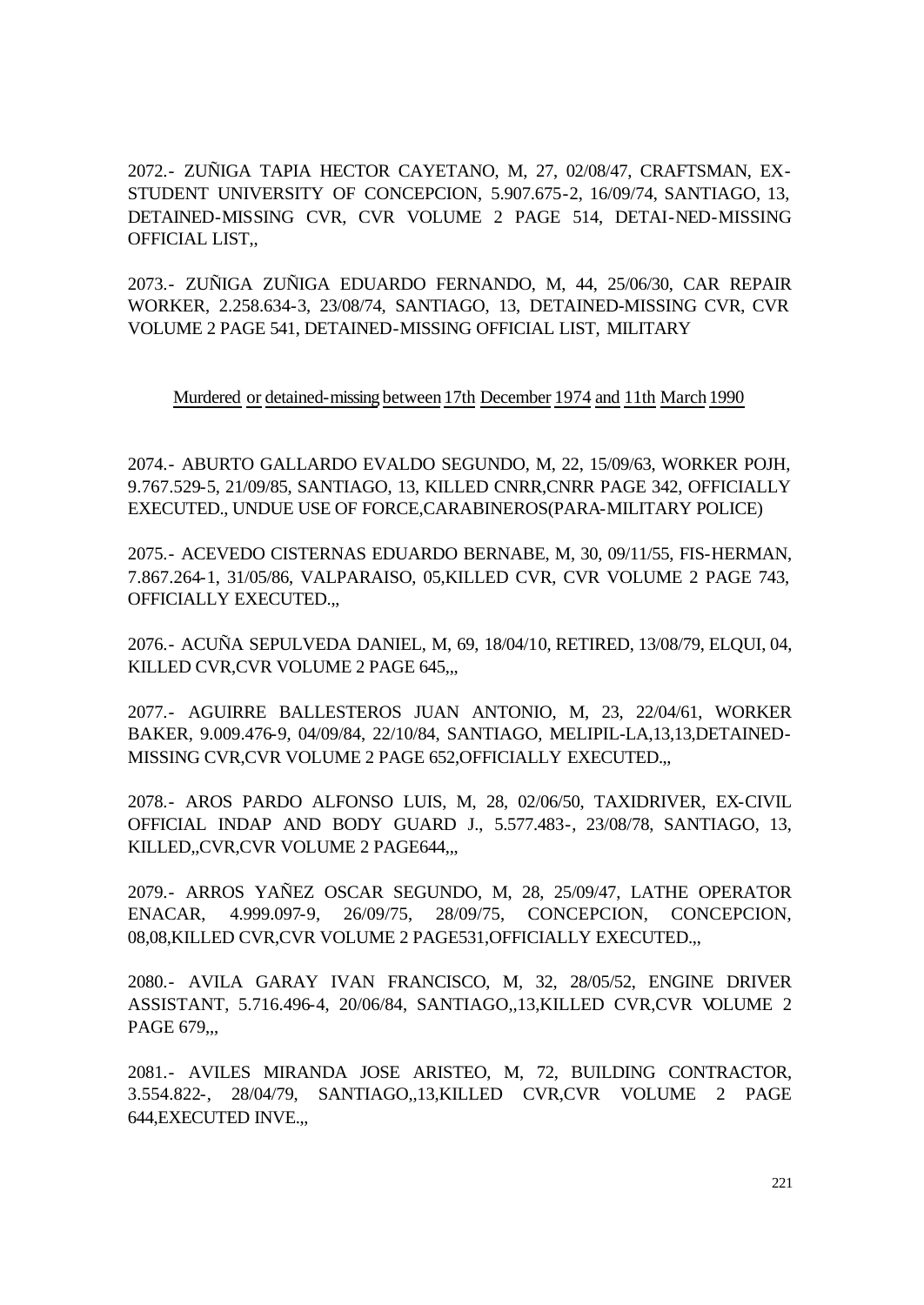2082.- BASOA ALARCON RENE, M, 29, 16/09/46, EMPLOYEE, INFORMER, 5.744.576-9, 19/03/82,,MAIPO,,13,KILLED CVR,CVR VOLUME 2 PAGE 647,

2083.- BRAVO FUENTES HUGO PATRICIO, M, 19, 03/11/64, UNEMPLOYED, 10.128.432-8, 09/08/84, SANTIAGO, 13, KILLED CVR, CVR VOLUME 2 PAGE 723,OFFICIALLY EXECUTED.,,

2084.- CABRERA HINOJOSA ESTHER ANGELICA,F,22,18/05/65,UNEMPLOYED,,,FPMR,8.259.819- 7,,16/06/87,,SANTIAGO,,13,KILLED CVR,CVR VOLUME 2 PAGE 642,OFFI-CIALLY EXECUTED.,,

2085.- CACERES PEÑA LINCOYAN NERY, M, 61, 15/09/27, EMPLOYEE, 2.429.340-8, 04/05/89, 07/05/89, CHAÑARAL, COPIAPO, 03,03, KILLED CNRR,CNRR PAGE 427,,TORTURE OR BAD TREATMENT FOLLOWED BY DEATH,GENDARMERIE

2086.- CALFUQUIR HENRIQUEZ PATRICIO ALEJANDRO, M, 28, 20/04/53, WORKER, 07.235.187-8,,20/09/81,,VALDIVIA,,10,KILLED CVR,CVR VOLUME 2 PAGE 632,OFFICIALLY EXECUTED.,,CNI

2087.- CAMPOS FARDELLA JORGE SERGIO, M, 50, 21/11/35, HEAD OF SALES CAROZZI, 03.255.496-2, 16/06/86, SANTIAGO, 13,KILLED CVR,CVR VOLUME 2 PAGE 687,

2088.- CAMPOS PINILLA YOLANDA HORTENSIA, F, 33, 25/09/49, LADY OF THE HOUSE, 6.399.233-K, 11/08/83, SANTIAGO, 13,KILLED CVR,CVR VOLUME 2 PAGE 713,OFFICIALLY EXECUTED.,,CNI

2089.- CANCINO ARMIJO ADAN DEL CARMEN, M, 30, 21/10/45, WORKER, 5.537.810-K, 03/01/76, SANTIAGO,,13,,DETAINED-MISSING CVR,CVR VOLUME 2 PAGE 586DETAINED-MISSINGCIVIL POLICE,,

2090.- CANDIA REYES SEGUNDO ENRIQUE, M, 37, 21/03/47, CARPENTER, 5.621.187-K, 05/02/84, 09/02/84, CAUTIN, CAUTIN,09,09,KILLED CNRR, CNRR PAGE 412,,TORTURE OR MISTREATMENT FOLLOWED BY DEATH,CARABINEROS(PARA-MILITARY POLICE)

2091.- CANO VIDAL MARTA DEL CARMEN, F, 34, 17/04/49, LADY OF THE HOUSE, 5.748.400-4, 11/08/83, SANTIAGO, 13, KILLED CVR,CVR VOLUME 2 PAGE 714, OFFICIALLY EXECUTED.,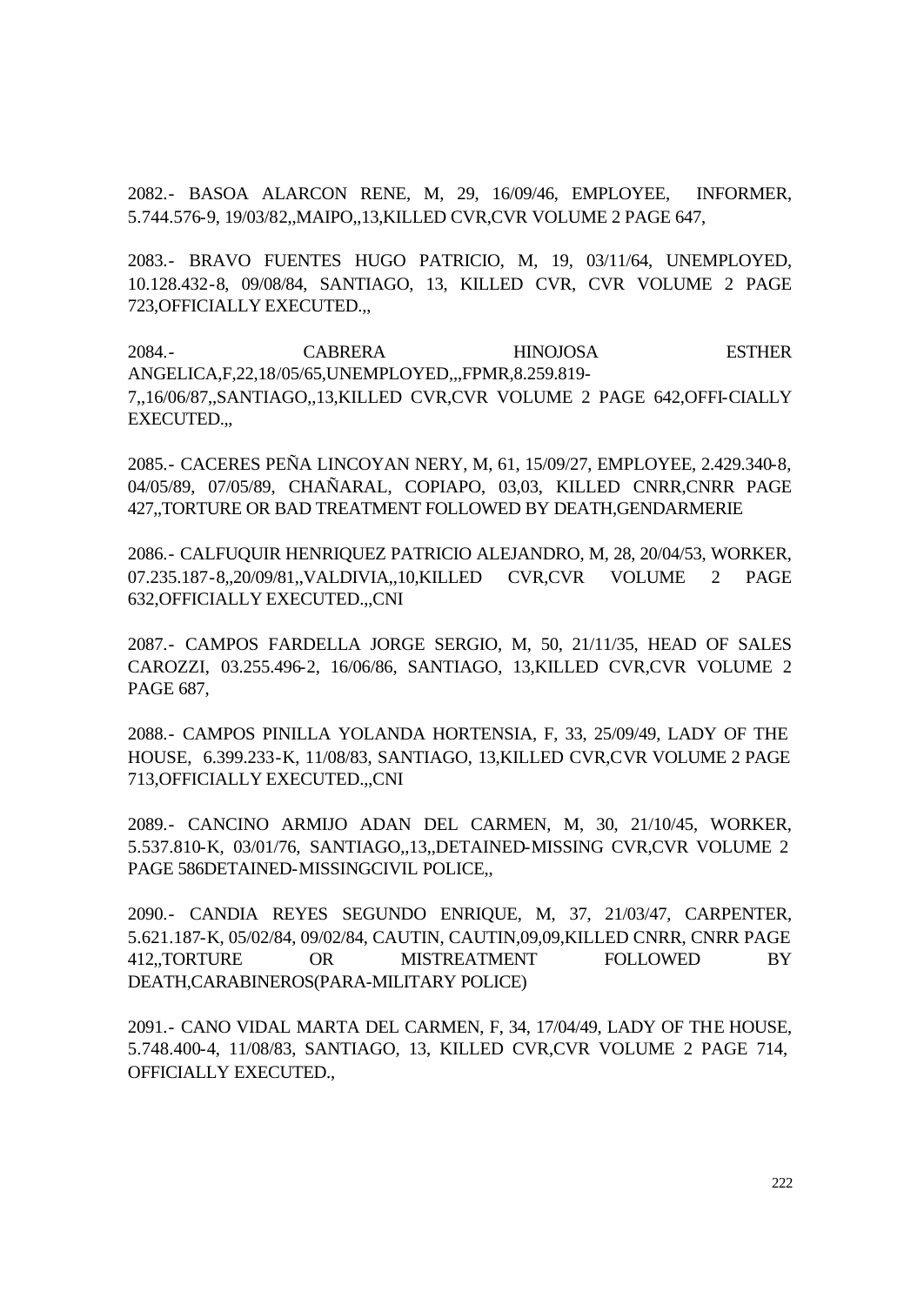2092.- CANTEROS TORRES CLARA ELENA, F, 21, 25/07/54, LABORATORY EMPLOYEE , 7.351.624-2, 23/07/76, SANTIAGO, 13,,DETAINED-MISSING CVR,CVR VOLUME 2 PAGE549,DETAINED-MISSING OFFICIAL LIST,,

2093.-CARABANTES OLIVARES HORACIO NEFTALI, M, 21, 05/02/53, ITINERANT MERCHANT, MEMBER COMMITTEE REGIONAL MIR, 7.218.951-5, 21/01/75, VALPARAISO,,05,,DETAINED-MISSING CVR,CVR VOLUME 2 PAGE 528,DETAINED-MISSING OFFICIAL LIST,,

2094.- CARCAMO ARAVENA RAUL IVAN, M, 32, 29/01/45, EMPLOYEE, 4.824.376-2, 01/09/77, VALPARAISO, 05,,DETAINED-MISSING CVR,CVR VOLUME 2 PAGE 654,DETAINED-MISSING OFFICIAL LIST,,

2095.- CARCAMO MARIO ARNALDO, M, 51, 14/07/26, TEMPORARY WORKS , EX-UNION PRESIDENT ENTERPRISE MARCO CH, 2.400.997-1, 05/12/77, IQUIQUE,,01,KILLED CNRR,CNRR PAGE 403,,,

2096.- CARDENAS VALDERRAMA VICTOR MODESTO, M, 52, 04/11/23, ELECTRICIAN, FORMER GOVERNMENT SUBDELEGATE LA CALERA, 1.963.464-7, 26/08/76, SANTIAGO, 13,,DETAINED-MISSING CVR,CVR VOLUME 2 PAGE 561,DETAINED-MISSING OFFICIAL LIST,,

2097.- CARRASCO BASCUÑAN NELSON RAMON, M, 27, 06/07/56, WORKER POJH, 07.591.737-6, 27/03/84, 27/03/84, SANTIAGO, SANTIAGO, 13,13,KILLED CVR,CVR VOLUME 2 PAGE 721,OFFICIALLY EXECUTED.,,

2098.- CARRASCO GATICA ALEJANDRO LUIS, M, 27, /06/53, ITINERANT SELLER, 6.287.608-3, 30/08/80, CHOAPA, 04, KILLED CNRR,CNRR PAGE 368,,POWER ABUSE,CARABINEROS(PARA-MILITARY POLICE)

2099.- CARREÑO ARAYA CRISTINA MAGDALENA, F, 33, 03/06/45, SECRE-TARY, 6.207.475-2, 26/07/78, ARGENTINA, AR,,DETAINED-MISSING CVR,CVR VOLUME 2 PAGE 663DETAINED-MISSINGARGENTINA,,

2100.- CASTILLO ARCAYA ROBERTO, M, 35, 19/11/41, TECHNICIAN MACHINES NCR, 4.157.312-, 06/08/77, SANTIAGO, 13,KILLED CVR,CVR VOLUME 2 PAGE 743,OFFICIALLY EXECUTED.,,CARABINERO(PARA-MILITARY POLICE)S

2101.- CASTILLO MUÑOZ MARIA LORETO, F, 29, 10/09/54, LADY OF THE HOUSE, 6.752.081-5, 16/05/84, 18/05/84, SANTIAGO, SANTIAGO, 13, 13, KILLED CNRR,CNRR PAGE 214,OFFICIALLY EXECUTED.,,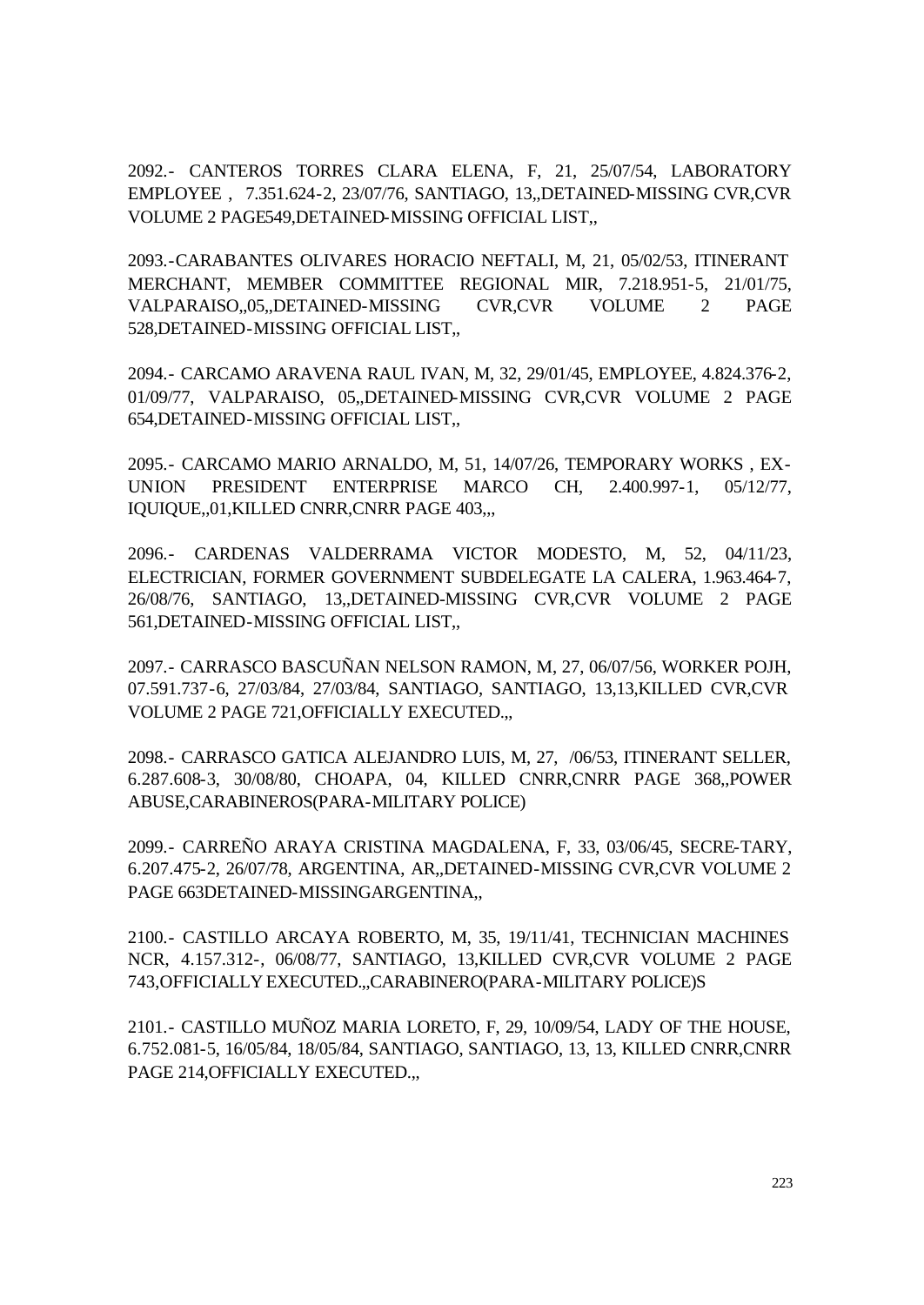2102.- CASTILLO OYARCE RICARDO SERGIO, M, 21, 06/05/61, WORKER, 9.250.707- 6, 15/01/83, SANTIAGO, 13,KILLED CVR,CVR VOLUME 2 PAGE 743,OFFICIALLY EXECUTED.,,

2103.- CASTRO SEPULVEDA PEDRO DANIEL, M, 38, 14/10/35, WORKER PEM, 3.861.913-6, 29/04/77, ÑUBLE,,08,,DETAINED-MISSING CVR,CVR VOLUME 2 PAGE 567,DETAINED-MISSING OFFICIAL LIST,,

2104.- CASTRO VILLANUEVA ISIDORO SEGUNDO, M, 26, 06/01/51, NON COMMISSIONED OFFICERS CASINO WAITER, 6.074.282-0, 31/05/77, ARICA,,01,,DETAINED-MISSING CVR,CVR VOLUME 2 PAGE 588,DETAINED-MISSING OFFICIAL LIST,,

2105.- CATALAN ACUÑA CELINDO, M, 23, 04/01/45, UNEMPLOYED, 5.170.808-3, 01/03/78, ÑUBLE,,08,,DETAINED-MISSING CVR,CVR VOLUME 2 PAGE 655,DETAINED-MISSING OFFICIAL LIST,,

2106.- CATALAN ARRIAZA, NON BORN SON OF OLIVIA OR, N, /10/89,,VALPARAISO,,05,KILLED CNRR (H.NON.),CNRR PAGE 404,, INTRAUTERINE LIFE INTERRUPTED,CIVIL POLICE

2107.- CATALAN ESCOBAR HERNAN EUSEBIO, M, 24, 24/04/51, SHOEMA-KER, PRESIDENT YOUNG SOCIALISTS (P.S.) PITRUFQUEN, 6.464.143-3, 21/11/75,,CAUTIN,,09,,DETAINED-MISSING CVR,CVR VOLUME 2 PAGE 564,DETAINED-MISSING OFFICIAL LIST,,

2108.- CATALAN OJEDA PEDRO LUIS, M, 18, 31/01/62, MUNICIPAL WORKER, 8.921.647-8, 19/01/80,VALDIVIA, 10,,DETAINED-MISSING CNRR,CNRR PAGE 288,EXECUTED INVE.,,CARABINEROS(PARA-MILITARY POLICE)

2109.- CAUTIVO AHUMADA SALVADOR FIDEL, M, 26, 14/08/62, WORKER, WALL ARTIST PAINTER B.R.P., 08.873.315-0, 31/12/88, ARICA, 01,KILLED CVR, CVR VOLUME 2 PAGE 743, OFFICIALLY EXECUTED...CARA-BINERO(PARA-MILITARY POLICE)S?

2110.- CAYUNAO VILLALOBOS JOSE ENRIQUE, M, 20, 15/04/67, WORKER, 11.108.982-5, 12/11/87, SANTIAGO, 13, KILLED CVR, CVR VOLUME 2 PAGE 737,OFFICIALLY EXECUTED.,,MILITARY

2111.- CESPEDES CARO LUIS RENE, M, 20, 31/03/57, ITINERANT SE-LLER, 8.312.134-3, 08/02/78, SANTIAGO,,13,,DETAINED-MISSING CVR,CVR VOLUME 2 PAGE 655,DETAINED-MISSING OFFICIAL LIST,,CIVIL POLICE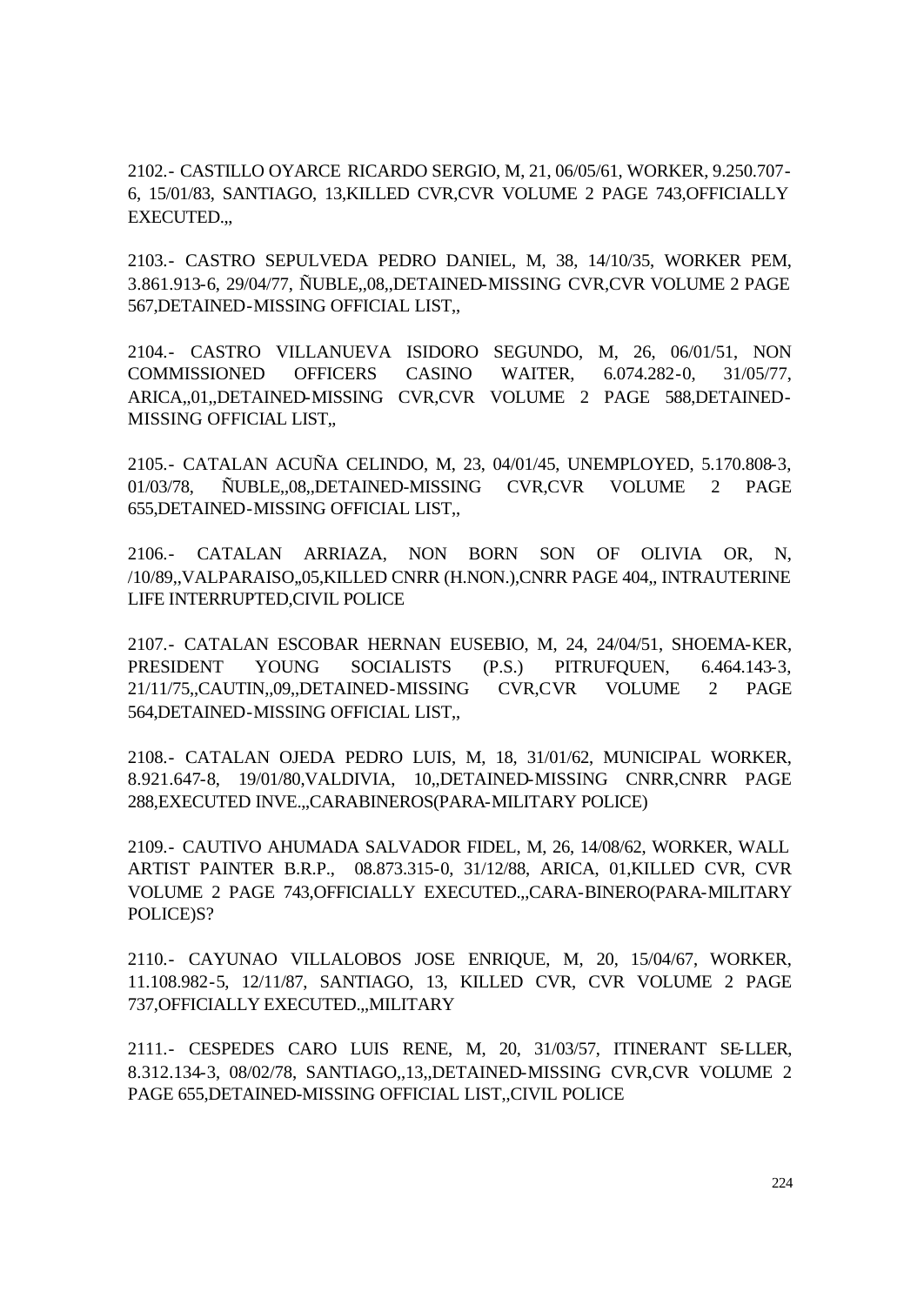2112.- CESPEDES RIQUELME MARIO HERNAN, M, 32, 28/03/55, FARM WORKER, 7.907.722-4, 12/08/87, 12/08/87, CACHAPOAL, CACHAPOAL, 06,06, KILLED CNRR,CNRR PAGE 350,,UNDUE USE OF FORCE,CARABINEROS(PARA-MILITARY POLICE)

2113.- CIENFUEGOS CAVIERES MARIA VERONICA, F, 28, 18/09/53, NOT KNOWN, 6.208.627-0, 11/12/81, SANTIAGO, 13,KILLED CVR,CVR VOLUME 2 PAGE 633,OFFICIALLY EXECUTED.,,CNI

2114.- COIDAN LEIVA SPIRO ADRIAN, M, 49, 16/02/26, CARPENTER, 2.000.253-0, 21/06/75, VALPARAISO, 05,KILLED CNRR,CNRR PAGE 393,,TORTURE OR BAD TREATMENT FOLLOWED BY DEATH,

2115.- COLOMA ACUÑA MANUEL JESUS, M, 60, 25/11/12, RETIRED, EX-COUNCILOR SANTA CRUZ, 434.145-7, 08/10/73, 26/06/75, COLCHAGUA, COLCHAGUA, 06,06,KILLED CVR, CVR VOLUME 2 PAGE 578,OFFICIALLY EXECUTED.,,

2216.- COLLIO COLLIO LUIS ALBERTO, M, 21, 12/02/68, ASSISTANT BUILDING, 11.227.833-8, 13/10/89, SANTIAGO, 13,KILLED CNRR,CNRR PAGE 357,,UNDUE USE OF FORCE,CARABINEROS(PARA-MILITARY POLICE)

2217.- CONCHA CALLEJAS RAUL DANTON, M, 26, 15/11/59, FARM WORKER, 8.735.787-2, 17/07/86, 18/07/86, COPIAPO, COPIAPO, 03,03,KILLED CNRR, CNRR PAGE 417,,TORTURE OR BAD TREATMENT FOLLOWED BY DEATH,CIVIL POLICE

2118.- CONTRERAS GARAY ANGEL DEMETRIO, M, 36, 07/09/50, ITINERANT MERCHANT, 06.366.646-7, 18/11/86, SANTIAGO, 13, KILLED CVR,CVR VOLUME 2 PAGE 689,,,

2119.- CONTRERAS GONZALEZ ANTONIO DEL CARMEN, M, 20, 26/07/65, NO ACTIVITY, 10.429.726-9, 10/10/85, VALDIVIA, 10,KILLED CNRR,CNRR PAGE 373,EXECUTED INVE.,POWER ABUSE,MILITARY

2120.- CONTRERAS GONZALEZ JORGE EDILIO, M, 21, 09/05/55, WORKER, 04/07/76, SANTIAGO, 13,KILLED CVR,CVR VOLUME 2 PAGE 743,OFFI-CIALLY EXECUTED.,,FACH

2121.- CONTRERAS GONZALEZ JUAN ORLANDO, M, 25, 20/03/51, WORKER, 04/07/76, SANTIAGO, 13,KILLED CVR,CVR VOLUME 2 PAGE 743,OFFI-CIALLY EXECUTED.,,FACH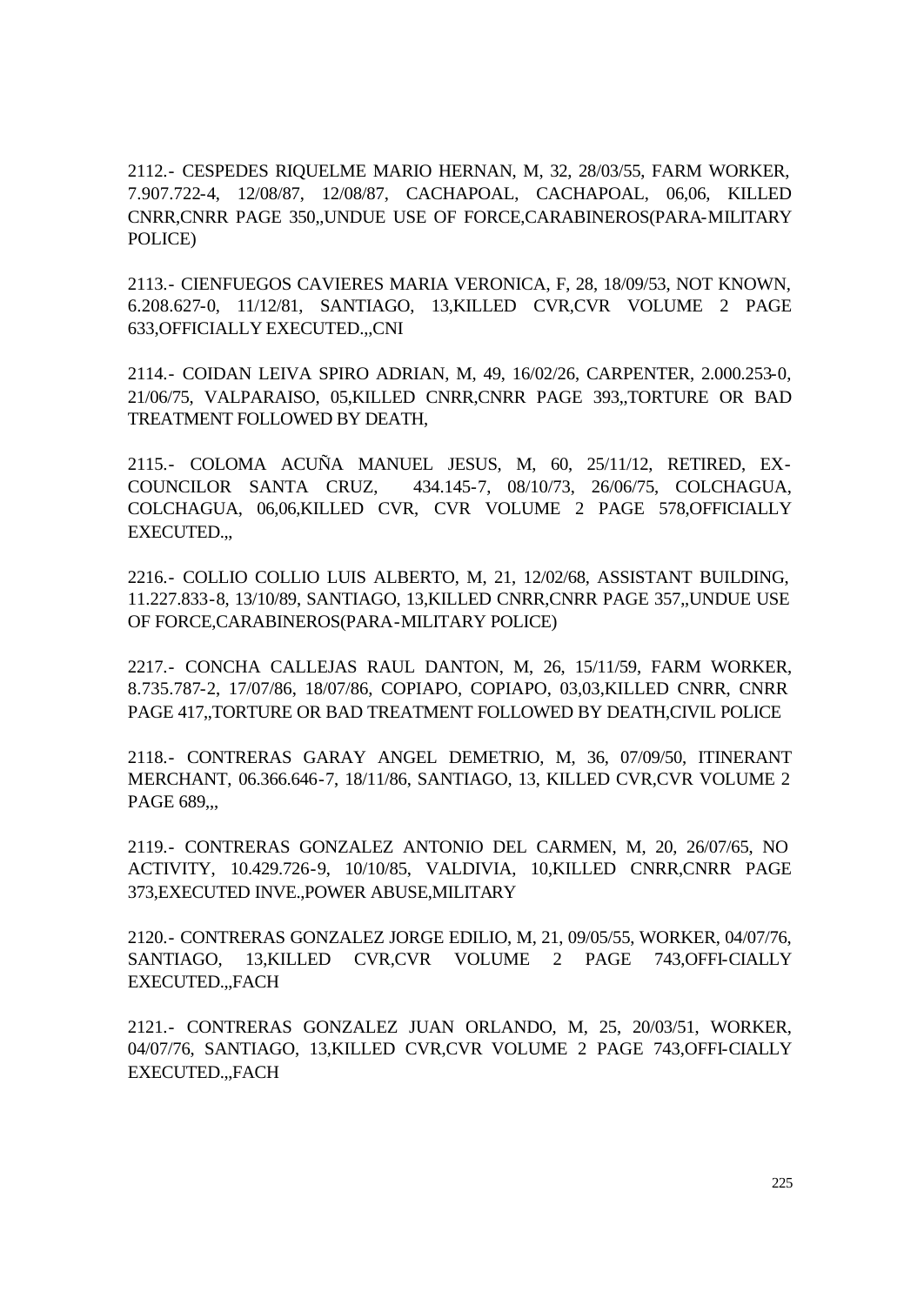2122.- CONTRERAS MENARES MANUEL ANDRES, M, 31, 02/11/55, ACCOUN-TANT, 7.773.418-K, 19/07/87, SANTIAGO, 13,KILLED CVR,CVR VOLUME 2 PAGE 743,,,

2123.- CONTRERAS ROJAS HECTOR MANUEL, M, 39, 29/05/37, RADIO CONTROLLER, EX-UNION LEADER RADIO CONTROLLER , 3.878.398-K, 28/06/76, SANTIAGO, 13,,DETAINED-MISSING CVR,CVR VOLUME 2 PAGE 539,DETAINED-MISSING OFFICIAL LIST,,

2124.- CORREA ARCE RUITER ENRIQUE, M, 61, 15/07/15, RETIRED, .956.426- 27/05/77, 28/05/77, SANTIAGO, SANTIAGO, 13,13,KILLED CVR,CVR VOLUME 2 PAGE 555,EXECUTED INVE.,,

2125.- CORREA ORTIZ HERNAN, M, 33, 18/06/50, DESIGNER TECHNICIAN, 5.354.488-, 28/12/81, SANTIAGO, 13, KILLED CVR,CVR VOLUME 2 PAGE 743,OFFICIALLY EXECUTED.,,CNI

2126.- CORREA VERGARA LUIS ALBERTO, M, 28, 09/12/59, MERCHANT, 8.845.755- 2, 03/12/88, 04/12/88, BIO BIO,BIO BIO,08,08, KILLED CNRR, CNRR PAGE 447,,SUICIDE FOLLOWING REPRESSION,CIVIL POLICE

2127.- CORTES CORTES JUAN SEGUNDO, M, 58, 29/04/17, WORKER, .836.735-3, 04/09/75, SANTIAGO,,13,,DETAINED-MISSING CVR,CVR VOLUME 2 PAGE 563,,,

2128.- CORTES FERNANDEZ JUAN MANUEL, M, 24, 16/08/49, PIONETA, 6.028.934- 4, 25/04/75, SANTIAGO,,13,,DETAINED-MISSING CNRR,CNRR PAGE 206, D.D.CIVIL POLICE, CARABINEROS(PARA-MILITARY POLICE)

2129.- CORTES NAVARRO ANDRES NICANOR, M, 17, 04/02/58, WORKER, 8.047.580-2, 19/09/75, SANTIAGO, 13,KILLED CVR,CVR VOLUME 2 PAGE 743,OFFICIALLY EXECUTED.,,

2130.- CORTES PINO FABIAN ONOFRE, M, 27, 27/10/55, ITINERANT MERCHANT, 6.862.668-4, 11/08/83, SANTIAGO, 13,KILLED CVR,CVR VOLUME 2 PAGE 713,OFFICIALLY EXECUTED.,,

2131.- CORVALAN VALENCIA JOSE ENRIQUE, M, 46, 20/08/29, EMPLOYEE, EX UNION LEADER ENAFRI AND MUNICIPAL, 2.351.340-4, 09/08/76, SANTIAGO, 13,,DETAINED-MISSING CVR,CVR VOLUME 2 PAGE 551,DETAI-NED-MISSING OFFICIAL LIST,,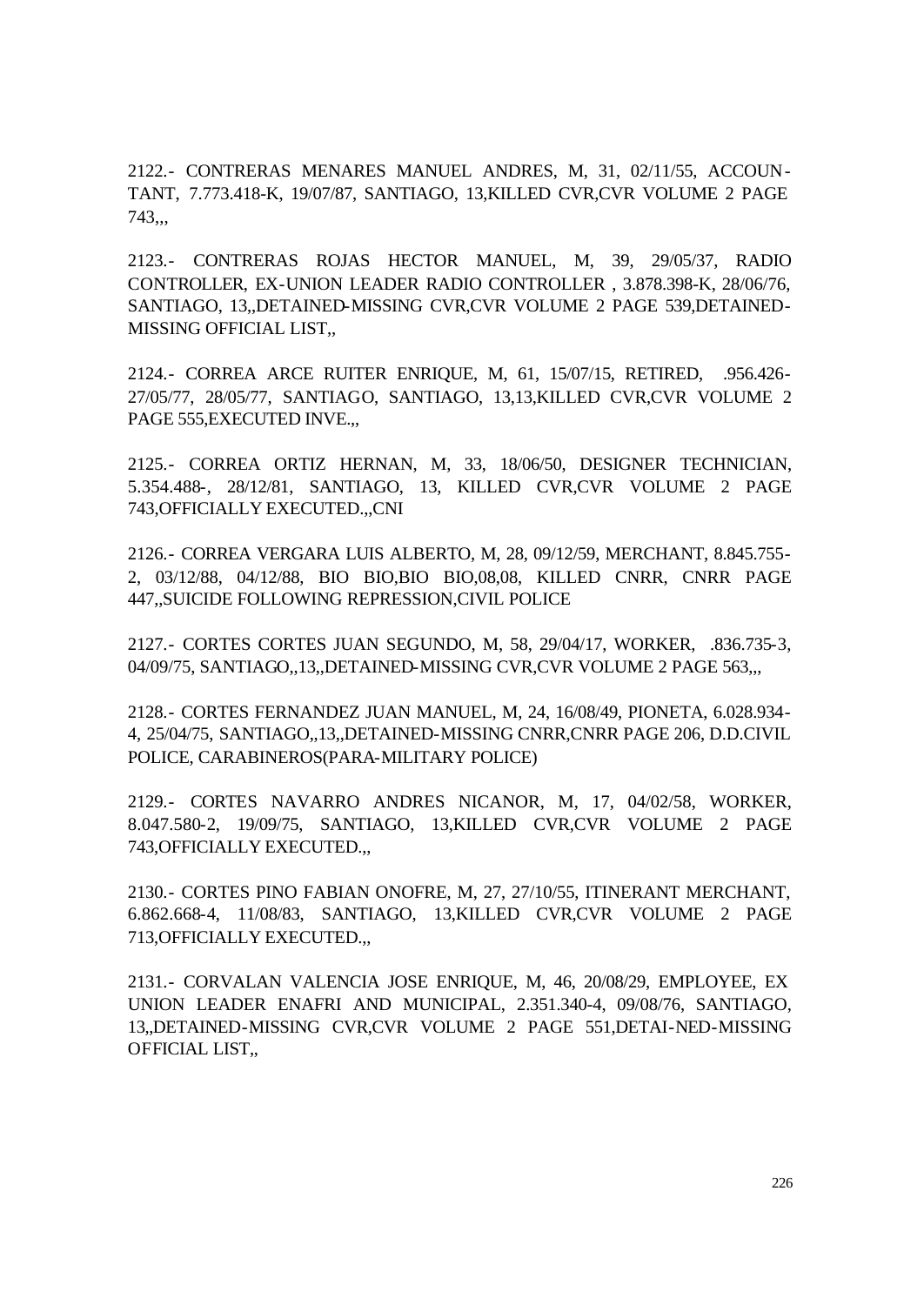2132.- CRISTI MELERO ROBERTO, M, 26, 16/09/50, EMPLOYEE, 5.596.408-4, 17/01/77, ARGENTINA, AR,,DETAINED-MISSING CVR,CVR VOLUME 2 PAGE601, D.D.ARGENTINA,,

2133.- CRUZ DIAZ LIZANDRO TUCAPEL, M, 52, 21/01/24, TELEGRAPHER, EX UNION LEADER POLPAICO, 1.752.825-4, 18/12/76, SANTIAGO,,13,,DETAINED-MISSING CVR,CVR VOLUME 2 PAGE 554,DETAI-NED-MISSING OFFICIAL LIST,,

2134.- CRUZ ORTIZ MANUEL FELIX, M, 34, 11/11/50, CONCIERGE CASI-NO, 6.109.625-6, 28/04/85, 28/04/85, ELQUI, ELQUI, 04, 04, KILLED CNRR,CNRR PAGE 415,,TORTURE OR BAD TREATMENT FOLLOWED BY DEATH, CARABINEROS(PARA-MILITARY POLICE)

2135.- CUEVAS CUEVAS JAIME ALFONSO, M, 29, 30/10/55, FOREST WORKER, 6.316.419-4, 10/11/81, SANTIAGO, 13, KILLED CVR, CVR VOLUME 2 PAGE 633,OFFICIALLY EXECUTED.,,

2136.- DE LA MAZA ASQUET JOSE LUIS, M, 26, 25/12/50, ELECTRICIAN, 01/11/77, ARGENTINA,,AR,,DETAINED-MISSING CVR,CVR VOLUME 2 PAGE 664, D.D.ARGENTINA,,

2137.- DELPERO PANIZZA BRUNO, M, 30, 05/03/46, EMPLOYEE, ITALIAN, 05.706.131-6, 03/08/76, COPIAPO, 03,KILLED CVR,CVR VOLUME 2 PAGE 743,,,

2138.- DIAZ BARRIOS CARLOS HERNAN, M, 22, 05/09/61, DIVER, 7.927.172-1, 22/05/84, TALCA, 07,KILLED CNRR,CNRR PAGE 336,OFFI-CIALLY EXECUTED.,UNDUE USE OF FORCE,CARABINEROS(PARA-MILITARY POLICE)

2139.- DIAZ CLIFF JUAN ANTONIO, M, 41, 08/05/45, EMPLOYEE, 5.566.196-0, 18/04/86, SANTIAGO, 13, KILLED CVR,CVR VOLUME 2 PAGE 640,OFFICIALLY EXECUTED.,,

2140.- DIAZ SOTO EDUARDO ANTONIO, M, 19, 04/04/64, MERCHANT, 8.860.391-5, 14/12/83, SANTIAGO, 13, 13, KILLED CVR,CVR VOLUME 2 PAGE 720,OFFICIALLY EXECUTED.,,

2141.- DORNER CAIMAPU MARIO ENRIQUE, M, 24, 02/06/61, FARM WORK-ER, 9.295.312-2, 23/09/85, LLANQUIHUE, 10,KILLED CNRR,CNRR PAGE 372, POWER ABUSE,CARABINEROS(PARA-MILITARY POLICE)

2142.- DUARTE REYES RAMON, M, 18, 06/01/70, 12.084.218-8, 30/10/88, LLOLLEO, 05, 05, KILLED CVR,CVR VOLUME 2 PAGE 744,,,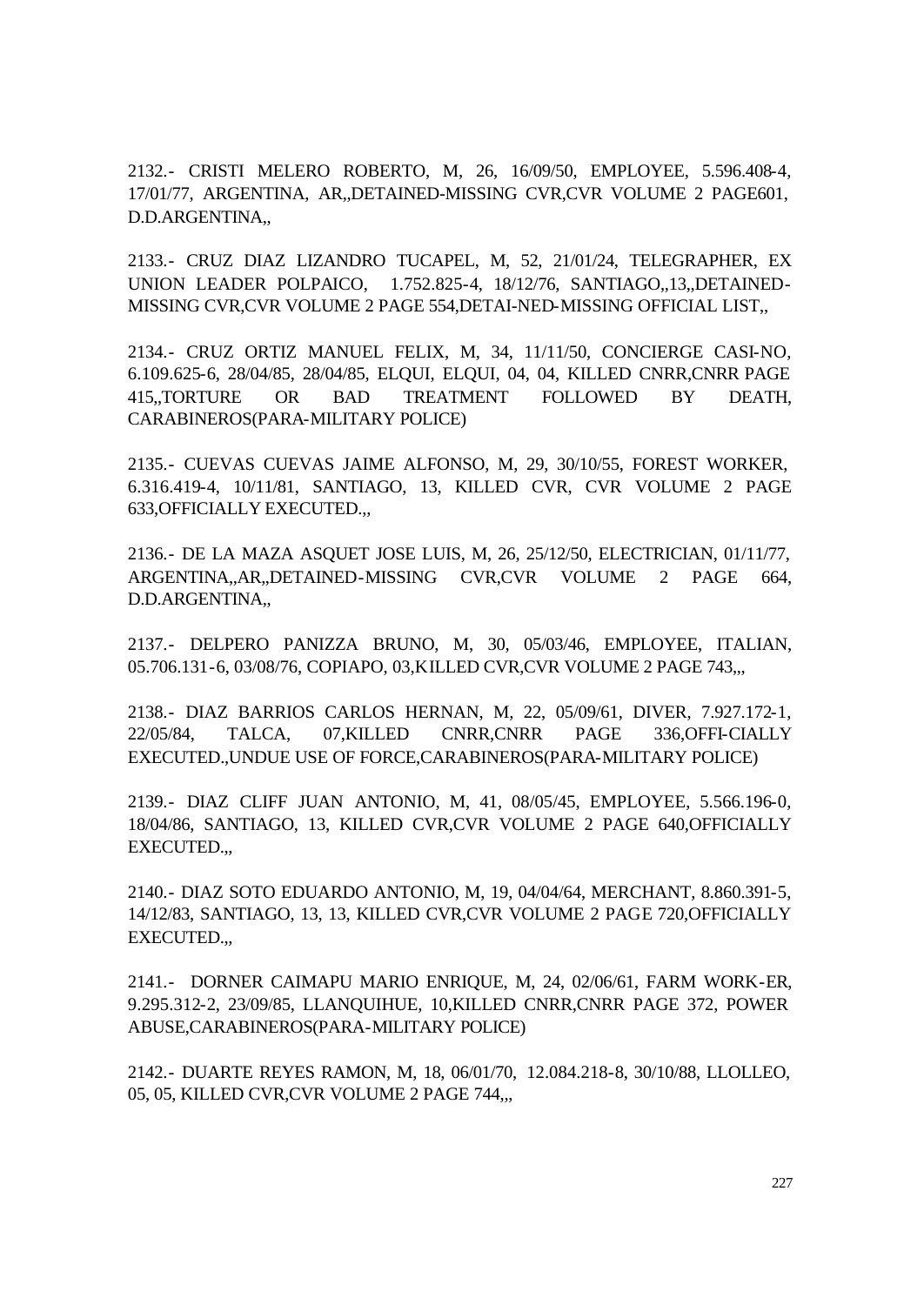2143.- DUPRE NARVAEZ INGRID JEANNETTE, F, 19, 23/05/66, LADY OF THE HOUSE, 10.920.718-7, 11/01/86, SANTIAGO, 13, KILLED CNRR, CNRR PAGE 344,OFFICIALLY EXECUTED.,UNDUE USE OF FORCE,CIVIL POLICE

2144.- DURAN GONZALEZ CARLOS PATRICIO, M, 25, 14/02/51, BUILDER, EX UNION LEADER BUILDING CORPORATION ES, 6.054.022-5, 18/12/76, SANTIAGO, 13, DETAINED-MISSING CVR,CVR VOLUME 2 PAGE 554, DETAINED-MISSING OFFICIAL LIST,,

2145.- ERRAZURIZ VELIZ LUIS, M, 42, 28/07/33, MERCHANT, 3.645.029-0, 24/01/76, SANTIAGO, 13,,DETAINED-MISSING CNRR,CNRR PAGE 283,,,CIVILS

2146.- ESCOBAR CEPEDA ELISA DEL CARMEN, F, 42, 19/07/33, WORKER, 3.272.520-1, 06/05/76, SANTIAGO, 13,,DETAINED-MISSING CVR,CVR VOLUME 2 PAGE 546,DETAINED-MISSING OFFICIAL LIST,,

2147.- ESCOBAR FERRADA MANUEL ANGEL, M, 22, 16/06/62, EMPLOYEE, 09.491.814-6, 29/12/84, SANTIAGO, 13, KILLED CVR,CVR VOLUME 2 PAGE 743,OFFICIALLY EXECUTED.,,

2148.- ESCOBAR LAGOS LORENA DEL PILAR, F, 3,17/09/75, NO ACTI-VITY, 08/10/78, SANTIAGO, 13, KILLED, CVR,CVR VOLUME 2 PAGE 743,OFFICIALLY EXECUTED.,,CNI/CARABINERO(PARA-MILITARY POLICE)S

2149.- ESCOBAR MONDACA ELIZABETH EDELMIRA, F, 29, 26/11/57, UNEM-PLOYED, 7.365.005-4, 16/06/87, SANTIAGO, 13, KILLED CVR,CVR VOLUME 2 PAGE 642,OFFICIALLY EXECUTED.,,

2150.- ESPARZA OSORIO TOMAS SEGUNDO, M, 23, 29/01/61, WORKER, 9.887.511- 5, 19/11/84, 19/11/84, CAUTIN, CAUTIN, 09,09, KILLED CNRR,CNRR PAGE 414, TORTURE OR BAD TREATMENT FOLLOWED BY DEATH, CARABINEROS(PARA-MILITARY POLICE)

2151.- ESPINOZA BRAVO MANUEL, M, 52, CAR CARETAKER, RETIRED, 16/12/80, SANTIAGO, 13,KILLED CVR,CVR VOLUME 2 PAGE 674,

2152.- ESPINOZA GONZALEZ LUIS ALFREDO, M, 25, 23/10/53, ELECTRI-CIAN, EX-MEMBER GAP, 6.816.937-2, 10/12/78, ARGENTINA,,AR,,DETAI-NED-MISSING CVR,CVR VOLUME 2 PAGE 663 DETAINED-MISSING ARGENTINA,,

2153.- ESPINOZA PARRA JUAN ELIAS, M, 35, 15/01/47, PHOTOGRAPHER, 5.800.810- 9, 29/12/83, SANTIAGO, 13,KILLED CVR,CVR VOLUME 2 PAGE 636,OFFICIALLY EXECUTED.,,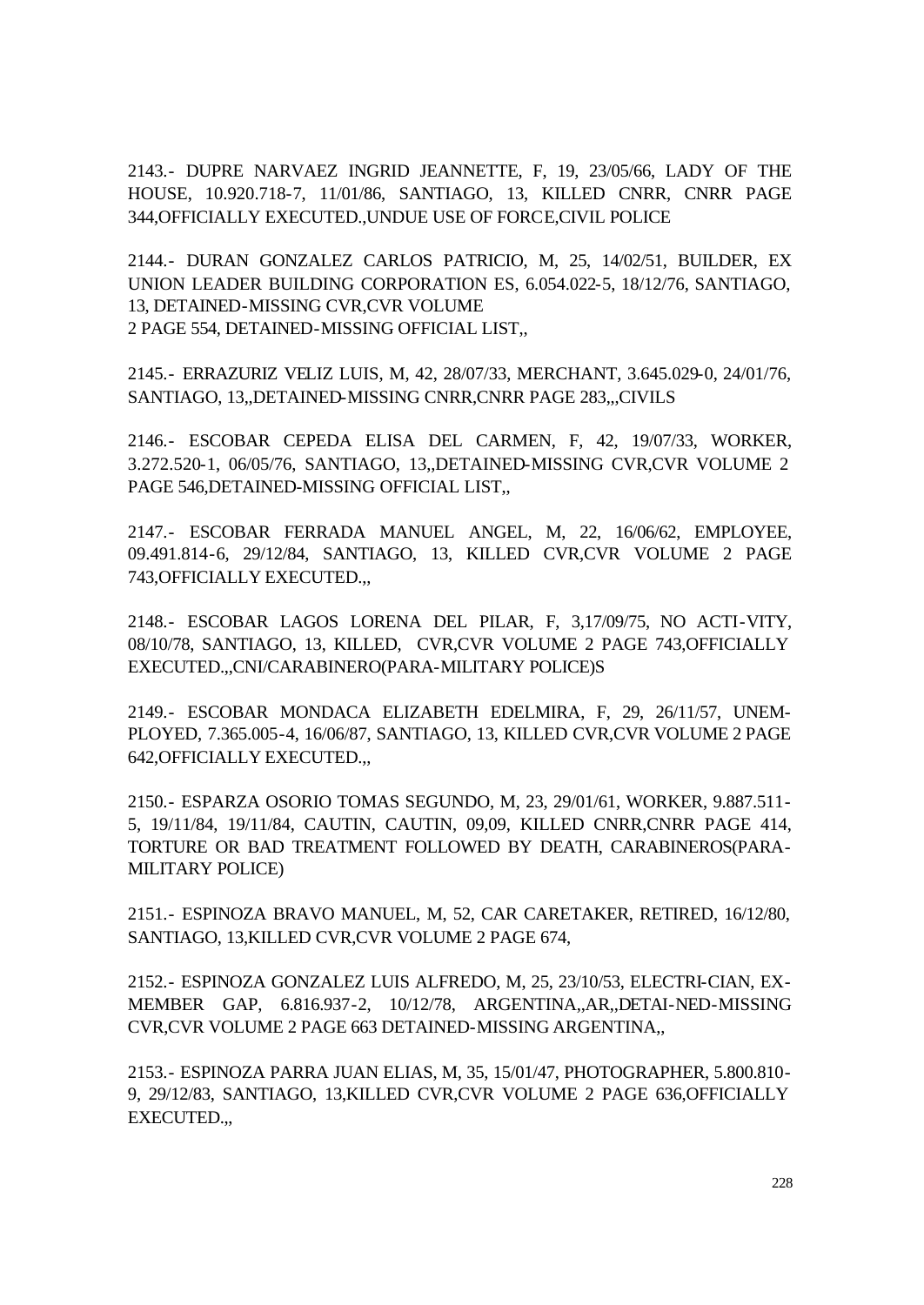2154.- EUGENIO EUGENIO BASILIO, M, 44, 15/04/32, SHOEMAKER, 3.091.174-1, 29/04/76, SANTIAGO, 13,,DETAINED-MISSING CVR,CVR VOLUME 2 PAGE 565,DETAINED-MISSING OFFICIAL LIST,,

2155.- FERNANDEZ TRUJILLO HUMBERTO FERNANDO, M, 24, 09/03/53, NO ACTIVITY, 7.202.659-4, 07/09/77, SANTIAGO, 13,KILLED CNRR, CNRR PAGE 293,, UNDUE USE OF FORCE,CARABINEROS(PARA-MILITARY POLICE)

2156.- FERREIRA-RAMOS SCALTRITTI DANIEL, M, 38, 29/11/48, NOT KNOWN, URUGUAYA, 15/01/87,15/01/87, SANTIAGO, SANTIAGO, 13, 13, KILLED CNRR, CNRR PAGE 384, OFFICIALLY EXECUTED., TORTURE OR BAD TREATMENT FOLLOWED BY DEATH,CIVIL POLICE

2157.- FERREYRA VASQUEZ JOSE MARIA, M, 38, 16/01/38, CRAFTSMAN, . 83.374-, /08/76, 27/08/76, MAIPO, MAIPO, 13,13, KILLED CNRR, CNRR PAGE 365,,TORTURE OR BAD TREATMENT FOLLOWED BY DEATH,

2158.- FLORES BARRAZA MARIA OLGA, F, 60, 07/03/16, LADY OF THE HOUSE, 2.178.098-7,02/04/76,,VALPARAISO,,05,,DETAINED-MISSING CVR,CVR VOLUME 2 PAGE 545,DETAINED-MISSING OFFICIAL LIST,,

2159.- FLORES CASTILLO CAROL FEDOR, M, 25, 29/08/48, MECHANIC LATHE OPERATOR, 6.218.498-1, 07/06/76, 21/06/76, SANTIAGO, SANTIAGO,13,13,DETAINED-MISSING CVR,CVR VOLUME 2 PAGE 559,DETAI-NED-MISSING OFFICIAL LIST,,

2160.- FLORES DURAN SERGIO GABRIEL, M, 29, 15/03/52, TECHNICIAN ELECTRICIAN, 6.208.627-0, 11/12/81, SANTIAGO, 13, KILLED CVR,CVR VOLUME 2 PAGE 633, OFFICIALLY EXECUTED...CNI

2161.- FOITZICK CASANOVA BALMORIR VENTURA, M, 64, 05/08/11, FARM-ER, 550.194-6,, 21/07/75,, VALDIVIA,, 10, KILLED CNRR,CNRR PAGE 181,,,

2162.- FRES GALLARDO GONZALO ELIS, M, 18, 02/09/65, TEXTILE WORKER, 10.205.931-K, 29/03/84, 29/03/84, PETORCA, PETORCA, 05, 05, KILLED CVR,CVR VOLUME 2 PAGE 743,OFFICIALLY EXECUTED.,,

2163.- FUENTES SEPULVEDA ANDRES ADALBERTO, M, 22, 02/01/61, TAXI-DRIVER, 8.629.140-1, 11/05/83, SANTIAGO, 13,KILLED CVR,CVR VOLUME 2 PAGE 710,OFFICIALLY EXECUTED.,,CNI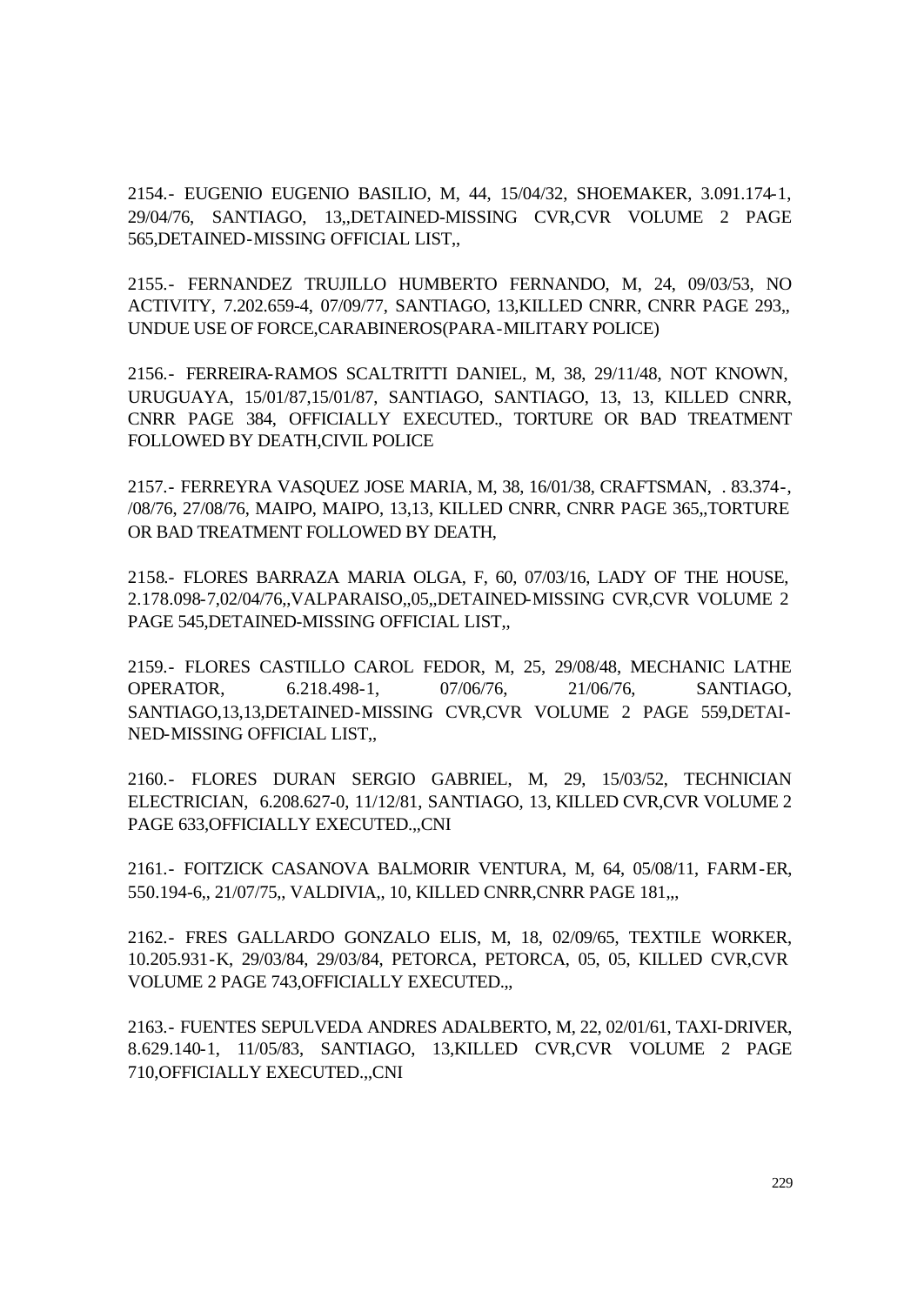2164.- FUENTES TOLEDO JORGE FRANCO, M, 17, 01/02/66, ITINERANT MERCHANT, 13/08/83, SANTIAGO, 13, KILLED CVR,CVR VOLUME 2 PAGE 716,OFFICIALLY EXECUTED.,,

2165.- FUENTES ZAMORANO JUAN ABELARDO, M, 27, 18/04/48, HEALTH PRACTITIONER, EX- SOLDIER ESCUELA CABALLERIA Quillota, .101.762-, 11/06/75, 12/06/75, SANTIAGO, QUILLOTA, 05,KILLED CNRR,CNRR PAGE 180,,,MILITARY

2166.- FUENZALIDA LOYOLA SERGIO MANUEL, M, 55, 22/08/20, MER-CHANT, 1.722.277-5, 28/06/76, SANTIAGO, 13,,DETAINED-MISSING CVR,CVR VOLUME 2 PAGE 539,DETAINED-MISSING OFFICIAL LIST,,

2167.- FUENZALIDA NAVARRETE GONZALO IVAN, M, 26, 27/07/61, FURNI-TURE WORKER, MEMBER CODEJU, MEMBER FPMR, 9.295.342-4, 09/09/87,, SANTIAGO, 13, DETAINED-MISSING CVR,CVR VOLUME 2 PAGE 657,DETAI-NED-MISSING OFFICIAL LIST,

2168.- GACITUA MARTINEZ JUAN RICHARD, M, 21, 20/08/63, ITINERANT MERCHANT, 9.701.991-6, 05/10/84, SANTIAGO, 13,KILLED CNRR, CNRR PAGE 304,,UNDUE USE OF FORCE,CARABINEROS(PARA-MILITARY POLICE)

2169.- GAETE AVILA MIGUEL SEGUNDO, M, 33, 25/04/49, ELECTRICIAN, 6.173.271- 3, 10/09/82, SANTIAGO, 13, KILLED CVR,CVR VOLUME 2 PAGE 743, OFFICIALLY EXECUTED.,,

2170.- GAHONA CHAVEZ ALONSO FERNANDO, M, 32, 01/12/42, MUNICIPAL WORKER, 4.853.829-0, 08/09/75, SANTIAGO, ,13,,DETAINED-MISSING CVR,CVR VOLUME 2 PAGE 556,DETAINED-MISSING OFFICIAL LIST,,

2171.- GALVEZ DIAZ RAUL FERNANDO, M, 22, 30/12/60, POSTMAN, 8.005.293-6, 13/10/83, CORDILLERA,,13,KILLED CVR,CVR VOLUME 2 PAGE 720,OFFICIALLY EXECUTED.,,

2172.-GALLARDO CHAVEZ ARTURO OSCAR, M, 21, 05/01/59, SHOP YARUR EMPLOYEE, 8.466.968-7, 18/11/80, SANTIAGO, 13, KILLED CNRR,CNRR PAGE 299, EXECUTED INVE.,UNDUE USE OF FORCE,MILITARY

2173.- GALLARDO PACHECO ALBERTO RECAREDO, M, 63, 12/11/12, LATHE OPERATOR MECHANIC, 436.681-6,18/11/75, 19/11/75, SANTIAGO, SANTIAGO, 13, 13, KILLED CVR,CVR VOLUME 2 PAGE533,OFFICIALLY EXECUTED.,,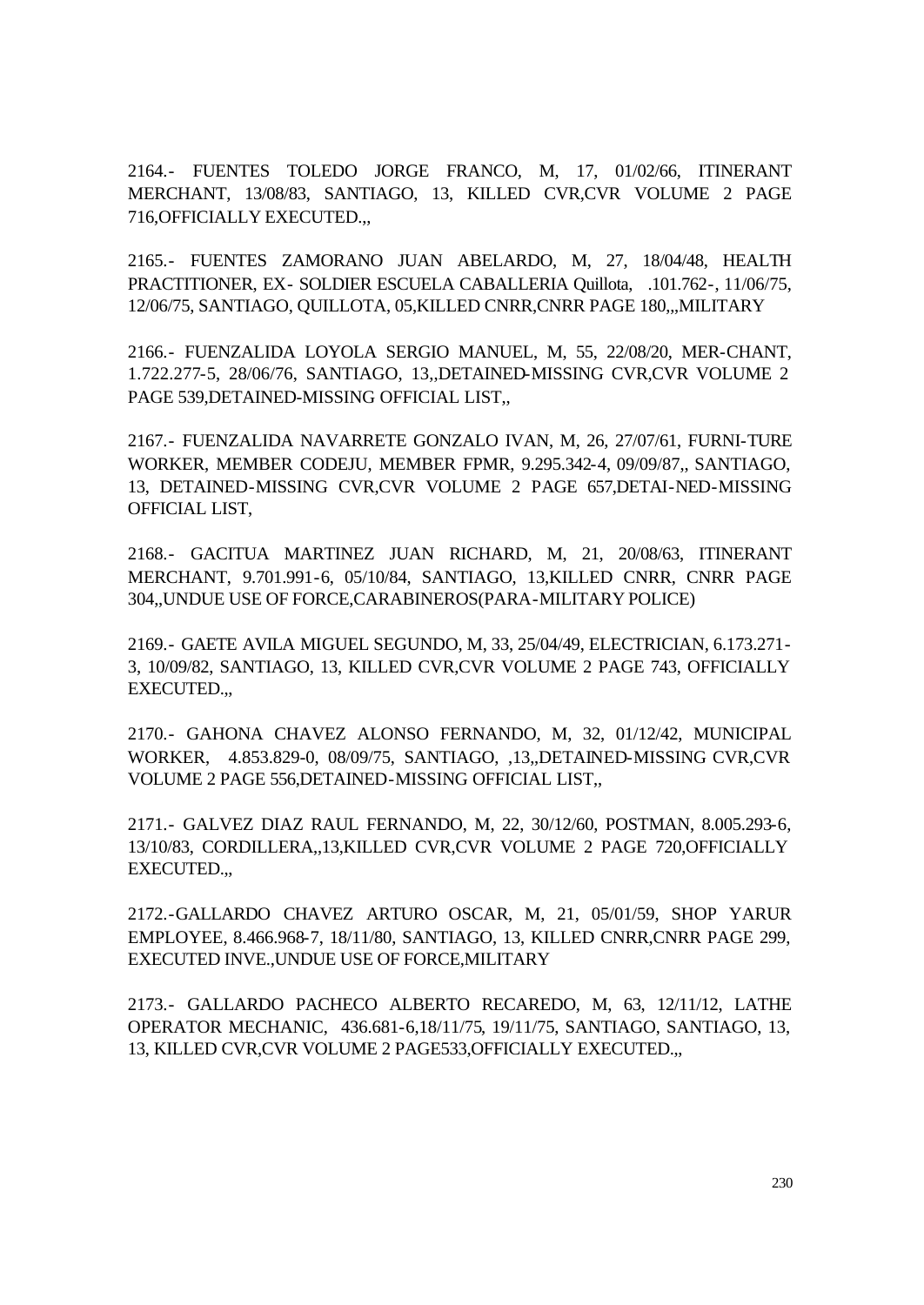2174.- GALLEGOS SABALL BENEDICTO ANTONIO, M, 29, 24/09/53, UNEM-PLOYED, 6.870.022-1, 11/08/83, SANTIAGO,,13,KILLED CVR,CVR VOLUME 2 PAGE 714,OFFICIALLY EXECUTED.,,

2175.- GANGA TORRES LUIS ANDRES, M, 21, 30/11/53, SELLER, 7.314.127-, 19/11/75, 19/11/75, SANTIAGO, SANTIAGO,13,13,KILLED CVR,CVR VOLUME 2 PAGE 533,OFFICIALLY EXECUTED.,,

2176.- GARAY TOBAR LINA DORA DEL CARMEN, F, 44, 15/10/38, LADY OF THE HOUSE, 5.007.651-2, 11/08/83, VALPARAISO, 05, KILLED CVR,CVR VOLUME 2 PAGE 711,OFFICIALLY EXECUTED.,

2177.- GARRIDO FERNANDEZ RENE HERNAN, M, 17, 08/08/67, SHOP ASSISTANT, 06/01/85, SANTIAGO, 13, KILLED CNRR,CNRR PAGE 306,,UNDUE USE OF FORCE,CARABINEROS(PARA-MILITARY POLICE)

2178.- GARRIDO LETELIER ATILIO DANTE, M, 52, 01/11/32, FARM WORK-ER, 3.455.971-6, 15/12/84, 15/12/84, COLCHAGUA, COLCHAGUA, 06, 06, KILLED CNRR,CNRR PAGE 380,,TORTURE OR BAD TREATMENT FOLLOWED BY DEATH,CARABINEROS(PARA-MILITARY POLICE)

2179.- GOMEZ AGUIRRE ANA TERESA, F, 21, 07/03/62, WORKER PEM, 9.865.236-1, 11/08/83, SANTIAGO, 13, KILLED CVR,CVR VOLUME 2 PAGE 713,OFFICIALLY EXECUTED.,,

2180.- GOMEZ HIDALGO LINA OF LAS MERCEDES, F, 37, 20/07/51, LADY OF THE HOUSE, 06.348.267-6, 01/11/88, SANTIAGO, 13, KILLED CNRR,CNRR PAGE 344, EXECUTED INVE.,POWER ABUSE,FACH

2181.- GOMEZ SAEZ JOAQUIN ALFONSO, M, 32, 16/08/56, SMALL FARMER, 8.306.023-9, 20/12/88, 20/12/88, VALDIVIA, VALDIVIA, 10, 10, KILLED CNRR,CNRR PAGE 323,, UNDUE USE OF FORCE,CARABINEROS(PARA-MILITARY POLICE)

2182.- GONZALEZ CERDA ENRIQUE, M, 62, BUILDING WORKER, 28/04/77, SANTIAGO, 13,KILLED CNRR,CNRR PAGE 292,,UNDUE USE OF FORCE,CARA-BINEROS(PARA-MILITARY POLICE)

2183.- GONZALEZ DE ASIS GUILLERMO, M, 30, 25/06/45, PLUMBER, 4.940.767-K, 12/09/75, SANTIAGO, 13,,DETAINED-MISSING CVR,CVR VOLUME 2 PAGE 530,DETAINED-MISSING OFFICIAL LIST,,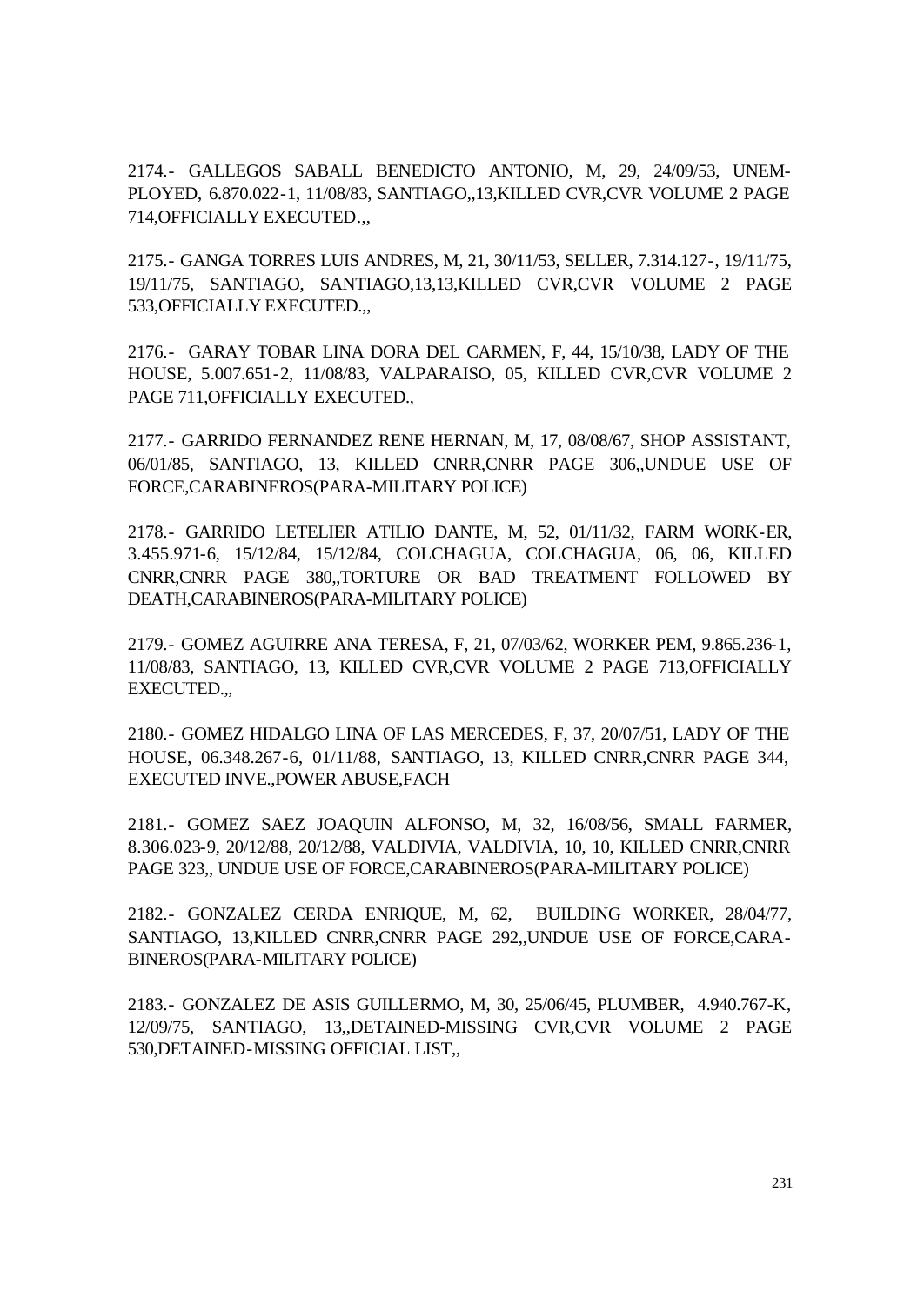2184.- GONZALEZ FREDES FERNANDO DIONISIO, M, 57, 13/01/18, MASON, 21/07/75, 21/07/75, SANTIAGO, SANTIAGO, 13, 13, KILLED CVR,CVR VOLUME 2 PAGE 743, OFFICIALLY EXECUTED...

2185.- GONZALEZ GONZALEZ MOISES PATRICIO, M, 25, 11/12/61, WOR-KER, 9.098.328-8, 03/06/87, SANTIAGO, 13, KILLED CNRR,CNRR PAGE 386,EXECUTED INVE.,TORTURE OR BAD TREATMENT FOLLOWED BY DEATH,CARABINEROS(PARA-MILITARY POLICE)

2186.- GONZALEZ GONZALEZ PATRICIO LEONEL, M, 23, 03/04/62, JU-NIOR, 9.581.770-K, 10/12/85, CORDILLERA, 13, KILLED CNRR,CNRR PAGE 311, EXECUTED INVE.,UNDUE USE OF FORCE,CARAB.AND MILITAR

2187.- GONZALEZ INZUNZA JUAN CARLOS, M, 23, 07/03/62, ITINERANT SELLER, 9.421.442-4, 18/01/86, QUILLOTA, 05,KILLED CNRR,CNRR PAGE 312,OFFICIALLY EXECUTED.,UNDUE USE OF FORCE,CARABINEROS(PARA-MILITARY POLICE)

2188.- GONZALEZ MILLONES VICTOR MANUEL, M, 30, 13/08/54, EMPLO-YEE, 6.564.819-9, 10/11/84, SAN FELIPE, 05,,DETAINED-MISSING CNRR,CNRR PAGE 258,,,CARABINEROS(PARA-MILITARY POLICE)

2189.- GUAJARDO PALMA OSCAR CONSTANCIO, M, 23, 04/07/58, MER-CHANT, 7.780.858-2, 30/01/82, SANTIAGO, 13, KILLED CNRR,CNRR PAGE 372, TORTURE OR BAD TREATMENT FOLLOWED BY DEATH,CIVIL POLICE

2190.- GUARDA SAEZ JUAN EDUARDO, M, 26, 02/07/57, UNEMPLOYED, 7.479.316- 9, 11/08/83, SANTIAGO, 13, KILLED CVR,CVR VOLUME 2 PAGE 712,OFFICIALLY EXECUTED.,,CNI

2191.- GUERRA OLIVARES JULIO ARTURO, M, 29, 13/07/57, ELECTRI-CIAN, 7.534.465-1, 16/06/87, 16/06/87, SANTIAGO, SANTIAGO, 13,13,KILLED CVR, CVR VOLUME 2 PAGE 642,OFFICIALLY EXECUTED.,,

2192.- GUEVARA MARDONES FERNANDO ENRIQUE, M, 29, 13/11/48, FAR-MER, 6.097.438-1,, 01/10/78, RENGO, 06,KILLED CNRR,CNRR PAGE 333,,POWER ABUSE,CARABINEROS(PARA-MILITARY POLICE)

2193.- GUTIERREZ GUTIERREZ MARIA CRISTINA, F, 16, 23/04/69, LADY OF THE HOUSE, 11.978.797-1, 07/03/86, SANTIAGO, 13, KILLED CVR,CVR VOLUME 2 PAGE 743,OFFICIALLY EXECUTED.,,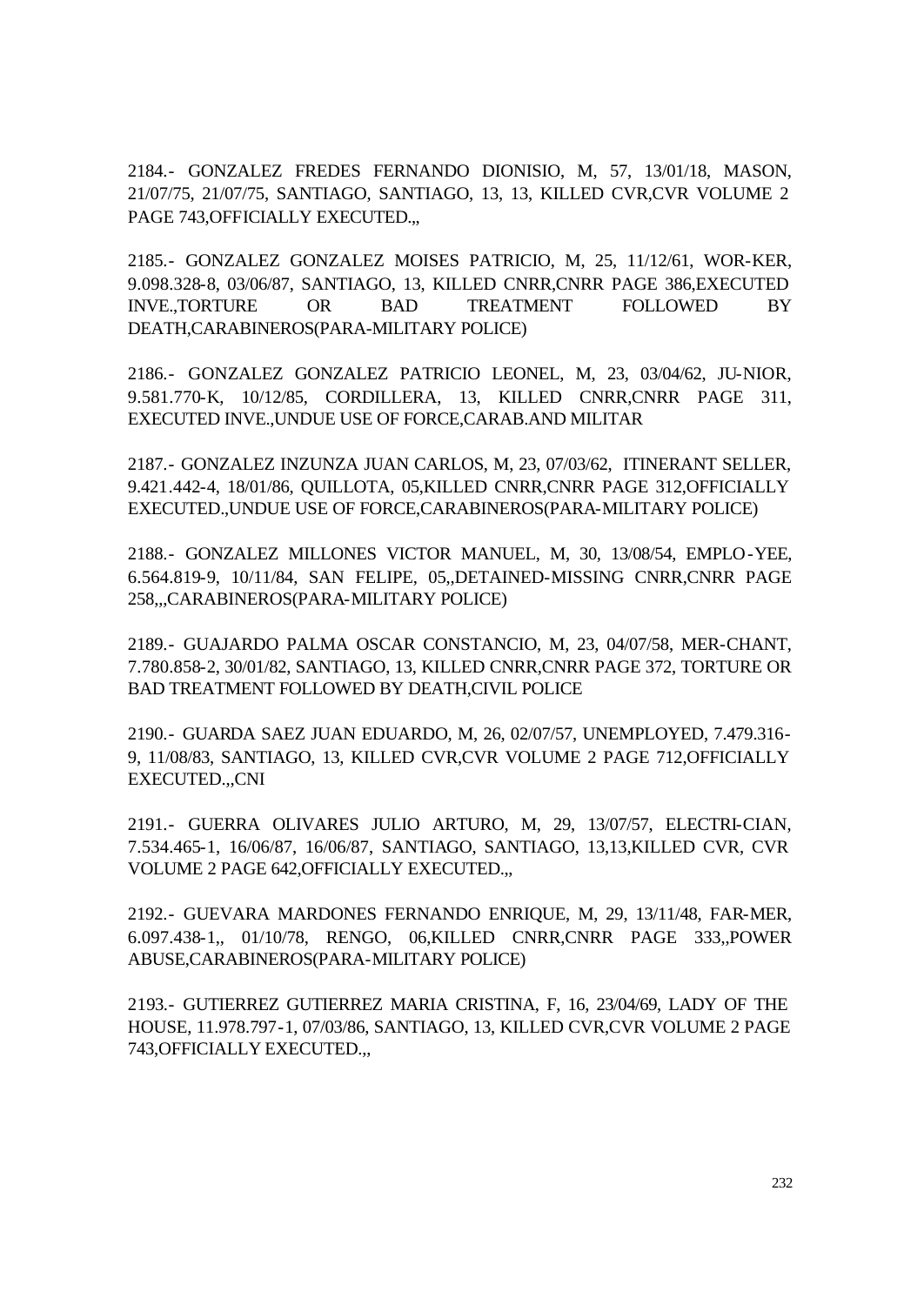2194.- GUTIERREZ NUÑEZ JORGE ENRIQUE, M, 23, 25/06/61, NO ACTI-VITY, 09.347.882-7, 20/09/87, 20/09/87, VALPARAISO, VALPARAISO, 05, 05, KILLED CNRR, CNRR PAGE 319...

2195.- GUZMAN MUÑOZ FRANCISCO RAMIRO, M, 45, 24/10/40, DRIVER MICROBUS, 04.331.855-1, 28/08/86, CORDILLERA, 13, KILLED CVR,CVR VOLUME 2 PAGE 688, OFFICIALLY EXECUTED.,,

2196.- GUZMAN SOTO PROSPERO DEL CARMEN, M, 27, 02/08/54, WORKER, 06.533.089-K, 20/09/81, VALDIVIA, 10, KILLED CVR, CVR VOLUME 2 PAGE 632,OFFICIALLY EXECUTED.,,CNI

2197.- GUZMAN URRUTIA JORGE PATRICIO, M, 21, 17/06/66, WORKER POJH, 10.343.366-5, 08/10/87, SANTIAGO, 13, KILLED CVR, CVR VOLUME 2 PAGE 738,OFFICIALLY EXECUTED.,,

2198.- HARASIC MERVIL JORGE QUINTO, M, 34, 08/05/43, MERCHANT, 4.888.527-6, 23/05/77, SANTIAGO, 13, KILLED CNRR,CNRR PAGE 292, UNDUE USE OF FORCE,CARABINEROS(PARA-MILITARY POLICE)

2199.- HENRIQUEZ ALISTE HECTOR HUGO, M, 28, 29/10/53, DETECTIVE, 06.504.563-K, 18/11/81, SANTIAGO, 13, KILLED CVR,CVR VOLUME 2 PAGE 675,

2200.- HENRIQUEZ GALLEGOS WILSON DANIEL, M, 26, 03/02/61, WORKER BUILDING, 09.178.683-4, 15/06/87, SANTIAGO, 13, KILLED CVR,CVR VOLUME 2 PAGE 642...

2201.- HERNANDEZ ALARCON JUAN CARLOS, M, 24, 05/01/65, NOT KNOWN, 10.430.228-9, 19/01/88, SANTIAGO, 13, KILLED CVR,CVR VOLUME 2 PAGE649,OFFICIALLY EXECUTED.,,

2202.- HERNANDEZ ALBORNOZ MIGUEL ANGEL, M, 17, 08/02/69, WORKER, 11.443.570-8, 05/09/86, SANTIAGO, 13, KILLED CVR,CVR VOLUME 2 PAGE 736, OFFICIALLY EXECUTED.,

2203.- HERNANDEZ CONCHA EDUARDO ENRIQUE, M, 28, 11/12/47, ACCOUN-TANT, 5.913.676-3, 03/08/76, MAIPO, 13, DETAINED-MISSING CVR,CVR VOLUME 2 PAGE 565,DETAINED-MISSING OFFICIAL LIST,,

2204.- HERNANDEZ MONDACA JUAN LUIS, M, 16, 16/04/72, ASSISTANT SELLER, 13.284.263-9, 07/09/88, 07/09/88, CORDILLERA, CORDILLERA, 13, 13,KILLED CNRR,CNRR PAGE 321,,UNDUE USE OF FORCE, CARABINE-ROS(PARA-MILITARY POLICE)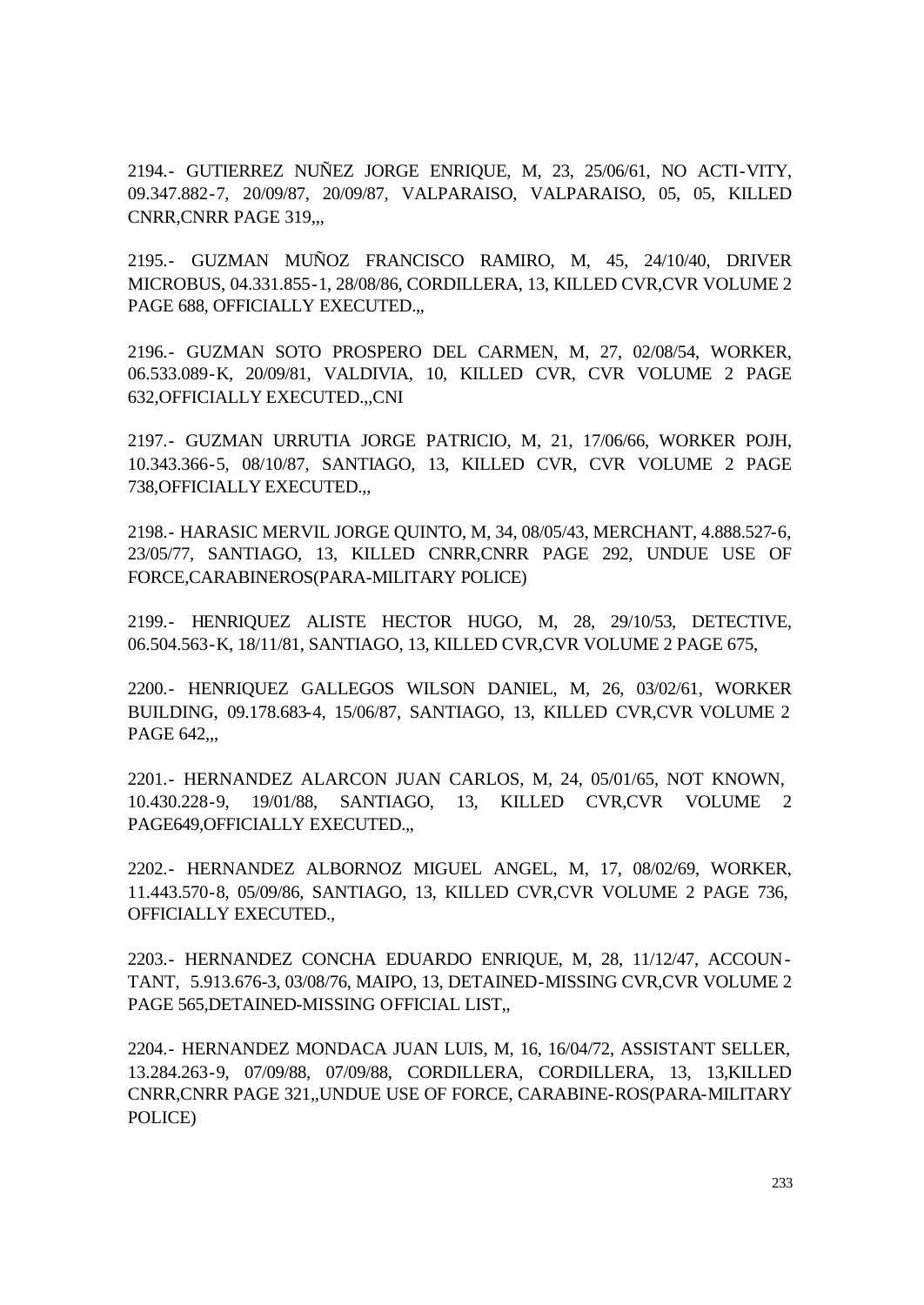2205.- HERNANDEZ ZAZPE JUAN HUMBERTO, M, 23, 19/04/52, MECHANIC LATHE OPERATOR, EX-STUDENT LEADER, 5.810.252-0, 03/04/76, ARGEN-TINA, AR, DETAINED-MISSING CVR,CVR VOLUME 2 PAGE 597 DETAINED-MISSING ARGENTINA,,

2206.- HERRERA BENITEZ ALICIA MERCEDES, F, 52, 18/06/24, LADY OF THE HOUSE, 1.961.371-2, 04/08/76, SANTIAGO, 13, DETAINED-MISSING CVR,CVR VOLUME 2 PAGE 549,...

2207.- HERRERA RIVEROS NELSON ADRIAN, M, 30, 17/01/54, MERCHANT, 6.364.291-6, 23/08/84, 23/08/84, CONCEPCION, CONCEPCION, 08, 08, KILLED CVR, CVR VOLUME 2 PAGE 637,OFFICIALLY EXECUTED.,,

2208.- HIDALGO ORREGO SERGIO JORGE, M, 33, 27/03/44, EQUIPMENT MAINTENANCE MANAGER, 5.149.175-0, 31/08/77, VALPARAISO, 05, DETAINED-MISSING CVR, CVR VOLUME 2 PAGE 654,DETAINED-MISSING OFFICIAL LIST,,

2209.- HINOJOSA ARAOS JOSE SANTOS, M, 33, 23/06/41, ACCOUNTANT, 4.438.163-K, 26/06/76, SANTIAGO, 13, DETAINED-MISSING CVR,CVR VOLUME 2 PAGE 581,DETAINED-MISSING OFFICIAL LIST,,

2210.- HONORES AGUIRRE HERNAN DEL CARMEN, M, 41, 11/08/40, MER-CHANT, 04.387.174-9, 10/04/82, 10/04/82, ELQUI, LIMARI, 04, 04, KILLED CNRR,CNRR PAGE374,EXECUTED INVE.,TORTURE OR BAD TREATMENT FOLLOWED BY DEATH,CARABINEROS(PARA-MILITARY POLICE)

2211.- HUAIQUIL CALVIQUEO GERVASIO HECTOR, M, 25, SMALL FARMER, 26/10/75, CAUTIN, 09, DETAINED-MISSING CVR,CVR VOLUME 2 PAGE 490,,,

2212.-HUERAVILO SAAVEDRA OSCAR LAUTARO, M, 23, 11/01/54, EMPLO-YEE, 6.293.832-3, 19/05/77, ARGENTINA, AR,,DETAINED-MISSING CVR,CVR VOLUME 2 PAGE 602 DETAINED-MISSING ARGENTINA.

2213.- HUERTA BEIZA VICTOR HUGO, M, 52, 28/07/31, ITINERANT MER-CHANT, 03.834.830-2, 03/11/83, 03/11/83, CONCEPCION, CONCEPCION, 08, 08, KILLED CVR,CVR VOLUME 2 PAGE 635,OFFICIALLY EXECUTED.,,

2214.- IBARRA CORDOVA FABIAN ENRIQUE, M, 26, 20/01/48, ACCOUNTANT AUDITOR, 5.384.995-4, 17/01/75, VALPARAISO, 05,,DETAINED-MISSING CVR,CVR VOLUME 2 PAGE 520,DETAINED-MISSING OFFICIAL LIST,,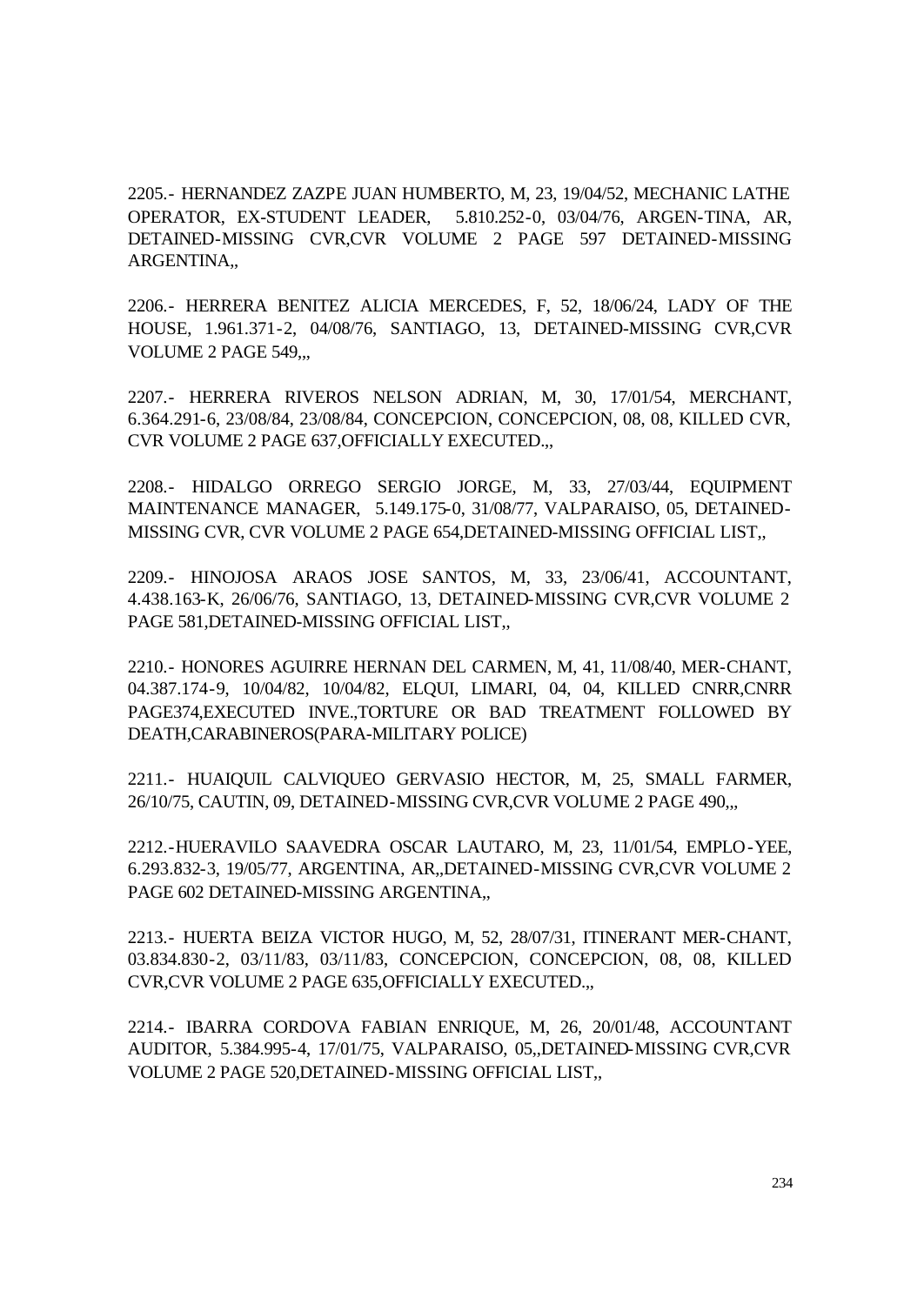2215.- IBARRA SAAVEDRA JULIO MARCELINO PATRICIO, M, 20, 06/08/66, UNEMPLOYED, 10.541.016-6, 20/09/86, 20/09/86, SANTIAGO, SANTIAGO, 13, 13,KILLED CNRR,CNRR PAGE 314,,UNDUE USE OF FORCE,CARABINEROS(PARA-MILITARY POLICE)

2216.- INAREJO ARAYA MARCOS SEGUNDO, M, 23, 05/06/65, CONCIERGE UMCE, 9.807.583-6, 24/08/88, SANTIAGO, 13, KILLED CNRR,CNRR PAGE 400, KILLED BY CIVILIANS UNDER POLITICAL PRETEXTS,

2217.- ITURRA GOMEZ CARLOS HUMBERTO, M, 24, 02/06/57, WORKER P.E.M. 7.135.543-8, 24/03/81, LLANQUIHUE, 10, KILLED CNRR,CNRR PAGE 372, TORTURE OR BAD TREATMENT FOLLOWED BY DEATH,CARABINEROS(PARA-MILITARY POLICE)

2218.- JARA CORDOVA JULIO ANTONIO, M, 28, 30/03/59, ASSISTANT CARPENTER, 8.810.338-6, 27/06/87, 28/06/87, VALPARAISO, VALPARAI-SO, 05, 05, KILLED CNRR, CNRR PAGE 386, TORTURE OR BAD TREATMENT FOLLOWED BY DEATH,CARABINEROS(PARA-MILITARY POLICE)

2219.- JARA CORTES CARLOS EDUARDO, M, 21, 14/02/65, FARM WORKER, 10.491.778-K, 31/08/86, 31/08/86, VALDIVIA, VALDIVIA, 10, 10, KILLED CVR, CVR VOLUME 2 PAGE 743,OFFICIALLY EXECUTED.,,

2220.- JARA LOPEZ BERNARDO RAMON, M, 34, 18/06/50, WORKER POJH, 06.535.022-k, 30/10/84, SANTIAGO, 13, KILLED CVR,CVR VOLUME 2 PAGE 727,OFFICIALLY EXECUTED.,,

2221.- JUICA CORTES ERIK PATRICIO, M, 25, 30/07/61, SELLER, 07.268.502-4, 02/04/87, SANTIAGO, 13, KILLED CVR, CVR VOLUME 2 PAGE 737,OFFICIALLY EXECUTED.,,

2222.- JUICA VEGA MARIO JESUS, M, 34, 30/11/41, MERCHANT, RENCA MUNICIPAL WORKERS EX-PRESIDENT, EX-CA, 4.663.098-K, 09/08/76, SANTIAGO, 13, DETAINED-MISSING CVR,CVR VOLUME 2 PAGE 551,DETAINED-MISSING OFFICIAL LIST,,

2223.- LABBE PEÑALOZA LUIS EUGENIO, M, 22, 31/01/54, WORKER PEM, 7.550.788-7, 07/02/76, COLCHAGUA, 06,KILLED CNRR,CNRR PAGE 291, UNDUE USE OF FORCE,CARAB.AND MILITAR

2224.- LAGOS ESCOBAR GUIDO ONOFRE, M, 29, 10/11/52, ASSISTANT TAYLOR, 6.070.610-7, 31/03/80, 21/07/80, BIO BIO, BIO BIO, 08, 08, KILLED CNRR, CNRR PAGE 298,,UNDUE USE OF FORCE,CARABINEROS(PARA-MILITARY POLICE)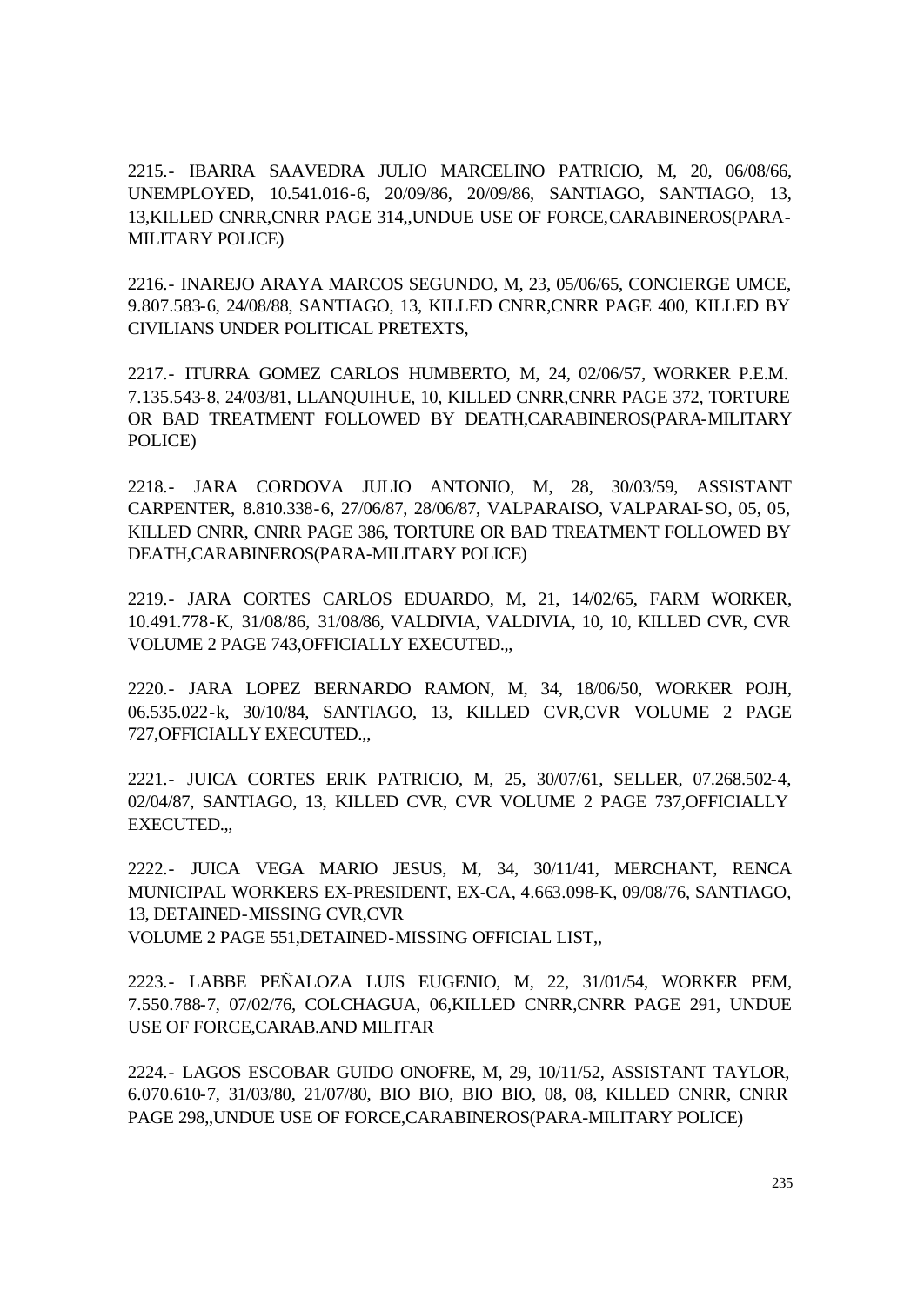2225.- LAGOS MARIN SERGIO HUMBERTO, M, 26, 26/02/49, EMPLOYEE, EX-STUDENT LEADER UNIVERSITY, 5.179.090-1, 07/02/75, SANTIAGO, 13,,DETAINED-MISSING CVR,CVR VOLUME 2 PAGE 524,DETAINED-MISSING OFFICIAL LIST,,

2226.- LAGOS RODRIGUEZ MARIO OCTAVIO, M, 34, 15/01/50, WORKER, 5.626.627- 5, 23/08/84, 23/08/84, CONCEPCION, CONCEPCION, 08, 08, KILLED CVR, CVR VOLUME 2 PAGE 637, OFFICIALLY EXECUTED.,,

2227.- LAMAS LARGO MARCELINO ROLANDO, M, 23, 17/08/51, CARPENTER, 6.245.114-9, 26/12/74, IQUIQUE, 01, DETAINED-MISSING CVR,CVR VOLUME 2 PAGE 577, DETAINED-MISSING OFFICIAL LIST,,

2228.- LASCHAN MELLADO FRIDA ELENA, F, 28, 10/08/47, ASSISTANT OF PARVULOS, 5.898.757-3, 15/04/76, ARGENTINA, AR,,DETAINED-MISSING CVR,CVR VOLUME 2 PAGE 601, D.D.ARGENTINA,,

2229.- LATORRE RODRIGUEZ ELIZABETH DEL CARMEN, F, 26, 10/11/61, LADY OF THE HOUSE, 9.798.417-4, 16/09/88, SANTIAGO, 13, KILLED CNRR,CNRR PAGE 322, OFFICIALLY EXECUTED.,UNDUE USE OF FORCE,CARABINEROS(PARA-MILITARY POLICE)

2230.- LAUREL ALMONACID JOSE ALBERTO, M, 19, 25/10/54, ASSISTANT MECHANIC, 6.864.670-7, 12/05/74, SANTIAGO, 13, KILLED CNRR,CNRR PAGE 330, EXECUTED INVE.,POWER ABUSE,

2231.- LAUSIC GLASINOVIC CEDOMIL LUCAS, M, 28, 16/07/46, AGRONO-MIST, 5.352.922-4, 03/04/75, /04/75, SANTIAGO, SANTIAGO, 13, 13, KILLED CVR,CVR VOLUME 2 PAGE 530,OFFICIALLY EXECUTED.,,DINA

2232.-LAZCANO CAMPOS JOSE RENATO, M, 21, 01/01/62, NO ACTIVITY, 7.785.718-4, /06/83, LOS ANDES, 05, KILLED CNRR (DD),CNRR PAGE 377, TORTURE OR BAD TREATMENT FOLLOWED BY DEATH,CIVIL POLICE

2233.-LEAL DIAZ SERGIO HERNAN, M, 41, 26/08/35, SMALL INDUSTRY FIRM OWNER, 3.849.242-K, 18/08/77, VALDIVIA, 10, DETAINED-MISSING CVR,CVR VOLUME 2 PAGE 653, DETAINED-MISSING OFFICIAL LIST,,

2234.- LEAL PEREIRA ARSENIO ORLANDO, M, 44, 18/12/30, MERCHANT, . 95.079-, 01/09/75, 06/09/75, MAIPO, SANTIAGO, 13, 13, KILLED CVR, CVR VOLUME 2 PAGE 556,OFFICIALLY EXECUTED.,,FACH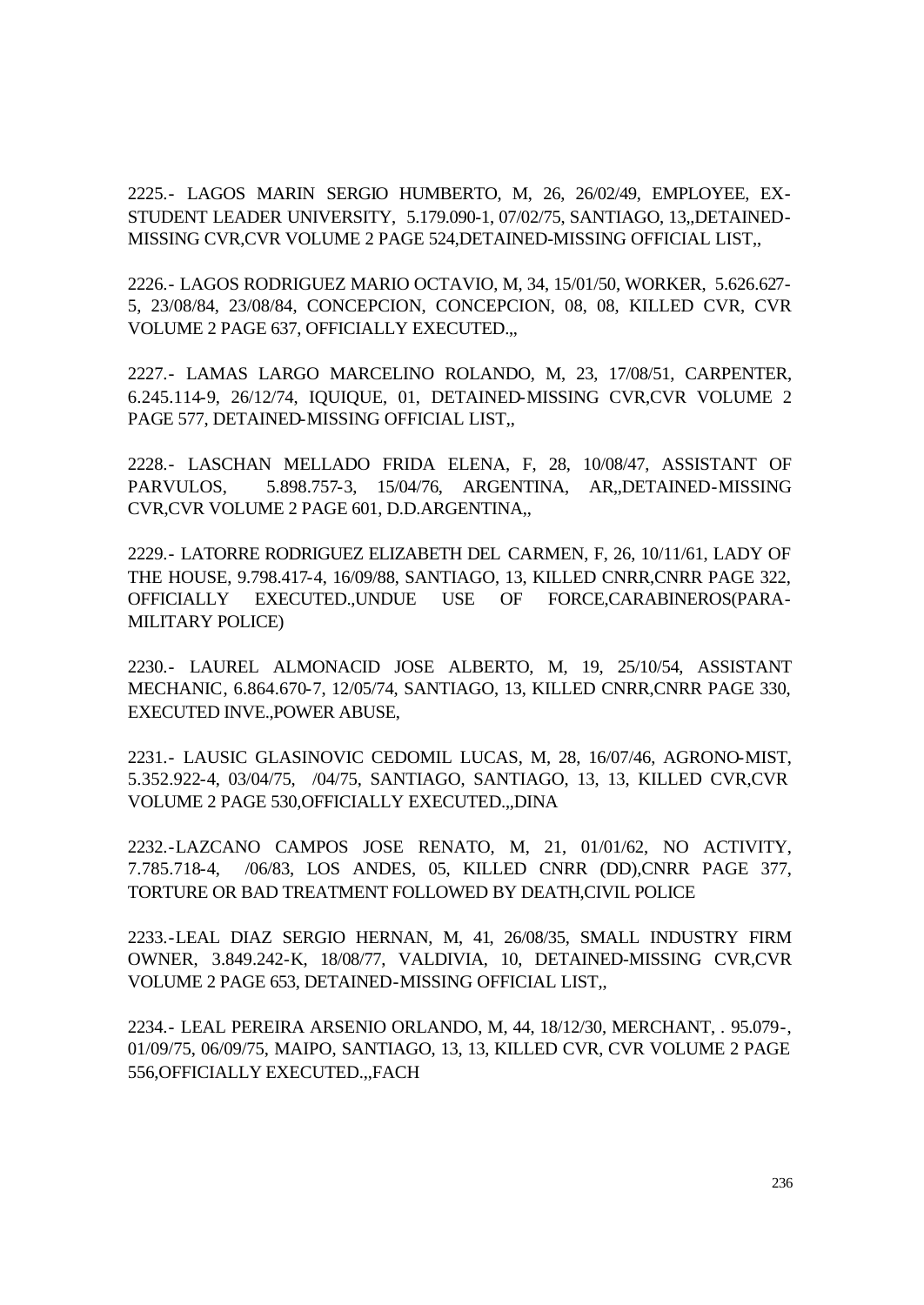2235.- LEFIAN RODRIGUEZ HERNAN ABELARDO, M, 25, 20/02/63, WORKER, 9.289.366-9, 12/11/88, MAIPO, 13, KILLED CNRR, CNRR PAGE 322,,UNDUE USE OF FORCE, CARABINEROS(PARA-MILITARY POLICE)

2236.- LETELIER PARRA JUAN JOSE, M, 31, 10/06/51, NOT KNOWN, 5.925.004-3, 25/07/82, 25/07/82, SANTIAGO, SANTIAGO, 13, 13, KILLED CNRR, CNRR PAGE 375,,TORTURE OR BAD TREATMENT FOLLOWED BY DEATH, CARABINEROS(PARA-MILITARY POLICE)

2237.- LEUTUN MIRANDA FRANCISCO SEGUNDO, M, 27, 04/10/60, PIONE-TA, 8.852.707-0, 01/02/88, 20/04/88, LLANQUIHUE, LLANQUIHUE, 10, 10, KILLED CNRR, CNRR PAGE 388, TORTURE OR BAD TREATMENT FOLLOWED BY DEATH, CARABINEROS(PARA-MILITARY POLICE)

2238.- LOPEZ LEYTON RAFAEL OF LA CRUZ, M, 25, 22/10/55, FARM WORKER, 7.830.895-8, 07/06/81, 07/06/81, SAN FELIPE, SAN FELIPE, 05, 05, KILLED CNRR, CNRR PAGE 300, EXECUTED INVE.,UNDUE USE OF FORCE, CARABINEROS(PARA-MILITARY POLICE)

2239.- LOPEZ ZUÑIGA FRANCISCO HUMBERTO, M, 19, 31/12/66, UNEMPLO-YED, 10.407.694-7, 03/07/86, SANTIAGO, 13, KILLED CVR,CVR VOLUME 2 PAGE 735,OFFICIALLY EXECUTED.,,

2240.- LUCERO MUÑOZ RENE EUSEBIO, M, 32, 15/09/55, MERCHANT, 07.773.596-8, 07/05/88, SANTIAGO, 13, KILLED CNRR,CNRR PAGE 344, POWER ABUSE, CARABINEROS(PARA-MILITARY POLICE)

2241.- LLANCA RODAS JUAN MANUEL, M, 26, 18/07/49, WORKER BUIL-DING, 6.135.062-4, 17/09/75, SANTIAGO,,13,,DETAINED-MISSING CVR,CVR VOLUME 2 PAGE 493,DETAINED-MISSING OFFICIAL LIST,,

2242.- LLANCAQUEO MILLAN SEGUNDO ELIAS, M, 45, 15/10/29, FARM WORKER, 2.733.949-2, 05/04/75, 05/04/75, LAUTARO, CAUTIN, 09, 09, KILLED CVR, CVR VOLUME 2 PAGE 586,,,

2243.- MALDONADO VELASQUEZ JORGE GERMAN LUIS, M, 19, 21/06/69, WORKER, 11.755.235-7, 21/01/89, CORDILLERA, 13, KILLED CNRR, CNRR PAGE 323, OFFICIALLY EXECUTED.,UNDUE USE OF FORCE,CARABINEROS(PARA-MILITARY POLICE)

2244.- MARCHANDON VALENZUELA MARCELINO CAROL, M, 29, 06/01/57, SMITH, 7.897.098-7, 04/12/86, 08/12/86, SANTIAGO, SANTIA-GO, 13, 13, KILLED CVR,CVR VOLUME 2 PAGE 641,OFFICIALLY EXECUTED.,,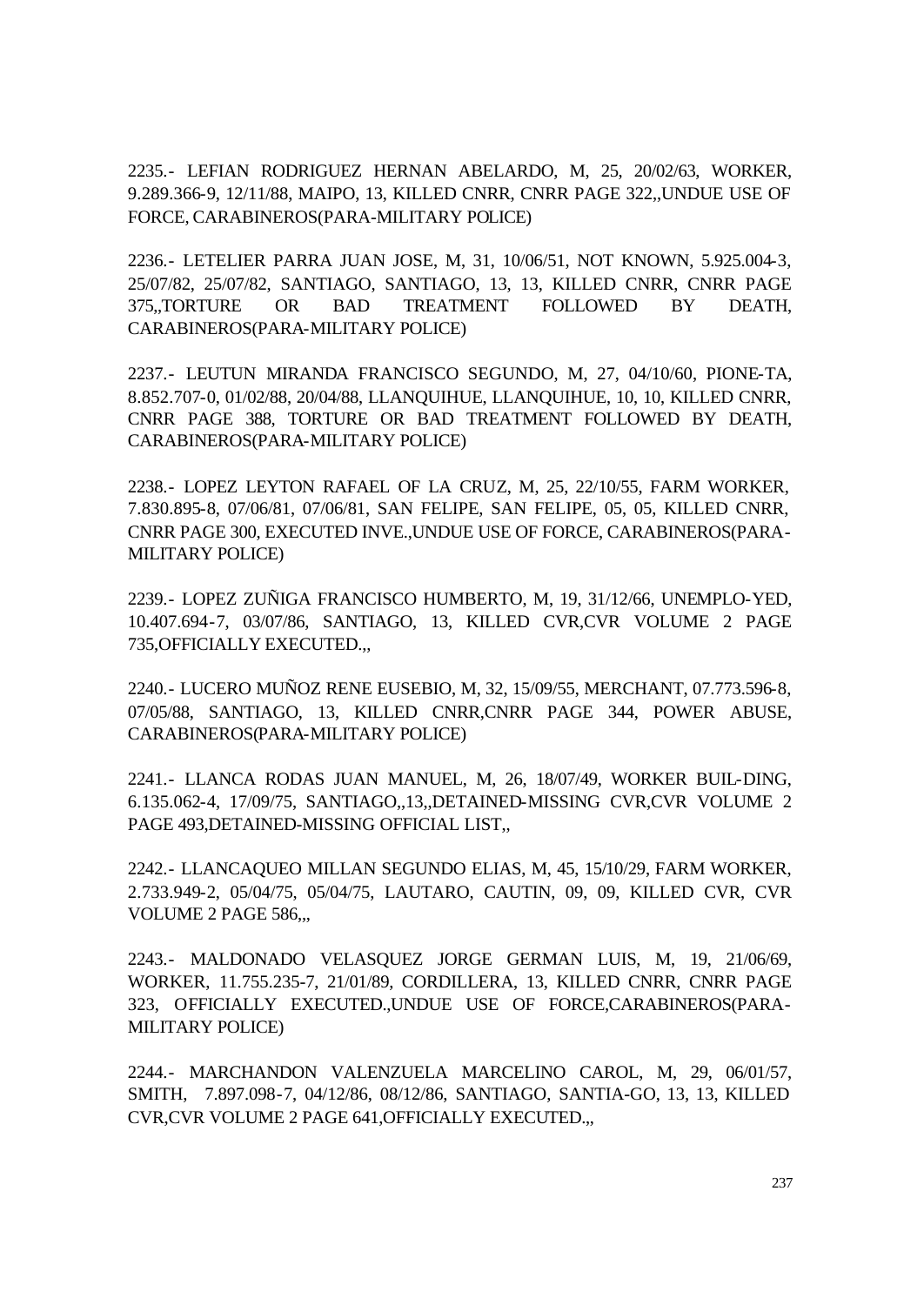2245.- MARCHANT ORTIZ ESAU AUDILIO, M, 37, 27/09/43, WORKER, 5.246.814-0, 07/12/80, 08/12/80, CACHAPOAL, CACHAPOAL, 06, 06, KILLED CNRR, CNRR PAGE 371,,TORTURE OR BAD TREATMENT FOLLOWED BY DEATH,CARABINEROS(PARA-MILITARY POLICE)

2246.- MARILAO PICHUN MOISES, M, 33, 14/07/51, NOT KNOWN, 6.769.250-0, 18/04/85, 19/04/85, TEMUCO, CAUTIN, 09, 09, KILLED CNRR, CNRR AG. 189,

2247.- MARIN NOVOA PEDRO MANUEL, M, 25, 25/02/58, WORKER POJH, 7.848.570-1, 11/09/83, SANTIAGO, 13, KILLED CVR,CVR VOLUME 2 PAGE 719,OFFICIALLY EXECUTED.,,

2248.- MARTIN MARTINEZ MARGARITA ELIANA, F, 30, 07/05/46, LADY OF THE HOUSE, 5.598.384-4, 01/07/86, SANTIAGO, 13, KILLED CVR, CVR VOLUME 2 PAGE 647, OFFICIALLY EXECUTED.,,

2249.- MARTIN MARTINEZ MARIA PAZ, F, 33, 11/08/53, LADY OF THE HOUSE, 6.493.678-6, 01/07/86, SANTIAGO, 13, KILLED CVR, CVR VOLUME 2 PAGE 647, OFFICIALLY EXECUTED.,,

2250.- MARTINEZ CELIS TOMAS RICARDO, M, 35, 05/12/50, ITINERANT SELLER, 6.020.627-9, 05/06/86, SANTIAGO, 13, KILLED CNRR, CNRR PAGE 313, OFFICIALLY EXECUTED., UNDUE USE OF FORCE, CARABINEROS(PARA-MILITARY POLICE)

2251.- MARTINEZ ROJAS FERMIN DEL CARMEN, M, 66, 28/07/13, RETI-RED, 2.378.465-3, 20/02/80, CURICO, 07, DETAINED-MISSING CVR,CVR VOLUME 2 PAGE 655, CARABINEROS(PARA-MILITARY POLICE)

2252.- MARTINEZ VALENZUELA DOMINGO ENRIQUE, M, 24, 15/11/50, ITINERANT MERCHANT, 05/09/75, 08/09/75, SANTIAGO, SANTIAGO, 13, 13, KILLED CVR, CVR VOLUME 2 PAGE 588,OFFICIALLY EXECUTED.,,

2253.- MEDEL RIVAS DANIEL JOSE, M, 30, 09/05/52, WORKER BUILDING, PRESIDENT NEIGHBORHOOD COMMITTEE , MEMBER CEN, 6.429.517-9, 28/04/83, QUILLOTA, 05, KILLED CVR, CVR VOLUME 2 PAGE 634, OFFI-CIALLY EXECUTED.,,

2254.- MELGAREJO ROJAS SANTOS DAVID, M, 17, 01/11/61, ITINERANT MERCHANT, 14/01/79, CONCEPCION,,08,,DETAINED-MISSING CNRR,CNRR PAGE 257,,,CARABINEROS(PARA-MILITARY POLICE)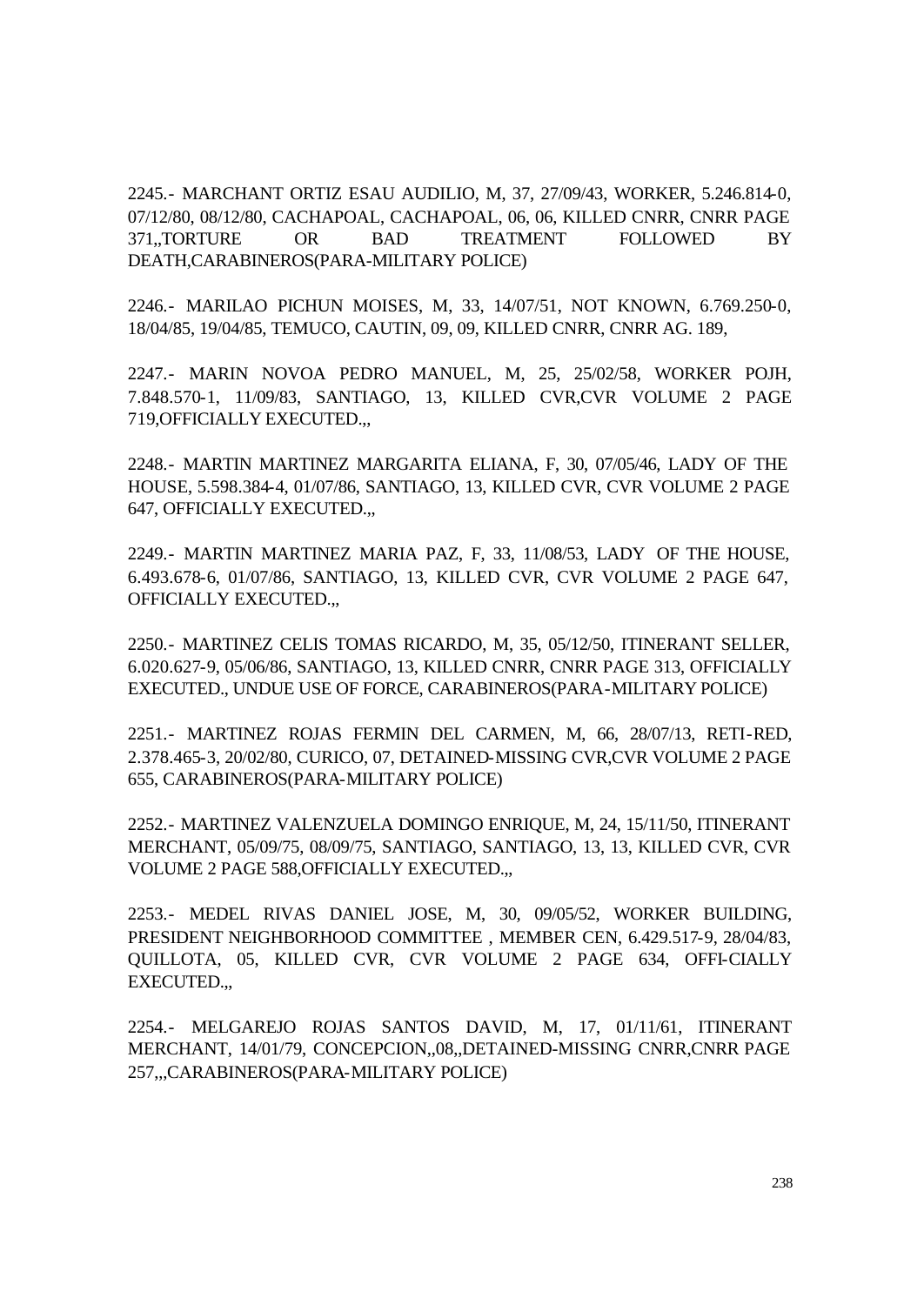2255.- MELO FARIAS JOEL BERNARDO, M, 53, 09/02/28, FARM WORKER, 3.320.715-8, 21/07/81, MAIPO, ,13,KILLED CVR,CVR VOLUME 2 PAGE 744,

2256.- MEMOLA HORMAZABAL CESAR ROQUE, M, 22, 21/09/61, SELLER, 6.194.219-K, 30/12/83, 31/12/83, SANTIAGO, SANTIAGO, 13, 13, KILLED CNRR, CNRR PAGE 302, OFFICIALLY EXECUTED., UNDUE USE OF FORCE, CARABINEROS(PARA-MILITARY POLICE)

2257.- MENA ALVARADO NALVIA ROSA, F, 20, 26/08/55, LADY OF THE HOUSE, 7.688.548-6, 29/04/76, SANTIAGO, 13, DETAINED-MISSING CVR, CVR VOLUME 2 PAGE 545, DETAINED-MISSING OFFICIAL LIST,,

2258.- MENA SANCHEZ MARCOS DAVID, M, 21, 28/02/65, FISHMONGER, 9.450.450-3, 05/09/86, 05/09/86, CONCEPCION, CONCEPCION, 08, 08, KILLED CNRR, CNRR PAGE 383, ,TORTURE OR BAD TREATMENT FOLLOWED BY DEATH,CIVIL POLICE

2259.- MENDEZ VASQUEZ LAURA ROSA, F, 26, 04/12/62, LADY OF THE HOUSE, 09.410.170-0, 17/07/89, SANTIAGO, 13, KILLED CVR, CVR VOLUME 2 PAGE 743, OFFICIALLY EXECUTED.,

2260.- MERINO VARAS ULISES JORGE, M, 33, 05/01/43, INSPECTOR TRAFFIC DIRECTION , 5.110.863-9, 02/02/76, SANTIAGO, 13, DETAI-NED-MISSING CVR,CVR VOLUME 2 PAGE 564,DETAINED-MISSING OFFICIAL LIST,,

2261.- MILLAS MARQUEZ PEDRO GONZALO, M, 31, 27/02/46, FARM WOR-KER, 4.447.753-K, 15/12/77, LAUTARO, 09,09, DETAINED-MISSING CVR,CVR VOLUME 2 PAGE 654, CARABINERO(PARA-MILITARY POLICE)

2262.- MIÑO LOGAN DAVID MARCO ANTONIO, M, 29, 30/12/56, EMPLOYEE, 7.299.759-K, 19/01/85, QUILLOTA, 05, KILLED CVR, CVR VOLUME 2 PAGE 639, OFFICIALLY EXECUTED.,,

2263.- MIÑO LOGAN MARCELO ESTEBAN, M, 26, 04/07/58, EMPLOYEE, 07.941.629- 0, 19/01/85, QUILLOTA, 05, KILLED CVR, CVR VOLUME 2 PAGE 639, OFFICIALLY EXECUTED.,

2264.- MIRANDA AGUILAR MARTIN GUSTAVO, M, 53, 11/05/23, CARPEN-TER, 1.733.532-4, 23/12/76, ULTIMA ESPERANZA, 12, KILLED CNRR, CNRR PAGE 367, TORTURE OR BAD TREATMENT FOLLOWED BY DEATH,CARABI-NEROS(PARA-MILITARY POLICE)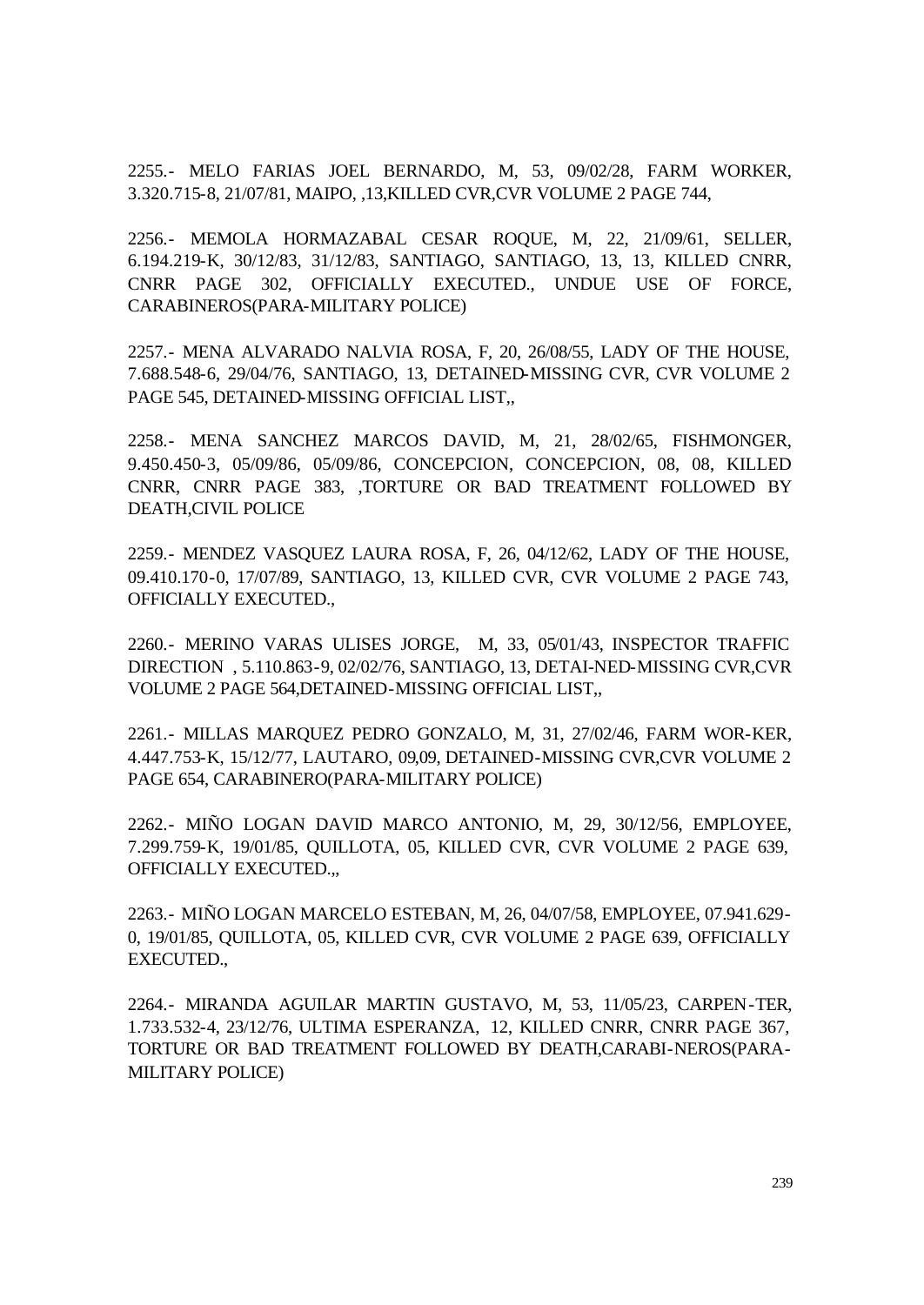2265.- MIRANDA DIAZ MARCIA ELENA, F, 24, 11/10/60, NOT KNOWN, 9.779.708-0, 23/11/84, CONCEPCION, 08, KILLED CNRR, CNRR PAGE 411, SUICIDE AS A RESULT OF REPRESSION ,

2266.- MIRANDA GODOY DARIO FRANCISCO, M, 22, 21/08/53, EMPLOYEE AND THEATRE ACTOR , IN CHARGE OF CULTURE IN FENSIMET, MEMBER DEPA, 6.563.094-K, 30/07/76, SANTIAGO, 13, DETAINED-MISSING CVR, CVR VOLUME 2 PAGE 550, DETAINED-MISSING OFFICIAL LIST,,

2267.- MIRANDA VIVAR HECTOR OSVALDO, M, 31, 21/11/56, CRAFTSMAN, 7.780.450-1, 21/12/87, MALLECO, 09, KILLED CNRR, CNRR PAGE 387, TORTURE OR BAD TREATMENT FOLLOWED BY DEATH,GENDARMERIE

2268.- MONDACA ZELADA JAIME IRINEO, M, 19, 29/11/67, WORKER, 10.796.821-0, 15/12/86, EL LOA, 02, KILLED CNRR, CNRR PAGE 314, OFFICIALLY EXECUTED., UNDUE USE OF FORCE,CARABINEROS(PARA-MILI-TARY POLICE)

2269.- MONSALVE SANDOVAL JOSE EUGENIO, M, 27, 03/06/54, WORKER, 07.403.685-6, 20/09/81, VALDIVIA, 10, KILLED CVR, CVR VOLUME 2 PAGE 632, OFFICIALLY EXECUTED.,CNI

2270.- MONTECINOS VERDEJO FERNANDO HUMBERTO, M, 23, 14/04/61, CRAFTSMAN, 08.121.464-6, 30/10/84, SANTIAGO, 13, KILLED CVR, CVR VOLUME 2 PAGE 727, OFFICIALLY EXECUTED.,,

2271.- MONTENEGRO GODOY SERGIO EDUARDO, M, 34, 09/04/40, MER-CHANT, EX-CIVIL OFFICIAL MINISTER OF THE TREASURY ; EX-LEADER, 3.832.709-, 24/01/75, BUENOS AIRES, AR, KILLED CVR, CVR VOLUME 2 PAGE 600,,,

2272.- MONTOYA VILCHES RAUL GILBERTO, M, 43, 15/02/33, ELECTRI-CIAN, EX-MANAGER WORK RELATIONS CORFO, 2.935.822-2, 21/07/76, SANTIAGO, 13, DETAINED-MISSING CVR, CVR VOLUME 2 PAGE 560,DETAI-NED-MISSING OFFICIAL LIST,,

2273.- MORA ORELLANA GILBERTO ANTONIO, M, 22, 13/06/65, WORKER, 07.545.538-0, 04/09/87, SANTIAGO, 13, KILLED CVR, CVR VOLUME 2 PAGE 744, OFFICIALLY EXECUTED.,,CARABINERO(PARA-MILITARY POLICE)S

2274.- MORAGA GARCES JUAN HECTOR, M, 32, 24/11/43, WORKER BUIL-DING, EX-YOUNG LEADER UNITED TRADE UNIONS CONFEDERATION (CUT), EX-LEADER O, 4.861.596-1, 22/07/76, SANTIAGO, 13, DETAINED-MIS-SING CVR, CVR VOLUME 2 PAGE 565,DETAINED-MISSING OFFICIAL LIST,,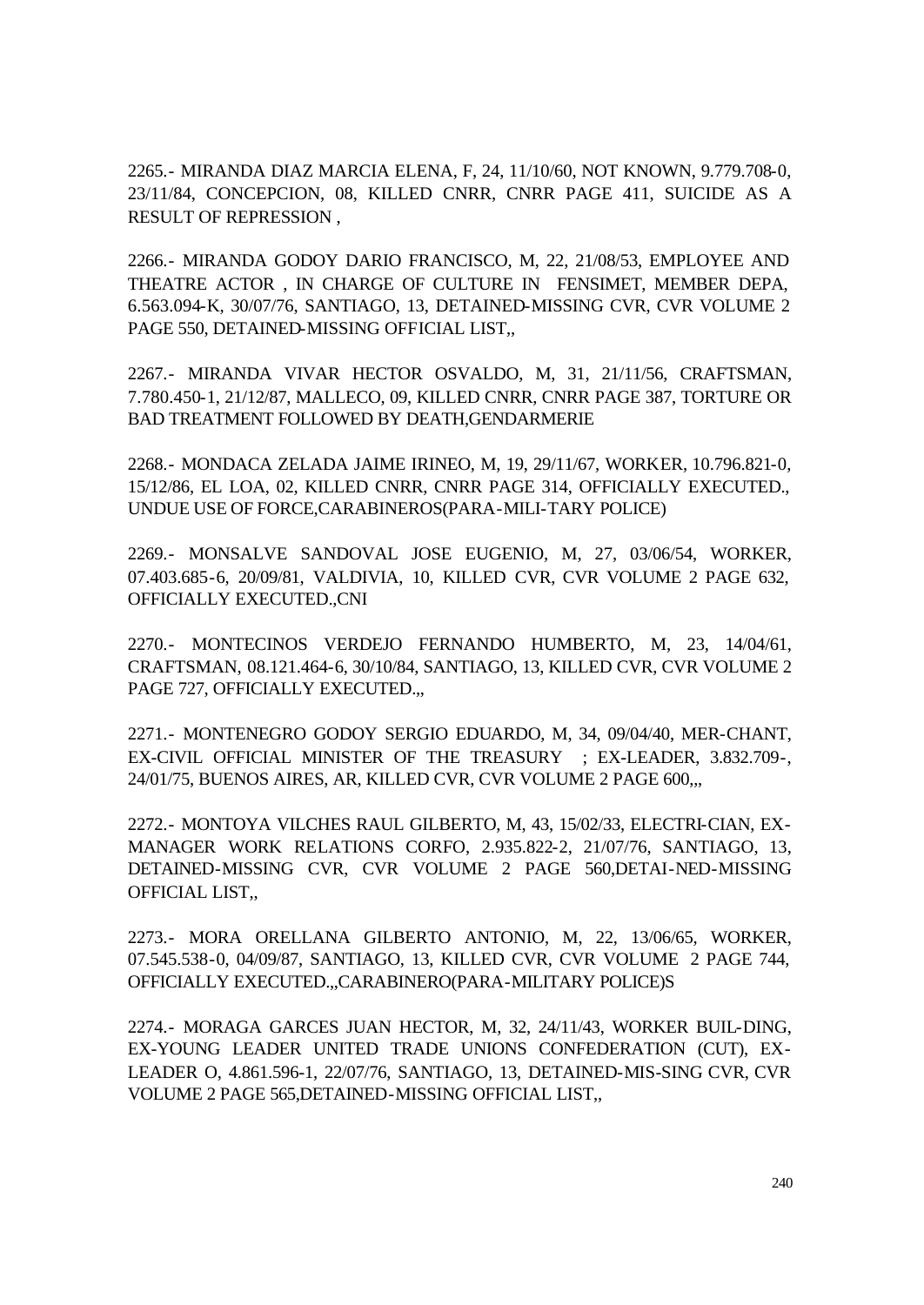2275.- MORAGA MUÑOZ ENRIQUE ABELARDO, M, 27, 11/09/61, ITINERANT MERCHANT, 09.240.089-1, 10/12/88, SANTIAGO, 13, KILLED CNRR, CNRR PAGE 345, OFFICIALLY EXECUTED.,POWER ABUSE,CARABINEROS(PARA-MILITARY POLICE)

2276.- MORALES ALVAREZ CARLOS SEGUNDO, M, 30, 10/12/57, SHOEMA-KER, 7.785.036-8, 06/10/88, SANTIAGO, 13, KILLED CVR, CVR VOLUME 2 PAGE 740,OFFICIALLY EXECUTED.,,CARABINERO(PARA-MILITARY POLICE)S

2277.-MORALES SANTOS JOSE EDUARDO, M, 29, 25/04/52, PIONETA, 25/10/81, SANTIAGO, 13, KILLED CVR, CVR VOLUME 2 PAGE 743, OFFI-CIALLY EXECUTED., CARABINERO(PARA-MILITARY POLICE)S

2278.- MORALES VILLAGRA ENRIQUE DEL CARMEN, M, 21, 27/10/53, WOODCUTTER, 7.339.517-8, 07/02/75, 07/02/75, CONCEPCION, CONCEP-CION, 08, 08, KILLED CNRR, CNRR PAGE 289,, UNDUE USE OF FORCE, CARABINEROS(PARA-MILITARY POLICE)

2279.- MORENO QUEZADA MANUEL JESUS, M, 51, 24/06/34, MERCHANT, 03.797.337-8, 09/08/85, SANTIAGO, 13, KILLED CVR, CVR VOLUME 2 PAGE 729,OFFICIALLY EXECUTED.,,

2280.- MOYA ROJAS MIGUEL ANGEL, M, 21, 07/08/67, ITINERANT MER-CHANT, EX-NEIGHBORHOOD LEADER, 10.475.369-8, 06/05/89, 06/05/89, LIMARI, LIMARI, 04, 04, KILLED CNRR, CNRR PAGE 193,,,CARABINEROS(PARA-MILITARY POLICE)

2281.- MUJICA BARROS MARIO ERNESTO, M, 32, 25/06/52, ASSISTANT ACCOUNTANT, 6.615.321-, 23/08/84, BIO BIO, 08, KILLED CVR, CVR VOLUME 2 PAGE 638, OFFICIALLY EXECUTED.,

2282.- MUJICA MATURANA MOISES EDUARDO, M, 30, 18/01/46, TECHNI-CIAN PROOFREADER , EX-CIVIL OFFICIAL QUIMANTU, 4.481.267-3, 29/04/76, SANTIAGO, 13, DETAINED-MISSING CVR, CVR VOLUME 2 PAGE 564,DETAINED-MISSING OFFICIAL LIST,,

2283.- MUÑOZ ALVAREZ VICTOR EDUARDO, M, 24, 05/09/53, ITINERANT SELLER, 5.876.043-, 14/10/77, 14/10/77, SANTIAGO, SANTIAGO, 13, 13, KILLED CNRR, CNRR PAGE 294, UNDUE USE OF FORCE, CIVIL POLICE

2284.- MUÑOZ AREVALO ENZO, M, 30, 28/08/53, ITINERANT MERCHANT, EX-PRESIDENT MERCHANTS UNION AMB, 6.429.655-8,, 03/07/84, SANTIA-GO, 13, KILLED CVR, CVR VOLUME 2 PAGE 636, OFFICIALLY EXECUTED.,,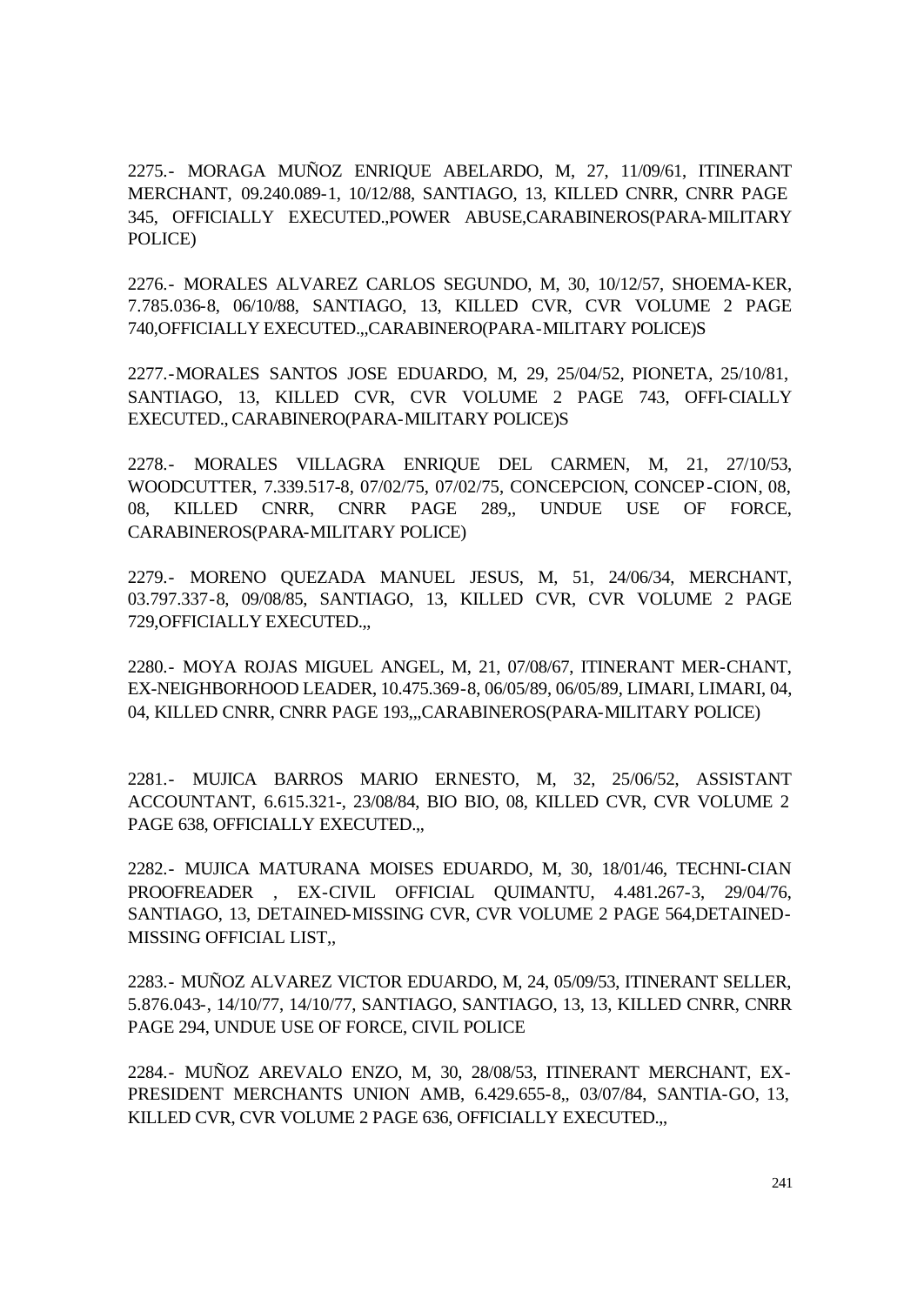2285.- MUÑOZ HERNANDEZ MIGUEL ANGEL, M, 16, 31/12/63, CRAFTSMAN, 04.773.440-1, 05/05/80, SANTIAGO, 13, KILLED CNRR, CNRR PAGE 298, OFFICIALLY EXECUTED., UNDUE USE OF FORCE, CARABINEROS(PARA-MILI-TARY POLICE)

2286.- MUÑOZ HUENCHUÑIR GUILLERMO IGNACIO, M, 20, 24/06/66, ITINERANT SELLER, 9.875.401-6, 31/08/86, SANTIAGO, 13, KILLED CNRR, CNRR PAGE 341, EXECUTED INVE.,POWER ABUSE, CARABINEROS(PARA-MILITARY POLICE)

2287.- MUÑOZ LAZO LUIS MIGUEL, M, 23, 07/08/64, TECHNICIAN ELEC-TRONIC, 08.915.806-0, 20/09/87, VALPARAISO, 05, KILLED CNRR, CNRR PAGE 319,,UNDUE USE OF FORCE, CARABINEROS(PARA-MILITARY POLICE)

2288.- MUÑOZ NAVARRO ERWIN EDUARDO, M, 25, 31/01/54, MERCHANT, 7.095.879-1, 09/07/79, VALDIVIA, 10, KILLED CNRR, CNRR PAGE 334, POWER ABUSE, CARABINERO(PARA-MILITARY POLICE)

2289.- MUÑOZ NAVARRO JORGE EDUARDO, M, 28, 05/08/55, IN CHARGE OF FRENTE SOCIAL LOCAL COMMITTEE MIR, 6.614.822-K, 16/05/84, 17/05/84, SANTIAGO, SANTIAGO, 13, 13, KILLED CNRR, CNRR PAGE 187, EXECUTED INVE.,,

2290.- MUÑOZ OTAROLA JULIO ORLANDO, M, 33, 19/09/53, TECHNICIAN IN METAL CONSTRUCTC. , EX UNION LEADER, MEMBER FPMR, 6.984.359-K, /09/87, SANTIAGO, 13, DETAINED-MISSING CVR, CVR VOLUME 2 PAGE657, DETAINED-MISSING OFFICIAL LIST,,

2291.- MUÑOZ RODRIGUEZ LUIS GREGORIO, M, 22, 14/03/52, EMPLOYEE, 6.455.519-7, 20/01/75, SANTIAGO, 13, DETAINED-MISSING CVR, CVR VOLUME 2 PAGE 524, DETAINED-MISSING OFFICIAL LIST,,

2292.- MUÑOZ ULLOA MAURICIO ANDRES, M, 27, 21/11/58, CONDEMNED IN PRISON, 7.100.332-9, 18/10/85, SANTIAGO, 13, KILLED CNRR, CNRR PAGE 513, UNDUE USE OF FORCE /INTENDING TO FLEE PRISON ., POLICE-MEN

2293.- MUÑOZ VELASQUEZ LUIS GONZALO, M, 27, 12/08/48, ACCOUNTANT, EX-CANDIDATE TO COUNCILOR, 6.019.851-9, 03/04/76, ARGENTINA, AR, DETAINED-MISSING CVR, CVR VOLUME 2 PAGE 597, D.D.ARGENTINA,,

2294.- MURGA MEDINA JOSE DANIEL, M, 28, 22/09/57, EMPLOYEE, 07.102.870-4, 18/04/86, SANTIAGO, 13, KILLED CVR, CVR VOLUME 2 PAGE 640, OFFICIALLY EXECUTED.,,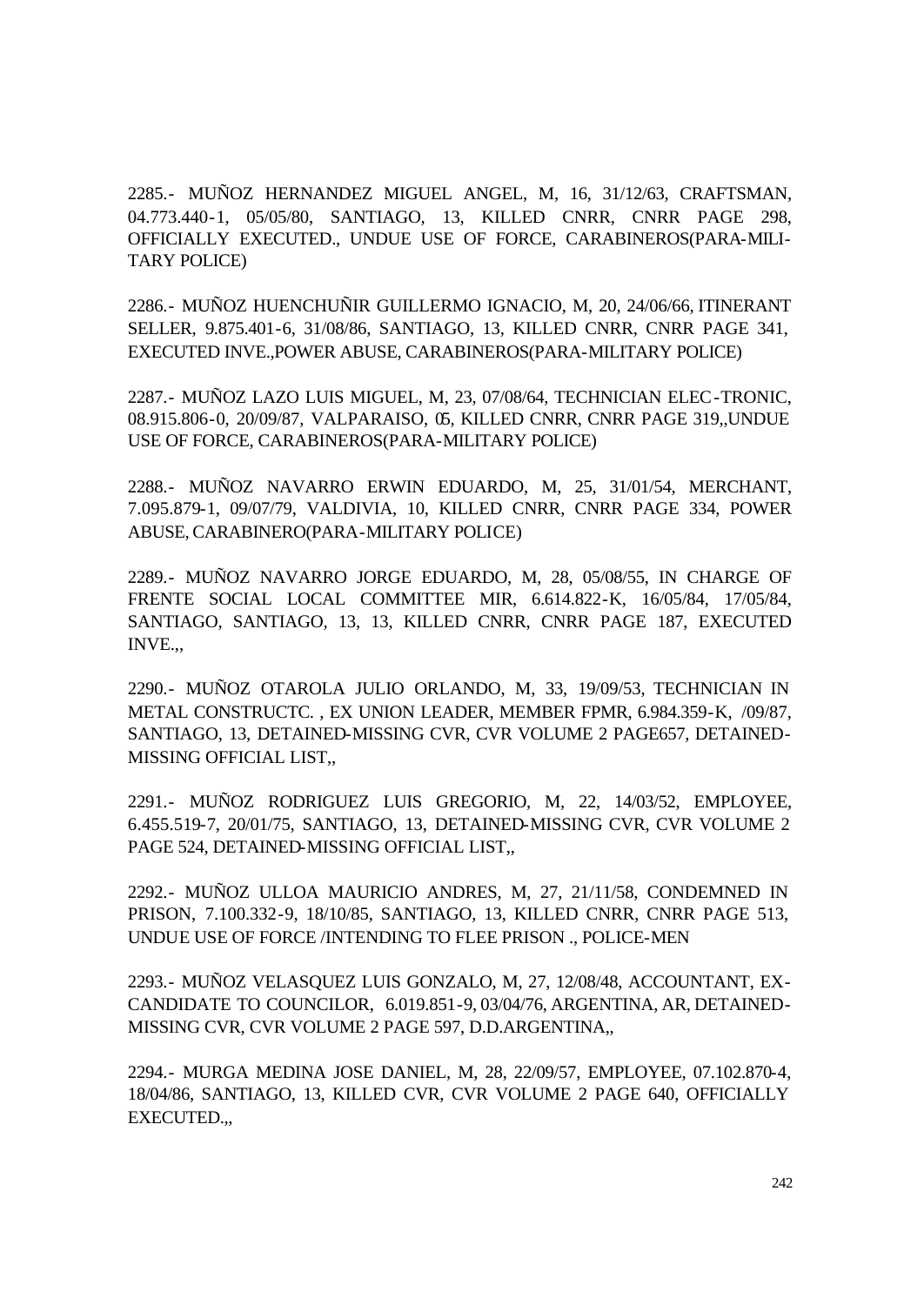2295.- MUSKATBLIT EIDELSTEIN ABRAHAM, M, 45, 14/06/41, PUBLICIST, 4.637.815-6, 09/09/86, 11/09/86, CORDILLERA, SANTIAGO, 13, 13, KILLED CVR, CVR VOLUME 2 PAGE 648, OFFICIALLY EXECUTED.,,

2296.- NATTINO ALLENDE SANTIAGO ESTEBAN, M, 63, 12/09/21, PUBLI-CITY DESIGNER, 1.426.883-9, 28/03/85, 30/03/85, SANTIAGO, SANTIA-GO, 13, 13, KILLED CVR, CVR VOLUME 2 PAGE 650,OFFICIALLY EXECU-TED.,,

2297.- NAVARRO MELLADO SERGIO, M, 34, / /42, WORKER, 02/02/76, 03/02/76, MALLECO, CAUTIN, 09, 09, KILLED CVR, CVR VOLUME 2 PAGE 744, OFFICIALLY EXECUTED.,,

2298.- NORAMBUENA CANALES JOSE DEL TRANSITO, M, 24, 12/01/61, WORKER, 9.231.567-3, 07/11/85, SANTIAGO, 13, KILLED CVR, CVR VOLUME 2 PAGE 733, OFFICIALLY EXECUTED.,,MILITARY

2299.- NUÑEZ BENAVIDES RODOLFO MARCIAL, M, 54, 21/10/21, DRIVER, EX UNION LEADER, SECRETARY ORGANI, . 65.815-, 18/05/76, SANTIA-GO, 13, DETAINED-MISSING CVR, CVR VOLUME 2 PAGE 565, DETAINED-MISSING OFFICIAL LIST,,

2300.- NUÑEZ MUÑOZ ARTURO RICARDO, M, 24, 04/07/54, WORKER BUIL-DING, EX-MIR MILITANT, 6.377.543-6, 17/05/79, 18/05/79, SANTIA-GO, SANTIAGO, 13, 13, KILLED CVR, CVR VOLUME 2 PAGE 645, OFFI-CIALLY EXECUTED.,

2301.- OBANDO GALETOVIC IVAN, M, 25, NOT KNOWN, 17/04/81, VALPA-RAISO, 05, KILLED CVR, CVR VOLUME 2 PAGE 743,,,

2302.- OJEDA AGUAYO JUAN ANGEL, M, 27, 22/11/54, WORKER, 07.460.264-9, 28/11/81, VALDIVIA, 10, KILLED CVR, CVR VOLUME 2 PAGE 632, OFFICIALLY EXECUTED.,,CNI

2303.- OLIVARES JORQUERA RAUL JAIME, M, 25, 27/12/49, EMPLOYEE, 6.099.806- K, / /75, 01/08/75, SANTIAGO, SANTIAGO, 13, 13, KILLED CVR, CVR VOLUME 2 PAGE 579, OFFICIALLY EXECUTED.,

2304.- OPAZO LARA LUIS HUMBERTO, M, 27, 28/11/55, UNEMPLOYED, 00.143.379-, 23/11/83, CONCEPCION, 08, KILLED CVR, CVR VOLUME 2 PAGE 743, OFFICIALLY EXECUTED., CARAB.COM.CIVIL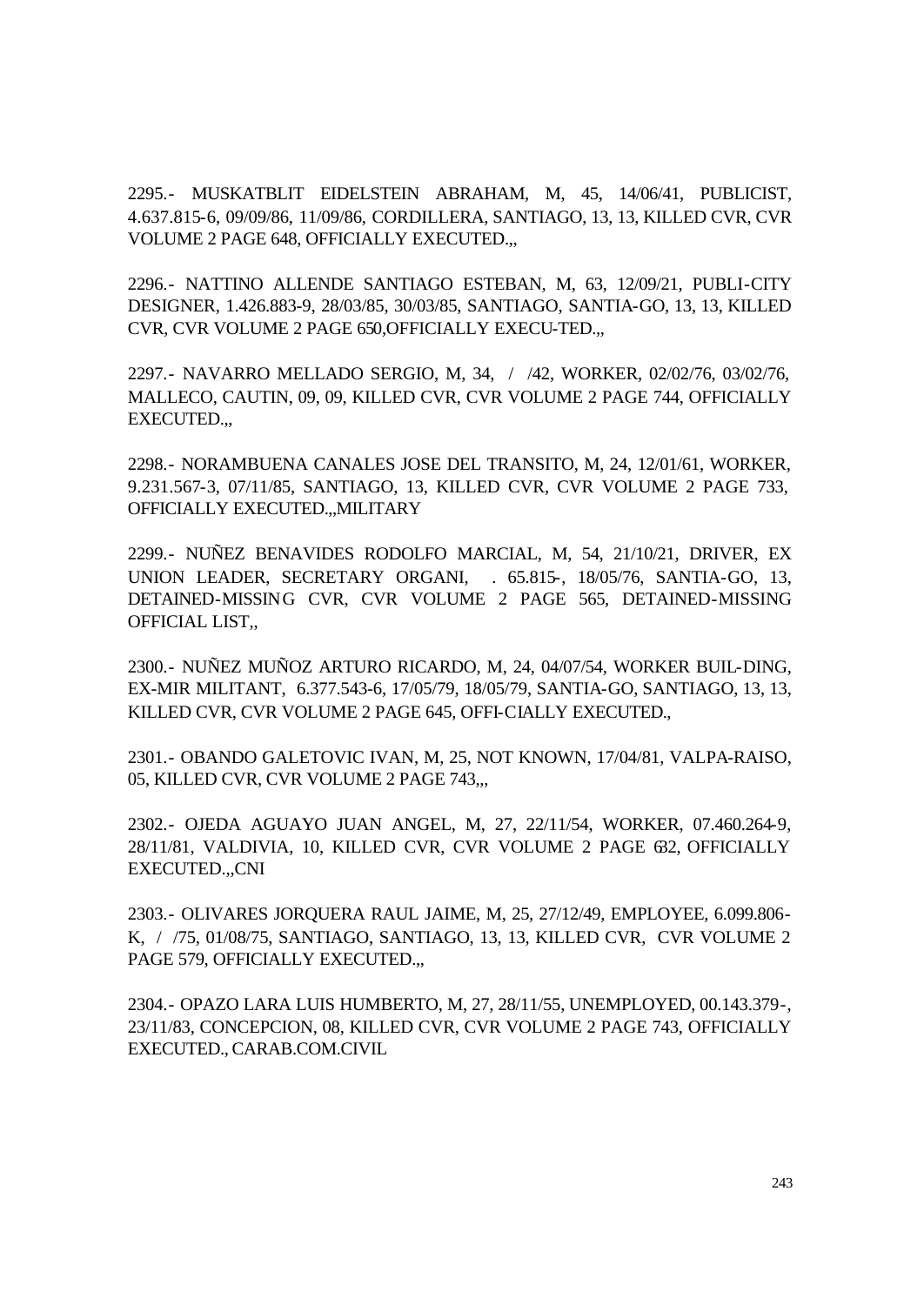2305.- ORELLANA CASTRO MIGUEL IVAN HUMBERTO, M, 27, 14/03/49, EX-CIVIL OFFICIAL CORMU, /06/76, ARGENTINA, AR, DETAINED-MISSING CVR, CVR VOLUME 2 PAGE 600,,,

2306.- ORELLANA PINO SILVIA DEL CARMEN, F, 22, 28/10/60, LADY OF THE HOUSE, 9.056.143-K, 14/10/83, SANTIAGO, 13, KILLED CVR, CVR VOLUME 2 PAGE 720, OFFICIALLY EXECUTED.,

2307.- ORMEÑO MOSCOSO JORGE HERNAN, M, 50, 01/06/29, MECHANIC LATHE OPERATOR, 2.509.204-K, 11/12/79, 11/12/79, SANTIAGO, SAN-TIAGO, 13, 13, KILLED CVR, CVR VOLUME 2 PAGE 743, OFFICIALLY EXECUTED.,

2308.- ORTA JOPIA RUBEN EDUARDO, M, 34, 11/10/46, TECHNICIAN ELECTRICIAN, 5.033.906-8, 07/11/80, SANTIAGO, 13, KILLED CVR, CVR VOLUME 2 PAGE 630, OFFICIALLY EXECUTED.,,CNI

2309.- ORTIZ VALLADARES FRANCISCO HERNAN, M, 45, 22/04/30, FURNI-TURE WORKER, EX UNION LEADER, EX-SECRETARY LUI, 2.933.613-K, 30/10/75, SANTIAGO, 13, DETAINED-MISSING CVR, CVR VOLUME 2 PAGE 557, DETAINED-MISSING OFFICIAL LIST,,

2310.- OSBEN CUEVAS SERGIO LIONEL, M, 25, 11/10/56, DRIVER CIVIL POLICE, 07.420.780-4, 18/11/81, SANTIAGO, 13, KILLED CVR, CVR VOLUME 2 PAGE 675,,,

2311.- OSORIO PEREZ GERMAN ANIBAL, M, 30, 06/06/52, UNEMPLOYED, 6.196.138-0, 19/04/83, SANTIAGO, 13, KILLED CVR V.P., CVR VOLUME 2 PAGE 661, OFFICIALLY EXECUTED.,

2312.- OSORIO VERA JOSE SERGIO, M, 27, 28/09/55, MERCHANT, 7.679.667-K, 11/08/83, SANTIAGO, 13, KILLED CVR, CVR VOLUME 2 PAGE 712, OFFICIALLY EXECUTED.,

2313.- OTAROLA VALDES LUIS GERARDO, M, 25, 25/07/52, WORKER, 6.467.736-5, 30/08/77, VALPARAISO, 05, DETAINED-MISSING CVR, CVR VOLUME 2 PAGE 653,DETAINED-MISSING OFFICIAL LIST,,

2314.- OVALLE NARVAEZ MIGUEL HERNAN, M, 22, 17/08/53, EMPLOYEE, 6.023.053-6, 27/06/76, SANTIAGO, 13, DETAINED-MISSING CVR, CVR VOLUME 2 PAGE 539, DETAINED-MISSING OFFICIAL LIST,,

2315.- OVIEDO SARRIA SERGIO DANIEL, M, 29, 21/07/47, WORKER, 6.309.349-1, 14/05/77, ARICA, 01, DETAINED-MISSING CVR, CVR VOLUME 2 PAGE 588,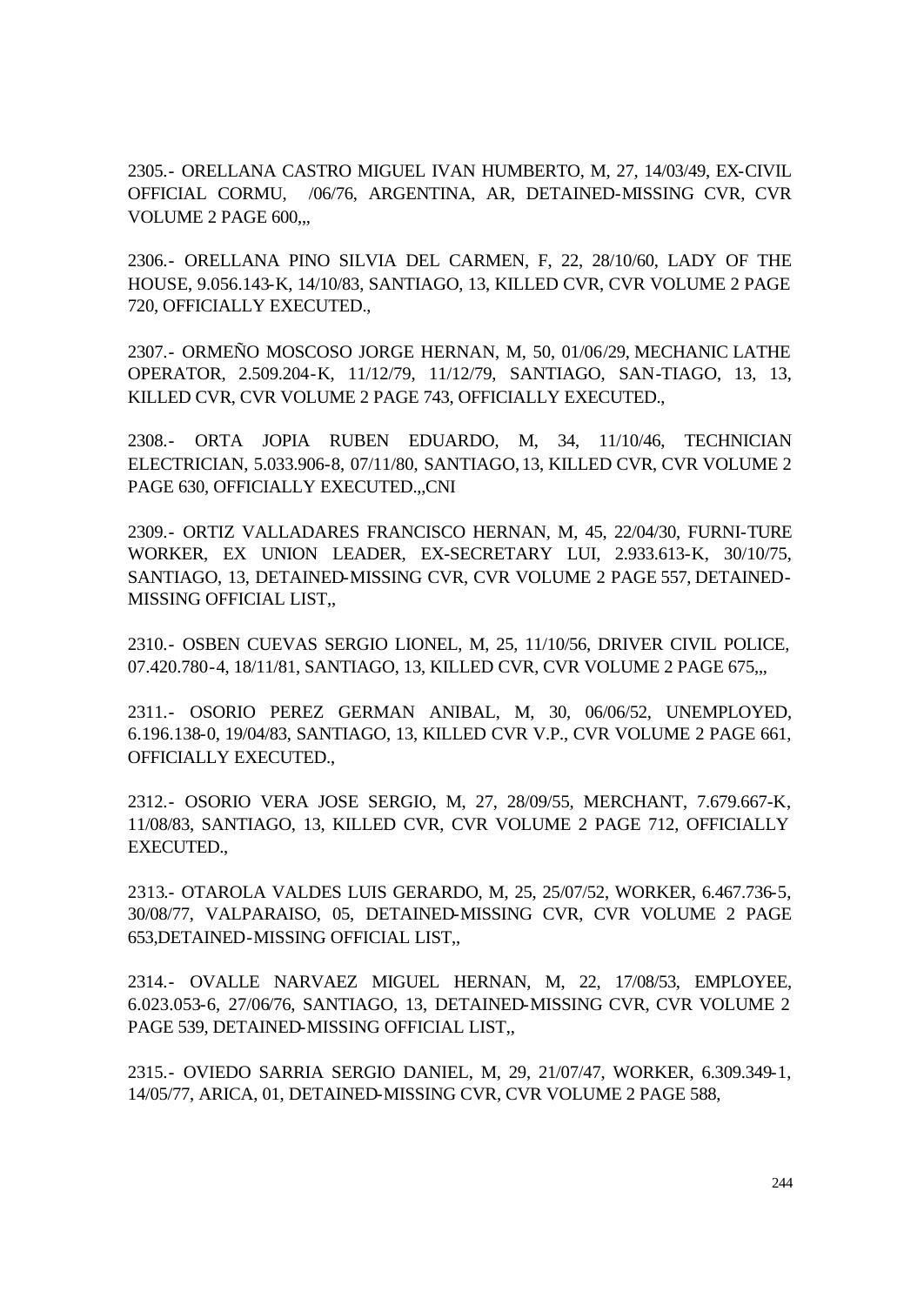2316.- OYARCE GUARDA MARTIN ALEJANDRO, M, 19, 29/01/69, WORKER BUILDING, 11.487.066-8, 23/07/88, 23/07/88, SANTIAGO, SANTIAGO, 13, 13, KILLED CNRR, CNRR PAGE 321, OFFICIALLY EXECUTED., UNDUE USE OF FORCE, CARABINEROS(PARA-MILITARY POLICE)

2317.- OYARZUN MANZO OSCAR ORLANDO, M, 43, 05/02/35, MECHANIC LATHE OPERATOR, EX-CIVIL OFFICIAL ENAP, EX-SECRETARY REGIO, 3.048.894-6, 26/01/79, 31/01/79, AR, AR, KILLED CVR, CVR VOLUME 2 PAGE 663, OFFICIALLY EXECUTED.,

2318.- PAILLAQUEO MORALES JUANA MARIA, F, 45, 08/07/41, LADY OF THE HOUSE, 4.574.785-9, 10/09/86, CORDILLERA, 13, KILLED CNRR V.P., CNRR PAGE 517, MANIFESTACION,MILITARY

2319.- PAILLALEF PAILLALEF JUAN JOSE, M, 52, 04/11/24, EMPLOYEE BUILDING CONSTRUCT., 1.944.900-9, 31/07/77, ARICA, 01, DETAINED-MISSING CVR, CVR VOLUME 2 PAGE 588, DETAINED-MISSING OFFICIAL LIST,,

2320.- PALACIOS TORO ESTEBAN ALEJANDRO, M, 21, 03/08/57, WORKER PEM, 00.139.804-, 28/08/78, 29/08/78, CONCEPCION, CONCEPCION, 08, 08, KILLED CVR, CVR VOLUME 2 PAGE 744, OFFICIALLY EXECUTED., CARABINEROS(PARA-MILITARY POLICE)

2321.- PALMA MOYA PACIFICO SEGUNDO, M, 29, 15/10/56, WORKER, 07.969.499- 1, 23/09/85, TALCA, 07, KILLED CNRR, CNRR PAGE 310, UNDUE USE OF FORCE, CARABINEROS(PARA-MILITARY POLICE)

2322.- PALMA ROBLEDO DANIEL, M, 60, 13/09/15, MANAGER, 2.309.992-6, 04/08/76, SANTIAGO, 13, DETAINED-MISSING CVR, CVR VOLUME 2 PAGE 550, DETAINED-MISSING OFFICIAL LIST,,

2323.- PARDO MUÑOZ BERTA ROSA, F, 65, 31/07/22, PENSIONIST, 03.275.191-1, 20/01/88, VALPARAISO,,05, KILLED CVR, CVR VOLUME 2 PAGE 692,

2324.- PAREDES PEREZ ERNESTO ENRIQUE, M, 33, 27/12/42, ACCOUN-TANT, 4.066.953-1, 15/05/76, SANTIAGO, 13, DETAINED-MISSING CVR, CVR VOLUME 2 PAGE 580, D.D.CIVIL POLICE,,

2325.- PAREDES TRUJILLO JOSE MANUEL, M, 32, 22/10/55, DIVER, 8.683.268-2, 04/11/87, 04/11/87, LLANQUIHUE, LLANQUIHUE, 10, 10, KILLED CNRR, CNRR PAGE 387, TORTURE OR BAD TREATMENT FOLLOWED BY DEATH, CARABINEROS(PARA-MILITARY POLICE)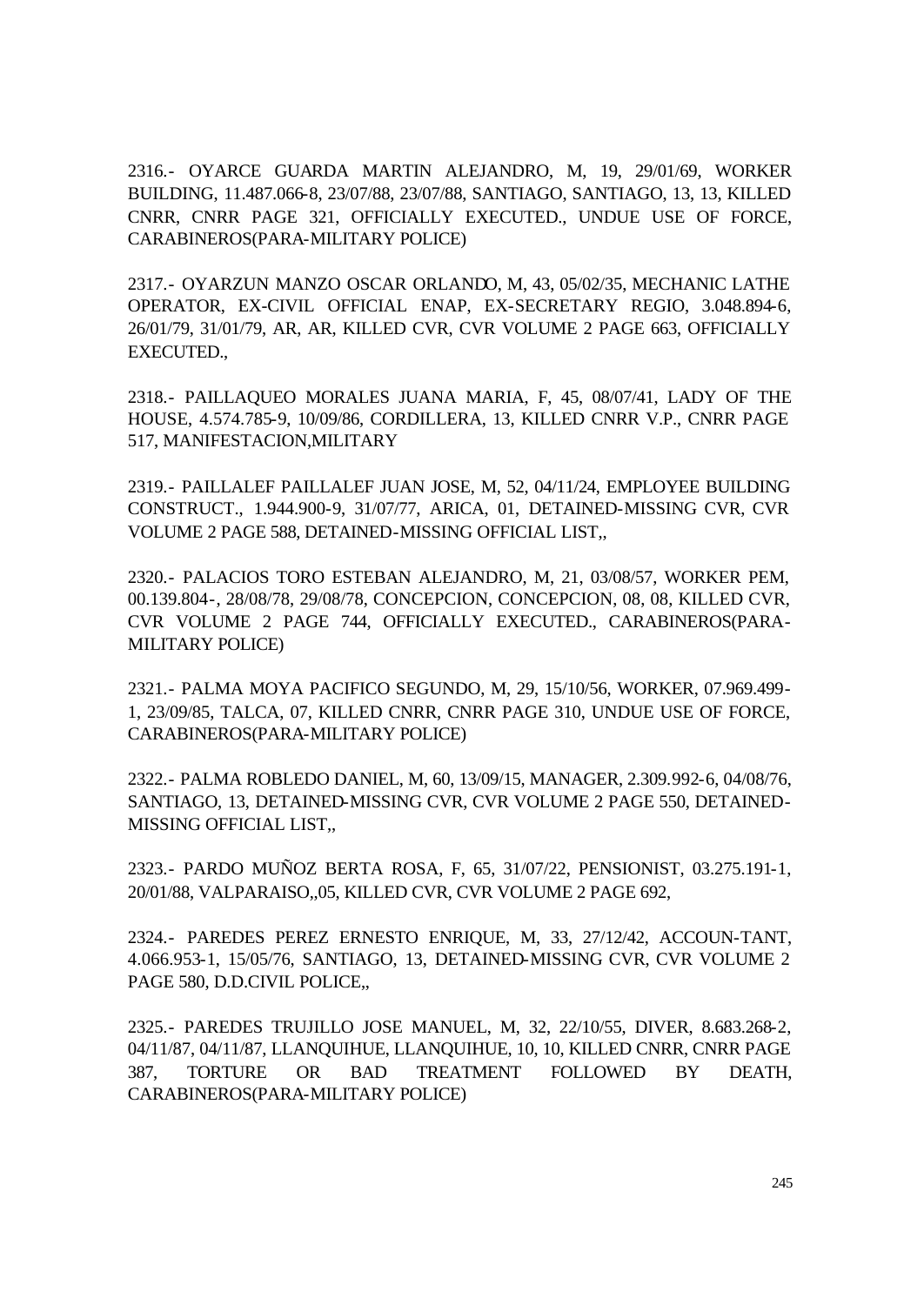2326.- PARRA BENITEZ MARCELO RUDECINDO, M, 14, 25/05/70, PESCA-DOR, 17/04/85, CONCEPCION, 08, KILLED CNRR, CNRR PAGE 307, UNDUE USE OF FORCE,NAVY

2327.- PARRA ROLDAN FERNANDO IVAN, M, 27, 26/10/58, SELLER, 08.038.777-6, 13/10/86, SANTIAGO, 13, KILLED CVR, CVR VOLUME 2 PAGE 689,

2328.- PAVEZ PINO RENE ENRIQUE, M, 19, 16/02/64, WORKER POJH, 9.842.342-7, 14/10/83, SANTIAGO, 13, KILLED CVR, CVR VOLUME 2 PAGE 719, OFFICIALLY EXECUTED.,

2329.- PEÑA ESCOBAR RICARDO OSVALDO, M, 22, 19/12/56, WORKER PEM, 8.049.745-8, 21/08/79, 21/08/79, SANTIAGO, SANTIAGO, 13, 13, KILLED CNRR, CNRR PAGE 297, OFFICIALLY EXECUTED., UNDUE USE OF FORCE, CARABINEROS(PARA-MILITARY POLICE)

2330.-PEREIRA LUNA SERGIO OMAR, M, 44, 08/06/38, WORKER, 04.045.004-1, 15/10/82, 15/11/82, SANTIAGO, SANTIAGO, 13, 13, KILLED CVR, CVR VOLUME 2 PAGE 743, OFFICIALLY EXECUTED.,,CNI

2331.- PEREZ ESPINOZA VICTOR OMAR, M, 28, 05/10/58, WORKER BUIL-DING,08.371.180-2, 16/02/87, SANTIAGO, 13, KILLED CVR, CVR VOLUME 2 PAGE 743, OFFICIALLY EXECUTED.,,

2332.- PEREZ VALDEBENITO ROBERTO ANDRES, M, 24, WORKER BUILDING, 09.361.942-0, 01/11/86, 01/11/86, SANTIAGO, SANTIAGO, 13, 13, KILLED CVR, CVR VOLUME 2 PAGE 743, DEATH AS A RESULT OF TORTURE,

2333.-PIÑA ARRATIA CECILIA ADELAIDA, F, 22, 04/04/64, TEXTILE SHOP EMPLOYEE, 10.191.969-2, 11/09/86, SANTIAGO, 13, KILLED CVR, CVR VOLUME 2 PAGE 737, OFFICIALLY EXECUTED.,

2334.- PINCHEIRA LLANOS LUIS PANTALEON, M, 34, 18/06/47, ACCOUN-TANT, EX-STUDENT SOCIOLOGY UNIVERSITY OF, 10/11/81, SANTIAGO, 13, KILLED CVR, CVR VOLUME 2 PAGE 633, OFFICIALLY EXECUTED.,,CNI

2335.- PINO CORTES CLAUDIO PATRICIO, M, 23, 01/11/63, UNEMPLOYED, 09.178.609-5, 24/03/87, 25/03/87, SANTIAGO, SANTIAGO, 13, 13, KILLED CVR, CVR VOLUME 2 PAGE 744, OFFICIALLY EXECUTED.,

2336.- PINO ELIZONDO JUAN SEGUNDO, M, 48, 01/12/35, WORKER BUIL-DING, 03.353.625-6, 30/10/84, SANTIAGO, 13, KILLED CVR, CVR VOLUME 2 PAGE 728, OFFICIALLY EXECUTED.,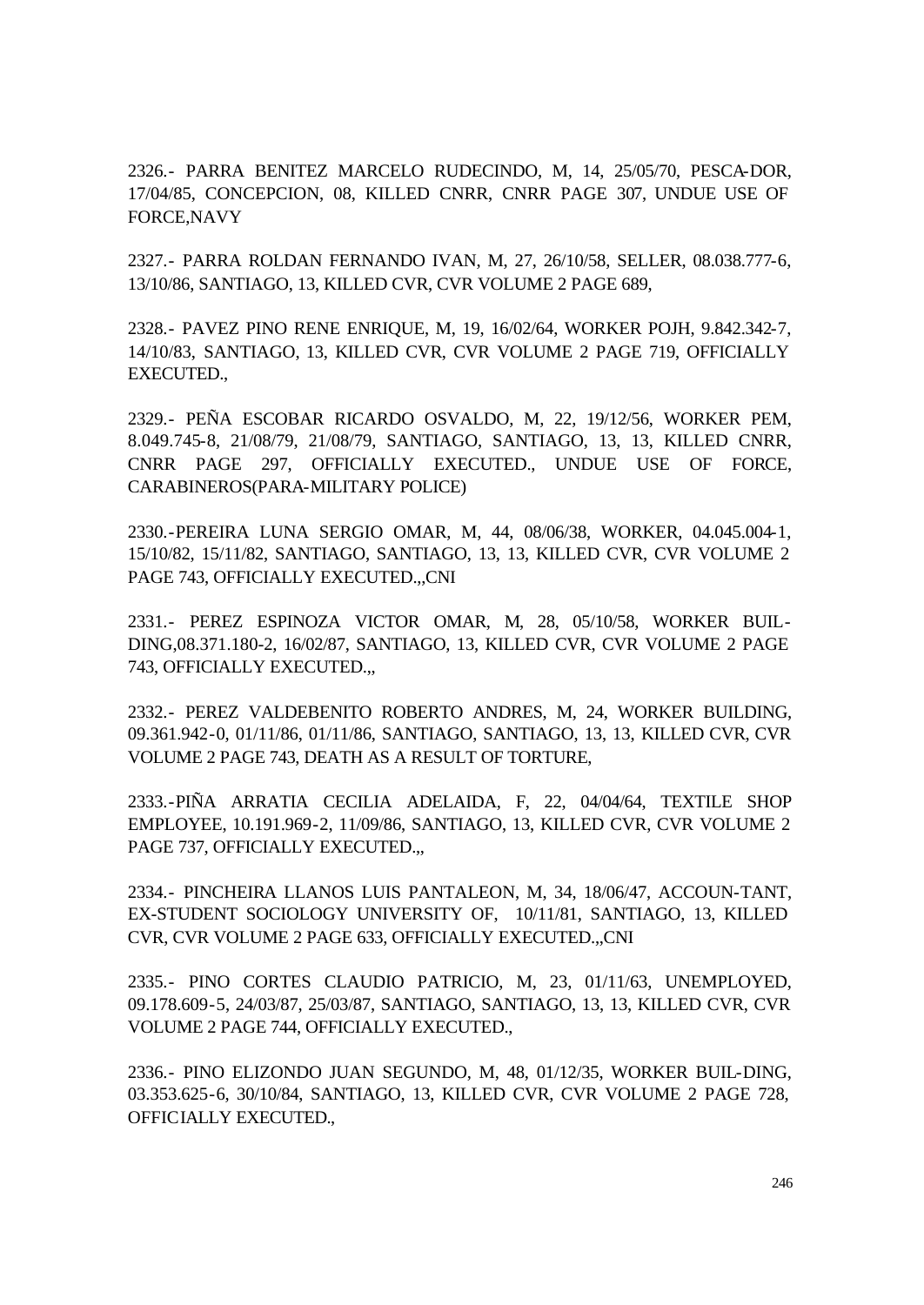2337.- PINOCHET ARENAS ALEJANDRO ALBERTO, M, 23, 02/06/64, CAR TECHNICIAN , MEMBER FPMR, 10.212.807-9, 10/09/87, SANTIAGO, 13, DETAINED-MISSING CVR, CVR VOLUME 2 PAGE 657,DETAINED-MISSING OFFICIAL LIST,,

2338.- PINTO RODOLFO HERNAN, M, 49, 10/04/31, WORKER POJH, 3.320.489-2, 19/04/80, VALPARAISO, 05, KILLED CVR, CVR VOLUME 2 PAGE 673,

2339.- PIZARRO ROJAS ELISEO ENRIQUE, M, 51, 31/10/31, WORKER PEM, 04.155.843-1, 11/08/83, VALPARAISO, 05, KILLED CVR, CVR VOLUME 2 PAGE 711, OFFICIALLY EXECUTED., CNI

2340.- PLAZA DIAZ SARA BEATRIZ, F, 17, 06/02/68, LADY OF THE HOUSE, 08.862.827-6, 01/03/85, SANTIAGO, 13, KILLED CVR, CVR VOLUME 2 PAGE 744, OFFICIALLY EXECUTED.,,CARABINERO(PARA-MILITARY POLICE)S

2341,.POBLETE HLACZIK CLAUDIA VICTORIA, F, 0, NO ACTIVITY, ARGEN-TINA, 27/11/78, ARGENTINA, AR, DETAINED-MISSING CVR, CVR VOLUME 2 PAGE 602,,,

2342.- POBLETE ROA JOSE LIBORIO, M, 23, 06/01/55, TECHNICIAN LATHE OPERATOR, MEMBER "CRISTIANOS PARA LA LIBERACION", 6.227.737-8, 27/11/78, ARGENTINA, AR, DETAINED-MISSING CVR, CVR VOLUME 2 PAGE 602, D.D.ARGENTINA,,

2343.- POLANCO VALENZUELA OSCAR FERNANDO, M, 40, 18/10/40, HEAD OF ADMINISTRATIVE SHOP, 4.182.464-6, / /, 08/07/81, SANTIAGO, 13, KILLED CVR, CVR VOLUME 2 PAGE 646, OFFICIALLY EXECUTED., ACHA

2344.- PONCE SILVA SAMUEL ANTONIO, M, 23, 28/07/60, MERCHANT, 8.634.754-7, 01/04/84, 01/04/84, SANTIAGO, SANTIAGO, 13, 13, KILLED CNRR, CNRR PAGE 303, OFFICIALLY EXECUTED., UNDUE USE OF FORCE, CARABINEROS(PARA-MILITARY POLICE)

2345.- PORTILLA PORTILLA ARMANDO, M, 48, 14/06/28, SALE PROMOTER, EX-DIRECTOR ENDESA, EX-SUPERINT.RELAC.IN, 2.758.775-5, 09/12/76, SANTIAGO, 13,,DETAINED-MISSING CVR, CVR VOLUME 2 PAGE 552,

2346.- PUENTES ORIA MANUEL ALFREDO, M, 27, 26/01/59, WORKER, 8.568.273-3, 14/06/86, SANTIAGO, 13, KILLED CNRR, CNRR PAGE 341, POWER ABUSE, CARABINEROS(PARA-MILITARY POLICE)

2347.- QUEZADA MONCADA HERNAN LEOPOLDO, M, 32, 10/08/45, BUILDING CONTRACTOR, SIM COLLABORATOR , 5.563.278-2, 09/10/77, VALPARAISO, 05,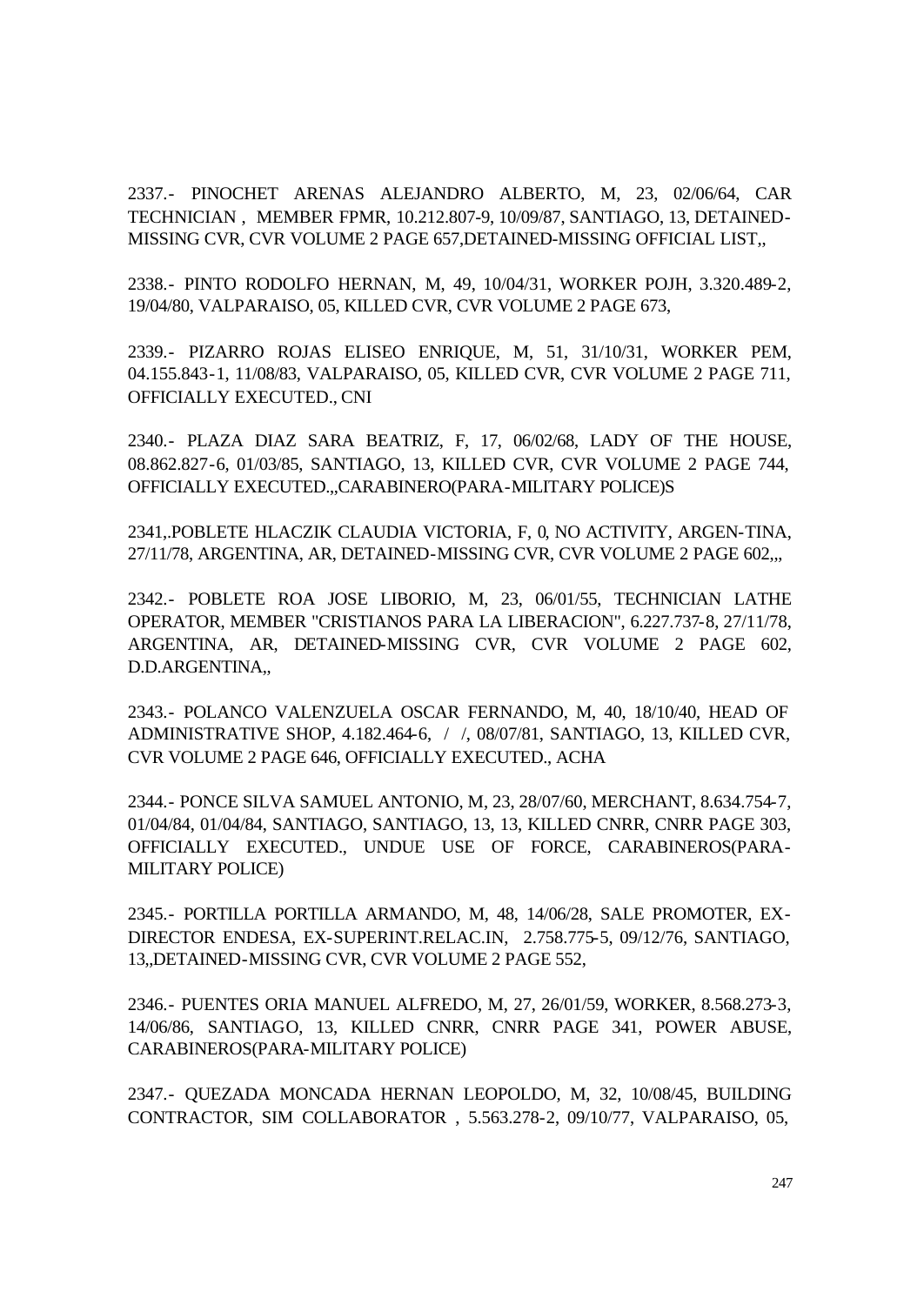DETAINED-MISSING CVR, CVR VOLUME 2 PAGE 654, DETAINED-MISSING OFFICIAL LIST,,

2348.- QUEZADA OVIEDO VICTOR MANUEL, M, 48, 01/09/35, EMPLOYEE, 3.958.228-7, 27/03/84, SANTIAGO, 13, KILLED CVR, CVR VOLUME 2 PAGE 722, OFFICIALLY EXECUTED.,,

2349.- QUEZADA SOLIS MARIO LUIS, M, 32, 02/08/43, ASSISTANT ENFER-MERIA, EX-SECRETARY INTENDENCIA ANTOFAGASTA, 4.289.884-8, 12/12/75, SANTIAGO, 13, DETAINED-MISSING CVR, CVR VOLUME 2 PAGE 544, DETAINED-MISSING OFFICIAL LIST,,

2350.- QUILAN CABEZAS JAIME ANTONIO, M, 26, 09/03/62, WORKER, MEMBER PASTORAL COUNCIL CHAPEL JOHN XX, 09.255.031-1, 29/12/88, SANTIAGO, 13, KILLED CVR, CVR VOLUME 2 PAGE 741, OFFICIALLY EXECUTED., CIV

2351.- QUIÑONES IBACETA JUAN LUIS, M, 31, 22/12/44, LINOTYPE WORKER, EX-STUDENT LEADER, 5.325.166-8, 23/07/76, SANTIAGO, 13, DETAINED-MISSING CVR, CVR VOLUME 2 PAGE 548, DETAINED-MISSING OFFICIAL LIST,,

2352.- QUINTANA DIAZ SEGUNDO ARCANIO, M, 25, 26/05/62, CARPENTER, 9.502.956-6, 16/10/87, SANTIAGO, 13, KILLED CNRR, CNRR PAGE 319, OFFICIALLY EXECUTED., UNDUE USE OF FORCE, CARABINEROS(PARA-MILI-TARY POLICE)

2353.- QUINTANA MICHELSON SERGIO ANTONIO, M, 31, 04/05/52, ASSIS-TANT ACCOUNTANT, 5.842.388-2, 30/04/84, SANTIAGO, 13, KILLED CVR, CVR VOLUME 2 PAGE 658, OFFICIALLY EXECUTED.,,

2354.- QUINTANILLA LABRA JORGE WLADIMIR, M, 19, 24/12/62, NO ACTIVITY, 7.787.019-, 03/02/82, 04/02/82, SANTIAGO, SANTIAGO, 13, 13, KILLED CNRR, CNRR PAGE 373, TORTURE OR BAD TREATMENT FOLLOWED BY DEATH, CARABINEROS(PARA-MILITARY POLICE)

2355.- QUINTANILLA PALOMINOS GUIDO FROILAN, M, 24, 10/08/55, FARM WORKER, 7.277.945-2, 14/07/80, 16/07/80, CACHAPOAL, CACHAPOAL, 06, 06, KILLED CNRR,CNRR PAGE 370, EXECUTED INVE., TORTURE OR BAD TREATMENT FOLLOWED BY DEATH, CARABINEROS(PARA-MILITARY POLICE)

2356.- QUINTEROS MARTINEZ IVAN ALFREDO, M, 31, 29/09/50, MECHANIC INDUSTRIAL, 6.441.291-4, 17/12/81, SANTIAGO, 13, KILLED CVR, CVR VOLUME 2 PAGE 633, OFFICIALLY EXECUTED.,,CNI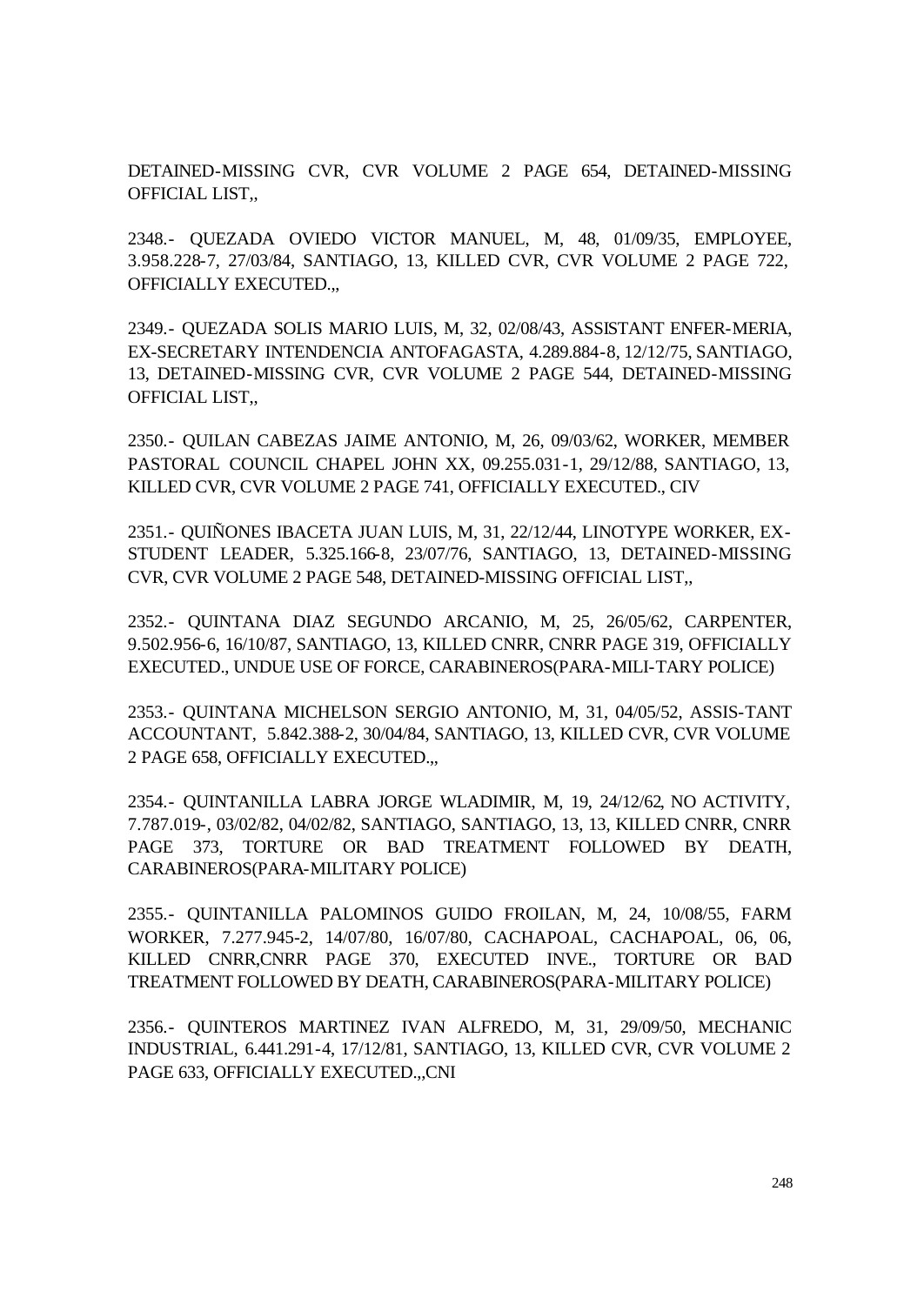2357.- QUINTUL MUÑOZ JOSE RAUL, M, 35, 01/07/43, WORKER BUILDING, 16/05/79, CHILOE, 10, KILLED CNRR, CNRR PAGE 369, TORTURE OR BAD TREATMENT FOLLOWED BY DEATH, CARABINEROS(PARA-MILITARY POLICE)

2358.- QUIROZ OPAZO JOSE DOMINGO, M, 26, 09/07/49, NOT KNOWN, MILITANTE FRACTION E.L.N. SOCIALIST PARTY, 27/10/75, 27/10/75, SANTIAGO, SANTIAGO, 13, 13, KILLED CVR, CVR VOLUME 2 PAGE 579, OFFICIALLY EXECUTED.,

2359.- RAMIREZ BURGOS JOSE HERNANDO, M, 43, 06/08/41, PAINTER BUILDING CONTRACTOR, 4.223.903-8, 15/05/85, SANTIAGO, 13, KILLED CNRR, CNRR PAGE 397, KILLED BY CIVILIANS UNDER POLITICAL PRE-TEXTS,

2360.- RAMIREZ CALDERON GUSTAVO GUILLERMO, M, 20, 13/06/55, CAR MECHANIC , SOCIALIST MILITANT PARTY FRACTION E.L.N., 6.974.255-6, 06/09/75, SANTIAGO,,13,,DETAINED-MISSING CVR, CVR VOLUME 2 PAGE 575,DETAINED-MISSING OFFICIAL LIST,,

2361.- RAMIREZ GONZALEZ OSCAR JULIO, M, 23, 04/05/60, JUNIOR, 8.638.144-3, 08/09/83, SANTIAGO, 13, KILLED CVR, CVR VOLUME 2 PAGE 717, OFFICIALLY EXECUTED.,,

2362.- RAMIREZ HERRERA RICARDO IGNACIO, M, 40, 23/02/37, CIVIL BUILDER MINVIU, 3.682.001-2, 16/05/77, ARGENTINA, AR,,DETAINED-MISSING CVR, CVR VOLUME 2 PAGE 598, D.D.ARGENTINA,

2363.- RAMIREZ ITURRIAGA JORGE ALFREDO, M, 28, 05/01/59, CRAFTS-MAN, 8.036.100-9, 15/05/88, SANTIAGO, 13, KILLED CNRR, CNRR PAGE 320, OFFICIALLY EXECUTED., UNDUE USE OF FORCE, CARABINEROS(PARA-MILITARY POLICE)

2364.- RAMIREZ RAMIREZ FRANKLIN, M, 20, 20/01/56, NO ACTIVITY, 7.315.778-1, 05/11/76, 05/11/76, SANTIAGO, SANTIAGO, 13, 13, KILLED CNRR, CNRR PAGE 366, TORTURE OR BAD TREATMENT FOLLOWED BY DEATH, CARABINEROS(PARA-MILITARY POLICE)

2365.- RAMIREZ RUBIO ROBINSON, M, 24, 13/12/58, WORKER POJH, 7.625.301-3, 08/09/83, SANTIAGO, 13, KILLED CVR, CVR VOLUME 2 PAGE717, OFFICIALLY EXECUTED.,

2366.- RAMIREZ ZURITA MANUEL MARCELINO, M, 22, 10/02/64, TELLER STORE, 10.075.664-1, 18/01/87, 18/01/87, MALLECO, MALLECO, 09, 09, KILLED CNRR, CNRR PAGE 384, TORTURE OR BAD TREATMENT FOLLOWED BY DEATH, CARABINEROS(PARA-MILITARY POLICE)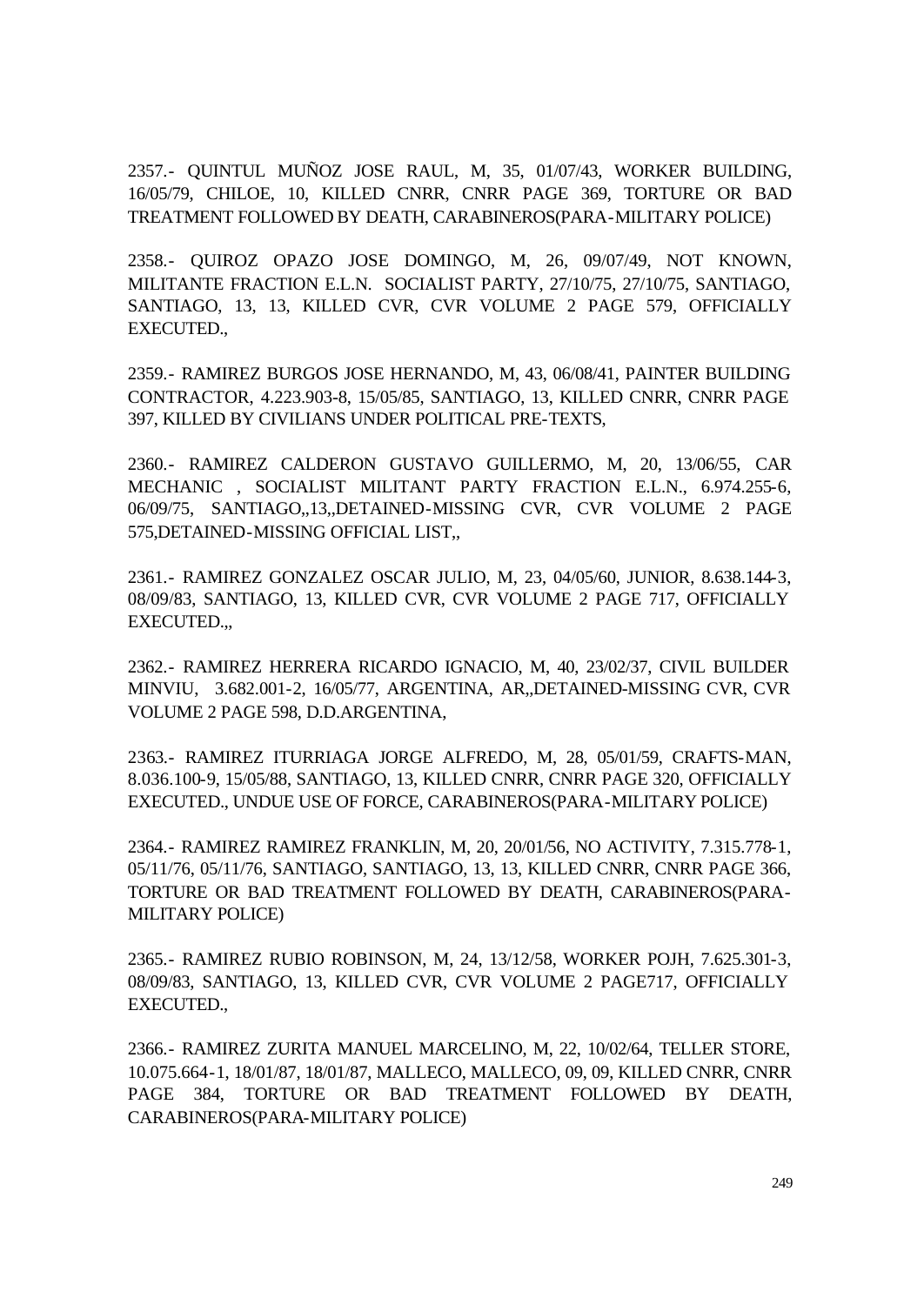2367.- RAMOS GARRIDO OSCAR ORLANDO, M, 59, 17/10/16, LINOTYPE WORKER, RADIOTECHNICIAN, EX-INTENDENTE, EX-FUNC.PUBLISH.A HORI-ZONTE, .615.705-K, 05/08/76, SANTIAGO, 13, DETAINED-MISSING CVR, CVR VOLUME 2 PAGE 549, DETAINED-MISSING OFFICIAL LIST,,

2368.- RAMOS VIVANCO OSCAR ARTURO, M, 24, 28/01/52, RADIOTECHNI-CIAN AND STUDENT, 5.395.900-8, 05/08/76, SANTIAGO, 13, DETAINED-MISSING CVR, CVR VOLUME 2 PAGE 549, DETAINED-MISSING OFFICIAL LIST,,

2369.- RATIER NOGUERA HUGO NORBERTO, M, 39, 11/10/43, NOT KNOWN, IN CHARGE OF MILITAR SECTION MIR, ARGENTINA, 7.582.739-, 07/09/83, SANTIAGO, 13, KILLED CVR, CVR VOLUME 2 PAGE 635, OFFI-CIALLY EXECUTED.,,

2370.- REBOLLEDO PARRA RICARDO SERAFIN, M, 22, 02/05/63, ITINE-RANT MERCHANT, 9.452.279-K, 08/08/85, CONCEPCION, 08, KILLED CNRR, CNRR PAGE 308, OFFICIALLY EXECUTED., UNDUE USE OF FORCE, CIVIL POLICE

2371.- RECABARREN GONZALEZ LUIS EMILIO, M, 29, 06/02/47, GRAPHIC TECHNICIAN , EX-LEADER OFFICIALS ASSOCIATION UNIVERSITY T, 5.473.525-1, 29/04/76, SANTIAGO, 13,,DETAINED-MISSING CVR, CVR VOLUME 2 PAGE 545, DETAINED-MISSING OFFICIAL LIST,,

2372.- RECABARREN GONZALEZ MANUEL GUILLERMO, M, 22, 18/09/53, PLUMBER, EX UNION LEADER, 7.311.072-6, 29/04/76, SANTIAGO, 13, DETAINED-MISSING CVR, CVR VOLUME 2 PAGE 545, DETAINED-MISSING OFFICIAL LIST,,

2373.- RECABARREN ROJAS MANUEL SEGUNDO, M, 50, 18/09/25, GRAPHIC WORKER RETIRED, EX-LEADER NACIONAL GRAFICOS, EX-DIRIG, 1.464.283-8, 30/04/76, SANTIAGO, 13, DETAINED-MISSING CVR, CVR VOLUME 2 PAGE545, DETAINED-MISSING OFFICIAL LIST,,

2374.- REKAS URRA ELIZABETH MERCEDES, F, 27, 28/03/49, SOCIAL ASSISTANT, 5.849.187-K, 26/05/76, SANTIAGO, 13, DETAINED-MISSING CVR, CVR VOLUME 2 PAGE 581, DETAINED-MISSING OFFICIAL LIST,,

2375.- RETAMAL SEVERINO RAMON EDUARDO, M, 23, 25/09/59, CARPEN-TER, 8.725.874-2, 22/08/83, SANTIAGO, 13, KILLED CVR, CVR VOLUME 2 PAGE 716, OFFICIALLY EXECUTED.,,

2376.- RETAMAL SOTO JOSE ROLANDO, M, 18, 20/02/62, ITINERANT MER-CHANT, 8.826.706-0, 09/08/80, SANTIAGO, 13, KILLED CNRR, CNRR PAGE 370, TORTURE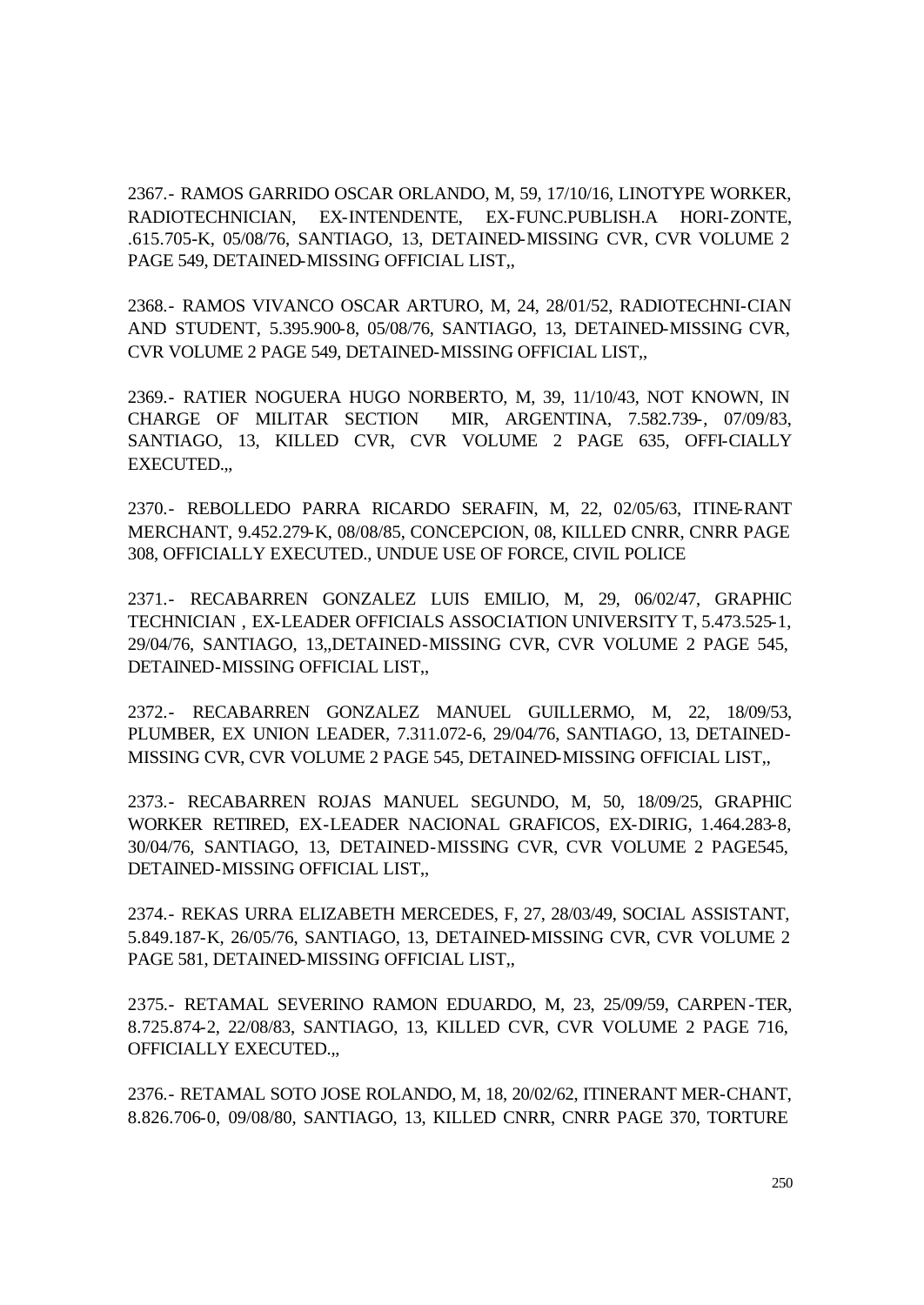OR BAD TREATMENT FOLLOWED BY DEATH, CARABINE-ROS(PARA-MILITARY POLICE)

2377.- REYES GARRIDO MANUEL LAUTARO, M, 24, 25/12/50, WORKER, 6.091.078- 2, 19/11/75, SANTIAGO, 13, KILLED CVR, CVR VOLUME 2 PAGE 533, OFFICIALLY EXECUTED.,,

2378.- REYES GONZALEZ RICARDO ENRIQUE, M, 22, 07/04/63, PRESS SELLER, 9.676.588-6, 12/05/85, SANTIAGO, 13, KILLED CNRR, CNRR PAGE 307, OFFICIALLY EXECUTED., UNDUE USE OF FORCE, MILITARY

2379.- REYES MANRIQUEZ ENRIQUE HERNAN, M, 35, 26/10/46, MECHANIC MANT., EX-SOLDIER FACH, INDICTMENT CASE N§ 1-73., 06/01/82, SANTIAGO, 13, KILLED CVR V.P., CVR VOLUME 2 PAGE 661, OFFICIALLY EXECUTED.,,CNI

2380.- REYES REBOLLEDO SATURNINO CAMILO, M, 25, 18/07/58, BUIL-DING WORKER, 8.610.519-5, 12/08/83, CONCEPCION, 08, KILLED CVR V.P., CVR VOLUME 2 PAGE 713, OFFICIALLY EXECUTED.,,

2381.- REYES URRA RICARDO, M, 21, 13/04/60, DETECTIVE, 8.987.492-, 18/11/81, SANTIAGO, 13, KILLED CVR, CVR VOLUME 2 PAGE 675,..

2382.- REYES VALERIO ENRIQUETA DEL CARMEN, F, 29, 16/12/45, MAID, 01/11/75, SANTIAGO, 13, KILLED CVR, CVR VOLUME 2 PAGE 531, OFFI-CIALLY EXECUTED.,,DINA

2383.- RIFFO FIGUEROA JULIO CESAR, M, 31, 30/07/50, WORKER, 07.586.504-K, /09/81, 21/09/81, VALDIVIA, VALDIVIA, 10, 10, KILLED CVR, CVR VOLUME 2 PAGE 632, OFFICIALLY EXECUTED.,,

2384.- RIOSECO ESPINOZA CARLOS RAMON, M, 26, 08/02/48, SELLER, EX-STUDENT UNIVERSITY OF CONCEPCION, 5.808.144-2, 18/01/75, VALPARAISO, 05, DETAINED-MISSING CVR, CVR VOLUME 2 PAGE 528,DETAINED-MISSING OFFICIAL LIST,,

2385.- RIQUELME GANGAS JAIME NURY, M, 25, 05/12/53, WORKER BUILD-ING, 6.467.071-9, 23/04/78, ARGENTINA, AR, DETAINED-MISSING CVR, CVR VOLUME 2 PAGE 663,

2386.- RIVAS OVALLE SEBASTIAN RODRIGO, M, 25, 20/01/64, UNEMPLO-YED, 09.440.478-9, 16/12/89, VALDIVIA, 10, KILLED CVR, CVR VOLUME 2 PAGE 740, OFFICIALLY EXECUTED., CARABINERO(PARA-MILITARY POLI-CE)S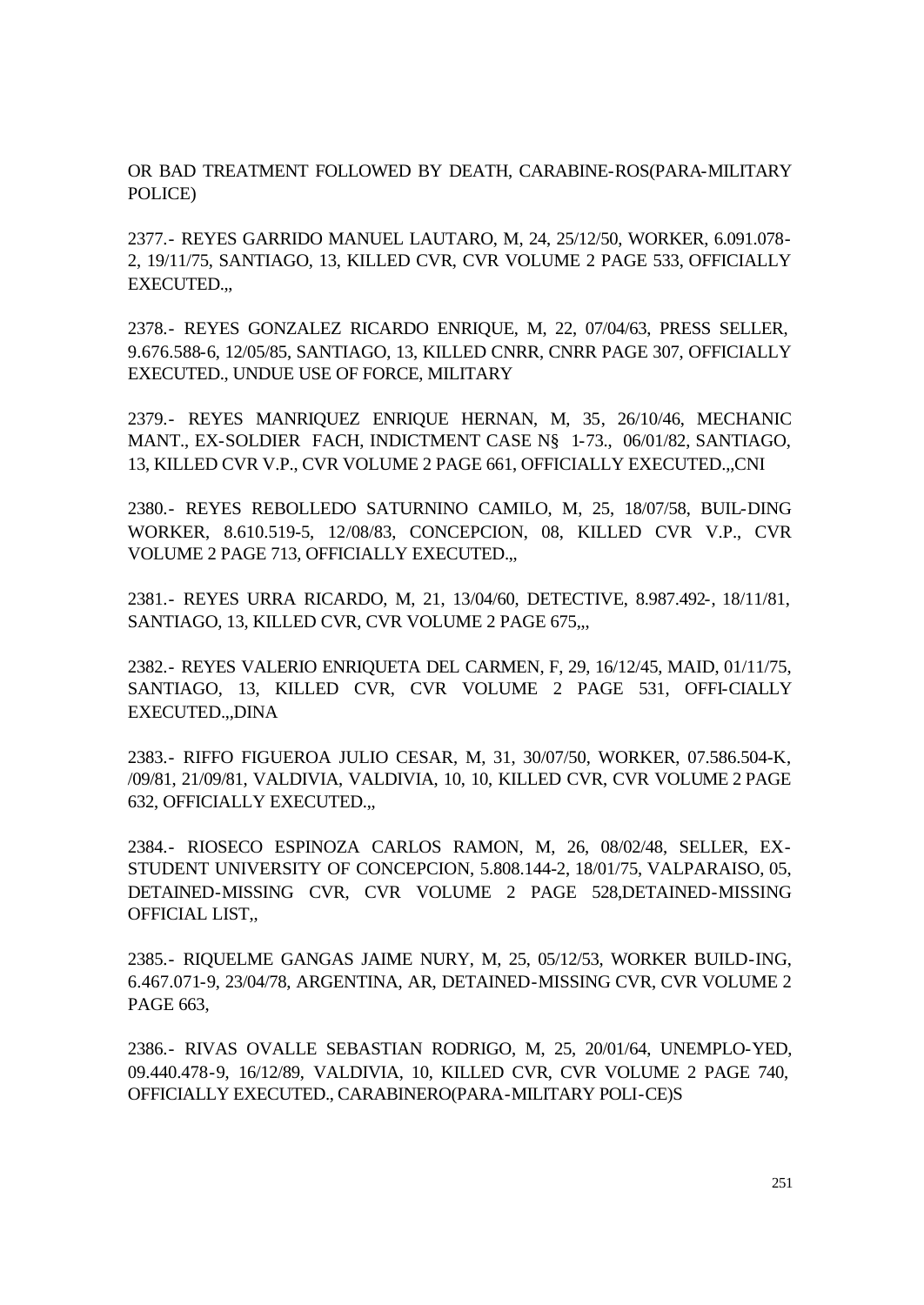2387.- RIVAS SEPULVEDA PATRICIO FERNANDO, M, 31, 23/05/44, MER-CHANT, EX-DETECTIVE, 4.817.896-0, 31/08/75, MALLECO, 09, DETAI-NED-MISSING CVR, CVR VOLUME 2 PAGE 579, DETAINED-MISSING OFFICIAL LIST,,

2388.- RIVERA BARRAZA PEDRO BENITO, M, 44, 25/10/40, WORKER, 04.064.646-9, 16/05/85, 20/05/85, SANTIAGO, SANTIAGO, 13, 13, KILLED CVR, CVR VOLUME 2 PAGE 744, OFFICIALLY EXECUTED.,,

2389.- RIVERA CUBILLOS GERMAN REINERIO, M, 40, 05/08/47, WORKER, 5.870.466-0, 17/07/88, CONCEPCION, 08, KILLED CNRR, CNRR PAGE 390, TORTURE OR BAD TREATMENT FOLLOWED BY DEATH, CARABINEROS(PARA-MILITARY POLICE)

2390.- RIVERA FIERRO ROSA, F, 37, 14/04/49, LADY OF THE HOUSE, 06.708.977-4, 29/12/86, VALPARAISO, 05, KILLED CVR, CVR VOLUME 2 PAGE 690,

2391.- RIVERA GAJARDO FELIPE SEGUNDO, M, 42, 03/07/44, ELECTRI-CIAN, 4.859.708-4, 08/09/86, 08/09/86, SANTIAGO, SANTIAGO, 13, 13, KILLED CVR, CVR VOLUME 2 PAGE 648, OFFICIALLY EXECUTED.,

2392.-RIVERA RAMIREZ JOSE ANTONIO, M, 19, 28/05/67, MINER, 11.161.908-5, 19/09/86, 20/09/86, ELQUI, ELQUI, 04, 04, KILLED CNRR, CNRR PAGE 383, TORTURE OR BAD TREATMENT FOLLOWED BY DEATH, CARABINEROS(PARA-MILITARY POLICE)

2393.- RIVERA SILVA RICARDO HERNAN, M, 24, 09/06/63, BUS DRIVER , 7.962.286- 9, 16/06/87, SANTIAGO, 13, KILLED CVR, CVR VOLUME 2 PAGE 643, OFFICIALLY EXECUTED.,,

2394.- RIVERAS MATUS JUAN LUIS, M, 52, 15/04/23, EMPLOYEE CHILEC-TRA, EX UNION LEADER CHILECTRA, 1.923.690-0, 06/11/75, SANTIAGO, 13, DETAINED-MISSING CVR, CVR VOLUME 2 PAGE 564,,,

2395.- RIQUELME PINO ANIBAL RAIMUNDO, M, 28, 23/10/47, HARDWARE INSTALLER , MEMBER COMMITTEE CENTRAL YOUNG COMMUNISTS (C.P.), LEADER S, 5.030.655-0, 09/09/76, SANTIAGO, 13, DETAINED-MISSING CVR, CVR VOLUME 2 PAGE 566,DETAINED-MISSING OFFICIAL LIST,,

2396.- ROBOTHAM BRAVO JAIME EUGENIO, M, 23, 16/12/51, EX-STUDENT UNIVERSITY OF CHILE, 6.107.397-3, 31/12/74, SANTIAGO, 13, DETAI-NED-MISSING CVR, CVR VOLUME 2 PAGE 571, DETAINED-MISSING OFFICIAL LIST,,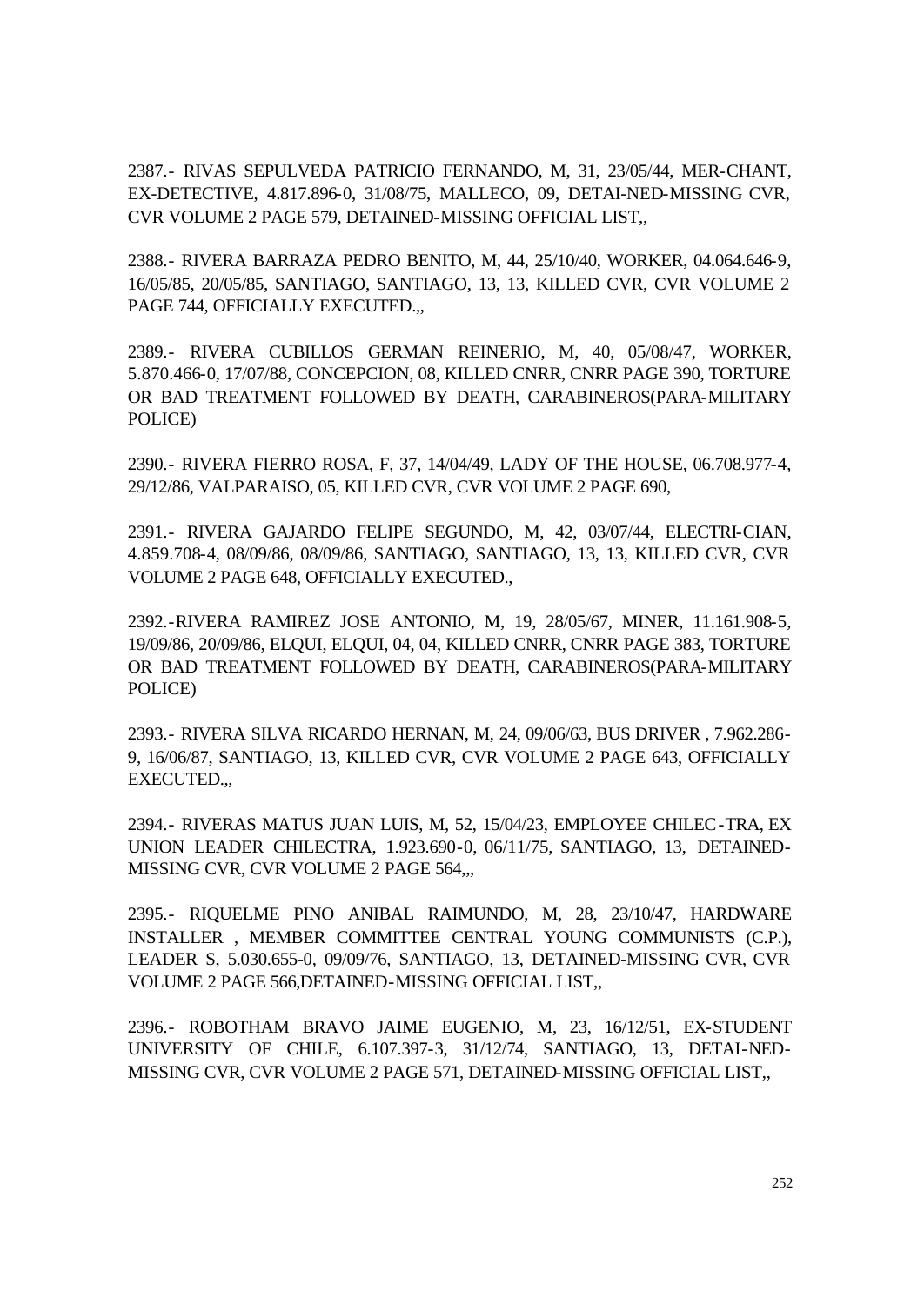2397.- ROCHA ALVAREZ JOSE SANTOS, M, 43, 01/05/32, CRAFTSMAN TEXTIL, 2.913.939-3, 31/10/75, SANTIAGO, 13, DETAINED-MISSING CVR, CVR VOLUME 2 PAGE 557, DETAINED-MISSING OFFICIAL LIST.

2398.- ROCHA ROCHA DOMINGO ANTONIO, M, 59, 20/02/21, WORKER PEM, 02.760.824-8, 19/04/80, VALPARAISO, 05, KILLED CVR, CVR VOLUME 2 PAGE 673,,,

2399.- RODRIGUEZ ALCAINO GABRIEL GREGORIO, M, 31, 03/07/43, DRIVER POLICE VEHICLE , 04.556.023-6, 03/04/75, SANTIAGO, 13, KILLED CVR, CVR VOLUME 2 PAGE 604,,,

2400.- RODRIGUEZ CORDERO ROLANDO JUAN, M, 31, 21/04/45, EMPLOYEE, 5.209.046-, / /, 21/10/76, SANTIAGO, 13, KILLED CVR, CVR VOLUME 2 PAGE 536, OFFICIALLY EXECUTED.,,

2401.- RODRIGUEZ GALLARDO MIGUEL ANGEL, M, 23, 01/10/51, LATHE OPERATOR MECHANIC, 6.021.539-1, 28/08/75, SANTIAGO, 13, DETAINED-MISSING CVR, CVR VOLUME 2 PAGE 555, DETAINED-MISSING OFFICIAL LIST,,

2402.- RODRIGUEZ LOPEZ ARMANDO ANTONIO, M, 23, 06/07/65, UNEMPLO-YED, 10.467.828-9, 31/03/89, SANTIAGO, 13, KILLED CVR, CVR VOLUME 2 PAGE 743,,,

2403.- RODRIGUEZ SOLIS GUILLERMO EUGENIO, M, 26, 27/09/62, ITINE-RANT MERCHANT, PAIS, 9.440.383-9, 20/12/88, SANTIAGO, 13, KILLED CVR, CVR VOLUME 2 PAGE 643, OFFICIALLY EXECUTED., CNI

2404.-RODRIGUEZ VERGARA MIGUEL ENRIQUE, M, 42, 03/02/33, MER-CHANT, 2.936.648-9, 17/11/75, SANTIAGO, 13, DETAINED-MISSING CVR, CVR VOLUME 2 PAGE 580,DETAINED-MISSING OFFICIAL LIST,,

2405.- ROIG BERENGUER MANUEL, M, 56, 04/09/29, WORKER BUILDING, PHOTOGRAPHER, 2.285.550-6, / /, 06/09/85, SANTIAGO, 13, KILLED CVR, CVR VOLUME 2 PAGE 731,OFFICIALLY EXECUTED.,,

2406.- ROJAS CAMPOS CARLOS PATRICIO, M, 23, 10/03/55, 7.232.045-K, /04/78, ARGENTINA, AR, DETAINED-MISSING CVR, CVR VOLUME 2 PAGE 663,

2407.- ROJAS PEARCE RODRIGO HUGO, M, 30, 16/05/55, EMPLOYEE, 07.826.293-1, 15/06/85, VALPARAISO, 05, KILLED CVR, CVR VOLUME 2 PAGE 743, OFFICIALLY EXECUTED.,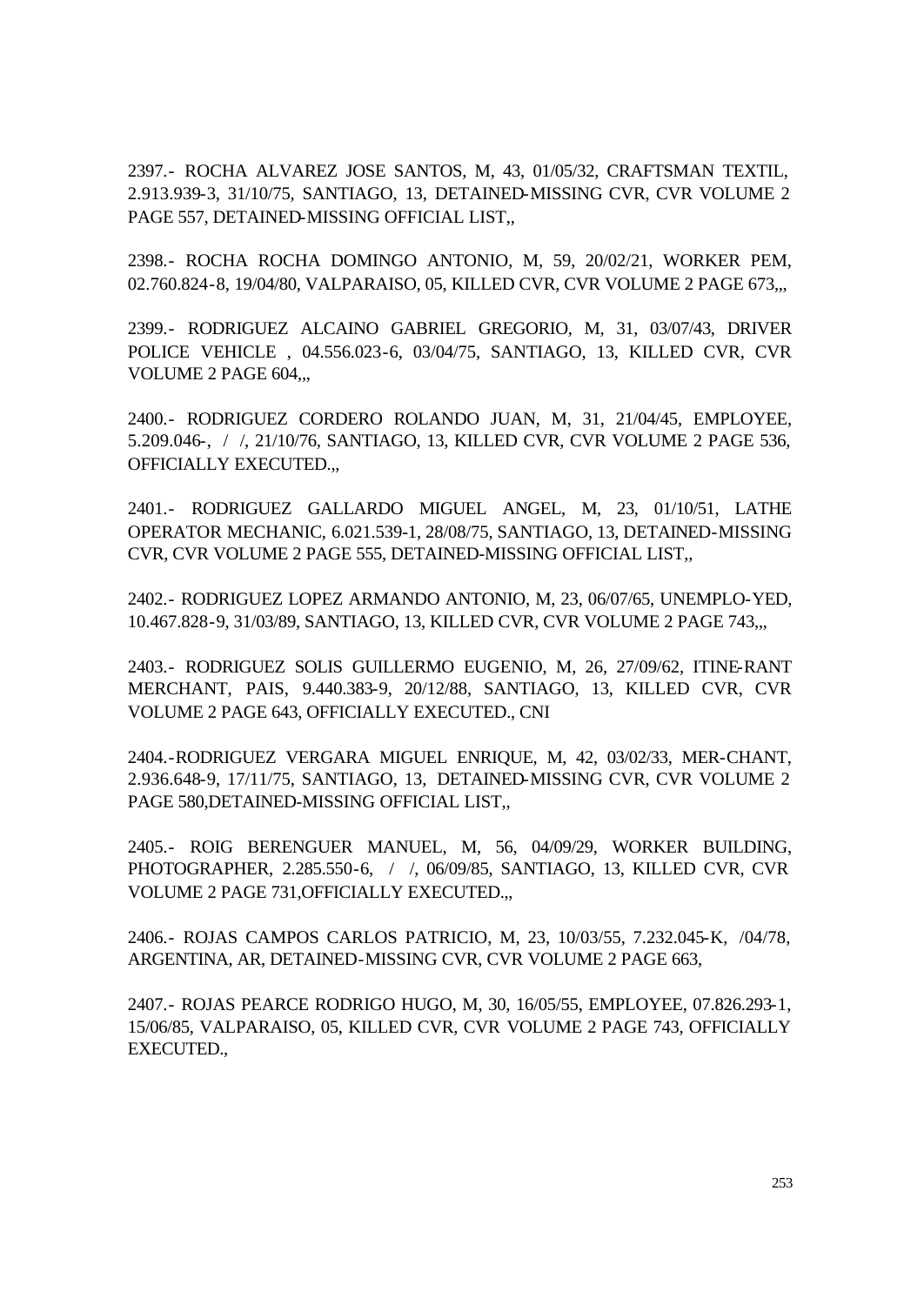2408.- ROMERO MENA JOSE LUCIANO, M, 29, 12/07/46, FARMER, 5.593.423-1, 13/04/76, BIO BIO, 08, KILLED CNRR, CNRR PAGE 291,,UNDUE USE OF FORCE, CARABINEROS(PARA-MILITARY POLICE)

2409.- ROMERO REYES ROBERTO ROMUALDO, M, 29, 19/12/53, EMPLOYEE UNIV. OF CHILE, 6.918.194-5, / /, 12/08/83, SANTIAGO, 13, KILLED CVR, CVR VOLUME 2 PAGE 715, OFFICIALLY EXECUTED.,,

2410.-ROSALES GALLARDO ROSA DEL CARMEN, F, 20, 31/08/54, LADY OF THE HOUSE, 7.062.010-3, 25/04/75, 28/04/75, SANTIAGO, SANTIAGO, 13, 13, KILLED CNRR, CNRR PAGE 179, EXECUTED INVE.,,MILIT.AND CARAB.

2411.- RUBILAR SALAZAR SANTIAGO, M, 34, 23/05/46, TECHNICIAN IN ADMINISTRATION, 4.635.646-2, /07/80, 02/08/80, SANTIAGO, SANTIA-GO, 13, 13, KILLED CVR, CVR VOLUME 2 PAGE 630, OFFICIALLY EXECU-TED.,,CNI

2412.- RUBIO GARRIDO LUIS ARMANDO, M, 20, 23/01/64, OFFICE EMPLO-YEE , 09.805.431-6, / /, 30/10/84, SANTIAGO, 13, KILLED CVR, CVR VOLUME 2 PAGE 728, OFFICIALLY EXECUTED.,

2413.- RUIZ LAZO SERGIO FERNANDO, M, 34, 10/05/50, TEXTILE TECH-NICIAN , EX UNION LEADER SUMAR, 5.390.414-9, 20/12/84, SANTIAGO, 13, DETAINED-MISSING CVR, CVR VOLUME 2 PAGE 656, DETAINED-MISSING OFFICIAL LIST,,CNI

2414.- RUNCA JOSE AVELINO, M, 60, 29/07/15, FARM WORKER, 02.385.553-4, 14/12/85, 14/12/85, OSORNO, OSORNO, 10, 10, KILLED CVR, CVR VOLUME 2 PAGE 564,,,

2415.- SAAVEDRA INOSTROZA GUIDO ARTURO, M, 23, 13/09/54, TEXTILE WORKER, 6.369.170-1,10/01/78, ARGENTINA, AR, DETAINED-MISSING CVR, CVR VOLUME 2 PAGE 664, D.D.ARGENTINA,,

2416.-SAAVEDRA VERGARA JOSE OF LAS NIEVES, M, 46, 05/09/30, MER-CHANT, 3.077.339-K, 08/04/76, MALLECO, 09, DETAINED-MISSING CNRR, CNRR PAGE 254,

2417.-SAGREDO ARANEDA HECTOR MANUEL, M, 24, 13/10/51, ITINERANT MERCHANT, 6.535.417-9, 28/05/76, CONCEPCION, 08, DETAINED-MISSING CVR, CVR VOLUME 2 PAGE 587, DETAINED-MISSING OFFICIAL LIST,,

2418.- SAGREDO PACHECO JOSE DEL CARMEN, M, 64, 16/07/11, CARPEN-TER, EX UNION LEADER BUILDING, 00.297.518-1, 03/11/75, SANTIAGO, 13, DETAINED-MISSING CVR, CVR VOLUME 2 PAGE 557, DETAINED-MISSING OFFICIAL LIST,,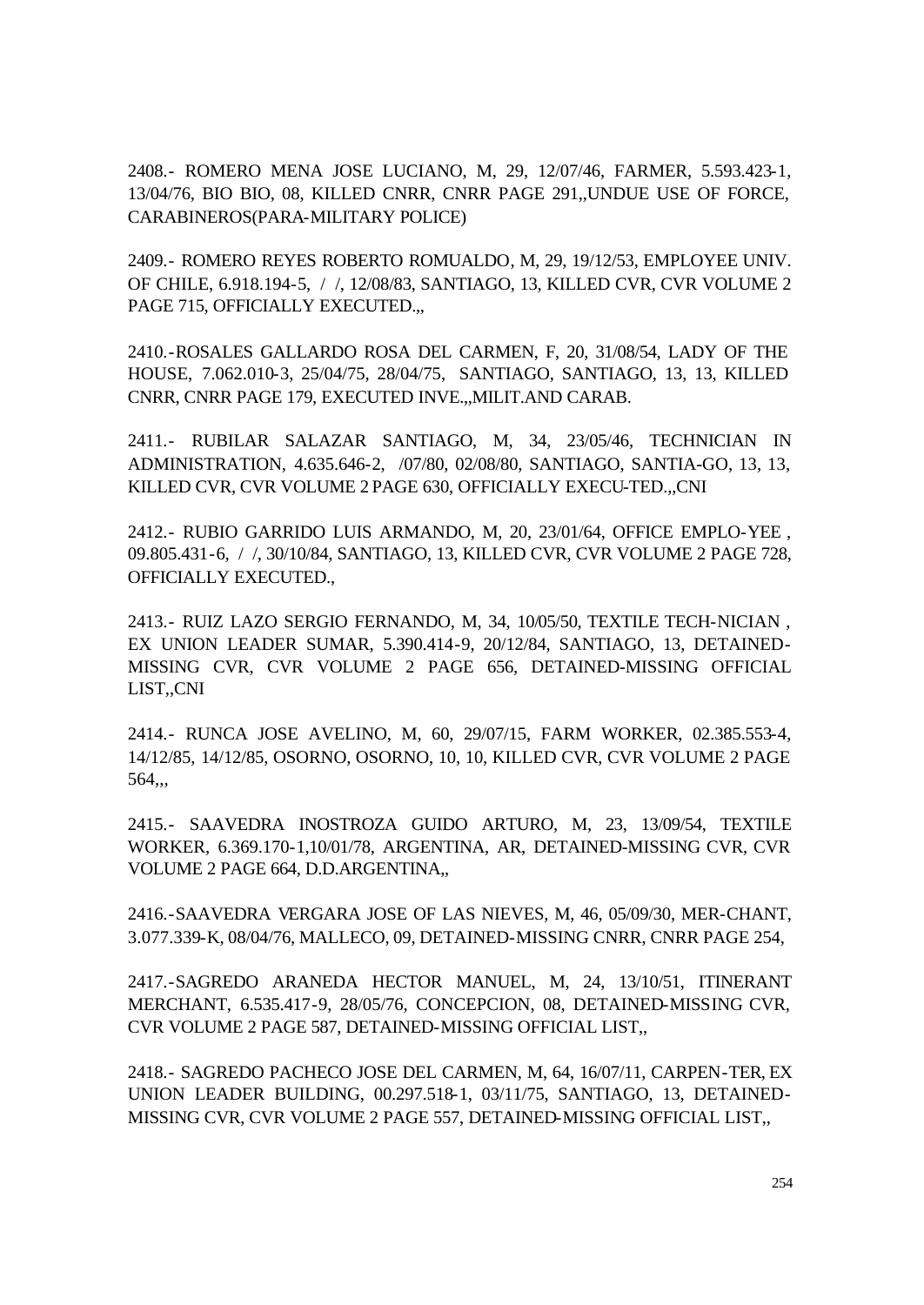2419.- SALAS ROJAS JORGE ANTONIO MARCELO, M, 22, 31/08/66, BAR-BER, 9.974.172-4, 29/09/88, 29/09/88, SANTIAGO, SANTIAGO, 13, 13, KILLED CNRR, CNRR PAGE 390, OFFICIALLY EXECUTED., TORTURE OR BAD TREATMENT FOLLOWED BY DEATH, CIVIL POLICE

2420.- SALAZAR BRICEÑO ALBERTO EUGENIO, M, 33, 01/09/45, CRAFTS-MAN, FORMER SAILOR, .274.434-, 23/06/79, 23/06/79, CONCEPCION, CONCEPCION, 08, 08, KILLED CVR, CVR VOLUME 2 PAGE 645, OFFICIALLY EXECUTED., CNI

2421.- SALGADO SALINAS JORGE OROSMAN, M, 42, 12/08/33, FARM WORKER, EX-PDT.FEDERATION OF WORKERS UNION , 3.524.809-9, 09/08/76, SANTIAGO, 13, DETAINED-MISSING CVR, CVR VOLUME 2 PAGE 551, DETAINED-MISSING OFFICIAL LIST,,

2422.- SALINAS MARTINEZ GABRIEL, M, 19, 28/11/55, WORKER, 7.455.820-8, 31/08/75, 31/08/75, CAUTIN, CAUTIN, 09, 09, KILLED CNRR, CNRR PAGE 290, UNDUE USE OF FORCE, CARABINEROS(PARA-MILI-TARY POLICE)

2423.- SALINAS VASQUEZ ALFREDO ERNESTO, M, 45, 11/02/30, WORKER BUILDING, 2.936.368-4, 03/11/75, SANTIAGO, 13, DETAINED-MISSING CVR, CVR VOLUME 2 PAGE557, DETAINED-MISSING OFFICIAL LIST,,

2424.- SAN MARTIN LIZAMA JORGE, M, 20, NOT KNOWN, 17/07/76, 18/07/76, MALLECO, CAUTIN, 09, 09, KILLED CVR, CVR VOLUME 2 PAGE 587, OFFICIALLY EXECUTED., ,CARABINERO(PARA-MILITARY POLICE)S

2425.- SANCHEZ CORNEJO CARLOS ENRIQUE, M, 59, 23/01/16, RETIRED TELEGRAPH WORKER, 1.297.567-8, 17/12/75, SANTIAGO, 13, DETAINED-MISSING CVR, CVR VOLUME 2 PAGE 558, DETAINED-MISSING OFFICIAL LIST,,

2426.- SANDOVAL CARES ANTONIO OVIDIO, M, 31, 13/06/57, FURNITURE WORKER, 7.969.973-K, / /, 31/08/88, SANTIAGO, 13, KILLED CVR, CVR VOLUME 2 PAGE 739,

2427.- SANDOVAL RODRIGUEZ MIGUEL ANGEL, M, 26, 01/06/48, TAYLOR, 5.750.455-2, 07/01/75, SANTIAGO, 13, DETAINED-MISSING CVR, CVR VOLUME 2 PAGE 523, DETAINED-MISSING OFFICIAL LIST,,

2428.- SANHUEZA SALINAS SUSANA ELIZABETH, F, 3, 30/12/72, NO ACTIVITY, / /, 24/02/76, SANTIAGO, 13, KILLED CVR, CVR VOLUME 2 PAGE 534, OFFICIALLY EXECUTED.,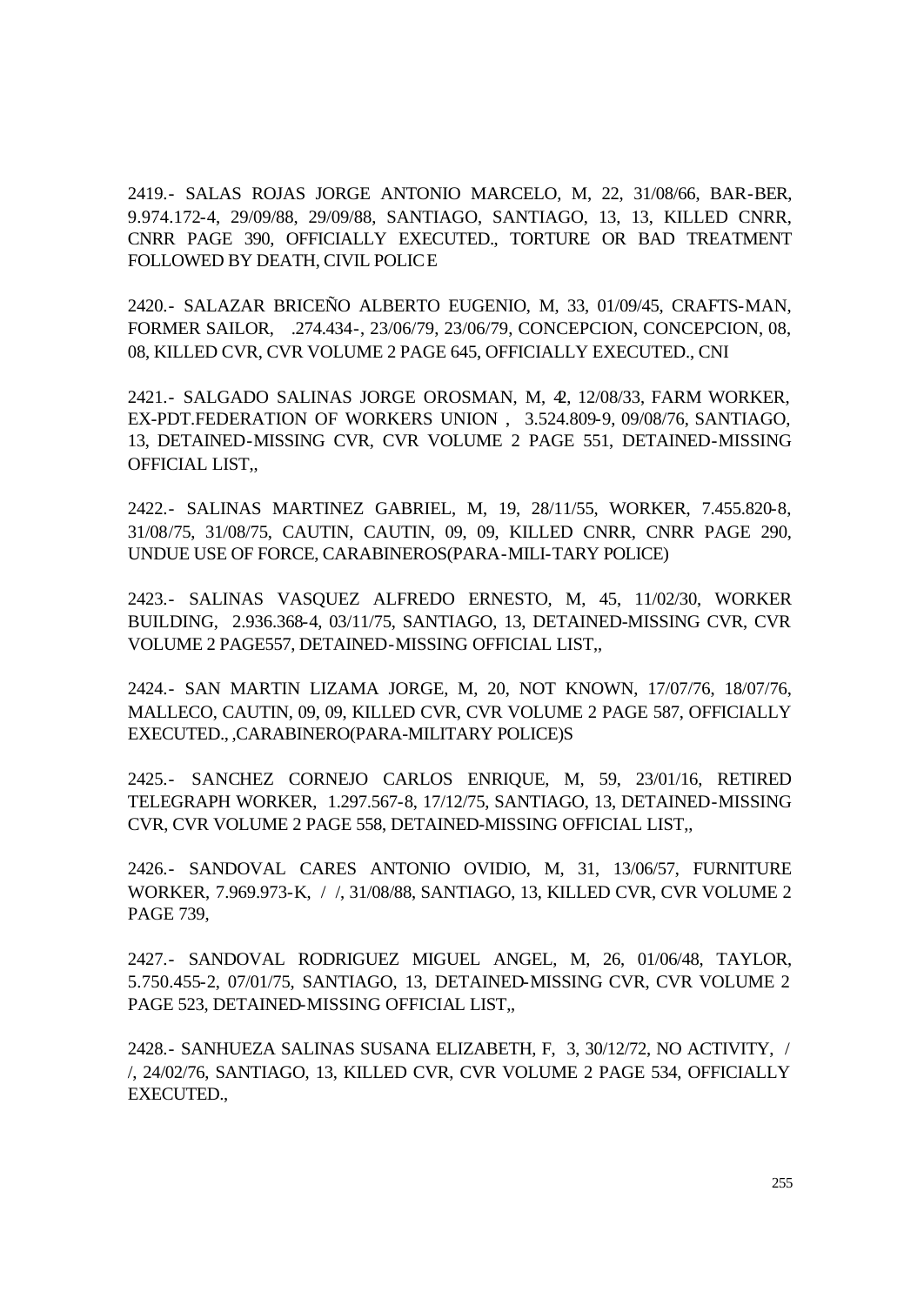2429.- SANTANDER MIRANDA JOSE EDUARDO, M, 29, 20/04/47, IBM EMPLOYEE, EX-YOUNG LEADER UNITED TRADE UNIONS CONFEDERATION (CUT), EX-LEADER S, 4.805.124-3, 06/08/76, MAIPO, 13, DETAINED-MISSING CVR, CVR VOLUME 2 PAGE 566, DETAINED-MISSING OFFICIAL LIST,,

2430.- SANTANDER ZUÑIGA OMAR HERNAN, M, 18, 09/08/68, ITINERANT SELLER, 10.206.224-8, / /, 20/10/86, SANTIAGO, 13, KILLED CVR, CVR VOLUME 2 PAGE 743, OFFICIALLY EXECUTED.,

2431.- SANTIAGO CASTRO MARCO ANTONIO, M, 21, 03/02/63, SELLER, 7.787.206- K, 21/05/84, 21/05/84, SANTIAGO, SANTIAGO, 13, 13, KILLED CNRR, CNRR PAGE 378,,TORTURE OR BAD TREATMENT FOLLOWED BY DEATH, CIVIL POLICE

2432.- SEGOVIA GIL LEOPOLDO ALBINO, M, 20, 16/12/62, UNEMPLOYED, 8.456.004-9, 18/06/83, SANTIAGO, 13, KILLED CVR, CVR VOLUME 2 PAGE 710, OFFICIALLY EXECUTED., CNI

2433.- SEIFFERT DOSSOW NOLBERTO ENRIQUE TEODORO, M, 53, 06/06/22, IN CHARGE OF MAINTENANCE I.N.I.A., EX-MEMBER JAP, 1.866.854-8, 06/08/75, 08/08/75, CAUTIN, CAUTIN, 09, 09, KILLED CNRR, CNRR PAGE 361, TORTURE OR BAD TREATMENT FOLLOWED BY DEATH, CARABINE-ROS(PARA-MILITARY POLICE)

2434.- SEPULVEDA FERREIRA GUIDO HECTOR, M, 37, 07/05/47, EMPLO-YEE, 5.334.739-8, / /, 23/08/84, SANTIAGO, 13, KILLED CVR, CVR VOLUME 2 PAGE 658, OFFICIALLY EXECUTED.,,

2435.- SEPULVEDA PALM LUIS ENRIQUE, M, 26, 13/02/54, NOT KNOWN, 7.013.628- 7, 12/04/80, SANTIAGO, 13, KILLED CNRR, CNRR PAGE 297, UNDUE USE OF FORCE, CIVIL POLICE

2436.- SEPULVEDA SALAZAR JUAN SEBASTIAN, M, 28, 30/10/60, PRIVATE GUARD , 7.846.426-7, 02/03/88, SANTIAGO, 13, KILLED CNRR, CNRR PAGE 399, KILLED BY CIVILIANS UNDER POLITICAL PRETEXTS,

2437.- SEPULVEDA SANCHEZ MANUEL JESUS, M, 28, 13/07/59, LATHE OPERATOR MECHANIC, MEMBER FPMR, 8.163.362-2, 09/09/87, SANTIAGO, 13, DETAINED-MISSING CVR, CVR VOLUME 2 PAGE 657, DETAINED-MISSING OFFICIAL LIST,,

2438.- SILVA BUSTOS PEDRO, M, 39, 08/04/37, LOADING WORKER VEGA CENTRAL, EX-LEADER MUNICIPAL NATIONAL WORKERS , 3.809.582-K, 09/08/76, SANTIAGO, 13, DETAINED-MISSING CVR, CVR VOLUME 2 PAGE 551, DETAINED-MISSING OFFICIAL LIST,,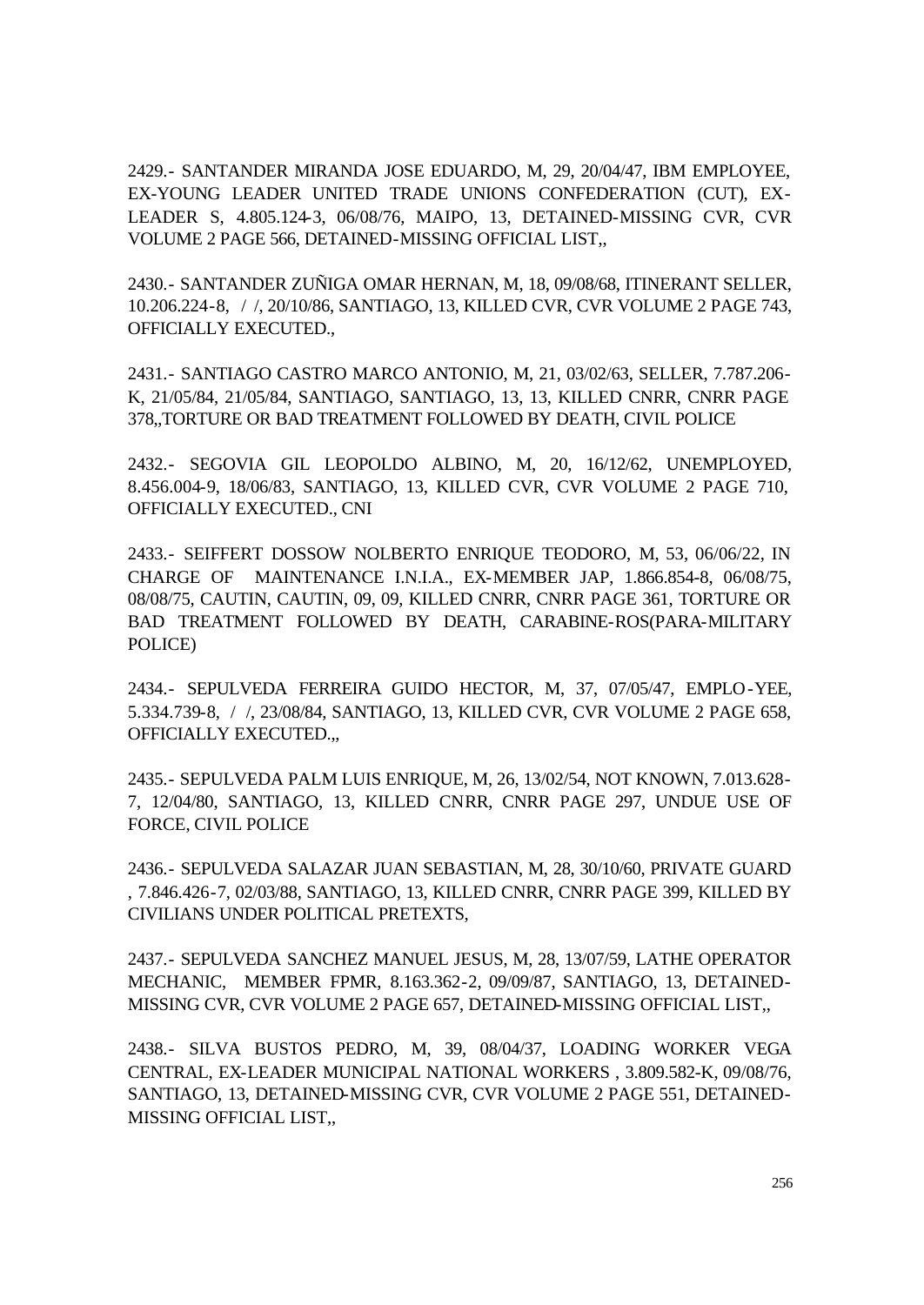2439.- SILVA GONZALEZ LUIS ARTURO, M, 22, BUTCHER, 14/06/83, SANTIAGO, 13, KILLED CVR, CVR VOLUME 2 PAGE 711, OFFICIALLY EXECUTED.,,CNI

2440.- SILVA JARA LUIS ALBERTO, M, 14, 07/01/74, ASSISTANT ITINE-RANT MARKET , 12.644.045-6, 07/10/88, SANTIAGO, 13, KILLED CVR, CVR VOLUME 2 PAGE 740, OFFICIALLY EXECUTED., CARABINERO(PARA-MILITARY POLICE)S

2441.- SOLORZA GONZALEZ BERNARDO ENRIQUE, M, 22, 16/08/57, WAI-TER, 8.438.852-1, 18/04/80, 21/04/80, TALCA, TALCA, 07, 07, KILLED CVR, CVR VOLUME 2 PAGE 651, OFFICIALLY EXECUTED.,,

2442.- SOTO CABRERA RUBEN SIMON, M, 18, 26/05/65, TEMPORARY WORKER, 18/01/83, VALPARAISO, 05, DETAINED-MISSING CVR, CVR VOLUME 2 PAGE 656,,,

2443.- SOTO CARDENAS VICTOR MANUEL ROLANDO, M, 17, 28/11/68, BUTCHERY ASSISTANT, 12.475.234-5, 18/06/85, SANTIAGO, 13, KILLED CNRR, CNRR PAGE 308, EXECUTED INVE., UNDUE USE OF FORCE, CARABI-NERO(PARA-MILITARY POLICE)

2444.- SOTO MEDINA LUIS ALBERTO, M, 28, 20/06/58, WORKER, 8.644.138-1, 19/04/87, SANTIAGO, 13, KILLED CNRR, CNRR PAGE 343, POWER ABUSE, CARABINEROS(PARA-MILITARY POLICE)

2445.- SOTO VEGA JUAN CARLOS, M, 21, 08/12/57, MERCHANT, 27/04/79, 27/04/79, SANTIAGO, SANTIAGO, 13, 13, KILLED CNRR, CNRR PAGE 295, UNDUE USE OF FORCE, MILITARY

2446.-SUAZO SANDOVAL JULIO CELESTINO, M, 26, 06/04/59, WORKER, 08.775.267-4, / /, 04/09/85, SANTIAGO, 13, KILLED CVR, CVR VOLUME 2 PAGE 732, OFFICIALLY EXECUTED.,,

2447.- TAMAYO LAZCANO LUIS ENRIQUE, M, 27, 23/10/56, TAXIDRIVER, 7.735.354-2, / /, 12/08/84, VALPARAISO, 05, KILLED CVR, CVR VOLUME 2 PAGE 637, OFFICIALLY EXECUTED.,,

2448.- TAPIA AGUILERA RENE HERNAN, M, 25, 25/10/56, WORKER, 7.954.951-7, / /, 07/11/81, SANTIAGO, 13, KILLED CVR, CVR VOLUME 2 PAGE 743,OFFICIALLY EXECUTED.,,

2449.- TAPIA HERNANDEZ RAUL FRANCISCO, M, 26, 01/04/51, CARPEN-TER, CHILEAN-ARGENTINA, 6.089.312-8, 23/04/78, ARGENTINA, AR, DETAINED-MISSING CVR, CVR VOLUME 2 PAGE 663, D.D.ARGENTINA,,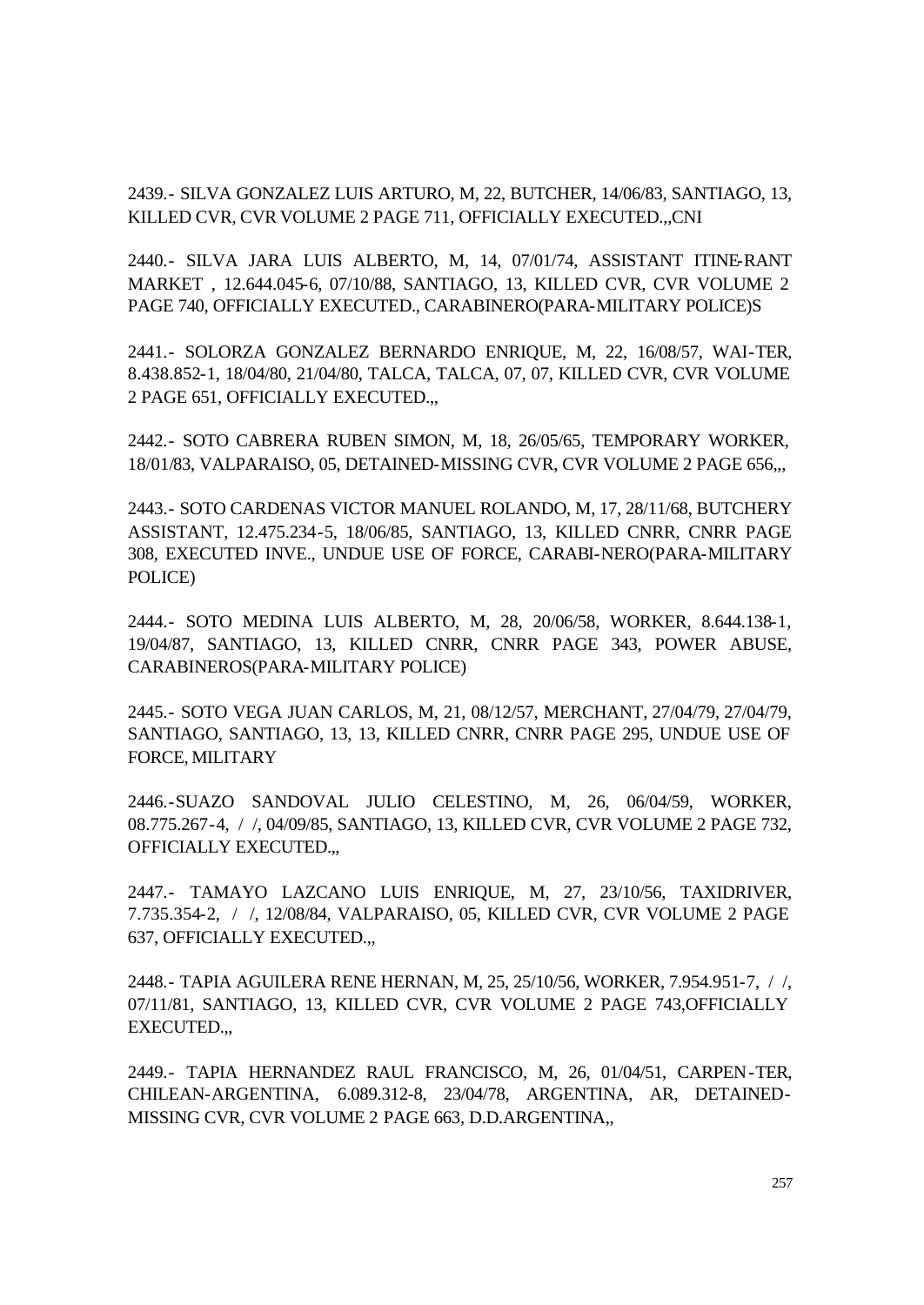2450.- TAPIA LEYTON OSCAR EUGENIO, M, 33, 16/08/51, ITINERANT SELLER, 6.412.643-1, / /, 10/06/84, SANTIAGO, 13, KILLED CVR, CVR VOLUME 2 PAGE 661, OFFICIALLY EXECUTED.,

2451.-TORO BRAVO NICOMEDES SEGUNDO, M, 31, 15/01/45, WORKER BUILDING, EX-MANAGER BAKERY LIDO, 5.566.565-6, 28/07/76, SANTIA-GO, 13, DETAINED-MISSING CVR, CVR VOLUME 2 PAGE 561, DETAINED-MISSING OFFICIAL LIST,

2452.-TORO ORTIZ MARTIN EUGENIO, M, 24, 02/03/63, WORKER POJH, 9.841.862- 8, 26/04/87, 26/04/87, SANTIAGO, SANTIAGO, 13, 13, KILLED CNRR, CNRR PAGE 315, OFFICIALLY EXECUTED., UNDUE USE OF FORCE, CARABINEROS(PARA-MILITARY POLICE)

2453.- TORRES MUÑOZ MANUEL URBANO, M, 19, 18/04/57, WORKER, 7.861.305-K, 16/08/76, SANTIAGO, 13, KILLED CNRR, CNRR PAGE 332, EXECUTED INVE., POWER ABUSE, MILITARY

2454.- TRALCAL HUENCHUMAN JUAN SEGUNDO, M, 49, 24/06/26, SMALL FARMER, 03.456.031-5, 10/09/75, 10/09/75, CAUTIN, CAUTIN, 09, 09, KILLED CVR, CVR VOLUME 2 PAGE 586, OFFICIALLY EXECUTED.,,

2455.- TRONCOSO AGUIRRE JORGE ANDRES, M, 48, 19/01/29, JEWELER, EX NEIGHBORHOOD COMMITTEE LEADER, EX-LEADER JAP, 2.095.120-6, 11/05/77, SANTIAGO, 13, DETAINED-MISSING CVR, CVR VOLUME 2 PAGE 554, DETAINED-MISSING OFFICIAL LIST,,

2456.- ULLOA SAEZ JOSE IVAN, M, 49, 02/12/38, WORKER, 04.170.032-7, / /, 25/06/88, CONCEPCION, 08, KILLED CVR, CVR VOLUME 2 PAGE 743, OFFICIALLY EXECUTED.,,

2457.- ULLOA SAN MARTIN EMILIA DE LAS MERCEDES, F, 21, 29/01/64, LADY OF THE HOUSE, 10.523.773-1, / /, 06/11/85, SANTIAGO, 13, KILLED CVR, CVR VOLUME 2 PAGE 733,

2458.- URREA CASAS-CORDERO ANA MARIA, F, 32, 03/11/52, 6.623.395-2,, 13/08/85, SANTIAGO, 13, KILLED CVR, CVR VOLUME 2 PAGE 729,,,

2459.- URRUTIA DIAZ CARLOS ALBERTO, M, 26, 20/06/60, CARETAKER, 9.030.230- 2, 14/10/86, SANTIAGO, 13, KILLED CNRR, CNRR PAGE 342, EXECUTED INVE., POWER ABUSE, CARABINEROS(PARA-MILITARY POLICE)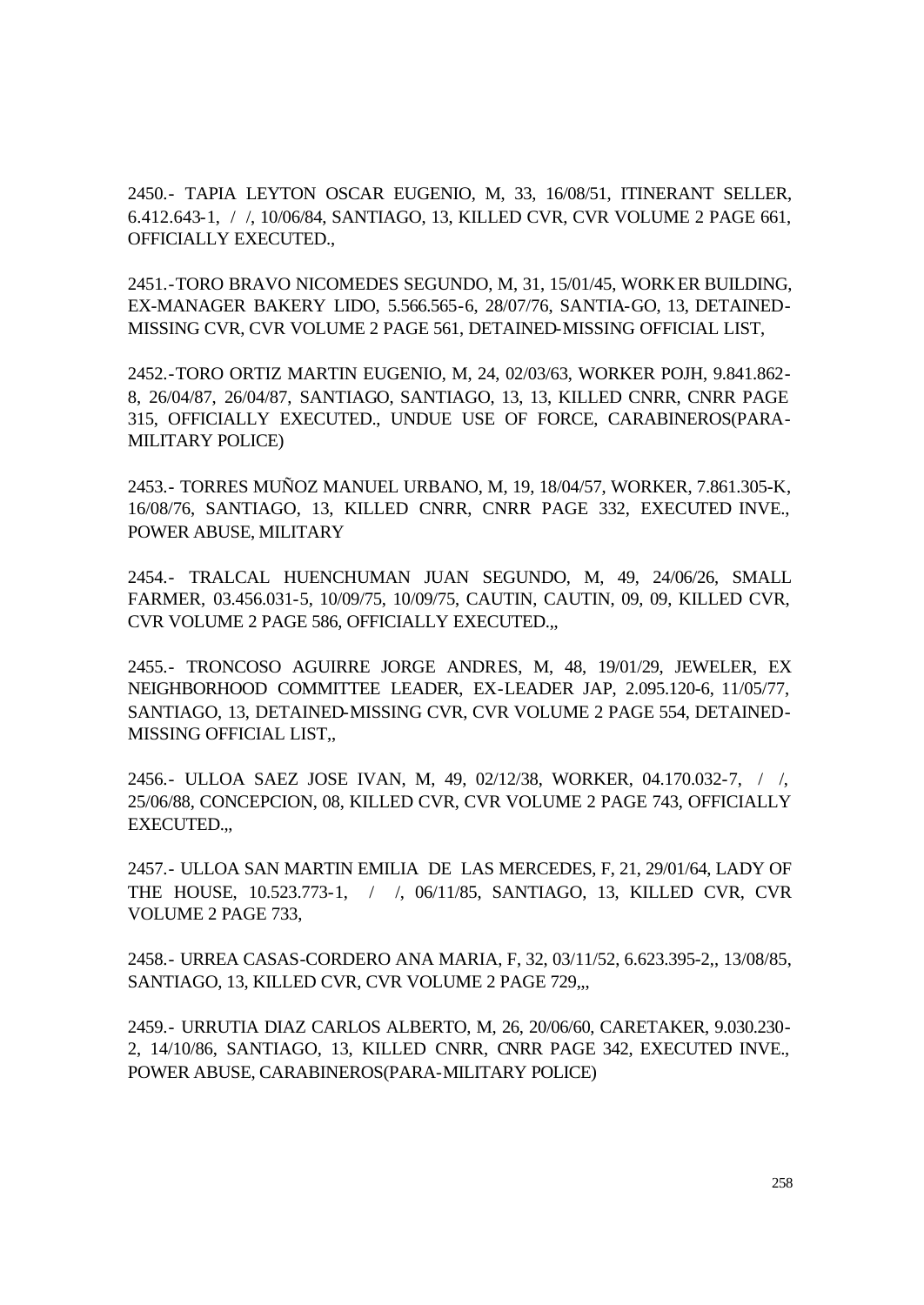2460.- VALDEBENITO ESPINOZA CARLOS ROSENDO, M, 29, 13/12/67, UNEMPLOYED, 12.044.173-6, 08/10/87, SANTIAGO, 13, KILLED CVR, CVR VOLUME 2 PAGE 738,

2461.- VALDENEGRO ARANCIBIA JUAN MANUEL, M, 23, 06/10/51, LOCKS-MITH, 6.691.741-K, 07/02/75, 08/02/75, SANTIAGO, SANTIAGO, 13, 13, KILLED CNRR, CNRR PAGE 358, OFFICIALLY EXECUTED., TORTURE OR BAD TREATMENT FOLLOWED BY DEATH, MILITARY

2462.- VALDENEGRO CARRASCO LILA LUDOVINA, F, 48, 26/02/28, DRESS-MAKER, 2.946.707-2, 02/09/76, VALPARAISO, 05, DETAINED-MISSING CVR, CVR VOLUME 2 PAGE 566, DETAINED-MISSING OFFICIAL LIST,,

2463.- VALDIVIA GONZALEZ OSCAR DANTE, M, 27, 04/10/48, MECHANIC, 5.782.715-7, 26/05/76, SANTIAGO, 13, DETAINED-MISSING CVR, CVR VOLUME 2 PAGE 535, DETAINED-MISSING OFFICIAL LIST,,

2464.- VALDIVIA VALENZUELA JOSE EDUARDO, M, 17, 19/11/68, KITCHEN ASSISTANT , 10.768.161-2, 04/07/86, SANTIAGO, 13, KILLED CVR, CVR VOLUME 2 PAGE 736, OFFICIALLY EXECUTED.,,

2465.- VALENCIA CALDERON MANUEL EDUARDO, M, 20, 02/09/66, TECHNI-CIAN ELECTROMECHANIC, 9.785.517-K, 16/06/87, SANTIAGO, 13, KILLED CVR, CVR VOLUME 2 PAGE 643, OFFICIALLY EXECUTED.,,

2466.- VALENZUELA BARRIENTOS JORGE PATRICIO, M, 26, 20/06/52, MERCHANT, . 74.807-,16/10/78, 16/10/78, SANTIAGO, SANTIAGO, 13, 13, KILLED CNRR, CNRR PAGE 295, UNDUE USE OF FORCE, CARABINEROS(PARA-MILITARY POLICE)

2467.- VALENZUELA MELLA OSCAR, M, 26, 18/05/52, EMPLOYEE HOSPITAL J.J. AGUIRRE, 9.406.625-5, 20/04/79, SANTIAGO, 13, KILLED CNRR, CNRR PAGE 333,,,

2468.- VALLADARES CAROCA JULIO DEL TRANSITO, M, 28, 01/07/48, FARMER ACCOUNTANT , 5.318.662-9, 13/11/76, BOLIVIA, BO,, DETAI-NED-MISSING CVR, CVR VOLUME 2 PAGE 587, DETAINED-MISSING OFFICIAL LIST,,

2469.- VARAS SILVA JUAN MANUEL, M, 37, 20/05/47, MECHANIC, MEMBER FPMR, 5.776.082-6, / /, 03/07/84, SANTIAGO, 13, KILLED CVR, CVR VOLUME 2 PAGE 636, OFFICIALLY EXECUTED.,,

2470.- VARGAS LEIVA MANUEL OF LA CRUZ, M, 54, 20/06/22, RETIRED, EX-COUNCILOR AND MAYOR, MEMBER COMMITTEE CEN, 1.169.190-0, 07/08/76,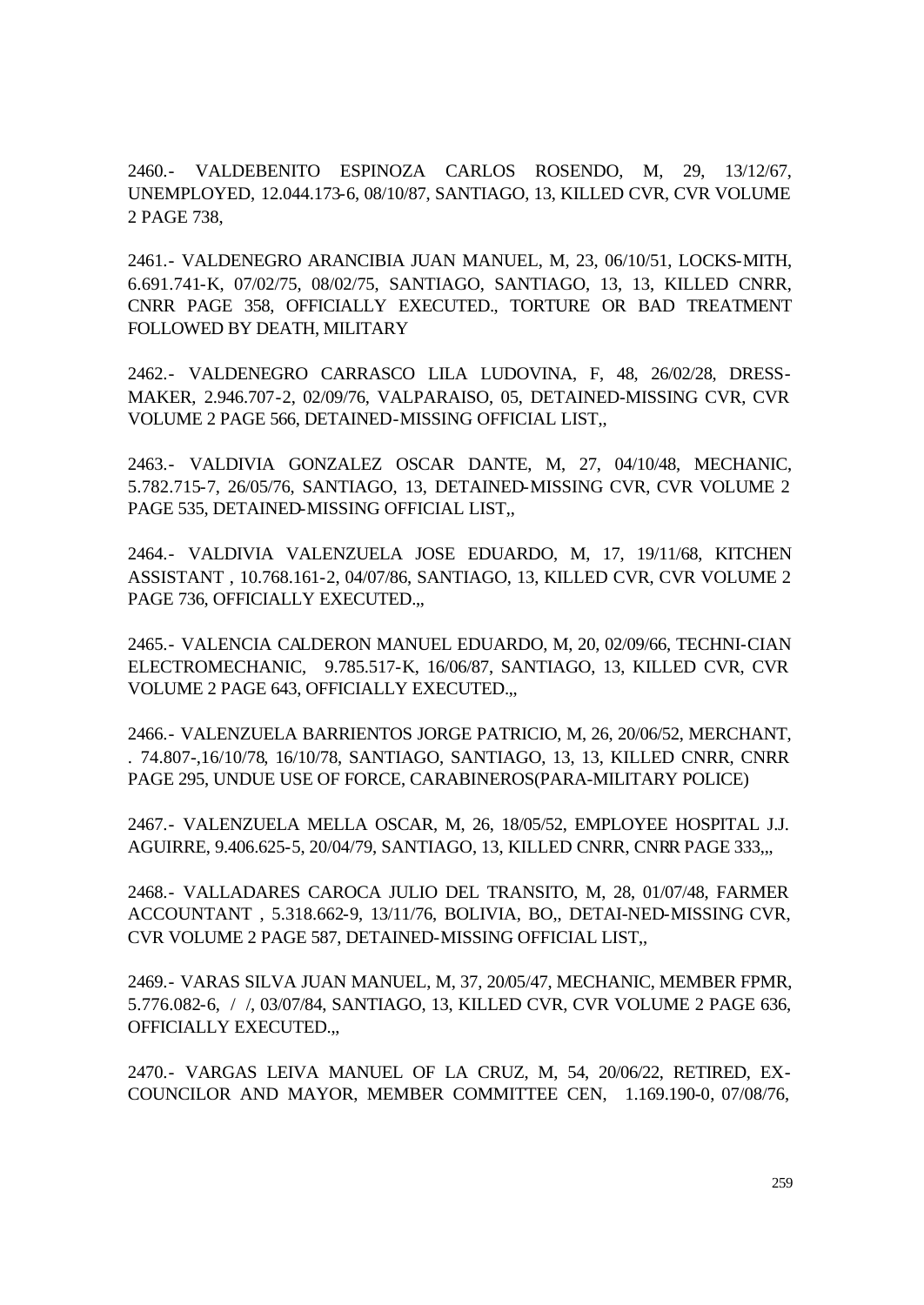SANTIAGO, 13, DETAINED-MISSING CVR, CVR VOLUME 2 PAGE 550, DETAINED-MISSING OFFICIAL LIST,,

2471.- VARGAS LIZAMA PEDRO JAIME, M, 24, 16/10/63, WORKER, 09.868.838-2, / /, 02/10/88, SANTIAGO, 13, KILLED CVR, CVR VOLUME 2 PAGE 743, OFFICIALLY EXECUTED.,,CARABINERO(PARA-MILITARY POLICE)S

2472.- VARGAS MIRANDA LUIS ORLANDO, M, 58, 03/11/30, BUILDING WORKER, 22/08/89, 22/08/89, SANTIAGO, SANTIAGO, 13, 13, KILLED CNRR, CNRR PAGE 413, SUICIDE FOLLOWING TORTURE,

2473.- VARGAS SALAZAR ANGEL PATRICIO, M, 29, 13/08/58, MERCHANT, 07.703.381-5, 19/12/87, 19/12/87, PETORCA, PETORCA, 05, 05, KILLED CVR, CVR VOLUME 2 PAGE 744, OFFICIALLY EXECUTED., CARABI-NERO(PARA-MILITARY POLICE)S

2474.- VASQUEZ PEÑA HUGO HERNAN, M, 27, 12/04/57, ITINERANT MER-CHANT, 07.410.410-K, 14/01/85, 15/01/85, SANTIAGO, SANTIAGO, 13, 13, KILLED CVR, CVR VOLUME 2 PAGE 743, OFFICIALLY EXECUTED.,,INV

2475.- VASQUEZ SAN MARTIN ERASMO JUVENAL, M, 27, 19/02/60, NO ACTIVITY, 7.782.528-2, 13/05/87, 13/05/87, VALDIVIA, VALDIVIA, 10, 10, KILLED CNRR, CNRR PAGE 385, EXECUTED INVE.,TORTURE OR BAD TREATMENT FOLLOWED BY DEATH, CIVIL POLICE

2476.- VEGA BIZAMA IRIS YOLANDA, F, 28, 09/08/50, MERCHANT, . . -, 23/06/79, 23/06/79, CONCEPCION, CONCEPCION, 08, 08, KILLED CVR, CVR VOLUME 2 PAGE 645, OFFICIALLY EXECUTED.,,

2477.- VEGA RIQUELME VICTOR HUMBERTO, M, 24, 02/03/51, NOT KNOWN, 5.819.084-5, 03/01/76, SANTIAGO, 13, DETAINED-MISSING CVR, CVR VOLUME 2 PAGE 558, DETAINED-MISSING OFFICIAL LIST,,

2478.- VEGA RIVERA VICTOR HUGO, M, 29, 12/04/60, DIVER, 9.473.680-3, 24/02/90, ARICA, 01, KILLED CNRR, CNRR PAGE 347, POWER ABUSE,MILITARY

2479.- VEGA VASQUEZ FLORENTINO SEGUNDO, M, 28, 22/04/55, WORKER BUILDING, 06.742.687-8, 03/02/83, HUASCO, 03, KILLED CNRR, CNRR PAGE 376, TORTURE OR BAD TREATMENT FOLLOWED BY DEATH, CARABINE-ROS(PARA-MILITARY POLICE)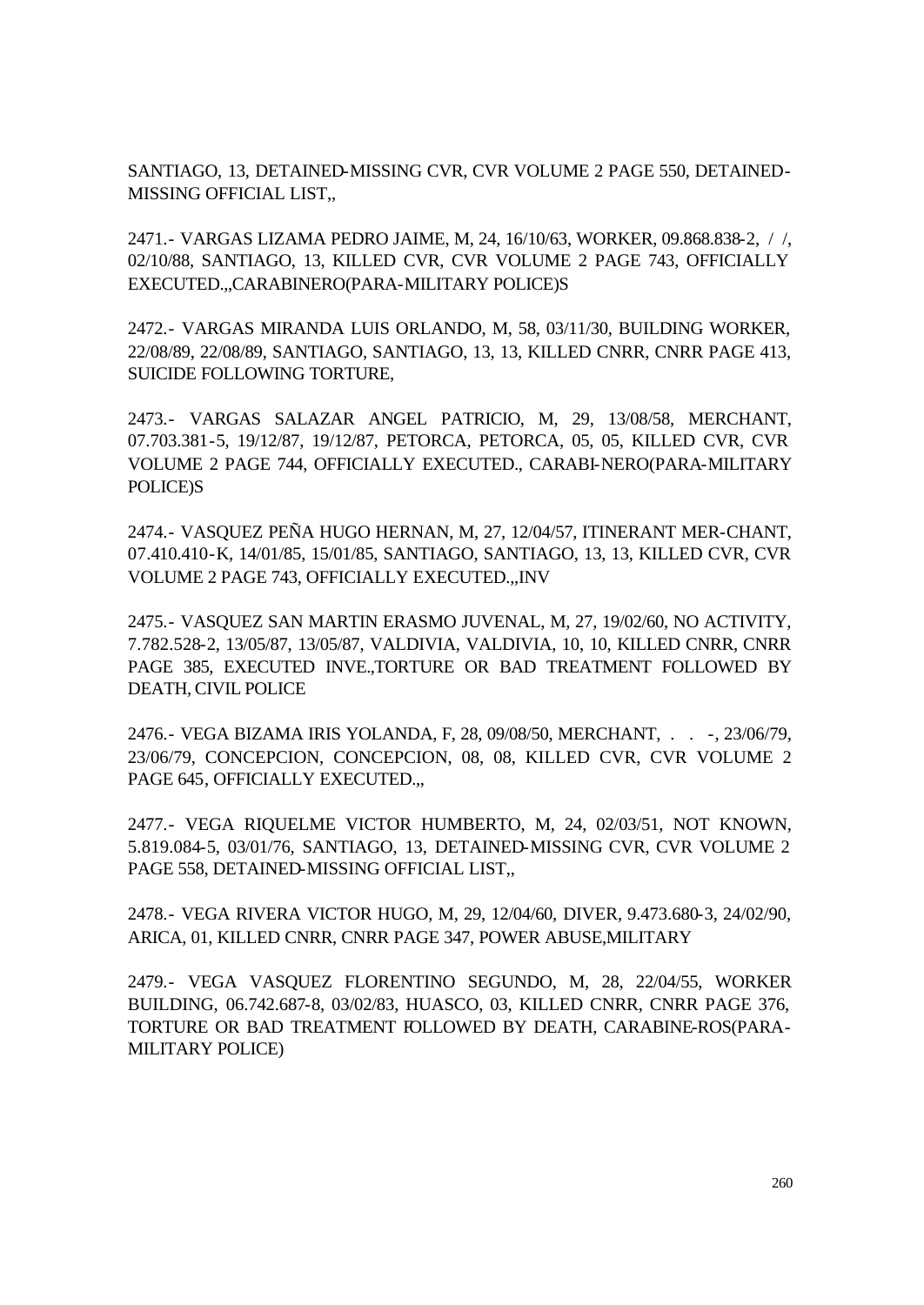2480.- VEGA VEGA JULIO ROBERTO, M, 61, 26/06/15, GRAPH RETIRED, EX-LEADER MUNICIPAL WORKERS , 1.252.460-9, 16/08/76, SANTIAGO, 13,,DETAINED-MISSING CVR, CVR VOLUME 2 PAGE 552...

2481.- VELASQUEZ AGUILAR JORGE ALBERTO, M, 20, 06/06/67, WORKER, 11.129.664-2, 27/12/87, 04/01/88, VALDIVIA, VALDIVIA, 10, 10, KILLED CNRR, CNRR PAGE 389,OFFICIALLY EXECUTED., TORTURE OR BAD TREATMENT FOLLOWED BY DEATH,CARABINEROS(PARA-MILITARY POLICE)

2482.- VELASQUEZ MARDONES HECTOR HERALDO, M, 35, 14/08/41, WORKER BUILDING, 4.862.237-2, 16/05/77, ARGENTINA, AR, DETAINED-MISSING CVR, CVR VOLUME 2 PAGE 598, D.D.ARGENTINA,,

2483.- VELIZ AGUILERA LUIS ALBERTO, M, 31, 11/11/43, ITINERANT MERCHANT, 4.442.647-1, 25/04/75, 28/04/75, SANTIAGO, SANTIAGO, 13, 13, KILLED CNRR, CNRR PAGE 179, EXECUTED INVE.,FAMILY FINDS DEATH C.IN 1990,MILIT./CARABIN.

2483.- VELIZ RAMIREZ HECTOR, M, 43, 20/01/33, MUNICIPAL WORKER, EX-LEADER UNITED TRADE UNIONS CONFEDERATION (CUT), EX-CANDIDATE COUNCILOR, 3.330.564-8, 15/12/76, SANTIAGO, 13, DETAINED-MISSING CVR, CVR VOLUME 2 PAGE 553, DETAINED-MISSING OFFICIAL LIST,,

2485.- VELOSO MERIÑO LIDIA ESTER, F, 27, 09/02/60, LADY OF THE HOUSE, 8.562.281-1, 09/05/87, COYHAIQUE, 11, KILLED CNRR, CNRR PAGE 316, UNDUE USE OF FORCE,CNI

2486.- VERA TAPIA BORIS AROLDO, M, 26, 08/06/60, WORKER POJH, 9.033.029-2, / /, 02/07/86, SANTIAGO, 13, KILLED CVR, CVR VOLUME 2 PAGE 735, OFFICIALLY EXECUTED.,,

2487.- VERGARA VALENZUELA LUCIA ORFILIA, F, 31, 13/12/51, NOT KNOWN, 6.494.784-2, / /,07/09/83, SANTIAGO, 13, KILLED CVR, CVR VOLUME 2 PAGE 635, OFFICIALLY EXECUTED.,,

2488.- VERGARA VARGAS FERNANDO GABRIEL, M, 36, 22/08/48, PUBLI-CITY DESIGNER , 5.312.979-K, 15/12/84, SANTIAGO, 13, KILLED CVR, CVR VOLUME 2 PAGE 638, OFFICIALLY EXECUTED...

2489.- VERNAL HONORES JORGE LENIN, M, 37, 09/10/40, UNEMPLOYED, EX-EMPLOYEE CAJA EMPLEADOS PARTICULARES, 4.435.371-7, 16/03/78, 18/03/78, SANTIAGO, SANTIAGO, 13, 13, KILLED CVR, CVR VOLUME 2 PAGE 643, EXECUTED INVE.,,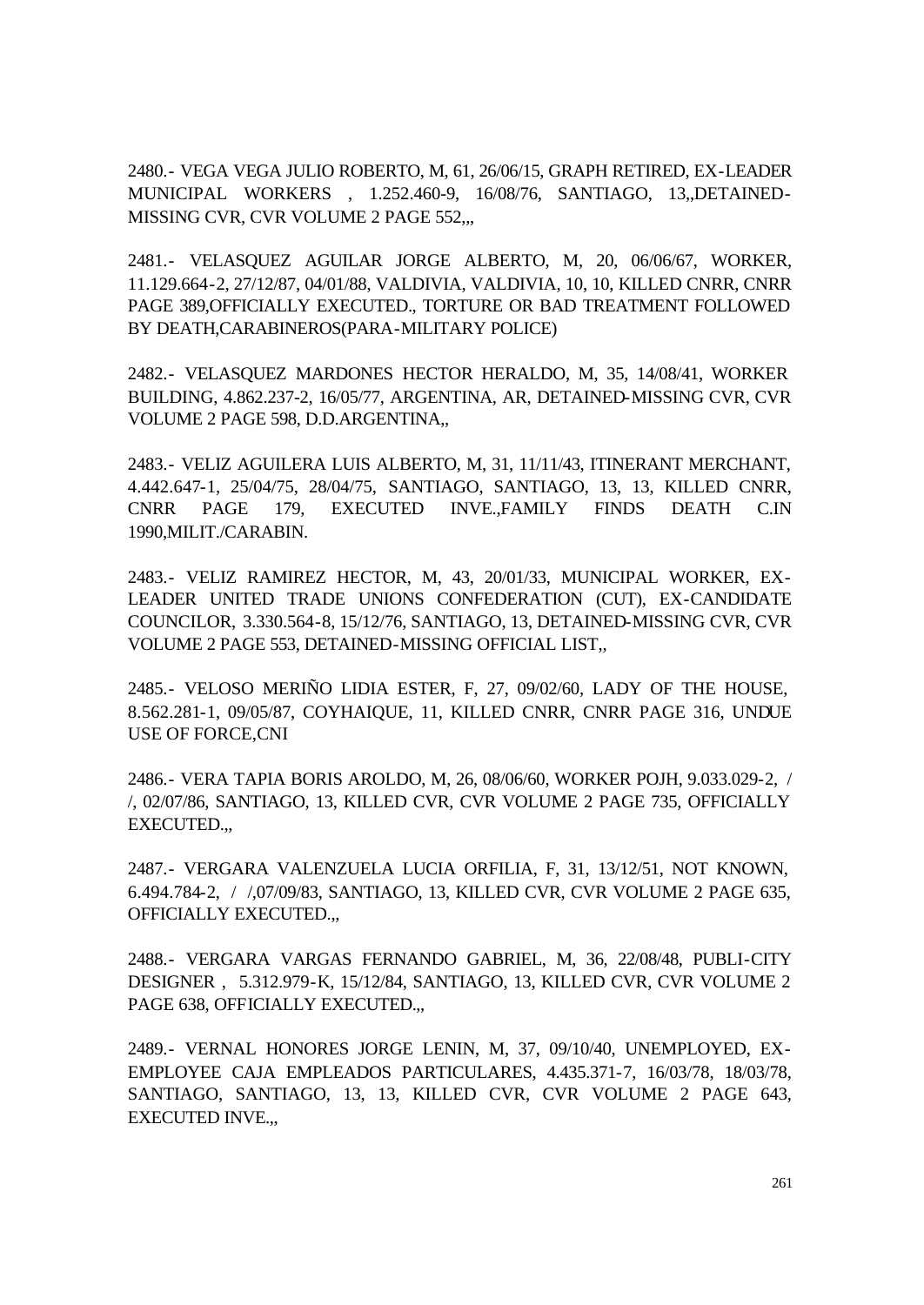2490.- VICTORIANO VELOSO GILBERTO OF LAS MERCED, M, 35, 08/02/50, TAXIDRIVER, 8.715.584-6, / /, 01/07/85, SANTIAGO, 13, KILLED CVR, CVR VOLUME 2 PAGE 640,,,

2491.- VIDELA ALVAREZ JUAN FELIX, M, 21, 22/02/54, EMPLOYEE, 6.223.612-4, 25/12/75, SANTIAGO, 13, KILLED CNRR, CNRR PAGE 290, UNDUE USE OF FORCE,MILITARY

2492.- VIELMA LUENGO EDUARDO GERMAN, M, 24, 04/11/61, WORKER, 09.303.607-7, 04/09/86, 04/09/86, SANTIAGO, SANTIAGO, 13, 13, KILLED CVR, CVR VOLUME 2 PAGE 736, OFFICIALLY EXECUTED.,,

2493.- VILCHES FIGUEROA ABEL ALFREDO, M, 27, 27/09/47, WORKER, 4.971.403-3, 27/01/75, VALPARAISO, 05, DETAINED-MISSING CVR, CVR VOLUME 2 PAGE 529, DETAINED-MISSING OFFICIAL LIST,,

2494.- VILLAFRANCA VERA JAIME EDISON, M, 21, 19/05/54, NOT KNOWN, 5.972.186-0, 25/07/75, 26/07/75, COLCHAGUA, COLCHAGUA, 06, 06, KILLED CNRR, CNRR PAGE 181, MILITARY

2495.- VILLALOBOS DIAZ ALEJANDRO DELFIN, M, 29, 05/05/45, ELEC-TRICIAN, LOCAL LEADER, 5.203.570-8, 20/01/75, SANTIAGO, 13, KILLED CVR, CVR VOLUME 2 PAGE 529, OFFICIALLY EXECUTED.,,

2496.- VILLARROEL DIAZ MAXIMO RAIMUNDO, M, 32, 19/02/56, WORKER PEM, 08.340.065-K, 05/09/87, SANTIAGO, 13, KILLED CNRR, CNRR PAGE 318, UNDUE USE OF FORCE, CARABINEROS(PARA-MILITARY POLICE)

2497.- VILLARROEL MELLA ISAIAS ALEJANDRO, M, 26, 02/04/58, WORKER BUILDING, 8.197.305-9, 23/12/84, CONCEPCION, 08, KILLED CNRR, CNRR PAGE 305, UNDUE USE OF FORCE, CARABINEROS(PARA-MILITARY POLICE)

2498.- VILLARROEL ZARATE JUAN AURELIO DEL CARME, M, 55, 19/06/21, PHOTOENGRAVER, EX UNION LEADER IMPRENTA HORIZONTE, 1.735.777-8, 13/08/76, SANTIAGO, 13, DETAINED-MISSING CVR, CVR VOLUME 2 PAGE 549,

2499.- VILLEGAS SEPULVEDA RUDECINDO ONOFRE, M, 40, 24/05/43, CARRIER WORKER, 5.214.419-1, / /, 12/08/83, SANTIAGO, 13, KILLED CVR, CVR VOLUME 2 PAGE 716, OFFICIALLY EXECUTED.,,

2500.- VIVANCO HERRERA NICOLAS HUGO, M, 30, 20/01/46, LINOTYPE WORKER, EX-WORKER IMPRENTA HORIZONTE, 5.365.118-6, 10/08/76, SANTIAGO, 13,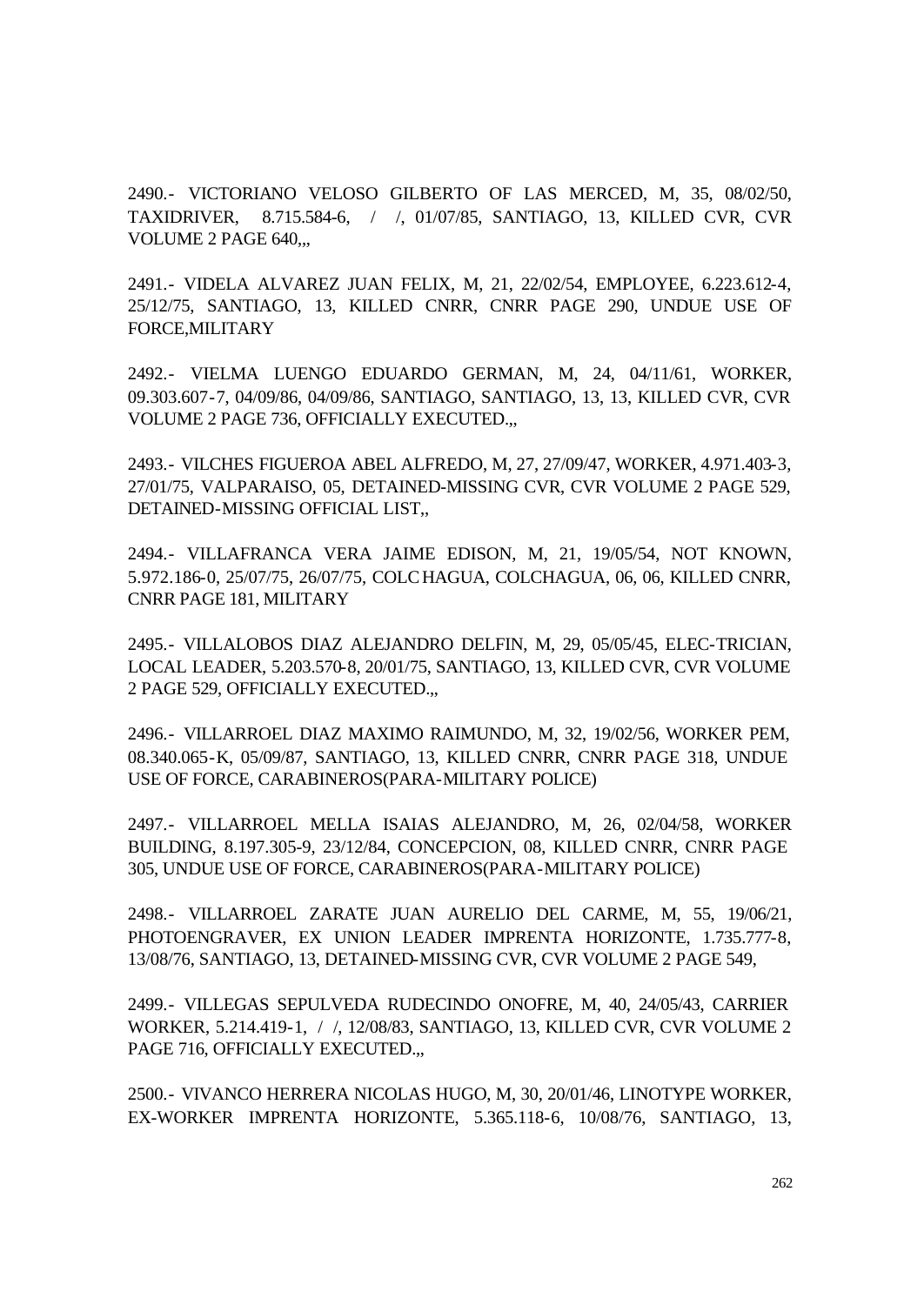DETAINED-MISSING CVR, CVR VOLUME 2 PAGE 549, DETAI-NED-MISSING OFFICIAL LIST,,

2501.- VIVANCO VEGA HUGO ERNESTO, M, 58, 08/01/18, EMPLOYEE, EX-EMPLOYEE IMPRENTA HORIZONTE, 1.593.787-4, 04/08/76, SANTIAGO, 13, DETAINED-MISSING CVR, CVR VOLUME 2 PAGE 549, DETAINED-MISSING OFFICIAL LIST,,

2502.- VIZCARRA COFRE CARLOS MARIO, M, 31, 13/12/44, CAR REPAIR WORKER, EX-YOUNG LEADER UNITED TRADE UNIONS CONFEDERATION (CUT), 4.665.693- 8, 11/08/76, SANTIAGO, 13, DETAINED-MISSING CVR, CVR VOLUME 2 PAGE 551, DETAINED-MISSING OFFICIAL LIST,,

2503.- WEIBEL NAVARRETE JOSE ARTURO, M, 33, 25/09/42, FURNITURE CRAFTSMAN, 4.107.245-8, 29/03/76, SANTIAGO, 13, DETAINED-MISSING CVR, CVR VOLUME 2 PAGE 558, DETAINED-MISSING OFFICIAL LIST,,COMANDO CONJUNTO

2504.- WEIBEL NAVARRETE RICARDO MANUEL, M, 29, 17/12/45, BUS DRIVER, LOCAL LEADER, 4.770.390-5, 07/11/75, SANTIAGO, 13, DETAI-NED-MISSING CVR, CVR VOLUME 2 PAGE 557, DETAINED-MISSING CLARI-FIED, COMANDO CONJUNTO

2505.- WIFF SEPULVEDA MODESTA CAROLINA DEL CARM, F, 34, 08/06/41, SOCIAL ASSISTANT, 5.014.784-3, 25/06/75, SANTIAGO, 13, DETAINED-MISSING CVR, CVR VOLUME 2 PAGE 574,

2506.- WINLO BARRIOS VICTOR HUGO, M, 28, 13/12/53, CONDEMNED IN PRISON, -, 06/01/82, SANTIAGO, 13, KILLED CVR, CVR VOLUME 2 PAGE 743, OFFICIALLY EXECUTED., GEN

2507.- YAÑEZ AYALA SERGIO ERNESTO, M, 27, 08/05/54, BANK TELLER, 7.066.478- K, 09/03/81,,EL LOA, 02, KILLED CNRR, CNRR PAGE 184, EXECUTED INVE.,,CNI

2508.- YAÑEZ CALFUPAN SOFIA LEONOR, F, 23, MAID, 10.759.031-5, 22/11/88, SANTIAGO, 13, KILLED CNRR, CNRR PAGE 192, EXECUTED INVE.,,

2509.- YAÑEZ JIMENEZ HORACIO, M, 69, 02/06/06, WORKER, EX-LOCAL LEADER, .182.325-6, 22/10/75, MAIPO, 13,,DETAINED-MISSING CVR, CVR VOLUME 2 PAGE 579, DETAINED-MISSING OFFICIAL LIST,,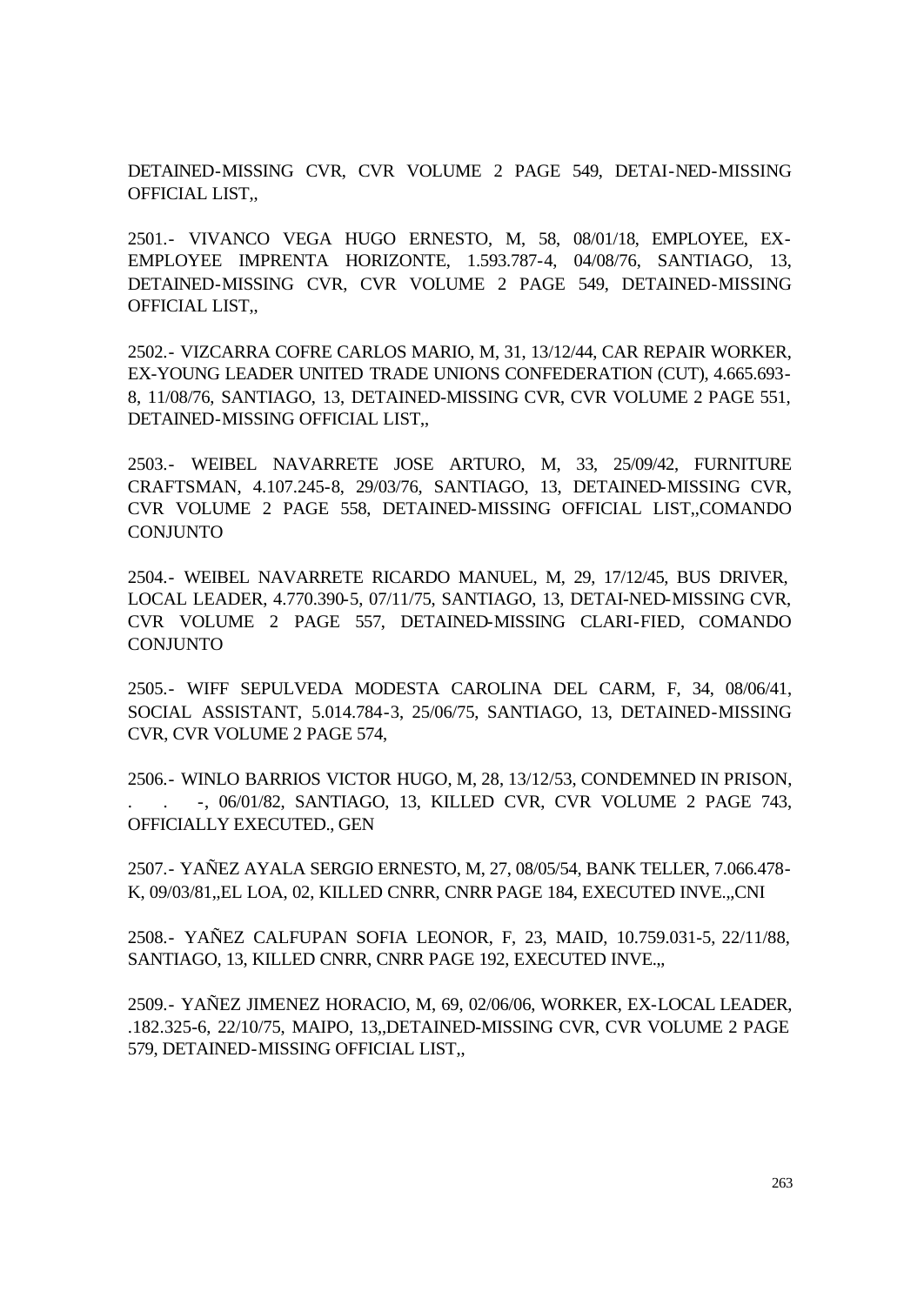2510.- YAÑEZ PALACIOS PEDRO JUAN, M, 31, 29/06/50, ASSISTANT ELECTRICIAN, 5.996.734-7, 17/09/81, VALDIVIA, 10, 10, KILLED CVR, CVR VOLUME 2 PAGE 631, OFFICIALLY EXECUTED., CNI

2511.- YANQUEZ DE LA CERDA LUIS ARTURO, M, 39, 08/09/49, EMPLO-YEE, 5.089.715-K, 29/02/88, SANTIAGO, 13, KILLED CNRR, CNRR PAGE 399, ATTEMPT BY CIVILIANS UNDER POLITICAL PRETEXT,

2512.- ZALAZAR ARRUE JUAN CARLOS, M, 27, 06/07/56, ASSISTANT LOCKSMITH, 8.005.875-6, / /, 11/08/83, SANTIAGO, 13, KILLED CVR, CVR VOLUME 2 PAGE 712, OFFICIALLY EXECUTED., CNI

2513.- ZAMORA MELENDEZ JUAN CRISTIAN, M, 18, 04/11/65, WORKER, 9.934.717- 1, 27/03/84, VALPARAISO, 05, KILLED CVR, CVR VOLUME 2 PAGE 721, OFFICIALLY EXECUTED.,,

2514.- ZAPATA CARRASCO JOSE ANANIAS, M, 29, 11/09/52, FARM WOR-KER, 16/06/81, COYHAIQUE, 11, KILLED CNRR, CNRR PAGE 301, UNDUE USE OF FORCE, CARABINEROS(PARA-MILITARY POLICE)

2515.- ZAVALA BARRA RUBEN EURICO, M, 15, 31/01/68, CAR CARETAKER, 12/10/83, CONCEPCION, 08, KILLED CVR, CVR VOLUME 2 PAGE 743, OFFICIALLY EXECUTED.,,

2516.- ZAVALA GALLEGOS MIGUEL ANGEL, M, 24, 18/10/58, DRIVER MICROBUS, 7.843.153-9, / /, 08/09/83, SANTIAGO, 13, KILLED CVR, CVR VOLUME 2 PAGE 717, OFFICIALLY EXECUTED.,,

2517.- ZUMAETA DATTOLI JOSE RIENSI SENNEN, M, 38, 30/07/43, AC-COUNTANT, 4.798.076-, 31/10/81, ARICA, 01, KILLED CVR, CVR VOLUME 2 PAGE 646,

2518.- ZUÑIGA ADASME LUIS HIPOLITO, M, 19, 05/07/62, LOADING WORKER, 15/11/81, SANTIAGO, 13, DETAINED-MISSING CVR, CVR VOLUME 2 PAGE 656, DETAINED-MISSING OFFICIAL LIST, CNI?

2519.- ZUÑIGA LLANQUILEF ARIEL EDUARDO, M, 24, 30/07/65, MECHA-NIC, 12.091.607-6, 12/02/90, CAUTIN, 09, KILLED CNRR, CNRR PAGE 346, POWER ABUSE,CARABINEROS(PARA-MILITARY POLICE)

### **SECRETARIES**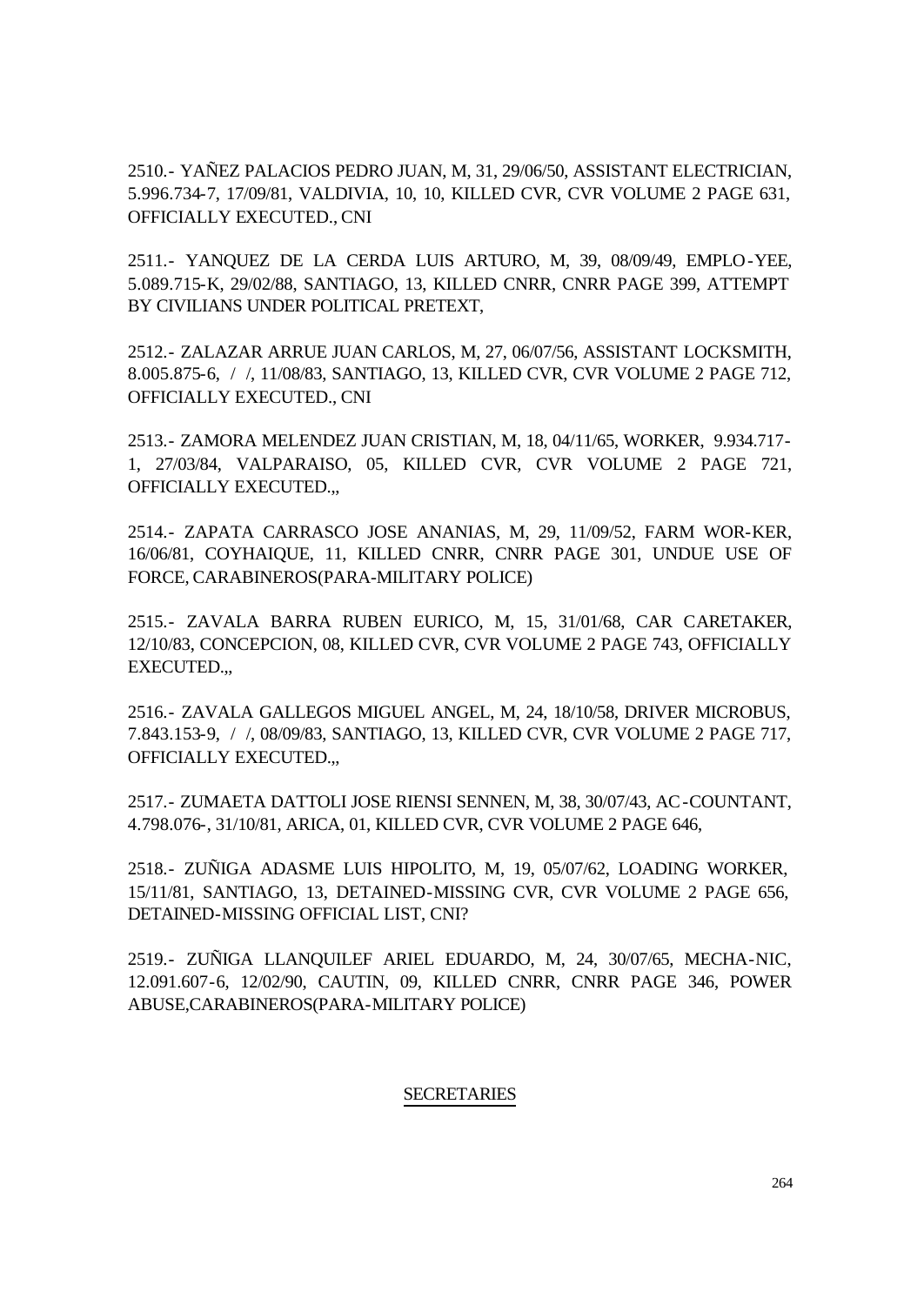Murdered or detained-missing between 12th September 1973 and 16th December 1974

2521.- GADEA GALAN NELSA ZULEMA, F, 29, 27/12/43, SECRETARY CORVI, IN COMISION OF SERVICE SOVIETIC ENTERPRISE, FROM URUGUAY, 7.479.487-4, 19/12/73, SANTIAGO, 13, DETAINED-MISSING CVR, CVR VOLUME 1 PAGE 219, DETAINED-MISSING OFFICIAL LIST,,

2522.-LOPEZ DIAZ VIOLETA DEL CARMEN, F, 40, 21/09/33, SECRETARY, 3.103.593- 7, 29/08/74, SANTIAGO, 13, DETAINED-MISSING CVR, CVR VOLUME 2 PAGE 512, DETAINED-MISSING OFFICIAL LIST,,

2523.- NEIRA MUÑOZ MARTA SILVIA ADELA, F, 29, 01/01/45, SECRE-TARY, LOCAL LEADER, 5.084.419-6, 09/12/74, SANTIAGO, 13, DE-TAINED-MISSING CVR, CVR VOLUME 2 PAGE 527, DETAINED-MISSING OFFICIAL LIST,,

2524.- URIBE TAMBLAY BARBARA GABRIELA, F, 20, 13/12/53, SECRE-TARY, 6.364.277-0, 10/07/74, SANTIAGO, 13, DETAINED-MISSING CVR, CVR VOLUME 2 PAGE 506, DETAINED-MISSING OFFICIAL LIST,,

2525.- VILLARROEL LATIN OFELIA REBECA, F, 29, 30/04/44, SECRETARY SUMAR, 05.223.488-, 23/09/73, 23/09/73, SANTIAGO, SANTIAGO, 13, 13, KILLED CVR, CVR VOLUME 1 PAGE 172, OFFICIALLY EXECUTED.,

Murdered or detained-missing between 17th December 1974 and 11th March 1990

2526.- GALINDO RAMIREZ MARIA, F, 26, 13/01/50, ADMINISTRATIVE SECRETARY, EX-LEADER NACIONAL JOC, 6.520.203-4, 22/07/76, SANTIA-GO, 13, DETAINED-MISSING CVR, CVR VOLUME 2 PAGE 535, DETAINED-MISSING OFFICIAL LIST,,

2527.- GALLARDO MORENO CATALINA ESTER, F, 29, 03/12/45, SECRE-TARY, 6.977.988-, 18/11/75, 19/11/75, SANTIAGO, SANTIAGO, 13, 13, KILLED CVR, CVR VOLUME 2 PAGE 533, OFFICIALLY EXECUTED.,,

2528.- MORALES MORALES ROSA ELENA, F, 46, 01/03/30, SECRETARY, EX-SECRETARI, 3.224.233-2, 18/08/76, SANTIAGO, 13, DETAINED-MISSING CVR, CVR VOLUME 2 PAGE 566, DETAINED-MISSING OFFICIAL LIST,,

2529.- OBANDO COÑUE SUSANA ESTRELLA, F, 23, 20/04/65, SECRETARY, 10.326.691-2, 26/07/88, 26/07/88, MAGALLANES, MAGALLANES, 12, 12, KILLED CNRR, CNRR PAGE 191,

265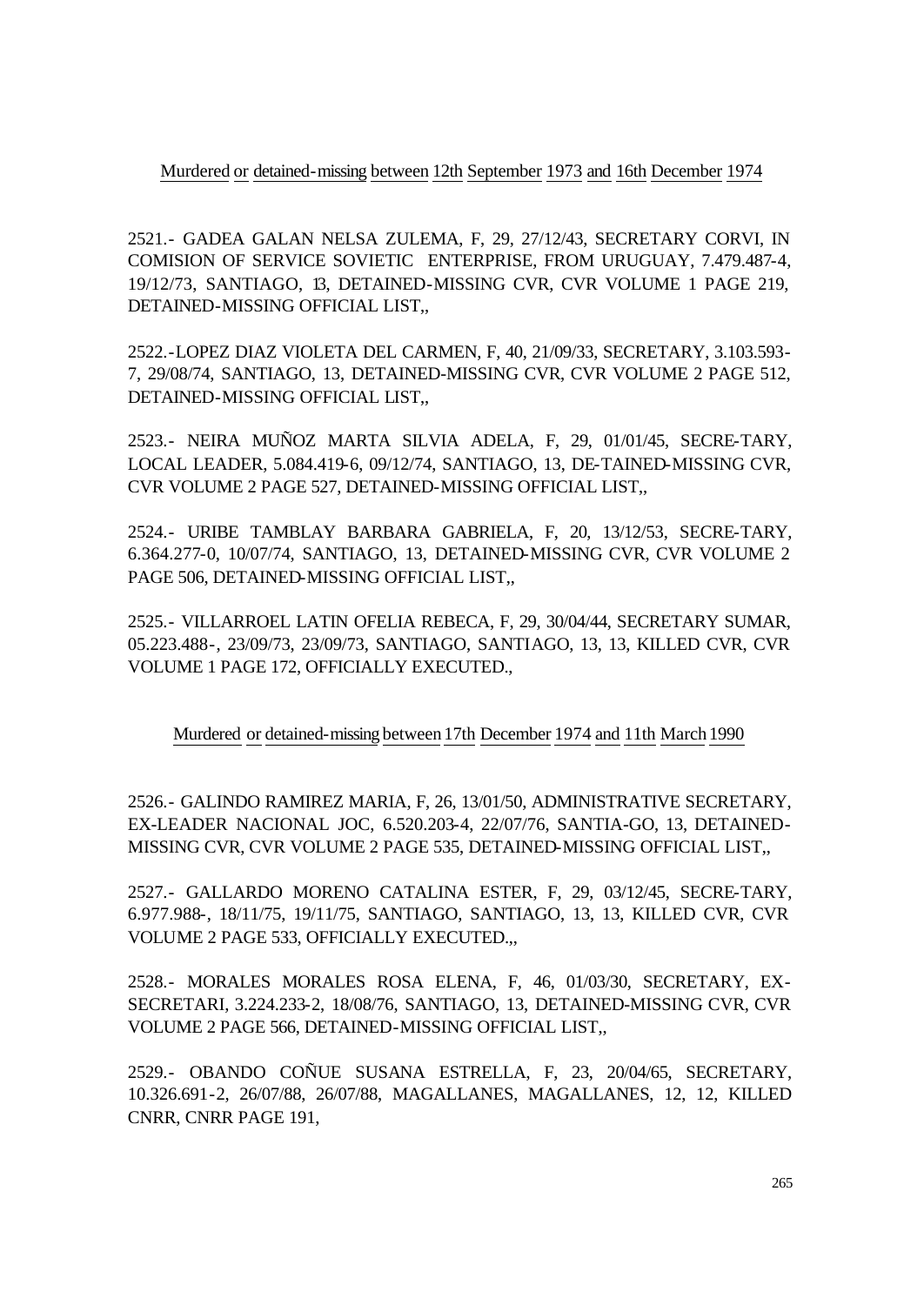2530.- RODRIGUEZ DIAZ MIREYA HERMINIA, F, 33, 07/12/41, SECRE-TARY, 3.858.849-4, 25/06/75, SANTIAGO, 13, DETAINED-MISSING CVR, CVR VOLUME 2 PAGE 574, DETAINED-MISSING OFFICIAL LIST,,

2531.- MOFFITT RONNIE, M, 25, SECRETARY, FROM THE U.S., 21/09/76, WASHINGTON, US, VOLUME 2 PAGE 593,,,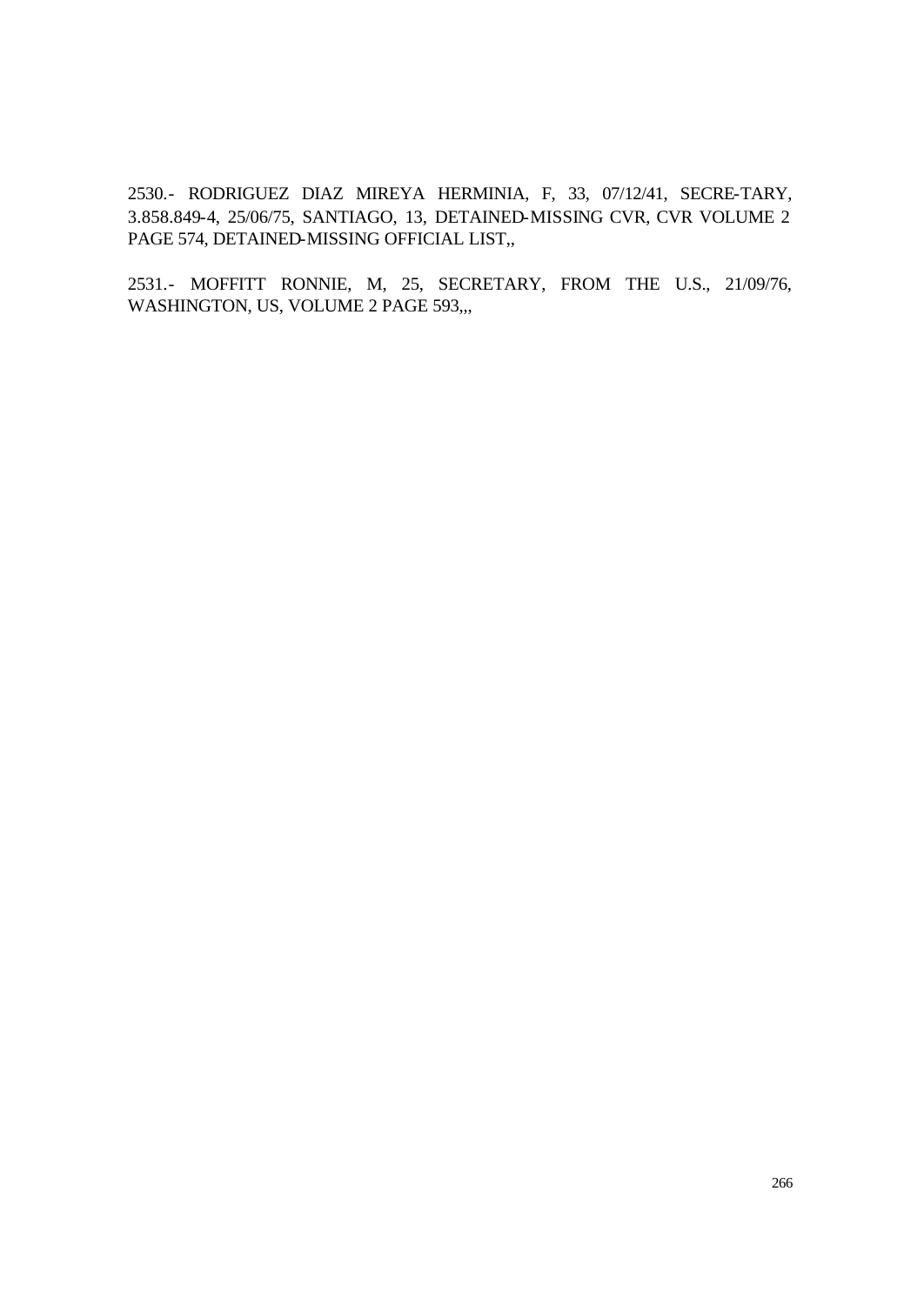R) According to the data supplied by the Justica e Dereitos Humanos organisation there is a list of Brasilian citizens who disappeared or were killed in Chile in circumstances similar to those shown above:

2532. TULIO ROBERTO QUINTILIANO, shot in the Tacna Regiment on September 12, 1973.

2533. LUIS CARLOS ALMEIDA arrested on September 14, 1973, in Santiago and, after being tortured, was shot at one of the bridges of the Mapocho River.

2534. NELSON DE SOUZA KOLH, exiled in Argentina since 1971, in 1972 he went to Chile to work at the Instituto de Estudios Económicos y Sociales. He was arrested by the Air Force on September, 15, 1973, and has been disappeared ever since.

2535. WAMIO JOSE DE MATROS, ex-Captain of the Public Order Forces of Sao Paulo. He was arrested and taken to the National Stadium where he was tortured and died without receiving medical attention.

2536. ANTENOR MACHADO DOS SANTOS, shot on November 10. 1973, by a Carabineros patrol.

2537. SERGIO MORAIS, as appears in the Rettig Report.

2538. JANE VAMINI, shot on December 6, 1974 in Concepción. She was the companion of journalist José (a) "Pepe" Carrasco, international editor of the magazine "Analisis", also executed.

S) According to the information provided by the Latin American Association for Human Rights (ALDHU), the list of Argentinean, Bolivian, Ecuadorian, Mexican, Peruvian and Uruguayan dead and disappeared in Chile of similar characteristics to those listed in previous sections, is as follows:

# **1. ARGENTINIANS**

- 1. Carlos Rodolfo Adler Zulueta
- 2. Cherif Omar Ainie Rojas
- 3. Claudia Poblete Hlaczic
- 4. Mirta Mónica Alonso
- 5. José Luis Appel de la Cruz
- 6. Miguel Angel Atanasiú Jara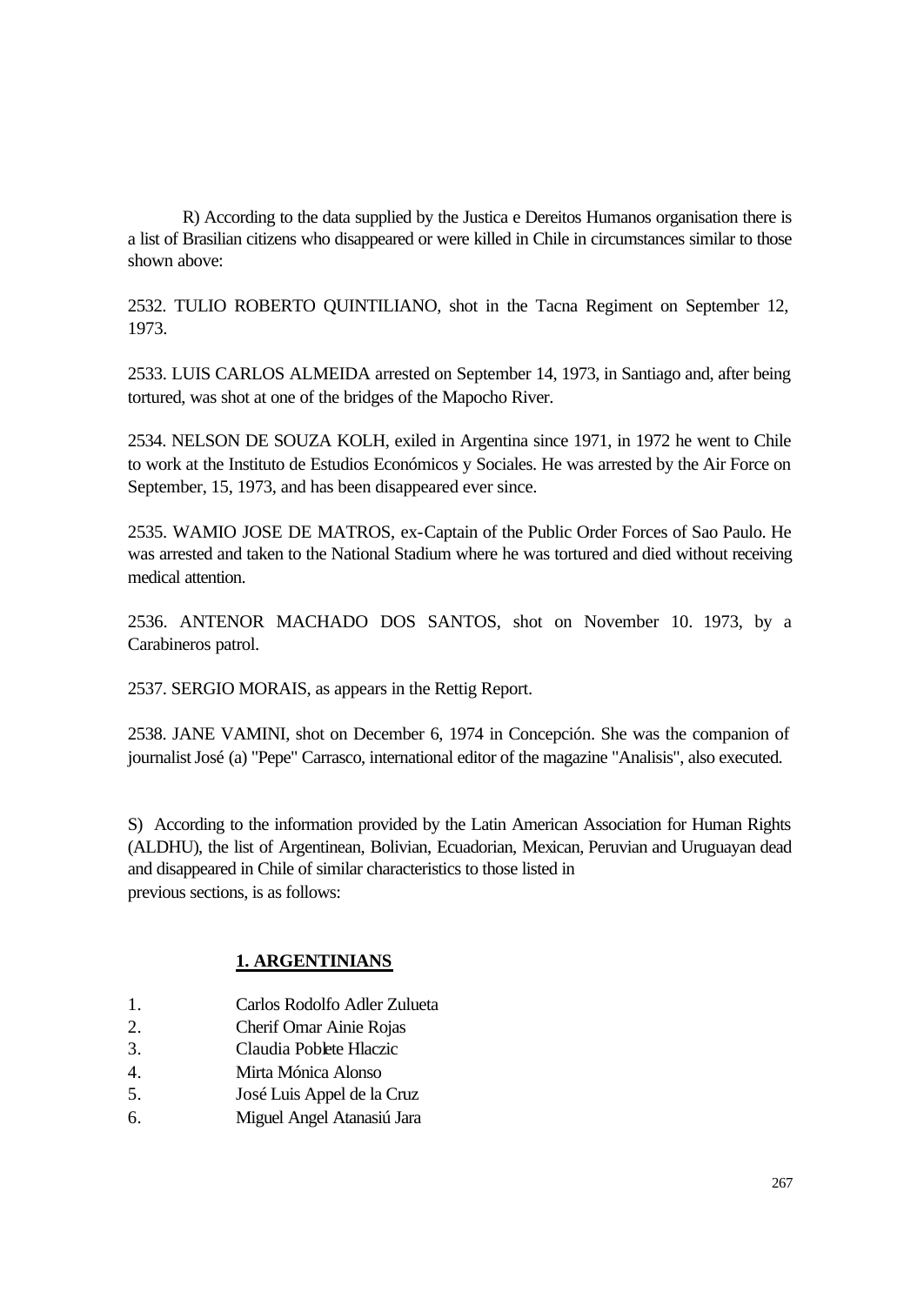- 7. Pablo Aranasiú Laschan
- 8. Patricio Biedma Schaderwaldt
- 9. Roberto Cristi Melero
- 10. Gloria Ximena Delard Cabazas
- 11. Beatriz Elena Días Agúero
- 12. Bernardo Lejdermann Konnoyoica
- 13 Hugo Norverto Ratier Noguera
- 14 Guillermo Tamburini

The 14 are mentioned in other statements of the facts in this resolution.

# **2. BOLIVIANS**

1. Luis Bush Morales. 36 years old, Bolivian. Agricultural engineer. Socialist activist. Detained on 5 July by the Carabineros who took him that same day to Calama Prison. He was executed the next day by resolution of a supposed Court-martial held in Calama.

2. Donato Quishpe Choque. Bolivian national, worker in Sumar. Detained by military personnel in his workplace on 23 September and executed on the same day by his captors. His body was found on the San Martín road, together with two other fellow workers.

3. Enrique Antonio Saavedra Gonz lez. Unmarried, 18 years old, Bolivian national. University student. Not politically affiliated. Detained, together with a relative, by State officers in the middle of September 1973. He was imprisoned in a military unit in San Felipe, until the beginning of December of the same year. He has remained missing since then.

4. Carlos González González Gonz lez, unmarried, 18 years old. Bolivian national. University student. Detained on 15 September 1973, together with his cousin, by State officers. The last place where he was sighted was in a military unit in the city of San Felipe in December 1973. His whereabouts since then are unknown.

# **3.- ECUADORIANS**

1. Felipe Porfirio Campos Carrillo. Unmarried, 23 years old. Ecuadorian national. Student of Kinesiology in the University of Concepcion. No known political affiliation. Executed on 20 September 1973 by the Carabineros. His body was found on the southern bank of the mouth of the Bio -Bio River, with numerous bullet wounds.

2. José Felix García Franco. 31 years old, Ecuadorian, unmarried. 7th year medical student at the University of Chile, an intern in Temuco Regional Hospital. When summoned by a military edict, he voluntarily presented himself to the Second Carabineros Station in Temuco on 18 September 1973. His whereabouts are unknown since then.

3. Sócrates Ponce Pacheco. 30 years old. Ecuadorian national, married and had a child posthumously. A lawyer, he worked in the Ministry for Housing in the Social Development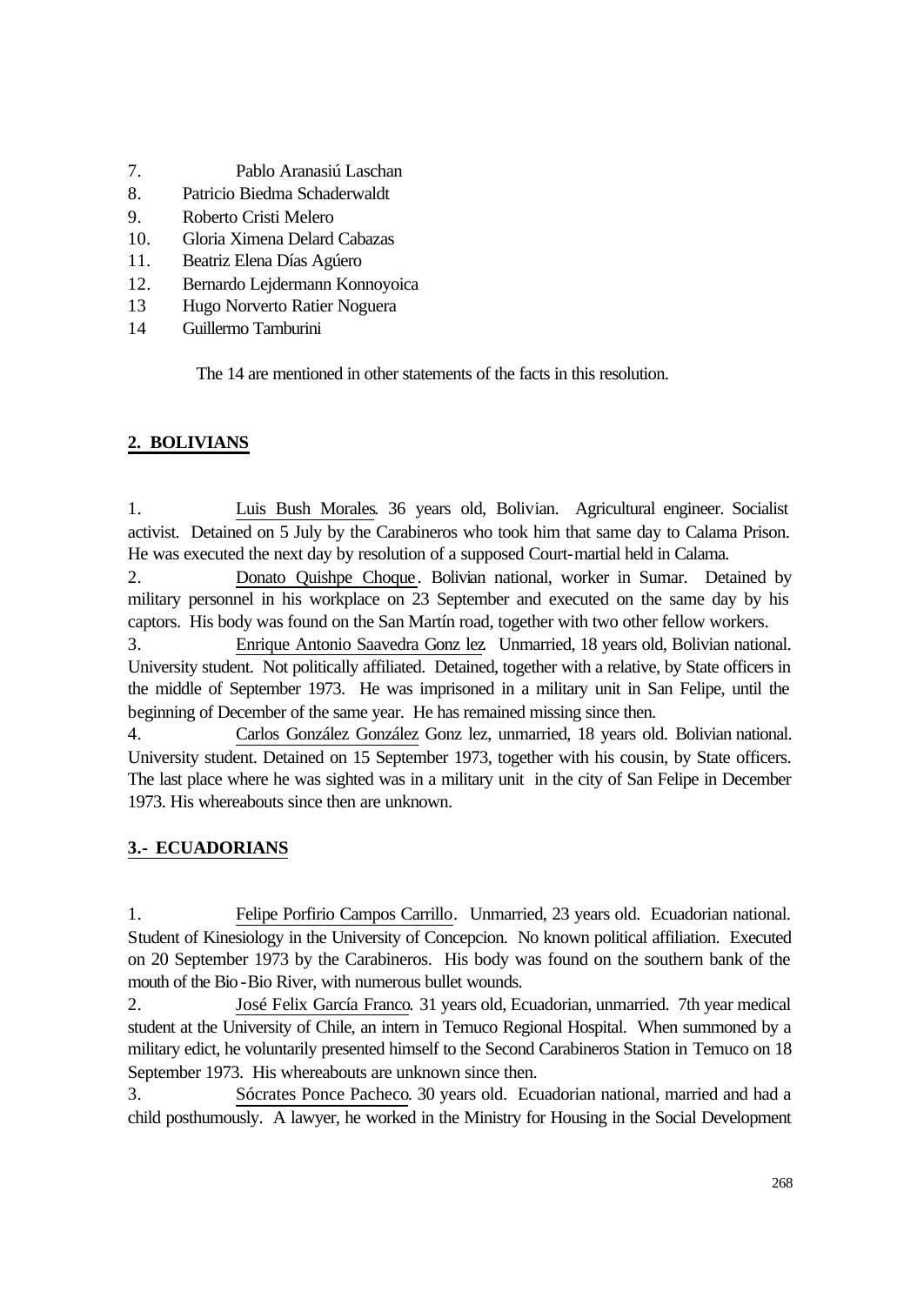Department and was supervisor of the Metallurgy Industry (INDUMET). A representative of the Ecuadorian Socialist Party in Chile, he had been President of the foreign students of the University of Chile. He was detained on 11 September 1973 by the Militarised Police in Chile. On 13 September of the same year, his body was found on the public highway with numerous bullet wounds. The family recovered the corpse from the Forensic Institute.

4. Freddy Jimmy Torres Villalba. Unmarried, 18 years old. Ecuadorian national. An engineering student in the University of Concepcion, without any known political affiliation. Detained by the Carabineros in Concepcion and executed on 20 September 1973. His corpse was found on the South Bank of the mouth of the Bio-Bio River, with numerous bullet wounds.

5. Alfredo Loyola Gangotena Vallejo. Ecuadorian. Student of the University of Concepcion, member of the Revolutionary Left-wing Movement (MIR). Entered Chile in April 1973. Disappeared on 11 September 1973 in the custody of the Chilean army. Shot without any trial and his ashes were sent to his parents in Ecuador in a small copper urn on 8 October 1973.

6. Juan Carlos Sevilla Barahona. Student. Ecuadorian, 19 years old, travelled to Chile to study economics in the University of Chile in December 1972. Detained by Chilean military officers on the night of 11 September 1973, taken to the National Stadium and later taken from there by a Chilean Carabineros patrol and then disappeared.

## 4. MEXICANS:

1. María del Rosario Avalos Castañeda. 24 years old, Mexican national, married and mother of a child. Executed on 8 December 1973 by a military patrol belonging to the Arica Regiment in La Serena, in the Guallihuaica area, in the interior of Vicuña. Her husband was executed with her. Her child was taken by the same patrol to a convent in the city of La Serena.

### 5. PERUVIANS:

1. Percy Max Arana Saldaña. Unmarried, 22 years old, a Peruvian national. Worked as a singer. In the early morning of 31 March 1984 he died as a result of the use of excessive force due to bullets and blows to which he was subjected by State officers, when he was mistaken for an extremist.

### 6. URUGUAYANS:

1. Julio Cesar Fernádez Fernández. Uruguayan national, 22 years old, married with two daughters. Craftsman. Linked to the Tupamaro Movement. Disappeared on 11 October 1973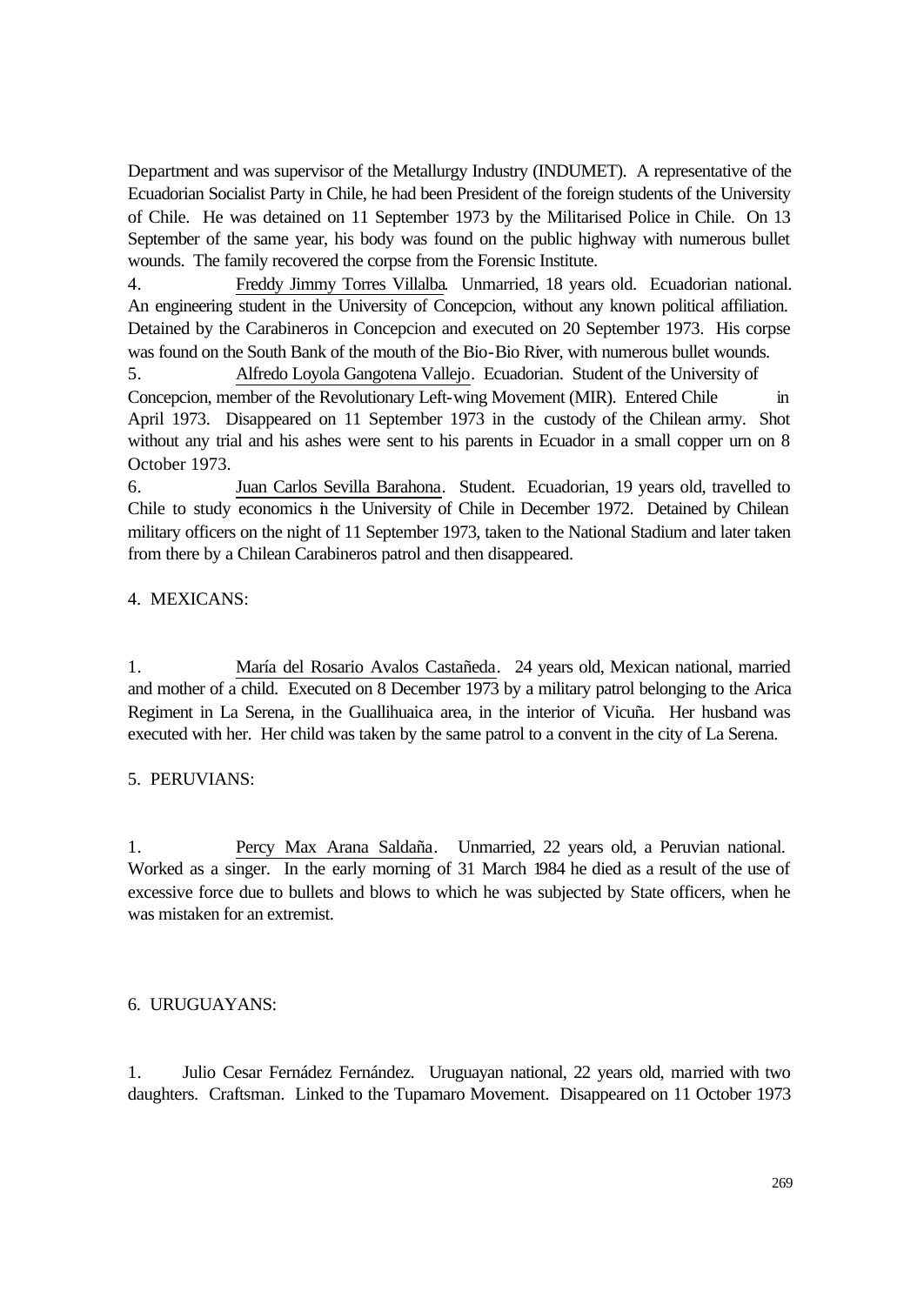from his home in Santiago. He was imprisoned in the military unit at Tejas Verdes, where he disappeared in November of the same year.

2. Arazatí López López. Detained by Chilean State officers. Uruguayan national. His body was found and repatriated in 1986.

3. Julio Pagardoy Saquieres. A student aged 21, a Uruguayan national. Detained by the Carabineros de Chile after the coup while travelling by bus to the centre of Santiago.

4. Juan Antonio Pavaschuc Galeazo. 29 years old. Uruguayan national. A photographer, he was detained by Chilean Military Intelligence officers on 29 September 1973 in Paso Alto.

5. Juan Sedan Alamanda. A Uruguayan national, he was detained by Chilean Military Intelligence officers on 11 September 1973. He has been missing since then.

6. Leonardo Gelpi. A Uruguayan national, he was detained by Chilean Military Intelligence officers on 11 September 1973; he has been missing since then.

7. lberto Mariano Fontela Alonso. 26 years old, unmarried. Uruguayan national. Fisherman. He was detained by military personnel on 12 September 1973 in his home in the Las Condes commune, together with another two persons and was taken to the Military School and subsequently to the Tacna Regiment. His whereabouts since his last place of imprisonment are unknown.

8. Nelsa Zulama Gadea Gal n. Uruguayan national, 29 years old, married. She was secretary of Corvi, allocated to the Soviet company KPD. On 19 December 1973 she was detained by the military in her workplace in the Providencia commune in Santiago. Her whereabouts since her detention are unknown.

## DOCTORS:

According to the information available in the proceedings, this group was particularly persecuted and were victims of violent deaths, abduction followed by torture and disappearance, and 10% of the total doctors in Chile in 1973 were forced into exile. All of this formed part of a plan to deprive the University Faculties of Medicine, the Hospitals and the community in general of such an important group of professional leaders in the Nation.

\* First of all, mention should be made of Doctor Salvador Allende Gossens, President of Chile, whose death was the subject of a preconceived plan and one of the main objectives of the military coup headed by Augusto Pinochet Ugarte.

\* Doctor Luis Alberto Barra García. Killed by security forces on 27 November 1986.

Doctor Vicente Cepeda Soto. Detained in Tecopilla on 20 September 1973. Executed on 23 October 1973 by State officers.

Doctor Jorge Cerda Albarracin. Detained in Pedro Valdivia on 12 September 1973. Executed on 20 September 1973.

Doctor Miguel Enrique Espinoza. Died on 5 October 1973 from shots fired by members of the unit ordered to detain him.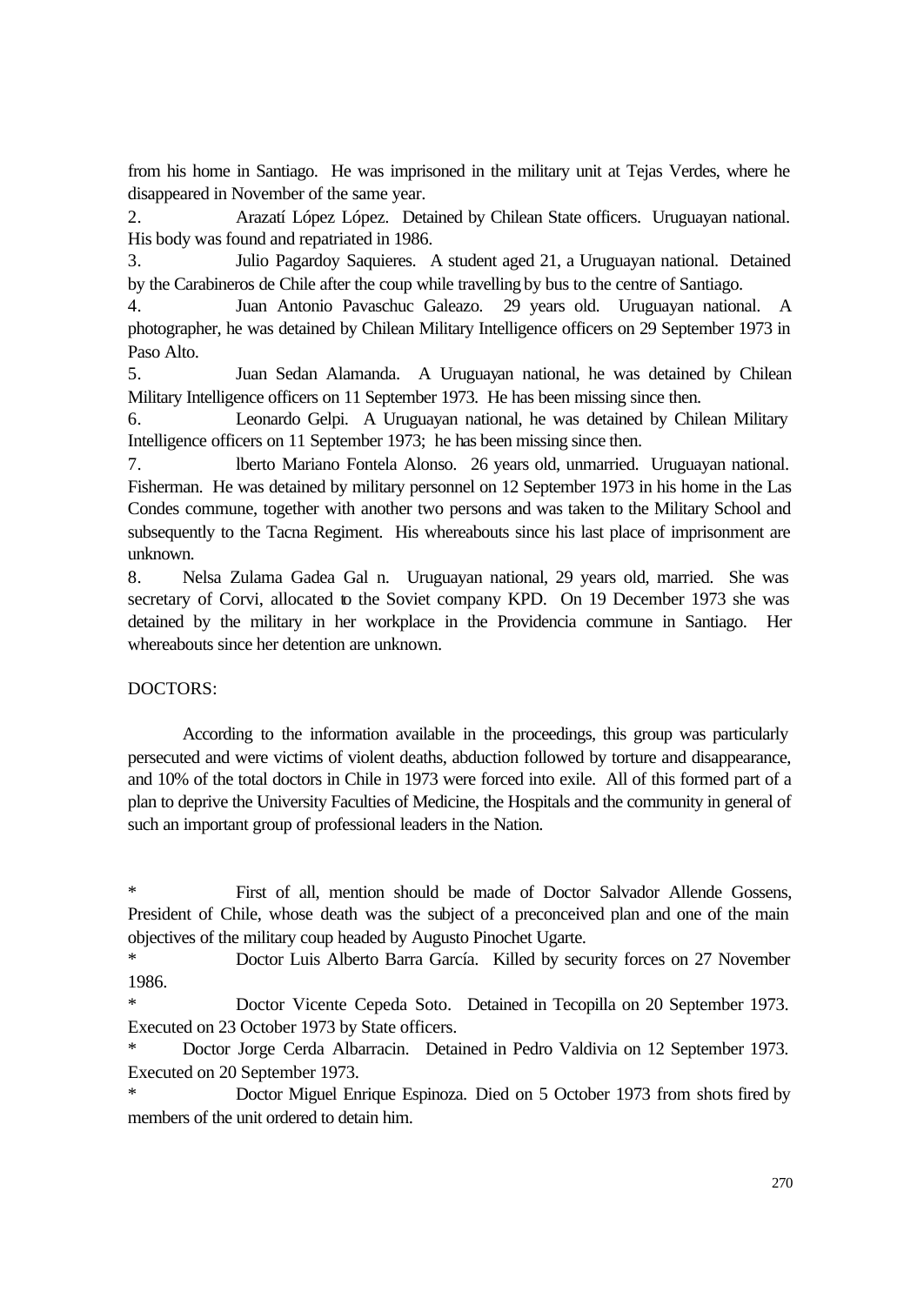Doctor Hector García García. Detained on 13 August 1974 in Buin Hospital. Executed on the same day by members of the military belonging to San Bernardo Infantry School.

Doctor Hern n Henríquez Aravena. Executed on 2 October 1973 by State officers.

Doctor Jorge Jord n Domic. Detained on 16 September 1973 and driven to the La Serena Regiment and later to the City Prison and executed on 16 October of the same year.

\* Doctor Absalon Wegner Millar. Detained at the end of November 1973. Executed beside

San Felipe Prison on 13 December 1973 by military personnel of Yungay Infantry Regiment  $No. 3.$ 

\* Doctor Jorge Avila Pizarro, detained on 17 September 1973. Taken to the National Stadium. Executed on 18 September and his body was found in the Forensic Institute.

Doctor Gabriel Castillo Cerna. Detained on 11 October 1976 on the public highway by security officers. Has remained missing since then.

\* Doctor Carlos Godoy Lagarrigue. Detained by DINA (Directorate of National Intelligence) officers on 4 August 1976 on the road between San Bernardo Parochial Hospital and San Francisco Student Policlinic. He was taken to Villa Grimaldi. Nothing has since been heard of him, except that the license plate of his vehicle appeared inside the so-called Colonia Dignidad.

\* Doctor Eduardo González Galeno. Detained on 14 September 1973 together with his wife by members of the Chilean Air Force. He was taken to the Carabineros Office in Cunco and from there by air-force helicopter to Manquehul base. He has remained missing since then.

\* Doctor Arturo Hillerns Larrañaga. Detained on 15 September 1973 in Temuco. His whereabouts are unknown since then.

\* Doctor Ivan Insunza Bascuñan. Detained on 4 August 1976 by DINA officers, who took him to Villa Grimaldi from where he disappeared. The registration plate of his vehicle appeared in Colonia Dignidad.

\* Doctor Jorge Klein Kipper. Detained, as already stated, on 11 September 1973 in the Palacio de la Moneda. His whereabouts are unknown. (see Fact 4, number 5)

• Doctor Carlos Lorca Tobar. Detained on 25 June 1975 on the public highway by DINA officers. Seen in Villa Grimaldi, and remains missing to date.

Doctor Enrique París Roa. Detained on 11 September 1973 by military personnel in the Palacio de la Moneda (see Fact 4, number 7). He suffered the same fate as Doctor Klein, but his remains were identified in 1994 in yard 29 of the General Cemetery where he had been buried as "NN" after having been tortured and shot in September 1973.

Doctor Eduardo Paredes Barrientos. Arrested, the same as the above mentioned, in the Palacio de la Moneda on September 11, 1973 (Fact 4, number 6). In 1994 his remains were identified in yard 29 of the General Cemetery where he had been buried as "NN" after being tortured and shot in September 1973.

\* Doctor Claudio Tognola Rios. Arrested on September 16, 1973 by agents of Investigations and Carabineros in the sector of the La Veleidosa mine. His body was recovered in 1990, destroyed by the effects of a blast of dynamite inside the mine.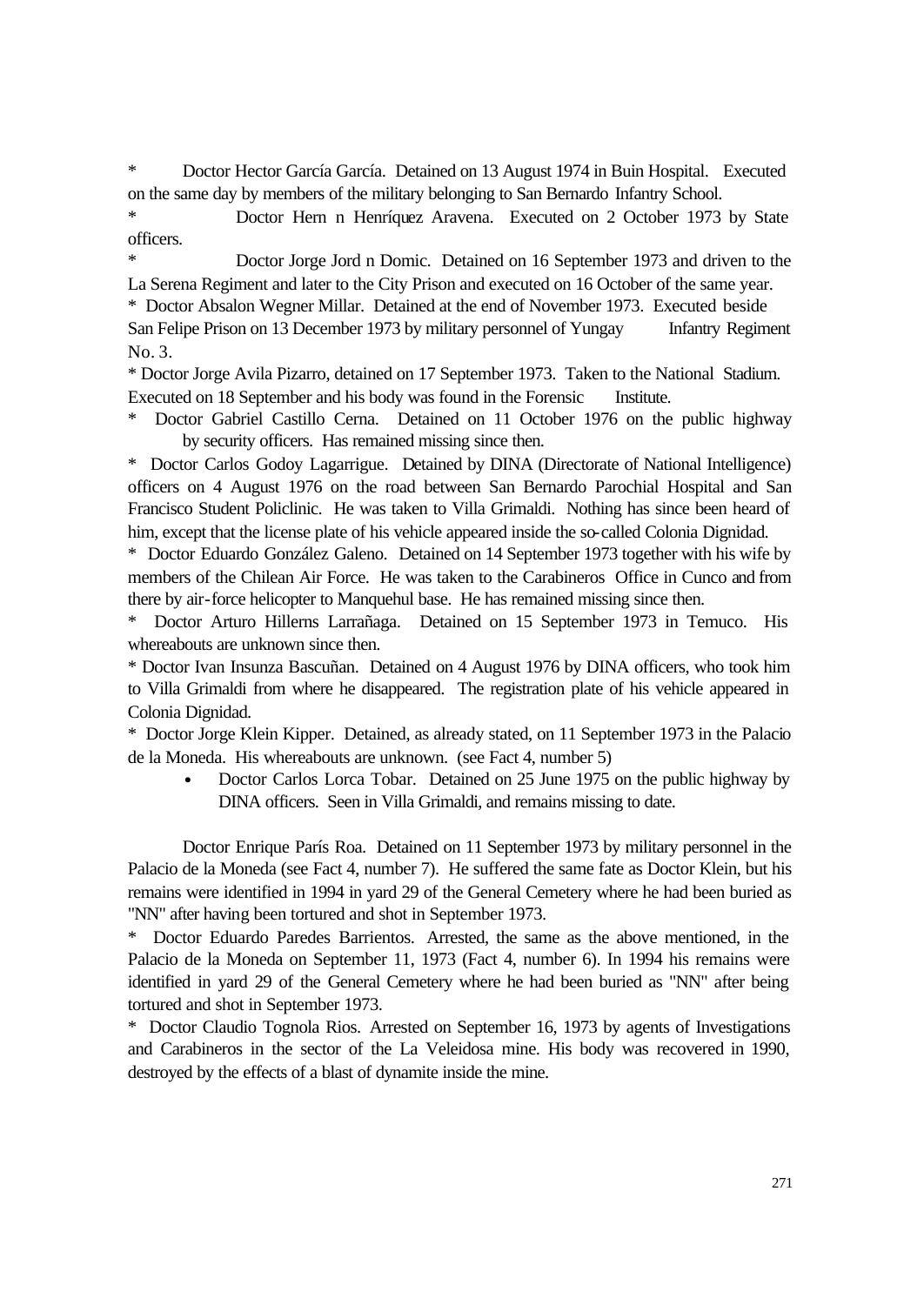Doctor Bautista Van Shovwen Vassey. Arrested on September 13, l973 in the Capuchinos Church in Santiago, by Carabineros and civilians. In l99l evidence appeared that his body had been submitted to autopsy and sent to patio 29 of the General Cemetery as an "N.N." (non numbered).

Apart from the executions and disappearances of the above-mentioned professionals, a significant percentage - 10% - of doctors were obliged to abandon their profession, a 10% who were expelled and forced to live in exile, after being arrested and tortured, like so many other Chilean citizens, in order to save their lives, by imposition of the governing Junta led by Augusto Pinochet Ugarte.

The number of exiled doctors in these circumstances reaches 174, according to the list presented by the Medical College of Chile in this cause.

The governing Junta completed its persecution and cleansing of the medical profession by depriving a total of 13l doctors of their legitimately held posts in the Chilean National Service and the University of Chile, according to the list of the Medical College of Chile.

**EIGHT**: On March 11, l974, the Chilean Government made public its declaration of Principles in which is stated that "the Junta believes that national unity is the most prized objective, and every concept is rejected which migt represent, and foster, stubborn antagonisms between social classes. The Government will exercise with determination the principle of authority, drastically sanctioning any outbreak of indiscipline or anarchy." This new order showed the determination of the authorities to suspend and restrict public liberties basing themselves on a particular concept of National security which involved the use of secret police organizations or of the military institutions themselves, repressing the opposition, dismantling parties, controlling trades unions' activities and regulating the Universities.

Following this strategy the governing Junta created the Intelligence Services of Chile (DINA) by Decree Law 521 of June 14, l974, which was the the continuation of the Commission known by the same acronym and which had been created in November l973.

According to this law, the DINA, whose Director was designated by that Supreme Decree, was "a military organism of a technical-professional nature, responsible directly to the governing Junta, and its mission shall be that of gathering all information at the national level from the different fields of action, with the aim of providing the intelligence required to formulate policy, develop plans and adopt measures to protect national security and the development of the country".

Nevertheless, DINA was a military organism directly responsible to the President of the governing Junta until December 17, l974 and afterwards to the President of the Republic, in both cases Augusto Pinochet Ugarte. Therefore, what is stipulated in Decree Law 521 regarding the designation as its Director of an active General was never fulfilled, and throughout its existence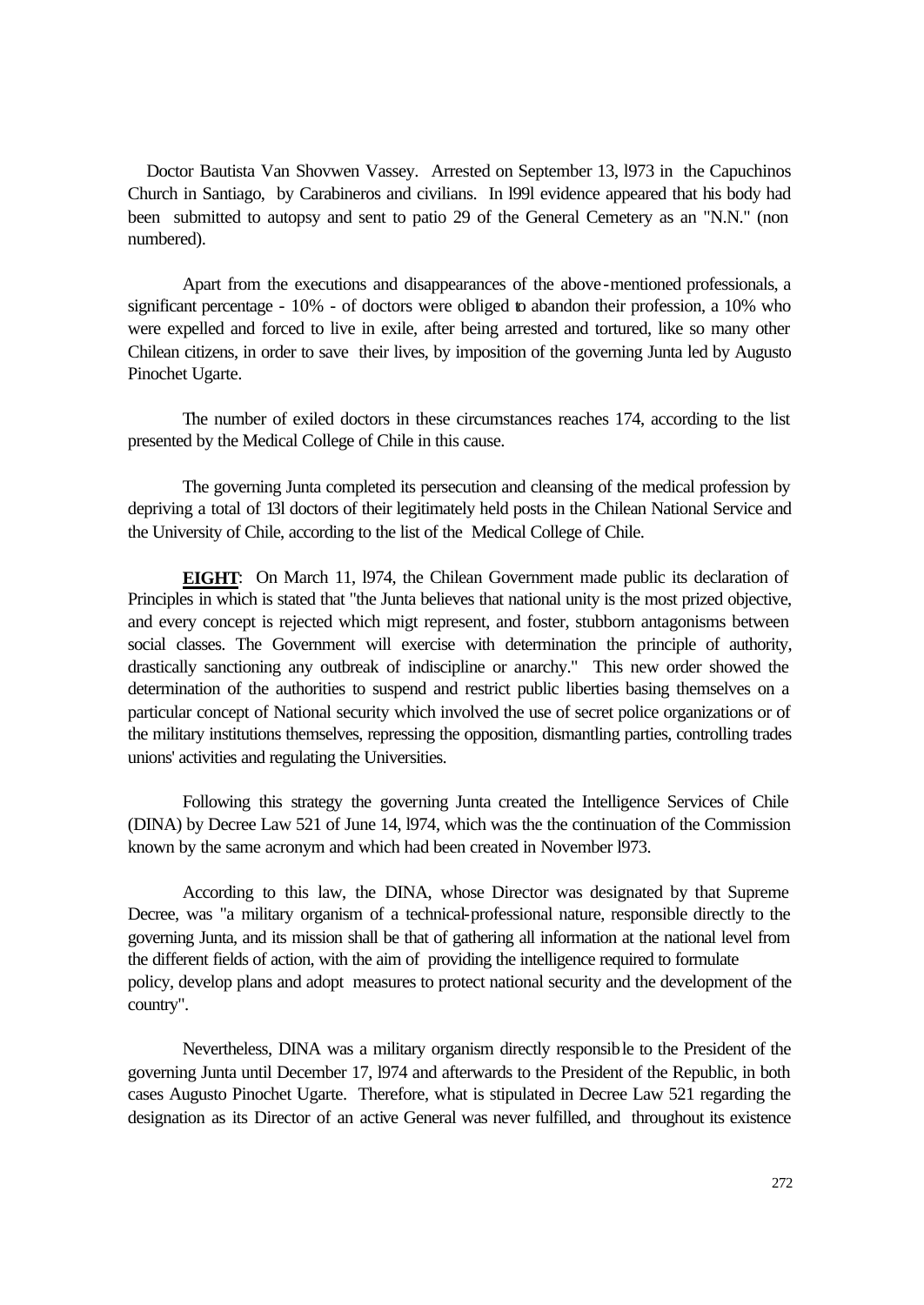the post of Delegate and Executive Director was held by Colonel Manuel Contreras, who owed loyalty and personal and absolute obedience to Augusto Pinochet, without any possibility whatsoever of taking decisions without the order and knowledge of the latter, to whom, according to the testimony of Contreras himself "I reported daily", and in respect of which "may be appreciated my absolute subordination and responsibility to the President of the Republic"; he adds: "I always complied...in accordance with the orders given to me by the President of the Republic. Only he, as the superior authority of the DINA, could arrange for, and order, the missions to be carried out and I always, in my capacity as Delegate of the President and Executive Director of the DINA, strictly obeyed what I was ordered to do. The President ordered that he be informed daily about important events which occured and at the same time as normal practice he was kept informed permanently of the fulfillment of the orders given"; and always "I worked in a directly subordinated position to the President of the Republic and Commander in Chief of the Army, with no other intermediate authority"; finally, Coronel Contreras adds: "my direct responsibility to the Governing Junta and later on to the President of the Republic, represents a total endorsement of my correct and disciplined conduct, since the President knew exactly what the DINA and its Delegate and Executive Director did or did not do (...) the exercise of Full Command in a Military Institution does not involve being independent, since commanders have a Superior Command to whom they are responsible and to whom they are always accountable for the fulfillment of their missions and orders received. In my particular case this was the President of the Republic and that is why I say that I did not give myself orders, and that any mission to be carried out had to originate as it always did, from the President of the Republic.".

As may be seen from the actions carried out in the Preliminary Proceedings, the real objective of the DINA, as a Criminal organization, was to repress and eliminate, following the orders emanating from President Pinochet Ugarte, those he considered political enemies and any other people included in the plan for selective elimination sponsored by the governing Junta when it took power on September 11, l973, using effective means of destruction such as weapons of war, explosives and other diverse and equally appropriate means.

In the period 1974-l977, the DINA was almost exclusively responsible for repression, which it carried out by the technique of forced disappearance of persons. All the cases of Detained-Disappeared in this period followed the same pattern of prior planning and central coordination -designed by the DINA, whereby its agents wore civilian clothes, were selected from within the Armed Forces but acted outside the Institutional Authority structure of those Armed Forces- which, taken together, show a determination to exterminate certain categories of persons; those to whom might be attributed leadership of a political, religious, cultural, military, professional, social, etc. nature and who were opposed to those formulated by the dominant group led by Augusto Pinochet and the governing Junta over which he presided.

This Organization (DINA) was very strictly organized, with a regime of military discipline. Its members belonged to the Chilean army, although even civilians were given an equivalent military grade. Second in ranking to Colonel, later General, Contreras was Pedro Espinosa, who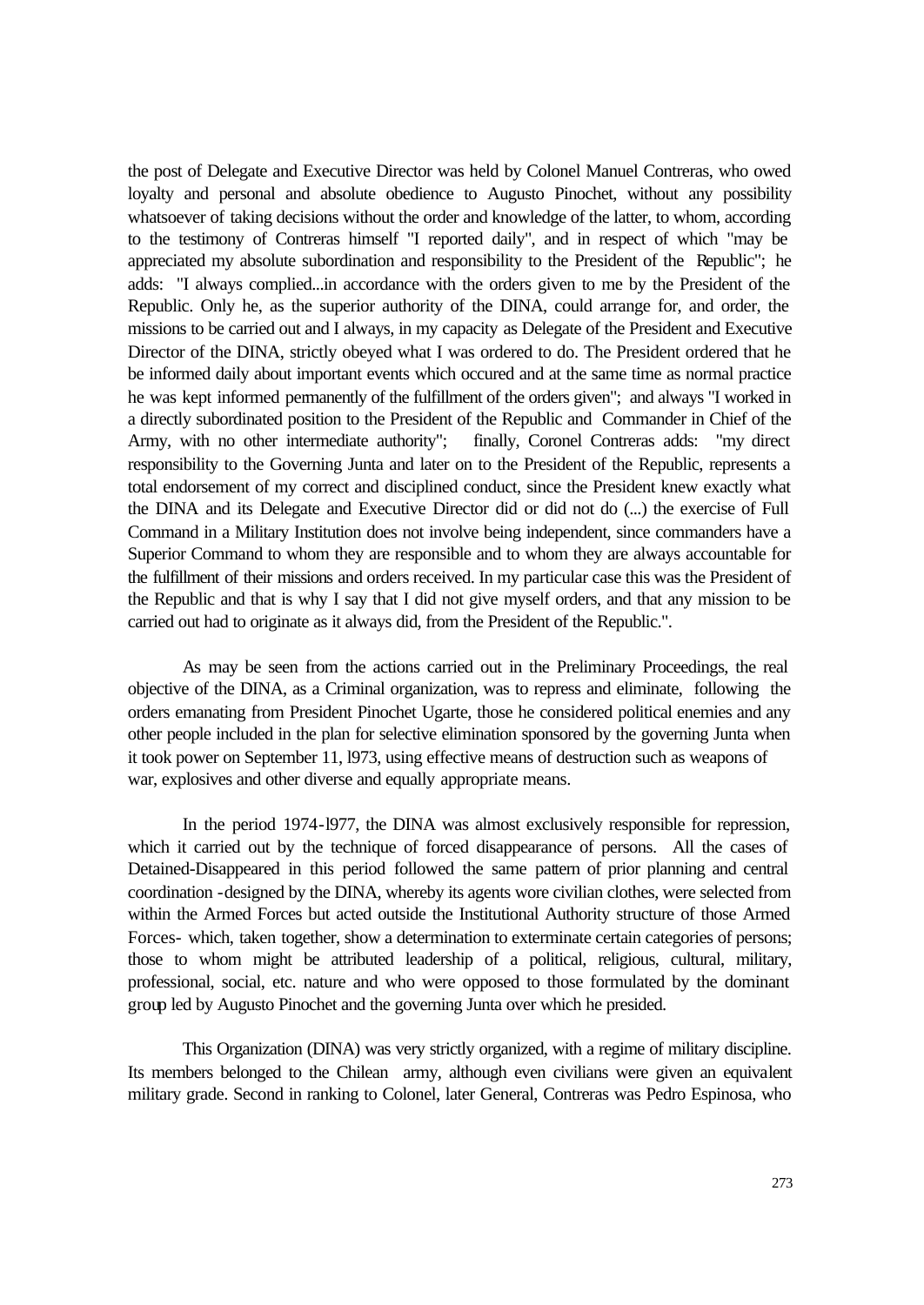acted as director of operations on orders from Augusto Pinochet, and Eduardo Iturriaga was responsible for operations abroad.

For its criminal activities, the DINA used companies as covers and coded bank accounts in various countries in the world, and relied on agents based abroad for preparing actions undertaken in collaboration with other foreign services.

The DINA was dissolved in August l977 and substituted by the Central Nacional de Informaciones (CNI) - National Information Center.

Acting simultaneously with the DINA, between the end of l975 and the end of l976, mainly in Santiago was the Joint Command (Comando Conjunto) which was responsible for the disappearance of numerous persons.

Also active were the Intelligence services of the different Armed Forces and Carabineros, such as SIFA (Intelligence Service of the Air Force, later called DIFA); the SICAR, Intelligence Service of the Carabineros, and the SIN, Naval Intelligence Service, all of which were responsible for the forced disappearance of persons within the same general framework of repression directed by the Governing Junta.

**NINE**: As has been said, the truth is that the DINA became a diabolical mechanism for the disappearance, torture and elimination of persons within and outside Chile, especially in Argentina where it obtained agreements of cooperation with the SIDE and the Federal Police, which allowed the clandestine transfer of detainees. At the same time it established relationships with extremist organizations like the Argentine "Triple A", offered refuge to Cuban nationalists who were then used to carry out attacks against Orlando Letelier and Ronni Moffit in Washington D.C., or General Prats in Buenos Aires, amongst others and established relationships with extreme right-wing organisations in Europe such as "the Corsican Brotherhood" (France) or "Avanguardia Nazionale" (Italy) to carry out attacks in Europe.

As part of the criminal activity of the DINA, and within the so-called "Plan Condor", are the following cases, without attempting to list them all:

1. Edgardo Enríquez Espinosa, prominent activist of MIR AND BROTHER OF THE EXECUTED Secretary General of that Party, Miguel Enríquez, is kidnapped on April 10, 1976 in Buenos Aires (Argentina) as he was leaving a meeting one evening of the Revolutionary coordinating Junta; according to the Rettig Commission this person was under the protection of the UNHCR and was taken from some Argentine detention center to Villa Grimaldi in Santiago, and has not been heard of since.

The Vicaría de la Solidaridad - Archbishopric of Santiago: he had been seen in the Clandestine Detention Center (CCA) named Campo de Mayo and transferred to the CCD Monte Maravilla in Chile and during l976 in the already mentioned Villa Grimaldi. Together with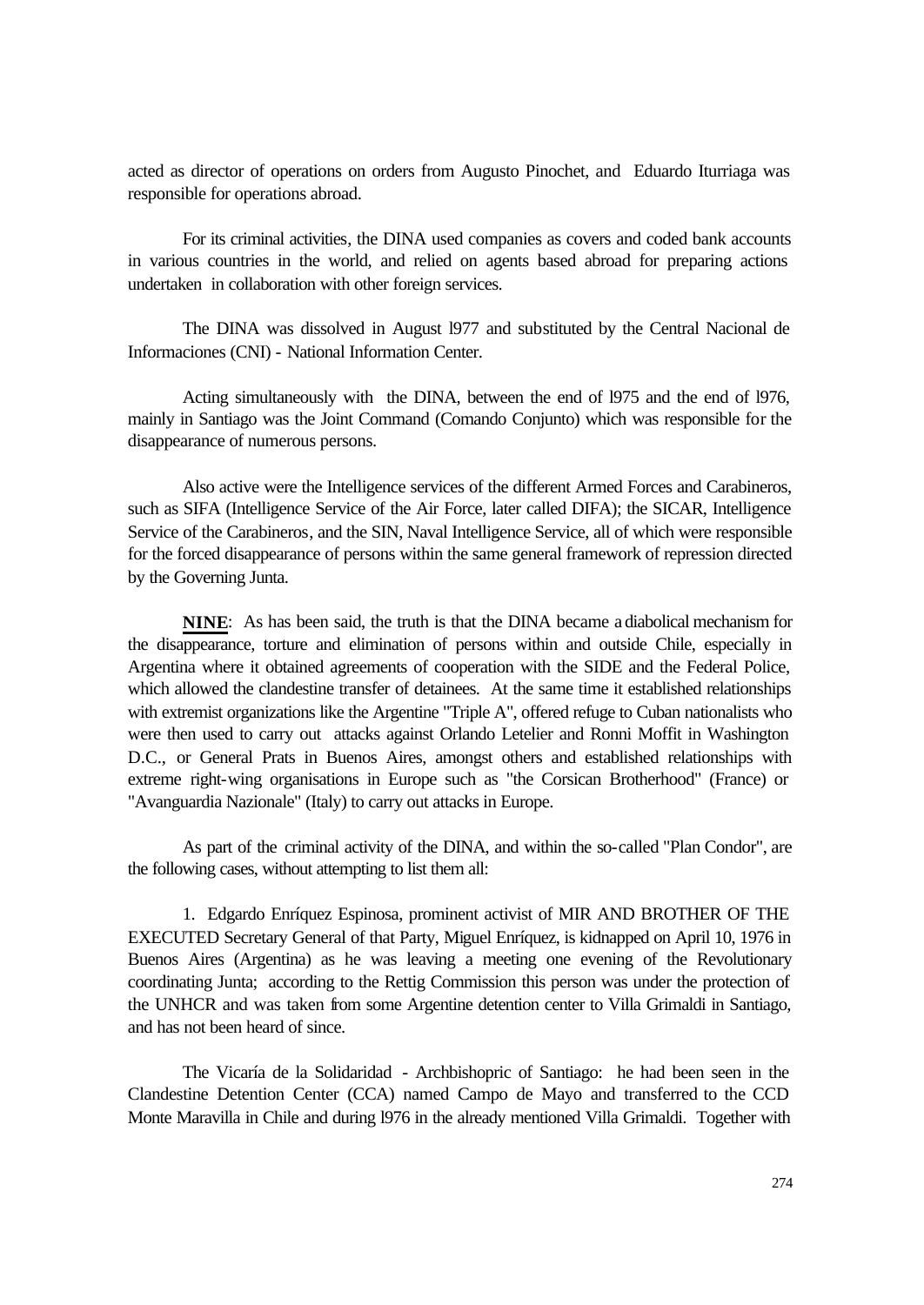Edgardo Enríquez the disappeared Brazilian citizen Regina Marcondes and various other persons were arrested. On December 23, l975, that is, four months before his capture, the DINA had already laid the trap around the top leader of the MIR and several other persons, ordering agents abroad to transfer them to Chile after capturing them. Moreover, a telex was sent stating that the mission had been completed. The DINA was responsible directly to Augusto Pinochet Ugarte.

2. On April 2nd, 1976 the arrest took place of Luis Gonz lez MUÑOZ VELASQUEZ, ex-Secretary of the Local Section of the Socialist Party in San Bernardo and candidate for local Councillor (Regidor), together with Juan Humberto HERN NDEZ ZASPE, ex-President of the Federation of Industrial and Technical Students of Chile (FEITECH), and Manuel Jesús TAMAYO MART NEZ, sociologist, socialist leader who worked closely with members of the Central Committee of his party, acting as "liaison" with Carlos Lorca, Ricardo Lagos, both also disappeared, and another socialist fraction, together with other Chileans in the public highway, in Mendoza, in the presence as witnesses of Luis Alfredo Concha, Jorge Alvarez Gallardo and Mauricio Muñoz Velázquez, brother of Luis Gonzalo.

The three kidnapped persons were friends and had arrived in Argentina in the course of 1974, having left Chile where they were being pursued for political reasons. They also worked together in the Modernfiold company of Manuel Mendoza y Cia. and were in charge of reorganising a socialist coordinating body participating in the activities of the so-called Consensus Committee of the PS (Socialist Party.

In the military operation joint forces participated made up from the Argentine Federal Police and DINA agents.

The three arrested persons were taken by land from Mendoza to Villa Grimaldi towards the end of April 1976.

3. On April 15th, 1976, the arrest took place in Buenos Aires of students who were activists of the MIR, Frieda Elena LASCHAN MELLADO, married to the Chilean student Angel Omar ATHANASIU JARA and her recently born son Pablo ATHANASIU LASCHAN. Frieda had been arrested on September 13th 1973 in Lantaro (Chile), remaining for some days in the police station. She was then allowed to go free and arrested subsequently in Santiago de Chile, legal proceedings being initiated and finally dismissed. In March 1974 she joined Angel Omar Athanasiu Jara and they went to Juan Martin de los Andes (Necequen-Argentina) until mid -1975. There they learned that they were being watched from Chile and they moved to Buenos Aires. As the result of receiving a letter, the family learned that the couple and the child had been arrested in Chile on April 15th, 1976. They are still disappeared.

4. On July 2nd, 1976 the arrest takes place in La Paz, Bolivia, of the agricultural accountant Julio del Transito VALLADARES CAROCA. He was handed over, together with other Chileans, to the Chilean authorities on the Charaña frontier on November 13th, 1976, since when there has been no further trace of him. The Ministry of the Interior acknowledges that the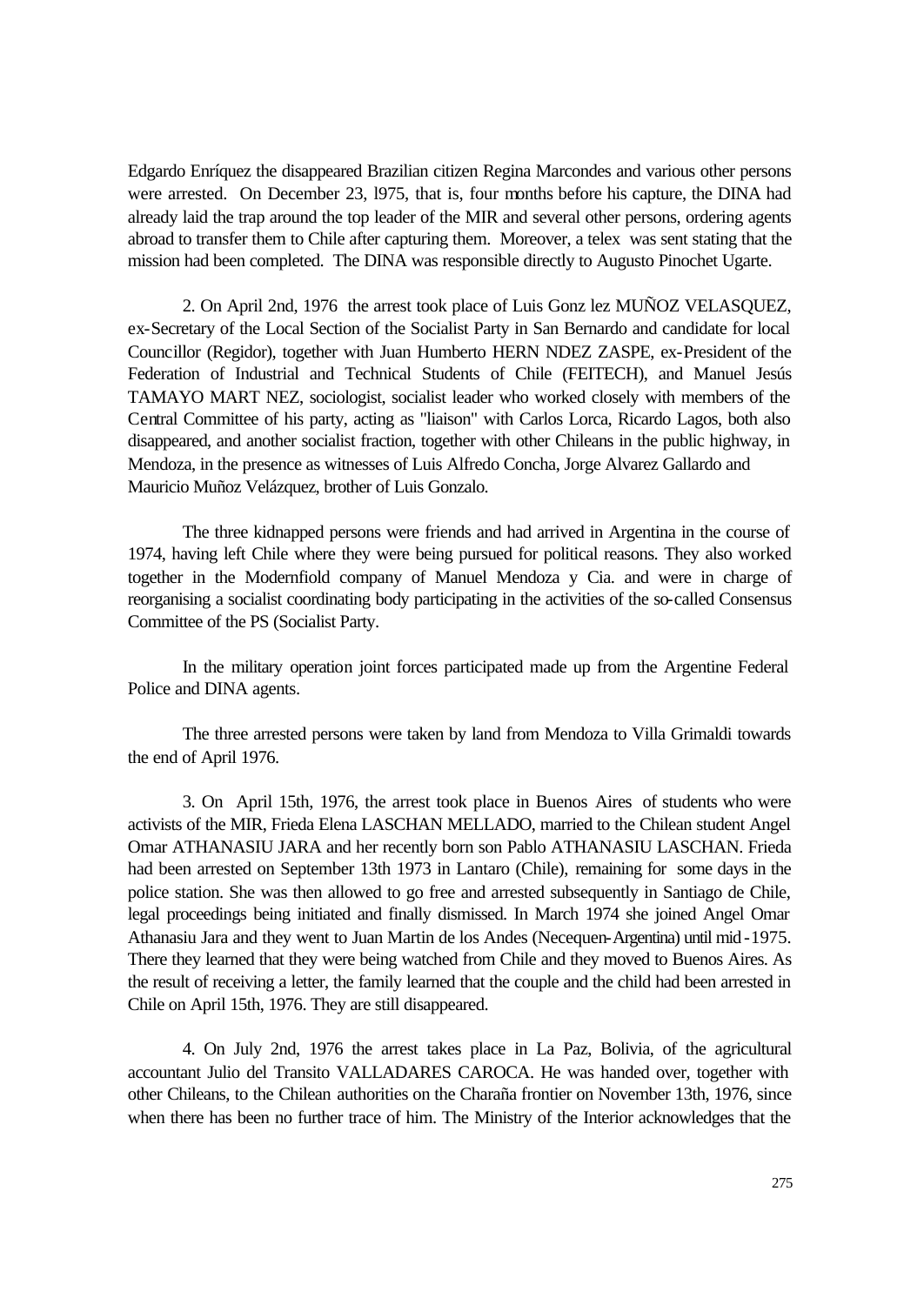arrest took place, although - having been required to do so by a Court - it refused "exclusively for reasons of security" to identify the agents who arrested him.

5. In the early hours of July 16th, 1976, members of the Argentinian Army arrested in their apartment in the calle Córdoba in Buenos Aires the couple Guillermo TAMBURINI and María Cecilia MAGNET FERRERO. He was an Argentine doctor and member of the MIR, who had been resident in Chile for some years and had fled the repression unleashed after September 11th, 1973. She was a Chilean activist of the MAPU and a sociologist, having arrived in Argentine towards the end of 1973. In the course of the detention Guillermo Tamburini was wounded by a bullet.

6. On July 27th, 1976, 25 days after arriving in Argentina, Luis Enrique ELGUETA D AZ is arrested together with his companion CLARA HAYDEE and her sister CECILIA MARIA FERNANDEZ, both of Argentine nationality. He had taken refuge in that country after having been expelled from the School of Music of the Universidad de Chile owing to his involvement with the MIR in Santiago.

Before travelling he had left with a friend the address of a relative in the Argentine capital where he intended to stay. His friend, Sergio Fuenzalida, was arrested in Santiago by the DINA on June 28th, 1976, together with six other people, all of whom are now disappeared.

The Rettig Commission established that the victim, who was intensively looked for in Chile after the DINA operation which annihilated his group of friends in Santiago, was put at the disposal of DINA agents in Buenos Aires and disappeared.

7. In July 1976 Miguel Ivan ORELLANA CASTRO disappeared. He was 27 years old, a member of the MIR, and exiled in Cuba. The disappearance took place when the victim was on his way to Buenos Aires clandestinely for a political meeting.

8. On September 24th, 1976, the arrest takes place in the centre of Buenos Aires of the governess Rachel Elizabeth VENEGAS ILLANES, member of the MIR and nothing further has been heard about her since then. She had been indicted by the Military Prosecutor in Victoria and condemned to a long period of house arrest, after which she had left Chile. While in Buenos Aires she had obtained a visa for travel to Holland a few days before her arrest.

9. In July 1976 the arrest takes place of Patricio BIEDMA SCHADEWALDT, an activist of the MIR linked to the Revolutionary Co-ordinating Junta (Junta Coordinadora Revolucionaria) which the security bodies had detected.

Of Argentine nationality but fixed residence in Chile since 1968, the sociologist Patricio Biedma returned to Argentina after the 11th September, 1973 as the result of the political persecution to which he was subjected in Chile. He continued his political activity within the Chilean MIR, working together with the principal leaders of the movement.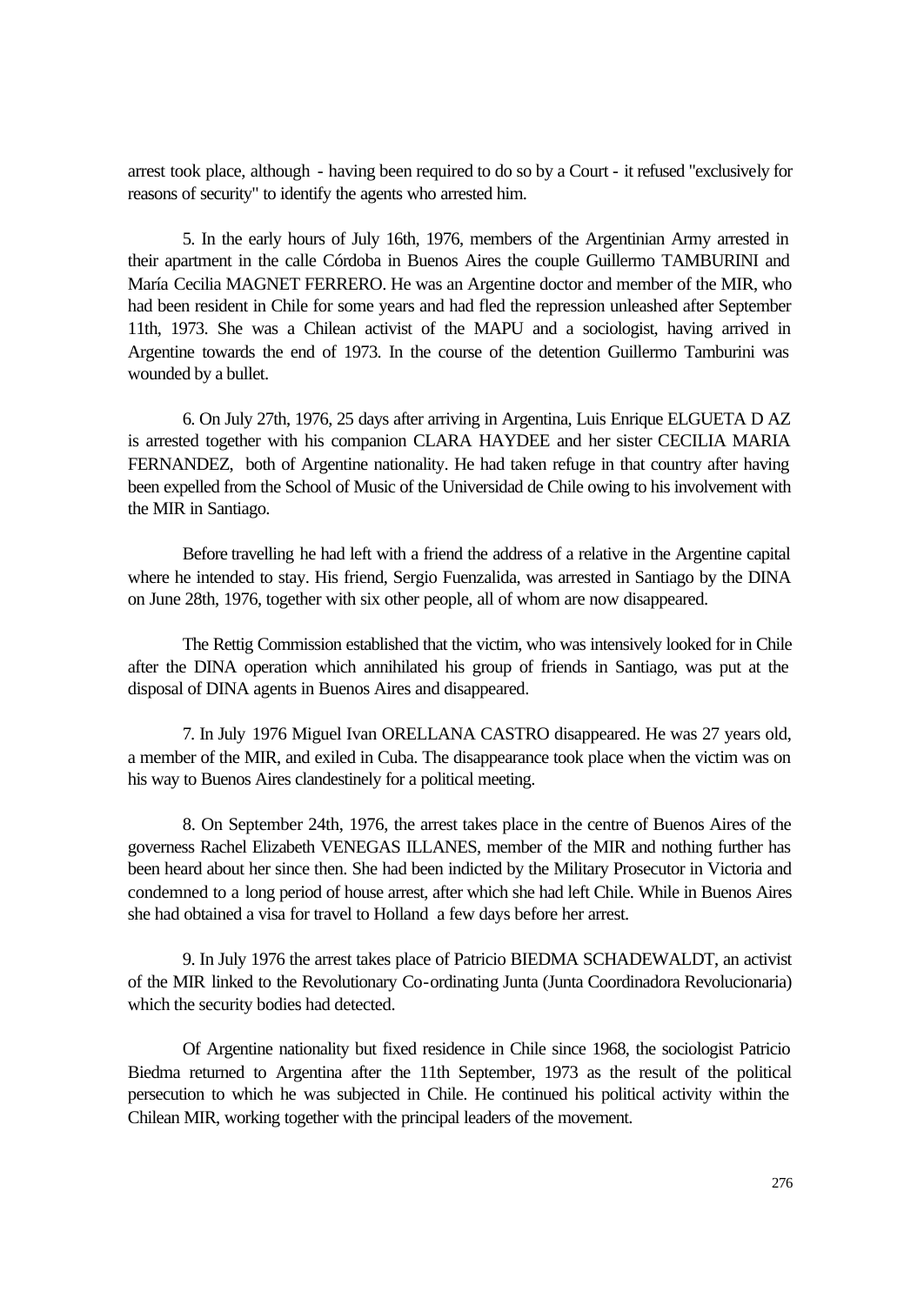There is evidence that Patricio Biedma was arrested in a "tooth-comb" operation in July 1976 in Buenos Aires and taken to various places , amongst them "Automotores Orletti" which was operated by the SIDE - an security agency with which the DINA maintained close relations-. On these premises Biedma was seen José Luis Bertazzo who declares his knowledge that Biedma was interrogated on various occasions by DINA agents who had travelled to the CCD "Automotores Orletti" especially for this reason.

The fate of this sociologist must be related to that of Edgardo Enríquez and Jorge Fuentes. During his captivity Patricio Biedma conveyed to Bertazzo his fear of being moved to Chile.

10. On August 3rd, 1976 the arrest took place in San Bernardo of the member of the Communist party Eduardo Enrique HERN NDEZ CONCHA, without anything being known of where he was held or of his fate after arrest.

11. On January 11th, 1977, José Luis APPEL DE LA CRUZ was kidnapped by a group of armed civilians in the public highway in the city of Cipolletti, Province of Neuquen, Argentina, in the presence of his wife Carmen Angélica DELARD CABEZAS and his daughter. Carmen Delard disappeared in the police station when reporting the disappearance of her husband.

12. On January 17th, a week later, her sister Gloria Ximana DELARD CABEZAS was arrested in her home in Buenos Aires together with her husband Roberto CRISTI MELERO and her two sons. Gloria Delard was pregnant of her third son and nothing is known of where they were held or of their fate after arrest.

The two sisters Carmen and Gloria Delard were, at the moment of their disappearance, students and members of the MIR of the Universidad de Concepción. Persecuted in Chile after September 11th, 1973, they accepted the offer made by a friend of the family, an ex-Army Colonel, to help them to cross the Chilean-Argentine frontier and had then settled respectively in Neuquen and Buenos Aires respectively.

13. Jorge FUENTES ALARC N, Chilean, Secretary of MIR for the region of Antofagasta, and member of the Central Commitee. Sociologist by profession, 28 years of age, married and father of one son. The Chilean Security agents were looking for him since the end of l973, so he had to flee to Argentina. On May 17, l975 he was arrested by the Paraguayan Police and in September transferred clandestinely to Chile by DINA agents on a foreign mission within the actions related to the "Condor Plan". He was seen alive for the last time in Villa Grimaldi on January 13, l976.

From what can be gathered from investigations carried out by Gladys Meilinges de Sannemann and from documentation in the "Terror of Paraguay" files, Jorge Fuentes Alarcón shared a cell in this country with the Argentine Amilcar Santucho, and was under the charge of Colonel Zeballos of the Chilean Air Force and the Head of the DINA.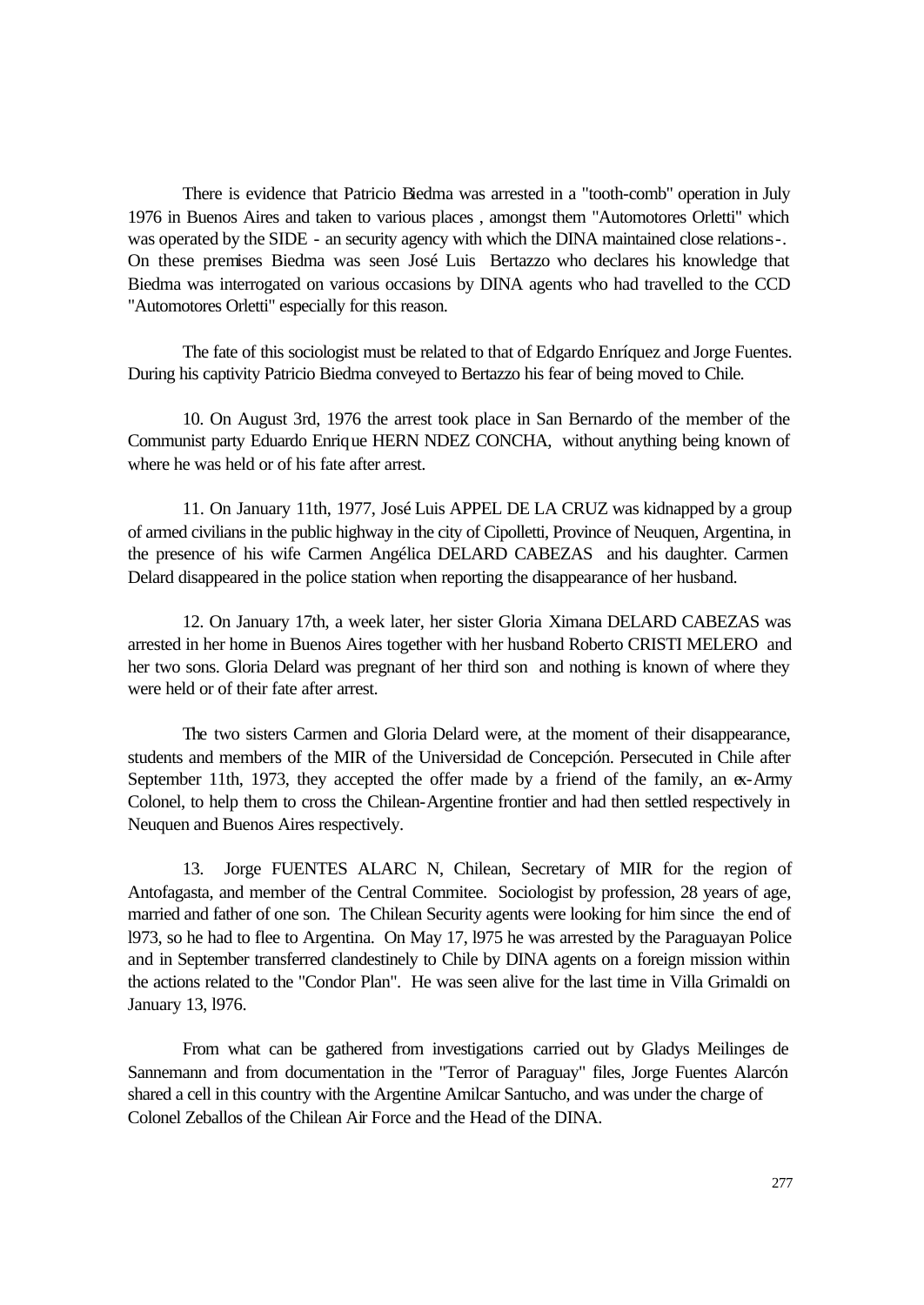In Villa Grimaldi, according to the testimony of Angeles Beatriz Alvarez C rdenas, wife of Gilberto Patricio Urbina Chamorro, prominent activist of MIR and detained like him in Villa Grimaldi, Fuentes Alarcón was referred to disdainfully as the "bug" and they had him locked up in a cage like an animal, his head shaven and ridden with lice, permanently on view like a beast.

From background information the conclusion can be drawn that the Argentine intelligence services also participated in the capture of the MIR leader, providing the information on Jorge Fuentes false passport.

There are multiple testimonies, which are in agreement with each other, about the time which Jorge Fuentes spent in Villa Grimaldi where he received medical attention for mange while, at the same time, they continued to torture him and submit him to degrading treatment.

14. On April 6, l977 the ex-Director of Aeronautics of the Chilean Air Force, Jorge SAGAUTA HERRERA, 51 years of age, is arrested by Argentine security forces at the home of a friend of his in Buenos Aires. On searching the house, a list of Chilean political prisoners was found and he was taken away by the intelligence agents and disappeared.

15. Alexei Vladimir JACCARD SIEGLER, Chilean-Swiss citizen, by security services of the Chilean army in September l973, released on December 21 of the same year, and travelled to Switzerland on that date.

On May 15, l997, arriving from Milan to Buenos Aires, he stayed at the Bristol Hotel before carrying on to Santiago where he hoped to see his father.

Between the 16th and 17th he was arrested by federal police in the street and taken to police premises where he was interrogated and then taken to the Escuela Mec nica de la Armada (ESMA), and since then has been disappeared.

In the same operation Ricardo Ignacio RAMIREZ HERRERA, in charge of organization and finances of the Chilean Communist Party in Buenos Aires, and Hector Heraldo VELASQUEZ MARDONES, also an active Chilean communist were arrested. On the same day, Chilean and Argentine agents captured the three Chilean citizens and five Argentine members of the Chile Solidarity Committee in Argentina, who were acting as hosts to the Chileans. Until today the eight are disappeared.

The especially active role which the DINA and the Government of Chile played in this case began with the illegal triple arrest in foreign territory with the complicity of the Argentine security services, and ended with the handing over of false information to the Swiss diplomats who were looking for a Swiss national (Alexis Jaccard).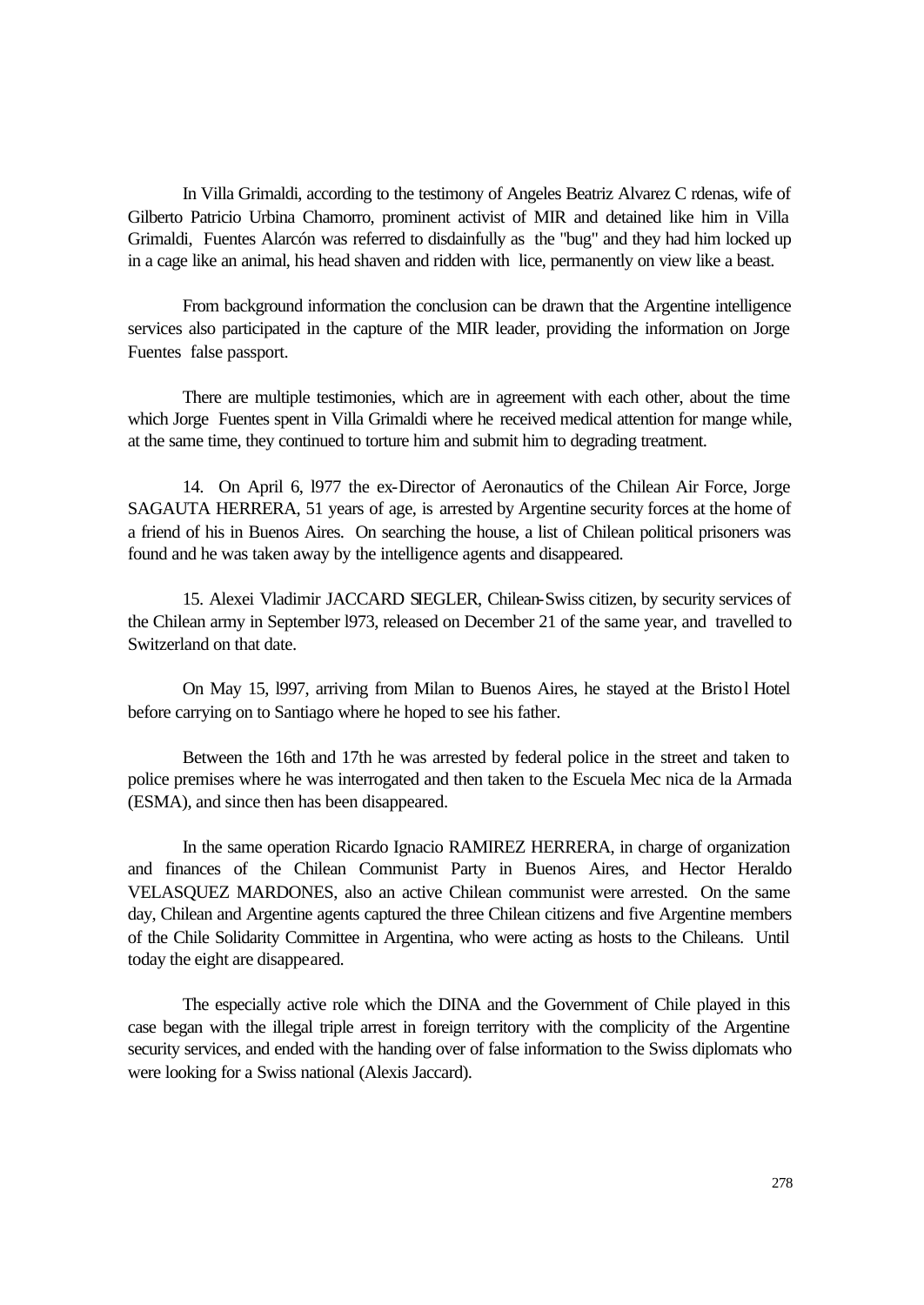As for Ricardo Ramírez, the Chilean International Police falsely informed the Argentine Ministry of Foreign Affairs about the supposed trips of the victim, between l977 and l983. The request for this information had been made by the Tribunals of the Argentine Republic. Another report sent by the Police to this Commission, in agreement with the real facts, shows that the victim only travelled from Santiago to Germany in March l976, date when he was able to leave as a political exile to settle in Hungary.

Subsequent to the triple arrest of the three Chilean activist communists in Buenos Aires, the Chilean and Argentine security organisms launched a considerable volume of false documents and information to cover up for each other faced with pressure from the Swiss government which insisted on knowing what had happened to a national in transit.

16. On May 23, l977 Humberto CORDANO L PEZ, a male nurse, member of the Communist Party, had been exiled in Comodoro Rivadavia since September 11, l973, was arrested on the date indicated above, in the vicinity of the Céntrico Hotel in Comodoro Rivadavia. A member of the Argentine Chile Solidarity Committee in that province, Humberto Cordano had helped a number of arrested Chileans and it was widely known that, as a result, he had been followed by DINA agents in this Argentine city until his arrest and disappearance.

17. On May 19, l977, is arrested together with his spouse, Oscar Lautaro HUERAVILO SAAVEDRA, 23 years' old, employed, no political activity known, a young Chilean living in Buenos Aires, married to Argentine citizen Mirta Mónica ALONSO, six months' pregnant. The couple was seen in the Escuela Mec nica de la Armada (ESMA). The child was born in captivity and recovered by his grandmother. The couple continue disappeared.

18. On May 29, l977, Matilde PESSA MOIS and her husband Jacobo STOULMAN BOERTNIK, both of Chilean nationality and with no political militancy or affiliation, were arrested on arrival of their flight from Santiago to Buenos Aires, before passing International Police control. Subsequent to their arrest a registration in their names was found in the Hotel Winston Palace in Buenos Aires, which at that time was used by the Argentine security services.

19. On May 19th, 1977, the arrest took place of José Liberio POBLETE ROA, a member of the Christians for Socialism community, together with his wife of Argentine nationality Marta Gertrudis HLACZIK and his eight-month old daughter Claudia POBLETE HLACZIK. This couple and their daughter disappear and there is testimony whch indicates that they were in the detention centres El Olimpo of Buenos Aires, losing track of them in mid-1979. During this period in the CCD, the child was taken from the mother who was submitted to torture.

20. On September 11th, 1977, the arrest took place in barrio Quilmes, Buenos Aires, Argentina, of Cherif Omar AINIE ROJAS, Chemistry student in the University of that city, who had lived in the Argentine since her childhood. The day after, members of the Joint Armed Forces searched her home, taking the victim s identity card.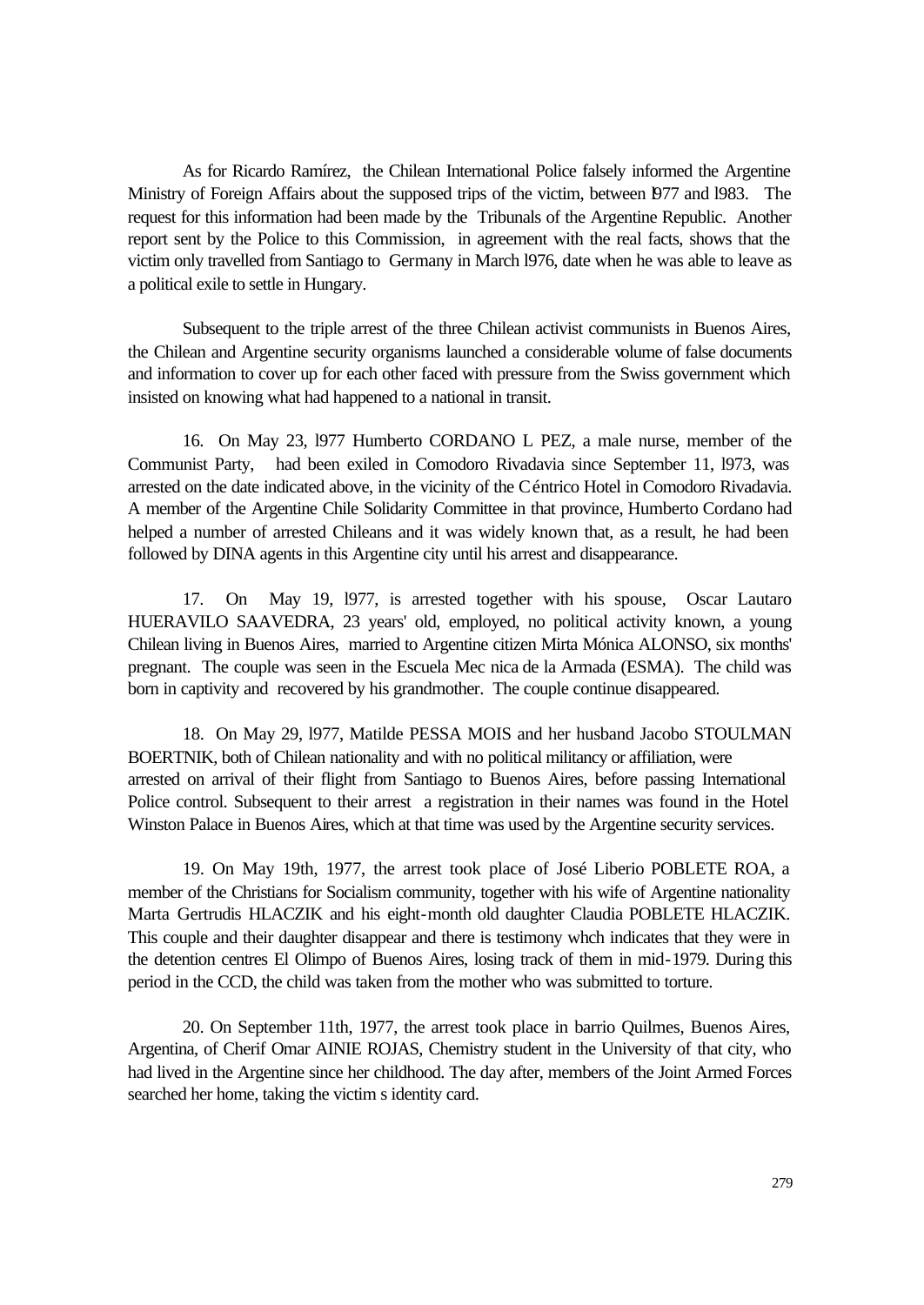21. On January 10th, 1978, members of the Argentine police arrested Guido Arturo SAAVEDRA INOSTROZA, student of the University of Buenos Aires and employee of Textil Gloria. He has remained disappeared until this date.

This young University student had left Chile after September 11th, 1973, having been arrested in the Universidad Federico Santa Maria in Valparaiso.The information available enabled the Rettig Commission to establish that Guido Saavedra was the object of an illegal arrest and disappearance, which took place outside the national territory by agents of the State of Chile, or with their participation. Moreover, reference was made to the very close communication which existed betwen the Argentine and Chilean secret services at that time.

22. In 1978 the arrest takes place in Buenos Aires of the Chilean citizens Raúl TAPIA HERN NDEZ, Jaime Nury RIQUELME GANGAS and Luis ESPINOZA GONZ LEZ. They were exiles, working legally in the Argentine and they disappeared in the context to which reference has already been made.

23. In April 1978 Carlos Patricio ROJAS CAMPOS, a Communist activist, disappeared. Up to 1977 he had been pursued in Calama and Tocopilla and then took refuge in Buenos Aires, maintaining regular contact with his family in Chile by letter. Since then they have had no news about him.

24. On July 26th, 1978, the disappearance took place in Argentina of Cristina Magdalena CARREÑO ARAYA, a Communist activist. She had reached that country from Hungary at the beginning of the month. On the 24th of the month she reported to the office of CEAS, an institution of the Catholic Church working in coordination with the UNHCR (ACNUR), in the federal capital that she felt she was being pursued and requested the status of refugee; according to the testimony of the witnesses who are a party to this case, Cristina was seen in the CCD "EL BANCO".

25. On January 27th, 1979 Oscar Orlando OYARZUN MANZO, an activist of the Communist Party of Chile, a refugee in Argentina since 1974, was kidnapped by agents dressed in civilian clothes and killed in the outskirts of Buenos Aires.

26. On February 19th, 1981, the arrest takes place on the Chilean-Argentine frontier in the sector of Paimún of the Chilean citizens, José Alejandro CAMPOS CIFUENTES, a nursing student and Luis QUINCHAVIL SUAREZ, an ex Mapuche leader, both activists of the MIR, when they tried to return to Chile cladestinely in the so-called "Operation Return" (Operación Retorno/Operación Naltame). They had been condemned previously by military courts in time of war (Consejos de Guerra) to penalties of deprivation of liberty which had been commuted to exile in 1975, as a result of which their return to the national territory was forbidden.

Alejandro Campos Cifuentes used a false identity document in the name of Fortunato Herrera A. On entering by the Huahum de Painun border, sector Valdívia and Nenquén from the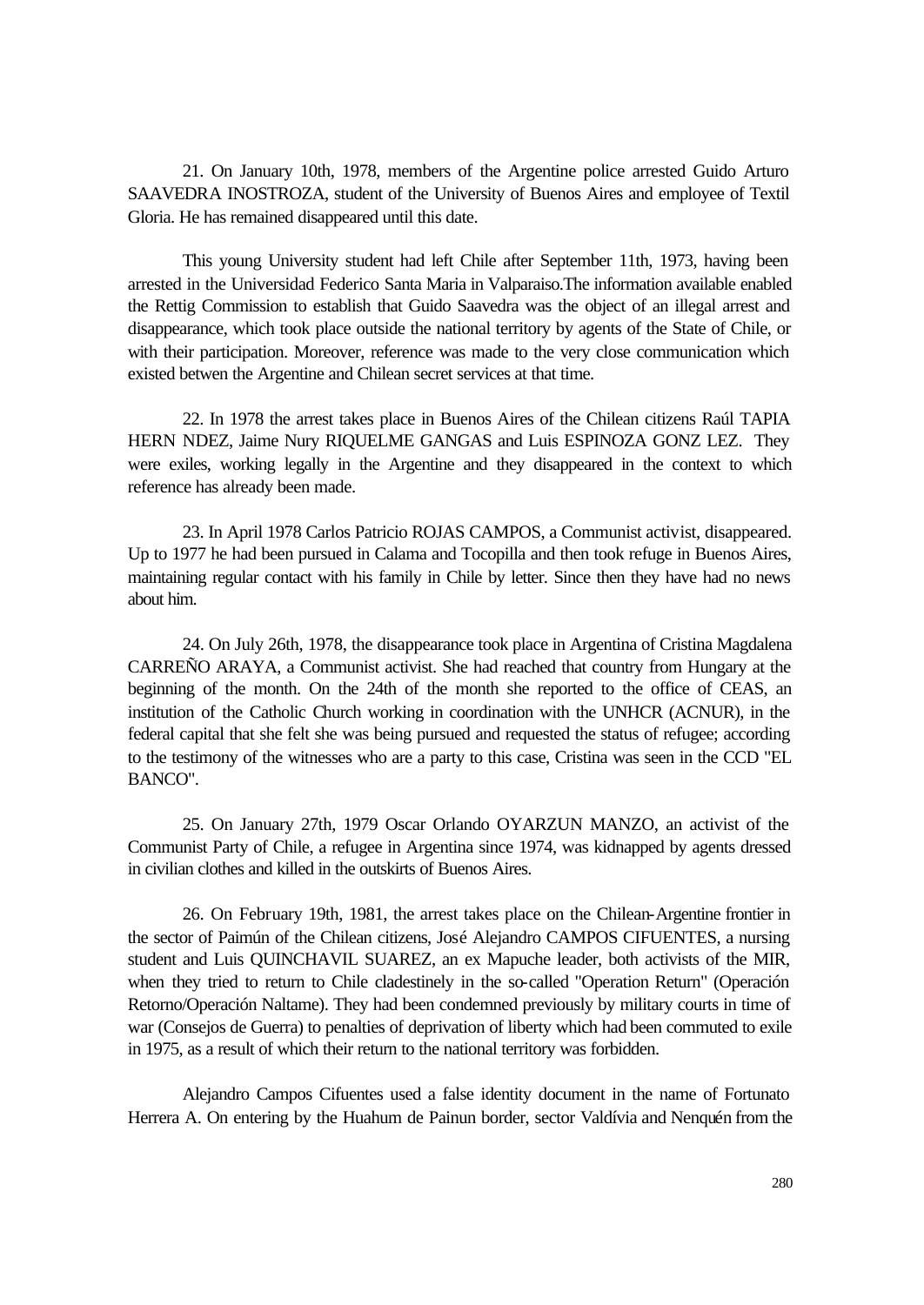Argentine side, he was arrested and handed over to agents of the CNI and mounted carabineros of Valdivia. They took him to the Intelligence Services of carabineros (SICAR-BICAR). He was taken to the Shooting Range (Campo de Tiro) de la Reina in Santiago de Chile and they dynamited his body. Luis Quinchavil Suarez met the same fate.

The background information which is known about these matters related to the CNI operations indicate that guerilla activities were brought to an end as a result in the sector of Neltume in 1981 and led the Rettig Commission to establish that José Campos and Luis Quinchavil had been arrested by Argentine gendarmes on the frontier and handed over by them to agents of national security, and disappeared while in their hands.

**TEN**: In addition to what has been declared, the following eleven persons of Chilean nationality were illegally arrested in the Argentine and are still disappeared:

- Nelson Martín Cabello Pérez, 23 years old, arrested on April 9th, 1976 in La Plata, Argentina, together with his wife and brother-in-law

- Oscar Juli n Urra Ferrarese, 24 years old, arrested at 13.30 on May 22nd, 1976, in Buenos Aires, Argentine, together with his wife Susana Ossola de Urra, who was pregnant. Personnel of the Argentine Aeron utica participated. The couple were taken to the jail of Campo de Mayo and from there to the military penitentiary of Magdalena where their trace is lost. It is not known if the child was born and if it was, it is still disappeared.

- Rafael Antonio Ferrada, 49 years old, was arrested on August 3rd, 1976 in his home in San Martin, province of Buenos Aires, Argentina. His arrest was reported to Court Number 2 in San Martin and no reply was received.

- José Francisco Pichulm n Alcap n, 20 years of age, was arrested on August 12th, 1976 in his home in Neuquén (Argentina) by a military group. According to testimony he was seen for the last time by a guard in the enclosure of the locality of Río Mayo.

- Juan Raúl Pichulm n Alcap n, 24 years old, was arrested on January 27th, 1977, in his home, in the locality of J.J. Gómez in Río Negro (Argentina), together with his wife by members of the army, consisting of a group of 20 to 30 persons who said they belonged to the "joint forces".

- Nelson Flores Ugarte, 28 years' old, arrested on February 18, 1997 at his home in Buenos Aires, by a group of heavily armed men. The arrest of this Chilean citizen was never recognised by the Argentinian authorities, his whereabouts are unknown.

- María Isabel Navarrete, 24 years of age, was arrested on May 17, l977 outside the Faculty of Medicine in La Plata.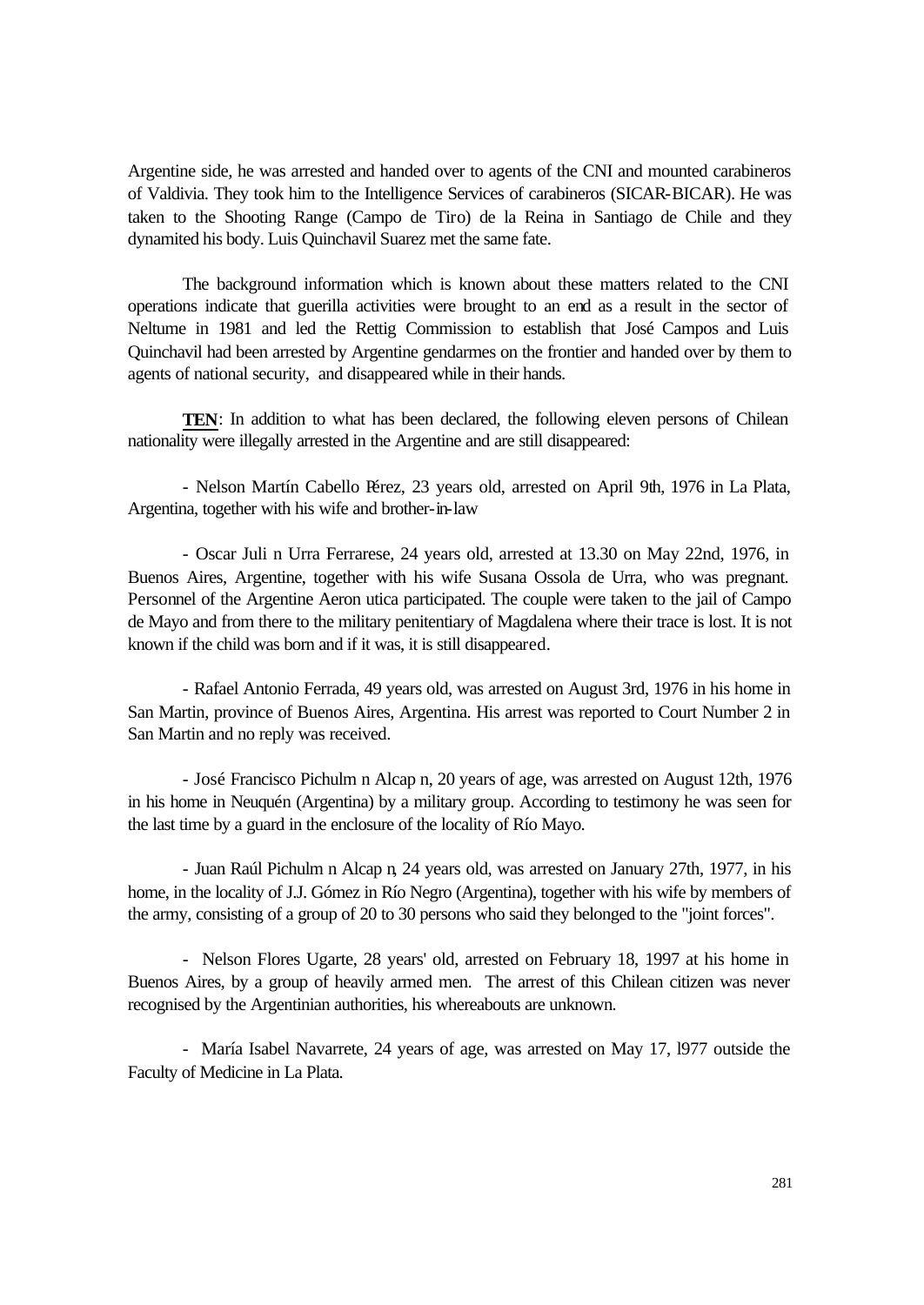- Reinaldo Miguel Pinto Rubio, 23 years of age, arrested on June 19, l977 in Buenos Aires by a group of individuals. He offered resistance to the kidnappers but was shot at and taken to the Claypole Police Station.

- María Angélica Pinto Rubio, 21 years of age , was seen for the last time in Buenos Aires on February 10, 1977. Apparently her arrest was connected to her brother's.

- José Luis de la Maza Asquet, 27 years of age, was arrested on November 1, l977 in the street in the town of Tucum n (Argentina) and disappeared on that same date without having been able to determine his whereabouts.

-Juan Adolfo Coloma Machuca, arrested on December 11, l978 in Buenos Aires, together with his wife. Juan Adolfo Coloma, whom they called Hern n, was seen in the prison camp of El Olimpo at the end of l979.

**ELEVEN**: Likewise, the following persons were arrested in the same organized framework of physical elimination designed, amongst others, by Augusto Pinochet Ugarte and carried out directly by the Intelligence services of Chile abroad, with the help of those of the country where the selected victim was located:

## **YEAR 1976**

- María Eliana Acosta Velasco, 34 years of age, of Chilean nationality, was arrested in La Plata (Argentina) on September 28 and interned in the clandestine detention Centers known as "ARANA" and "QUILMES", disappeared in January 1977. In the same way, Esteban BADELL, Argentine and husband of the former, has been disappeared since the same date, as also his brother Julio BADELL.

- Luis Adolfo Jaramillo Jaramillo, 42 years of age, disappeared on November 26, in Quilmes, Argentina.

- José Heriberto del Carmen Leal Sanhueza, 25 years of age, single, university student, disappeared, probably in Córdoba, Argentina.

- Luis Guillermo Guzm n Osorio, of Chilean nationality, disappeared in Argentina despite appearing as registered on the lists of the permanent Assembly for Human Rights of this country

- Enrique Lomas Pontigo, disappeared on May 24 in Buenos Aires, disappearance which appears registered in the UNHCR-Argentina.

- Luis Arnaldo Zaragoza Olivares, employee, arrested in Argentina on August 17, disappeared since that date as shown on lists of CONADEP and APDH of that country.

- Gaspar Medina Medina, 42 years' old, arrested on September 9 in Futaleufú, Argentina; his disappearance appears registered in the Permanent Assembly for Human Rights and in the CELS (Center for Legal and Social Studies of Argentina).

- René Alejandro Moscoso Espinoza, photo-engraver arrested on September 15 at the factory where he worked (GRAFFA S.A. of Buenos Aires, Argentina), as registered in the Permanent Assembly for Human Rights and CONADEP.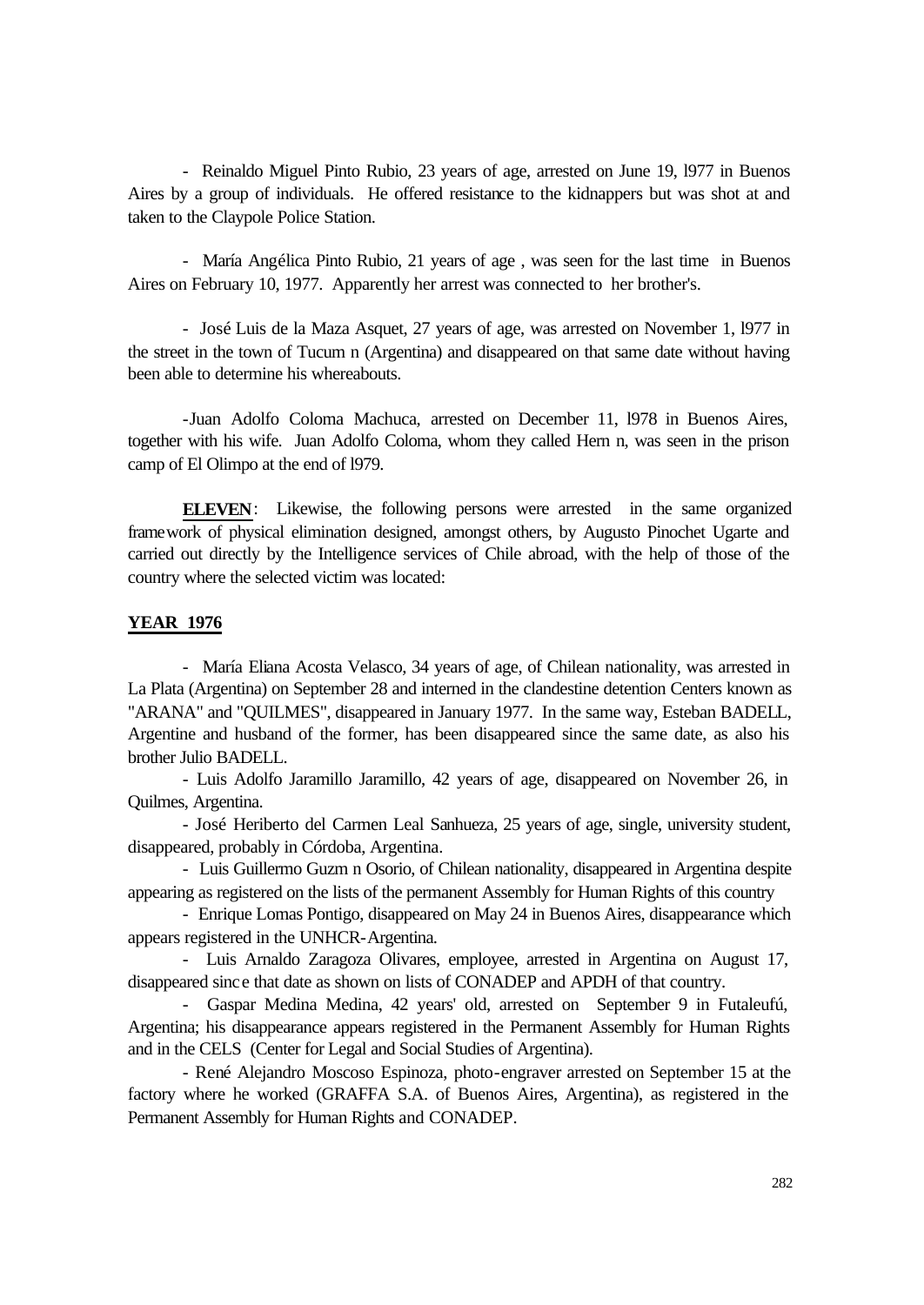- Salvador Cubillos Maturana, arrested on November 10 in Buenos Aires, Argentina and disappeared on that date according to lists of the APDH of Argentina.

- Nora Mardikiand, of Argentine nationality, married to Chilean Nelson Cabello remains disappeared.

#### **YEAR 1977**

**- Maria Eugenia Escobar Silva, disappeared 18th February in Buenos Aires, Argentina**

**- Daniel Tapia Contardo, 26 years, detained 26th March in BuenosAires, Argentina, as registered in APDH and CONDEP**

**- Hernan Leopoldo Caballero, 26 years, detained 26th March in Buenos Aires, Argentina, data on files of APDH and CODP**

**- Gastón Riquelme Cifuentes, detained 5th June, Argentina**

**- Norma Riquelme Cifuentes, detained 5th June, Argentina, data files of APDH and CONADEP**

**- Hern n Artemio Rojas Fajardo,plasterer, detained 7th June in Mar del Plata, Argentina and still disappeared, registered APDH and CONADEP**

#### **YEAR 1978**

**- Luis Alfredo Espinoza Gonzalez 25 years old, detained 3rd December in Mendoza, Argentina, remains disappeared**

**- Eduardo Kurt Fuentes, detained in January in Argentina according to files of APDH**

**- Ester Elena Jimenez Torrealba, disappeared in January in Argentina, according to registers of UNHCR, and remains disappeared**

**- Rafael Eduardo Ulloa Sanchez, detained in Argentine on12th June, and still disappeared**

**- Rubén Gómez Quesada, journalist,detained 30th December in Salta, Argentina since when still disappeared as shown in files of APDH**

**- Susana Larubia, detained on11th December in Buenos Aires and disappeared since then.**

#### **YEAR 1979**

**- Juan Antonio Rodriguez, Chilean, detained 8th January in Mar del Plata, Argentina, since then still disappeared**

**- Sylvia Lilian Almendras Zapata, disappeared in Argentine**

**- Santiago Pedro Astelarra, disappeared in Argentina**

**- Yolanda Barría Santana, disappeared in Argentina**

**- Omar José Ojeda Mer, disappeared in Argentina**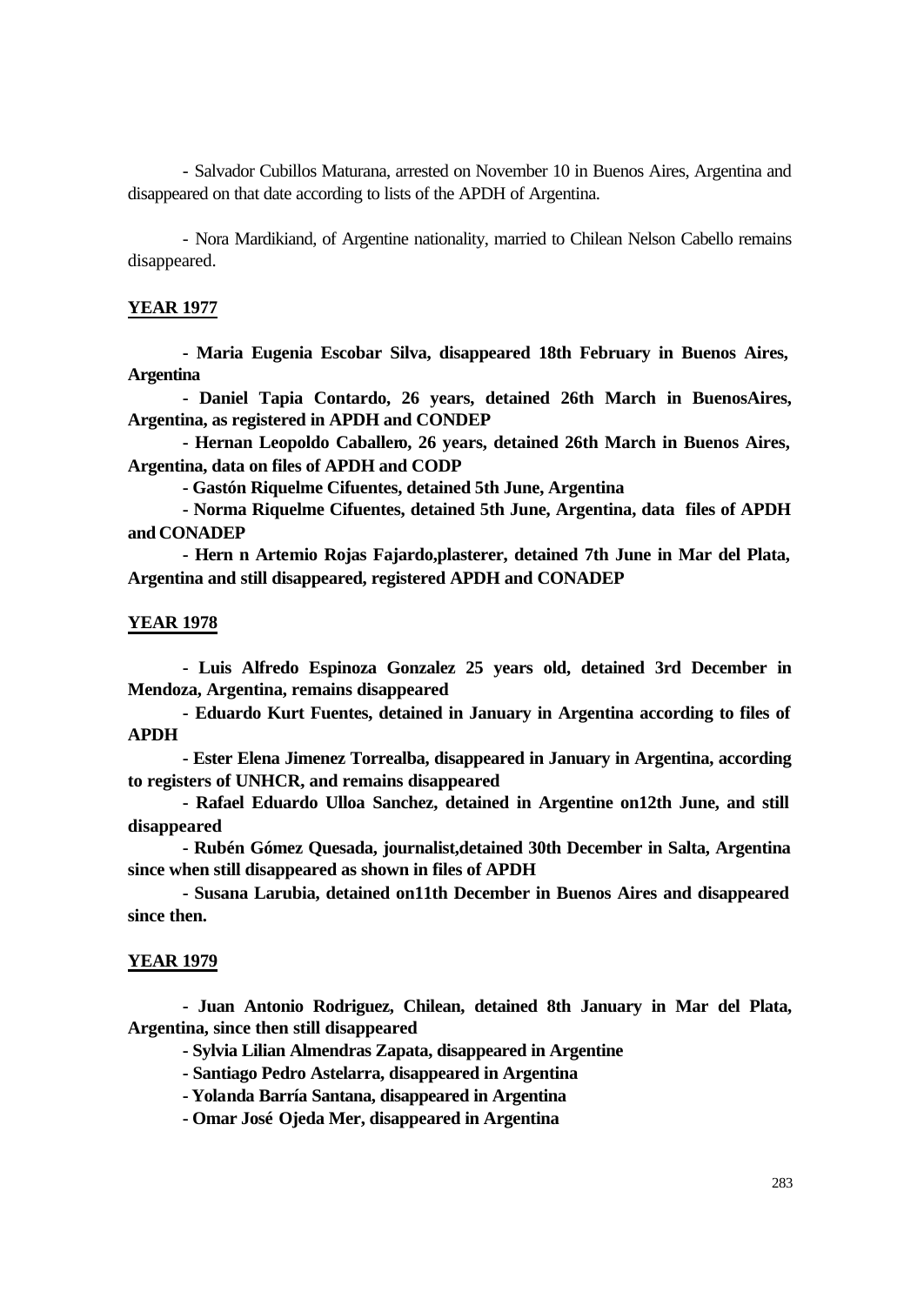- **Mario Juan Villa Colombo, disappeared in Argentina**
- **Ricardo Lancelot Carvajal Vargas,disappeared in Argentina**
- **Gary Nelson Olomos Guzm n,disappeared in Argentina**
- **José Fernando Fanjul Mallea,disappeared in Argentina**
- **Silvia Teresa Marrambio Silva, disappeared in Argentina**
- **Angel Manuel Martínez Fern ndez, disappeared in Argentina**
- **Luisa Aurora Arredondo Fern ndez, disappeared in Argentina**

**TWELVE: Within this same pattern of action by the DINA are included those other cases which have occurred outside the frontiers of Chile and that are of two types but also included in the "Condor Plan", within which is known as the "Colombo operation".**

 **1. Persons detained-missing in Chile whose documentation has appeared next to bodies found in Argentina, although their real identity is not known and the final place of disappearance of the following persons is not known:**

**The common denominator of all of them is that they were detained by the DINA, they are disappeared at the present date, and the majority of their names (60 names) appear in an Argentine magazine LEA which only appeared once, without an editor responsible for it, whose address was false as was the information about the printer.**

**Date of disappearance name age**

**1. 27-May-74, Reyes González Agustín Eduardo, 23**

- **2. 4-June-74, Cubillos Galvez Carlos Luis, 20**
- **3. 15-June -74, Ziede Gómez Eduardo Humberto, 27**
- **4. 17-June -74, Fioraso Chau Albano Agustín, 23**
- **5. 18-June -74, Espinoza Méndez Jorge Enrique, 24**
- **6. 25-June -74, Villarroel Gangas Víctor Man, 18**

**7. 8-July-74, Acuña Castillo Miguel Angel, 18, seen in Yalamos in August-September 1974**

**8. 8-July-74, Garay Hermosilla Héctor Marci, 18**

**9. 10-July-74, Toro Romero Enrique Segundo, 28**

**10. 10-July-74, Uribe Tamblay Bárbara Gabriela, 20**

**11. 10-July-74, Van Yurick Altamirano Edwin, 20, seen in Yalamos in August-September 1974**

**12. 13-July-74, Buzzio Lorca Jaime Mauricio, 21**

**13. 13-July-74, Alvarado Borgel María Inés, 21**

**14. 14-July-74, Contreras Gonzalez Abundio Al, 28**

**15. 15-July-74, Chacón Olivares Juan Rosendo, 29 seen in Yalamos between July and September 1974**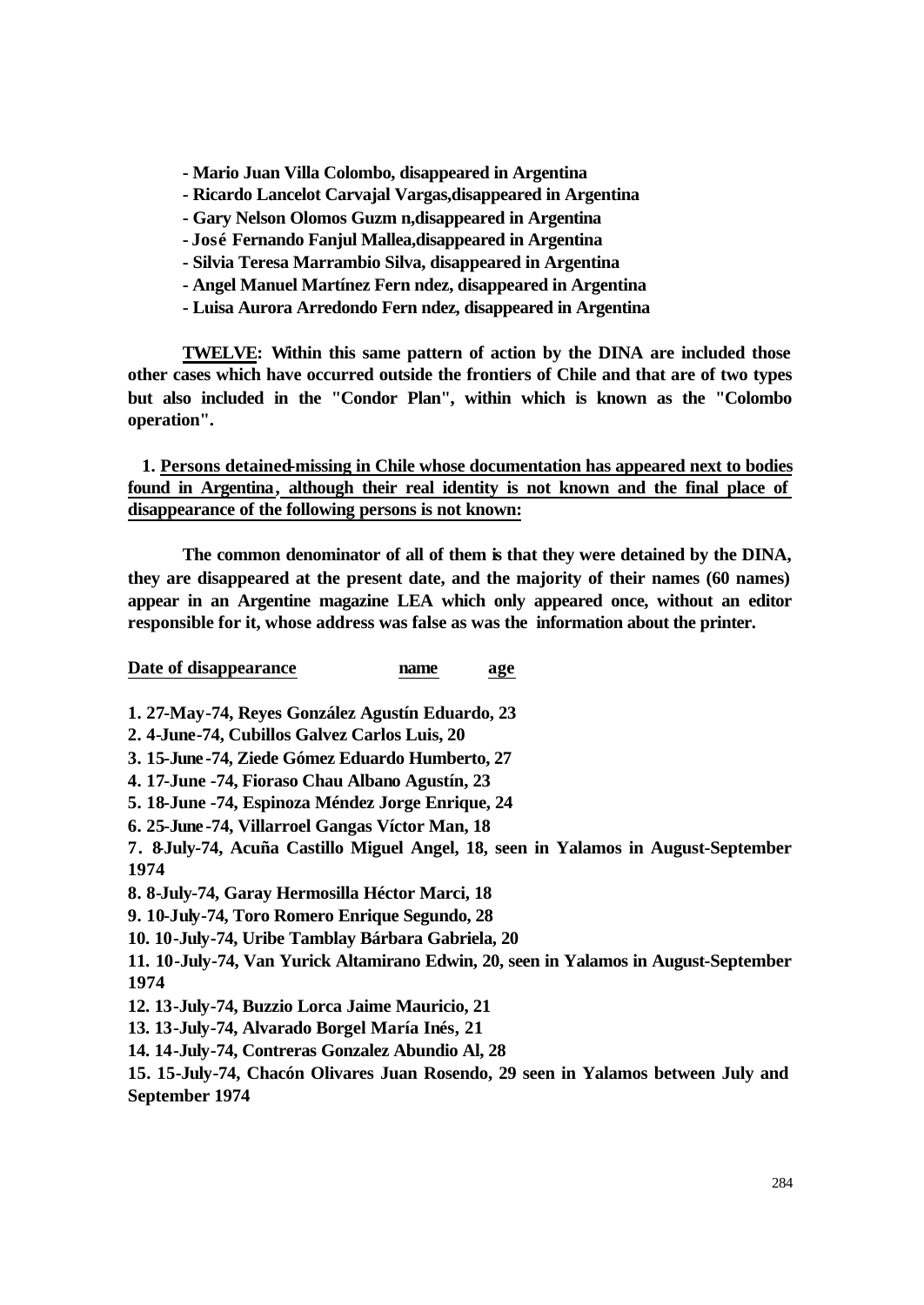**16. 15-July-74, Elgueta Pinto Martín, 21, seen in Yalamos between July and September 1974**

- **17. 15-July-74, Lara Petrovich Eduardo Enrique, 35**
- **18. 15-July-74, Moreno Fuenzalida Germ n Rodol, 25**
- **19. 15-July-74, Villagra Astudillo José Caupol, 40**
- **20. 17-July-74, Quiñones Lembach Marcos Esteb, 26**
- **21. 18-July-74, Reyes Piña Daniel Abraham, 24**
- **22. 19-July-74, Poblete Cordova Pedro Enrique, 27**
- **23. 20-July-74, Guajardo Zamorano Luis Julio, 22**

**24. 20-July-74, Muñoz Andrade Leopoldo, 22, seen in Yalamos in September-October 1974**

- **25. 23-July-74, Gonz lez Pérez Rodolfo Valen, 19**
- **26. 25-July-74, Ibarra Toledo Juan Ernesto, 21**
- **27. 25-July-74, Núñez Espinoza Ramón Osvaldo, 20**
- **28. 26-July-74, Chavez Lobos Ismael Darío**
- **29. 27-July-74, Olivares Graindorge Jorge Alejandro, 23**
- **30. 29-July-74, Machuca Muñoz Zacarías Antonio, 22**
- **31. 30-July-74, Alarcón Jara Eduardo Enrique, 49**
- **32. 30-July-74, Lazo Lazo Ofelio de la Cruz, 43**
- **33. 31-July-74, Chanfreau Oyarce Alfonso René, 23**
- **34. 1-August-74, Montecinos Alfaro Sergio Sebas, 28**
- **35. 5-August-74, Jorquera Encina Mauricio, 19**
- **36. 6-August-74, Andreoli Bravo María Angélica, 27**
- **37. 6-August-74, Dockendorff Navarrete Muriel, 22**
- **38. 15-August-74, Espejo Gómez Rodolfo Alejandro, 18**
- **39. 15-August-74, Gaete Farías Gregorio Antonio, 24**
- **40. 15-August-74, Gonz lez Inostroza Galo Hern n, 27**
- **41. 15-August-74, Gonz lez Inostroza María Elena, 22**
- **42. 16-August-74, Salcedo Morales Carlos Eladio, 21**

**43. 17-August-74, Cabezas Quijada Antonio Sergio, 29, seen in Yalamos in September-October 1974**

**44. 21-August-74, Arevalo Muñoz Víctor Daniel, 26**

**45. 22-August-74, Arias Vega Alberto Vladimir, 19, seen in Yalamos in September-October 1974**

**46. 22-August-74, Tello Garido Teobaldo Antonio, 25**

**47. 22-August-74, Espinoza Pozo Modesto Segundo, 32, seen in Yalamos in October-November 1974**

**48. 23-August-74, Aguilera Peñaloza Stalin Artu, 41, seen in Yalamos in October-November 1974**

- **49. 24-August-74, Maturana Pérez Juan Bautista, 29**
- **50. 24-August-74, Olmos Guzmán Gary Nelson, 34**
- **51. 26-August-74, Bravo Núñez Francisco Javier, 24**
- **52. 27-August-74, Binfa Contreras Jacqueline, 28**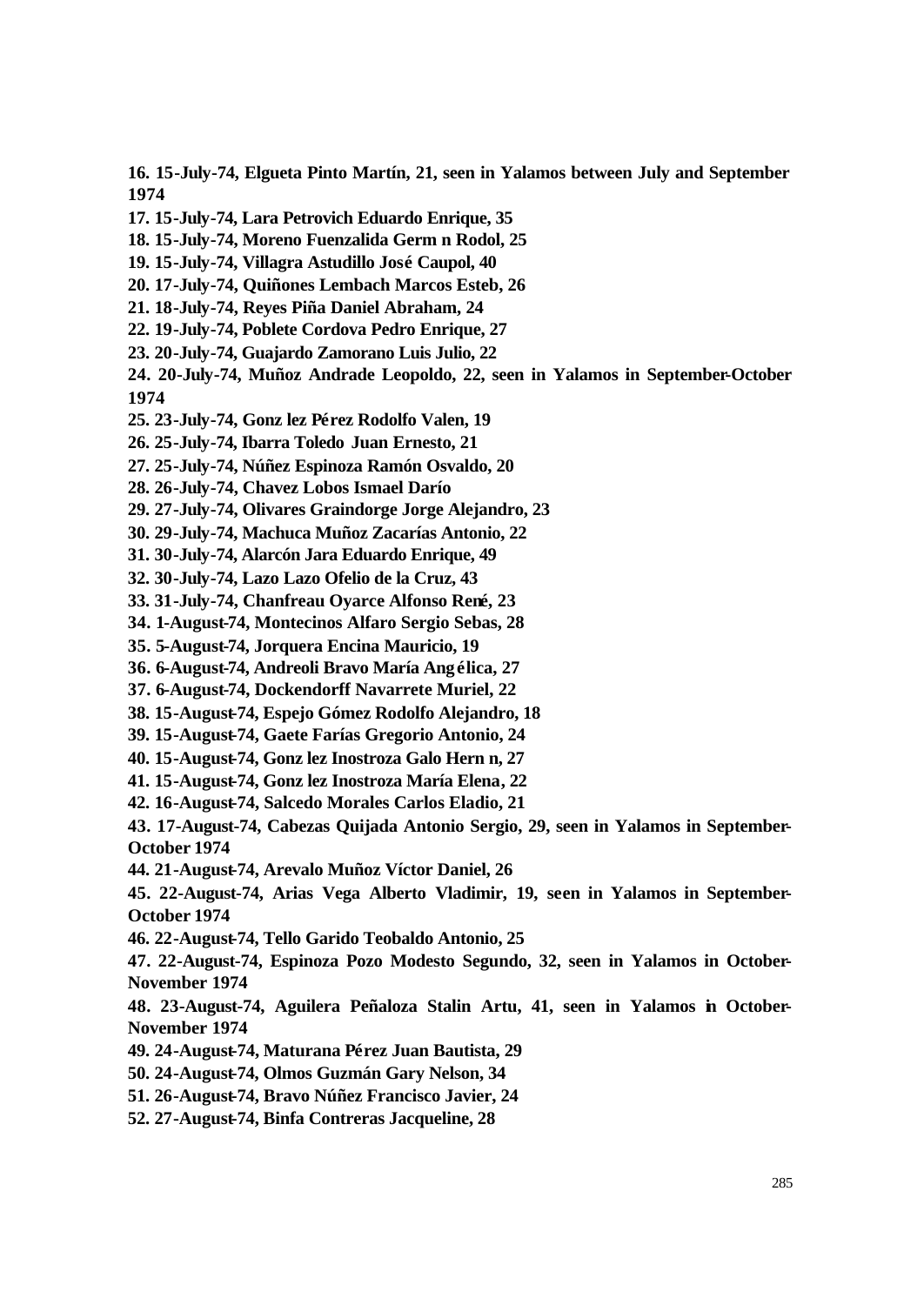**53. 28-August-74, Barría Araneda Antonio Arturo, 38, seen in Yalamos in September-October 1974**

**54. 29-August-74, López Díaz Violeta del Carmen, 40**

**55. 5-September-74, Bustos Reyes Sonia de las Merc, 30**

**56. 6-September-74, Chaer Vasquez Roberto, 21, seen in Yalamos between September and October 1974**

**57. 6-September-74, Llanca Iturra Mónica Chyslaine, 23**

**58. 6-September-74, Morales Chaparro Edgardo Agust, 38**

**59. 7-September-74, Aedo Carrasco Francisco Eduardo, 63, is transfered to several centres of torture, having been seen for the last time in "Cuatro Alamos"**

**60. 7-September-74, Retamales Briceño Asrael Leona, 44**

**61. 10-September-74, Perez Vargas Carlos Freddy, 25**

**62. 13-September-74, Jara Castro José Hipólito, 24**

**63. 14-September-74, De Castro López Bernardo, 36**

**64. 14-September-74, Durán Rivas Luis Eduardo, 29, seen in Yalamos between September-October 1974**

**65. 14-September-74, Lagos Hidalgo Sergio Hern n, 30**

**66. 14-September-74, Merino Molina Pedro Juan, 20**

**67. 16-September-74, Carrasco Díaz Mario Edrulfo, 18**

**68. 16-September-74, Palomino Benítez Vicente Segundo, 30**

**69. 16-September-74, Zúñiga Tapia Héctor Cayetano, 27**

**70. 17-September-74, Villalobos Díaz Manuel Jesús, 22**

**71. 17-September-74, Gallardo Aguero Nestor Alfonso, 24, seen in Cuatro Alamos on October-November 1974**

**72. 20-September-74, Gajardo Wolff Carlos Alfredo, 34, seen in Cuatro Alamos in October-November 1974**

**73. 20-September-74, Fuentes Riquelme Luis Fernando, 23, seen in Cuatro Alamos in October-November 1974**

**74. 23-September-74, López Stewart María Cristina, 22, was arrested and held at the "José Domingo Cañas" torture centre in Santiago**

**75. 25-September-74, Calderón Tapia Mario Eduardo, 31**

**76. 25-September-74, Salinas Argomedo Ariel Martín, 26, seen in Yalamos in September to October 1974**

**77. 3-October-74, Andrónicos Antequera Jorge Eli, 24**

**78. 4-October-74, Andrónicos Antequera Juan Car, 23**

**Both brothers were detained in Antofagasta and were seen that same month in the "Cuatro Alamos" torture centre**

**79. 7-October-74, Miranda Lobos Eduardo Francis, 27**

**80. 24-October-74, Martínez Hern ndez Eugenia del, 25**

**81. 30-October-74, Droully Yurich Jacqueline Paul, 24**

**82. 31-October-74, D'Orival Briceño Jorge Humb, 26**

**83. 31-October-74, Salinas Eytel Marcelo Eduardo, 31**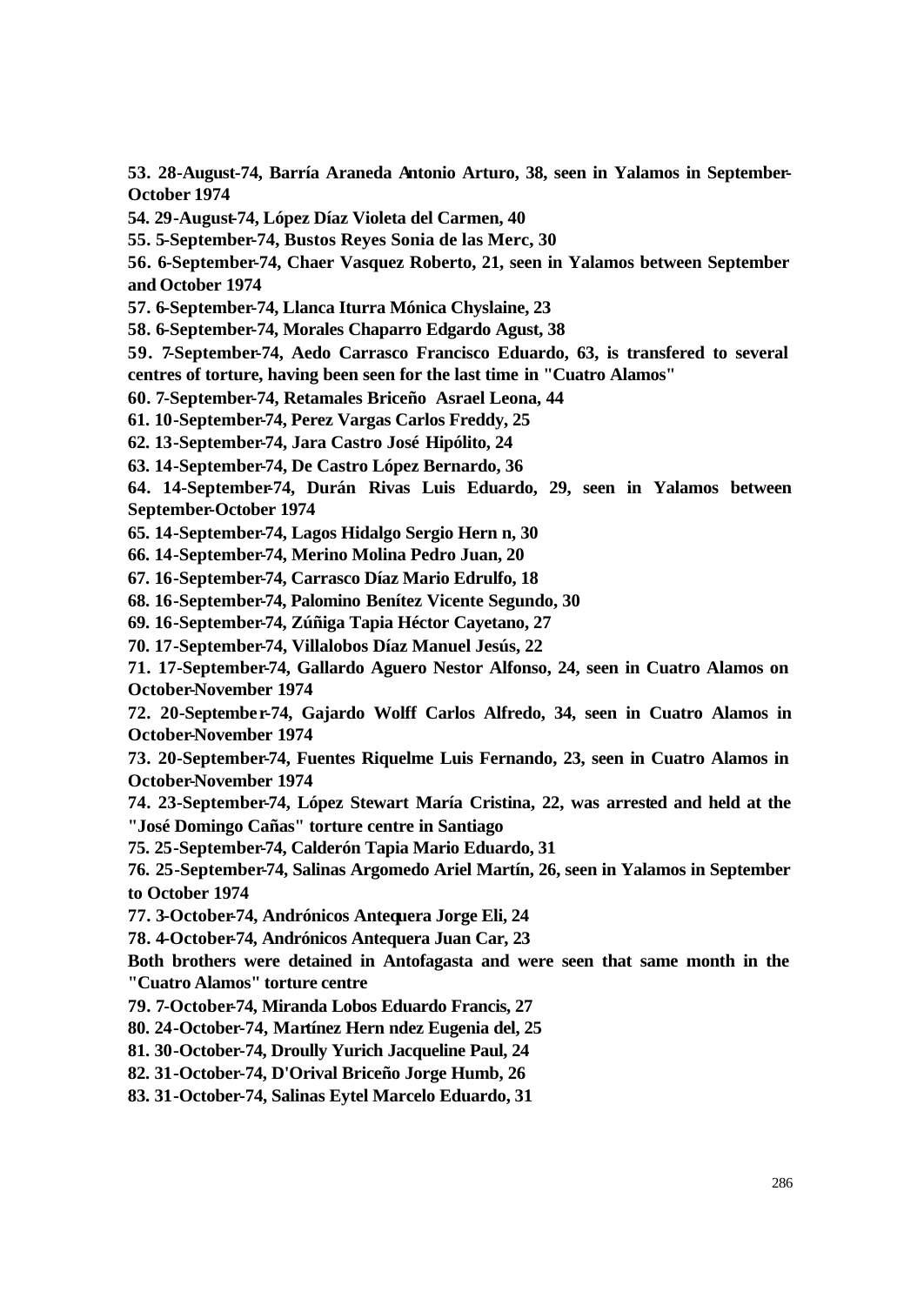**84. 16-November-74, Reyes Navarrete Sergio Alfonso, 26, profession economist, married, militant of MIR, detained at his domicile in C/ Vergara, 24 in Santiago, Chile, by 3 agents of the DINA and was trasported in a Chevrolet pick-up with false number plates presumably to the Cuatro Alamos detention centre 85. 17-November-74, Castro Salvadores Cecilia Ga, 23 86. 19-November-74, Pizarro Meniconi Isidro Migue, 21 87. 25-November-74, Arroyo Padilla Ruben David, 29 88. 26-November-74, Silva Peralta Claudio Guiller, 23 89. 27-November-74, Silva Camus Fernando Guillermo, 61 90. 27-November-74, De la Jara Goyeneche Feliz, 24 91. 29-November-74, Bueno Cifuentes Carmen Cecilia, 24 92. 7-December-74, Palominos Rojas Luis Jaime, 23 93. 8-December-74, Cid Urrutia Washington, 25 94. 9-December-74, Bustillos Cereceda María Teresa, 25 95. 9-December-74, Peña Solari Mario Fernando, 21 96. 9-December-74, Neira Muñoz Marta Silvia Adela, 29 97. 10-December-74, Peña Solari Nilda Patricia, 23 98. 10-December-74, Silva Saldívar Gerardo Ernesto, 23 99. 12-December-74, Eltit Contreras María Teresa, 22 100. 12-December-74, Ortiz Moraga Jorge Eduardo, 20 101. 12-December-74, Radrigan Plaza Anselmo Osvaldo, 25 102. 13-Decmber-74, Herrera Cofre Jorge Antonio, 18 103. 14-December-74, Labrador Urrutia Ramón Isidro, 24 104. 20-December-74, Joui Petersen María Isabel, 19 105. 31-December-74, Robotham Bravo Jaime Eugenio, 23 106. 1-January-75, Martínez Meza Agustín Alamiro, 27 107. 2-January-75, Marchant Villaseca Rodolfo Ar, 29 108. 6-January-75, Urbina Chamorro Jilberto Patri, 25 109. 7-January-75, Contreras Hern ndez Claudio En, 27 110. 7-January-75, Sandoval Rodríguez M. Angel, 26 111. 10-January-75, Flores Pérez Julio Fidel, 22 112. 18-January-75, García Vega Alfredo Gabriel, 30 113. 29-January-75, Molina Mogollones J. Enrique, 29 114. 7-February-75, Ugaz Morales Rodrigo Eduardo, 22 115. 13-February-75, Vasquez Saenz Jaime Enrique, 27 116. 14-February-75, Cortes Joo Manuel Edgardo del, 28 117. 14-February-75, Ríos Videla Hugo Daniel, 21 118. 14-February-75, Acuña Reyes René Roberto, 22 119. 20-February-75, Perelman Ide Juan Carlos**

**THIRTEEN: Forming part of the criminal operations carried out by the DINA within the so called "Condor Plan" - in accordance with the strategy already described of**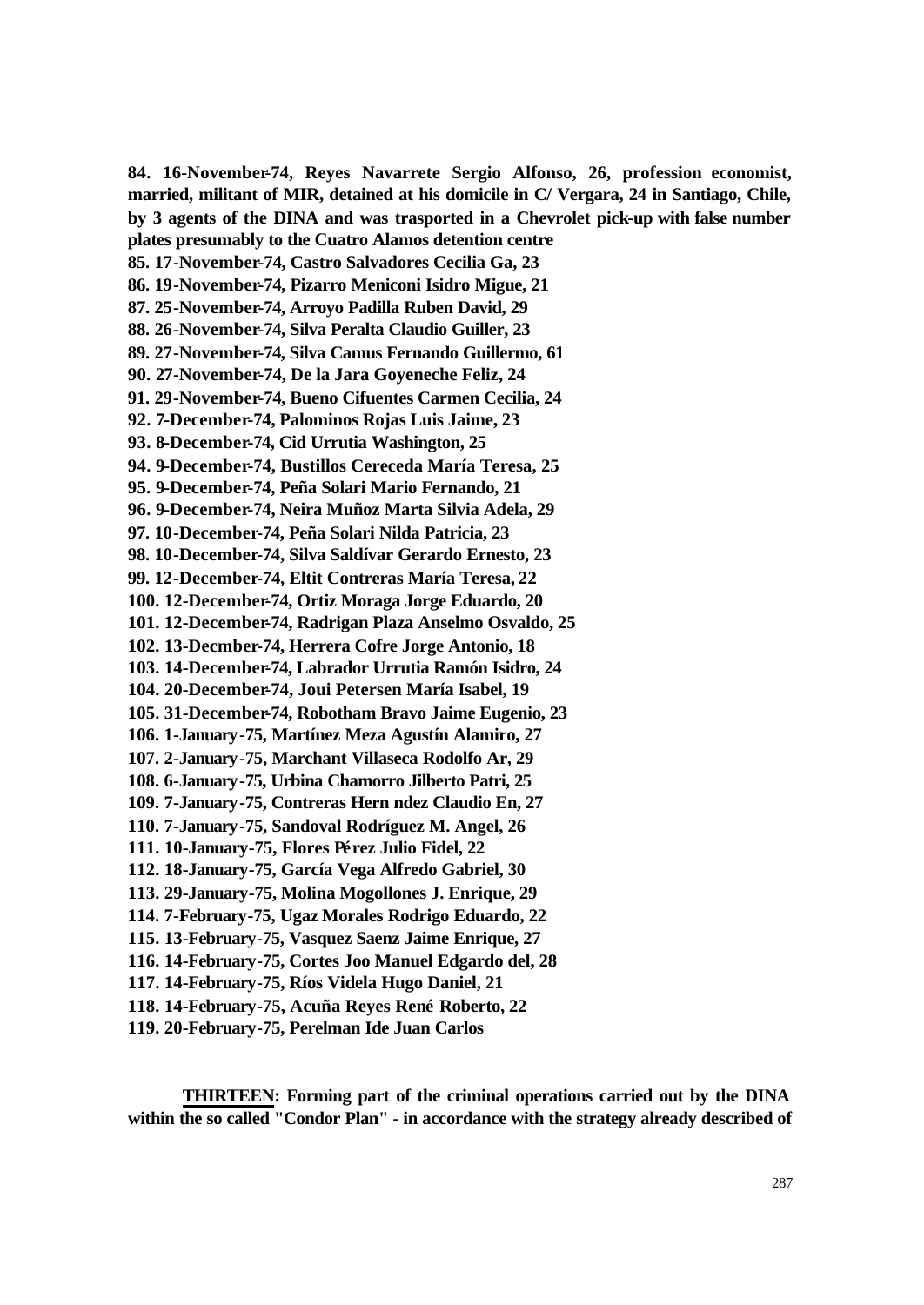**orders transmitted by Augusto Pinochet Ugarte to Manuel Contreras and by the latter to his subordinates and the execution of these orders by means of special agents sent abroad and sometimes assisted by the security services of countries included in "Condor" - a series of spectacular actions were carried out in pursuit of the elimination, within the plan for selective elimination determined by the governing Junta, of leaders who were opposed to "good order", most notably: General and ex-Commander-in-Chief of the Chilean Army and Vice-President of the Republic with Salvador Allende, Carlos Prats Gonz lez; the ex-Vice-President of Chile Bernardo Leighton; Senator Carlos Altamirano, Secretary General of the Socialist Party of Chile; and the ex-Minister of Defence of Chile, Orlando Letelier**

**1.- On September 30th, 1974, at approximately 0.50 hours in C/Malabia y Segui, Buenos Aires at a point close to the home of General Carlos Prats Gonz lez and his wife Sofia Cuthbert Chiarleoni, DINA agents, complying with orders received from Manuel Contreras and Augusto Pinochet, operated the remote control which activated the explosive charge which had previously been placed underneath the Fiat 600 vehicle, licence C 949.958 occupied by the couple, causing their immediate death due to traumatic destruction and multiple viscero-muscular lacerations and internal and external hemorrhages.**

**The explosive used showed similarities to those which were used in the action against Orlando Letelier to which reference is made later.**

**2. On October 6th, 1975. the ex-Vice-President of Chile Bernardo Leighton, founder of the Christian Democrat Party, and his wife Ana Fresno were the objects of an attack with fire arms by agents of the DINA, amongst them Michael Vernon Townley, following orders given by his superiors Eduardo Iturriaga Newman and Manuel Contreras Sepúlveda which the last of those named had received from Augusto Pinochet Ugarte. Moreover, the services were used of an extreme right wing group called Avanguardia Nazionale. This took place in Rome...and as a result of the bullet wounds in his cranium, Bernardo Leighton Guzm n suffered serious encephalic wounds; the sequelas were serious intellectual deterioration, a motor deficit on the right side of his body which provoked difficulties in movements, aphasia which provoked difficulties in speaking; epileptic attacks; difficulties in swallowing. From the moment of his return to Chile until his death he required permanent medical attention to treat the diverse pathologies derived from the attack.**

**For her part, Ana Fresno Ovalle was hit by a bullet in the cervical region which partially destroyed the cervical vertebrae. The injuries caused her a spastic paraperexia and pain for which there was no treatment. After intensive treatment she was able to walk again for short distances and taking small steps using orthopaedic equipment. The definitive sequelas are spastic paraparexia and pains which prevent her from leading a life with normal social relationships.**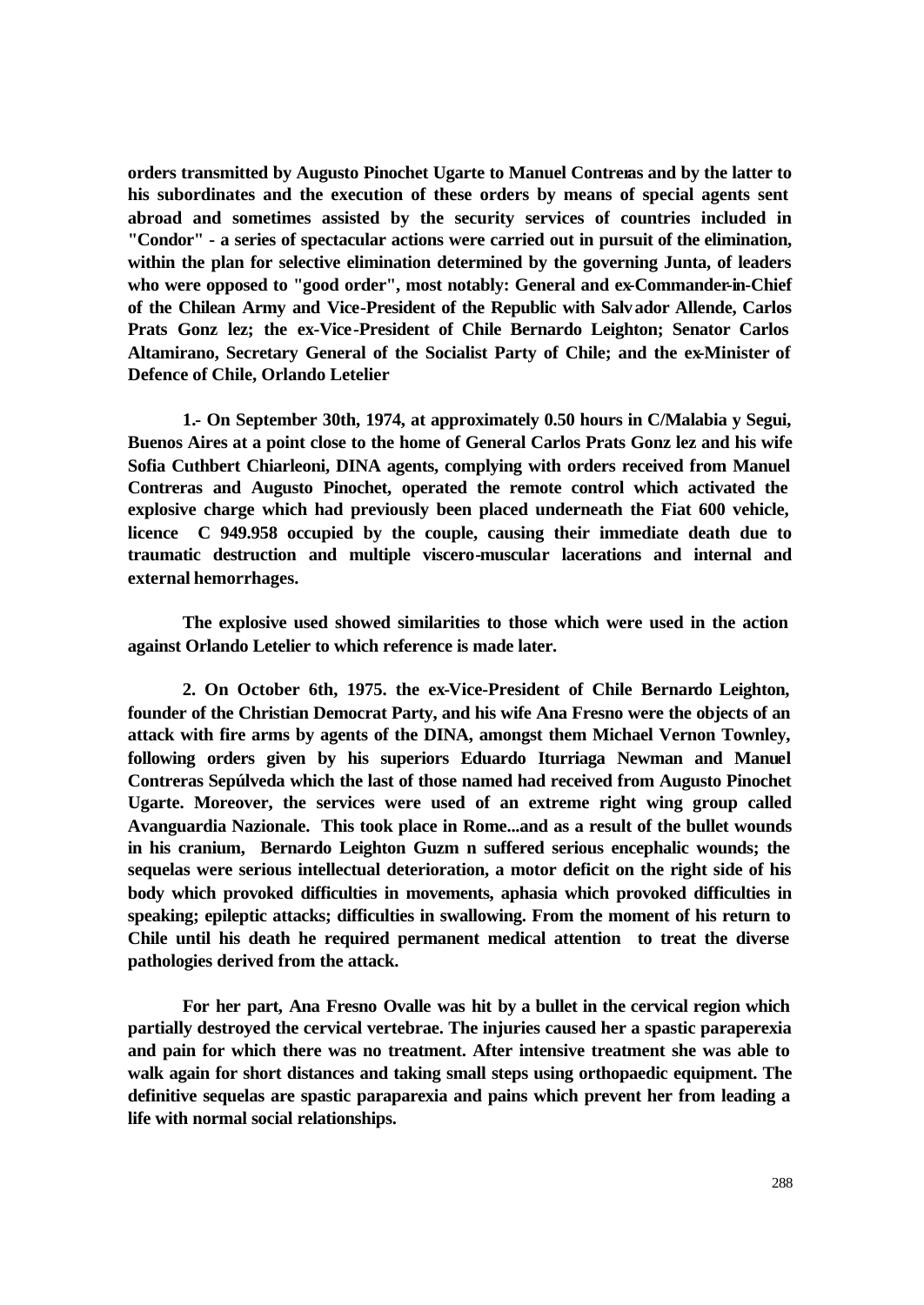**It has been established that those responsible within the DINA, both Iturriaga and Contreras, expressed their satisfaction at the success of the operation because, although Bernardo Leighton had not died, the seriousness of his injuries was such that they made him "inoffensive" in relation to the objective which he had in mind, according to them and to Augusto Pinochet - as their military and political superior - the presumed unification of the opposition groups in exile.**

**3.- In 1975 DINA agents travelled to France to locate and follow the movements of exiled Chileans and, especially, of Senator Carlos Altamirano, Secretary General of the Socialist Party of Chile. To carry out these actions they contact criminal organisations in France. Thus, there is evidence of contacts and collaboration with the "Corsican Brotherhood" organisation, according to the investigations of the American prosecuting attorney Barcela.**

**Also, in that same year 1975 and on the occasion of the visit to Madrid of Augusto Pinochet Ugarte and Manuel Contreras for the funeral of the Spanish Head of State at that time, Francisco Franco, they had a meeting with one of the members of the Italian group which had been closely connected with the attack on Bernardo Leighton called Stefano de la Chiae who cooperated with the DINA in actions abroad such as the one described.**

**4.- Orlando Letelier del Solar, lawyer and economist, was a senior staff member of the Inter-American Bank, with headquarters in Washington D.C. until in October 1970 he was appointed Chilean Ambassador to the United States. Subsequently he was designated Minister of Foreign Affairs, Interior and Defence from July until September 11th, 1973.**

**On September 11th, 1973 he was arrested in his Ministry, that of Defence. Held first in the Military School (Santiago), a few days later he was interned in the Dawson Island (Magallanes) concentration camp, obliged to carry out forced labour and subjected to humiliating treatment over a period of a year. Through the mediation of Venezuela he was liberated in October 1974.**

**In 1975 and 1976 he lived in the United States where he was appointed Director of the Institute for Policy Studies, headquartered in Washington D.C.**

**As an ex-Ambassador to the United States, he had the status of a protected person, as was expressly recognised in the resolution included in the proceedings which were carried out in Washington D.C. in connection with his death.**

**Ronni Moffit was a citizen of the U.S.A., a researcher of the Institute for Policy Studies, married.**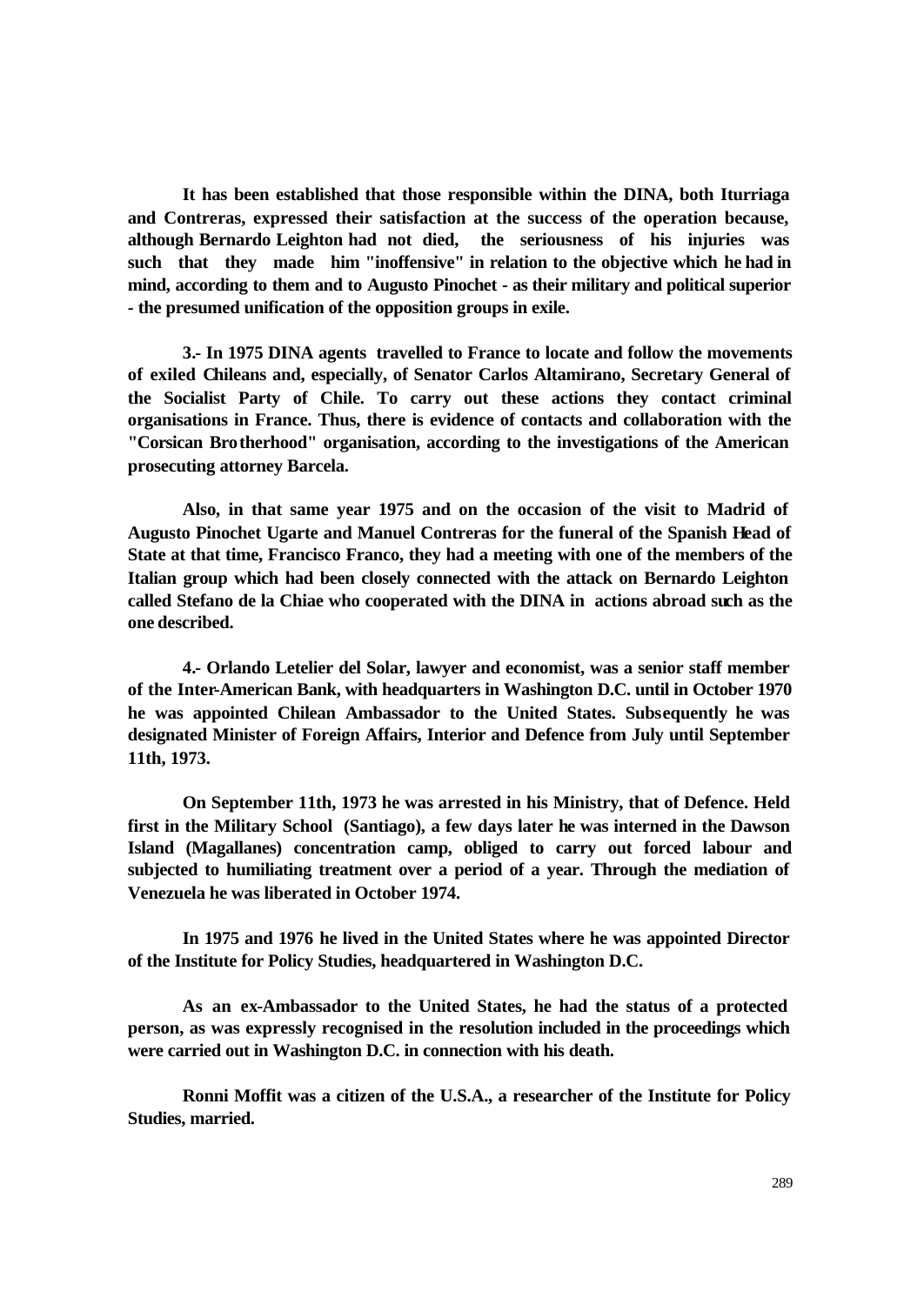**At the beginning of September 1976 the Military Junta issued a decree, depriving Mr. Letelier of his Chilean nationality, on the pretext that he was promoting initiatives in the U.S.A. and Europe directed to the re-establishment of democracy in Chile.**

**Orlando Letelier del Solar and Ronni Moffit were killed on September 21st, 1976 on Embassy Row, the street of the embassies in Washington, as the result of the explosion of a bomb similar to that which killed General Prats, which the DINA agent William Vernon Townley, carrying out orders of the DINA Director Manuel Contreras who, in turn, was carrying out those of Augusto Pinochet, had placed below the driver s seat and which was activated by remote control by anti-Castro Cubans who had been contracted by DINA.**

**5. In the framework of the actions designed to be carried out in other countries (Condor Plan) by DINA, Manuel Contreras, its Director, instructs the agent William Vernon Townley - who formed part of the "Avispa" or "Mulchen" group, a quasi-secret section of DINA, which was responsible directly to the Director and which was used by him for special projects, always by order of Augusto Pinochet Ugarte - to travel to Spain in november 1976, having heard that Senator Carlos Altamirano was there, Secretary General of the Socialist Party of Chile, who had already been followed in Mexico and France, "to see what can be done with Altamirano".**

**Townley, together with other agents, received orders from Pedro Espinoza Bravo, second in command to Manuel Contreras, given by phone, to kill the Senator. After preparing the action, Townley decides not to carry it out, although Espinoza was urging him to do so, because he considered it was "suicidal" given the victim s security measures.**

**6.- In that same period DINA agents travelled to Portugal to prepare attacks which were frustrated by the fact that the CIA detected them.**

**7. - Guillermo Roberto Beausire Alonso, of double British-Chilean nationality, Economics student, was arrested on November 2nd, 1974 in the Airport of Ezeiza (Buenos Aires) by the Argentine police who handed him over to DINA, who held him in the detention centres José Domingo Cañas, Villa Grimaldi, Vendo Seky (also known as the Discotheque) where all trace of him is lost after June 2nd, 1975.**

**8. - Jean Yves Claudet Fern ndez, French-Chilean, is arrested on November 1st, 1975 in the Libery Hotel of Buenos Aires and executed in Argentina with the participation of the DINA.**

**9.- Jorge Isaac Fuentes Alarcón, who has already been mentioned, is arrested on May 16th, 1975 together with Amilcar Santuchu, taken to Asunción and from there to**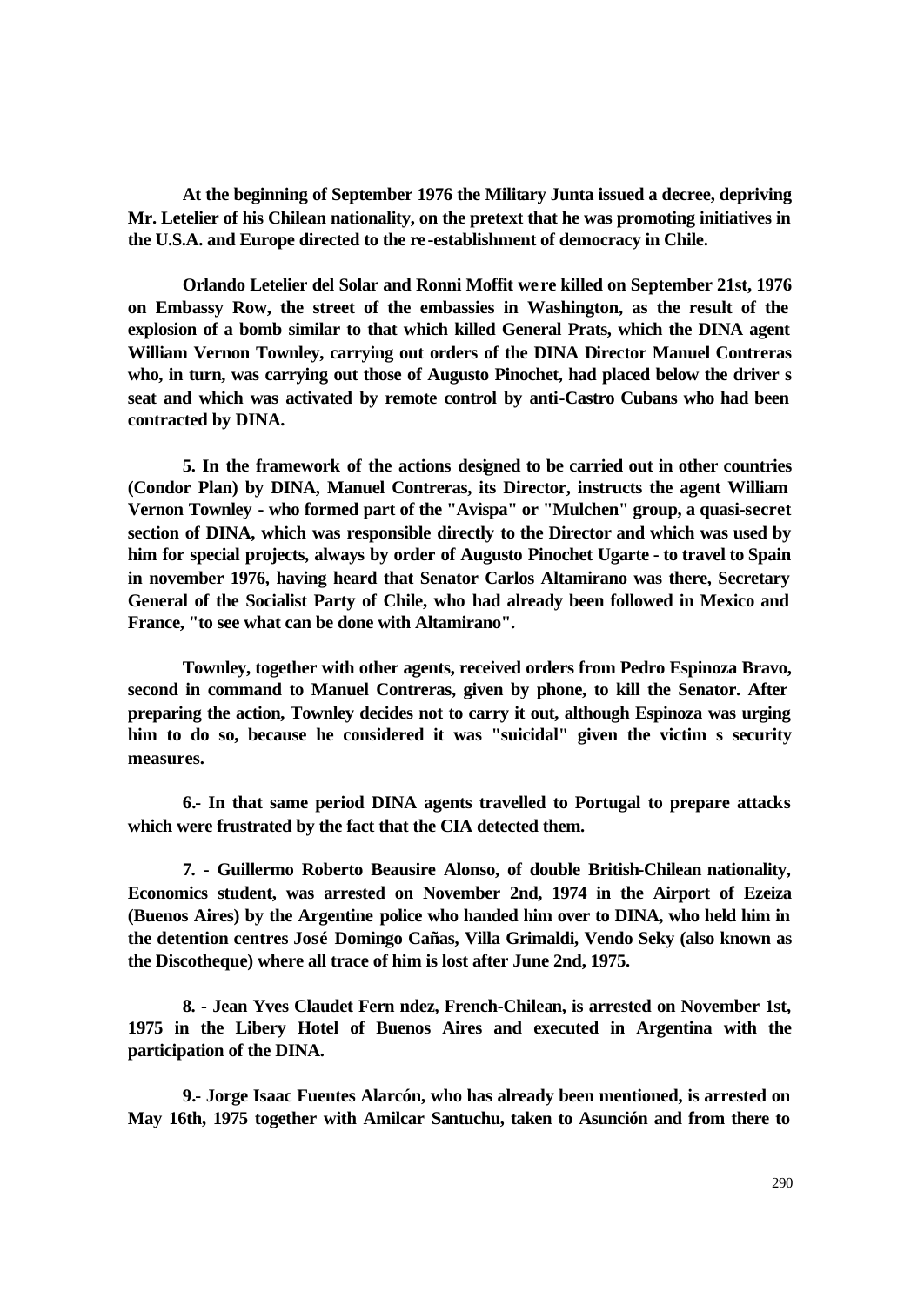**Villa Grimaldi where he arrives with mange and sequela of torture. He has remained disappeared since then.**

**FOURTEEN: In August 1977 the DINA was dissolved and was substituted by the Central Nacional de Informaciones (CNI), which initially, until November 1977, kept the same structures and even staff as the DINA. Between November 1977 and mid-1980 there was a fall in the number of disappearances and deaths of persons as a result of the repression. As from 1980 DINA reacted to the action of other armed organizations by a recrudescence of the repression; and, although the number of disappearances dropped, those that did take place were carried out on a very much more selective basis aimed at members of MIR, FPMR and the PC (Communist Party).**

**As with its predecessor DINA, the CNI was a Government agency located in the Ministry of the Interior, which carried out intelligence tasks and illicit actions abroad similar to those of the DINA. In the report of the Commission already referred to, the majority of the 160 deaths between l978 and l990 were attributed to the CNI, in a period when other organizations of the Security Forces engaged in repression were also active, namely Comando Vengadores M rtires (COVERMA) and the Communications Directorate of the Carabineros (DICOMCAR).**

**FIFTEEN: As for repressive methods and specifically the practice of torture, humiliations and maltreatment, the system was universal and generalized from the very moment of the arrest irrespective of age or sex, although especially accentuated when it referred to certain collective groups, as for example Jews and the Mapuche natives.**

**I/ From the first moment of the military coup and in the subsequent months, the treatment received by the detainees was vile and continued to be so while they were in the detention centers which functioned with the authorization and consent of the governing Junta, presided over by Augusto Pinochet, using varied techniques ranging from violent and continuous beatings tothe fracturing of bones and the spilling of blood, as well as keeping the detainees face downwards on the floor or standing up, naked, under constant light, or with their heads covered by hoods, tied up, shut up ("tabicados") or in niches, that is to say in cubicles so narrow that they could not move; denial of food,**  water, cover or similar necessities; hanging from their arms, suspended in the air; **procedures of semi-asphyxiation in water, malodorous substances and excreta; application of electricity on testicles, tongue and vagina; systematic rape; simulated execution and other refined methods of torture like the well known "Pau de arara" which consisted in hanging up their bodies over long periods of time.**

**The detention centers where torture was most intensively practised were: the former airport of Cerro Moreno in Antofagasta; ships belonging to the Navy or under its control, in Valparaíso; Mariquina Island and Fuerte Borgoño, in Concepción; the Air Base of Maquelma, in Tomingo, and various Regiments, police stations, reserve corps**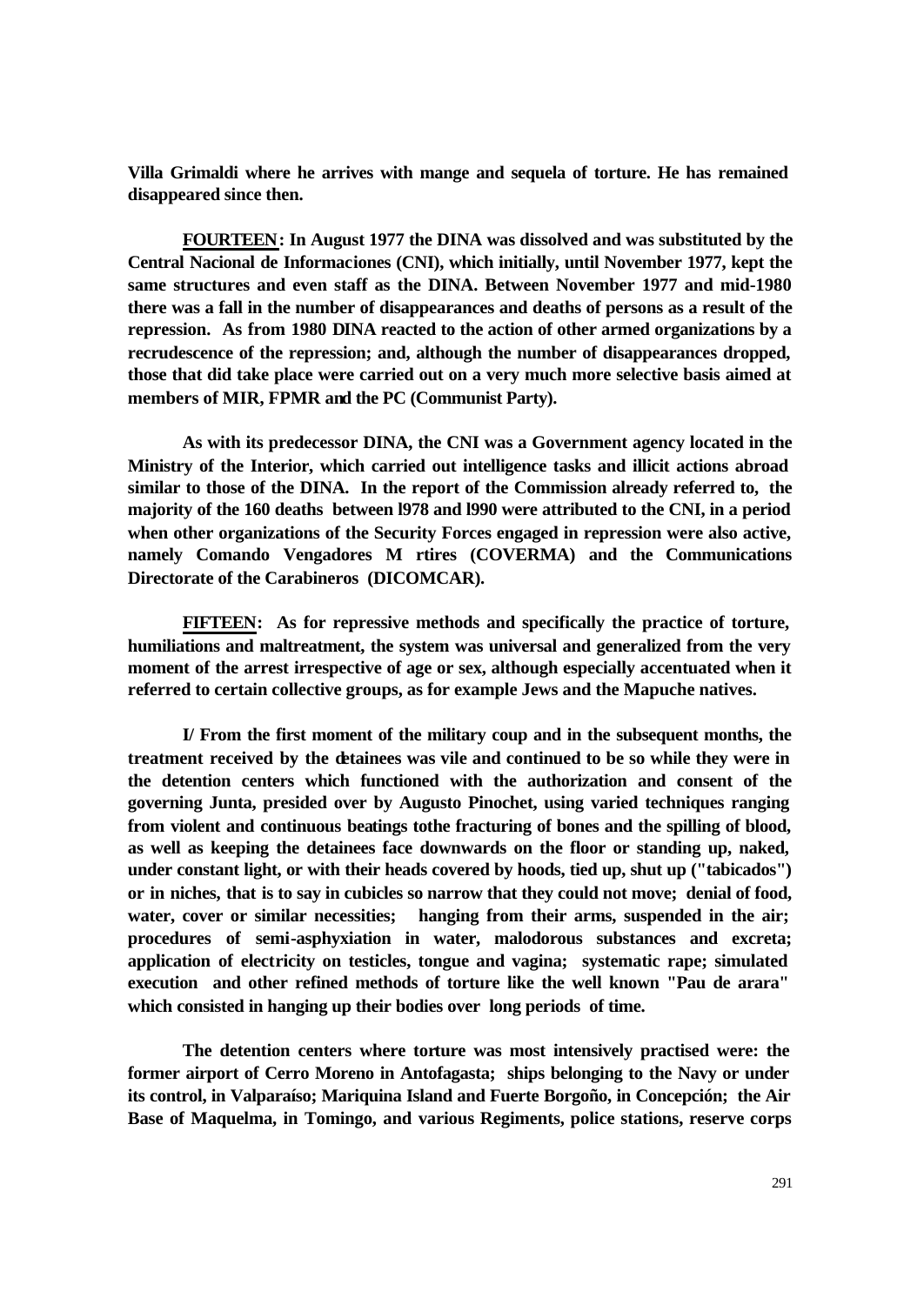**(retenes), airfield centers and airplanes throughout the country, the National Stadium, the Chile Stadium, the Air War Academy in Santiago. The police station in Rahue in Osorno; or the Prison Camp of Pisagua where Nelson M rquez Augusto, a militant of the Communist Party was executed on January 18, l974. The torture was so atrocious that he went mad, tried to flee and after being captured was executed.**

**The torture was watched over and directed by doctors wearing hoods who attended the victims so that they would not die as a result of those tortures.**

**II/ Between 1974 and 1977 the following dentention and torture centers were in operation:**

**A) Locations of the DINA:**

**1. Tejas Verdes. 2. Cuatro Alamos. Here there was no access for persons other than the DINA. It had a series of small and incommunicated cells. 3. Londres n§ 38, located in the** 

**center of Santiago.: 4. José Domingo Cañas, in Santiago: 5. Villa Grimaldi, in Santiago, was the most important detention and torture Center of the DINA, which had specially designed artefacts for the torture of detainees. In this detention Center there was an area known as the Tower in whose interior had been built about ten compartments of 70x70 centimeters and two meters high, with a low door which they had to enter on their knees. In this Tower there was a torture room. The majority of the detainees who went there were not seen again; other areas were the "Chile Houses", constructions of wooden planks where the person had to remain on foot. The "Corvi Houses" were small wooden boxes built into a larger room in which the person remained upright for several days.**

**The torture sessions were practiced by specialist agents, and other officers carried out the interrogations, although they sometimes also participated in the torture.**

**The most commonly used form of torture was the "parrilla" (grill) which consisted of a metal table on which the victim was laid naked and tied by his extremities and then electric charges were applied to lips , genitals, wounds or metal protheses; two people, relatives or friends, were placed in metal boxes, one on top of the other so that when the person above was tortured, the other felt the psychological impact; on other occasions the victim was hung by the wrists and/or the knees to a bar and during the lengthy period he remained like that, electric currents were applied to him, cutting wounds were inflicted or he was beaten; at other times the person s head was immersed in dirty water or other liquids; or they used the "submarino seco" method, i.e., placing a bag over the head until close to suffocation; drugs were also used, and boiling water was thrown over various detainees as punishment and as a foretaste of the death which they would later suffer. 6. La Discotheque or La Venda Sexy; 7. Implacante, 8. Cuartel Venecia, all in**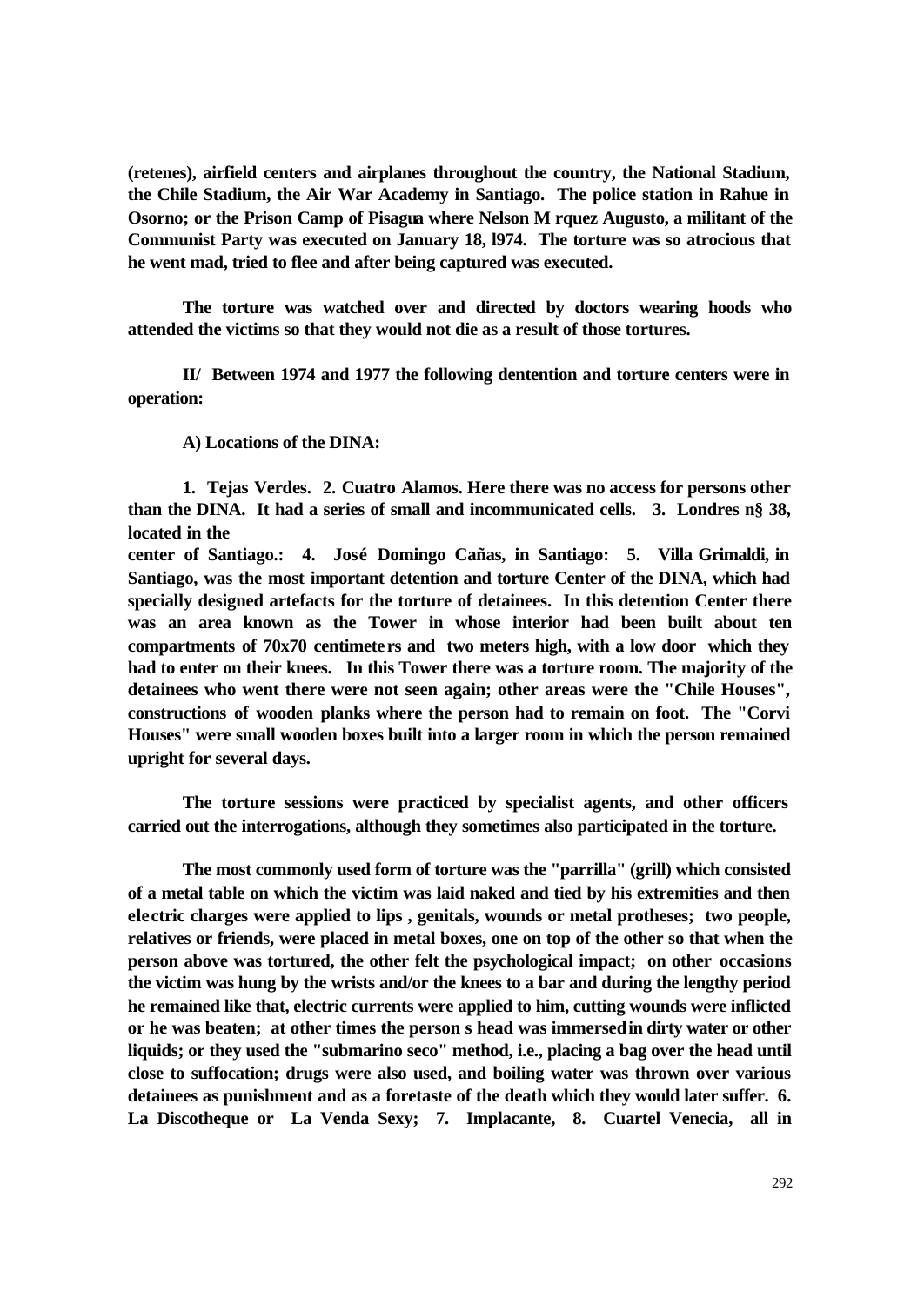**Santiago; 9. Cuartel General in C/. Belgrano n§ 11; and Rinconada Maipú, both in the proximity of Santiago; 11. Clinics of the DINA; 12. Colonia Dignidad, owner of the property or "El Lavadero" where agents of the DINA practised torture and made several detainees disappear; 13. La Casa del Parral in the town of the same name, 14. Military Hospital and other localities of the Armed Forces and forces of Order and Security.**

**B) Locations of the SIFA and of the Joint Command: Amongst others, these stand out:**

**1. Air War Academy (AGA) between end of l973 and end of l974. The average of persons held in detention during l974 was between 70 and 80. Torture was practiced on the** 

**second floor or in the chapel, and consisted of the introduction of splinters or pointed objects under the nails, hanging by "pau de arara", heads hooded, and all types of beatings. Among the personas who underwent this treatment were General Bachelet and José Luis Baeza Cruces, member of the Central Committee of the Communist Party.; 2. Casa de Apoquindo, in Santiago; 3. Hangar in Cerrillos; 4. Nido 20; 5. Nido 18; 6. Remo Cero: Anti-aircraft Artillery Regiment in Colina; 7. La firma.**

**III/ Between August 1977 and 1990, the Central Nacional de Informaciones (CNI), the DICOMCAR and COVEMA systematically practised torture on detainees on a more selective basis than the DINA. The main methods continued to be: electricity applied to sensitive parts of the body, immersion of head in water, almost to the point of asphyxiation, and beatings. Sometimes the torture led to the death of the victim.**

**SIXTEEN: Torture was applied to more than 500,000 people, and because the list would be endless, in the following pages a series of cases are enumerated, especially significant as to the tortures inflicted, within what was a generally applied system, established, approved and encouraged by the members of the Governing Junta, presided over by Augusto Pinochet and carried out by his subordinates.**

**1. - On 11 September 1973 Marcos Roberto Roitman Rosenman was arrested and taken to the Chile Stadium. There, along with other detainees carried on the same bus, he was forced to get out and then to jump up and down continuously under the threat of whipping if he stopped, which consisted of lashing the victim s feet with barbed wire. This punishment was inflicted afterwards. During all this time the detainees lived in a state of intense fear; they were told they were there because they were Marxists and communists, they were not citizens nor people and that at any time the new military law could be applied and they could be shot with no reason given.** 

**Various citizens bled to death in the stadium as a result of gunshot wounds without receiving any medical help. Likewise a number of detainees jumped from the**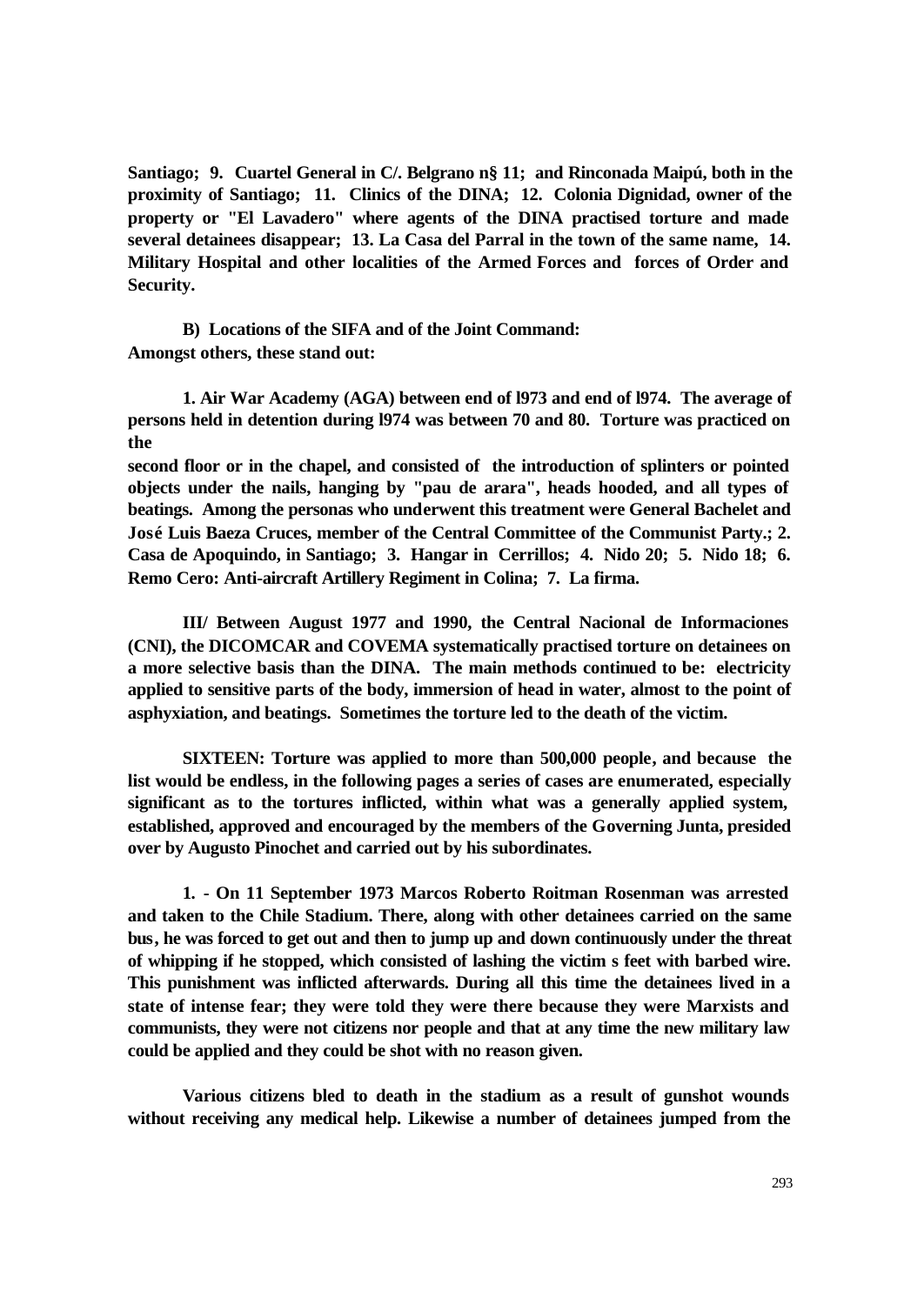**second floor of the stadium suffering skull fractures. During the first few days they were interrogated to establish exactly where they had been arrested and then sent to different locations according to the answers, Thus the people detained in the State Technical University were then moved to the National Stadium. On arrival they were given their first meal in four days, consisting of bread and a cup of coffee and then separated into various groups in the interior of the building, with other citizens of differing ages, sex, and social positions. Marcos Alberto Roitman was interrogated for the first time on 18 September and as soon as he gave his age and said he was a student at the Technical University he received a punch in the face of such force that he was knocked to the ground. This victim along with the rest, was subjected to various sessions of interrogation, when he was given the names of people and on saying he did not know them was beaten repeatedly with a pick handle and iron bars. There was a general feeling of terror and the constant sound of screaming from the tortured detainees led to cases of some victims losing their mind, faced with the incomprehensible and staggering situation they found themselves in, given that they did not know why they had been arrested.**

**The Commandant of the place, who says he is obeying orders of the Chief of the Armed Forces, - Augusto Pinochet Ugarte - again told the detainees that they are not persons, they have no rights nor protection under the Constitution. In the meantime the soldiers subjected**

**them to constant psychological torture, threatening to shoot them with a machine gun known as Hitler s Electric Saw because one burst would cut a person in two.** 

**Torture was implemented in a systematic and generalised fashion under the express orders of Augusto Pinochet Ugarte and the rest of the military leaders and was developed through the most varied techniques. That this is so is verified by an analysis of the meeting that took place in the second half of 1974 between Augusto Pincohet, the Bishop of the Lutheran Evangelical Church in Chile, Helmut Erich Walter Frenz, and the Catholic Bishop, Fernando Ariztia, both of them in their capacity as Joint-Presidents of the Pro-Peace Committee (Comité Pro Paz), during which they delivered an exhaustive dossier on cases of systematic torture carried out by members of the DINA on detainees. Sr. Pinochet, asked the clerics, causing them some perplexity, if when they spoke of physical harassment - an expression that they had used earlier - they were referring to torture, to which they answered yes; at this point, Augusto Pinochet, after leafing through the document and slowly studying it said:** *You are priests and enjoy the luxury of being merciful. I am a soldier and President of the whole Chilean Nation, whose people have been attacked by the bacillus of communism and they must be eradicated, the communists and marxists, they must be tortured because otherwise they will not sing"***.** 

**During this meeting Bishop Ariztia asked what had happened to Father Antonio Llidó, a priest of Spanish nationality who had disappeared. Pinochet Ugarte replied in a**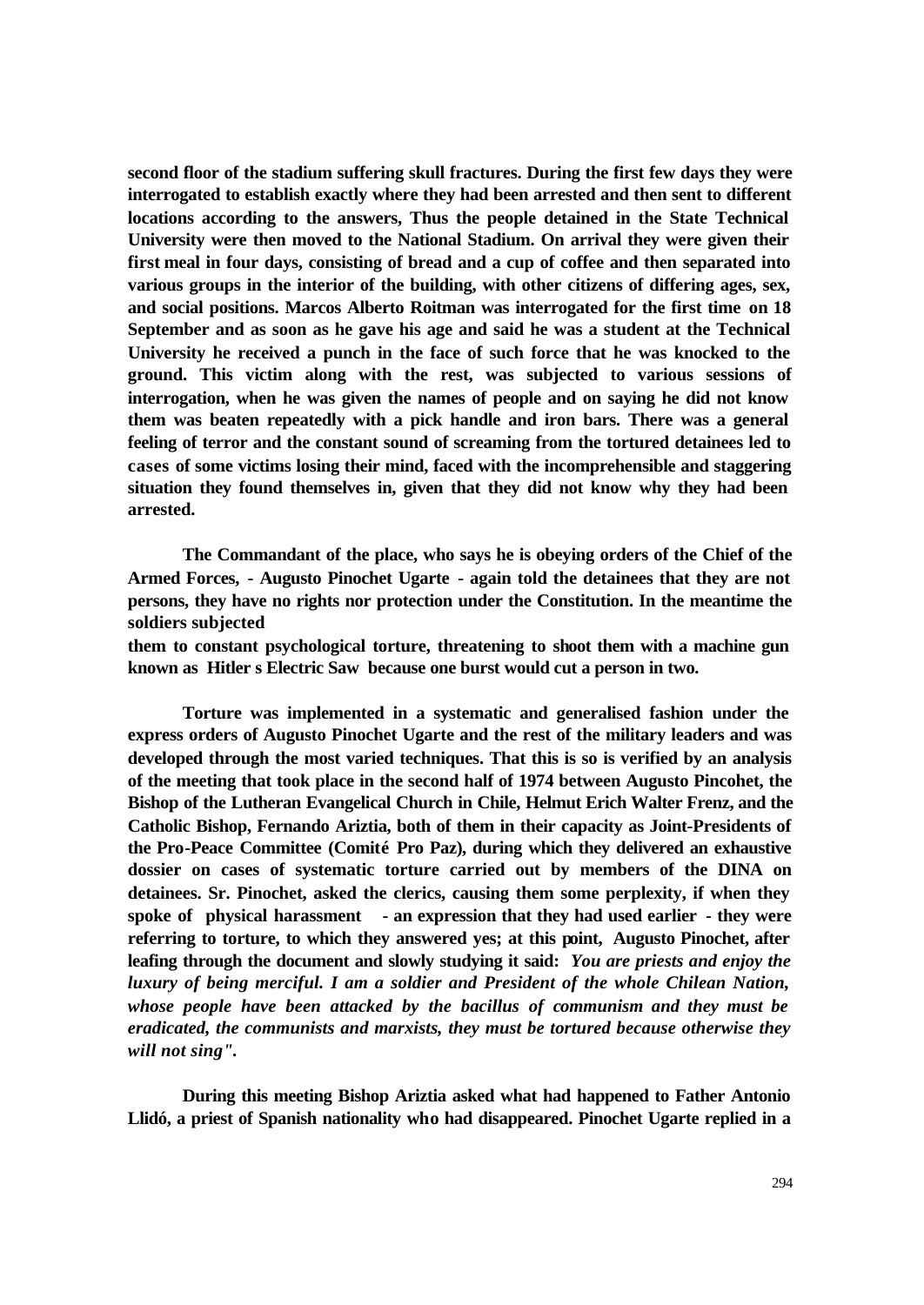**harsh tone "***He is not a priest, he is a communist or marzist"***, equating this concept with the need for execution or extermination in that they are not considered as human beings and, therefore, they can be tortured and eliminated.** 

**Following this line of thought, it is a question of wiping out any religious discrepancy that may be united to, or close to, the above cathegorisation (Marxism, socialism) and which differs from the particular concept of religion that the members of the Governing Junta hold.**

**Thus the group "Christians for Socialism", - whose members were principally priests and catholic citizens who thought that Socialism is nearer to the Scriptures than Capitalism - was systematically persecuted, forcing the members who were not captured to go into hiding or to flee the country, as happened both with its leaders, Gonz lez Arroyo, Mariano Puga, and with those who simply members, numbering almost one hundred, who with the help of the bishops and the ambassadors managed to escape.** 

**2.- Antonio Llidó Mengual was arrested during the last days of September 1974 and confined in the Detention Centre in Calle José Domingo Cañas, installations belonging to the DINA.**

**He was subjected to torture, including the application of electric current to his genital organs and repeated physical beatings of his whole body, leaving him with various fractured ribs. He was also the victim of sado-sexual aggression tortures because he was a priest. During the period he was the victim of tortures he received no medical assistance whatsoever. They forced him to sing songs which the priest did to try and comfort the other prisoners. The degradation to which he was subjected reached the limit when he was forced to lie on the ground behind another detainee, a girl called "LUMI VIDELA MOYA" and the soldiers said "***perhaps you will feel better that way because all you priests are queers***". At all times the bearing of the priest was courageous and he comforted the rest of the prisoners, sharing with them the food the guards gave him to live on, scraps of bread and fruit peels.** 

**On 12 October 1974 or thereabouts, Father Llidó was taken to the Cuatro Alamos Detention Centre, also run by the DINA, and confined with other people, for example HERMAN EUGENIO SCHWEMBER FERN NDEZ in what was known as "Room 13" in that concentration camp. On or about 26 October 1974 Father Llidó was taken aside with a group of 12 or so other prisoners, among them JUAN ALFREDO GAJARDO WOLFF, the brothers ANDRONICUS ANTEQUERA and ARIEL SALINAS, and all of them were made to disappear.**

**Father Llidó, was born in Valencia (Spain) and was working in the parish of Quillota in the Valparaiso Diocesis. He had arrived in Chile as a priest forming part of a**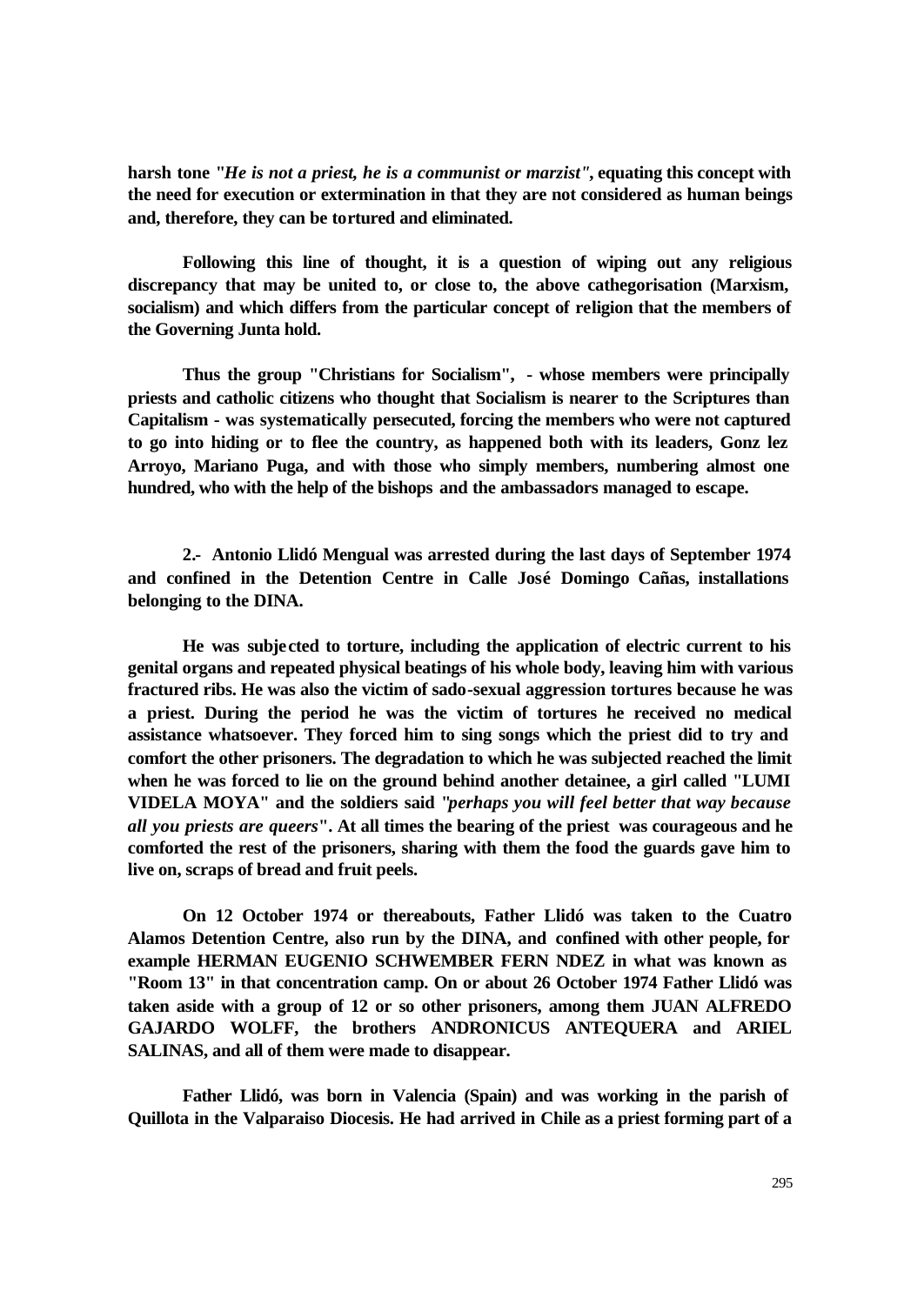**pastoral mission, and became involved in various civic activities with his parishioners, and that is the reason he was tortured and then disappeared at the hands of members of the DINA, who were acting on the orders of their superiors, whose supreme commander in the hierarchical structure is Augusto Pinochet Ugarte.** 

**3. Marta Lidia Ugarte Rom n, member of the Central Committee of the Communist Party of Chile was arrested by DINA agents on 9 August 1974 and taken to Villa Grimaldi. Nothing was known of her until her corpse was discovered in September 1976, with clear signs of having undergone severe torture before being killed.** 

**According to eye witnesses, she was suspended in a pit from a pole, had her finger nails and toe nails pulled out, and had her hair burned. Likewise according to the autopsy reports her body had been thrown from a considerable height, judging from the disintegration of various parts of her body.** 

**4.- José Marcelino González Malpu, arrested with the rest of his family on 29 October 1976, his brother has not been seen since. He was subjected to torture, comprising application of electric current to his genitals, shoulders and ankles. He had water thrown over him beforehand to make the pain more intense. His ears were beaten, they placed his mother, naked, in front of him and went through the motions of shooting her.** 

**5.- Pedro Hugo Arellano Carvajal was arrested together with his father following the bombing of the building that housed the radio station which was identified as belonging to the Socialist Party.**

**From the time they were detained they were subjected to multiple tortures;** *he was tied to a metal bed and his hands were forced against an electrified metal plate, with the victim being thrown back across the room from the shock. Apart from the electrical torture he was subjected to beatings in 10 different locations and finally in prison. Apart from those blows, he was ill-treatted in ten different places and finally in the prison. Apart from the electric current electric wires were attached to his chest, his penis and his toes. In another place he was tied to a tree and whipped. He was pushed along a corridor and beaten all the way. He was put on board a helicopter, and pushed out with ropes tied to his trousers, and flown through thorns. On landing, he was thrown onto the tarmac lying face down with his hands tied. In the same centre they tied him to a rope and lowered him into a water well and left him until he was practically drowned, then pulled him out, asked various questions and since he didn't answer lowered him back into the well. They also played Russian roulette with him which consisted of blindfolding him, and the soldiers would place a pistol or machine gun against his head and simulate shooting him. On occasions they shot a gun right next to his head and he could feel the explosion of air. In Belloto they placed an apple on his*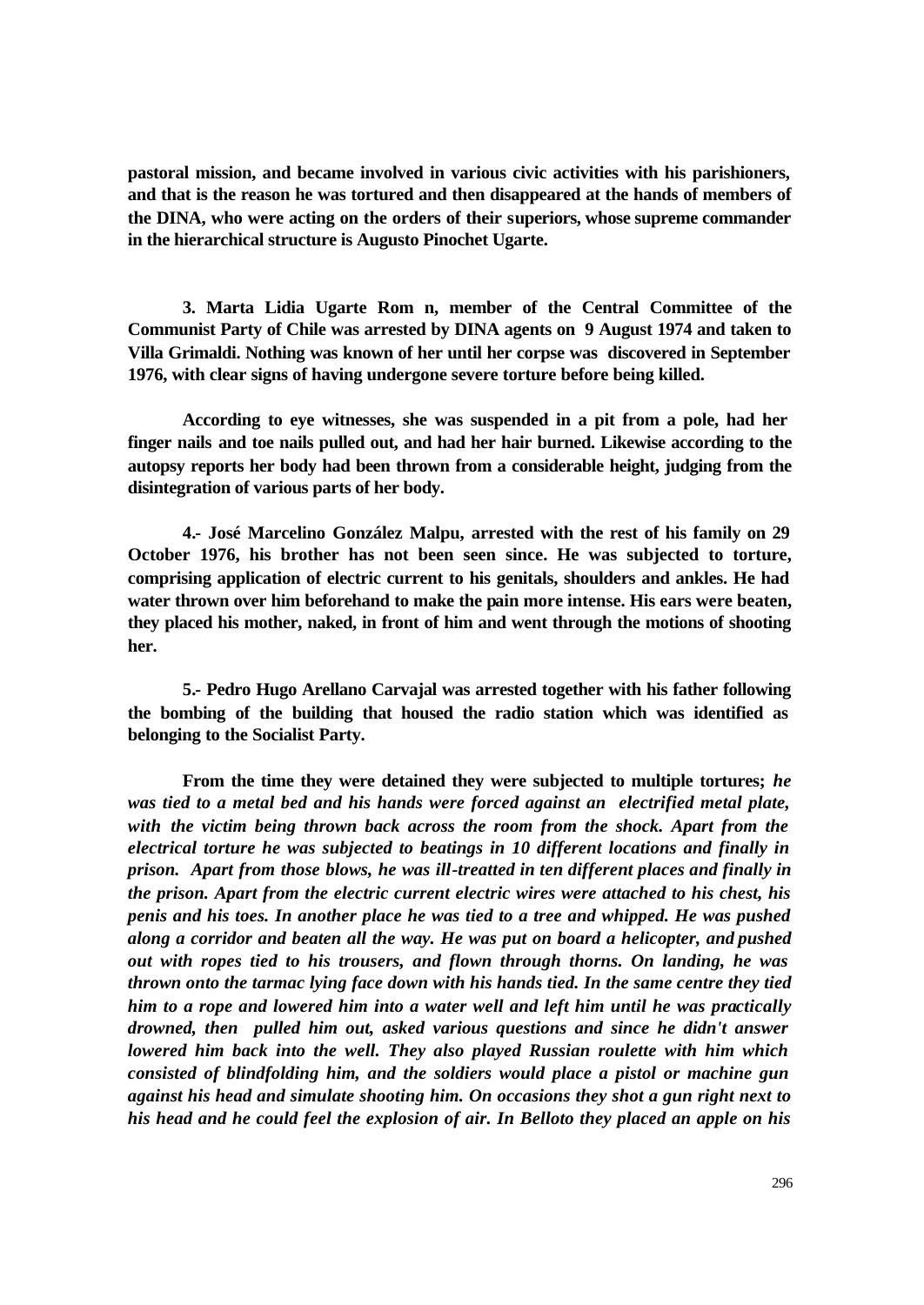*head and started to shoot near it. Previously the base chaplain had asked them if they wanted to commend their souls to God, lending himself to the torturers games. In the naval hospital in Ormue under the orders of Pedro Arancibia he is forced to take all his clothes off as were the Rodríguez family who had been arrested with their sons. They forced the sons to lie on the ground and the father to lie on top of them and make sexual movements in such a way that the father penetrated the elder son and the other son penetrated his young brother. Pedro Arellano was forced to lie on top of one of the children and obliged to do the same as the father had done.*

*The marines who were directing these sessions stood over the victims, with a bayonet pressed against the nape of their necks, threatening to blow their heads open if they did not penetrate the boys. Afterwards they were all marched down a corridor completely naked, and beaten continuously. One of the marines opened up the anus of one of the boys with a bayonet and cut him. Pedro Arellano, apart from the Rodríguez family, witnessed beatings and other physical abuse performed on D. Celestino Saenz del Río, a Spanish citizen and member of the Socialist Party. He also saw approximately 500 people being tortured. The tortures were performed by the military who would throw stones at the heads of the older victims for half an hour and make them run along on their knees across the rocks that were on the Belloto runway.*

**6.- Gladys Nelida Diaz Armijo was arrested in Santiago de Chile on 20 February 1975 together with Juan Carlos Perelman who is still disappeared. She was taken to Villa Grimaldi, a clandestine detention centre under the orders of the DINA, controlled by Manuel Contreras and Augusto Pinochet Ugarte, where she was kept for two years and three months. During the first three months of her detention in secret GLADYS NELIDA DIAZ ARMIJO was subjected to systematic sessions of electric shock torture, each lasting between three and four hours, with a two hour break in between sessions, continuing throughout the night and day.** 

**The sessions took place during the first three days when she was tied up without being given any food. Immediately after, she was beaten by a karate expert who left her with four broken ribs, broken tympanum and extensive internal and external bleeding. Later she was suspended from the ceiling by a rope tied around her wrists and again subjected to electric shock. She was kept hanging this way for a day and a half. Subsequently she was subjected to drugs being injected, pentathol and "curare" over a period of three months, alternating between interrogations, drugs, and electric shocks. The tortures were constant, with no relief at week ends and she lost 15 kilograms in weight as a result of this treatment. What is more, the sessions were carried out with medical supervision; they would check her heartbeat to see if she could withstand greater doses of electricity. She suffered two respiratory failures as a result of the torture inflicted. The longest time she had been allowed to sleep during these first three months was one night, at the end of the first month, and until then they had only allowed her one or two hours of continuous sleep. The sanitary conditions were atrocious as she**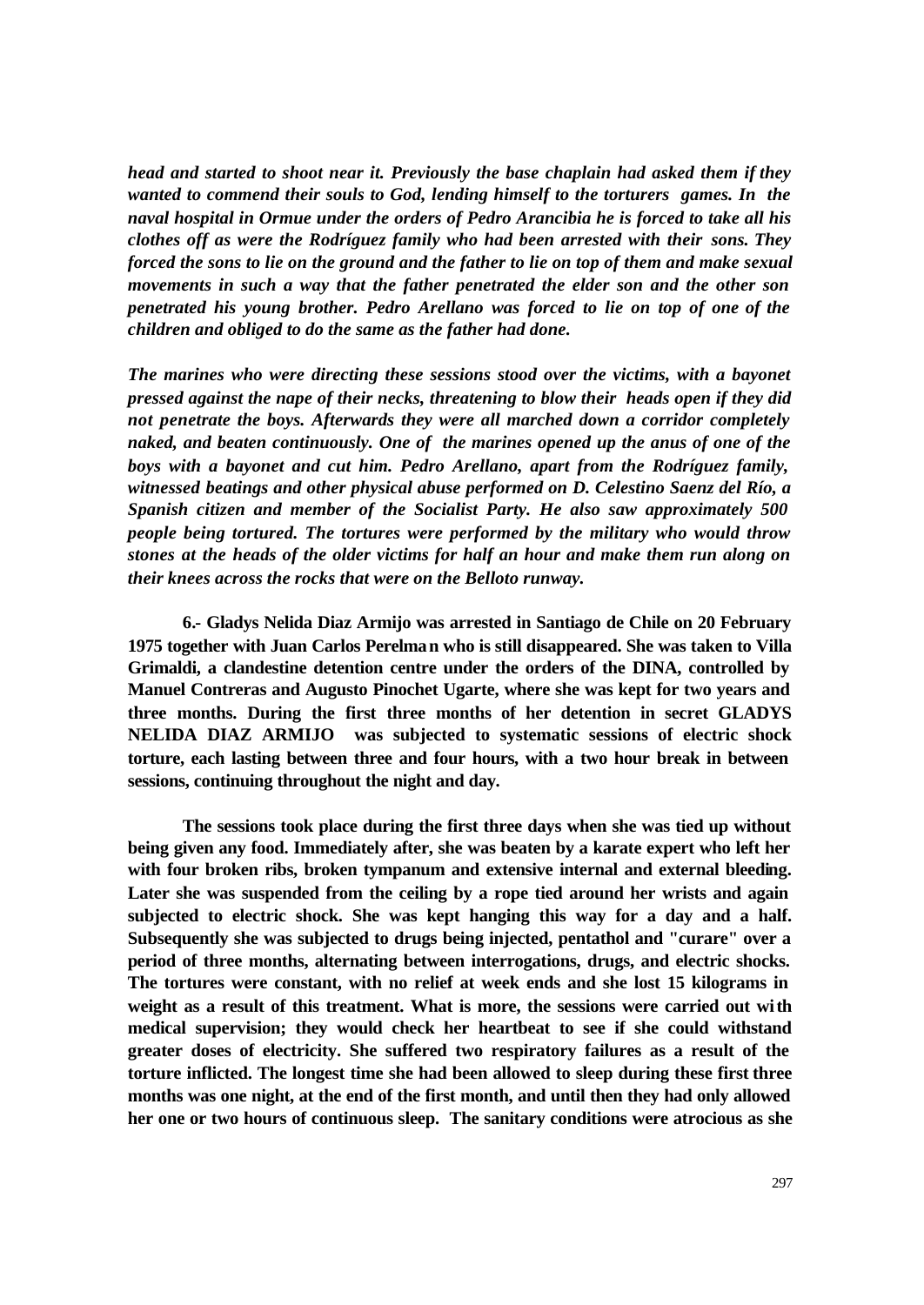**was not allowed to bath or wash her hair nor allowed any form of protection during menstruation, in an attempt to reduce her to the level of an animal. During some time she was kept in a chamber called "The Tower" where the cell she was confined in measured sixty by eighty centimetres by one metre long, with no door and the only opening a narrow gap in one wall near the floor; to enter and exit she had to wriggle like a snake. During her confinement she was blindfolded, had chains on her feet and was handcuffed, and the handcuffs were only removed when she ate. During her stay in the Centre, the detainee Cedomil Lausic, aged 21, was beaten to death with chains and together with two other persons she was forced to watch him die over a three day period. In addition, Isidro Arias, a cellist with the Philharmonic was killed by bullet in his head at the door of his cell.** 

**7.- Luis Enrique Peebles Skarnic, arrested between 2 and 9 February 1975 in the Colonia Dignidad was tortured by DINA agents. He was suspended in the "Pau de Arara" fashion, meaning hands and feet together tied behind the back. The torture comprised the methods already described and others, where he was shut in a wooden box which narrowed at a point where they beat him with sticks. He witnessed the death of the Mayor of Caciete, also detained, and of Manuel Elías Jana Sanibañez and those of the journalist Jose Carrasco, and Eric Zott, who were all beaten to death with rifle butts.** 

**8.- Alfredo Carlos Walter Mingram, a retired officer of the Armed Forces was arrested at his home on 15 November 1976. On that day, in Pasaje Irene N§ 365, Ampliación Villa Dulce Norte, in Miraflores Alto, Viña del Mar he was intercepted by a small, dark-skinned obese individual who spat out the words "there is an order to investigate you" while pointing to a blue station wagon with the N§ 0125 painted on the doors, and next to it four individuals, one very tall and obviously wearing a wig who leapt on him, tied him up and placed him in two sacks, securing them tightly.** *"immediately afterwards, once I was out of the apartment they started to beat me, kick me and hit me with the enormous guns they were carrying while the vehicle was being driven through the streets of Viña del Mar and Valparaiso".* 

*"Once out of Valaparaiso the vehicle began to climb and I realised we were going to the highest sector of Playa Ancha - later the smell of the sea air and the sound of the seagulls warned me that they were going to kill me so I said if you are going to kill me, shoot me to which they responded, with more blows WE ARE NOT GOING TO WASTE BULLETS ON YOU, YOU BLOODY MARXIST and various other insults. The vehicle stopped, I was dragged out and thrown down a gully, inside a sack. I fell, hitting many rocks on the way down, but fortunately without hitting my head. The individuals finally let me out of the sack after picking me from the bottom of the gully and, using foul language, took me back to the vehicle where I was forced to lie face down on the floor and drove me away to the Investigations Barracks in Viña del Mar.*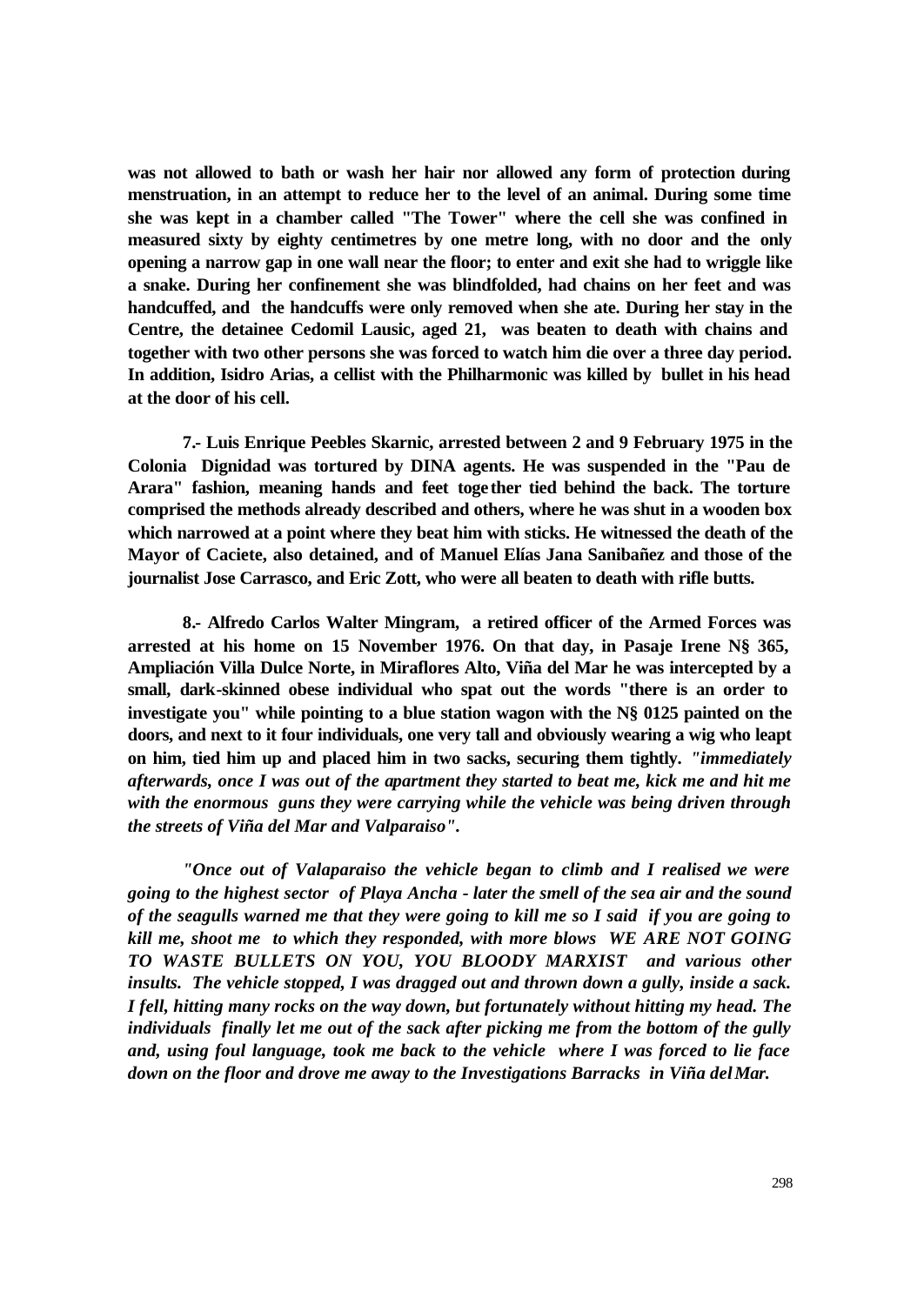*In the prison I was taken out and stripped on the ground in the courtyard where three women, dressed up as "bunnies" prodded my body with long poles before forcing me to dress up in a clown costume and taking me to a room on the first floor in the North-East corner of the prison where they forced me to lie on a "horse" ("potro") immobilising me with straps around my wrists - I imagine they applied electric current because I always felt a tingling in my wrists. They then took me, still naked, to some old sheds on the eastern side of thecourtyard".* **There he was tied with wire to the back of a rough pine bench. The wire cut into his flesh. From the early hours of 16 November until 16:00 he was left sitting in his own blood and excrement, tied to the bench by wire cutting into his flesh, his arms crossed, right collar bone dislocated, without any one of the numerous uniformed police - CARABINEROS - doing anything to bring the situation to an end.**

**9.- Miguel Woodward, a catholic priest, was arrested in September 1973 and put on board a prison ship.** 

**Of the 800 prisoners who were on board the ship, approximately a dozen were priests. Miguel Woodward was considered by the Naval officers as "the most dangerous of the prisoners" because he belonged to a group called "Christians for Socialism" and had been working for more than 10 years in the poorest parts of Valparaiso, helping people to find work and organising lessons for the children.** 

**The prisoners were tortured in groups. The sessions always began with a shower. While they were still wet, electrodes were attached to various parts of the body, and current switched on. Then they were thrown against tables and beaten.** 

**Father Woodward had both arms broken in two places by a hammer, and the whole of his body was beaten black and blue. The prisoners were left without food for days on end although on occasions they were given beans infected with worms. The broken arms and broken ribs of Father Woodward receive no medical attention and in front of other people he and the other priests are accused of sleeping with women. For many days he resisted, his body broken inside, and finally he died.** 

## **10.- Dr. EDUARDO PAREDES BARRIENTOS, profession doctor and**

**surgeon and adviser to the President of the Republic, D. Salvador Allende, was arrested in the Presidential Palace on 11 September 1973 together with other people. At 18:00 h. they were all driven to the Tacna regimental barracks in two military vehicles. They were kept in this precinct until the 13. The members of the group composed of the President of the Republic's advisers and those belonging to the GAP (personal bodyguards) with their hands and feet tied, were put on board military lorries and driven away to an unknown destination. However the military vehicle heads towards Peldehue, to the garrison of the Tacna regiment, where they were possibly executed and buried.**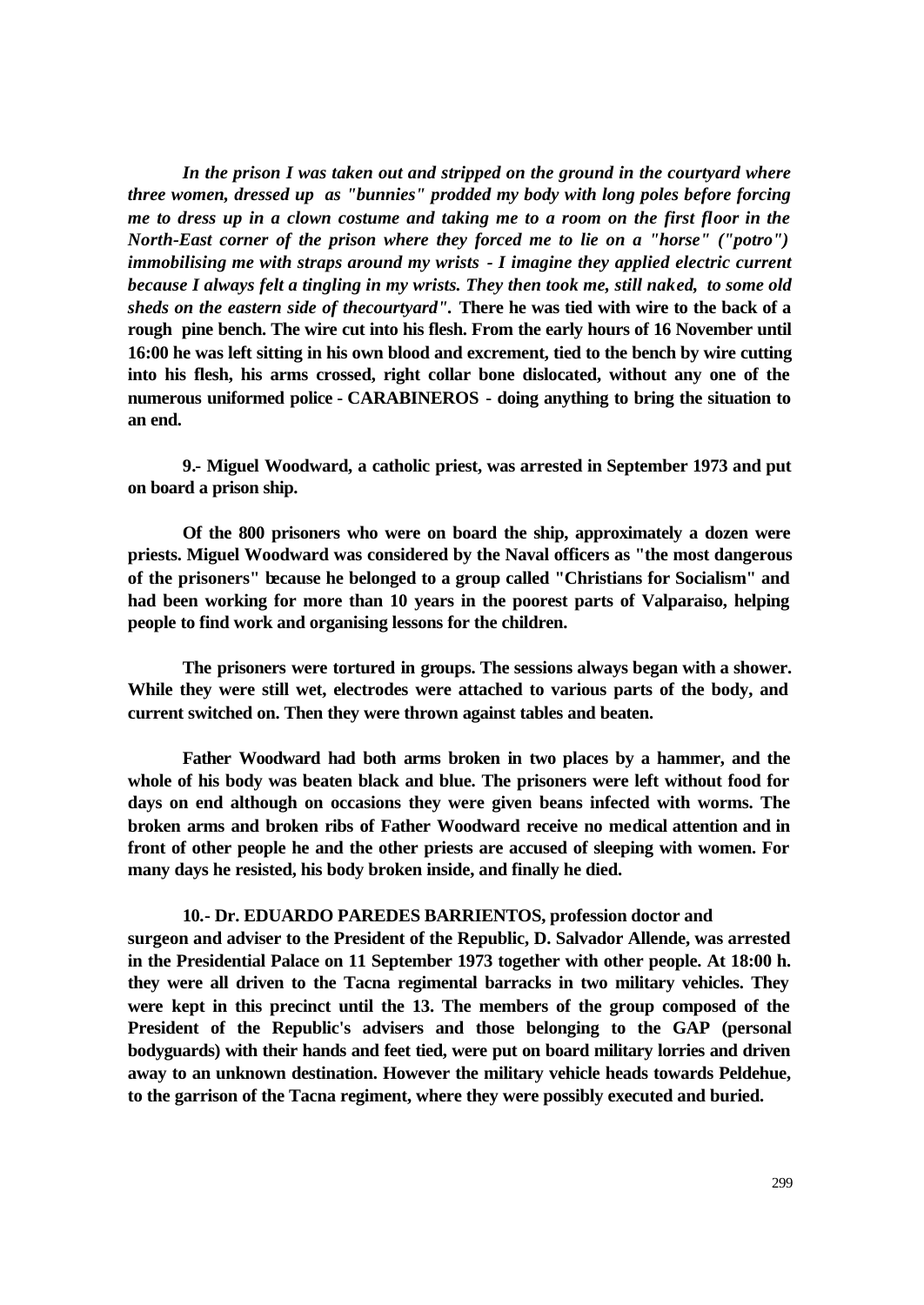**The mortal remains of EDUARDO PAREDES BARRIENTOS were identified in July 1995 in a common grave on Plot 29 in the Santiago de Chile general cemetery. The autopsy revealed the tortures to which he was subjected after his arrest by agents of the State. His vertebral column was fractured, he had suffered broken wrists, pelvis, ribs and skull, and homicidal burns - from a blowlamp or flame thrower - to the chest, shoulders, throat and part of the face, that left marks on the bone structure, even on the teeth.** 

**11.- Irma del Carmen Parada Gonz lez, was arrested on 27 October 1973. She was driven away with José Carrasco who was tortured even before they arrived and she heard his screams. She was received by an officer called Peter who appeared to have good manners She was left in solitary confinement for two days but could hear the constant screams of the other prisoners produced by the torture.** 

**On the third day they started to interrogate her in a room, they stripped her of all her clothes, applied the "telephone" and electric current to the mouth, vagina and breasts. She was raped by two individuals. On the fourth day they put her hands in a liquid and then intoduced them into a machine, whereupon she fell unconscious. When she regained consciousness, she found herself in a pit among dead bodies and wet straw.** 

**She was later allowed outside with other prisoners, and witnessed the arrival of Doctor Hector García, paediatrician from the Buin Hospital, who was tortured up to unspeakable limits and subsequently executed.** 

**During the time of her detention she ate nothing, although at one stage she was given a plate of putrid food. "At this point one detainee shouted that they were giving her the remains of her own dead companions, because he could see an ear in the soup. Immediately afterwards they heard gunfire and presumably they shot the detainee in question".** 

**12.- Mariela Albrecht Schwarz. Arrested on 29 April 1974. She was beaten and threatened with Russian roulette. She was later stripped and beaten in a chamber. Another day she was taken up into a sort of garrett and forced to take "aspirins" and tranquillisers which produced**

**a state of muscular paralysis. In the condition that these drugs induced she was interrogated by a "hypnotist" and then dragged downstairs again by two agents. That night, while she was unable to move, she was raped by a guard. The following day she was stripped again for electric shock torture but on seeing she had been raped they dressed her again. Ten days later she was taken away to the Chile Stadium.** 

**13.- Domingo Ignacio Cadin Cruces. Arrested on 29 June 1974 by DINA agents. From the beginning he was repeatedly beaten over all parts of his body, subjected to psychological attacks and threatened with all his family being killed. Electric current was applied to various parts of his body, (head, teeth, anus, penis, stomach, testicles, both**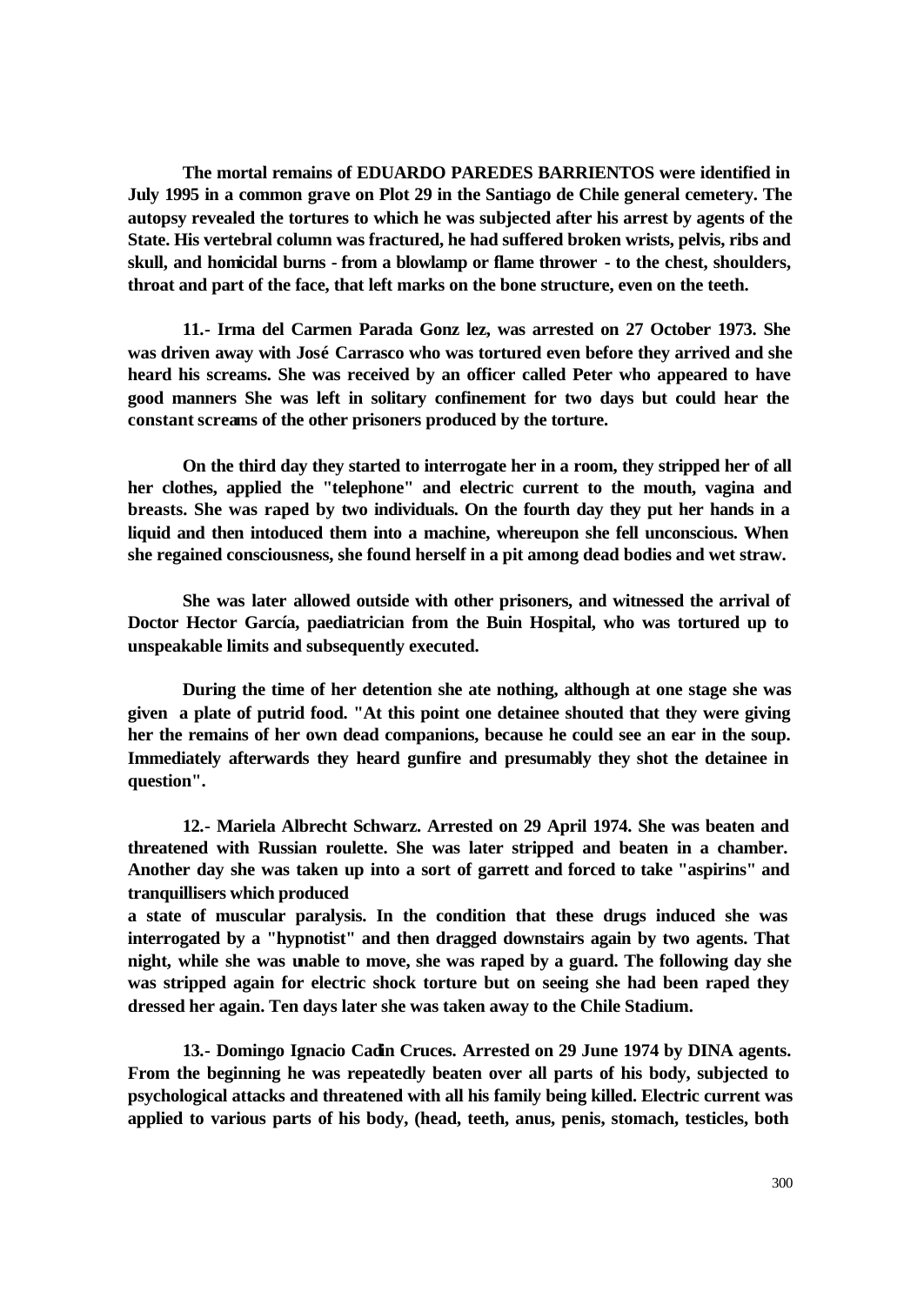**feet) and he was blindfolded and gagged. On protesting that his father had been tortured the same way he was beaten savagely.** 

**14.- Laura Eugenia Rodríguez Fern ndez. Arrested on 30 April 1974 she was also taken to the installations in Calle Londres 38, together with Guadalupe Santa Cruz. The day after arriving at this torture centre she was raped and subjected to electric shocks, using the technique known as "the grill". She was finally transferred to the Chile Stadium where her son Alfredo was brought to her on a stretcher with the aim of exerting psychological pressure.** 

**15.- Roberto Francisco Merino Jorquera. Arrested on 11 May 1974. He was blindfolded and taken to a building in the centre of the city. There he was stripped, tied to a metal bed and subjected to electric shocks. He was then taken to another room containing a number of other detainees, where he was tied to a chair and left until 13 May 1974. During this time a plastic bag was placed over his head with the intention of suffocating him.** 

**16.- Adriana Luz Pino Vidal. Arrested on 12 June 1974. Every day she stayed in the installations she was subjected to electric shock sessions, applied to her vagina, ears, hands, soles of the feet and mouth; she was also beaten about the face with a knuckleduster and cigarettes were stubbed out on her stomach. Likewise the threat was made that they would go and arrest her eldest daughter and rape the daughter in front of her. Since she was pregnant she suffered constant vaginal haemorrhage and on three occasions was taken to a military hospital where a doctor with the rank of colonel attended to her. As a result of the torture, 40 days after being detained, when she was in the Cuatro Alamos camp, she suffered an abortion.** 

**The same day that she returned from her last visit to the military hospital, when she looked through the window of the cell she was in, in "Londres 38", she saw how a large van drive into the courtyard, which is used as a vehicle park and how a detainee was taken out of it and forced to lie on the ground, whereupon the van was driven over his legs. He was then dragged away by the legs by Osvaldo Roma in order to cause him greater pain. This person was known by his surname, Van Schowen**

**17.- Adriana Urrutia Asenjo. Arrested on 8 August 1974. She was moved to various detention and torture centres, such as Londres 38, Villa Grimaldi, Cuatro Alamos and finally Tres Alamos from where she was released in early September 1974. She was subjected to constant tortures, at the same time as her companion, Humberto Mewes, including electric shocks, beating of the spine with a ball attached to a rope ("laque"), which broken two of her vertebrae; in addition, a machine was driven over her legs, leaving her unable to walk for a number of days.**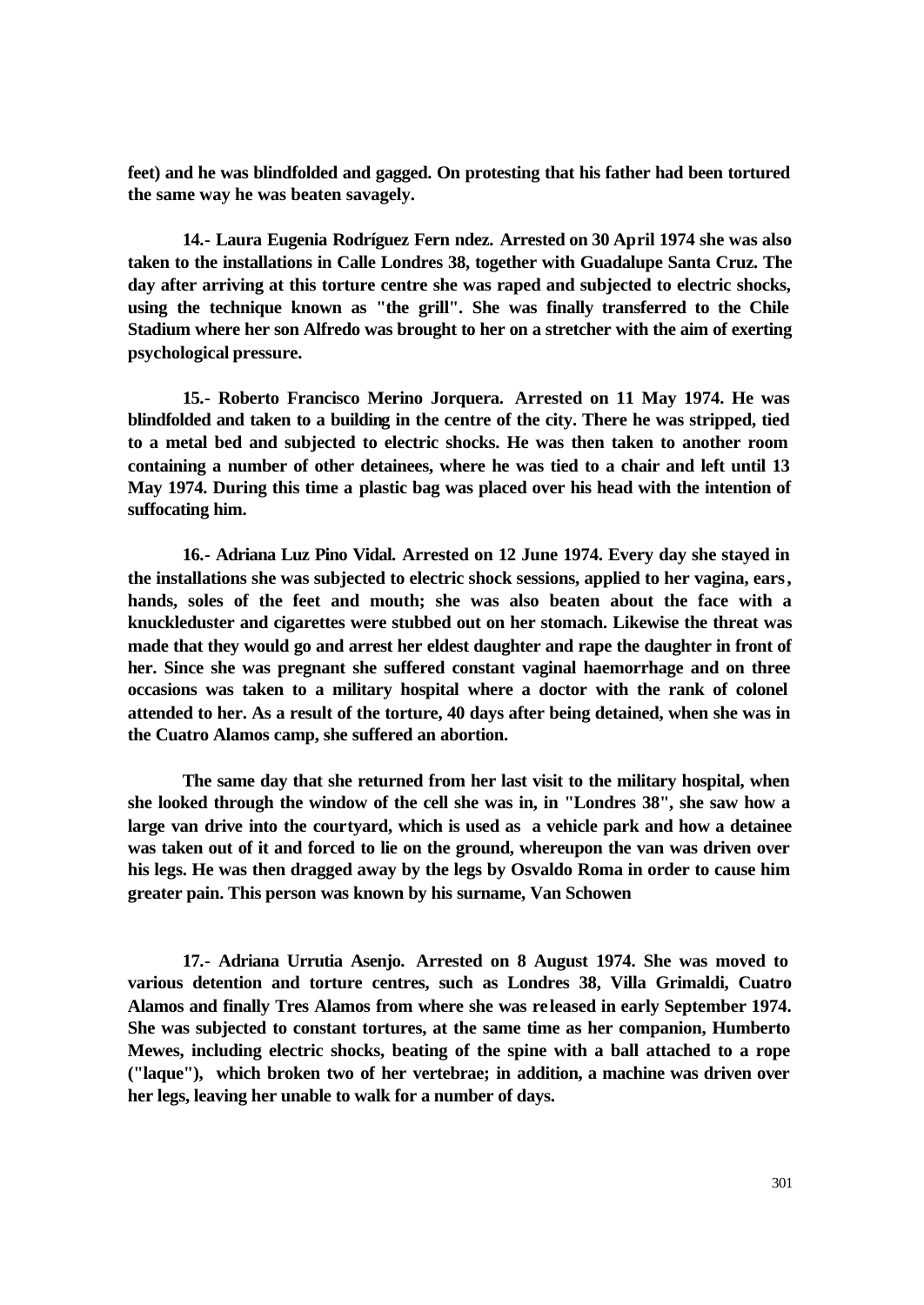**18.- Agustín Julio Holgado Bloch. Arrested in the street, at the corner of Calle Alameda and Calle San Antonio on 12 September 1974. He was tortured with a special machine for applying electric shocks, apparently of an experimental nature, with sudden changes in the intensity of the current which on being applied made the whole body leap up from the table.** 

**19.- Mónica Isabel Uribe Tamblay. Arrested on 13 September 1974. She was systematically tortured and raped, by groups of 5 people who beat her, mainly around the head and lung area. She was tied down for electric current to be applied to her genital organs, ears and head. On one occasion when she had been thrown naked on to the floor in a room near the bathroom, a man came in started to interrogate her and beat her and then tried to rape her. At one point the blindfold slipped from her eyes and she saw that her attacker appeared to be General Manuel Contreras.** 

**20.- Viviana Uribe Tamblay. Arrested on 13 September 1974 at the same time as her sister Mónica and her uncle Carlos Sepúlveda. She was stripped and given electric "grill" treatment. She was then taken to a room and beaten up by three men.** 

**She was then taken to a place in Ir n, with plane trees, and with her eyes blindfolded she was kicked up a staircase to the second floor and taken before a group of people whose leader told her that she had better co-operate and since she did not do so, all those present beat her. She was blindfolded again and taken into another room where she was stripped, subjected to electric shocks and raped. She was then taken to another room and, still naked, tied to a chair whereupon a dog was let into the room and started scratching her on the breast with its front paws until they took it away. The same day they took her back to the same room on the second floor to continue electric shock torture and subjected her to violent interrogation that had nothing to do with politics but was of a sexual nature.** 

**21. Beatriz Constanza Bataszeww Contreras. Arrested on 12 December 1974. She was taken to some form of underground installations, stripped naked and subjected to electric shocks, simulated shootings and various types of sexual abuse, in the presence of other detainees such as Fernando Peña and Ana Maria Arenas. She was then taken up to the room she had first been in, thrown on a mattress, left for a short while and then taken to the basement area again and subjected to the same treatment as before. Another detainee, JORGE ORTIZ MORAGA was in the same place and she was obliged to perform lascivious acts with him for the entertainment of the guards and degradation of the prisoners.** 

**The person who appeared to lead the group was a large strong individual known as "Papi" with wide hands who wore an enormous ring on one hand. On one occasion he asked Cristina Zamora, one of the prisoners who was also a doctor, to perform a medical examination, and Cristina saw that he had syphilitic open sores on his body. This**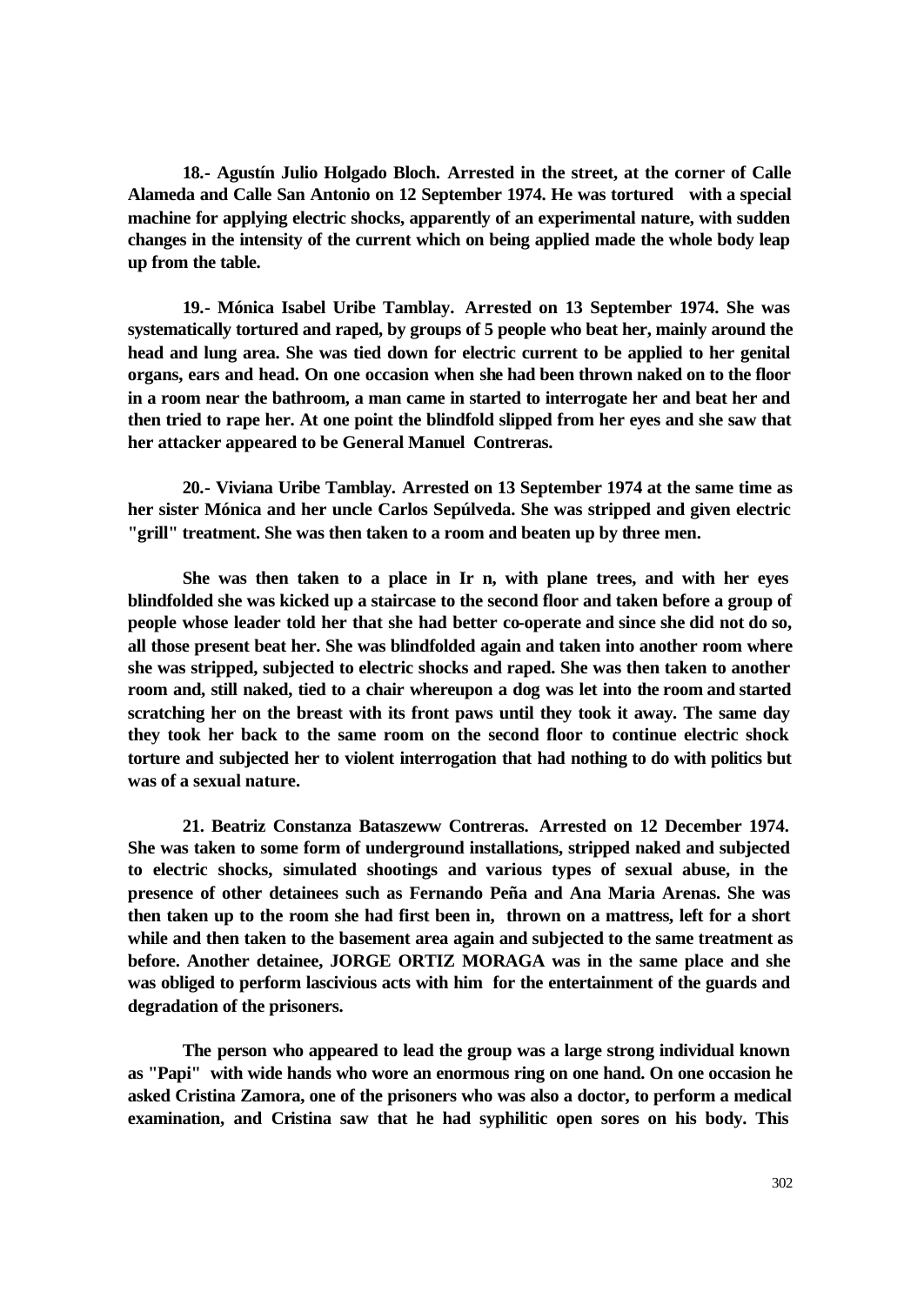**individual used to rape the female prisoners and the tortures he applied were of a sexual nature: forcing the men to masturbate, touching organs, applying current to the genitals etc. He also owned a dog called Voladia which had been trained in sexual practices with human beings.** 

**22.- Ricardo Froden Armstrong. Arrested on 23 January 1975 in his home located on the corner of Calle Fern ndez Alabano and Gran Avenida by a large force of DINA agents who kept him in the Villa Grimaldi torture centre until May 1975. In this period he witnessed the systematic torture of approximately 200 detainees.** 

**23.- María Isabel Matamala Vivaldi. Arrested on 5 February 1975. She was taken to the Villa Grimaldi where a man took down her personal details and obliged her to strip naked. As part of the system they gagged her with a towel and applied electric current to her genital organs, breasts, nipples, mouth, etc., while she was tied down to a metal table. During this torture the sound of the Aranjuez Concerto was being played at full volume.** 

**When she was half dressed after this session she was taken to another room, without a blindfold, occupied by Miguel Krasnoff and a dark woman known as "the Commandant". Both, particularly the woman, punched her repeatedly while she was tied to a chair.** 

**They then threw her into a room the size of a water closet. From there she could hear them torturing Ruben Aguilera.** 

**Among other tortures performed in the Villa Grimaldi, in addition to the constant use of electricity, a practice known as "the telephone" was applied, (blows to the ears), as well as psychological pressure in threatening to harm the victim's family, being forced to hear other people being tortured, deprivation of liquids, interruption of sleep and simulated shootings.** 

**24. Francisco Hern n Plaza Tapia. Arrested on 3 February 1975. he was taken to the Villa and subjected to systematic torture techniques, including electric shock, being suspended from the ceiling, cigarette burns on the body and immersion in liquids until practically drowned.** 

**25.- Carena Zoila Pérez Martínez. Arrested on 5 March 1975. Blindfolded and taken to the torture centre in Cañal Bajo on the outskirts of Osorno and subjected to electric shocks. She was hit in the stomach with coligue branches and subjected to simulated shooting. Various agents also abused her sexually.**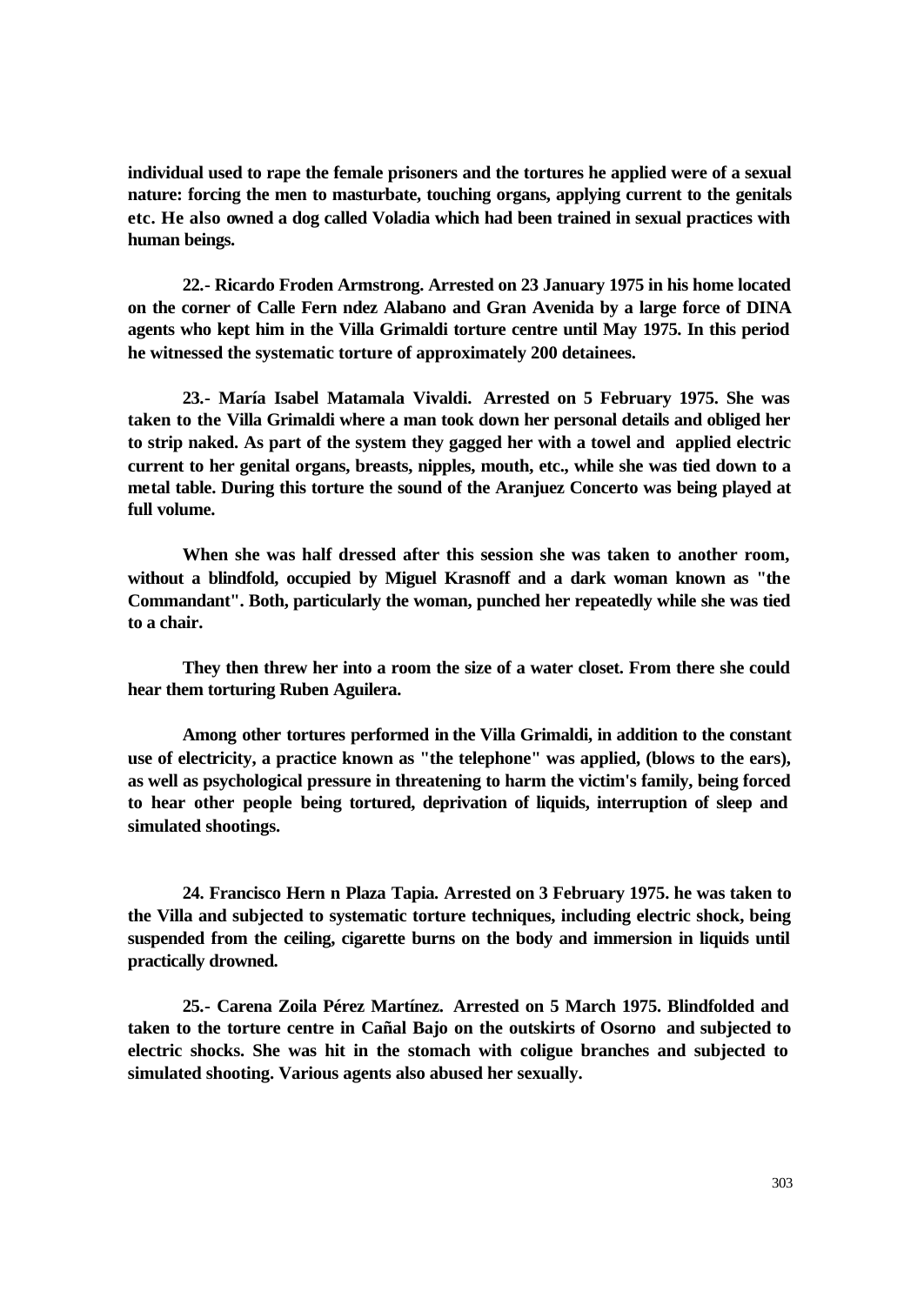**26. Mauricio Eduardo Galaz Romero. Arrested on 17 September 1975. Taken to the Villa Grimaldi and without any prior interrogation, stripped naked, tied to a bed with metal pincers through which they applied electric current to his testicles, anus, penis and other sensitive parts of the body. He was then left in a large room, very cold, smelling of urine and occupied by approximately 20 other detainees. The following day at approximately 5:00 he was taken to a place near Plaza Nuñoa, and on returning he was taken to a small chamber where he was hung upside down, naked, from the ceiling and left that way the whole morning. Periodically two individuals would enter and apply electric shocks to the anus. On one occasion he was tortured at the same time as a female detainee whom he knew. On another occasion they simulated shooting him.** 

**27. Jean Yves Claudet Fernández, disappeared after being arrested on November 10, 1975. He had previously been detained twice in Chile, first on October 2, 1973 when he was subjected to intense torture in the National Stadium, suffered four broken ribs and contracted bronco-pneumonia. He was released but then arrested again a few days later, taken to the National Stadium and then transferred to the penitentiary. In early November 1974 the case against him was officially closed with no verdict and he was repatriated to France. At an unknown date he went to Argentina and checked in to the Hotel Liberty in Buenos Aires, and was arrested on November 10, 1975.** 

**28. Jeremías Segundo Levinao Meliqueo, of Mapuche origin, from the area of Lautaro. In the years precding the coup d'état he was a rural worker, and worked with the MCR (Movimiento Campesino Revolucionario) whose objective was the struggle to defend the lands of the Mapuche native small proprietors. For many years native farmers had seen their lands usurped by the local owners of more extensive lands, so that during the Salvador Allende Government, with the application of Land Reform, rural workers saw that being organized might allow them to recover the land which for centuries had been theirs and was their sustenance. He took part in this process together with his relatives, companions and friends. People who were in this movement suffered savage repression after the coup and many of them are dead or disappeared today. He was arrested in June 1974 and accused on the basis of his activities in the Movement and for being an activist left-winger, and with him were accused other indigenous natives like Luis Mora San Juan, a rural worker of the settlement of El Luchador de los Aromos, in Lautaro. He was killed violently and his body buried very close to where he lived. T hanks to the information given by some rural workers about a month later, his son found his body.**

**In mid-June, l974, when he was 18 years old, a group of civilians from the Investigation Corps of Lautaro arrested him in the street. He was taken to the Investigations barracks where he was held for about three months. Together with three other rural workers, he was accused of organizing the resistance to the dictatorship in that area. He was interrogated and tortured many times. For this purpose he was taken**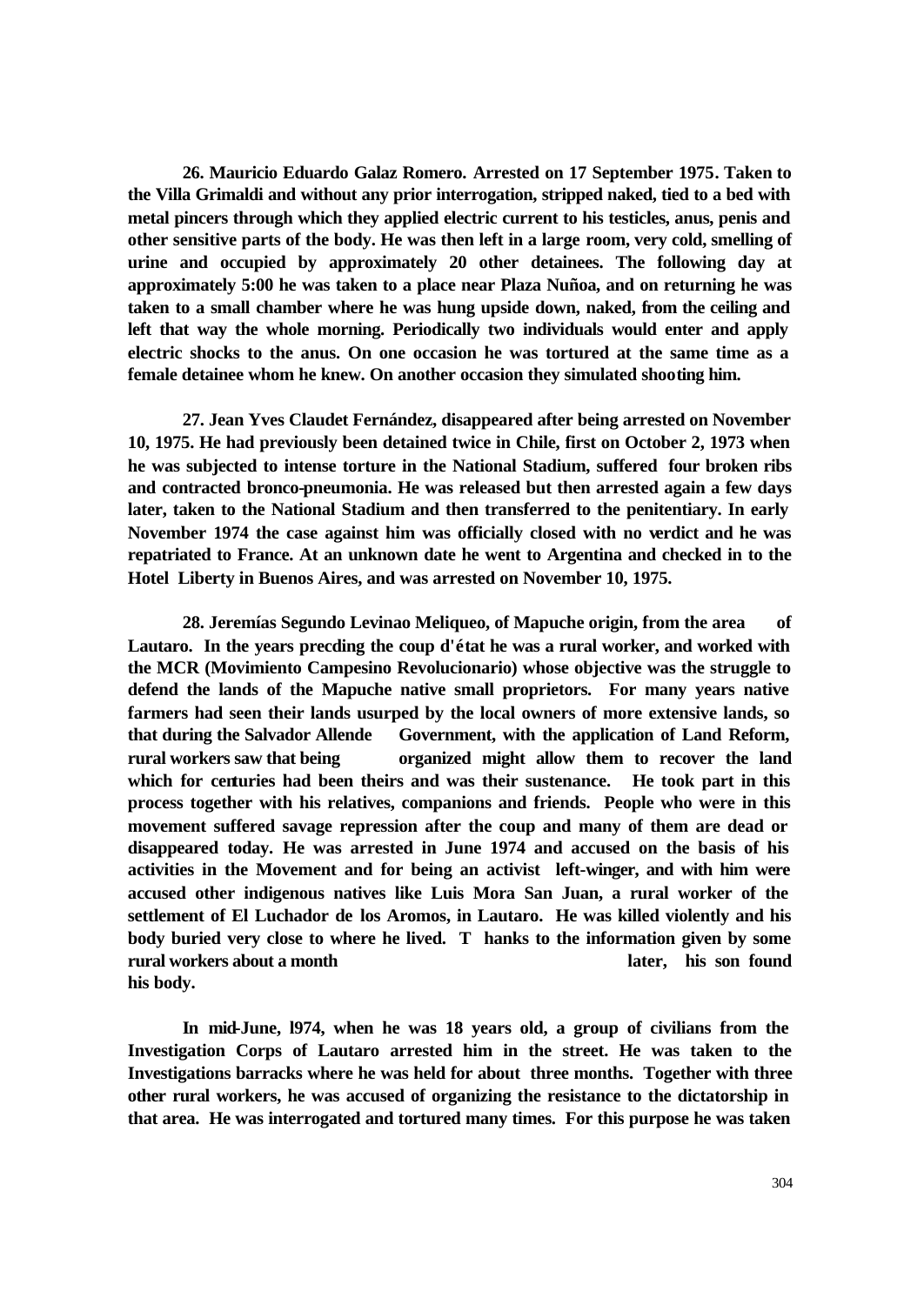**into the country and there, with all his clothes on, handcuffed and feet tied, they threw him in the river and when he was on the point of drowning, they got him out of the water and then, while wet, they applied electric current to all his body, especially his genitals. Then they threw him into a cell where he spent several days in wet clothes. It was a dirty room, without a bathroom, and they made him perform his physiological needs right there, and at times he was not fed for several days on end.. Although he was alone, at different times he could hear the screams of other companions being tortured, which was as bad for him as what he himself had gone through.**

**In October, they transferred him to the Temuco Regiment. There he was interrogated by military personnel who questioned him about arms, names of persons who supposedly carried out activities against the Military Junta.. Blindfolded in a room, they applied electric currents to him while naked, on the "grill" (metal bed) and they beat him all over. Especially terrible was the application of electricity to his teeth. A piece of metal was placed in his mouth with a key which revolved and burned his mouth. At the same time someone held his mouth shut with a damp rag.**

**A few days later they removed the blindfold from his eyes and the handcuffs and they told him that they were taking him off to be killed. They put him in a small car together with four other people. However, they were taken to Temuco Jail. He was at once handed over to the Military Prosecutor s Office and then, a year and a half later, was tried in the penultimate Military Tribunal to be held in Temuco, and condemned to house arrest whereby he had to register once a week at the Military Prosecutor s Office and then in the Lautaro Jail. As from that date he underwent constant persecution which obliged him to abandon Chile in l984, destination France.**

**29.- José Manuel Parada Maluenda, arrested March 29, 1985 by Carabineros in Santiago, because he was in charge of the Department of Information of the Vicaria de la Solidaridad of the Bishopric of Santiago of Chile. On the day following his arrest, he appeared together with Manuel Guerreo, beheaded, his ripped open from top to bottom and with numerous wounds. The authorities were aware of the facts and these authorities included President Augusto Pinochet Ugarte who permitted the act to be commited in order to terrorise the citizens.**

**SEVENTEEN: The tortures and cruelty were not only inflicted on adults, but also on small children and youngsters aged less than 18, and in the cases referred to in the following pages, resulted in death:** 

**A) Death following disappearance:**

**In the areas of Laja and San Rosendo 19 people were arrested by the Carabineros of Laja between 13 and 17 September 1973. Amongst them were two minors:**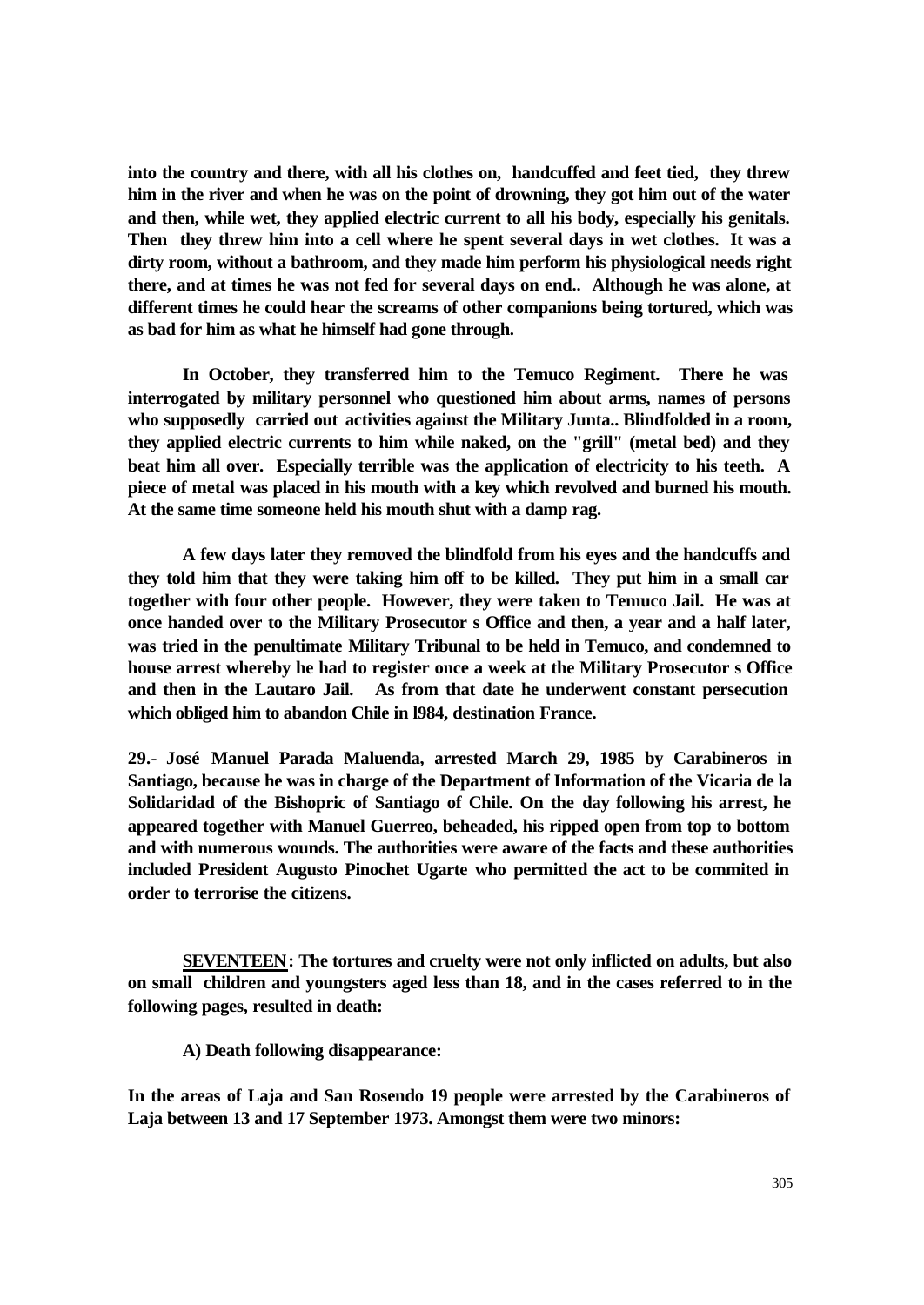**- Mario Manuel BECERRA AVELLO, age 18. Detained by the Laja Carabineros on 17 September when he was about to take a train to Curacautín.** 

**- Juan Carlos JARA HERRERA, age 17. Detained by the Laja Carabineros on 17 September 1973.** 

**They were all put in vehicles during the early hours of 18 September, supposedly being taken to the barracks of the Los Angeles Regiment, but they never arrived.** 

**On 11 October 1973 their bodies were discovered by villagers in a pit covered by sand in San Juan ravine, located on the road between Laja and Yumbel. The Yumbel Court ordered that the bodies be disinterred and buried in the Yumbel Parish Cemetery.** 

**The Archbishopric of Concepción presented formal criminal charges before the Laja Criminal Court on 24 July 1979, against the Carabineros of the same locality. The Concepción Appeal Court designated a Circuit Judge. This allowed the victim to be identified and established that they had been executed by the Carabineros of Laja on the same day that they were taken away, in the place where the bodies were found.** 

**On 18 March the Circuit Judge declared that the case was outside his jurisdiction and the proceedings were transferred to the Ad-hoc Military Prosecuting Attorney of Concepción, and was definitively closed for lack of conclusive evidence on 9 June 1980 by the Judge of Military Court No. 3. This decision was ratified by the Supreme Court on 3 December 1981. The amnesty of 1978 was applied to the perpetrators of the killings.** 

**- On 20 September 1973, Roberto HUAQUI BARRIA, aged 17, was killed.** 

**The victim had left Lago Ranco on 11 September with a group of other people with the intention of going to Argentina. When he was crossing the River Nilahue, a small aircraft piloted by civilians opened fire and shot him dead. The body of the youngster fell into the river,**

**was swept away by the current and was never recovered.**

**- On 24 September a troop of soldiers from the San Bernardo Infantry Regiment arrived at the vineyards in El Escorial de Paine and rounded up four workers, and took them to a football pitch where they made to stretch out on the ground. They were then blindfolded, put on board a military vehicle and driven to the Cerco de Chena detention centre. Among the people arrested were Hector CASTRO SOEZ, aged 18; Gustavo Hern n MART NEZ VERA, aged 18, and Ignacio del Tr nsito SANTANDER ALBORNOZ, aged 17.**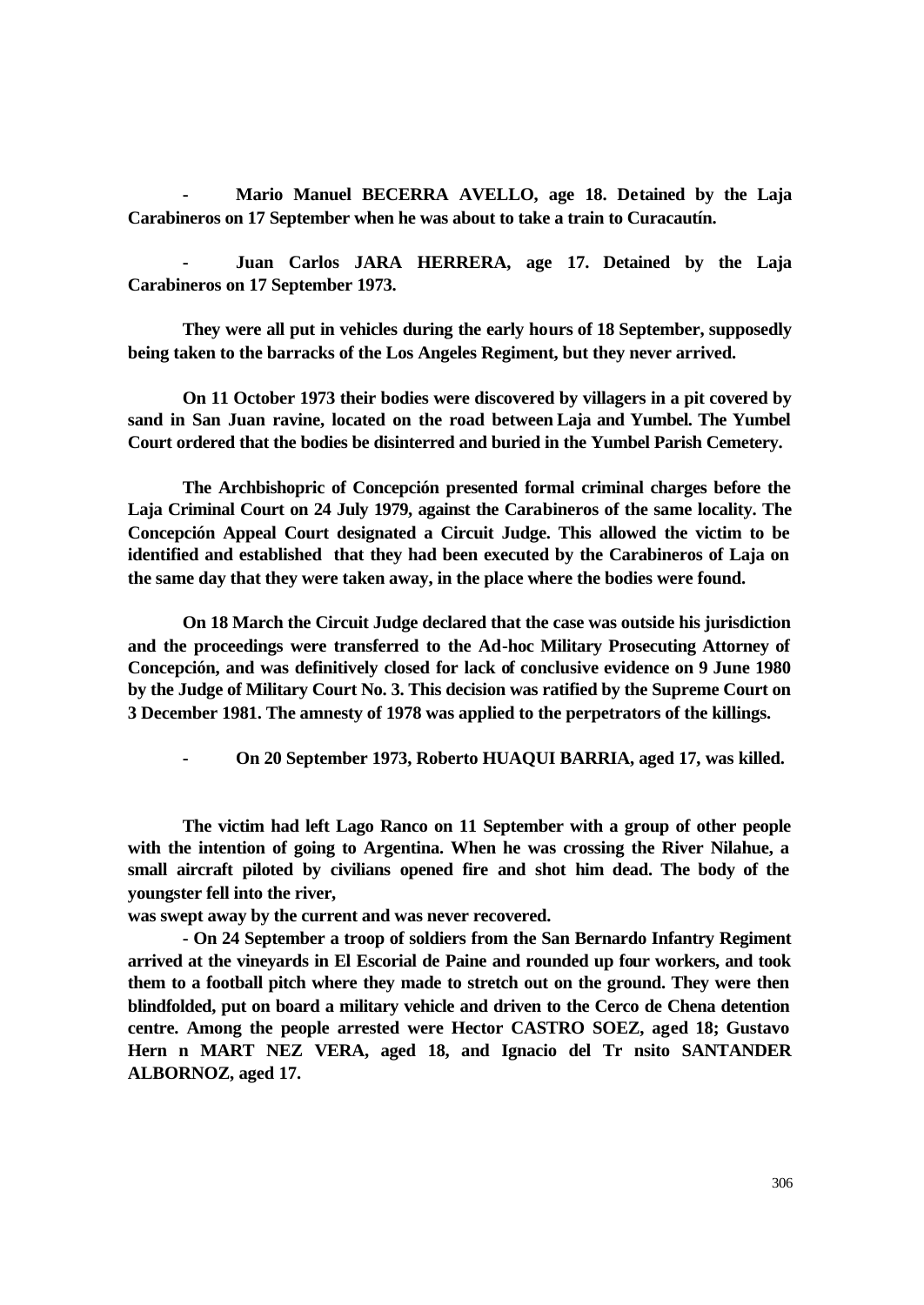**- On 3 October 1973 the troops carried out an operation in the course of which 13 agricultural workers from the Paine district were rounded up. They were taken to the Cerro Chena detention centre by soldiers from the San Bernardo Infantry Regiment. Among those arrested were Carlos Manuel ORTIZ ORTIZ, aged 18 and Victor Manuel ZAMORANO GONZ LEZ, aged 18.** 

**In December the Legal Medical Service informed the members of the families of the people who had been arrested that their bodies had been buried in Plot 29 in the General cemetery. Around the same date, neighbours from the area discovered human remains in the vicinity of the Cuesta de Chada hillside. Members of the families were able to identify most of the bodies from the clothes they had been wearing on the day they were arrested. The remains were transported to the Legal Medical Service.** 

**In September 1990 the Appeal Court Judge, Germ n Hermosilla made an appearance at the Legal Medical Service to identify the remains that had been unidentified since 1974. Among the bodies identified were those of Hector Castro Saez and Victor Manuel Zamorano Gonz lez.** 

**On 3 October 1973 the brothers Juan Enrique Rodríguez Aqueveque, aged 20, and Florentino Aurelio Rodríguez Aqueveque, aged 17, were arrested by troops.** 

**Some days later the family located the corpse of Juan Enrique in the Legal Medical Institute. The autopsy protocol mentioned the existence of another corpse found in the same location that was not recognised at the time, which allows one to assume it was that of Florentino Aurelio. Both corpses presented multiple bullet wounds.**

**- On 7 October 1973 eleven people from three different families of land workers in the Sector of Isla de Maipo were arrested in their respective homes by Carabineros. The agents had no order to arrest or authorisation to enter the homes, despite which they checked the houses, terrorised the families and in some cases used unnecessary violence. The detainees were transported to the Isla de Maipo station.** 

**The same day four young men who were in the town square of Isla de Taipo were rounded up by the Carabineros and taken to the same station, among them were Jose HERRERA VILLEGAS aged 17, and Iv n ORDOÑEZ LAMA, aged 17.** 

**Their families' search for them was fruitless. However an anonymous source known to the Catholic Church gave information towards the end of 1978 on the existence of human remains in an abandoned mine in Lonquén. A judicial investigation was put in hand under the charge of the Circuit Judge, Adolfo Bañados.** 

**On 4 April 1979 the Circuit Judge issued a resolution determining that the case was outside his competence so investigations could not continue and remitting the case**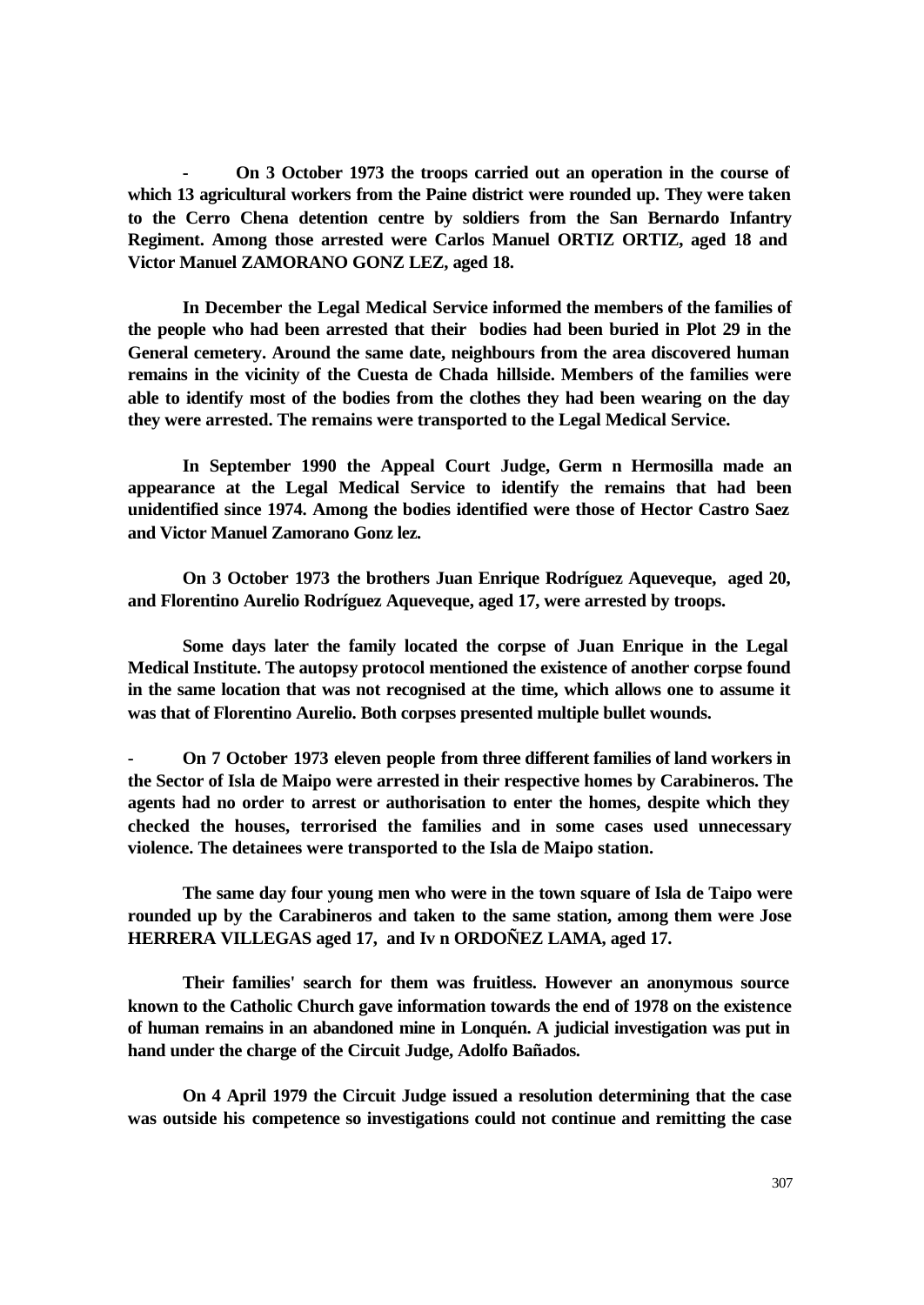**to the Second Military Tribunal of Santiago. This resolution contains various Legal Considerata in which it is established that the bodies buried in the lime oven in Lonquén correspond to the 15 people arrested on 7 October 1973 in Isla de Maipo, and that in the death of these persons "intervention and direct liability" attached to the Head of the Carabinero station at the time "notwithstanding the responsibility of the men who acted under his orders".** 

**Subsequently the Military Prosecutor laid charges against the Carabineros who were serving in the Lonquén station, accusing them of the crime of unnecessary violence causing the death of all the detainees as already identified. Later a verdict was pronounced whereby the case was definitively dismissed in favour of those who had been accused in relation to the crime of unnecessary violence.**

**- Eliseo Maximiliano TROCANAO VALENZUELA, aged 18, was arrested on 10 October 1973 in the Trafún Sector, during a joint raid carried out by uniformed personnel and civilians. He was taken to the Villarica bridge over the River Toltén and executed there. His body was neve§r found.** 

**- Modesto Juan REINANTE RAIPAN, aged 18, was arrested on 10 October 1973 in the Trafún Sector, during a joint raid carried out by uniformed personnel and civilians. He was taken to the Villarica bridge over the River Toltén and executed there. His body was never found.** 

**B) Death through execution** 

**- On 12 September 1973 Mercedes del Pilar CORREDERA REYES, aged 8, died in Santiago, victim of a bullet wound in her left knee.** 

**- On 14 September 1973 Angel Gabriel MOYA ROJAS, aged 15, died in Santiago. The victim was on his way to a friend's house, before the curfew hour, and came across a patrol of troops who stopped them and searched them. They then told them to run away and opened fire on them. The victim died instantly.** 

**- On 14 September 1973 Claudia Andrea VALENZUELA VEL ZQUEZ, aged 6, was executed in Talca. Her parents were killed during the same incident and her two younger brothers were injured.**

**The information collected by the Commission of Truth proves that the house was raided in the early hours of the morning by Carabineros and the victims executed inside their home.** 

**- On 16 September 1973, Ricardo del Carmen SEP LVEDA BRAVO, aged 16, was executed along with his two brothers in Población Los Nogales (Santiago). Carabineros burst violently into the house, attacked the people living there and searched**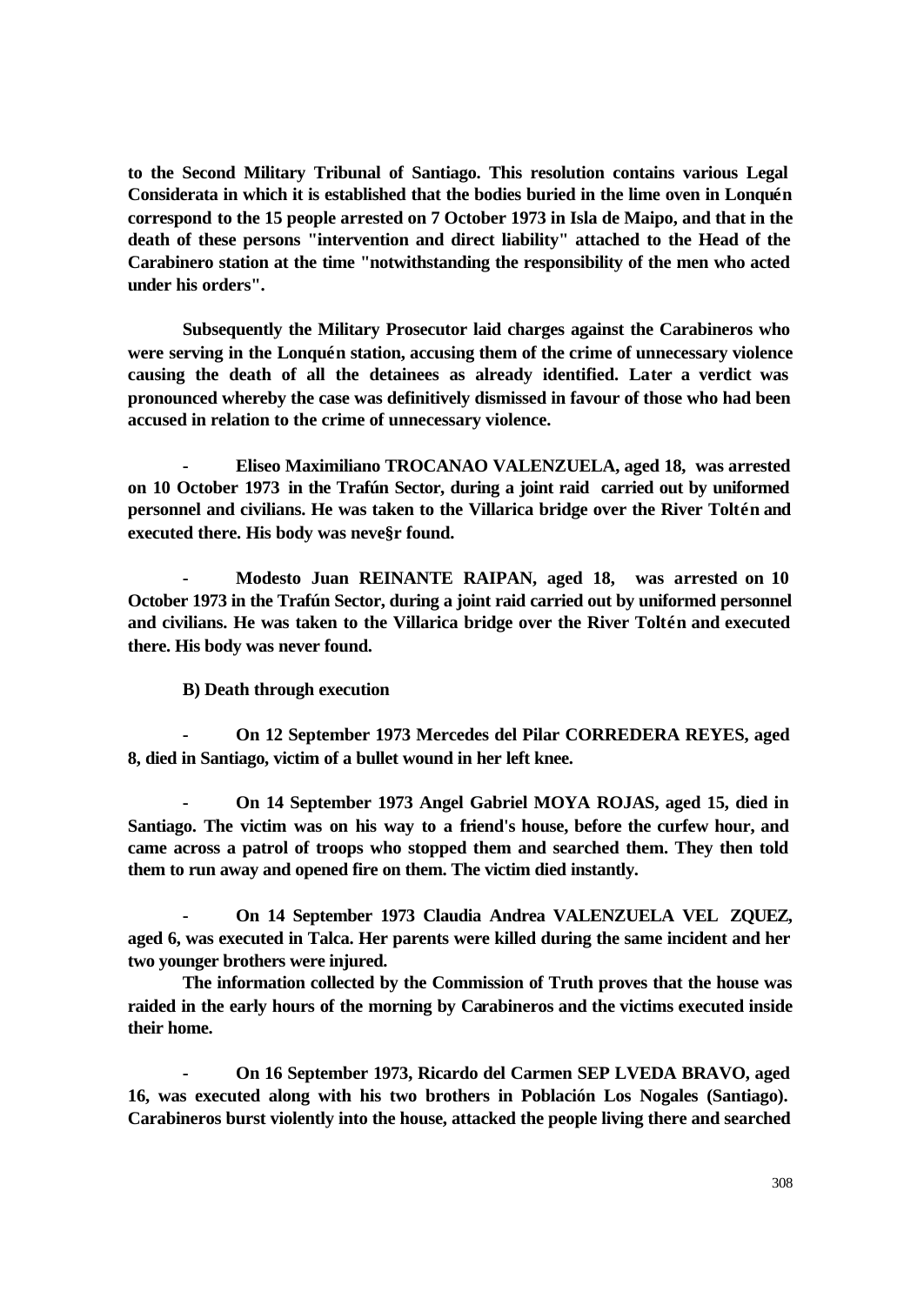**the premises. They took the three brothers away and executed them on a nearby street corner in the presence of witnesses.** 

**- On 18 September 1973 Gabriel Marcelo CORTEZ LUNA, aged 17 was arrested in his home by Carabineros and taken to the Chillán Second Station. One month later his family discovered he had been buried in the cemetery. The body was exhumed, identified by family and traces of bullets were found in the head.** 

**- On 19 September 1973 Luis Gilberto MATAMALA VENEGAS aged 16, was executed.Carabineros from the San Joaquín station burst violently into the young man's home in Población Isabel Riquelme in Santiago. Without even asking his name they opened fire on him leaving him seriously wounded and then immediately withdrew. He died when he was being taken to the Red Cross.** 

- **On 19 September 1973 Segundo Enrique THOMES PALAVECINOS, aged 15, died. That day the minor had taken bus which was intercepted by the Carabineros, who proceeded to detain all the male passengers on board. His corpse was found in the street with multiple bullet wounds, as stated in the Death Certificate.** 

**On 19 September 1973, Ernesto Manuel MORENO DIAZ, aged 18 was killed in Tocopilla.** 

**He had been detained along with another young man by a group of Carabineros in Tocopilla and were to be taken to the local police station.** 

**The following day the two corpses were delivered to the Hospital Mortuary in Tocapillo with the explanation that death occurred in the course of an attempt to escape. The state of the bodies showed that the men had been killed by blows and bullet wounds.** 

**The Truth and Reconciliation Commission concluded that the death of both detainees constituted an execution outside all legal boundaries, and was the responsibility of agents of the State.** 

**On 21 September 1973 Patricio Enrique MANRIQUEZ NORMABUENA, aged 17, was executed in Santiago.** 

**The day before he had been arrested by Carabineros from the Fourth Command who had also raided his house and taken away a number of books.** 

**The youngster's corpse was found on 22 September 1973, with multiple bullet wounds. Next to the body were the books that had been taken from his home the day before.** 

**On 21 September 1973, Carabineros from the station in Calle Walker Martínez in Santiago arrested three young people in their homes, among them Manuel José GONZALEZ ALLENDE aged 16.**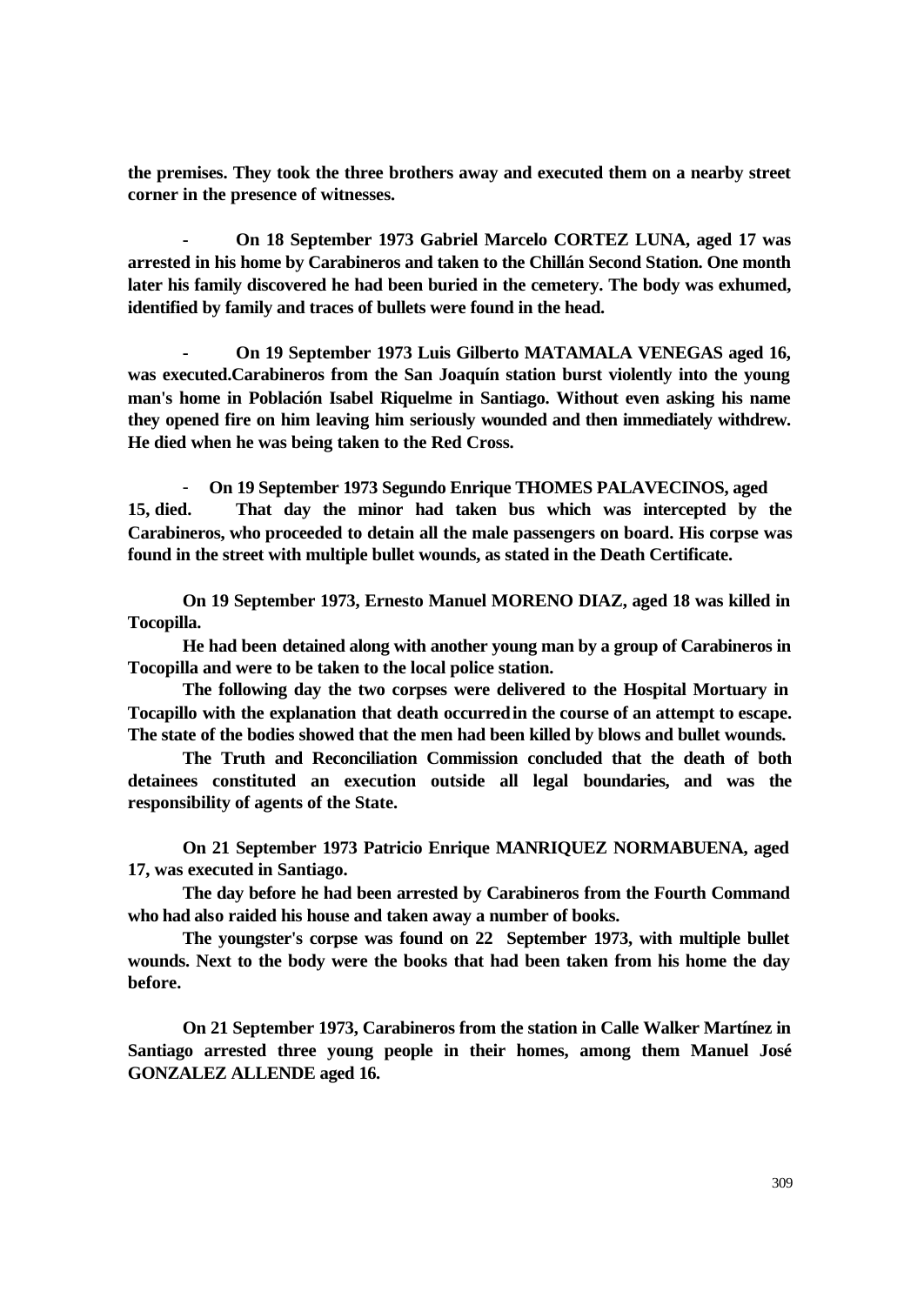**According to eye witnesses the Carabineros were drunk and in the course of the arrest they raided the homes. The bodies of the victims were found the following day on the banks of the River Mapocho by their relatives.** 

**- On 23 September 1973 Fernando Isidro VERA ORTEGA, aged 18, was executed in Santiago.** 

**The person concerned had been arrested at his home in the población of La Pincoyain the course of a collective raid. All those detained were taken to the town's sports pitch and then to the Carabinero station in La Pincoya. The victim's body was later found on the general highway leading to San Martín. The date of his death was certified as being the same day, 23 September, and the cause was bullet wounds to the head and chest.** 

**- On 24 September 1973 Roberto Hern n CACERES SANTIBAÑEZ aged 16 was executed after being arrested by a group of Carabineros.**

**He was taken to the Fourth Command installations. Some days later his body was found in the Legal Medical Institute, having been sent there by the Military Prosecutor s Office , and showed multiple bullet wounds.** 

**- On 27 September 1973 the minor F. Juan Patricio PALMA RODR GUEZ, aged 17, died in Santiago.**

**The person concerned had disappeared from near his home on 11 September 1973 in the course of an operation involving the detention of a number of people. The youngster's corpse was found near the Metropolitan Cemetery and the cause of death was bullet wound. The victim's body was never seen by his family and was buried in Plot 2 in the Santiago General Cemetery.** 

**- On 28 September 1973 Omar Enrique BALBOA TRONCOSO, aged 18, and Patricio Humberto PARRA QUINTANA, aged 14 died in Santiago.**

**They were executed after being detained in their homes in the población of Villa La Cisterna, No.1 by troops from the Air Force, belonging to the El Bosque Air Base. The Legal Medical Institute informed their families that their bodies had been found at one side of the Metropolitan Cemetery with numerous bullet wounds and they were buried in Plot 29 of the General Cemetery.** 

**- On 1 October 1973 Miguel Angel RIOS TRASLAVIÑA, aged 16, Rogelio Gustavo RAMIREZ AMESTICA, aged 18, and Marco Orlando RIOS BUSTOS, aged 15, were executed after being detained by a military patrol in a place where they were playing "taca-taca".** 

**The youngsters were taken out into the street, in the presence of various neighbours and beaten up by the troops. They were then obliged to run away whereupon the soldiers opened fire, riddling two of them with bullets. The third reached the Iquique bridge where he was shot by another patrol.**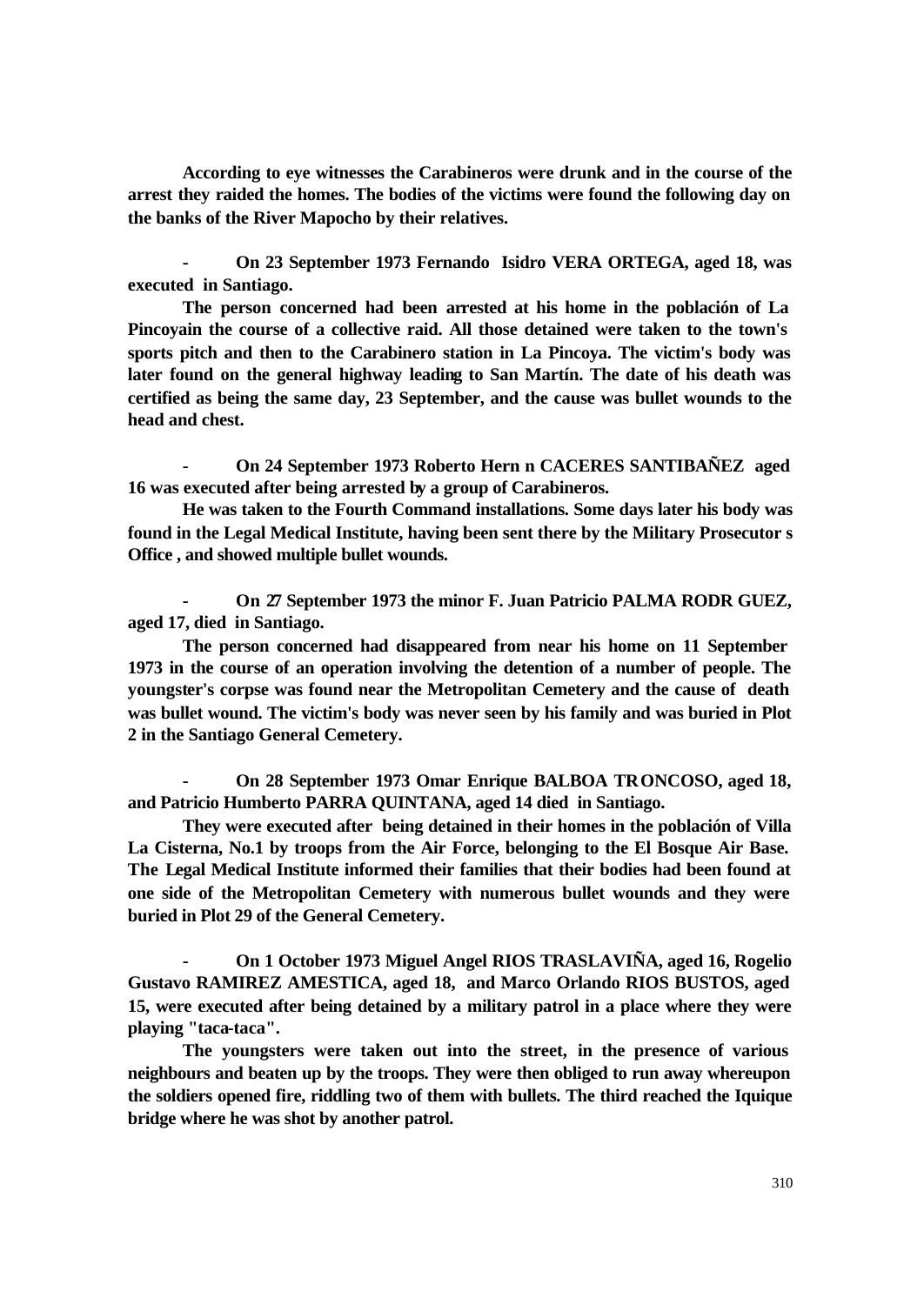**- On 5 October 1973, Luis COTAL ALVAREZ, aged 15 was executed in Angol. Official Announcement N§ 64 of the Military Authorities made known that two terrorists had**

**been shot for attacking the barracks.** 

**The military arrested them in the street during the hours of curfew. According to eye witnesses both detainees were taken to a bar that was under construction where they were beaten up and then executed through various shots of firearms The bodies were abandoned for the night and picked up in the early hours of the morning by a military vehicle. The bodies were never seen by their families.** 

**- On 6 October 1973 Héctor Enrique HERNANDEZ GARCES, aged 17 was killed. He was arrested by the military on 27 September 1973 at his home. In the course of a military operation in the Maestranza de Ferrocarriles de San Bernardo, 10 other people were rounded up. They were all executed on 6 October 1973 by soldiers from the Army in the Cerro Chena detention centre, by multiple shots.** 

**- On 8 October 1973 Julio Augusto ÑIRIPIL PAILLO, aged 16 was executed in the village of Galavarino. A patrol arrived at his house, composed of members of the Army, Carabineros from Lautaro and one civilian from the area. They executed him in the patio; his mother picked up the body and buried it. The death was never officially certified.** 

**- On 9 October 1993 in the Sector known as "Baños de Chihuío" army personnel executed 17 people, among them the minor Fernando Adri n MORA GUTIERREZ, aged 17.** 

**That day a military convoy composed of troops from the "Cazador" and "Maturana" regiments, both based in Valdivia, with various jeeps and lorries carrying a force of approximately some 90 men, started a journey towards the Southern Sector of the Panguipulli timber complex.** 

**In the villages of Chabranco, Curriñe, Llifén and Futrono the soldiers rounded up a number of villagers, either in their homes or their place of work, and some were handed over by the Carabineros and that night they were driven to a privately owned estate known as "Baños de Chihuío". The prisoners were taken out of the main building to an area some 500 metres away and executed.** 

**The following day a witness recognised various of the victims and saw that the majority of the bodies had cuts on their hands, fingers, in the stomach and some of them even had their throats cut and their testicles cut off and there were no signs of bullet wounds.**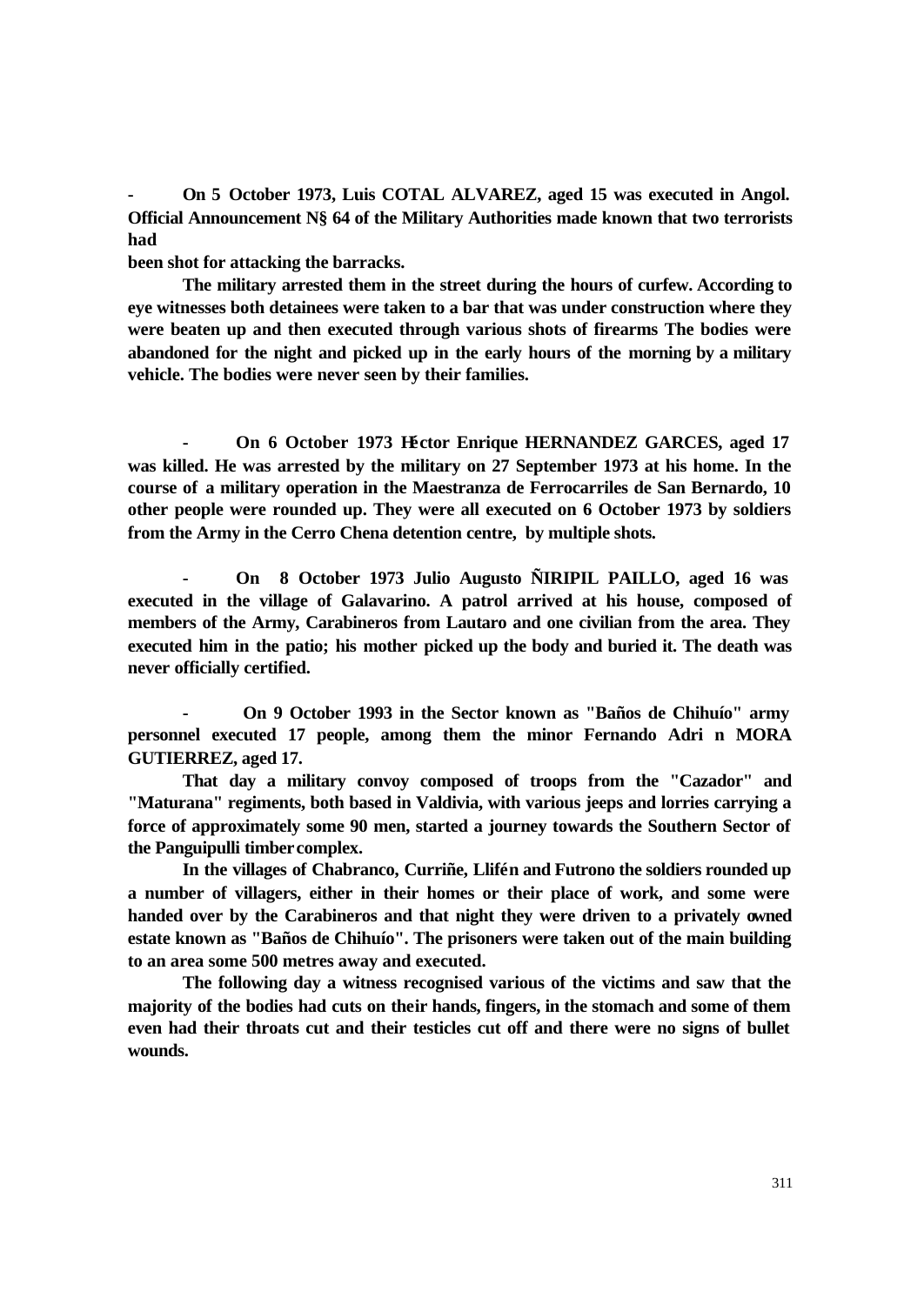**The victims' corpses were left in the place of execution during various days, covered only with some tree trunks and branches. Approximately 15 days later military personnel arrived and**

**buried the bodies in graves of varying dimensions.** 

**On a date which can not be specified, but probably towards the end of 1978 or beginning of 1979, persons dressed in civilian clothes arrived at the estate, went to the house, and demanded that the owner point out the spot where the bodies were buried. These civilians, with others who were accompanying them, worked all night disinterring the human remains and transported them to an unknown destination.** 

**On 13 October 1973 Héctor Eugenio ARAYA GARRIDO, aged 18 was executed.** 

**That day, together with another person, he had been arrested by troops from the Yungay Regiment who were rounding up people in the Pincoya I district. According to witnesses he was taken to a precinct in Quinta Normal where the soldiers had set up camp.**

**The following day his body was found in the Legal Medical Institute with numerous bullet wounds in the head and chest.** 

**- On 13 October 1973 Víctor Iván VIDAL TEJADA, aged 16, died. He had been detained by military personnel in La Pincoya and taken to the sports pitch, and from there, presumably, to the camp in Quinta Normal.** 

**Two months later his mother discovered a file in the Legal Medical Institute with records of her son, whose body had been taken there on 14 October.** 

**In the early morning of 14 October 1973 eight people were executed by Carabineros. Among them, Elizabeth LEONIDAS CONTRERAS, aged 14, who was pregnant, and Jaime Max BASTIAS MARTINEZ, aged 17.** 

**On 13 October 1973 a patrol of Carabineros had arrested, in front of witnesses, a group of people. They were taken to Station N§ 20 in Puente Alto and then to Station N§ 4 in Santiago.** 

**On 14 October 1873 they were put on board a jeep and driven to the banks of the River Mapocho, near to the Bulnes bridge. Here, before witnesses, they obliged to leave the vehicle, ordered the victims to start running and immediately afterwards opened fire.** 

**On 15 October 1973, Sergio Manuel CASTRO SAAVEDRA, aged 15 was executed.** 

**He had been arrested the same day at his home in the commune of Renca by soldiers from the Army and Carabineros.** 

**His body was found on the Quilicura peak, an area near the place where he lived, with a gunshot wound in the abdomen.**

**- On 19 October 1973, 14 people were executed in Antofagasta.**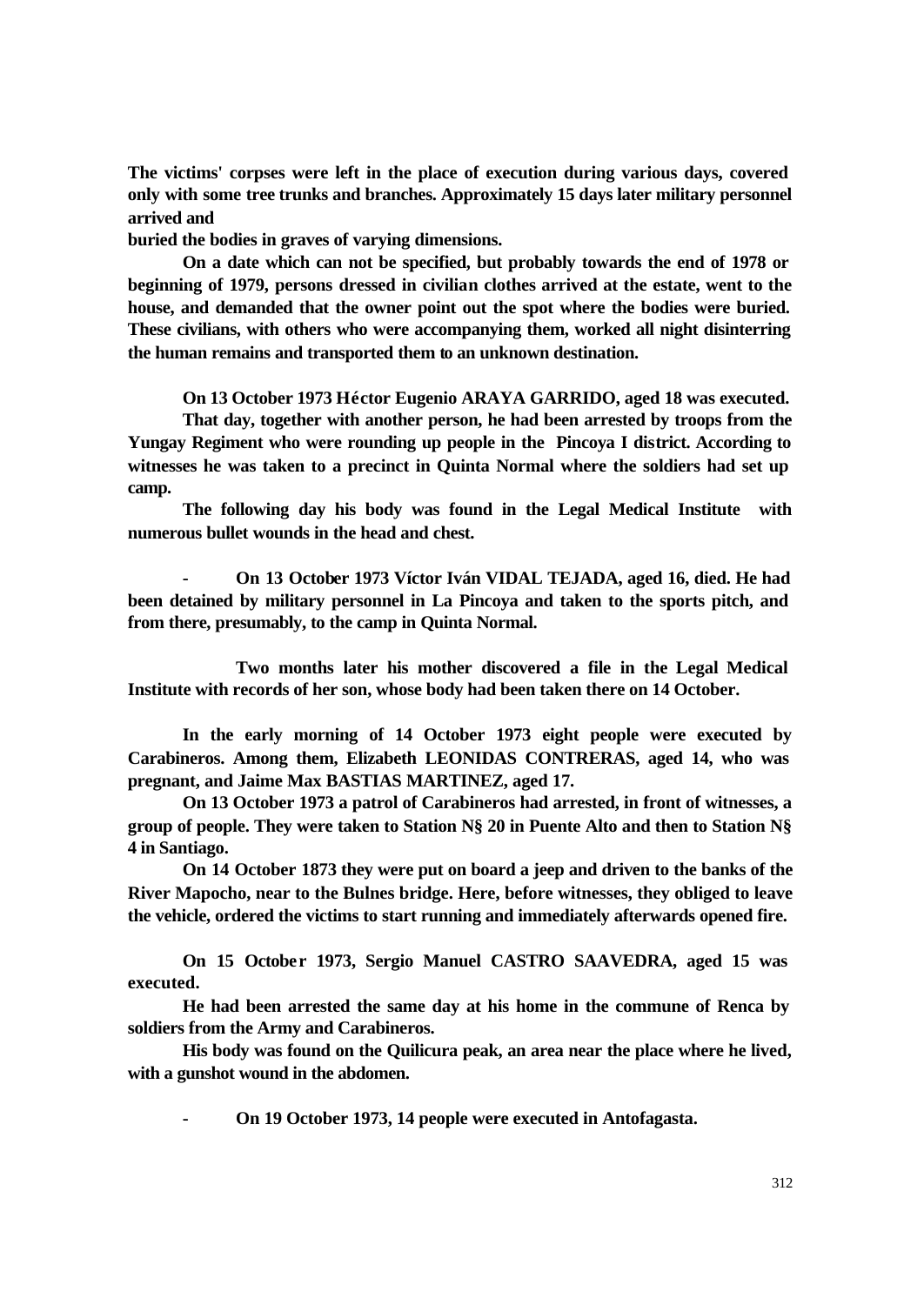**Among these 14 persons executed on October 14 was a minor, Darío Armando GODOY MANSILLA, aged 18, who had been detained in Tocopilla and then taken to the Antofagasta prison.** 

**- On 19 October 1973, 26 people were executed by military personnel on the road between Calama and Antofagasta, among whom was the minor José Gregorio SAAVEDRA GONZALEZ, aged 18. He was detained on 24 September 1973 and nobody knew where he was until 29 September, when he was arraigned before the Military Prosecutor. He was tried and exiled to the South of the 38th Parallel.**

**On 20 October 1973 an Official Report issued by the Divisional Commandant stated that 26 prisoners from the Calama prison had been shot by military personnel who were transferring them to the Antofagasta prison when they tried to escape.** 

**The Truth and Reconciliation Commission concluded that the Calama shootings were performed beyond the bounds of any law in a cruel and savage fashion.** 

**- On 20 October 1973, 4 people were executed, among them two minors: Carlos Octavio CHAMORRO SALINAS, aged 18 and Miguel Angel PONCE CONTRERAS, aged 18.** 

**They were detained in the San Gregorio población by Carabineros.** 

**Their bodies were found the same day in different parts of Santiago, all presenting numerous bullet wounds.** 

**- On 21 October 1973 two brothers were executed by Army troops, one of them was a minor, Miguel Angel VALDIVIA VASQUEZ, aged 16.**

**They were arrested at their home in San Bernardo, in the presence of their family by a military patrol belonging to the San Bernardo Infantry Regiment. They were taken to the Cerro Chenand and told to start running whereupon the troops opened fire, killing them both in the same place.**

**- On 23 October, 1973, the press in Arica gave information about the death of Luis Pedro SOLAR WELCHS, aged 18. According to this information, the youth was surprised by an Army patrol within a duly signposted military area. While in custody he attempted to snatch the weapon from a sentry in order to shoot him, obliging another guard to shoot him on the spot.** 

 **- On 25 October, 1973, three youths, among them two minors: Juan Bautista FIERRO PEREZ, aged 17, and Pedro FIERRO PEREZ, aged 16, were executed in Valdivia by Carabineros and probably Army personnel.**

**They were detained on October 20, 1973 in their homes by Carabineros and Army personnel and taken to the Gil de Castro Command Post. The three were executed.**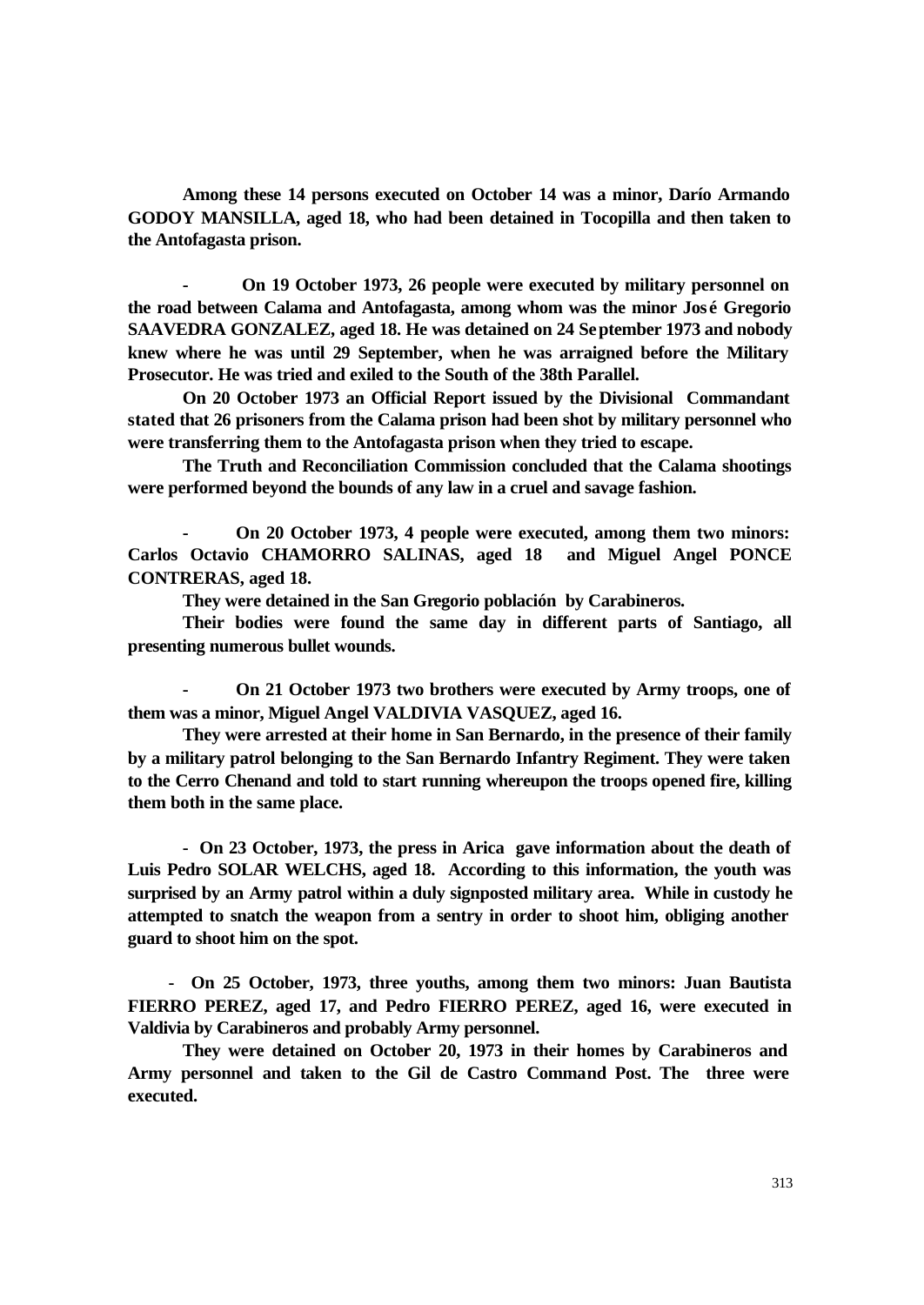**- In October 1973, four people died who had been detained in Puerto Saavedra. In three of the cases, the events occurred during the night when a military contingent arrived there from Temuco. The bodies were abandoned and found by their relatives in the River Imperial with numerous bullet wounds.**

**Among them was the minor Francisco Segundo CURAMIL CASTILLO, aged 18.**

 **- On 8 November, 1973, by judgement of the Valdivia Court Martial, three people accused of attacking the Gil De Castro Carabineros Headquarters were executed. Among them were two minors, Cosme Ricardo CHAVEZ OYARZUN, aged 18, and Víctor Joel GATICA CORONADO, aged 18.**

 **- On 26 November, 1973, five persons were executed in Santiago, among them the minor Juan Domingo ARIAS QUEZADA, aged 17.**

**On November 27, residents in El Array n heard the ascent of a heavy vehicle, around at about 04:00 and then prolonged gunfire. That same day the dead bodies of the five were found by a neighbour.**

**The autopsy found that they died as a result of numerous heavy calibre bullets. Two of them were tied up.**

**According to relatives the group probably tried to take shelter in an embassy, but were surprised by a military patrol who would have de tained them.**

 **- On 19 December 1973, the minor Demetrio Max ALVAREZ OLIVARES, aged 17, was executed.** 

**He had been detained by Investigations personnel at his home on 3 December 1973.**  together with other left-wing supporters were detained, all of whom were driven to the **Central Headquarters of the Investigations Police, then to the Public Prison and finally to the Buin Regiment to be interrogated. Trace of them is lost from this final destination until their bodies appeared in the Legal Medical Institute. The autopsy disclosed bullet wounds as the cause of death.**

 **- On 8 March 1974, Santiago Waldo Antonio RIQUELME AVIL•S, aged 22, and Nicol s FLORES MARDONES, aged 18, were killed. Both were detained in the course of raids on dwellings in Quinta Bella by members of the Buin Regiment. Some days later, their bodies were found in a stream in an area known as Camino La Herradura.**

**The autopsy showed bullet wounds from shots in the back as the cause of death.**

 **- On 21 October Iv n Nelson OLIVARES CORONEL, aged 18, was killed. That day DINA agents arrived at his home during curfew. Olivares fled taking refuge in a neighbour's garden. He was found by agents who shot him, wrapped the body in a sheet and took him away in a van.**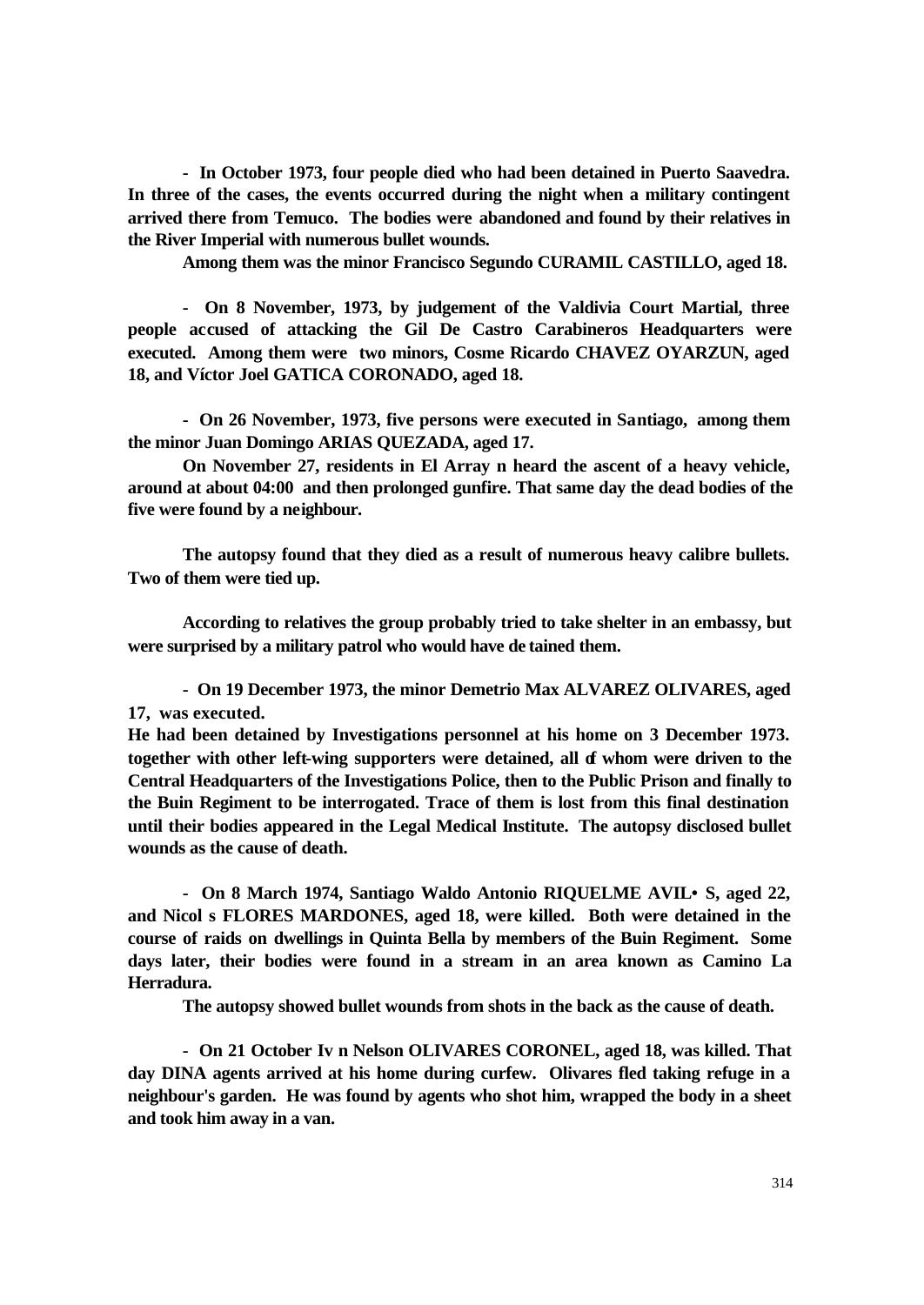**- On 24 March 24 1976, the minor Patricio Amador ALVAREZ LOPEZ, aged 17, was killed in Santiago.**

**The previous night he had been detained opposite the Liceo Nocturno Nº 4 together with three other youths. A few blocks away the detainees were released by their captors except the individual in question.**

**The victim's body appeared the next day in the Legal Medical Institute, where he was taken by the Carabineros and it was verified that the cause of death was a bullet wound and that the body showed considerable bruising to the head, chest and extremities.**

**- On 1 July, a group of Carabineros raided the building at Calle Mamiña N§ 150 in Santiago, and the dead bodies of the sisters Margarita Eliana and María Paz Martín Martínez were later found together with that of the son of one of them, Isidro SALINAS MARTIN.** 

**After considering the data collected, the Truth and Reconciliation Commission concluded that the two sisters and the son were executed by the Carabineros.**

**C) Deaths through torture**

**- Gonzalo Elías FREZ GALLARDO, aged 18, died on 24 March 1984, victim of use of excessive force on the part of personnel from the Chile Investigations Department when he presented himself to the offices of this body in La Ligua, since his family had told him they were looking for him. The cause of his death was cervical and cranial injuries caused by third parties.**

**- On 24 June 1989 Marcos QUEZADA YAÑEZ, aged 17, was arrested in the street by the Carabineros of Curacautín. She was taken to their installations and died some hours later as a result of "shock, probably caused by electrical current" according to the post-mortem report.** 

 **The youngster did not commit suicide, as the official version stated but died as a result of tortures applied by agents of the State.** 

 **D) Deaths through other causes**

**.** 

 **- On 13 September 1973 Reinaldo Patricio ROSAS ASENJO, aged 17, was killed-**

**The victim was at a meeting in a private house in the city of Osorno when a military patrol burst in with the intention of arresting those present. Reinaldo Rosas tried to flee and the soldiers shot him, leaving him mortally wounded. He died the same day, 13 September 1973**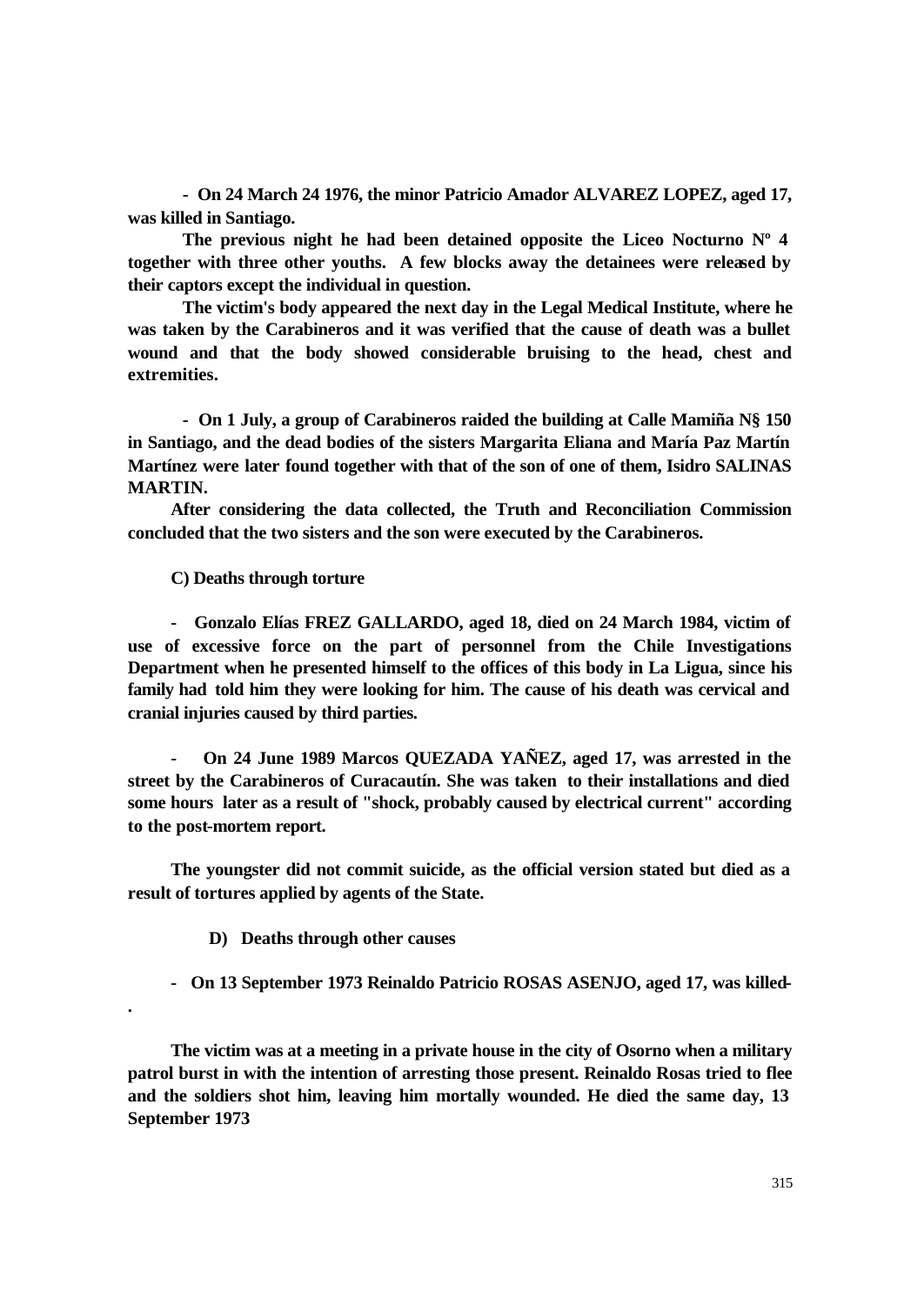**- On 15 September 1973 Juan Fernando VASQUEZ RIVEROS, aged 15, died.** 

**- On 13 September before the curfew hour had been reached in Santiago, and while a Platoon of Carabineros was raiding the Ferriloza Trade Union's premises, the victim was walking in the street nearby. Without any warning to stop, the police opened fire on him, causing gunshot wounds from which he later died in hospital.** 

**- On 17 September 1973 a father and his 17 year old son, José Dominguez GOMEZ CONCHA were killed in the house where they lived by two Carabineros. Numerous witnesses testified that there was no provocation whatsoever on the part of the victims. The police who killed the men forced the family to bury them within a two hour period, obliging the family members to carry out the burial.** 

**- On 26 February 1974 a military patrol arrested Vasco Alejandro ORMEÑO GAJARDO, aged 18, at his home. In May 1974 his body was found on waste land near Landa, with a bullet wound. Later a member of the police admitted before the Military Attorney that he had arrested and killed this young man.** 

 **- On 20 July 1974 Daniel CACERES PEREDO, aged 17, a mentally handicapped youth, died.** 

**According to witnesses' statements, the victim was wounded by a military patrol in front of the San Bernardo Hospital. The youth escaped from the medical centre where he was being treated and captured again by a military patrol, who caused him further injuries after he had already been detained. He died later in hospital and the cause of death was gunshot wound.** 

 **- Lorena del Pilar ESCOBAR LAGOS, aged 3, died in Santiago on 8 October 1978. Military police burst into the house of an uncle of the infant, firing their guns.** 

**- Luis Fernando RIQUELME CASTILLO, aged 14, died on 4 August 1985 as a result of gunshot wounds, inflicted by Carabineros, without any provocation whatsoever.**

**- María Cristina GUTIERREZ GUTIERREZ, aged 16, died on 7 March 1986 as a result of excessive force at the hands of agents of the State.** 

**- Ramón Leopoldo DUARTE REYES, aged 18. Died on 30 October 1988 when being arrested in the street in Llolleo. Cause of death gunshot wound.** 

**EIGHTEEN: Within the general pattern of selective elimination, the criminal action was guided in part by ethnic and religious reasons..**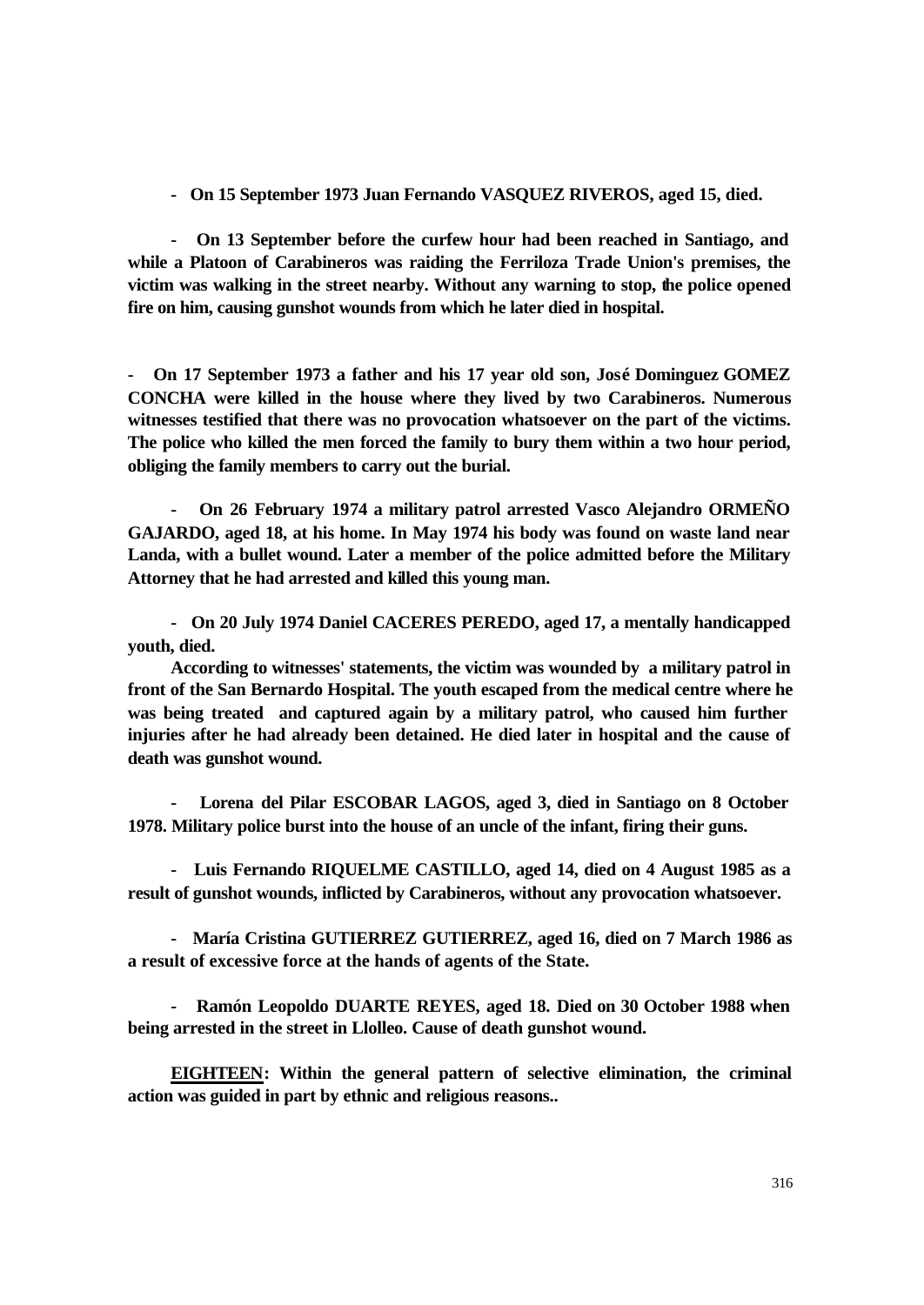**A) Ethnic reasons applied to the indigenous Mapuche people, who were systematically eliminated, killed or disappearance. They also suffered particular cruelty on the grounds of race aimed at preventing any recognition or realisation of the claims they had been voicing for centuries, and which they had achieved through the Land Reform of the Salvador Allende government. Thus to ensure that the Mapuche Movement, embodied by indigenous leaders of the AD- 228**

**MAPU, could not go on reasserting Mapuche national rights, the governing military junta and Augusto Pinochet as its president set about eliminating the Mapuches within the General Plan for Elimination.**

**The Mapuche people constitute an Amerindian tribe of Araucanians located between the Rivers Bio-Bio and Tolkén of ancenstral antiquity who have traditionally dedicated themselves to agriculture and tending their flocks of llamaas and harvesting. "Mapuche means People of the Land (***MAPU: land* **+** *CHE: people***). They live chiefly in the Ninth Region in the central southern area of the country, and though there are currently no overall statistics regarding the number of people making up the race, there are c-ertainly more than half a million Mapuches spread about Chile s rural and urban communities.**

**The indigenous Mapuche people have their own religion and language and a traditional form of communal land ownership that is the basis of their identity and way of life.**

**Over the years, ever since the arrival of the Spaniards in the sixteenth century, most of their lands were expropriated, but thanks to the land reforms brought in and developed by the Salvador Allende government, some were restored to them, and they achieved a relatively decent standard of living, health and education. This was the aim of Law 17,729 of 1972.**

**Thus one of the military junta s top priorities following the coup was to suppress any consolidation of this trend in support of the Mapuche identity. It was, therefore, decided to curtail it by first killing and/or abducting numerous prominent activist leaders and rural workers on account of their belonging to this ethnic group. This happened to approximately 300 people, which is not a definitive figure as we are dealing with isolated communities that speak no, or little, Spanish and, most importantly, are terrified of reporting what happened for fear of reprisals. These people were tortured before they were killed or released, albeit forced to abandon their land and lifestyle or even to leave the country. Subsequently, with Decree-Law 2568 passed by the military junta in March 1979, the distribution of indigenous land was reorganised, reversing the Mapuches gains and giving rise to further oppression.**

*On the very day of the coup, the landowners, army and Carabineros began to persecute*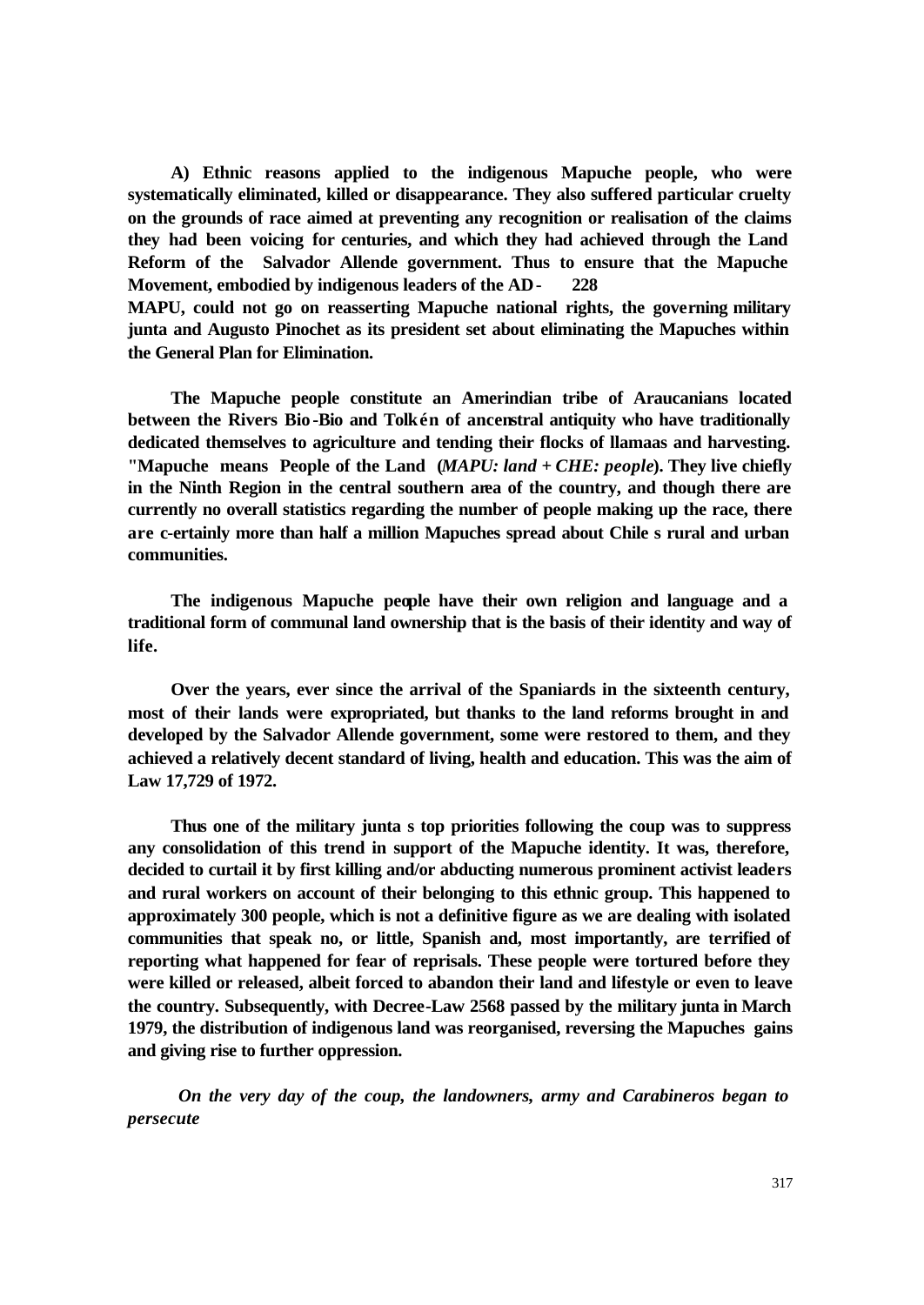*the Mapuches that had fought for their lands and succeeded in recovering them* 

 **(Report by the Special United Nations Working Group on human rights in Chile, 1978). As emerges from the report on the Mapuches produced in 1980 by the Inter-Church Committee For Human Rights in Latin America, entitled People of the Land , the persecution of the Mapuches was a reality and was** *due solely to their indigenous nature* **; as was a reality the fact that they tried to** *hide at first because all indigenous people were hunted down like animals* **.**

**Moreover, a number of Mapuches and principally some of their leaders who were not killed or disappeared were forcibly displaced by government orders to areas far from their own lands for periods of up to three months**

**Without prejudice to any later additions in the course of these proceedings to the list of indigenous Mapuche people killed, missing or tortured as a result of the criminal repression set in motion by the accused Augusto Pinochet Ugarte and the governing military junta over which he presided, and carried out by all who took part in the crimes under their orders, from 11 September, 1973, we may now, with the data available, enumerate the victims that have been identified, most of whom figure in the list below:** 

**1.- Mois és Ayanao Montoya, aged 19, arrested on October 21, 1973 and illegally executed the same day by government agents at kilometre 26 of the Aysen road.**

**2.- Carlos Aillañir Huenchual, aged 57, arrested on October 16, 1973 and executed on November 9 by government agents. He had seven children.**

**3.- Cardenio Ancacura Manquian, a father of four and member of the Socialist Party who had played an active part in land reform, arrested on October 16, 1973. He was executed on the Laja steamer and his body thrown into Lake Ramo, along with those of two of his companions, by officers of the Valdivia Maritime Authority.**

**4.- Ruben A. Antiman Nahuelquin, aged 45 with four children, arrested on February 8, 1986. He died following an assault by a Carabinero officer causing chest injuries, frontal pneumothorax and blood poisoning.**

**5- José R. Argel Marilcan, aged 33, arrested on October 17, 1973 in Puerto Montt by**  *Carabineros***. He was executed on October 18, 1973.**

**6.- Alejandro Anco Paine, aged 42 with one daughter, arrested on September 26, 1973 for his role as a prominent member of the Luciano Cruz Land Reform Centre (CERA), Socialist Party activist and member of the Cunco Mapuche Council. He has been missing since the date of his arrest.**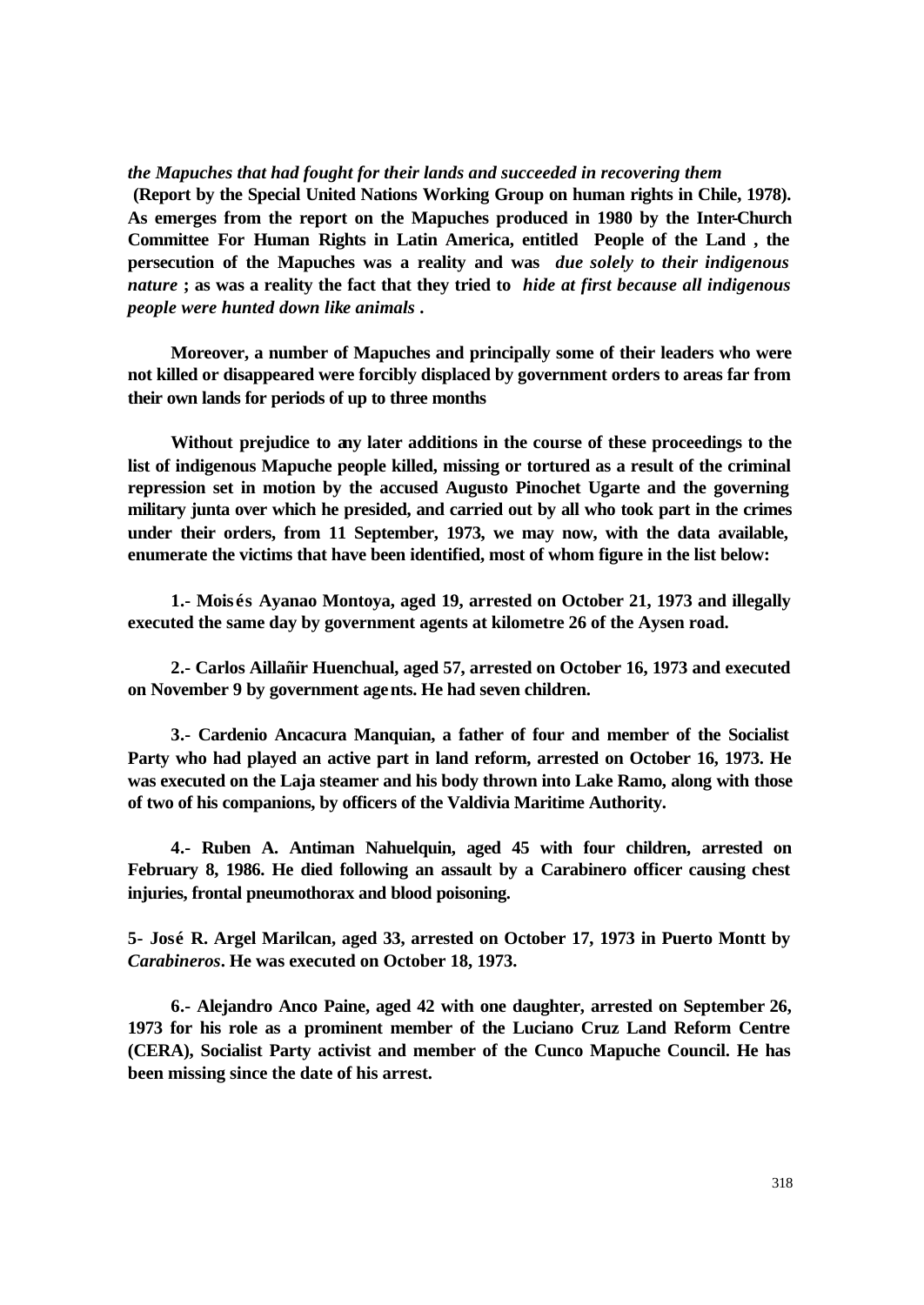**7.- Antonio Aminao Morales, aged 49 with three children, arrested on September 24, 1973 in Llaima when on his way to register at the police post in that town. His whereabouts are unknown.**

**8.- Sergio Aros Huichacan, aged 23, arrested on September 18, 1973 by Carabineros from Entrelagos. He was taken to the police station then executed in the early hours on the bridge over the River Rilmaiquen. His body was thrown into the river.**

**9.- Alejo Barriga Nahuelhual, arrested on October 17 1973 by Carabinero officers at his home in the Mapuche settlement of El Roble de Freire. They burst into the house, shot at and wounded him then dragged him away towards the River Tolten. He has been missing ever since. The community leaders Ernaldo Aguilera Sales and Leomeres Monroy Seguel were arrested and executed in the same operation.**

**10.- José Eladio Beltr n Curide, arrested on December 2, 1974 in Perquenco, province of Cautín. Since then he has been missing.**

**11.- José Ignacio Beltr n Meliqueo, aged 46 with six children, arrested on October 15, 1973 for his membership of the Manuel Levinao Mapuche Community. Since then his whereabouts have been unknown.**

**12.- María Esther Bustamente Llancamil, arrested on October 2, 1973 and executed on 5 October by Carabineros from the 3rd police station in Rahue and the police post at Bahía Mansa. She worked as a secretary for the ANCAR Workers Federation in Osorno.**

**13.- Patricio A. Calfuquir Henriquez, member of the MIR, executed by officers from the CNI (National Intelligence Office) on September 20, 1981 in Remeco Alto, Tenth Region.**

**14.- Víctor M. Cantupil Millanao, aged 73, arrested on December 13, 1985 and missing ever since. He was brutally beaten by Carabineros who broke into his home in search of his son.**

**15.- Gregorio Carilaf Huenchupau, aged 73, brutally be aten about the head and body by Carabinero officers who broke into his house in search of his son on September 15, 1973. He died at home on September 17 as a result of the injuries inflicted.**

**16.- Mauricio S. Caynan Caninqueo, aged 22, arrested on October 2, 1973 and executed the same day by Carabineros from the 12th police station. His body appeared subsequently at the Legal Medical Institute.**

**17.- Carlos E. Collao Sarpi, arrested and killed on November 10, 1985.**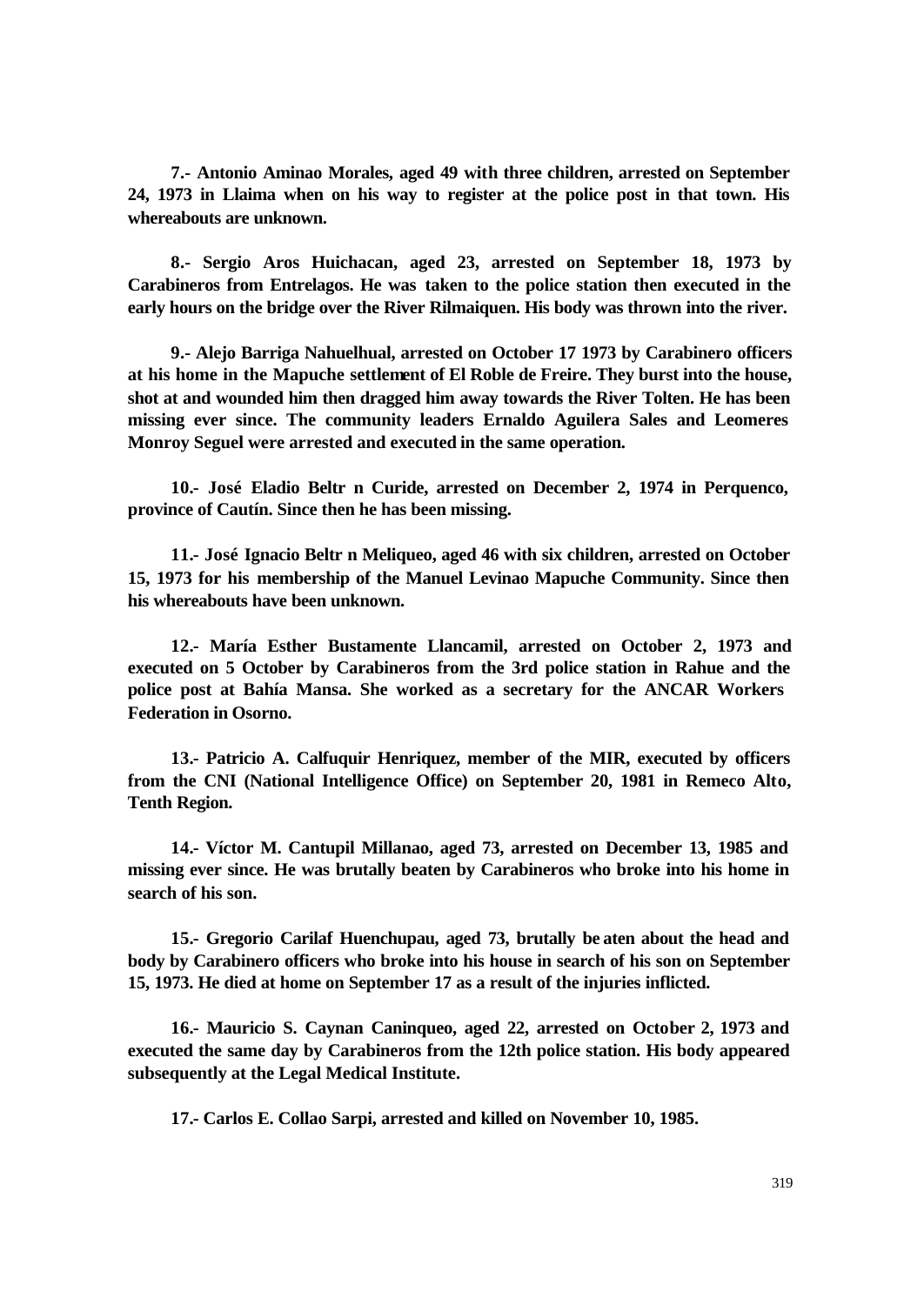**18.- Luis Campolican Carfurquir Villalon, arrested and disappeared on September 18, 1973.**

**19.- Samuel Catal n Lincoleo, aged 29 with one son, arrested on June 27, 1974 at his home in Cantaro by soldiers and officers from the Criminal Investigation Department, and missing since then.**

**20.- Manuel Elías Catal n Paillal, father of three, arrested on September 13, 1973 in the Juan Catal n Community in Lautaro by Carabinero officers. He has been missing since then.**

**21.- Lorenzo M. Carfil Huichaman, arrested on October 10, 1973 by Carabineros at his home in the locality of Rebeca Matte, commune of Ñuñoa. Since then he has been missing.**

**22.- Reynaldo Catriel Catrileo, father of nine and Representative of the Indigenous Community of Ancalef, arrested on November 9, 1973 in Cantin (Moloco). He has been missing since then.**

**23.- Eleuterio R. Colpihueque Lican, aged 26, arrested on October 15, 1973 in Temuco, together with his father:** 

**24.- Alberto Colpihueque Navarrete. Both were taken to Alberto s farm where they were forced to do hard labour for four days. They were then taken away by soldiers towards Curarreme, and have been missing ever since.**

**25.- Carlos A. Cayuman, aged 31 and married with five children, arrested on October 10, 1973 in the Trafun area by uniformed and civilian officers together with a large number of other people. All the civilian detainees were executed on the Villarsicen Bridge over the River Tolten. He was a timber worker at the Panguipull timber and forestry complex. His body was never found.**

**26.- Mauricio S. Curiñanco Reyes, arrested on October 10, 1973 in the Liquiñe area. He met the same fate as Carlos above.**

**27.- Francisco S. Curamil Castillo, aged 18, arrested by soldiers in September 1973 together with several other members of the community in the Puerto Saavedra Settlement. He was executed and his body subsequently found on the seashore.** 

**28.- Heriberto Collio Nain, a 63-year-old farmer. On October 8, 1973 he was beaten by a patrol of Carabineros and one civilian who then left him for dead. He died at home at about 8 a.m.**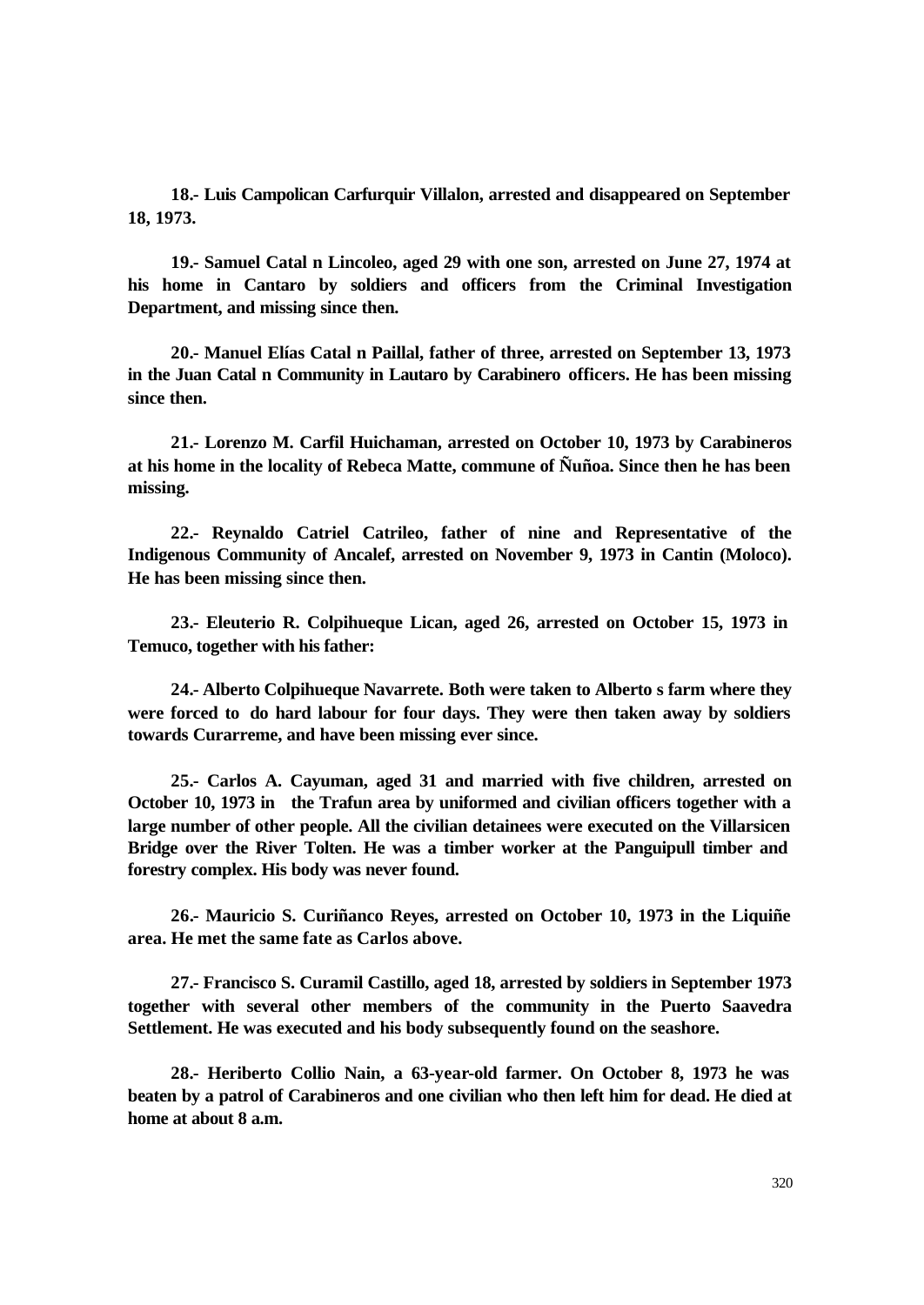**29.- Pedro Curihual Paillan, a 24-year-old union leader, arrested on September 15, 1973 in the Liquiñe area along with a large number of other people, all of whom were executed on the Villarrica Bridge over the River Tolten. His body has not been found.**

**30.- Nelson Vladimir Curiñir Linconeo, aged 22, arrested on October 13, 1973 at his home in Teonunco by Air Force personnel and executed. His body was found in 1990 in the Nueva Imperial Cemetery where he had be en buried as N.N. in October 1973.**

**31.- Manuel Chenquelao Millanao, arrested on November 21, 1984.**

**32.- Juan Chenquepau Lerimilla, aged 16, arrested in Bantaro on June 11, 1974 by Carabineros and missing ever since.**

**33.- Fernando Chavez Alonco, arrested on September 8, 1975.**

**34.- Segundo Flores Antivilo, arrested on October 1, 1973 at his home in the locality of María Elena. He was taken to the Antofagasta prison in Tocopila and executed on October 19, totally illegally, on the orders of General Arellano (as described above).**

**35.- Teofilo Z. Gonz lez Calfulet, aged 24, arrested on October 16, 1973 in Lago Ranco and taken to the police station, then handed over to officers of the Valdivia Maritime Authority, dependent on the Navy. They took him on to the Laja steamer where he was 233**

**executed along with a number of other people. Their bodies were thrown into the lake.**

**36.- Roberto E. Hualqui Barria, aged 17, executed by armed civilians as he was crossing the River Nilahue on Septembe r 11, 1973 while trying to flee the country across the Andes.**

**37.- Mauricio Huenucoti Antil, arrested in September 1973 by soldiers from Temuco and killed by government agents. His abandoned body later turned up on the banks of the Imperial River.**

**38.- Joel Hualquiñir Benavides, arrested on July 27, 1974.**

**39.- Reinaldo Huentequeo Almoracid, father of five, arrested on October 6, 1973 at his home and driven by Carabineros from the Carimmalin post to the Río Bueno police station in the locality of Mautilme. He and a number of other people were taken to the bridge over the River Pilmaiquen where he was shot but escaped wounded. He was recaptured shortly afterwards and has been missing ever since.**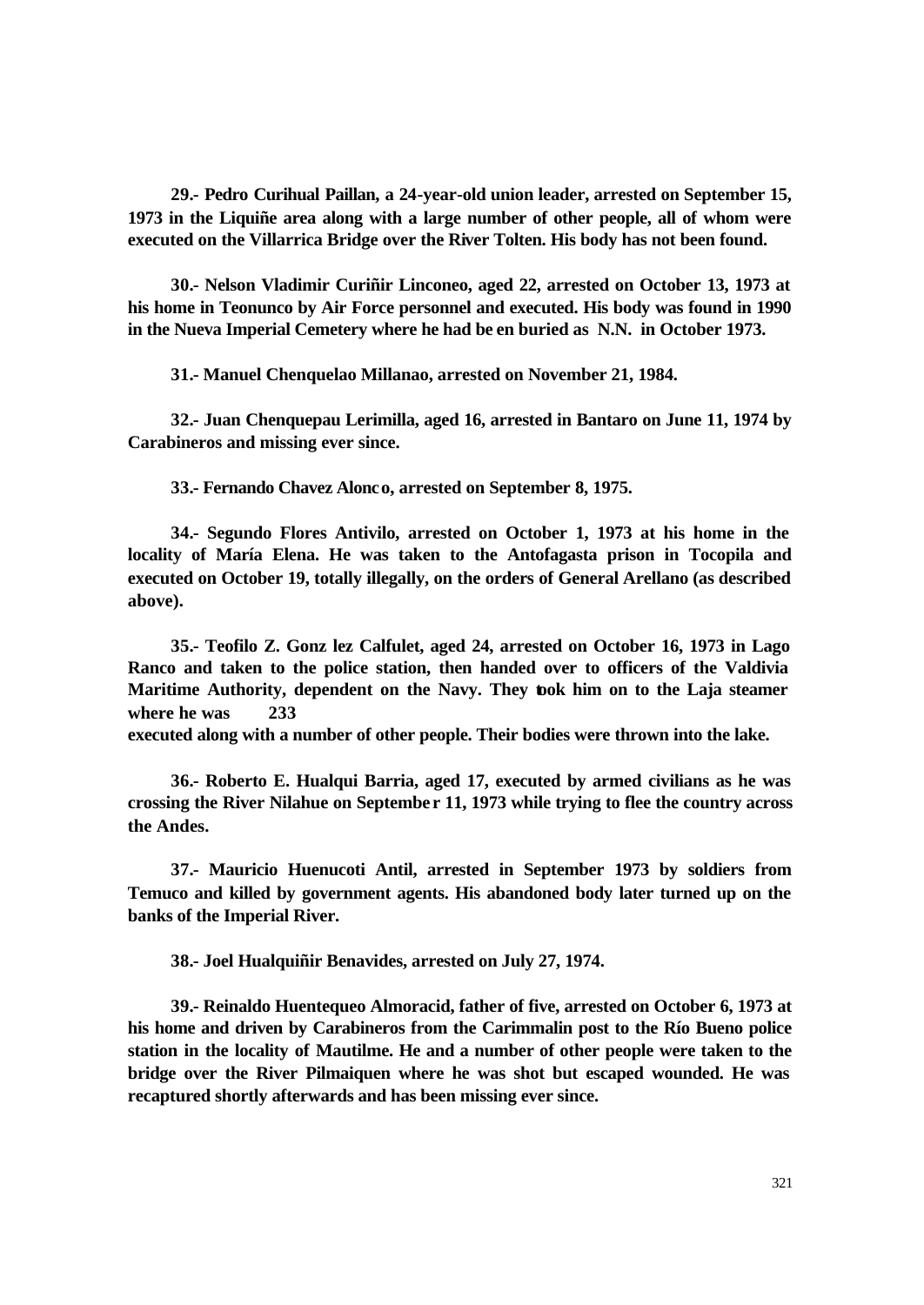**40.- Ricardo Huemuman Huemuman, arrested on September 17, 1973 by Carabineros from Zutre Lagos. In the early hours of the 18th he was taken to a suspension bridge over the River Pilmaiquen where he was executed and his body thrown into the water.**

**41.- Gervasio H. Hualquil Calviqueo, a 25-year-old farm worker, married with ten children. He was arrested at his home on October 26 by Carabineros, who also burnt down his house. He has been missing ever since.**

**42.- Oscar L. Hueravilo Saavedra, aged 23, arrested on May 19, 1977 along with his wife Mirta Mónica Alonso.**

**43.- Samuel Huichallan Llanquilen, father of three, arrested on June 11, 1974 in Landano together with a number of other people. His whereabouts have been unknown since then.**

**44.- José V. Inostroza Ñanco, aged 19, arrested on October 21, 1973 in Valdivia by Carabineros and soldiers. He was executed four days later.**

**45.- Andrés Levio Llaupe, aged 49, married with nine children. He was arrested on October 2, 1973 by Carabineros and executed immediately afterwards.**

**46.- Segundo Lepin Andilaf, aged 30, executed near his home in Galvanino on October 8, 1973 by a patrol of Carabineros and one civilian.**

**47.- Manuel Lizama Cariqueo, aged 29, secretary of the Temuco Trade Union (CUT) and president of the El Cardal Settlement in the locality of Pillanlelben. He was arrested on November 8, 1973 by Carabineros. He has been missing since that day.**

**48.- Mariano Loncopan Caninqueo, head of the Maichin Small Farmers Committee, arrested on October 15, 1973 and never heard of again.**

**49.- Juan Lleucun Lleucun, an Inspector, arrested on October 9, 1973 at his home on Quenac Island (Chiloé) by Carabineros who took him to the police post of the locality where he died on October 10, 1973 as a result of torture.**

**50.- José B. Llabulen Pilquinao, arrested on October 11, 1973 by Carabineros from Cantaro as he was going home by bus to the indigenous settlement (reservation) of Quiniaco-Manzanal. He has been missing ever since.**

**51.- Mónica Ch. Llanca Iturra, aged 23, arrested on September 6, 1974 at her home in Santiago by DINA officers and taken to the Cuatro Alamos prison camp. She has not been heard of since.**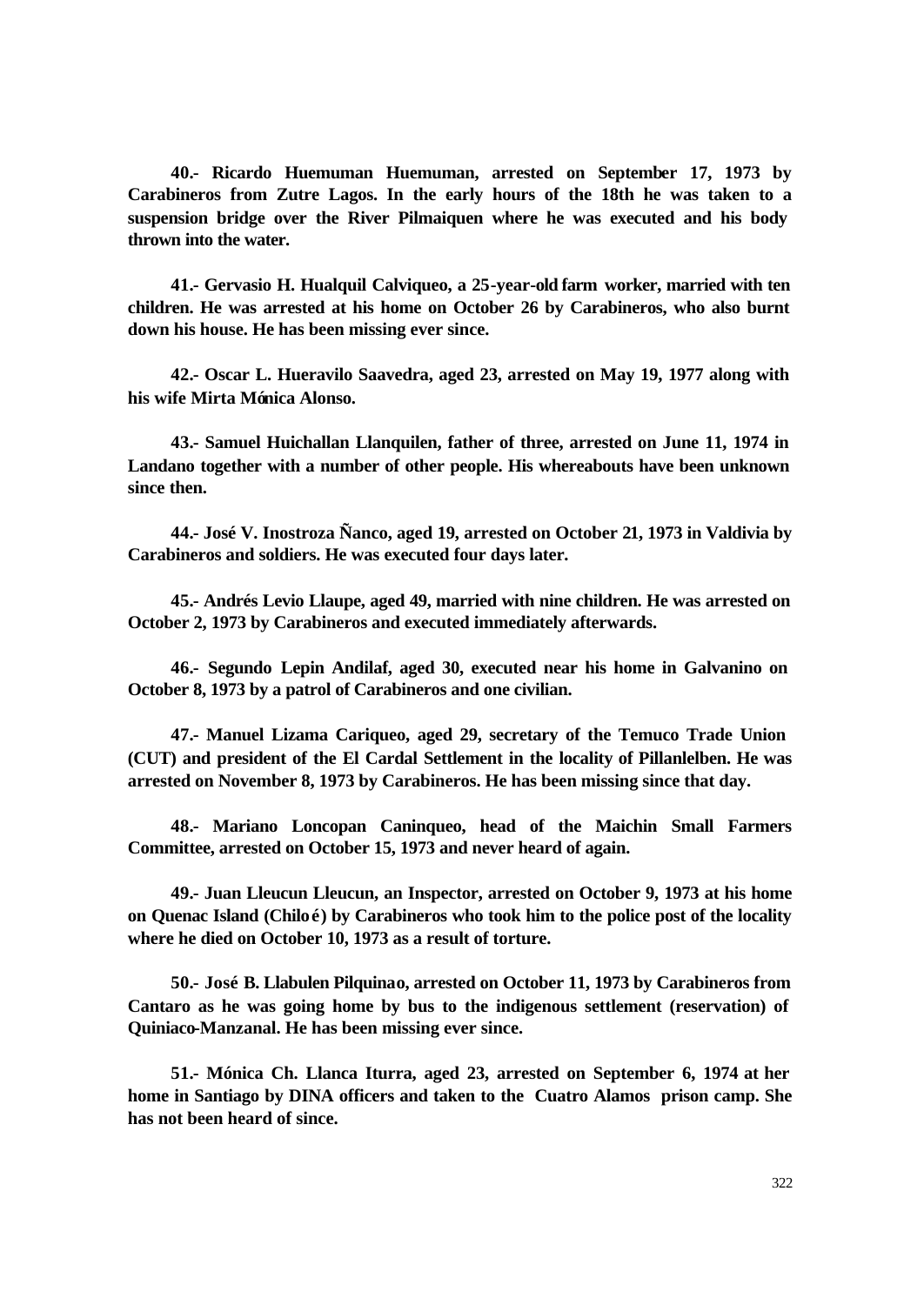**52.- Juan M. Llanca Rodas, aged 26, arrested on September 17, 1975 and driven to the Puente Alto barracks. He was taken away on the night of September 19 and his whereabouts remain unknown.**

**53.- Leandro Llancaleo Calfuquen. He moved to Argentina in 1974, disappearing in December of the same year. He is still missing.**

**54.- Nelson N. Llanquilef Velasquez, aged 25, arrested on October 18, 1973 in the Puerto Ramírez area, Chiloé, by Carabineros and executed on the shore of Lake Yelcho. His body has not been recovered.**

**55.- José J. Llanleu Antilao, a 39-year-old farm worker, arrested on June 11, 1974 in Lantaro along with a number of other people. He has been missing since then.**

**56.- Segundo Elias Lancaqueo Milan, father of two, arrested on April 5, 1975 at his home in Lantaro and executed on the outskirts of the town by Carabineros and officers from the Criminal Investigation Department.**

**57.- Víctor Llanquien, arrested on October 8, 1973.**

**58.- Domingo Lluenul Huaiquil, arrested on June 15, 1974 and missing since then.**

**59.- Carlos M. Mansilla Coñoecar, arrested on October 18, 1973 and missing since then.**

**60.- Jorge Melipillan Aros, arrested on October 17, 1973 and killed the next day by Carabinero officers in Puerto Montt.**

**61.- Guillermo T. Muñoz Huenchiñir, aged 20, killed by a Carabinero on August 31, 1986 at around 3 a.m. while he was walking peacefully in the company of another person. The alleged perpetrator was granted impunity and the case against him dismissed.**

**62.- Luis Omar Mahuida Esquivel, married with two children, and a MIR activist, arrested in the street on November 20, 1975 by government agents. He was taken to the La Venda-Sexy torture centre, where he disappeared.**

**63.- José A. Meliquen Aguilera, married with four children, arrested on October 4, 1973 in the Manuel Liviano reservation by officers from the Lantaro police station. He has been missing since then.**

**64.- Pedro Millalen Huencluñir, aged 35 with three children, a farm worker and president of the Lantaro Settlement. On September 29, 1973 he was arrested by a group**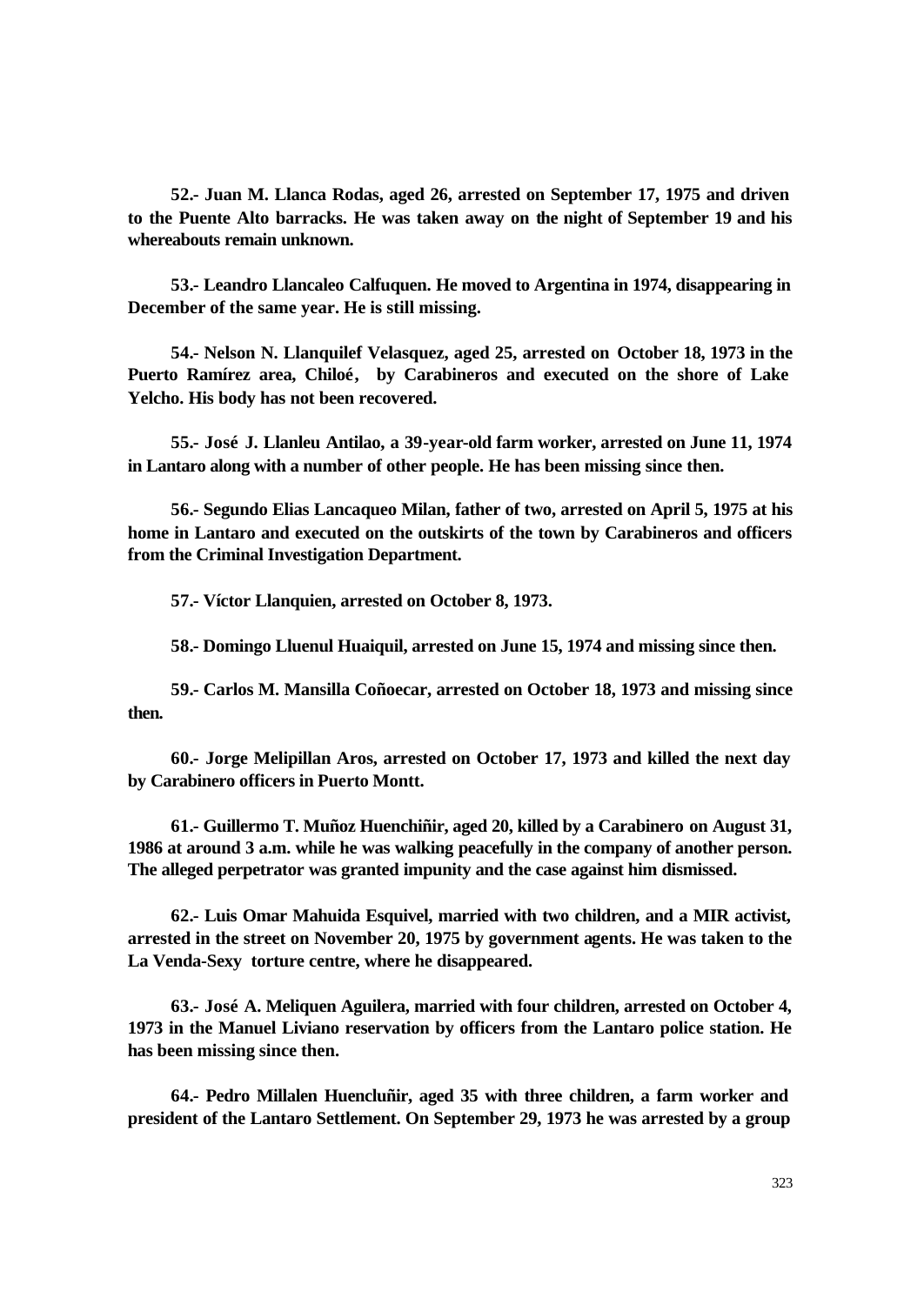**of civilians and Carabineros in the Campo Lindo Settlement. He was repeatedly beaten then taken to the house of one of the civilians. Since then his whereabouts have been unknown.**

**65.- Jaime P. Millanao Caminhuan, a 24-year-old textile worker, arrested by a military patrol on September 23, 1973 and never seen again at his place of work.**

**66.- Juan J. Paillalef Paillalef, a 54-year-old clerk with four children, arrested on July 31, 1977 by officers from the Military Intelligence Service (SIM) in the street in front of his home in the locality of Arica. He has been missing since then.**

**67.- Sergio L. Paillamilla Trenlen, aged 28, arrested together with his brother near the Panguipulli Timber and Forestry Complex by soldiers at their parents house on October 11, 1973. They were taken to the farm known as Fundo Chirequel where they were locked up in a shed. Sergio has never been heard of again.**

**68.- Julio M. Palme Lipin, a farm worker married with four children in the Tres Luces Settlement in the locality of Muco Bajo. He was arrested by Carabineros on October 16, 1973 and driven to the Lantero police station. He was taken away at the end of the month and his whereabouts remain unknown.**

**69.- Joan P. Nahel González, executed on August** 

**70.- Juan S. Nahuel Huaiquil, a small farmer, executed at his home at about 2 a.m. by a patrol of soldiers, Carabineros and civilians.**

**71.- Bernardo Nahuelcoy Chimeycura, married with four children, arrested in October 1973 along with several other community members at the Puerto Saavedra Settlement by soldiers from Temuco. He was executed and his body thrown into the river. It was found some days later, floating by the seashore.**

**72.- José A. Ñancuman Maldonado, aged 20, arrested on October 17, 1973 by Carabineros from Puerto Montt. He was executed together with a number of other people the next day.**

**73.- Julio Agusto Ñiripil Paillao, a 16-year-old farm worker from the Huincaleo Community. He was executed on October 8, 1973 by soldiers and Carabineros from Lantaro.**

**74.- José Matías Ñanco, a 60-year-old Protestant preacher with nine children, arrested on October 31, 1973 in Maiquillahue by officers of the Valdivia Maritime Authority, dependent on the Chilean Navy. He was executed and his body never found.**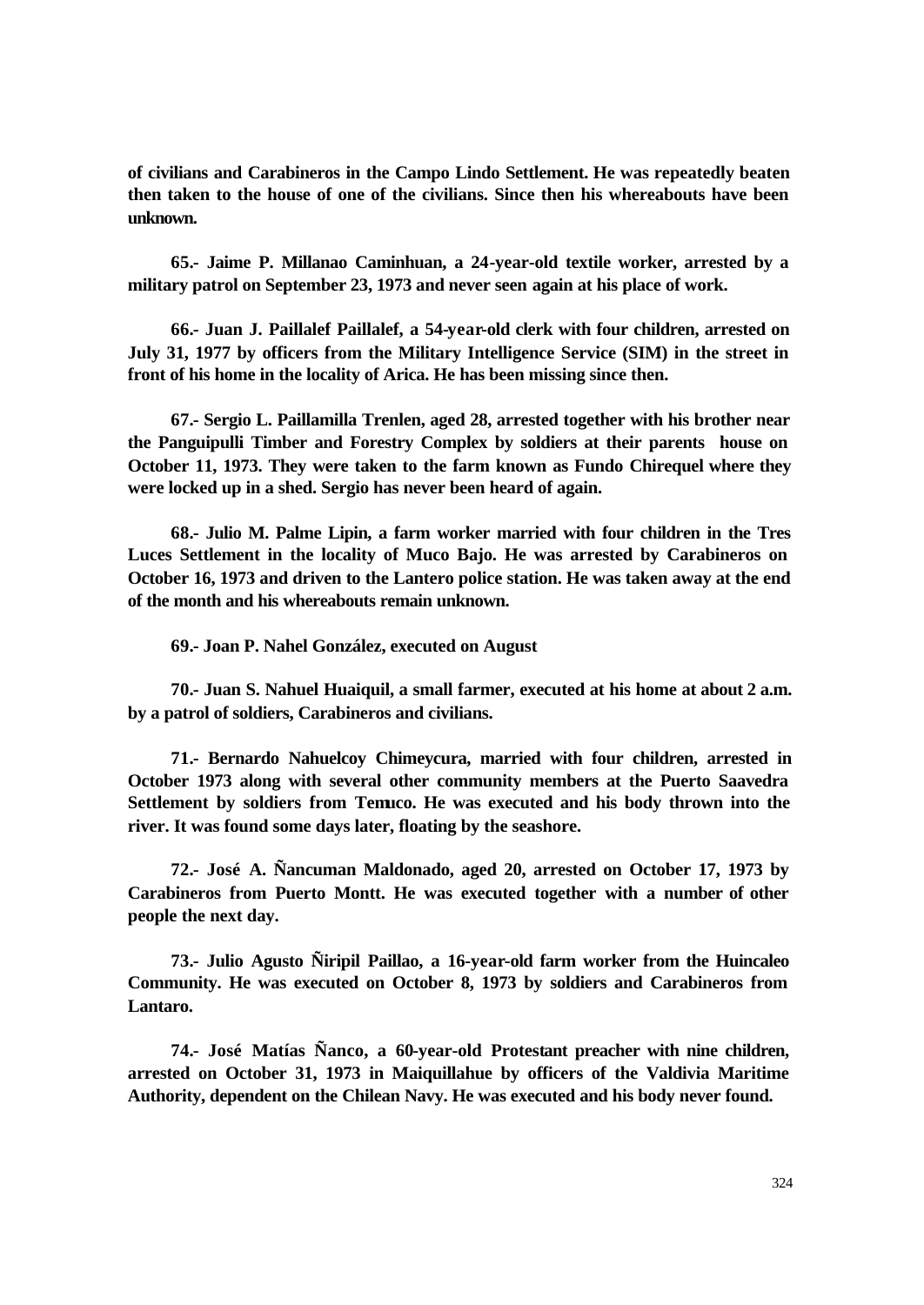**75.- José Ligorio Neical Paisil, a 45-year-old agricultural worker, arrested by Carabineros on September 16, 1973 in the commune of Entrelagos. He has been missing since then.**

**76.- Mercedes L. Polden Pehuen, aged 17, arrested and killed at 7 a.m. on May 5, 1979 in the town of Rohka, while she was going home at night to the commune of La Granja. A Carabinero officer shot and killed her from behind, then they tore her clothes in order to simulate a rape and accuse her friends of it. The case was dismissed for lack of evidence.**

**77.- Francisco P. Porma Cheuquecoy, married with nine children, arrested by Carabineros at his home in Puerto Saavedra on October 22, 1973. His body was found on the beach following his execution by State officials.**

**78.- José Rosario Panguinamun Ailet, married with two children, arrested on October 9, 1973 in a street in Osorno. He has been missing ever since.**

**79.- Juan Hector Ñancutil Renque, aged 21, arrested on September 21, 1973 while on his way to the police station in Pitrufquen. Since then his whereabouts have been unknown.**

**80.- Luís Quinchavil Suarez, a 38-year-old farm labourer and community leader in the Nehuentue area and member of the MIR. In 1973 he was sentenced to seven years in prison, then the sentence was commuted to exile in Holland. He was arrested on February 19, 1981 by Argentinean gendarmes in the Paimún border area as he tried to enter Chile. They handed him over to CNI (National Intelligence Office) officers. Since then he has been missing.**

**81.- Gerardo A. Ramos Huina, a 21-year-old farm labourer, single, arrested by Carabineros on October 14, 1973 at his home in Malipenco. Since then his whereabouts have been unknown.**

**82.- José Maises Ramos Huina, a 22-year-old farm labourer, arrested on October 14, 1973 in the same circumstances as his brother above.**

**83.- Hernesto Reinante Raip n, a 29-year-old timber worker, arrested on October 10, 1973 in Trafun in a joint operation by Carabineros and the army. He was taken to the Villarrica Bridge where he was executed and his body thrown into the River Tolten.**

**84.- Modesto Juan Reinante Raip n, an 18-year-old timber worker, arrested on October 10, 1973 in the same circumstances as his brother.**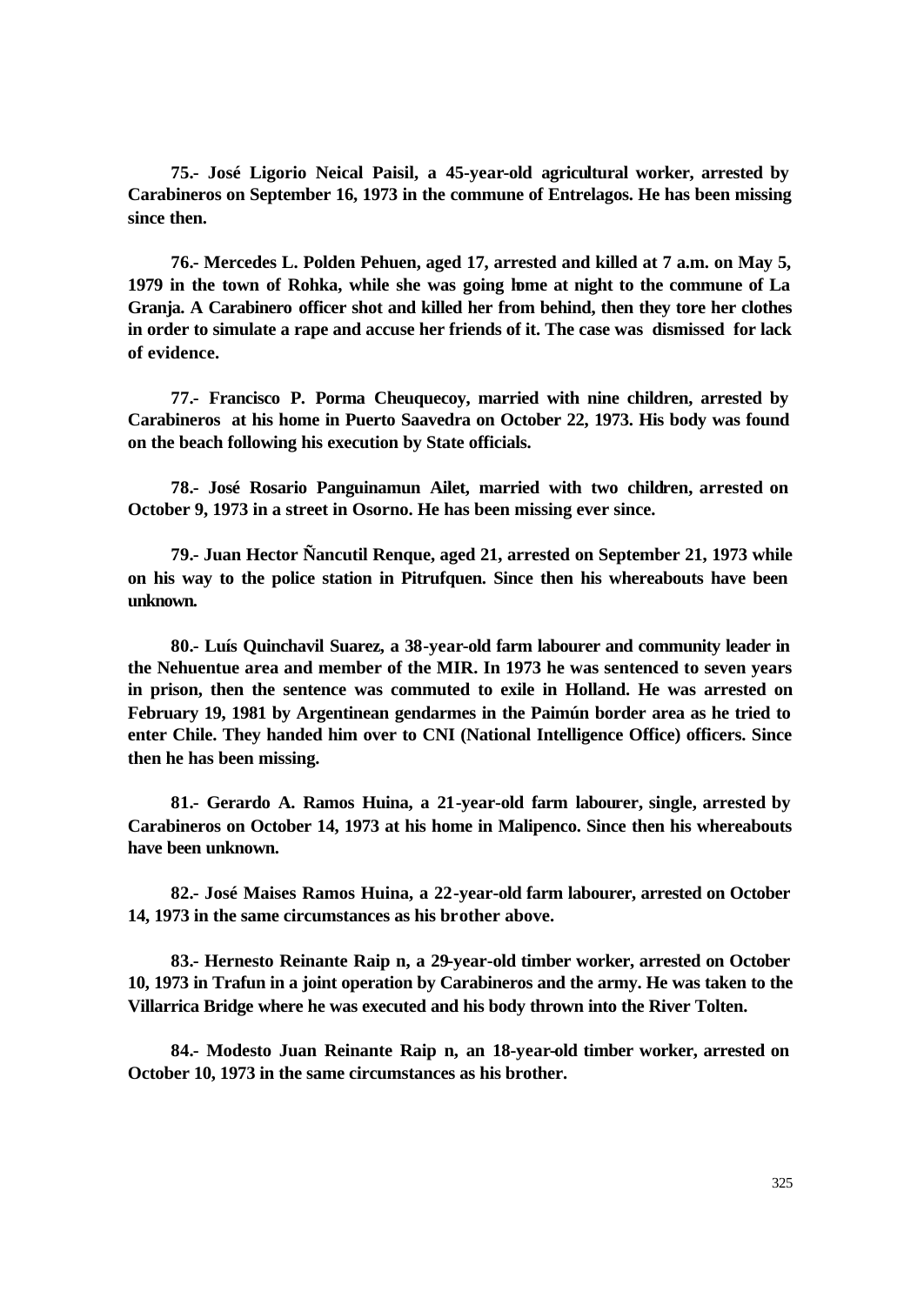**85.- Alberto Segundo Reinante Raip n, a 38-year-old timber worker, married with four children, arrested on October 10, 1973 in the same circumstances as his brothers.**

**86.- Luis A. Rivera Catricheo, a 54-year-old timber worker, arrested on October 10, 1973. He disappeared in the same circumstances as the three cases above.**

**87.- Julio Alberto Rubio Llancao, a 36-year-old farmer in the Pehuenche Cauñicu Community, arrested on September 12, 1973 by Carabineros from Santa B rbara. He has been missing ever since.**

**88.- Juan de Dios Rubio Llancao, a 38-year-old farmer and leader of the same indigenous community, arrested and abducted in the same circumstances as his brother.**

**89.- Omar Torres Antinao, a 21-year-old fruit seller, single, executed at his home on December 25, 1973 by soldiers from the Temuco Tucapel regiment.**

**90.- Alejandro Antonio Trancanao Pincheira, a timber worker aged 22 with two sons, arrested on October 10, 1973 in Trafun, in a joint military and civilian operation that took him to the Villarrica Bridge over the River Tolten where he was killed. His body has not been found.**

**91.- Eliseo Maximiliano Trancanao Pincheira, an 18-year-old timber worker, single, who worked with his brother at the Panguipulli Timber and Forestry Complex. He was arrested on October 10, 1973 in the same circumstances as his brother.**

**92.- Miguel José Trancanao Pincheira, aged 25, single and of the same profession as his brothers above. He was arrested on October 10, 1973 in the same circumstances as his brothers.**

**93.- Juan Segundo Trankal Huenchuman, a 48-year-old farm labourer, married with six children in the Blanco Lipil Community. He was arrested on October 9, 1975 by Carabineros from the Pillan Lebun post who killed him in his house before his family.**

**94.- Ramón Tramolao Pasten, arrested and abducted on February 23, 1974.**

**95.- Luis Alberto Trecanao Mora, aged 19, killed on September 19, 1973 after leaving the factory where he worked in the Mapocho area of Santiago. He was executed at 7.30 a.m., together with a number of other people, on the Vivaceta Bridge over the River Mapocho as result of constriction of the skull and brain , and remained missing until 1992 when his name appeared on a list of 30 people who had been executed, buried and cremated at the Santiago General Cemetery.**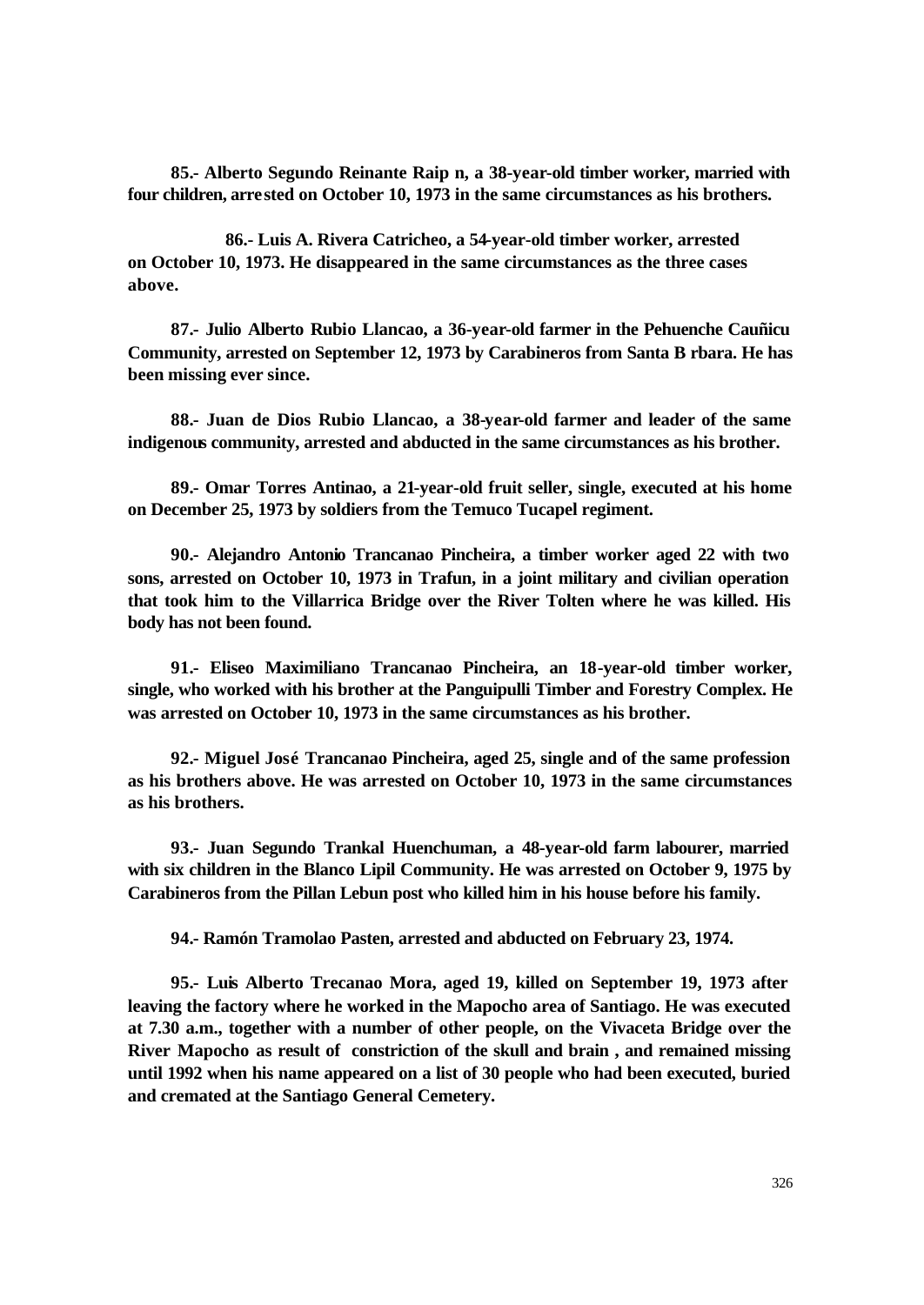**96.- Jose Mateo Segundo Vidal Panguilef, a builder aged 26 with two children. In September 1973 he turned himself in to the Carabineros having been summoned by military order. He was taken to the 3rd police station in Rahue (Osomo) where he was arrested, then he was executed on the Pilmaiquen Bridge on September 19, 1973. His body was found in the river in January 1974.**

**97.- Sofía Leonor Yañes Calzupan, a 23-year-old domestic servant. She was executed on November 22, 1988 in the commune of Ñuñoa while she busy cleaning in her place of work when six months pregnant. The house belonged to a woman lawyer known for her work in defence of human rights linked to the Archbishop of Santiago s Vicaria of Solidarity, and who had received several threats over the telephone. The assailants were government agents and the purpose of the attack was to inhibit the professional activity of Sofía's employer.**

**98.- Ceferino Antonio Yaufurem Mañil, a farm labourer with one son, arrested on June 11, 1974 by Carabineros in Lautaro. He has been missing ever since.**

**99.- José Domingo Yaufurem Mañil, a farm labourer, arrested in the same circumstances as his brother.**

**100.- Miguel Eduardo Yaufurem Mañil, a farm labourer, arrested on June 11 1974 in Lautaro in the same circumstances as his brothers.**

**101.- Oscar Rumualdo Yaufurem Mañil, a farm labourer aged 18, single, arrested on June 11, 1974 at his home in the same circumstances as his brothers. All met the same fate.**

**102.- José Guillermo Purran Treca, a 37-year-old clerk and leader of the Pehuenche Callaquí Community. He was arrested on September 12, 1973 and has been missing ever since.**

**103.- Domingo Huenul Huaiquil, a farmer aged 42, arrested at about 18.00 at the El Rayo restaurant in Lautaro by Carabinero officers who took him away in a van. He has been missing ever since. It appears that Domingo Huenul had been involved in the occupation of farmland in the area.**

**104.- José Alfredo Levicoy Emelcoy, a 58-year-old worker, arrested at his home on October 3, 1975 at 11 a.m. by Carabinero officers. He was taken to the 3rd police station in Achao where he was interrogated and subjected to torture. Hours later he was found hanged by his shirt from the bars on a window in his cell.**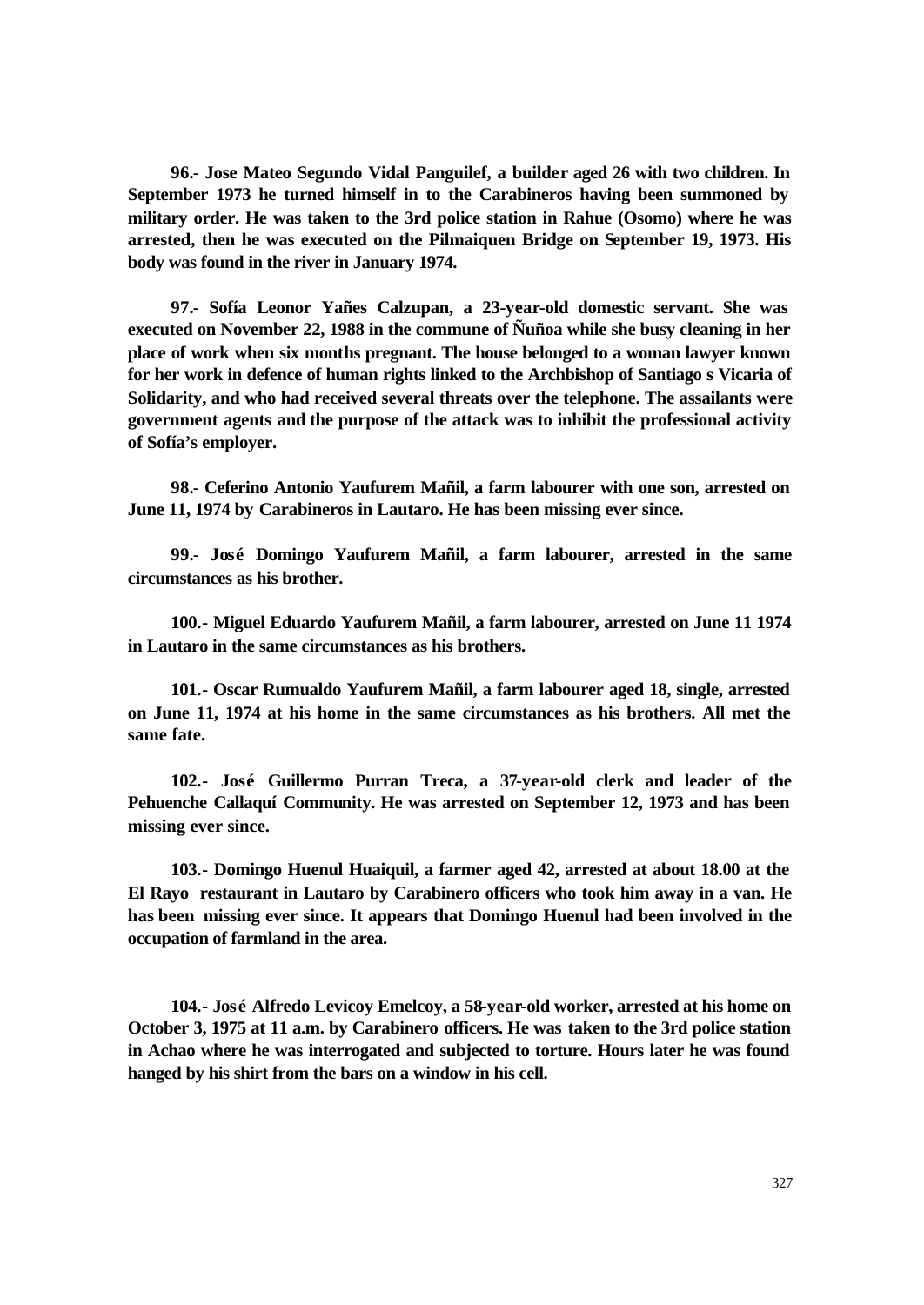**105.- Francisco Javier Lincopan Calfulaf, a 41-year-old worker, communist activist and leader of the Valdivia Trade Union (CUT), arrested shortly after the coup at his home in the town of Teniente Merino de Valdivia where he was convalescing following a liver disease.** 

**He was held in solitary confinement in an udientified place, then moved to prison, where he was subjected to interrogation, beatings and torture. He was neither given medical attention nor supplied with his prescribed medicines. Finally, as his health deteriorated, he was transferred to the Kennedy Hospital where he died of his injuries.**

**106.- José María Tranamil Pereira, a 47-year-old farmer and chief of the Trapa Trapa Pehuenche Community. He was arrested by Carabineros in the town of Santa B rbara on September 12, 1973, since when he has been missing.**

**107.- Juan Milla Montuy, a farmer aged 40 with four children, arrested on November 8, 1973 in Lautaro by Carabinero officers. He has been missing ever since.**

**108.- José Hector Borquez Levikan, aged 30 and married with four children, a timber and administrative worker at the Panguipulli timber and forestry complex. He was arrested on October 10, 1973 in the Trafun area by uniformed officers and civilians and taken with a large number of people to the Villarrica Bridge over the River Tolten, where all were killed. His body has never been found.**

**109.- Domingo Mamani López, a labourer aged 41 with one son, and union president at the National Explosives Company, arrested on September 30, 1973 by Carabineros. He was held in solitary confinement at a special interrogation and torture centre until October 12, when he was moved to a public prison. Subsequently on October 19, 1973 he was killed on the road between Calama and Antofagasta.**

**110.- Teobaldo José Paillacheo Catal n, a 57-year-old farming labourer, married. He was arrested on October 3, 1973 in the Mantilhue Chiscaihue Settlement by Carabineros who took him to the Salto Pilmaiquen police post. He was taken away to be killed on October 4, and his body has never been recovered.**

**111.- Juan Mauricio Poblete Tropa, a shopkeeper aged 29, arrested at his home in Chillan on September 23, 1973 by Carabineros and soldiers. He was held until the 27th of the same month, when he was executed. His body appeared a month later near the El Alba Bridge over the River Nuble.**

**112.- José Avelino Runca, aged 60, a Communist Party activist, arrested on December 14, 1975 by Carabinero officers at his home in the locality of Quilakahui, then executed by his captives.**

**B) For Religious reasons.-**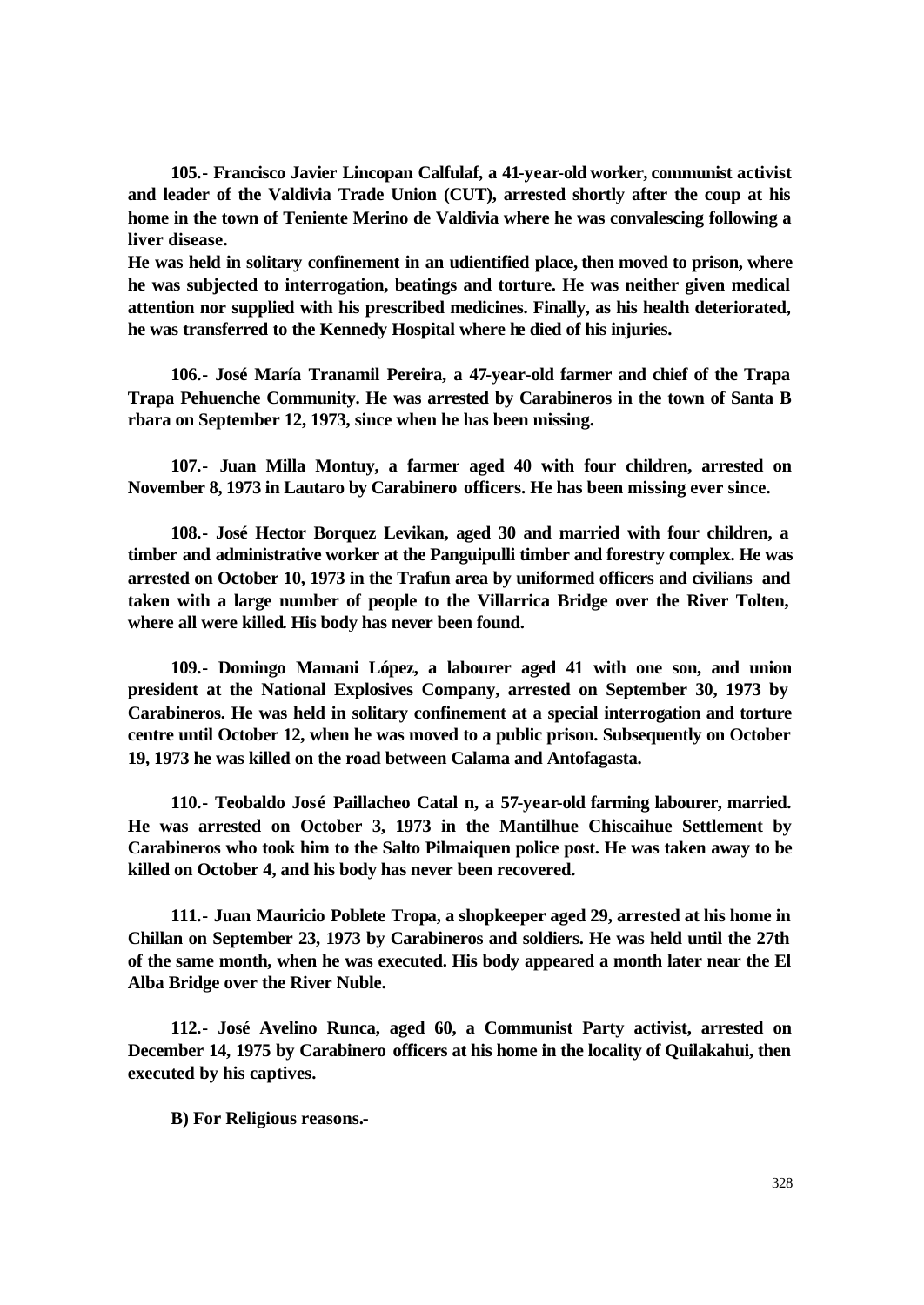**Although it is true that the Governing Junta of Chile does not undertake the persecution of the Jewish people, it is true that that the incidence of the repression is notable in the case of citizens of Jewish origin, who were subjected to particularly cruel torture by reason of their Jewish origins.**

**The cases referred to are:**

**- David Silberman Gurovich, kidnapped, tortured, and disappeared.**

**The testimony is contained in the case records of Monseñor Fernando ARIZTIA, the current President of the Catholic Episcopal Conference of Chile, stating that Augusto Pinochet was aware of the arrest of David Silberman.**

**On October 4, l974 David SILBERMAN GUROVICH disappeared, ex-general manager of the Cobre -Chuqui company during the Unidad Popular Government, engineer.**

**The victim had been condemned by the Military Tribunal of Calama (Consejo de Guerra) to thirteen years in jail.**

**In contrast to the others who were condemned in Calama, David Silberman was taken on September 30, l973 to the Santiago Penitentiary to serve is sentence (various of those who had been condemned and who had been associates of David Silberman in Cobre-Chuqui were executed without due process in October 1973 by a military mission which had arrived from Santiago under the command of General Arellano Stark and which came to be known as "the Caravan of Death").**

**In a complex operation which involved switched identities, phone tapping, falsification of documents and other devices, David Silberman was kidnapped in the penitentiary by agents of DINA.**

**The victim remained in the Centro José Domingo Cañas where he was badly tortured. Subsequently he was taken to Cuatro Alamos where he disappeared towards the end of October.**

**-Diana Frida Aron Svigilisky, kidnapped, tortured and disappeared.**

**On November 18, l974 Frida ARON SVILISKY was detained in the street in the commune of Ñuñoa and as a result of her detention was wounded by a bullet.**

**-Carlos Berger Guralnik,**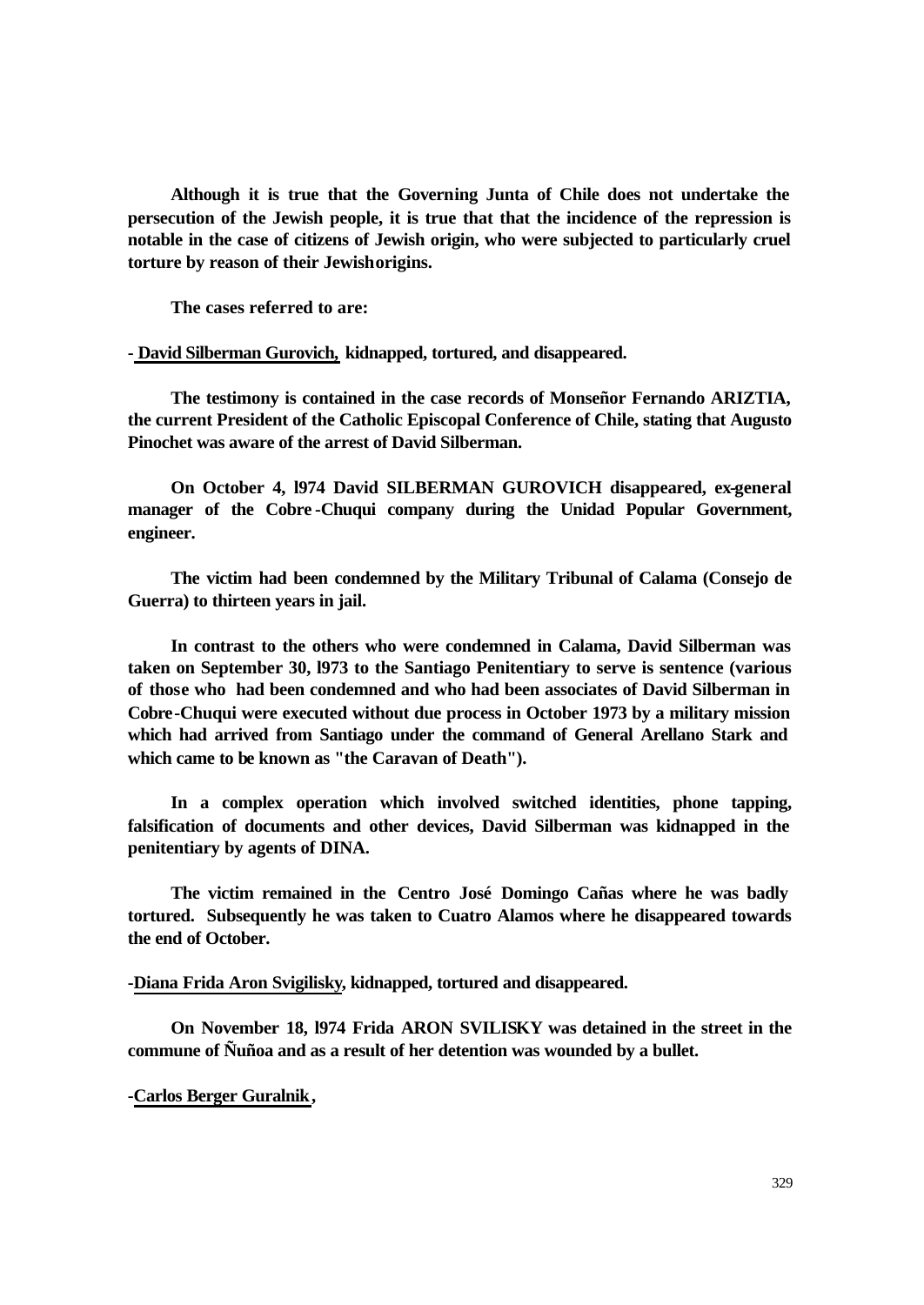**aged 30, journalist and lawyer, directorof the El Loa radio and manager of Public Relations at Chuquicamata. Arrested on September 11 on the premises of El Loa radio, brought before a Military Court on September 29 and condemned to sixty days in prison. At the time of his execution he was serving his sentence.** 

## **- Luis A. Guendelman Wisniak,**

**On September 2, l974 the arrest took place at his home in the commune of Las Condes of Luis Alberto GUELDENMAN WISNIAK by DINA agents who brought with them under arrest a friend of his who was released sometime later.**

**Luis Guendelman was held on DINA premises and was seen for the last time in Cuatro Alamos when he was being tortured. In July l975 DINA tried to pass off a body found in the Argentine as being the remains of Luis Guendelman in a manoeuvre for the purposes of disinformation known as "Operation Colombo".**

#### **- Manuel Elias Jana Santibáñez,**

**On February 17, l975 the ex-mayorof Cañete during the previous government, Manuel Elías JANA SANTIBAÑEZ was killed. Activist of the PS (Socialist Party) who had been arrested on February 13, l975 after an interview with the Intendente (local authority leader) of Arauco.**

**His body was found in the Naval Hospital of Talcahuano, where it was handed over in a sealed coffin.**

**The victim had been held in the gymnasum of the Naval Base of Talcahuano, from which he was taken just before his death, alive and on the understanding that they were taking him to hospital.**

**-Georg Max Klein Pipper, aged 27, psychiatrist, adviser to the President of the Republic of Chile, who has already been referred to.**

**Arrested in the Presidential Palace, tortured and disappeared as from September 11, l973.**

#### **-Abraham Muskatblit Eidelstein,**

**On September 19, l974 at 03.00 in the morning, there arrived at the home of Abraham MUSKATBLIT EIDELSTEIN, an advertising executive, in the area of Casas Viejas, twelve armed individuals who kidnapped him. His boddy appeared riddled with bullets some hours later in an irrigation channel next to the road which leads to Lonquén.**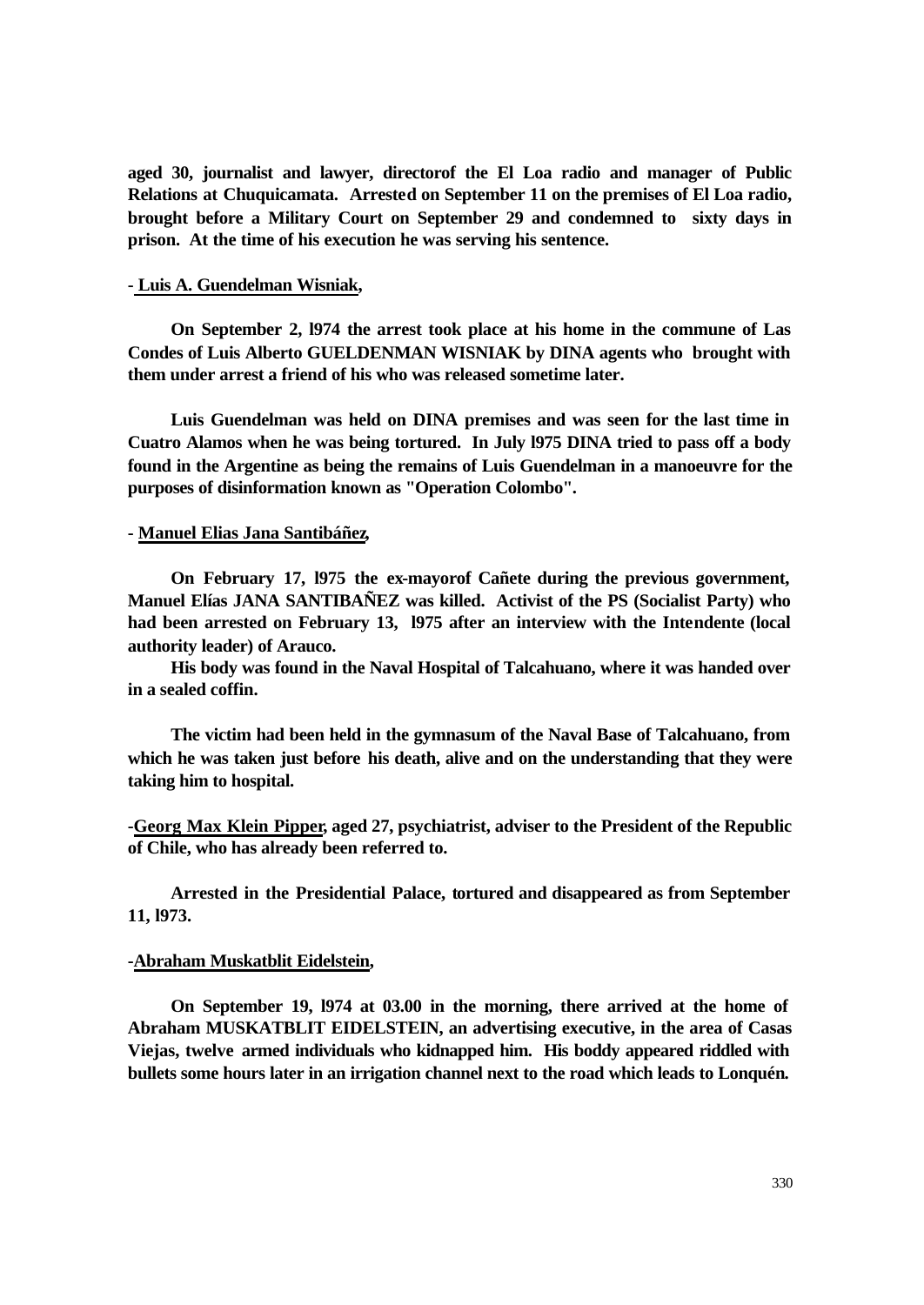**That same night armed civilians tried to kidnap Luis Toro, lawyer of the Vicaría de la Solidaridad.**

**These acts were attributed to the Commando self-styled "Once de Septiembre".** 

## **-Jorge H. Muller Silva,**

**On November 29, l974 the arrest took place in the street in Santiago, when they were on their way to work, of Jorge Hern n MULLER SILVA and his work companion in Chile Films, Carmen Cecilia BUENO CIFUENTES.**

**Both were taken to Villa Grimaldi and then to Cuatro Alamos where they disappeared while in the hands of the DINA.**

## **-Raúl Pellegrín Friedmann, tortured and executed.**

**On October 21, l988 a group from the PFMR commanded by their leaders Cecilia MAGNI CAMINO and Raúl PELLEGRIN FRIEDMANN attacked the village of Los Queñes, where a Carabineros corporal was killed; they then fled to the mountains.**

**Some days later, on October 28, l988 the body was found in the River Tinguirica of Cecilia Magni and on October 31 the body of Raúl Pellegrín was found.**

**According to the autopsies, both bodies showed bruises and signs that electrical current had been applied to them.**

**As regards Raúl Pellegrín, it states that the cause of death was asphyxiation by submersion in water and contusions on the back thorax which is attributed to the use of blunt instruments, taking into account the topography and depth and the absence of external injuries.**

**-Matilde Pessa Mois, kidnapped, tortured and disappeared.**

**On May 29, l977 the arrest took place on the arrival of the flight between Santiago and Buenos Aires, before passing the International Police control, of the Chilean couple Matilde PESSA MOIS and Jacobo STOULMAN BOERTNIK, without political activities or affiliations. From that moment they disappeared. Subsequently their names were found registered in the Winston Palace Hotel of Buenos Aires, which was used at that period by the Argentine Security Services.**

**-Juan Carlos Perelman Ide, kidnapped,tortured and disappeared.**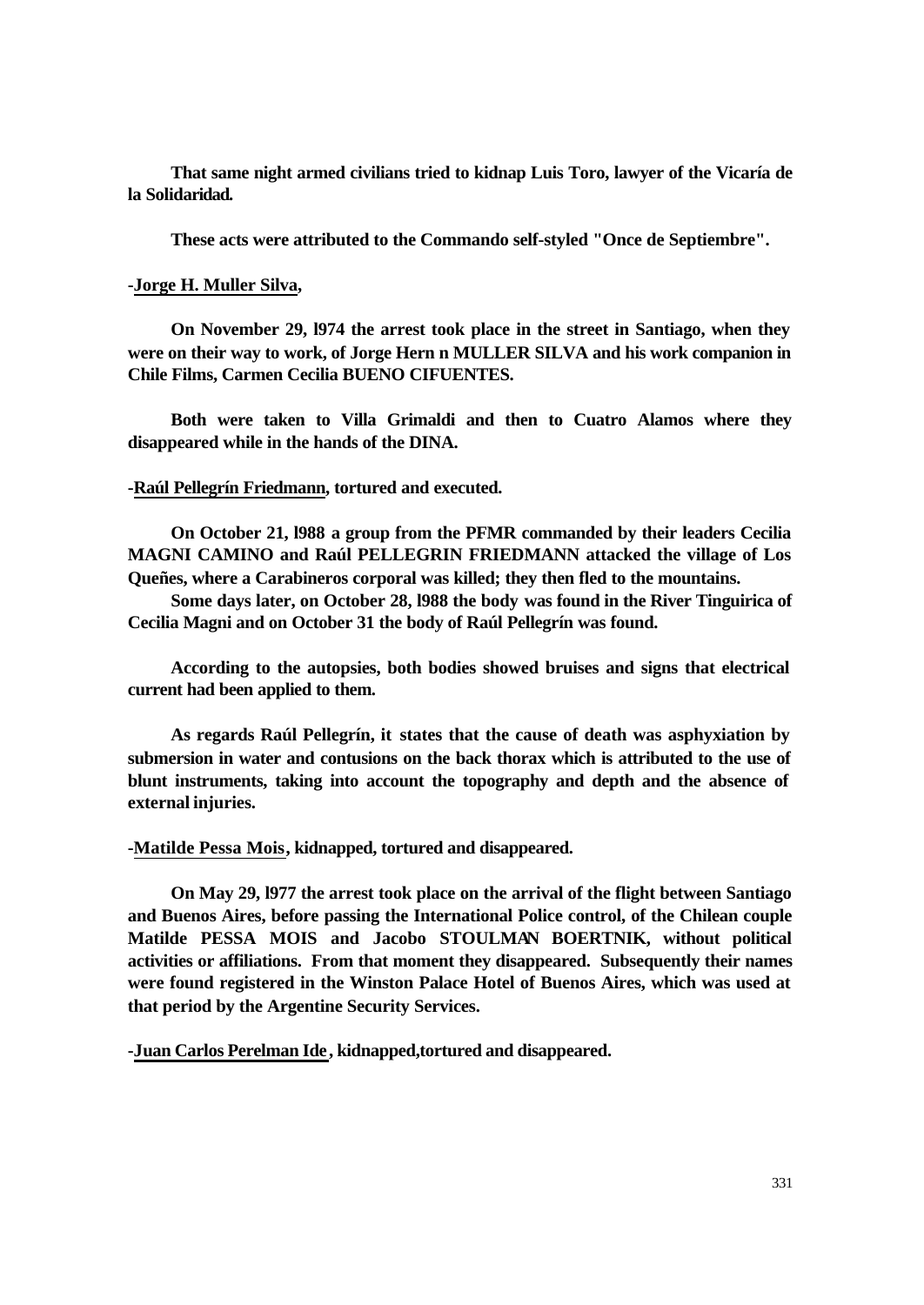**On February 20, 1974 the MIR activist Juan Carlos PERELMAN IDE, was arrested together with his companion who sometime later was freed and was able to give witness to the fact that he had been held in Villa Grimaldi.**

## **Jacobo Stoulman Boertnik, kidnapped, tortured and disappeared.**

**On May 29, l977 the arrest took place on the arrival of the flight between Santiago and Buenos Aires, beofre passing the International Police control of the Chilean couple Matilde PESSA MOIS and Jacobo STOULMAN BOERTNIK, without political activities or affiliations. From that moment they disappeared. Subsequently their names were found registered in the Winston Palace Hotel of Buenos Aires, which was used at that period by the Argentine Security Services.**

# **-Ernesto Traubmann Riegelhaupt, kidnapped and disappeared.**

**On September 13, l973 Ernesto TRAUBMANN RIEGELHAUPT disappeared, Czech, aged 49, public relations for the Empresa Nacional de Minería (Enami).**

**He was arrested in the early morning of the same day by Carabineros. He was taken to the 7th Police Station and from there to the Ministry of Defence.**

**Despite the efforts of his family, there hasbeen no further news regarding his whereabouts. There is no record that he left the country.**

#### **-José Joaquín Valenzuela Levi.**

**In the early morning of June 15, l987 in calle Pedro Donoso in the commune of Conchalí, there took place the last episode in which the largest number of people died, amongst them Jos Joaquín VALENZUELA LEVI, student.**

**The official version indicates that there was a skirmish, as a result of which the victims already referred to were killed while one other person escaped.**

#### **- Recaredo Ignacio Valenzuela Pohorecky. Killed.**

**The events began on the morning of June 15, l987 when Recaredo Ignacio VALENZUELA POHORECKY, economist, was intercepted in calle Alhué of Santiago, a few meters from his mother's house. Without telling him that he should give himself up, the CNI agents who were waiting for him shot and killed him.**

**NINETEEN: Amongst the victims of Augusto Pinochet's repression, there were various Spanish citizens and descendants of Spaniards, amongst them:**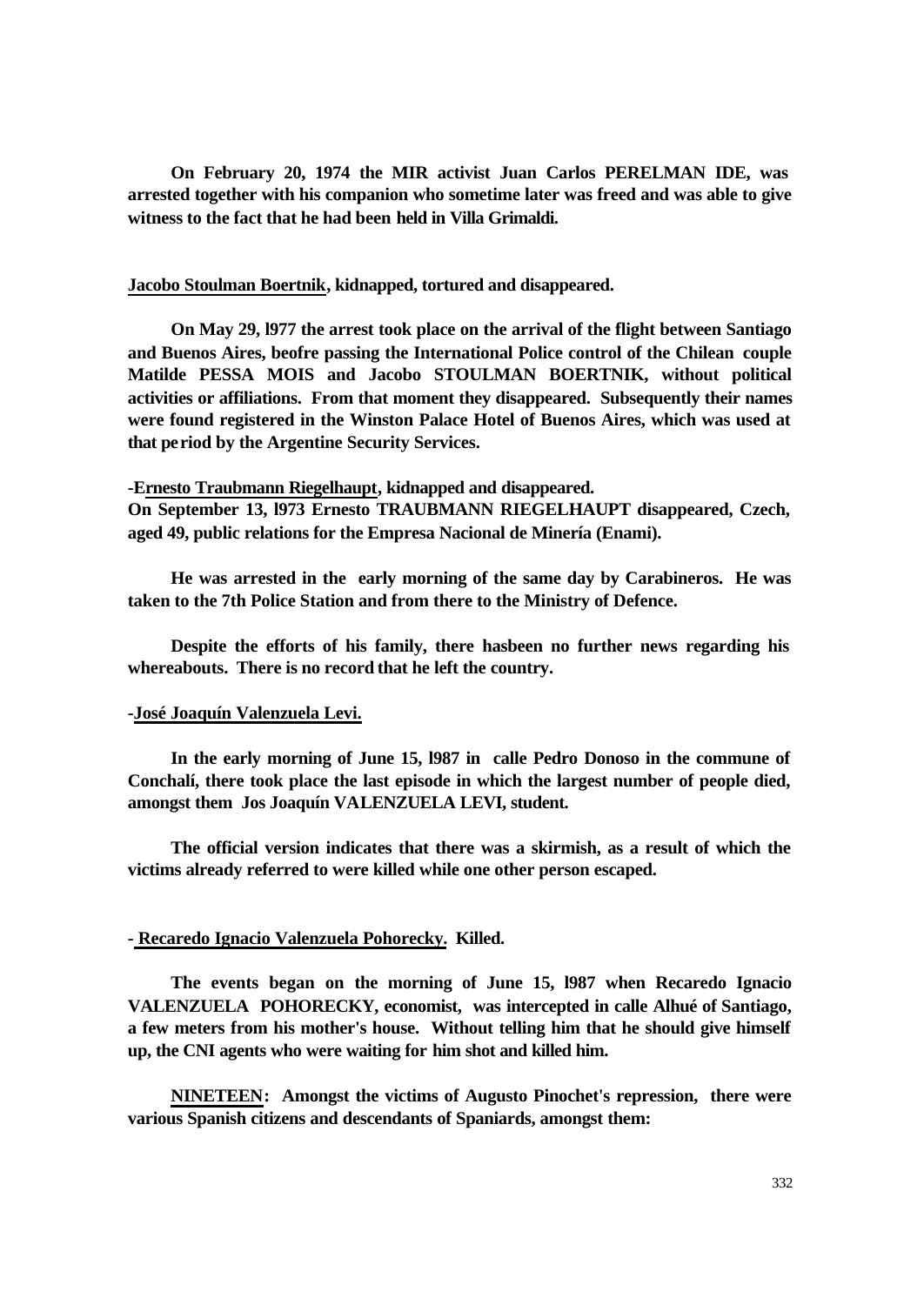**1. Antonio Llidó Mengual, Spanish priest, associated with MIR, arrested in October 1974, held in the Centro José Domingo Cañas and transferred to Cuatro Alamos where he disappeared while in the hands of DINA; to whom an extensive reference has been made already.**

**2. Carmelo Luís Soria Espinoza, Spaniard, official of the United Nations, activist of the Socialist Party, arrested on July 14, l976 and executed on July 16, l976, his body being found on**

**the 17th of the same month in the El Carmen canal. Carmelo Soria was kidnapped and tortured by agents of the MULCHEN Brigade of the DINA, which had the mission of providing personal protection to Augusto Pinochet. The torture and his death took place in a house in Santiago, in the sector of Lo Curro, bought with DINA money in which Michael Townley lived.**

**After the military coup, Carmelo Soria had dedicated himself, to the extent possible, to facilitating the exile of people, taking them to various embassies in Chile and giving them protection. He helped persons who were opposed to the regime. During the three years that he gave asylum to people he suffered increasing harrassment.**

**On July 14, after lunch, he left for his work at about 14.00 but did not arrive there because he had been kidnapped.**

**After draining the canal, the body of Mr. Soria was found in the back seat of the vehicle but not within it. The distance between the vehicle and the body was approximately five hundred meters.**

**The killing of Carmelo Soria was carried out by members of the MULCHEN BRIGADE which was responsible directly to Augusto Pinochet through Manuel Contreras.**

**3. Michelle Peña Herreros, companion of Ricardo Ernesto Lagos, arrested towards the end of June, l975, Spanish nationality, eight months' pregnant and Socialist Party activist, was held in the Torre in Villa Grimaldi, was sujected to torture and subsequently disappeared in the hands of DINA, as did her companion. The child was born in captivity and there has been no further information since.**

**4. Enrique López Olmedo, Spanish nationality, member of MIR, executed on November 11, l977, after being arrested in Valparaíso at the end of October by Navy personnel.**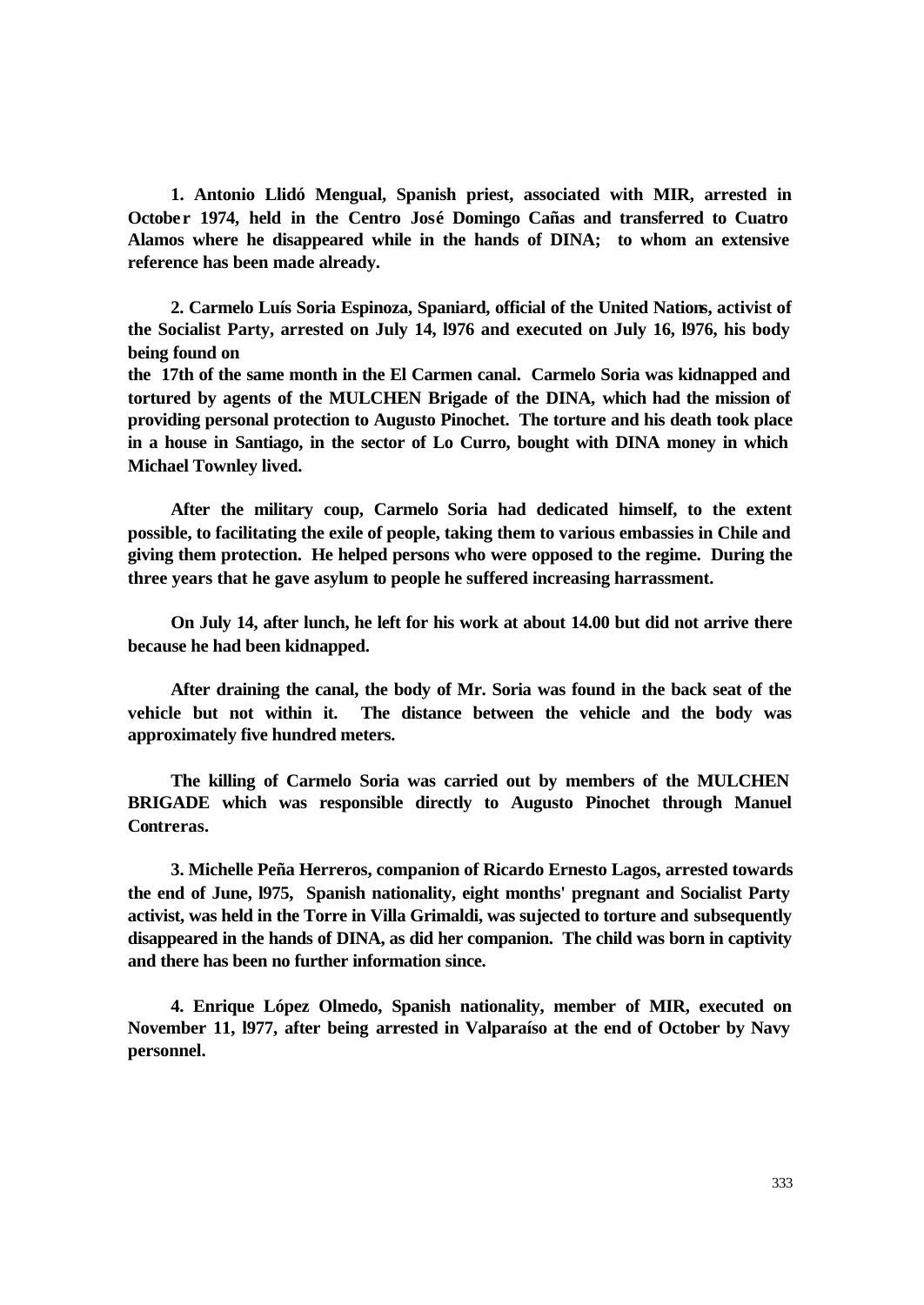**5. Juan Alsina Hurtos, Spanish, Catholic priest, and in charge of personnel in the San Juan de Dios Hospital in Santiago, was executed on September 19, l973, on the banks of the Maocho River by members of the Yungay Regiment.** 

**6. Antonio Elizondo Hormaechea, of Spanish nationality, and activist in MAPU (Movimiento de Acción Popular Unitario), a socialist Christian organization; he was arrested together with his wife, Elizabeth Mercedes Rakas Urra, four months' pregnant, on May 26, l976 and nothing further has been heard about his whereabouts.**

**7. José Tohá González, lawyer, Mimister of Defence in the Govenment of President Allende, son of Spaniards, is arrested on September 11 in the Palacio de la Moneda and taken to the Military School. Subsequently he was sent to Dawson Island where he was subjcted to torture. He was then successively transferred to various detention centers in which his health deteriorated seriously. He died on March 15, l977 at the hands of State agents who simulated a suicide which in reality his state of weakness would have made impossible.**

**8. José Francisco Bordas Paz, engineer, aged 31, member of the Central Committee of the MIR, died on September 5, l975 at the hands of members of the Intelligence Service of the Chilean Air Force (SIFA).**

**9. Felix Francisco Figueras Ubach, arrested on December 11, l975 in Valparaíso. He was captured by members of the Armoured Infantry Regiment N§ 4 of Viña del Mar and taken to their barracks.** 

**10. Manuel Roig Berenguer. Died on September 6, 1985, having been shot during a demonstration.**

**11. Aruro Villavella Araujo. Engineer and member of the Central Committee of the MIR; died during a CNI operation, together with two others, on December 7, 1983. Some 60 agents of the CNI surrounded his house in Calle Fuenteovejuna 1330 in Santiago, killing all those who were inside it.**

**12. María Cristina López Stewart, aged 21, arrested on September 22, 1974 in Santiago by members of the DINA. From that date, and after having been seen in the detention and torture centre of "José Domingo Cañas", she disappeared.**

**13. Gastón F. Vidaurrazaga Manriquez, aged 30. two sons, teacher. On September 18, 1986 at about 4.00, six individuals penetrated his home taking him with them to an unknown destination. His body was found shortly after with multiple bullet wounds at about Km. 15 on Route 5 South.**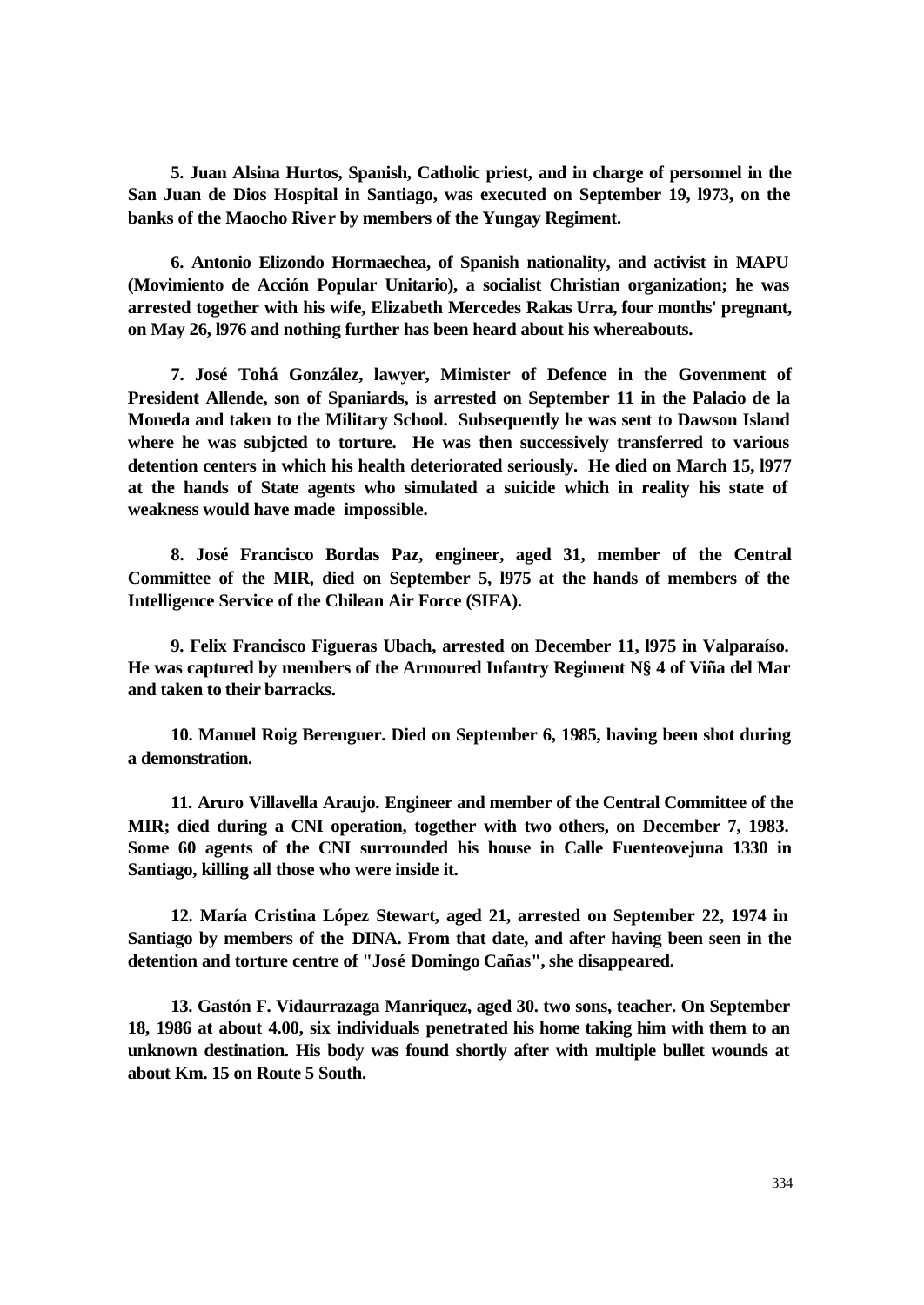**14. Juan José Bomcompte Andreu, aged 30 with one daughter, economist. On August 24, 1984 he was executed by CNI agents in his home in Valdivia, as part of an operation against the leadership of the MIR in the Southern zone of the country.**

**15. Ricardo García Rosada, aged 43, with two sons, comercial engineer. On September 12, 1973 he was taken to the prison of Copiapó after presenting himself to the authorities in Potresillas, being executed on the 18 of that month and buried in an unknown place.**

**16. Ricardo Silva Soto, aged 27, with one son. activist in the Frente Patriótico Manuel Rodrígue z (FPMR). On June 16, 1987 he was executed in Santiago by agents of the Central Nacional de Informaciones (CNI); this act formed part of the so-called "Operation Albania" in which 12 persons were killed on June 15 and 16, 1987.**

## **LEGAL REASONING**

**ONE: The procedural issues in connection with the competence and jurisdiction of the Courts of Spain for the investigation, knowledge and issue of formal conclusions as to the facts of the case have been resolved in the official findings dated 25.3.1998; 11.6.1998 and 15.9.1998, but above all in the Resolution of the Plenary Session of the Criminal Division dated 4 and 5 November 1998. Likewise the issues concerning privilege and the lack of immunity of Augusto Pinochet Ugarte were addressed and resolved in the Ruling of 3 November 1998, on the basis of which extradition is proposed, substantiated by the Decision of the House of Lords in England, issued on 25 November 1998.** 

 **Therefore, in respect of these issues, one need only ratify the arguments presented:** 

 **At this point, to satisfy the requirements of Article 384 of the Criminal Procedures Law - edict on the procedures for the trial of the accused - one needs to establish the legal/penal classification of this crime, for merely provional purposes, of the facts summarised in this Resolution, and assign a judgement as to imputability, likewise of a provisional nature, on the essence of the events where evidence of criminal liability is concentrated.** 

**TWO: The facts as related could constitute:**

 **1.- The crime of genocide according to Article 607, Paragraphs 1, 1st, 2nd, 3rd, 4th and 5th of the Penal Code.** 

**The Legal Precept states:**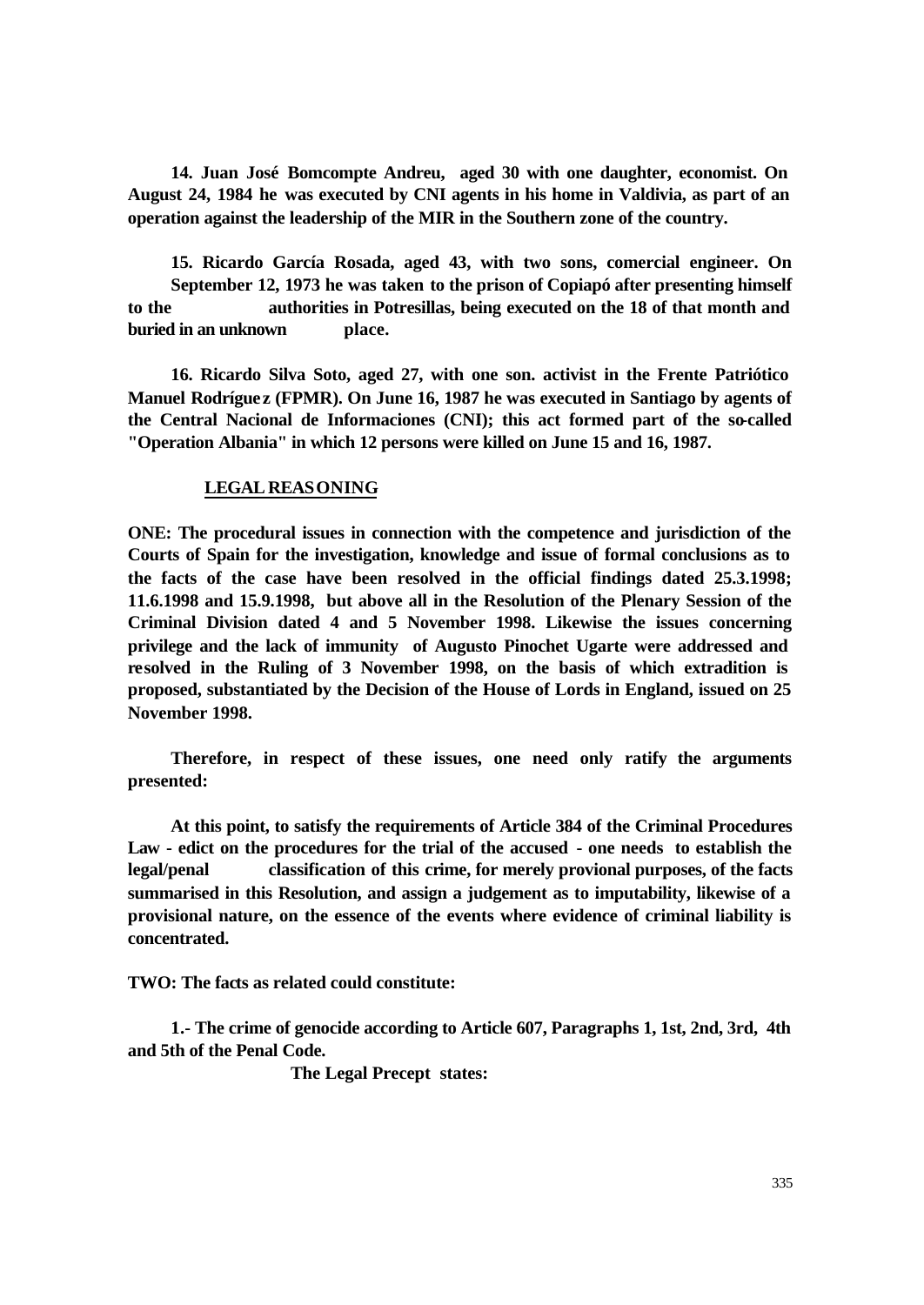*"Those persons who, with the intention of partially or totally destroying a national group, perform any one of the following actions will be p-unished:* 

 *1. By a prison sentence of fifteen to twenty 20 years if they kill any member of such group.* 

 *2. By a prison sentence of fifteen to twenty years if they sexually assault any member of such group or inflict injuries as described in Article 149.*

 *3. By a prison sentence of eight to fifteen years if they subject the group or any member of the group to living conditions that endanger their life or seriously threaten their health or produce any of the injuries described in Article 150.* 

 *4. The same punishment will be applied to those persons who force members of the group to move from one place to another, apply any measures designed to impede their normal way of life or reproduction, or forcibly transfer individuals from one group to another.*

 *5. By a prison sentence of four to eight years if they cause any injury other than those described in N§s 2 and 3 of this paragraph".* 

**"***Genocide comprises the ultimate crime, the most serious violation of the rights of mankind that can possibly be committed"* **(translator s note: this and subsequent such translations are non-official). These are the words used in the so-called "M.B. Whitaker Report" which addresses the Study of Prevention and Repression of the Crime of Genocide in the context of Resolution 1983/83 of the Social - Economic Council of the United Nations dated 27 May 1983 revised edition dated 2 July 1985, E/CN. 4/ Sub.2/1985/6 and comprises an essential document for the appraisal of the crimes under discussion.** 

 **The duty of the International Community should be to detect it, pursue it. and punish it as appropriate, without allowing the political pressures of any Government or Regime to open the doors to immunity, because if this is allowed, it would expedite the performance of new criminal actions that humanity rejects and repudiates.** 

 **In the same sense one needs to emphasise that the right to live is the first of human rights and all other rights are tributaries of same. The right to conserve life is not only an issue which concerns the Government of the individual or the group in question but also a concern of the International Community, particularly when this Community is the holder of the right that is being violated.** 

 **Resolution 96 (I) of the United Nations General Assembly, affirms that the pursuit and punishment of the crime of genocide is a matter of national interest and, it should be added, of national and international obligation, for that reason it is a crime which is "condemned by the civilized world" and a legal commitment exists whereby it must be pursued both in times of peace and times of war.**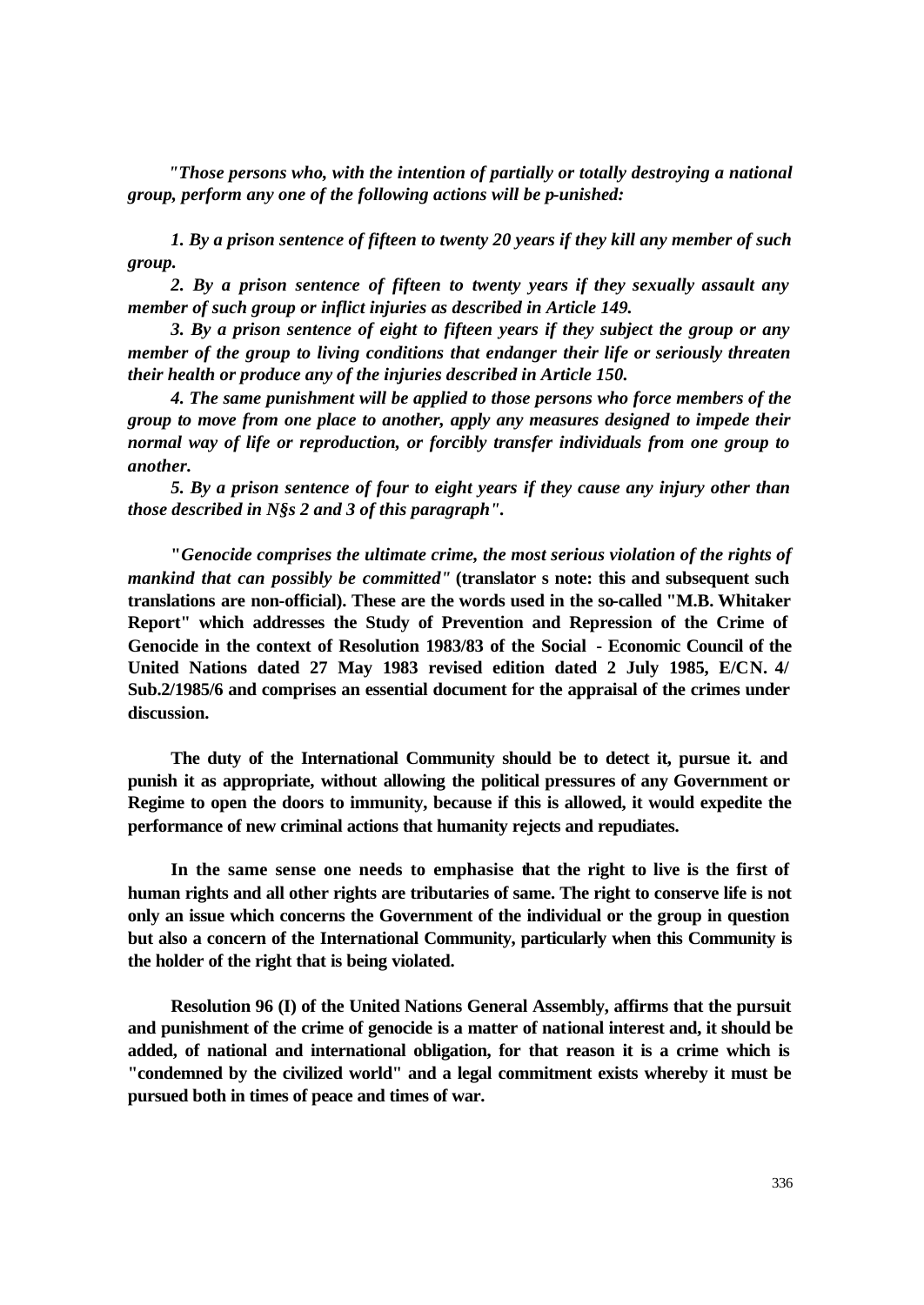**It is a norm which is imperative or ius cogens, according to the International Court of Justice (consultative opinion on the reservations to the Convention on the Prevention and Punishment of Genocide of December 9, 1948, of May 15, 23 and 28, 1951). As a ius cogens norm it must be, and is, accepted pacifically by the international community which can only be affected by a subsequent modification, through mechanisms specifically foreseen in Article 53 of the Vienna Convention on Treaty Rights of May 23, 1969.**

 **What is more, and given its character (ius cogens), which is rooted in Common International Law, the norm is wider than that which is contained in the 1948 Convention, and therefore starting from the basic minimum, that the former contains the principles collected in the latter, they are obligatory for all States even outside the linkage which is derived from the Convention itself and are applicable in accordance with the principle of universal jurisdiction and require cooperation which is, again, universal for all and in the face of all (erga omnes)**

The difficulties that will arise to impede the achievement of the foregoing will be **great and even harder to overcome when the body that threatens death, or is the executor or accomplice of murder, is the State itself; especially if one bears in mind the obstructive behaviour of the Government in question in relation to the action by the United Nations foreseen in the Convention on the Prevention and Punishment of the Crime of Genocide dated 9 December 1948, which Spain subscribed to on 13 September 1968, with express and total reservation as to Article 9, referring to the Jurisdiction of the International Tribunal of Justice for the interpretation, application, and execution of the Convention. Accepting the commitment, whenever a legitimate interest is involved represented in this case by the existence of victims who are Spaniards and descendants of Spaniards - as is reflected in Article 23.4 of the Spanish Organic Law on Judicial Power, to pursue the crime of genocide, as is the case in a similar sense, with Article 6 of the German STGB and the Israeli Law 5710/50.**

 **The crime of genocide is defined in the Convention of 9 December 1948, and where Spain is concerned, is included in our Internal Laws of Jurisdiction, as a result of our adhesion to the Convention, through the Law 44/1971 of 15 November, which adds Article 137 bis, within Chapter III, as one of the crimes against the Rights of the People under Title I (Crimes against the Foreign Security of the State) within Book II of the Penal Code.** 

 **Since then, this crime has not disappeared from our Penal Code. It is currently regulated, as mentioned earlier, by Article 607, Chapter II (The Crime of Genocide) Major Heading XXIV (Crimes against the International Community) Book II of the Penal Code. From the point of view of classification, the most relevant differentiation in this case between the crime as defined in 1971 and current legislation is the substitution of the expression "national ethnic group" by "national, ethnic..group" and "social group" by "racial group".**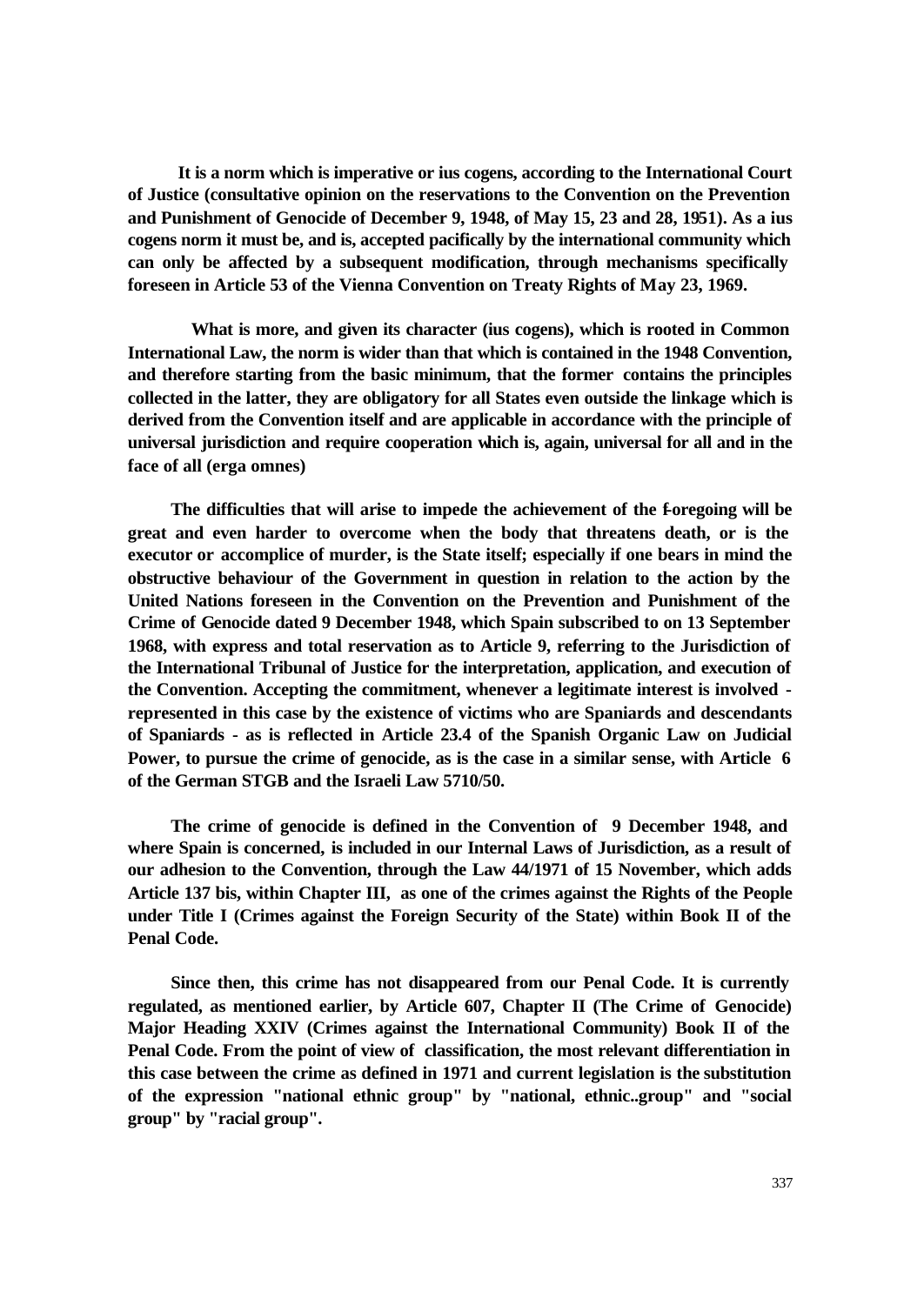**The first difficulty that may arise is whether the Spanish legislator, on eliminating the orthographic comma between "national" and "ethnic" which now exists, meant to restrict the scope of application of the precept, or, on the contrary, allows an interpretation in accordance with the Convention.** 

 **This domestic legislation remained in force for almost five years after the inception of the Spanish Constitution of 1978, in which Article 10.2 makes express reference to the interpretation of International Treaties and Agreements in respect of fundamental rights. Therefore, the interpretation according to the Constitution and the 1948 Convention of the expression "national ethnic groups" existing in Article 137 bis, in force until 1983, obliges one to insert a comma between "national" and "ethnic", exactly as has happened in the modification referred to, and, therefore, not to restrict the national groups object of genocide to those of a purely ethnic nature. This argument is valid even though the events which are the subject of this investigation took place before the inception of the current Spanish Constitution, because in virtually all cases one is faced with abduction, a crime of permanent consummation, and convert, in turn, genocide into a crime of permanent consummation, and because the crime of genocide continues to be committed as long as the actions designed to partially eliminate a group subsist, which happened in Chile many years after our Constitution came into force.** 

 **The problems which may arise from the specific wording of the provisions of Section 137 bis of the Penal Code may be avoided by the use of the approach based on Article 10.2 of the Constitution, instead of that relating to international legislation on Treaties and specifically the Vienna Convention, on the Law of Treaties. While it is true that this international legislation refers to the fact that the provisions of domestic law cannot be relied upon to breach a Treaty, it is nonetheless also true that Article 5 of the Convention on the Crime of Genocide does not provide for the direct and immediate effectiveness of same, but rather imposes on the parties the commitment to adopt the necessary measures to ensure the application of the Convention and to provide effective criminal sanctions for guilty persons. There is therefore an express reference to the effectiveness of domestic legislation implementing the Convention as stated in the Preamble to the 1971 Law which incorporates the crime of genocide into the Spanish Penal Code.** 

 **In summary, therefore, the national group approach must overcome an initial problem, the possible non-alignment of Spanish legislation as to the crime of genocide when the atrocities were committed by the Chilean exterminators, since they did not affect a "national ethnic group". This problem may be overcome by reverting to the Constitution, which declares as unconstitutional the limitation of national groups to those of an ethnic nature, by interpretation of internal legislation on fundamental rights in accordance with the 1948 Convention as required by Article 10.2 of the Constitution.**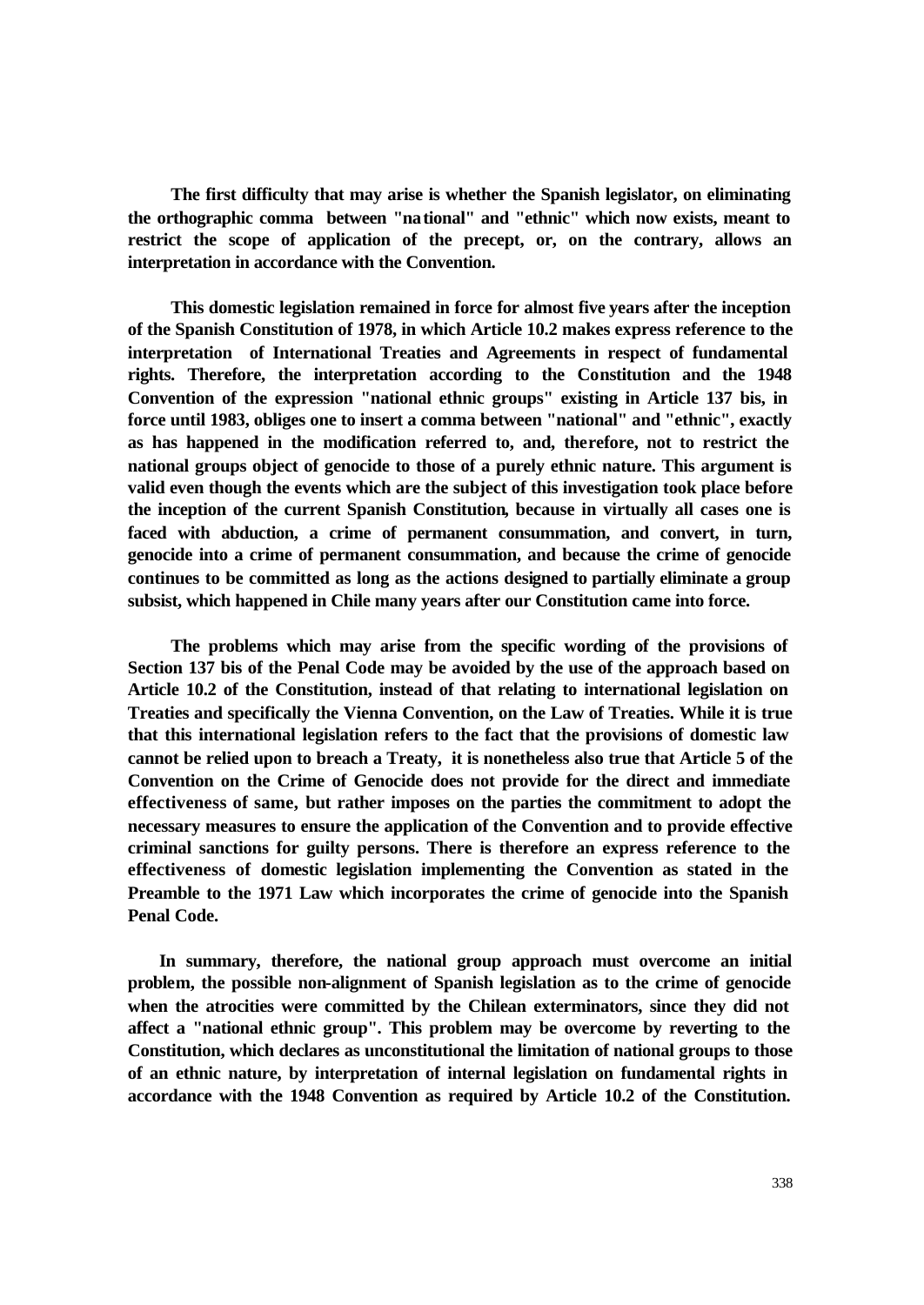**But, what is more, the hypothesis of genocide is also applicable in relation to an ethnic group (the Mapuches).** 

**THREE: The second problem posed by the national group argument in classifying the behaviour of the Chilean exterminators is the concept itself. However, as will be seen later, this concept is viable. "National group" may mean "a group belonging to a nation", i.e. "the group of a nation" in the territorial sense, although in international legislation and practice the expression means above all "a group of common national origin"- (***Cf.* **Cherif Bassiouni, International Criminal Law, Crimes, 1986, p.291). This expression is thus used, e.g. in Paragraph 1 of Article 1 of the International Convention on the Elimination of All Forms of Racial Discrimination, December 21st 1965, which, in defining the concept of "racial discrimination", refers to all distinctions, exclusions, restrictions or preferences based, among other things, on reasons of race, national origin or ethnic origin. In the discussions during the drafting process of the 1948 Convention, it was intended to specify this as a group of a single nationality or citizenship, from the same ethnic origin, or as a reference to national minorities and even those belonging to different nationalities within a State or Nation. The Convention chose the expression "national group", this being considered inclusive of these cases which are, in reality, restrictive. In this sense it can be said that within the concept of genocide, the idea of "national" is used to identify permanent groups of people with a common origin. Apart from this, in the crime of genocide, the group to be totally or partially destroyed serves to determine the specific, subjective element, cause or intention sought with its destruction. Genocidal conduct is not only carried out with the intention of destroying a group, but also because they belong to a nation, ethnic group, race or religion. Obviously this idea does not exclude the genocide of national groups, the destruction of groups with a common origin, but differentiated within the same nation, this being understood to mean the territorial scope or group of inhabitants ruled by the same government. It is obvious that such groups within their own national identity exist within the nation. Generally in these cases the cohesion of these groups is ethnic - which would explain the restrictive Spanish legislation prior to 1983 - racial or religious but other differentiating elements are not excluded by this idea, e.g. territorial, historic or linguistic factors. There is no doubt that the total or partial destruction of the Scots, Catalans, Basques or Corsicans for the mere fact of their being such would be genocide of national, but not necessarily ethnic, groups, regardless of whether the reason were their language, tradition, territorial ambitions or ideology, as the decisive factor is that the reason for the destruction of the group would be, precisely, the fact that they belonged to such a national group united by some permanent, common, differentiating feature.** 

 **In the same way, the definition of national group does not exclude those cases where the victims are part of the same group as the transgressors, i.e. the cases of "selfgenocide" such as occurred with the mass killings in Kampuchea.**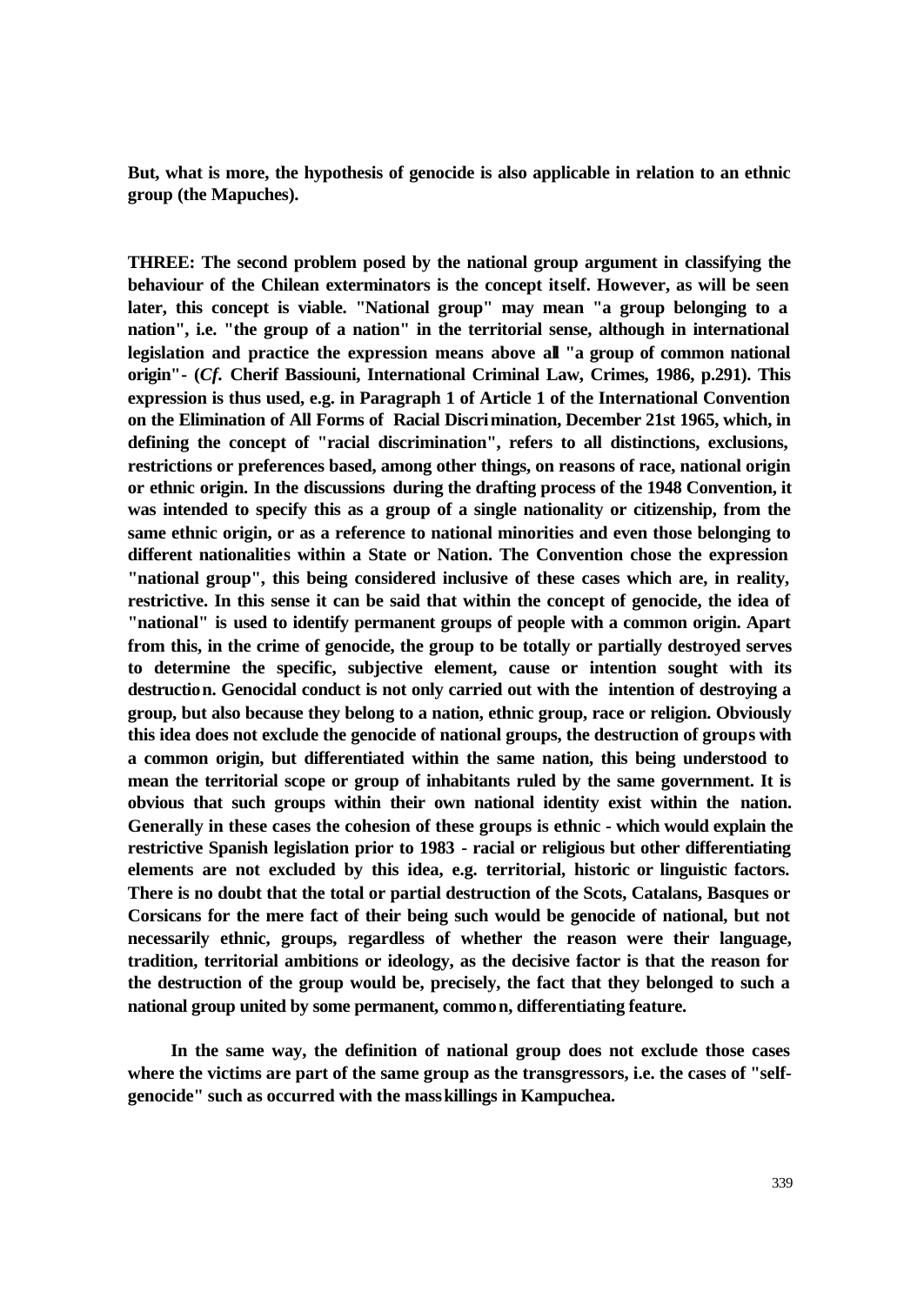**In the "Whitaker Report" mentioned above, it is emphasised that "genocide does not necessarily mean the destruction of an entire group (....) The term used in Article 2 of the Convention seems to indicate quite a high numbe r in relation to the total strength of the group or also an important part of that group, such as its leaders".** 

**"(...) The group of victims may, in fact, be either a minority or a majority in a country;(...) the definition does not exclude the case where the victims belong to the same group as that to which the perpetrator of the crime belongs. The United Nations Raporteur on the mass killings carried out by the Khmer Rouge in Kampuchea qualifies this massacre as "self-genocide", an expression which implies the mass destruction in the interior of the group itself of an important number of that group; as Pieter Drost said (The Crime of State II, Genocide. Leyden, A.W. Sythoff, 1959) "The most serious form of the crime of genocide is the deliberate destruction of the physical - or psychological - life of human beings taken individually, because of their belonging to any collective human group as such".** 

 **The document concludes that "in order to be qualified as genocide, the crimes committed against a certain number of individuals must be aimed at their collective group or at them as members or links in that collective group".** 

 **Among the crimes against humanity, which is not the same as genocide, the**  Charter of the N• remberg International Military Court included "persecution for **political, racial or religious reasons in the carrying out of, or in connection with, any crime under the jurisdiction of this Court".**

**However, although it is recognised in international literature that historically the destruction of national, ethnic, racial or religious groups has clearly been politically motivated, and in spite of the precedent of the Charter of N•remberg, it is clearly deduced from analysis of the proceedings and studies of the 1948 Convention that the Sixth Commission responsible for drafting it, after prolonged debate, deliberately excluded political groups as the object of the crime of genocide, mainly because of the opposition of the Soviet Union. This does not mean that the destruction of groups for political reasons was left outside the scope of genocide. It is much more accurate to say that it means such political reasons must be centred on a national, ethnic, racial or religious group for its total or partial destruction to constitute genocide. Without this extra identification, the destruction of ideological or political groups was considered to be outside the scope of the crime of genocide by the 1948 Convention.** 

 **This exclusion has been contested repeatedly by the most expert scientific opinions, especially because, as Professor José Manuel Gómez Benítez says ("Genocide and the Immunity of Heads of State") "***Reality, above all, has imposed a different way of interpreting the Convention. Exterminations of groups of people for political reasons have been so obvious and atrocious that it has become increasingly unjustifiable to*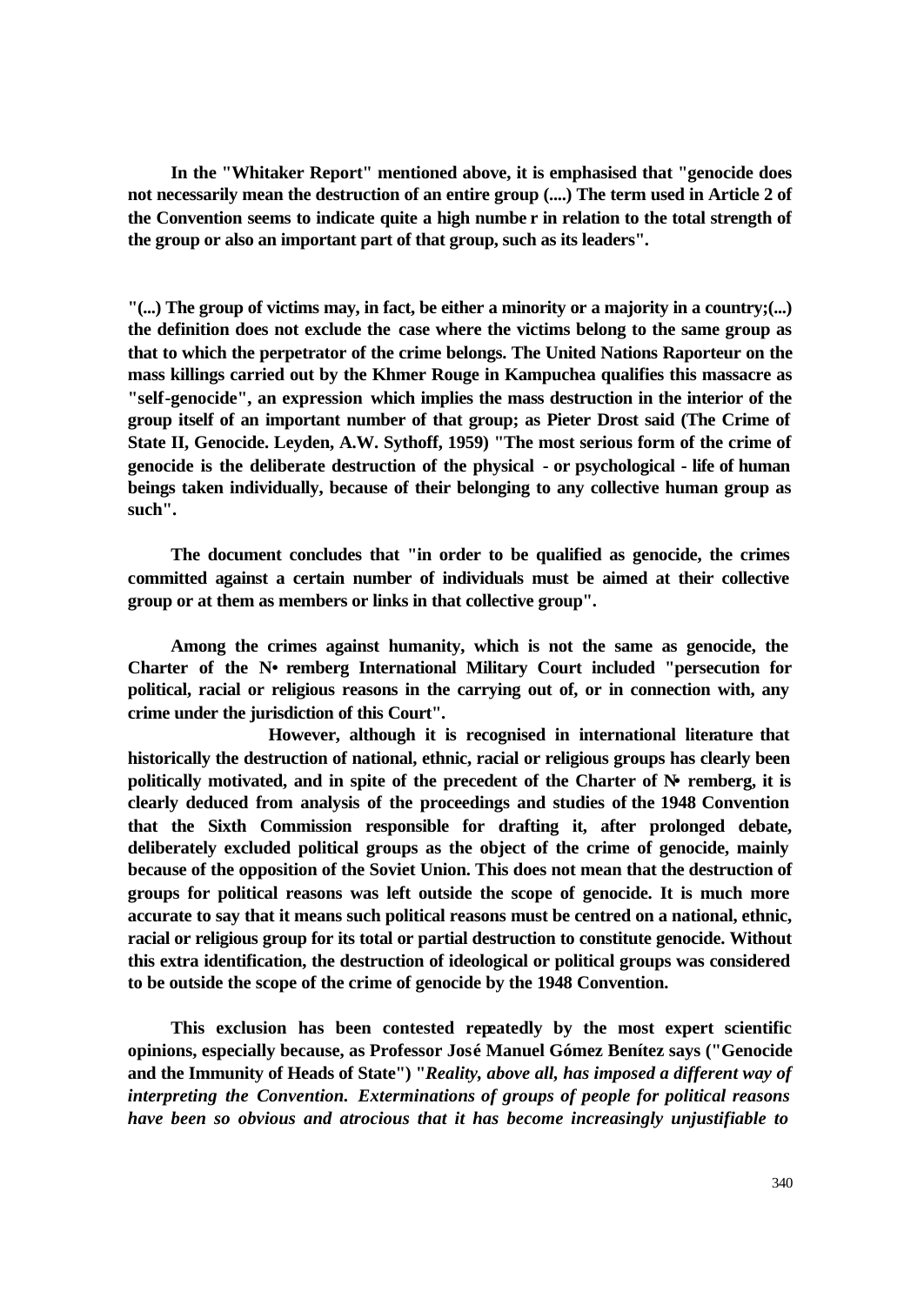*maintain that they do not fit within the legal definition of genocide because they do not coincide with any of the groups referred to in the text of the Convention."***.** 

 **"***It could be added that the concept of genocide is a living concept and should necessarily include those cases which really give it meaning in the light of events that have occurred since the Convention came into force. One of the cases which most clearly supports this interpretation***,** *which should not be understood as by extension but rather as an integral of the true range that should be assigned to the term national group, is the self-genocide in Kampuchea referred to above, in respect of which it has been internationally recognised, especially by the United States in 1994, that between 17 April 1975 and 7 March 1979, what occurred in Democratic Kampuchea (Cambodia) was truly genocide of national groups for political reasons, although it came to affect not only the same Khmer group as the exterminators, but also the very members of the Khmer Rouge who differed ideologically from the controlling group.**It is widely recognised that the first groups to be eliminated belonged to police forces, soldiers of the defeated army and high-ranking civil servants of previous regimes, sometimes together with their families. Later came ethnic minorities and immediately afterwards, in the context of the ideological ambition to eliminate the capitalist classes of all those Cambodians whom the leaders of the Khmer Rouge under the command of Pol Pot considered as suspect of individualistic activities or in favour of the concept of private*  **property; at this point the massacres started to include as victims members of the Khmer Rouge squads and Khmer peasants. All of this without counting thousands of individual executions, tortures, and deportations.***" (J. M. Goméz Benítez , Ibid).* 

 *In addition, it must not be forgotten that the Congress of the USA itself passed the Cambodian Genocide Justice Act which sought to place those responsible for that genocide before the Courts.* 

*FOUR: The foregoing reasoning has been developed to express -that, on the one hand, the concept of "national group" argued for here is not, in essence, identical with that of "political group" but that, on the other hand, it does not exclude "political groups" in the formulation of this concept.* 

 *Legal Doctrine, when referring to the Nazi genocide, establishes that it was the result, not of an international war, but of a calculated policy of collective killing undertaken by a State that entailed the "systematic and structured eradication of innocent people by the bureaucratic apparatus of that State".(Irving Horowitz, Taking Lives: Genocide and State Power. New Brunswick Transaction Books, 1980). Something very similar may be said of the genocide being judged herein. In Chile, as in Argentina, the Military Commanders, Augusto Pinochet and the rest of the members of the Governing Military Junta, imposed, in September 1973, through a coup d'état, a regime of terror based on the calculated systematic and violent elimination, by the State, of thousands of people over several years, under the disguise of a war against subversion;*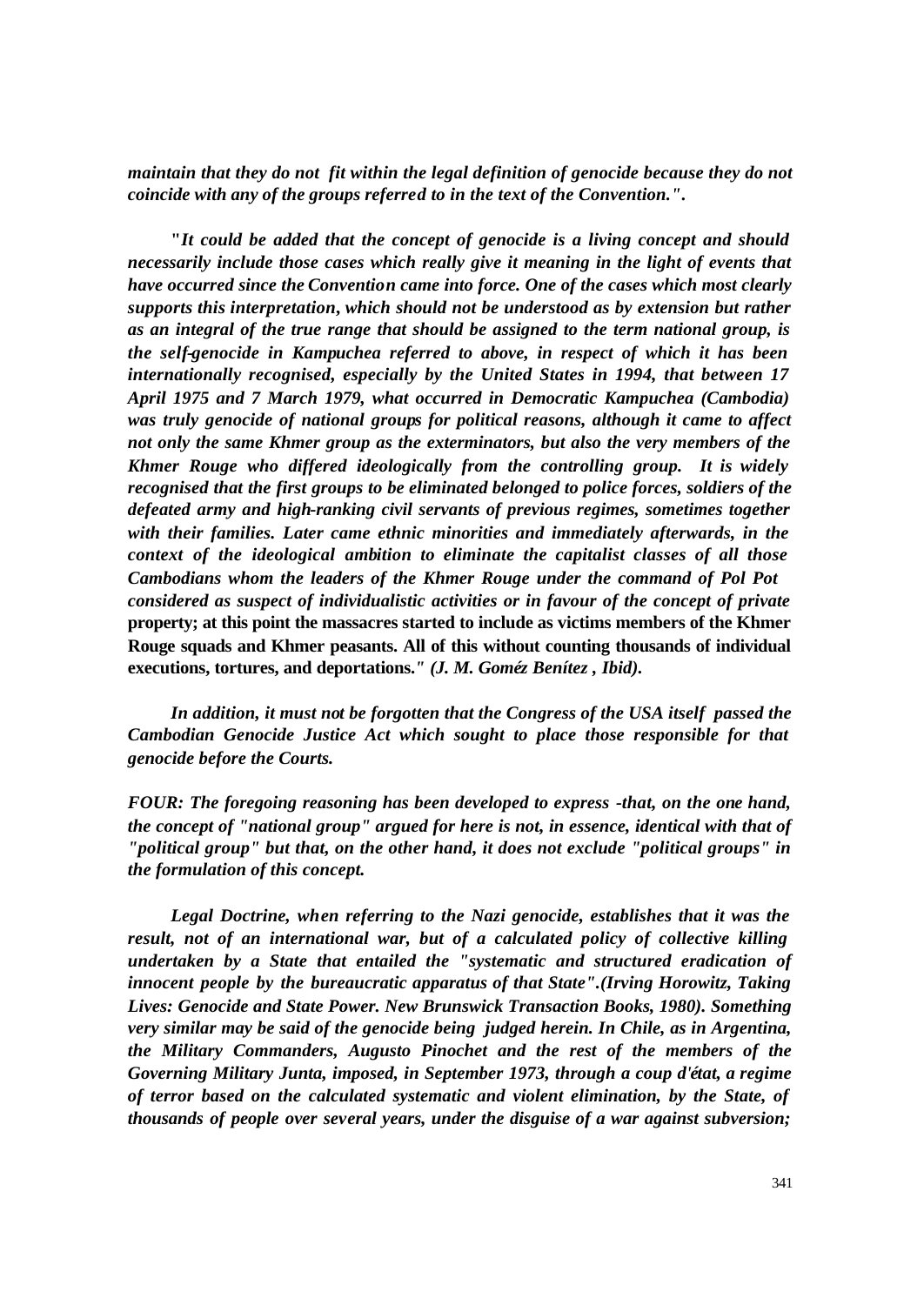*the aim was to eradicate the very structure of the national group, through killing, imprisoning, and causing to disappear the persons who exercised some form of leadership or of an ideological initiative in each one of the sectors as described above under the heading of "Facts"; i.e. it was a question of a preordained action governed by principles much deeper than those of mere political disagreement, but included ideological, religious and ethnic aspects overlapping with same and with the leit motif of fighting against and eradicating "the Communist/Marxist conspiracy which is threatening Western Civilisation".* 

 *When the motivation behind the victims' persecution is ethnic (Gypsies, Jews, indigenous natives) the aggressor is not moved by purely racial motives, abstracted from any other ideological component, but rather but rather builds up sentiment sentiments which give rise to criminal actions on an eseentially political base, to the extent that a premise of this type, - be it fascist, communist, capitalist or any other - rests on a specific rational conception, which thereafter determines the action. That is to say the politicalideological motive is the essential driving force for the conduct.*

 *In this case nobody doubts that the partial or total destruction of a group identified as such, attacked by an aggressor thus motivated, constitutes a crime of genocide.* 

*And so one should not have any doubt when it comes to qualifying the opposite assumption in the same way. This means that when the action comprises an attack on the very members of the national group (an essentially political concept) and is undertaken for motives that are essentially political, though they may be joined to others of a racial or religious or ideological nature, which are manifested in concrete*  actions in the form of a more intense aggression, sadism, violence, torture and ill*treatment when the victim in question is a Native, a Jew, a Non-conforming Catholic or simply an intellectual who disagrees with the party line of the aggressor group, or a non-theist, those individuals are assimilated to "Communists and Marxists".* 

*Not to accept this interpretation is to be blind to the lying concept of genocide, which cannot stagnate, bound by an interpretation contrary to the true nature of events, and unaltered, anchored to doctrines established by he immediate precedent of the Second World War, but today has evolved, in rhythm with the way atrocities against humanity have progressively been refined and developed and "conditioned by" the new situations, different to those advanced by the Convention of December 9, 1948.*

 *This interpretation, which fits in with the appraisals expounded above in respect of self-genocide, is also compatible with Article 25 of the Spanish Constitution and with the definition contained in the Convention governing the Prevention and Punishment of Genocide and with Article 15.2 of the International Covenant for Civil and Political Rights of December 19,1966 in accordance with which none of that which*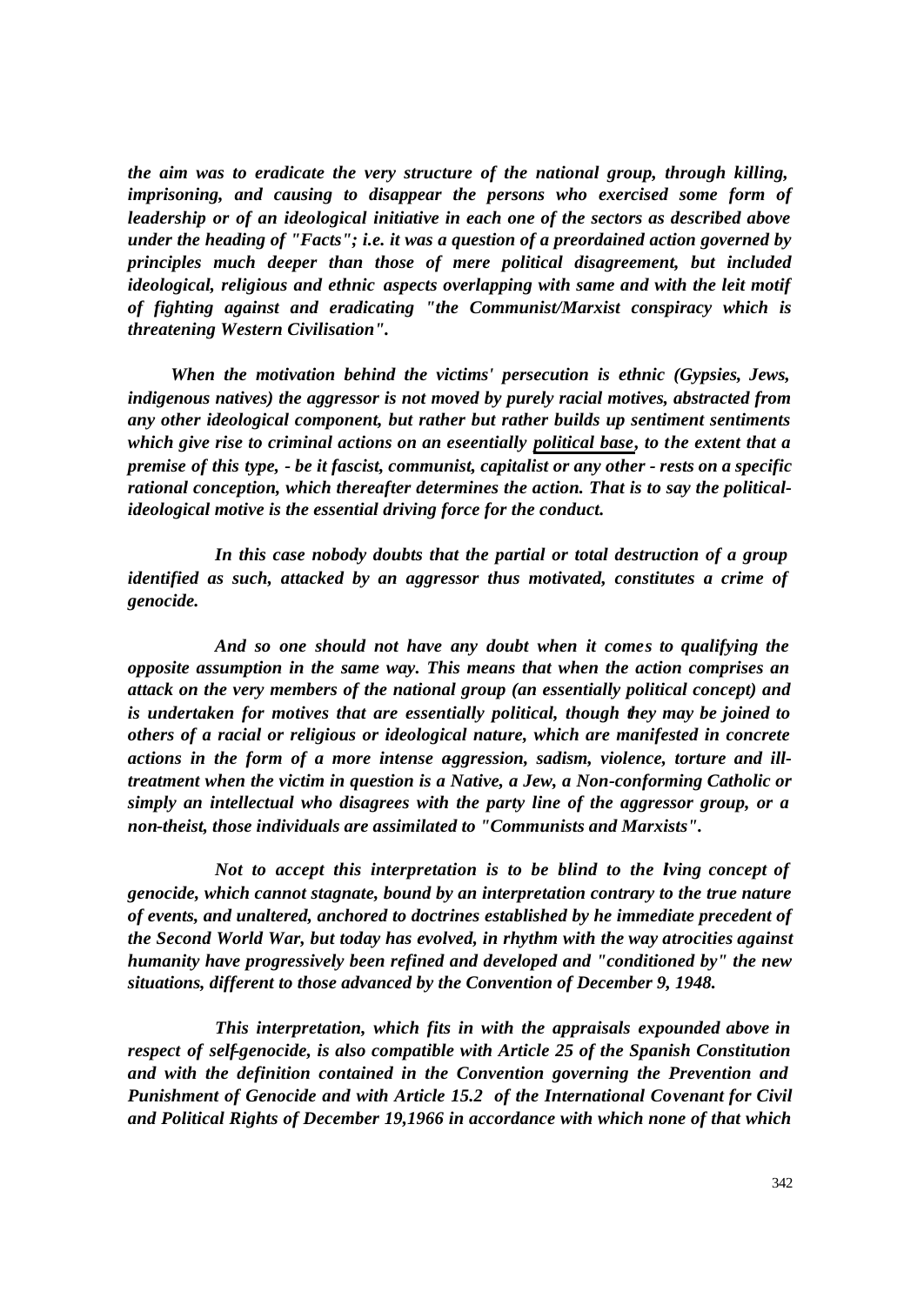*is provided for in this article would be incompatible with "the trial nor the sentence of a person for acts or omissions which at the moment of their execution were criminal in accordance with general principles of Law, recognised by the International Community", and Article 607 of the Spanish Penal Code and integrates the present reality of this type of crime and, above all, is clearly applicable to the case of genocide in Chile that is being evaluated in these proceedings.*

 *In conclusion, if the political motivation cannot be eliminated when this genocidal act is carried out for ethnic or religious reasons, it is even more the case that the categorisation as genocide cannot be ignored when the criminal action is based on poltical motivations and the object of the aggression is exactly the same group of persons (national group to whom the aggressor also belongs, being the sector which is dominant through the use of force) and the instruments are the same - deaths, kidnapping followed by disappearance, tortures, sexual aggessions or forced displacements - and for the same purpose of eliminating ideological discrepancy and political opposition, and in any case is evident on the basis of either supposition. Therefore, the political parties as basic elements of co-existence and integration in democracy (Art. 6 in relation to Art. 1 of the Spanish Constitution) are an integral part of the national group in which their constitutional function is developed, and, therefore, all aggression to them and, specially, to the leadership which they provide, attacks the very identity of the group. In an identical sense one may speak of the other ideological sectors which make up the concept of national group, for which purpose one need not exclusively refer to aspects which are based on the territorial location of the group, but also on those which give it a real and specific cultural, professional, social, and political identity*

 *The following may be cited as norms and resolutions or scientific doctrines which support the interpretation hereby sustained:*

 *1.- Resolution 96 (I) already referred to of the United Nations General Assembly of December 11, 1946, the destruction of racial, relgious or political groups is genocide.*

 *2.- The Consultative Opinion already referred to, on Reservations to the Convention on Genocide of 1948, International Tribunal of Justice 1951.*

 *3.- Article 5 h) of the Statute of the International Tribunal for Ex-Yugolslavia sanctions persecution for political, racial, and religious motives.*

 *4.- M.B. Whitaker Report, on the Question of the Prevention and Repression of the Crime of Genocide. Resolution 1983/83 of the Social and Economic Council of the United Nations of May 27, 1983, revised edition dated July 2, 1985, E/CN-4- /Sub2/1985/6.*

 *5.- The Crimes of State, 11th Genocide. Leyden, A.W. Sythoff, 1950, by Pieter Drost.*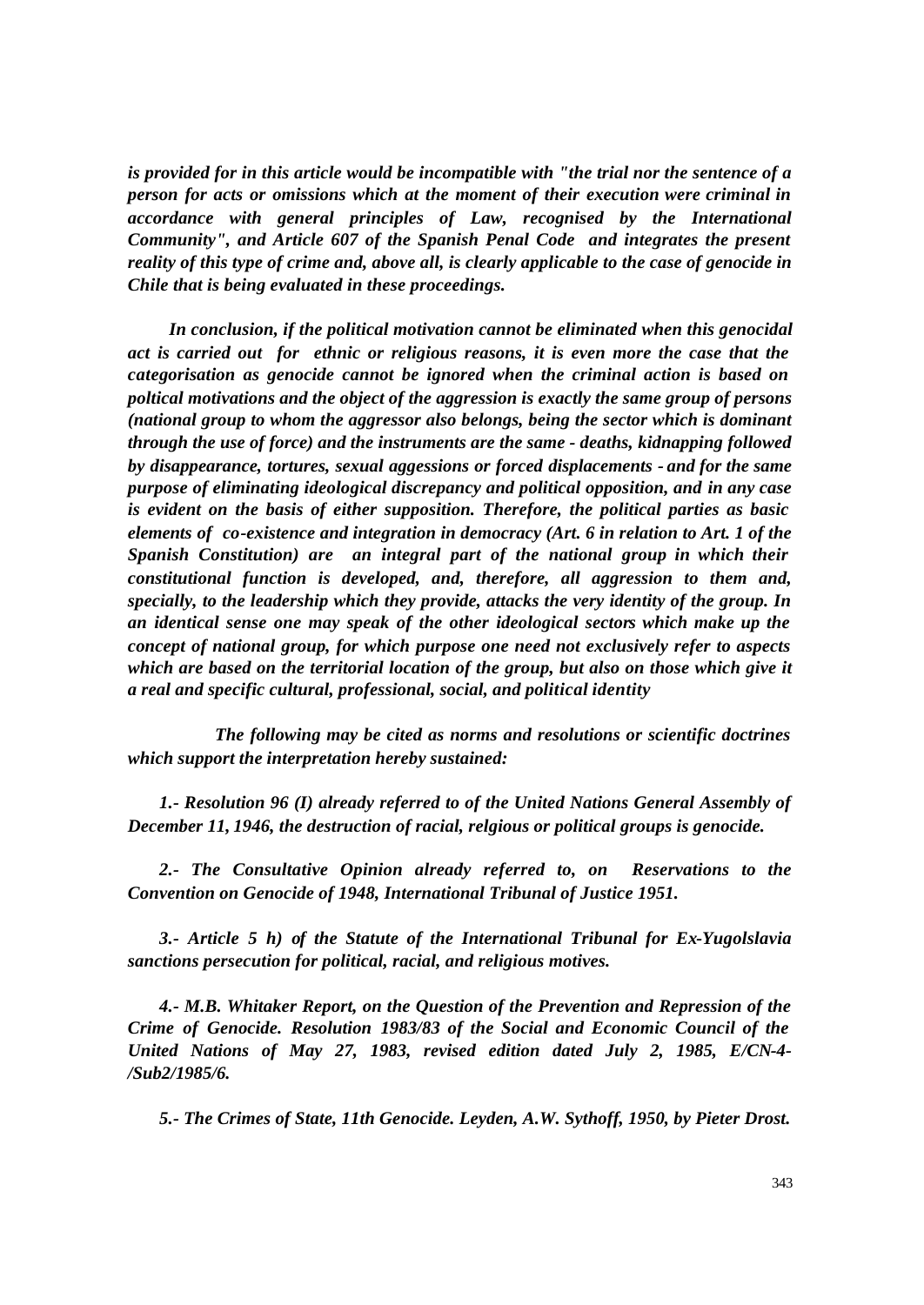*6.- The crime of political genocide, remedying the black stain of the Convention against Genocide. Author Beth Van Schaack, in "The Yale Law Journal" n§ 106, l997.*

 *FIVE: Indeed, the elimination of people undertaken by the accused and the other members of the Governing Military Junta should not be considered in part as a series of unconnected events with no common link; nor as a multiplicity of isolated actions that happened to take place at the same time; In fact one is looking at a planned and coordinated campaign, with the smallest detail catered for , waged against part of a Cilean national group to which all belong. This is revealed by the selection of persons which they seek to eliminate, the methods of arrest and disappearance used, the existence of centres specifically destined for use as concentration camps-, the practice of torture under "scientific control", clandestine burials, and conspiracy with the military of foreign countries to act outside the Chilean borders against Chilean citizens; the training of Special Forces; the creation of clandestine organisations which obey secret orders such as the DINA or CNI.*

 *This whole set of circumstances, together with the absolute nature of the Junta's power makes sense if it is aimed at an objective far beyond mere reprisals against the political opposition, which, according to the means employed and the ends aimed at, could also constitute in itself a terrorist activity -- This means that what one hopes to achieve is the ideological, political and*

 *religious regeneration of the group through the violent elimination of those "elements" (citizens) who are considered "expendable" or who impede the project of a New Order, or, the same thing, all those who oppose, or present a danger- albeit fictitious - to, the group which has triumphed and oppresses the other.*

*The reality of these affirmations is evident from the narrative of Facts contained in this document, and from the indications (testimonies) that will be expressed later on and which are based on them.*

*The Resolution of the Inter-Americas Human Rights Commission dated 15 October 1996- states: "***The Military Government that led the country from 11 September 1973 until 11 March 1990 carried out a systematic policy of repression which resulted in the disappearance of thousands of victims, summary executions, illegal killings and torture...That government- had used practically all known methods for the physical elimination of dissidents"***.* 

*The objective of the destruction of a significant sector of the national group structures in its diverse sectors, as shown in the list, which is not exhaustive, contained in "Facts", is revealed in the selective elimination with criminal intent against the leaderhip of such sectors, organised on an institutional basis, against more than 50% of*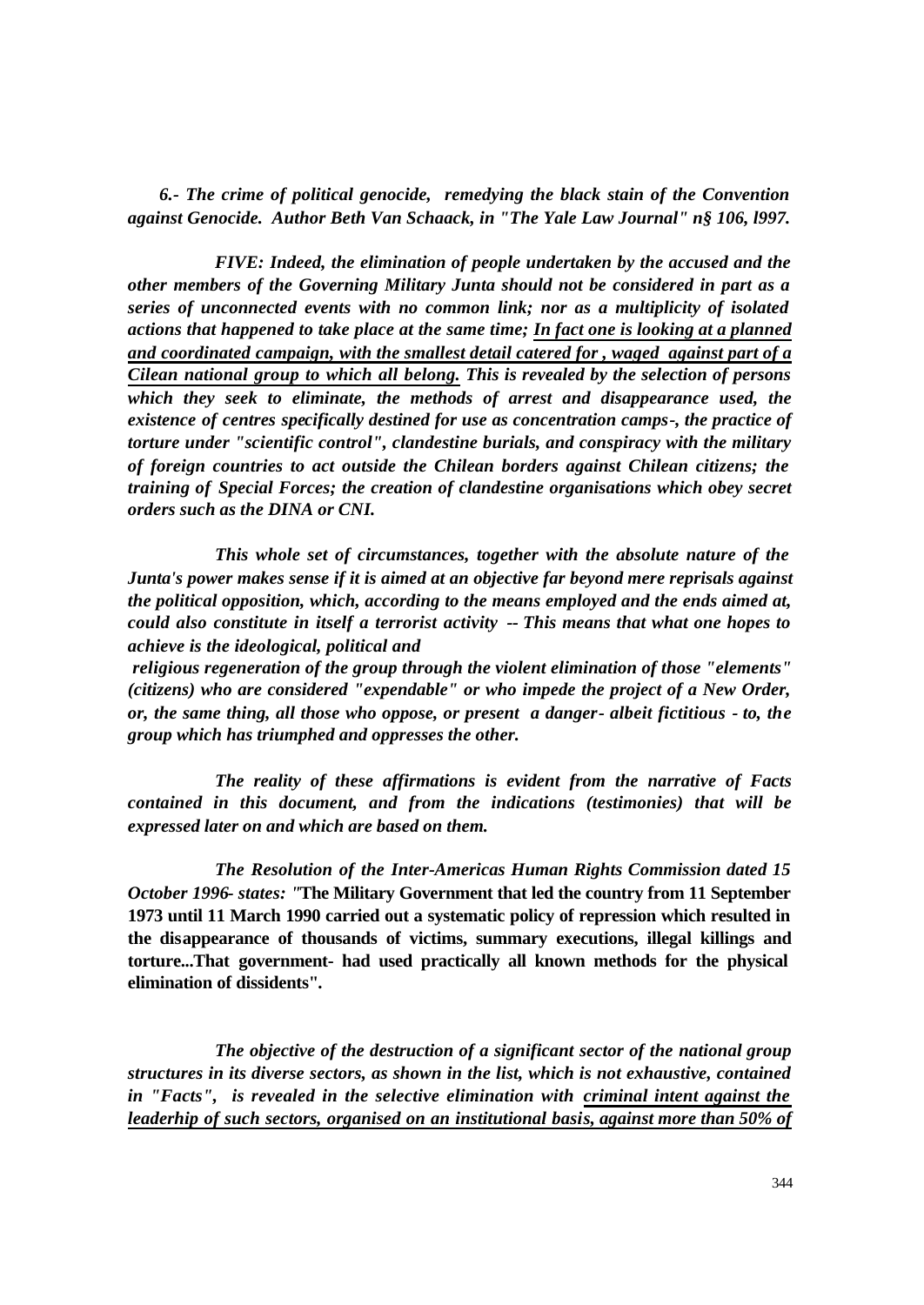*the population of the Chilean Nation, victim of the self-genocide or intra-genocide -* **The then Head of State, leaders of the Executive, Legislative and Judicial Powers, Municipal Authorities, Universities, Churches, Trades Unions, Political Parties, professional and cultural Associations, the foundations on which the Nation was based In** *this fashion the destruction of this group was achieved, in benefit of the dominant group, headed by the military structure, for which the accused, Augusto Pinochet Ugarte, is jointly liable.* 

 *In addition, the mechanics of the operation and the choice of coercive measures used by the alleged perpetrators, once accepted the existence of the national group, were specifically aimed at ending the life of the victims or subjecting them to physical and mental injury, or forcing them to move from their homes against their will or to seek exile in numerous cases or attacked their sexual freedom in a systematic fashion. This behaviour appears logical and makes sense if it forms part of a plan of purification of the group itself once the elements which threaten its unity have been eliminated. That is to say the leaders who give it cohesion.*

 *SIX: As pointed out earlier in this document, the criminal acts as described also have other sides and permit different applications, equally acceptable and described herein, Indeed, one examines herein the conduct of AUGUSTO PINOCHET and of the other jointly responsible persons who acted under his orders with the aim of systematically eliminating the dissident or person deemed to be dissident because of that person's ideological convictions or simply belonging to an ideological group.* 

*During the discussions of what groups would be classified as the object of genocide in the drafting of the 1948 Convention, the majority of the participants maintained that ideological or political groups should be treated the same way as religious groups, since both upheld a common idea (ideology) that united their members.* 

 *The events as investigated could be subsumed, in addition to the partial destruction of a national group, as the destruction of a group for religious reasons, understanding this conduct as equivalent to the destruction of a religious group.*

 *One of the "leit motifs" behind which the repressive military action stood, was the preservation of what they called the Western and Christian morality, in contrast to marxism and internationalism, in other words, Atheism. Likewise, the objective was the elimination of those persons opposed to the official religious stance of the Governing Junta, such as occurred with the group "Christians for Socialism".* 

In the preceding pages the equivalency between the destruction of a group *for reasons of religion and the destruction of religious groups has been expounded; in this sense one must point out that the idea, as to Doctrine, is consolidated, that the terms religion or belief also include believers in God, Atheists, and Agnostics,*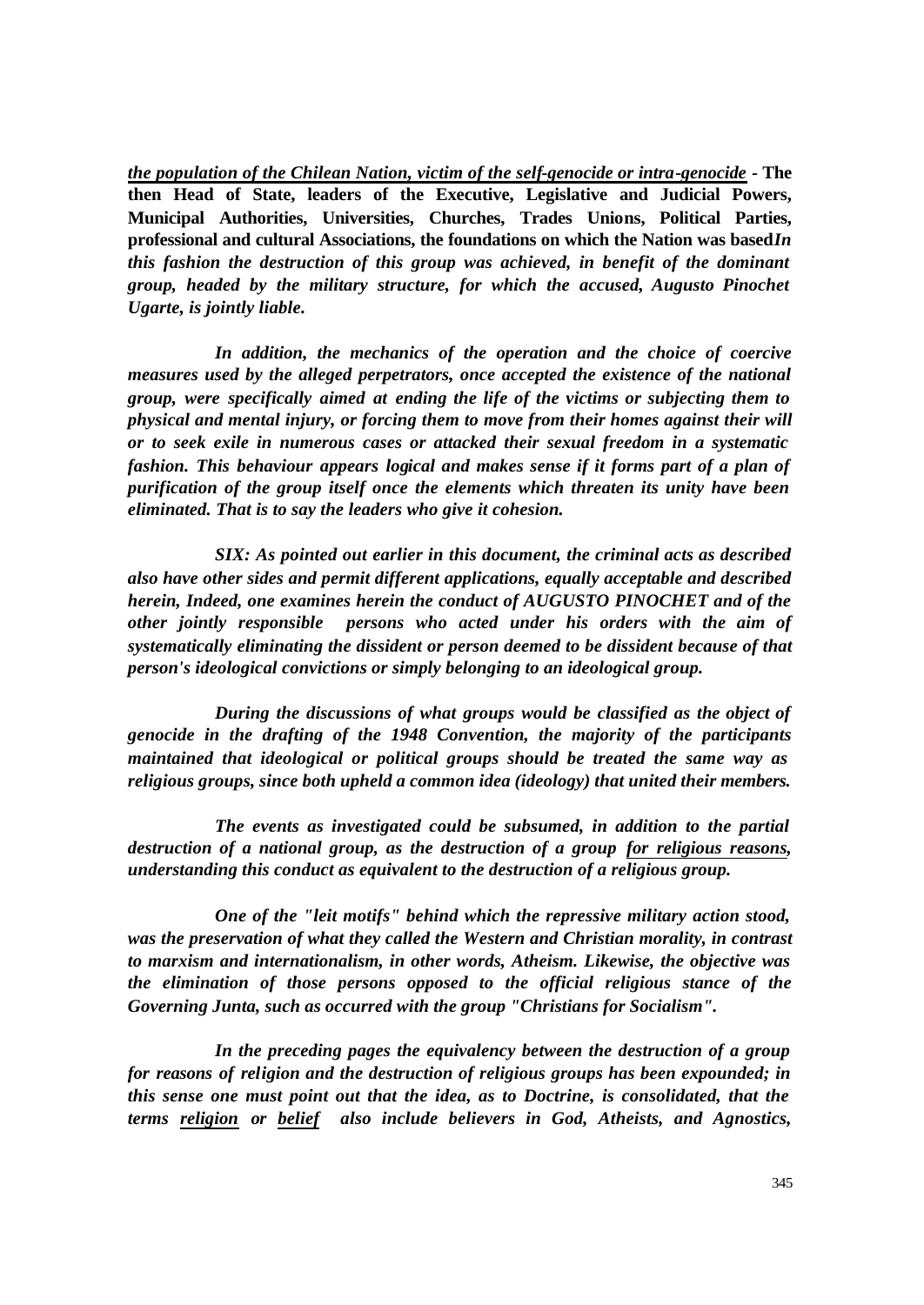*according to the Footnote to Article 1 of the Draft of the International Convention for the Elimination of All Forms of Intolerance and Discrimination based on Religion or Beliefs, approved by the Committee of the General Assembly of the United Nations in 1967, reproduced in all legal doctrine.* 

 *Historically this procedure was applied to the mass deportation of Tibetan children to Chinese centres of Marxist education to prevent them receiving any religious education (Cf. Le Tibet et La République Populaire de China in the Revue de Droit Penal et Criminologie, February 1961, p. 541; also the Tibetan Question and the Authority of Law, International Commission of Jurists, Geneva 1959; both quoted by Javier Saenz de Pipaón y Mengs in International Political Delinquency with special reference to the crime of genocide, Institute of Criminology of the Complutense University of Madrid, 1973, p. 152.). Although it is true that in that instance, the group in question was clearly a national group in the traditional sense of the expression, with a clear Buddhist religious identity, it is no less true that the acts were considered genocide in that they constituted the destruction of a group for ideological, religious reasons. There is a great degree of parallelism between this oriental Marxist style, ideological religious purge and what was attempted, but in reverse, by Augusto Pinochet in 1973. Meaning, that it was a question of combating everything that went against the official religious ideology of the dominant group represented by the Ruling Military Junta.* 

 *Thus this action is aimed at a group held together by their common atheist or agnostic ideology, which, by definition, does not accept Christian Doctrine and Beliefs. Therefore, one may assert that in Chile, as happened in Argentina, although with differing aspects, even more clearly between March 1976 and December 1983, in a reversed image of what the Chinese Marxists intended, the intention was to destroy, according to the criteria of the perpetrators of genocide, those who did not profess a determined religious ideology (atheists or agnostics) or did not adhere to the Faith in the way that the oppressors wished. This would explain, in the case of Chile, the existence of Churches that fought against the actions of the military commanders and the persecution of these religious dissidents - Christians for Socialism - and non religious groups (marxists or otherwise).* 

 *The destruction of a group because of their atheism or their common nonacceptance of the official religious ideology of the perpetrators of genocide, is also, according to this, the destruction of a religious group, insofar as the group to be destroyed also behaves technically as the object of identification of the motivation or subjective element of the genocidal behaviour. It a-ppears, indeed, that genocidal behaviour may be defined both positively, according to the identity of the group to be destroyed, (e.g. Moslems), and negatively, with greater genocidal scope (e.g. all non-Christians, all Atheists, all Christians of certain types, etc.). This idea holds, therefore, that it is genocide of a religious group when the destruction takes place in a systematic*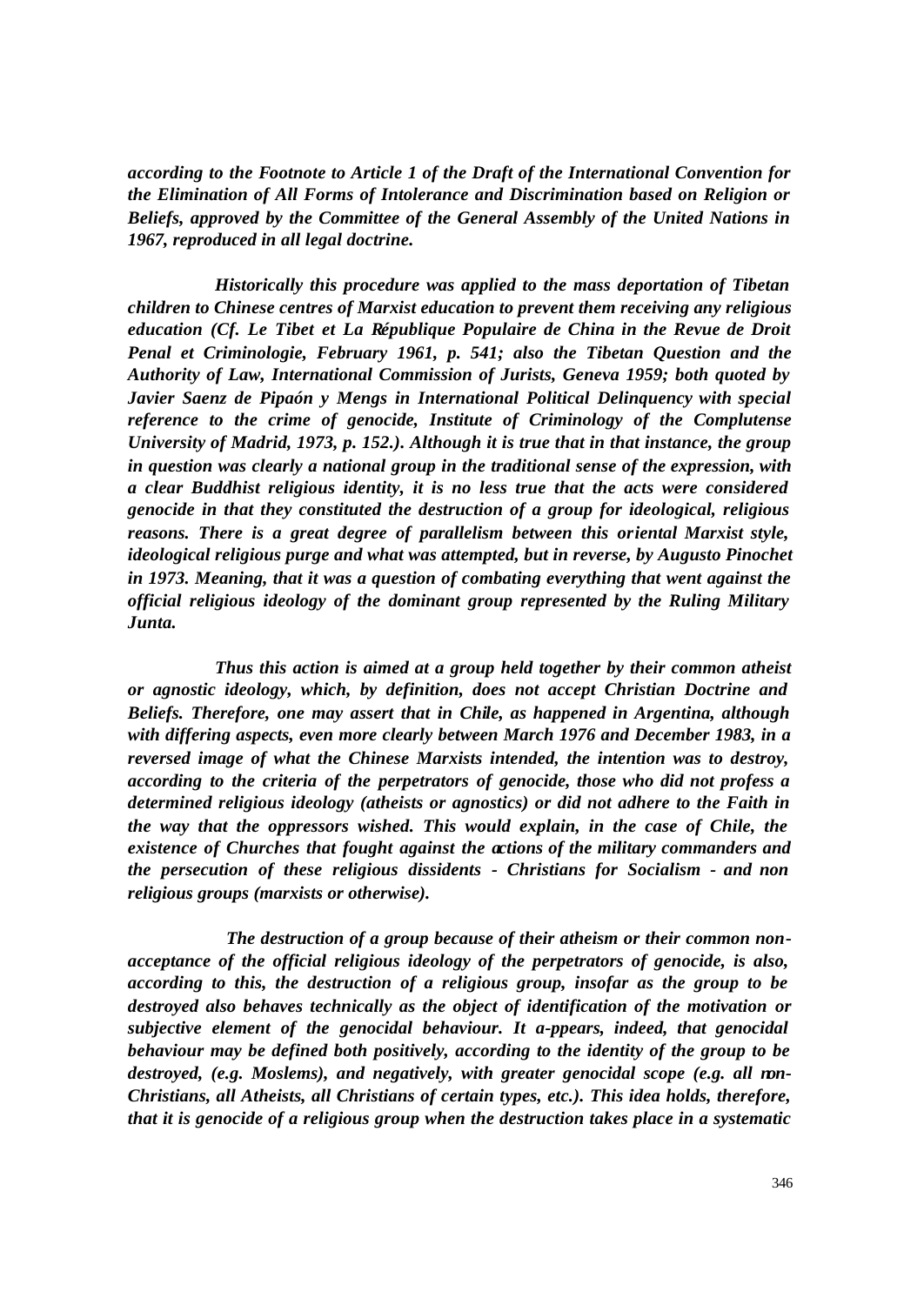*and organised manner, totally or partially, of a group because of their Atheist or Non-Christian c-onvictions, i.e. in order to impose a determined Christian ideology on the former and the latter if they do not conform, eliminating them if this objective is not fulfilled, or simply because of their convictions.-*

 *In addition, Fact Eighteen describes a supposed crime of genocide for ethnic reasons. In fact, the Araucanian tribe of Mapuches has its own ethnic identity with its own culture, religion, language and customs, different from the modern configuration of society. This difference has been legally recognised as part of the native culture and, therefore, enjoys the right, recognised by national and international organisations, to its own existence which cannot be attacked in any of its aspects and which if it is attacked in some of the ways foreseen in the Convention against Genocide and Article 607 of the Penal Code, gives rise to the generally reproachable conduct which is here being prosecuted.*

 *The aggression against the Mapuche people is not fortuitous nor can its significance be diluted by inclusion in any of the previous groups referred to (selfgenocide or genocide for ideological motives); rather it has its own identity and, as is stressed in Amnesty International s Report and the report by the Inter-Church Committee for Human Rights in Latin America, entitled People of the Land, and as we will have occasion to note throughout this cause, the aggression was carried out more intensively, because of the relationship to this ethnic group, with the intention of destroying their form of life, eliminating distribution of lands and properties, and obliging some of its members to disperse or simply eliminating them.*

 *In addition, the conditions of detention, the humiliations, and tortures were also intensified by reason of the fact that they belonged to an ethnic or religious (Jewish) group.-*

 *SEVEN: The facts as presented may likewise be considered crimes of terrorism, developed through numerous acts of executions, beatings, abductions, arson and bombings according to Articles, 515, 516 - 2nd, and 571 of the Penal Code.* 

 *The requirements that the penal text impose in this case do concur, as is revealed by the dynamics of the crime as described:* 

 *1.- It seems clear that the teleological element required by the Spanish Penal Code - subverting the Constitutional order or causing serious breaches of the peace - should not be understood as merely Spanish constitutional and public order as this would prevent the prosecution of any terrorist offence committed outside Spain, in open conflict with the Universal Vocation proclaimed by Article 23.4 of the Organic Law on Judicial Power (L.O.P.J.). On the contrary it must refer to a constitutional order equivalent to that of Spain, i.e. any that requires that "the State be Social, and*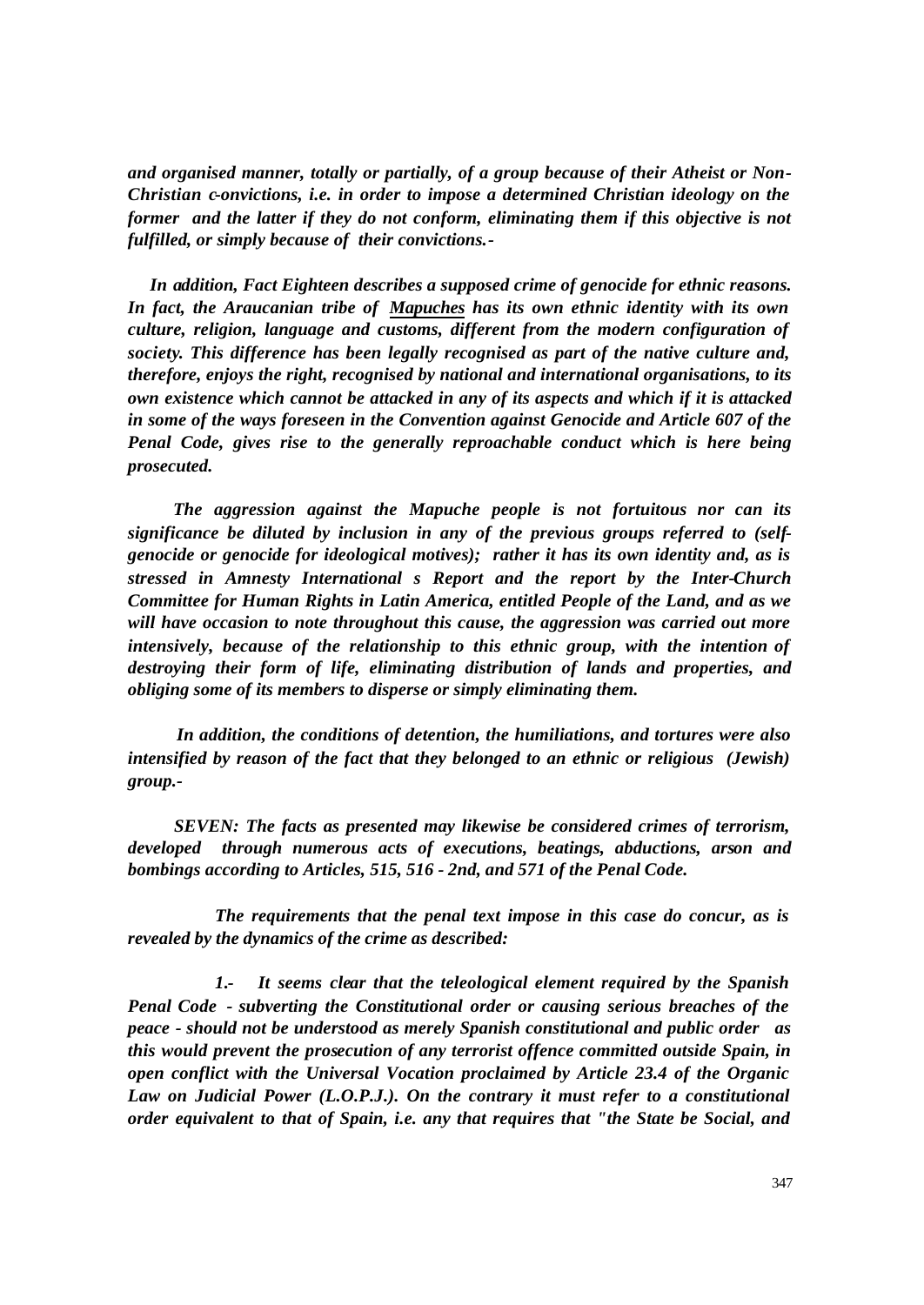*Democratic by Law, upholding freedom, justice, equality, a political pluralism as the supreme values of its legal system. as proclaimed in Article 1 of theSpanish Constitution. That is, precisely, the kind of constitutional order that was illegally and illegitimately overthrown by the Junta of the Chiefs of the Armed Forces, later the Governing Junta, headed by Mr. Pinochet Ugarte through the coup d'état on 11 September 1973.* 

*Therefore, it may be affirmed that such criminal action considered by itself constitutes the first attack on public peace and constitutional order in Chile and means that the teleological element exists to its full extent. It should be borne in mind that the Chilean Constitution remained in force until 1980 and expressly forbade acts such as those committed by the aforementioned.*

*2.- As regards the specification of the crime committed, there is no doubt whatsoever that the whole catalogue of crimes referred to in the Penal Code as constituting crimes of terrorism (arson, murder, infliction of physical injuries, torture, illegal arrest, disappearances etc.) was covered.*

*3.- Finally, as regards the objective element of whether or not a terrorist or armed gang existed, it could be said that one may invoke Article 577 of the current Penal Code (formerly Article 174 bis b) of the old Penal Code that has now been repealed) which presupposes the non-existence of a terrorist organisation or armed gang and thus the matter is resolved. However, it must be stressed that there was clearly a previously conceived plan by the Military Governing Junta of Chile headed by Augusto Pinochet to conspire against, and thereafter systematically carry out, through organisations specifically created for this purpose* **-the DINA, the CNI and others mentioned in the Facts-** *a whole series of attacks against political opponents which were motivated by the same objective, namely, that of attacking the group of persons who were ideologically opposed, not only within Chile, but also abroad, using for this purpose explosives, military weapons and Italian terrorist organisations -Avanguardia Nazionale- or the Intelligence Services of other countries* **-such as Argentina, Paraguay or Uruguay-** *which together with Chile formed part of the "Condor Plan" constituting an authentic terrorist organisation operating outside any legal standards including those dictated by the Governing Junta itself.*

*The difficulties which arise in relation to the apparent contradiction in terms when referring to State Terrorism are resolved by proceeding on the basis that the Dictatorship is characterised by the inoperativeness of the Principle of Legality so that the very organs of the State act outsi de such legality, although formally it exists. The truth is that in the case under consideration, as we have seen, a whole series of Institutional Bodies and Structures were created outside the scope of formal legality, but by those in charge of the State and, in particular, by those managing the State, in order to carry out murders, abductions, torture, forced disappearances of persons etc. so as to eliminate political dissidence and end any ideological dispute in any sector.*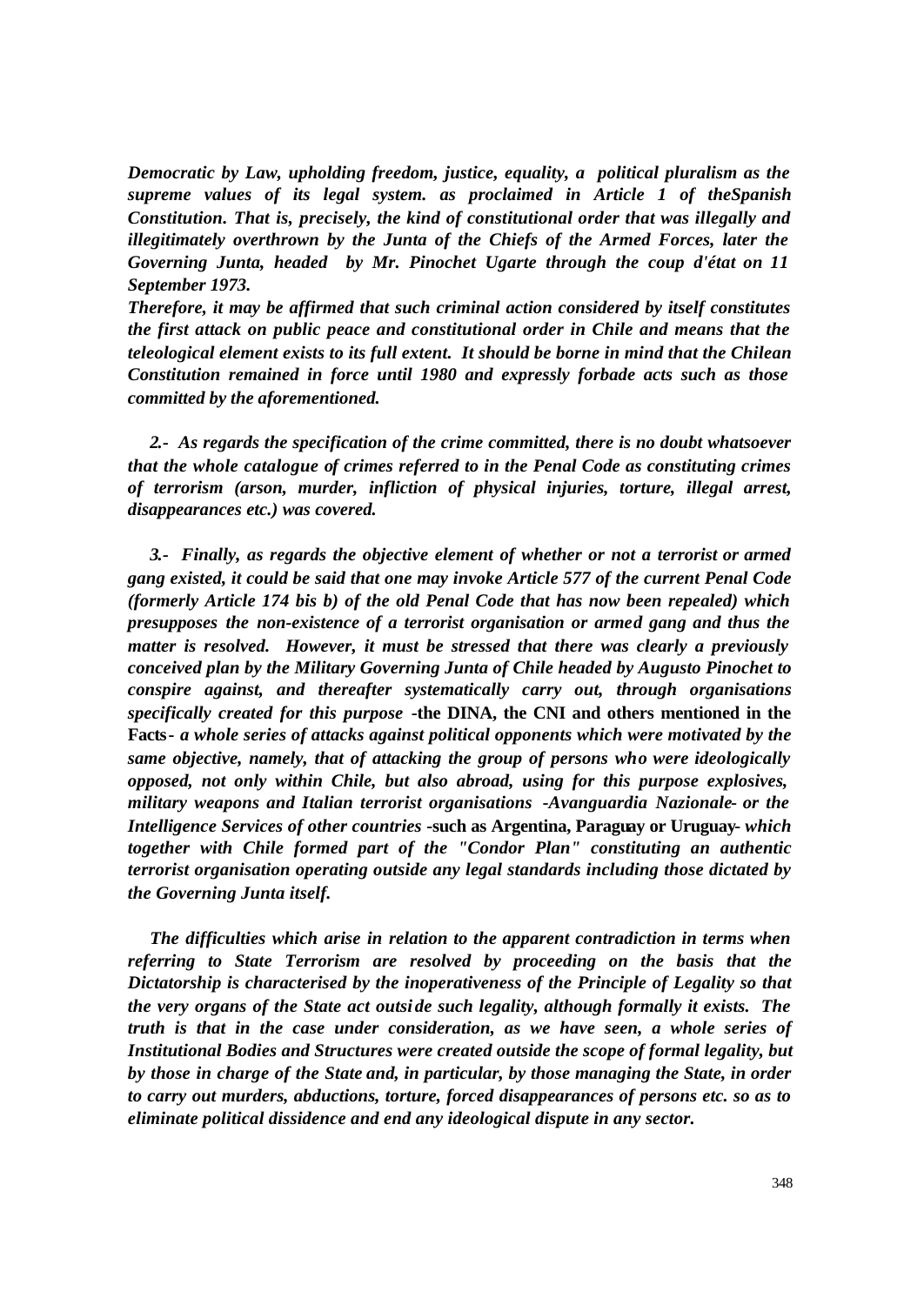*The fact that terrorism is included in Article 23.4 of the Organic Law on Judicial Power as an offence capable of being prosecuted universally, must be understood to refer not so much to terrorism, whether national or international, which occurs in Spain, because this is already covered by domestic legislation, but rather to cases in which Spain as a member of the International Community has an interest in prosecuting, but the prosecution of the offence must unavoidably be carried out in accordance with Spanish law.*

*Spain's interest, as a member of that Community, does not lie in the fact that there is a Spanish victim or victims but rather in the fact that terrorism forms part of the concept of crimes against Humanity and the countries share a common interest in prosecuting it since it constitutes a clear case of international criminal responsibility, where terrorism is of this kind and, in particular, is used as a method of political and ideological repression and is carried out using the structures of the State or the State itself through its representatives. In this respect it is important to cite the resolution of the United Nations General Assembly in which it urges the adoption of all measures necessary to combat and eliminate all terrorist acts no matter where or by whom they have been committed (Doc. A/50/186 of the General Assembly of 22 December 1995).*

*Moreover, it is true to say that the principle of extraterritorial jurisdiction in the area of terrorism cannot under any circumstances be invoked for the purpose of protecting the Spanish State, but rather for the purpose set forth in the previous paragraph.*

*The fact that terrorism is deemed to be an international crime means that it is not governed by the requirement of double incrimination and, therefore, can still be prosecuted if it was not prosecuted in the country in which the events occurred at the time they occurred, because what is important is the principle of universal prosecution imposed by the principles of supranational intervention and extraterritorial jurisdiction, in reliance on Article 23.4 of the Organic Law on Judicial Power read in conjunction with Article 15.2 of the International Covenant on Civil and Political Rights signed in New York on 19 December 1966.* 

*As a result of the foregoing, it must be concluded that the reference in the Organic Law on Judicial Power to terrorism "according to Spanish criminal law" means that both the Spanish Institutional Order and the Institutional Order of other countries are protected when attacked by any such offences against persons and human rights. In other words, international legal interests, not merely domestic interests, are protected.*

*In the instant case it can be seen how as soon as the Governing Junta began to operate, its leaders, headed by Augusto Pinochet, arranged all the means necessary and gave the appropriate instructions so that the widespread repression would be clandestine, co-ordinated and organised*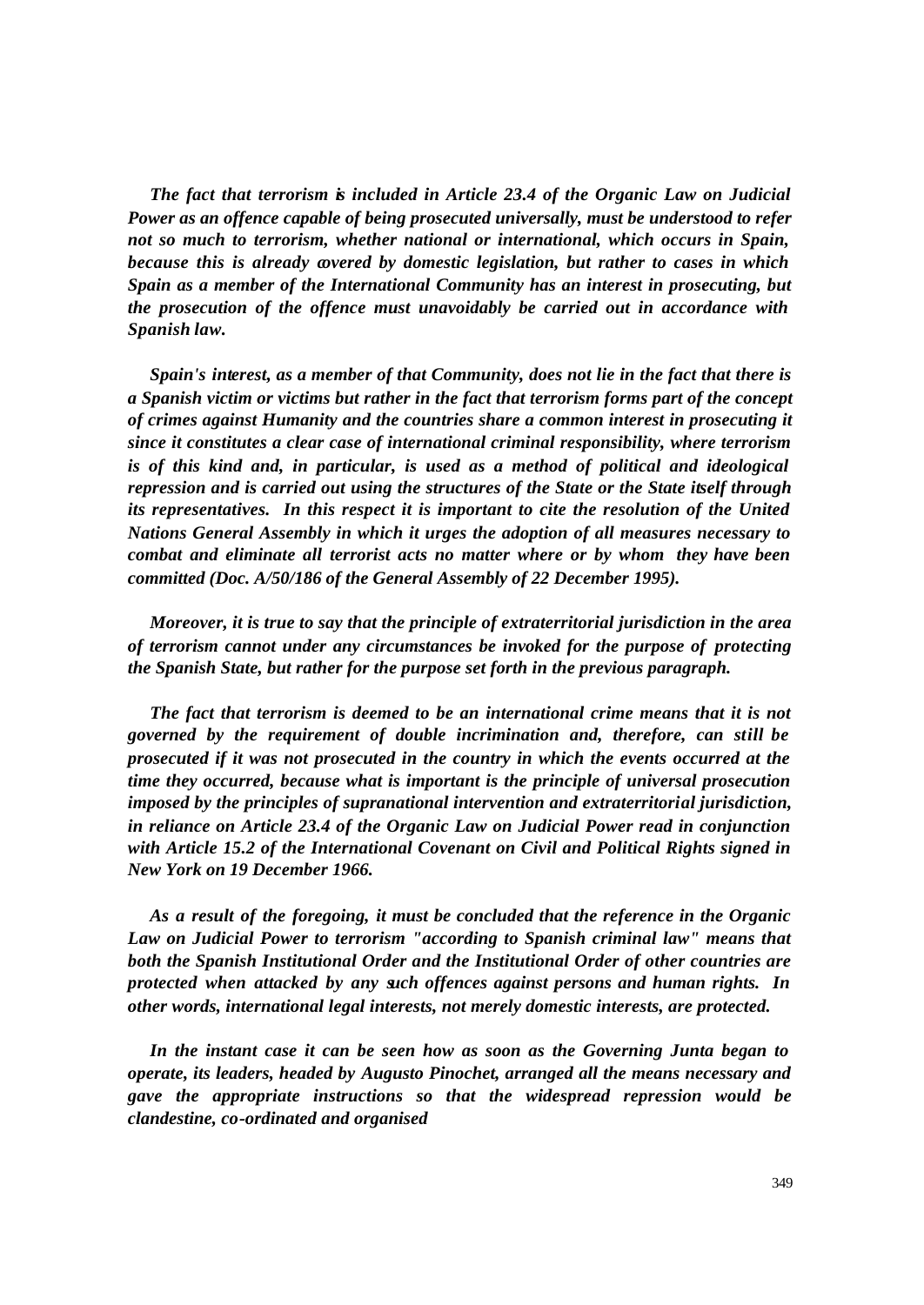*both within and outside the country; they did not hesitate to seek assistance from other terrorist organisations or from other services equally conversant with terrorist activity.*

*EIGHT.- The actions may also constitute the crime of torture under Articles 173 and 174 of the Penal Code. The crime of torture was introduced into Spanish criminal law, although not identified as such, by Organic Law 31/78 of July, in Article 204 bis of the Penal Code under the heading of Crimes against Internal State Security; it is currently included under a separate heading in Articles 571 and 574 of the Penal Code. In this respect when considering torture as a universally prosecutable crime, one should bear in mind Article 7 of the International Covenant on Civil and Political Rights of 16 December 1966, ratified by Spain on 27 April 1977 which forbids torture, inhuman and degrading treatment; Article 5.1.c) of the Convention against Torture and other Cruel, Inhuman and Degrading Treatment and Punishments approved on 10 December 1984 in New York and ratified by Spain on 21 October 1987, states as follows: " All signatory States shall take the necessary measures to establish their jurisdiction over the crimes referred to in Article 4 .... when the victim is a national of that State and the State considers it appropriate"; Article 3 of the Four Geneva Conventions of 12 July 1949 ratified by Spain, which refers to the basic rules applicable to any armed conflict, including non-international or domestic conflicts, forbids torture and inhuman treatment at any time and in any place. The same principle is expressed in Article 6 c) of the Statute of the Nuremberg Tribunal and Article 5 e) of the Statute of the Tribunal for ex-Yugoslavia created in 1995.*

*Moreover, Article 23.4g) of the Organic Law on Judicial Power of 1 July 1985 provides that the Spanish Courts are competent to hear cases regarding acts committed by Spaniards or foreigners outside the national territory capable of being classified as an offence and which, in accordance with international Treaties and Conventions, should be prosecuted by Spain.*

*Finally, Article 15 of the International Covenant on Civil and Political Rights of 19 December 1966, having established the principle of legality, states as follows:* **"Nothing contained in this Article shall prejudice the trial and punishment of any person for any act or omission which, at the time when it was committed, was criminal according to the general principles of law recognised by the international community ".**

*Therefore, the mandate is contained in international legislation, the offence has been specified in the Penal Code since 1978 and the procedural rules are to be found in the Organic Law on Judicial Power, applicable on the basis of the aforementioned international conventions and the principle of legal procedure "tempus regit actum". In any event, given the difficulty that could be raised by Article 9.3 of the Spanish Constitution, the acts constituting torture must necessarily be investigated -since they were classified as an offence in July 1978- and, in any event as one of the instruments by*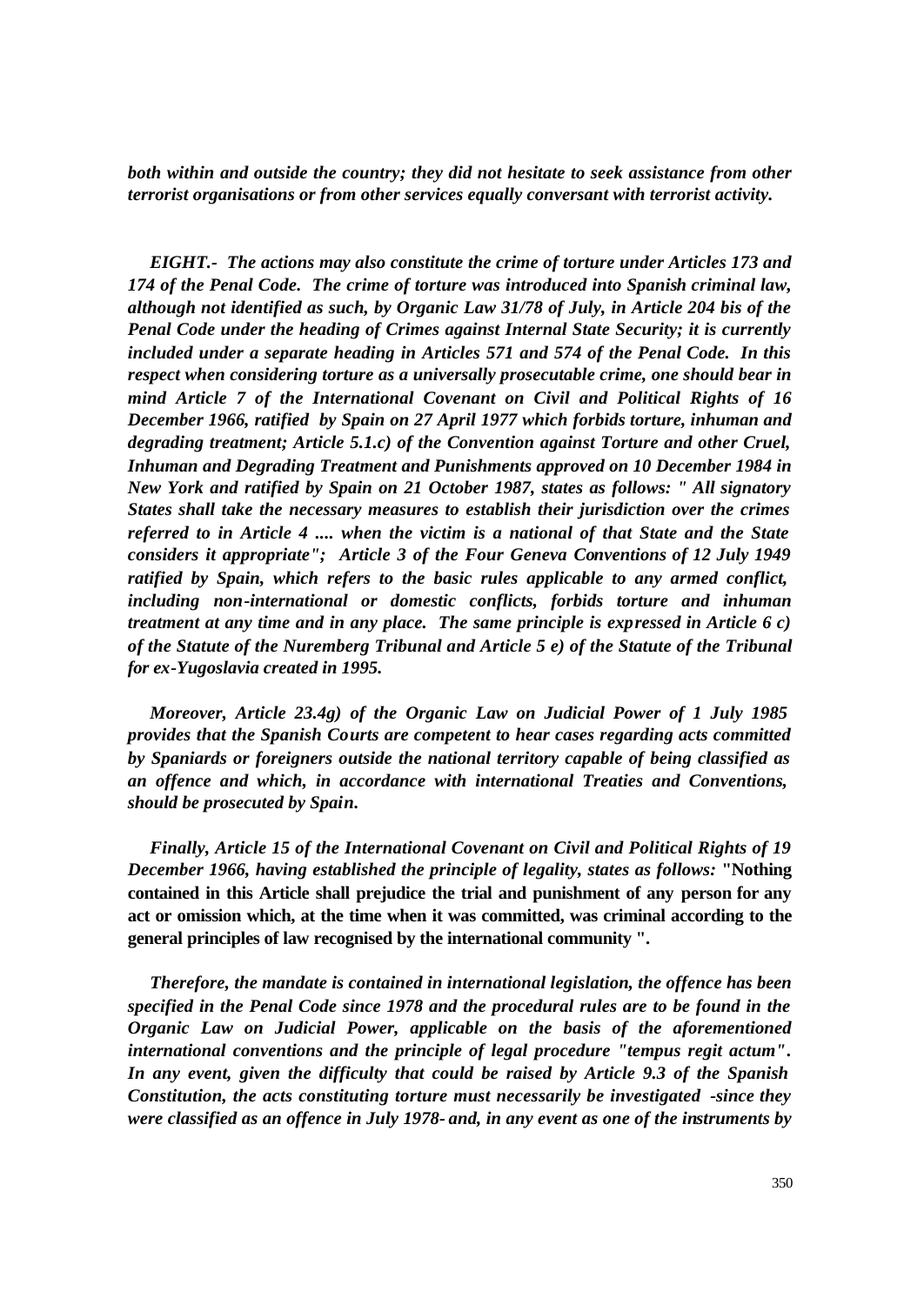*which the crime of genocide alleged to have been committed by the accused was carried out (Article 607 of the Penal Code read in conjunction with Article 135 bis of the consolidated text of the Penal Code of 1973) and the crime of terrorism itself to the extent that they may give rise to serious injuries and even death.*

*NINE: Having classified the facts for the purposes of criminal law and made some additional comments concerning jurisdiction in line with the order of a Plenary Session of the National Court Criminal Division of 5 November 1998, the content of which is assumed and deemed to be incorporated herein as well as the order proposing the extradition of Pinochet Ugarte dated 3 November 1998, it is advisable to address, if only briefly, certain aspects relating to the ongoing nature of some of the alleged offences charged herein and the fact that some of the victims, specifically Orlando Letelier and the Spanish citizen Carmelo Soria, were specifically protected persons and the consequence of the obligation to investigate.*

*Both had the status of an internationally protected person at the time of his execution and death at the hands of the DINA which was ultimately following the orders of Augusto Pinochet Ugarte and, therefore, the Convention on the Prevention and Punishment of Crimes against Internationally Protected Persons, approved by resolution of the General Assembly of 14 December 1973 (Spanish Official Journal (BOE) of 7 February 1986) applies to the case.*

*On the date of the attack on Orlando Letelier, as recognised in the judgment itself, he enjoyed such status.*

*On the date of the abduction, torture and murder of Carmelo Soria Espinoza, at the hands of agents of the Chilean State on 14 July 1976, he was an international functionary of the United Nations, appointed by the Secretary General and therefore enjoyed all the privileges and immunities conferred by the Convention signed by the CEPAL (Economic Commission for Latin America) and the Chilean Government on 29 October 1974. He was also protected by the provisions of the United Nations Charter and the United Nations Convention on prerogatives and immunities and, very specifically, by the first-mentioned Convention.* 

*All these aspects are proven in proceedings. The following appear in the records of the investigation carried out by the Chilean Supreme Court which was set aside due to the application of the Amnesty Decree of 1978:*

*1.- The Statute of CEPAL (UN) Article VII of which provides for the immunity in Chile of its functionaries.*

*2.- Certification by the United Nations that Carmelo Soria was an international functionary at the time of his death;*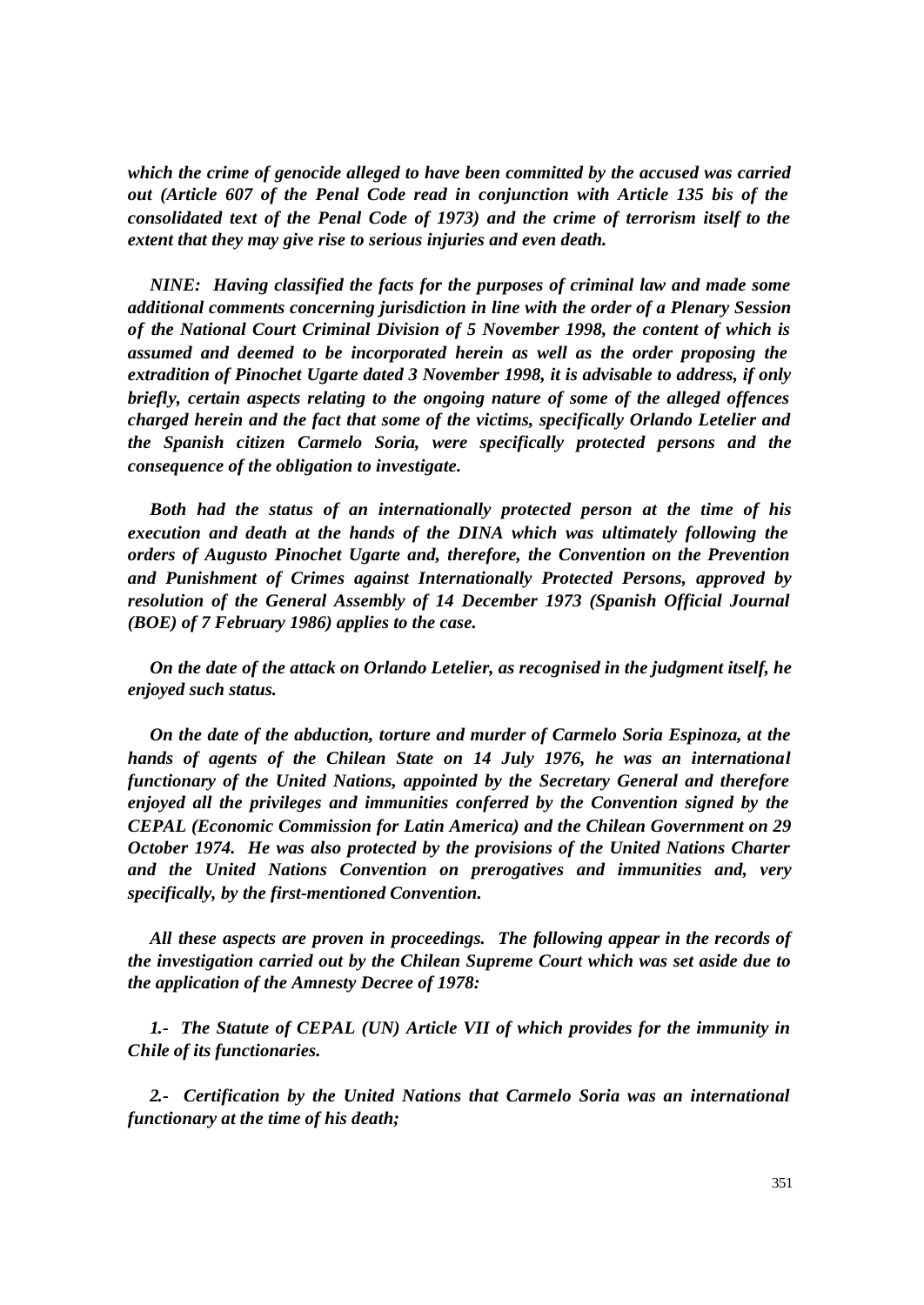*3.- Certification by the United Nations that the vehicle in which Carmelo Soria was abducted was owned by him and bore a UN registration plate.*

*4.- Communiqué of the Chilean Ministry for Foreign Affairs dated 30 April 1992 recognising Carmelo Soria's status as a UN functionary on the date of his death.*

*The Convention on the Prevention and Punishment of Crimes against Internationally Protected Persons provides as follows:*

 *Art. 1. - b) An internationally protected person shall mean any representative, functionary or official of a State, or any functionary, official or other agent of an Intergovernmental Organisation, who at the time and in the place in which the offence is committed against him ... is entitled, in accordance with international law to special protection against any attack on his person, freedom or dignity, as well as the members of his family who form part of his household.*

 *b) Article 2.1 includes the offences which must be considered as such for the purposes of the application of the Convention, when performed intentionally:*

*"a)* The commission of murder, abduction or any other attack on the physical *integrity or freedom of an internationally protected person"* 

 *"c) Article 3 provides that "Each State shall adopt all measures necessary to establish their jurisdiction over the offences referred to in paragraph 1 of Article 2 in the following cases:*

 *a) Where the offence was committed in the territory of that State or on board a vessel or aircraft registered in that State.*

 *3. This Convention shall not exclude any criminal jurisdiction exercised in accordance with national legislation", c) Article 7 provides "The signatory State in whose territory the alleged offender is present, if it fails to extradite him, shall submit the matter, without any exception or unjustified delay, to its competent authorities for criminal prosecution, in accordance with the procedure provided under the legislation of that State";*

*d) Finally, Article 8.4 provides "For the purposes of extradition between signatory States, the offences shall be deemed to have been committed not only in the place where they occurred but also in the territory of the States obliged to establish their jurisdiction in accordance with paragraph 1 of Article 3".*

*This means that in the light of the impossibility of pursuing the prosecution against Augusto Pinochet "as the alleged offender" for the acts committed in Chile, due to the*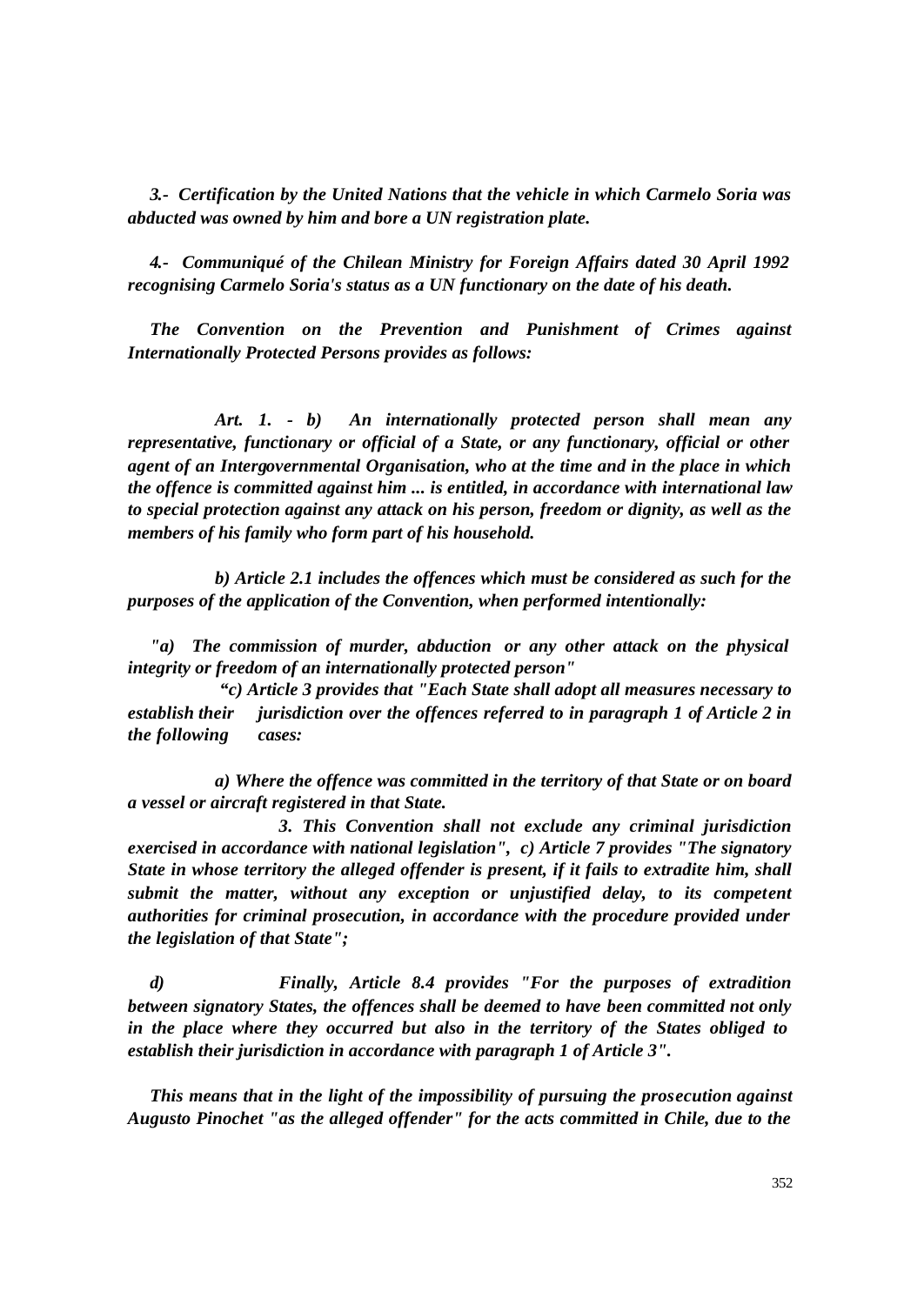*application of the Self-amnesty Law, despite the fact that there are sufficient and indeed extensive evidence to establish a prima facie case that he committed and participated in the aforementioned crimes (Art. 1.2 of the Convention), he must be tried either in the country where he is at present or in Spain, which demands his extradition for these acts as constituting crimes of genocide, terrorism and torture. Therefore, from this perspective under no circumstances can the extradition be denied without incurring the obligation to try him in England or before the Courts of Justice in Chile after the adoption of the relevant legal measures including the appropriate constitutional amendment. Otherwise there would simply be a concealment of the very situation of impunity and immunity which Mr. Pinochet Ugarte enjoys in Chile and which the House of Lords, within whose jurisdiction he is present, has rejected at the request of the Spanish Courts (see section 22(2) (d) of the English Extradition Act, 1989 which adopts this approach).*

*TEN: In accordance with the provisions of Article 384 of the current Criminal Procedure Law and despite not having the testimony of the accused Mr. Pinochet Ugarte, which has been sought by letters rogatory, there is sufficient rational indicia of criminal responsibility against him and, therefore, it is necessary to order that he be indicted so that he may be informed of the specific acts of which he is accused and for which he will be tried in due course. Therefore, having addressed the legal concepts, in accordance with the arguments contained in the foregoing reasoning, one should mention, if only briefly, the alleged participation of the accused Mr. Pinochet Ugarte and, secondly, provide a list, which is not claimed to be exhaustive, since the investigation is still in progress, of the indicia of criminal conduct which have been considered to date and on which this order is based.*

*The indicia obtained are of two classes, --it is necessary to emphasise the difficulty involved in obtaining information and proof due to the lack of co-operation on the part of the Chilean authorities, which has only been offset by the efforts of the victims and international bodies as well as other countries which have responded to requests for judicial assistance, --direct, in other words, those which show a specific albeit presumed relationship between the act described and the legal consequence of same and the participation in that act of the person or persons who are mentioned in the description of the facts; and indirect, in other words, indicia which without specifically referring to the situation to which they apply, reaffirm or support other direct indicia or strengthen the description of events or render it coherent, or explain why the events occurred in a certain sequence rather than in a different sequence, or, in short, help one to understand a specific situation by endowing it with a logical meaning, allowing one to avoid absurd interpretations and focus on the reality of the act commited, taking into account personal circumstances and the circumstances of time and place existing.*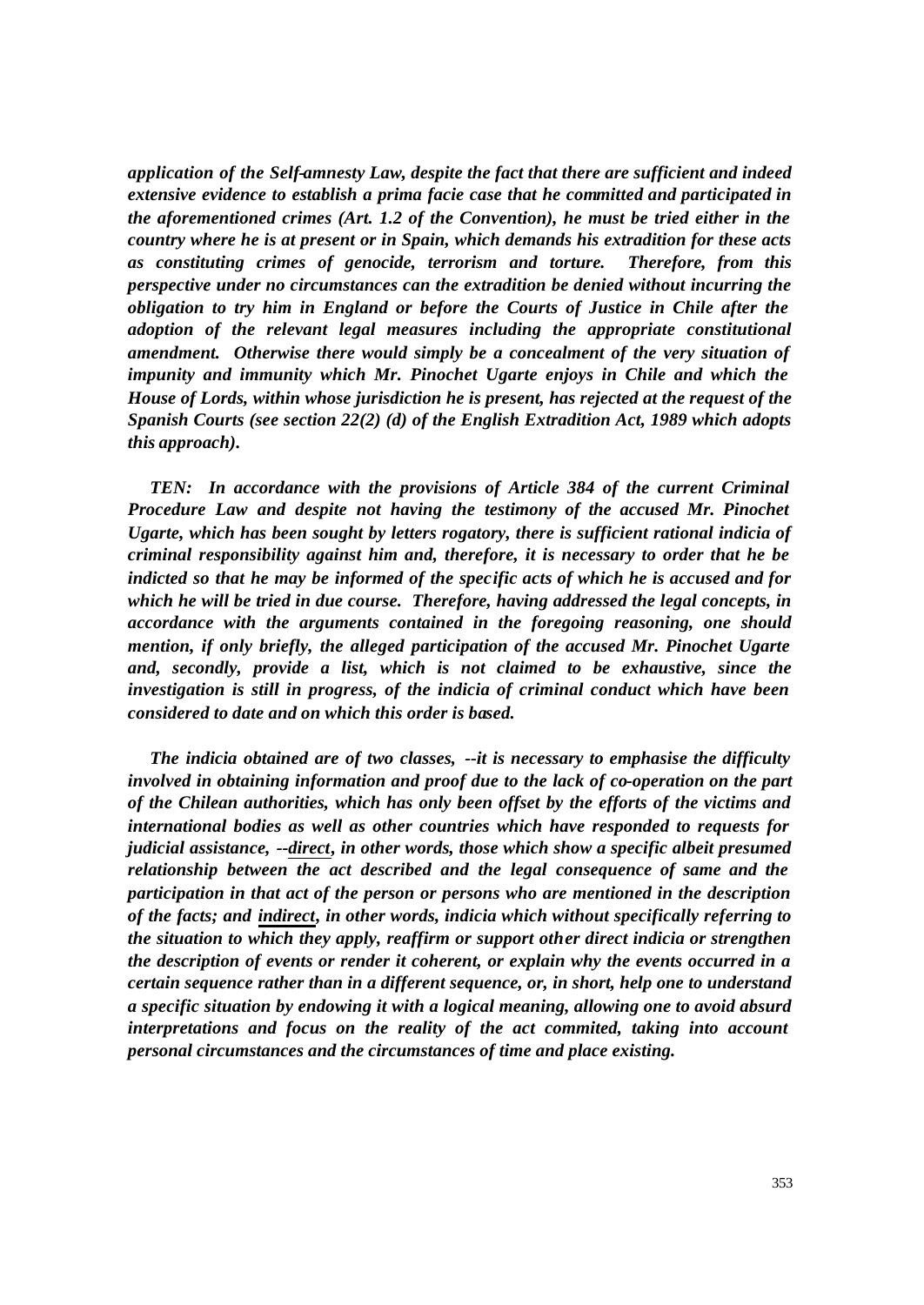*ELEVEN: As regards the subjective elements of the aforementioned crimes, genocide, terrorism and torture-, it seems clear that they are clearly intentional unlawful acts which respectively entail the following:*

*a) direct deceit to destroy the human group in its various manifestations*

*b) the intention to attack constitutional stability, public order or the International Community by means constituting a crime against humanity, and*

*c) in this same context to degrade the person as a member of the human race and the International Community by attacking such valuable rights as life, physical integrity or freedom.*

*Finally, the subjective element means that the conduct, although affecting each of the subjects individually, forms part of an overall plan devised in advance to achieve the objectives proposed, a) the partial disappearance of the national group through the selective elimination of persons belonging to the national group itself for ideological, (political), ethnic and religious reasons, intensifying the repression in the latter cases, and in all cases imposing forced removal, exile, massive expulsions from jobs, or sexual aggression and multiple forms of abuse; b) the development of a criminal terrorist effort, organised and co-ordinated within and outside the country (Condor Plan), for the elimination of political opponents or of persons who, according to the persons in charge, potentially pose a risk; and c) the performance of systematic torture in all cases.*

In the proceedings there are indicia of an agreement between the military personnel *in charge, headed by Augusto Pinochet Ugarte, to bring the Chilean Constitutional system to an end and assassinate the President elected in accordance with the Constitution and commence a whole system of selective but massive repression as described and for this purpose they provided all the institutions and subordinate persons within the hierarchy with all the means which were not formally legal as well as the illegal means necessary and the impunity required -there is no exercise of "ius puniendi" by the State, its institutions not only inciting but also co-ordinating the campaign of terror- to undertake the task entrusted. Thus, a system of summary executions without trial was established, with mass burials in unidentified places, Clandestine Detention Centres which operated as concentration camps, a "scientific" system of torture was designed, and organisations like the DINA and the CNI were established to carry out paramilitary activity; in order to carry out such action within and outside the country, a system of international terrorist co-ordination was designed to obtain support and assistance from other countries or other terrorist organisations in order to eliminate or unlawfully hand over prisoners who were subsequently executed (Condor Plan).*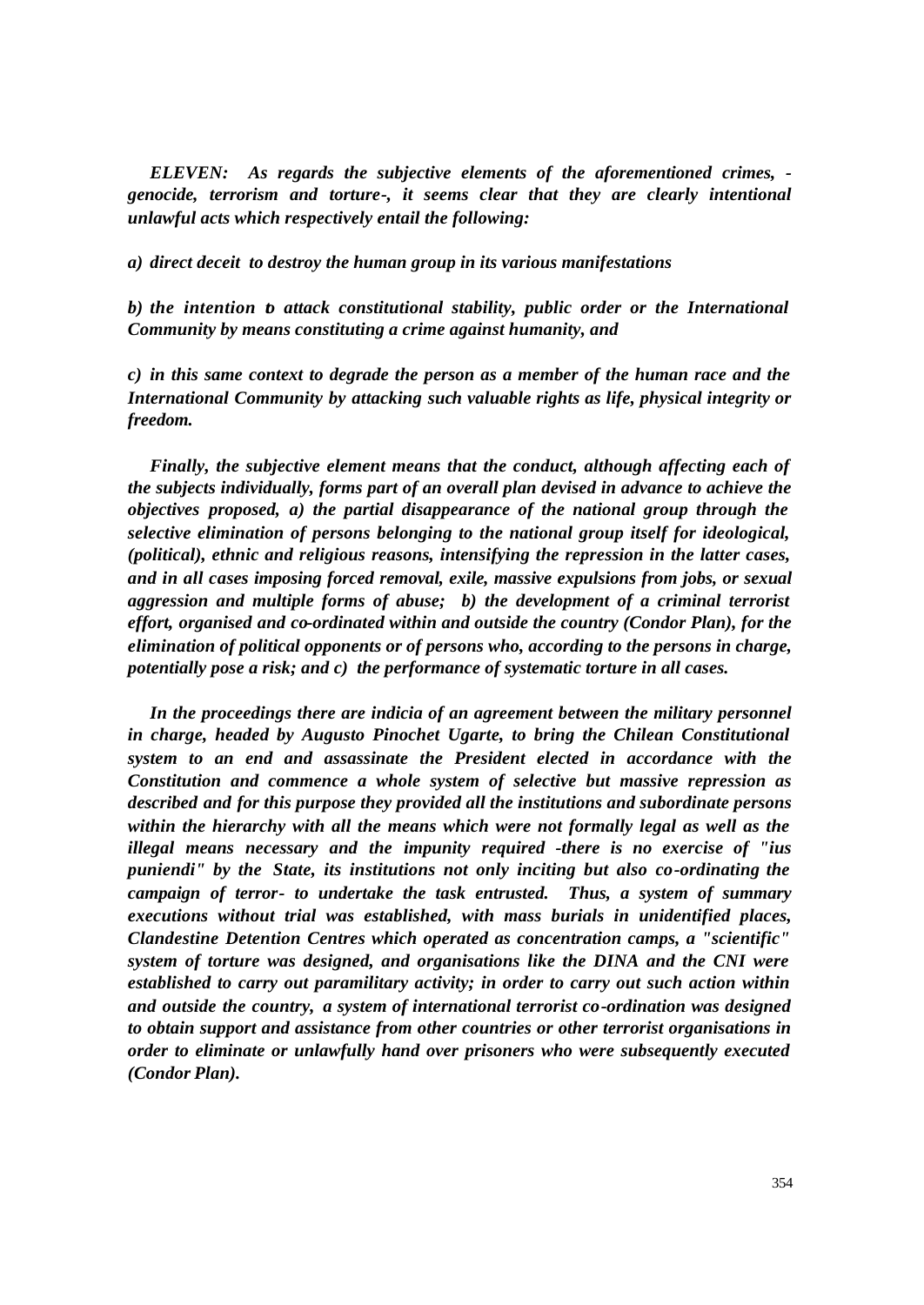*At the head of this organisational chart of terror was allegedly Augusto Pinochet Ugarte, who although not participating in the material execution of the acts did conceive the plan and finance it with public funds from the State itself, whose power he usurped and exercised together with other high-ranking officers of the Governing Junta from 11 September 1973 onwards.*

*The alleged participation of Augusto Pinochet as instigator in the prior action giving rise to the criminal acts (illegal arrests, murders, disappearances, torture) is clear; a) is direct and authority is exercised over certain persons. As Head of the Governing Junta and President of the Republic he had the power to bring the situation to an end immediately, but instead he incited and encouraged it by giving the relevant orders to his subordinates, sometimes even directly exercising absolute control over the execution of an act from the position of sole Head of the DINA; b) is for the purpose of the commission of certain offences such as those listed to which should be added the misappropriation of public resources by using public funds for illegal or criminal purposes, or offences against property arising from the violent seizure of the property of the victims; c) against clearly defined persons who comprise those listed in this order and all those who have not been identified but who have a real identity and importance and who were victims of the criminal action described; d) is also effective and is the cause of the perpetrator decision to commit the act, who receives the order from the higher-ranking military officers, the latter in turn receiving orders from the members of the Governing Junta; e) is open, clear and undisguised as shown by the course of events and the absence of criminal sanctions or even the slightest administrative sanctions; f) is intentional, since one cannot seriously say there was ignorance, error or negligence, but rather awareness and the will to directly execute acts, and g) is followed by the execution of the crime agreed, an aspect which at this stage does not need to be stated more explicitly.*

*Augusto Pinochet, in his role as Director of the criminal plan provisionally established, as already mentioned, performed a series of necessary, irreplaceable and essential acts, without which there would have been no commission, persistence in, and continuance of, the criminal conduct, which was carried out in accordance with the previously agreed plan under which each of the participants played their respective roles which they had assumed and in which they could hardly be replaced according to "the theory of scarce resources". In fact, the members of the Governing Junta, the highranking officers involved, in particular, those of the Intelligence Services or those who fulfilled orders of their immediate superiors, can hardly escape being considered coperpetrators. However, undoubtedly this description cannot be avoided in the case of Augusto Pinochet Ugarte (Articles 27 and 28 of the Penal Code).*

*TWELVE: The list of indicia which have been mainly taken into account in drawing up this order is as follows:*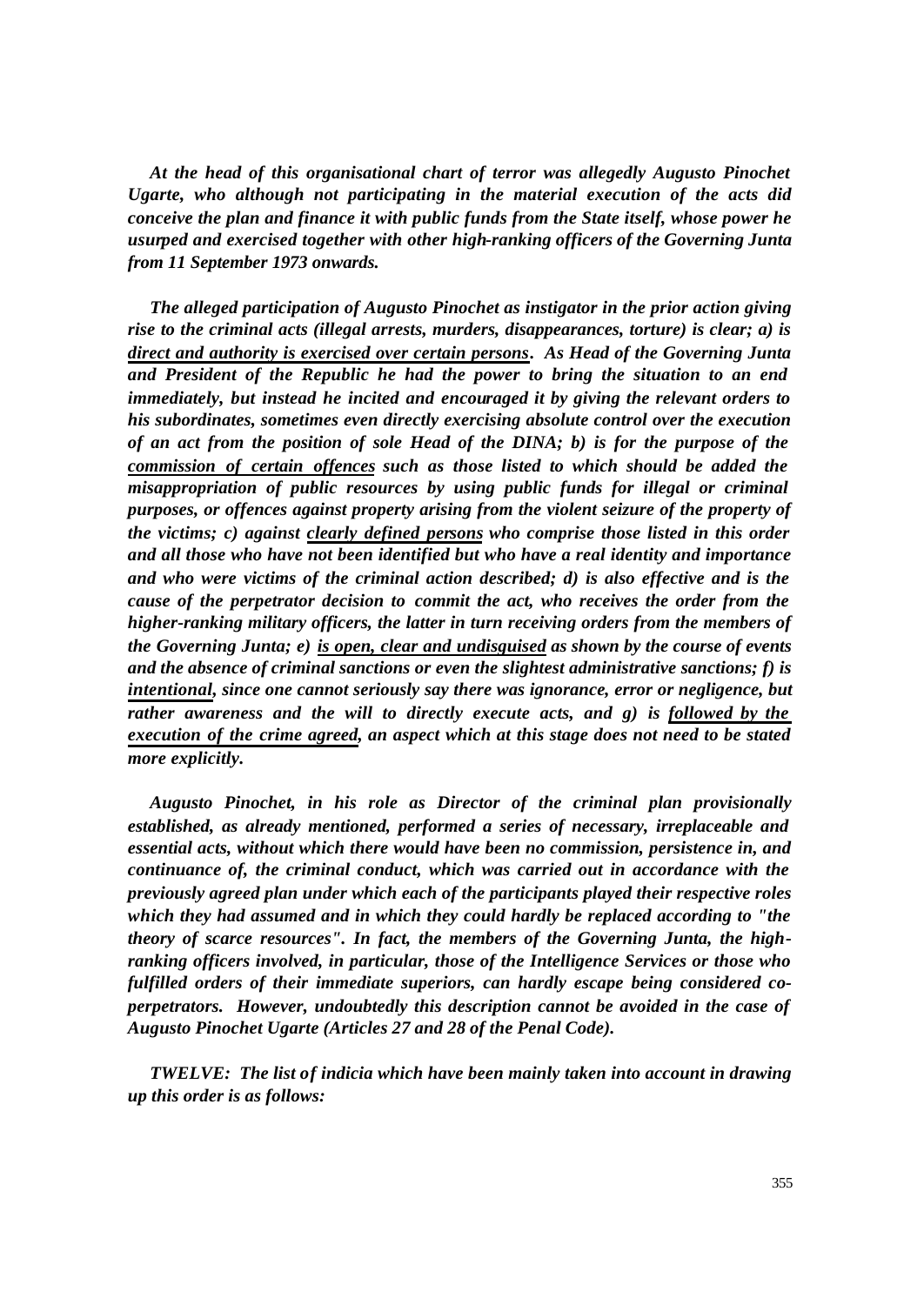*1.- Copy of the notice issued by Augusto Pinochet's Delegate, Manuel Contreras Sepulveda in October 1975 calling the meeting in Santiago, Chile of the Heads of the Condor Plan (Volume I, p. 68 to 73).*

*2.- Testimony of Ernesto Sabato in Investigation 19/98 in relation to 119 Chileans whose documentation appeared in Argentina (Volume 42).*

*3.- Document of CODEPU-DIT-T of Santiago, Chile published in January 1994, pages 101 to 104, of the book* **La Gran Mentira***.* **El Caso de la lista de las 119. Aproximación a la guerra psicológica de la Dictadura chilena 1973-1990.** *("The Big Lie. The case of the list of 119. A consideration of the psychological war during the Chilean Dictatorship 1973-1990") (Volume 1).*

*4.- Report on the classification of victims of human rights and OF POLITICAL VIOLENCE.*

*5.- Report of the National Commission on TRUTH AND RECONCILIATION, attached as an appendix to the presenting Procurator's document duly legalised on 29 October 1998, although it was already on record in the proceedings.*

*6.- Rogatory Commission and documentation sent by the Italian authorities in relation to the conduct of the DINA, the fact that it was under the direct control of Augusto Pinochet, and the involvement of the latter, Manuel Contreras and others in attacks on Letelier, Mrs. Moffit, Leighton and his wife, Carlos Altamirano, Carlos Prats and other actions abroad, including judgments against Manuel Contreras and others for the attempted murder of Leighton and his wife (Appendix to Italian Rogatory Commission), received on 16 October 1998, pending translation.*

*7.- Documentation received from the American judicial authorities in compliance with various Rogatory Commissions which refer to the murder of Orlando Letelier and Mrs. Moffit. It contains documentation concerning the attack on General Prats in Buenos Aires, the involvement of Mr. Townley, Manuel Contreras and other senior members of the DINA, and of Augusto Pinochet himself, due to the testimony of Contreras himself and Mr. Barcela, in the various acts which are mentioned and included within the catalogue of actions carried out abroad by the DINA, a body which*  was directly under the control of Pinochet Ugarte (Appendixes 10, 11 and 12 and *Rogatory Commissions Townley 1, 2 and 3). There is extensive documentation forming the Commission which is pending translation (Volume 31, document of 27 July 1998).*

*8.- Testimony of Luz Arce Sandoval which provides, as well as personal testimony implicating the senior members of the DINA and Augusto Pinochet himself, documentation (diagrams) of the structures of the DINA and CNI, the military headquarters, operating groups through which it operated and detention and torture*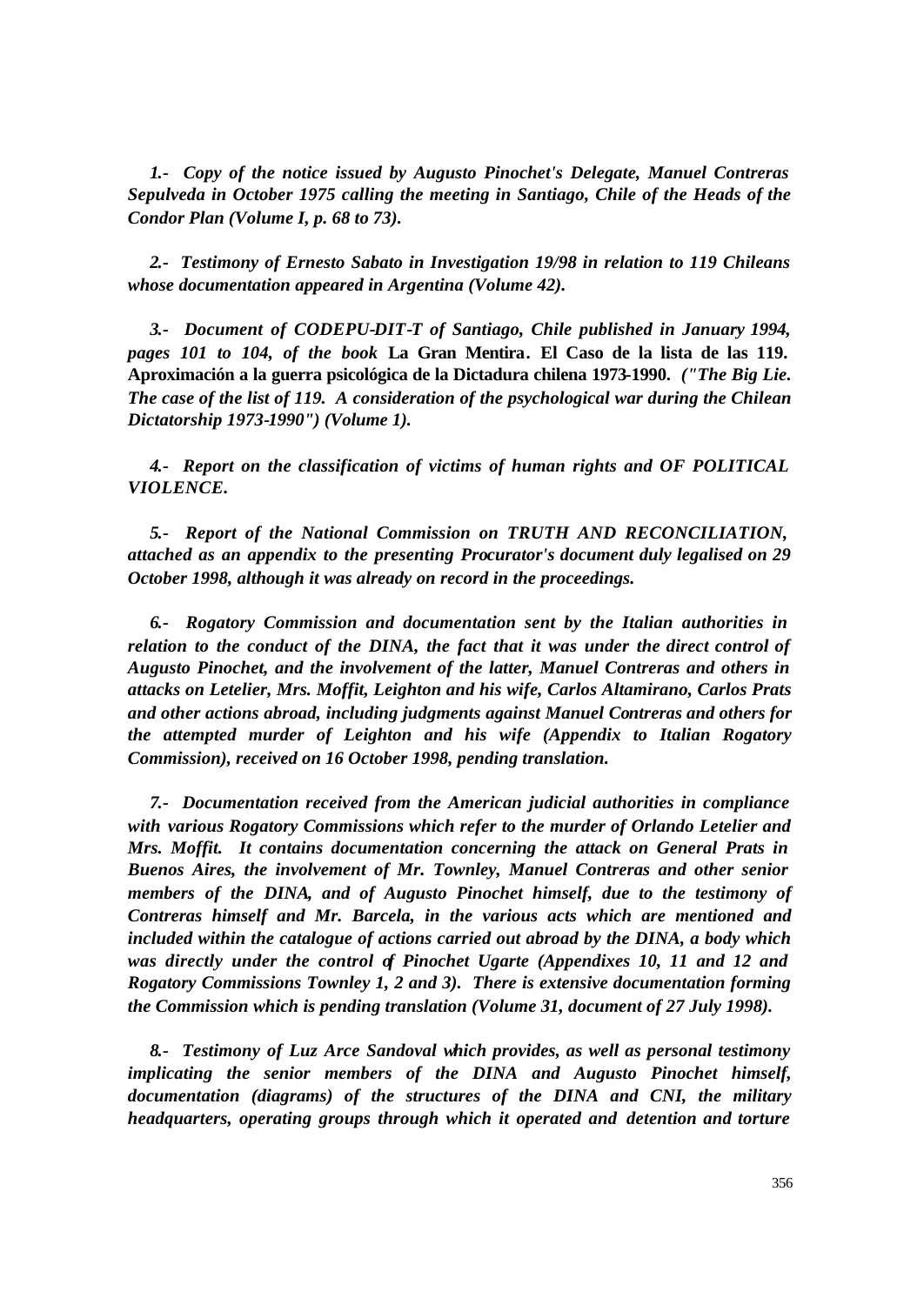*centres (Volume I, Italian Rogatory Commission, testimony in the Fifth Central Magistrates' Court, in Investigation 19/97 Volume 24 and 25).*

*9.- Testimony of Manuel Contreras, Special Delegate of Pinochet Ugarte and Director of the DINA, in which he openly stated that he always acted strictly in accordance with Pinochet's orders in all respects and accounted precisely for all his actions to him (Volume 4).*

*10.- Judgment of the Chilean Supreme Court against Manuel Contreras and the latter's appeal (Volume 4, p. 789- and Volume 21).*

*11.- Testimony of Ernest Lawrence Barcella in these proceedings on 10 July 1997 and the documents attached (Volume I and 14) relating to the involvement of Pinochet and the DINA.*

*12.- Testimony of Bishop Helmut Erich Walter Frenz in these proceedings on 9 February 1998 regarding the involvement of Augusto Pinochet in the events and specifically in the case of the Spanish priest A. Llidó, and the persecution of other persons and organisations, such as for example "Christians for Socialism" and the torture of detainees (Volumes 21 and 33).* 

*13.- Statements of the President of the Chilean Episcopal Conference Fernando Ariztia in which he confirmed before the Chilean Lower House of Parliament the testimony of Bishop Helmut Erich Walter Frenz that Augusto Pinochet was aware of the detention and torture by the DINA of the Spanish priest Antonio Llidó (Volume 33).*

*14.- The statement, in the same sense, of Juan Enrique Salias Cortes on 5 March 1998 in the Spanish Consulate in Mexico (Volume 33).*

*15.- Testimony of Gladys del Carmen Marin Milie in this Court on 8 May 1998 in relation to the Condor Operation, the involvement of Augusto Pinochet and Manuel Contreras among others, and the persecution of victims on grounds of ideology by the aforementioned persons and the DINA as well as the Condor Plan (Volume 33).*

*16.- Statement of Hernan Eugenio Schwember Fern ndez on 16 July 1998 concerning the "Colombo Operation" or "the Case of the 119" and the actions of the DINA, the torturing of Father Llidó and others, and the Detention Centres (Volume 33).*

*17.- Document of the Chilean Medical College concerning detentions, disappearances and torture of its members (Volume 33).*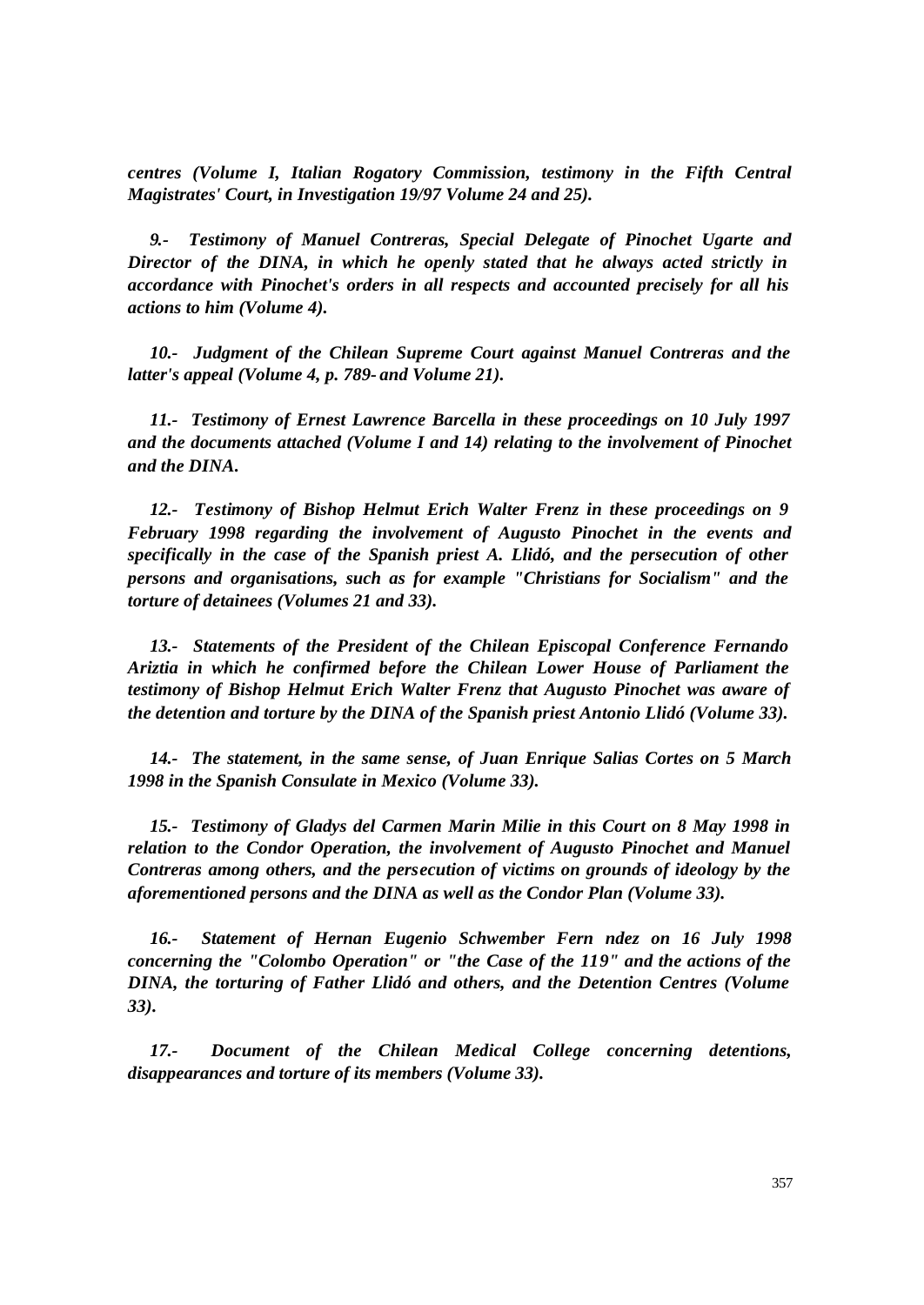*18.- Documents of "Porto Alegre Movement for Justice and Human Rights" and of the Latin American Association for Human Rights (Volume 36 and 42).*

*19.- a) Statement of Miguel Jord on 22 September 1998 regarding the detention, torture and murder of the Spanish priest Juan Albina (Volume 33).*

 *b) The resolution of the Commission for Human Rights of the Organisation of American States (OEA) in the case of Juan Alcina, Juan Meneses, Ricardo Lagos and Pedro Vergara. Report no. 34/96 notified on 20 March 1997, which concludes as follows:*

*"1.- The Amnesty Decree-Law is incompatible with the provisions of the American Convention on Human Rights ratified by Chile on 21 August 1990.*

*2.- The judicial decisions definitively dismissing the criminal proceedings in relation to Ricardo Lagos, Salinas, Juan Aniceto Meneses Reyes, Pedro Vergara Inostroza and Juan Alsina Hurtos not only worsen the situation of impunity but also violate the right to justice to which the relatives of the victims are entitled..."*

*It also reproaches the Chilean Government for failing to adopt the necessary legislative measures "to give effect to the right of the aforementioned persons to obtain justice" (Volume 31).*

*20.- Report of the Economic and Social Council of 8 October 1976 (Pages 1104 to 1215) in which it states how the DINA: undertook the function of applying selective repression, using exclusively methods of torture to obtain information and physical annihilation as a means of eliminating embarrassing witnesses. Each member of the DINA, apart from applying the torture methods which he obviously knew thanks to the special training given, uses his own impulses or "imagination" in relation to torture.....". The members of the DINA were active members of the various bodies of the Armed Forces but there were also civilians.*

*The actions of the DINA were secret. "This allowed it to resort to non-judicial interrogations based on coercion and to commit all kinds of abuses, such as looting the homes of their victims, extortion and other similar acts".*

*21.- Report of the ad hoc Working Group established under Resolution 8 (XXXI) of the Commission for Human Rights to investigate the current situation of Human Rights in Chile (page 1216-1257).*

*22.- Statement of Isabel Marguerite Marie Ropert Fern ndez (Volume 36) in relation to the disappearance of Ropert Fern ndez.*

*23.- Statement of Jean Ives Claudet (Volume 36).*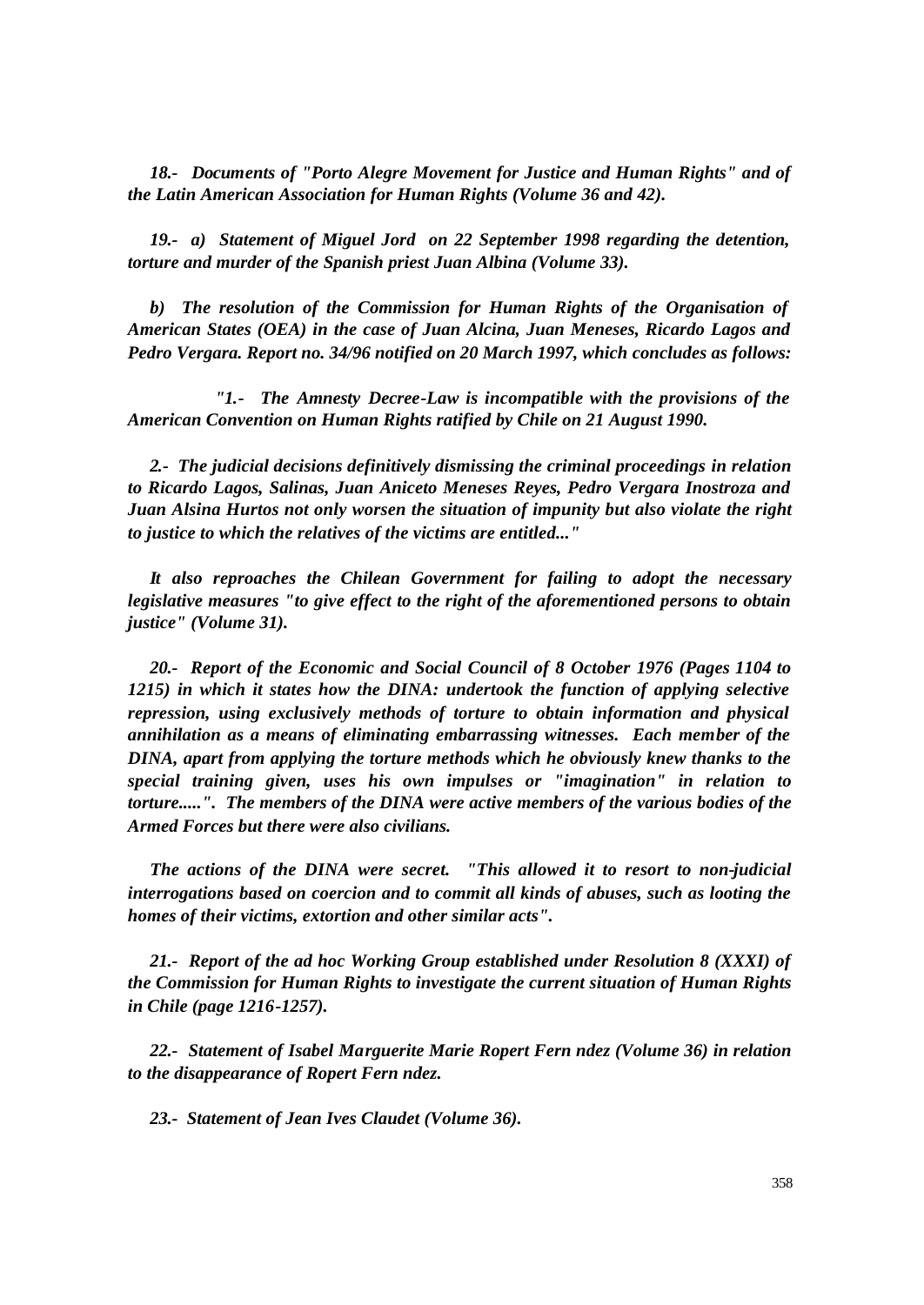*24.- Statement of Dora Gladys Carreño Araya on 25 October 1998 and 11 November 1998 (Volume 34 and 36) containing information concerning the detention by the DINA of her sister Cristina Magdalena Carreño Araya.*

*25.- Decree-Law number 527 of the Chilean Governing Junta of 26 June 1974: Article 14 provides: "Only the President of the Governing Junta is empowered to detain persons in places other than prisons or other places which are used for the detention or imprisonment of ordinary criminals". In other words, among others the persons* interned in the DINA and CNI centres without a judicial warrant (pages 5067-5612) *and the cases of Michelle Peña (page 3144) and (volume 36).*

*26.- Copy of Decree-Law number 806 of 1974 of 17 December 1974, Article 2 which amends Article 7 of the aforementioned Decree-Law 527 (Volume 36).*

*27.- Copy of the FAX of the EFE Agency from Bonn dated 21 August 1987 regarding the statements made to German Television by Ingrid Olderock Bernhard, exagent of the DINA and CNI, according to whom Augusto Pinochet Ugarte ordered the murder of General Prats and his wife on 30 September 1974 (Volume 36).*

*28.- SORIA CASE (Volumes 22, 23, 24, 25, 26, 27, 28, 29 and 30)*

 *1.- Certificate of the Assistant Secretary of CEPAL (UN) of 22 October showing that the vehicle driven by Mr. Soria had a UN registration plate when he was kidnapped.*

 *2.- Memorandum of the Chilean Ministry for Foreign Affairs showing that the Chilean Government was aware of Carmelo Soria's status as an international functionary since 21 June 1973, and, therefore, that he was a protected person.*

 *3.- Report of the UN Economic and Social Council of 7 January 1997 (E/CN. 4/1997/25) showing that the UN considers the case of the detention and death of the UN functionary Carmelo Soria to be pending.* 

 *4.- Legalised copy of the record of the investigation conducted by the Chilean Supreme Court into the murder of Carmelo Soria, which was dismissed due to the application of the Self-amnesty Decree of 1978 (Volumes 22 to 30). It also shows that those who abducted, tortured and killed the Spanish UN functionary Carmelo Soria were members of the so-called MULCHEN Brigade of the DINA, who were fulfilling the orders of their superiors and, in short, those of Augusto Pinochet.*

 *5.- Statement of Laura González Vera Marchant, Carmelo Soria s widow on 14 April 1997 (Volume 12).*

 *6.- The rest of the proceedings (Volume 22 to 30).*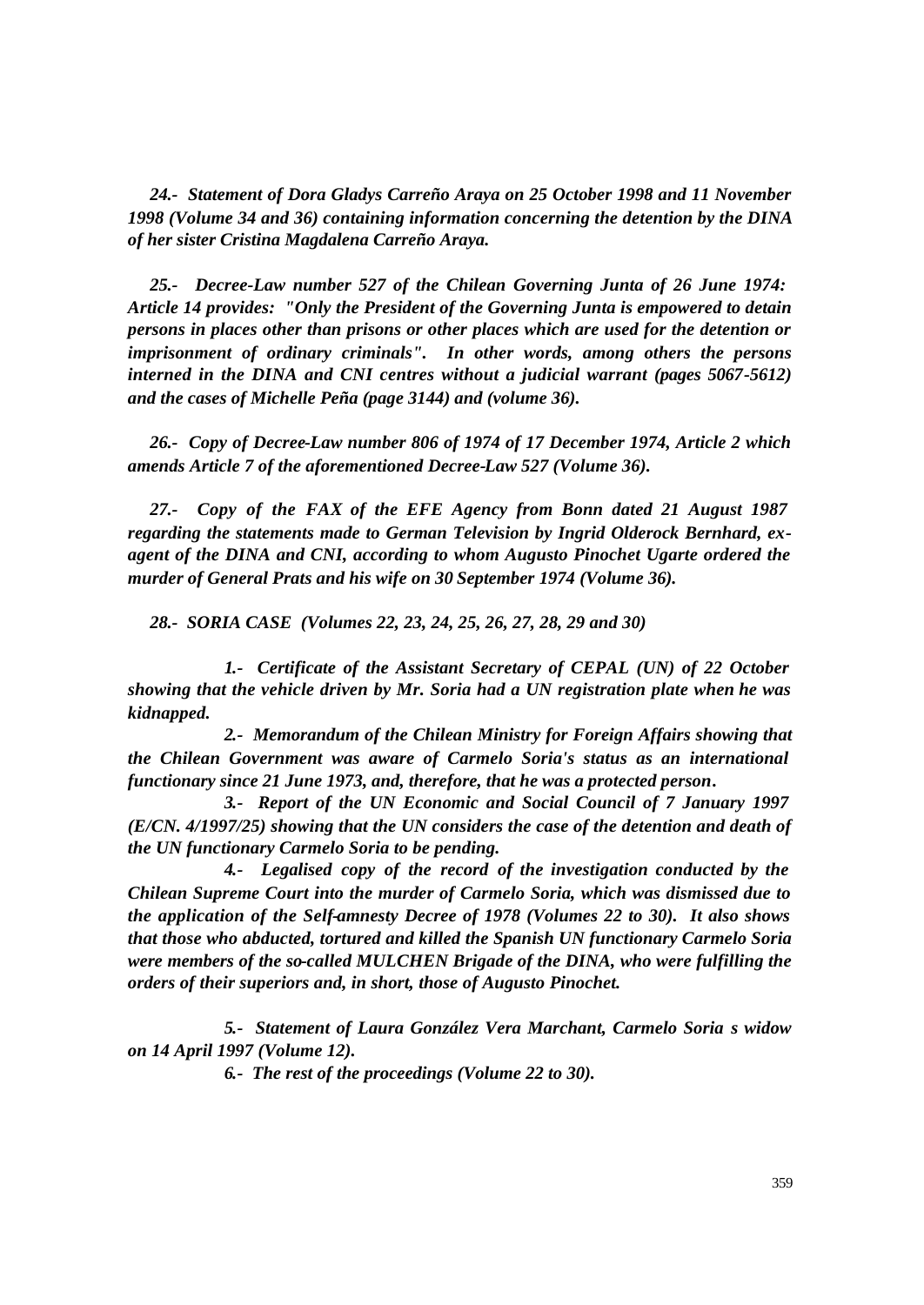*29.- Various testimonies concerning the detention and torture of Rosa Elvira Lizama Leiva, Lelin Matilde Pérez Valdés, Irma del Carmen Parada Gonz lez and several others (Volume 36-fact sixteen).*

*30.-Testimony of Matilde Artes Company on 5 October 1996 in this Court together with the accompanying documentation relating to the participation of the Argentinian Military Juntas and the role of the Automotores Orletti Detention Centre in the Condor Plan (Volume 2).*

*31.- Likewise the testimonies of other persons detained in Automotores Orletti (page 571 to 624) -Alicia Cadenas, Cecilia Irene Gayoso, María del Carmen Martínez, Ana María Salva, Maria Mónica Solirio, Ariel Rogelio, Gastón Zina, Joséé Luis Bertazzo, Sara Méndez, Beatriz Victoria Barboza.-.*

*32.- Documentation of the Commission of Investigation concerning the situation of missing persons and the reasons for same of the Lower House of the Uruguayan Eastern Republic. Statement of Estanislao Vaelle, Andrés Francisco Valdez and Directive of the Commandant General of the Army number 404/75 (adopted against Uruguayan subversion) (page 625 to 695, Volume 3).*

*33.- The text* **Más Allá de las Fronteras** *("Beyond Frontiers"), a study of the persons executed or missing outside Chile (1973-1990) of the Committee for the Defence of the Rights of the People (CODEPU) and its team for the denunciation, investigation, and treatment of the tortured and their family family group (DIT-T) (Volume 9), one of the authors of which is María Paz Rojas Baeza. (Volume 14, indicium 59).*

*34.- Opinion of the Special Commission for the Investigation of the disappearance of Spaniards in American countries (Volume 10).*

*35.- Dossier on the disappearance of Father Llidó in Chile (Volume 10).*

*36.- Statement of Mónica Hermosilla Jordens concerning the torture and rape she suffered in Villa Grimaldi at the hands of the DINA (Volume 11).*

*37.- Statement of Vicente Laureano Barzana Yutronic, made in the Spanish Consulate in Chile on 20 August 1996, concerning his own detention and the system of torture used by the Carabineros and the disappearance and torture of various persons such as Ruben Cabeza Pases, Mayor of Quillota, Pablo Gac (Volumes 11 and 12).*

*38.- Extension of the statement of Mr. Barzana Yutronic in which he implicates senior members of the DINA in various acts and in the Soria case (Volume 11).*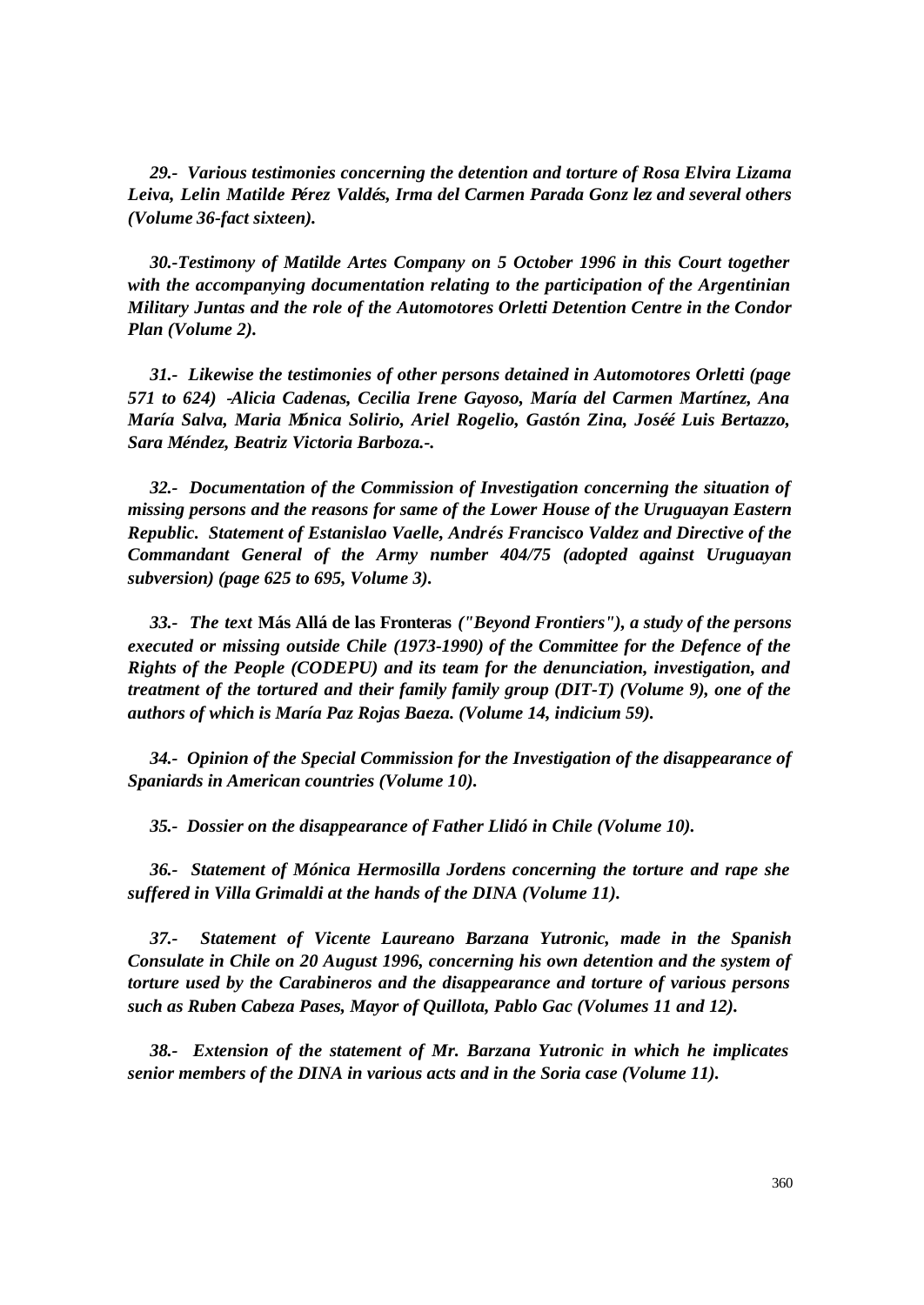*39.- Rules governing the DINA and CNI according to Decree-Law 521 of 1974 and Decree-Law 1878 of 1977 8 (Volumes 11 and 25) which should be read in conjunction with Contreras' testimony in relation to how it really operated.* 

*40.- Appearance of Benedicto Omar Salinas Jiménez in relation to the execution of his wife Margarita Eliana Martín Martínez, his son Hern n Salinas and his sister-in-law María Paz Martín Martínez on 30 June 1986; and the detention of his brother and himself in September from 1973-74 at the hands of the Carabineros (Volume 11).*

*41.- Sworn testimony of Alfredo Carlos Walter Mingram, relating to his detention and the torture and abuse he suffered (Volume 11).*

*42.- Statement by Juan Humberto Campos Cifuentes on the arrest and disappearance in 1981 of his brother José Alejandro Campos Cifuentes (Volume 11).*

*43.- Written statement of Manuel José Salinas Letelier concerning his own case and many others (Volume 11).*

*44.- Statement of Herminia Antequera Latrille concerning the detention and disappearance of her two sons Jorge Elías and Juan Carlos Andronicos Cartagena.*

*45.- Testimony of Marta Caballero Santa Cruz concerning her detention and the torture she suffered as well as that inflicted on Father Antonio Llidó.*

*46.- Testimony of Viola Graciela Muñoz Silva concerning her own detention on 11 September 1973 and the torture to which she was subjected (Volume 11).*

*47.- Copy of the notary's record, made at the request of Oscar Iv n Soto Guzmán, President Allende's personal doctor, concerning his detention and the detention of the other officials and personnel of the* **Palacio de la Moneda** *(Volume 11). His own statement on 16 April 1997 (Volume 12).*

*48.- Appearance and documents contributed by Josefa Martínez Ruiz in relation to the identification, detention and disappearance of her daughter, María Isabel Gutierrez Martínez on 24 January 1975, at the hands of a DINA agent (Volume 12).*

*49.- Statement made in the presence of a Notary by Carlos Ruiz Aranzaes concerning his own detention and the detention of Sonia Bustos Reyes, Teobaldo Tello and Francisco Eduardo Aedo Carrasco and documentation relating to the latter (Volume 12).*

*50.- Documentation of the Archbishopric of Santiago, FOUNDATION, DOCUMENTATION AND ARCHIVES of the* **Vicaría de la Solidaridad** *concerning*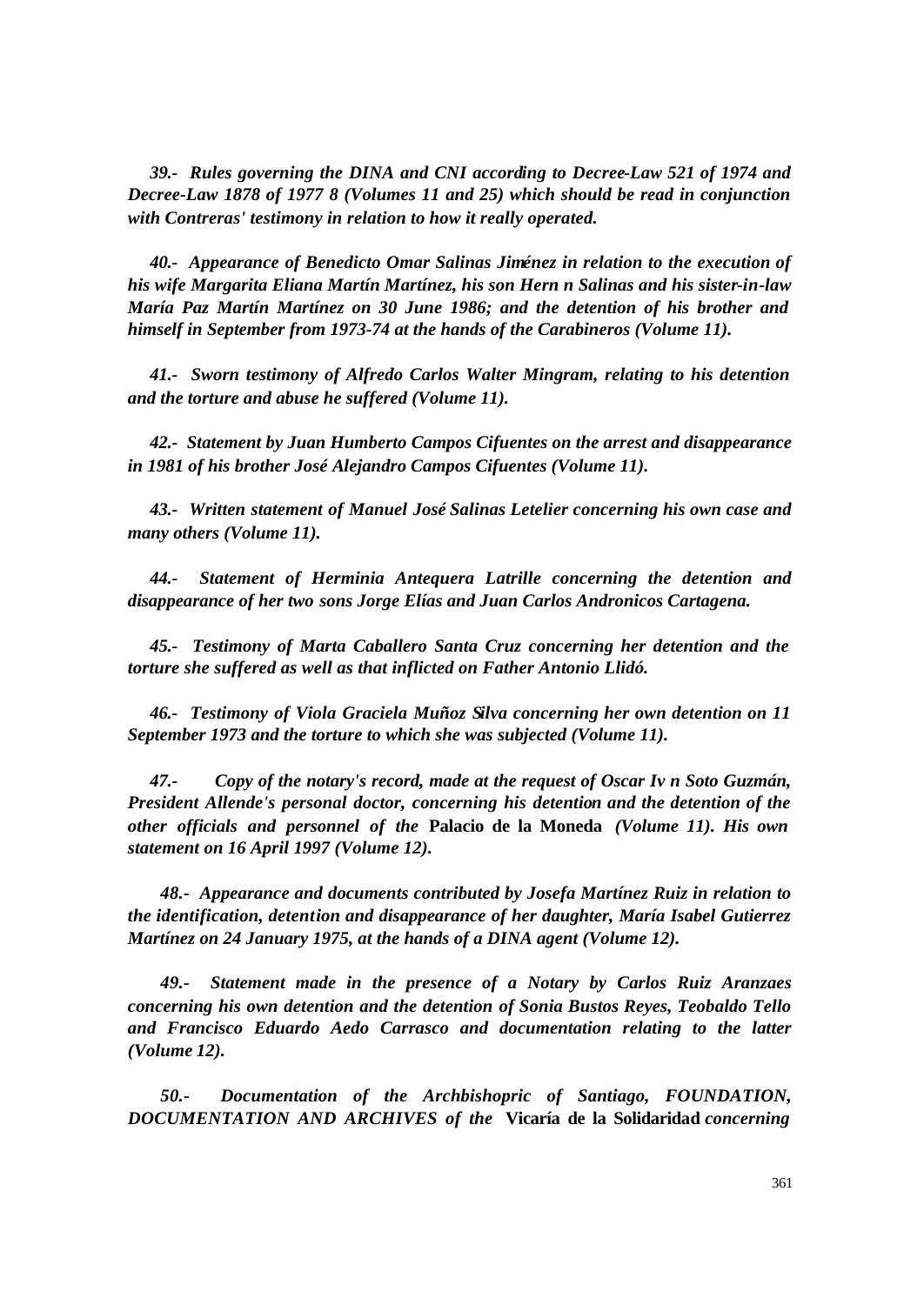*Sergio Alfonso Reyes Navarrete and the 119 Chileans in the Colombo Operation; persons responsible for the DINA (Volume 12).*

*51.- Attested copy of the statement made by Michael Vernon Townley, DINA agent, to the Italian prosecutor Salvi (Volume 12 together with Appendixes of the Italian Rogatory Commission).*

*52.- Declassified copy of the telegram which on 25 September 1976 was sent by the FBI representative at the US Embassy in Argentina to the Director of the FBI in Washington informing him of the Condor Operation of which "Chile is the centre" (Volume 12).*

*53.- Declassified copy of the internal memorandum dated 9 December 1981 of the FBI in Washington DC concerning the use of SARIN lethal gas in international terrorist operations by Chilean State agents during the dictatorship (Volume 12).*

*54.- Testimony of Pedro Enrique Abarca Castro (Volume 14) concerning his detention and the systematic violation of his rights and torture.*

*55.- Description of similar experiences by Hugo César Zúñiga Acuña (Volume 14).*

*56.- Documentation concerning the attack on Letelier, statement by Armando Fernández Larios of 4 February 1987 in which he admits having lied at the trial in order to conceal the truth of what happened to Mr. Letelier and Ms. Ronni Moffit (Volume 14).*

*57.- Statement of Marco Roberto Roitman Rosenmann, a Spanish citizen, on 7 May 1997 in these proceedings in which he described the detention, torture and mistreatment in the National Stadium (Volume 14).*

*58.- Statement of María Adela Maluenda Campos on 14 July 1997 in these proceedings, as President of the Chilean Lower House of Parliament and of the Human Rights Commission of said House, concerning the collection of funds by Pinochet abroad, actions of the DINA, the DICOMAR, and declarations of the Minister for Defence General Hern n Brady that he had fulfilled orders of the Head of State, i.e. Augusto Pinochet. She also describes the detention of her son on 29 March 1985 together with Manuel Guerrero and his murder by beheading at the hands of the Militarised Police, without any measure being taken by any person in authority to prevent it, least of all Augusto Pinochet (Volume 14).*

*59.- Statement by María Paz Rojas Baeza on 14 July 1997 concerning systems of torture, sequela, DINA centres, detainees-missing persons and persons in charge (Volume 14 read together with indicium number 32).*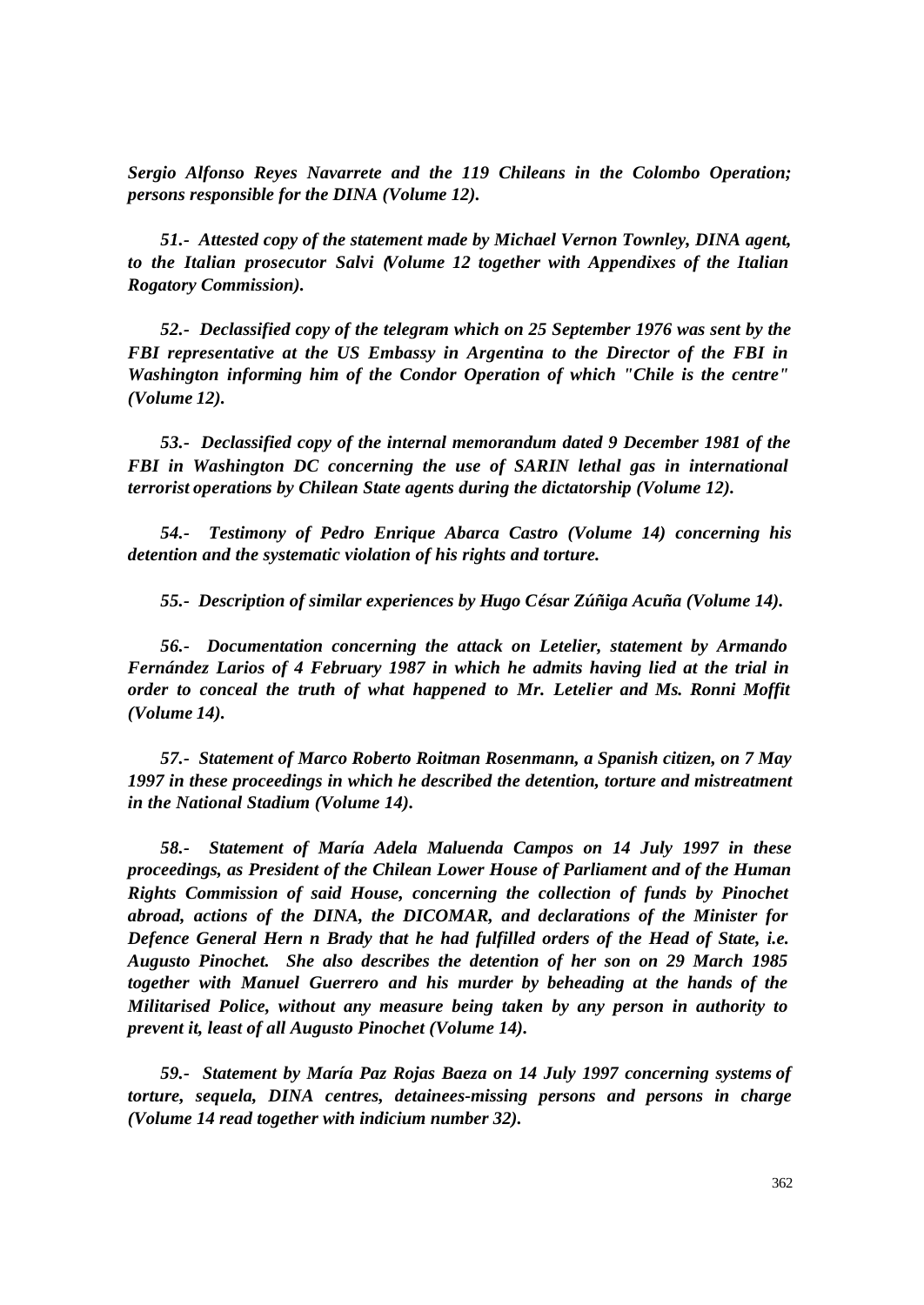*60.- Testimony of Isabel Martínez Sánchez, detained on 29 March 1984 concerning her own experience and that of other detainees such as Pedro Abarca, Victor Hugo Yañez, Angélica Abarca and Marta Pilar Martínez S nchez (Volume 14).*

*61.- Statement of María Isabel Allende Bussi on 19 September 1997 concerning the events which preceded and occurred on 11 September 1973, the death of her father, President Allende, and Pinochet's responsibility (Volume 15).*

*62.- Statement of Julio Laks Feller in this Court on 26 November 1998 concerning torture, degrading treatment of persons, a pre-organised system, management of same.*

*63.- Statement of Roberto Garreton Merino in these proceedings on 22 September 1997. He was Ambassador to the Human Rights International Organisations from 1990-1994 under President Patricio Aylwin. He was a lawyer for the* **Vicaría de la Solidaridad***. In particular, he describes the intentional nature of Pinochet's conduct in carrying out the repression.*

*64.- Statement of Carmen Gloria Quintana Arancibia of 23 September 1997 concerning her experience on 2 July 1986 and that of Rodrigo Rojas de Negri, who were set on fire by the military, the former managing to survive but not the latter. The CNI retaliated against her and her lawyers (Volume 15).*

*65.- Resolution number 010/88 of the Inter-American Commission on Human Rights concerning the subject-matter of the previous point, case 9758 of 12 September 1988 which declared that the Chilean Government, whose President was Augusto Pinochet, violated the right to life of Rodrigo Rojas de Negri and the right to personal integrity of Carmen Gloria Quintana (Volume 15) (see also Volume 20, Appendix 9).*

*66.- Statement of Sola Angela Sierra Henriquez on 23 September 1997 (Volume 15) concerning the number of missing persons and other circumstances of which she is aware as President of the Association of Relatives of Chilean Detainees and Missing Persons; the responsibility of the DINA; the case of Marta Ugarte Rom n hurled from a helicopter; detainees who were dynamited; torture centres and the Condor Operation; involvement of Augusto Pinochet and others (Volume 15).*

*67.- Documentation concerning detainees and missing persons submitted to the heads ofthe Governing Junta (Volume 15).*

*68.- Documentation concerning the case of Father Michael Woodward Iriberry (Volume 15).*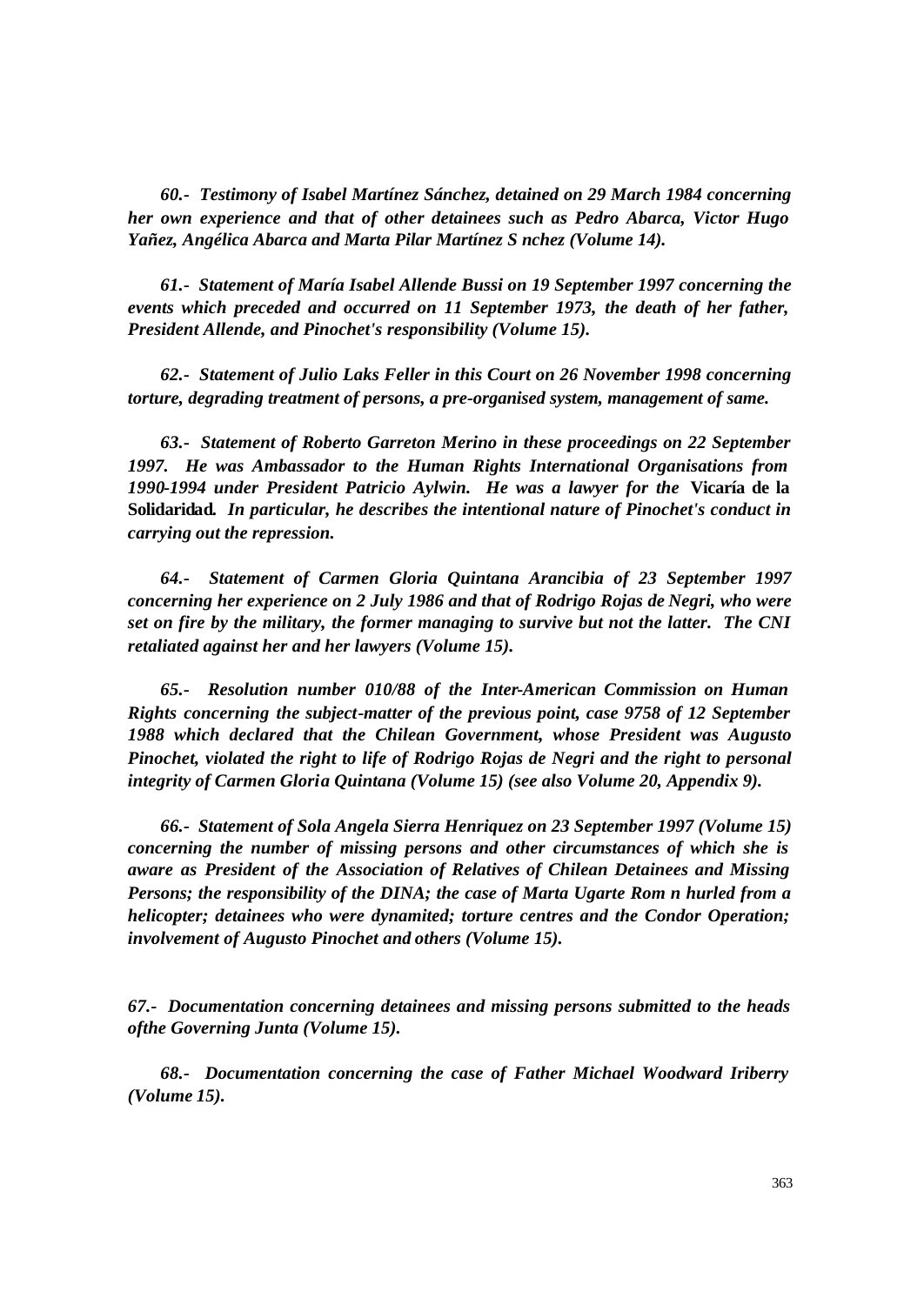*69.- Documentation prepared by the European Parliament concerning the facts investigated and the resolutions of that Institution (Volume 19).*

*70.- Statement of Gladys Nélida Díaz Armijo on 21 October 1997 in these proceedings as Director of the School of Journalism at the University of Arsis; it concerns her own detention, torture, detention centres, persons who she met, Michelle Peña, a Spaniard; Carolina Wiff, a Chilean; DINA aggressors; the Condor Plan (Volume 19).*

*71.- Documentation concerning the case of Lucini Videla Montoya (Volume 19).*

*72.- Documentation concerning the abduction, torture, infliction of injuries on, and the disappearance of various persons: Santiago E. Araya Cabrera, Armando Portilla Portilla, Waldo Ulises Pizarro Molina, Reinalda del C. Pereira Plaza, Lincayan Yalu Barrios Cataldo, Luis Segundo Lazo Santander, Juan Fernando Ortiz Letelier, Horacio Cepeda Marin Karic, Leandro Tucapel Cruz Díaz, Edras de las Mercedes Pinto Arroyo (Volume 19).*

*73.- Statement of Pedro Hugo Arellano Carvajal on 3 November 1997 concerning his own detention and the torture he suffered and that of other detainees such as Pedro Arancibia (Volume 20).*

*74.- Statement of José Marcelino Gonz lez Malón concerning his detention on 29 October 1976, torture, detention centres and the actions of the DINA (Volume 20).*

*75.- Statement of Berta Inés Ugarte Rom n on 5 November 1997 concerning the detention, torture and murder of her sister Marta Lidia Ugarte Rom n (Volume 20).*

*76.- Statement of Berta Ester Manríquez Murna on 5 November 1997 concerning the detention of Farut Aguar Pérez on 8 October 1973 and the torture to which he was subjected and his death by shooting at the hands of State officers (Volume 20).*

*77.- Statement of Fabiola Alicia Letelier del Solar on 4 December 1997 concerning the murder of her brother and the direct involvement in same of Augusto Pinochet Ugarte, and on his orders, Manuel Contreras and other DINA agents; payment of sums for DINA*

*operations abroad (Volume 20).*

*78.- Sworn statement before the Judge on 8 October 1991 of Brigadier General and Commander-in-chief of the Antofagasta Area, Hugo Joaquín Lagos Osorio concerning the involvement of General Arellano and Augusto Pinochet in the acts committed in the so-called "Caravan of Death" (Volume 21).*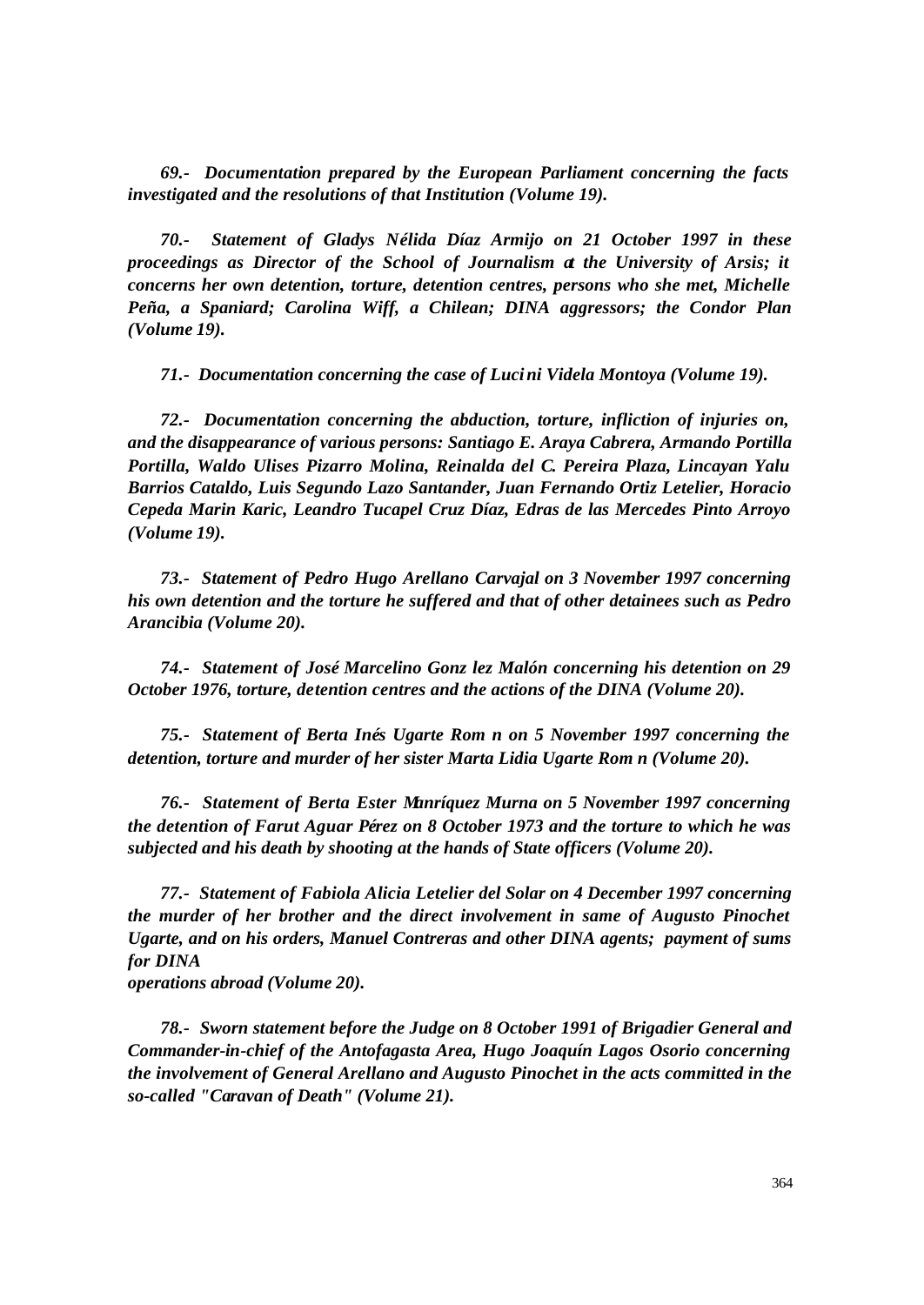*79.- Statement, ratified by the previous one, of the same General on 3 July 1986 in the First Criminal Court of Antofagasta (Volume 21).*

*80.- Sworn statement of Army Colonel Eugenio Rivera Desgroux, Commandant of the Calama Regiment which confirms the same matters as the previous two points in relation to the involvement of General Arellano as the perpetrator of the murders in compliance with the orders of Augusto Pinochet (Volume 21).*

*81.- Communication addressed to the President of the Court of Appeal of Santiago on 18 March 1975 signed by the Director of the DINA, Manuel Contreras Sepúlveda in which he literally states "that (he) strictly complies with the orders of the President of the Republic", i.e. Augusto Pinochet (Volume 21).*

*82.- Confidential communication number 14-F-263 of the Minister of the Interior General Raul Benavides Escobar dated 9 July 1975 to the President of the Court of Appeal of Santiago in which he informs him that the "Cuatro Alamos" (torture) centre is under the authority of the President of the Republic, i.e. Augusto Pinochet (Volume 21).*

*83.- Communication between the same sender and addressee dated 18 July 1975 concerning the Spanish citizen Michelle Peña Herreros (Volume 21).*

*84.- Communication of the Director of the CNI refusing information to the Courts by order of the Minister of the Interior (Volume 21).*

*85.- Communiqué of the UN Committee against Torture concerning Spain's competence (Volume 21).*

*86.- Statement of Juan Gasparini of 17 November 1997 in which he provides extensive information concerning the facts under investigation (Volume 21).*

*87.- Statement of Chilean Air Force General Sergio Poblete Garcés dated 27 January 1998. The testimony relates to his detention, torture, circumstances surrounding the coup d'état, direct involvement of Augusto Pinochet, involvement of other high-ranking officers (Volume 21).*

*88.- Statement of Reinaldo Antonio Erick Zott Chuecas on 4 March 1998 concerning his detention, torture, the involvement of Augusto Pinochet and the operation of the DINA (Volume 22).*

*89.- Statement of Luis Enrique Peebles Skarnic on 4 March 1998 describing his detention, torture, involvement of Colonel Espinosa of the DINA (Volume 22).*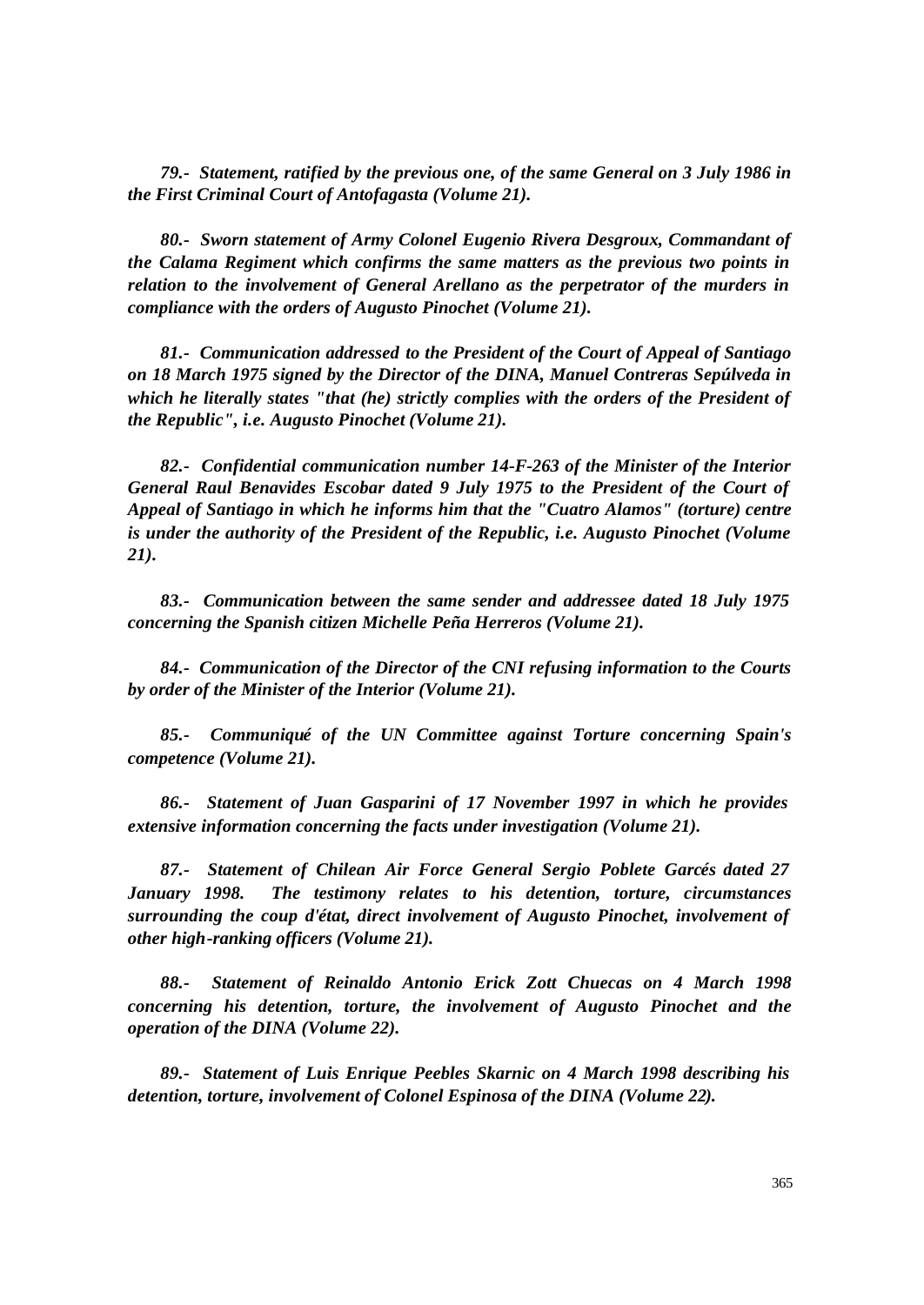*90.- A revised and updated copy of the report on the issue of the Prevention and Punishment of the Crime of Genocide prepared by Mr. B. Whitaker. UN Social and Economic Council (Volume 32). This document has among others been taken into consideration in preparing the legal arguments for this order.*

*91.- Documentation relating to the detention and disappearance of Alexis Vladimir Jaccard Siegler in Argentina in 1977 (Volume 34).*

*92.- Statement of Alberto Pedro Pedroncini on 28 October 1998 in relation to the Condor Plan; documentation is attached in relation to the activity of said Plan; reference to the unitary action of the Argentinian army; information concerning the Automotores Orletti Detention Centre and the participation of the DINA (Volume 34).*

*93.- Statement of Sergio Carlos Requena Rueda on 28 October 1998 in which he provides information concerning his detention and that of other detainees such as Santiago Ferrues López, José Ramón Ascencio Subiobre, Alejandro Avalos Davison and Jorge Fuentes Alarcón, and information concerning detention and torture centres (Volume 34).*

*94.- List of Chilean and non-Chilean missing persons submitted by the Association of Relatives of Detainees-Missing Persons (AFDD) dated August 1996 (Volume 35).*

*95.- Documentation relating to the detention and disappearance of Doctor Carlos Enrique Lorca Tobar on 25 June 1975 (Volume 35).*

*96.- Documentation relating to the detention of Gonzalo Marcial Toro Garland on 4 April 1974 in Santiago, Chile (Volume 35).*

*97.- Statement of Julio Manuel Lacks Feller of 26 November 1998 (Volume 37).*

*98.- Statement of Martín Ernesto Sivak of 26 November 1998 (Volume 37) concerning the Condor Operation, references to Bolivia and Chile in relation to Bolivian and Chilean victims.*

*99.- Statement of José Luis Saenz Bernal on 26 November 1998 in relation to the detention-disappearance of his brother Reynaldo L zaro Saenz Bernal, a Bolivian national, in the Condor Operation (Volume 37).*

*100.- Statement of Loyola Guzm n of 26 November 1998 concerning the Condor Operation and Bolivia (Volume 37).*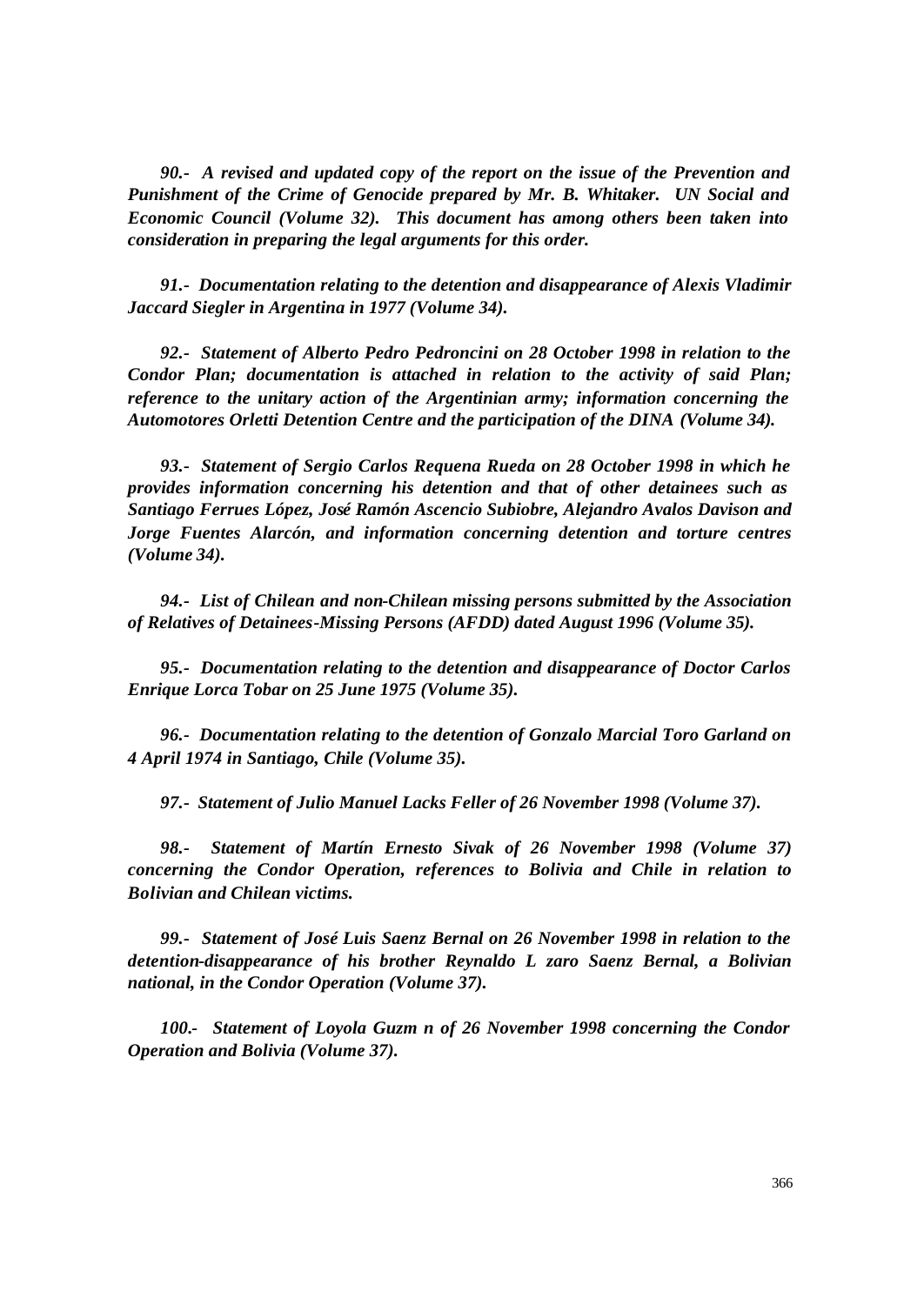*101.- Statement made before a notary on 10 November 1998 by Jorge Horacio Uriarte concerning his own detention, torture, interrogation and deaths of other detainees, among them two Bolivians (Volume 39).*

*102.- Document of the Legislative Assembly of the State of Rio de Janeiro concerning Brazilian missing persons in Chile (Volume 39).*

*103.- Documentation concerning the attack on General Prats and his wife in Buenos Aires on 30 September 1974, consisting of the order for the imprisonment of Enrique Lautaro Arancibia Clarel issued in proceedings 1407/93; documentation concerning the information demanded in relation to Augusto Pinochet (Volume 39).*

*104.- Chilean legal texts showing the unlawfulness of each and all of the acts herein described (Volume 39).*

*105.- Statement of Martín Almada, a Paraguayan national, on 3 December 1998 concerning his own detention and the so-called "Terror Files" in which he mentions the Condor Operation (Volume 40), as well as the documentation relating to them (Volume 41).*

*106.- Copy of the Report of Amnesty International on CHILE* **"Dureza Extrema: Las penalidades de los indígenas mapuches durante los años de gobierno militar"***: ("Extreme Severity: The suffering of the Mapuche natives during the years of the military government"). July 1992 (Volume 42).*

*107.- Copy of the letter sent by SIMON WIESENTHAL CENTER dated 23 November 1997 which mentions the violation of human rights of political opponents amongst whom are included numerous Jews (Volume 42).*

*THIRTEEN.- Since in the light of the indicia and reasoning set forth, the acts and alleged crimes described are attributable to AUGUSTO PINOCHET UGARTE, he must be indicted in accordance with Article 384 of the Criminal Procedure Law. Furthermore, having regard to the fact that extradition proceedings against him are currently pending, it*

*is necessary to maintain the defendant in provisional custody given the risk that he might evade justice; this is a definite risk in the light of the declarations formally made by representatives of the Chilean Government --Minister for Foreign Affairs-- in our own country. Therefore, the measure becomes necessary under Articles 503, 504 and 539 of the Criminal Procedure Law without prejudice to what may be appropriate once he has been made available to the Spanish Courts and has complied with the requirement to appear before the Court imposed by Article 504 bis 2 of the Criminal Procedure Law.*